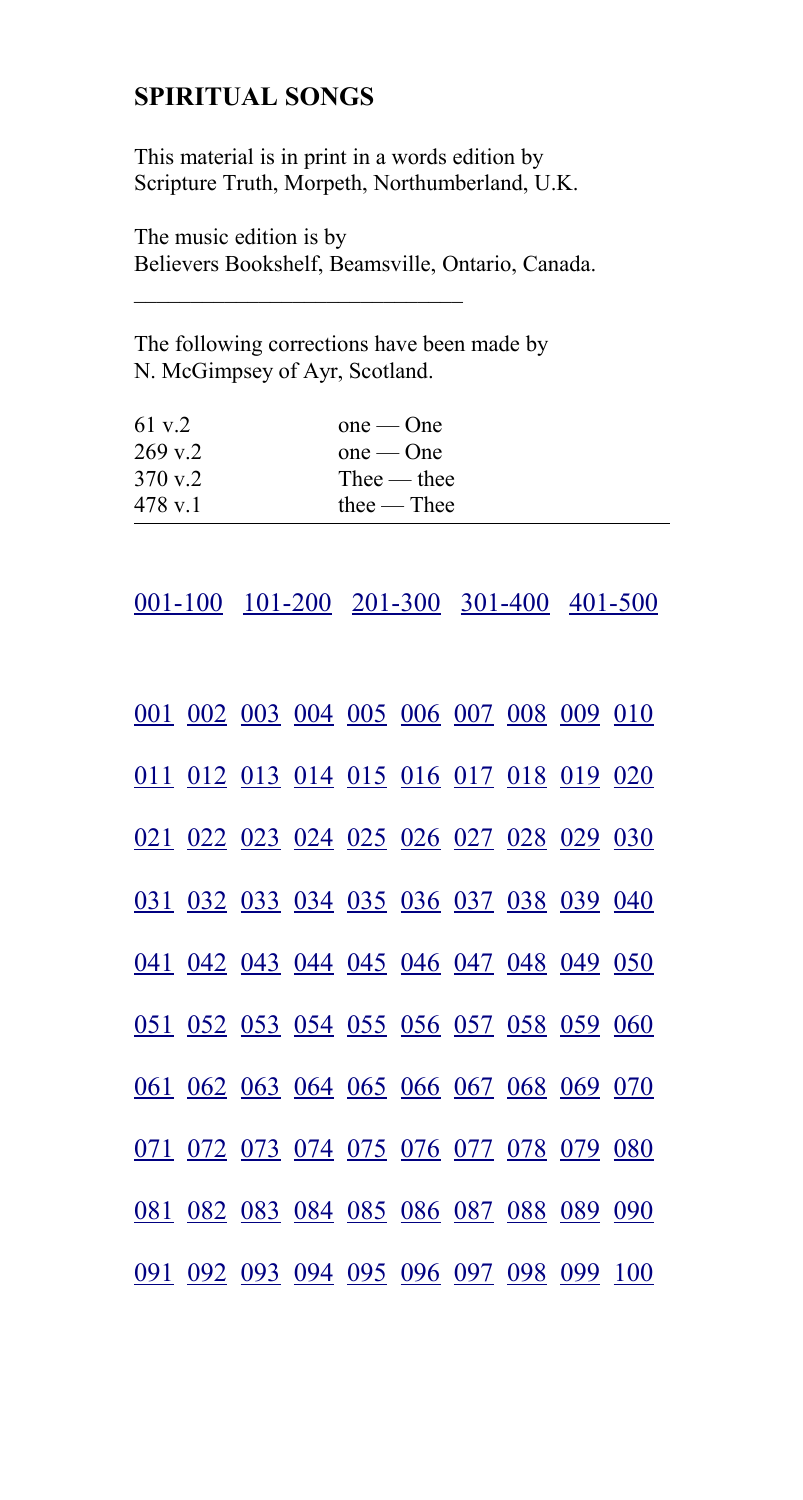<span id="page-1-1"></span>

|  | 101 102 103 104 105 106 107 108 109 110 |  |  |  |  |
|--|-----------------------------------------|--|--|--|--|
|  | 111 112 113 114 115 116 117 118 119 120 |  |  |  |  |
|  | 121 122 123 124 125 126 127 128 129 130 |  |  |  |  |
|  | 131 132 133 134 135 136 137 138 139 140 |  |  |  |  |
|  | 141 142 143 144 145 146 147 148 149 150 |  |  |  |  |
|  | 151 152 153 154 155 156 157 158 159 160 |  |  |  |  |
|  | 161 162 163 164 165 166 167 168 169 170 |  |  |  |  |
|  | 171 172 173 174 175 176 177 178 179 180 |  |  |  |  |
|  | 181 182 183 184 185 186 187 188 189 190 |  |  |  |  |
|  | 191 192 193 194 195 196 197 198 199 200 |  |  |  |  |

<span id="page-1-0"></span>

|  | 201 202 203 204 205 206 207 208 209 210 |  |  |  |  |
|--|-----------------------------------------|--|--|--|--|
|  | 211 212 213 214 215 216 217 218 219 220 |  |  |  |  |
|  | 221 222 223 224 225 226 227 228 229 230 |  |  |  |  |
|  | 231 232 233 234 235 236 237 238 239 240 |  |  |  |  |
|  | 241 242 243 244 245 246 247 248 249 250 |  |  |  |  |
|  | 251 252 253 254 255 256 257 258 259 260 |  |  |  |  |
|  | 261 262 263 264 265 266 267 268 269 270 |  |  |  |  |
|  | 271 272 273 274 275 276 277 278 279 280 |  |  |  |  |
|  | 281 282 283 284 285 286 287 288 289 290 |  |  |  |  |
|  | 291 292 293 294 295 296 297 298 299 300 |  |  |  |  |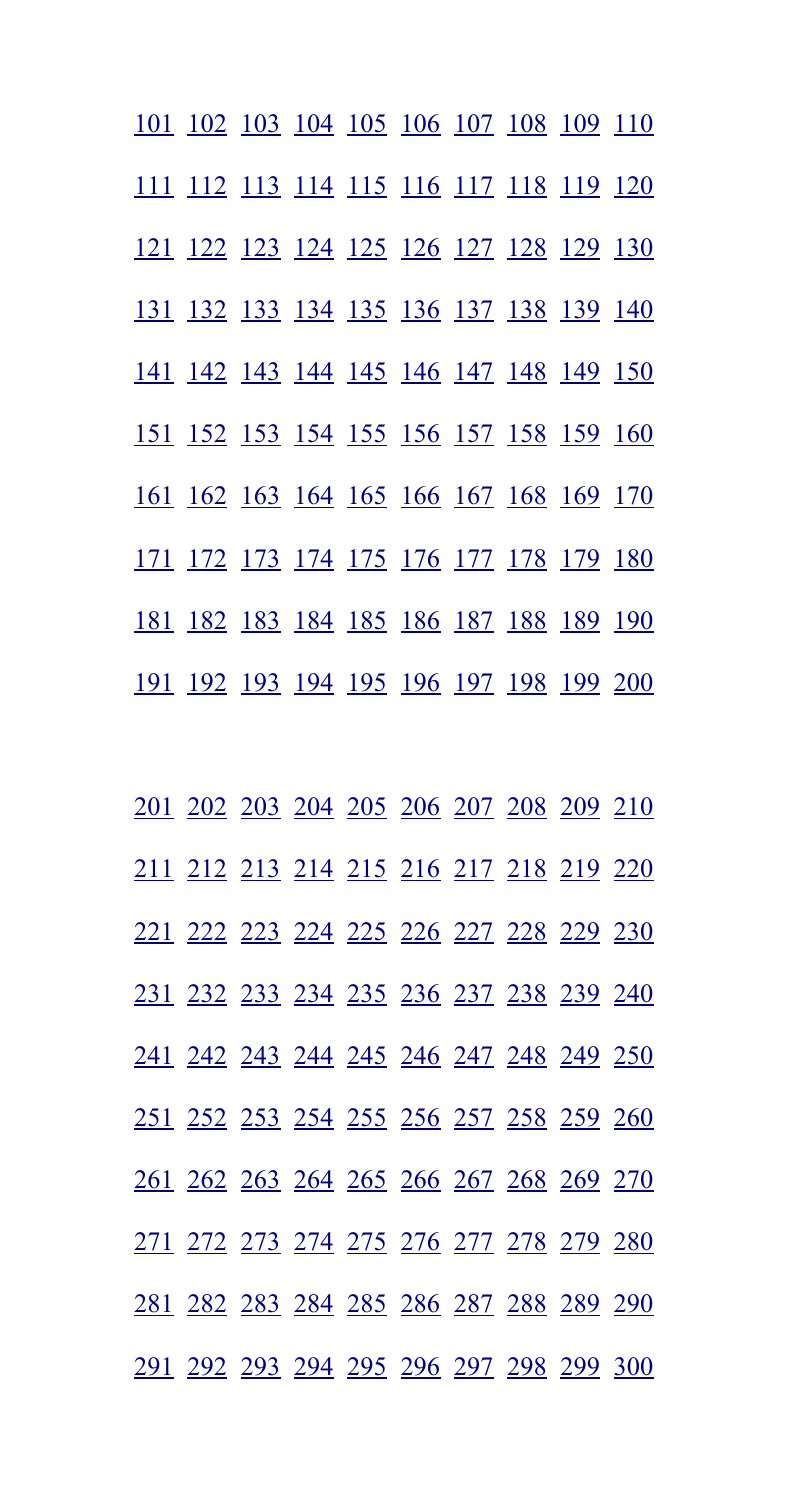<span id="page-2-1"></span>

| 301 302 303 304 305 306 307 308 309 310 |  |  |  |  |
|-----------------------------------------|--|--|--|--|
| 311 312 313 314 315 316 317 318 319 320 |  |  |  |  |
| 321 322 323 324 325 326 327 328 329 330 |  |  |  |  |
| 331 332 333 334 335 336 337 338 339 340 |  |  |  |  |
| 341 342 343 344 345 346 347 348 349 350 |  |  |  |  |
| 351 352 353 354 355 356 357 358 359 360 |  |  |  |  |
| 361 362 363 364 365 366 367 368 369 370 |  |  |  |  |
| 371 372 373 374 375 376 377 378 379 380 |  |  |  |  |
| 381 382 383 384 385 386 387 388 389 390 |  |  |  |  |
| 391 392 393 394 395 396 397 398 399 400 |  |  |  |  |

<span id="page-2-0"></span>

|  |  |  |  | 401 402 403 404 405 406 407 408 409 410 |  |
|--|--|--|--|-----------------------------------------|--|
|  |  |  |  | 411 412 413 414 415 416 417 418 419 420 |  |
|  |  |  |  | 421 422 423 424 425 426 427 428 429 430 |  |
|  |  |  |  | 431 432 433 434 435 436 437 438 439 440 |  |
|  |  |  |  | 441 442 443 444 445 446 447 448 449 450 |  |
|  |  |  |  | 451 452 453 454 455 456 457 458 459 460 |  |
|  |  |  |  | 461 462 463 464 465 466 467 468 469 470 |  |
|  |  |  |  | 471 472 473 474 475 476 477 478 479 480 |  |
|  |  |  |  | 481 482 483 484 485 486 487 488 489 490 |  |
|  |  |  |  | 491 492 493 494 495 496 497 498 499 500 |  |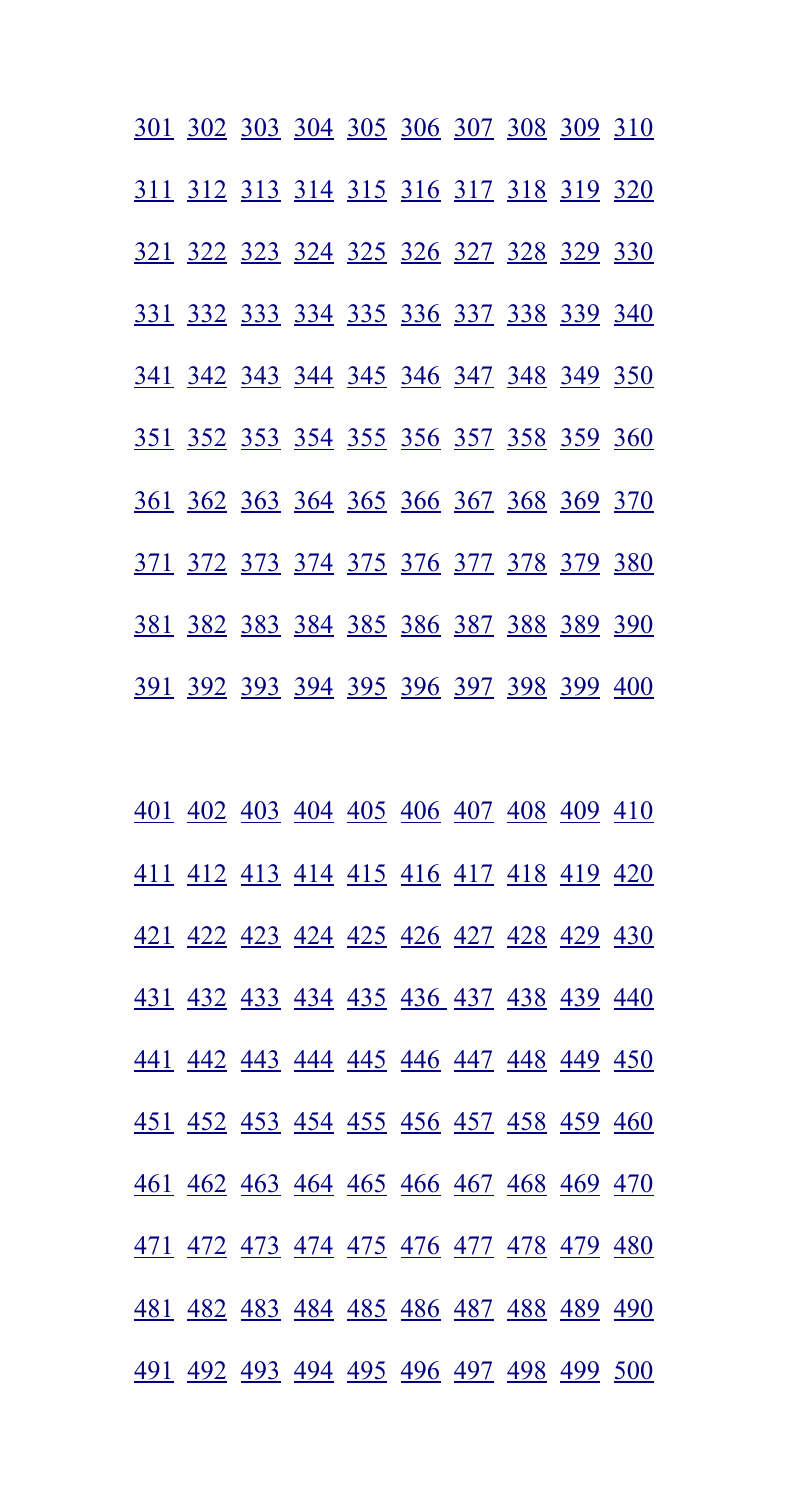<span id="page-3-0"></span>**1 Claremont C.M.** William Cowper (1731-1800) J Foster, 1807-1885

OF all the gifts Thy love bestows, Thou Giver of all good, Not heaven itself a richer knows Than the Redeemer's blood.

2 Faith too that trusts the blood through grace From that same love we gain; Else, sweetly as it suits our case, The gift had been in vain.

3 We praise Thee, and would praise Thee more; To Thee our all we owe; The precious Saviour, and the power That makes Him precious too.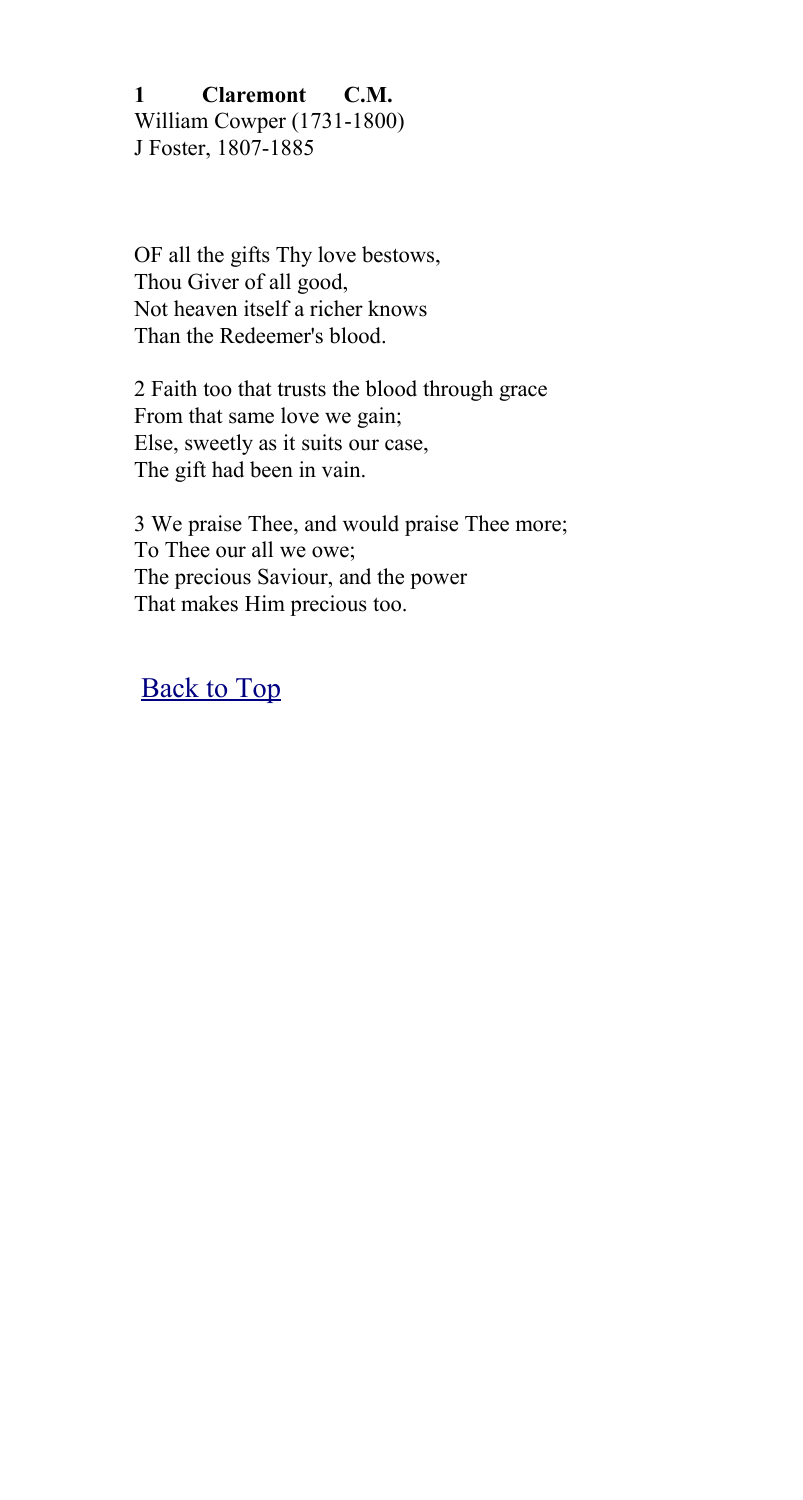### <span id="page-4-0"></span>**2 Melbourne 8.7.8.7.8.7.**

James George Deck (1802-1884) W L Viner, 1790-1867

'TWAS Thy love, O God, that knew us Earth's foundation long before; That same love to Jesus drew us By its sweet constraining power, And will keep us Safely now, and evermore.

2 God of love, our souls adore Thee; We would still Thy grace proclaim, Till we cast our crowns before Thee, And in glory praise Thy name; Praise and worship Be to God and to the Lamb.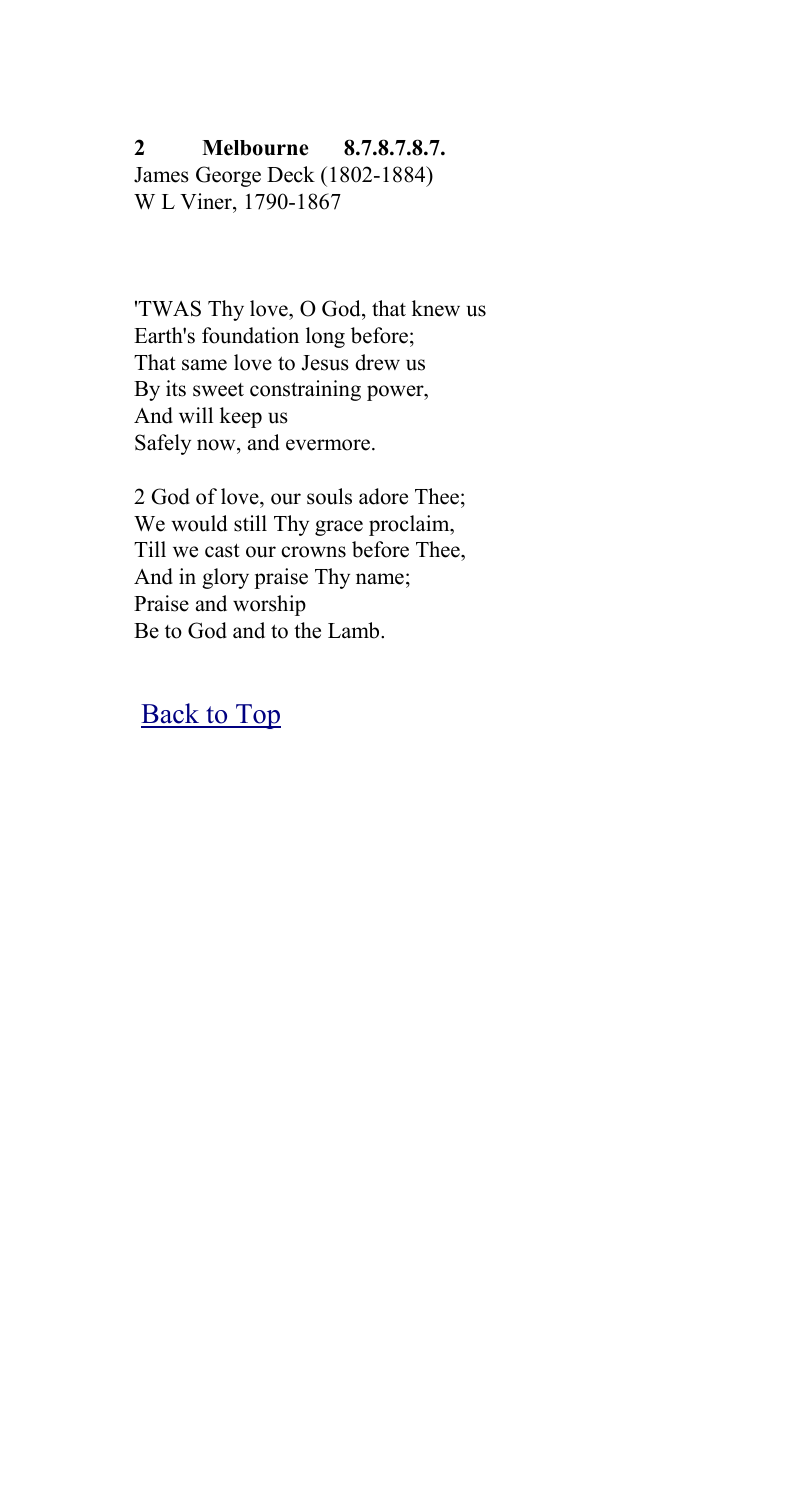# <span id="page-5-0"></span>**3 Arizona L.M.**

I Watts (1674-1748) R. H. Earnshaw

O GOD, we see Thee in the Lamb To be our hope, our joy, our rest; The glories that compose Thy name Standing engaged to make us blest.

2 Thou great and good! Thou just and wise! Hail, as our Father and our God, For we are Thine by sacred ties, Thy sons and daughters – bought with blood.

3 Then, oh, to us this grace afford, That far from Thee we ne'er may move; Our guard – the presence of the Lord; Our joy – Thy perfect present love.

4 This gives us ever to rejoice, Turning to light our darkest days; And lifts on high each feeble voice, While we have breath to pray or praise.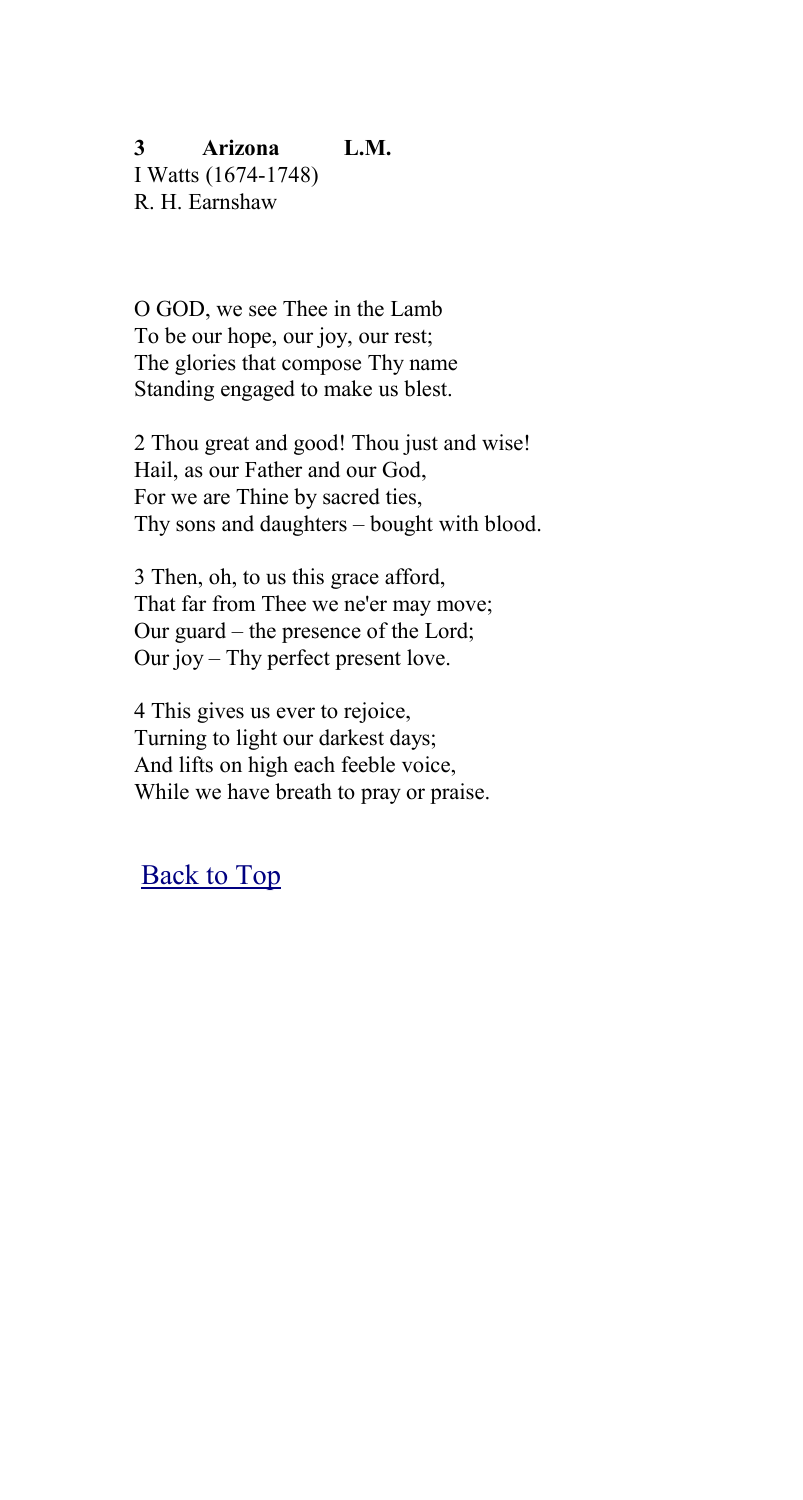#### <span id="page-6-0"></span>**4 Lymington 7.6.7.6.D.**

W. Cowper R. Jackson, 1842-1914

ERE God had built the mountains, Or raised the fruitful hills, Before He filled the fountains That feed the running rills, In Thee from everlasting, The wonderful I AM Found pleasures never wasting, And Wisdom is Thy name.

2 When like a tent to dwell in, He spread the skies abroad, And swathed about the swelling Of ocean's mighty flood, He wrought by weight and measure; And Thou wast with Him then, Thyself the Father's pleasure, And Thine, the sons of men.

3 And couldst Thou be delighted With creatures such as we, Who, when we saw Thee, slighted, And nailed Thee to the tree? Unfathomable wonder, And mystery divine! The voice that speaks in thunder, Says, "Sinner I am thine".

4 And art Thou, Lord, delighted To call us now Thine own – The love no longer slighted Which Thou to us hast shown? Oh, way of purposed blessing In death told out to man! The fruit we're now possessing, Of Wisdom's wondrous plan.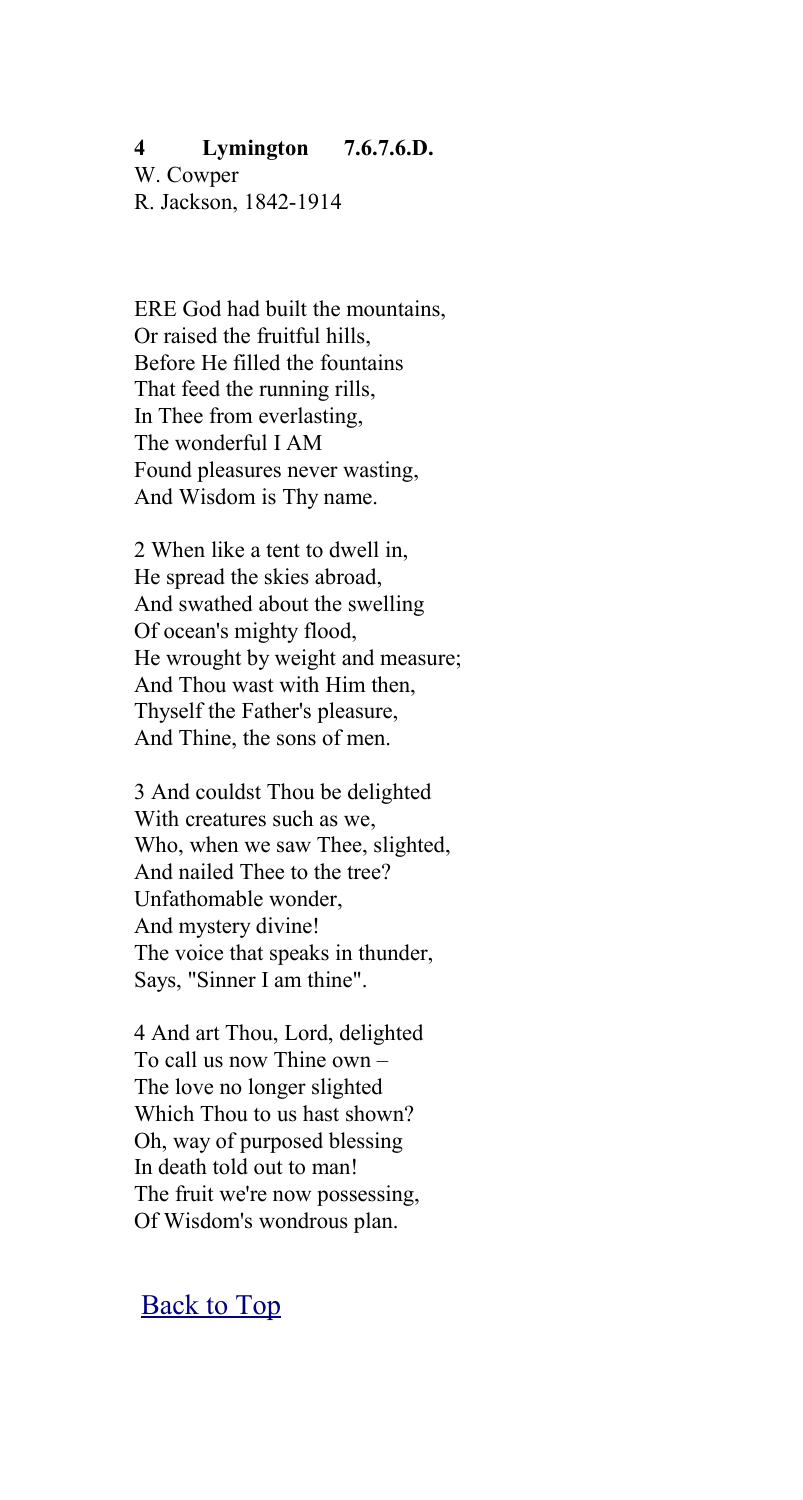<span id="page-7-0"></span>**5 Rousseau 8.7.8.7.8.7.** Samuel M. Waring, 1792-1827 J. J. Rousseau, 1712-1778

UNTO Him who loves us – gave us Every pledge that love could give, Freely shed His blood to save us, Gave His life that we might live, Be the kingdom And dominion, And the glory evermore.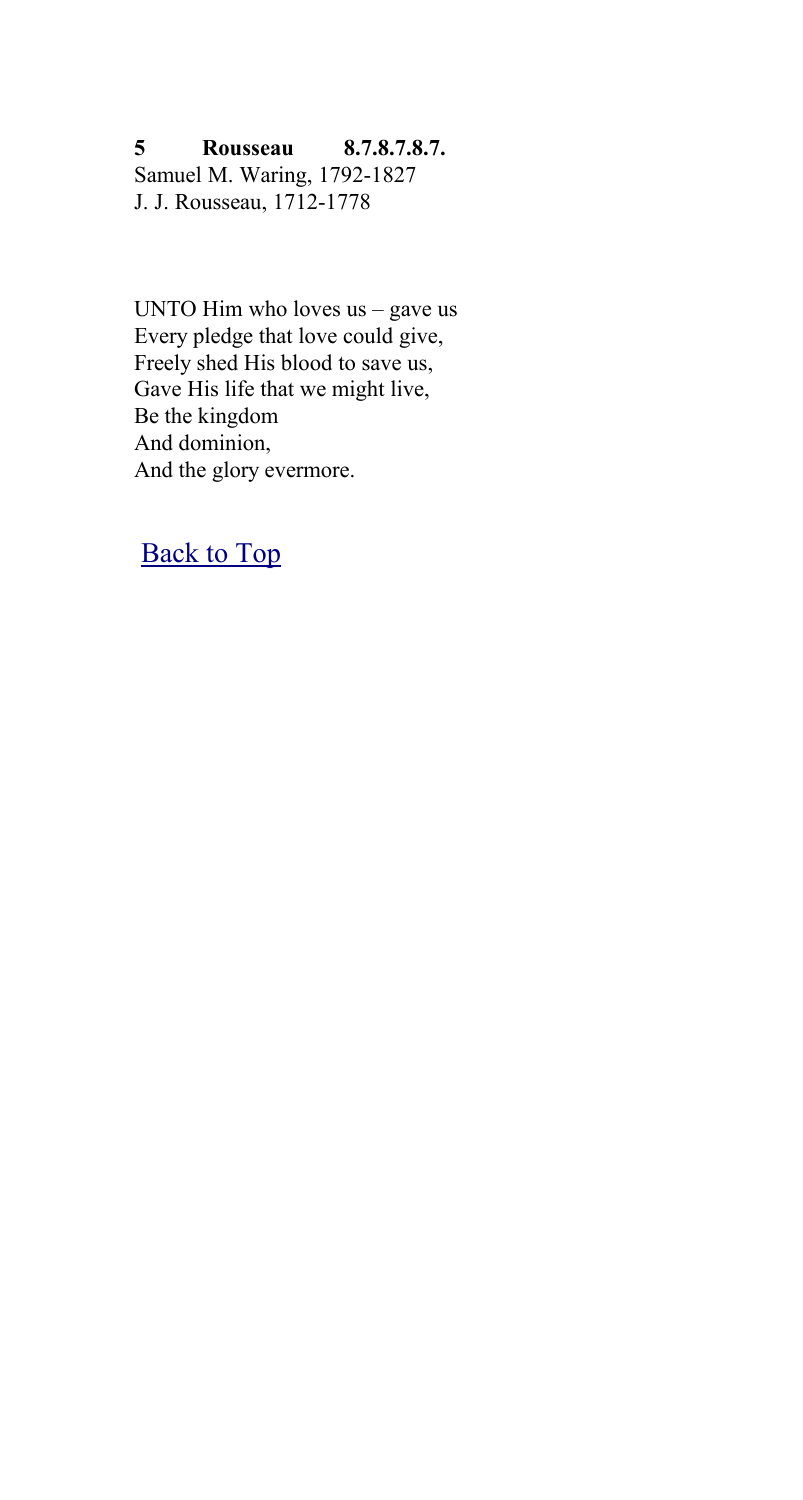<span id="page-8-0"></span>**6 St. Agnes C.M.** Mary Bowley (Mrs Peters) (1813-1856) J. B. Dykes, 1823-1876

JESUS – how much Thy name unfolds To every opened ear; The pardoned sinner's memory holds None other half so dear.

2 Thy name encircles every grace That God as man could show; There only could He fully trace A life divine below.

3 Jesus – it speaks a life of love, Of sorrows meekly borne; It tells of sympathy above, Whatever makes us mourn.

4 Jesus, the One who knew no sin, Made sin to make us just; Thou gav'st Thyself our love to win, Our full confiding trust.

5 The mention of Thy name shall bow Our hearts to worship Thee; The chiefest of ten thousand Thou, Whose love has set us free.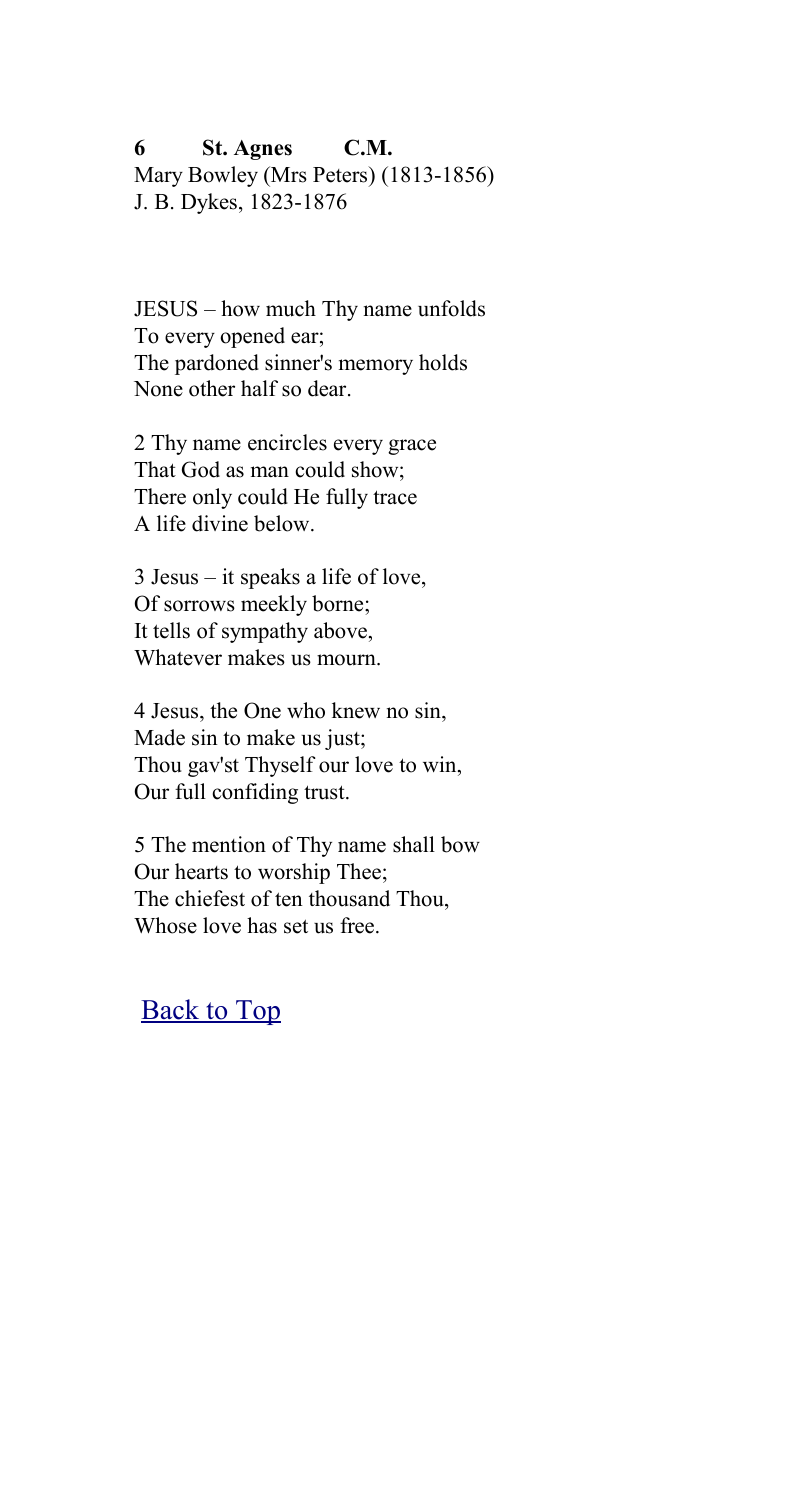<span id="page-9-0"></span>**7 Toulon 10s.** Charles Andrew Coates (1862-1945) C. Goudimel, 1510-1572

THY grace, O Lord, that measured once the deep Of Calvary's woe, to seek and save Thy sheep, Has touched our hearts and made them long for Thee, Thyself our treasure and our all to be.

2 Thy glory, Lord, at God's right hand above, Supreme of all in that blest scene of love, In sonship tells our hearts their wondrous place, In Thee accepted by the Father's grace.

3 Thy fulness, Lord, of light and love divine, No thought can grasp, nor human mind define The whole vast scene of glory will display That fulness in a quickly-coming day.

4 When all things filled by Thee are wholly blest. And God's deep love eternally shall rest In that which ever speaks to Him of Thee, Thy greatness, Lord, the universe shall see.

5 Thy beauties, Lord, Thy holy precious worth, Surpassing far the deepest joys of earth, Attract our hearts – our joy Thy constant love Thyself our object in those scenes above.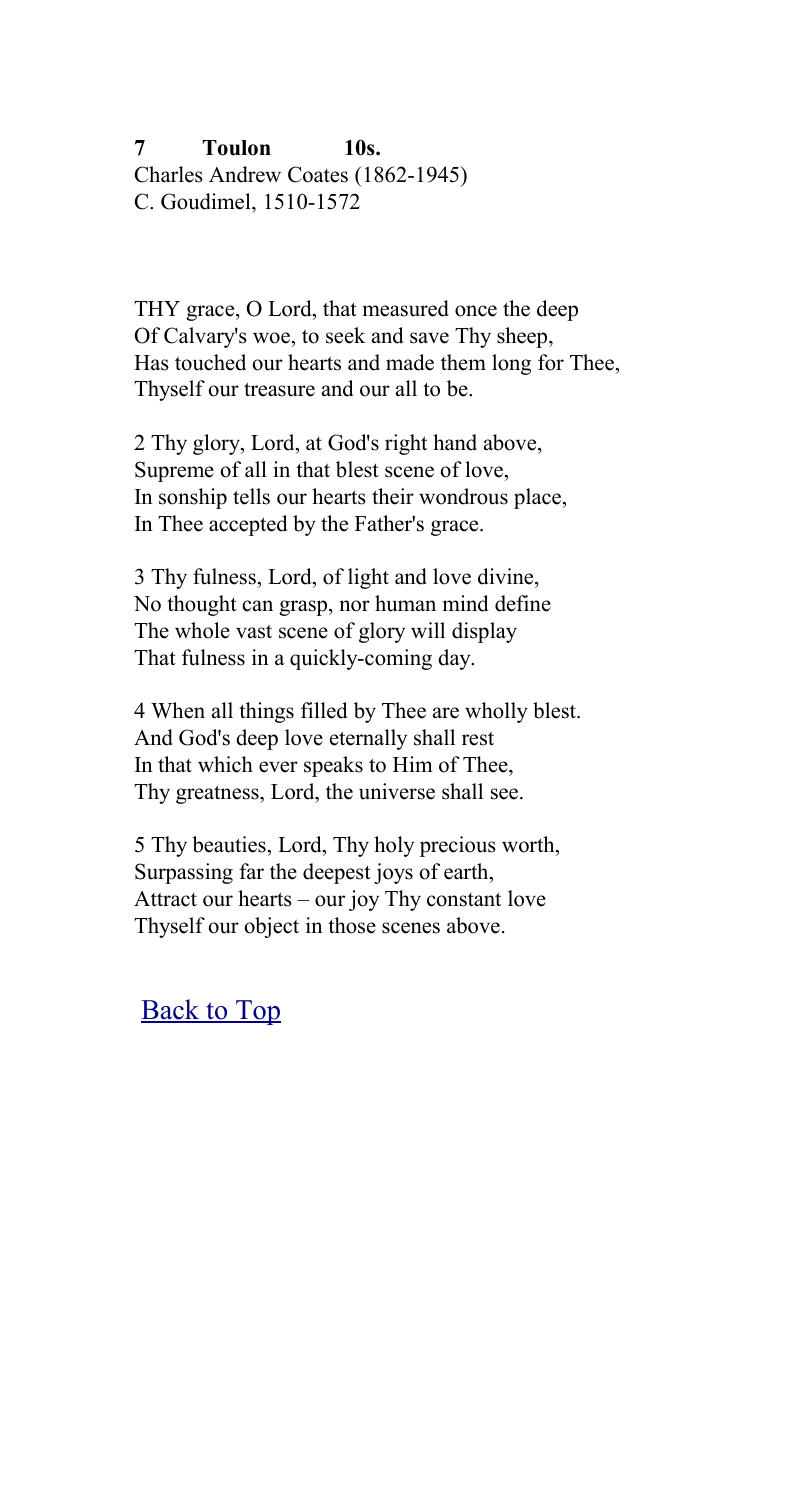<span id="page-10-0"></span>**8 Adeste Fideles 12.11.12.11.11.**

F. Naylor v.1, M Bowley v.2. J. F. Wade c. 1711-1786

O LORD, we adore Thee, For Thou art the slain One That livest for ever, Enthroned in heaven; O Lord, we adore Thee, For Thou hast redeemed us; Our title to glory We read in Thy blood.

2 O God, we acknowledge Thy greatness, Thy glory, For of Thee are all things On earth and in heaven; How rich is Thy mercy, How great Thy salvation! We bless Thee, we praise Thee, Amen, and Amen.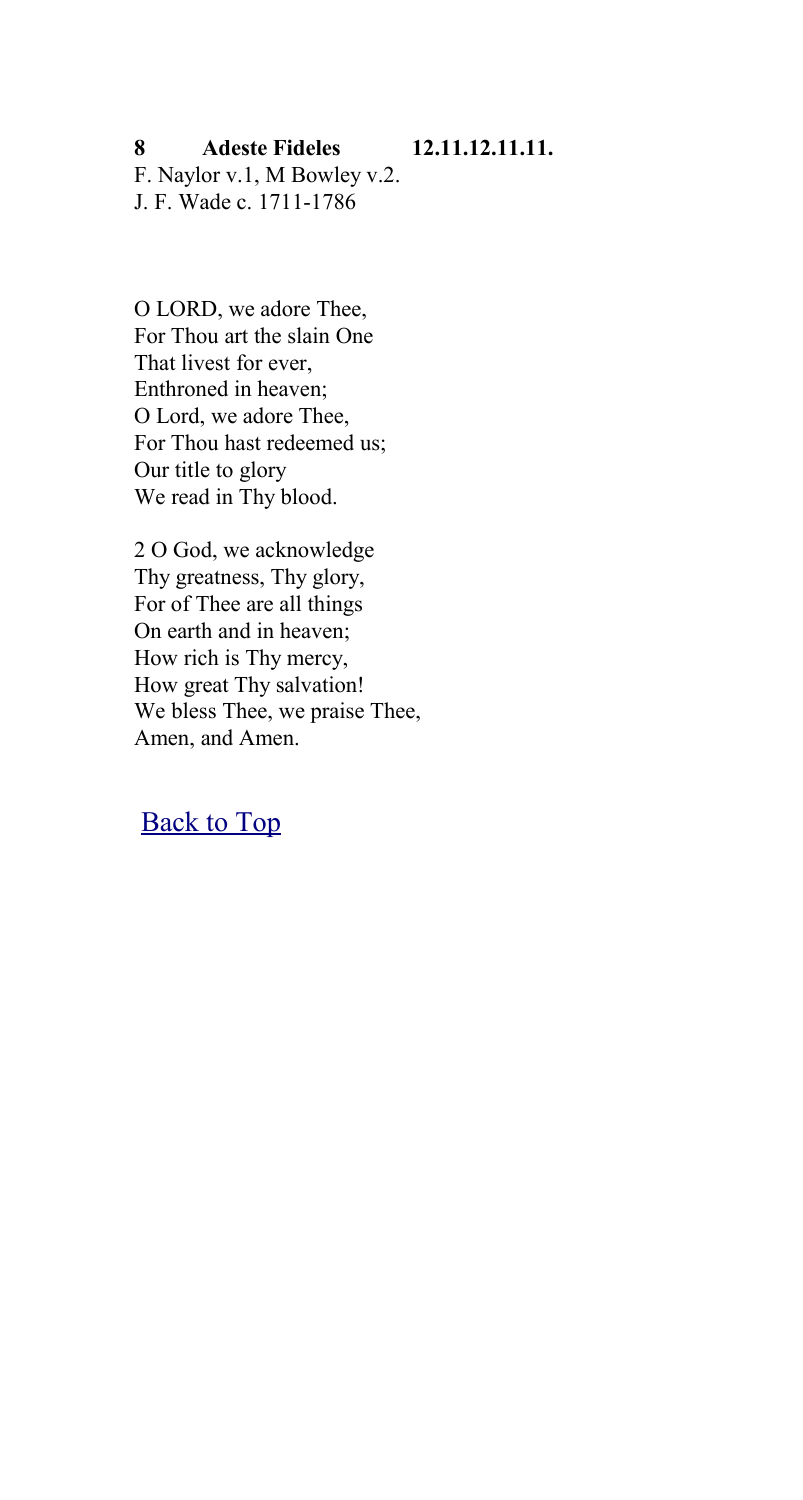## <span id="page-11-0"></span>**9 Adoption 8.7.8.7.D.** Samuel Prideaux Tregelles (1813-1875) J. S. Bach, 1685-1750

FATHER, we Thy children bless Thee For Thy love on us bestowed; As our Father we address Thee, Called to be the sons of God. Wondrous was Thy love in giving Jesus for our sins to die; Wondrous was His grace in leaving For our sakes, the heavens on high.

2 Now the sprinkled blood has freed us, Hast'ning onward to our rest, Through the desert Thou dost lead us, With Thy constant favour blest; By Thy truth and Spirit guiding, Earnest He of what's to come, And, with daily strength providing, Thou dost lead Thy children home.

3 Though our pilgrimage be dreary, This is not our resting place; Shall we of the way be weary When we see our Master's face? No: e'en now anticipating, In this hope our souls rejoice, And His promised advent waiting, Soon shall hear His welcome voice.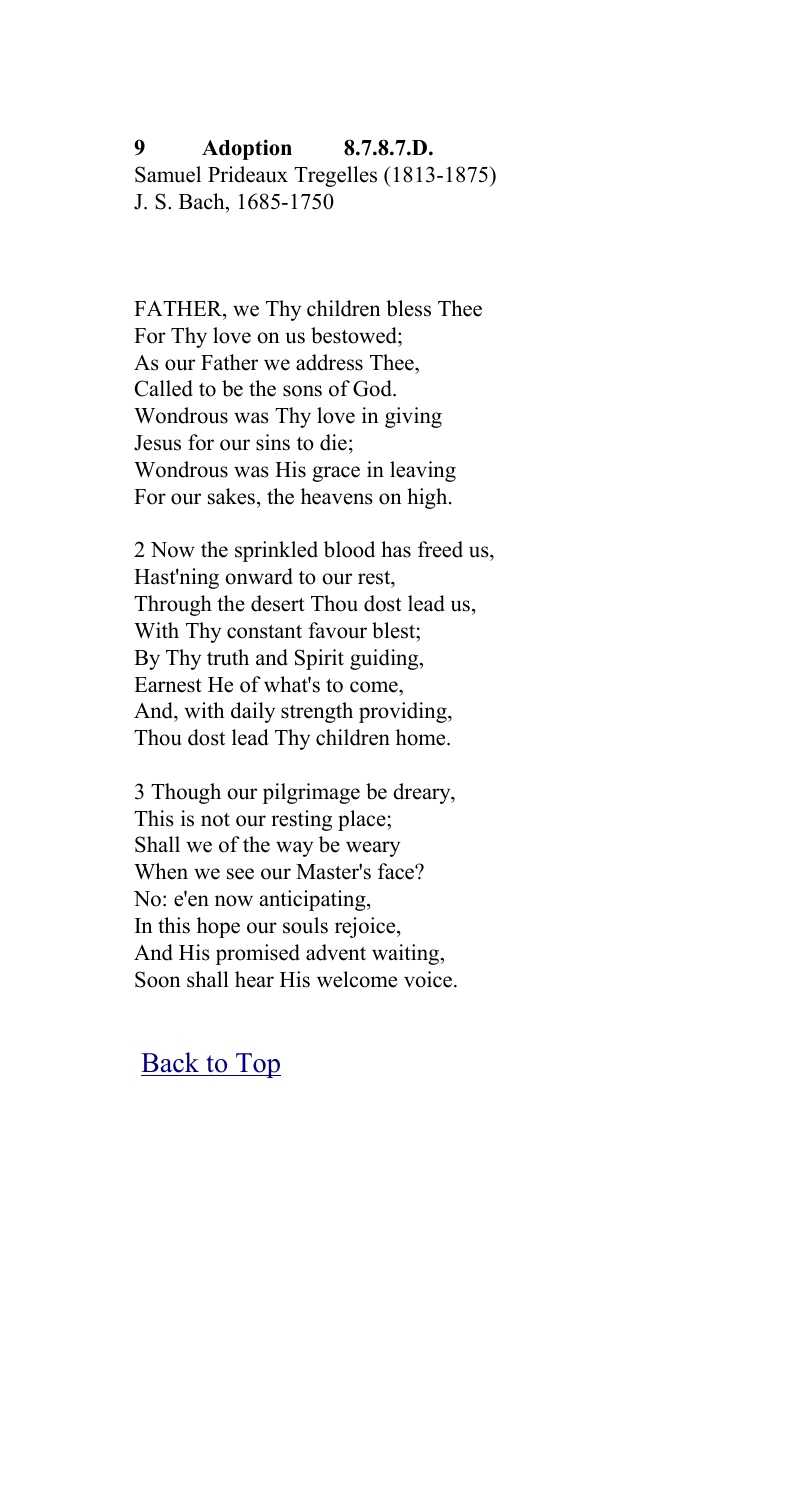## <span id="page-12-0"></span>**10 Huddersfield S.M.**

Thomas Kelly (1769-1854) Williams 'Psalmody' 1770

GRACE is the sweetest sound That ever reached our ears: When conscience charged and justice frowned, 'Twas grace removed our fears.

2 'Tis freedom to the slave, 'Tis light and liberty; It takes its terror from the grave, From death its victory.

3 Grace is a mine of wealth Laid open to the poor; Grace is the sovereign spring of health; 'Tis life for evermore.

4 Of grace then let us sing, A joyful, wondrous theme, Who grace has brought, shall glory bring, And we shall reign with Him.

5 Then shall we see His face With all the saints above, And sing for ever of His grace, For ever of His love.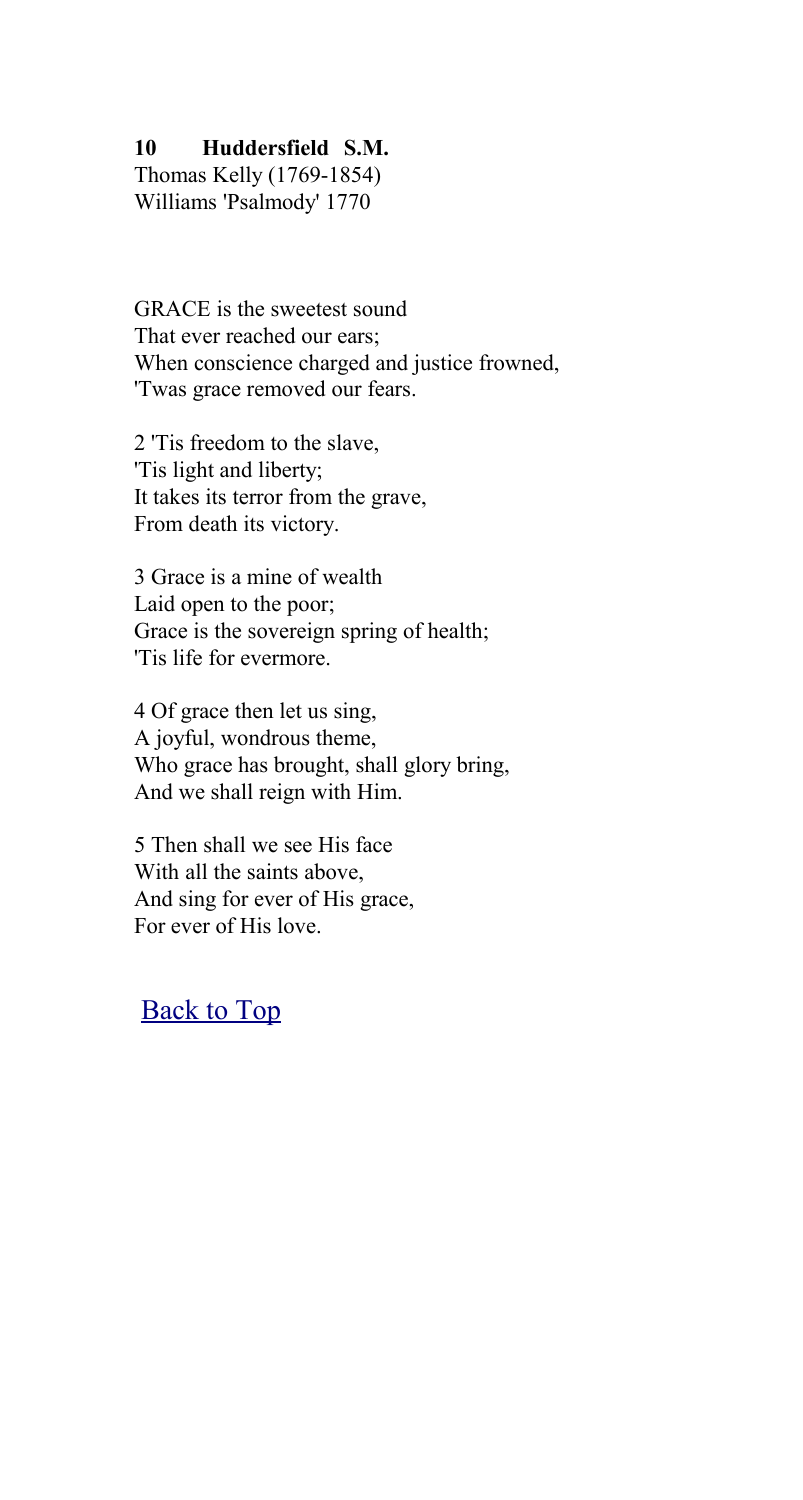### <span id="page-13-0"></span>**11 Darwall 6.6.6.6.8.8.**

Thomas Haweis (1732-1820) J. Darwall, 1731-1789

JESUS, the Lord, is risen Triumphant o'er the grave; For us He burst the prison, Almighty now to save. Captivity is captive led, Since Jesus liveth that was dead.

2 Who to our charge shall lay Iniquity or guilt? Our sins are washed away Since Jesus' blood was spilt. Captivity is captive led, Since Jesus liveth that was dead.

3 Who now accuseth them Whom God hath justified? Or who shall those condemn For whom the Surety died? Captivity is captive led, Since Jesus liveth that was dead.

4 Christ has the ransom paid, The wondrous work is done; On Him our help is laid, The victory is won. Captivity is captive led, Since Jesus liveth that was dead.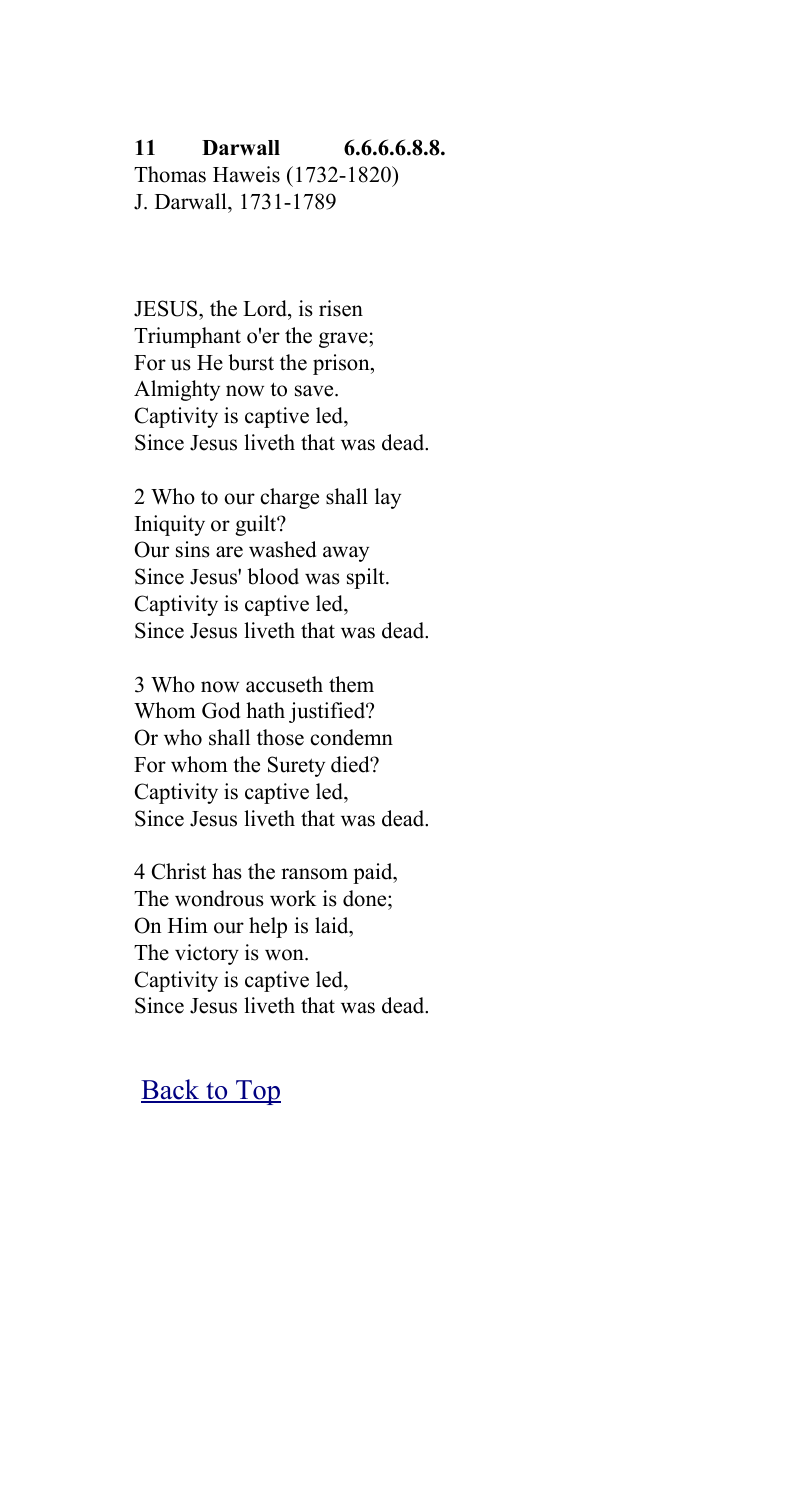#### <span id="page-14-0"></span>**12 Venice S.M.**

John Nelson Darby (1800-1882) W. Amps, 1824-1910

SING, without ceasing sing The Saviour's present grace, How all things shine in light divine For those who've seen His face.

2 He's gone within the veil, For us that place has won; In Him we stand, a heavenly band, Where He Himself is gone.

3 There all's unsullied light, Our hearts let in its rays; And heavenly light makes all things bright, Seen in that blissful gaze.

4 Such here on earth we are, Though we in weakness roam; Our place on high, God's self so nigh, His presence is our home.

5 And stayed by joy divine, As hireling fills his day, Through scenes of strife and desert life We tread in peace our way.

6 That way is upward still, Where life and glory are; Our rest's above, in perfect love The glory we shall share.

7 For ever with the Lord, For ever like Him then, We'll see His face in that blest place, Our Father's house in heaven.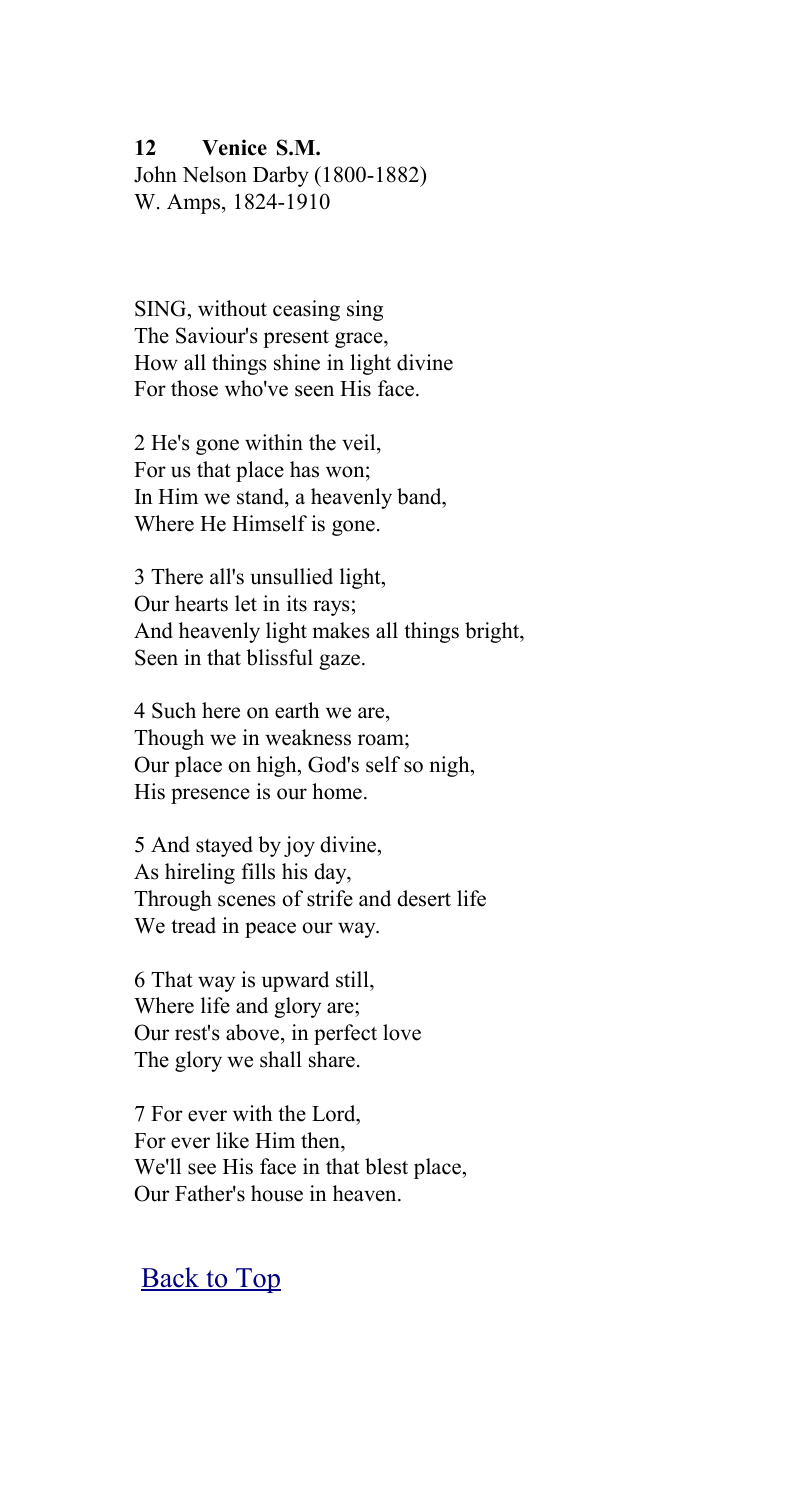## <span id="page-15-0"></span>**13 Worship 7.7.8.7.D. Iambic**

C. Wesley (1707-1788) Franz Joseph Haydn, 1732-1809

WORSHIP and thanks and blessing, And strength ascribe to Jesus; The Lord alone defends His own, When earth or hell oppresses. Omnipotent Redeemer, Our ransomed souls adore Thee: Our Saviour Thou, we own it now, And give to Thee the glory.

2 Thine arm hath safely brought us A way no more expected, Than when Thy sheep passed through the deep, By crystal walls protected. We sing Thine arm unshortened, Brought through each sore temptation, With heart and voice in Thee rejoice. Thou God of our salvation.

3 Thy glory is our rear-ward, Thy hand our lives doth cover; And we, e'en we, have passed the sea, And marched triumphant over; We own Thy great deliverance, And triumph in Thy favour, And for the love which now we prove, Shall praise Thy name for ever.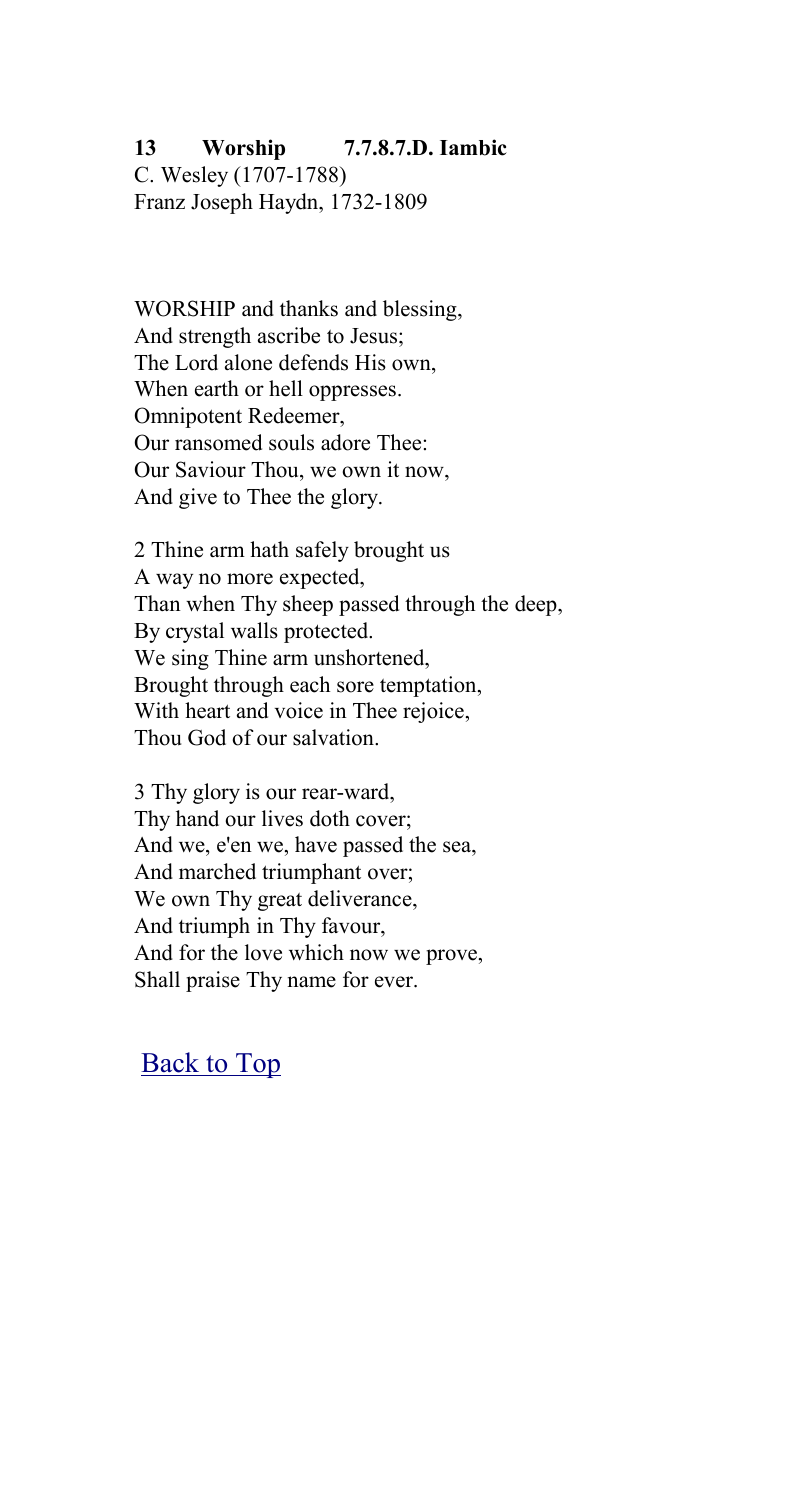## <span id="page-16-0"></span>**14 Stuttgart 8.7.8.7.**

J. N. Darby C. F. Witt, 1660-1716

HARK! ten thousand voices crying "Lamb of God" with one accord; Thousand thousand saints replying, Wake at once the echoing chord.

2 "Praise the Lamb", the chorus waking, All in heaven together throng; Loud and far each tongue partaking Rolls around the endless song.

3 Grateful incense this, ascending Ever to the Father's throne; Every knee to Jesus bending, All the mind in heaven is one.

4 All the Father's counsels claiming Equal honours to the Son; All the Son's effulgence beaming Makes the Father's glory known.

5 By the Spirit all-pervading, Hosts unnumbered round the Lamb, Crowned with light and joy unfading, Hail Him as the great "I AM".

6 Joyful now the new creation Rests in undisturbed repose, Blest in Jesus' full salvation, Sorrow now nor thraldom knows.

7 Hark! the heavenly notes resounding, Higher swells the song of praise; Through creation's vault responding Loud Amens which joy doth raise.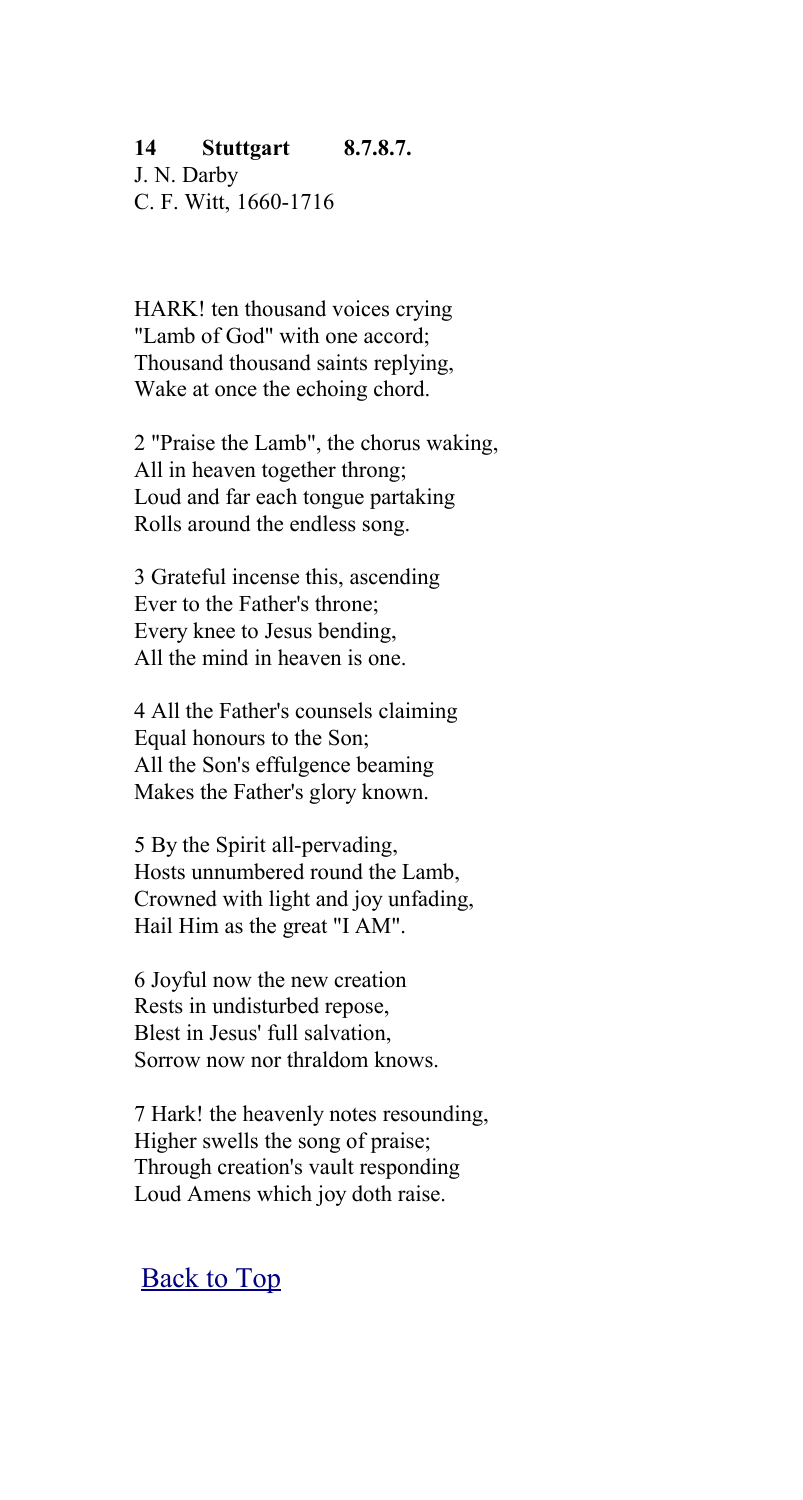<span id="page-17-0"></span>**15 French C.M.** Horatius Bonar (1808-1889) Thomas Ravenscroft's "Psalmes", 1621

ALL that we were – our sins, our guilt, Our death – was all our own: All that we are we owe to Thee, Thou God of grace alone.

2 Thy mercy found us in our sins, And gave us to believe; Then, in believing, peace we found; And in Thy Christ we live.

3 All that we are, as saints on earth, All that we hope to be When Jesus comes and glory dawns, We owe it all to Thee.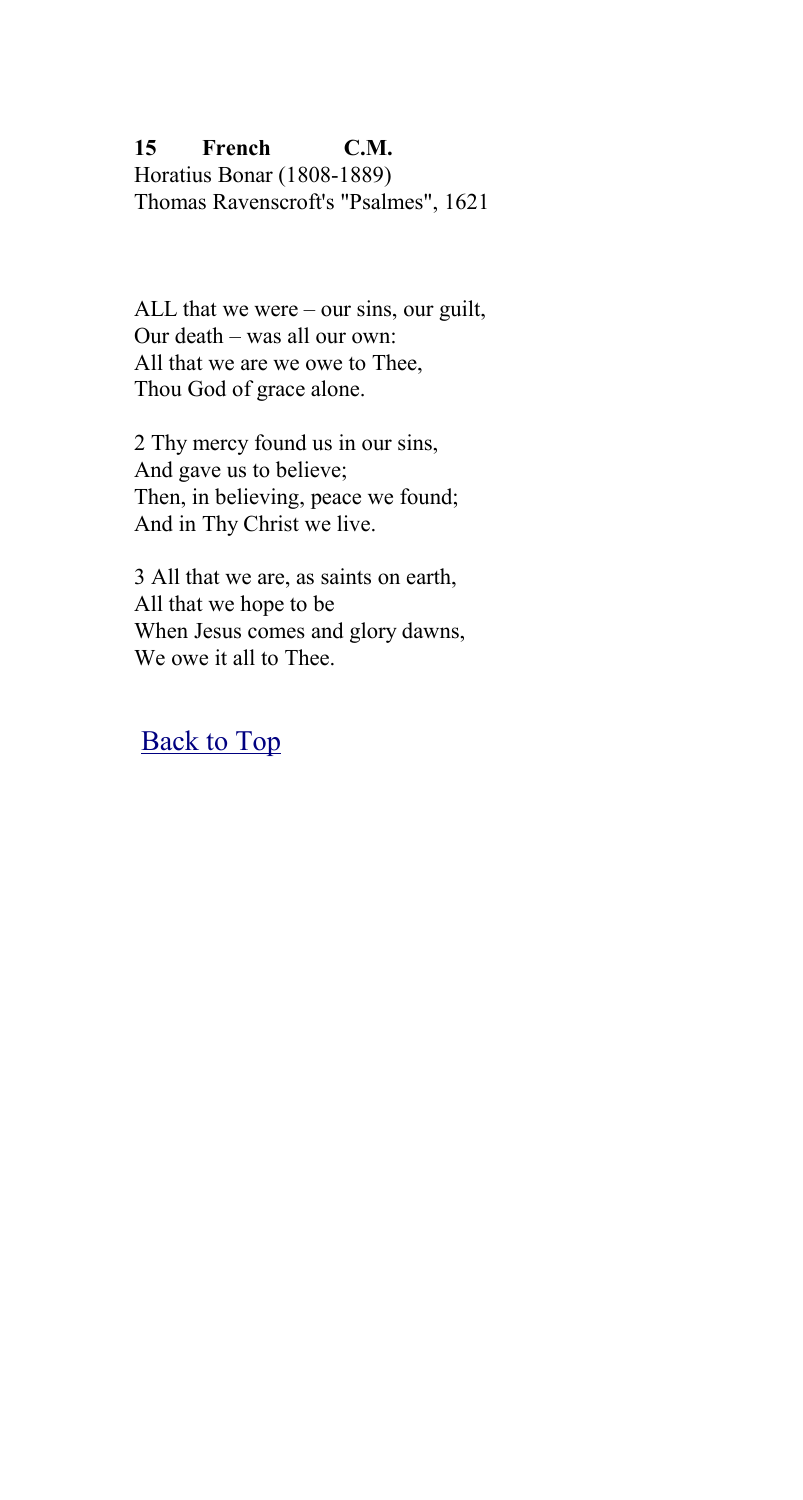## <span id="page-18-0"></span>**16 Rhineland 8.7.8.7.**

M. Bowly W. Brockhaus, 1819-1888

MANY sons to glory bringing, God sets forth His heavenly name; On we march in chorus singing, "Worthy the ascended Lamb!"

2 God who gave the blood to screen us, God looks down in perfect love; Clouds may seem to pass between us, There's no change in Him above.

3 Though the restless foe accuses, Sins recounting like a flood, Every charge our God refuses: Christ has answered with His blood.

4 In the refuge God provided, Though the world's destruction lowers, We are safe, to Christ confided, Everlasting life is ours.

5 And, ere long, when come to glory, We shall sing a well-known strain, This the never-tiring story, "Worthy is the Lamb once slain!"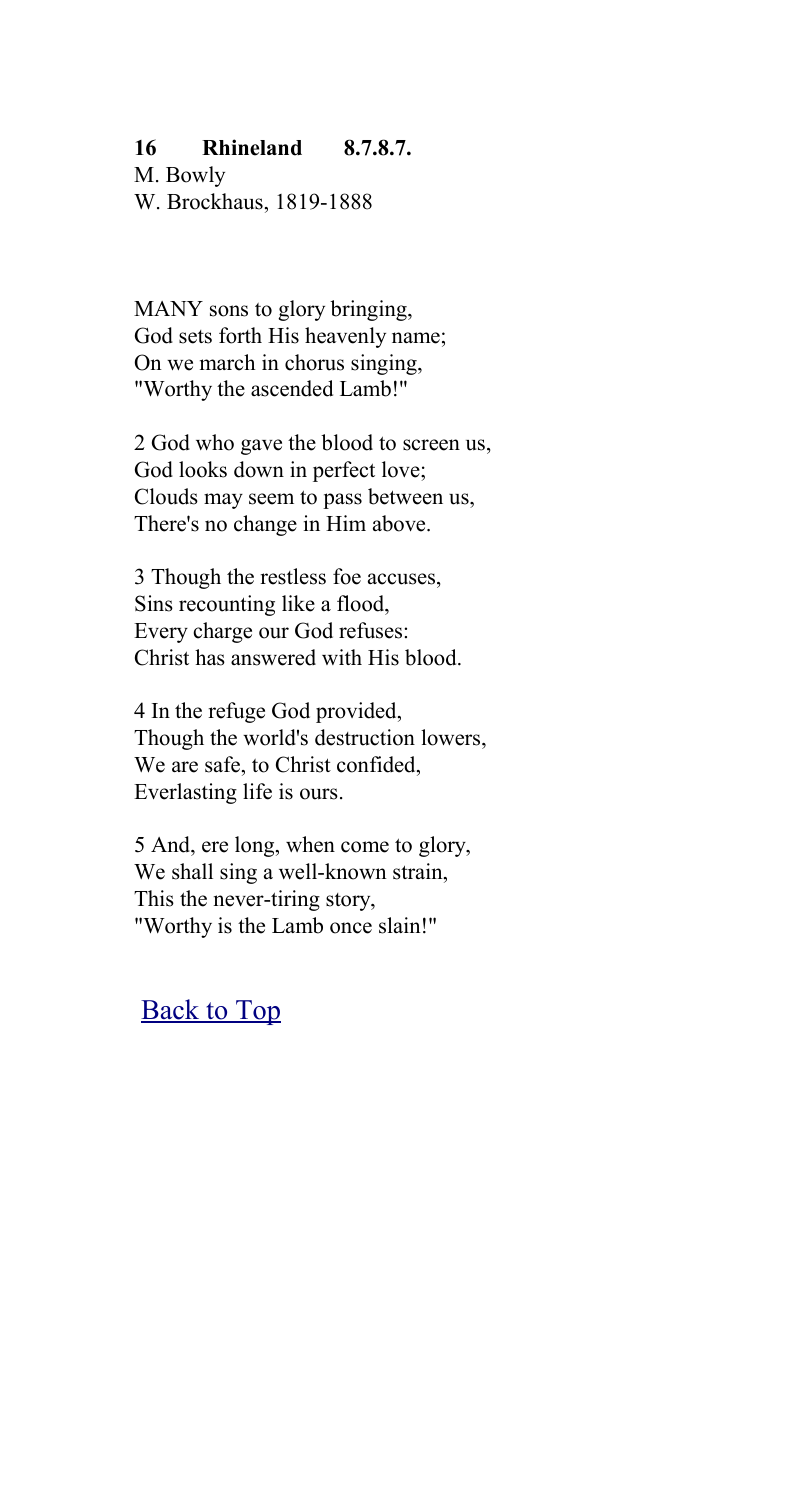## <span id="page-19-0"></span>**17 Vesper Hymn 8.7.8.7.D.**

John Newton (1725-1807) D. S. Bortniansky, 1752-1825

MAY the grace of Christ our Saviour, And the Father's boundless love, With the Holy Spirit's favour, Rest upon us from above.

2 Thus may we abide in union With each other and the Lord, And possess, in sweet communion, Joys which earth can ne'er afford.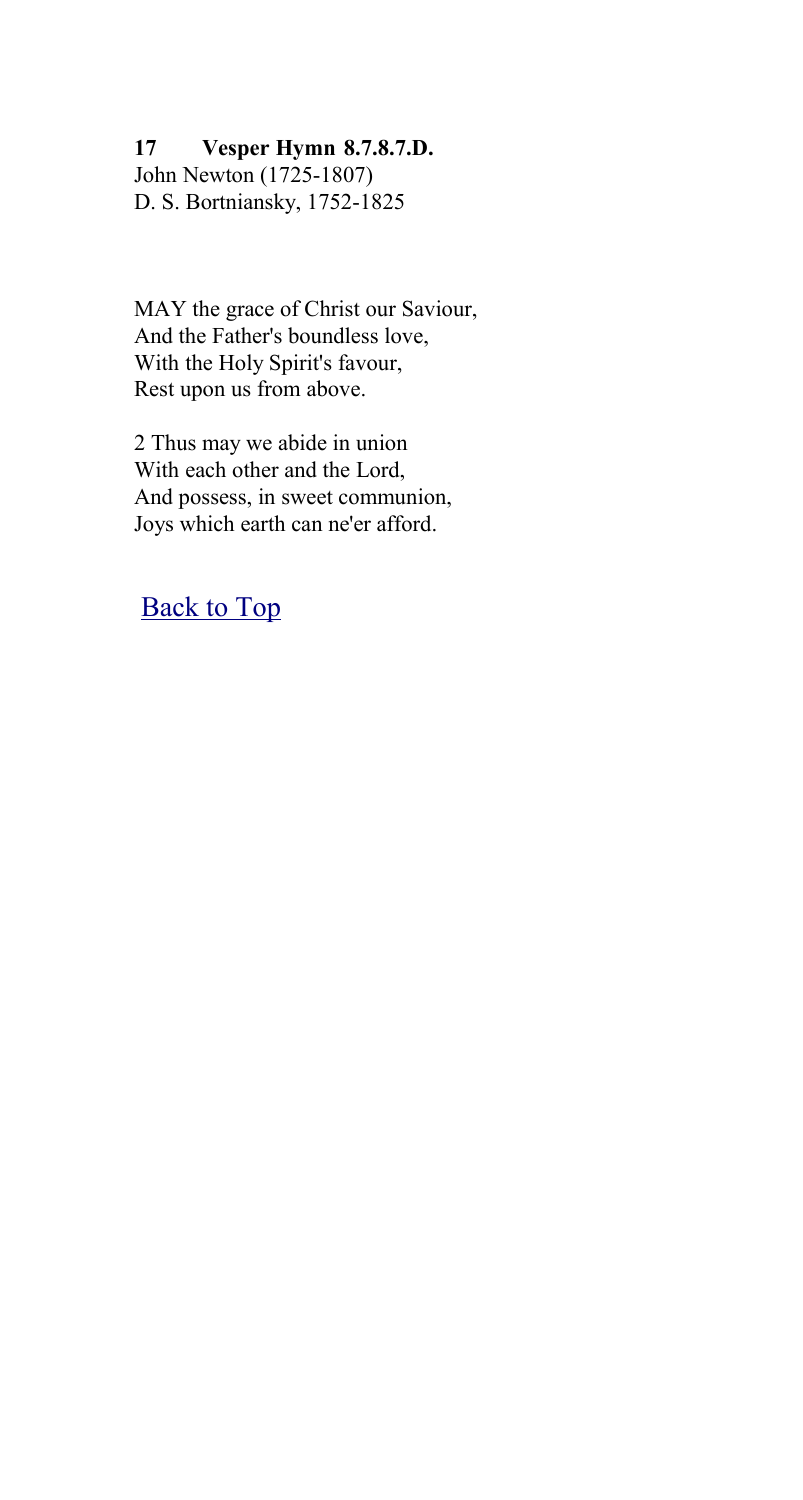## <span id="page-20-0"></span>**18 Hyfrydol 8.7.8.7.D.**

John Bakewell (1721-1819) R. H. Prichard, 1811-1887

PASCHAL Lamb, by God appointed, All our sins were on Thee laid; By Almighty love anointed, Thou hast full atonement made. All Thy people are forgiven Through the virtue of Thy blood; Opened is the gate of heaven, Peace is made for us with God.

2 Saviour, hail! enthroned in glory, There for ever to abide; All the heavenly hosts adore Thee Seated at Thy Father's side; Worship, honour, power, and blessing, Thou art worthy to receive; Loudest praises, without ceasing, Meet it is for us to give.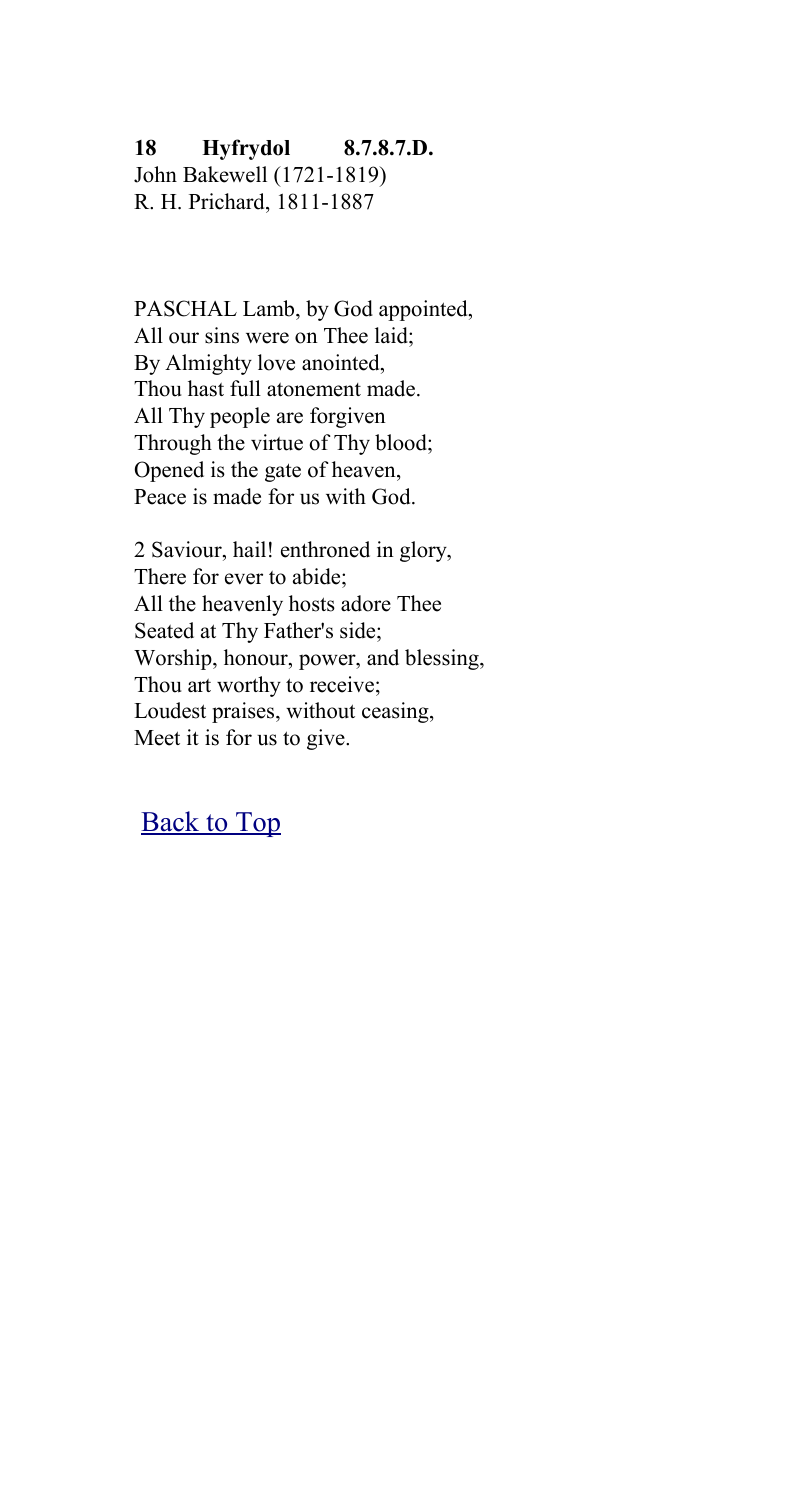# <span id="page-21-0"></span>**19 Lion of Juda 11s.**

Marie de Fleury (?-1794) Anon.

LORD Jesus, we worship and bow at Thy feet, And give Thee the glory, the honour that's meet; While through Thee, O Saviour, our praises ascend To God and the Father through worlds without end.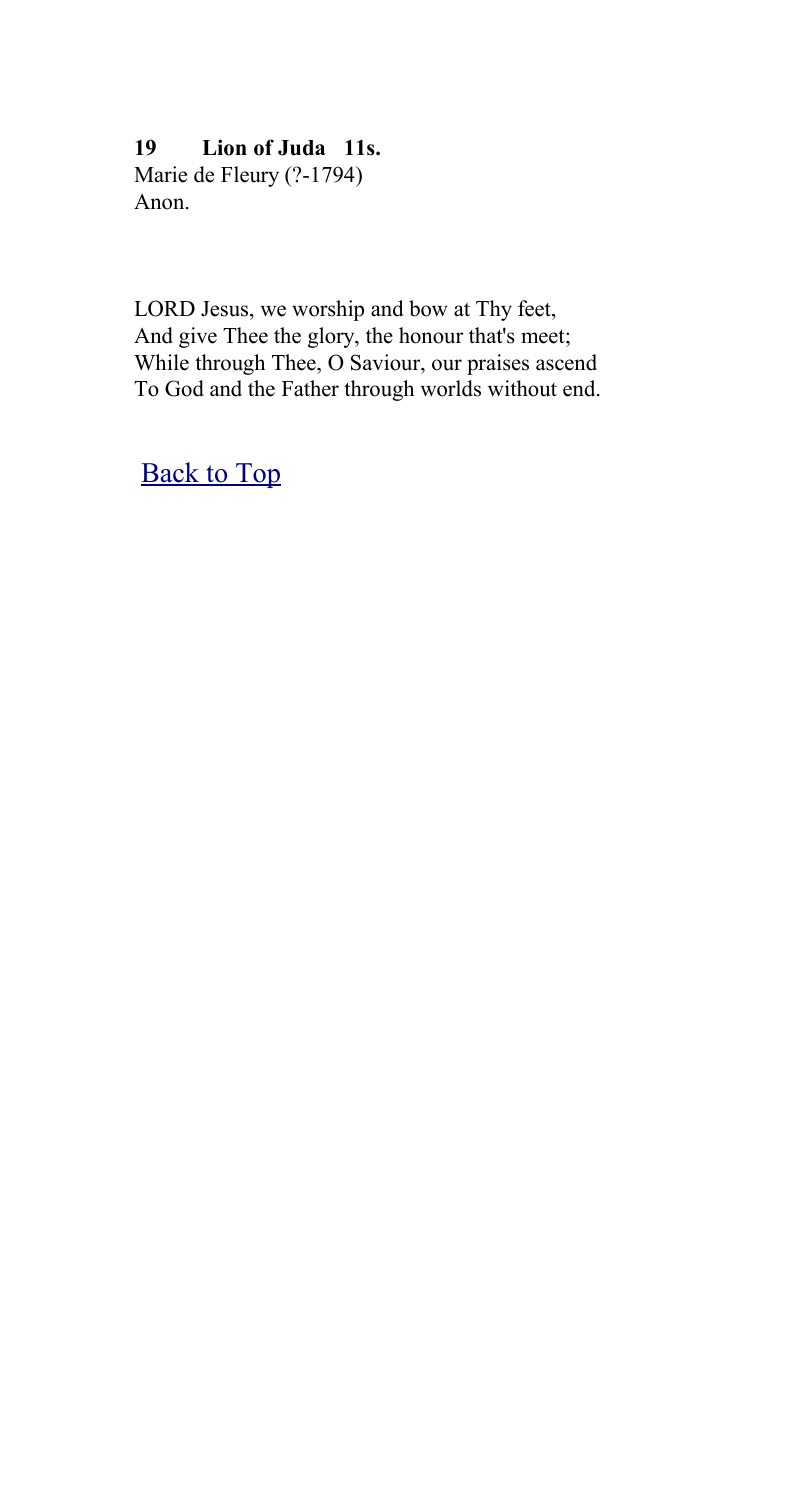#### <span id="page-22-0"></span>**20 The Pleading Voice 8.5.8.5.D.**

H. D'Arcy Champney (1854-1942) Clara H. Scott, 1841-1897

BLESSED Lord, our hallelujahs Now to Thee we raise; Never could we fully utter All Thy worth and praise. Praise the Lamb! yes, Thou art worthy, Who didst shed Thy blood To redeem Thy saints and make us Kings and priests to God.

2 Yes, we praise Thee, for Thou lov'st us; And we bless Thee, Lord, For the peace and joy and gladness Which Thou dost afford. Hallelujah! Thou, Lord Jesus, Canst not cease to love; Thine we are, and Thine for ever, One with Thee above.

3 Praise the Lord! Yes, hallelujah! Who would hush the song? Join with saints from every nation, Every tribe and tongue. Praise the Lamb, for He is worthy, Sweet eternal strain! Hallelujah! Hallelujah! Praise the Lord! Amen.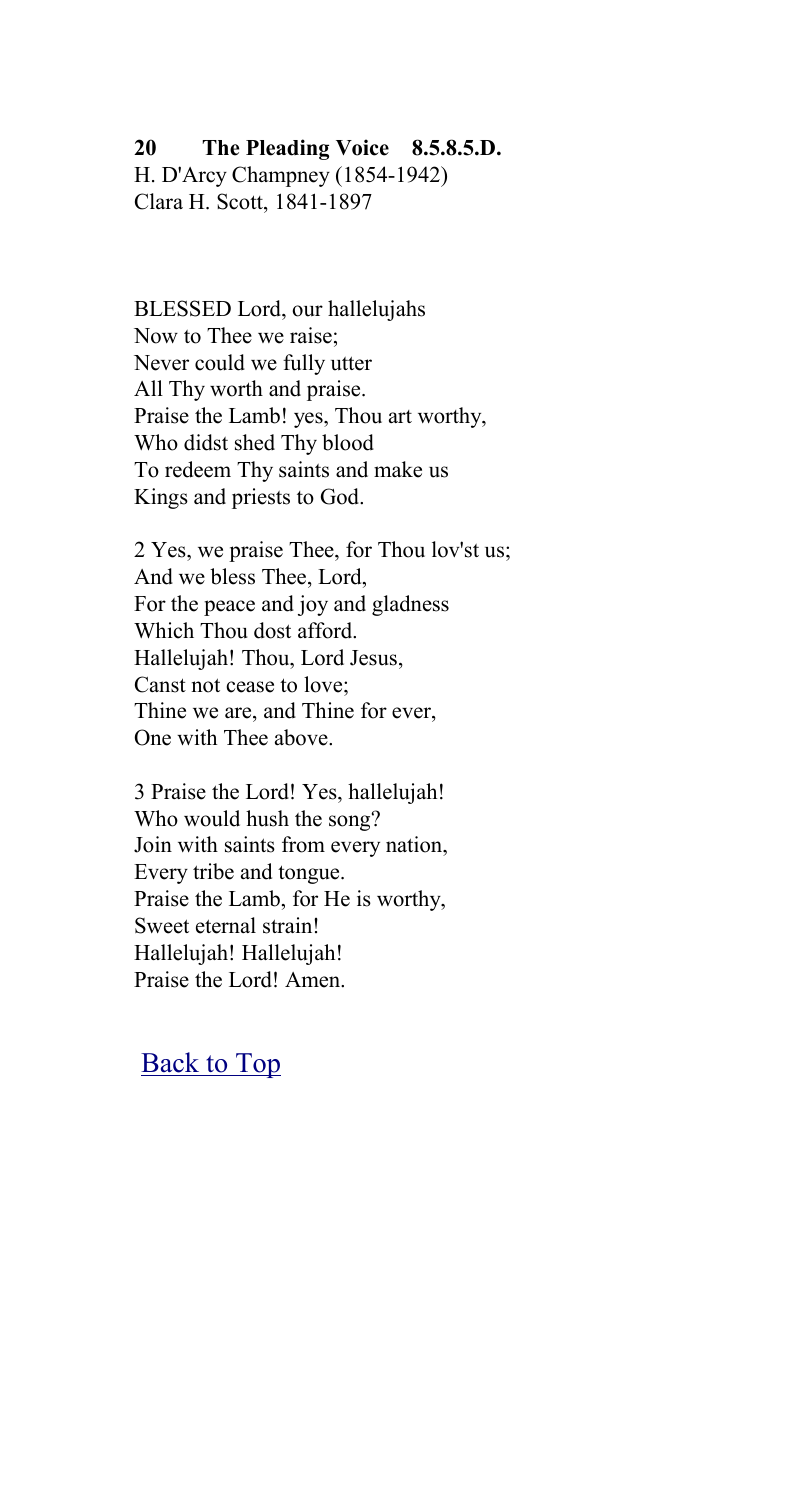#### <span id="page-23-0"></span>**21 Grebe 8.7.8.7.D.**

J. G. Deck J. G. Ebeling, 1637-1676

ABBA, Father, we approach Thee In our Saviour's precious name; We, Thy children, here assembling. Now the promised blessing claim. From our guilt His blood has washed us, 'Tis through Him our souls draw nigh; And Thy Spirit too has taught us "Abba, Father", thus to cry.

2 Once as prodigals we wandered In our folly far from Thee; But Thy grace, o'er sin abounding, Rescued us from misery; Thou the prodigals hast pardoned, Kissed us with a Father's love; Killed the fatted calf, and called us E'er to dwell with Thee above.

3 Clothed in garments of salvation, At Thy table is our place; We rejoice, and Thou rejoicest, In the riches of Thy grace. "It is meet," we hear Thee saying, "We should merry be and glad; I have found My once lost children, Now they live who once were dead."

4 Abba, Father, we adore Thee, While the hosts in heaven above E'en in us now learn the wonders Of Thy wisdom, grace, and love. Soon before Thy throne assembled, All Thy children shall proclaim Abba's love as shown in Jesus, And how full is Abba's name!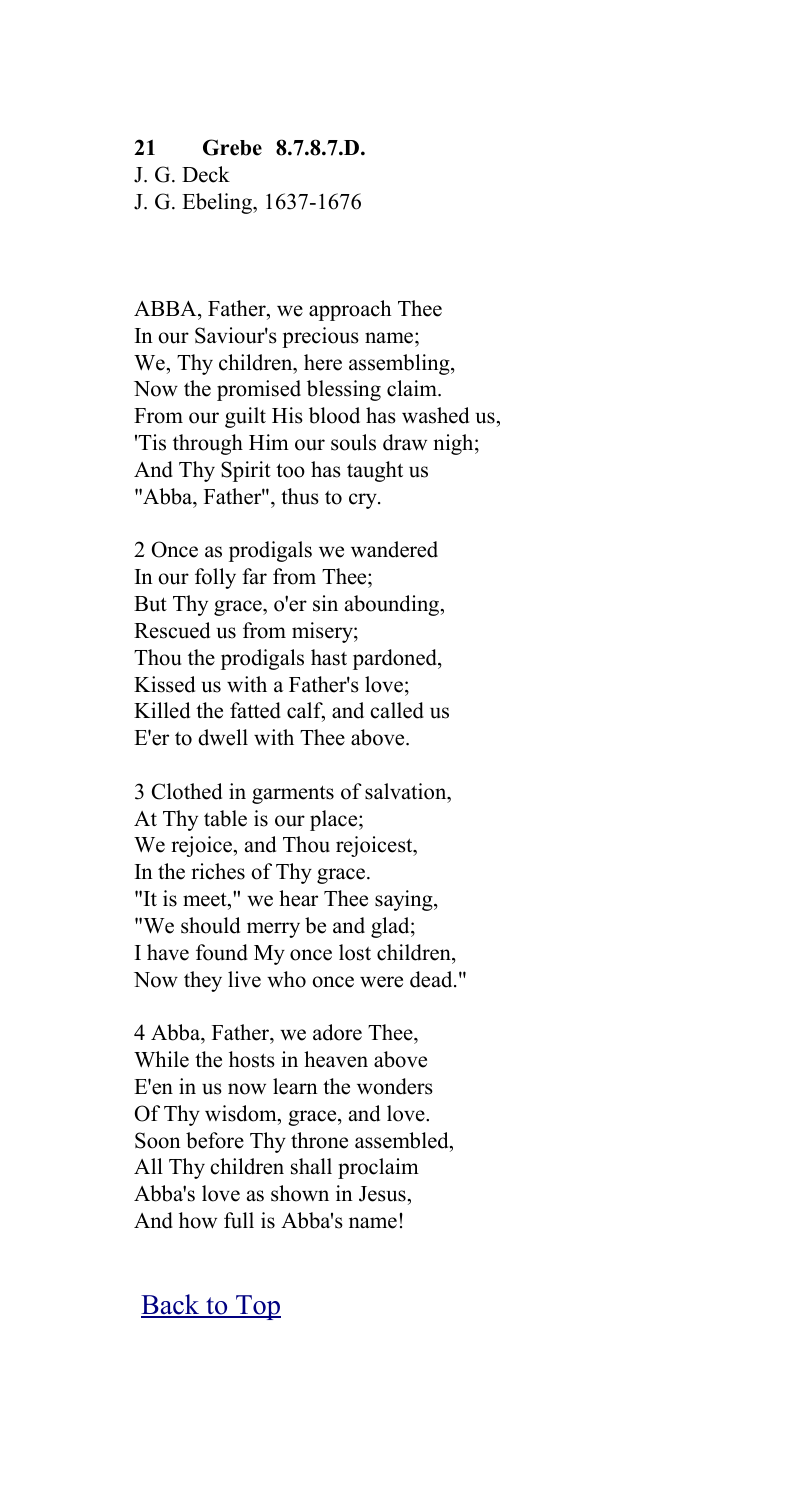## <span id="page-24-0"></span>**22 Vigil S.M.** J. G. Deck G. Paisiello

O LORD, a few of Thine Are gathered to Thy name; May hearts o'erflow with joy divine As we Thy promise claim.

2 We are, O Lord, Thine own, The purchase of Thy blood; By Thee we would approach the throne, Confiding in our God.

3 In us the Spirit dwells, The witness of God's love; Our hearts rejoice while He reveals Thy glorious things above.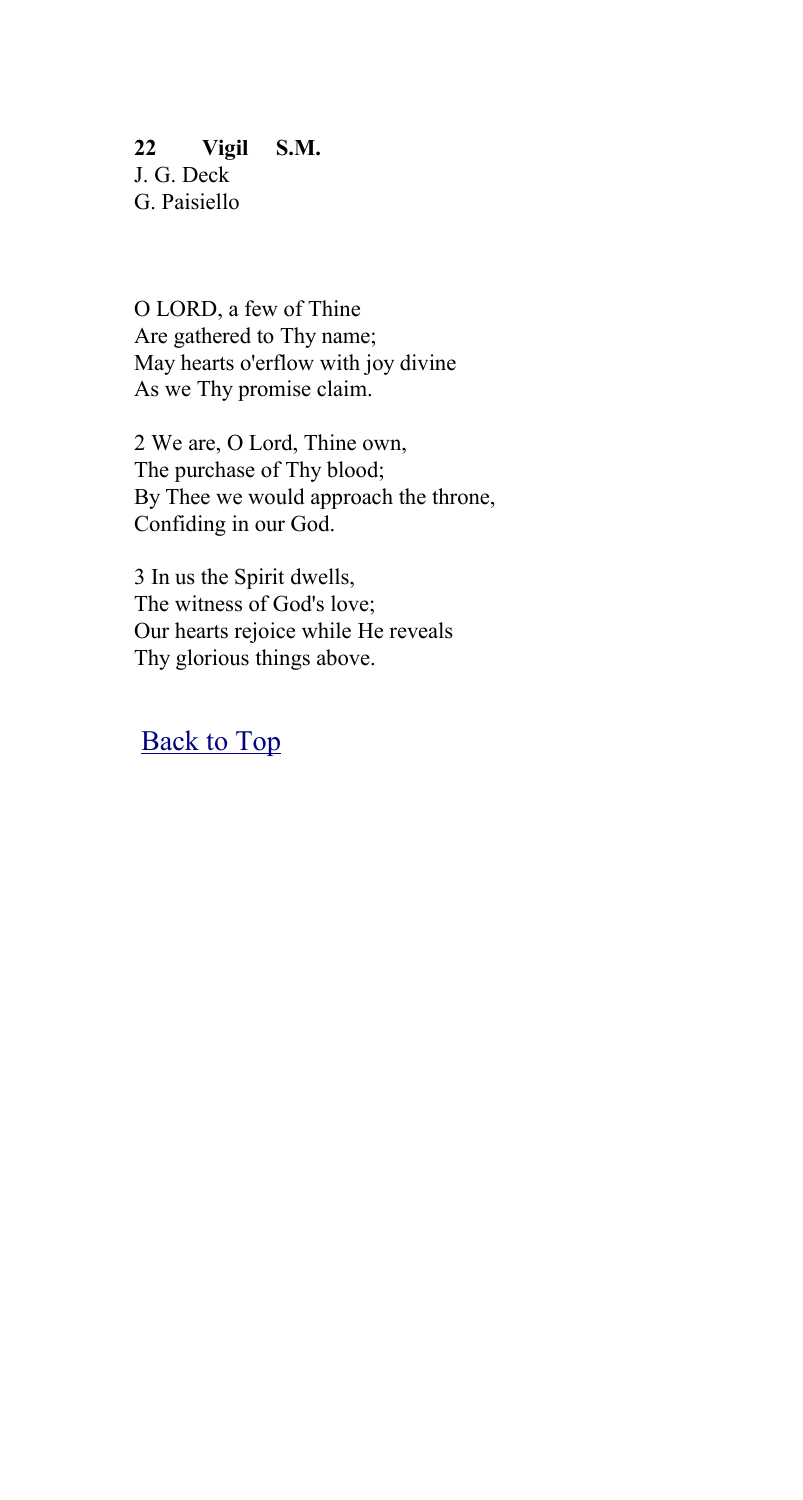## <span id="page-25-0"></span>**23 Celeste 8s. Dactylic**

Joseph Hart (1712-1768) "Lancashire Sunday School Songs" 1857

HOW good is the God we adore, Our faithful unchangeable Friend: Whose love is as great as His power, And knows neither measure nor end!

2 'Tis Jesus, the First and the Last, Whose Spirit shall guide us safe home; We'll praise Him for all that is past, And trust Him for all that's to come.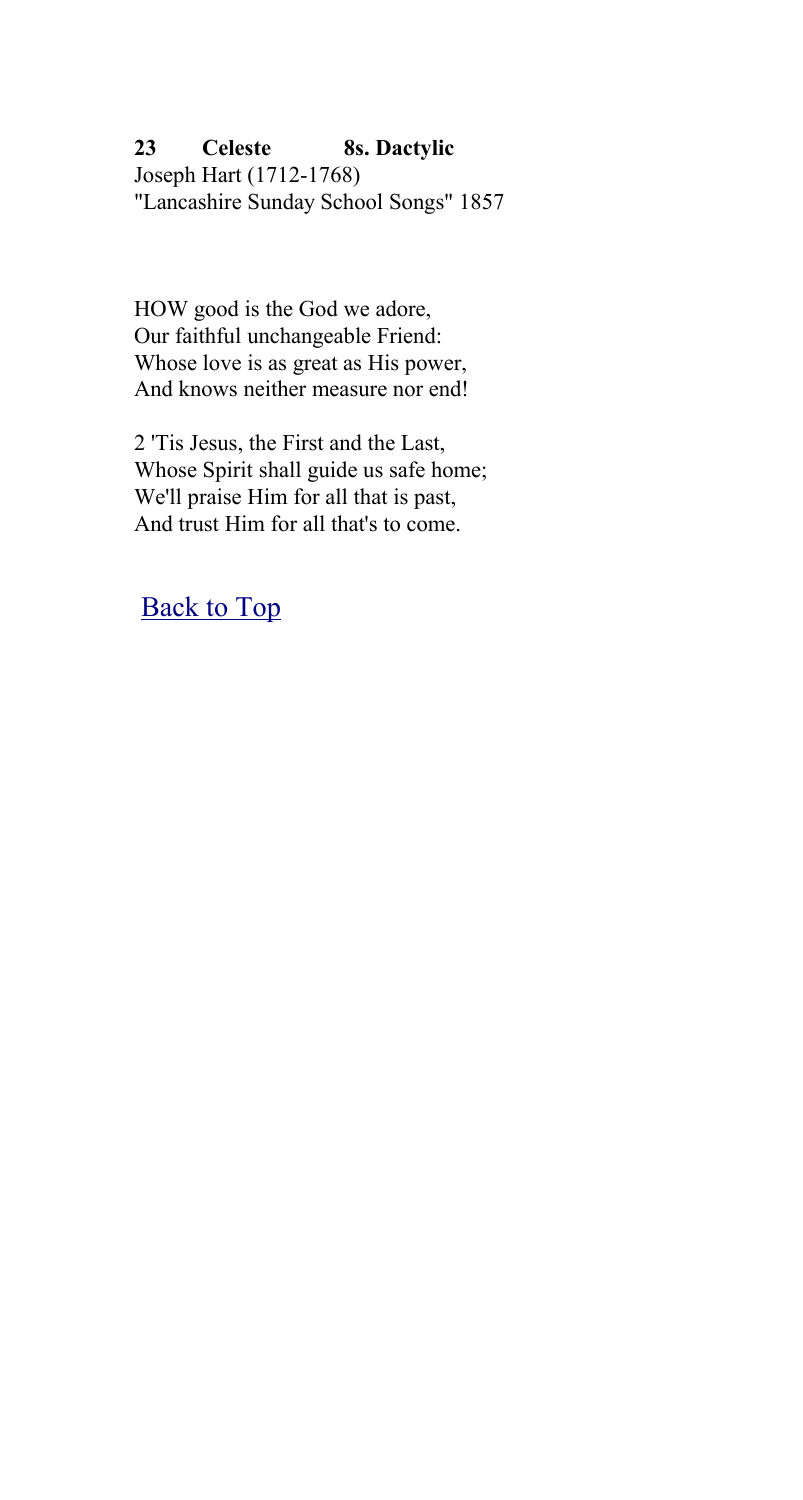## <span id="page-26-0"></span>**24 Falcon Street S.M.**

S. Whitlock Gandy (?-1851) Isaac Smith's "Collection of Psalms and Tunes", c. 1770

HIS be the Victor's name Who fought the fight alone; Triumphant saints no honour claim, His conquest was their own.

2 By weakness and defeat, He won the meed and crown; Trod all our foes beneath His feet By being trodden down.

3 He Satan's power laid low; Made sin, He sin o'erthrew; Bowed to the grave, destroyed it so, And death by dying slew.

4 Bless, bless the Conqueror slain, Slain in His victory; Who lived, who died, who lives again – For thee, His church, for thee!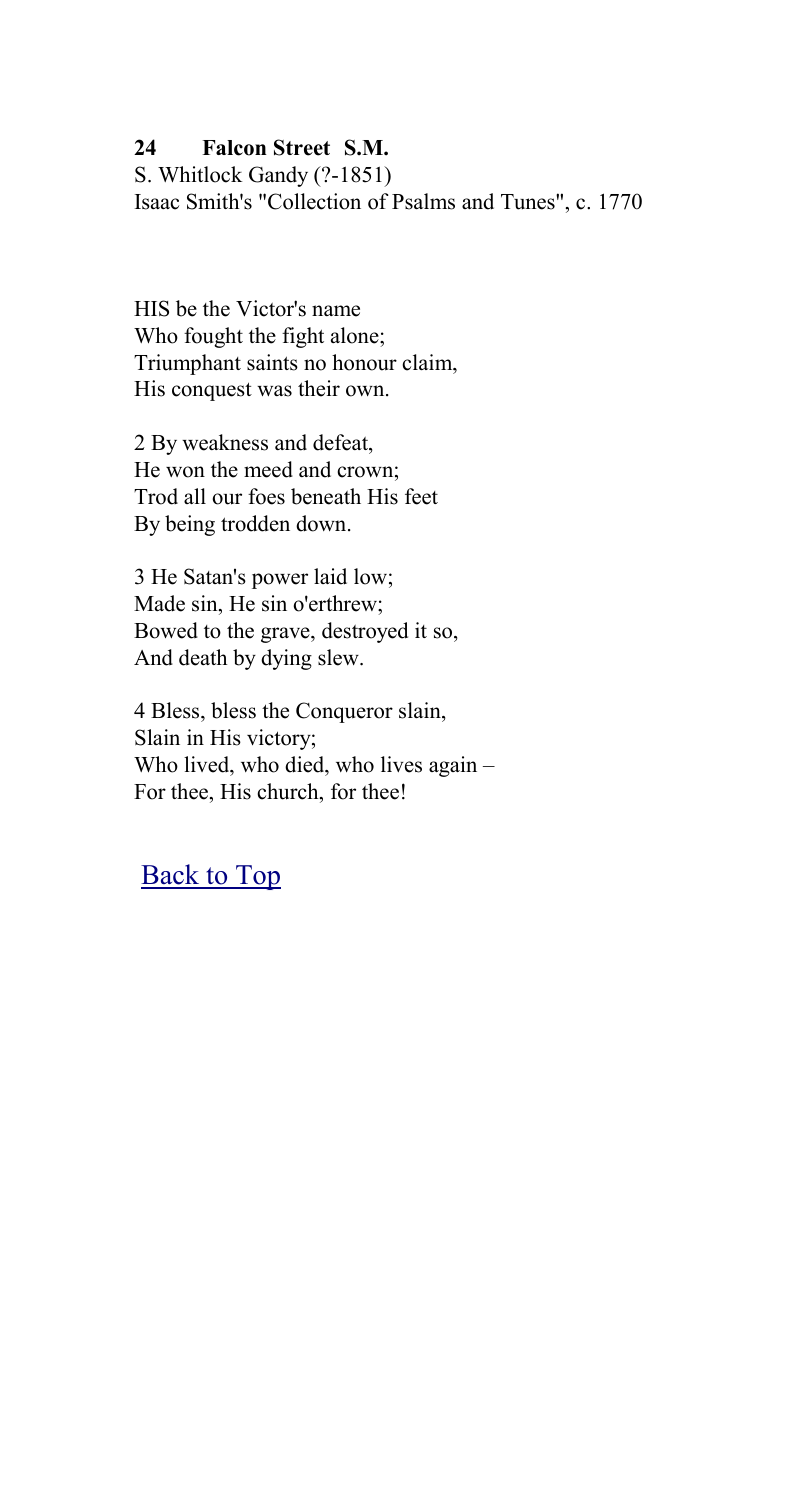## <span id="page-27-0"></span>**25 Barrow C.M.**

J. N. Darby American Melody 1850

FATHER, Thy name our souls would bless, As children taught by grace, Lift up our hearts in righteousness And joy before Thy face.

2 Sweet is the confidence Thou giv'st, Though high above our praise; Our hearts resort to where Thou liv'st In heaven's unclouded rays.

3 There in the purpose of Thy love Our place is now prepared, As sons with Him who is above, Who all our sorrows shared.

4 Eternal ages shall declare The riches of Thy grace, To those who with Thy Son shall share A son's eternal place.

5 Absent as yet, we rest in hope, Treading the desert path, Waiting for Him who takes us up Beyond the power of death.

6 We joy in Thee, Thy holy love Our endless portion is, Like Thine own Son, with Him above, In brightest heavenly bliss.

7 O Holy Father, keep us here In that blest name of love, Walking before Thee without fear Till all be joy above.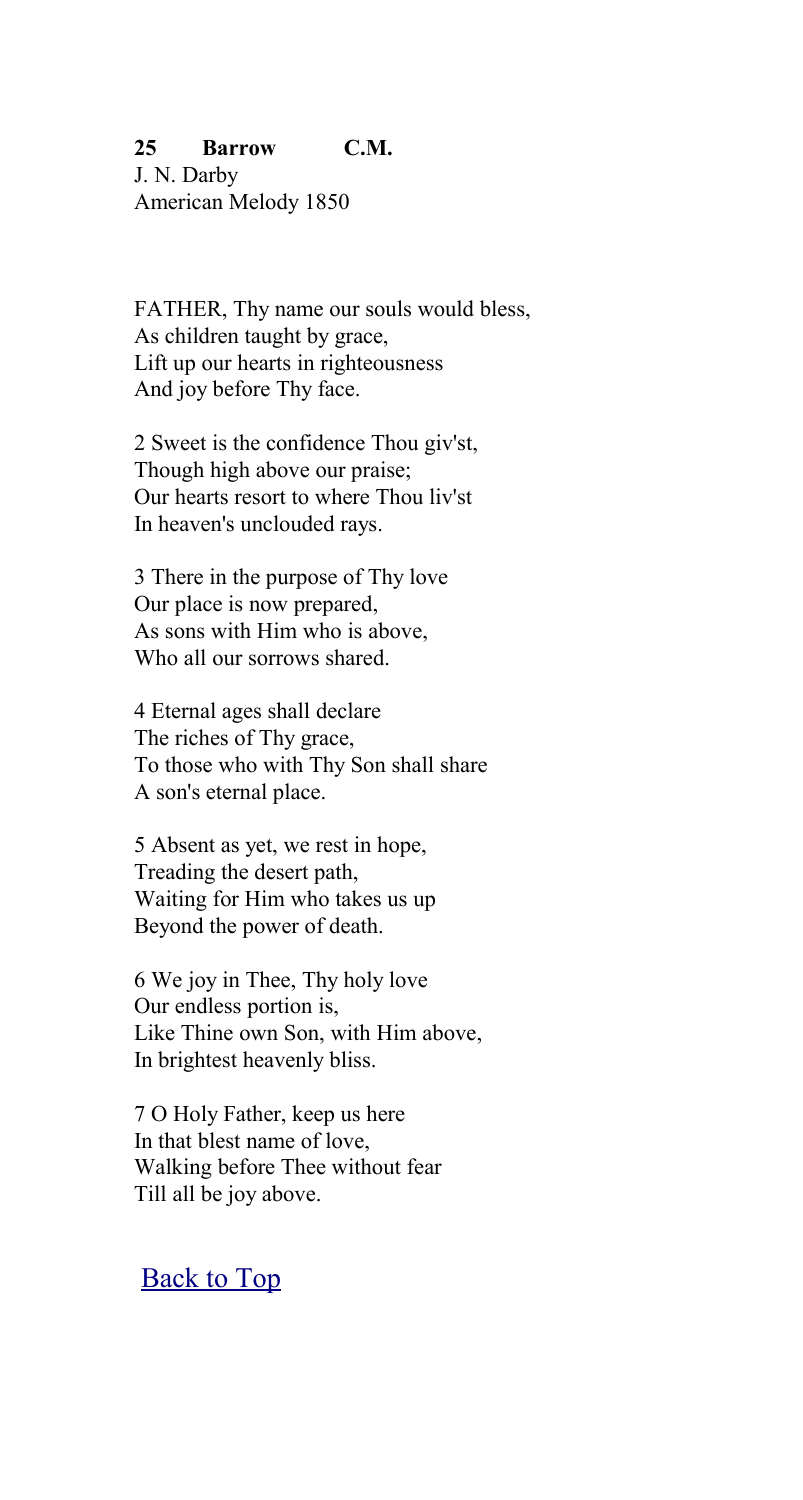<span id="page-28-0"></span>THINE is the love, Lord, that draws us together, Guiding our steps from the wilderness ways; Soon face to face we'll adore Thee for ever, Now our glad hearts would be filled with Thy praise.

2 Faithful Thy grace o'er our pathway has waited, Deep the delight we have found, Lord, in Thee; Now with this treasure our spirits are freighted, Bowed at Thy feet, and the fragrance set free.

3 For us, Lord Jesus, Thyself Thou hast given; Sufferings unfathomed for us Thou hast known; Now, in accord with the homage of heaven, Rises a song from the hearts of Thine own.

4 Jesus, Lord Jesus, we love and adore Thee, Glorious Thy Name, all our praises above; Peerless Thy beauty, we worship before Thee; Hushed are our spirits, at rest in Thy love.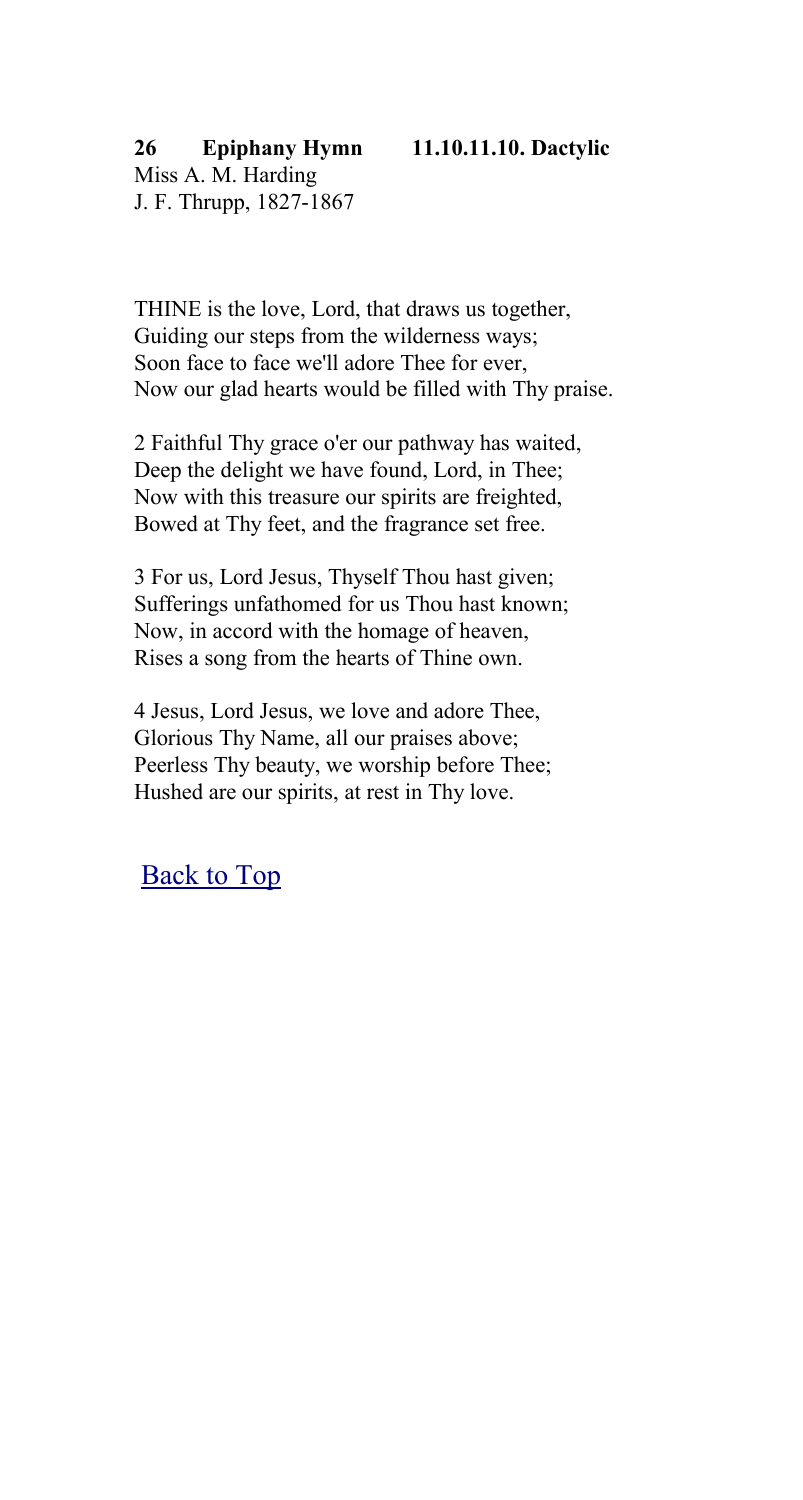## <span id="page-29-0"></span>**27 Vision 8.7.8.7.D.**

J. G. Deck G. C. Tullar, 1869-1950

LAMB of God, our souls adore Thee, While upon Thy face we gaze; There the Father's love and glory Shine in all their brightest rays; Thy almighty power and wisdom All creation's works proclaim; Heaven and earth alike confess Thee As the ever great I AM.

2 Son of God, Thy Father's bosom Ever was Thy dwelling-place; His delight, in Him rejoicing, One with Him in power and grace: O what wondrous love and mercy! Thou didst lay Thy glory by, And for us didst come from heaven, As the Lamb of God to die.

3 Lamb of God, when we behold Thee Lowly in the manger laid; Wandering as a homeless Stranger, In the world Thy hands had made; When we see Thee in the garden In Thine agony of blood, At Thy grace we are confounded, Holy, spotless, Lamb of God.

4 When we see Thee, as the Victim, Nailed to the accursed tree, For our guilt and folly stricken, All our judgment borne by Thee, Lord, we own with hearts adoring, Thou hast washed us in Thy blood: Glory, glory everlasting, Be to Thee, Thou Lamb of God!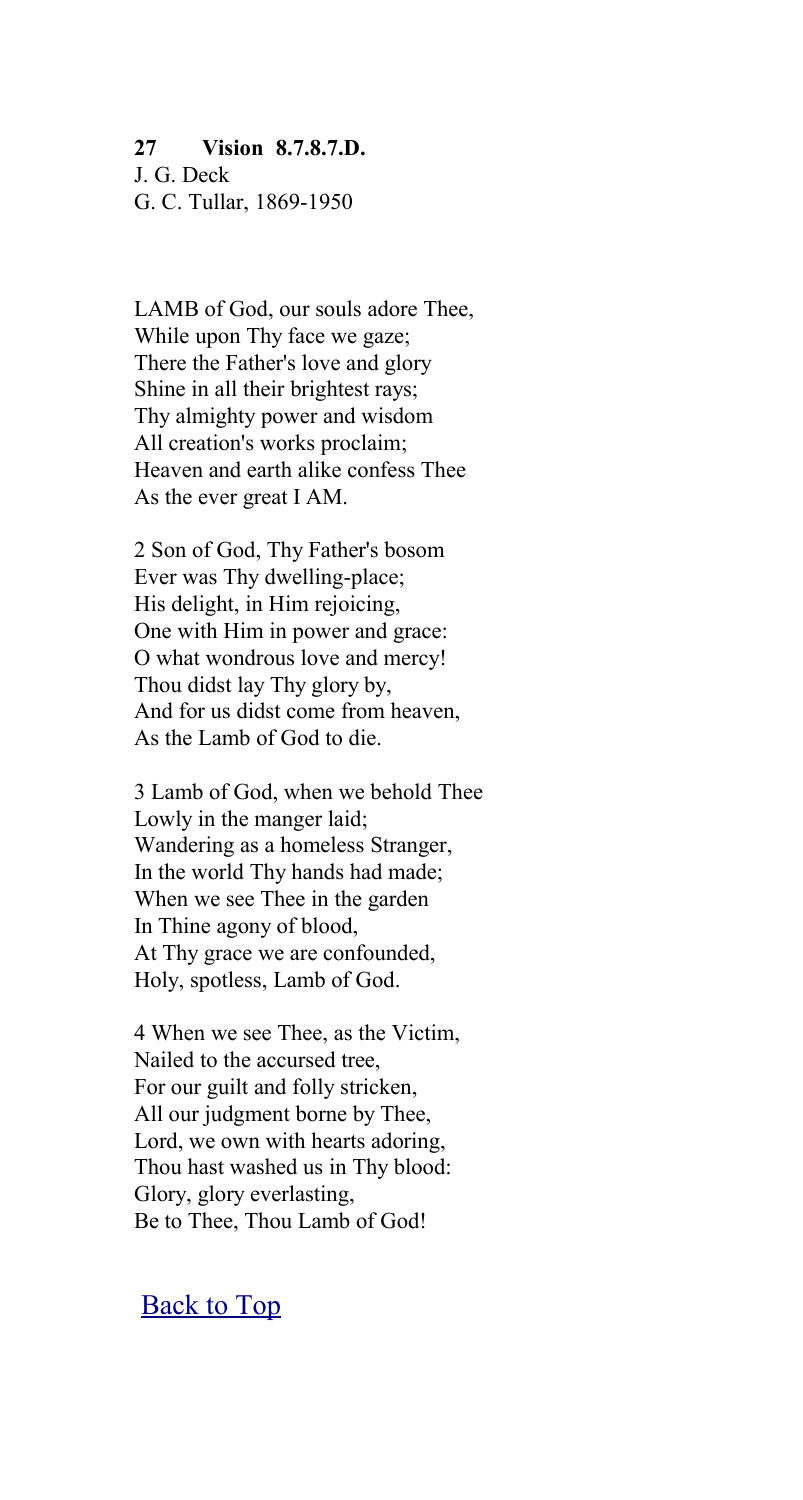### <span id="page-30-0"></span>**28 Beecher 8.7.8.7.D.** J. G. Deck J. Zundel, 1815-1882

LAMB of God, Thou now art seated High upon Thy Father's throne; All Thy gracious work completed, All Thy mighty victory won: Every knee in heaven is bending To the Lamb for sinners slain; Every voice and heart is swelling, "Worthy is the Lamb to reign".

2 Lord, in all Thy power and glory, Still Thy thoughts and eyes are here; Watching o'er Thy ransomed people, To Thy gracious heart so dear; Thou for us art interceding; Everlasting is Thy love; And a blessed rest preparing In our Father's house above.

3 Lamb of God, Thy faithful promise Says, "Behold, I quickly come;" And our hearts, to Thine responsive, Cry, "Come, Lord, and take us home." Oh, the rapture that awaits us, When we meet Thee in the air, And with Thee ascend in triumph, All Thy deepest joys to share.

4 Lamb of God, when Thou in glory Shalt to this sad earth return, All Thy foes shall quake before Thee, All who now despise Thee mourn; Then shall we at Thine appearing, With Thee in Thy kingdom reign; Thine the praise, and Thine the glory, Lamb of God for sinners slain.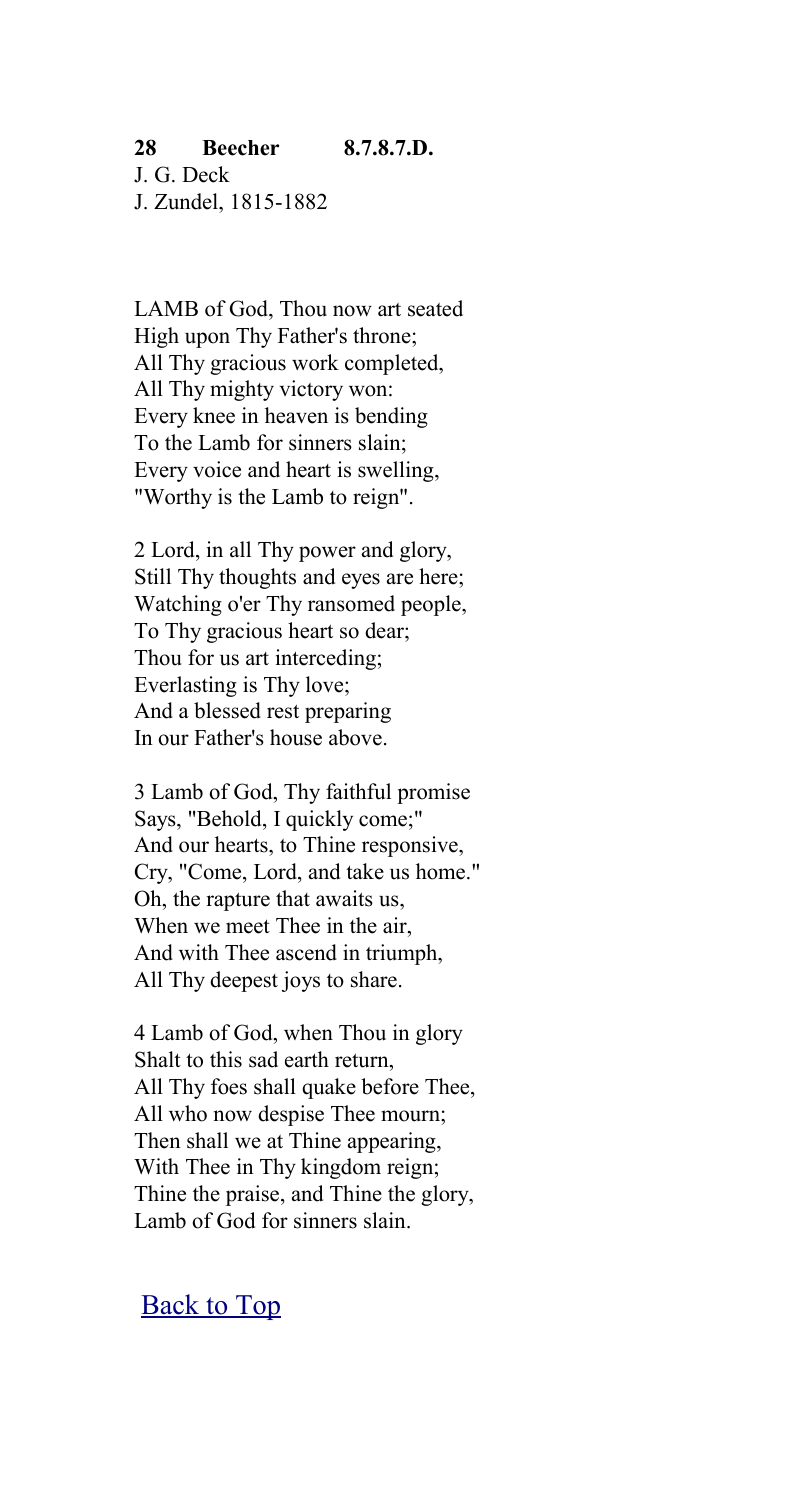## <span id="page-31-0"></span>**29 Meribah 8.8.6.8.8.6.**

J. G. Deck L. Mason, 1792-1872

O BLESSED Saviour, Son of God, Who hast redeemed us with Thy blood From guilt, and death, and shame, With joy and praise Thy people see The crown of glory worn by Thee, And worthy Thee proclaim.

2 Exalted by the Father's love, All thrones, and powers, and names above, At God's right hand in heaven: Wisdom and riches, power divine, Blessing and honour, Lord, are Thine – All things to Thee are given.

3 Head of the church, Thou sittest there; Thy members all the blessings share; Thy blessing, Lord, is ours: Our life Thou art; Thy grace sustains; Thy strength in us each victory gains O'er sin and Satan's powers.

4 And soon, the day of glory come, Thy bride shall reach her destined home And all Thy beauty see: How great our joy to see Thee shine, To hear Thee own us, Lord, as Thine, And ever dwell with Thee!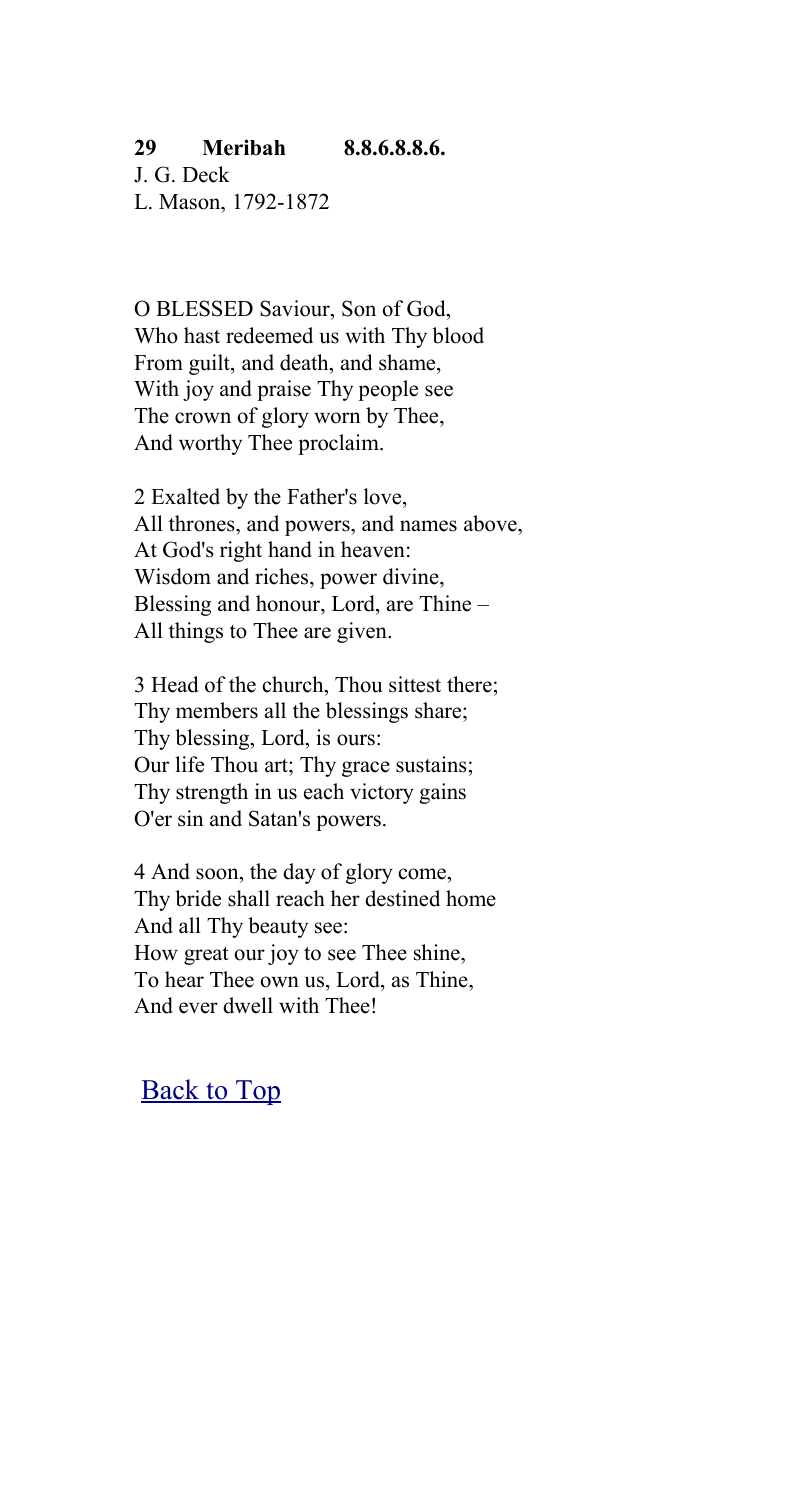### <span id="page-32-0"></span>**30 Stracathro C.M.**

Harold P. Barker (1869-1952) vv.1, 3, 4, 7, Arthur Cutting  $(1854-1928)$  vv. 2, 5, 6. C. Hutcheson, 1792-1860

WE praise Thee for Thy Spirit, Lord, The blessed Holy Ghost, The promised Comforter from heaven, Who came at Pentecost.

2 We praise Thee for His sovereign grace, That broke our darkness through; And wrought within us by Thy word A birth divinely new.

3 We praise Thee that He is the Seal, Whereby we're marked as Thine, Until redemption's day shall dawn, And we in glory shine.

4 We praise Thee for the Earnest given, Of blessings yet in store, The great inheritance which we Shall share for evermore.

5 We praise Thee that the Unction sent Abides in us for aye, To be our Teacher, Guide and Strength, Along life's upward way.

6 We praise Thee for those ties divine That bind Thy saints to Thee, As members of Thy body one – The Spirit's unity.

7 We praise Thee for the work which He Hath in our souls begun, To form in us a transcript here Of God's beloved Son.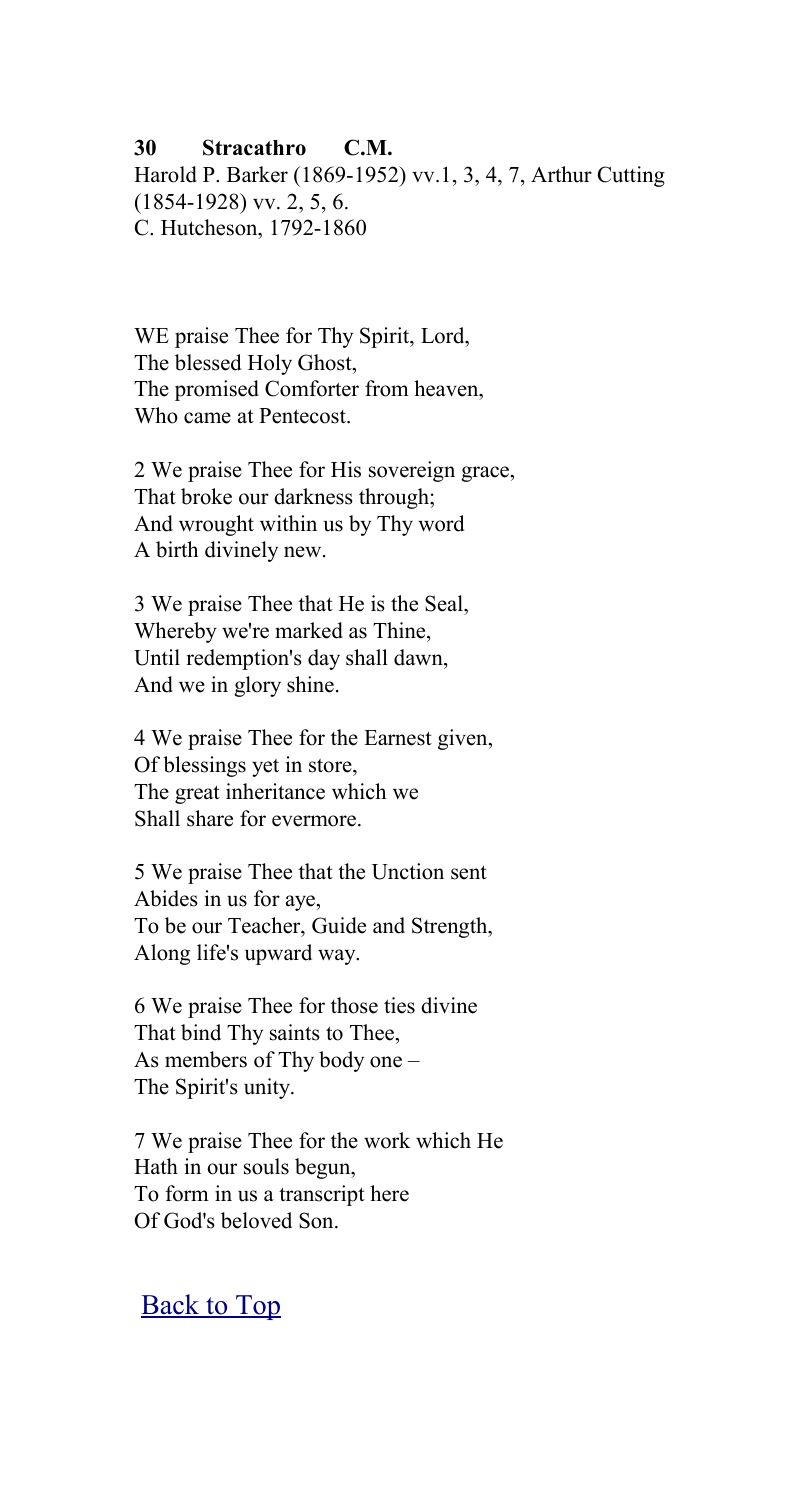## <span id="page-33-0"></span>**31 Boylston S.M.**

Mrs. W. N. Tomkins L. Mason, 1792-1872

TO Him who gave Himself To God an offering sweet, And purged away our guilt of sin, Ascribe we praises meet.

2 To Him who gave Himself For us, that we might be Redeemed, and purchased for His own, Sing we eternally.

3 To Him who gave Himself For her, the church He loved, And in the dark domain of death His deep affection proved,

4 To Him who gave Himself, Sound we our note of praise; Our lives, our hearts, our all would we Upon His altar raise.

5 To Him bow every knee; To Him raise glad the song; All honour, glory, thanks and praise To Him by right belong.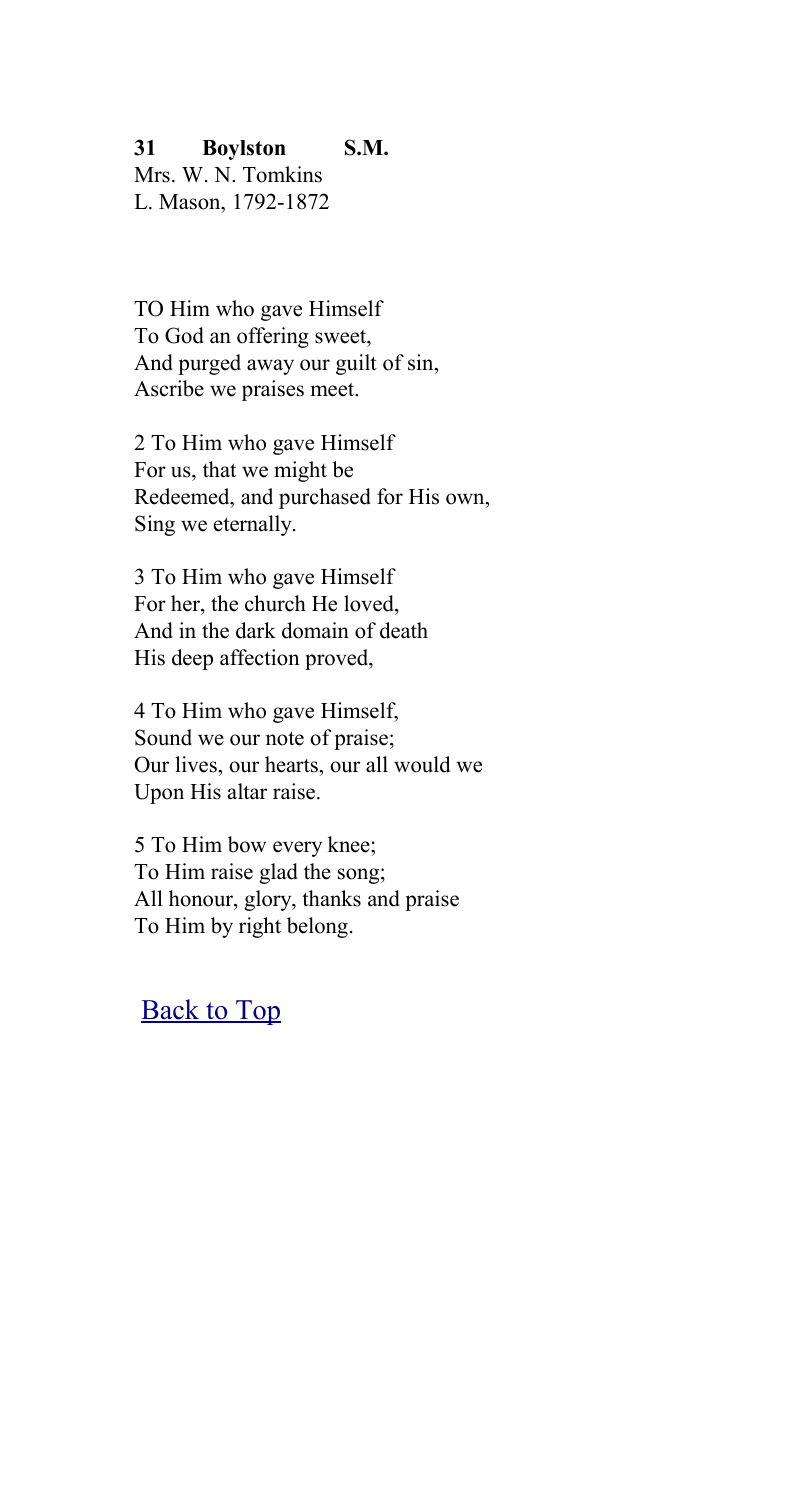<span id="page-34-0"></span>**32 Holley L.M.**

Sir Edward Denny (1796-1889) G. Hews, 1806-1873

OH, wondrous hour when Saviour Thou, Co-equal with the eternal God, Beneath our sins didst deign to bow And shed for us Thy precious blood!

2 On Thee, the Father's blessed Son, As Lamb of God our judgment fell; That all was borne, that all is done, Thine agony, Thy cross can tell.

3 Thy cross, Thy cross! 'tis there we see What Thou, our blessed Saviour, art; There all the love that dwells in Thee Was labouring in Thy breaking heart.

4 For us it was: our life we owe, Our joy, our glory, all to Thee; Thy sufferings in that hour of woe, Thy victory, Lord, have made us free.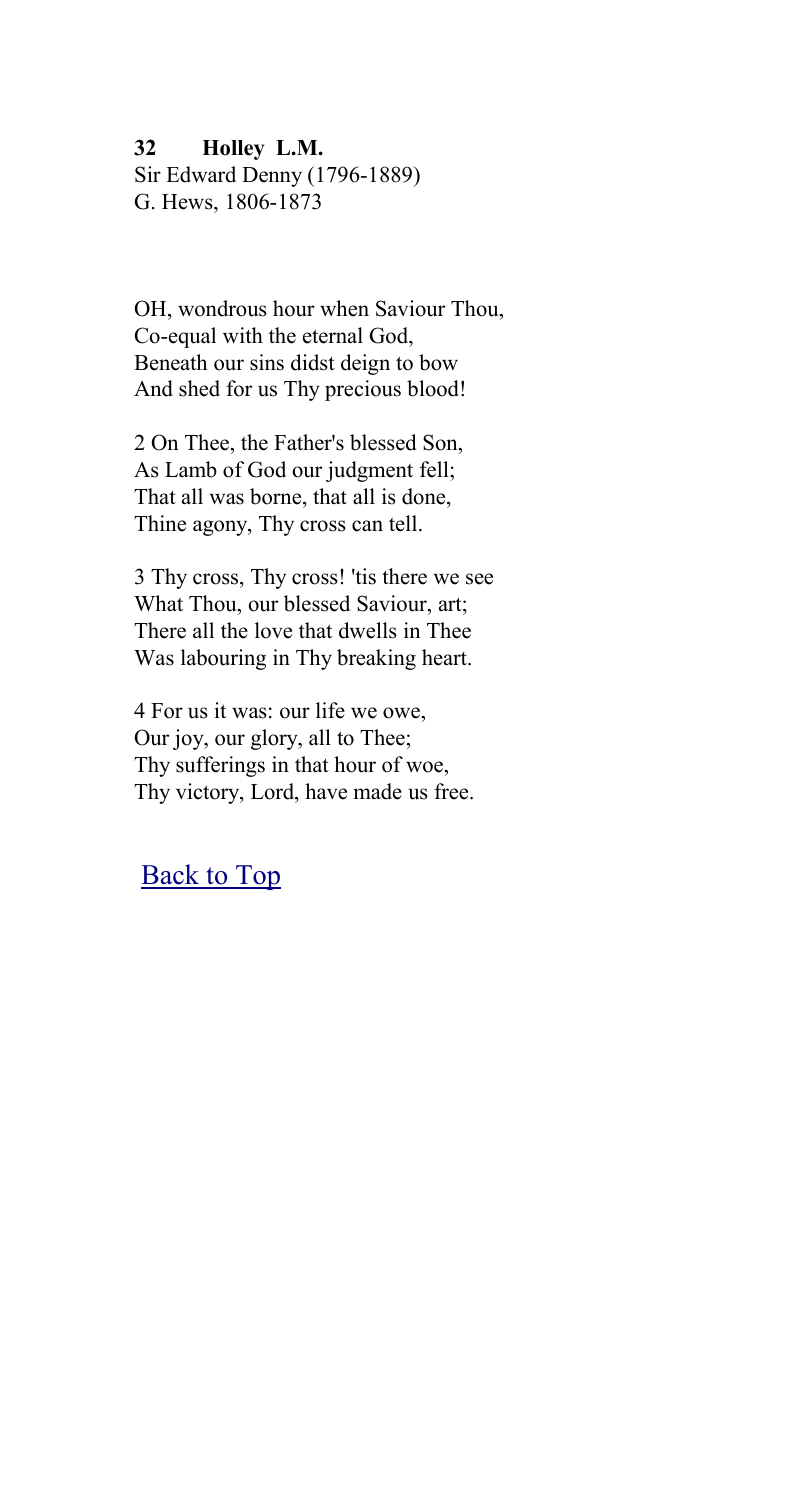## <span id="page-35-0"></span>**33 St. Peter C.M.** Frances George Burkitt (1864-1929) A. R. Reinagle, 1799-1877

GLORY to Thee, our Father, God, Thou source of every joy; O'erflowing praise to Thee we give; This is our sweet employ.

2 In Thee our souls have found their rest; Of love divine the spring, Giver of every perfect gift, Thy praise we gladly sing.

3 Glory to Thee, O Son of God! We celebrate Thy worth Thou central Sun of life and joy In heaven and on earth.

4 Thyself the Son, the Eternal God, The Word, the great I AM, Revealed in flesh Thou didst become, In nature, truly man.

5 Praise for the Holy Spirit given, Our Teacher and our Guide, By whom from heaven's unbounded store Our every need's supplied.

6 The Comforter, whose service is To glorify the Son, To take the treasures of His love And make them all our own:

7 Glory to Thee, God Infinite, And praise below – above; Angelic hosts proclaim Thy power, Redeemed ones sing Thy love.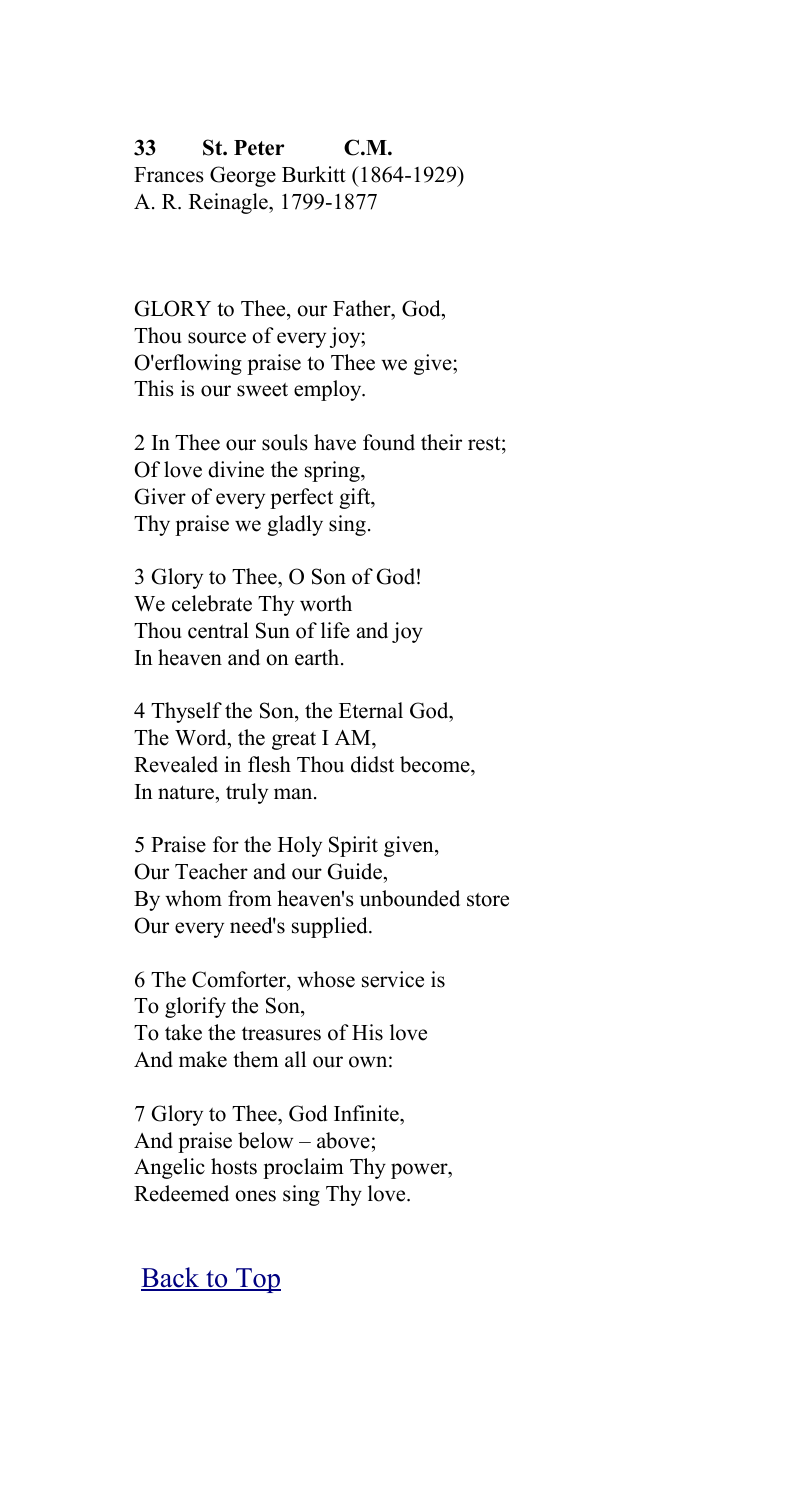### **34 Hallelujah P.M.**

August Gottlieb Spangenberg (1704-1792) H. Carey, c. 1690-1743

WE adore Thee evermore, Hallelujah! Saviour, for Thy boundless grace, Hallelujah! For the cross, whereby to us, Hallelujah! Sure is made eternal bliss; Hallelujah!

2 For Thy death which set us free, Hallelujah! From sin's cruel slavery, Hallelujah! For Thine all-atoning blood, Hallelujah! Which hath brought us nigh to God: Hallelujah!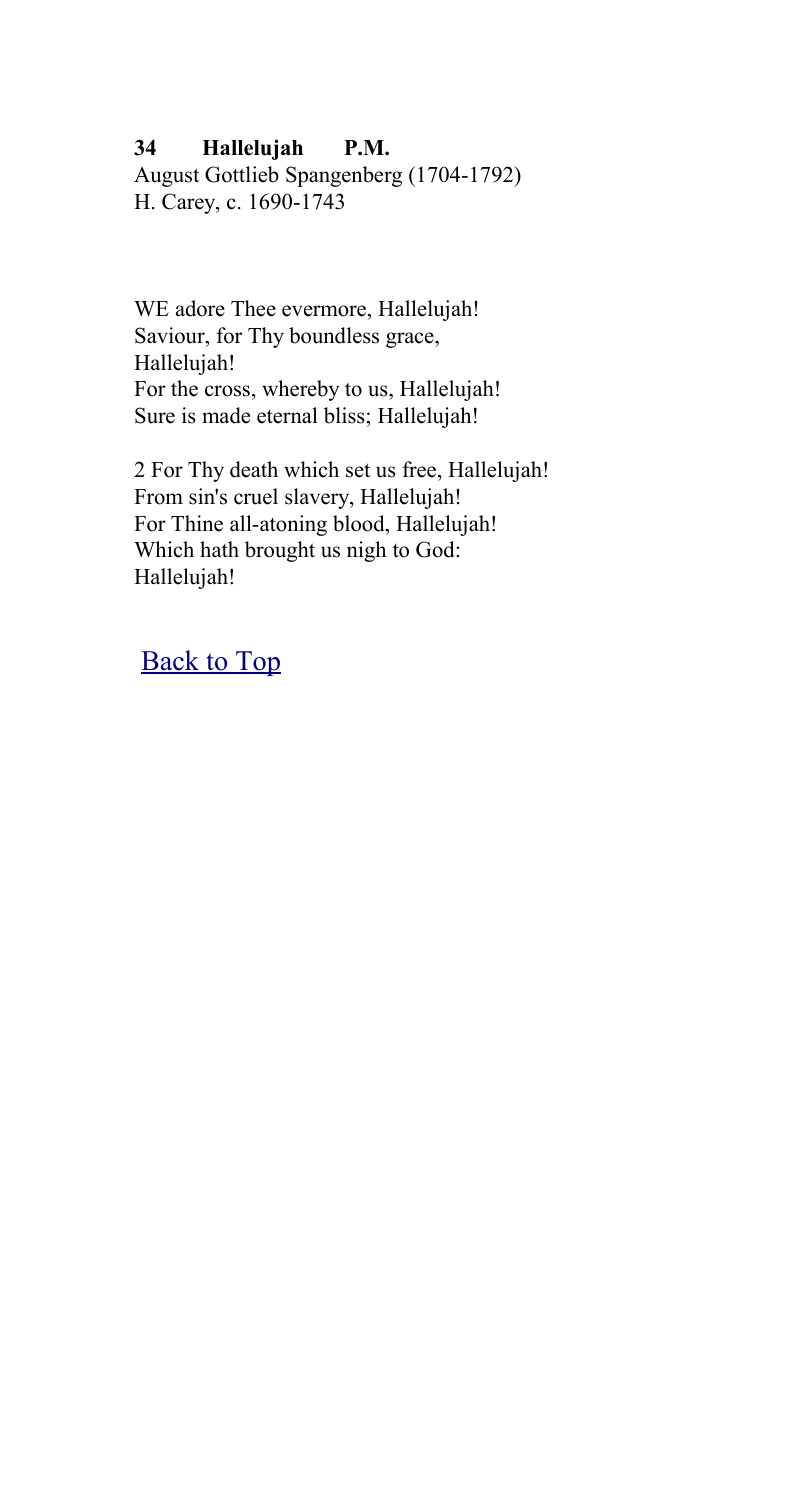#### **35 Safety 8.7.8.7.**

J. Denham Smith (1817-1889) F. A. Schulz, 1810-1893

RISE, my soul! behold 'tis Jesus, Jesus fills thy wondering eyes; See Him now in glory seated, Where thy sins no more can rise.

2 There in righteousness transcendent, Lo! He doth in heaven appear, And the blood of His atonement Is thy title to be there.

3 All thy sins were laid upon Him, Jesus bore them on the tree; God, who knew them, laid them on Him, And, believing, thou art free.

4 God now brings thee to His dwelling, Spreads for thee His feast divine, Bids thee welcome, ever telling, What a portion there is thine.

5 Blessed circle of His favour, Circle of the Father's love! Blessed to be there for ever In His perfect rest above!

6 Blessed, glorious word, "for ever"! Yea, "for ever" is the word; Nothing can the ransomed sever, Nought divide them from the Lord.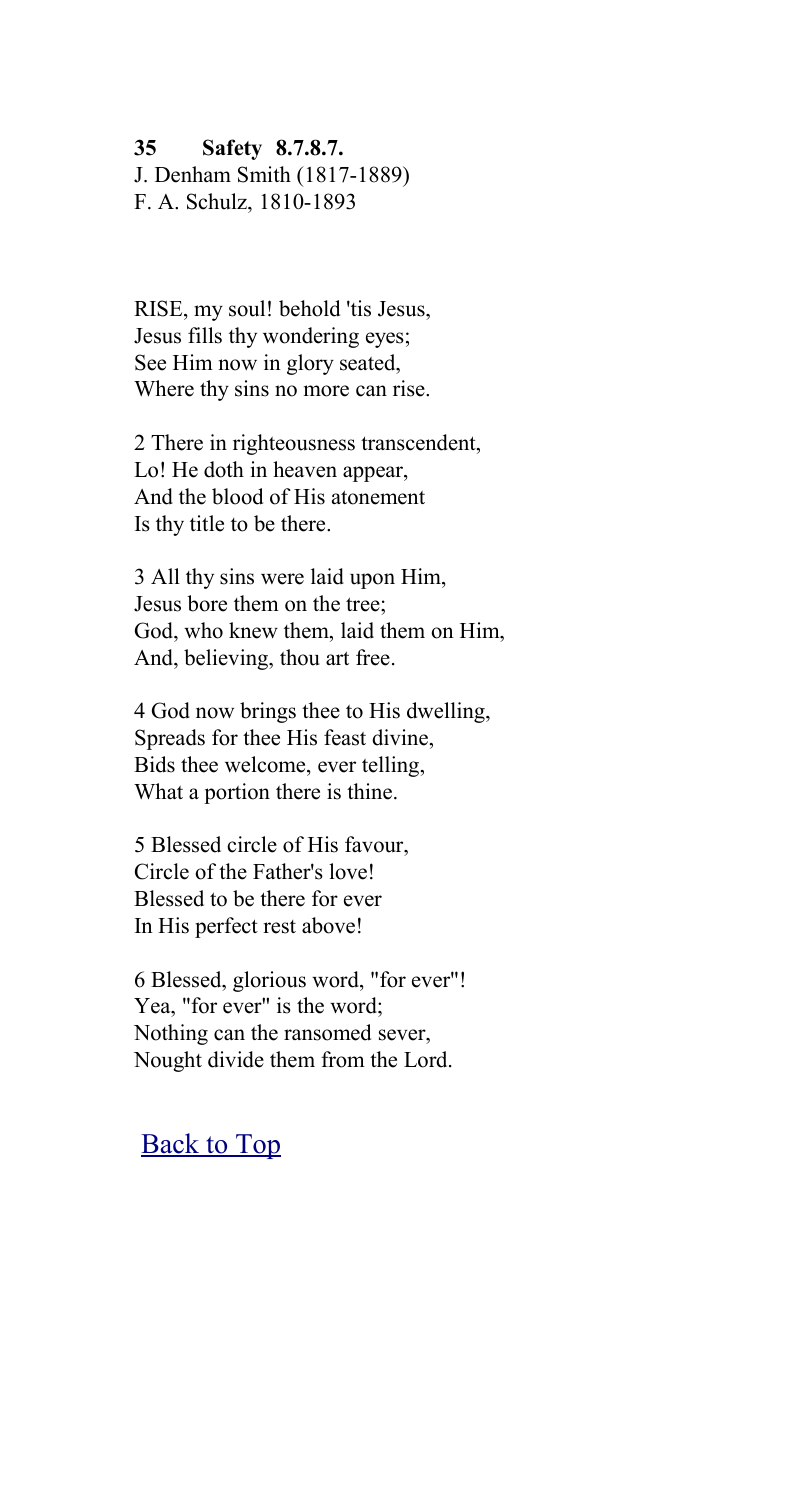#### **36 Hold the Fort 8.5.8.5.D.**

P. Ellis (1879-1963) P. P. Bliss, 1838-1876

SAVIOUR, unto Thee assembling, Turn we now to praise, Thankful hearts, Thy name adoring, Sweetest song can raise. Thou hast loved us, Thou hast bought us, Thou hast made us free, Hearts and voices blended, singing "Glory unto Thee."

2 Thine the cost and Thine the suffering, Thine the cross and shame; Ours the never-ending blessing Through Thy precious name; Thine it is, Lord, now the travail Of Thy soul to see, Thus o'erflowing with Thy praises Sing we now to Thee.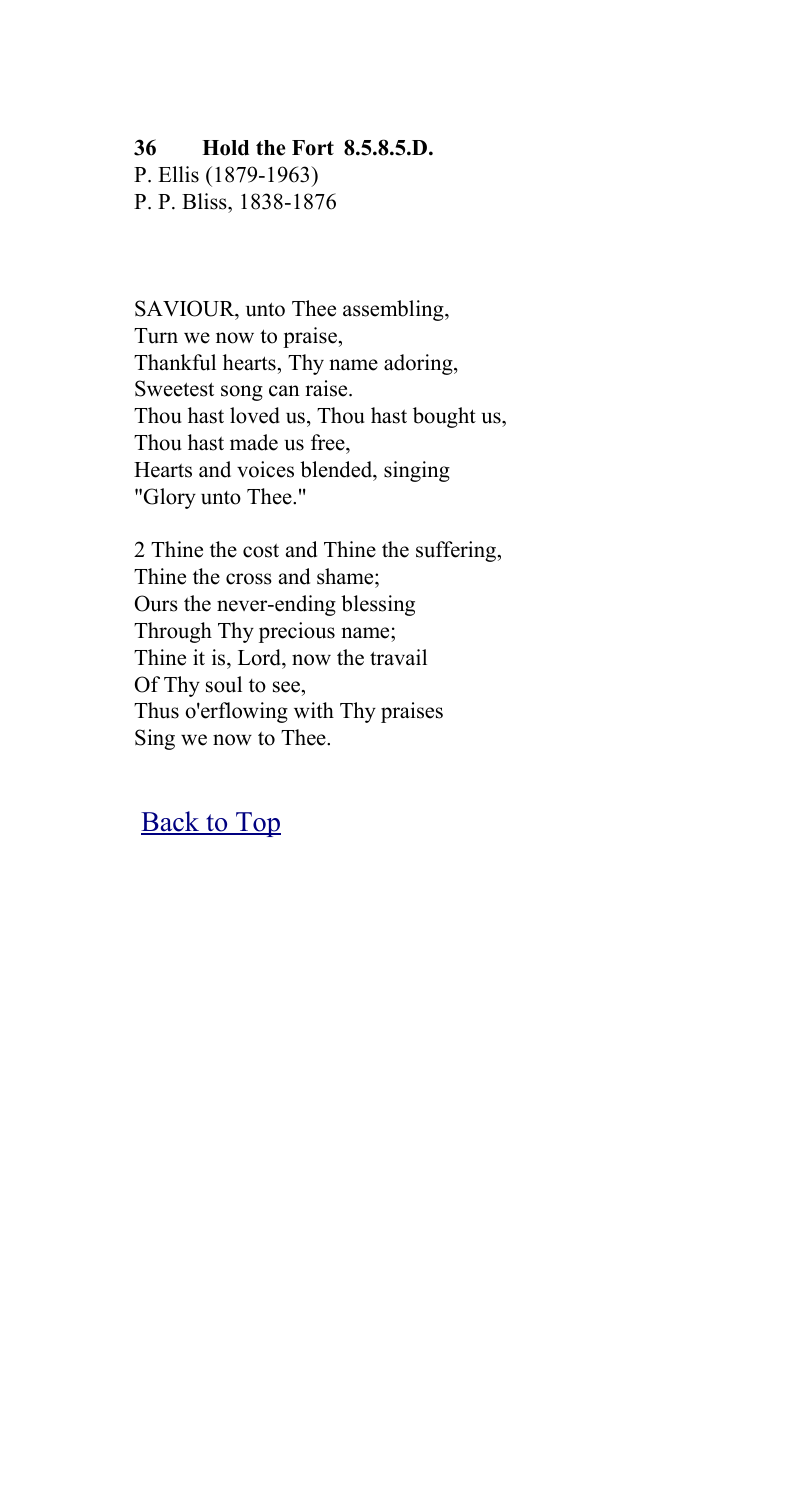## **37 Alban's 6.6.6.6.8.8.**

T. Kelly W. H. Havergal, 1793-1870

THE atoning work is done, The Victim's blood is shed; And Jesus now is gone His people's cause to plead: He lives in heaven their great High Priest, And bears their names upon His breast.

2 For us His blood was shed: For us He lives above: Secured in Him our Head, God's purposes of love. God's righteousness throws wide the door, Whence mercy yields her boundless store.

3 And though awhile He be Hid from the eyes of men, His people look to see Their great High Priest again. In brightest glory He will come, And take His waiting people home.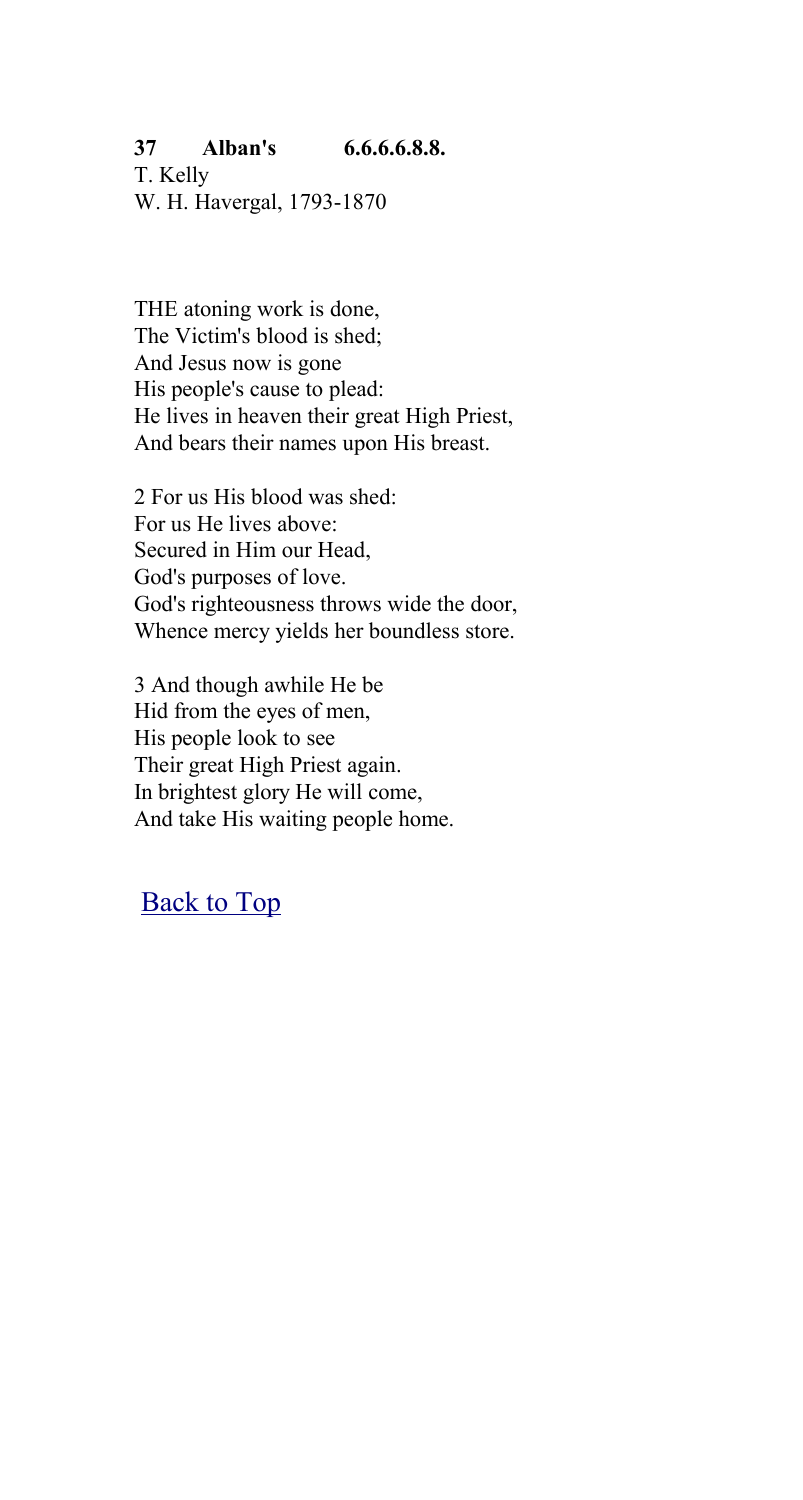#### **38 Lyons 10.10.11.11.**

C. Wesley Franz Joseph Haydn, 1732-1809

OH, what shall we do the Saviour to praise? So faithful and true, so plenteous in grace, So strong to deliver, so good to redeem The weakest believer that looks up to Him!

2 How happy the man whose heart is set free, The people that can be joyful in Thee! Their joy is to walk in the light of Thy face, And ever to talk of Thy mercy and grace.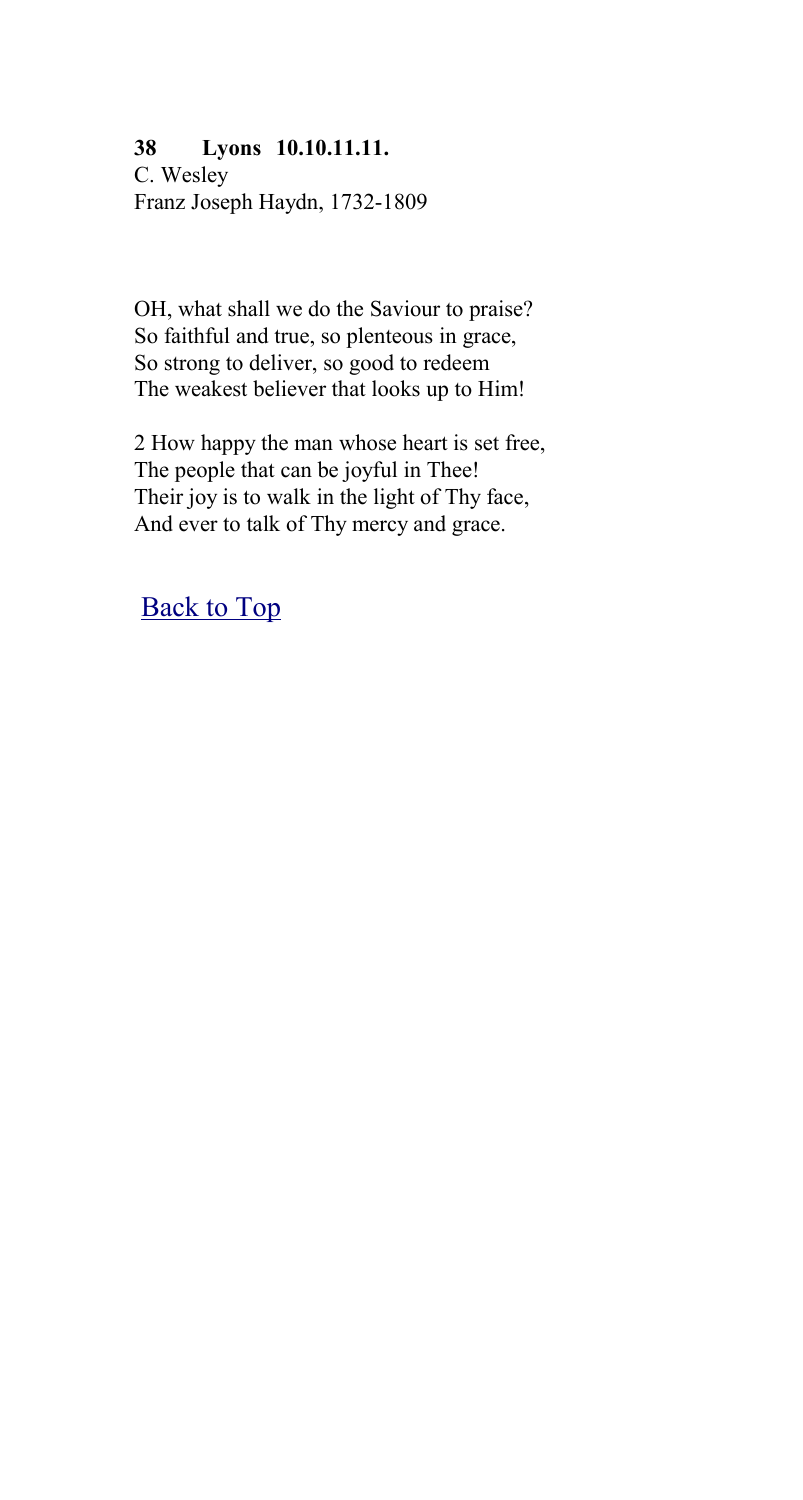#### **39 Regent Square 8.7.8.7.8.7.** Miss Hannah Kilham Burlingham (1842-1901) H. T. Smart, 1813-1879

ON His Father's throne is seated Christ the Lord, the living One, All His toil on earth completed, All His work for sinners done: In the glory See Him, God's eternal Son.

2 Every knee shall bow before Him, Every tongue confess His name; Ransomed myriads shall adore Him, Who endured the sinner's shame: From the glory God doth now His worth proclaim.

3 Man the cross to Him awarded; Man the Saviour crucified; This world's judgment stands recorded, God's own justice satisfied! By the glory Christ was claimed on earth who died.

4 Son of God, His incarnation Opened first the tale of grace; Son of Man, in new creation Leader of a chosen race! Well may glory Crown Him, in the ordered place!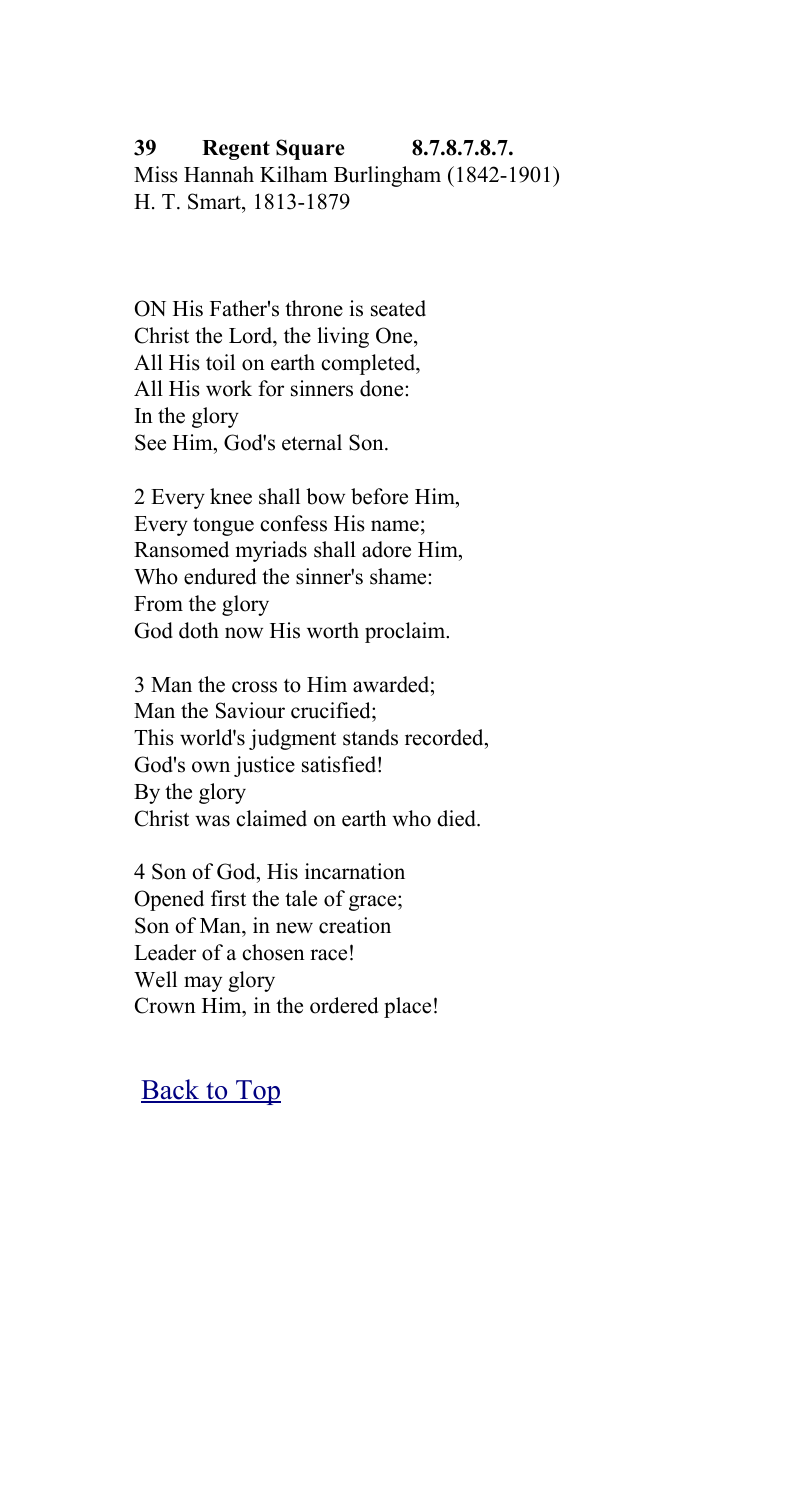### **40 Ellesdie 8.7.8.7.D.**

Miss C. A. Wellesley "The Christian Lyre" 1831, attr. to Mozart, 1756-1791

O THOU great all-gracious Shepherd, Shedding for us Thy life's blood, Unto shame and death delivered, All to bring us nigh to God! Now our willing hearts adore Thee, Now we taste Thy dying love, While by faith we come before Thee – Faith which lifts our souls above.

2 As our Surety we behold Thee, Ransoming our souls from death; As the willing Victim view Thee Yielding up to God Thy breath. In the broken bread we own Thee, Bruised for us and put to shame; And the cup, O Lord, we thank Thee, Speaks of pardon through Thy name.

3 But 'tis past, and, Lord, we hail Thee Crowned with glory on the throne; Meet it is Thy saints should bless Thee For the place Thy death hath won: Won for us – that in full measure We should have our part with Thee – Taste the river of Thy pleasure, Share in all Thy victory.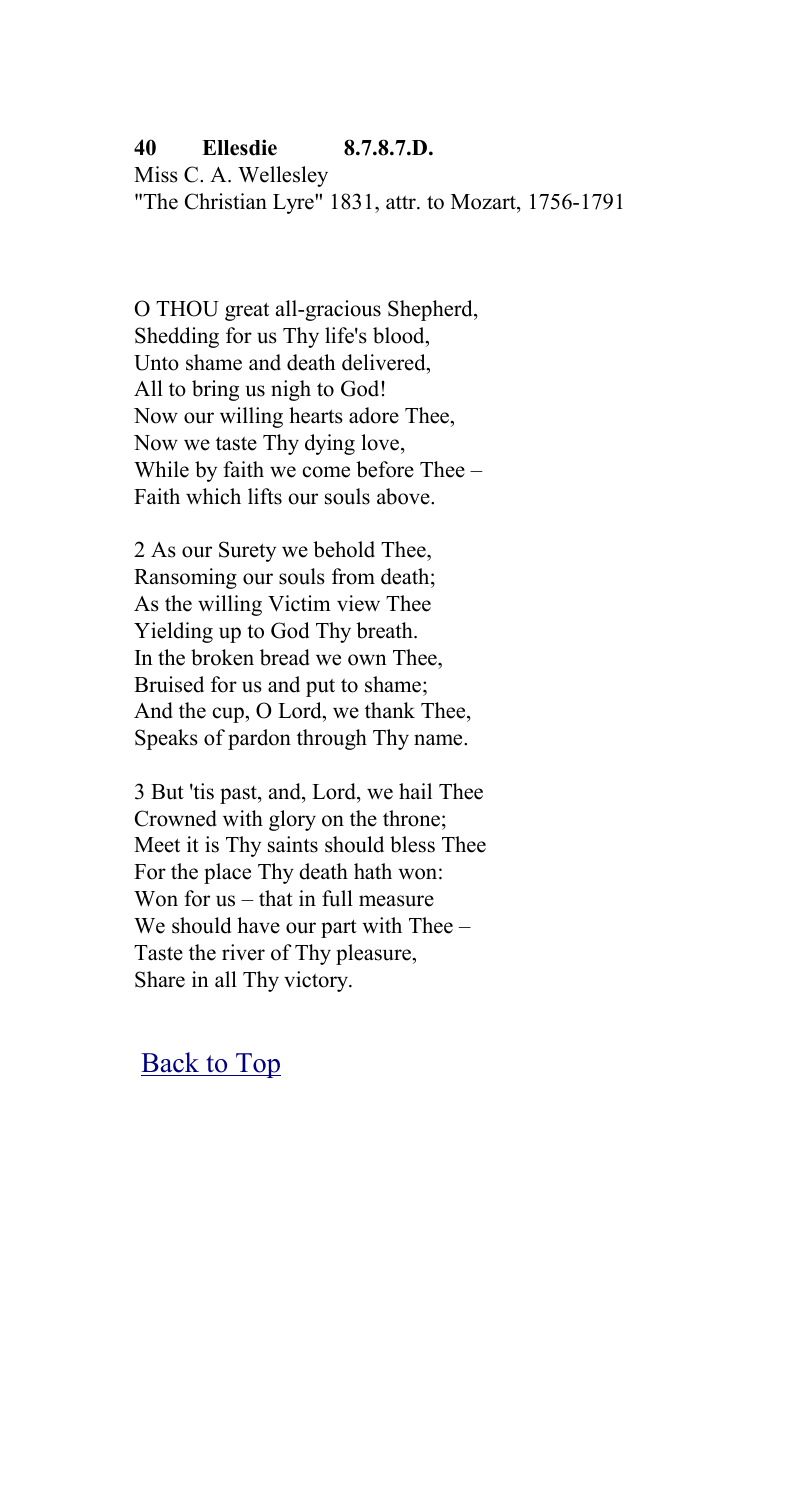#### **41 Christ Arose P.M.**

Robert Lowry (1826-1899) Also tune by R. Lowry

LOW in the grave He lay  $-$ Jesus, my Saviour! Waiting the coming  $day -$ Jesus, my Lord!

Up from the grave He arose, With a mighty triumph o'er His foes; He arose a Victor from the dark domain, And He lives for ever with His saints to reign. He arose! He arose! Hallelujah! Christ arose!

2 Vainly they watch His bed – Jesus, my Saviour! Vainly they seal the dead – Jesus, my Lord!

3 Death cannot keep his prey – Jesus, my Saviour! He tore the bars away – Jesus, my Lord!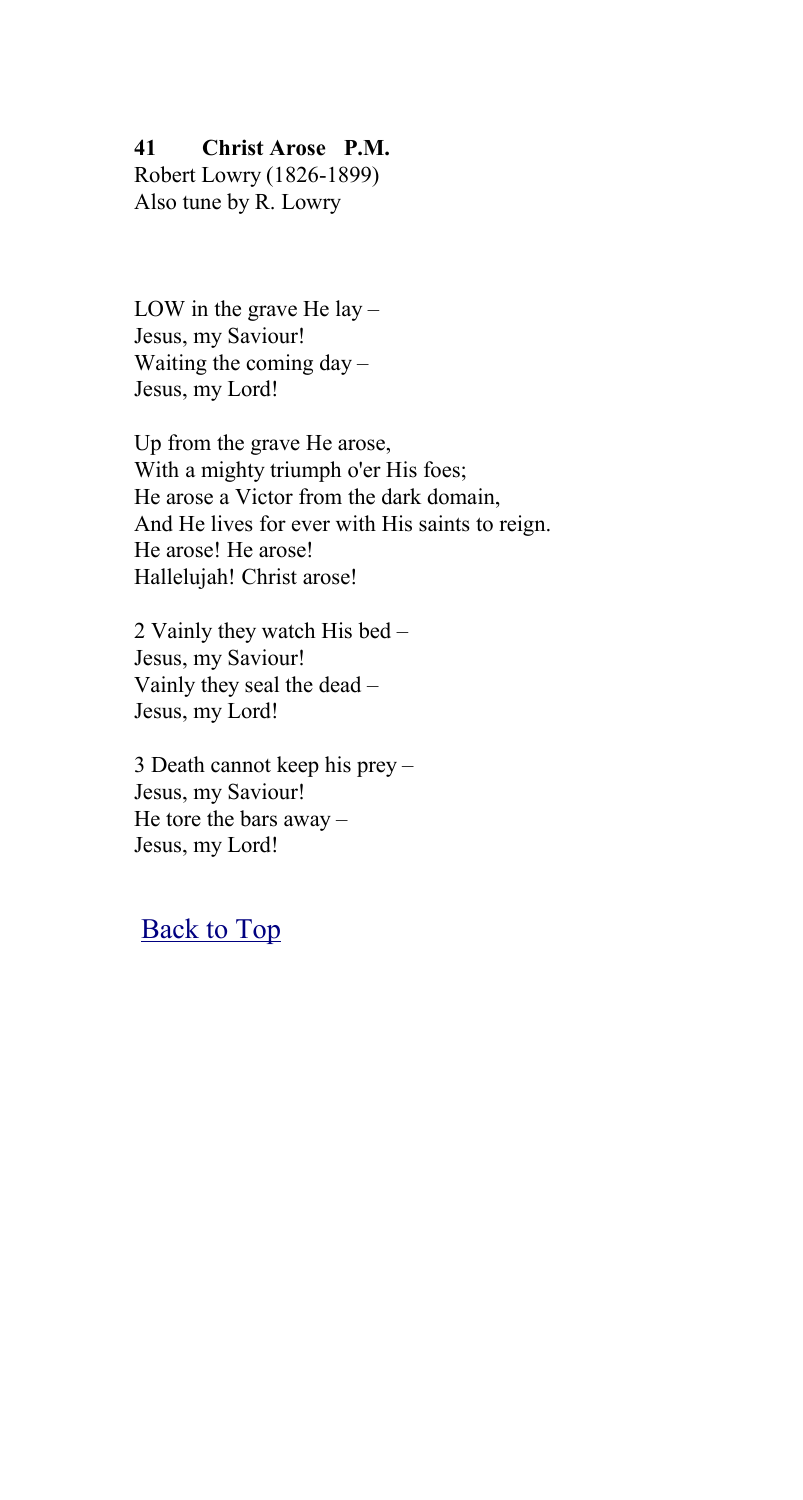**42 Eagley C.M.**

C. C. Elliott (1866-1949)

J. J. Walch, 1837-1901

LORD Jesus Christ, our living Head, How bright Thy glories shine! Unique in Thy humanity: Eternally divine.

2 Thou wast before created things, Of all the Author Thou; Upholder of the universe, To Thee as God we bow.

3 The creature mind, howe'er sublime, Thine essence cannot know, Yet we to Thee in majesty, With reverence bend low.

4 But in Thy manhood's glorious state Our thankful hearts rejoice; For of Thy body, Lord, are we, Of love divine the choice.

5 Great source of wisdom, power and food, All riches from Thee flow; Thou on Thy church, Thy fulness here, All treasure dost bestow.

6 So unto Thee, our glorious Head, Love's tribute now we bring, In nearness here to Thee on high In heavenly measures sing.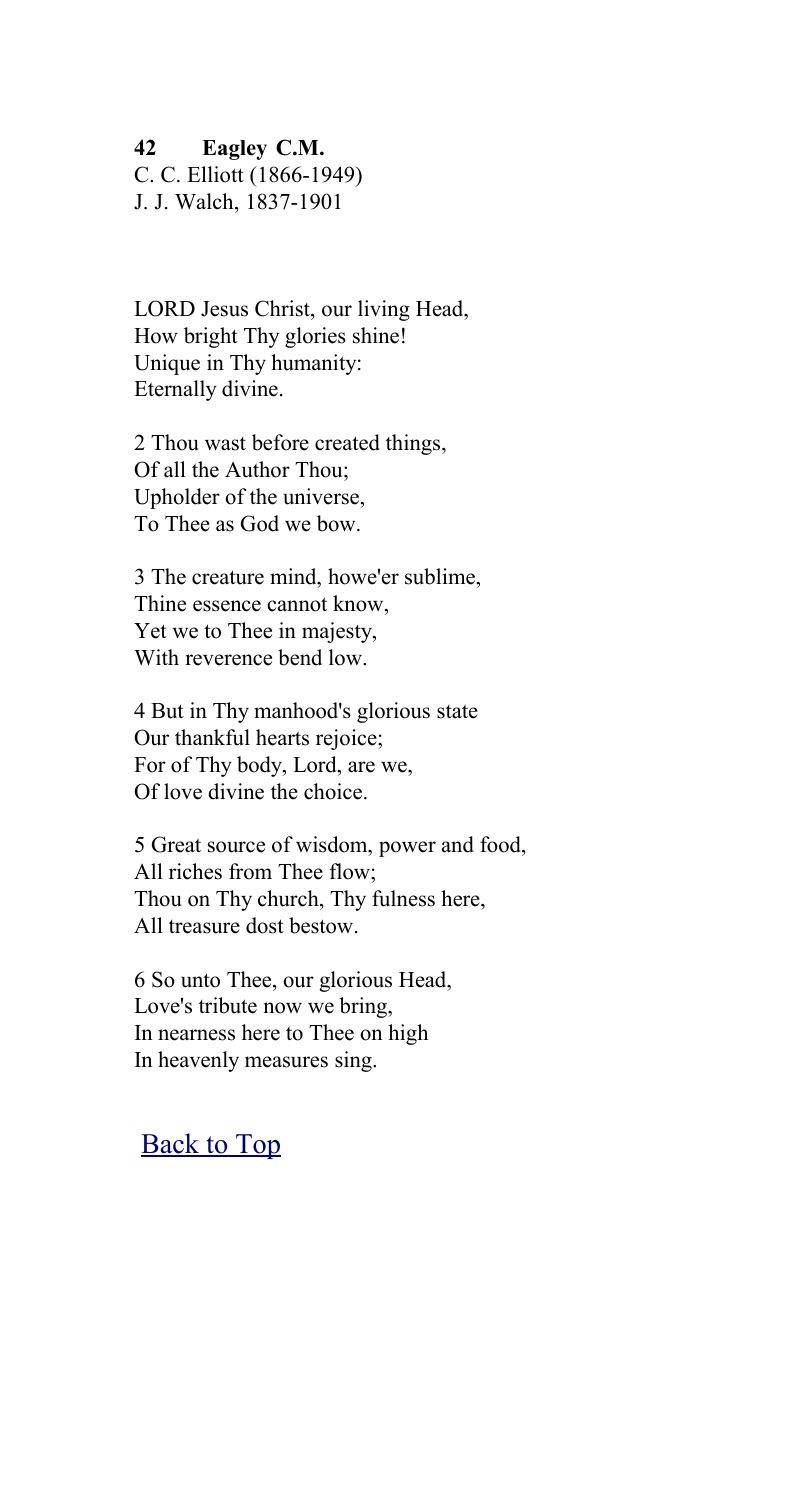### **43 Moreland S.M.**

I. Watts "Melodies and Chants" 1904

NOT all the blood of beasts On Jewish altars slain Could give the guilty conscience peace, Or wash away its stain.

2 But Christ, the heavenly Lamb, Took all our guilt away, A sacrifice of nobler name And richer blood than they.

3 Our souls look back to see The burden Thou didst bear, When hanging on the accursed tree, For all our guilt was there.

4 Believing, we rejoice To see the curse remove, And bless the Lamb with cheerful voice, And sing redeeming love.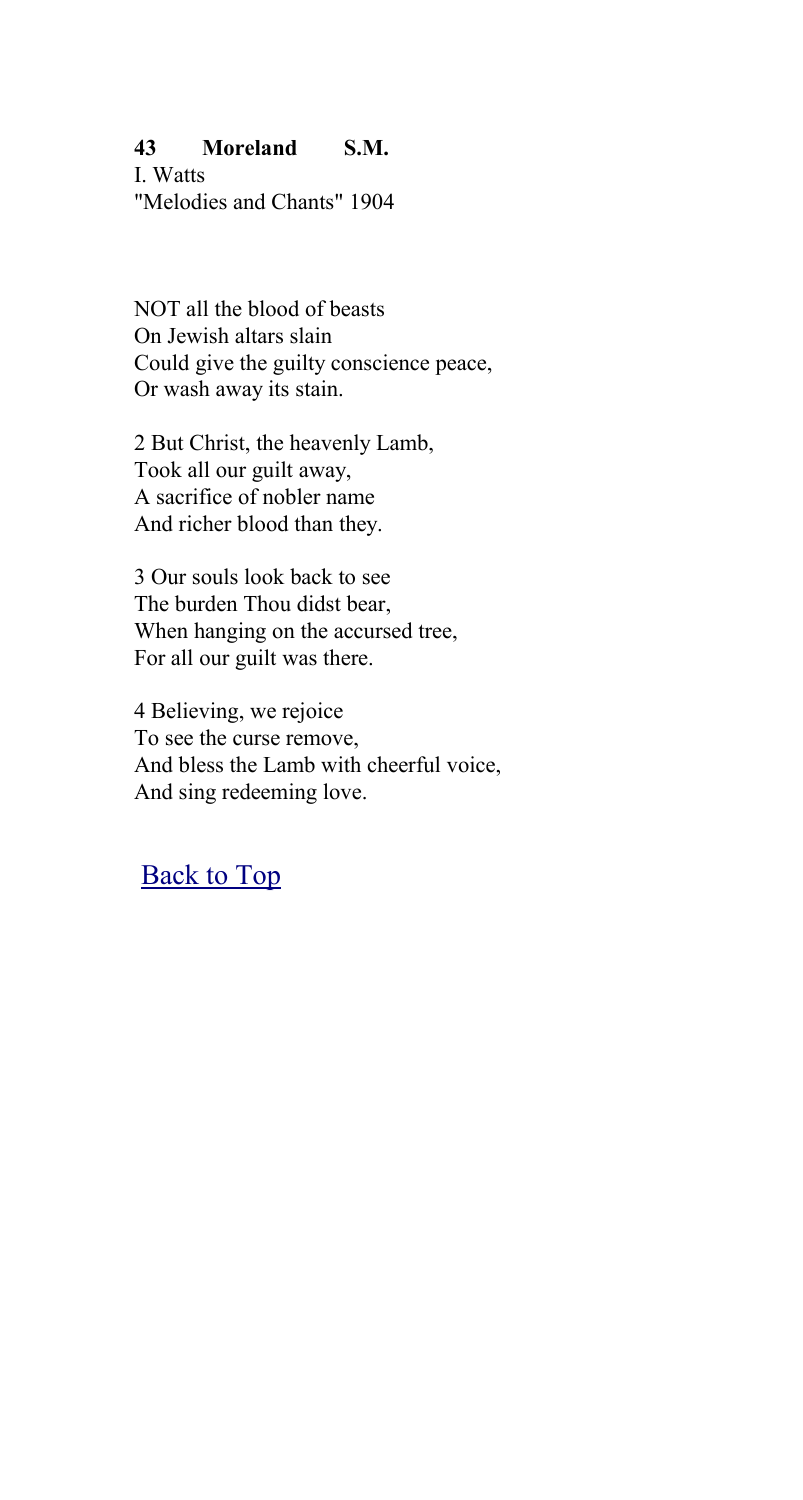#### **44 Cyprus 7.7.8.7.D. Iambic** Henry Ware (1794-1843) Greek Melody from W. Gawler

MAKER of earth and heaven, Whose arm upholds creation, To Thee we raise the voice of praise, And bend in adoration. We praise the power that made us; We praise the love that blesses; While every day that rolls away, Thy gracious care confesses.

2 Though trials and affliction May cast their shadows o'er us, Thy love doth throw a heavenly glow Of light on all before us; That love has smiled from heaven, To cheer our path of sadness, And lead the way through earth's dark day To realms of joy and gladness.

3 The light of love and glory Has shone through Christ our Saviour, The Crucified – who lived and died, That we might live for ever. And since Thy great compassion Thus brings Thy children near Thee, May we to praise devote our days, And keep for ever near Thee.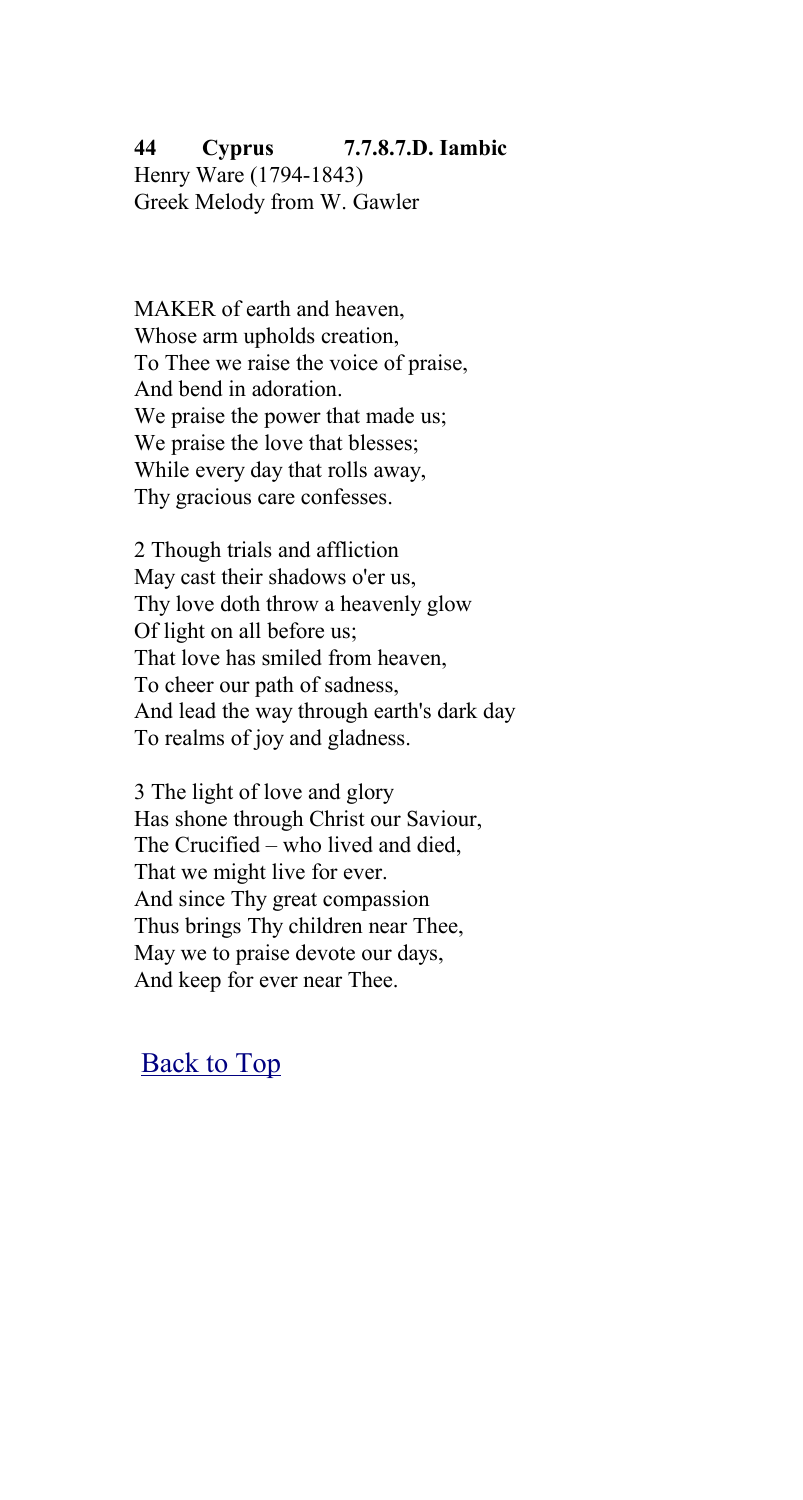#### **45 Walton L.M.**

Count Nicolaus Ludwig von Zinzendorf (1700-1760), tr. J. Wesley.

Ludwig Van Beethoven, 1770-1827

JESUS, the Lord, our righteousness! Our beauty Thou, our glorious dress! Midst flaming worlds in this arrayed, With joy shall we lift up the head.

2 Bold shall we stand in that great day, For who ought to our charge shall lay, While by Thy blood absolved we are From sin and guilt, from shame and fear?

3 Thus Abraham, the friend of God, Thus all the saints redeemed with blood, Saviour of sinners, Thee proclaim, And all their boast is in Thy name.

4 This spotless robe the same appears In new creation's endless years; No age can change its glorious hue; The robe of Christ is ever new.

5 Till we behold Thee on Thy throne, In Thee we boast, in Thee alone, Our beauty this, our glorious dress, Jesus the Lord, our righteousness.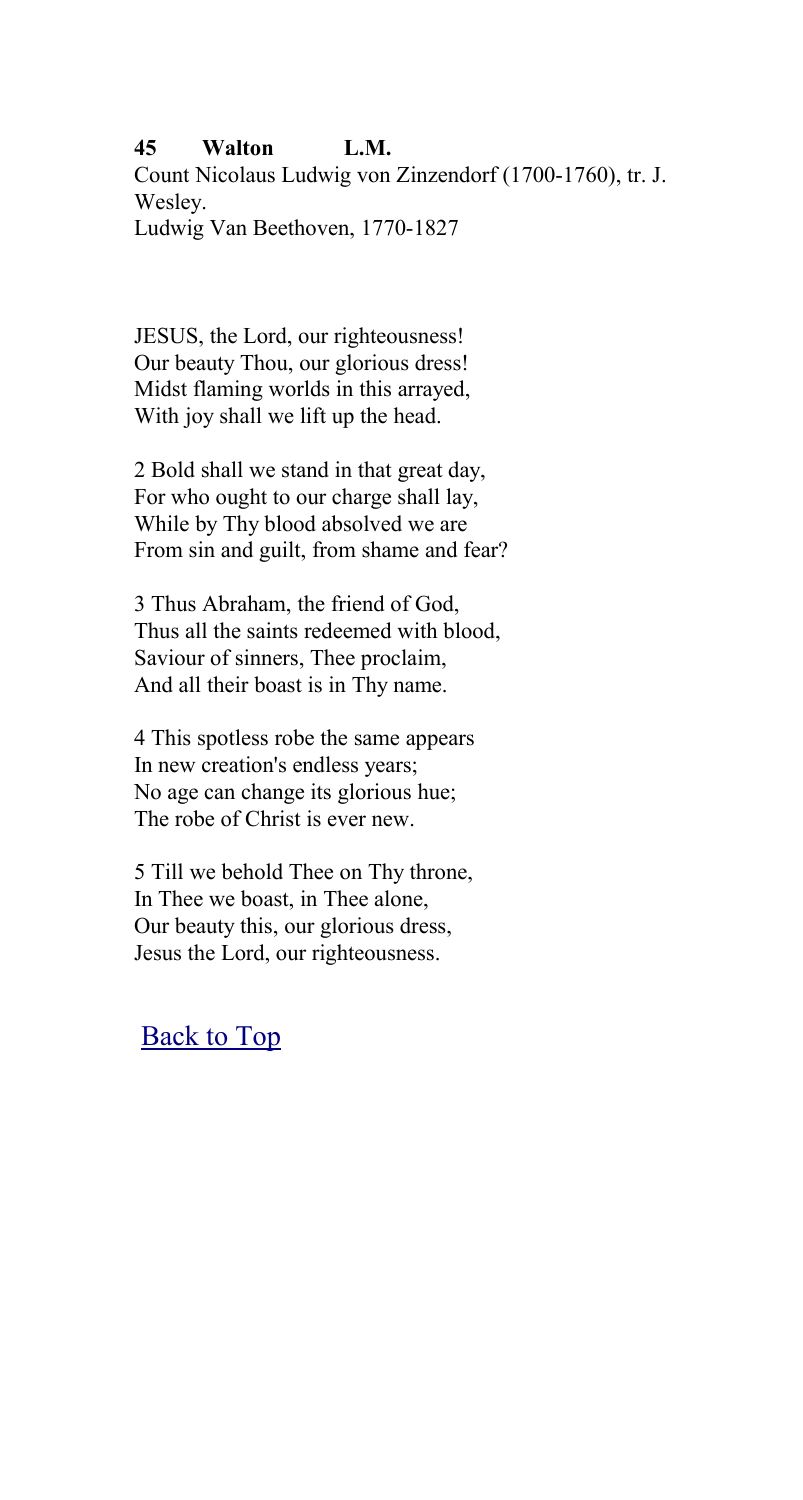**46 Cross of Jesus 8.7.8.7.** Malcolm W. Biggs (1875-1941) J. Stainer, 1840-1901

LORD, we treasure with affection, All Thy path of sorrow here, And those closing scenes of anguish To our hearts Thyself endear.

2 Deep Thy sorrow then, Lord Jesus, Deeper far than thought can reach, Grief intense and sufferings holy, Far beyond all tongues to teach.

3 None could follow there, blest Saviour, When Thou didst for sins atone; For those sufferings, deep, unfathomed, Were, Lord Jesus, Thine alone.

4 Thou didst measure then sin's distance; Darkness, wrath and curse were Thine; Man-betrayed, by God forsaken; Thus we learn Thy love divine.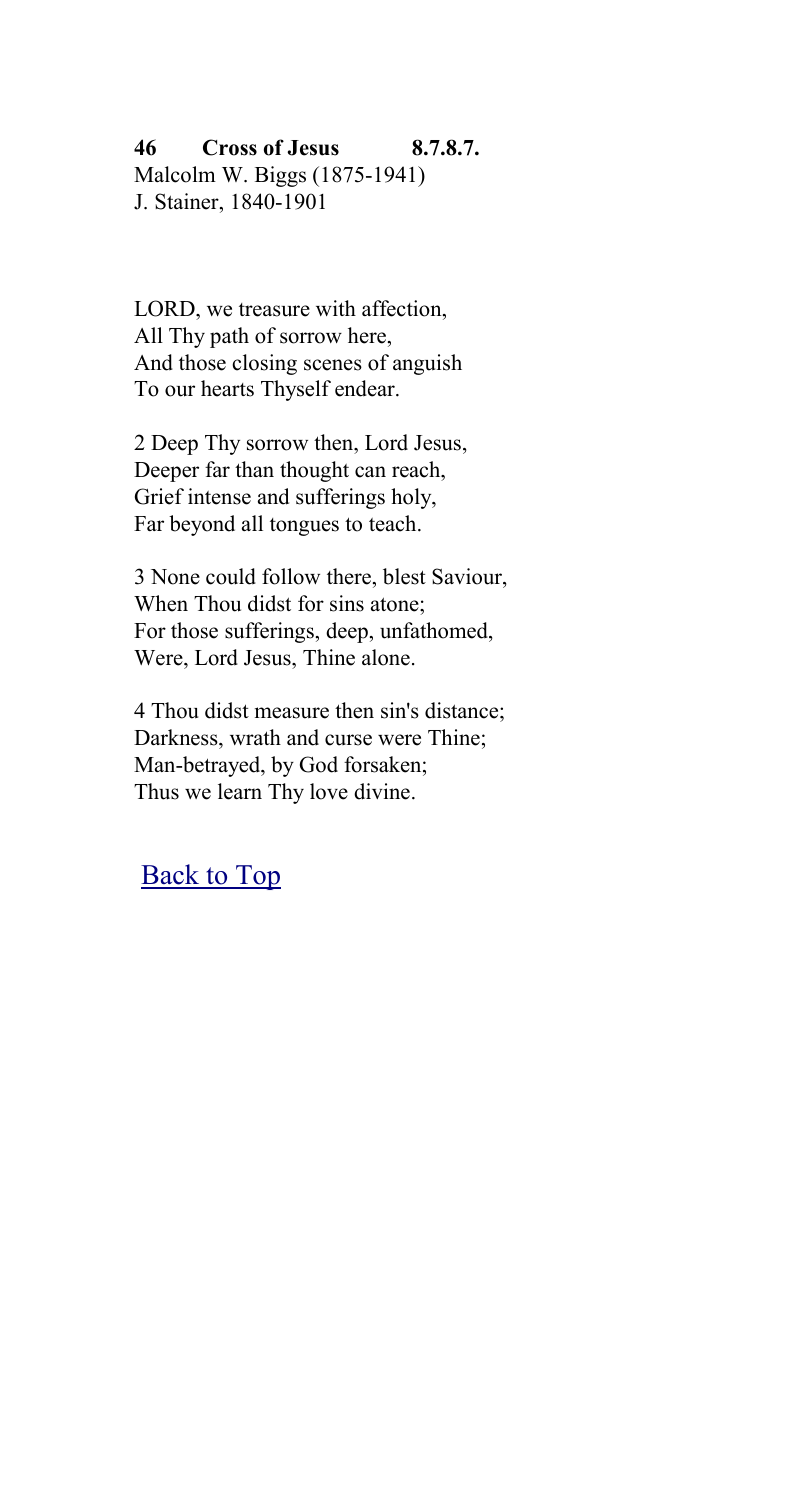### **47 Fairhead S.M.**

Philip Doddridge (1702-1751) Anon.

GRACE taught our wandering feet To tread the heavenly road; And new supplies each hour we meet While travelling home to God.

2 'Twas grace that wrote each name In life's eternal book; 'Twas grace that gave the spotless Lamb Who all our sorrows took.

3 Grace saved us from the foe, Grace taught us how to pray; And God will ne'er His grace forgo, Till we have won the day.

4 May grace, free grace, inspire Our souls with strength divine; May every thought to God aspire, And grace in service shine.

5 Grace all the work shall crown Through everlasting days; It lays in heaven the topmost stone, And well deserves the praise.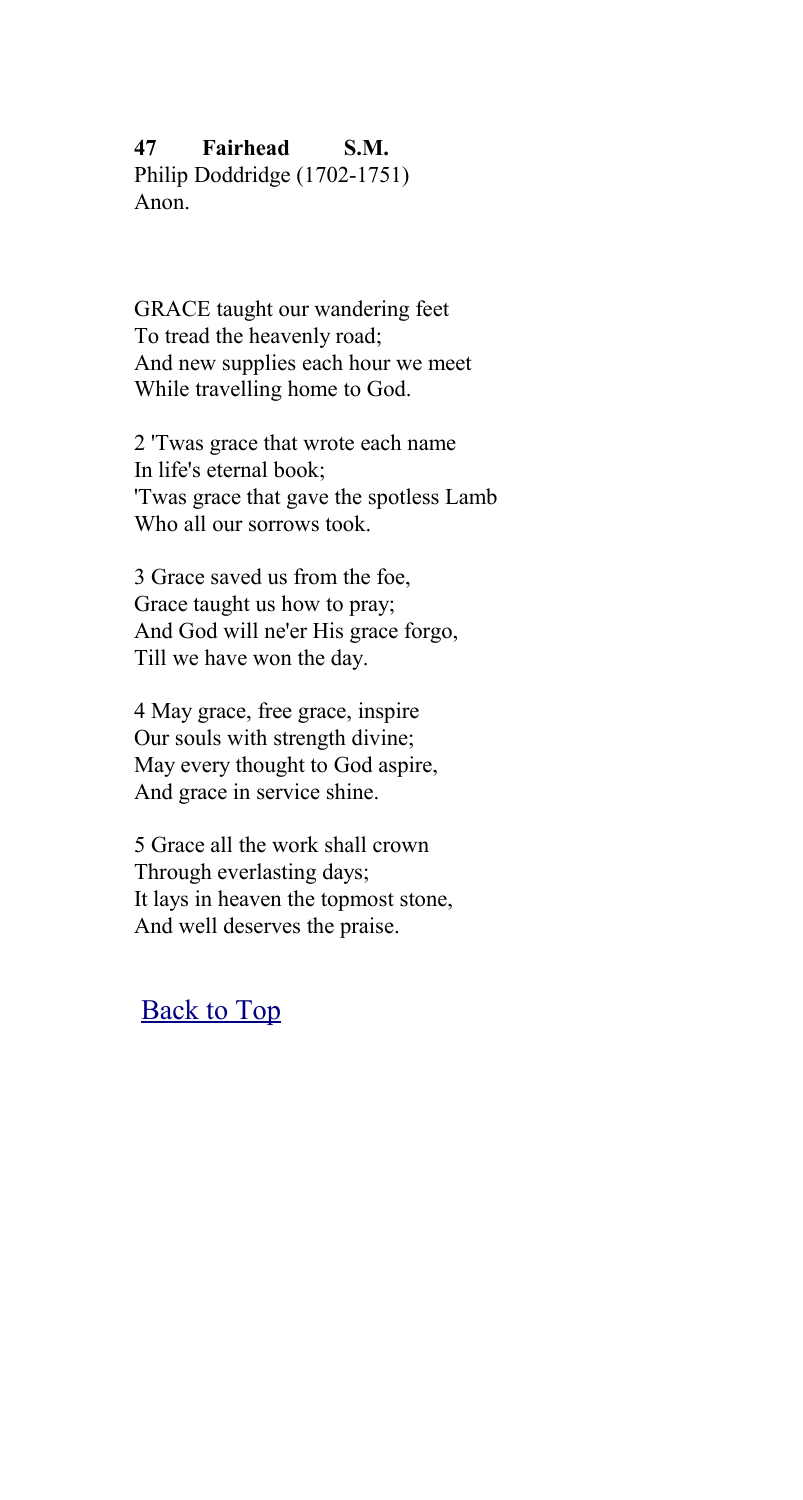### **48 Home C.M.**

J. G. Deck G. A. Wellesley, 1735-1781

HIGH in the Father's house above, Our mansion is prepared; There is the home, the rest we love, And there our bright reward.

2 With Him we love, in spotless white, In glory we shall shine; His blissful presence our delight In love and joy divine.

3 All taint of sin shall be removed, All evil done away; And we shall dwell with God's Beloved, Through God's eternal day.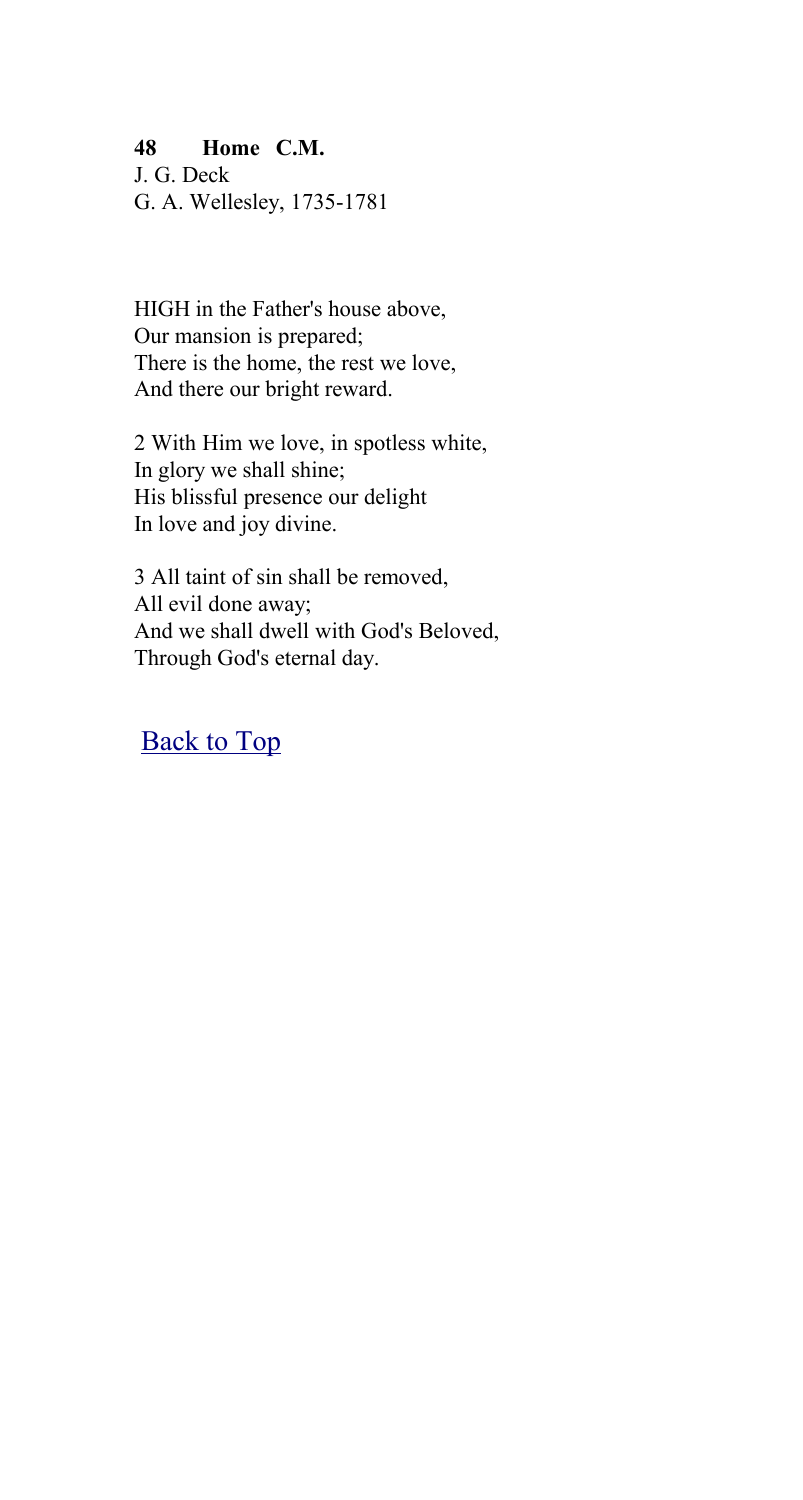**49 St. Bees 7s.** W. Cowper J. B. Dykes, 1823-1876

CHRIST delivered us when bound, And, when wounded, healed our wound, Sought us wandering, set us right, Turned our darkness into light.

2 Can a mother's tender care Cease towards the child she bare? Yes, she may forgetful prove; He will never cease to love.

3 His is an unchanging love, Higher than the heights above, Deeper than the depths beneath, Free and faithful, strong as death.

4 We shall see His glory soon, When the work of grace is done, Partners of His throne above; Such to us His wondrous love!

5 This alone is our complaint, That our love is weak and faint; Yet we love Him, and adore, O for grace to love Him more!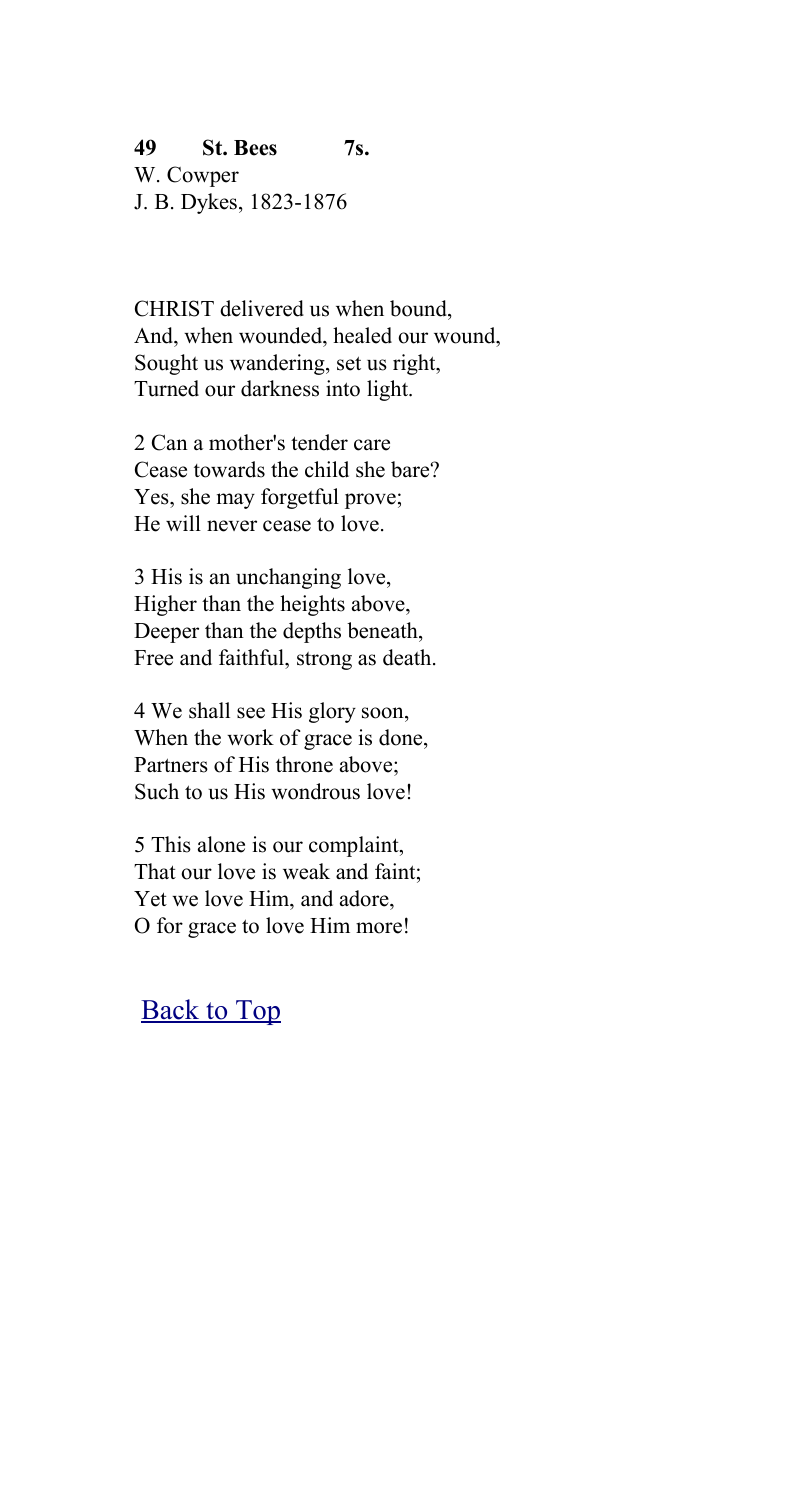### **50 Morecambe 10s.**

Miss N. Vergette F. C. Atkinson, 1841-1897

OUR God and Father, we draw near to Thee In all the worth of Thy beloved Son; All Thou hast e'er desired from man we see In Him, Thy Christ, Thine own anointed One.

2 No thought of His e'er moved apart from Thine; Each holy footstep gave Thee fresh delight; Perfect expression of Thy will divine Thou hadst in Him – come forth from glory bright.

3 Thou ever lovedst Him – ere time began He was beside Thee, object of Thy heart; One with Thyself in Thine eternal plan, In Godhead glory one in all Thou art.

4 And now Thou lov'st Him, for Himself He gave – Theme of our song when time shall cease to be; Laid down His life that Thou, O God, shouldst have Fruit of Thy love in sons who worship Thee.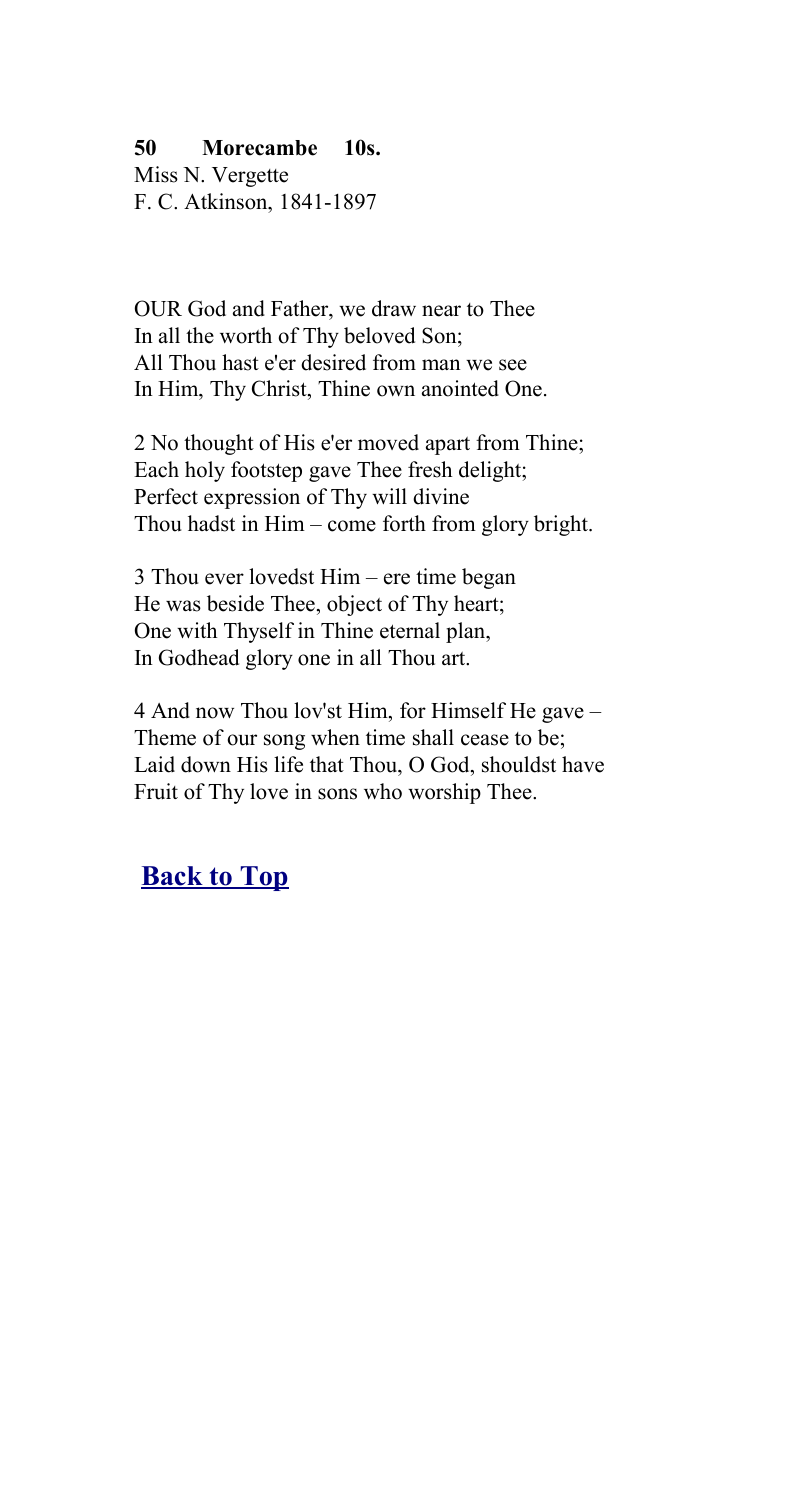### **51 Whither Pilgrim 8.7.8.7.D.**

Anon. W. B. Bradbury, 1816-1868

ABBA, Father, we adore Thee As Thy saints before Thy throne; Sweet it is to praise and bless Thee For Thy love in Christ made known. In the emblem of His body We behold the wondrous price, Which was given for our ransom: Nought could else for sin suffice.

2 Of our guilt His cross the measure, There our sins' desert we learn; In the cup of blessing given us We Thy love, O God, discern, Through His blood to us vouchsafing Boldness to draw near the throne; How complete our needed cleansing Thine unsullied light makes known.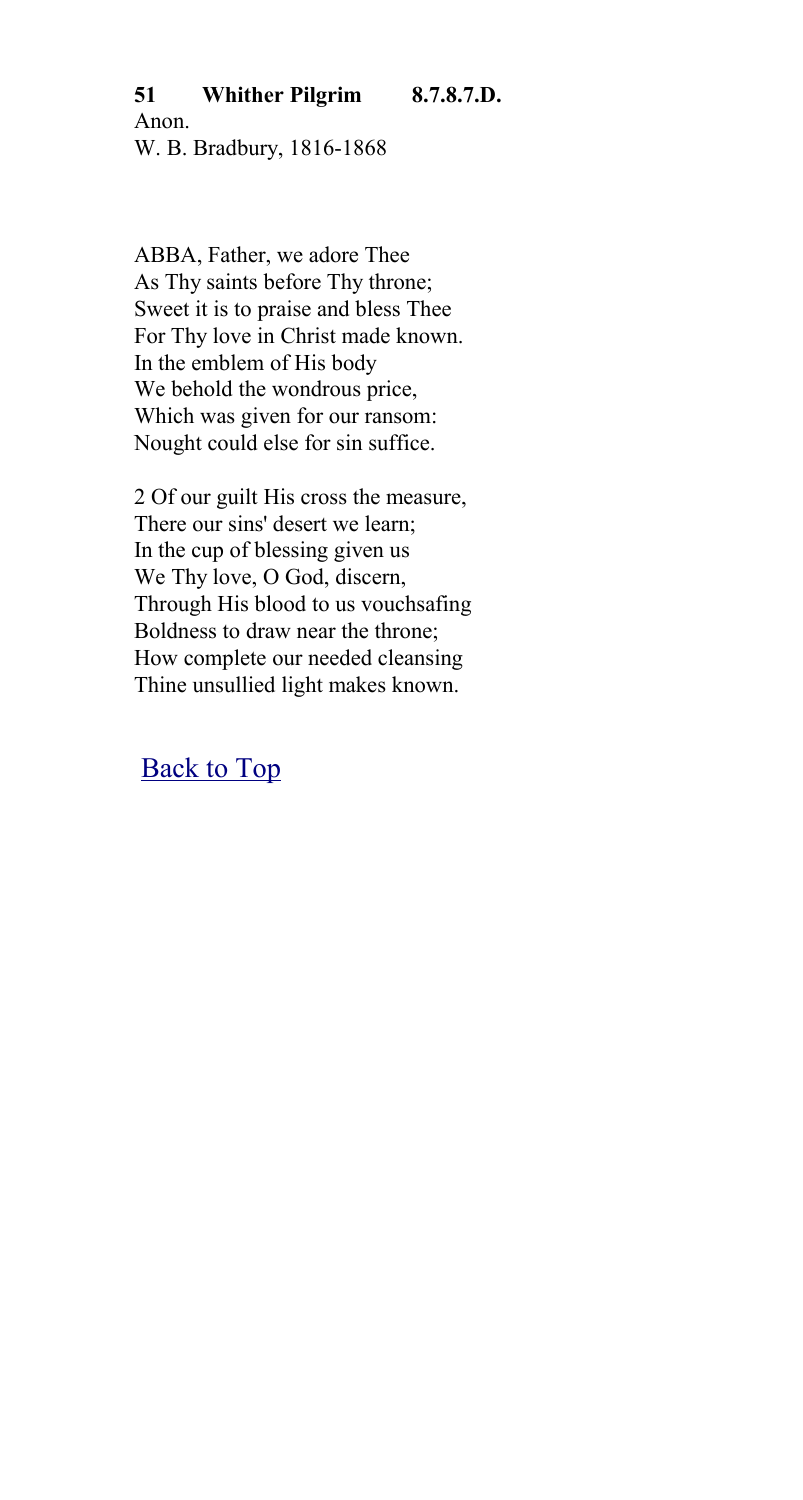### **52 Saved by Grace L.M.D.**

J. G. Deck G. C. Stebbins, 1846-1945

LORD, we are Thine, bought by Thy blood, Once the poor guilty slaves of sin; But Thou redeemedst us to God, And mad'st Thy Spirit dwell within; Thou hast our sinful wanderings borne With love and patience all divine; As brands, then, from the burning torn, We own that we are wholly Thine.

2 Lord, we are Thine: Thy claims we own, Ourselves to Thee we'd wholly give. Reign Thou within our hearts alone, And let us to Thy glory live; Here let us each Thy mind display, In all Thy gracious image shine; And haste that long-expected day When Thou shalt own that we are Thine.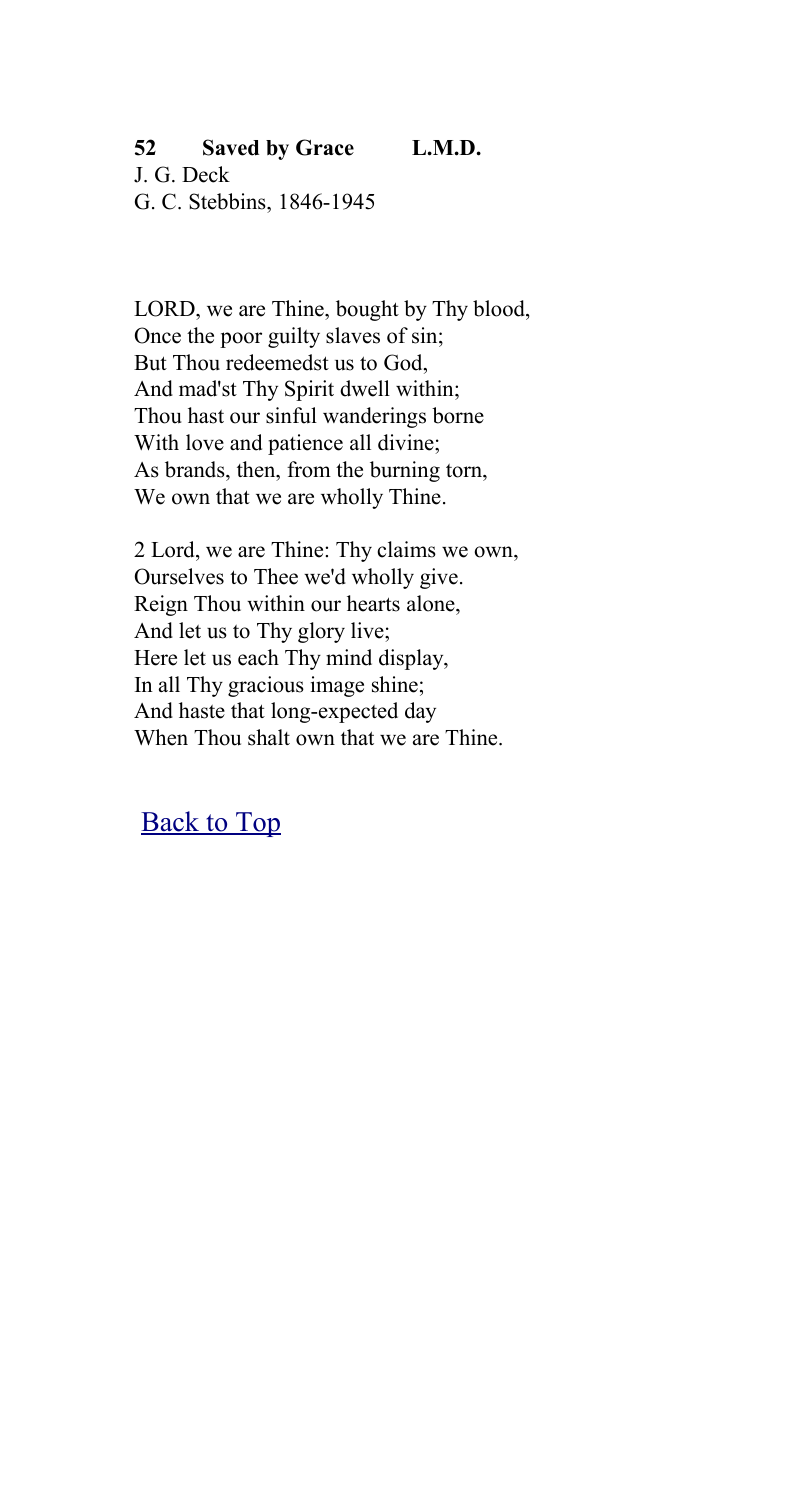**53 French C.M.** Thomas Henry Reynolds (1830-1930) Thomas Ravenscroft's "Psalmes", 1621

BLEST God and Father, in Thy sight We bow and own Thy grace; We worship in Thy glorious light, Which shines in Jesus' face.

2 The glories of His work we bring – Thee glorified we see; His deep perfections gladly sing, And tell them forth to Thee.

3 He fills Thy presence, fully known To Thee alone His worth; But in our hearts Thy light hath shone, As sons of heavenly birth.

4 Lord Jesus Christ, we praise Thy name In God the Father's ear; And worship Thee, Thou holy Lamb, Whose blood has brought us near.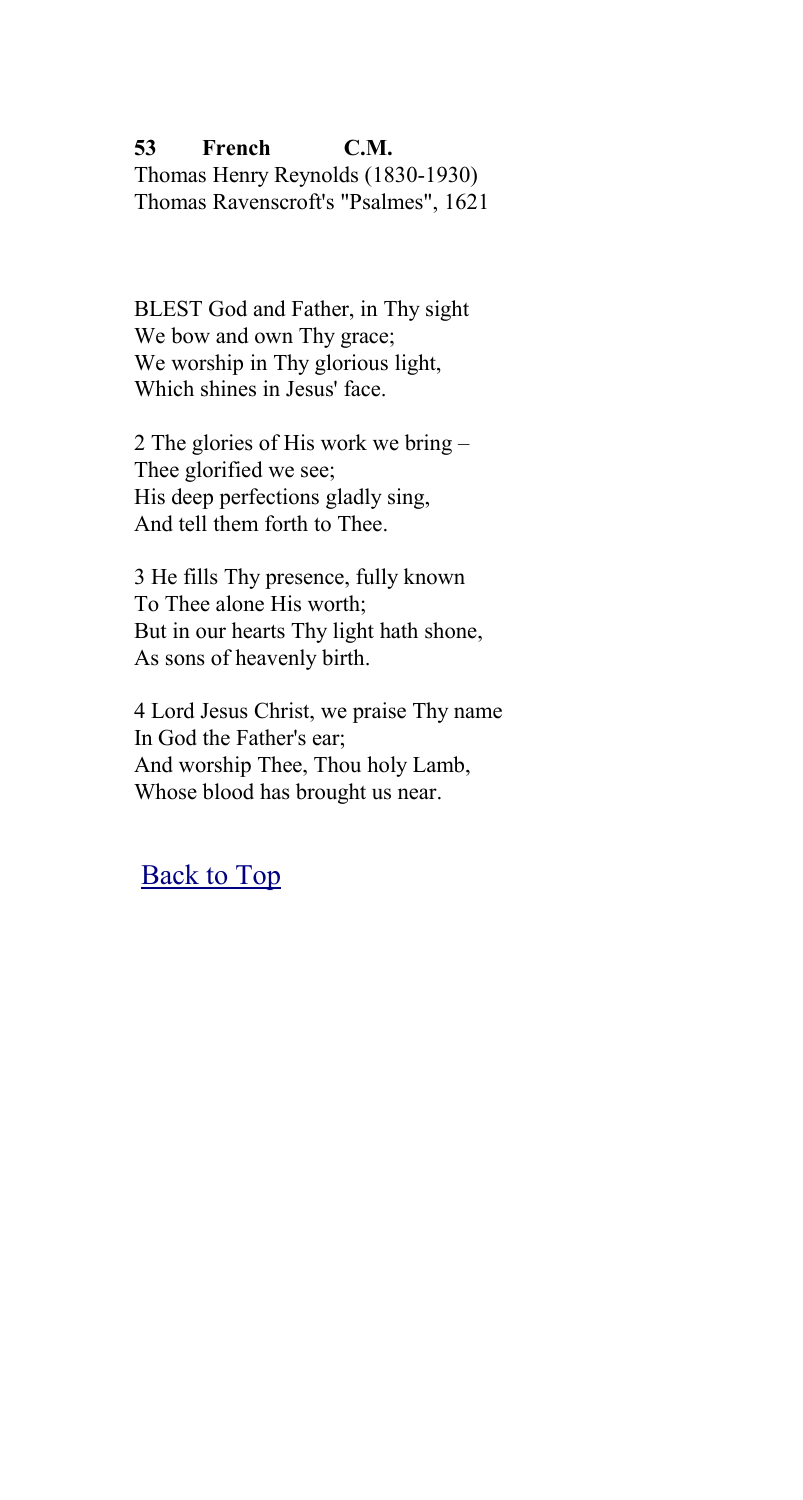### **54 St. Peter C.M.**

J. Newton A. R. Reinagle, 1799-1877

HOW sweet the name of Jesus sounds In a believer's ear! It soothes his sorrows, heals his wounds, And drives away his fear.

2 It makes the wounded spirit whole, It calms the troubled breast; 'Tis manna to the hungry soul, And to the weary rest.

3 Blest Name, the rock on which we build, Our shield and hiding-place; Our never-failing treasury, filled With boundless stores of grace.

4 Jesus, our Saviour, Shepherd, Friend, Thou Prophet, Priest and King, Our Lord, our Life, our Way, our End, Accept the praise we bring.

5 Weak is the effort of our heart, And cold our warmest thought; But when we see Thee as Thou art, We'll praise Thee as we ought.

6 Till then we would Thy love proclaim With every fleeting breath; And triumph in Thy blessed Name Which quells the power of death.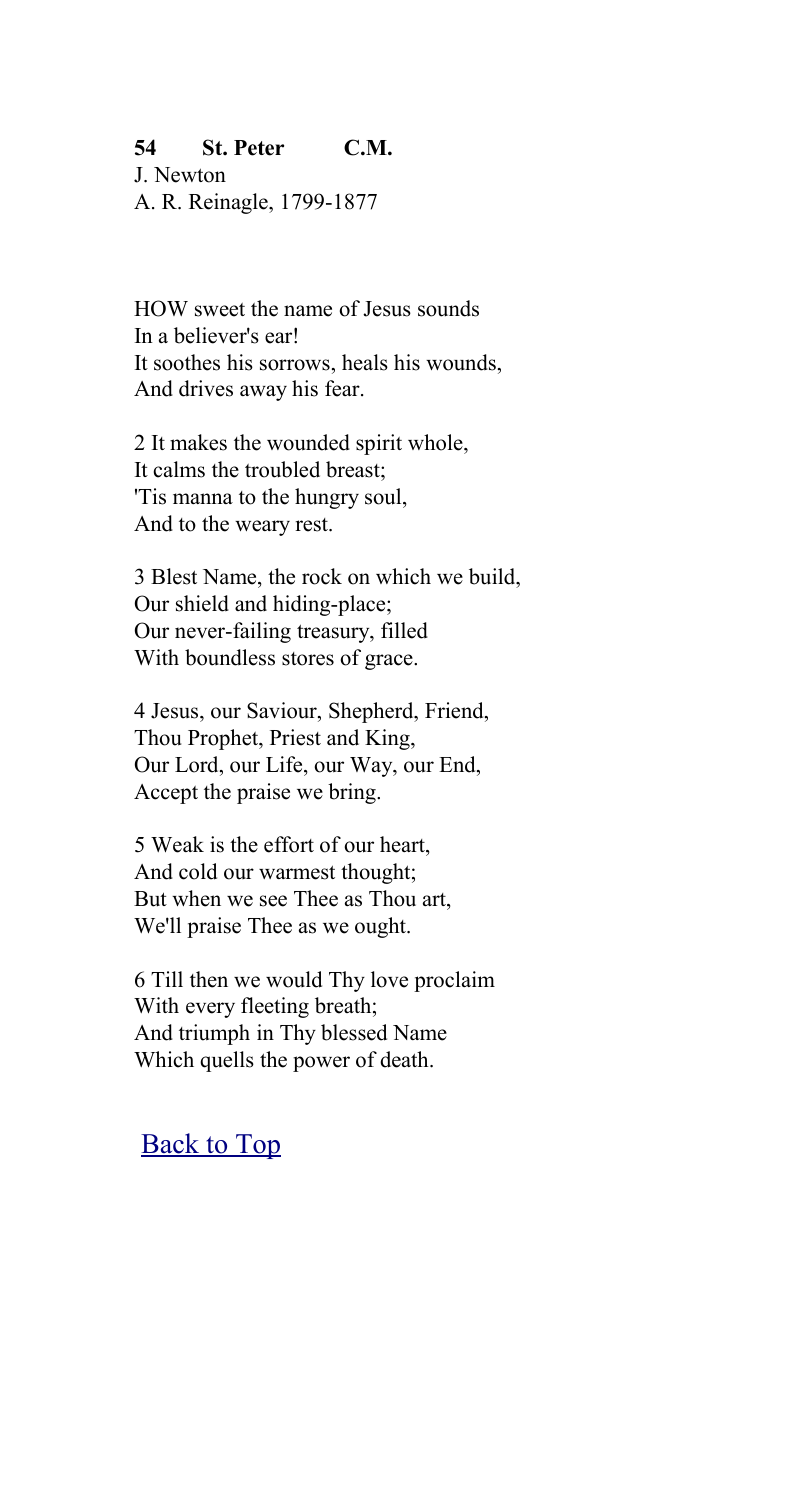#### **55 St. Ethelwald S.M.**

P. Gerhardt (1607-1676), tr. J. Wesley. W. H. Monk, 1823-1889

THROUGH waves, through clouds and storms, God gently clears the way; We wait His time; so shall the night Soon end in blissful day.

2 He everywhere hath sway, And all things serve His might; His every act pure blessing is, His path unsullied light.

3 When He makes bare His arm, Who shall His work withstand? When He His people's cause defends, Who then shall stay His hand?

4 We leave it to Himself To choose and to command, With wonder filled, we soon shall see How wise, how strong His hand.

5 We comprehend Him not, Yet earth and heaven tell God sits as sovereign on the throne, And ruleth all things well.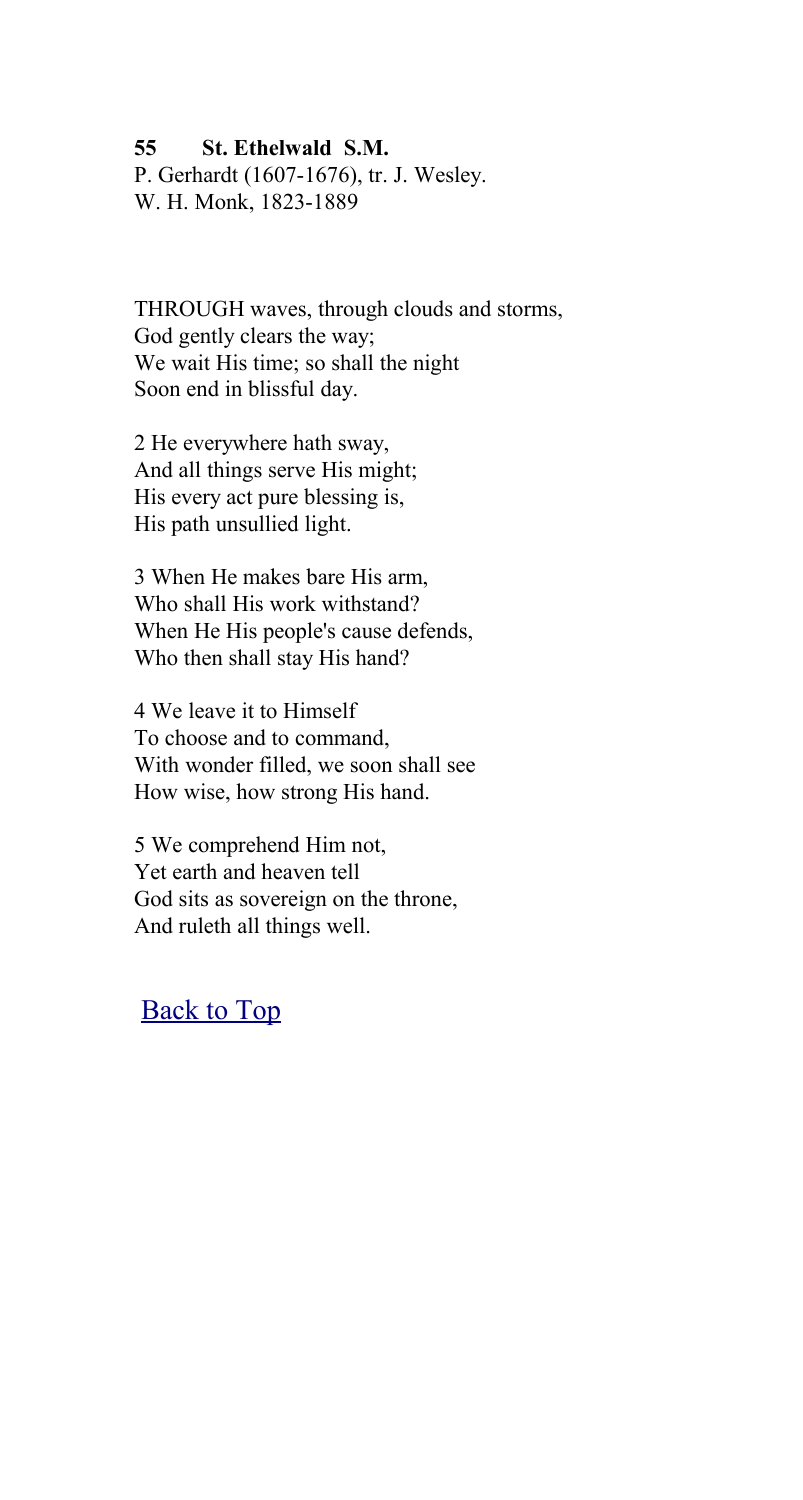O LORD, how blest our journey, Though here on earth we roam, Who find in Abba's favour Our spirit's present home: For where Thou now art sitting By faith we've found repose, Free to look up to heaven, Since our blest Head arose.

2 In spirit there already; Soon we ourselves shall be In soul and body perfect, All glorified, with Thee: Thy Father's love sustains us Along the thorny way, Thy Father's house, the dwelling Made ready for that day.

3 The Comforter, now present, Assures us of Thy love; He is the blessed earnest Of glory there above: The river of Thy pleasure Is what sustains us now, Till Thy new name's imprinted On every sinless brow.

4 Lord, we await Thy glory; We have no home but there, Where the adopted family With Thee Thy joy shall share. No place can fully please us Where Thou, O Lord, art not; In Thee, and with Thee, ever Is found, by grace, our lot.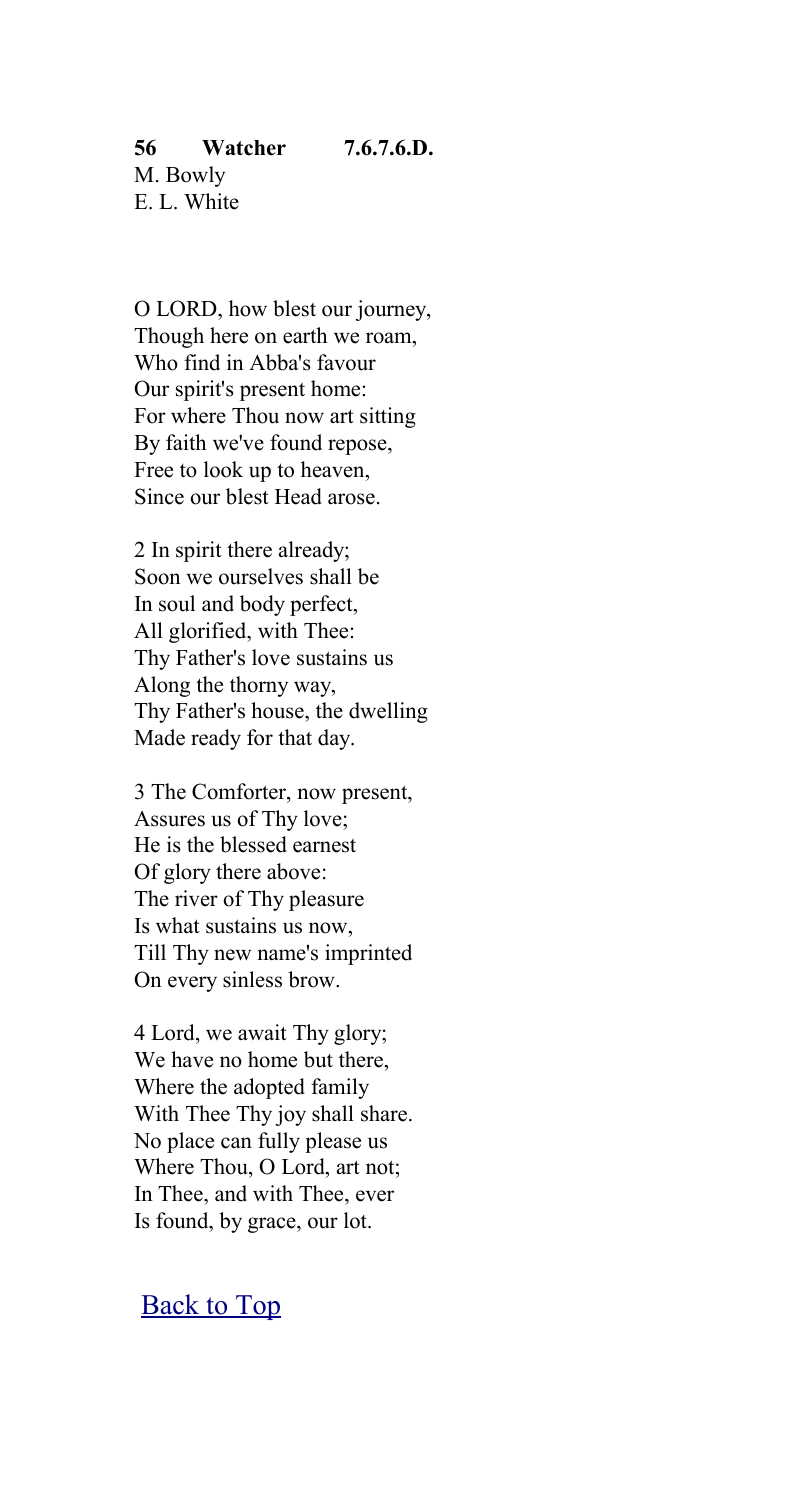### **57 Rhineland 8.7.8.7.**

Julius Anton Eugen Wilhelm von Poseck, (1816-1896) tr. by Mrs E. Frances Bevan. W. Brockhaus, 1819-1888

ON the Lamb our souls are resting, What His love no tongue can say; All our sins, so great, so many, In His blood are washed away.

2 Sweetest rest and peace have filled us, Sweeter praise than tongue can tell; God is satisfied with Jesus, We are satisfied as well.

3 Conscience now no more condemns us, For His own most precious blood Once for all has washed and cleansed us – Cleansed us in the eyes of God.

4 Filled with this sweet peace for ever, On we go, through strife and care, Till we find that peace around us In the Lamb's high glory there.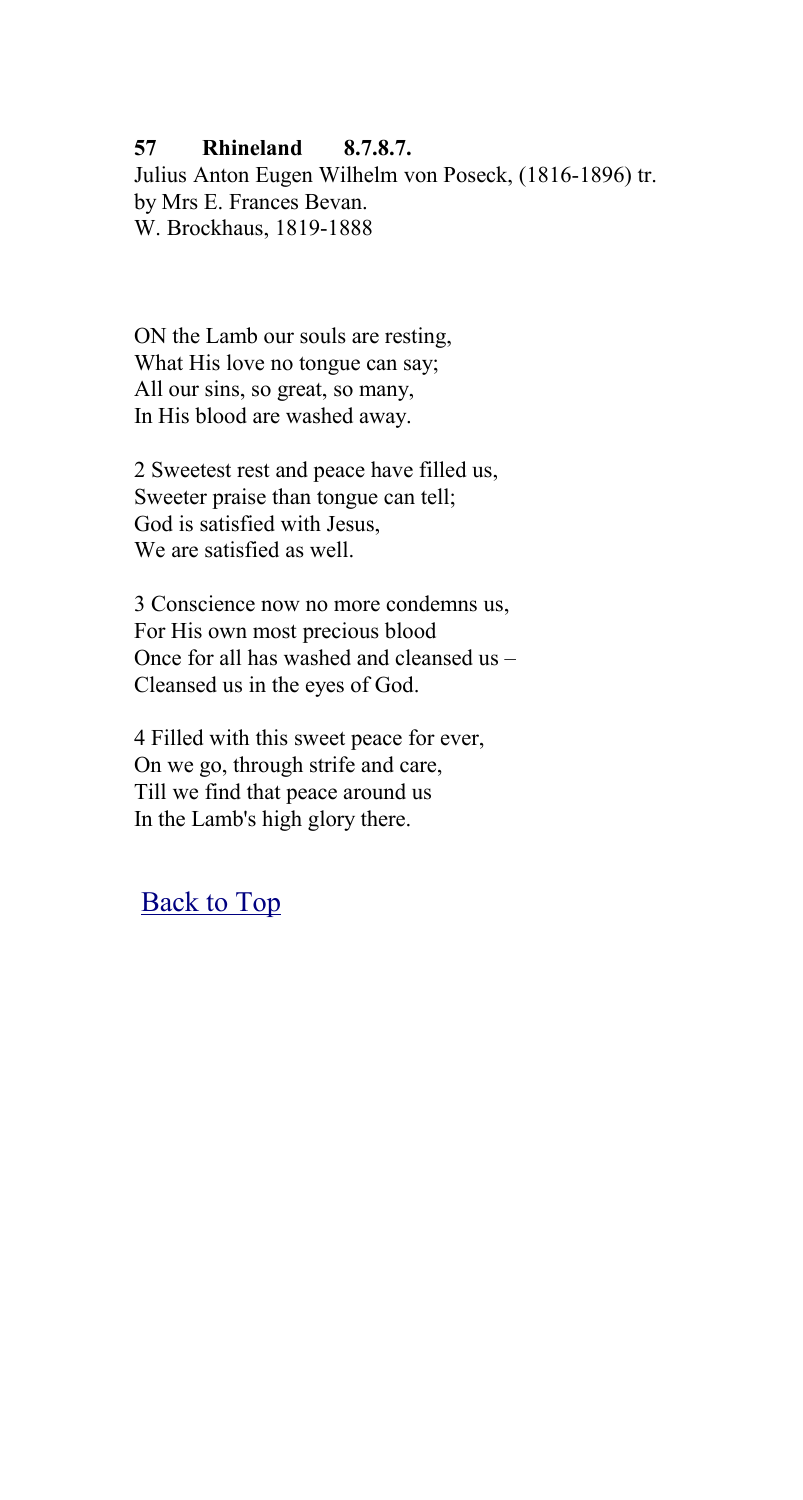### **58 Holy Care 8.7.8.7.**

Miss Catherine Helene von Poseck (1859-1953) "Geistliche Lieder", Elberfeld, 1853

"ABBA, Father", words of mercy, Words of comfort, words of love, Covering all our needs and longings Till we reach our home above!

2 Jesus prayed for us, O Father, Ere He left this world of woe, Asking Thee to guard and keep us Safely all our path below.

3 Holy Father – such His pleading – Keep, O keep them in Thy name; As Thou lovedst Me, O Father, Thou hast loved them the same.

4 Thus by God the Son committed To the Father's tender care, Thus by God the Father loved, Can we doubt, or can we fear?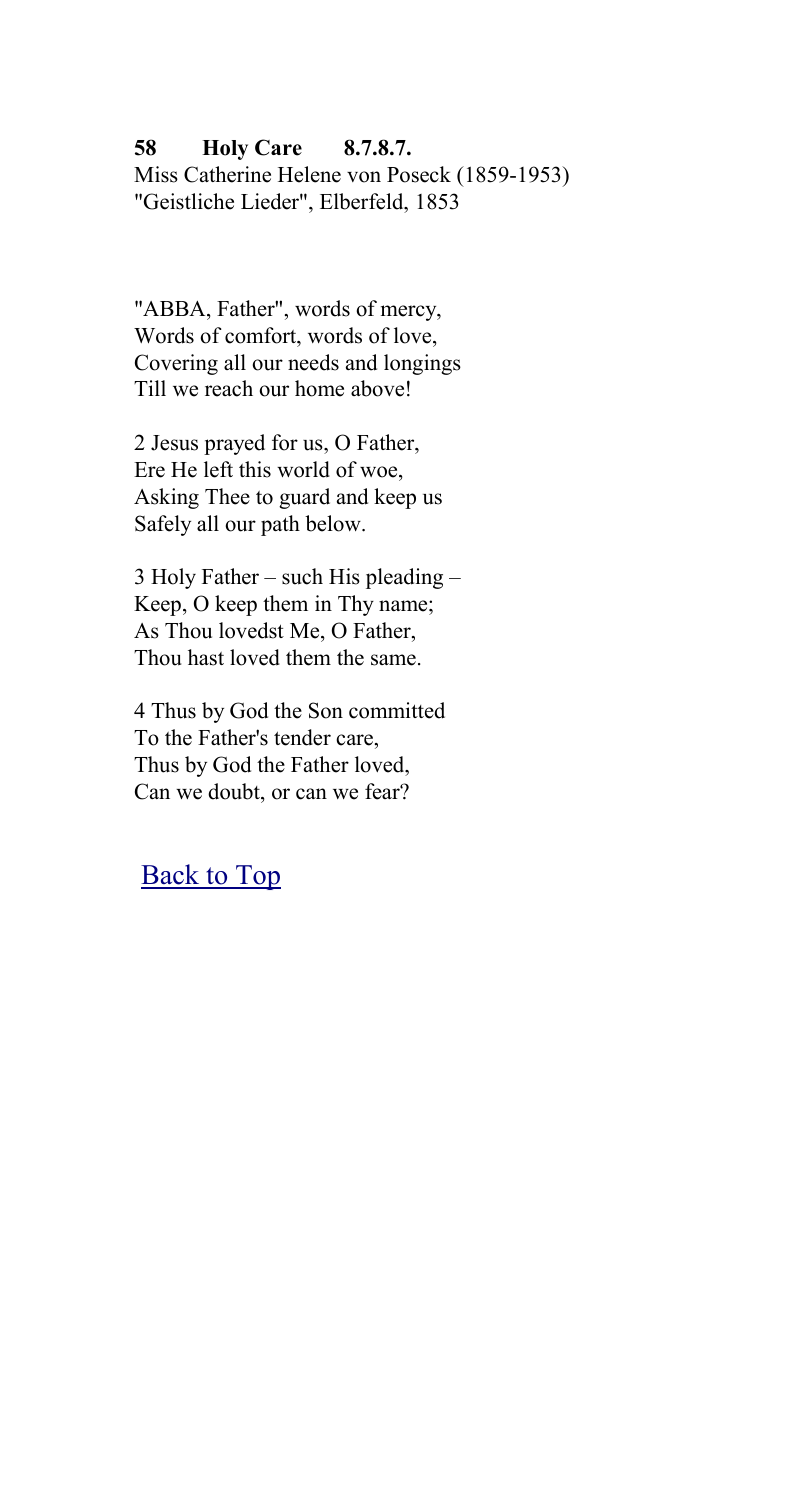#### **59 Maryton L.M.**

T. H. Reynolds H. P. Smith, 1825-1898

O GOD, Thou hast engaged our hearts With Christ Thy well-beloved Son; Thy love a holy joy imparts. A joy which He for us hath won.

2 Assured in faith we enter now Thy presence, where, most blessed God, Thy glory rests upon His brow, Who brought us nigh to Thee by blood.

3 To Him Thy voice from out the cloud Once spake Thy deep, Thy full delight; And now without a veil to shroud, In Him shines forth Thy glory bright.

4 'Tis Jesus fills that holy place Where glory dwells, and Thy deep love In its own fulness (known through grace) Rests where He lives, in heaven above.

5 Yet, midst Thine own the Spirit still Bears witness of His glory there, And from the sphere which He doth fill Brings knowledge of His fulness here.

6 Our God we bless Thee, Father Thou Of Him Thy well-beloved Son; As blest in Him before Thee bow, And joy in all that love has done.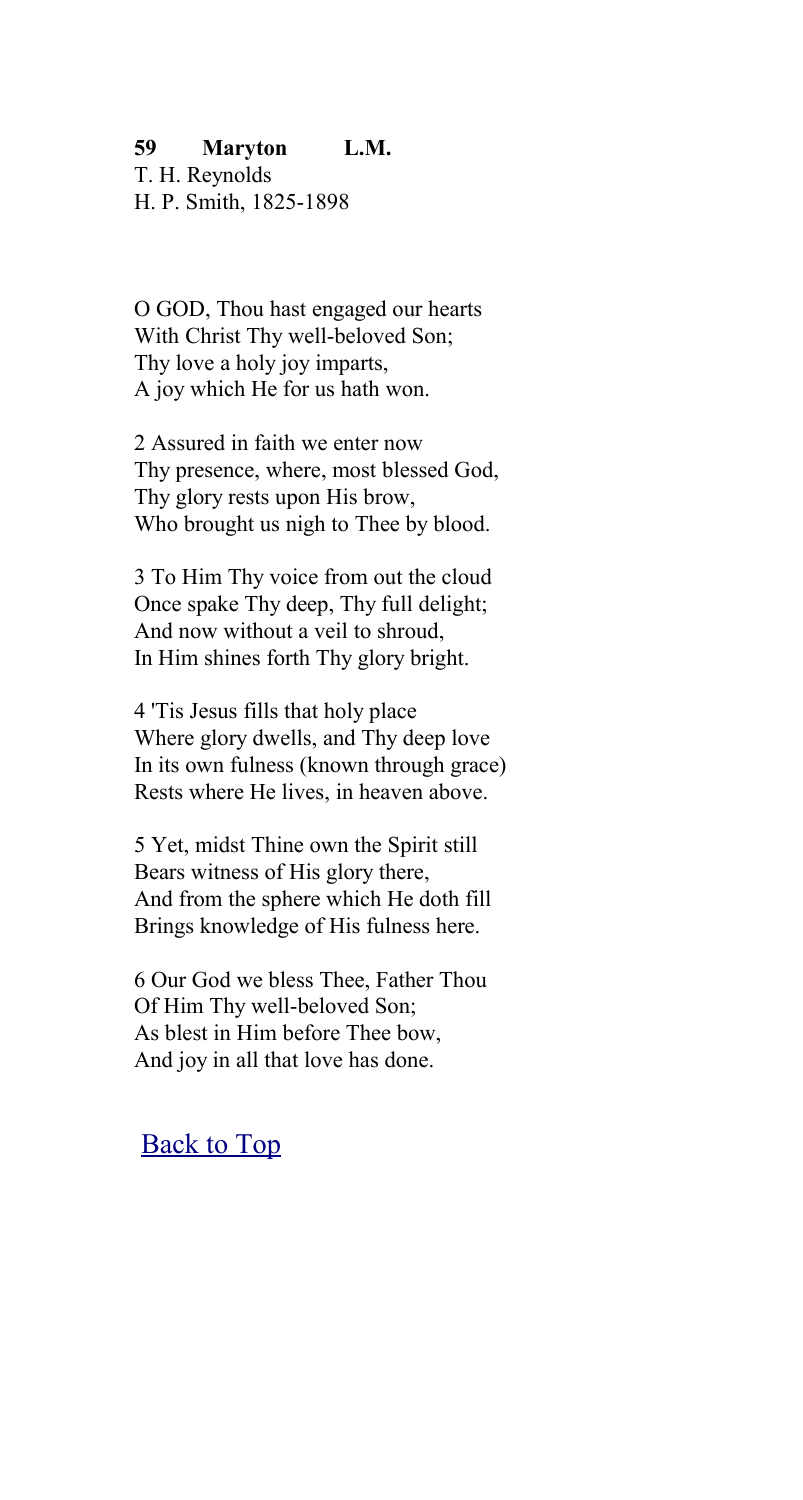### **60 Millennium 6.6.6.6.8.8.**

I. Watts Anon.

OUR thanks to God most high, The Father of our Lord, The Saviour-God is He, And be His name adored; O God, Thy mercy shall endure, Thy word abide for ever sure.

2 He sent His only Son And saved us from our woe – From ruin, guilt, and hell, And every hurtful foe; Thy mercy, Lord, shall still endure, Thy word abide for ever sure.

3 Give thanks aloud to God, To God your praises bring, To God upon His throne His works and glories sing; His power and grace are still the same, Let endless praise exalt His name.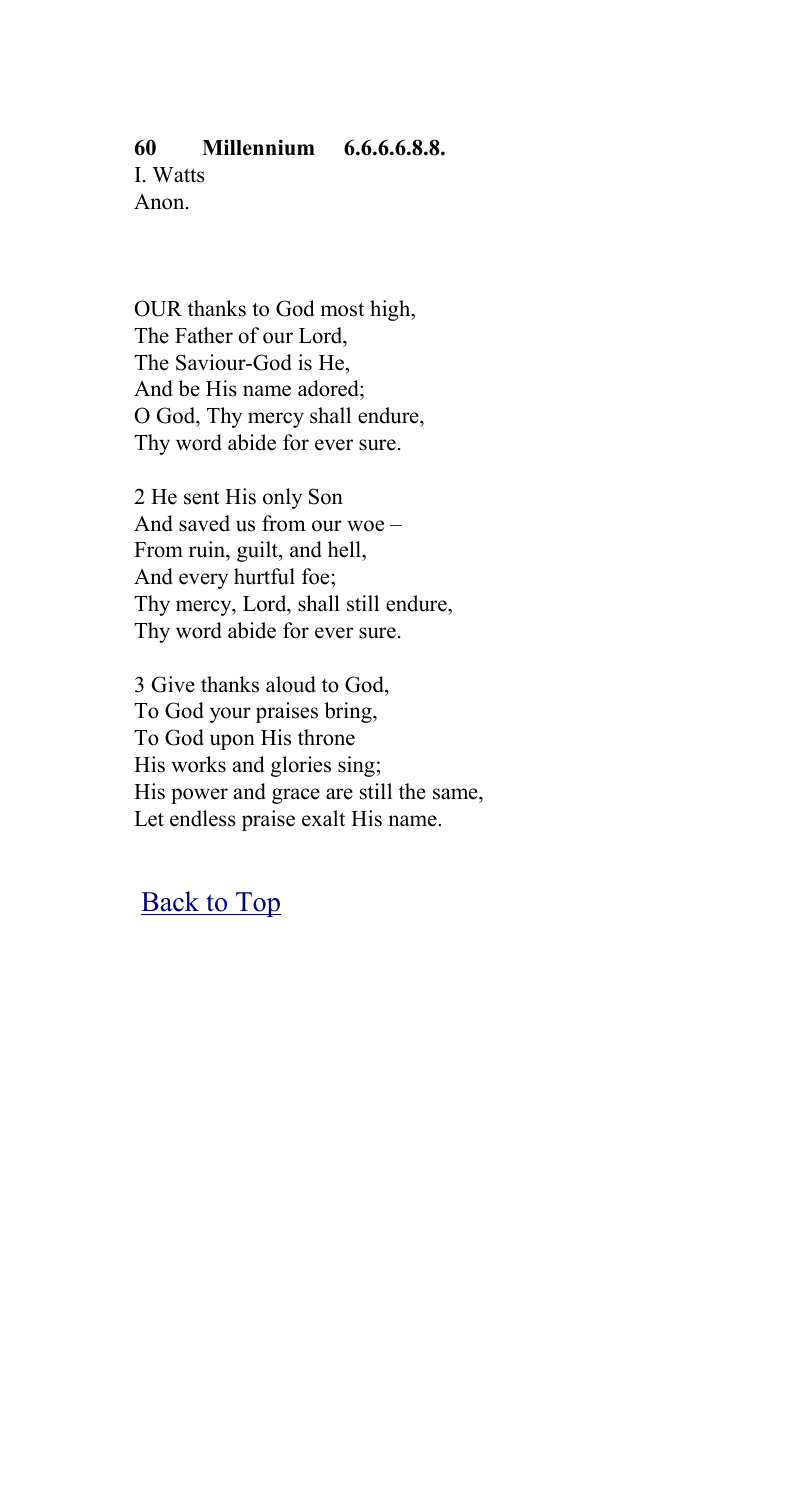#### **61 Elland 8s. Dactylic**

Robert Hawker (1753-1827) J. Langran, 1835-1909

HOW wondrous the glories that meet In Jesus, and from His face shine! His love is eternal and sweet, 'Tis human, 'tis also divine.

2 His glory – not only God's Son, In manhood He had His full part; And the union of both joined in One Forms the fountain of love in His heart.

3 The infinite worth of His blood Has freed us from hell and from fear, That we, as the blest sons of God, May make His good pleasure our care.

4 O then may His glory and love Make us walk in the service of heaven, 'Mid obedience and suffering to prove That we to the Lamb have been given.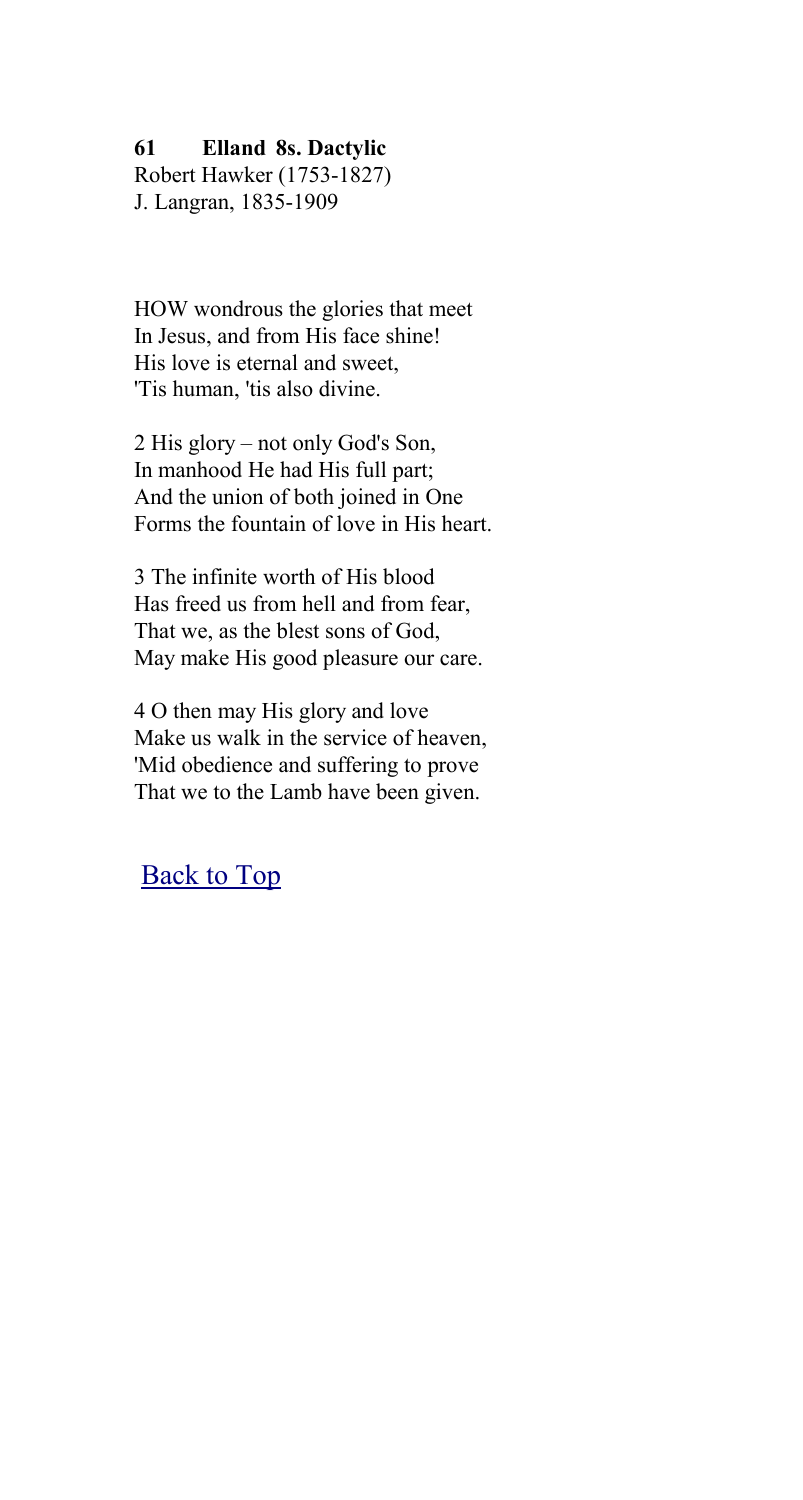#### **62 Irby 8.7.8.7.7.7.**

T. Kelly H. J. Gauntlett, 1805-1876

IN the Lord we have redemption, Full remission in His blood, From the curse entire exemption, From the curse pronounced by God: What a Saviour Jesus is! O what grace, what love is His!

2 Sweet His name, that name transcending Every name on earth, in heaven; Praise, through ages never-ending, To the Son of God be given! He alone the Saviour is, Everlasting praise be His!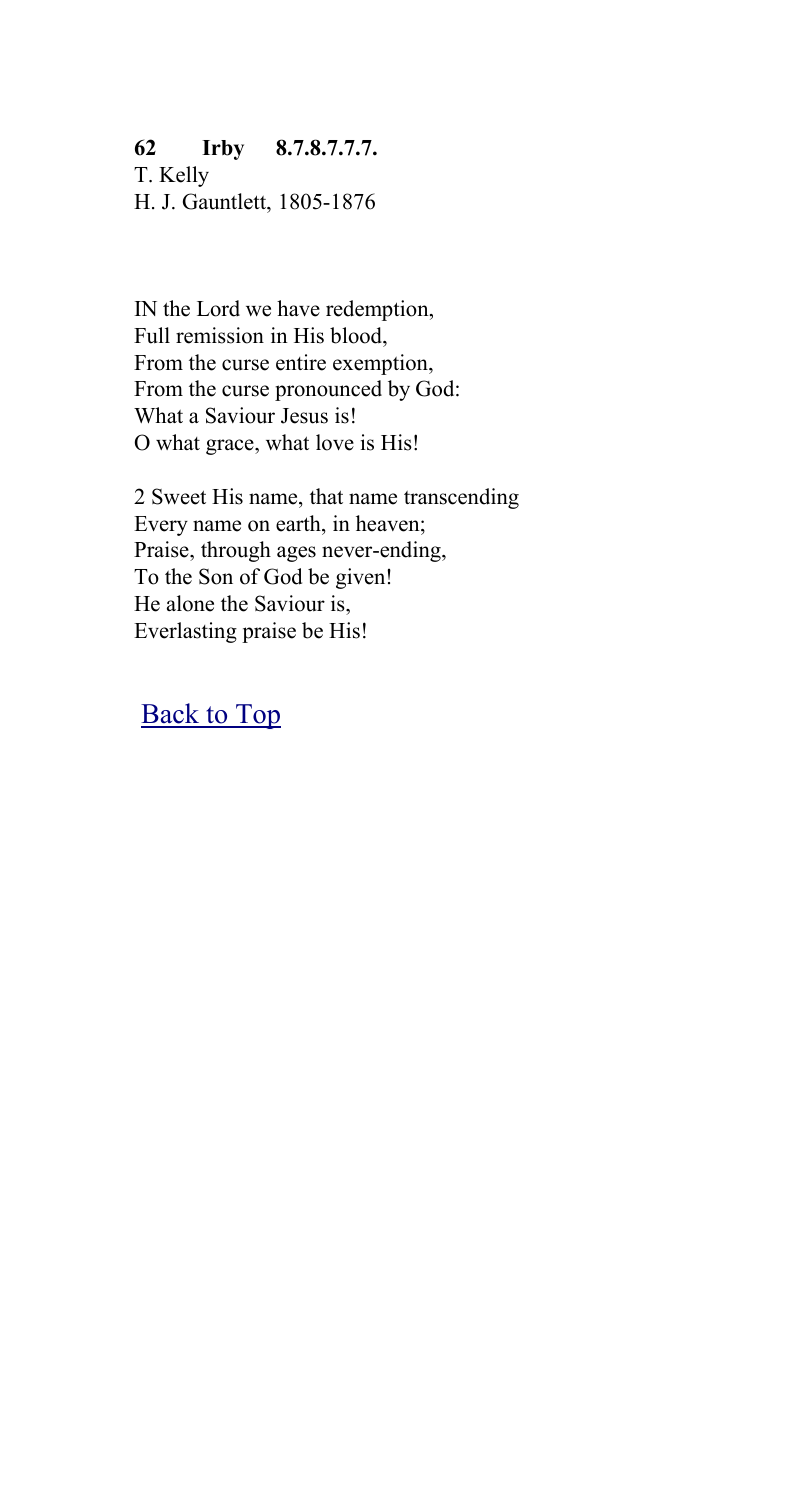# **63 Nettleton 8.7.8.7.8.7.D.**

S. P. Tregelles J. Wyeth, 1770-1858

SON of God! with joy we praise Thee, On the Father's throne above; All Thy wondrous work displays Thee, Full of grace and full of love! Lord, accept our adoration – For our sins Thou once wast slain; Through Thy blood we have salvation, Soon shall share Thine endless reign.

2 God, in Thee His love unfolding, Shows how vast, how rich His grace; Blest our lot, with joy beholding All His glory in Thy face. Oh! the mercy which hath blessed us, Purposed thus ere time began, Mercy which in Thee hath kept us, Mercy vast, like heaven's span.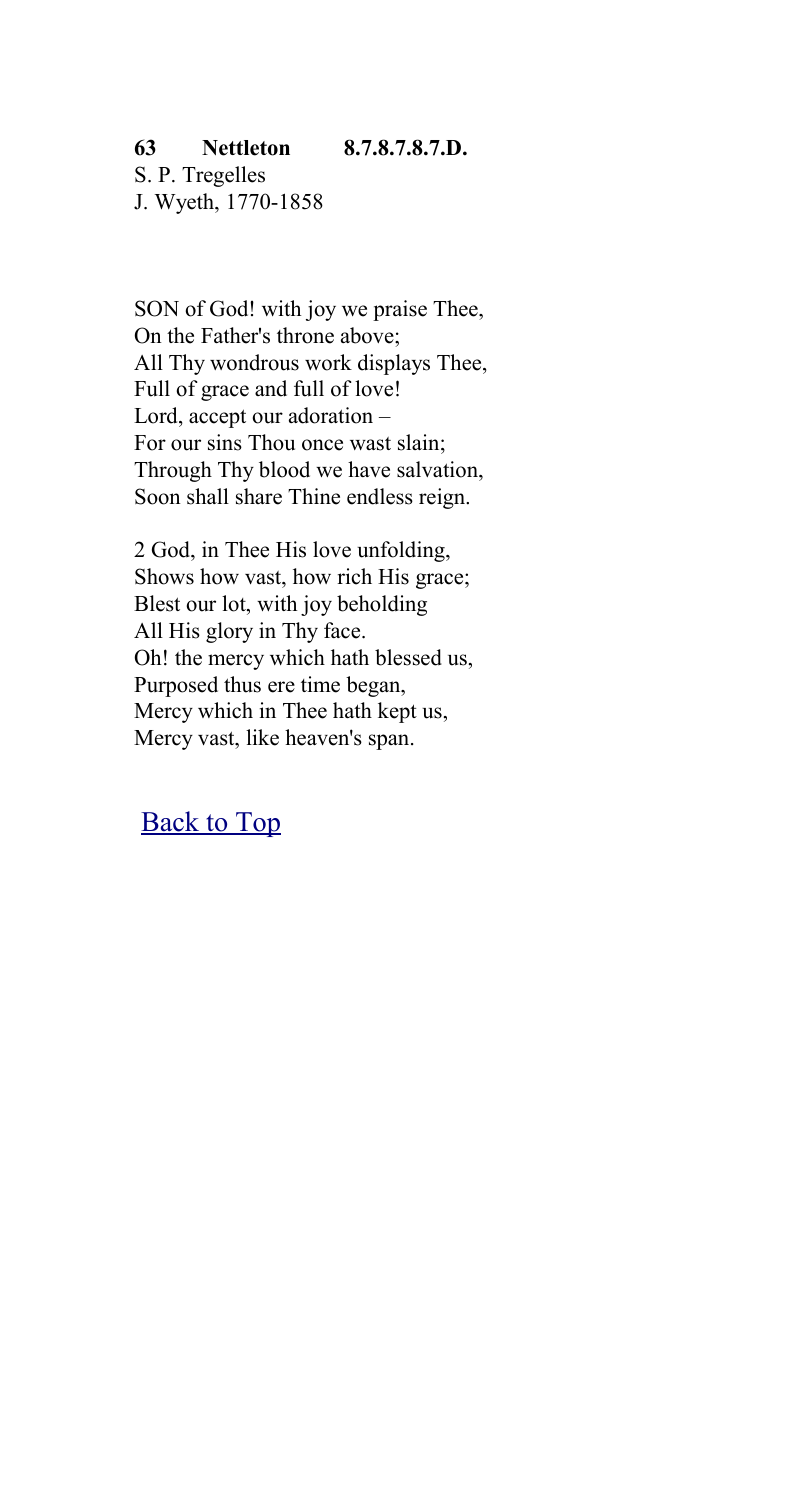#### **64 Terra Beata S.M.D.**

J. N. Darby

F. L. Shepherd, 1852-1930

OH bright and blessed scenes! Where sin can never come, Whose sight our longing spirit weans From earth where yet we roam.

2 And can we call our home Our Father's house on high, The rest of God our rest to come, Our place of liberty?

3 Yes! in that light unstained, Our stainless souls shall live, Our heart's deep longings more than gained, When God His rest shall give.

4 His presence there, my soul Its rest, its joy untold Shall find, when endless ages roll, And time shall ne'er grow old.

5 Our God the centre is, His presence fills that land, And countless myriads owned as His, Round Him adoring stand.

6 Our God whom we have known, Well known in Jesus' love, Rests in the blessing of His own, Before Himself above.

7 Glory supreme is there, Glory that shines through all, More precious still that love to share As those that love did call.

8 Like Jesus in that place Of light and love supreme! Once Man of Sorrows full of grace, Heaven's blest and endless theme!

9 Like Him! O grace supreme! Like Him before Thy face,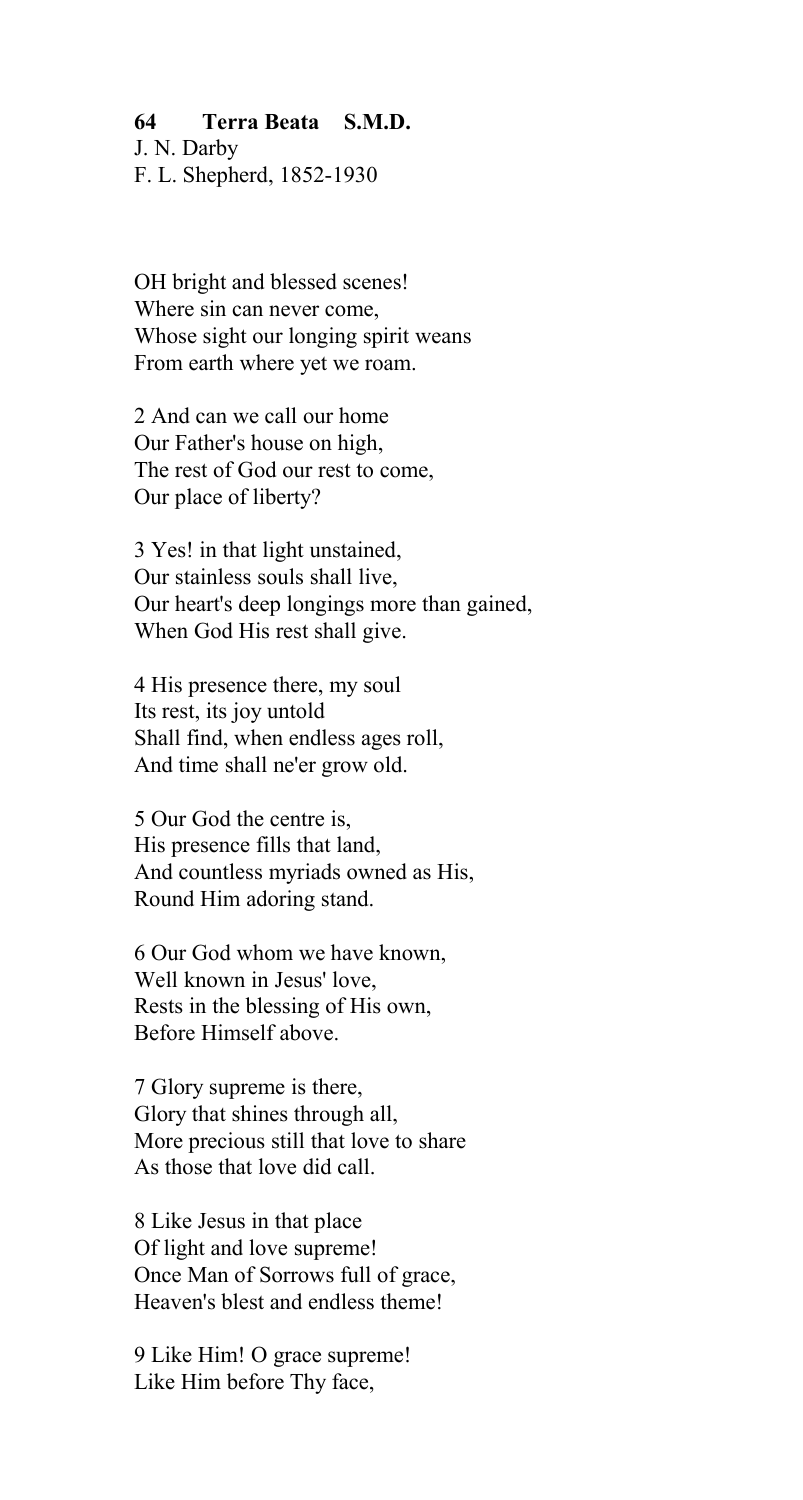Like Him to know that glory beam Unhindered face to face!

10 Oh, love supreme and bright, Good to the feeblest heart, That gives us now, as heavenly light, What soon shall be our part!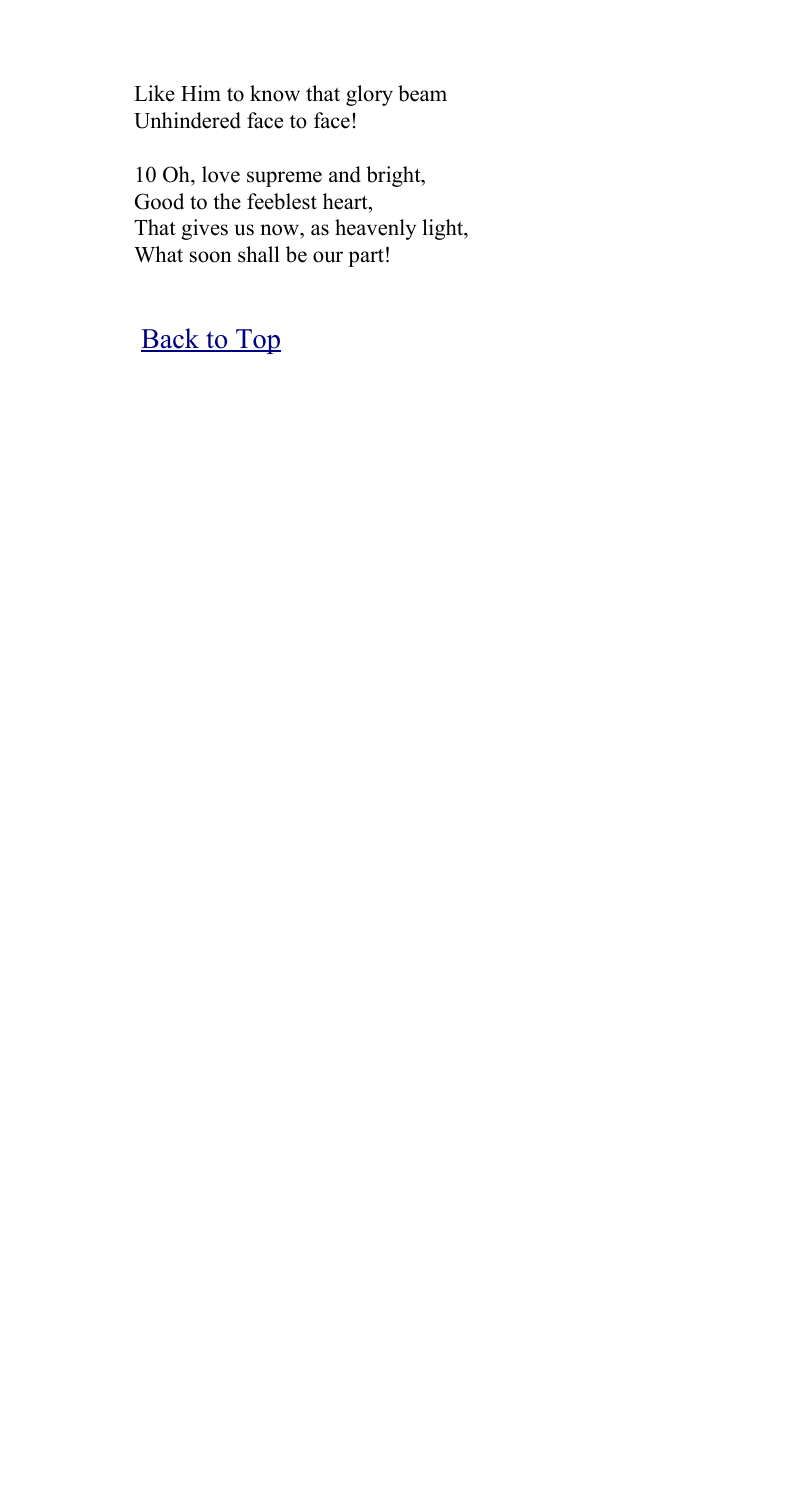#### **65 Pearsfield 8.8.7.8.8.8.7.**

Joseph Swain (1761-1796) J. H. Knecht, 1752-1817

OH how the thought that I shall know Jesus who suffered here below, To manifest God's favour For me, and for the saints I love, Both here, and with Himself above, Doth my renewed nature move At that sweet word, "For ever!"

2 For ever to behold Him shine! For evermore to call Him mine! And see Him still before me: For ever on His face to gaze, And meet the full assembled rays, While all His beauty He displays To all the saints in glory!

3 Not all things else are half so dear As is His blissful presence here, What will it be in heaven! 'Tis heaven on earth that we can say, As now we journey, day by day, "Himself has borne our guilt away, Our sins are all forgiven."

4 But how will His celestial voice Make each enraptured heart rejoice, Of saints in glory near Him! When we no longer absent wait, But like Him in His glorious state Where nought our bliss can e'er abate, With joy in heaven shall hear Him!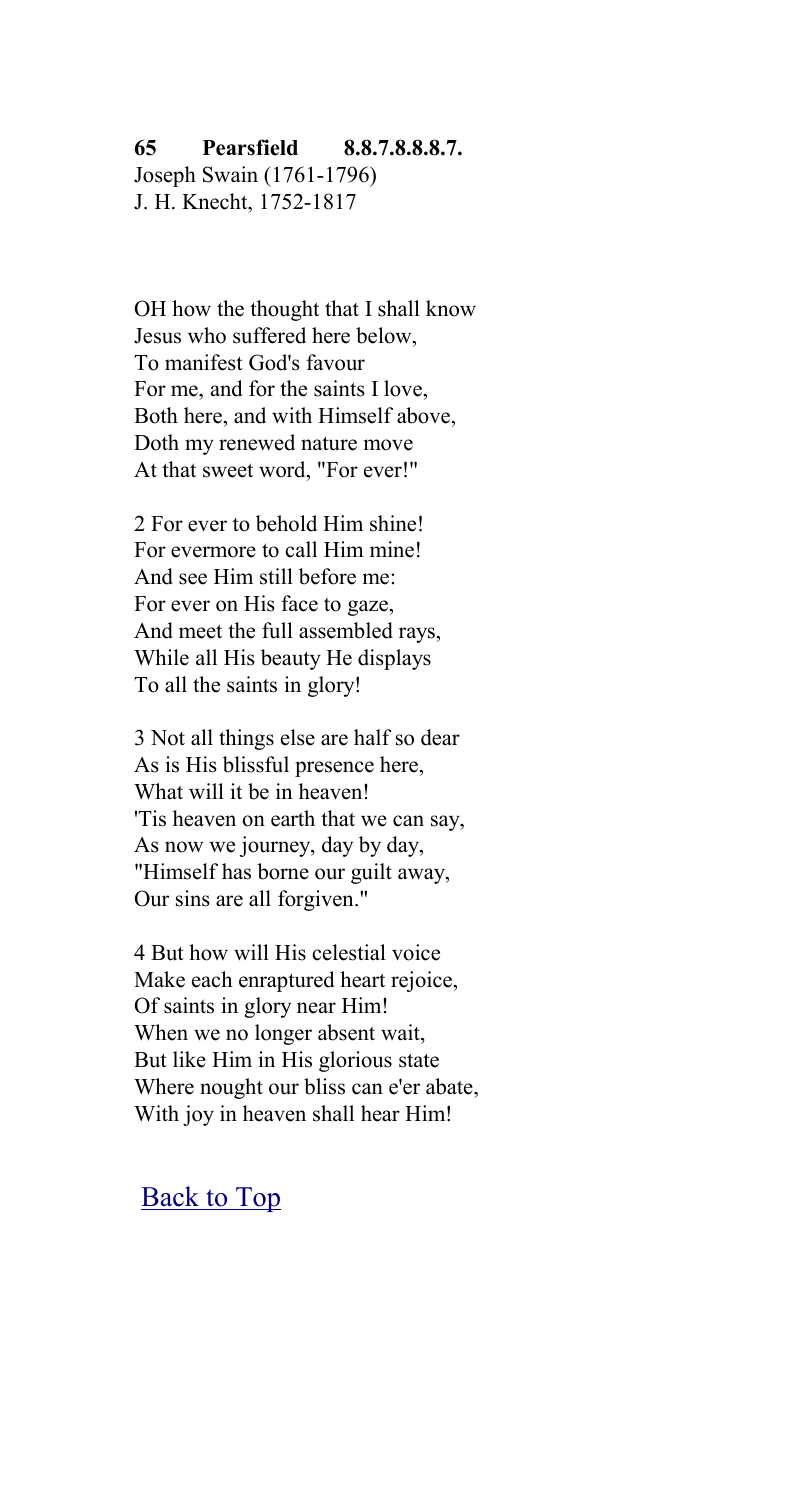### **66 Only Remembered P.M.**

John Thomas Mawson (1871-1943) Ira D. Sankey, 1840-1908

LORD, Thou hast sought, and with blood Thou hast bought me, Snapped are my fetters, the captive is free; Out of my sins unto God Thou hast brought me: Holy Redeemer, I sing unto Thee.

O Thou art worthy! O Thou art worthy! O Thou art worthy! God's glorious Son; Ever in heaven my glad heart shall praise Thee, Ever remembering the work Thou hast done.

2 Great was the love, Lord, that brought Thee from glory, Great the compassion that led Thee to die, Great is the joy of Thy wondrous salvation, Great is Thy glory, my Saviour, I cry.

3 Nought but Thy favour can please me, O Saviour, Nought but Thy love can my soul satisfy; O keep me near Thee, and ne'er let me grieve Thee, Fill Thou my heart with Thy grace from on high.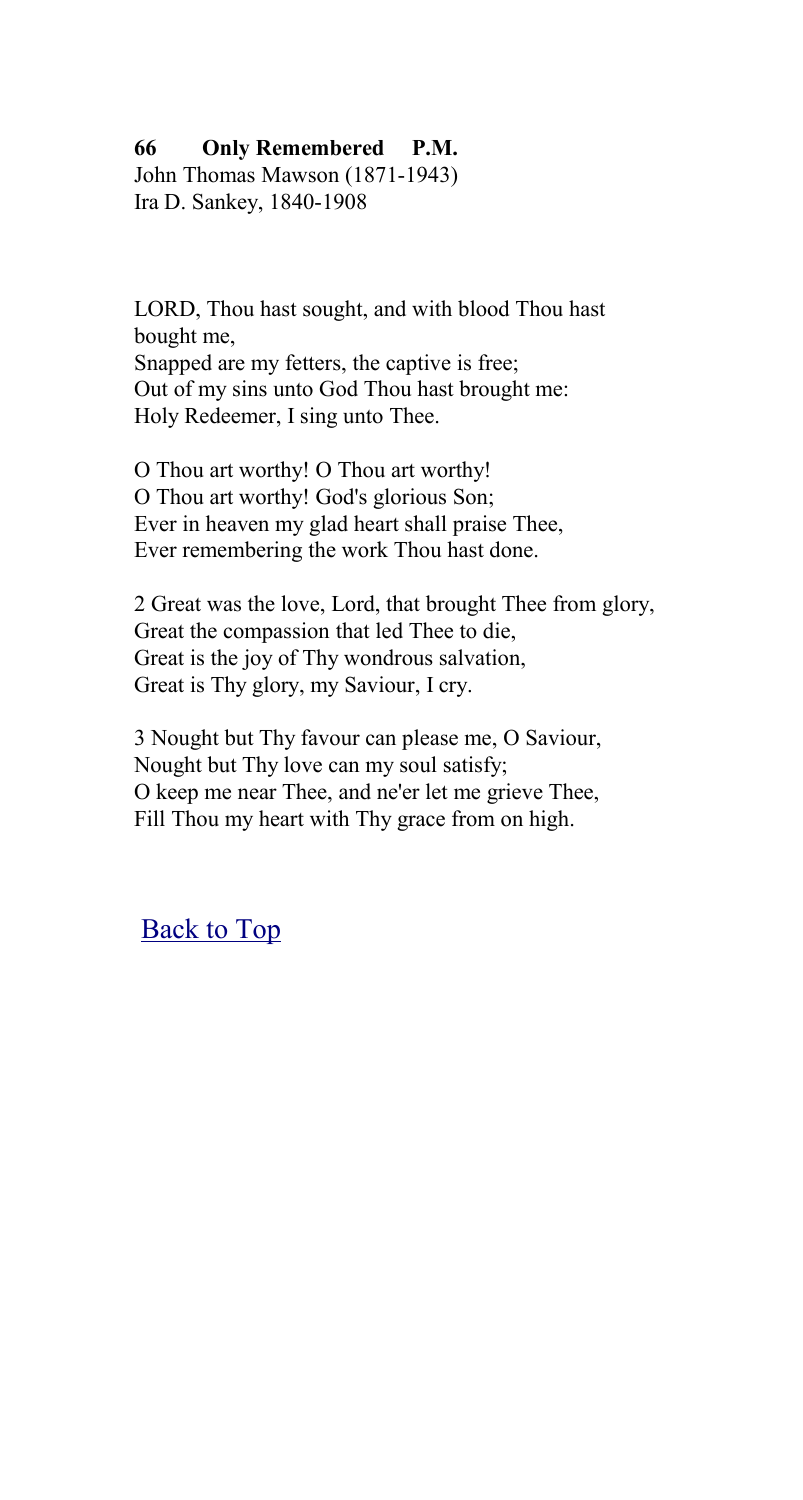#### **67 Dublin 7.6.7.6.D.**

Alexander Carruthers (1860-1930) Mrs J. C. Trench, c. 1880

WE bless Thee, God and Father, We joy before Thy face; Beyond dark death for ever, We share Thy Son's blest place. He lives a Man before Thee, In cloudless light above, In Thine unbounded favour – Thine everlasting love.

2 His Father, and our Father, His God and ours Thou art; And He is Thy Beloved, The gladness of Thy heart. We're His, in joy He brings us To share His part and place; To know Thy love and favour, The shining of Thy face.

3 Thy love that now enfolds us Can ne'er wax cold or dim; In Him that love doth centre, And we are loved in Him; In Him Thy love and glory Find their eternal rest; The many sons – His brethren – In Him, how near, how blest!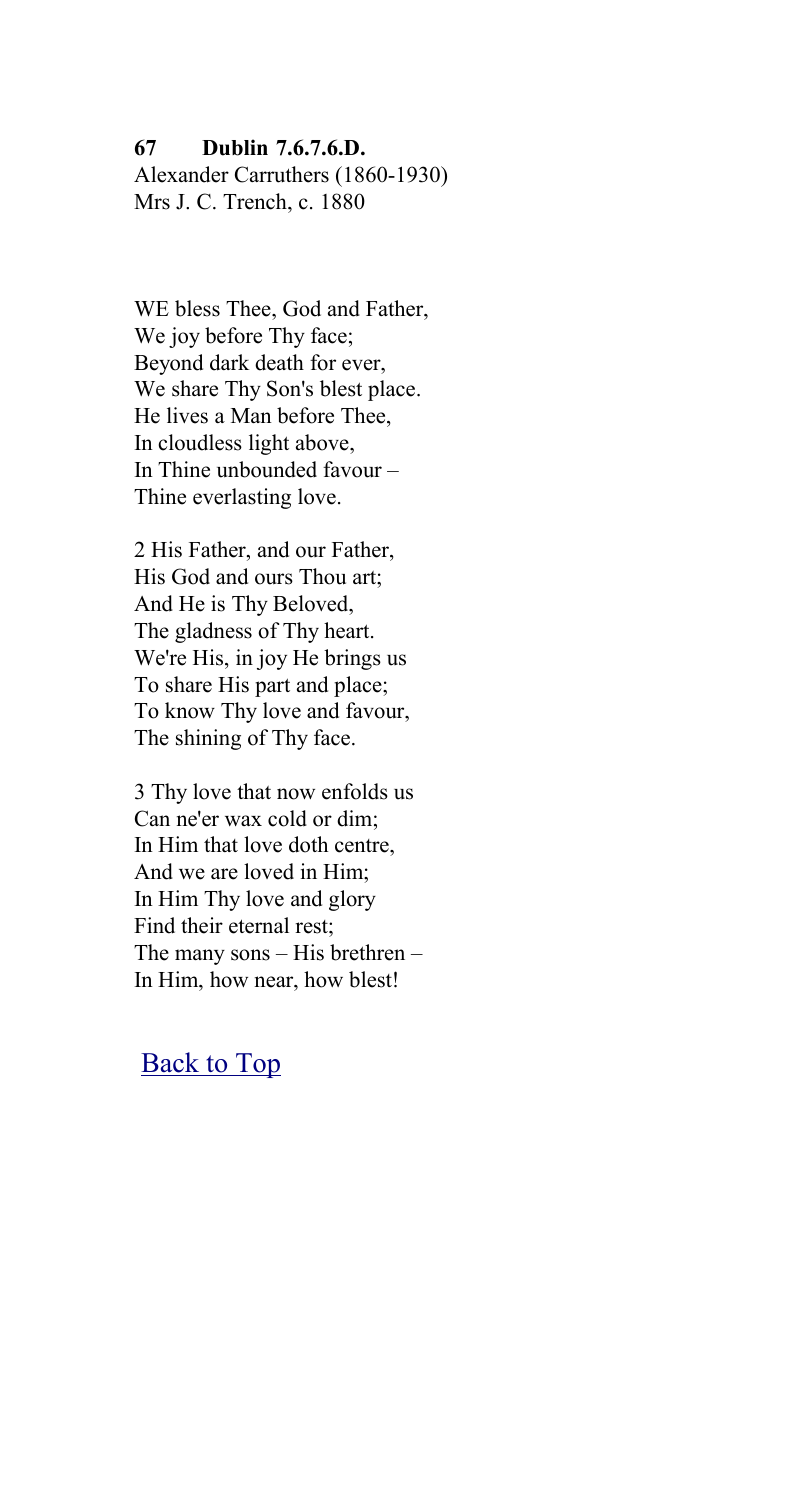#### **68 Cyprus 7.7.8.7. Iambic** S. P. Tregelles

Greek Melody from W. Gawler

THY name we bless, Lord Jesus, That name all names excelling; How great Thy love all praise above Should every tongue be telling. The Father's loving-kindness In giving Thee was shown us; Now by Thy blood redeemed to God, As children He doth own us.

2 From that eternal glory Thou hadst with God the Father, He gave His Son that He in one His children all might gather: Our sins were all laid on Thee, God's wrath Thou hast endured; It was for us Thou sufferedst thus, And hast our peace secured.

3 Thou from the dead wast raised, And from all condemnation Thy saints are free, as risen in Thee, Head of the new creation. On high Thou hast ascended To God's right hand in heaven, The Lamb once slain, alive again, To Thee all power is given.

4 Thou hast bestowed the earnest Of that we shall inherit; Till Thou shalt come to take us home, We're sealed by God the Spirit. We wait for Thy returning, When we shall know more fully The grace divine that made us Thine, Thou Lamb of God most holy.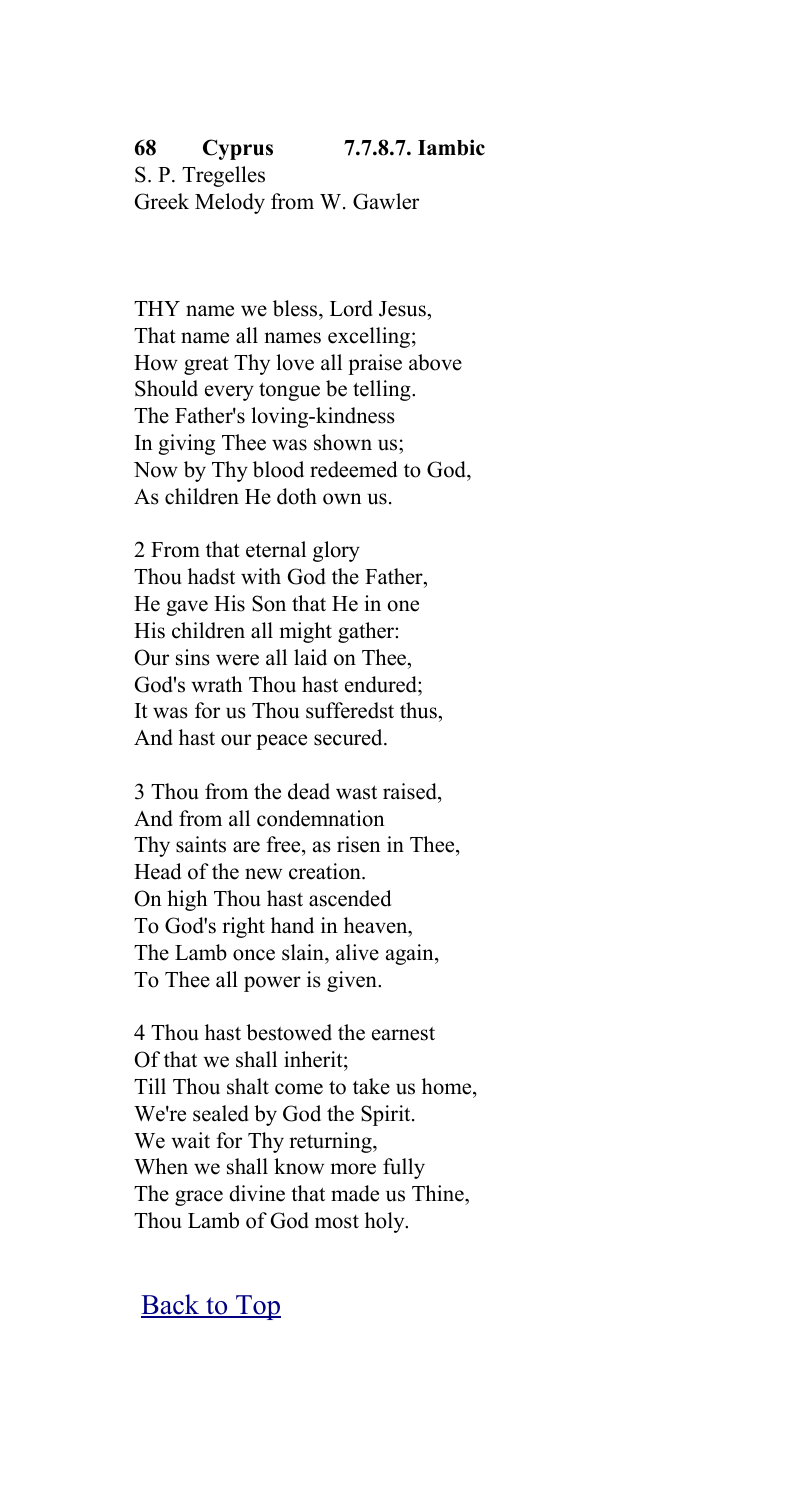#### **69 Malan P.M.**

Henri Abraham Cesar Malan (1787-1864) Also tune by H. Malan

THOU, Lamb of God, didst shed Thy blood, Thou didst our load of misery bear; And hast exalted us to share The rank of kings and priests to God.

2 To Thee we render evermore The honour, glory, praise that's due; Might, power, and glad obedience too, And in our hearts we Thee adore, Amen! Amen! O Lord, Amen!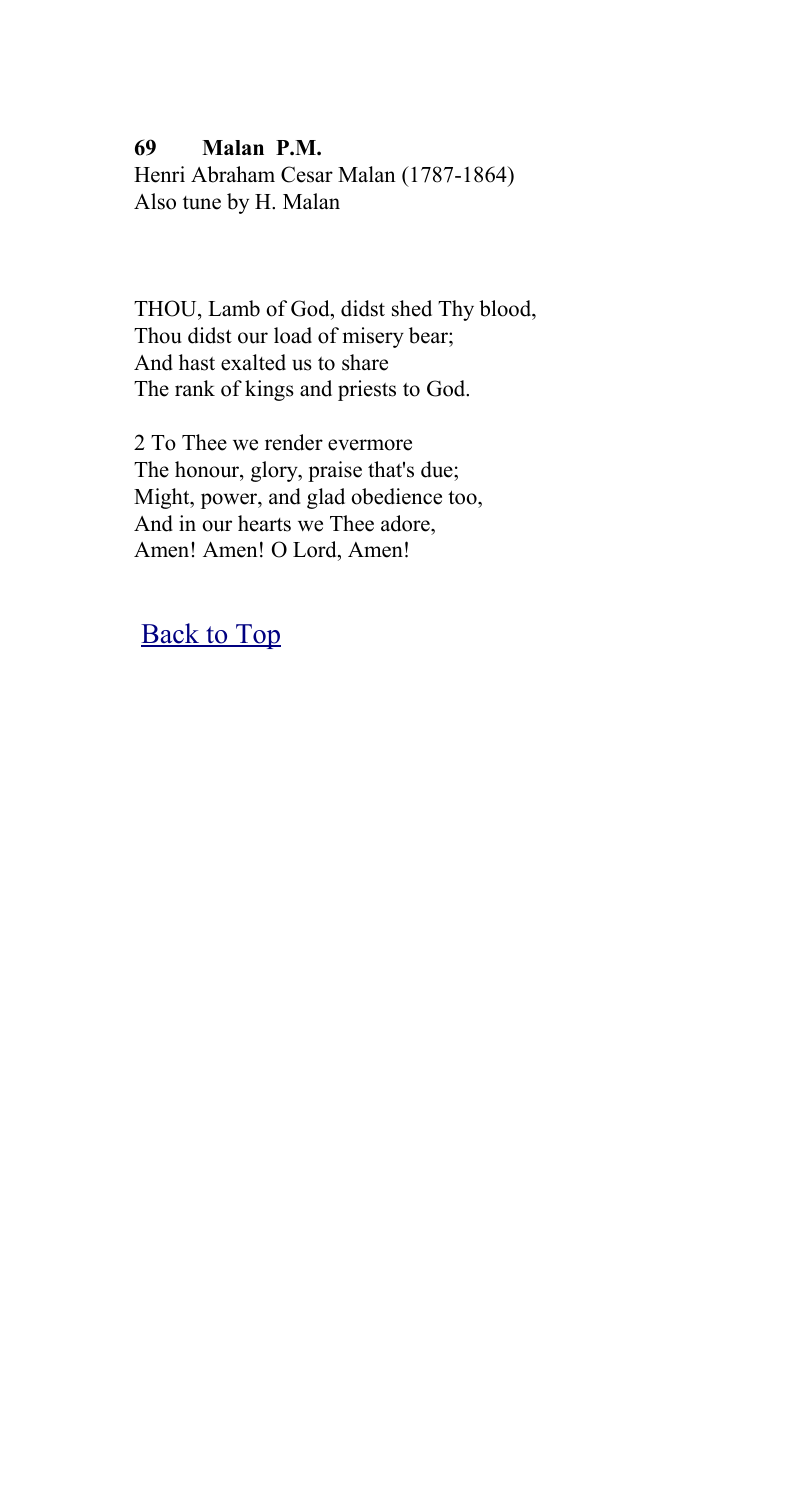#### **70 Penitence 6.5.6.5.D.**

Miss C. A. Wellesley S. Lane, 1843-1903

LORD, our hearts are burning For the glorious day, When at Thy returning All shall own Thy sway. Chains shall break before Thee, Mighty King of kings; Angels will adore Thee, While creation sings.

2 Tender, loving Saviour, Lamb that once was slain, Saints will through Thy favour Never weep again. Gently Thou wilt lead them Where the river flows, On its banks wilt feed them In divine repose.

3 Prince of life and glory, Shine before our eyes, And let Calvary's story Sound through earth and skies; Lamb of God, receive us To yon peaceful shore; Come again, Lord Jesus, Reign for evermore.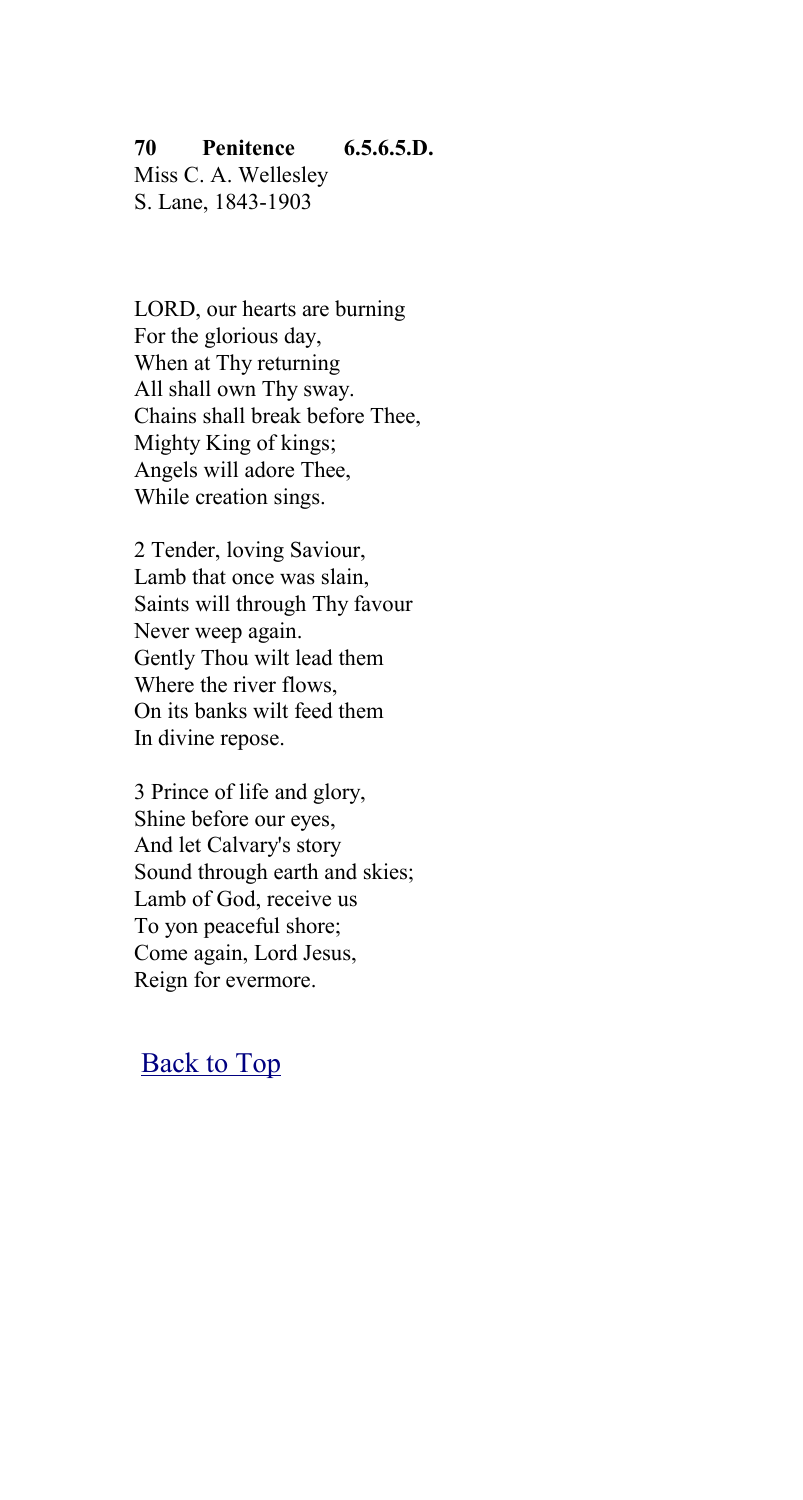**71 Mercy 7.7.7.7.** Robert Cleaver Chapman (1803-1902) L. M. Gottschalk, 1829-1869

OH, my Saviour crucified Near Thy cross would I abide, Gazing with adoring eye On Thy dying agony.

2 Jesus bruised and put to shame, Tells the glories of God's name; Holy judgment there I found, Grace did there o'er sin abound.

3 God is love I surely know, In the Saviour's depth of woe, In the Sinless, in God's sight, Sin is justly brought to light.

4 In His spotless soul's distress, I have learnt my guiltiness; Oh how vile my low estate, Since my ransom was so great!

5 Rent the veil that closed the way To my home of heavenly day, In the flesh of Christ the Lord, Ever be His name adored!

6 Yet in sight of Calvary, Contrite should my spirit be, Rest and holiness there find Fashioned like my Saviour's mind.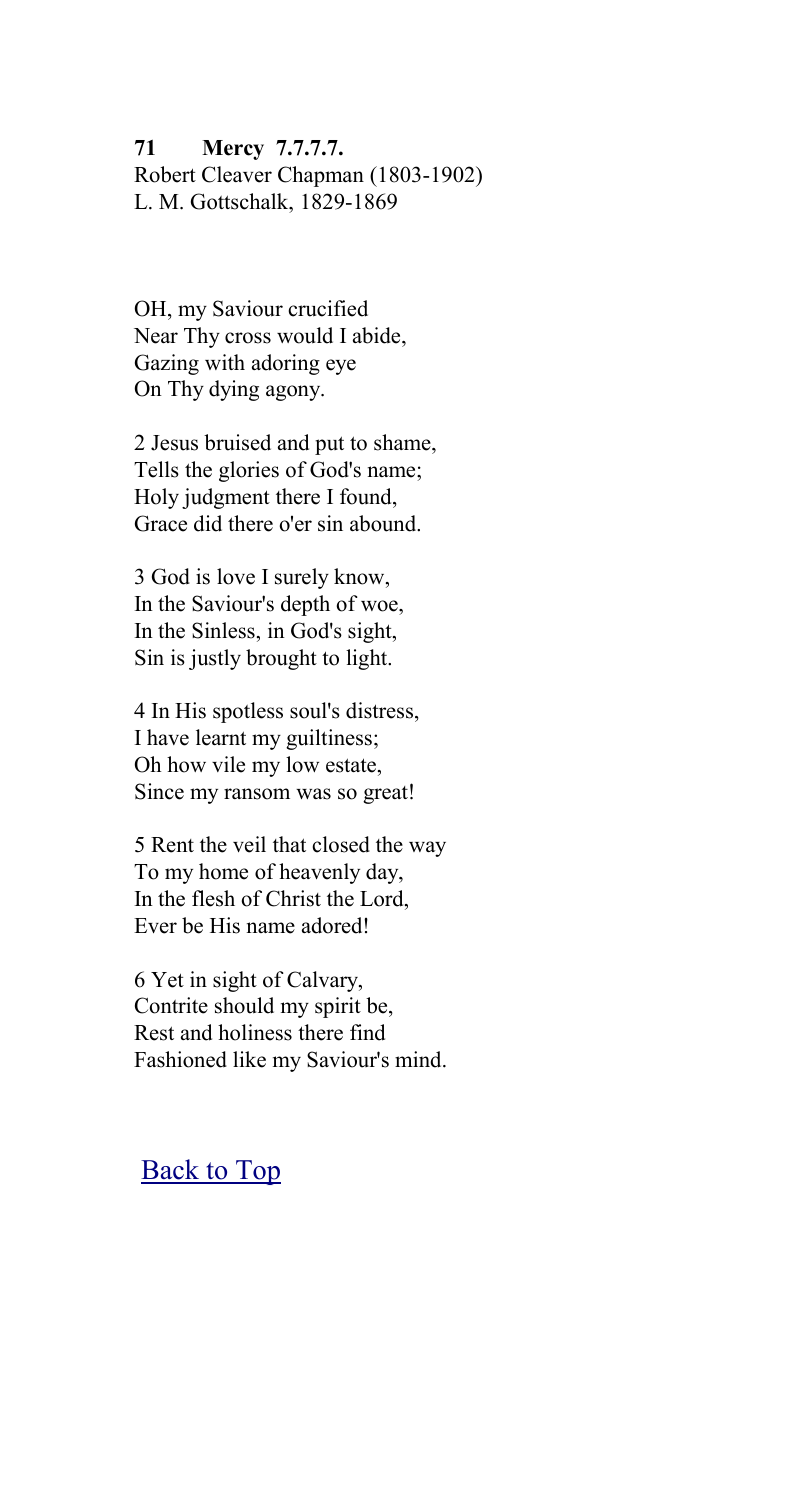**72 Azmon C.M.** George V. Wigram (1805-1879) C. G. Glaeser, 1784-1829

WELL may we sing, with triumph sing, The great Redeemer's praise! The glories of the living God, Revealed in Jesus' face.

2 The love of God it was that sought From sin to set us free, That gave the Son, whose precious blood Has wrought our liberty.

3 In Him we read the Father's love, And find eternal peace; We meet in Him a Saviour-God, And fear and terror cease.

4 Then gladly sing, and sound abroad The great Redeemer's praise; The glories of the living God, The riches of His grace!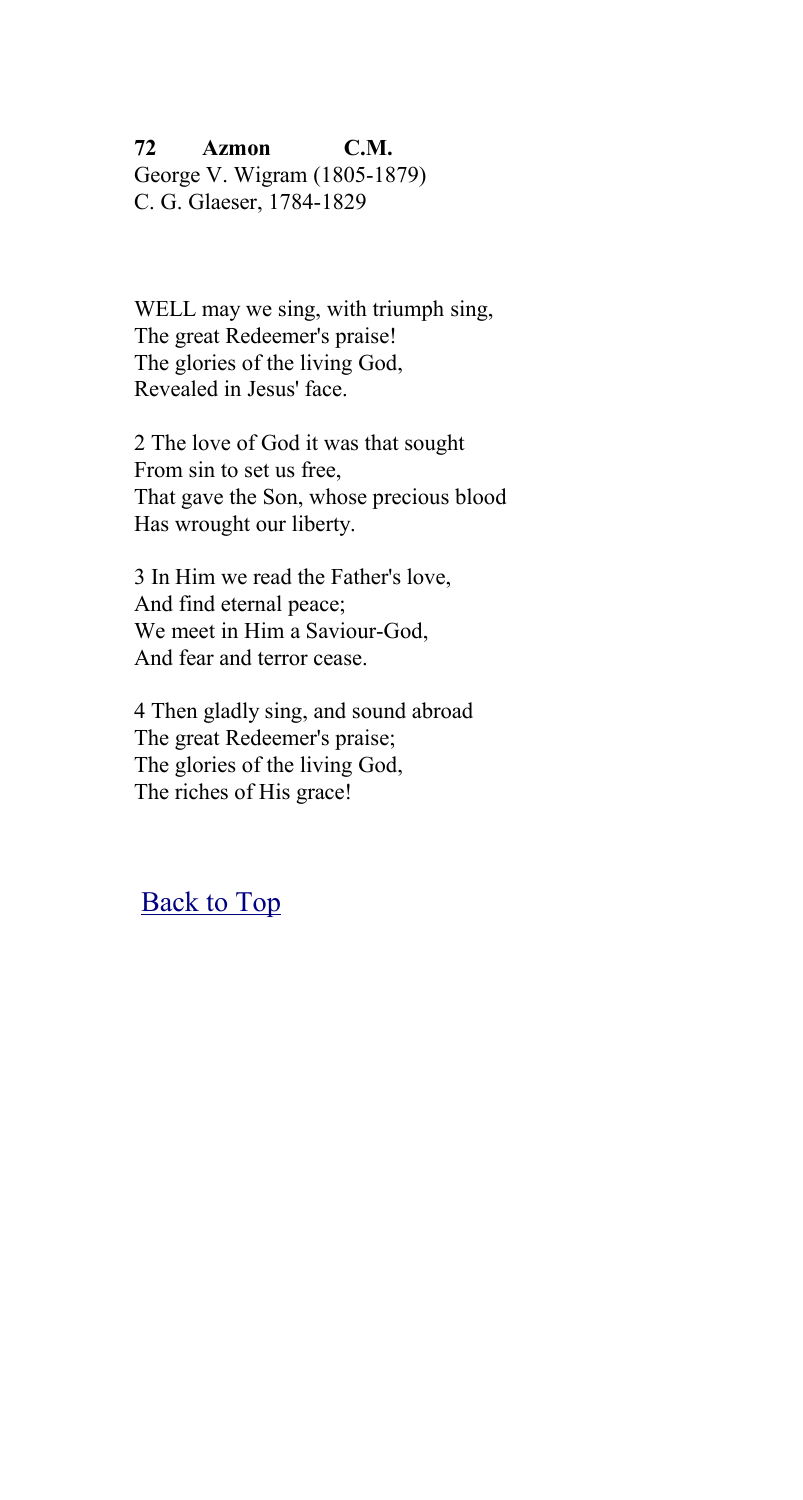**73 St. Albans 6.5.6.5.D.** John Samuel Bowley Monsell (1811-1875) Franz Joseph Haydn, 1732-1809

ON our way rejoicing As we homeward move, Hearken to our praises, O Thou God of love. Is there grief or sadness? Thou our joy shalt be; Is our sky beclouded? Light is found in Thee.

2 On our way rejoicing, Gladly let us go; Jesus is our Leader, Conquered is our foe. Christ without, our safety; Christ within, our joy; Who, if we but trust Him, Can our hope destroy?

3 Unto God the Father Joyful songs we sing; Unto God the Saviour Thankful hearts we bring; Led by God the Spirit, Gladly we adore: On our way rejoicing, Now and evermore.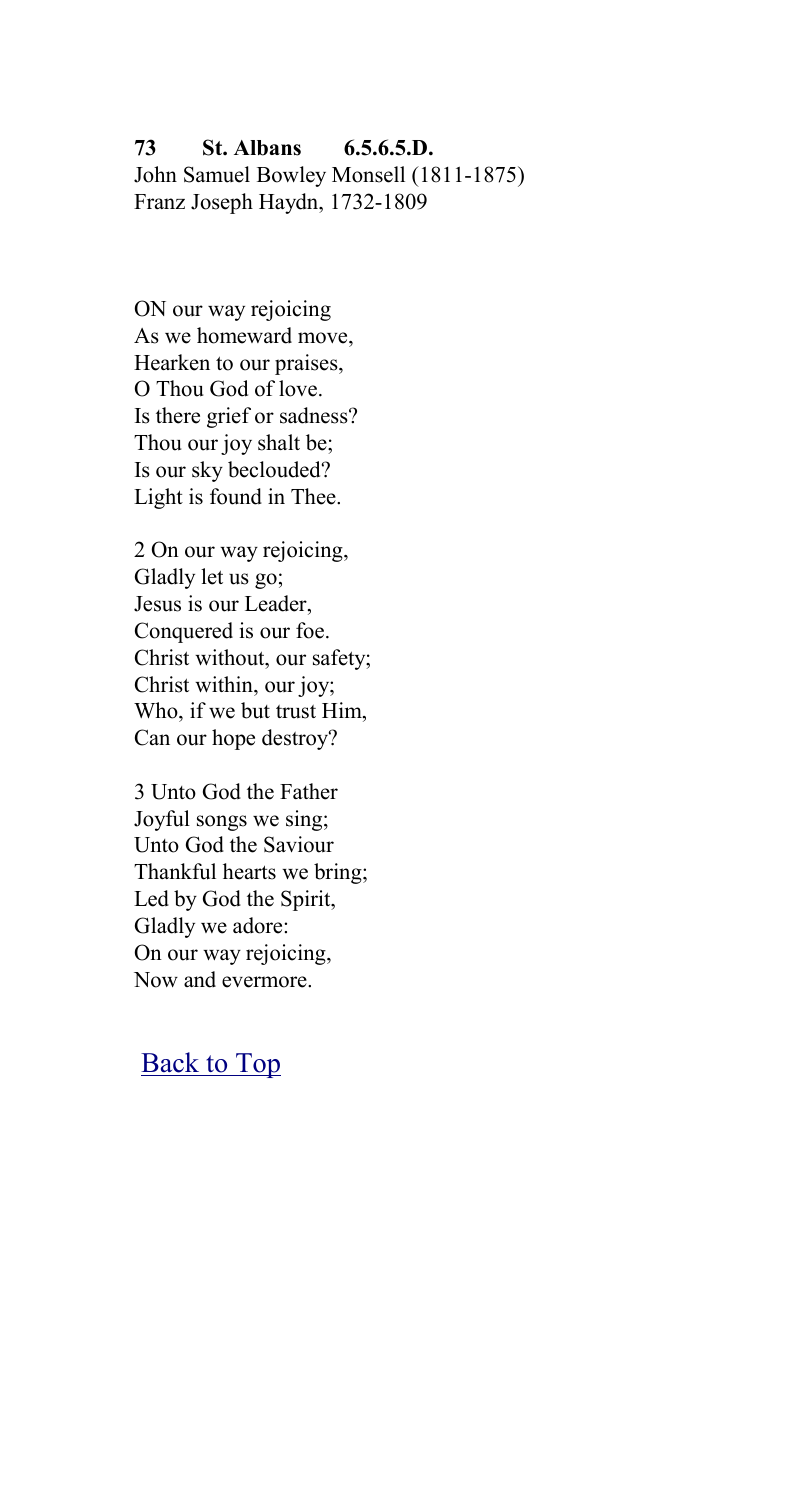#### **74 St. Leonards 8.7.8.5.**

Kate Barclay Wilkinson (1859-1928) A. C. Barham-Gould, 1891-1953

MAY the mind of Christ my Saviour Live in me from day to day, By His love and power controlling All I do and say.

2 May the Word of God dwell richly In my heart from hour to hour, So that all may see I triumph Only through His power.

3 May the peace of God my Father Rule my life in everything, That I may be calm to comfort Sick and sorrowing.

4 May the love of Jesus fill me, As the waters fill the sea; Him exalting, self abasing, This is victory.

5 May I run the race before me, Strong and brave to face the foe, Looking only unto Jesus As I onward go.

6 May His beauty rest upon me As I seek the lost to win, And may they forget the channel, Seeing only Him.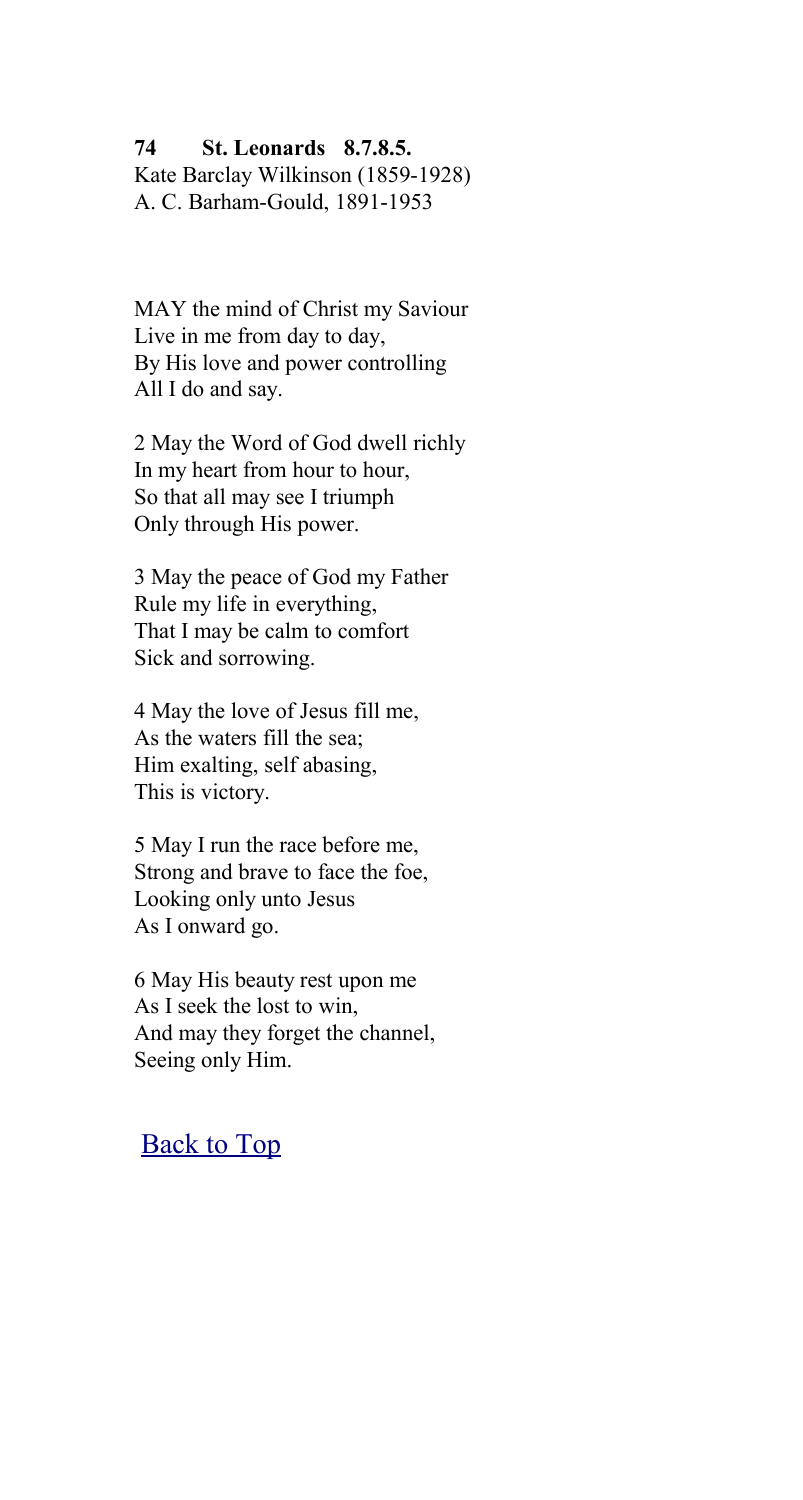**75 Sawley C.M.** Albert Midlane (1825-1909)

J. J. Walch, 1837-1901

"NO separation"! – O my soul, 'Tis God who speaks the word; So close the Spirit thee unites With Christ, thy risen Lord.

2 "No separation"! – thou art His, And His for evermore; Upon the cross thy debt He paid, And all thy judgment bore.

3 "No separation"! – precious word! In it, my soul, be glad; Loved with an everlasting love, And one with Jesus made.

4 "No separation"! – Life nor death, Things present nor to come, Can part thee from His precious care, Or rob thee of thy home.

5 "No separation"! – Linked with Him, His glory – all is thine; Oh, wondrous love, that thus could plan A union so divine!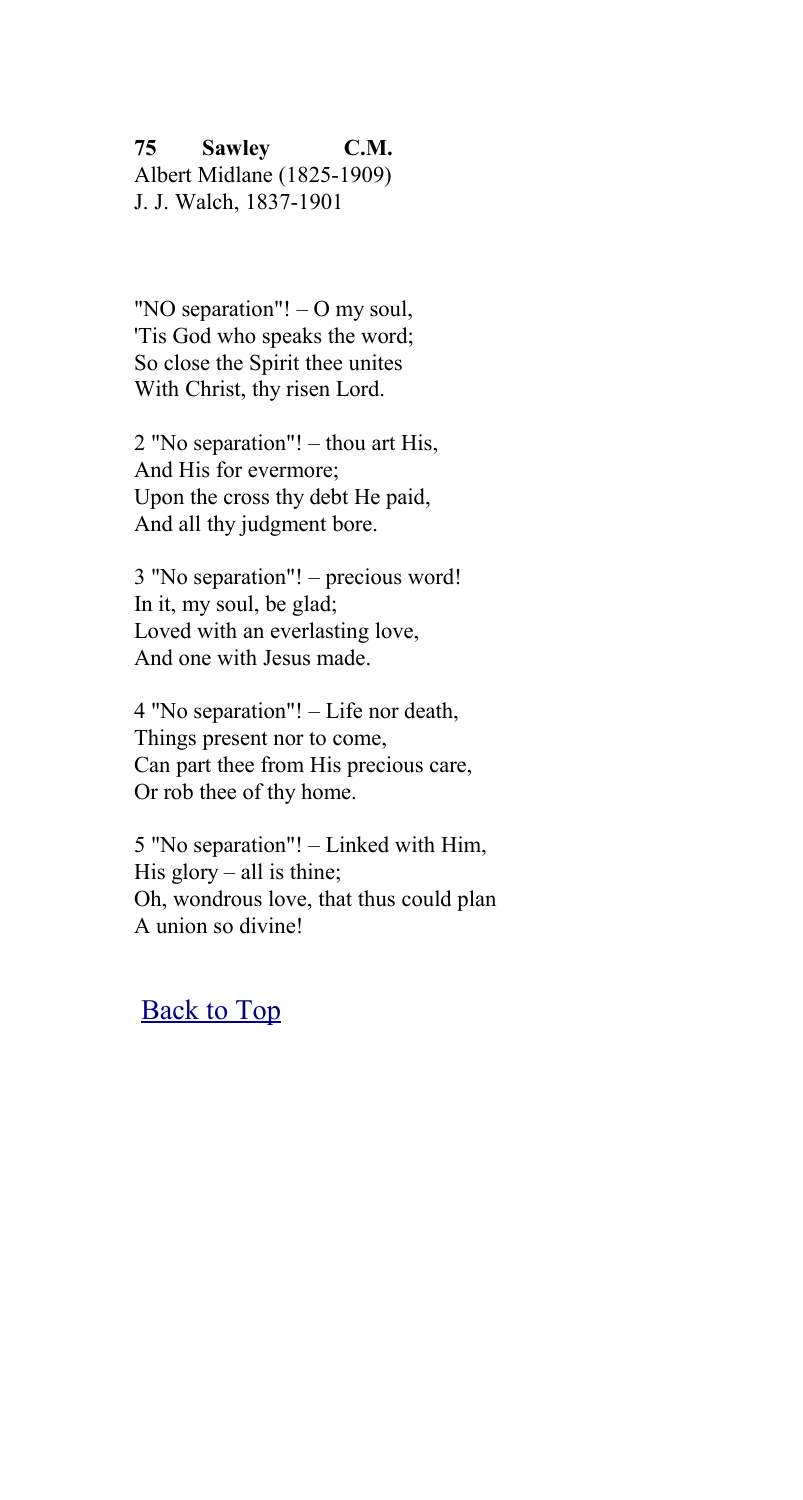#### **76 Beecher 8.7.8.7.D.**

J. N. Darby (Composer J. Zundel, 1815-1882)

RISE, my soul, thy God directs thee; Stranger hands no more impede; Pass thou on. His hand protects thee. Strength that has the captive freed.

2 Is the wilderness before thee, Desert lands where drought abides? Heavenly springs shall there restore thee, Fresh from God's exhaustless tides.

3 Light divine surrounds thy going, God Himself shall mark thy way; Secret blessings, richly flowing, Lead to everlasting day.

4 God, thine everlasting portion, Feeds thee with the mighty's meat; Price of Egypt's hard extortion, Egypt's food no more to eat.

5 Art thou weaned from Egypt's pleasures? God in secret thee shall keep, There unfold His hidden treasures, There His love's exhaustless deep.

6 In the desert God will teach thee What the God that thou hast found, Patient, gracious, powerful, holy; All His grace shall there abound.

7 On to Canaan's rest still wending, E'en thy wants and woes shall bring Suited grace from high descending, Thou shalt taste of mercy's spring.

8 Though thy way be long and dreary, Eagle strength He'll still renew: Garments fresh and foot unweary Tell how God hath brought thee through.

9 When to Canaan's long-loved dwelling Love divine thy foot shall bring,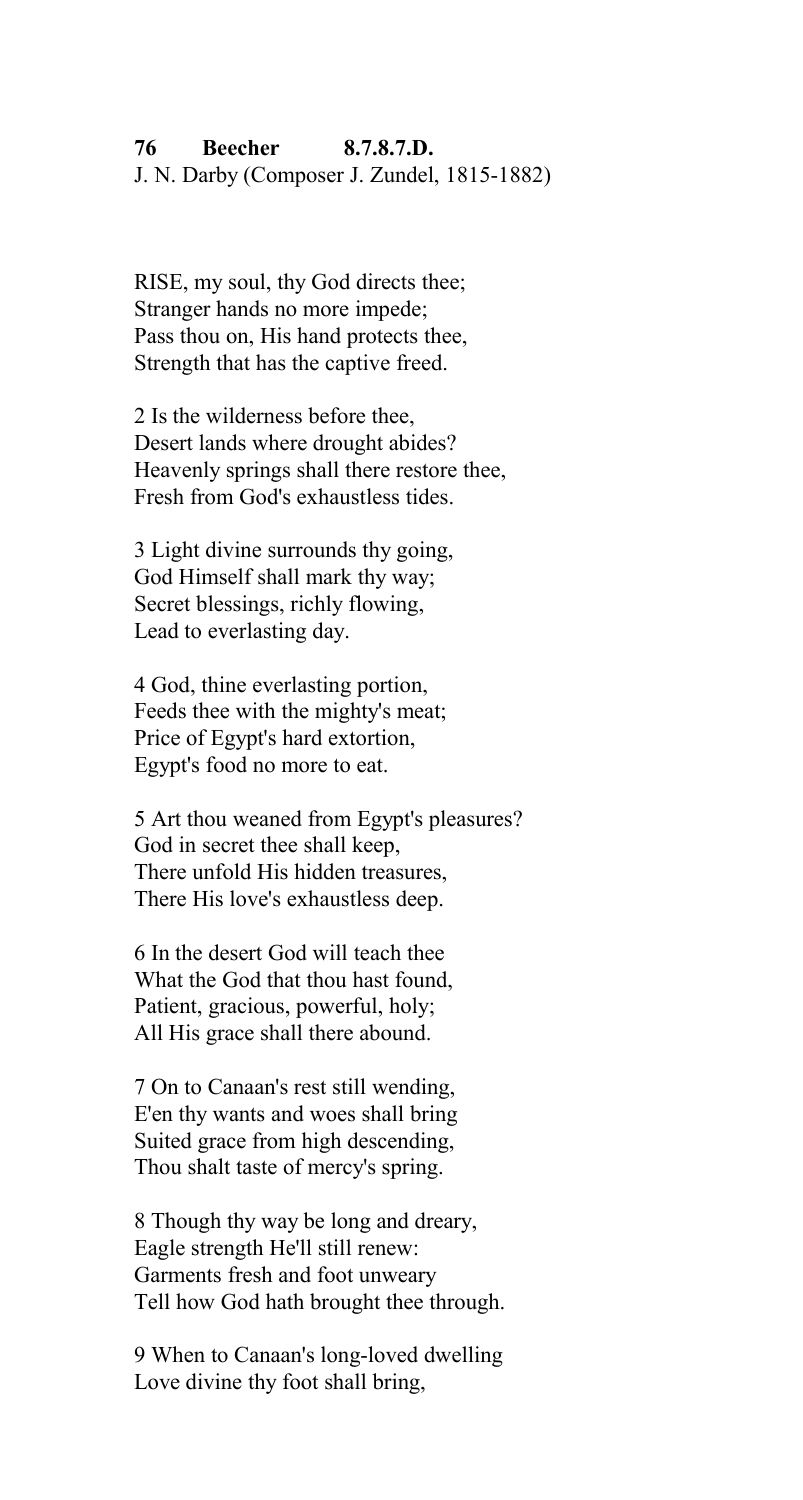There with shouts of triumph swelling, Zion's songs in rest to sing,

10 There no stranger-God shall meet thee, Stranger thou in courts above. He who to His rest shall greet thee, Greets thee with a well-known love.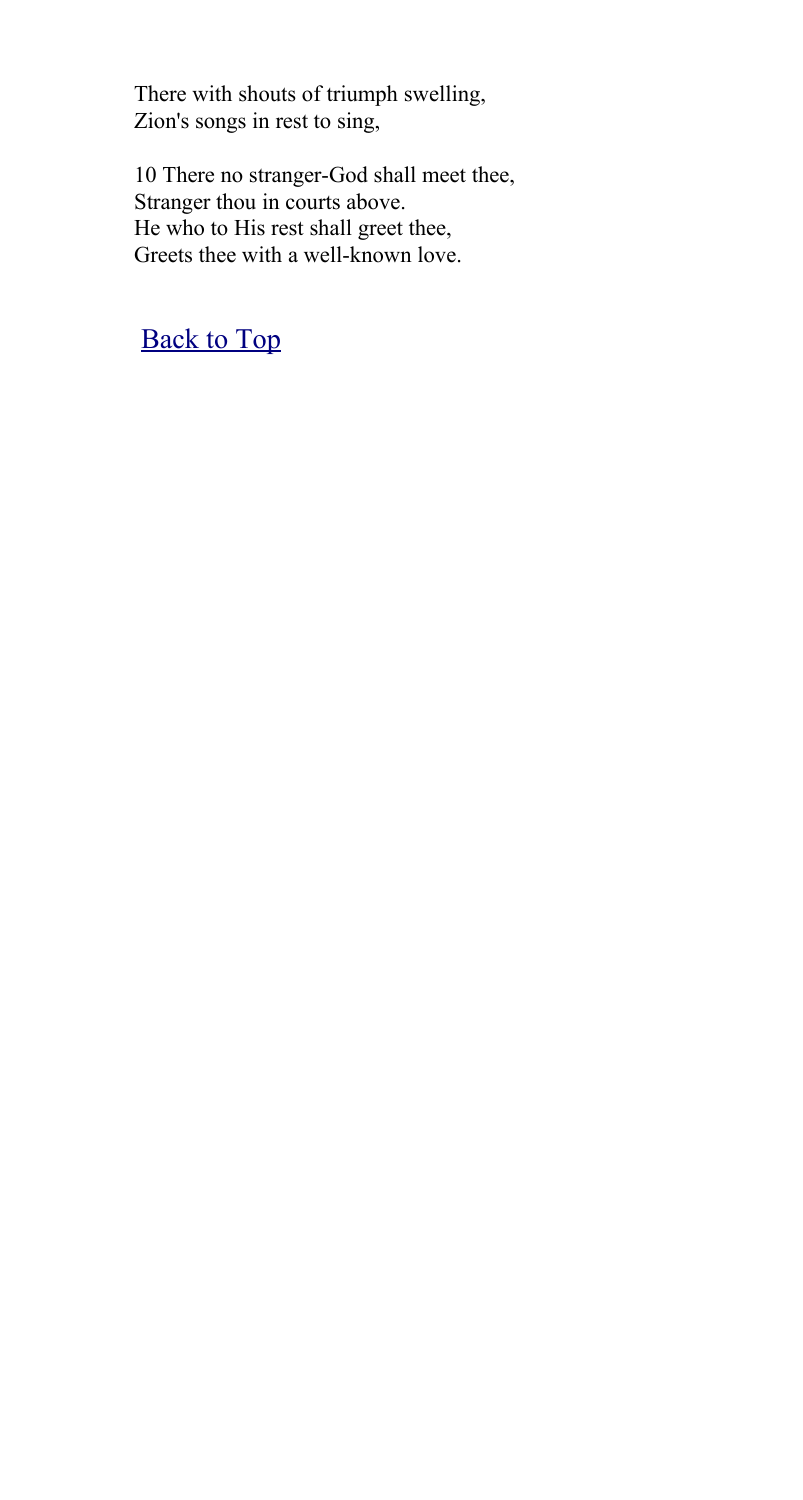#### **77 Epiphany Hymn 11.10.11.10. Dactylic** H. Sattler, from German

J. F. Thrupp, 1827-1867

FATHER of glory, our songs we are raising; Such is Thy love, and so blessedly shown! We are united in heart and in praising: High we extol Thee, Thy glory we own.

2 Him Thou hast given – unspeakable giving, Father of glory – the Son of Thy love! Glorious answer – response of the living – Sons ever with Thee, O Father, above.

3 Yea, He has told us the wonderful secrets, Father of glory, once hidden from man; Fully revealed now to us by Thy Spirit, All Thou desiredst – eternity's plan!

4 Father of glory, we bow and adore Thee! Restful our hearts as we wondering gaze. Oh with what joy shall we offer before Thee In the repose of Thy glory, our praise!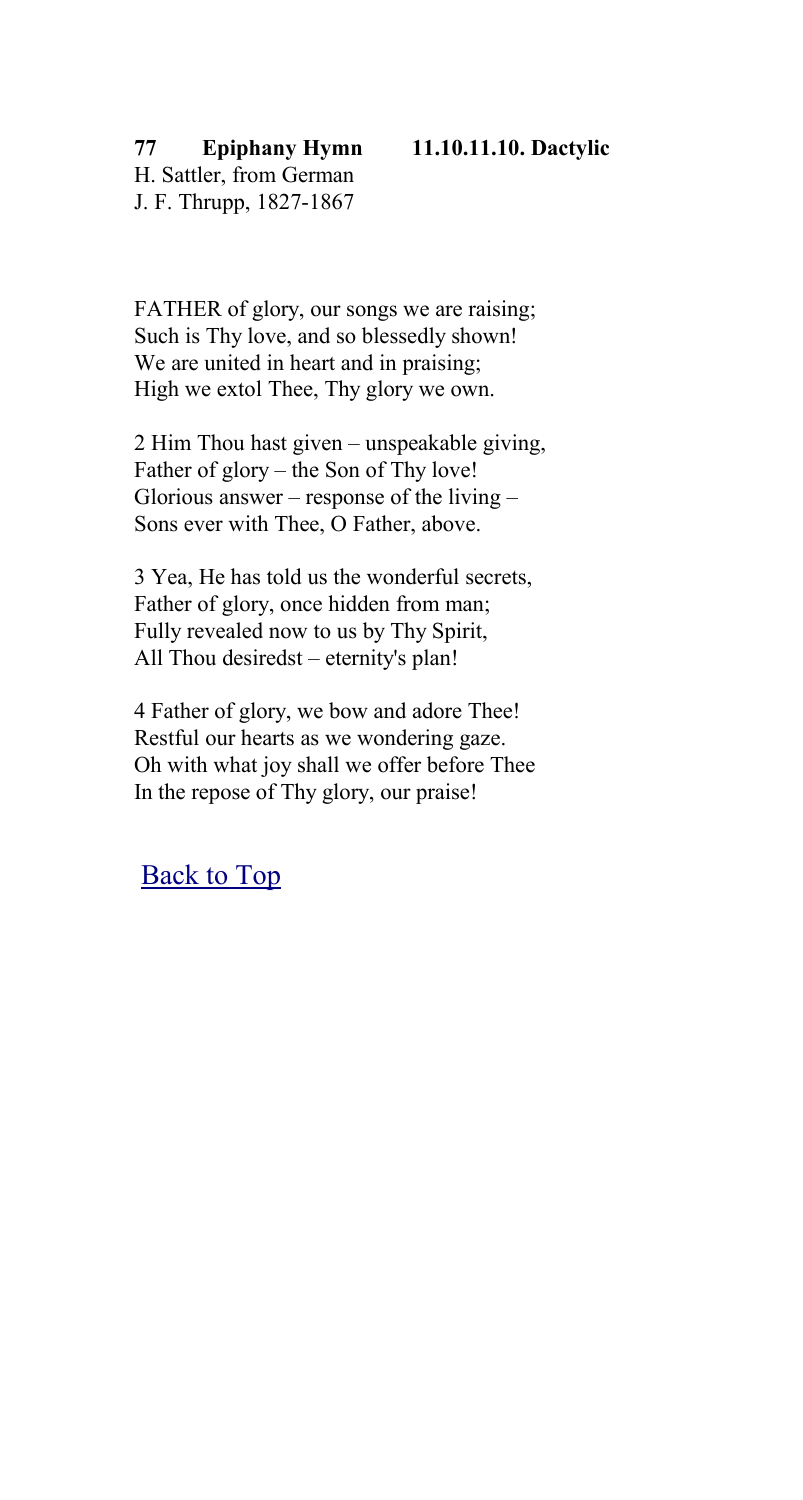## **78 Ellacombe 7.6.7.6.D.**

F. G. Burkitt (v. l: Miss E. Corpe) "Gesangbuch Der Herzoge", Wurttemberg 1784

LORD, while we wait the moment When we shall see Thy face, We daily prove the sweetness Of Thy sustaining grace; Yea, daily find the comfort Of Thine unfailing love, Till we shall know its fulness When with Thee, Lord, above.

2 And yet while in the desert, What lessons do we learn, As on our homeward journey Thou mak'st our hearts to burn! The living water flowing From life's perennial spring, The daily manna coming, Fresh praises daily bring.

3 And oh, what loud thanksgiving Shall fill that home of love, As we survey the pathway Which led to Thee above! There in the light unsullied We'll see how great Thy care, Which watched our every footstep, Till we Thy rest should share.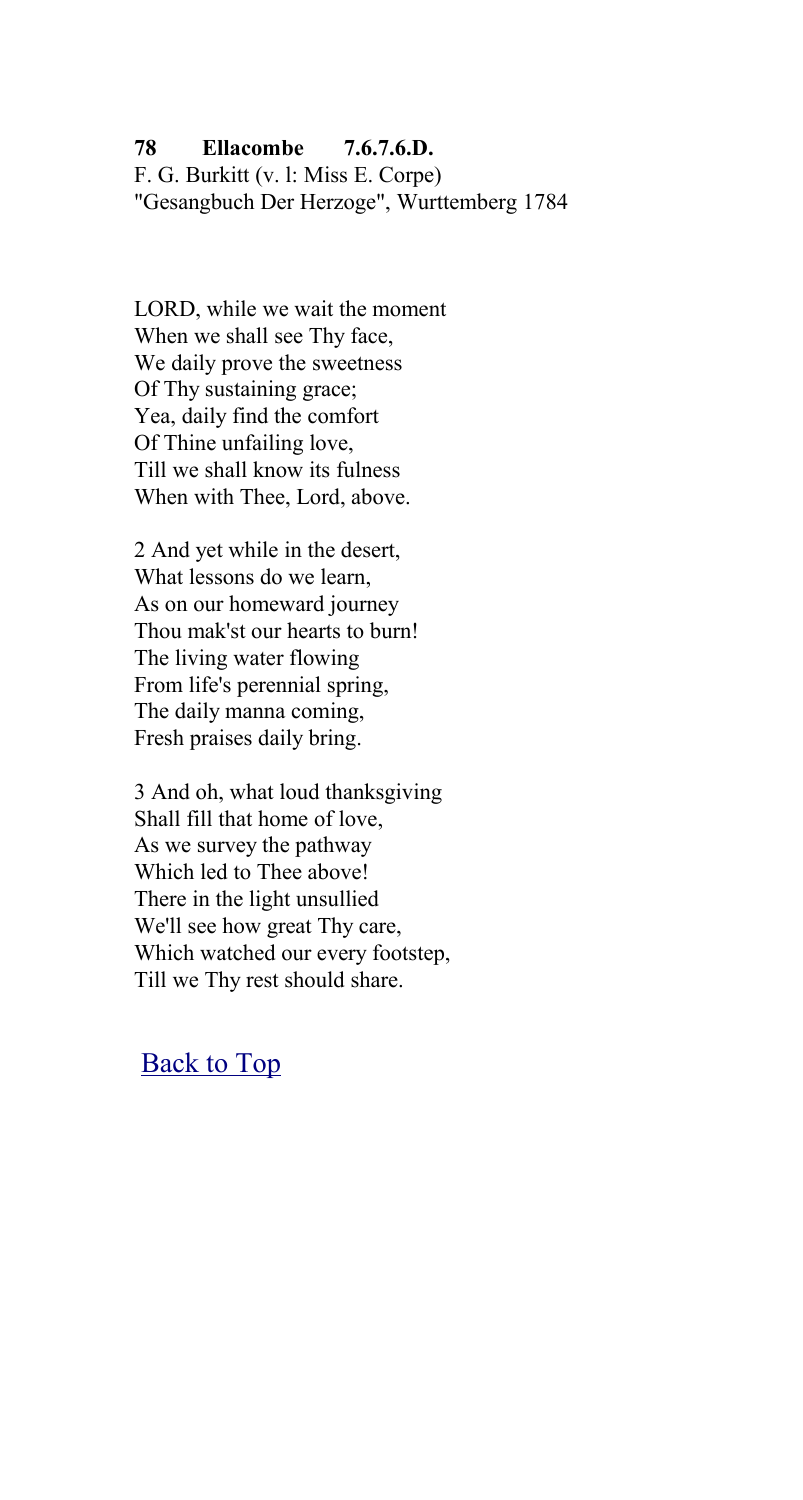## **79 Diademata S.M.D.**

J. N. Darby G. J. Elvey, 1816-1893

REST of the saints above, Jerusalem of God, Who in thy palaces of love, Thy golden streets have trod, To me thy joy to tell  $-$ Those courts secure from ill, Where God Himself vouchsafes to dwell, And every bosom fill?

2 Who shall to me that joy Of saint-thronged courts declare, Tell of that constant sweet employ My spirit longs to share? That rest secure from ill, No cloud of grief e'er stains; Unfailing praise each heart doth fill, And love eternal reigns.

3 The Lamb is there, my soul; There, God Himself doth rest, In love divine diffused through all With Him supremely blest. God and the Lamb – 'tis well, I know that source divine, Of joy and love no tongue can tell, Yet know that all is mine.

4 And see, the Spirit's power Has ope'd the heavenly door, Has brought me to that favoured hour When toil shall all be o'er. There on the hidden bread Of Christ – once humbled here – God's treasured store – for ever fed, His love my soul shall cheer.

Next page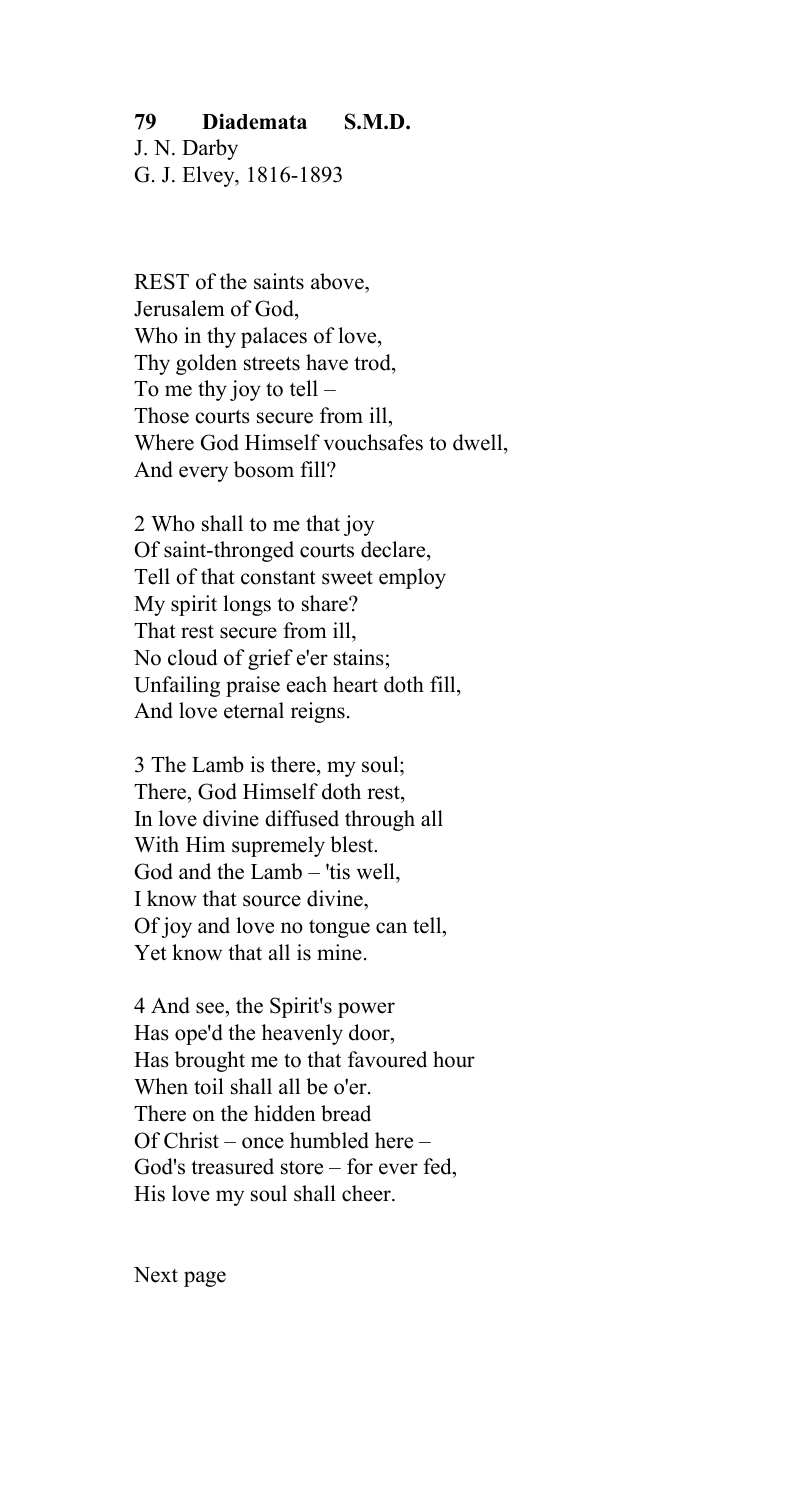5 Called by that secret name Of undisclosed delight, (Blest answer to reproach and shame) Graved on the stone of white. There in effulgence bright, Saviour and Guide, with Thee I'll walk, and in Thy heavenly light Whiter my robe shall be.

6 There in the unsullied way Which His own hand hath dressed, My feet press on where brightest day Shines forth on all the rest. But who that glorious blaze Of living light shall tell, Where all His brightness God displays, And the Lamb's glories dwell?

7 (There only to adore, My soul its strength may find, Its life, its joy for evermore, By sight, nor sense, defined.) God and the Lamb shall there The light and temple be, And radiant hosts for ever share The unveiled mystery.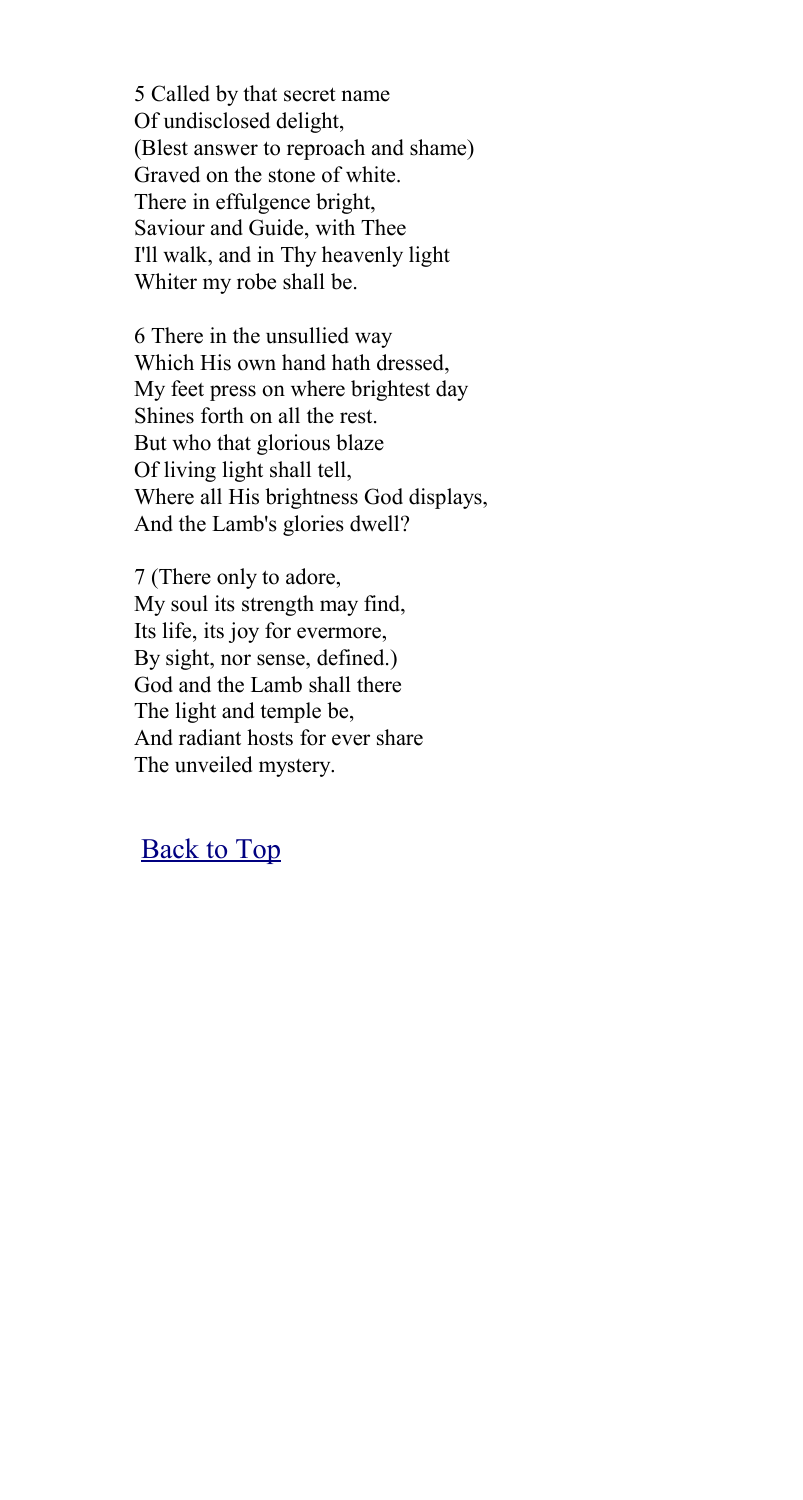ON earth the song begins; In heaven more sweet and loud – "To Him that cleansed our sins By His atoning blood; To Him," we sing in joyful strain, "Be honour, power, and praise, Amen."

2 Alone He bore the cross, Alone its grief sustained; His was the shame and loss, And He the victory gained; The mighty work was all His own, Though we shall share His glorious throne.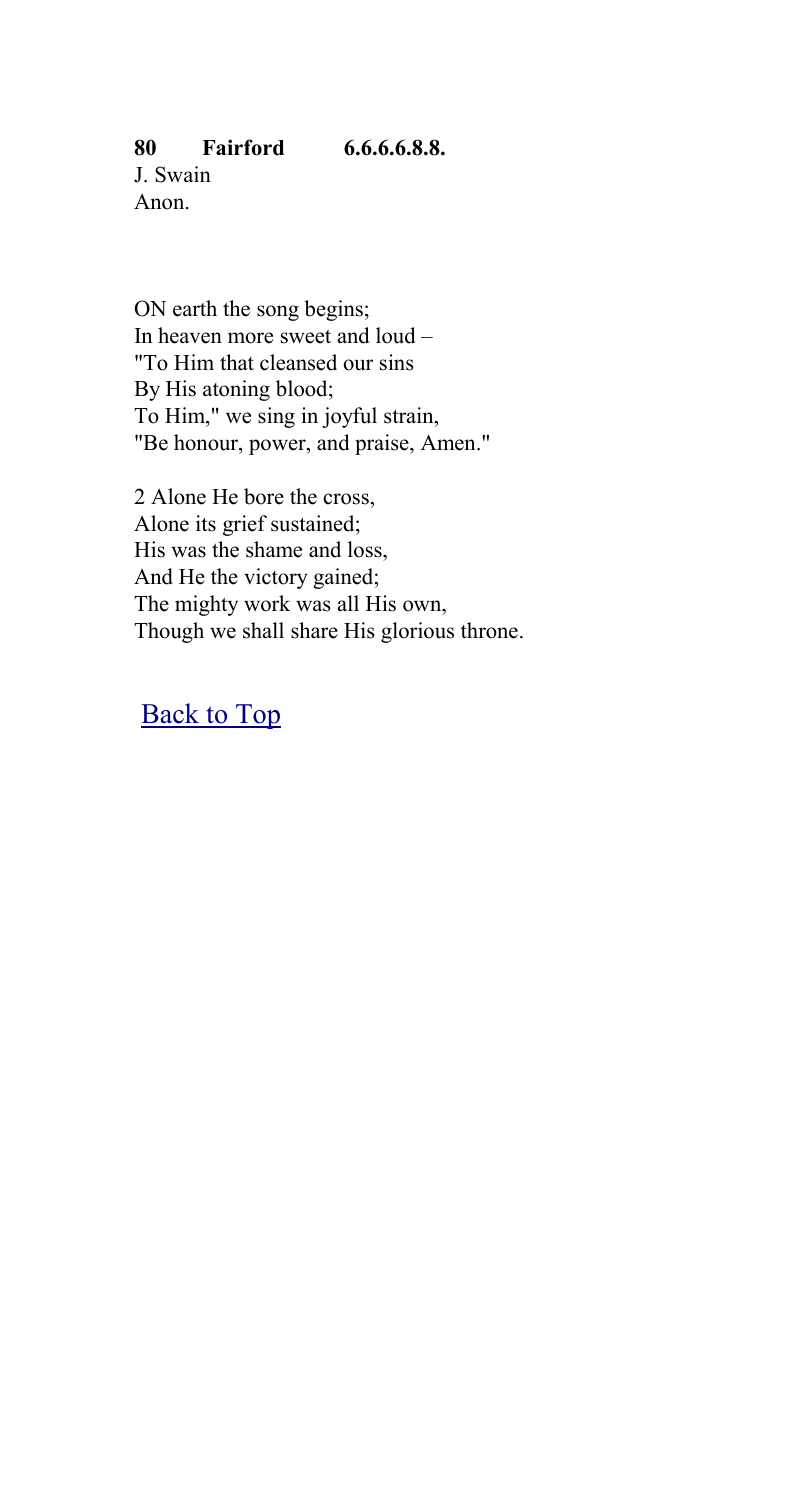### **81 Claremont C.M.**

J. N. Darby J Foster 1807-1885

O LORD, Thy glory we behold, Though not with mortal eyes; That glory, on the Father's throne, No human sight descries.

2 'Tis thence – now Christ is gone on high, Redemption's work complete – The Spirit brings His glory nigh, To those who for Him wait.

3 And we our great Forerunner see, In His own glory there; Yet not ashamed, with such as we, As Firstborn, all to share.

4 The Father's love, the source of all, Sweeter than all it gives, Shines on us now without recall, And lasts while Jesus lives.

5 The new creation's stainless joy Gleams through the present gloom; That world of bliss without alloy, The saint's eternal home.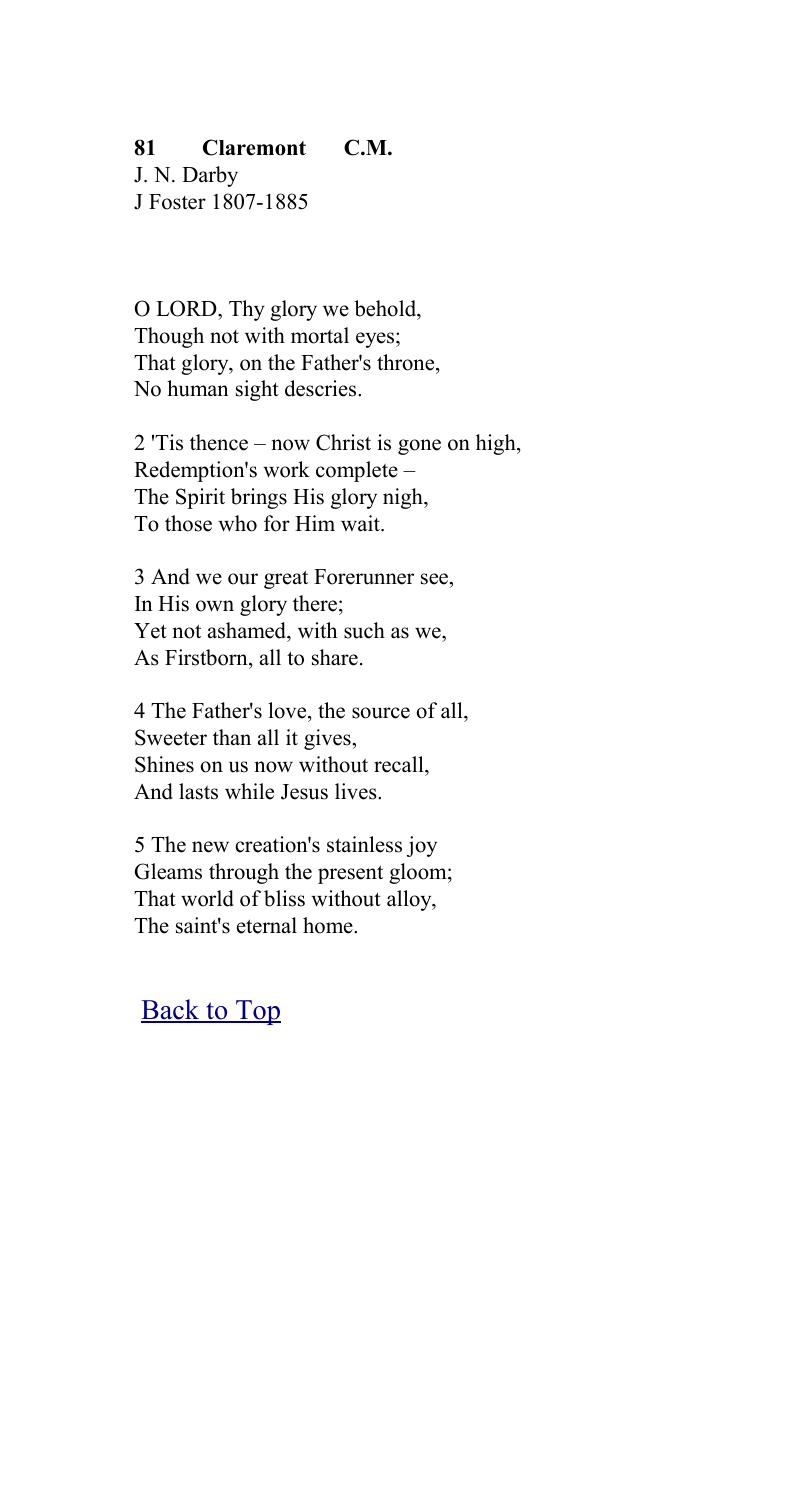## **82 Stuttgart 8.7.8.7.**

Mrs. J. A. Trench (1843-1925) C. F. Witt, 1660-1716

JESUS, Thou alone art worthy Ceaseless praises to receive; For Thy love, and grace, and goodness Rise o'er all our thoughts conceive.

2 With adoring hearts, we render Honour to Thy precious name, Overflowing with Thy mercies, Far and wide Thy worth proclaim.

3 Praise Him! praise Him! praise the Saviour, Saints, aloud your voices raise! Praise Him! praise Him! till in heaven Perfected we'll sing His praise.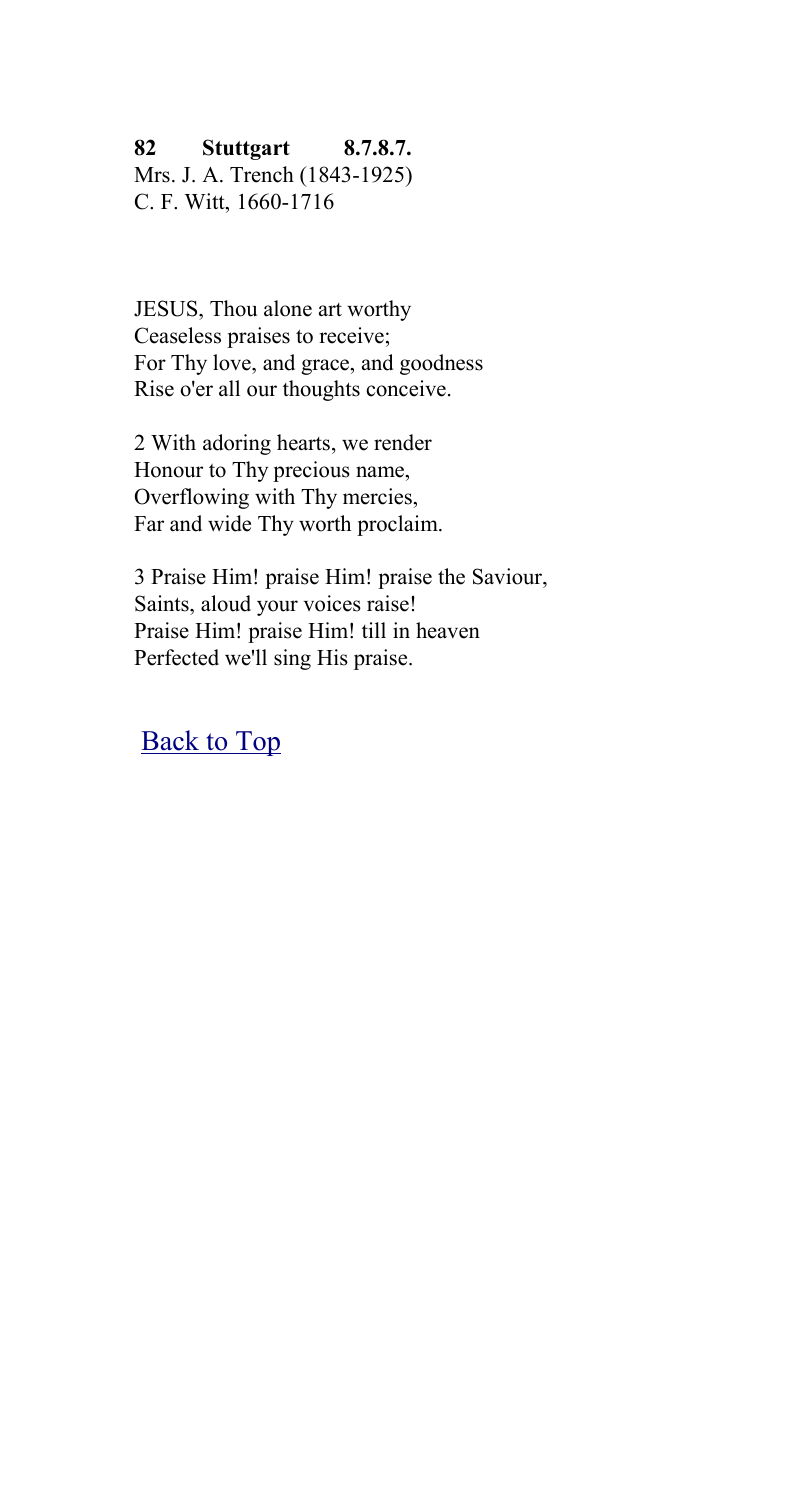## **83 Manoah C.M.**

B. G. Hardingham (1894-1973) G. Rossini, 1792-1868

LORD Jesus, how our souls adore That perfect love of Thine! We'd sing its sweetness o'er and o'er, Immeasurable, divine.

2 We think of Thee, God's blessed Son, Whom heavenly hosts obeyed, Girding Thyself to serve Thine own, And like a bondman made.

3 What deep affections moved Thee here, As Thou didst seek Thy bride, Joy of Thine heart, to Thee how dear! Love could not be denied.

4 Thou gavest all that love could give, The goodly pearl to gain; Thou gav'st Thy life that we might live, And Thou Thy bride obtain.

5 Fruit of that wondrous love of Thine, We praise, we worship Thee; Thy love unsearchable, divine, Our endless song shall be.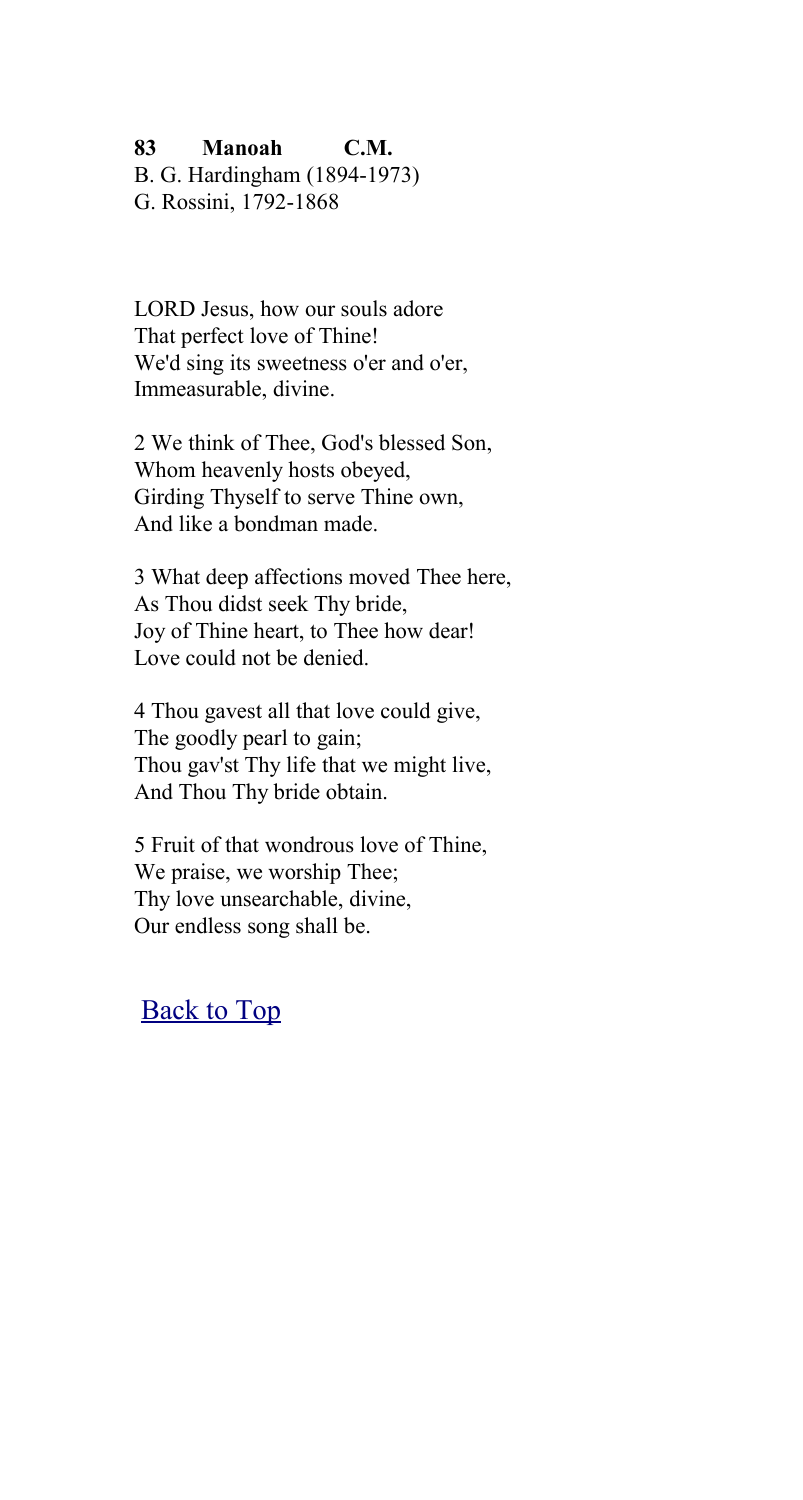#### **84 St. Thomas S.M.**

H. Bonar A. Williams, 1731-1776

WE hear the words of love; We gaze upon the blood, We see the mighty sacrifice. And we have peace with God.

2 'Tis everlasting peace, Sure as the Father's name; 'Tis stable as His steadfast throne, For evermore the same.

3 Our love is ofttimes low; Our joy still ebbs and flows; But peace with Him remains the same, No change the Father knows.

4 We change – He changes not, Though changing years roll by; His love, not ours, the resting-place, We on His truth rely.

5 The cross still stands unchanged, Though heaven is now His home; The mighty stone is rolled away, For He has left the tomb.

6 That tomb has now become The grave of all our woes; We know the Son of God has come, We know He died and rose.

7 We know He liveth now At God's right hand above; We know the throne on which He sits. We know His truth and love.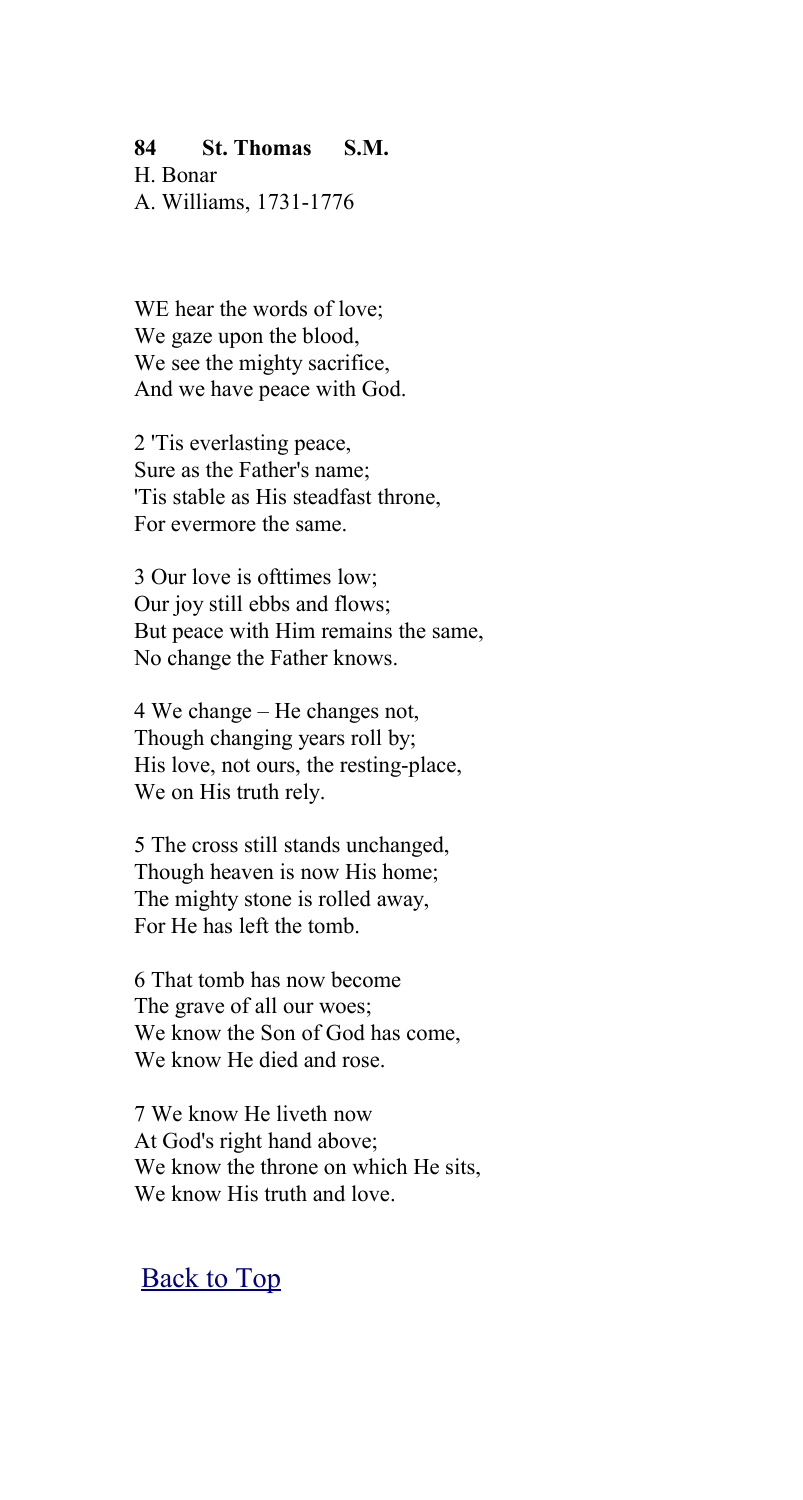# **85 Sovereign Grace 7.6.7.6.D.**

J. G. Deck Franz Joseph Haydn, 1732-1809

O LORD, Thy love's unbounded, So full, so vast, so free! Our thoughts are all confounded Whene'er we think of Thee: For us Thou cam'st from heaven, For us to bleed and die, That, purchased and forgiven, We might ascend on high.

2 But oh! the hope of being For ever with the Lord, The joyful hope of seeing That face for us so marred! It fills our heart with comfort, It fills our lips with praise, So that amidst our sorrow A joyful song we raise.

3 O Lamb of God we thank Thee, We bless Thy holy name; Thy love once made Thee willing To bear our sin and shame. And now Thy love is waiting Thy saints like Thee to raise; Firstborn of many brethren, To Thee be all the praise.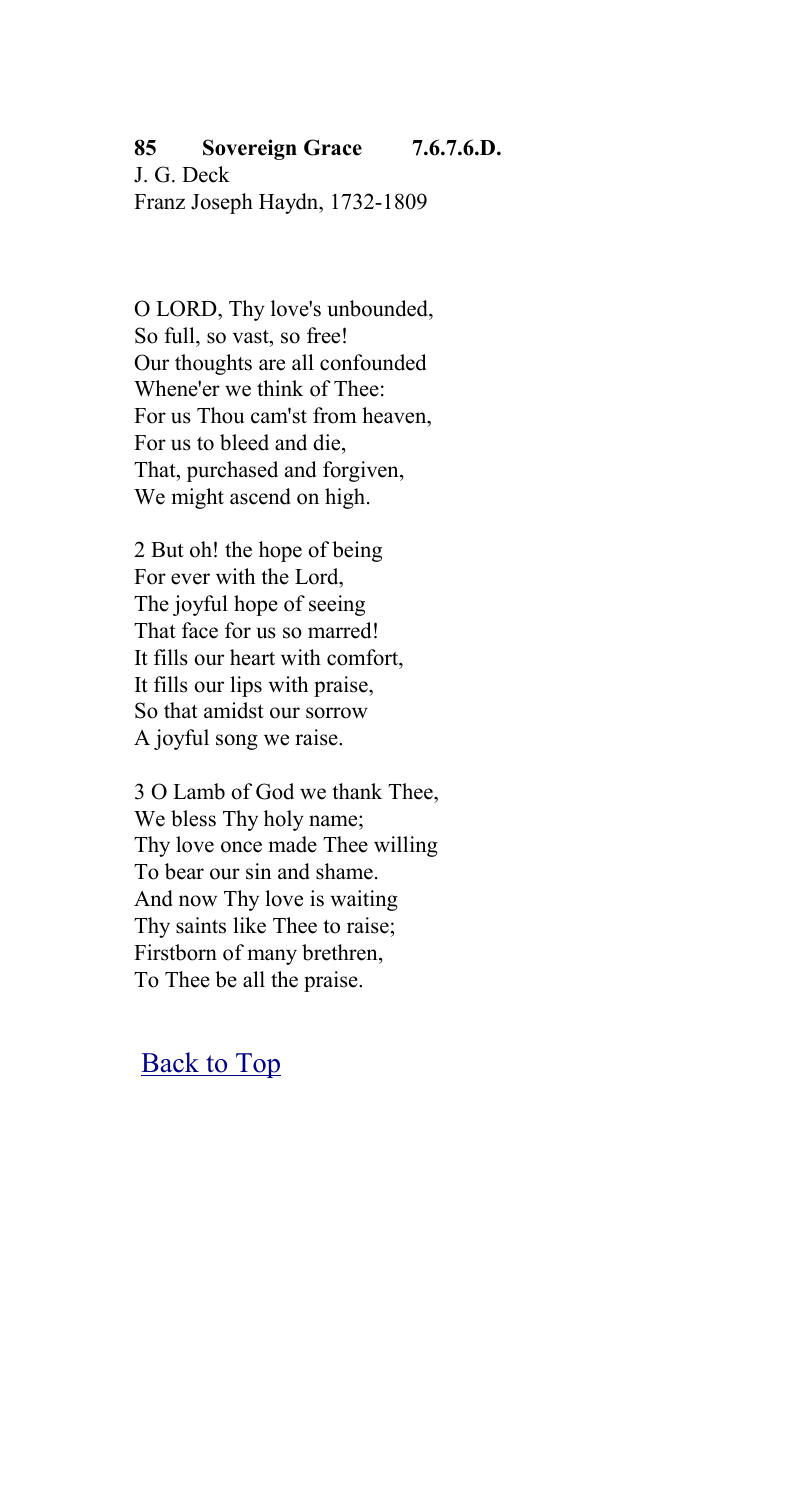## **86 Farewell 7.6.7.6.D.**

J. G. Deck Felix Mendelssohn-Bartholdy, 1809-1847

O LORD, Thou now art seated, Above the heavens, on high, (The gracious work completed, For which Thou cam'st to die); To Thee our hearts are lifted, While pilgrims wandering here, For Thou alone art gifted Our every weight to bear.

2 We know, Lord, Thou hast bought us, And washed us in Thy blood; We know Thy grace has brought us As kings and priests to God. We know that that blest morning, Long looked for, draweth near, When we, at Thy returning, In glory shall appear.

3 O by Thy love constrain us, And fix our hearts on Thee; Let nothing henceforth pain us, But that which paineth Thee; Our joy, our blest endeavour – Through suffering, conflict, shame, – To serve Thee, gracious Saviour, And magnify Thy name.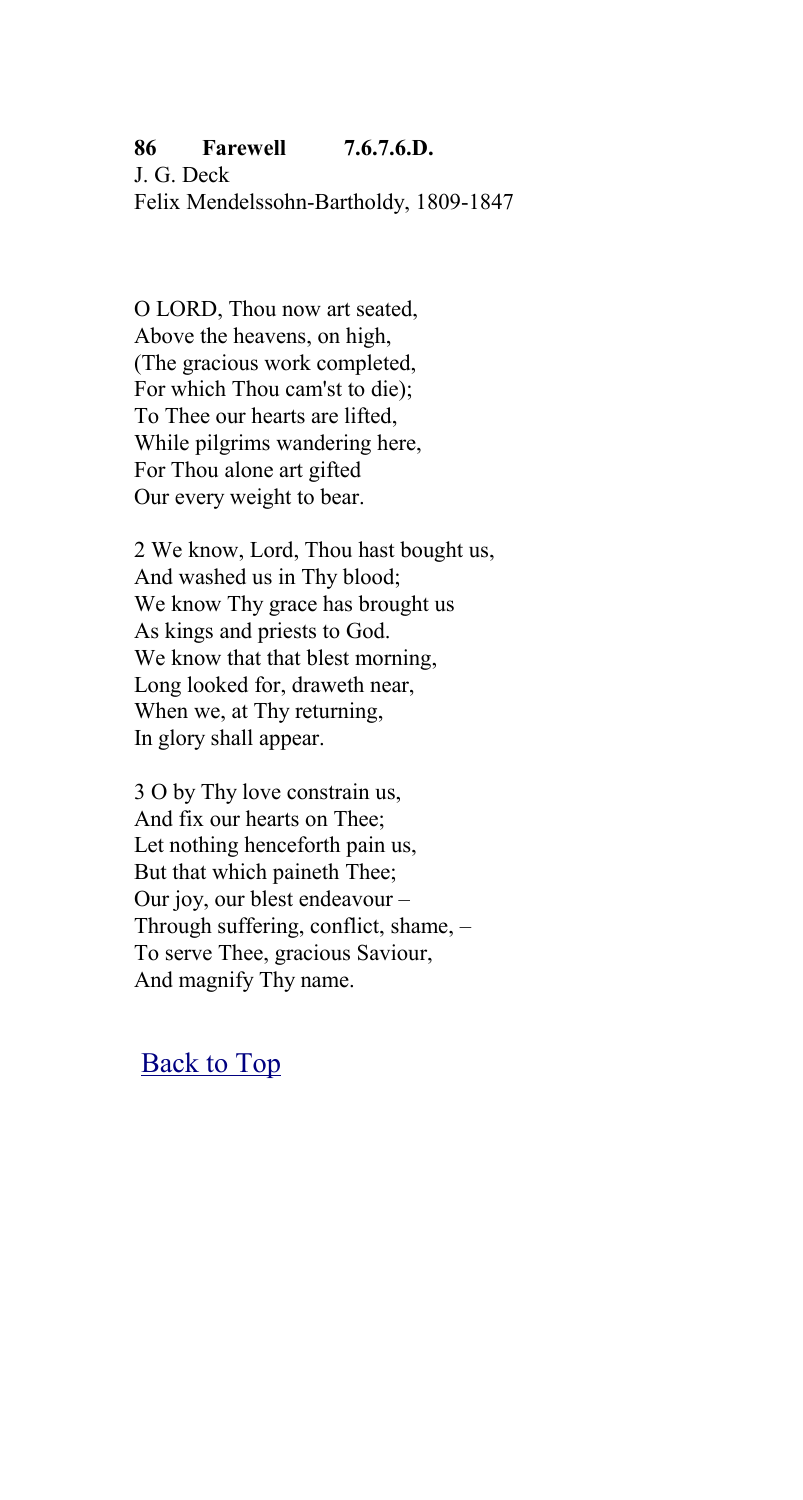### **87 Duke Street L.M.**

I. Watts J. Hatton, c. 1710-1793

JESUS shall reign where'er the sun Doth his successive journeys run; His kingdom stretch from shore to shore. Till moons shall wax and wane no more.

2 To Him shall endless prayer be made, And praises throng to crown His head; His Name like sweet perfume shall rise With every morning sacrifice.

3 Blessings abound where'er He reigns: The prisoner leaps to loose his chains, The weary find eternal rest, And all the sons of want are blest.

4 Let every creature rise and bring Peculiar honours to the King; Angels, descend with songs again And, earth, repeat the loud Amen.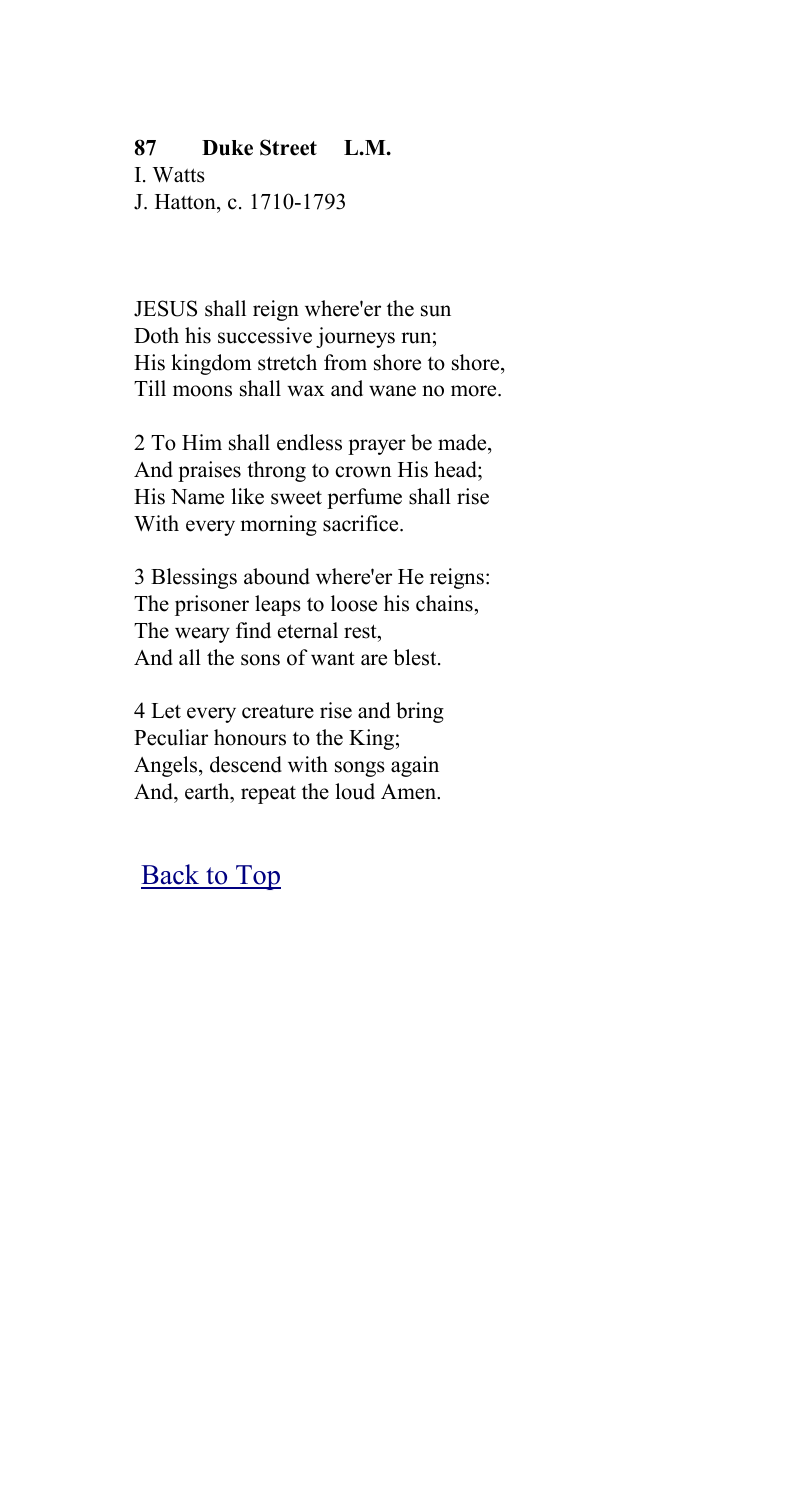**88 Evan C.M.**

Joseph Stennett (1663-1713) W. H. Havergal, 1793-1870

O BLESSED Saviour, is Thy love So great, so full, so free? Fain would we have our thoughts, our hearts, Our lives, engaged with Thee.

2 We love Thee for the glorious worth Which in Thyself we see; We love Thee for that shameful cross, Endured so patiently.

3 No man of greater love can boast Than for his friend to die; Thou for Thine enemies wast slain; What love with Thine can vie?

4 Though in the very form of God, With heavenly glory crowned, Thou didst a servant's form assume, Beset with sorrow round.

5 Thou wouldst like wretched man be made In everything but sin, That we as like Thee might become As we unlike had been:

6 Like Thee in faith, in meekness, love, In every beauteous grace; From glory into glory changed, Till we behold Thy face.

7 O Lord! we treasure in our souls The memory of Thy love; And ever shall Thy name to us The sweetest odour prove.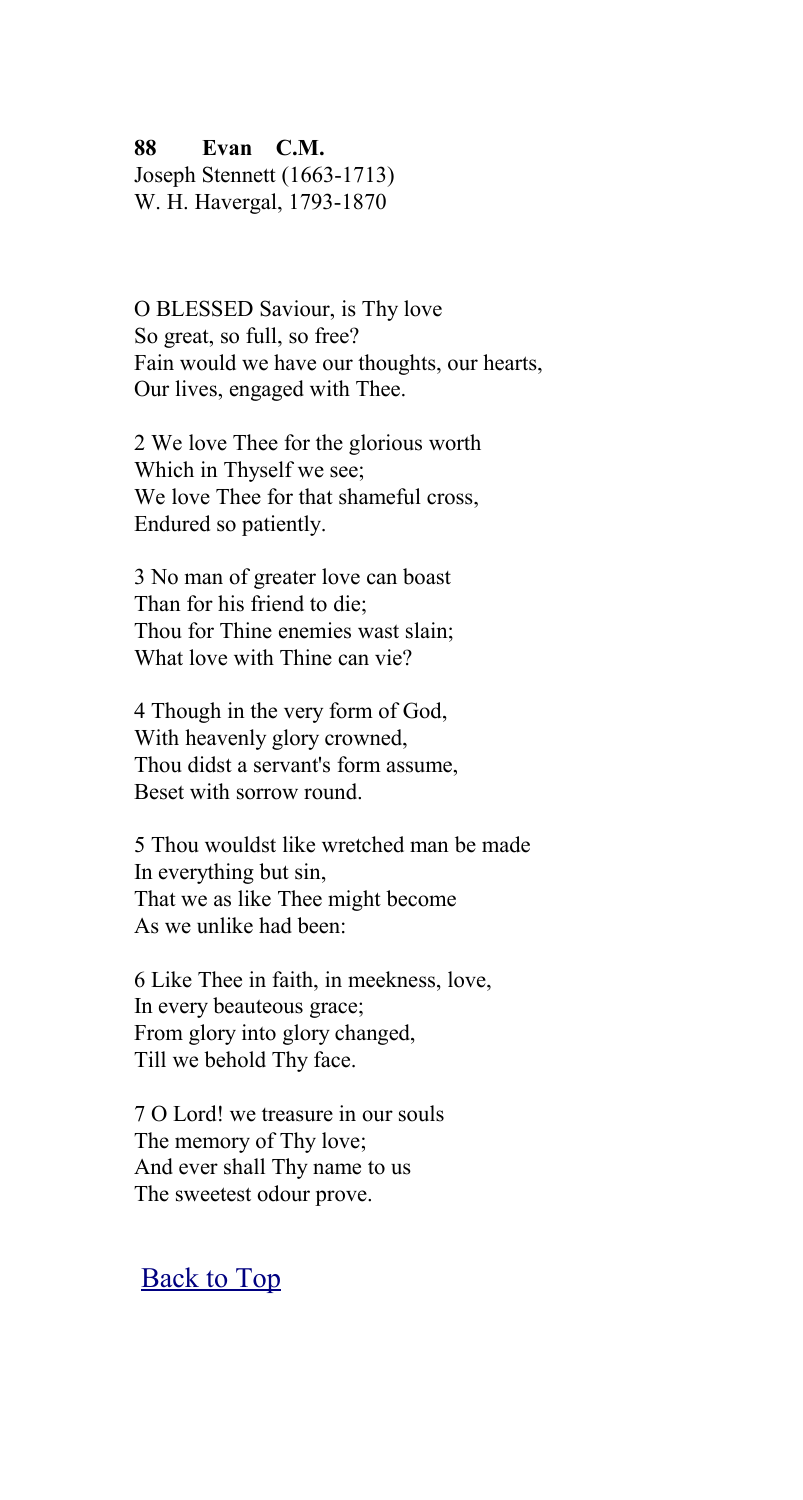## **89 Hereford New 6.10.10.6.**

H. Bonar Anon.

BLESSED be God, our God! Who gave for us His well-beloved Son, The gift of gifts, all other gifts in one  $-$ Blessed be God, our God!

2 What will He not bestow, Who freely gave this mighty gift unbought, Unmerited, unheeded and unsought – What will He not bestow?

3 He spared not His Son! 'Tis this that silences each rising fear; 'Tis this that bids the hard thought disappear – He spared not His Son!

4 Who shall condemn us now? Since Christ has died, and risen, and gone above, For us to plead at the right hand of Love, Who shall condemn us now?

5 'Tis God that justifies! Who shall recall the pardon or the grace, Or who the broken chain of guilt replace? 'Tis God that justifies!

6 The victory is ours! For us in might came forth the Mighty One; For us He fought the fight, the triumph won – The victory is ours!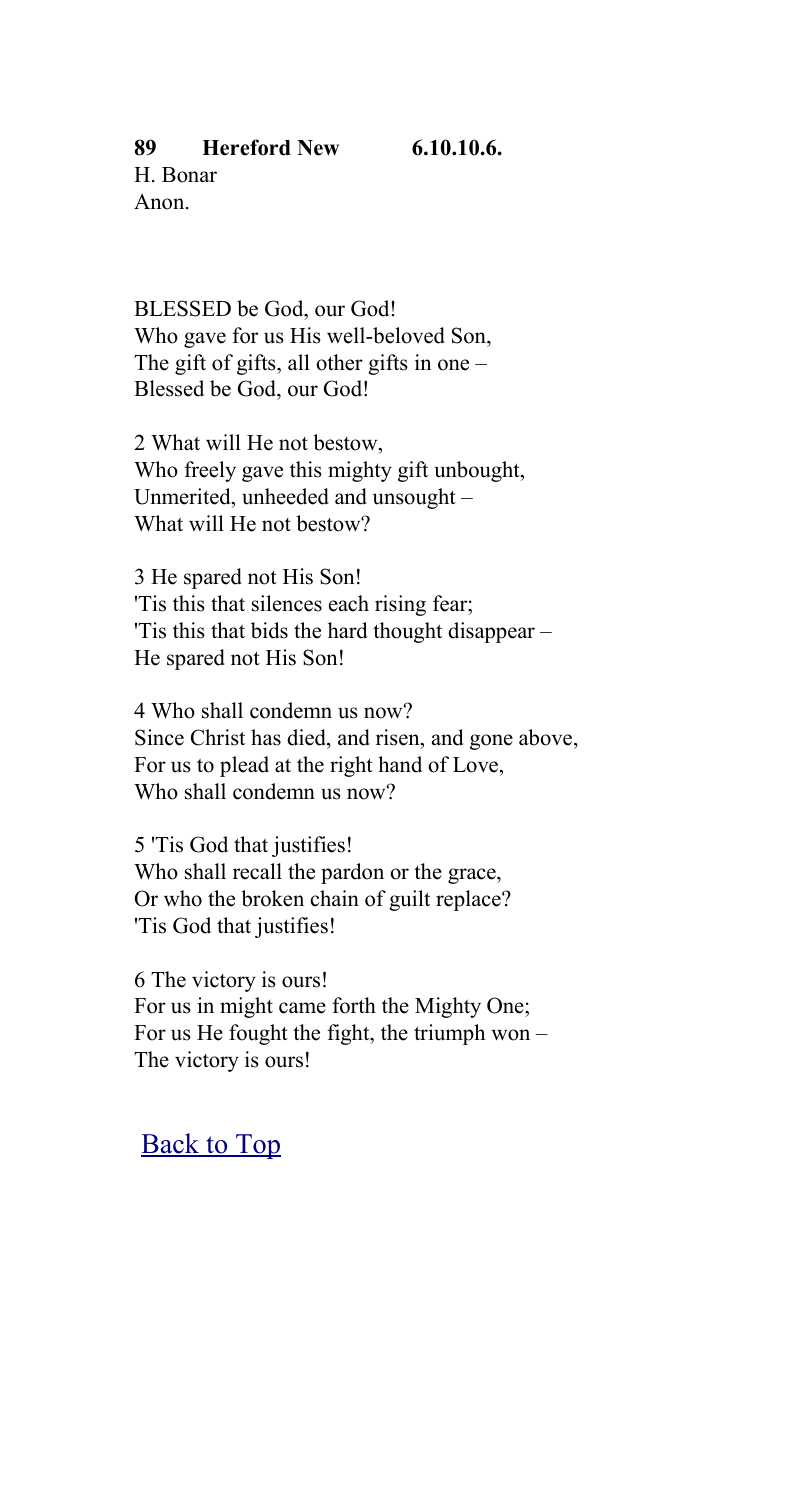#### **90 Rachel 9.8.9.8.**

Mrs. H. A. Berg J. P. L. Hindle, 1951

THAT pathway! O let it be treasured, For none ever trod it before. Those steps of aloneness unmeasured! Our spirits must pause, and adore.

2 None, none had been laid in that manger, And none had been laid in that grave But Jesus, the heavenly Stranger Who came wayward sinners to save.

3 Alone – in the hall of decision, His judgment was taken away: Alone – on the cross of derision, Of darkness, distress and dismay.

4 Alone – apprehended and taken, While lovers forsook Him and fled. Alone – and completely forsaken, God's judgment was poured on His head.

5 And yet 'twas for us He endured it; Alone in perfection was He: Our blessing – He only secured it, By dying alone on the tree.

6 Lord, Thou art no longer deserted! The Father is sharing His throne With Thee, who our judgment endured That we might be never alone.

7 O love unsurpassed and unbounded! O love that will ever endure Until in the glory surrounded With those Thou hast died to secure.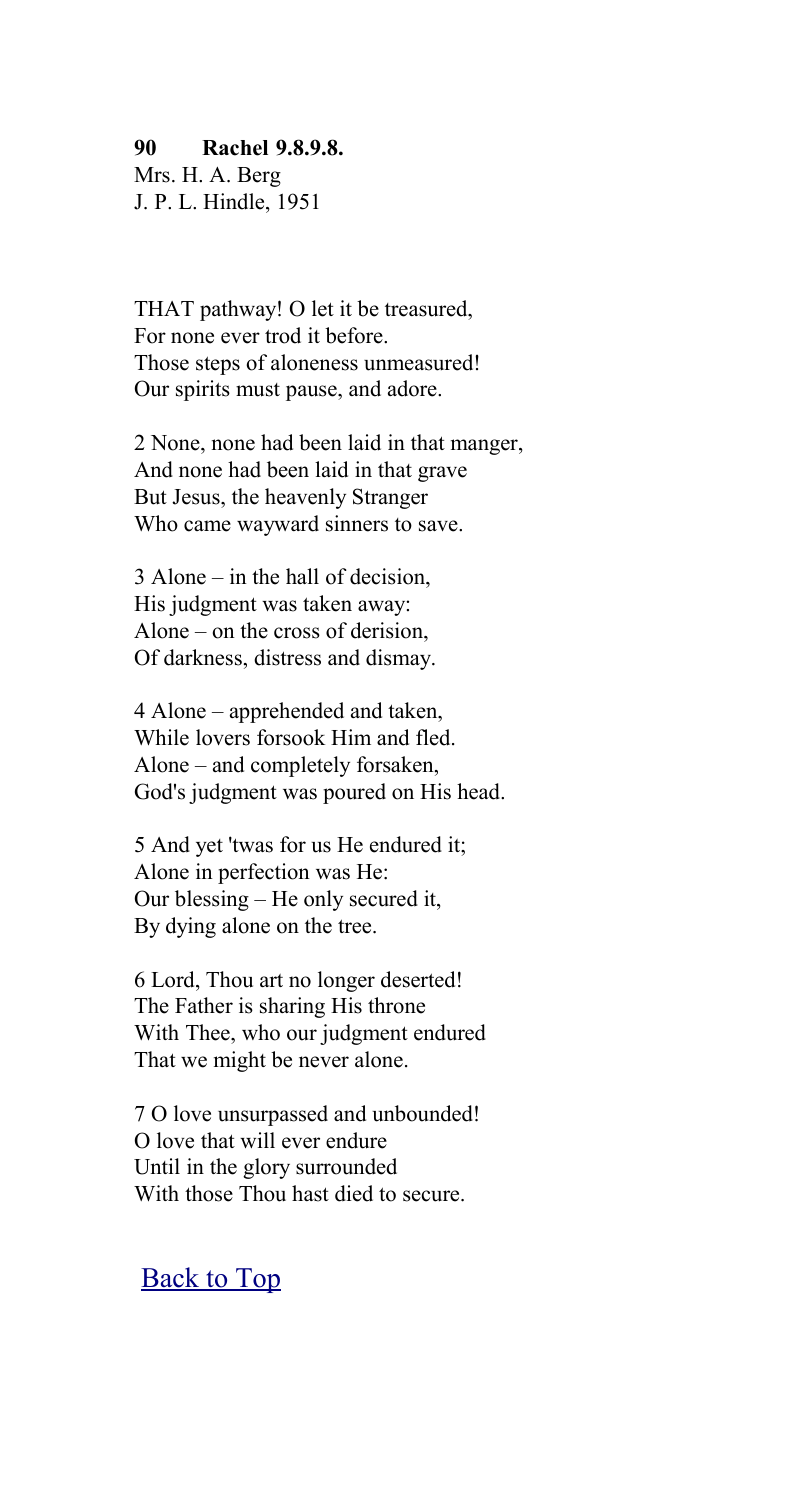## **91 Solyma S.M.**

G. V. Wigram G. Tredcroft

OH, what a debt we owe To Him who shed His blood, And cleansed our souls and gave us power To stand before His God!

2 Saviour and Lord, we own The riches of Thy grace; For we can call Thy God our God – Can bow before His face.

3 Thy holy Father, too, We worship as our own, Who gave with Thee the Spirit's cry To us His sons foreknown.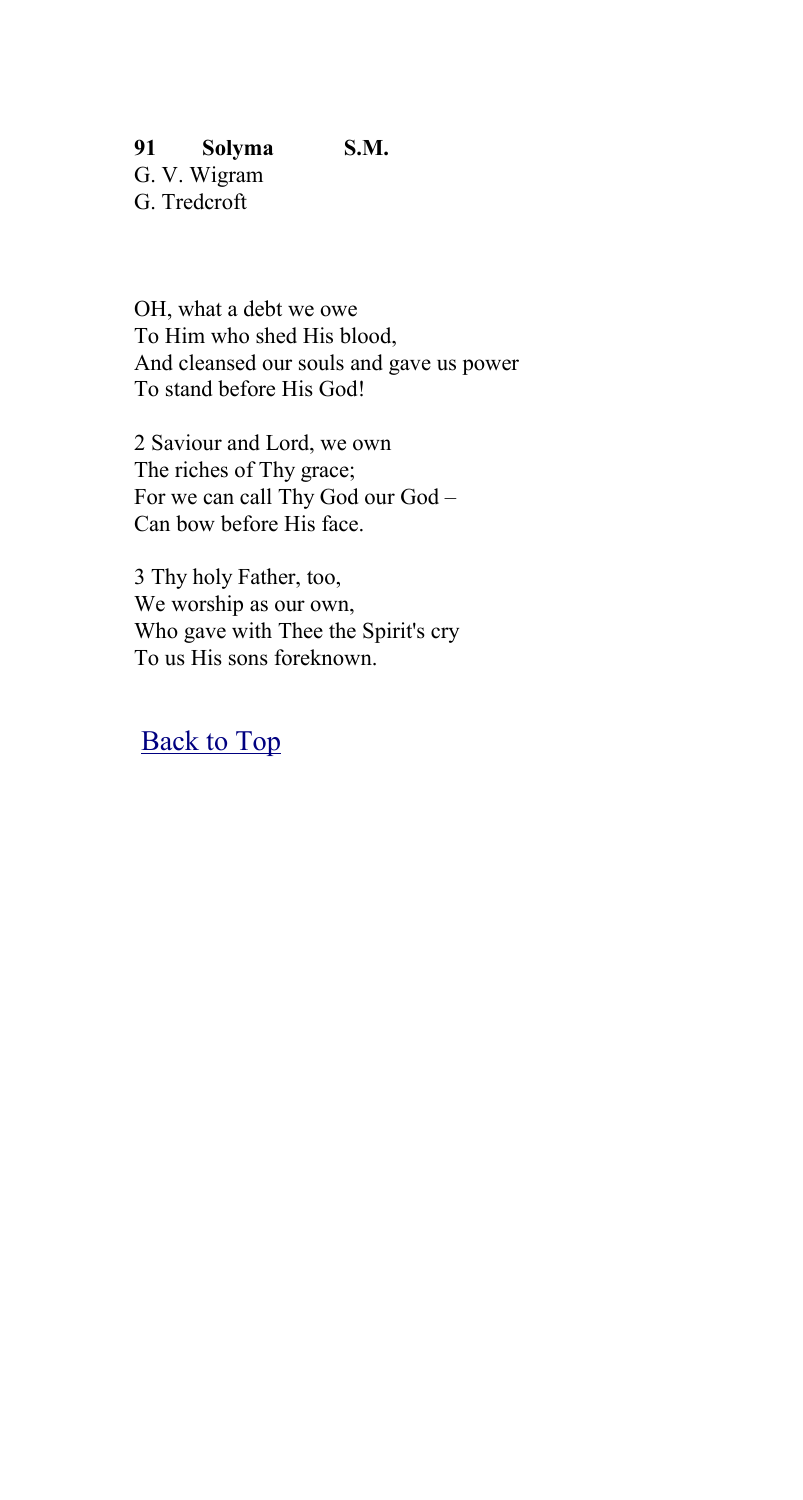#### **92 Cross of Jesus 8.7.8.7.**

H. P. Wells J. Stainer, 1840-1901

OH, the wondrous joy of dwelling Father, in Thy house above! Every feature Christ reflecting, And Thine own surpassing love.

2 Thoughts divine conceived in purpose, There fulfilled for Thy delight; All that shone in Christ, once humbled, There expands in glory's light.

3 By the Spirit's power is strengthened Every eye on Him to gaze; Every view of Him unfolding Wakes fresh bursts of joyful praise!

4 Every circle gathered round Thee Yields of Christ some beauteous ray; And for Thy delight and pleasure Shines throughout the eternal day.

5 There Thy love o'er all transcendent Shall for ever find its rest; While each heart, its joy outpouring, In that love is ever blest.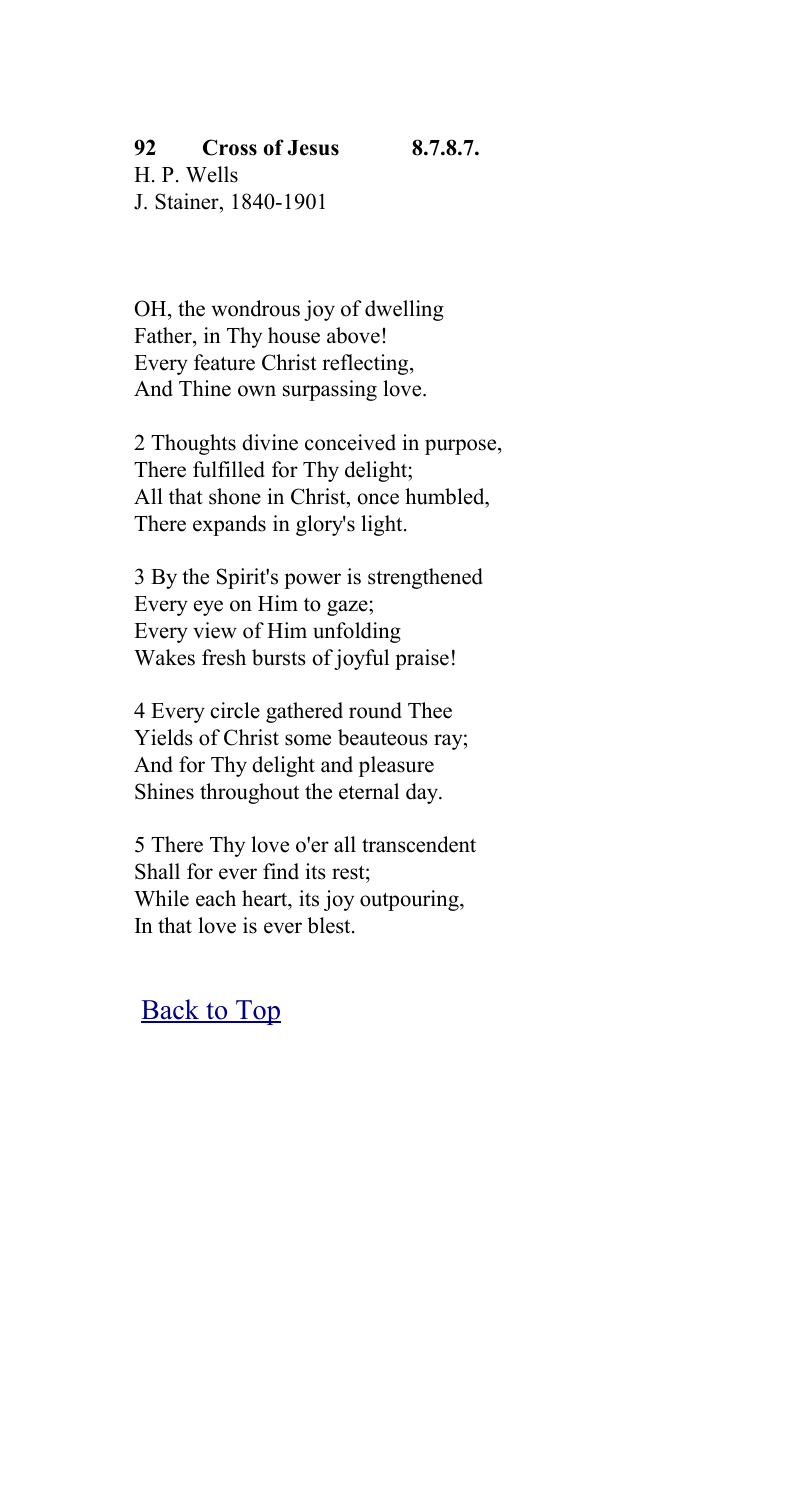## **93 Brookfield L.M.**

Anon. T. B. Southgate, 1814-1868

THE manner of Thy mighty love, Our Father, we with joy behold; Thy gracious name most gladly prove, For we are Thine, by love made bold.

2 Ah, had it been Thy sovereign will To give us but a servant's place, Such mercy should each bosom fill With lasting praise, for all is grace.

3 But children now, our God, are we, And through Thy favour dwell in love; Thy love is sweet, and sweet will be The Father's house, our home above.

4 What we shall be not yet appears, But like the Lord each child shall shine; Then till we leave this vale of tears Accept our praise that we are Thine.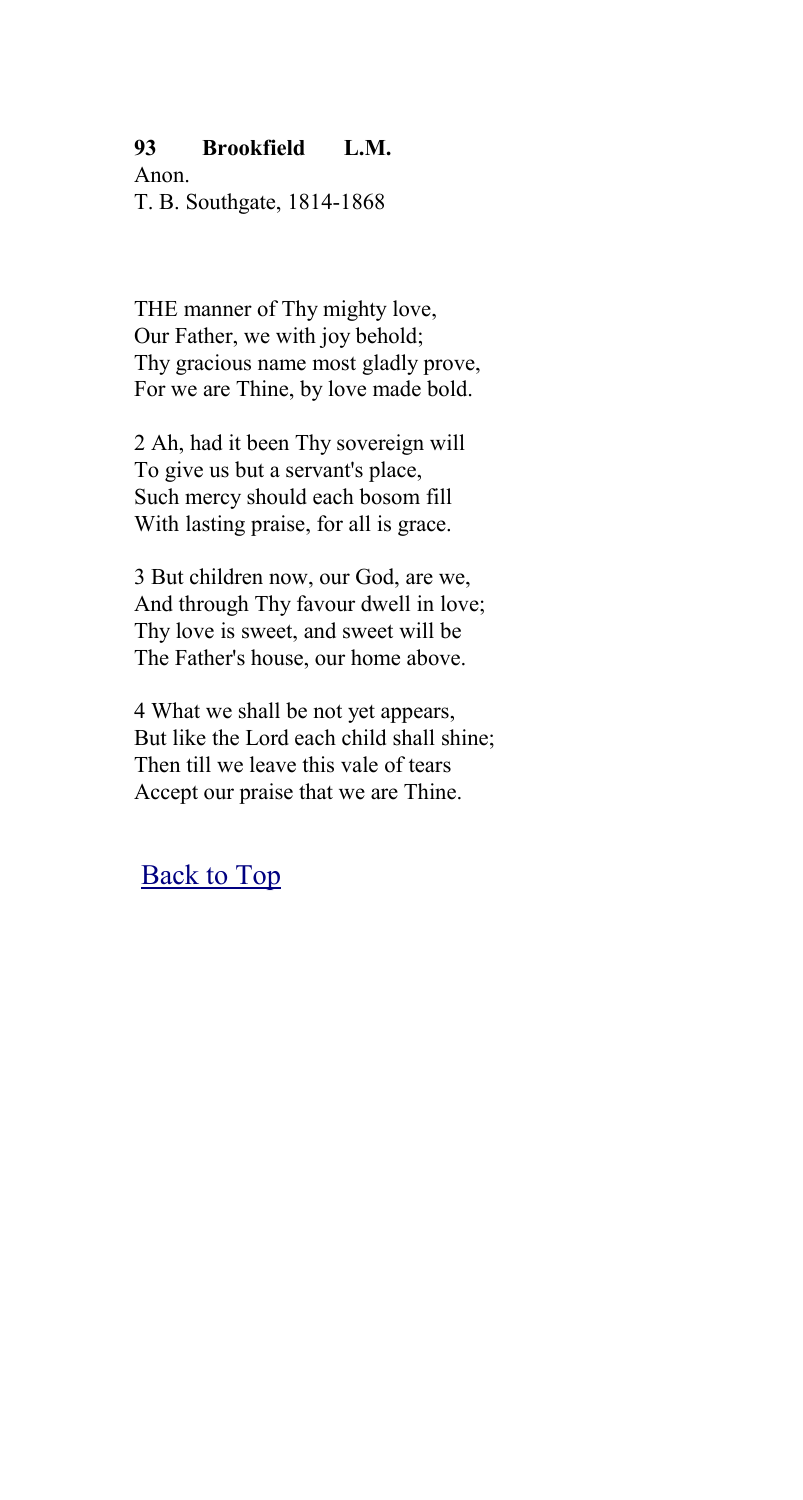## **94 Abridge C.M.**

Sir E. Denny I. Smith, 1725-1800

A PILGRIM through this lonely world The blessed Saviour passed; A mourner through His life was He, The dying Lamb at last.

2 That tender heart which felt for all, For all its life-blood gave; It found on earth no resting-place Save only in the grave.

3 Such was our Lord; and shall we fear The cross with all its scorn, Or court a faithless evil world That wreathed His brow with thorn?

4 No, facing all its frowns or smiles, Like Him, obedient still, We homeward press through storm or calm To yon celestial hill.

5 Dead to the world with Him who died To win our hearts, our love, We, risen with our Lord and Head In spirit dwell above.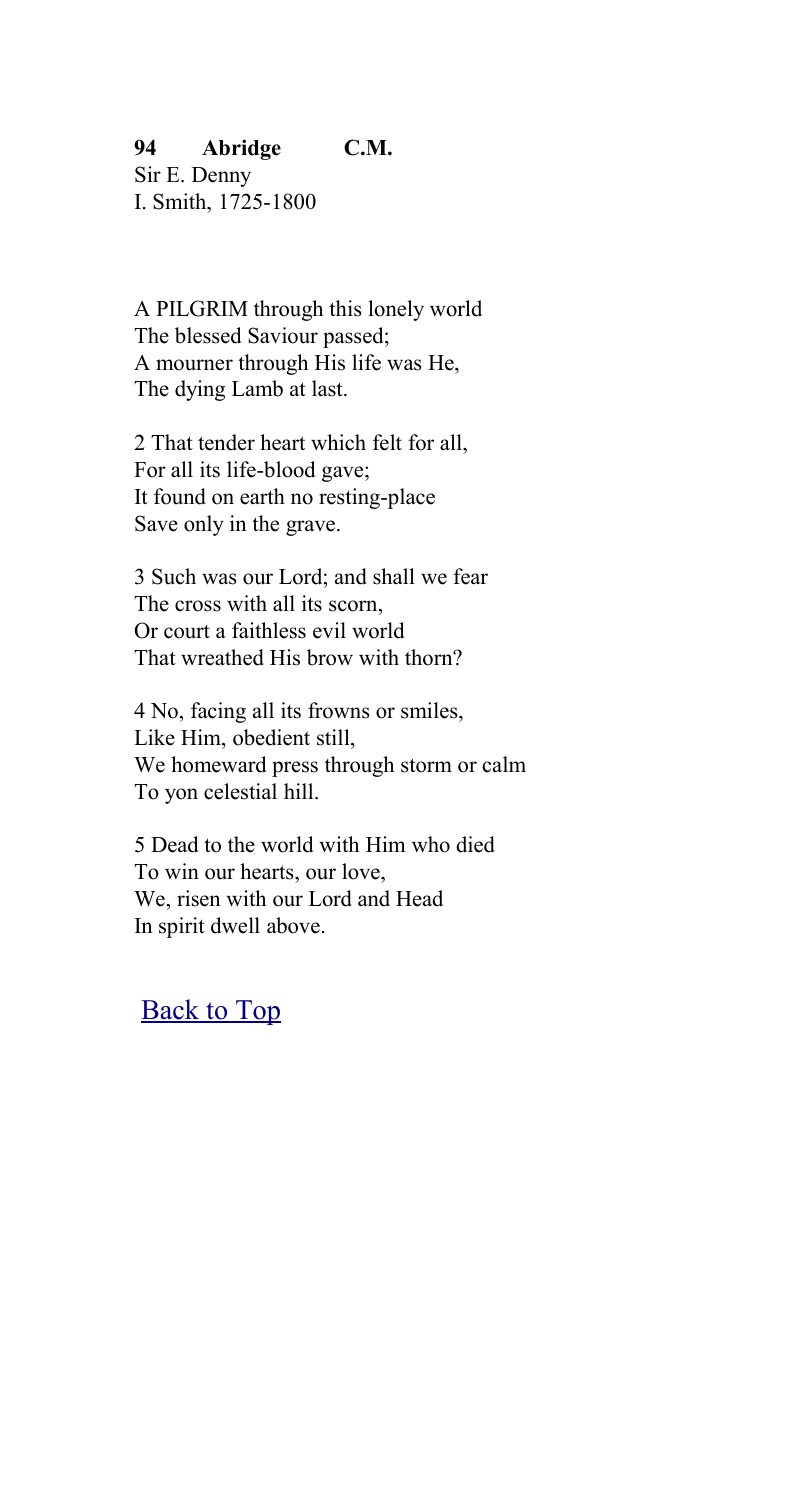## **95 St. Thomas S.M.**

I. Watts A. Williams, 1731-1776

BREAK forth and sing the song Of glory to the Lamb; Wake every heart and every tongue, To praise the Saviour's name.

2 Sing of His dying love; Sing of His rising power; Sing how He intercedes above For those whose sins He bore.

3 Sing on your heavenly road, Ye sons of glory, sing; To the ascended Lamb of God, Your cheerful praises bring.

4 Soon shall we hear Him say, "Ye ransomed pilgrims, come;" Soon will He call us hence away, And take us to His home.

5 Then shall each raptured tongue His fullest praise proclaim; And sweeter voices wake the song Of glory to the Lamb.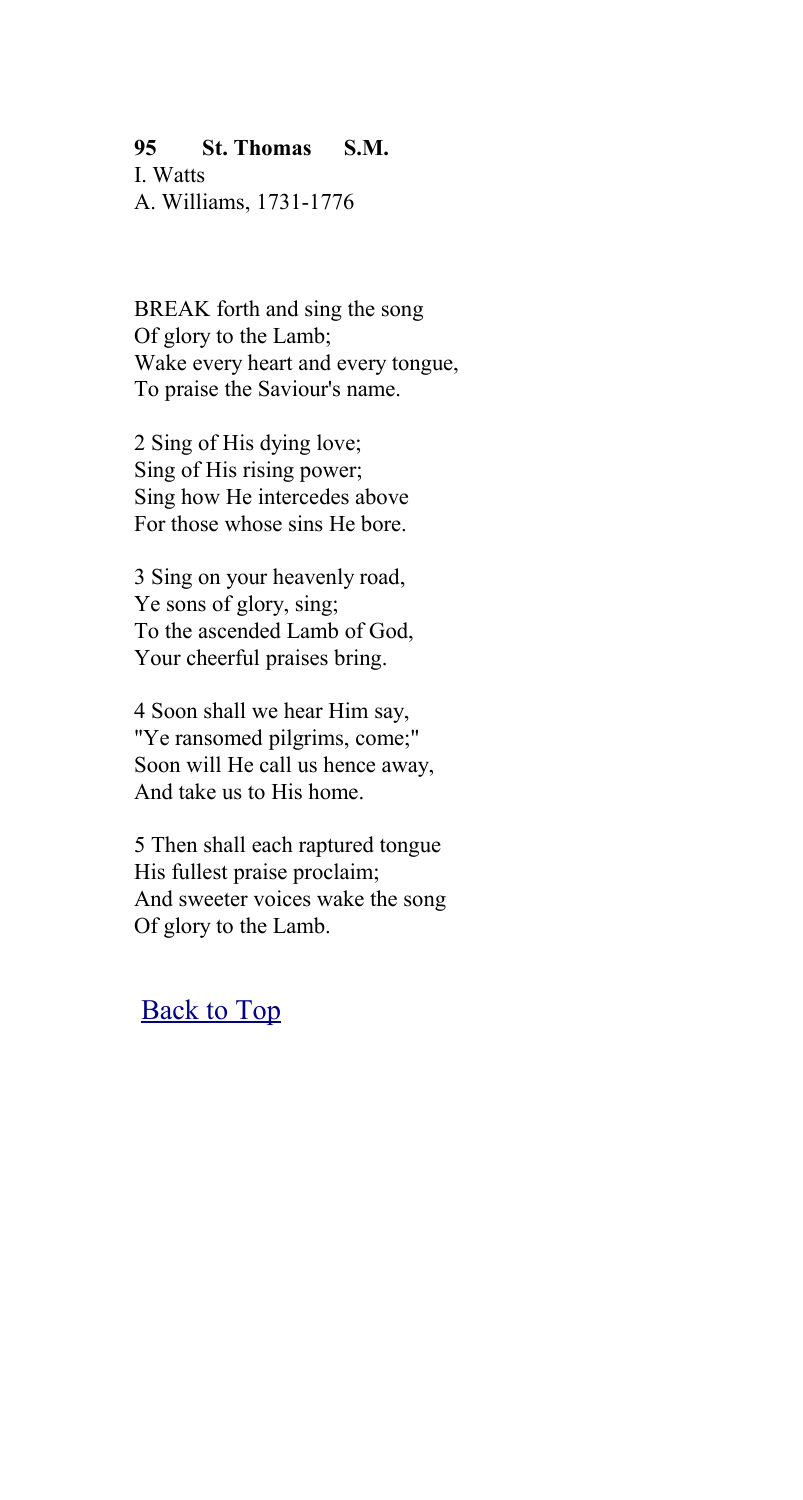#### **96 Duke Street L.M.**

Samuel Medley (1738-1799) J. Hatton, c. 1710-1793

THE Saviour lives, no more to die; He lives, our Head, enthroned on high; He lives triumphant o'er the grave; He lives eternally to save.

2 He lives to still His people's fears; He lives to wipe away their tears; He went their mansions to prepare; He comes to bring them safely there.

3 Then let our souls in Him rejoice, And sing His praise with cheerful voice, Our doubts and fears for ever gone, For Christ is on the Father's throne.

4 The chief of sinners He receives: His saints He loves and never leaves: He'll guard us safe from every ill, And all His promises fulfil.

5 Abundant grace will He afford, Till we are present with the Lord; And prove what we have sung before, That Jesus lives for evermore.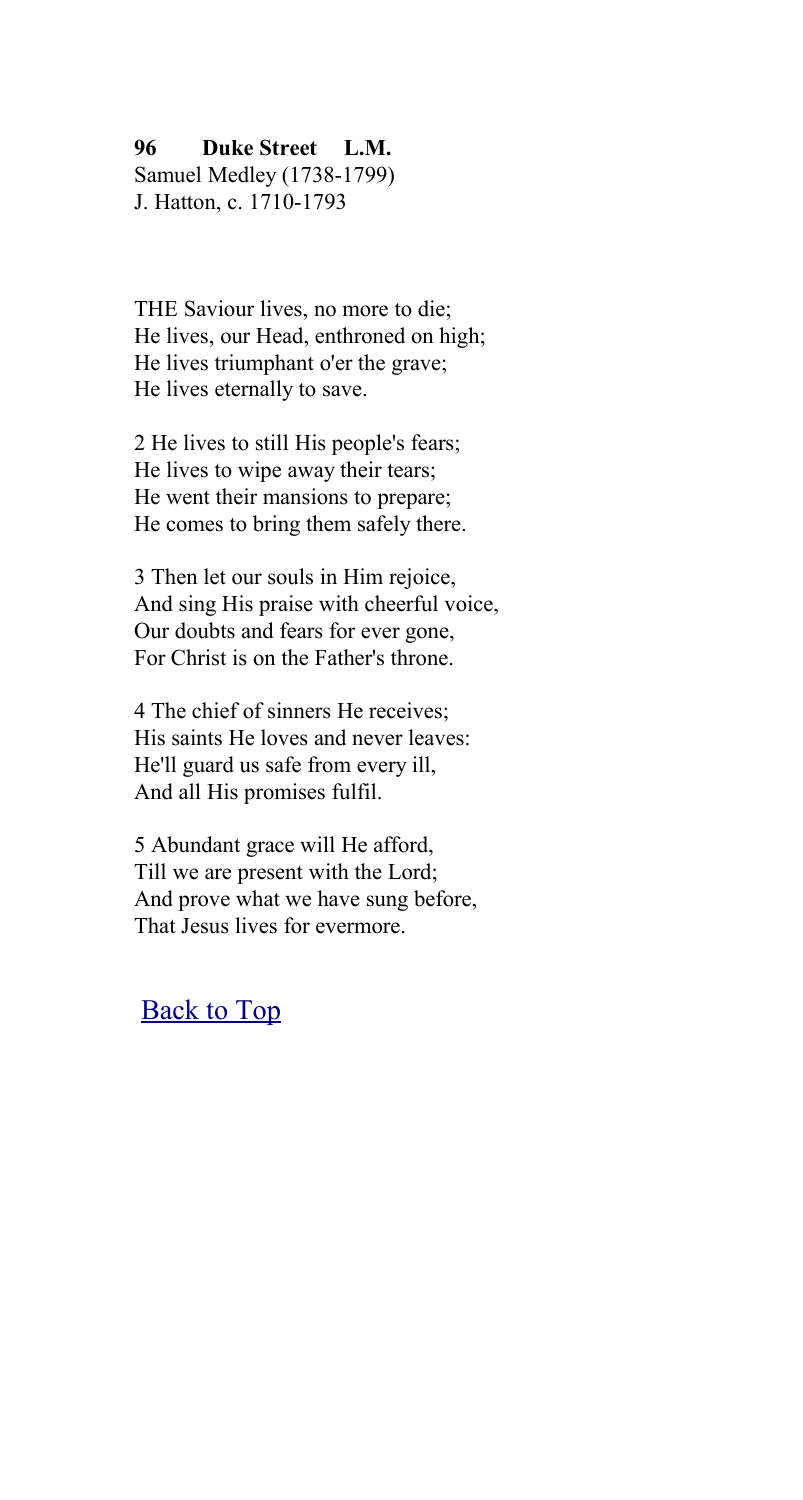**97 Ewing 7.6.7.6.D.** George West Frazer (1830-1896) A. Ewing, 1830-1895

BLEST be the God and Father Of Jesus Christ the Son, Who chose us for all blessing Ere time had yet begun, That we redeemed – His children – Might dwell with Him above, And know the depth and fulness Of His unbounded love,

2 Where all those deep affections, Which fill the Father's heart, Shall find their satisfaction, Their joy to us impart; Where we, His throne surrounding, Shall Abba, Father, say, Within those many mansions, Prepared for that day.

3 E'en whilst we here are waiting His rest on high to share, We know our blest relation As children to Him there; And by His Spirit's leading, We Abba, Father, cry; With ever-growing longing We seek our home on high.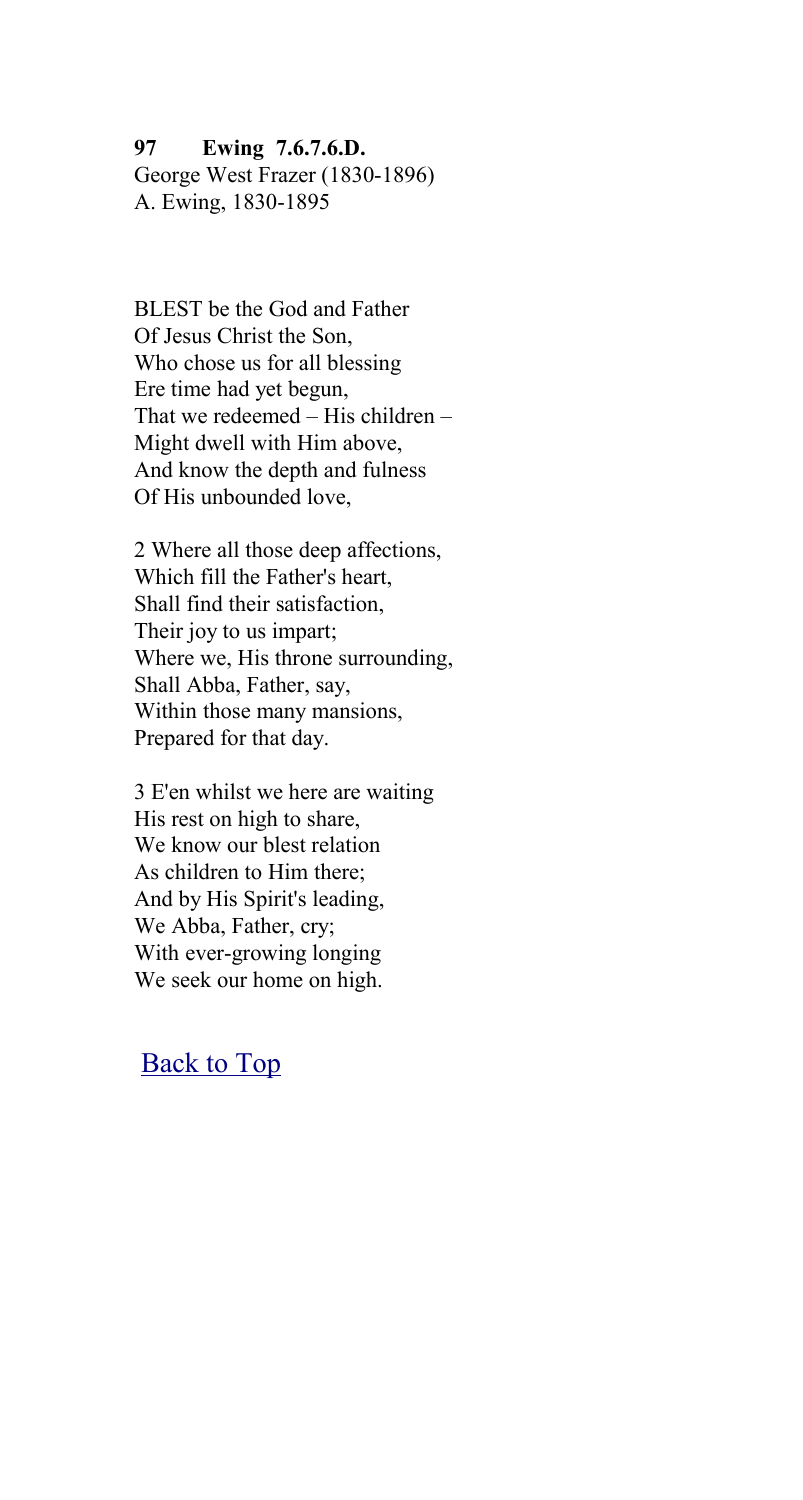#### **98 Rhineland 8.7.8.7.**

Miss C. Thompson (1822-1909) W. Brockhaus, 1819-1888

GAZING on Thee, Lord, in glory, While our hearts in worship bow, There we read the wondrous story Of the cross – its shame and woe.

2 Every mark of dark dishonour Heaped upon Thy thorn-crowned brow, All the depths of Thy heart's sorrow Told in answering glory now.

3 On that cross alone – forsaken – Where no pitying eye was found; Now to God's right hand exalted, With Thy praise the heavens resound.

4 Did Thy God e'en then forsake Thee, Hide His face from Thy deep need? In Thy face, once marred and smitten, All His glory now we read.

5 Gazing on it we adore Thee, Blessed, precious, holy Lord; Thou, the Lamb, alone art worthy, This be earth's and heaven's accord.

6 Rise our hearts, and bless the Father, Ceaseless song e'en here begun, Endless praise and adoration To the Father and the Son.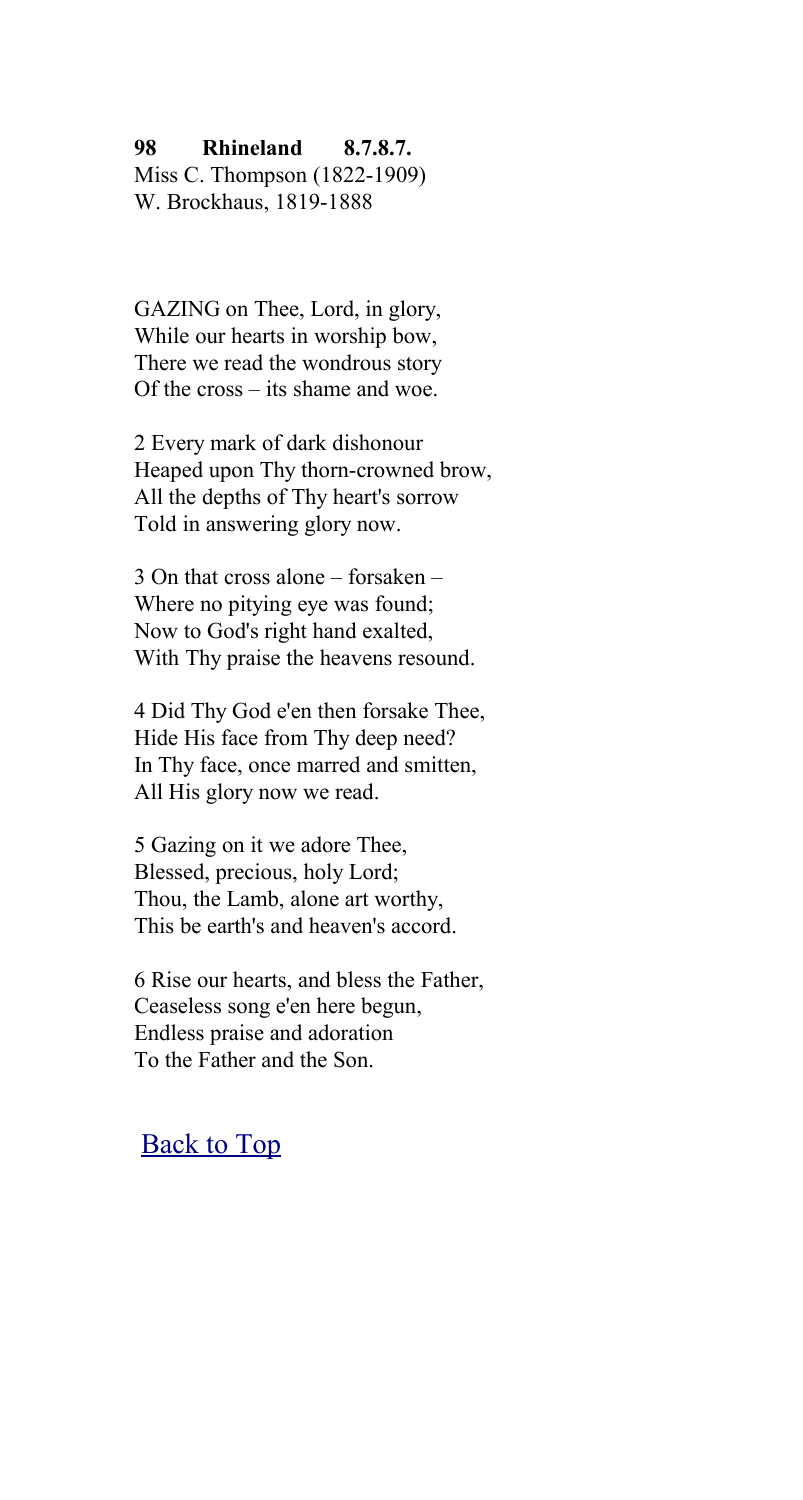#### **99 Hursley L.M.**

S. Medley P. Ritter, 1760-1846

ON Christ salvation rests secure; The Rock of ages must endure; Nor can that faith be overthrown Which rests upon the "Living Stone".

2 No other hope shall intervene: To Him we look, on Him we lean; Other foundations we disown, And build on Christ, the "Living Stone".

3 In Him it is ordained to raise A temple to the Father's praise, Composed of all the saints who own No Saviour but the "Living Stone".

4 View the vast building, see it rise; The work how great, the plan how wise! Oh, wondrous fabric, power unknown That rears it on the "Living Stone"!

5 But most adore His precious name, His glory and His grace proclaim: For us, condemned, despised, undone, He gave Himself, the "Living Stone".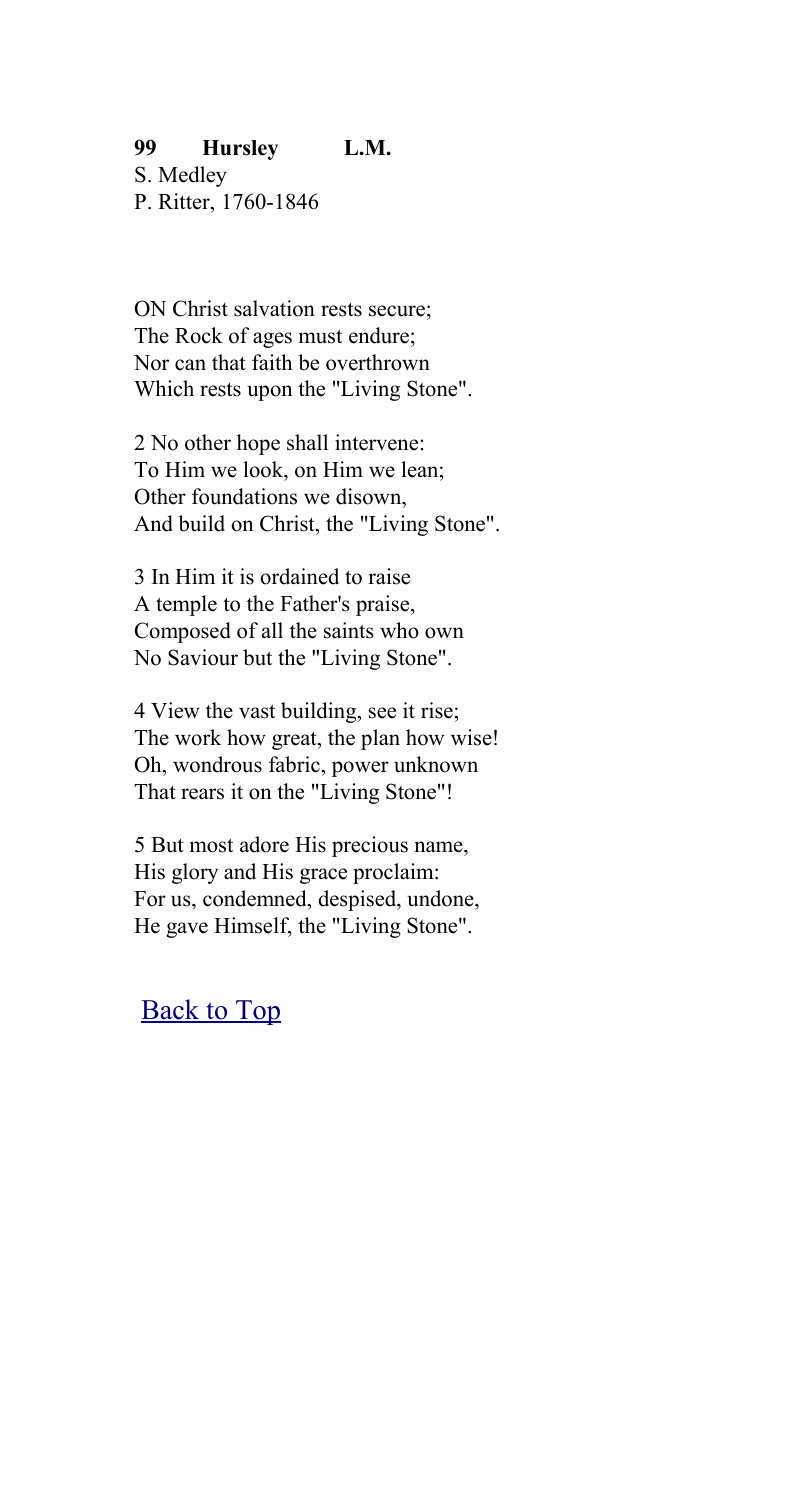# **100 Grateful Praise L.M.**

S. Medley Anon.

NOW in a song of grateful praise, To our dear Lord the voice we'll raise; With all His saints we'll join to tell. That Jesus hath done all things well.

2 All worlds His glorious power confess; His wisdom all His works express; But, oh His love! – what tongue can tell? For Jesus hath done all things well.

3 And since our souls have known His love, What mercies has He made us prove; Mercies which all our praise excel, For Jesus hath done all things well.

4 And when on that bright day we rise, And join the anthems of the skies, In ceaseless song this note shall swell, That Jesus hath done all things well.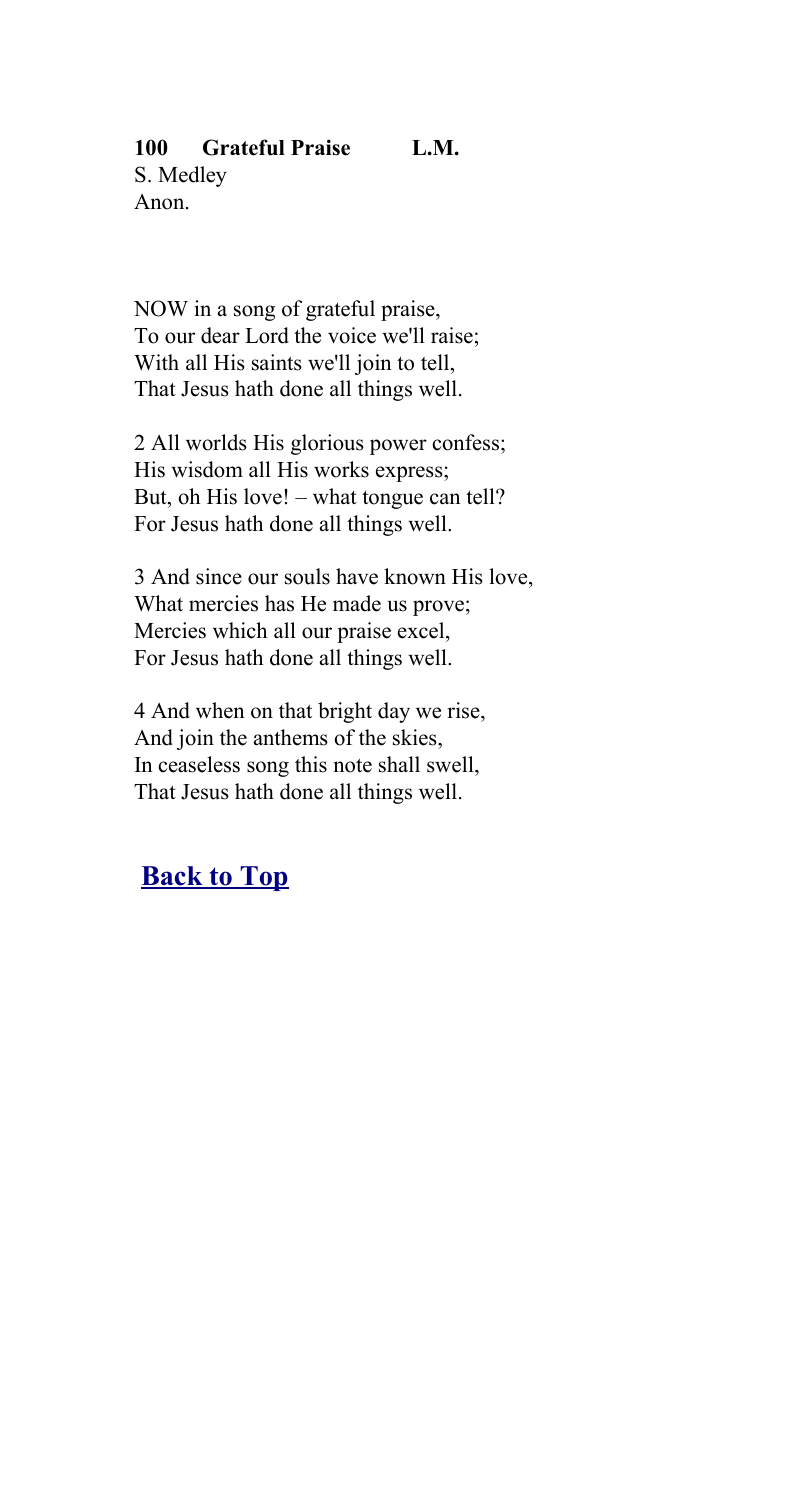### **101 Crediton C.M.**

J. N. Darby T. Clark, 1775-1859

IT is not with uncertain step We tread our desert way; A well-known voice has called us up To everlasting day.

2 The voice of Him who here has trod Alone the trackless way, (And marked the road which leads to God), Where once we, lost, did stray.

3 He leaves us not alone to trace Our path across the waste; But leads us still, with living grace, Homeward, whereto we haste.

4 See! open stands the heavenly door, Whence glory shines below, To light the way He's gone before, The coming bliss to show.

5 In patience then we tread the road – Our faith and courage tried – And trust the love which bears each load, Our hearts from grief to hide.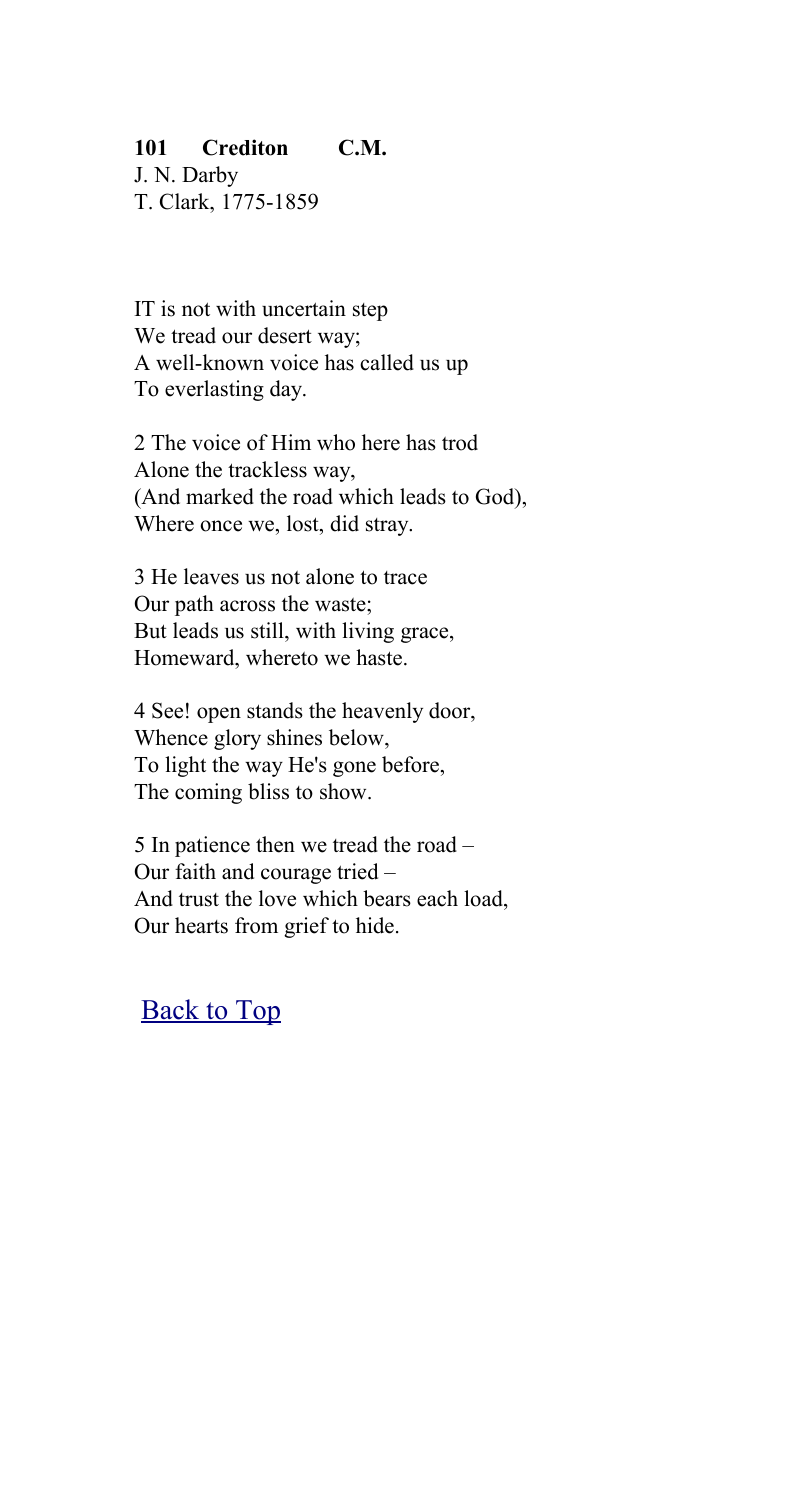## **102 Crediton C.M.**

I. Watts T. Clark, 1775-1859

COME, let us join our cheerful songs, And thus approach the throne: Had we ten thousand thousand tongues, Our theme of joy's but one:

2 Worthy the Lamb that's gone on high To be exalted thus: Worthy the Lamb that died, we cry, For He was slain for us.

3 Jesus is worthy to receive Honour and power divine: And blessings more than we can give Be, Lord, for ever Thine.

4 Soon shall the saints, exalted high, A glorious anthem raise; And all that dwell beneath the sky Speak forth Thine endless praise.

5 Redeemed creation join in one To bless the sacred name Of Him that sits upon the throne, And to adore the Lamb.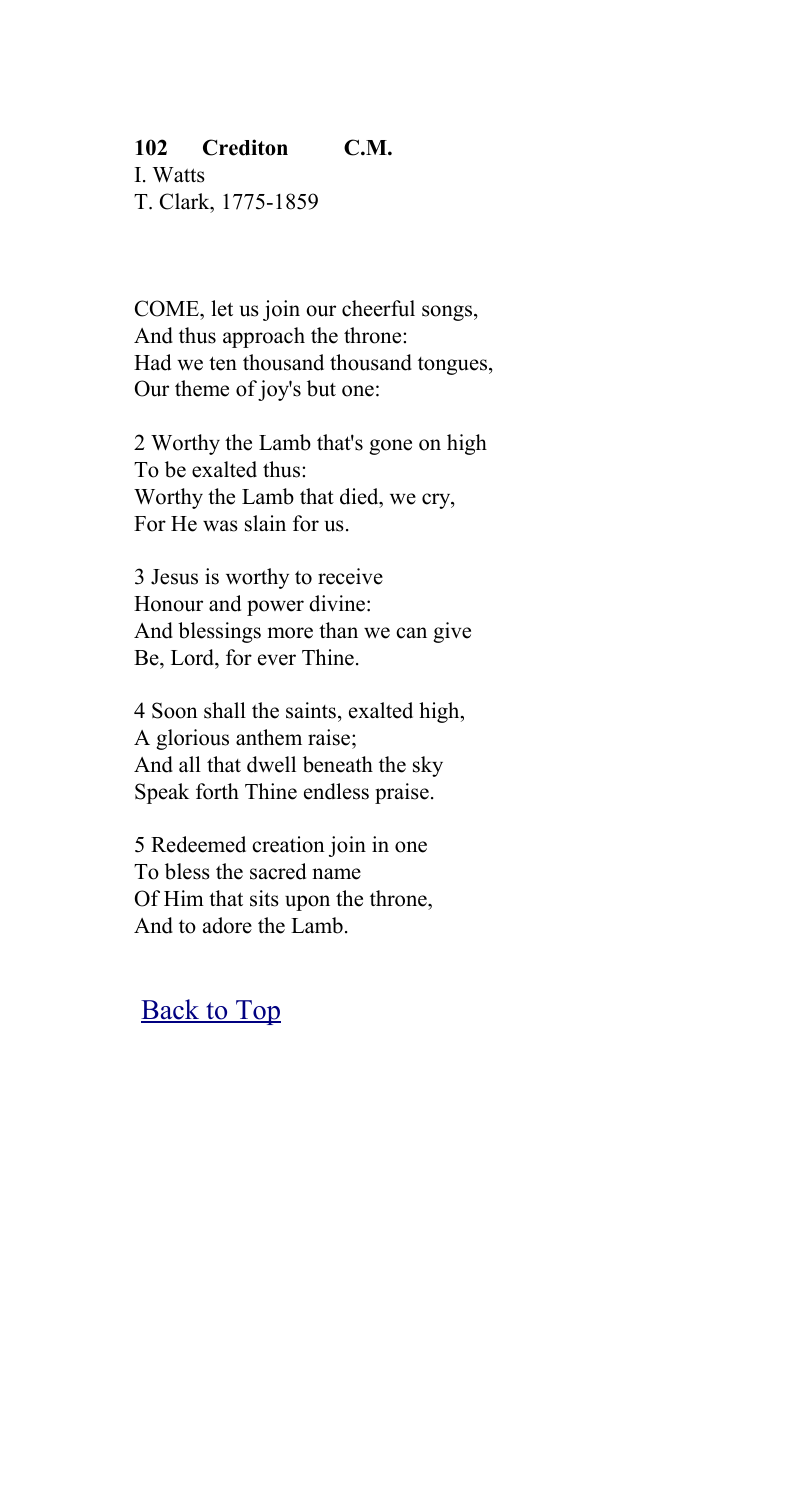### **103 Elland 8s. Dactylic**

T. Kelly J. Langran, 1835-1909

WE'LL sing of the Shepherd that died That died for the sake of the flock; His love to the utmost was tried, But firmly endured as a rock.

2 When blood from a victim must flow, This Shepherd, by pity, was led To stand between us and the foe, And willingly died in our stead.

3 Our song then for ever shall be Of the Shepherd who gave Himself thus: No subject's so glorious as He, No theme so affecting to us.

4 Of Him and His love will we sing, His praises our tongues shall employ, Till heavenly anthems we bring In yonder bright regions of joy.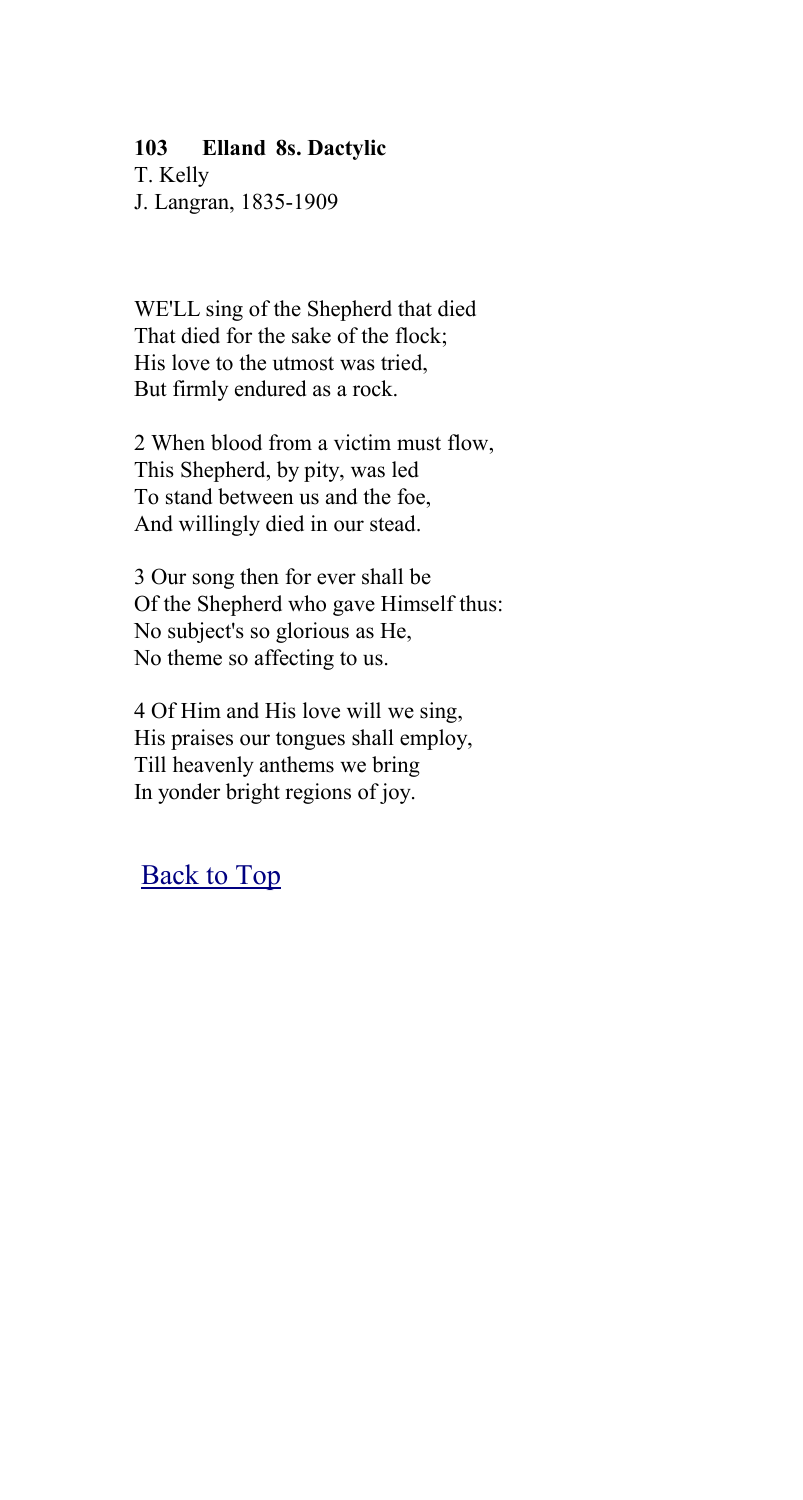#### **104 Grebe 8.7.8.7.D.**

R. Hawker J. G. Ebeling, 1637-1676

ABBA, Father, thus we call Thee, (Hallowed name!) from day to day. 'Tis Thy children's right to know Thee, None but children, Abba say. This high honour we inherit, Thy free gift through Jesus' blood; God the Spirit with our spirit Witnesseth we're sons of God.

2 Abba's purpose gave us being When in Christ, in that vast plan, Abba chose the saints for glory Long before the world began; O what love the Father bore us! O how precious in His sight! When He gave the church to Jesus, Jesus, His whole soul's delight!

3 Though our nature's fall in Adam Seemed to shut us out from God, Thus it was His counsel brought us Nearer still through Jesus' blood; For in Him we found redemption, Grace and glory in the Son; Oh! the height and depth of mercy! Christ and we, through grace, are one.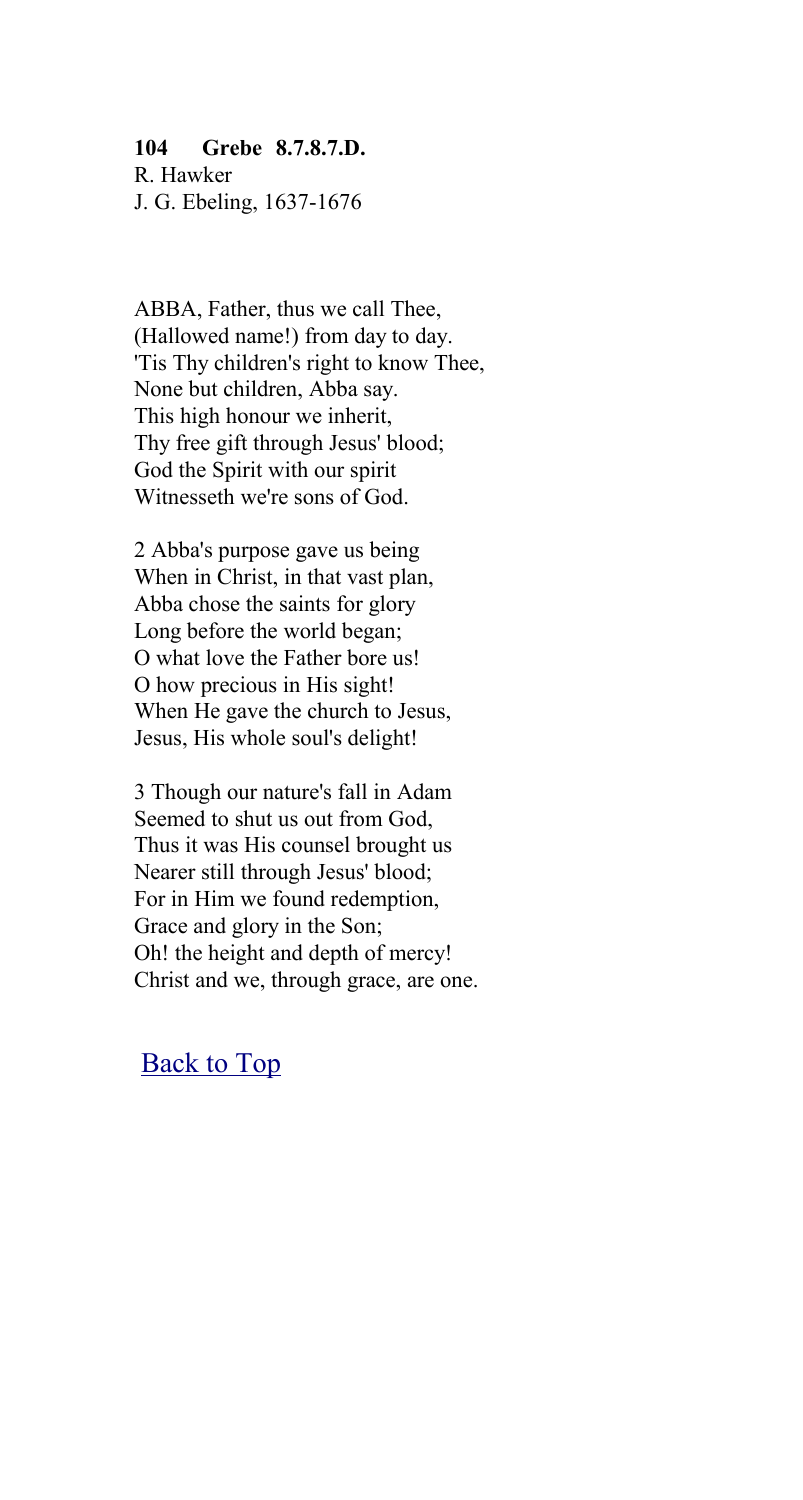# **105 Helmsley 8.7.8.7.4.7.**

T. Kelly T. Olivers, 1725-1799

GLORY, glory everlasting Be to Him who bore the cross, Who redeemed our souls by tasting Death, the death deserved by us! Spread His glory Who redeemed His people thus.

2 His is love, 'tis love unbounded, Without measure, without end; Human thought is here confounded; 'Tis too vast to comprehend: Praise the Saviour, Magnify the sinner's Friend.

3 While we tell the wondrous story Of the Saviour's cross and shame, Sing we, Everlasting glory Be to God and to the Lamb. Hallelujah, Give ye glory to His name.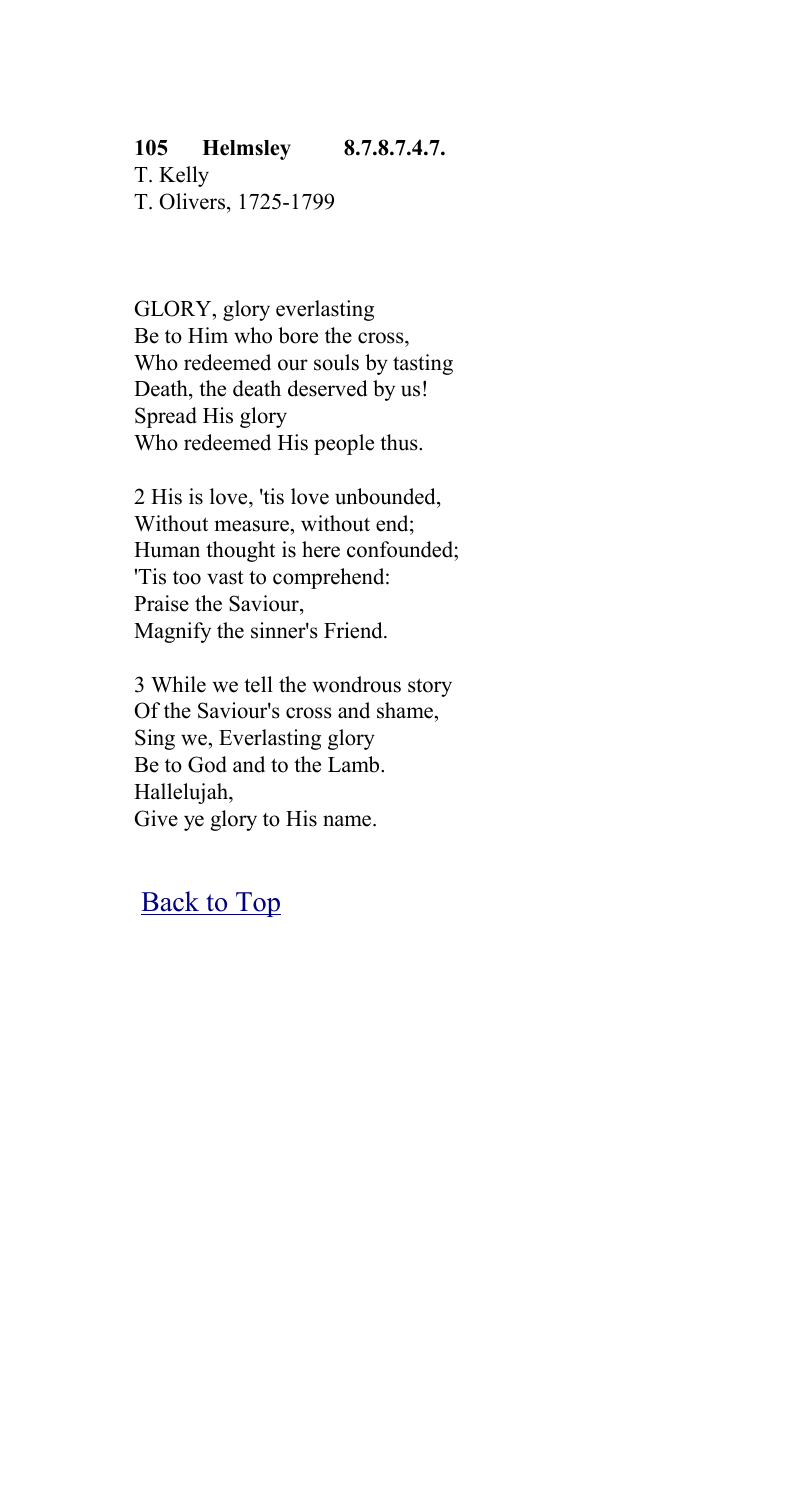## **106 Pembroke 8.8.6.8.8.6.**

J. G. Deck H. Isaak, c. 1450-1517

O JESUS, Lord, 'tis joy to know Thy path is o'er of shame and woe For us so meekly trod: All finished is Thy work of toil; Thou reapest now the fruit and spoil, Exalted by our God.

2 Thy holy head, once bound with thorns, The crown of glory now adorns, Thy seat, the Father's throne: O Lord, e'en now we sing Thy praise, Ours the eternal song to raise, Worthy the Lord alone.

3 As Head for us Thou sittest there, Thy members here the blessing share, Of all Thou dost receive: Thy wisdom, riches, honours, powers, Thy boundless love has all made ours, Who in Thy name believe.

4 We triumph in Thy triumphs, Lord; Thy joys our deepest joys afford, The fruit of love divine: While sorrowing, suffering, toiling here, How does the thought our spirits cheer, The throne of glory's Thine!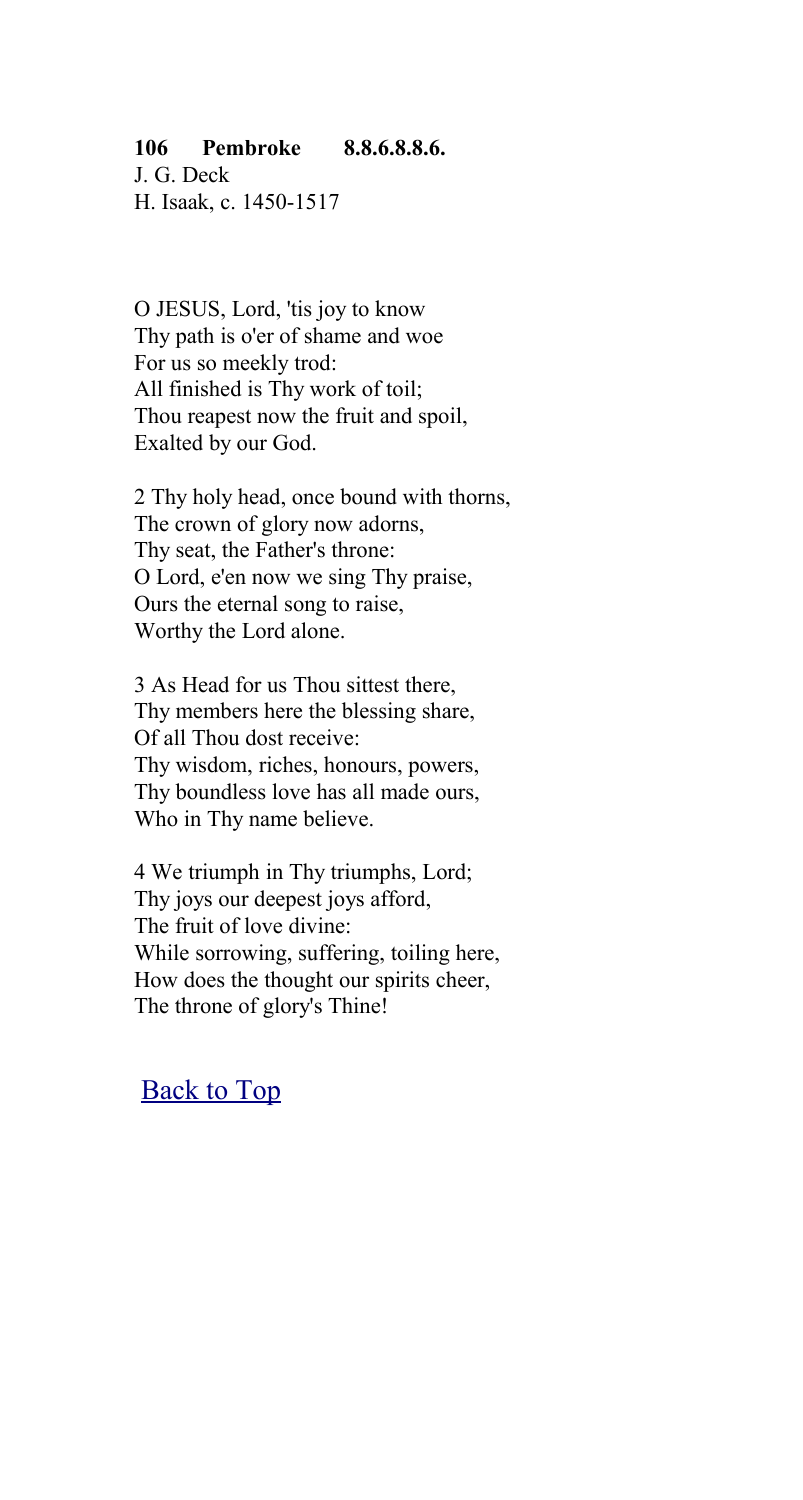## **107 Irish C.M.**

J. G. Deck "A Collection of Hymns and Sacred Poems", Dublin, 1749

O LORD, 'tis joy to look above And see Thee on the throne, To search the heights and depths of love Which Thou to us hast shown;

2 To look beyond the long dark night And hail the coming day, When Thou to all Thy saints in light Thy glories wilt display.

3 And oh, 'tis joy the path to trace By Thee so meekly trod, Learning of Thee to walk in grace And fellowship with God.

4 Joy to confess Thy blessed name, The virtues of Thy blood And to the wearied heart proclaim, Behold the Lamb of God.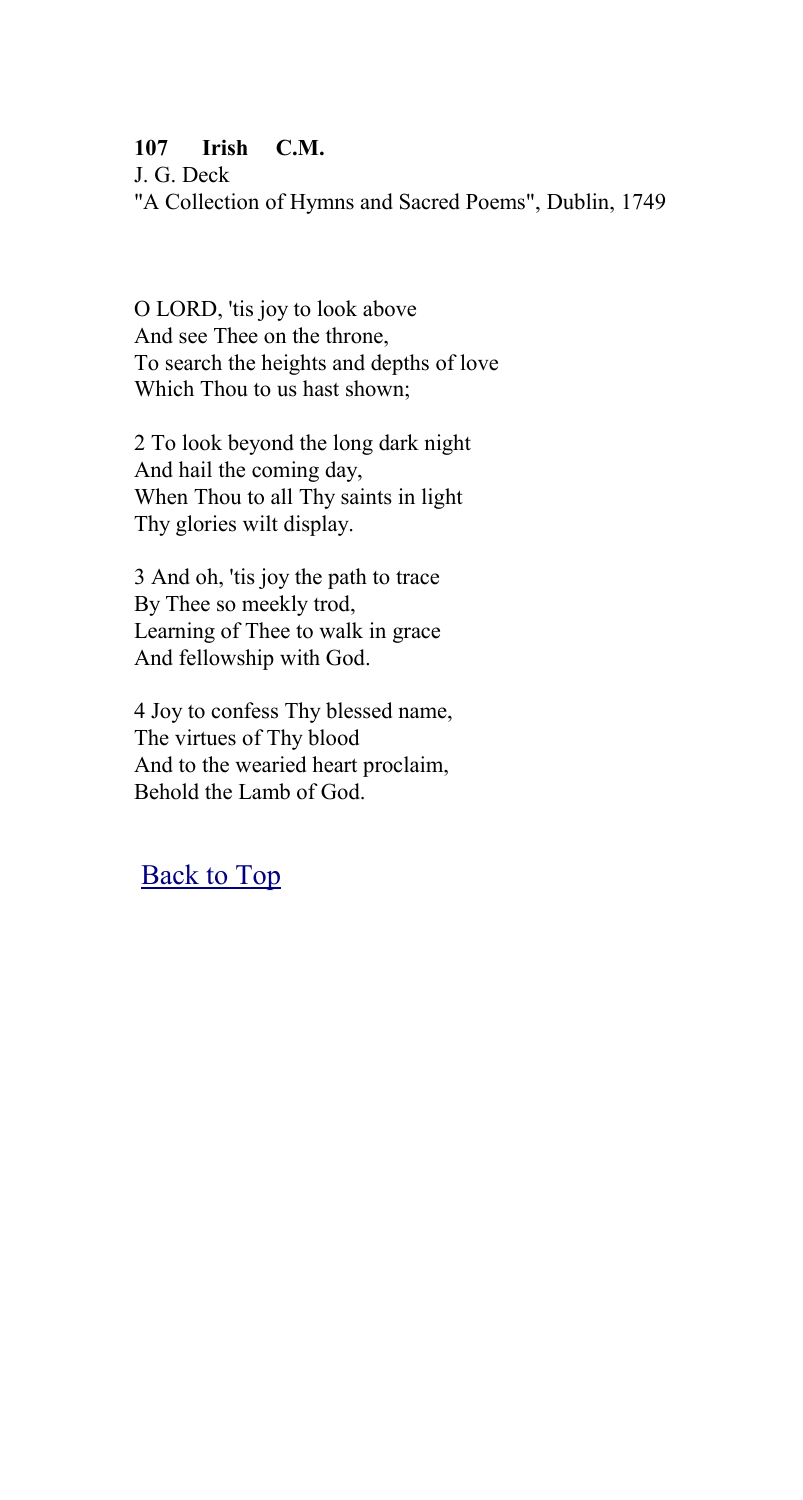#### **108 Brandenburg 7s.**

J. Wilson Smith (1842-1922) German Melody

KING of kings and Lord of lords, Oh, how rich these glorious words! Titles high and boundless fame Now enhance the Saviour's name.

2 He who once was crowned with thorn Crowns of glory now adorn; Jesus sits upon the throne, Hosts His triumph gladly own!

3 Blessed 'tis to see Him there, Centre of that glory fair; Thus our highest praise we bring, Falling prostrate, worshipping.

4 Now within the Father's house Well we know Him and rejoice; Glad that He, e'en now, should share All the Father's glory there.

5 Soon will He appear again, Then His saints with Him shall reign; Echo far the glorious words: King of kings and Lord of lords.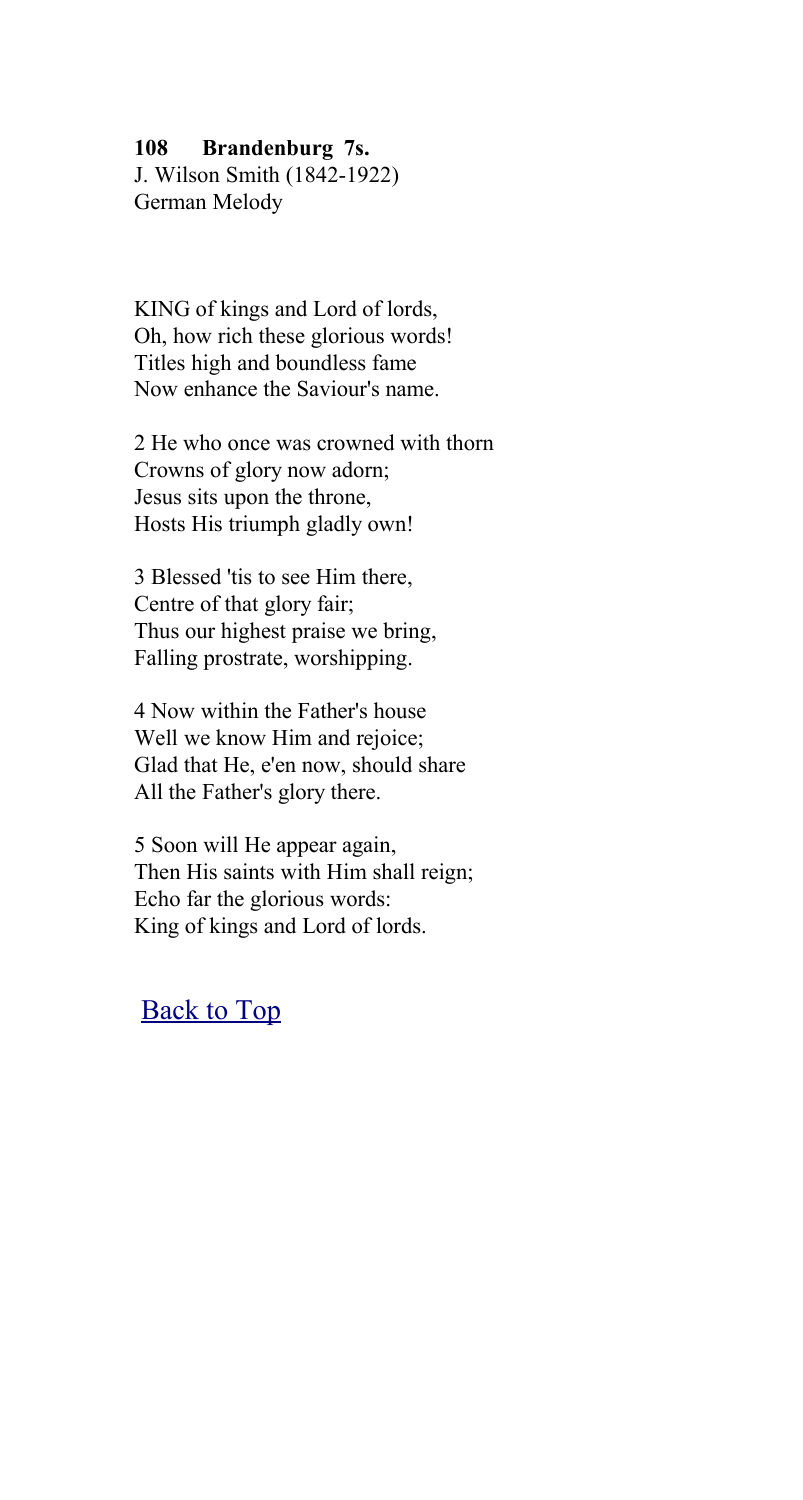### **109 Bethany 6.4.6.4.6.6.6.4.**

J. G. Deck L. Mason, 1792-1872

JESUS! That name is Love, Jesus, our Lord! Jesus, all names above, Jesus, the Lord! Thou, Lord, our all must be; Nothing that's good have we, Nothing apart from Thee, Jesus, our Lord!

2 As Son of man it was, Jesus, the Lord! Thou gav'st Thy life for us, Jesus, our Lord! Great was indeed Thy love, All other loves above, Love Thou didst dearly prove, Jesus, our Lord!

3 Righteous alone in Thee, Jesus, the Lord! Thou wilt a refuge be, Jesus, our Lord! Whom then have we to fear, What trouble, grief, or care, Since Thou art ever near, Jesus, our Lord!

4 Soon Thou wilt come again, Jesus, the Lord! We shall be happy then, Jesus, our Lord! When Thine own face we see, Then shall we like Thee be, Then evermore with Thee, Jesus, our Lord!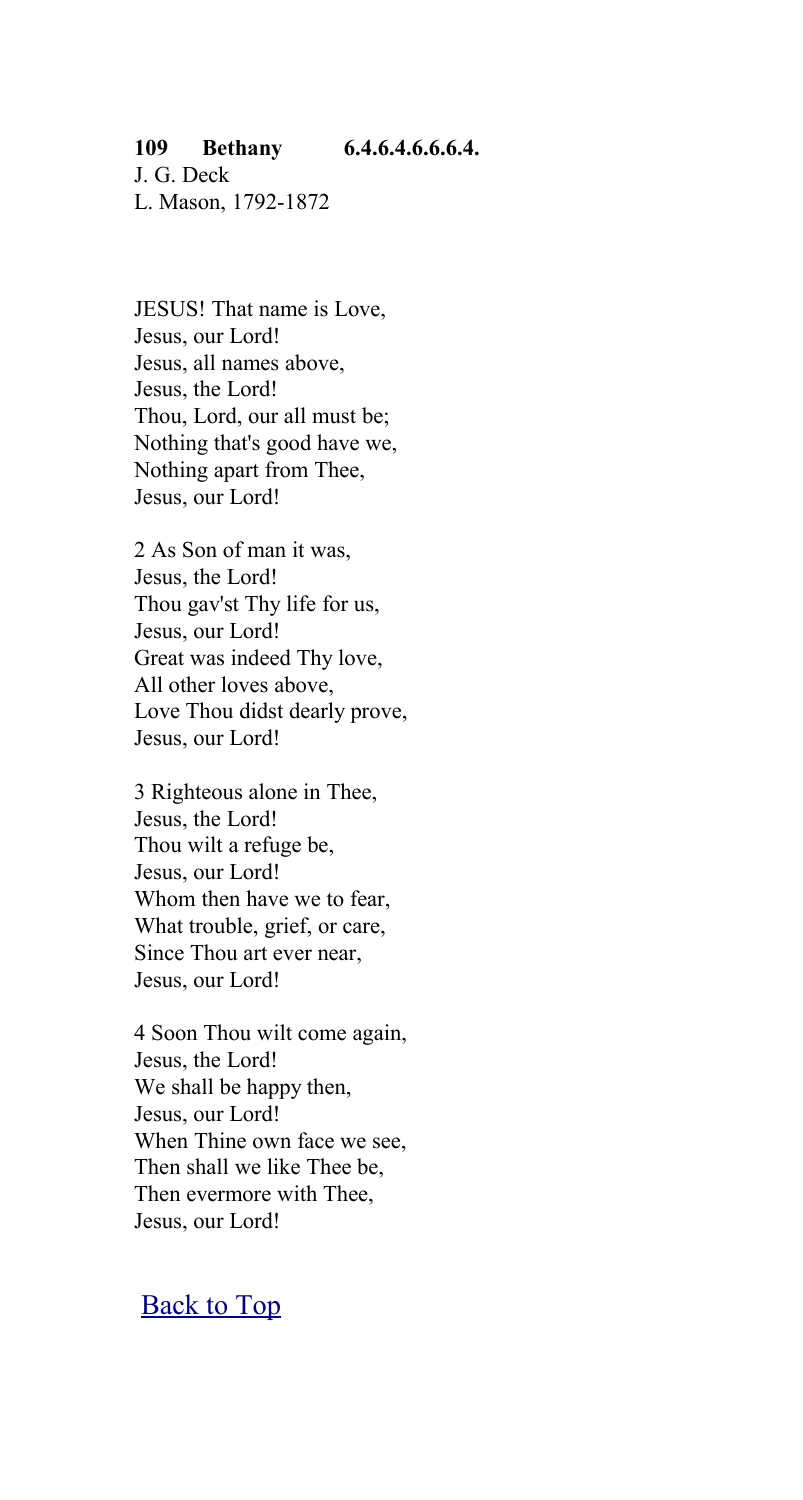### **110 Treue Liebe 6-8s.**

J. G. Deck Geman Air, adapted

O GOD, Thou now hast glorified Thy holy, blest eternal Son; The Nazarene, the Crucified, Now sits exalted on Thy throne: To Him in faith we cry aloud, Worthy art Thou, O Lamb of God.

2 Father, Thy holy name we bless, And gladly hail Thy just decree That every tongue shall soon confess Jesus the Lord of all to be; But oh, Thy grace has taught us now Before that Lord the knee to bow.

3 Him as our Lord we gladly own: To Him alone we now would live, Who bowed our hearts before Thy throne, And gave us all that love could give. Our willing voices cry aloud, Worthy art Thou, O Lamb of God.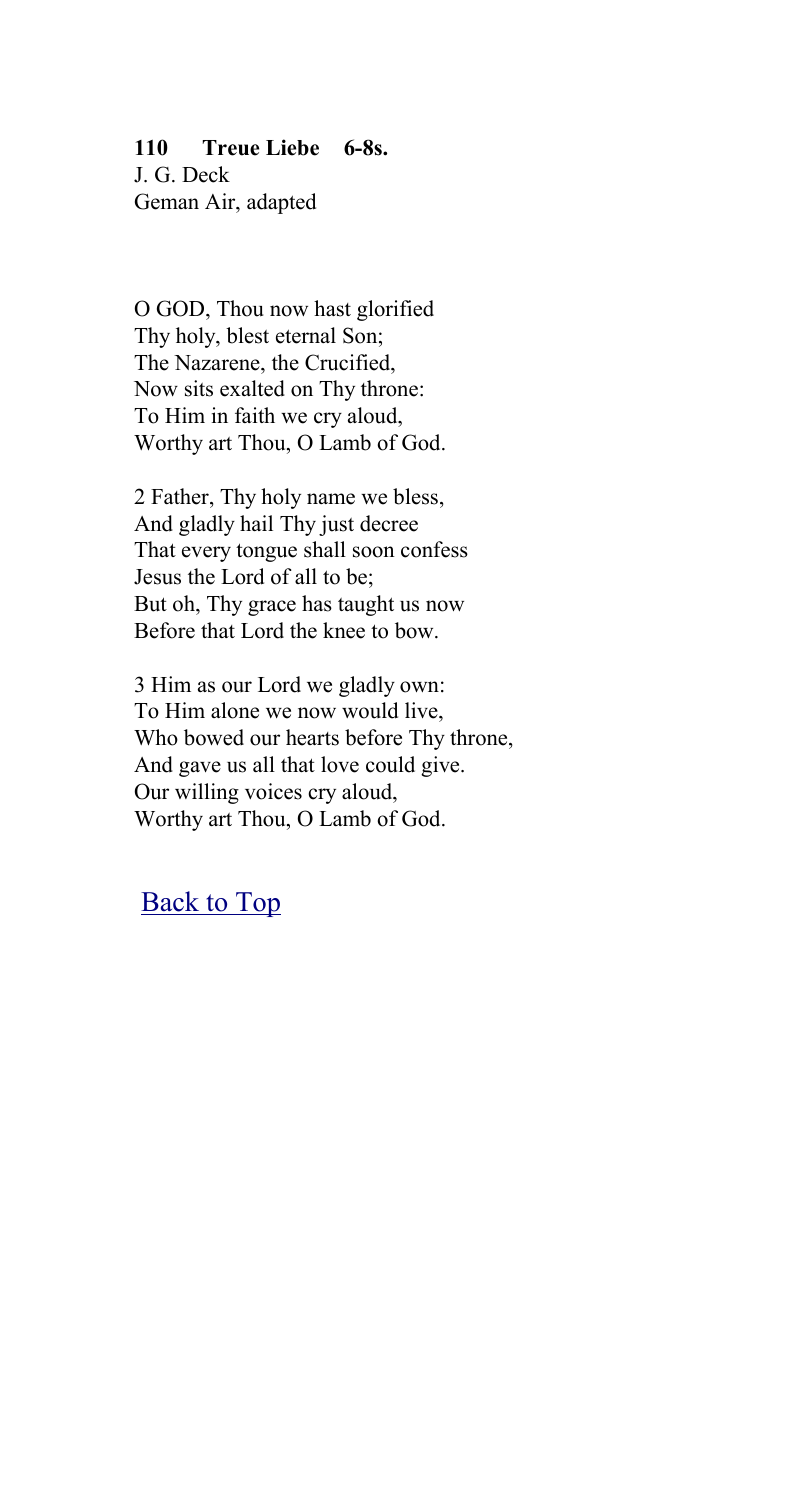#### **111 Missionary 7.6.7.6.D.**

M. Bowly L. Mason, 1792-1872

BY Thee, O God, invited, We look unto the Son, In whom Thy soul delighted, Who all Thy will hath done; And by the one chief treasure Thy bosom freely gave, Thine own pure love we measure, Thy willing mind to save.

2 O God of mercy – Father! The one unchanging claim, The brightest hopes, we gather From Christ's most precious name: What always sounds so sweetly In Thine unwearied ear, Has freed our souls completely From all our sinful fear.

3 The trembling sinner feareth That God can ne'er forget, But one full payment cleareth His memory of all debt. When nought beside could free us Or set our souls at large, Thy holy work, Lord Jesus, Secured a full discharge.

4 No wrath God's heart retaineth To us-ward who believe; No dread in ours remaineth As we His love receive; Returning sons He kisses, And with His robe invests; His perfect love dismisses All terror from our breasts.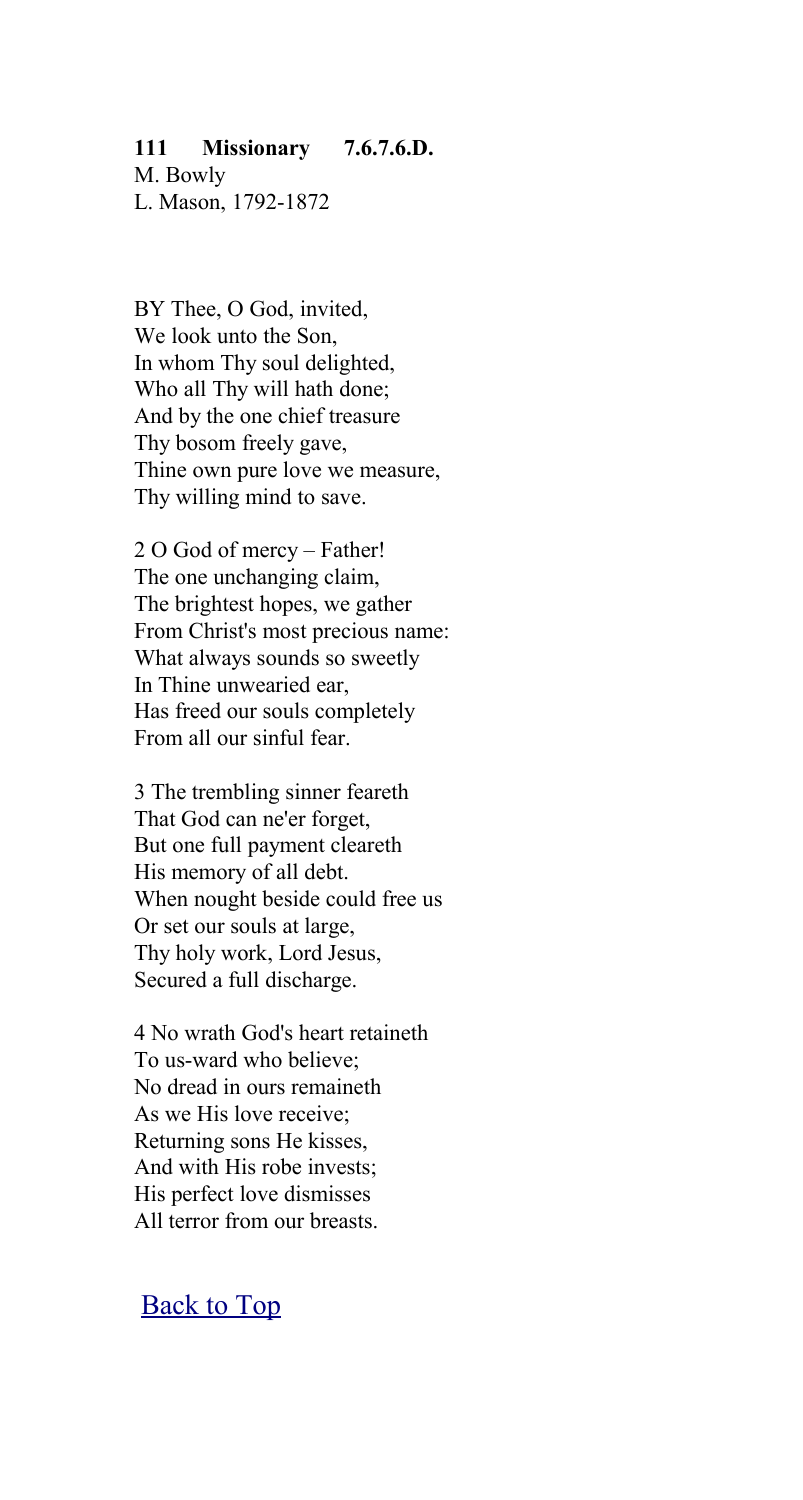## **112 Resurrection Life P.M.**

T. Ryder Also tune by T. Ryder

"BURIED with Christ," and raised with Him too; What is there left for me to do? Simply to cease from struggling and strife, Simply to "walk in newness of life." Glory be to God.

2 "Risen with Christ," my glorious Head; Holiness, now, the pathway I tread, Beautiful thought, while walking therein: "He that is dead is freed from sin." Glory be to God.

3 "Living with Christ," who "dieth no more," Following Christ, who goeth before, I am from bondage utterly freed, Reckoning self as "dead indeed." Glory be to God.

4 Living for Christ, my members I yield, Servants to God, for evermore sealed, "Not under law," I'm now "under grace," Sin is dethroned, and Christ takes its place. Glory be to God.

5 Growing in Christ; no more shall be named Things of which now I'm truly ashamed, "Fruit unto holiness" will I bear, Life evermore, the end I shall share. Glory be to God.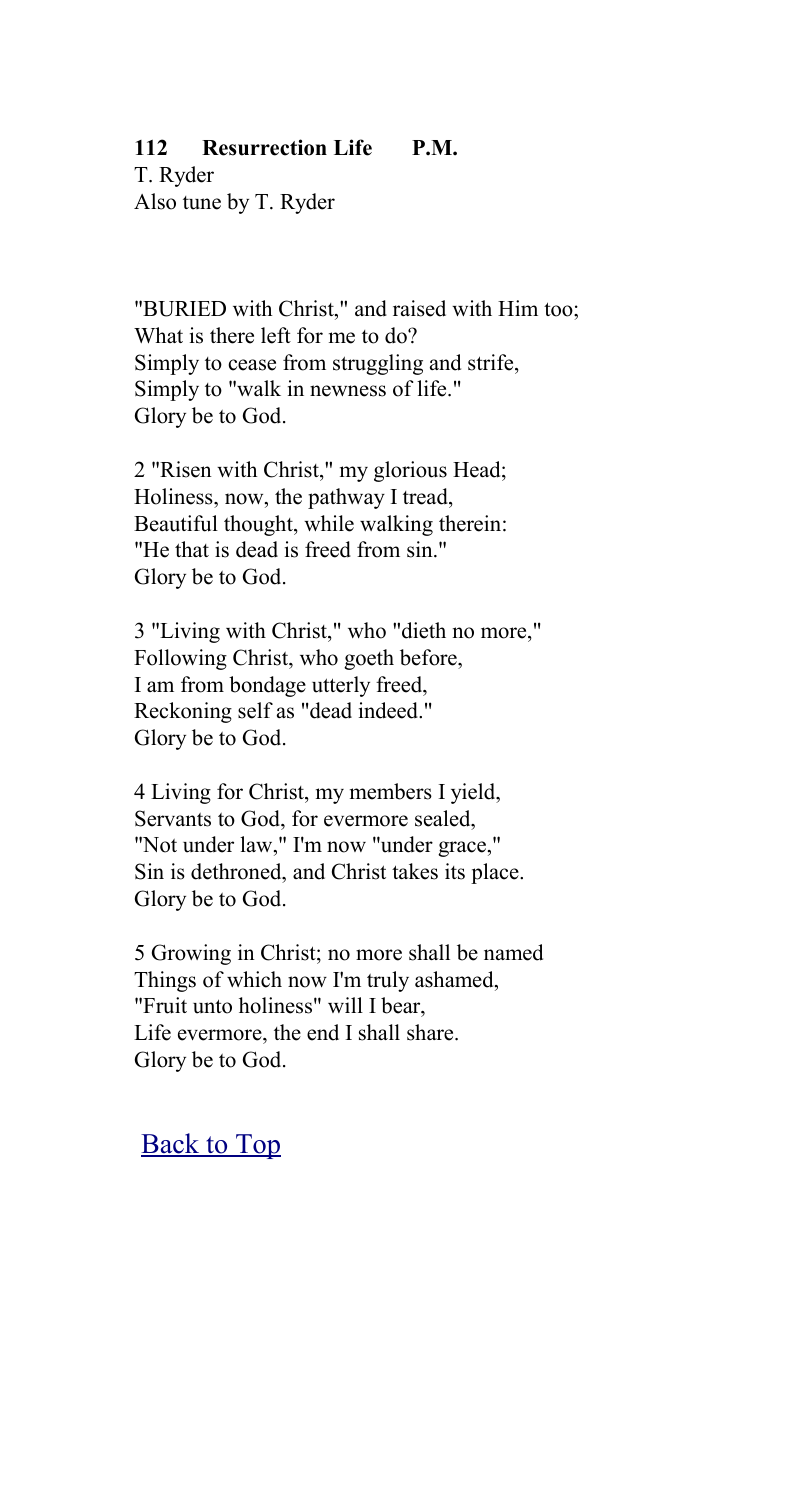#### **113 St. Cuthbert 8.6.8.4.**

H. D'A. Champney J. B. Dykes, 1823-1876

'TWAS not for our great love to Thee That Thou didst send Thy Son; That spring of love, O God, we see In Thee alone.

2 What love, Lord Jesus, brought Thee down Our hardened hearts to win, To be despised and spit upon, And bear our sin!

3 The sins of many Thou didst bear, Of all who look to Thee, When God, Thy God, forsook Thee there, On Calvary's tree.

4 'Tis finished! loud triumphant cry, Ere Thou didst yield Thy breath! The veil was rent, and we draw nigh To God, through death.

5 That glorious resurrection morn Bids doubts for ever cease, For far and wide the news is borne Of perfect peace.

6 Yes, peace! since every claim is met, Lord Jesus, by Thy blood, And Thou "our peace" art risen and set On high by God.

7 Thy grace, O Lord, alone revealed That wondrous heart of Thine; We thank Thee, and ourselves we yield To love divine.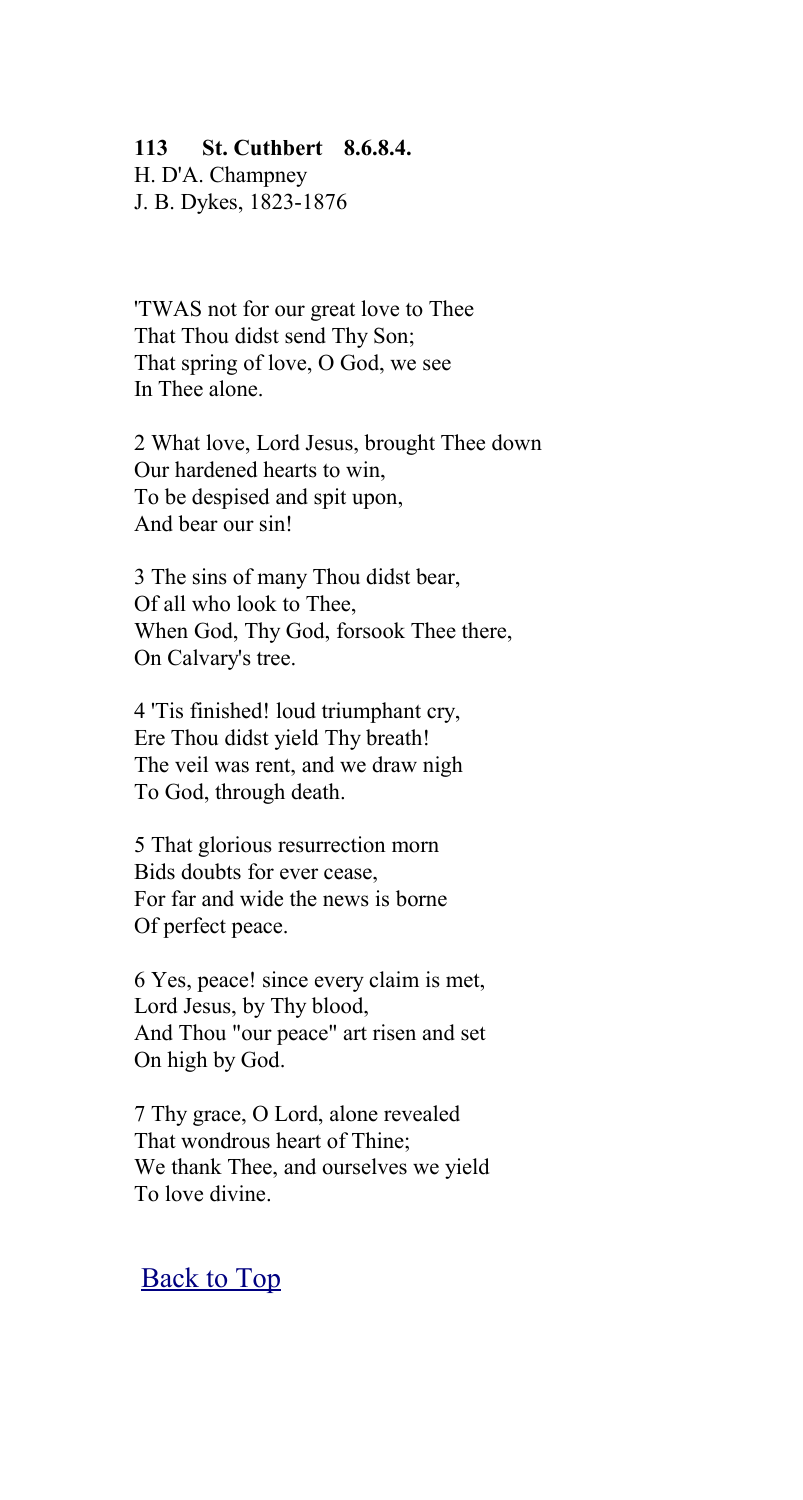### **114 Aurelia 7.6.7.6.D.**

M. Bowly S. S. Wesley, 1810-1876

THE holiest we enter In perfect peace with God; Through whom we found our centre In Jesus and His blood: Though great may be our dullness In thought and word and deed, We glory in the fulness Of Him that meets our need.

2 Much incense is ascending Before the eternal throne; God graciously is bending To hear each feeble one; To all our prayers and praises Christ adds His sweet perfume, And He the censer raises These odours to consume.

3 O God, we come with singing, Because Thy great High Priest Our names to Thee is bringing, Nor e'er forgets the least: For us He wears the mitre, Where "Holiness" shines bright; For us His robes are whiter Than heaven's unsullied light.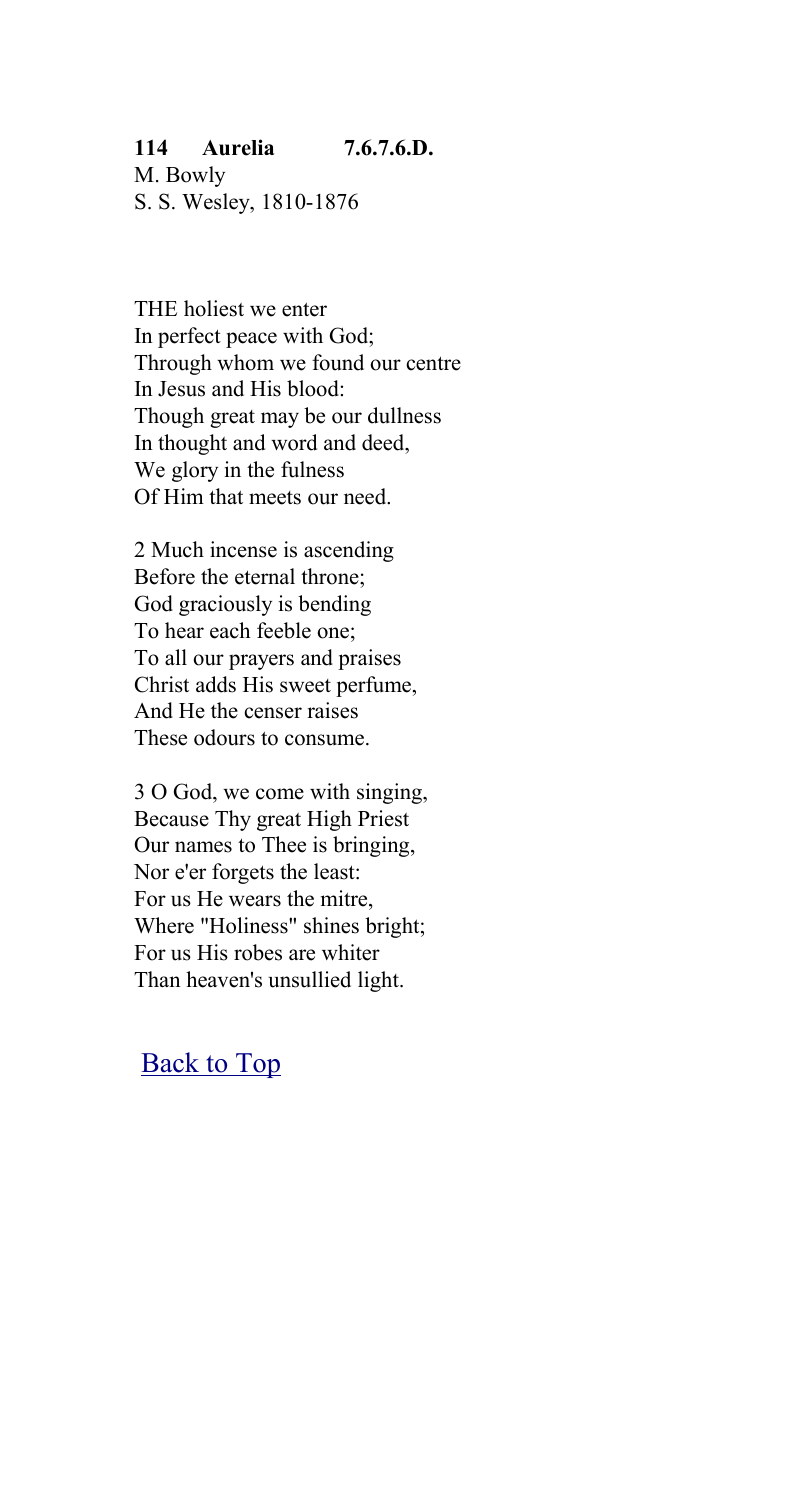### **115 Worship 7.7.8.7.D. Iambic**

G. Gilpin Franz Joseph Haydn, 1732-1809

HEAD of the Church, Thy body, O Christ, the great salvation, Sweet to the saints It is to think Of all Thine exaltation; All power's to Thee committed, All power on earth, in heaven; To Thee a name Of widest fame Above all glory's given.

2 With Thee believers raised In Thee on high are seated; All guilty once, But cleared by Thee; Redemption-toil completed. And when Thou, Lord and Saviour, Shalt come again in glory, There by Thy side Thy spotless bride Shall crown the wondrous story.

3 At length, the final kingdom No bound, no end possessing, When heaven and earth God all in all Shall fill with largest blessing: All root of evil banished; No breath of sin to wither; On earth, on high, Nought else but joy And blissful peace for ever.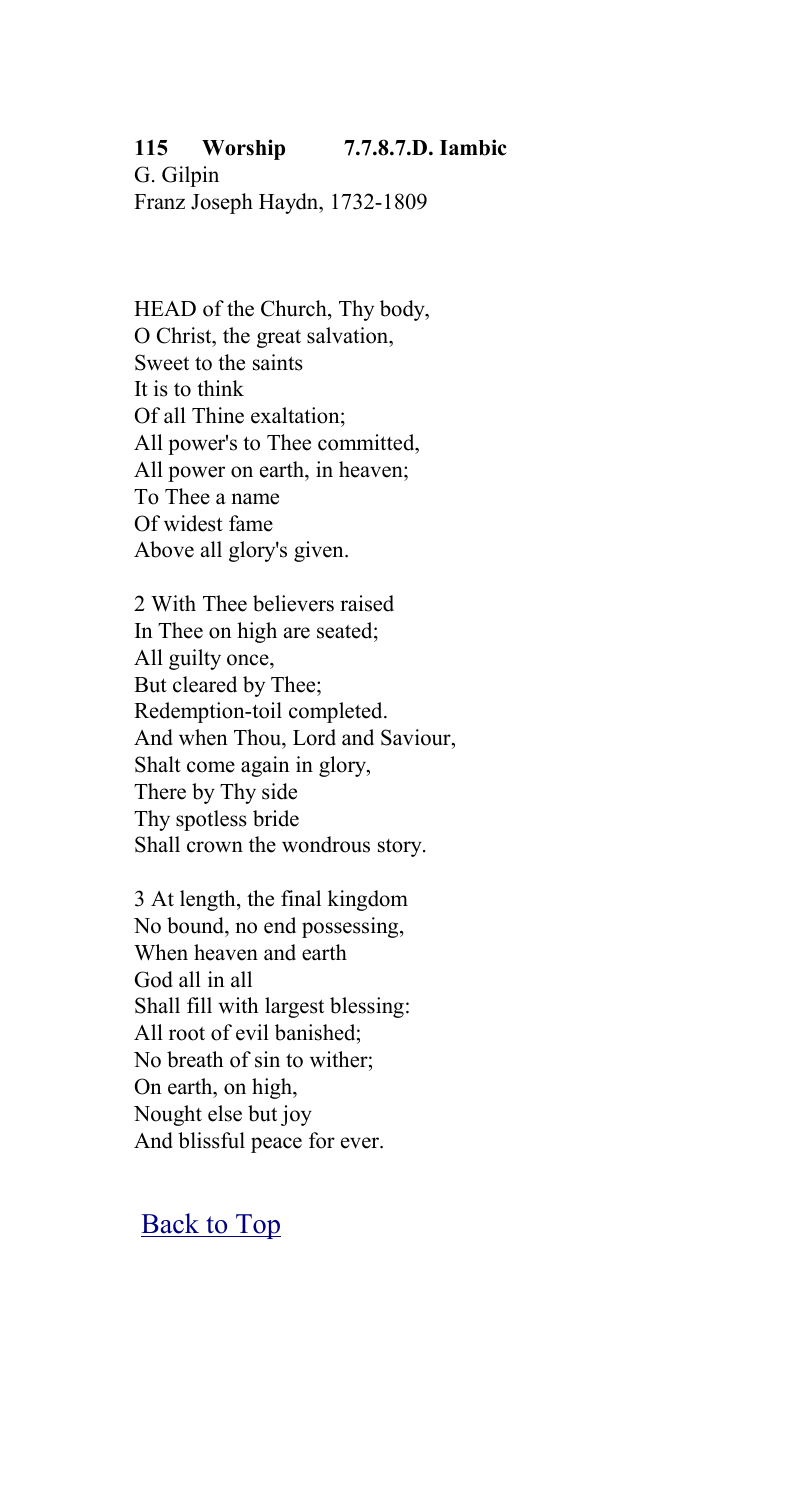# **116 Living Springs L.M.**

Nahum Tate (1652-1715), and Nicholas Brady (1659- 1726) "Geistliche Lieder", Elberfeld, 1853

O RENDER thanks to God above, The fountain of eternal love, Whose mercy firm through ages past Hath stood, and doth for ever last.

2 The Father's boundless love we sing, The fountain whence our blessings spring; How great the depth, how high it flows, No saint can tell, no angel knows.

3 Its length and breadth no eye can trace, No thought explore the bounds of grace; The love that saved our souls from hell Transcends the creature's power to tell.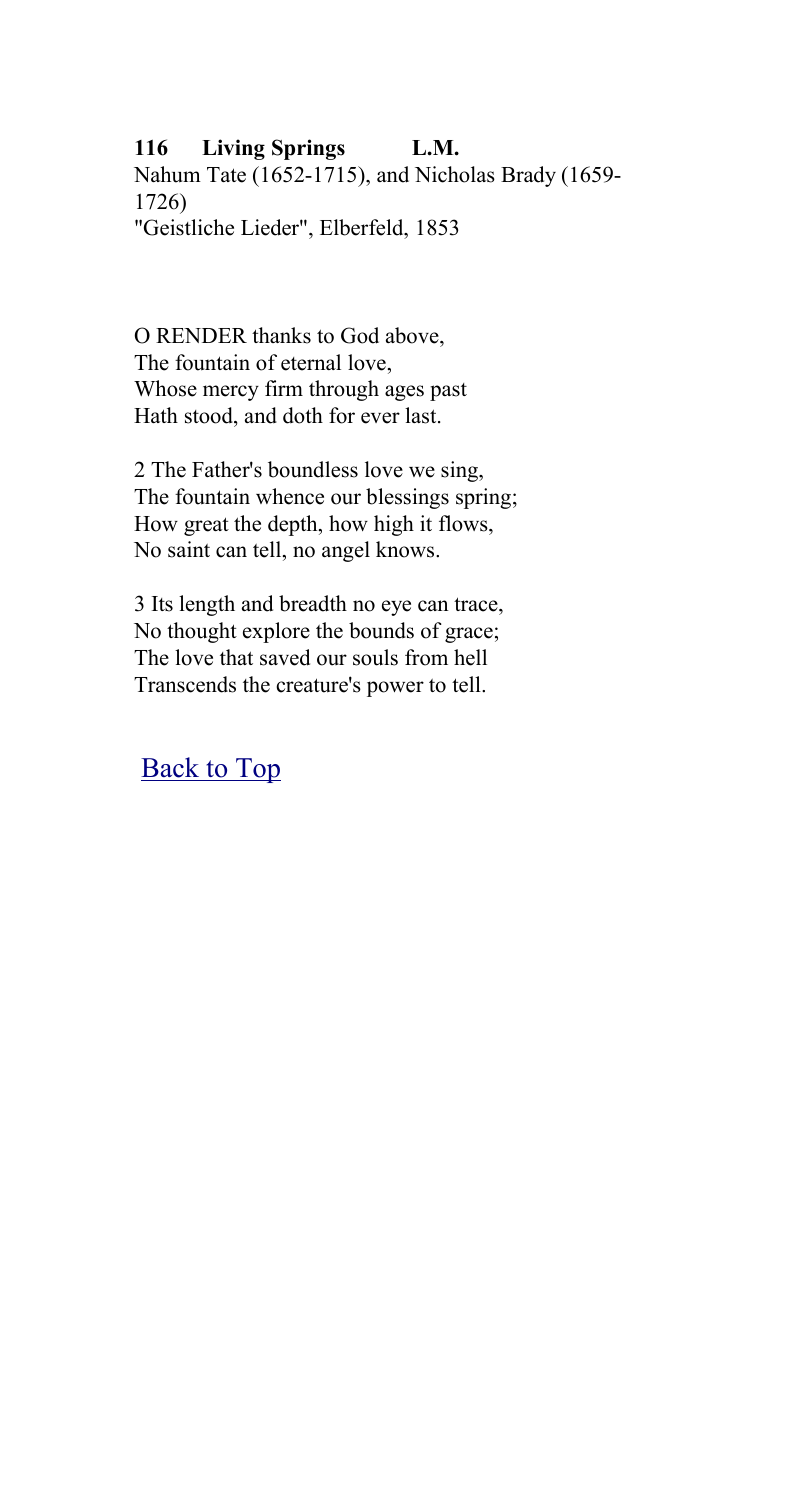### **117 Summerfield S.M.**

Augustus Montague Toplady (1740-1778) Anon.

NOT to ourselves we owe That we, O God, are Thine; Jesus the Lord, our night broke through, And gave us light divine.

2 The Father's grace and love This blessed mercy gave, And Jesus left the throne above, His wandering sheep to save.

3 No more the heirs of wrath – Thy sovereign love we see; And, Father, in confiding faith We cast our souls on Thee.

4 Our hearts look up to see The glory Thou hast given, In spirit dwell where we shall be With Christ, Thine heirs, in heaven.

5 With the adopted band Soon shall we see Him there: With them and Him in glory stand, And in His honours share.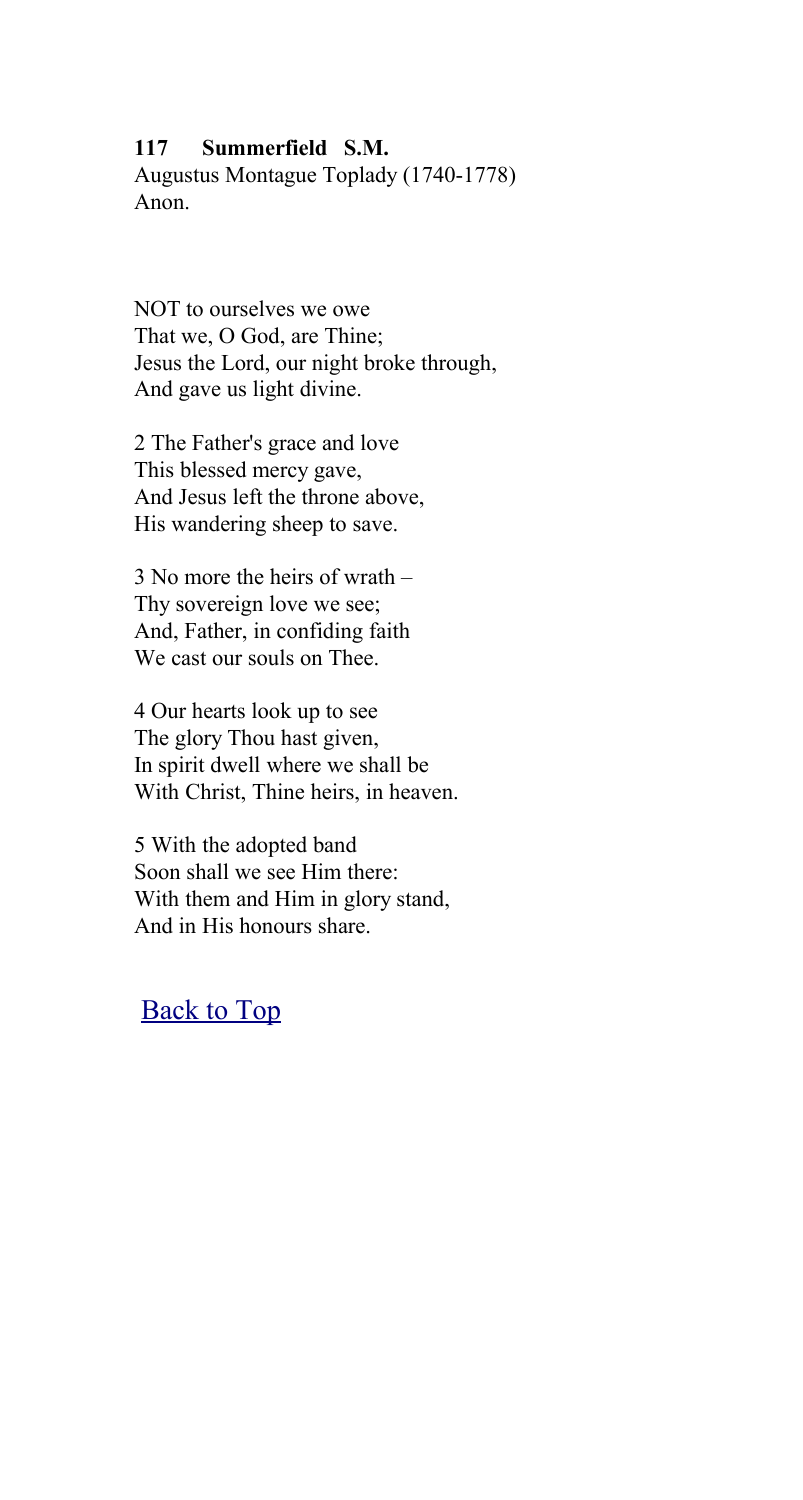### **118 Vom Himmel Hoch L.M.**

S. Medley M. Luther, 1483-1546

AWAKE, each saint, in joyful lays, To sing the great Redeemer's praise; He justly claims a song from thee: His loving-kindness, oh how free!

2 He saw us ruined in the fall, Yet loved us notwithstanding all: He saved us from our lost estate: His loving-kindness, oh how great!

3 Though numerous hosts of mighty foes, Though earth and hell, our way oppose, He safely leads His saints along: His loving-kindness, oh how strong!

4 When trouble, like a gloomy cloud, Has gathered thick, and thundered loud, He with His Church has always stood; His loving-kindness, oh how good!

5 Soon shall we mount and soar away To the bright realms of endless day, And sing with rapture and surprise His loving-kindness in the skies.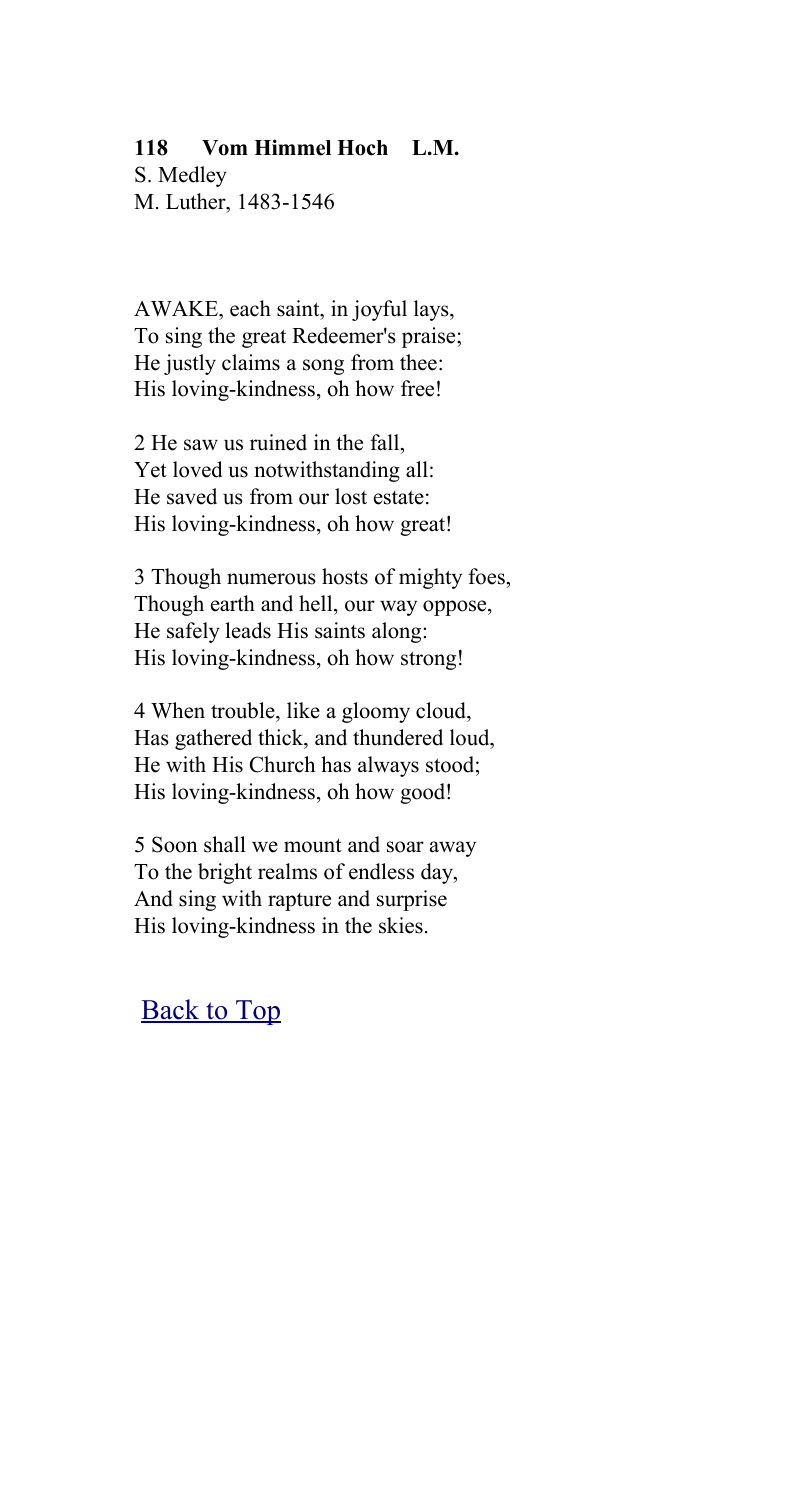## **119 Passion Chorale 7.6.7.6.D.**

Paul Gerhardt based on Bernard of Clairvaux (1091-1153) H. L. Hassler, 1564-1612

O HEAD once full of bruises, So full of pain and scorn, 'Mid other sore abuses Mocked with a crown of thorn; O Head! e'en now surrounded With brightest majesty, In death once bowed and wounded On the accursed tree.

2 Thou Countenance transcendent! Thou life-creating Sun! To worlds on Thee dependent – Yet bruised and spit upon: O Lord! what Thee tormented Was our sin's heavy load, We had the debt augmented Which Thou didst pay in blood.

3 We give Thee thanks unfeigned, O Saviour! Friend in need, For what Thy soul sustained When Thou for us didst bleed; Grant us to lean unshaken Upon Thy faithfulness; Until to glory taken, We see Thee face to face.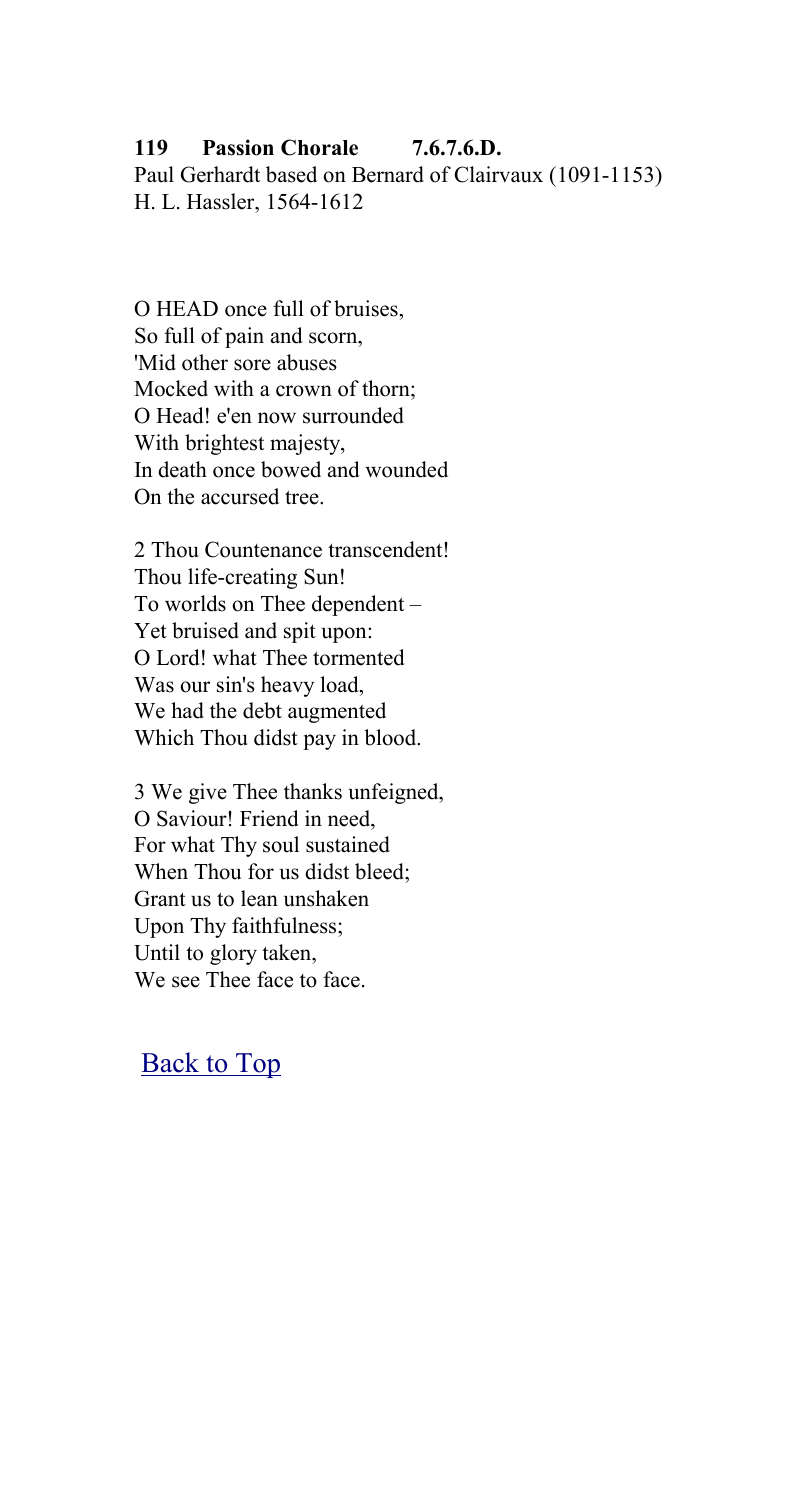## **120 Meribah 8.8.6.8.8.6.**

A. M. Toplady L. Mason, 1792-1872

O THOU who didst Thy glory leave, Rebellious sinners to retrieve From nature's deadly fall! Thou, Thou hast bought us with a price, Our sins against us ne'er can rise, For Thou hast borne them all.

2 See Him for our transgressions given; See the blest Lamb of God from heaven, For us, His foes, expire; Rejoice! rejoice! the tidings hear! He bore, that we might never bear, 'Gainst sin, God's righteous ire.

3 Ye saints, the Man of sorrows bless, The Lord, for your unrighteousness Deputed to atone; Praise, till with all the ransomed throng Ye sing the never-ending song, And sit upon His throne.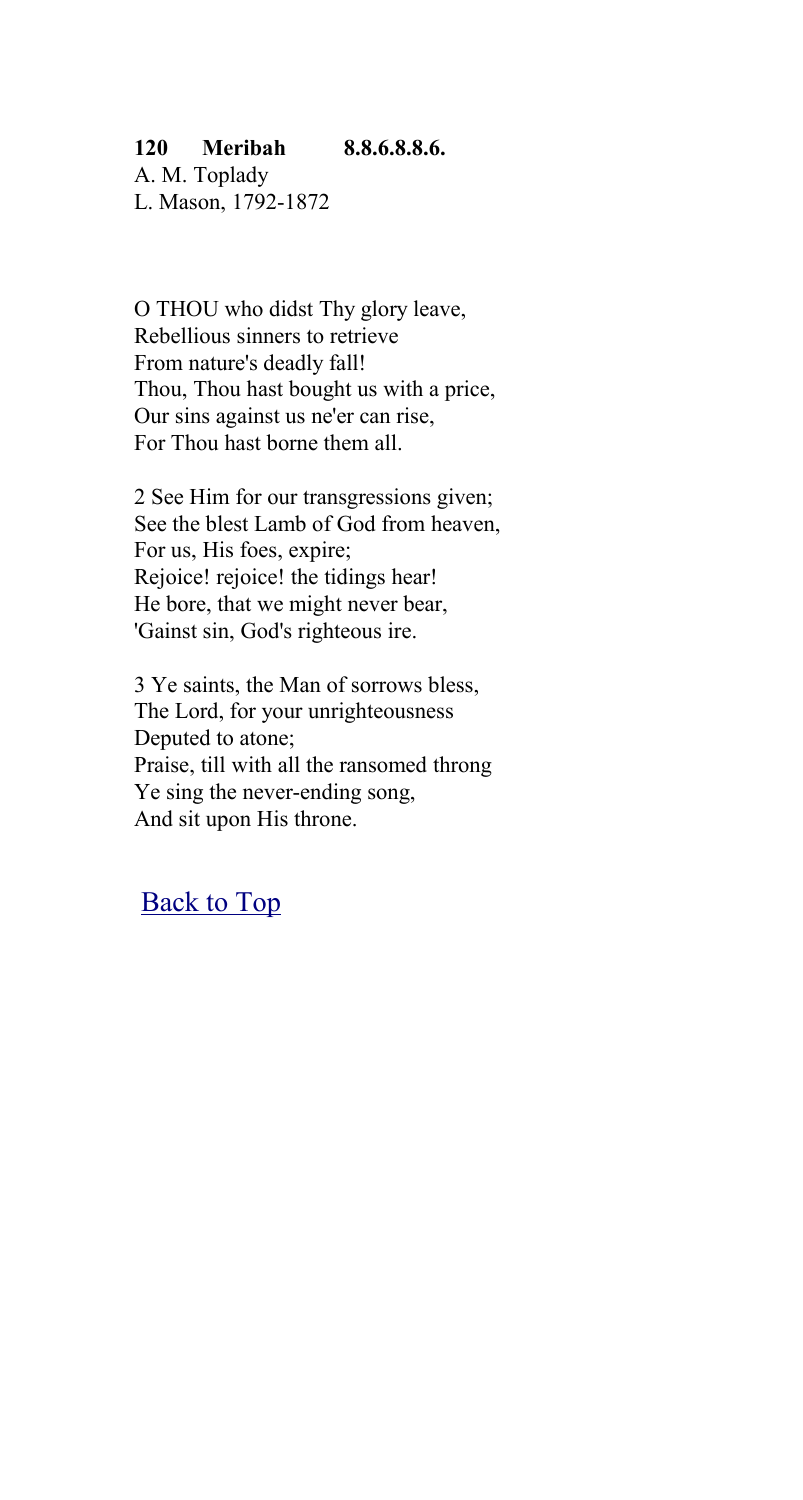#### **121 Harts 7s.**

Archibald J. Rutherford (19th Century) B. Milgrove, 1731-1810

GLORY unto Jesus be! From the curse who set us free; All our guilt on Him was laid; He the ransom fully paid.

2 All that blessed work is done; God's well-pleased with His Son; He has raised Him from the dead, Set Him over all as Head.

3 This we know, and cease to mourn, Patient wait His sure return: For His saints with Him shall reign – Come, Lord Jesus, come! Amen!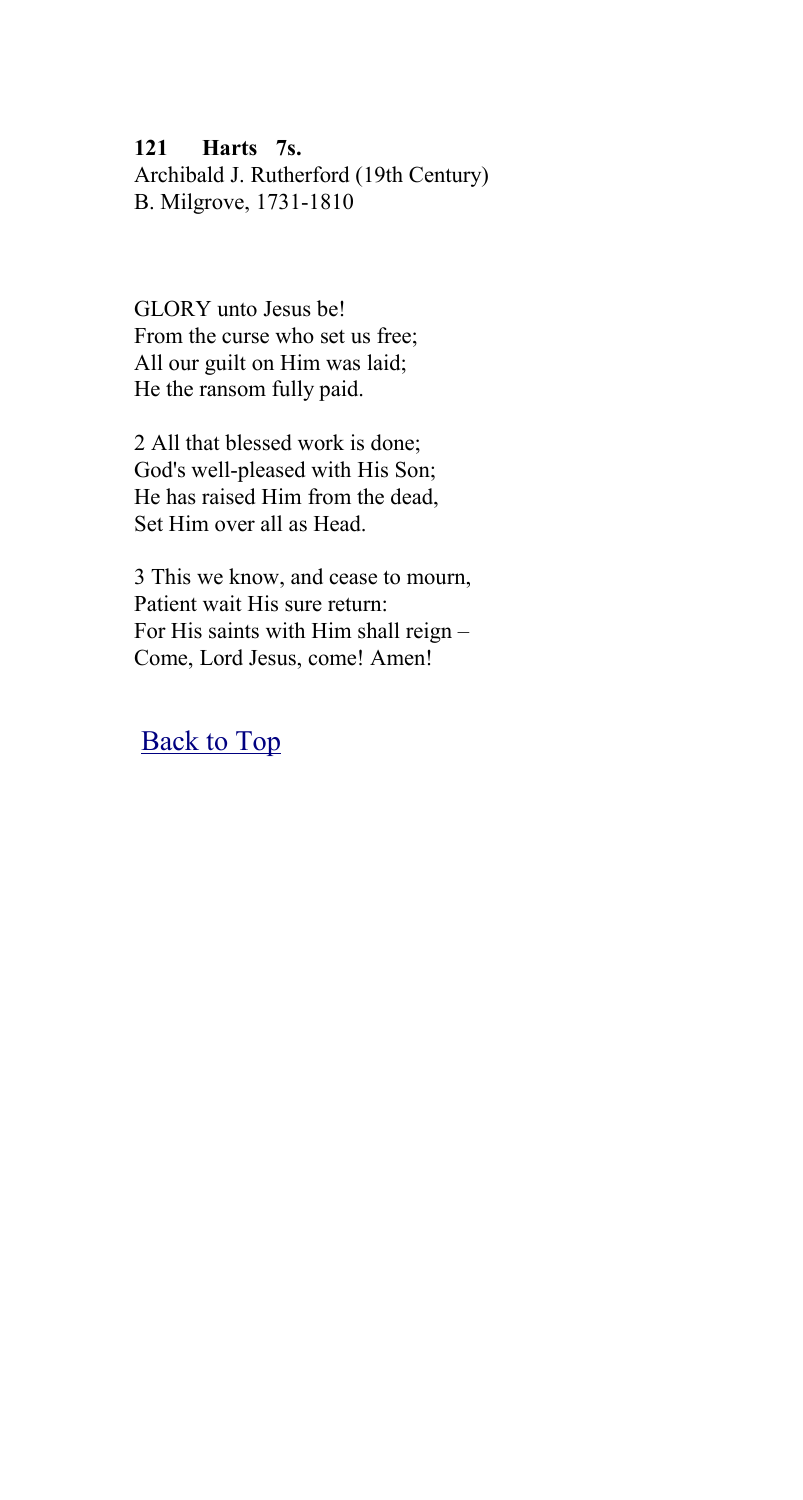### **122 St. Agnes C.M.**

Adapted from Sir E. Denny J. B. Dykes, 1823-1876

O LORD, the bright and blessed hope, That's cheered us through the past, Of full eternal rest in Thee, Will be fulfilled at last.

2 Undazzled by the glorious light Which shines upon Thy face, We'll see Thee then without a cloud – Brought there through boundless grace.

3 Praise, endless praise, alone becomes That bright and blessed place, Where every eye beholds unveiled, The mysteries of Thy grace.

4 Past conflict then; O Lord, 'tis ours Through everlasting days, To sing our song of victory there, And only live to praise.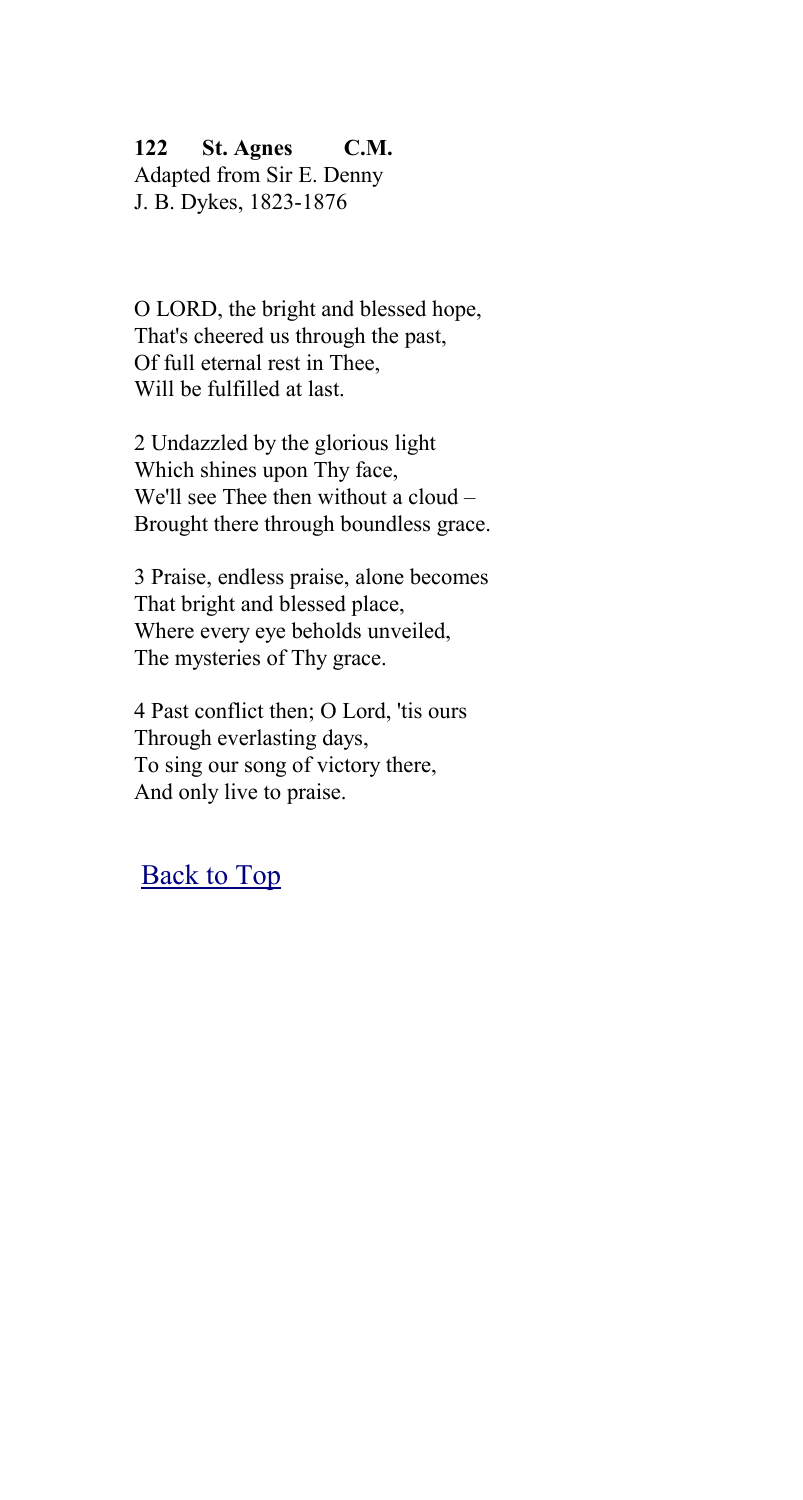## **123 Mozart 7s.**

J. G. Deck W. A. Mozart, 1756-1791

JESUS, spotless Lamb of God, Thou hast bought us with Thy blood; We are Thine, and Thine alone, This we gladly, fully own.

2 Help us to confess Thy name, Bear with joy the cross and shame; Only seek to follow Thee, Though reproach our portion be.

3 When we are to glory come, And have reached our heavenly home, Louder then each lip shall own, We are Thine and Thine alone.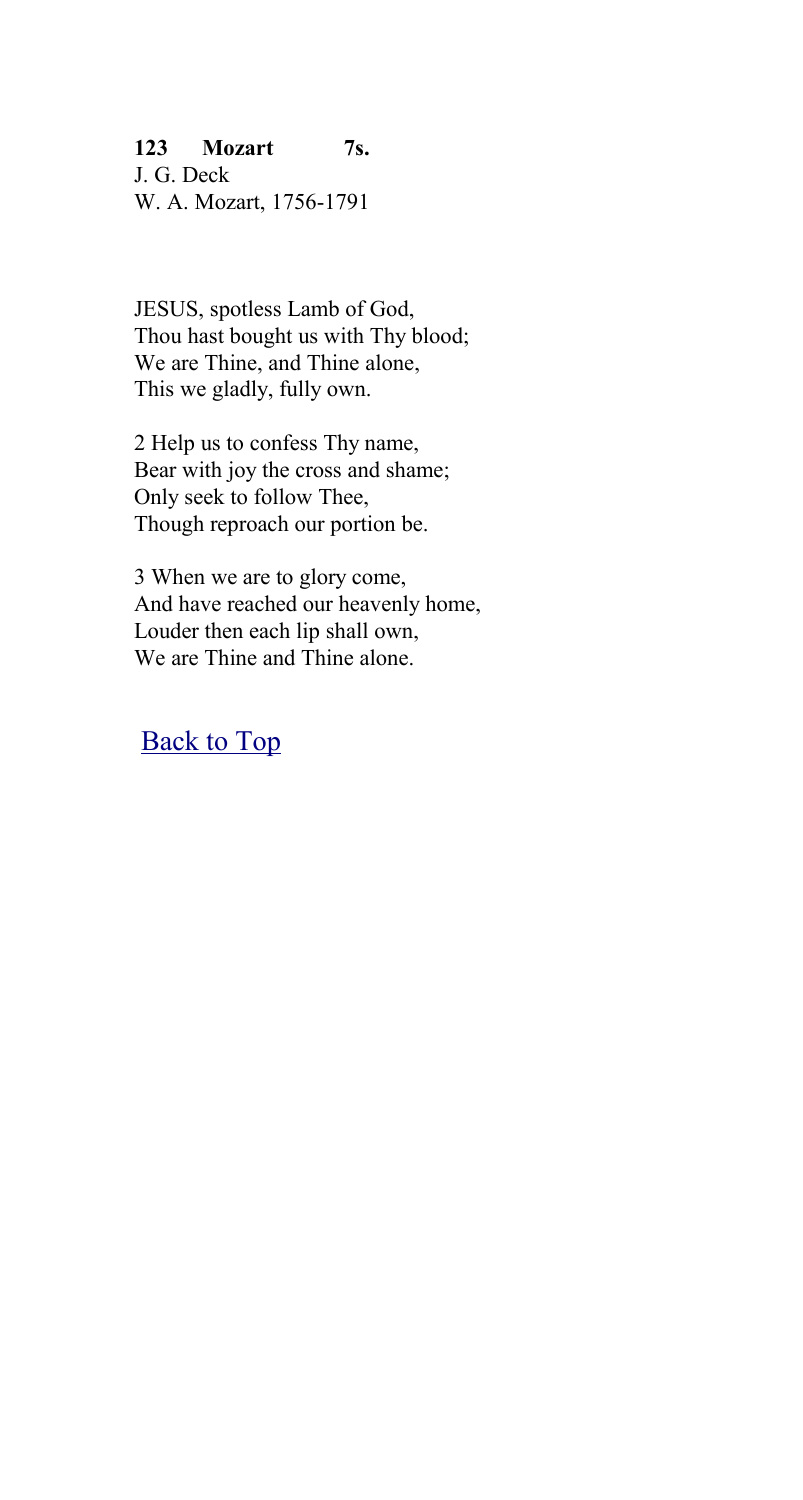### **124 Beatitudo C.M.**

Miss A. E. Price (1838-1919) J. B. Dykes, 1823-1876

JESUS, our Lord, Thou Morning Star, How well we know Thy name, Jesus, the Lord, the Crucified, In glory still the same.

2 Jesus, the One who left the throne To save a ruined race, Thy love and lowliness still shine Upon Thy glorious face.

3 Jesus, the One who trod the earth, The lowly, subject One, Obedience unto death was Thine, God's well-beloved Son!

4 Jesus, what memories thrill our hearts Of Thy blest footprints here, While now to heaven our eyes we turn And gaze upon Thee there!

5 Jesus, our Saviour, quickly come! That we may with Thee be; Heaven's morning breaks and glory dawns, When Thy blest face we see.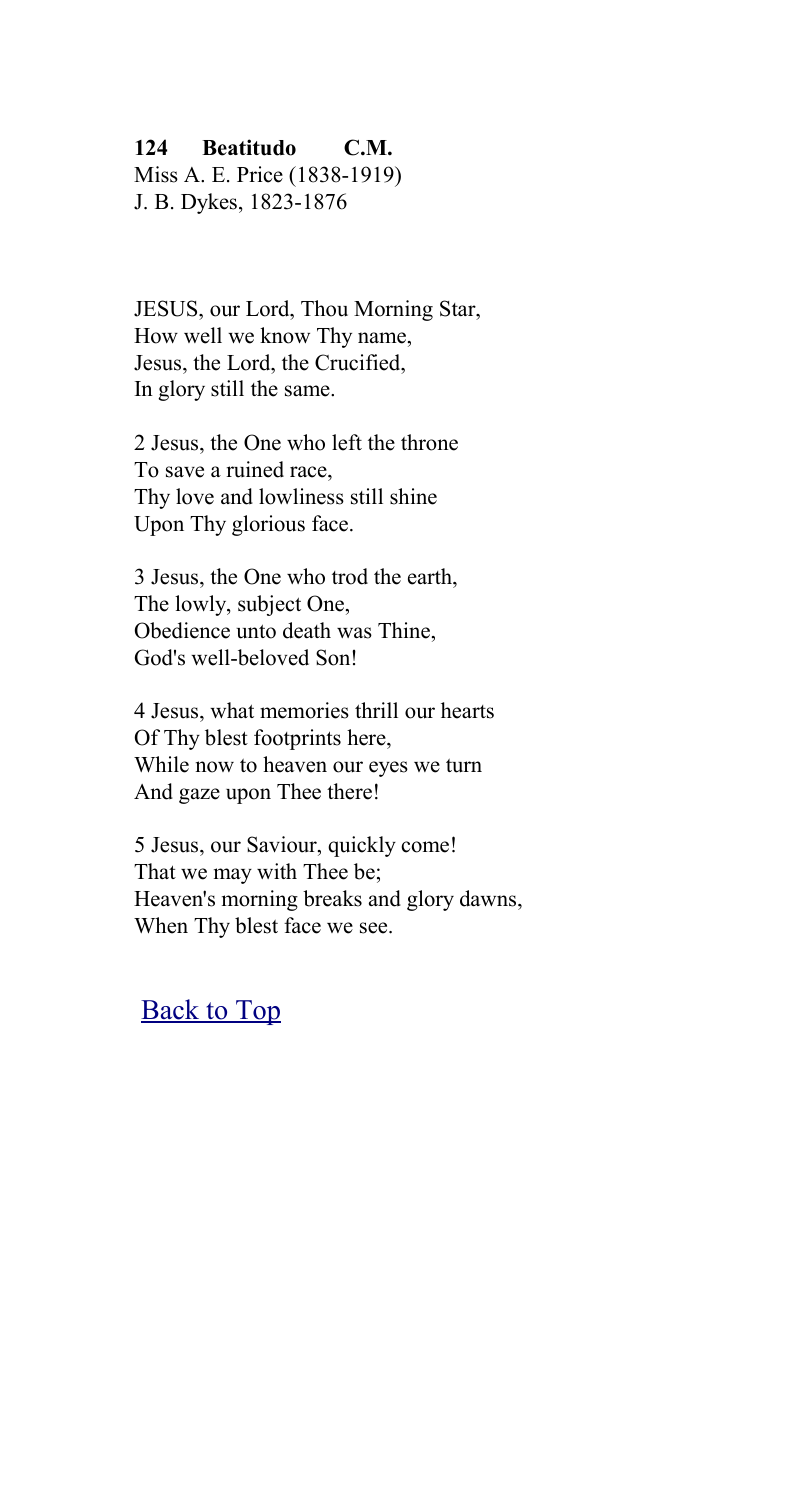## **125 Paraclete C.M.**

T. Kelly F. C. Maker, 1844-1927

BEHOLD the Lamb with glory crowned, To Him all power be given; No place too high for Him is found, No place too high in heaven.

2 He fills, the throne above, Its rights to Him belong; The object of His Father's love, Theme of the ransomed's song.

3 Though high yet He accepts the praise His people offer here; The faintest, feeblest cry they raise Will reach the Saviour's ear.

4 This song be ours, and this alone, To celebrate the name Of Him that sits upon the throne, And to exalt the Lamb.

5 To Him whom men despise and slight To Him be glory given; The crown is His, and His by right The highest place in heaven.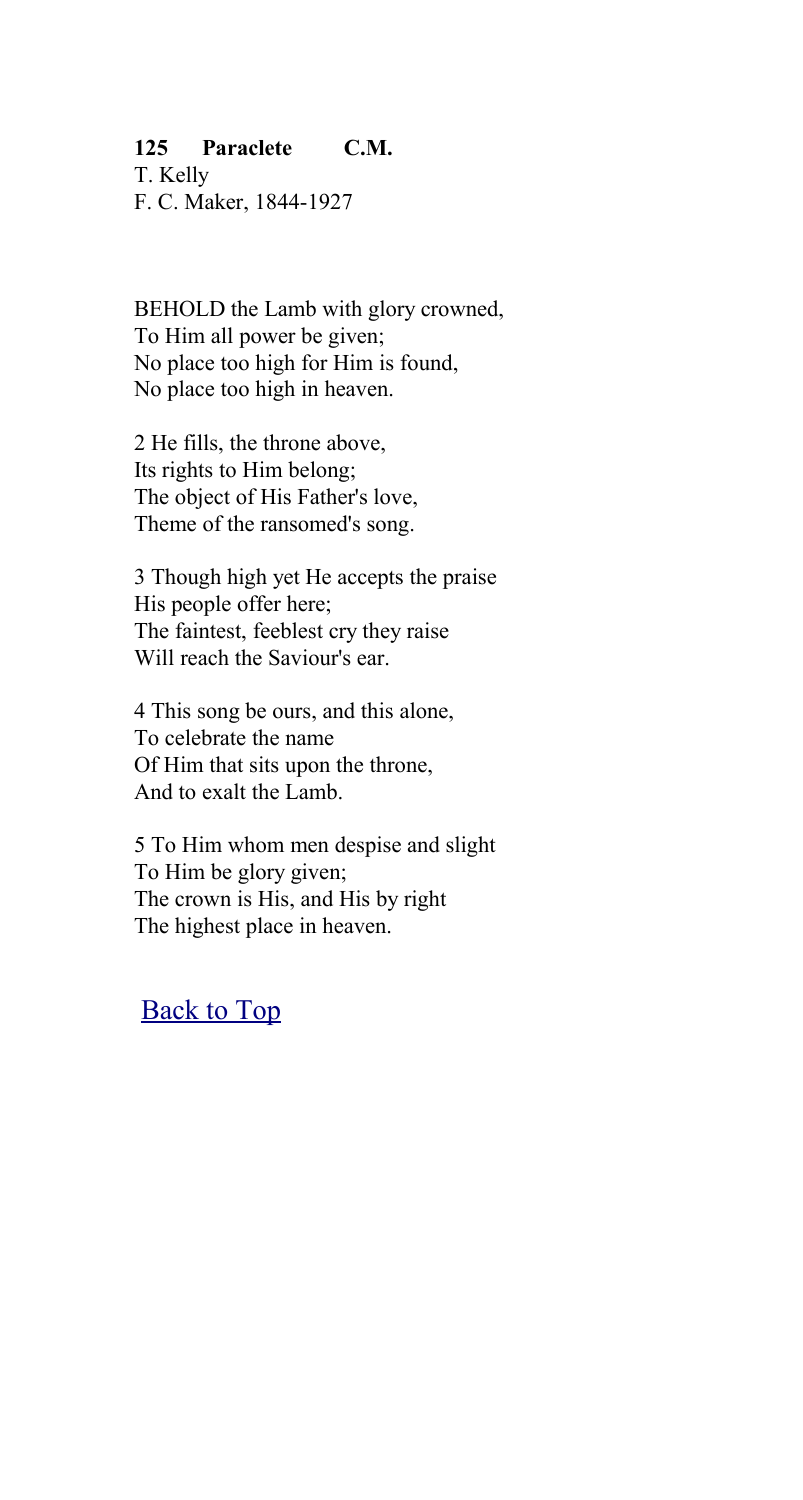## **126 Attercliffe C.M.**

Theophilus Ruse W. Mather, 1802

JESUS, our Lord, with joy we wait To see Thy blessed face; Though weak on earth our present state, Our strength is in Thy grace.

2 Thy precious blood shed by that grace To God has made us nigh, And sanctified us for the place Of worshippers on high.

3 By faith within the veil we're led, Where Thou hast entered in; "Not made with hands" the courts we tread, Nor e'er defiled by sin.

4 Responsive to the Father's heart In worship we would bow; Thy Spirit doth this grace impart To those who trust Thee now.

5 The way, the worshippers, the place, All sanctified by blood; Thy Spirit leads – sweet fruit of grace – In worship now to God.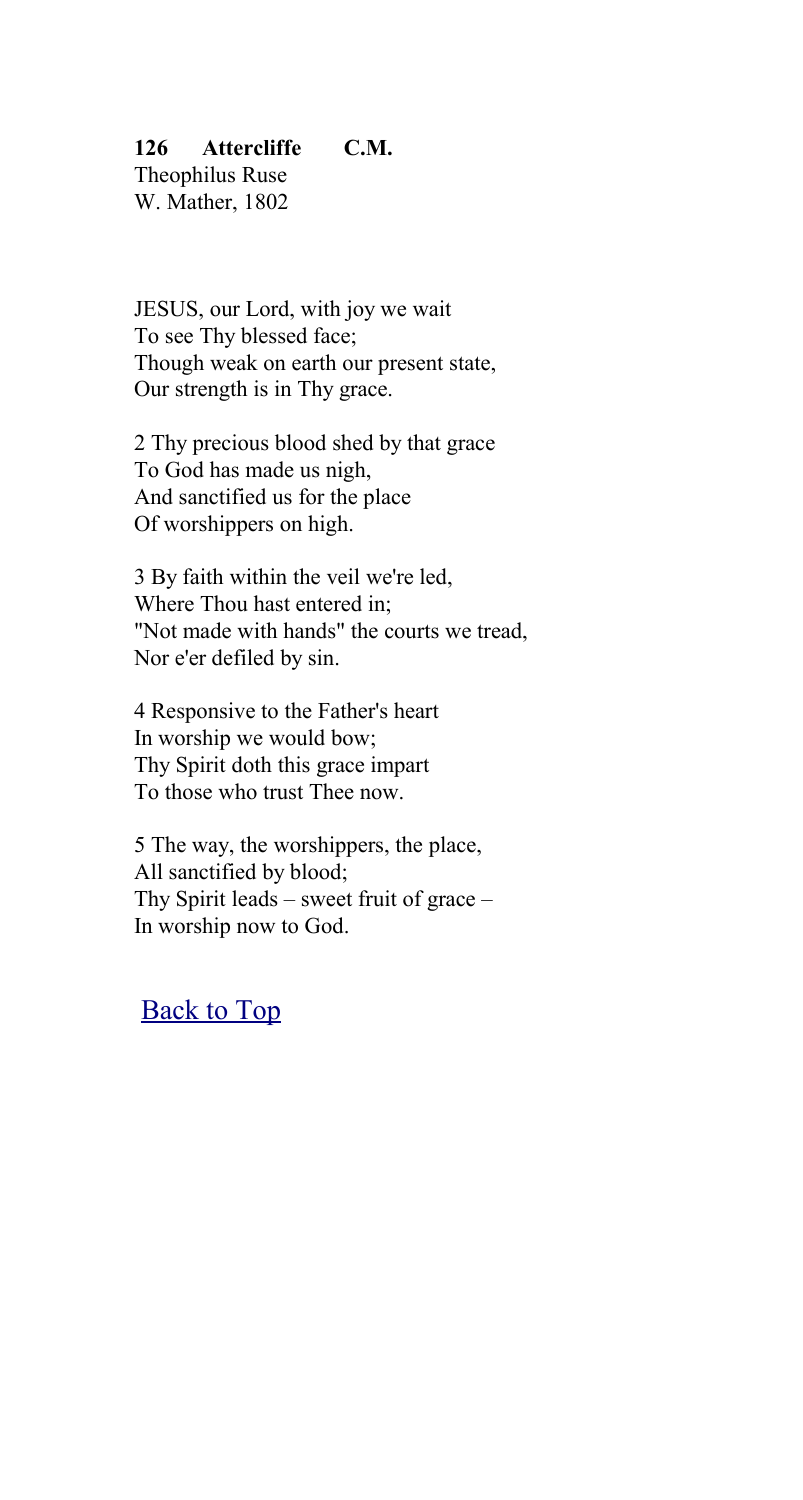## **127 Nativity C.M.**

Richard Burnham (1749-1810) H. Lahee, 1826-1912

COME, saints, your grateful voices raise For grace's boundless store; Dwell on the Lord's unchanging love, And praise Him evermore.

2 His mercy, who our ransom paid, And all our sorrows bore, Sing with a note of loftiest joy, And praise Him evermore.

3 Soon the redeeming Lord shall come, And we whose sins He bore Shall see the glories of the Lamb And praise Him evermore.

4 Then endless praise our lips shall move, And joy our spirits fill; The objects of His love divine, Oh who that joy can tell?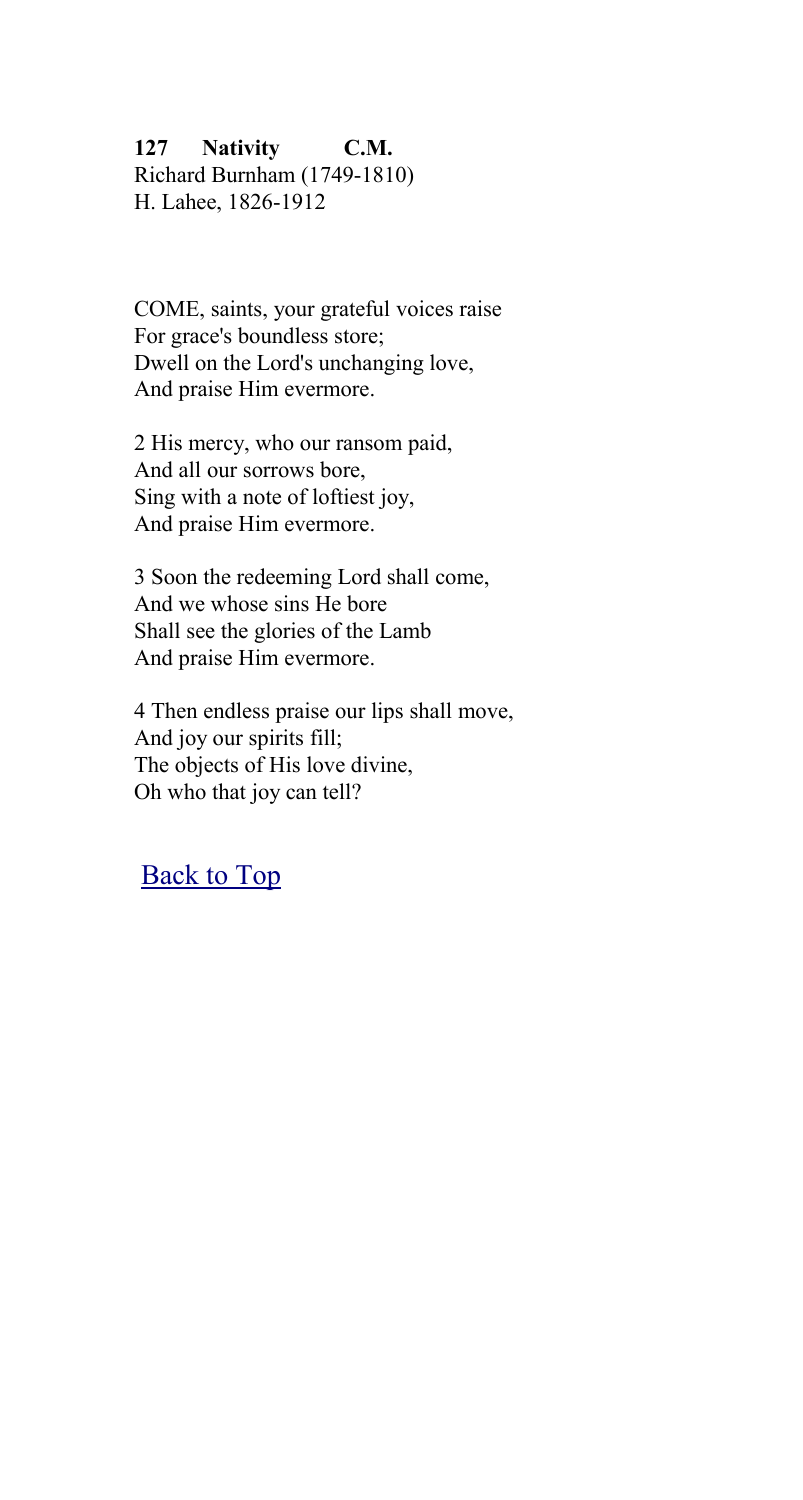### **128 Dusseldorf L.M.**

R. Sandeman (1718-1771) Robert Schumann, 1810-1856

SEE mercy, mercy from on high Descend to rebels doomed to die; 'Tis mercy free, which knows no bound; How sweet, how pleasant is the sound!

2 Soon as the reign of sin began, The light of mercy dawned on man, When God announced the blessed news, "The woman's Seed thy head shall bruise."

3 Brightly it beamed on men forlorn, When Christ, the holy child, was born; And brighter still in splendour shone When Jesus, dying, cried, " 'Tis done".

4 Complete in power when He arose, And burst the bands of all His foes, Then captive led captivity, And took for us His seat on high.

5 Till we around Him there shall throng, This mercy shall be still our song: For God shall every scheme confound Of all that seek its course to bound.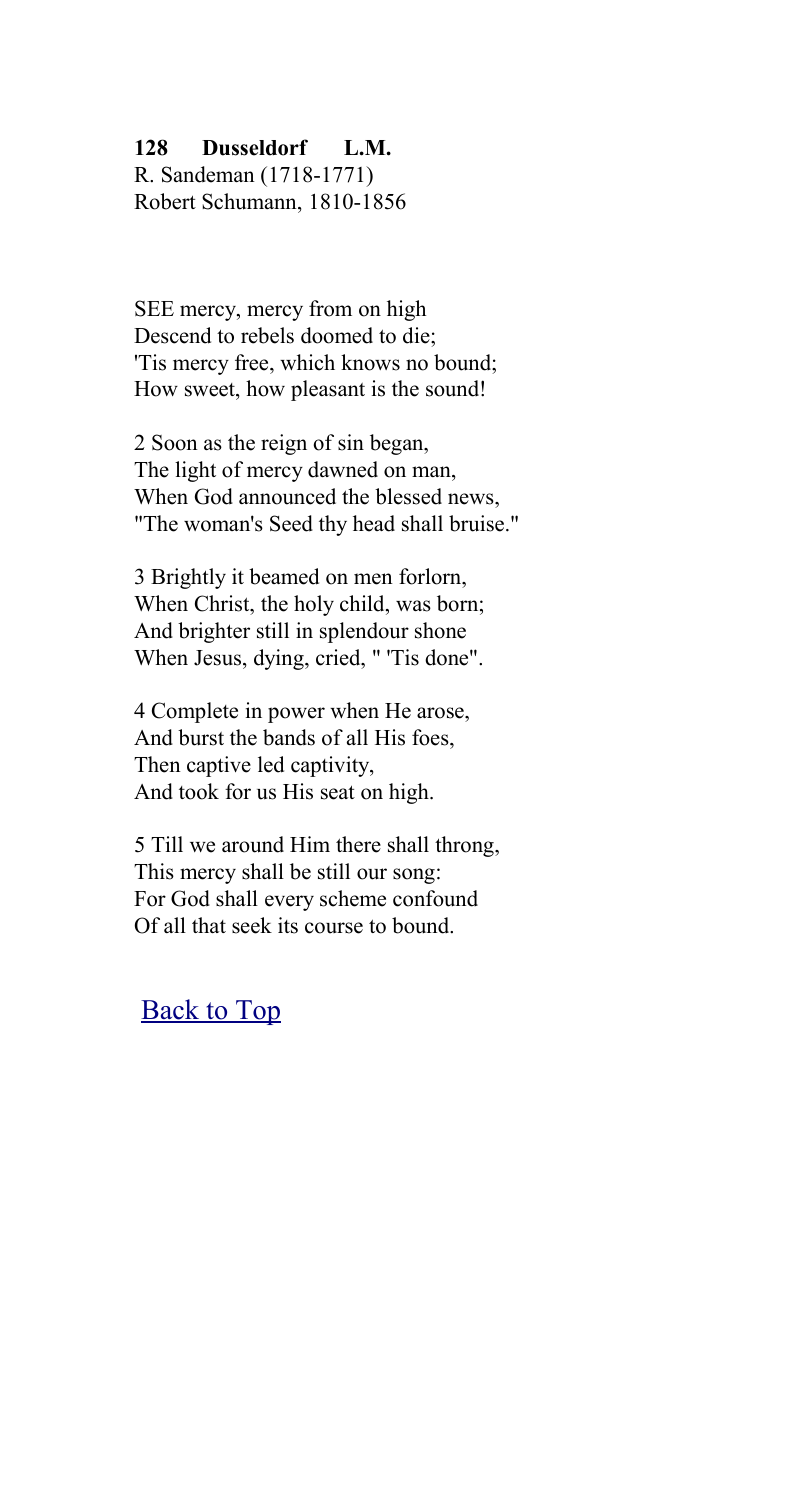## **129 Milton C.M.**

T. Kelly Mason's "Hallelujah"

AWAKE each soul! awake each tongue! The subject is divine; The Saviour's love demands our song; Let all His people join.

2 This Saviour is the Mighty God, The God of heaven above; Revealed in flesh, He shed His blood, Blest proof of endless love.

3 O Lord, Thy love exceeds our thought; But this at least we see, The soul that knows Thy love is taught To value nought but Thee.

4 And though Thy love be faintly seen What's seen demands our praise; Without it, Lord, we still had been Ensnared in Satan's ways.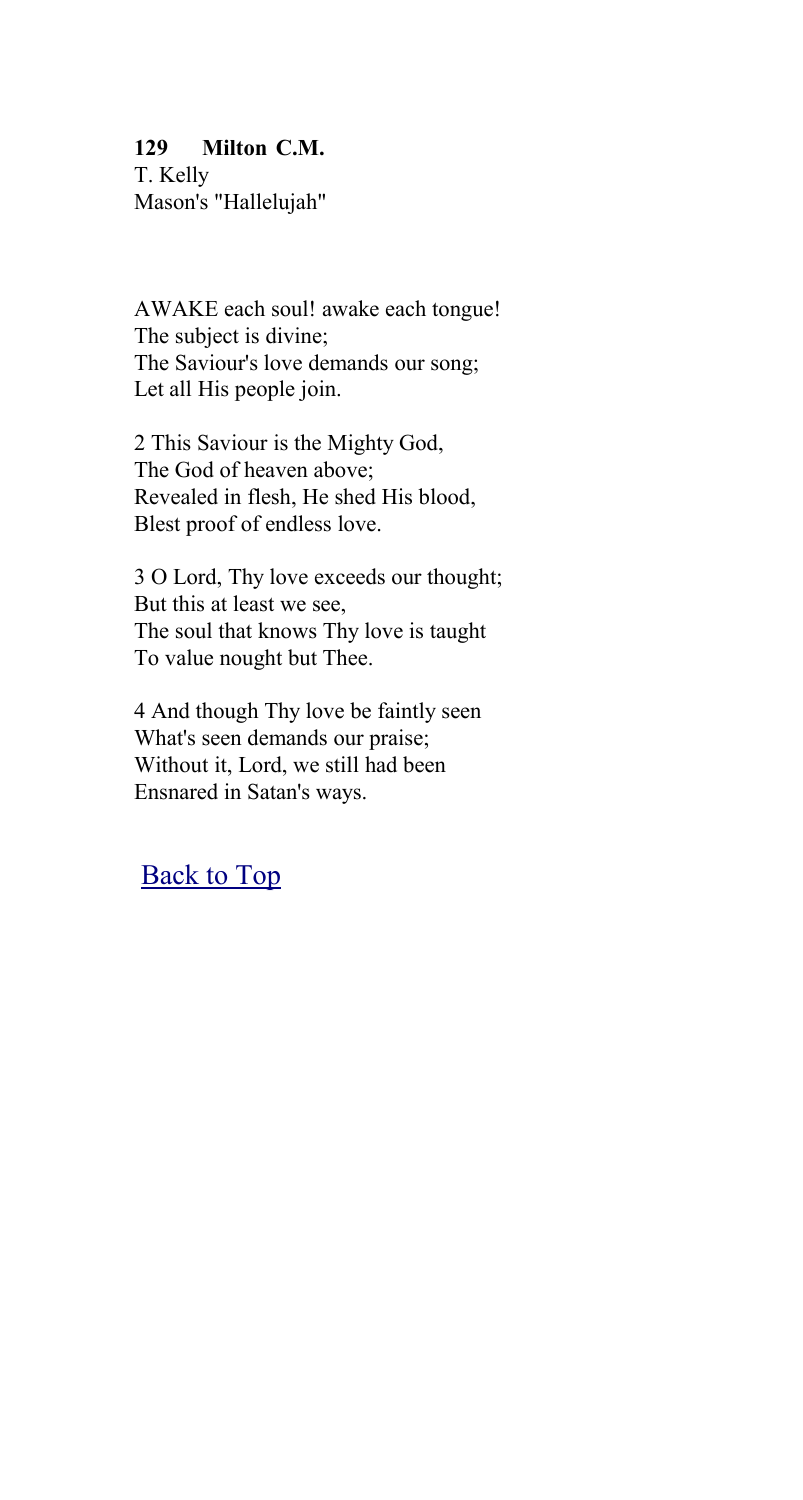## **130 Lischer 6.6.6.6.8.8.**

C. Wesley F. Schneider, arr. by L. Mason 1841

WITH Christ our theme begins, The Lord of truth and love; When He had purged our sins, He took His seat above. Our hearts are glad; we raise the voice; The Lord has made us to rejoice.

2 His power can never fail, He'll rule o'er earth in heaven; The keys of death and hell To Him alone are given. Our hearts are glad; we raise the voice; The Lord has made us to rejoice.

3 And sweet that blessed hope: Jesus the Lord shall come And take His brethren up E'en to His Father's home. Our hearts are glad; we raise the voice; The Lord has made us to rejoice.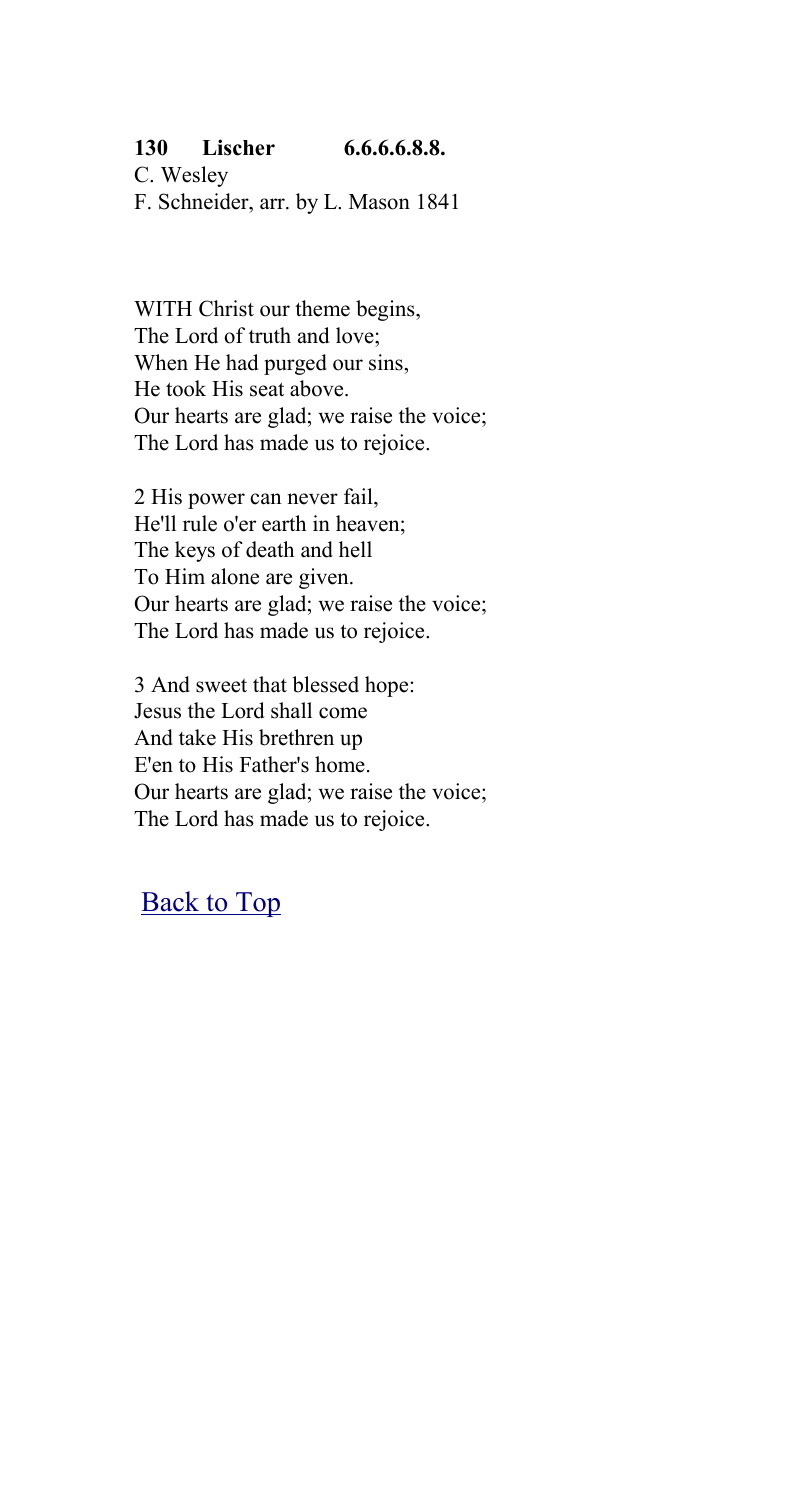## **131 Mozart 7s.**

James Montgomery (1771-1854) Wolfgang Amadeus Mozart, 1756-1791

PRAISE we to the Father give, God in whom we move and live; Children's praise He loves to hear; Children's songs delight His ear.

2 Praise we to the First-born bring, Christ the Prophet, Priest and King; Glad we raise our sweetest strain To the Lamb that once was slain.

3 Praises for the Holy Ghost Sent from heaven at Pentecost; 'Tis through Him alone we live, And the precious truth receive.

4 Blest our portion, thus to be Glorying in the Trinity; For the Gospel from above, For the word that God is love.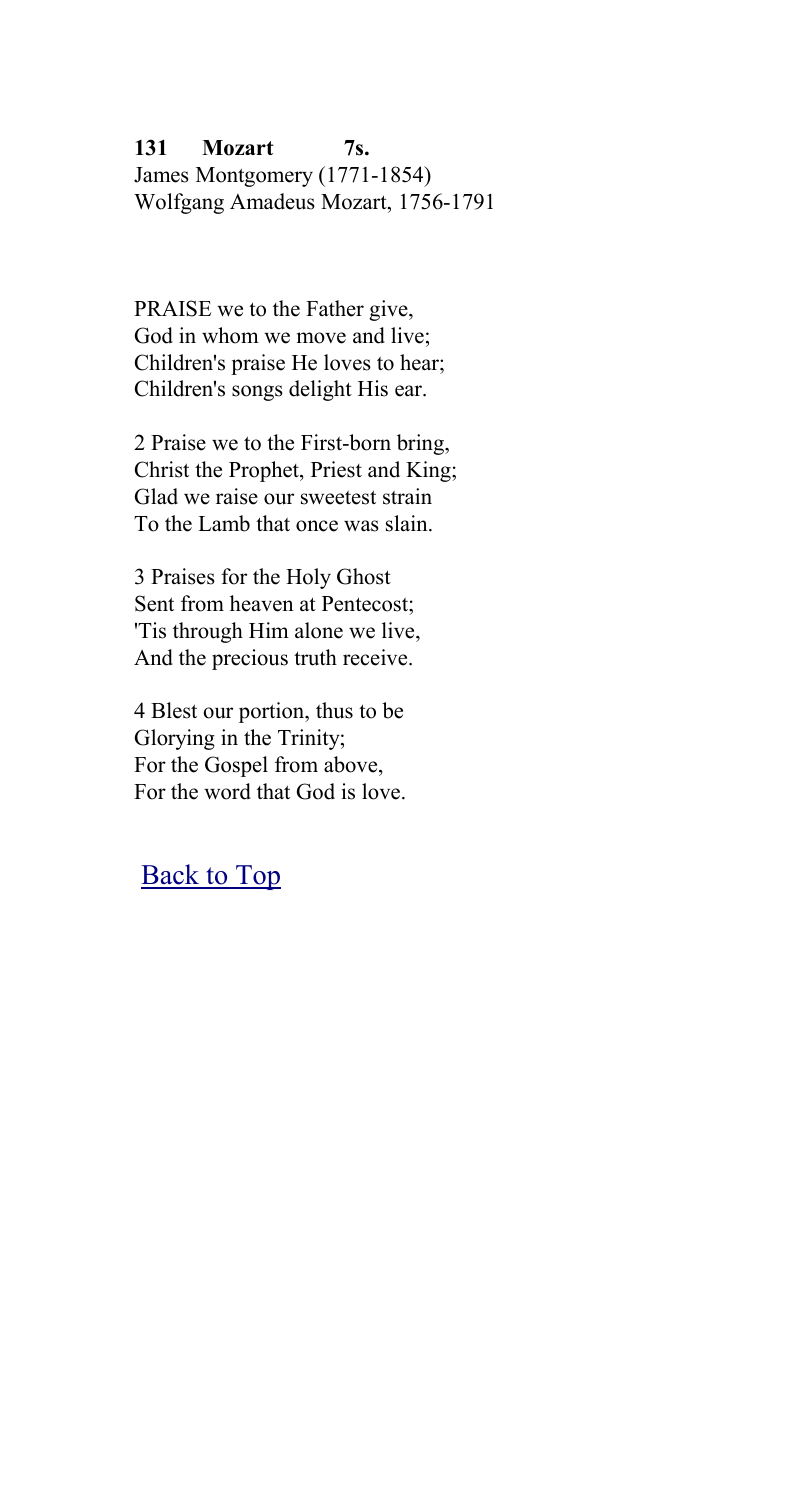## **132 Carlisle S.M.**

G. V. Wigram C. Lockhart, 1745-1815

THE person of the Christ, Enfolding every grace, Once slain, but now alive again, In heaven demands our praise.

2 Gladly of Him we sing, Since we with Him are dead; Our life is hid with Christ in God, In Christ the church's Head.

3 The heavens are opened now! Sound it through earth abroad; And we, by faith in heaven behold Jesus the Christ our Lord.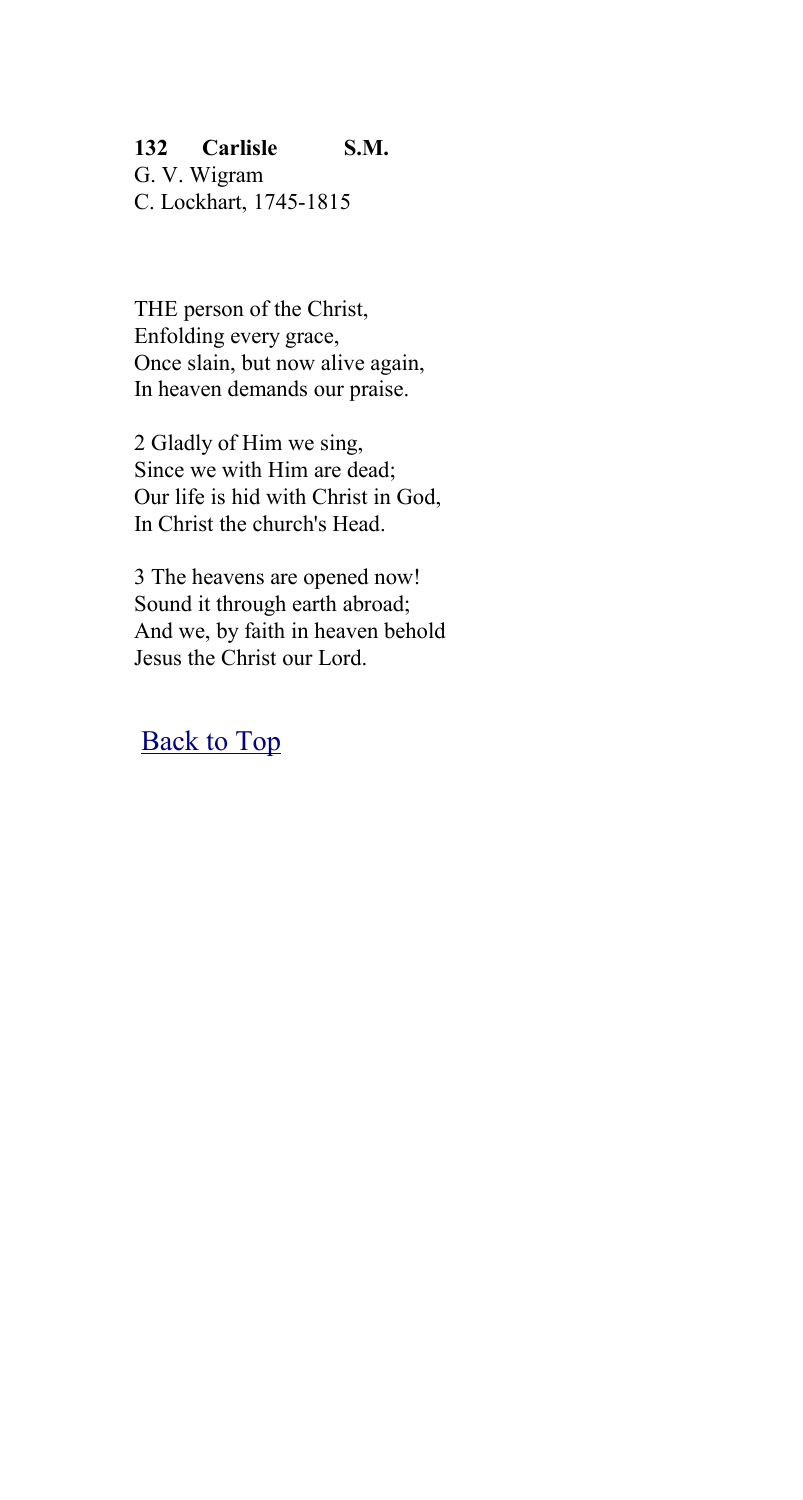## **133 Miles' Lane C.M.**

Jonathan Evans (1748-1809) W. Shrubsole, 1760-1806

LET saints on earth their anthems raise, Who taste the Saviour's grace; Sing, till in heaven they tune His praise, And hail Him Prince of Peace.

2 Praise Him who laid His glory by, For man's rebellious race; Praise Him who stooped to bleed and die, And hail Him Prince of Peace.

3 We soon shall reach the blissful shore, And view His glorious face, His name for ever to adore, And hail Him Prince of Peace.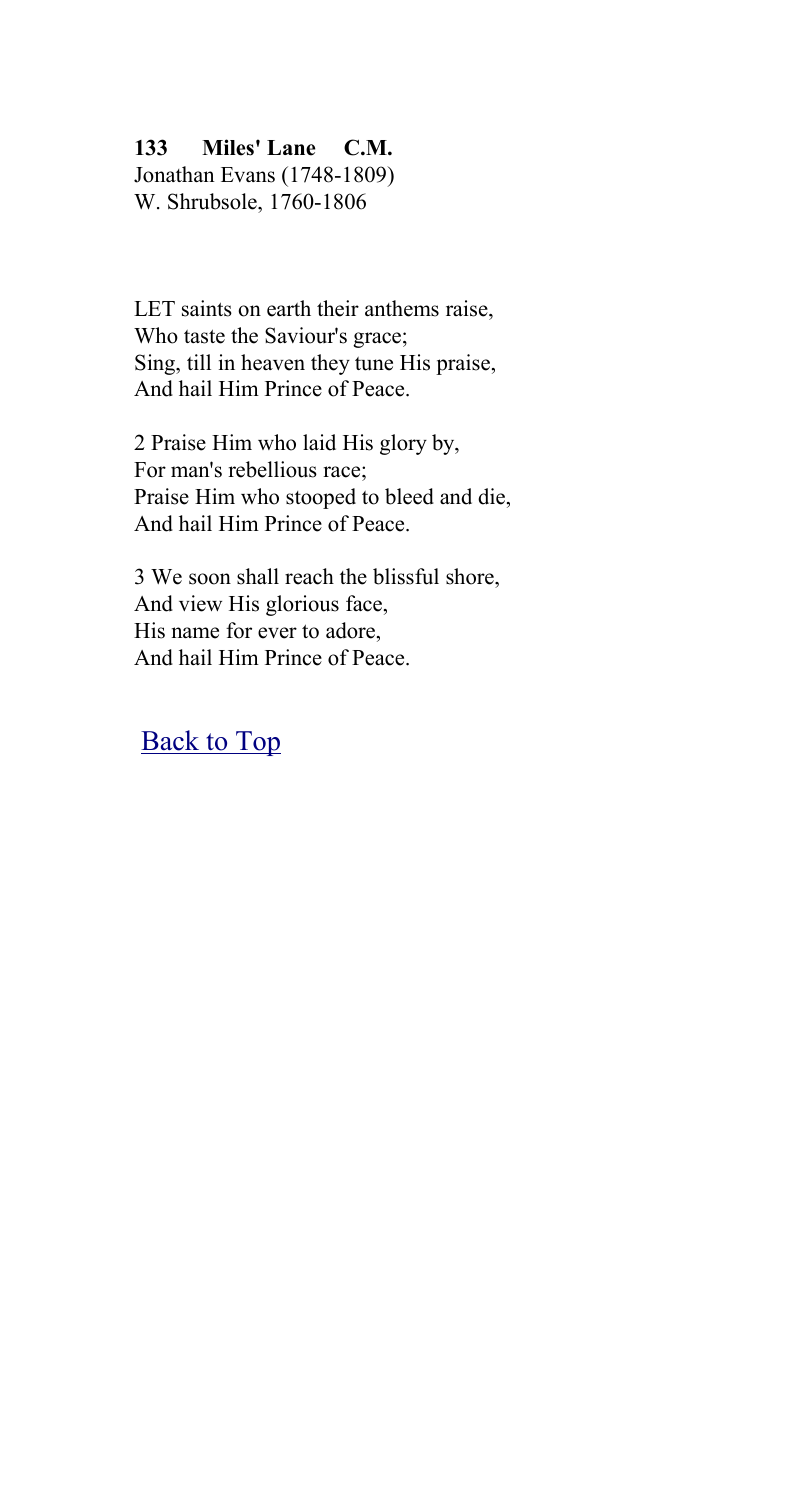#### **134 Evening Prayer 8.7.8.7.7.7.**

Richard Holden (?-1886) L. Mason, 1792-1872

LORD of glory, we adore Thee, Christ of God, ascended high; Heart and soul we bow before Thee, Glorious now beyond the sky; Thee we worship, Thee we praise, Excellent in all Thy ways.

2 Mighty King, with glory crowned, Rightful Heir and Lord of all: Once rejected, scorned, disowned, E'en by those Thou cam'st to call: Thee we honour, Thee adore, Glorious now and evermore.

3 Lord of life, to death made subject, Blesser, yet a curse once made; Of Thy Father's heart the object, Yet in depths of anguish laid: Thee we gaze on, Thee recall, Bearing here our sorrows all.

4 Royal robes shall soon invest Thee, Royal splendours crown Thy brow; Christ of God, our souls confess Thee King and Sovereign even now; Thee we reverence, Thee obey, Own Thee Lord and Christ alway.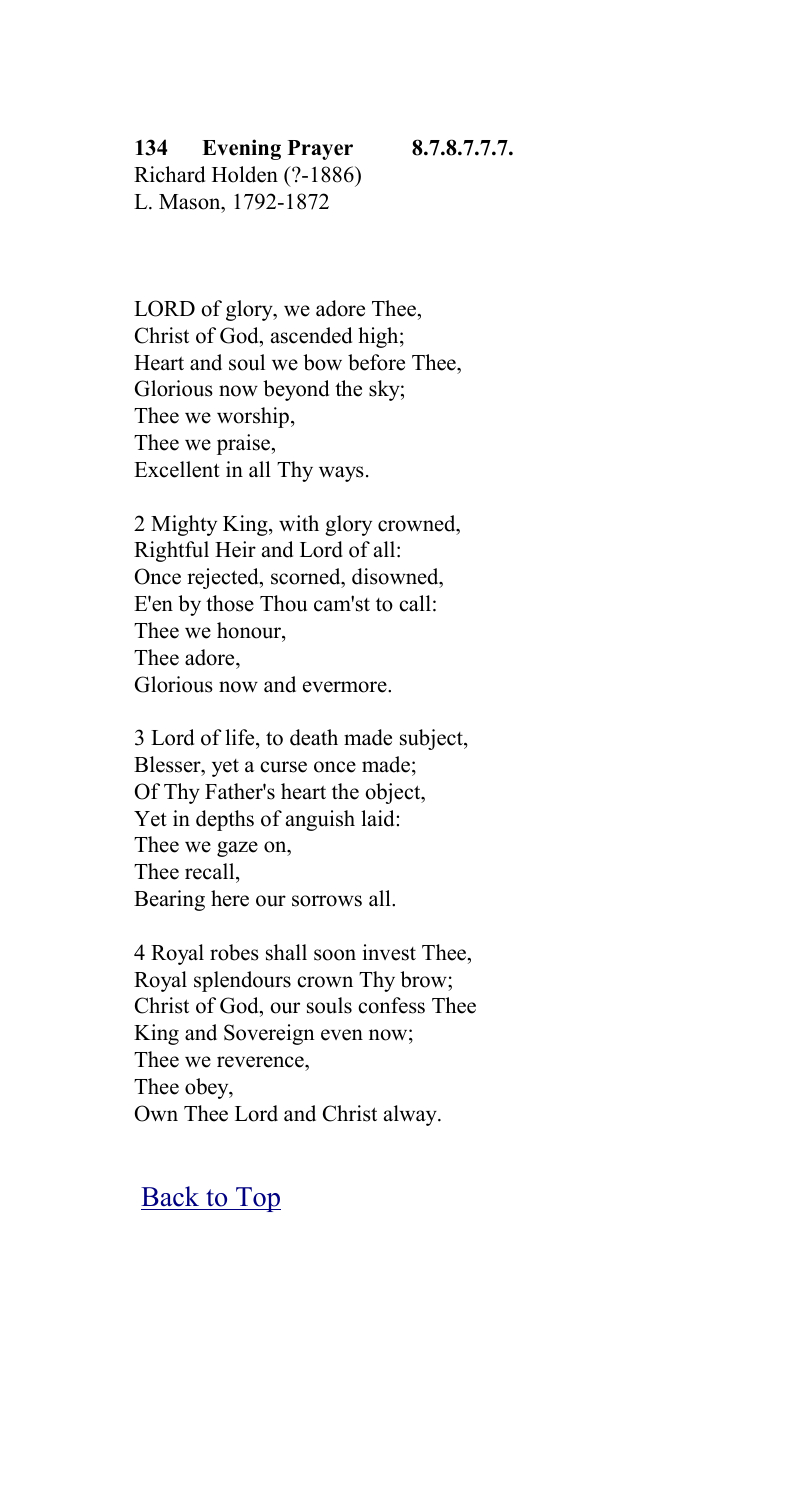## **135 Hanover 10.10.11.11.**

W. Yerbury (?-1863) W. Croft, 1678-1727

WE joy in our God, and we sing of that love, So sovereign and free, which did His heart move, When lost our condition, all ruined, undone, He saw with compassion, and spared not His Son.

2 His Son, His delight, His loved one He gave The wrath to endure, by suffering to save; Sure love so amazing, unmeasured, untold, Since Him it hath given, no good will withhold.

3 We praise then our God; how rich is His grace! We were far from Him once, estranged from His face. By blood we are purchased, are cleansed and made nigh, And blessed in His presence, in Jesus on high.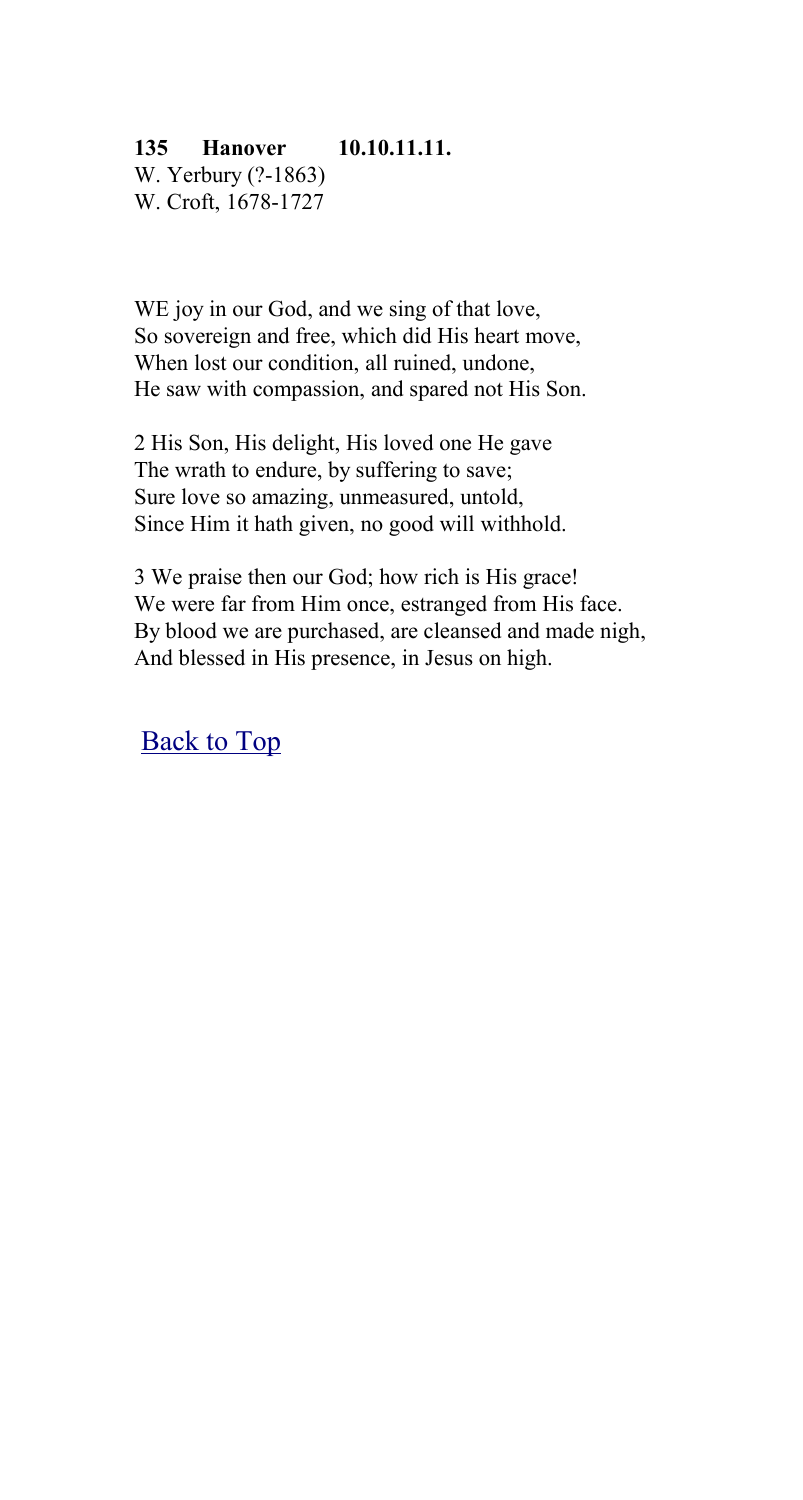### **136 Martydom C.M.**

J. G. Deck H. Wilson, 1766-1824

THE veil is rent: our souls draw near Unto the throne of grace; The merits of the Lord appear, They fill the holy place.

2 His precious blood avails us there As we approach the throne; And His own wounds in heaven declare The atoning work is done.

3 'Tis finished: here our souls have rest, His work can never fail; By Him, our Sacrifice and Priest, We pass within the veil.

4 Within the holiest of all, Cleansed by His precious blood, Before the throne we prostrate fall, And worship Thee, O God.

5 Boldly the heart and voice we raise, His blood, His name, our plea; Assured our prayers and songs of praise Ascend, by Christ, to Thee.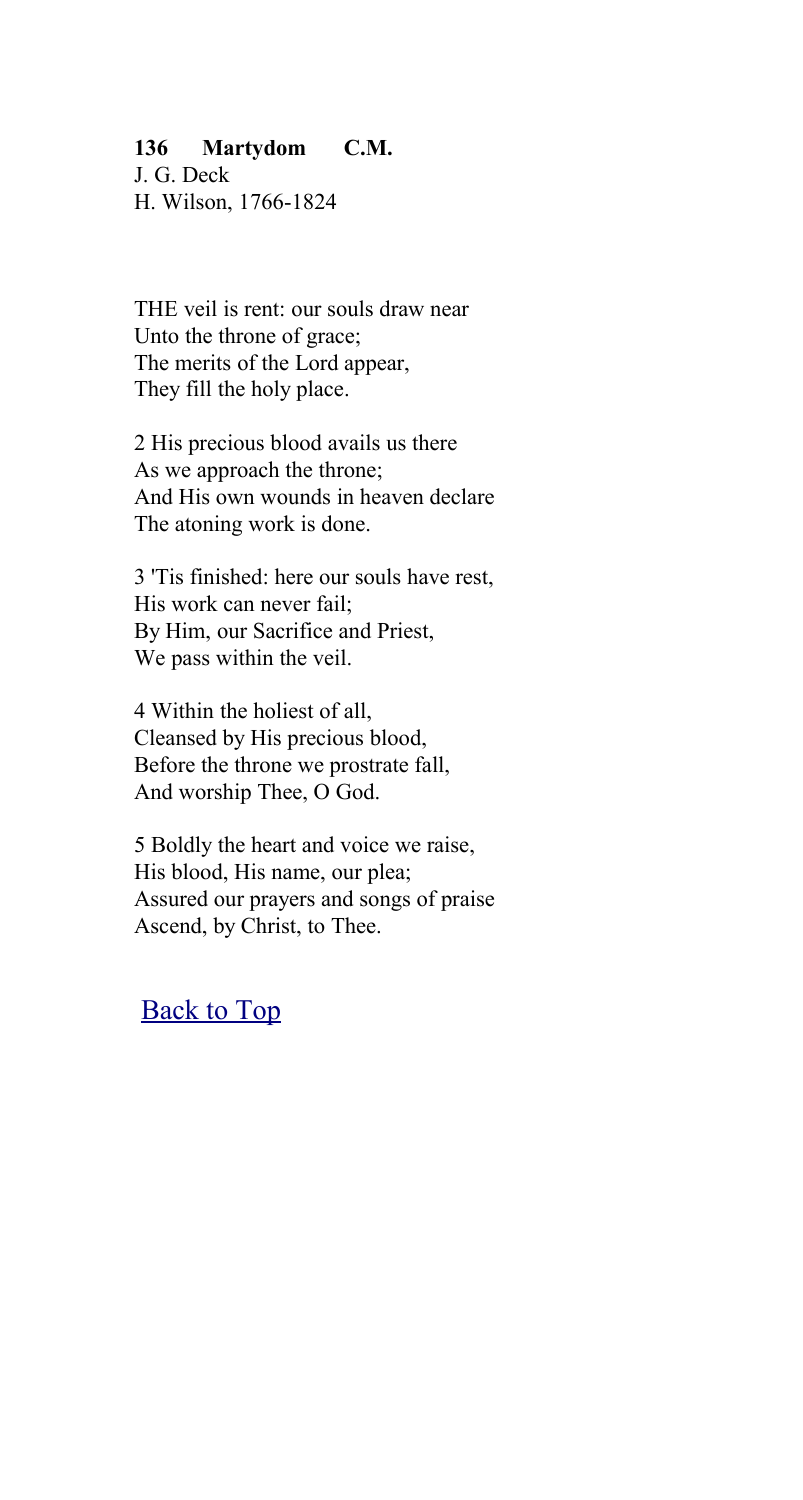#### **137 Stephanos 8.5.8.3.**

Inglis Fleming (1859-1955) H. W. Baker, 1821-1877

JESUS, Lord, we joy before Thee, Sorrow's night is o'er; Foes are vanquished. Thou art Victor, Evermore.

2 All the way Thy love has trodden, We with gladness trace, All Thy faithfulness and meekness, All Thy grace.

3 To Thy Father's will obedient, Thou to death hast been, Righteousness and peace embracing There are seen.

4 'Tis as risen, Lord, we hail Thee, Shadows passed away; Love has triumphed; Thou hast made us Thine for aye.

5 Now the Father's name Thou tellest; Joy is in Thine heart; In His love in which Thou dwellest We have part.

6 Joy we thus in Thee, Lord Jesus, Gladly praising Thee; Thine the triumph, Thine the glory Ever be.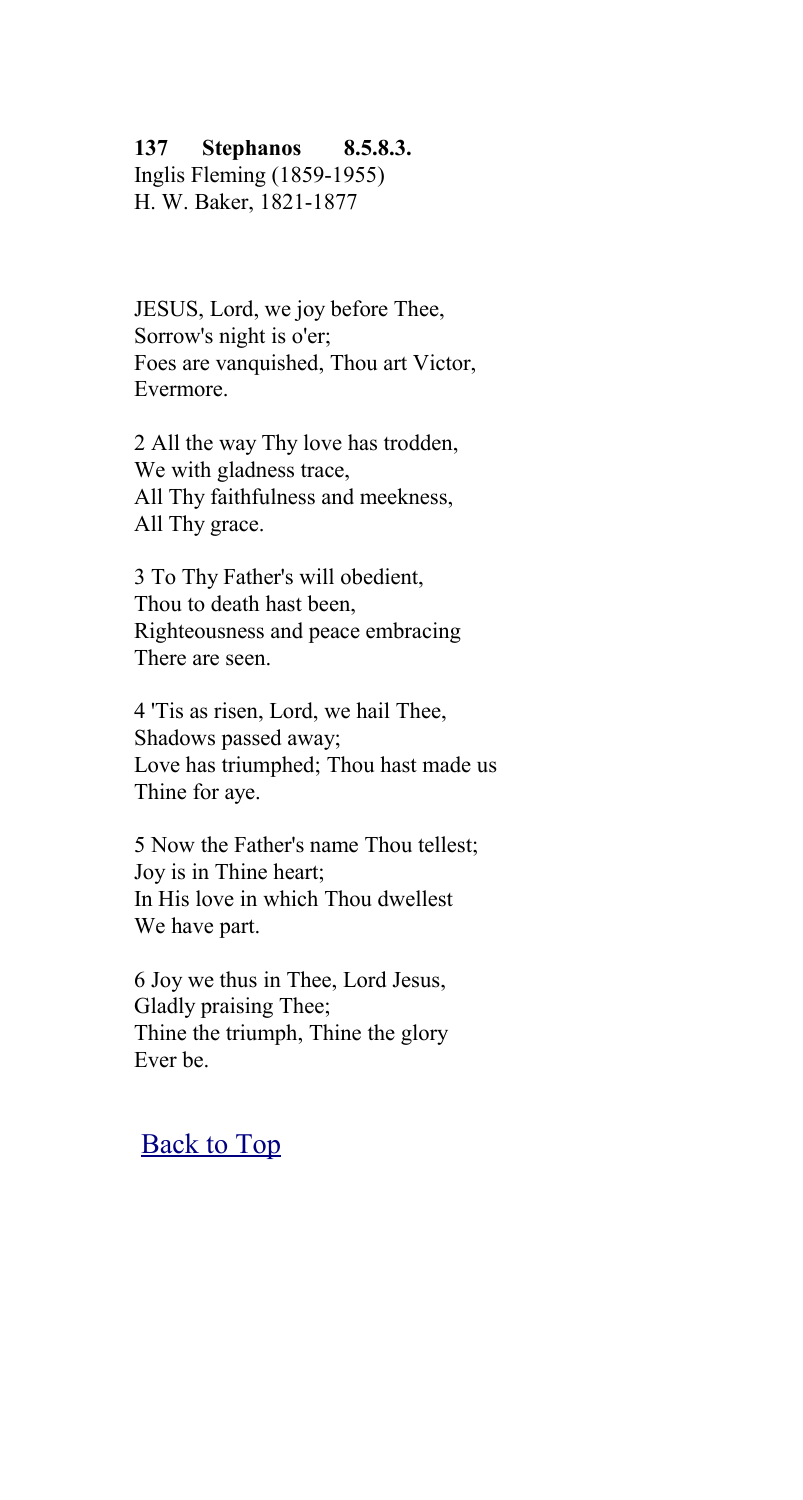#### **138 Substitution 8.6.8.6.8.6.**

Mrs. Anne Ross Cousin (1824-1906) Ira D. Sankey, 1840-1908

O CHRIST, what burdens bowed Thy head! Our load was laid on Thee; Thou stoodest in the sinner's stead – To bear all ill for me. A victim led, Thy blood was shed; Now there's no load for me.

2 Death and the curse were in our cup – O Christ, 'twas full for Thee! But Thou hast drained the last dark drop, 'Tis empty now for me. That bitter  $cup$  – love drank it up; Left but the love for me.

3 Jehovah lifted up His rod – O Christ, it fell on Thee! Thou wast forsaken of Thy God; No distance now for me. Thy blood beneath that rod has flowed: Thy bruising healeth me.

4 The tempest's awful voice was heard, O Christ, it broke on Thee; Thy open bosom was my ward; It bore the storm for me. Thy form was scarred, Thy visage marred; Now cloudless peace for me.

5 For me, Lord Jesus, Thou hast died, And I have died in Thee; Thou'rt risen: my bands are all untied; And now Thou liv'st in me. The Father's face of radiant grace Shines now in light on me.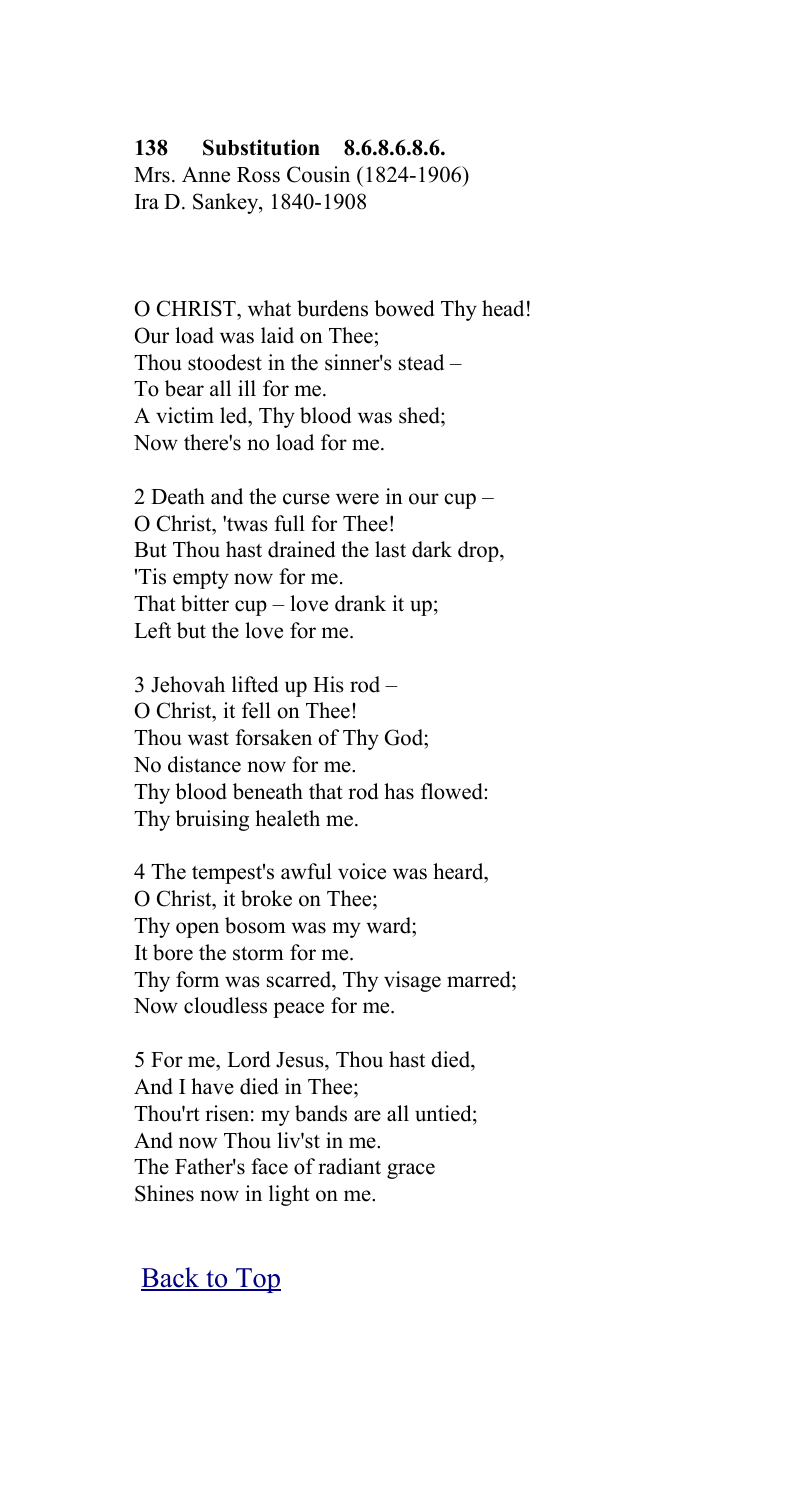### **139 De Fleury 8.8.8.8.D. Dactylic**

J. N. Darby White's Sacred Melodies

THIS world is a wilderness wide; We have nothing to seek or to choose; We've no thought in the waste to abide; We've nought to regret nor to lose.

2 The Lord is Himself gone before, He has marked out the path that we tread; It's as sure as the love we adore, We have nothing to fear nor to dread.

3 There is but that one in the waste, Which His footsteps have marked as His own; And we follow in diligent haste To the seats where He's put on His crown.

4 For the path where our Saviour is gone Has led up to His Father and God, To the place where He's now on the throne; And His strength shall be ours on the road.

5 And with Him shall our rest be on high, When in holiness bright we sit down, In the joy of His love ever nigh, In the peace that His presence shall crown.

6 'Tis the treasure we've found in His love, That has made us now pilgrims below, And 'tis there, when we reach Him above, As we're known, all His fulness we'll know.

7 And, Saviour, 'tis Thee from on high, We await till the time Thou shalt come, To take those Thou hast led by Thine eye To Thyself in Thy heavenly home.

8 Till then 'tis the path Thou hast trod, Our delight and our comfort shall be; We're content with Thy staff and Thy rod, Till with Thee all Thy glory we see.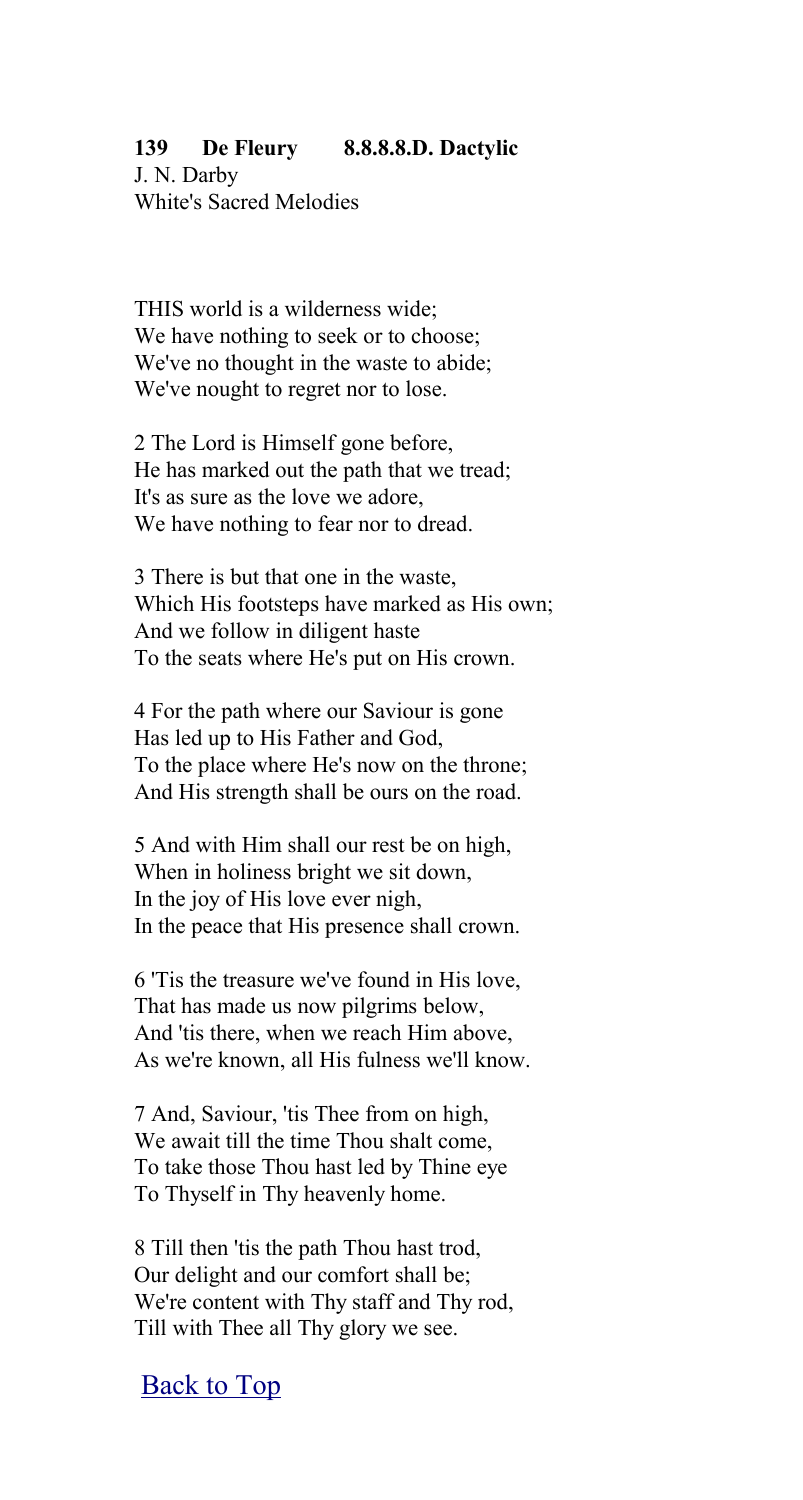### **140 St. Theodulph 7.6.7.6.D.**

G. W. Frazer M. Teschner, 1584-1635

O LORD, our hearts are waiting The archangel's heaven-sent cry, Which wakes the church now sleeping. And to Thee brings them nigh. When we, with them ascending, Shall meet Thee in the air, To gaze upon Thy glory, And all Thy likeness bear.

2 O hour, for which in patience Thou'st waited through the night, Whilst we Thy saints were gathered, And brought into the light; Then, then, the church completed, God makes no more delay; O Lord, with shouts of triumph, We pass into the day.

3 O hour of richest blessing, When brought to Thee so nigh, To be Thy joy for ever, We share Thy throne on high; To rest in all that brightness, And ever there abide; To find Thy heart delighting In us, Thy ransomed bride.

4 O blessed, coming Saviour, Speak, then, the joyous word, To which our hearts responding – "For ever with the Lord", For ever with Thee, Saviour – We evermore shall be, In deepest, fullest blessing For ever one with Thee.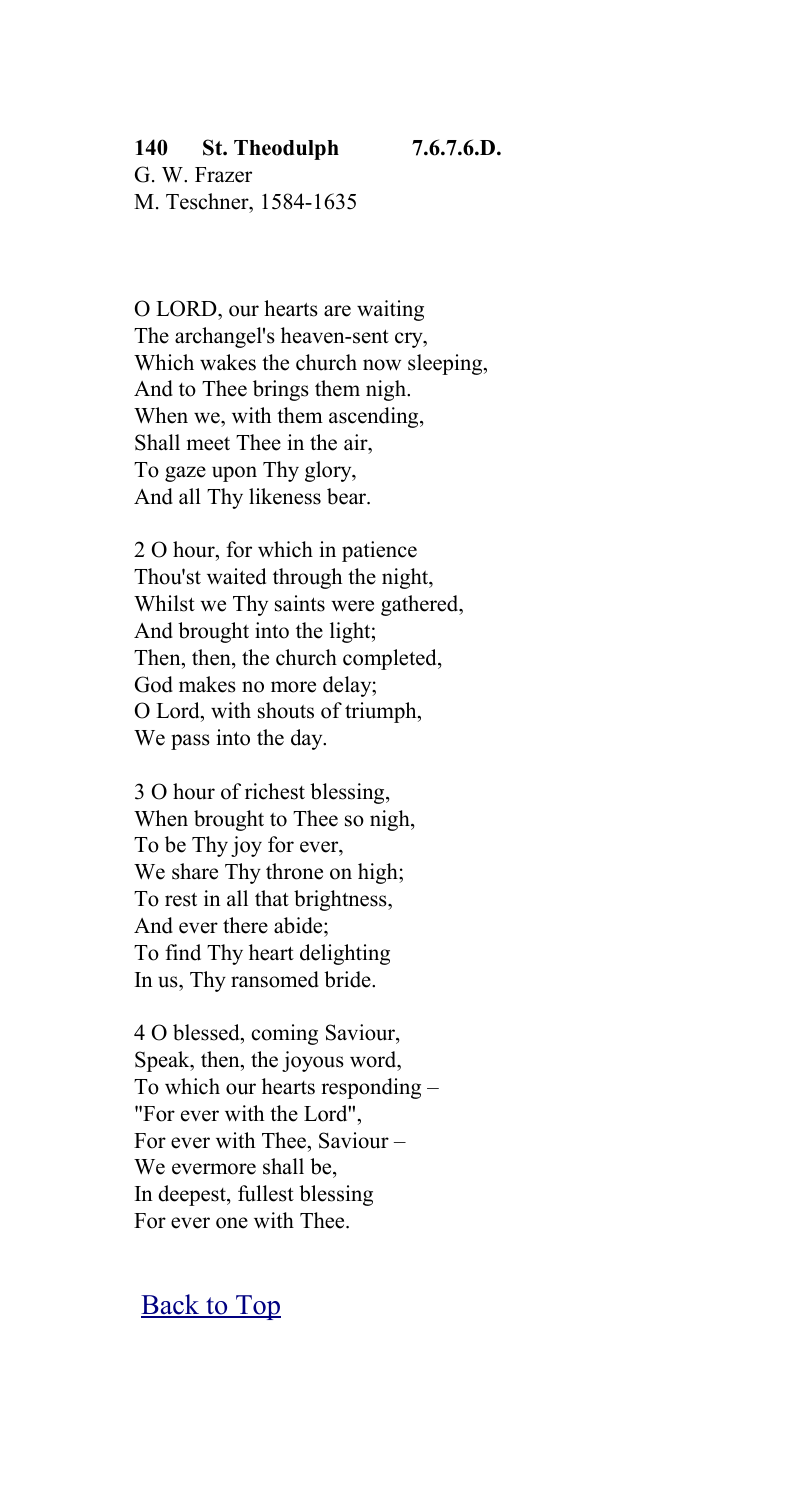## **141 Ellacombe 7.6.7.6.D.**

G. W. Frazer "Gesangbuch Der Herzoge", Wurttemberg 1784

IN deep, eternal counsel, Before the world was made, Before its deep foundations On nothingness were laid, God purposed us for blessing, And chose us in His Son, To Him to be conformed, When here our course was run.

2 In present, blest acceptance In Him who came to die; In Him who now is seated At God's right hand on high; In grace which is unchanging, We stand from day to day, And prove the boundless mercies Which strew our pilgrim way.

3 And when the day of glory Shall burst upon this scene, Dispelling all the darkness Which deep'ning still had been; Oh, then He'll come in brightness, Whom every eye shall see, Arrayed in power and glory; And we shall with Him be.

4 For He who left the glory, To die upon the tree, Will soon complete the story And come again; and we Conformed to His image, As known, be brought to know; And with increasing fervour Our ceaseless praise shall flow.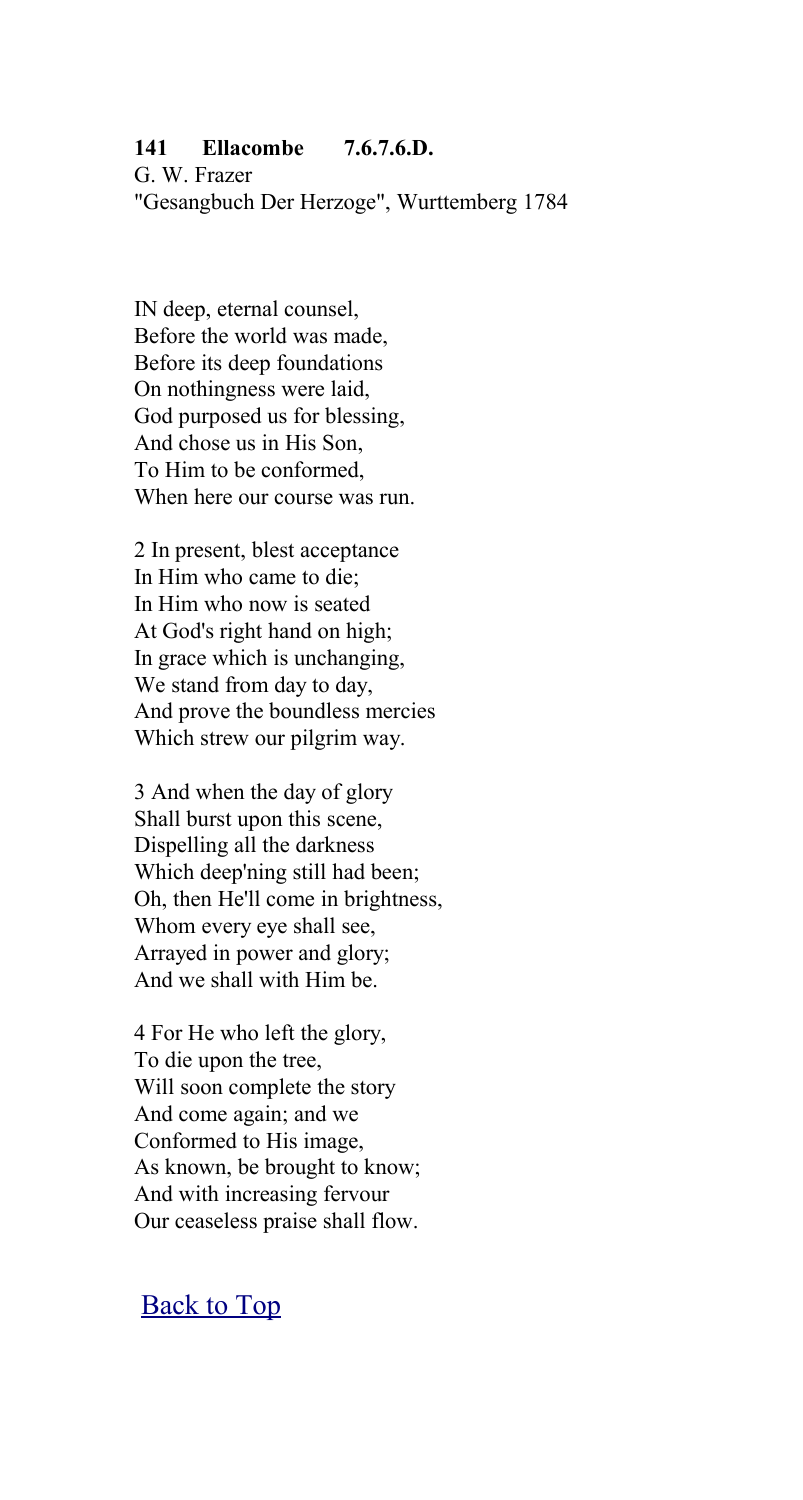#### **142 Olivet 6.6.4.6.6.6.4.**

T. Kelly L. Mason, 1792-1872

GLORY to God on high, Peace upon earth and joy, Goodwill to man! We who God's blessing prove, His name all names above, Sing now the Saviour's love, Too vast to scan.

2 Mercy and truth unite, Oh, 'tis a wondrous sight, All sights above! Jesus the curse sustains, Guilt's bitter cup He drains, Nothing for us remains, Nothing but love.

3 Love that no tongue can teach, Love that no thought can reach, No love like His! God is its blessed source, Death ne'er can stop its course, Nothing can stay its force, Matchless it is.

4 Blest in this love we sing, To God our praises bring, All sins forgiven: Jesus, our Lord, to Thee Honour and majesty Now and for ever be Here, and in heaven.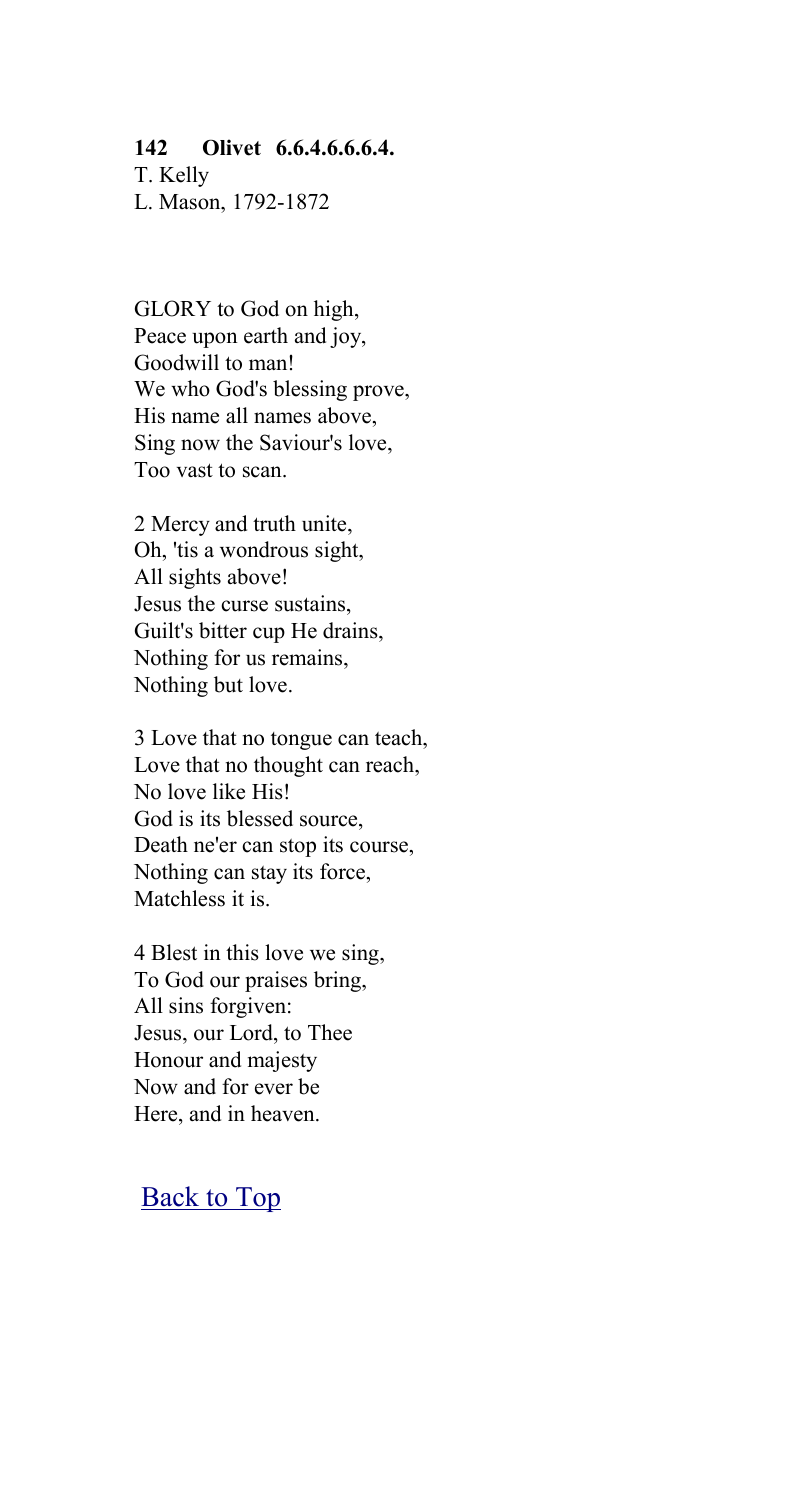### **143 Innocents 7s.**

R. C. Chapman G. B. Pergolesi, 1710-1736

KING of glory, set on high, Girt with strength and majesty, We Thy holy name confess, Thee with adoration bless.

2 Jesus, mighty Son of God, Wondrous gift on man bestowed! Many crowns are on Thy head, Glorious First-born from the dead.

3 Gladly, Lord, we bow the knee, By the Father's just decree, To His own anointed One, To His well-beloved Son.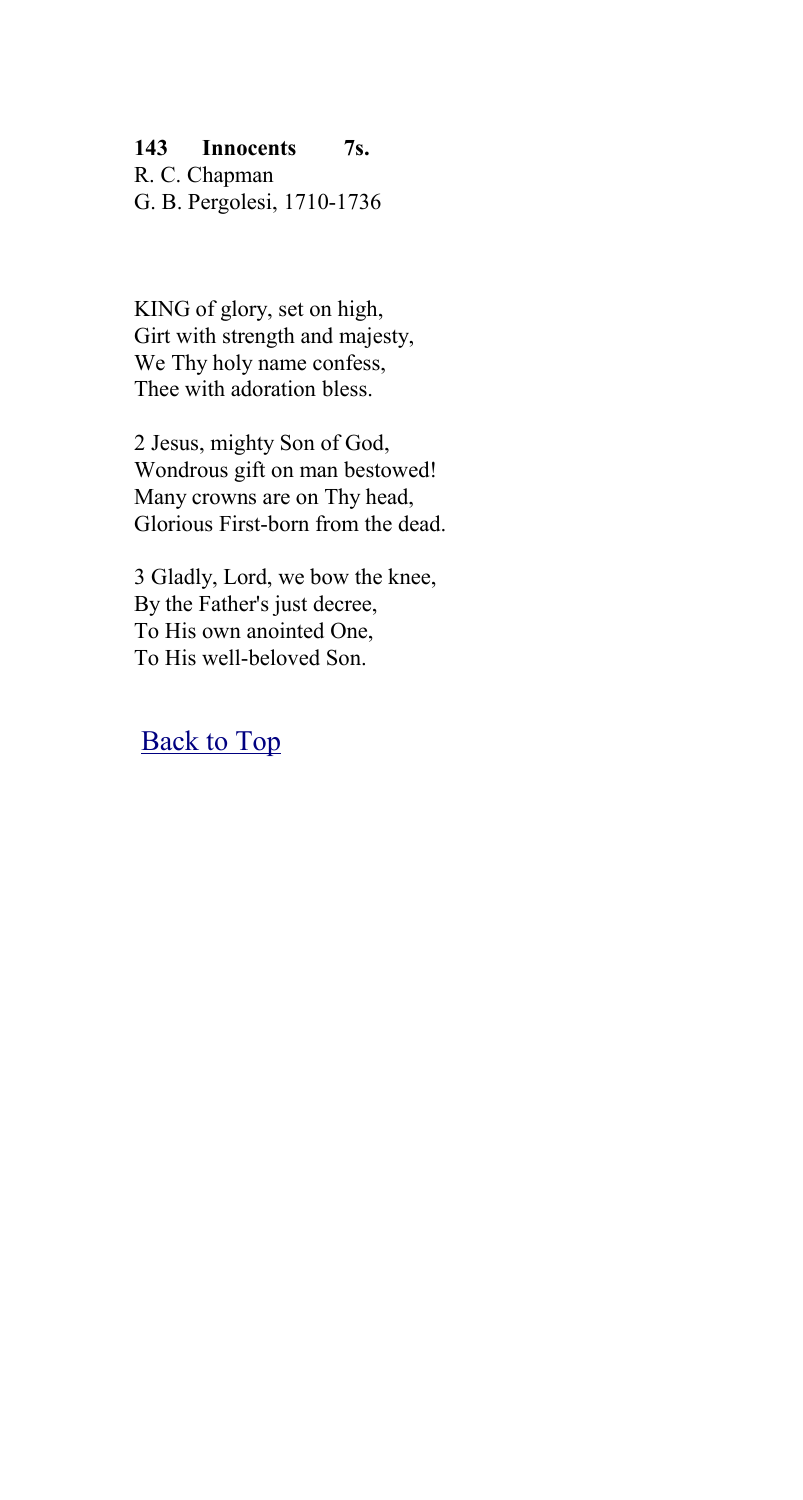## **144 Arlington C.M., Doxology 8s.**

I. Watts, vv. 1, 2, Ch. Theodulph of Orleans (760-821) T. A. Arne, 1710-1778

SALVATION! Oh, the joyful sound! What pleasure to our ears! A sovereign balm for every wound, A cordial for our fears!

> Glory, honour, praise and power, Be unto the Lamb for ever! Jesus Christ is our Redeemer! Hallelujah! praise ye the Lord.

2 Salvation! O ascended Lamb, To Thee the praise belongs; Salvation shall inspire our hearts, And dwell upon our tongues.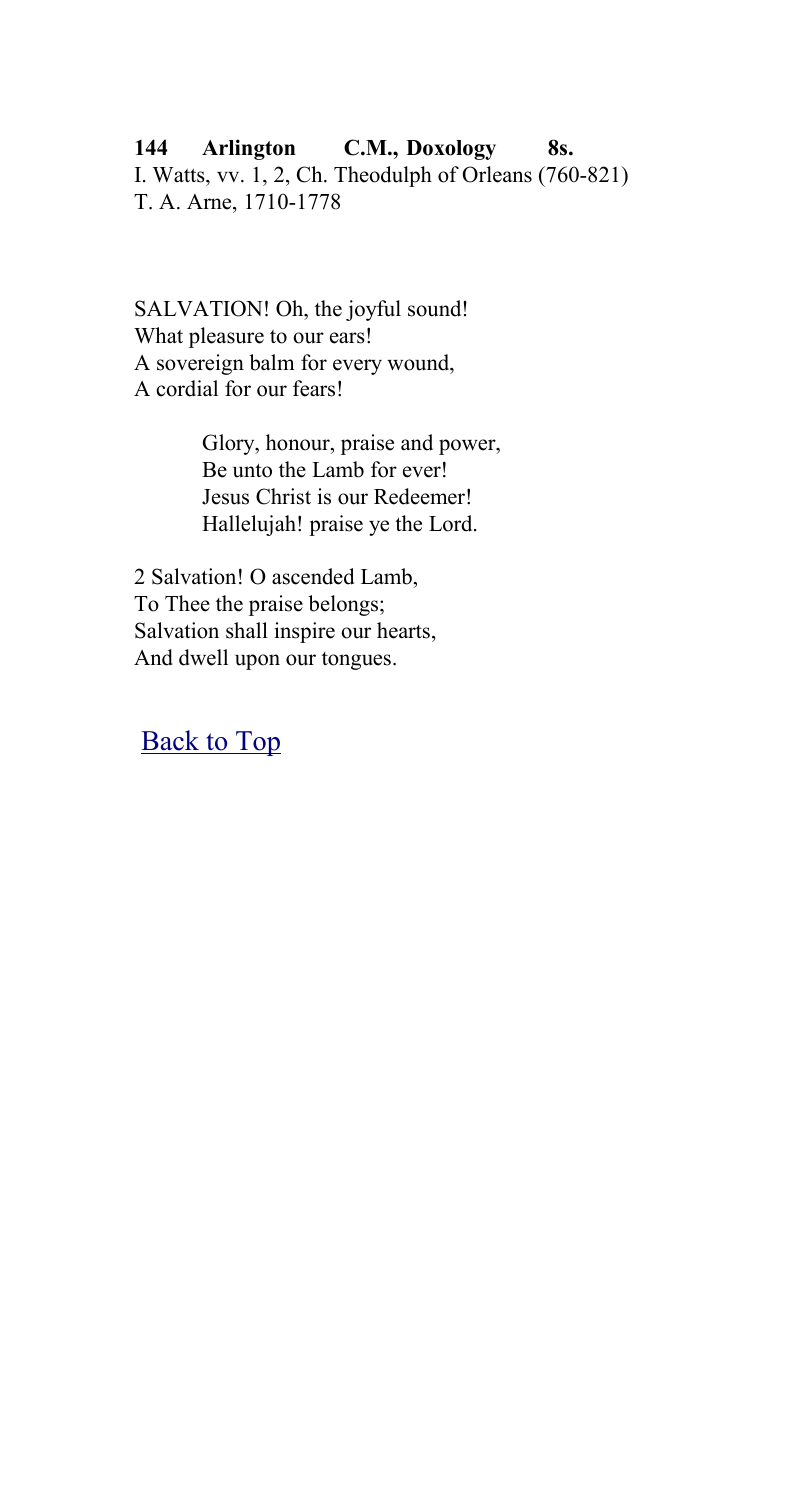## **145 Silchester S.M.**

Sir E. Denny Henri Abraham Cesar Malan (1787-1864)

SAVIOUR, in love divine, 'Tis Thou hast made us free To eat the bread and drink the wine In memory, Lord, of Thee.

2 Here every welcome guest Waits, Lord, from Thee to learn The secrets of Thy Father's breast, And all Thy grace discern.

3 Conscience has closed its strife, And faith delights to prove The sweetness of the Bread of life, The fulness of Thy love.

4 Oh, if this taste of love To us is now so sweet, What will it be, O Lord, above Thy blessed self to meet?

5 To see Thee face to face, Thy perfect likeness wear, And all Thy ways of wondrous grace Through endless years declare!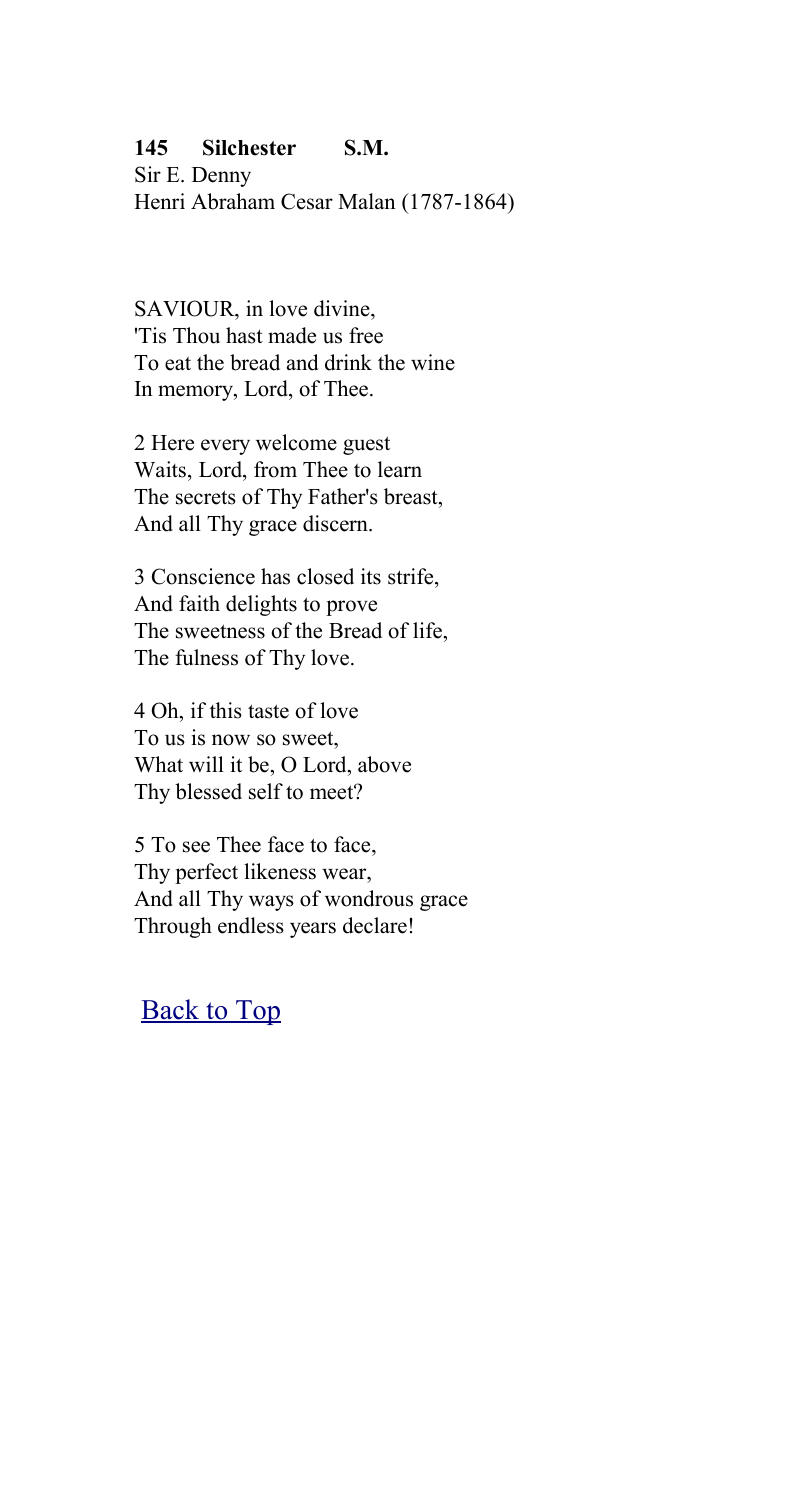### **146 Dennis S.M.**

J. G. Deck J. H. G. Naegeli, 1768-1836

WE bless our Saviour's name; Our sins are all forgiven: To suffer once to earth He came; He now is crowned in heaven.

2 His precious blood was shed, His body bruised for sin; Remembering Him, we break the bread, And, thankful, drink the wine.

3 Lord, let us ne'er forget Thy rich, Thy precious love, Our theme of joy and wonder here, Our endless song above.

4 O let Thy love constrain Our souls to cleave to Thee, And ever in our hearts remain That word, Remember me.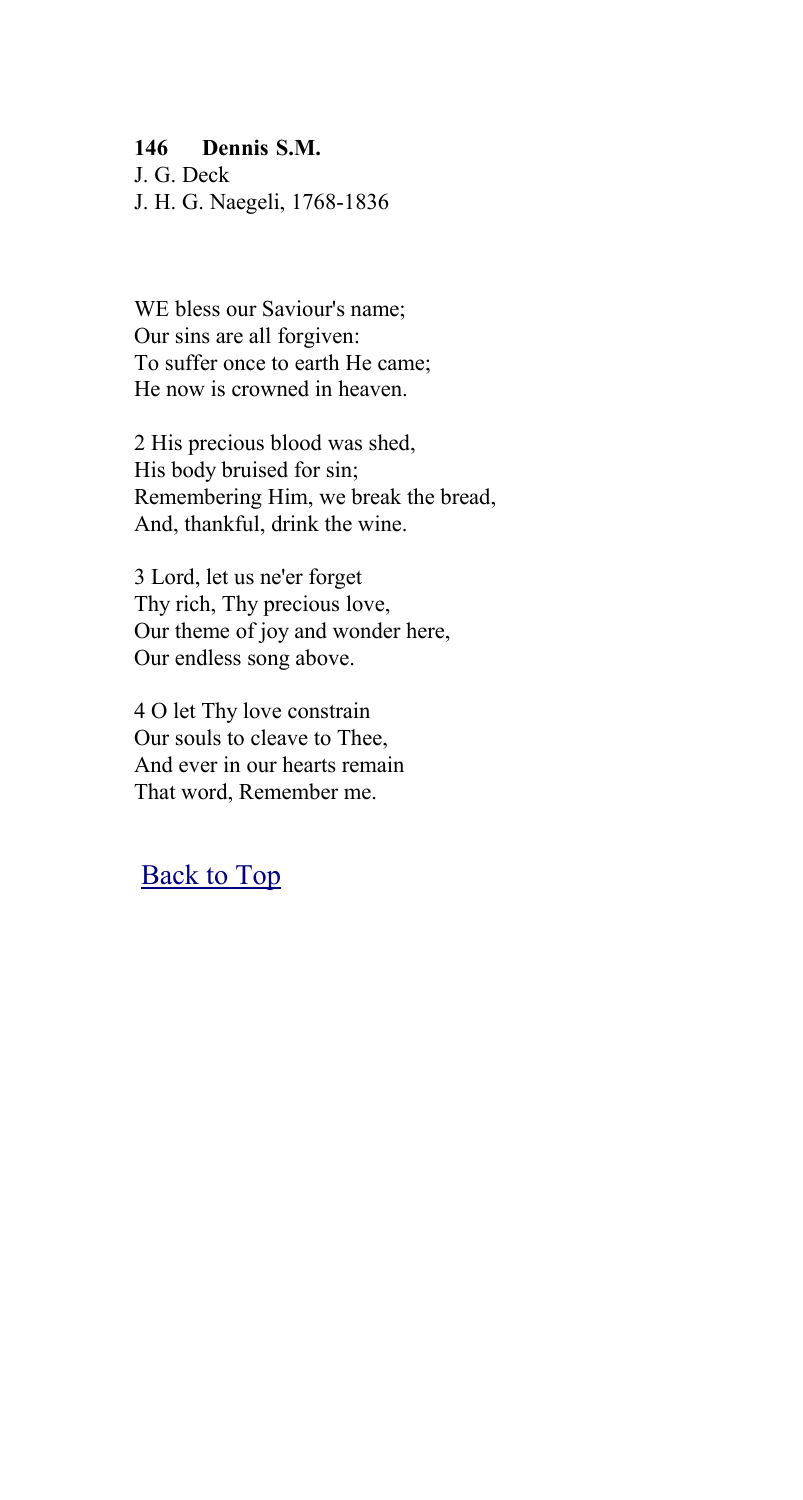## **147 Green Hill C.M.D.**

John Mason (?-1694) G. C. Stebbins, 1846-1945

TO Him that loved us, gave Himself, And died to do us good; Has washed us from our scarlet sins In His most precious blood; Who made us kings and priests to God, His Father infinite; To Him eternal glory be, And everlasting might.

2 Through Him to God, the God most high, Praise for all grace be given; Whose gifts through all eternity We'll gladly sing in heaven; His Christ has loved us, given Himself, And died to do us good, Has washed us from our scarlet sins In His own precious blood.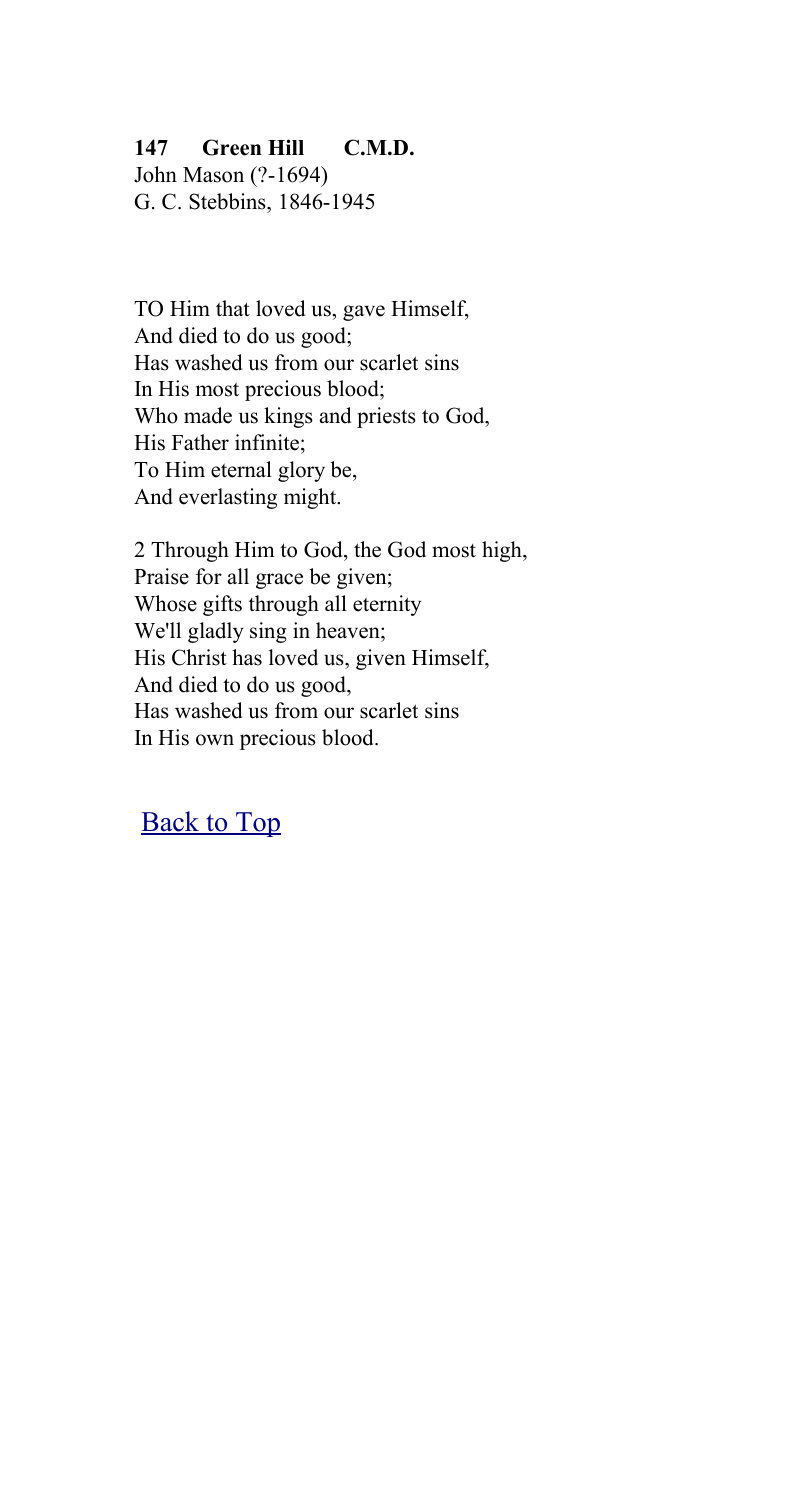## **148 Faith's Expectancy 8.7.8.7.D.**

Miss C. H. von Poseck "Geestelyke Liederen"

HERE around Thy table gathered, Showing forth Thy dying love, Looking back upon Thy sorrow, Joying in Thy joy above, Now as one we raise our voices, And we plead Thy parting word: Come, Thou risen Christ, to claim us; We are waiting for Thee, Lord.

2 'Tis Thy face we yearn to gaze on; 'Tis Thy voice we long to hear; 'Tis with Thee we would be dwelling; 'Tis Thy likeness we would bear. Lord, the Spirit cries within us, Come and take Thy heavenly bride; Thou and we shall then, Lord Jesus, Be for ever satisfied.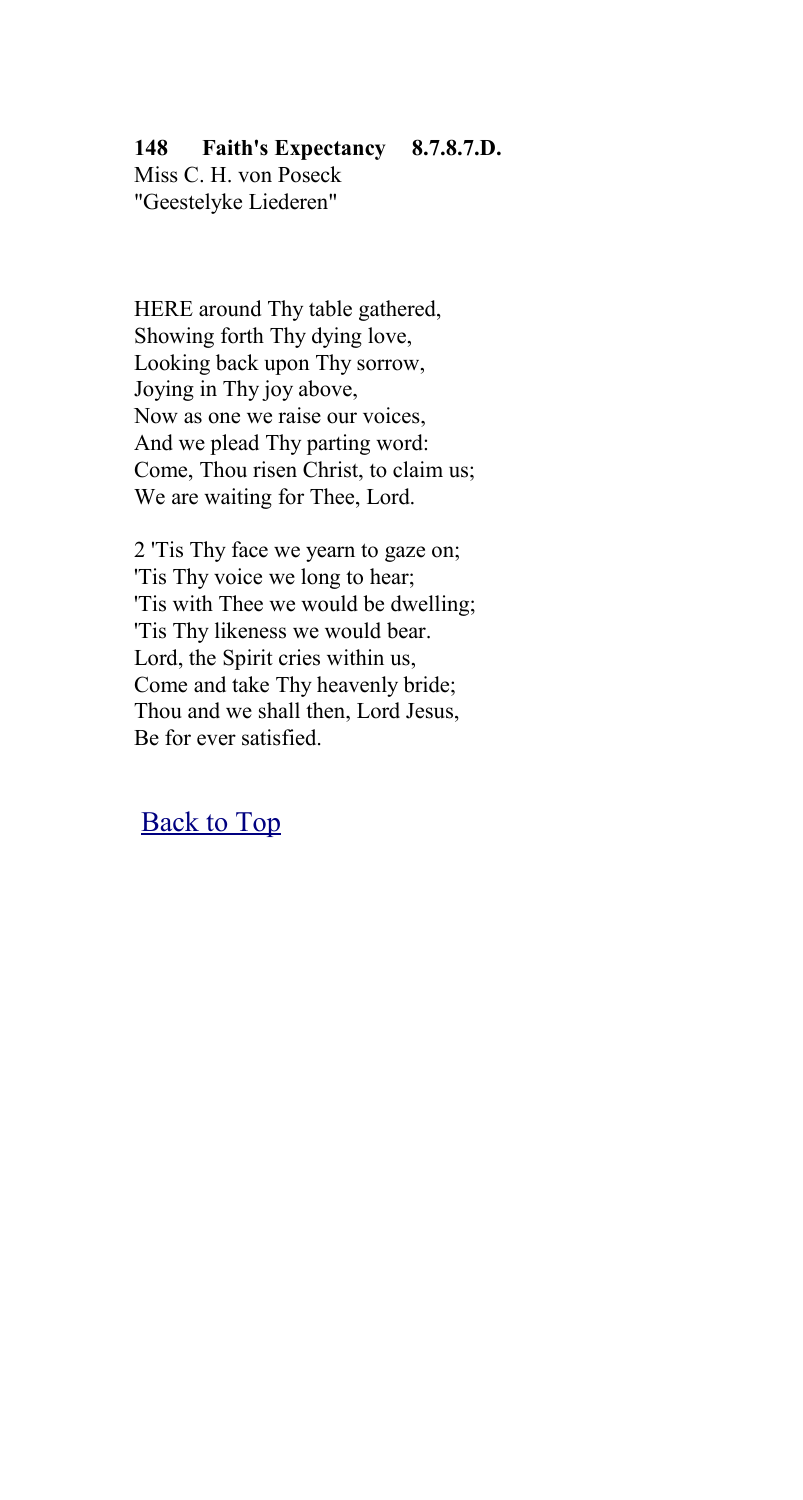## **149 St. Christopher 7.6.7.6.D.**

J. G. Deck F. C. Maker, 1844-1927

LORD Jesus, we remember The travail of Thy soul, When, through Thy love's deep pity. The waves did o'er Thee roll; Baptised in death's dark waters, For us Thy blood was shed; For us Thou, Lord of glory, Wast numbered with the dead.

2 O Lord! Thou now art risen, Thy travail all is o'er; For sin Thou once hast suffered, Thou liv'st to die no more; Sin, death and hell are vanquished By Thee, the church's Head; And lo! we share Thy triumphs, Thou First-born from the dead.

3 Unto Thy death baptised, We own with Thee we died: With Thee, our Life, we're risen, And shall be glorified. From sin, the world, and Satan, We're ransomed by Thy blood, And here would walk as strangers, Alive with Thee to God.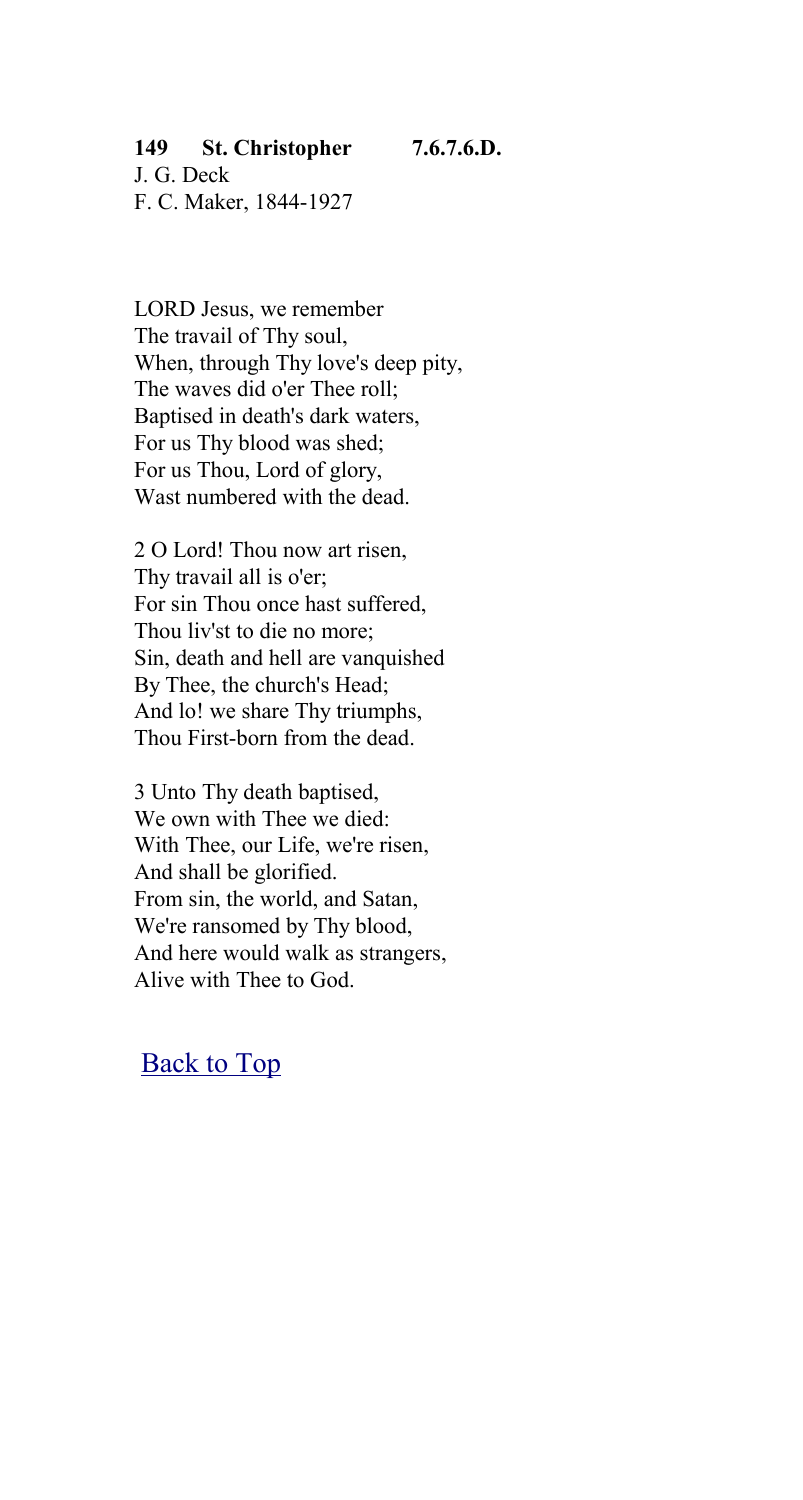# **150 Arabia 8.6.8.6.8.8.** Josiah Conder (1789-1855)

W. Wilson, 1820

THOU art the everlasting Word, The Father's only Son; God manifest, God seen and heard, The heaven's beloved One; Worthy, O Lamb of God, art Thou, That every knee to Thee should bow!

2 In Thee, most perfectly expressed, The Father's self doth shine; Fulness of Godhead, too: the Blest, Eternally Divine; Worthy, O Lamb of God, art Thou, That every knee to Thee should bow!

3 Image of the Infinite Unseen, Whose being none can know; Brightness of light no eye hath seen, God's love revealed below; Worthy, O Lamb of God, art Thou, That every knee to Thee should bow!

4 The higher mysteries of Thy fame The creature's grasp transcend; The Father only Thy blest name Of Son can comprehend. Worthy, O Lamb of God, art Thou, That every knee to Thee should bow!

5 Yet loving Thee, on whom His love Ineffable doth rest, The worshippers, O Lord, above, As one with Thee, are blest; Worthy, O Lamb of God, art Thou, That every knee to Thee should bow!

6 Of the vast universe of bliss, The centre Thou, and Sun; The eternal theme of praise is this, To Heaven's beloved One, Worthy, O Lamb of God, art Thou, That every knee to Thee should bow!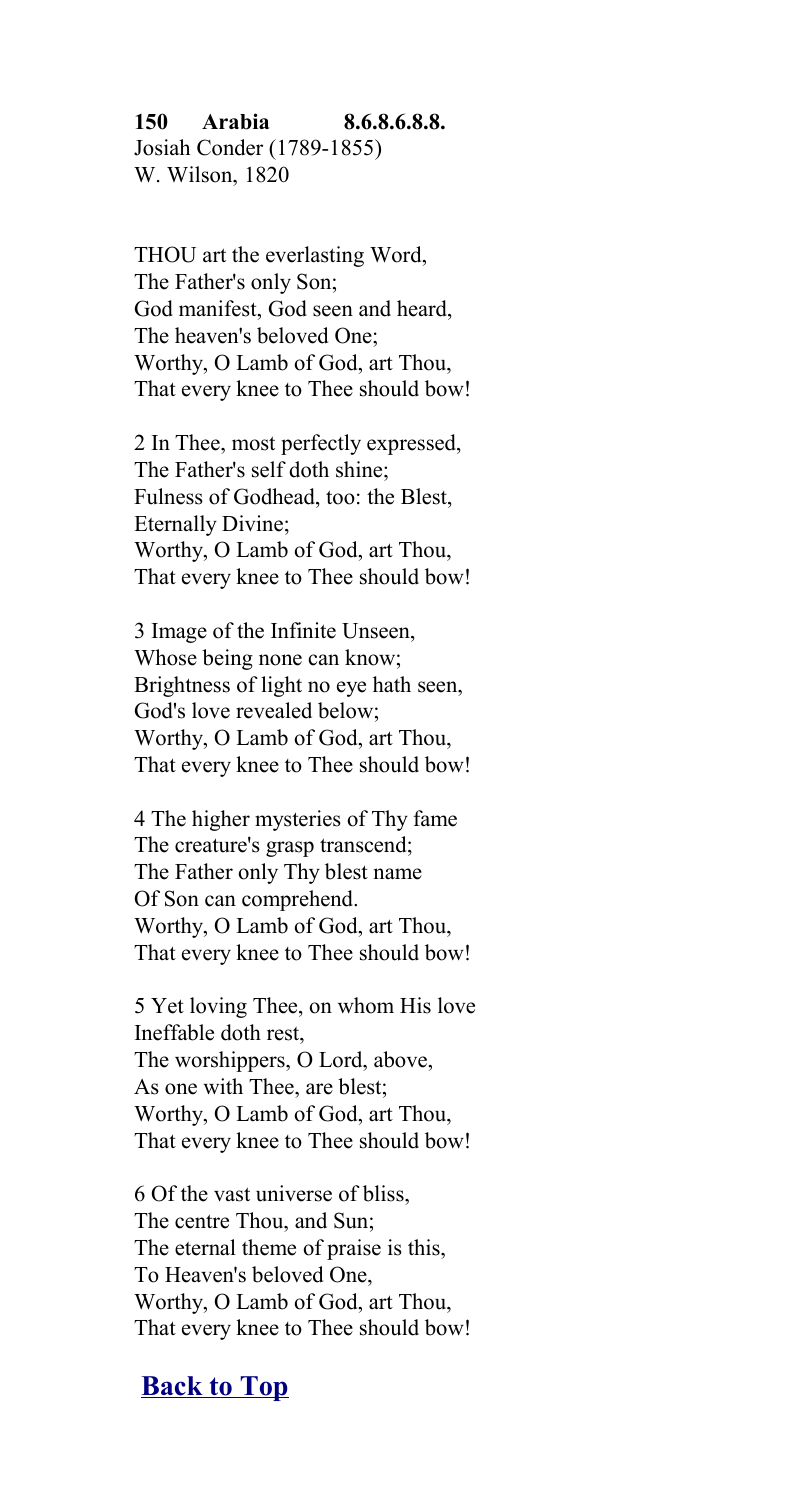## **151 Wiltshire C.M.** J. G. Deck G. T. Smart, 1776-1867

LORD Jesus, when we think of Thee, Of all Thy love and grace, Our spirits long and fain would see Thy beauty, face to face.

2 And though the wilderness we tread, A barren, thirsty ground, With thorns and briars overspread, Where foes and snares abound,

3 Yet in Thy love such depths we see, Our souls o'erflow with praise – Content ourselves, while, Lord, to Thee A joyful song we raise.

4 Our Lord, our Life, our Rest, our Shield, Our Rock, our Food, our Light; Each thought of Thee doth constant yield Unchanging, fresh delight.

5 Blest Saviour, keep our spirits stayed, Hard following after Thee, Till we, in robes of white arrayed, Thy face in glory see.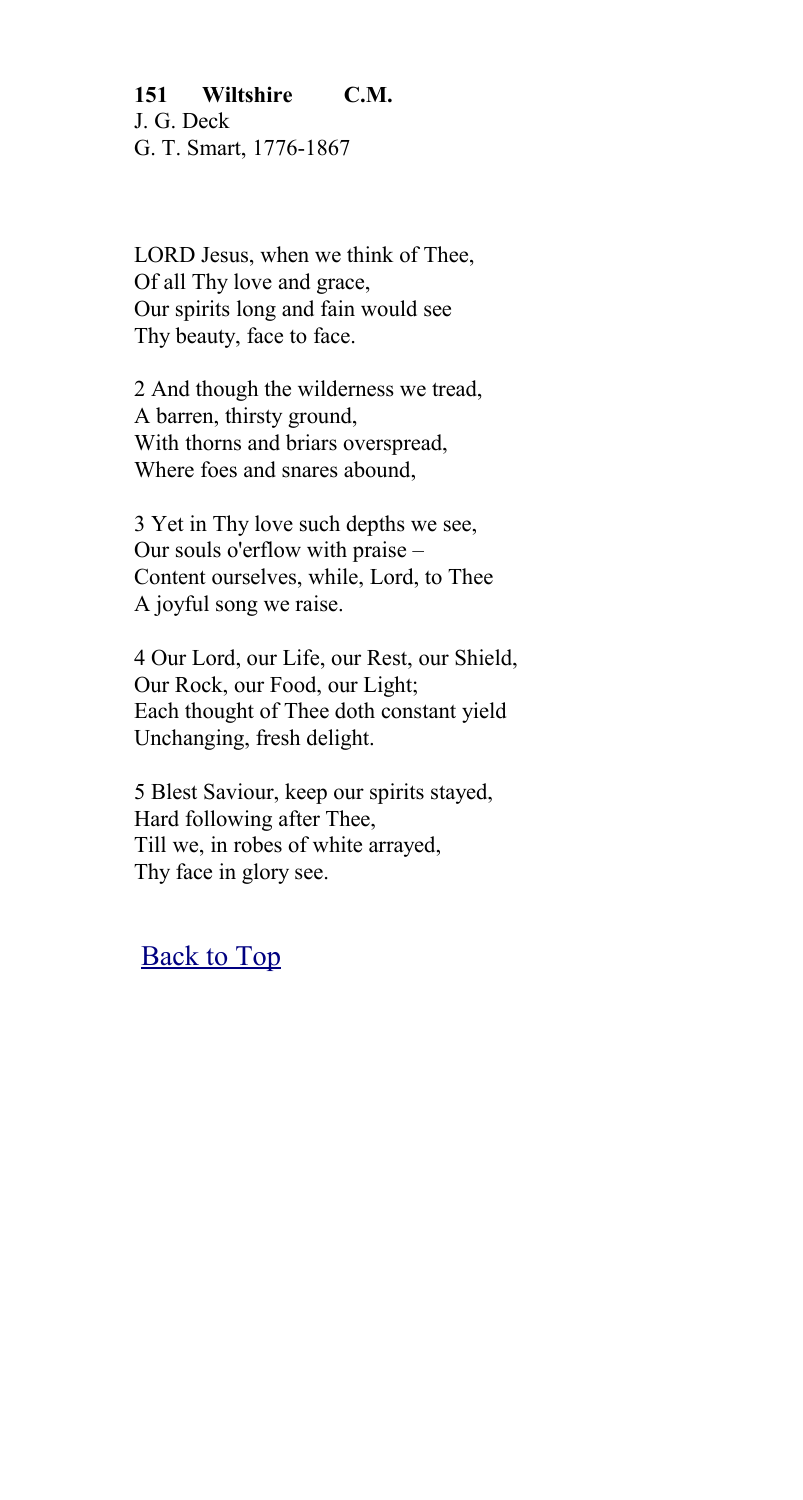### **152 Victory 7.7.8.7.D. Iambic**

W. Yerbury Miss F. T. Wigram's "collection"

THY name we love, Lord Jesus; And lowly bow before Thee; And while we live, to Thee we give, All blessing, worship, glory; We sing aloud Thy praises, Our hearts and voices blending, 'Tis Thou alone we worthy own; Thy beauty's all transcending

2 Thy name we love, Lord Jesus; It tells God's love unbounded To ruined man, ere time began, Or heaven and earth were founded; Thine is a love eternal, That found in us its pleasure, That brought Thee low, to bear our woe, And make us Thine own treasure.

3 Thy name we love, Lord Jesus; It tells Thy birth so lowly, Thy patience, grace, Thy gentleness, Thy lonely path, so holy; Thou wast the Man of sorrows: Our grief, too, Thou didst bear it; The bitter cup, Thou drankest up; The thorny crown, didst wear it.

4 Thy name we love, Lord Jesus; God's Lamb Thou wast ordained To bear our sins (Thyself all clean) – Our judgment hast sustained; We see Thee crowned in glory, Above the heavens now seated, The victory won, Thy work well done, Our righteousness completed.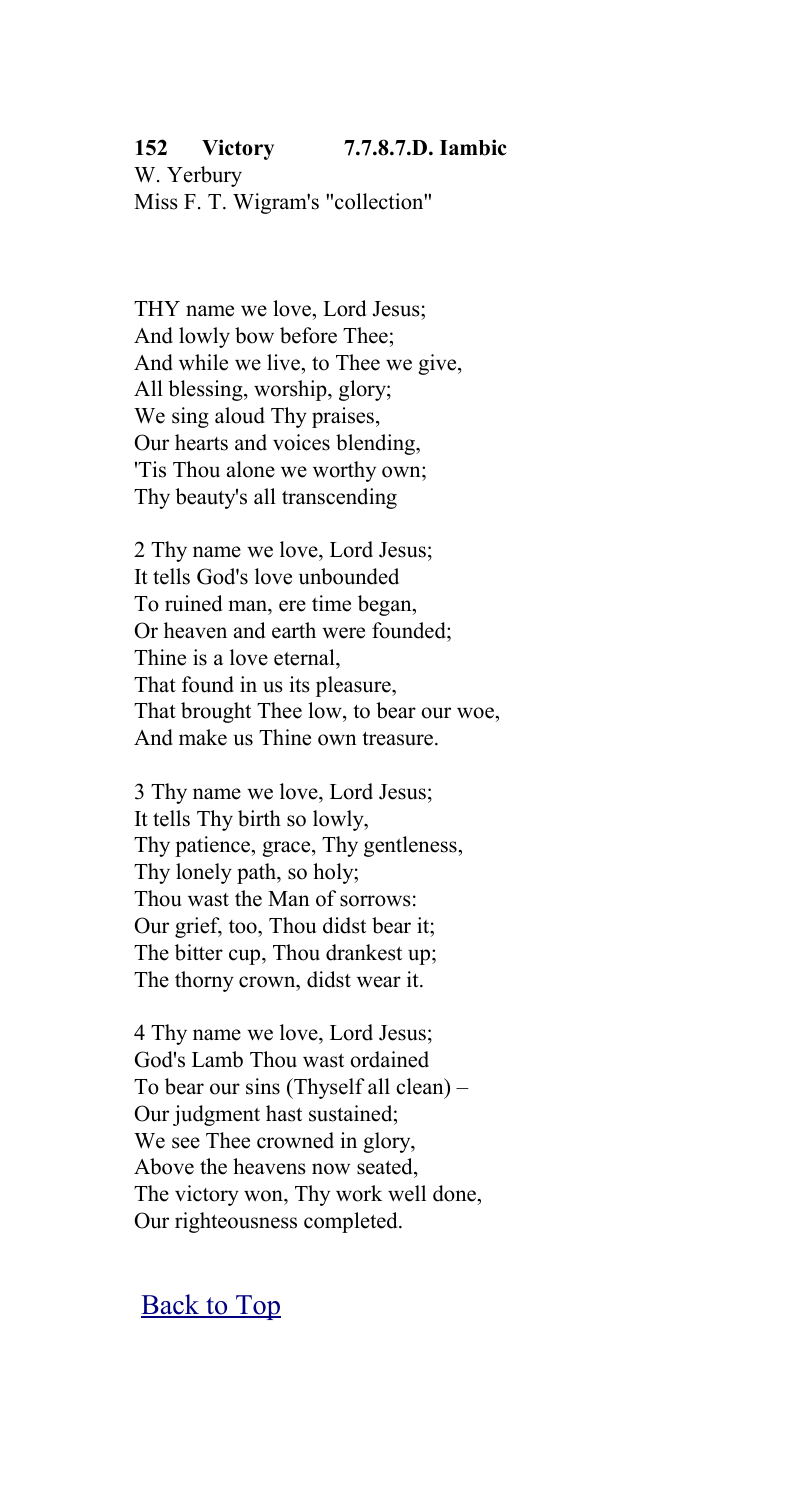## **153 Moreland S.M.**

M. Bowly "Melodies and Chants" 1904

WHOM have we, Lord, but Thee, Soul thirst to satisfy? Exhaustless spring! The waters free! All other streams are dry.

2 Our hearts by Thee are set On brighter things above; Strange that we ever should forget Thine own most faithful love.

3 Yet oft we credit not That Thou dost give as God, Though well we know our happy lot In trusting to Thy blood.

4 None like the ransomed host That precious blood have known; Redemption gives faith's holy boast To draw so near the throne.

5 Higher and higher yet! Pleading that same life-blood, We taste the love that knows no let, Of Abba, as of God.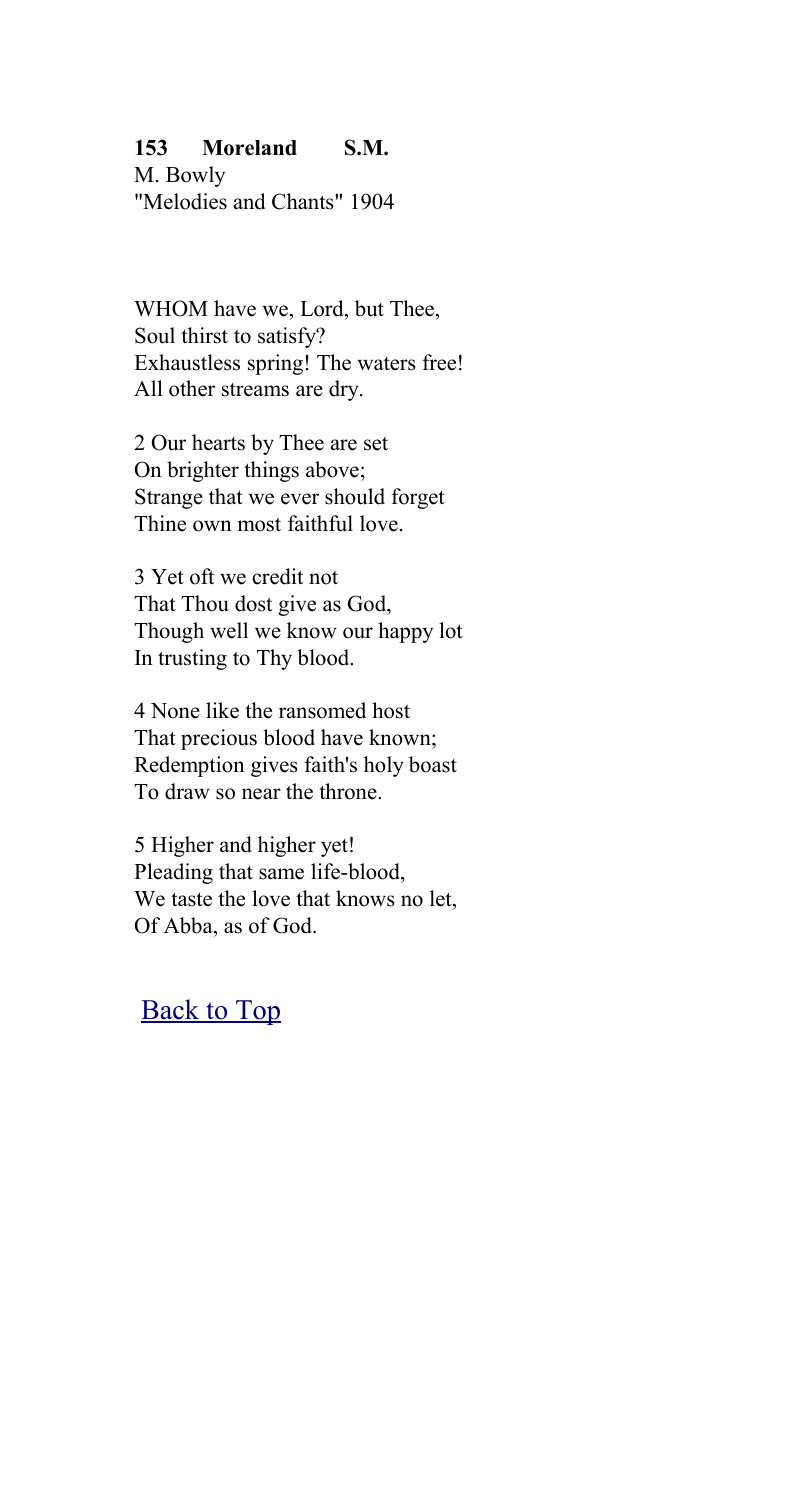## **154 Hankey 7.6.7.6.D.**

Anon. W. G. Fischer, 1835-1912

OUR Father we would worship, In Jesus' holy name, For He, whate'er our changes, For ever is the same: Through Him our childlike praises As incense sweet will be; The songs Thy Spirit raises Can ne'er want melody.

2 The fire Thy love hath kindled, Shall never be put out; The Spirit keeps it burning, (Though dimmed by things without); O make it burn more brightly, By faith more freely shine! That we may value rightly The grace that made us Thine.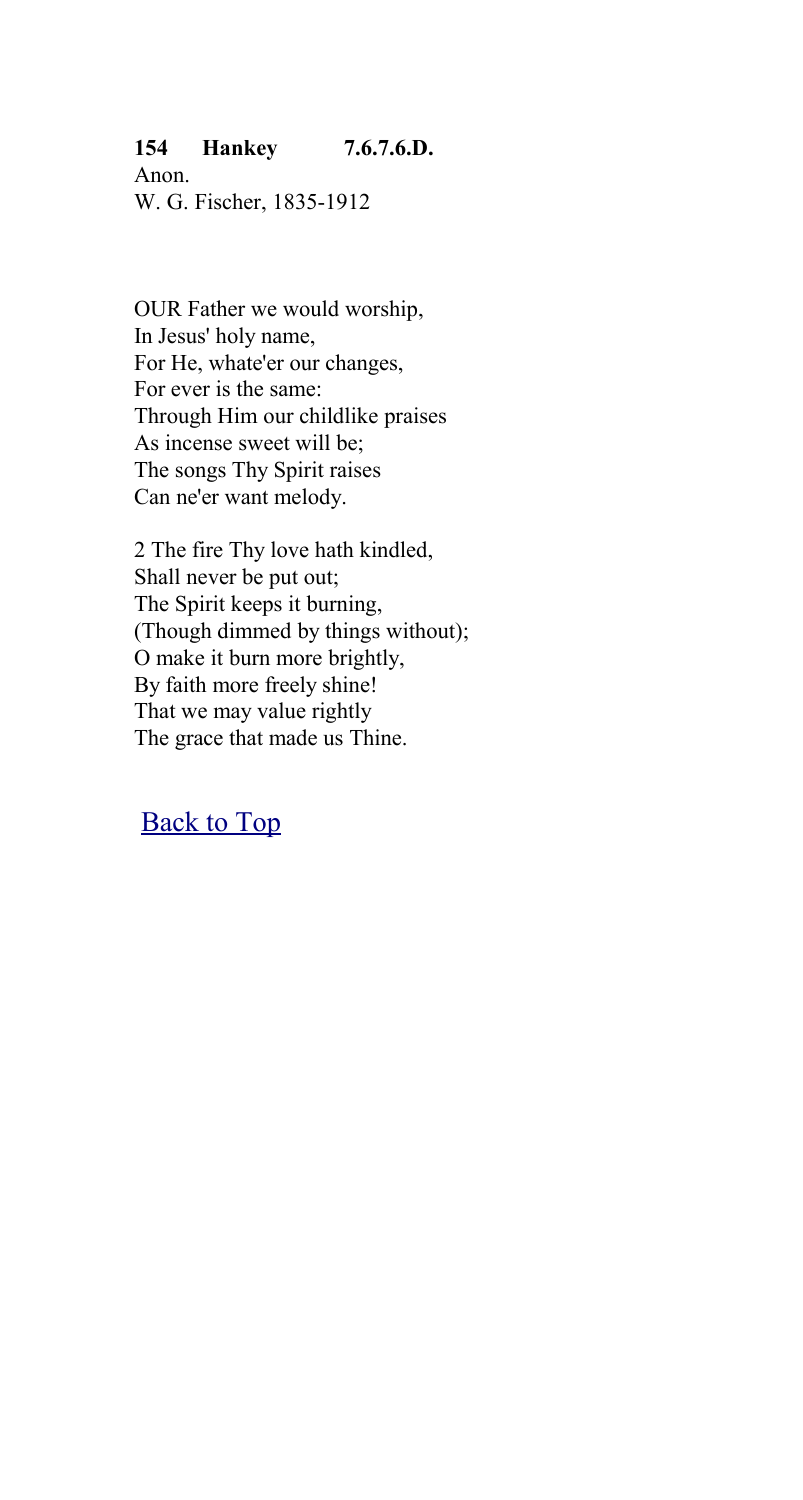### **155 Lenox 6.6.6.6.8.8.**

A. Taylor (Mrs. Gilbert), (1782-1866) L. Edson, 1748-1820

WHAT was it blessed God, Led Thee to give Thy Son, To yield Thy well-beloved For us by sin undone? 'Twas love unbounded led Thee thus To give Thy well-beloved for us.

2 What led Thy Son, O God, To leave Thy throne on high, To shed His precious blood, To suffer and to die? 'Twas love, unbounded love to us, Led Him to die and suffer thus.

3 What moved Thee to impart Thy Spirit from above, Therewith to fill our heart With heavenly peace and love? 'Twas love, unbounded love to us, Moved Thee to give Thy Spirit thus.

4 What love to Thee we owe, Our God, for all Thy grace! Our hearts may well o'erflow In everlasting praise: Make us, O God, to praise Thee thus For all Thy boundless love to us.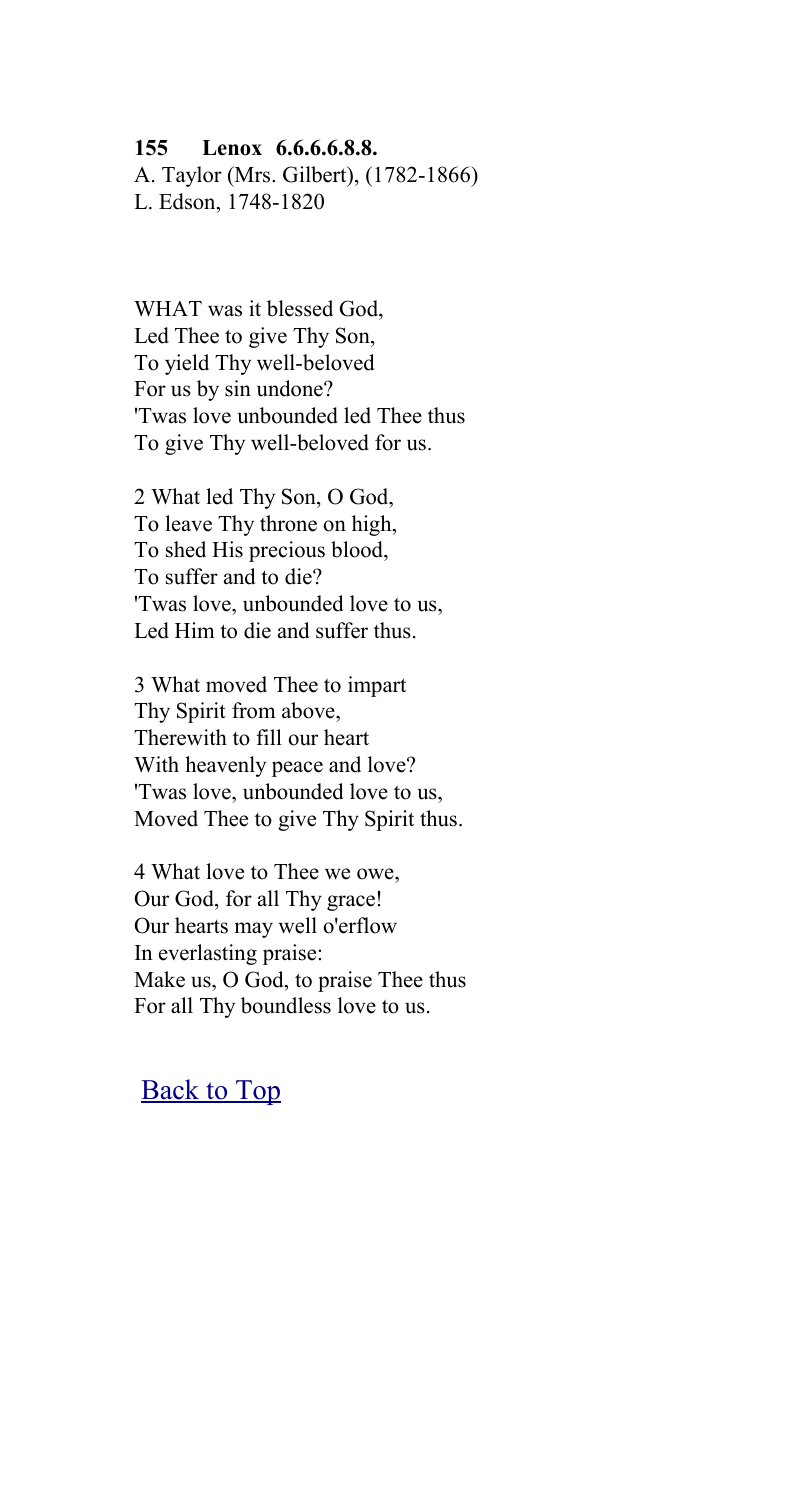## **156 Warwick C.M.**

M. Bowly S. Stanley, 1767-1822

"PRAISE ye the Lord," again, again, The Spirit strikes the chord; Nor toucheth He our hearts in vain; We praise, we praise the Lord.

2 "Rejoice in Him," again, again, The Spirit speaks the word, And faith takes up the happy strain; Our joy is in the Lord.

3 "Stand fast in Christ;" ah! yet again He teacheth all the band; If human efforts are in vain, In Christ it is we stand.

4 "Clean every whit;" Thou saidst it, Lord! Shall one suspicion lurk? Thine, surely, is a faithful word, And Thine a finished work.

5 For ever be the glory given To Thee, O Lamb of God! Our every joy on earth, in heaven, We owe it to Thy blood.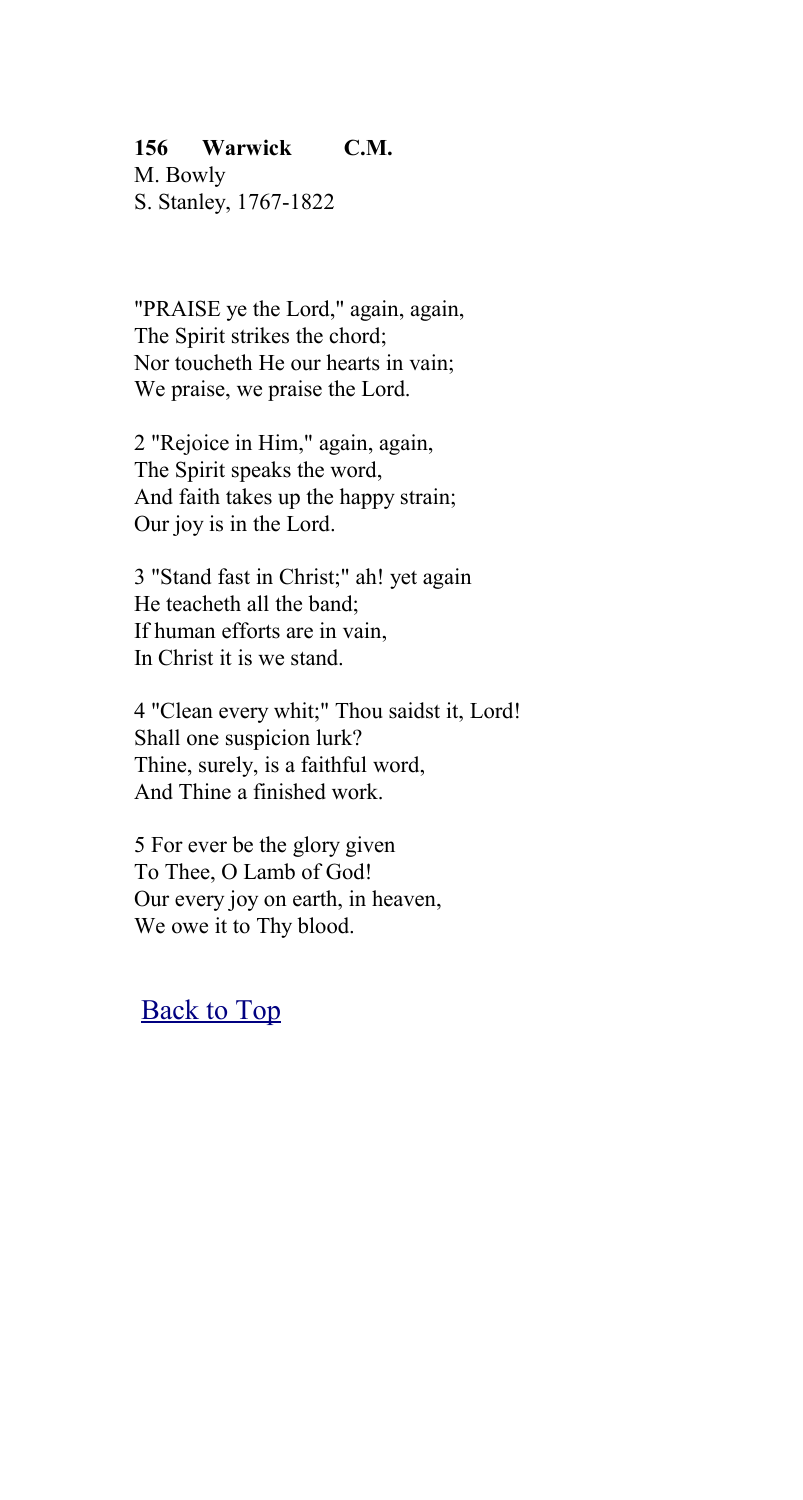### **157 St. Alphege 7.6.7.6.**

H. C. Rice (Mrs. W.N. Tomkins) H. J. Gauntlett, 1805-1855

THOU brightness of God's glory, Thou light of all above, Perfect art Thou in wisdom, In righteous power, and love.

2 Worthy art Thou, Lord Jesus, Beyond all songs we raise; Worthy of highest glory And everlasting praise.

3 Thou, Thou alone, art worthy; For Thou, the Lamb, hast died, And made us, once lost sinners, Thy body and Thy bride.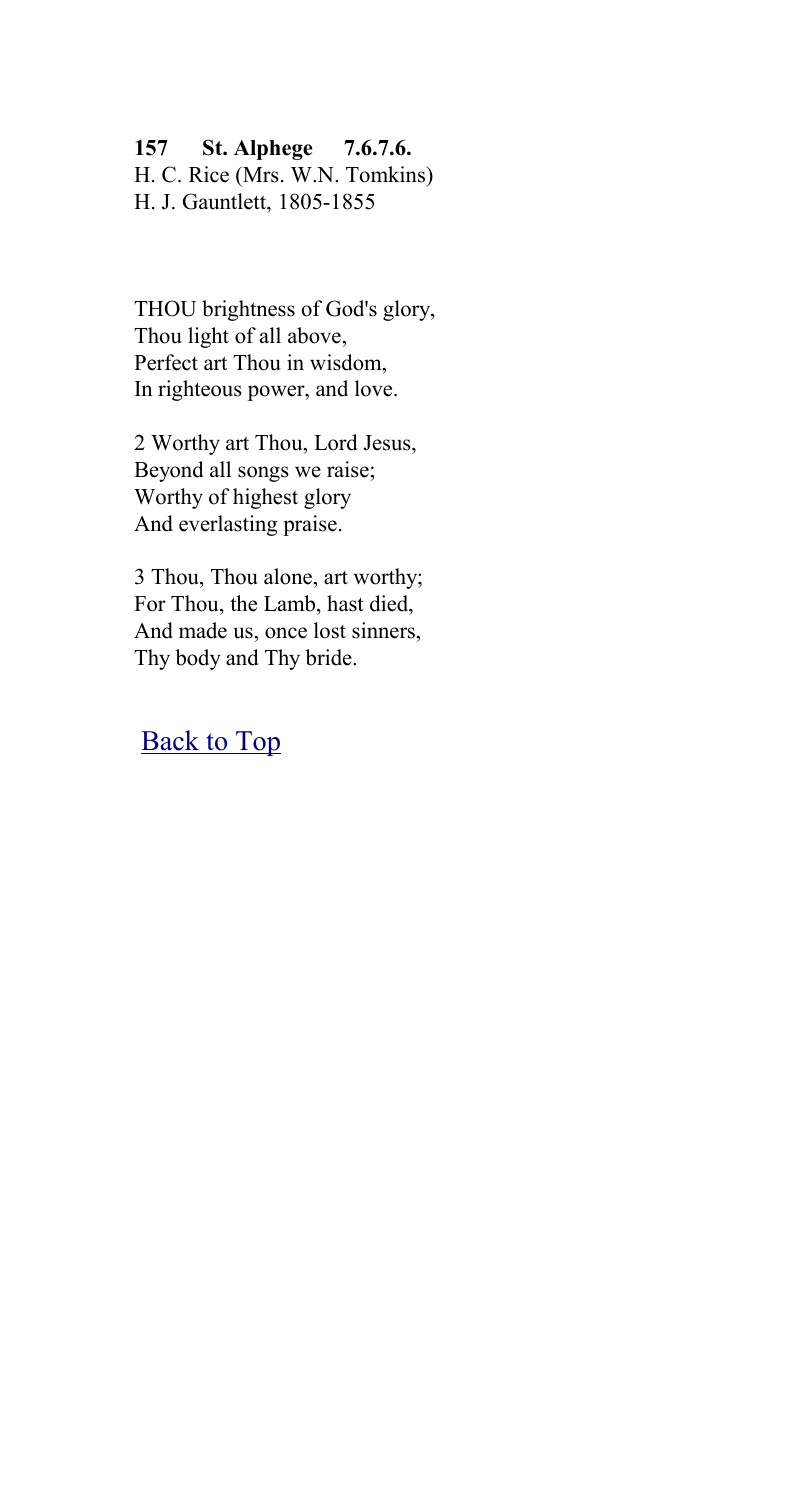## **158 Neander 8.7.8.7.8.7.** G. W. Frazer

J. Neander, 1650-1680

GOD, our Father, we adore Thee! We, Thy children, bless Thy name! Chosen in the Christ before Thee, We are holy without blame. We adore Thee! we adore Thee! Abba's praises we proclaim!

2 Son eternal, we adore Thee! Lamb upon the throne on high! Lamb of God, we bow before Thee, Thou hast brought Thy people nigh! We adore Thee! we adore Thee! Son of God who came to die!

3 Father, Son and Holy Spirit – Three in One! We give Thee praise! For the riches we inherit Heart and voice to Thee we raise! We adore Thee! We adore Thee! Thee we bless through endless days.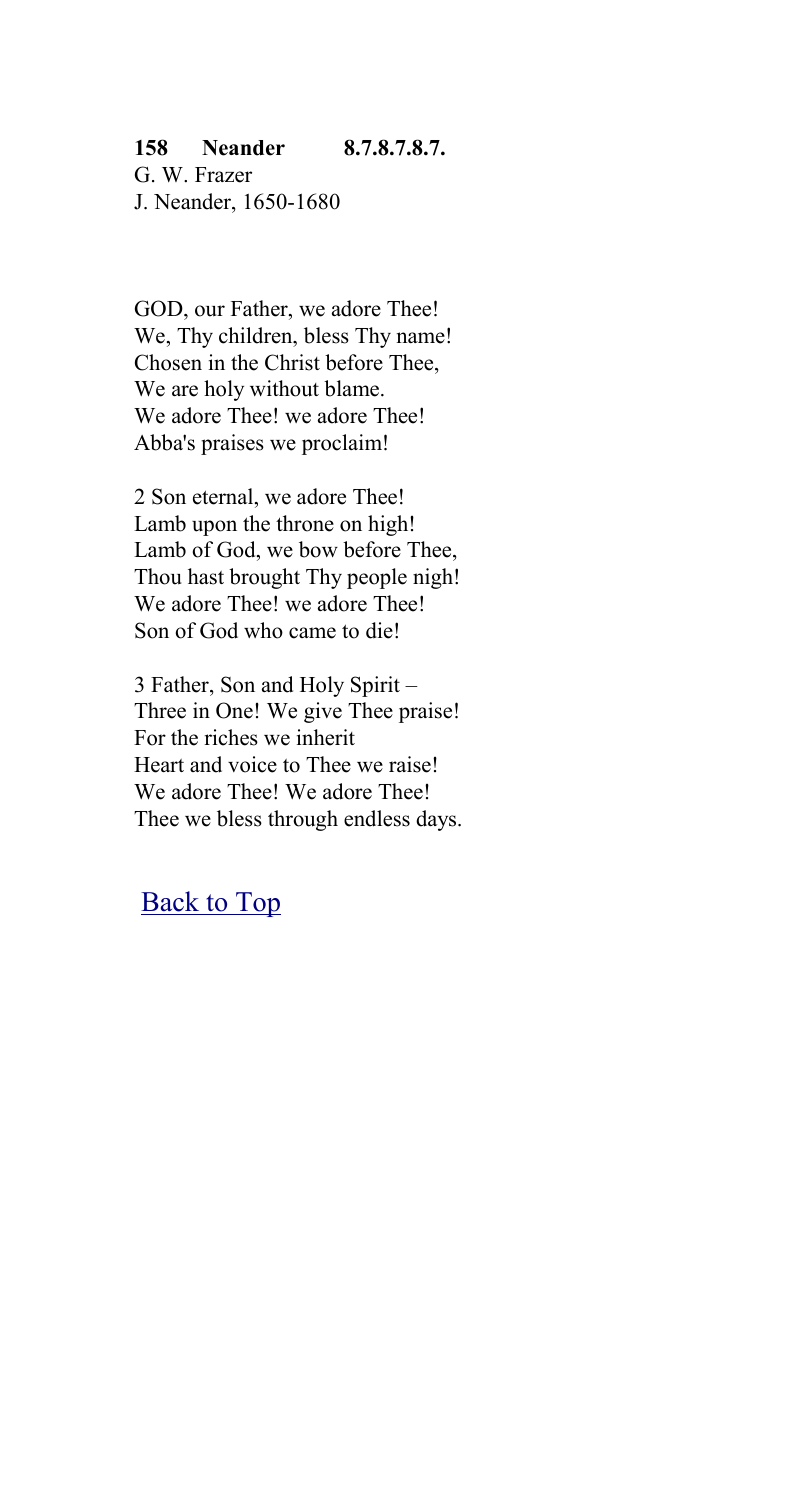### **159 Bishopgarth 8.7.8.7.D. Iambic**

Frank Binford Hole (1874-1964) A. S. Sullivan, 1842-1900

O GOD of grace, whose saving power Can reach the chiefest sinner, We seem to reach earth's darkest hour. The ranks of faith grow thinner; Before Thee now in thought we stand, Our sin, our need confessing; We long to see Thy gracious hand Bestow eternal blessing.

2 Earth's honours fade, its glories pale; How soon is told life's story! And nothing can the least avail To meet the claims of glory. If Thou, Lord Jesus, hadst not been In death, Thy work completed, We never had salvation seen Nor viewed our foes defeated.

3 Thou sittest, Lord, upon the throne, Above this world of sadness; Thou hearest every sinner's groan; Let woe be changed to gladness; Stretch out Thine arm, and from above, Through every tribe and nation, Roll forth the tide of saving love, O God of all salvation.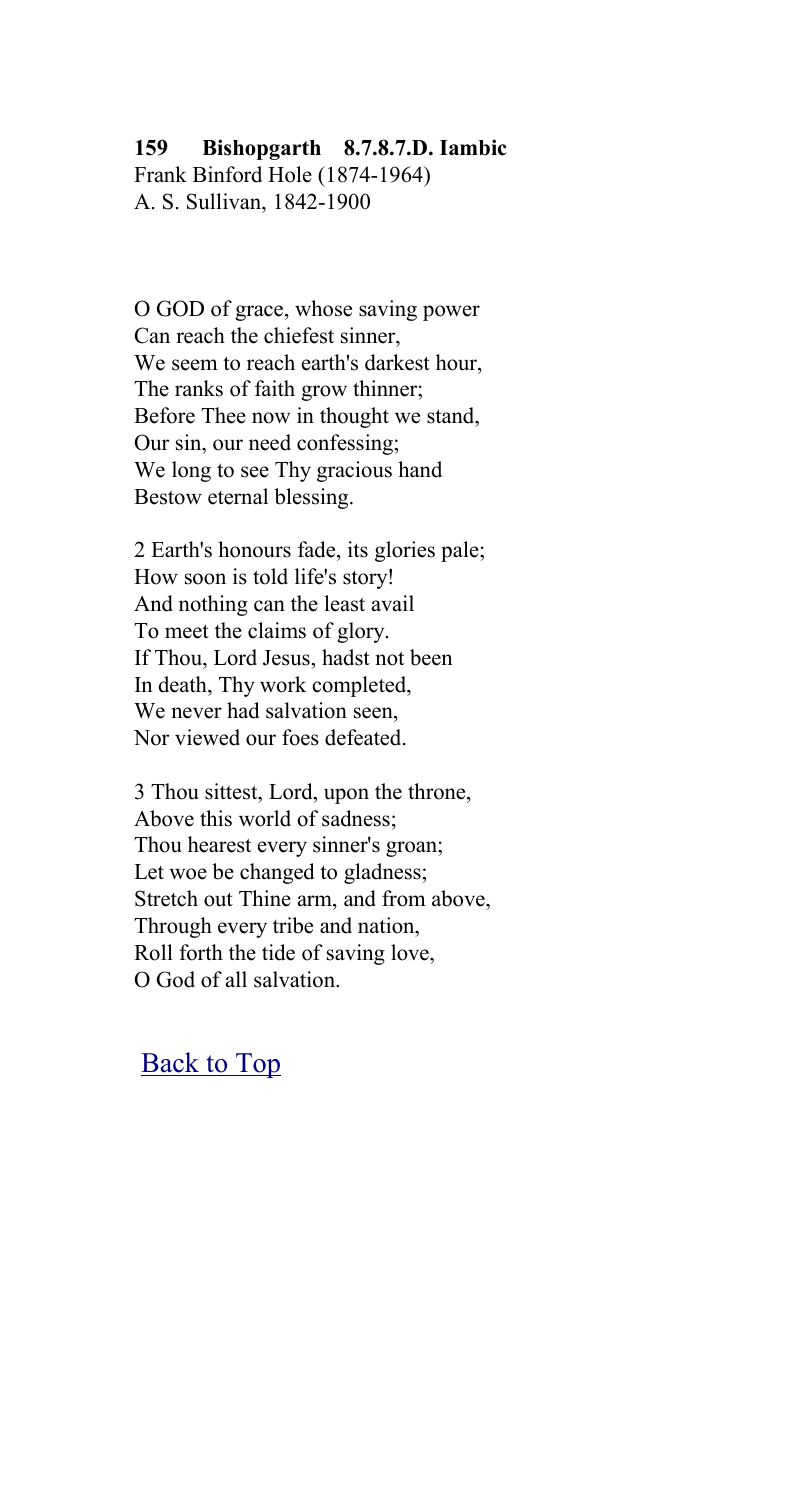## **160 Lathbury 6.4.6.4.D.** J. N. Darby

W. F. Sherwin, 1826-1888

OH bright and blessed hope! When shall it be, That we His face, long loved, Revealed shall see? Oh! when, without a cloud, His features trace, Whose faithful love, so long, We've known in grace?

2 That love itself enjoy, Which, ever true, Did, in our feeble path, Its work pursue! O Jesus! not unknown, Thy love shall fill The heart in which Thou dwell'st, And shalt dwell still!

3 Still, Lord, to see Thy face, Thy voice to hear; To know Thy present love, For ever near; To gaze upon Thyself So faithful known, Long proved in secret help With Thee alone;

4 To see that love, content On us flow forth, For ever Thy delight, Clothed with Thy worth. Nor, what is next Thy heart, Can we forget; Thy saints, O Lord, with Thee In glory met.

Next page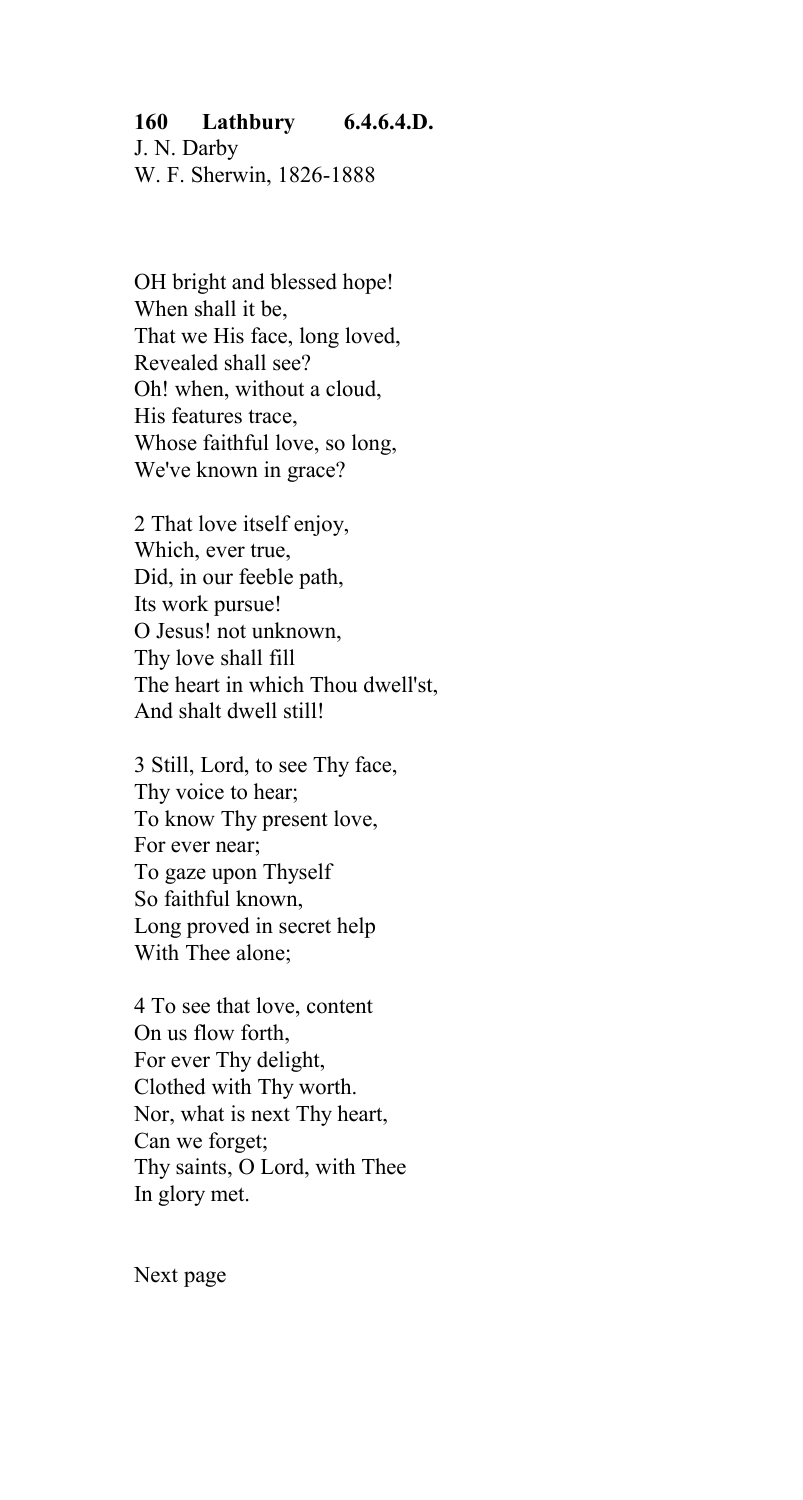5 Perfect in comeliness Before Thy face, Th' eternal witness, all, Of Thine own grace; Together, then, their songs Of endless praise, With one harmonious voice, In joy they'll raise!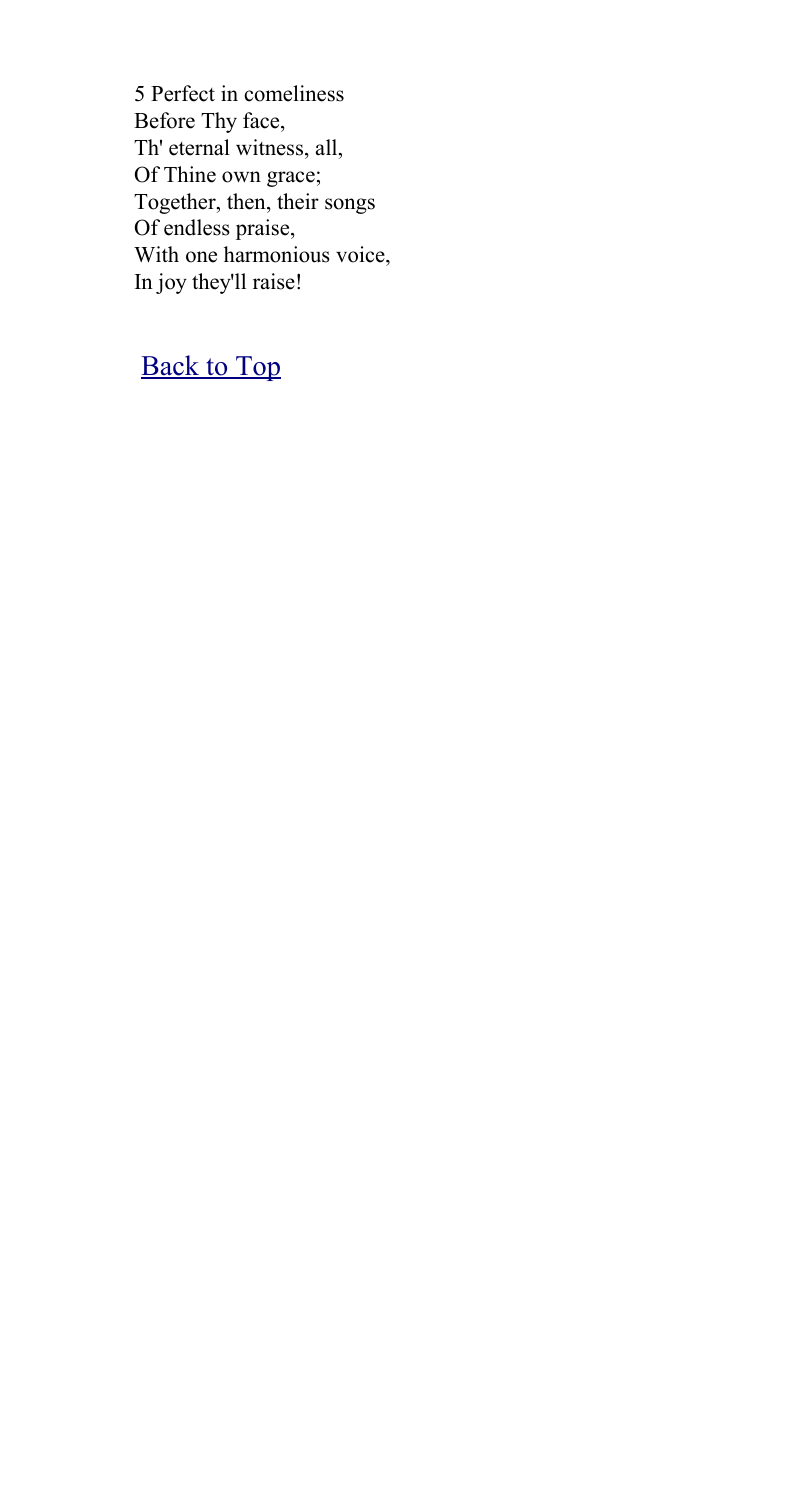### **161 Nearer Home S.M.D.**

J. Montgomery I. B Woodbury, 1819-1858

FOR ever with the Lord, Amen, so let it be; Life from the dead is in that word, 'Tis immortality. Here in the body pent, Absent from Him we roam, Yet nightly pitch our moving tent A day's march nearer home.

2 Our Father's house on high, Home of our souls, how near E'en now to faith's transpiercing eye Thy gates of pearl appear! The thirsty spirit faints To reach the home we love; The bright inheritance of saints, Jerusalem above.

3 And though there intervene Rough roads and stormy skies, Faith will not suffer ought to screen Thy glory from our eyes. There shall all clouds depart, The wilderness shall cease, And sweetly shall each gladdened heart Enjoy eternal peace.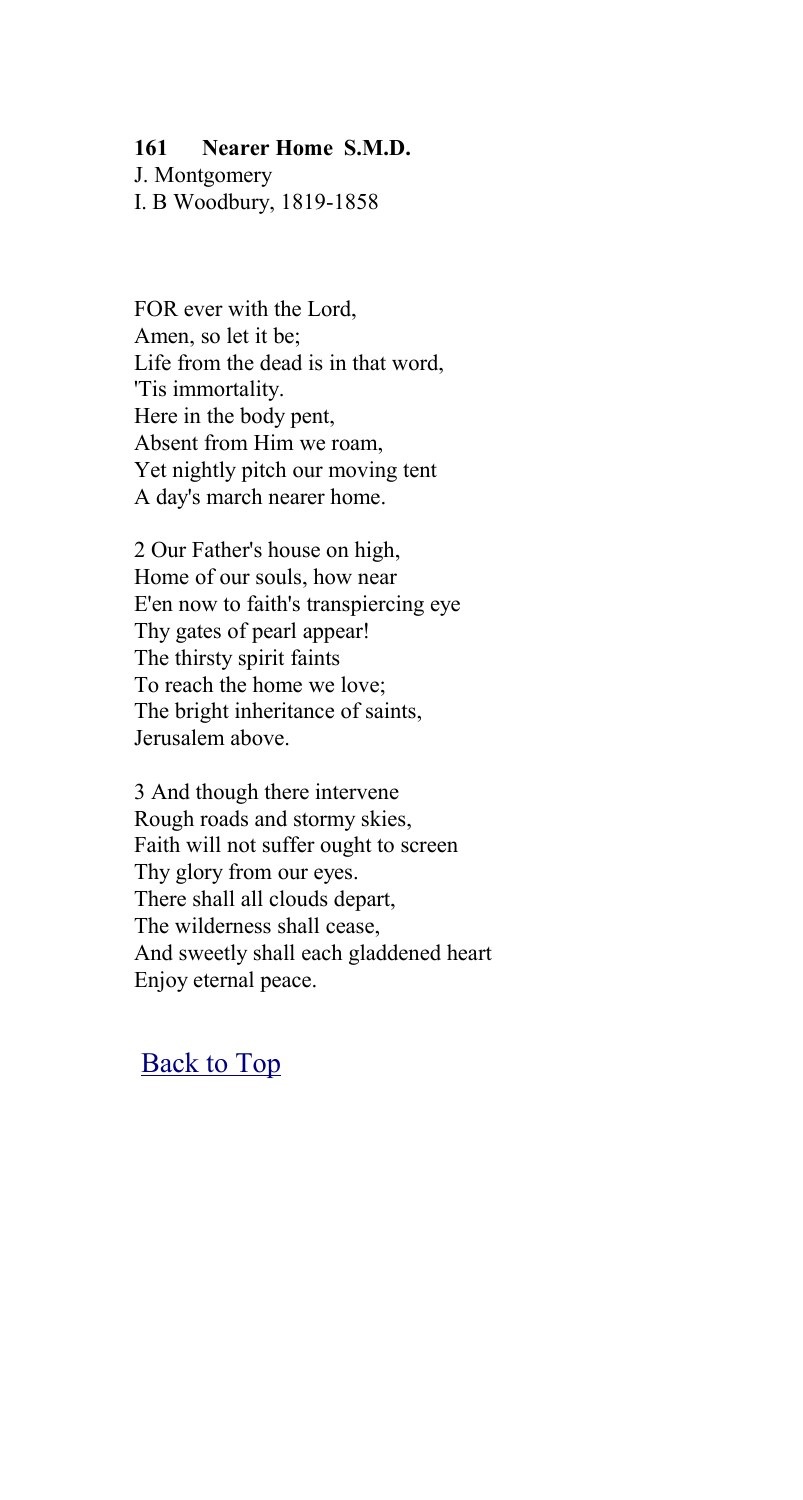#### **162 Ariel 8.8.6.8.8.6.**

G. W. Frazer L. Mason, 1792-1872

WHAT rich eternal bursts of praise Shall fill yon courts through endless days, When time shall cease to be! Round and around the notes shall swell, As each redeemed one joins to tell Thy love, so vast and free.

2 Each shall the Saviour's likeness bear, A royal crown each brow shall wear, And robes unsullied white. The everlasting song shall be, To Thee, O Lamb of God, to Thee, 'Mid scenes of purest light.

3 Our joy unhindered then with Thee, Our eyes undimmed Thy glory see, Whilst worthy praise we give. Through that eternal cloudless day, Our burning hearts with rapture say, He died that we might live.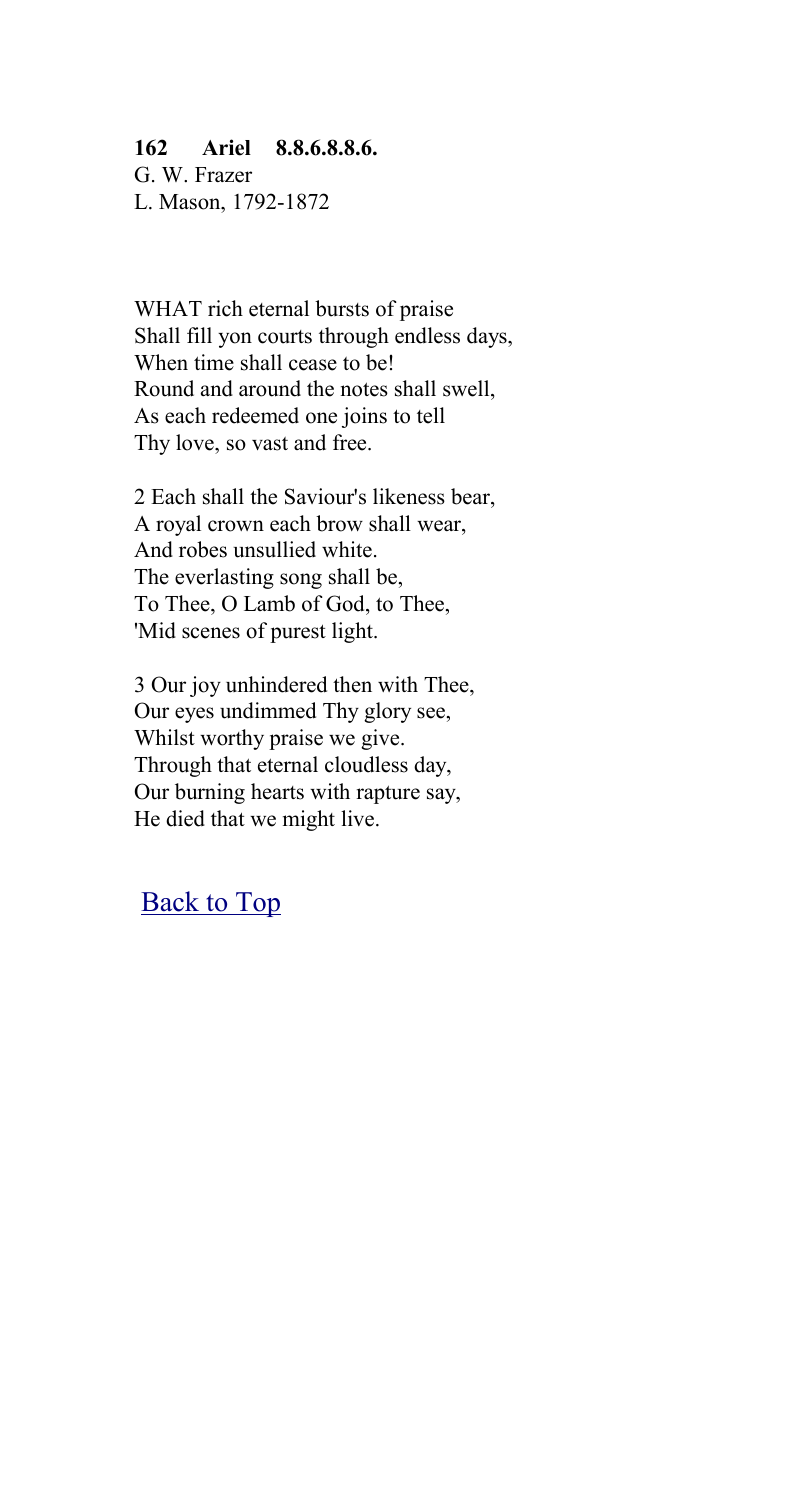### **163 Webb 7.6.7.6.D.**

G. W. Frazer G. J. Webb, 1803-1887

THE Lord of life is risen, Has left the darksome grave, And, death by Him abolished, He's mighty now to save; And we with Him are risen, The fruit of all His toil, The firstfruits of His harvest, His suffering's richest spoil.

2 The Lord of life is seated At God's right hand on high – God's just and righteous answer To grace which stooped to die; In Him we too are seated, Oh, blessed, wondrous grace! Accepted and beloved, In Him, in sonship's place.

3 The Lord of life is coming To perfect all His grace; To take His blood-bought people To fill their heavenly place; Oh, with what joy ascending We'll meet Him in the air, To dwell with Him in glory, And His blest image bear!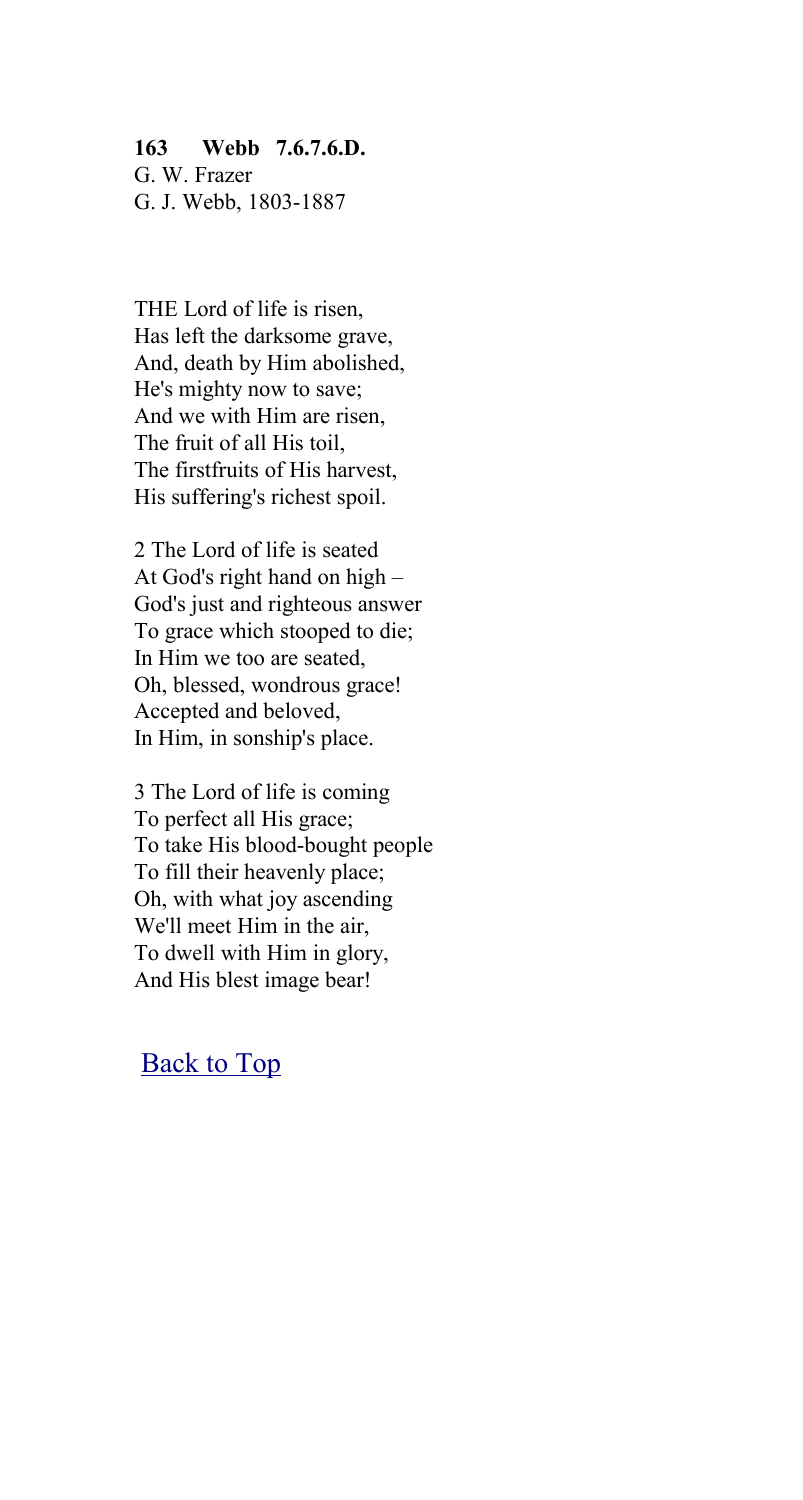## **164 Friendship 8.7.8.7.D.**

Mrs. Emma Francis Bevan (1827-1909) Miss La Thangue, c. 1900

LORD, we love to trace Thy footprints Here amidst the desert sand, Ponder o'er Thy path of suffering – Wondrous heart and healing hand; Learn Thy love at Bethlehem's manger, Hear Thee still the raging wave, See Thee at the well of Sychar, On the cross, and in the grave.

2 Lord, we bow in adoration As we watch that stream of love; Find its mighty tide still flowing From Thee now as crowned above. 'Tis a love no heart can fathom, Which to us Thou dost unfold, Inexhaustible and boundless – Wondrous theme that ne'er grows old.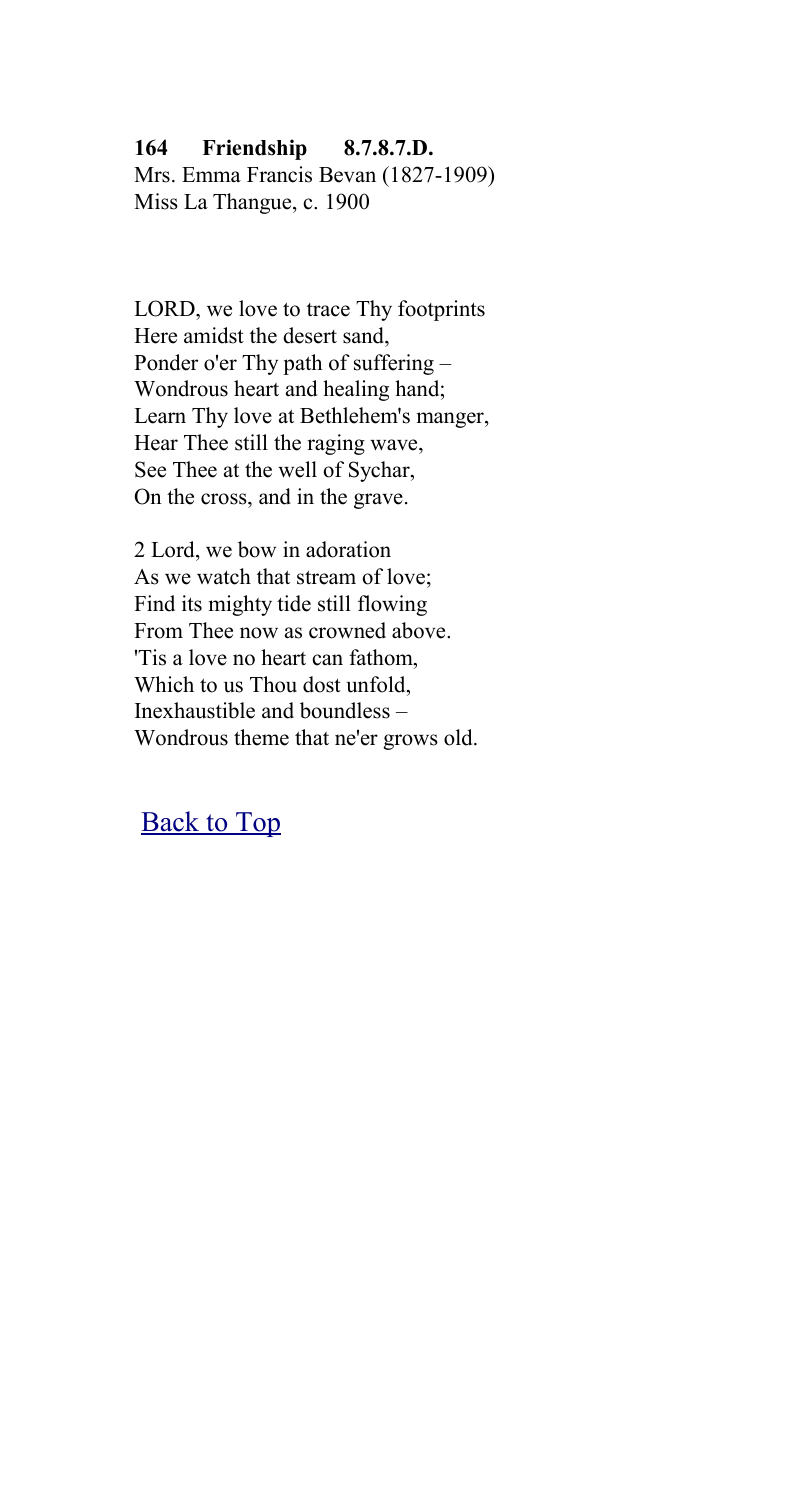### **165 Victory 7.7.8.7.D. Iambic**

C. Wesley Miss F. T. Wigram's "collection"

HEAD of the church triumphant! We joyfully adore Thee; Till Thou appear, Thy members here Would sing Thy love and glory. We lift our hearts and voices, In blest anticipation, And cry aloud, and give to God The praise of our salvation.

2 While in affliction's furnace And passing through the fire, The love we praise which tries our ways, And ever brings us nigher; We lift our hearts exulting In Thine almighty favour: The love divine which made us Thine Shall keep us Thine for ever.

3 Thou dost conduct Thy people Safely through all temptation: Nor will we fear, since Thou art near, The fire of tribulation; The world with sin and Satan, Display their strength before us; By Thee we shall break through them all, And join the heavenly chorus.

4 By faith we see the glory Of which Thou dost assure us; The world despise, for that high prize Which Thou hast set before us; And may we, counted worthy To meet the Son from heaven, There see our Lord, by all adored, To us in glory given.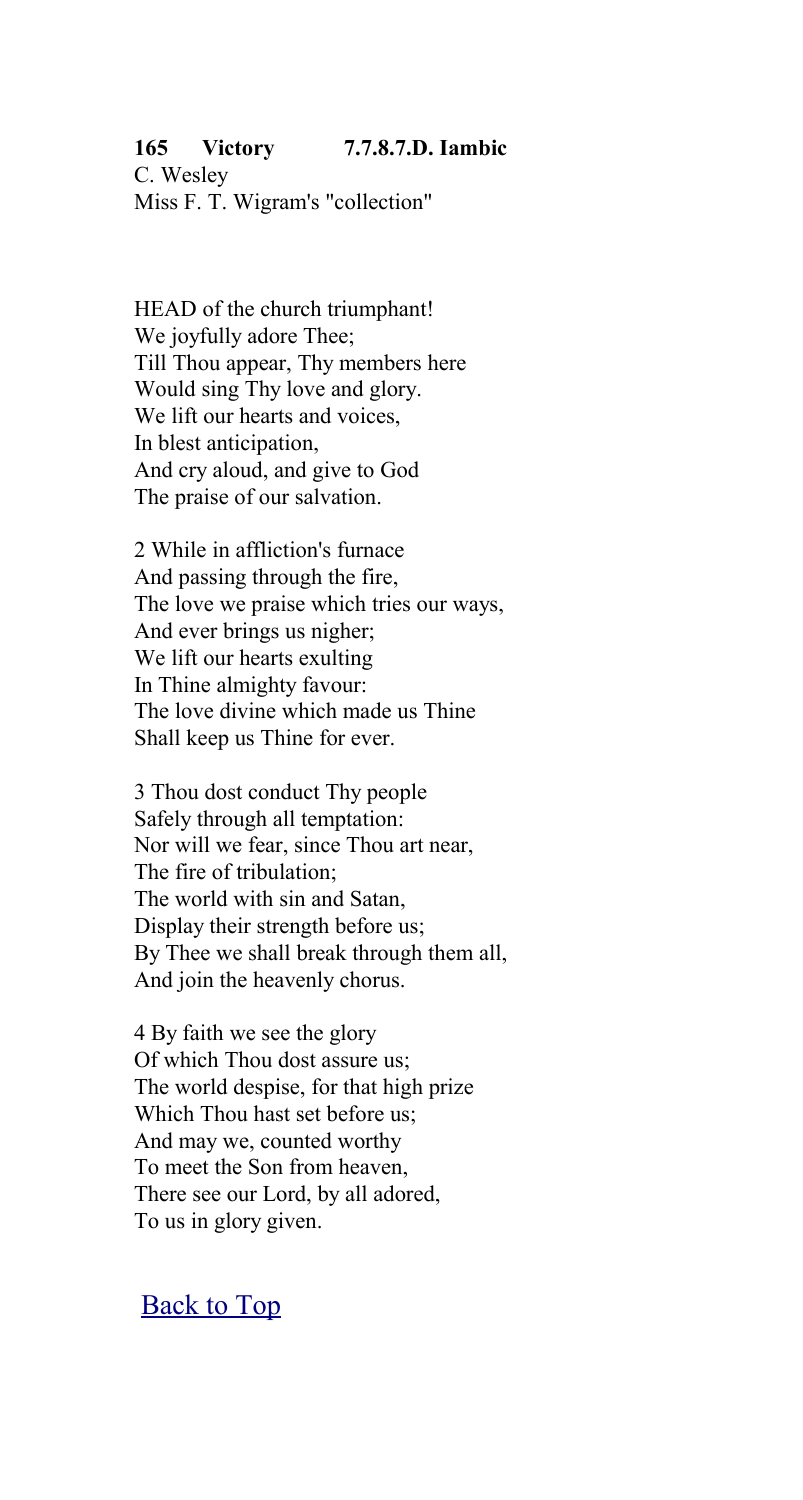### **166 Treasures 8.8.8.8.8.8.**

P. Gerhardt [tr. by J. Wesley) J. L. F. Hainlin, 1750-1823

LORD, Thou hast drawn us after Thee, Now let us run and never tire; Thy presence shall our comfort be, Thyself our hope, our sole desire, Our present Saviour, while nor fear Nor sin can come if Thou art near.

2 What in Thy love possess we not? Our star by night, our sun by day, Our spring of life when parched with drought, Our wine to cheer, our bread to stay, Our strength, our shield, our safe abode, Our robe before the throne of God!

3 Unchangeable Thy gracious love Our earthly path has ceaseless viewed; Ere yet these beating hearts could move, Thy tender mercies still pursued; Ever with us may they abide, And close us in on every side.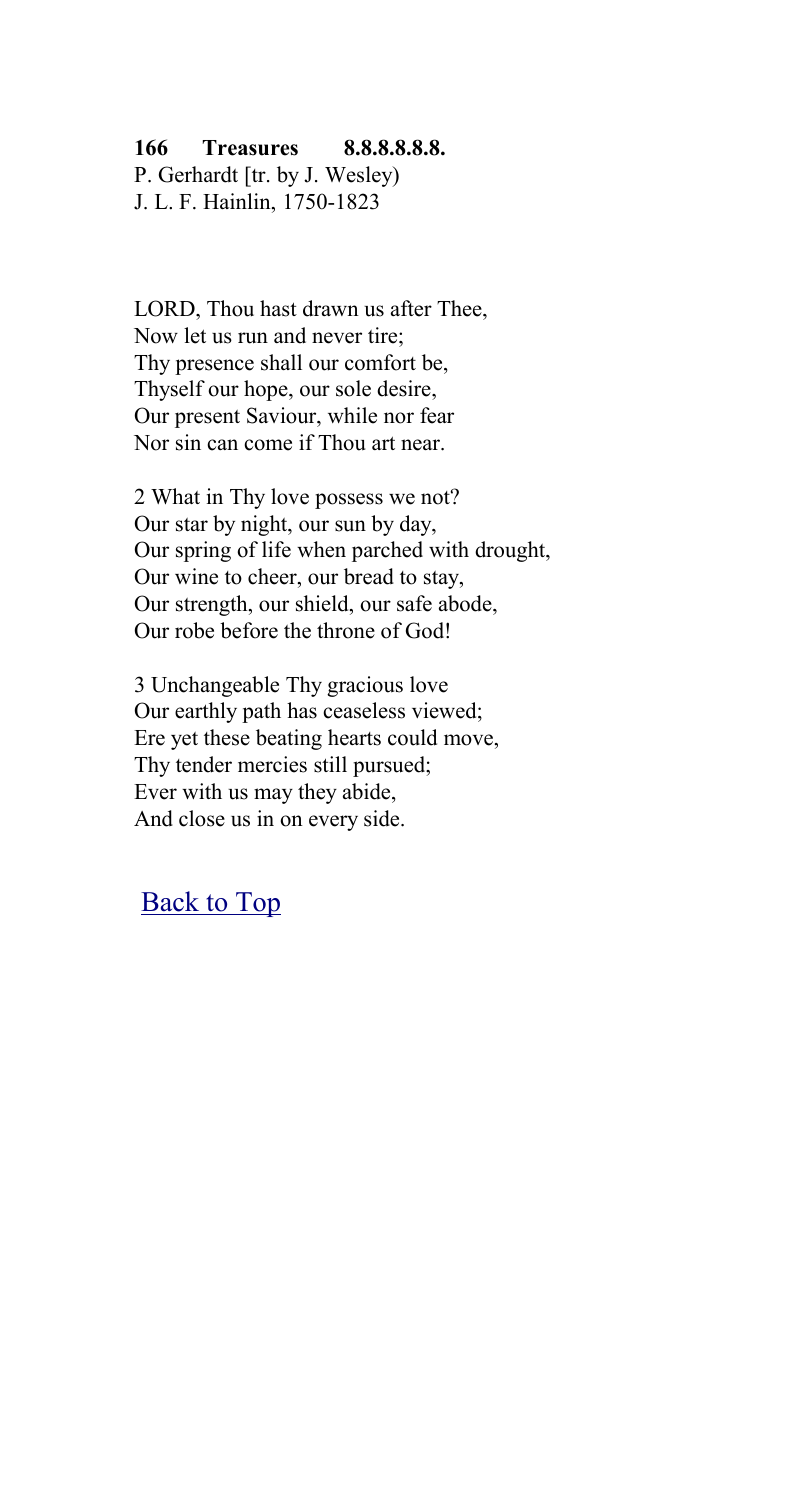# **167 Cypus 7.7.8.7.D. Iambic**

W. Yerbury Greek Melody from W. Gawler

THY love we own, Lord Jesus, In service unremitting; Within the veil Thou dost prevail, Each soul for worship fitting: Encompassed here with failure, Each earthly refuge fails us; Without, within, at war with sin, Thy name alone avails us.

2 Thy love we own, Lord Jesus, For though Thy toils are ended, Thy tender heart doth take its part With those Thy grace befriended; Thy sympathy how precious! Thou succourest in sorrow, And bidst us cheer, while pilgrims here, And haste the hopeful morrow.

3 Thy love we own, Lord Jesus; Thy way is traced before Thee; Thou wilt descend and we ascend, To meet in heavenly glory; Soon shall the blissful morning Call forth Thy saints to meet Thee; Our only Lord, alone adored, With gladness then we'll greet Thee.

4 Thy love we own, Lord Jesus, And wait to see Thy glory, To know as known, and fully own Thy perfect grace before Thee; We plead Thy parting promise, Come, Saviour, to release us; Then endless praise our lips shall raise For love like Thine, Lord Jesus.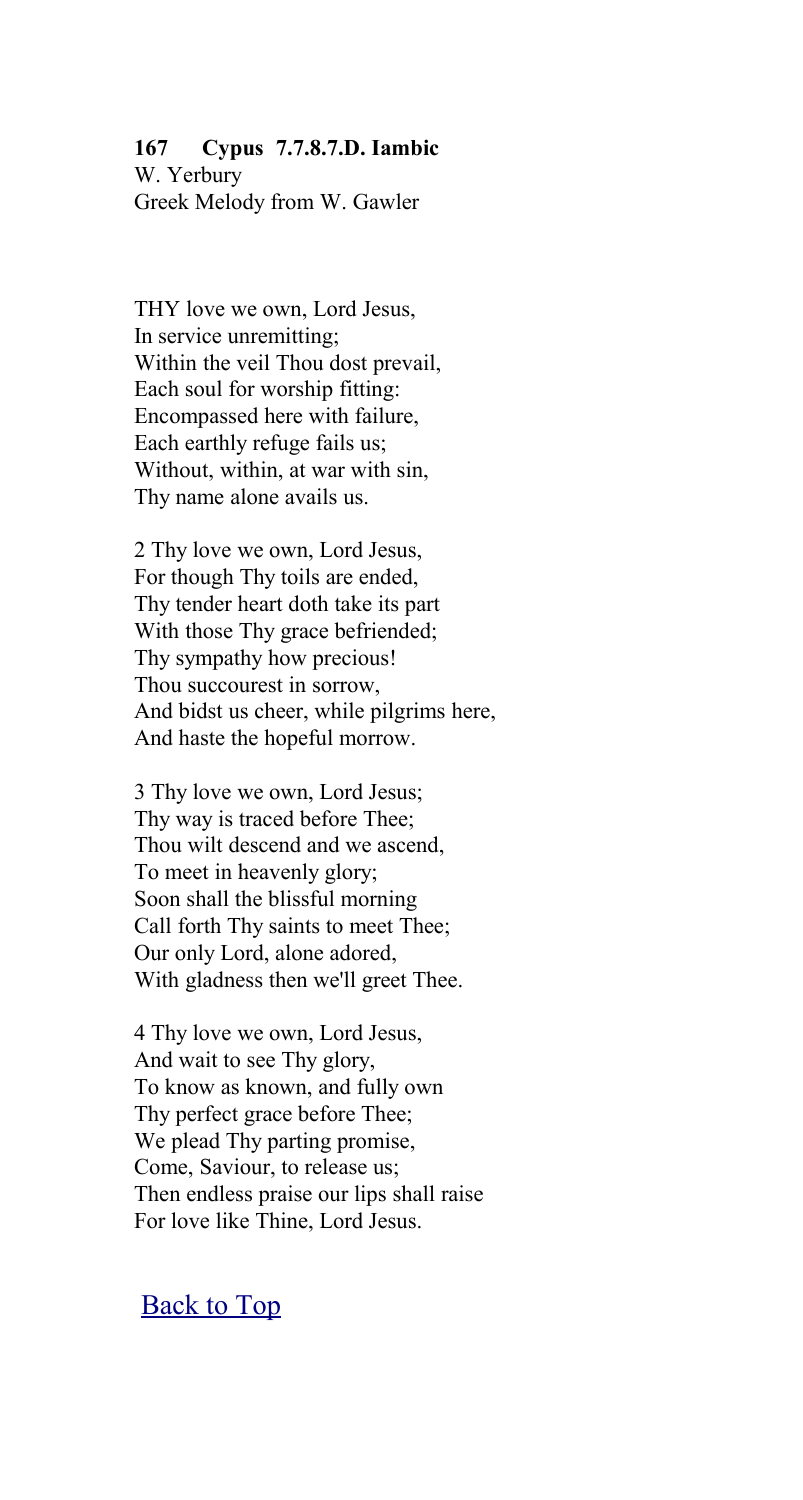## **168 Hanover 10.10.11.11.**

T. Kelly W. Croft, 1678-1727

THE night is far spent, and the day is at hand: No sign to be looked for; the Star's in the sky; Rejoice then, ye saints, 'tis your Lord's own command; Rejoice, for the coming of Jesus draws nigh.

2 What a day will that be, when the Saviour appears! How welcome to those who have shared in His cross! A crown incorruptible then will be theirs, A rich compensation for suffering and loss.

3 What is loss in this world, when compared to that day, To the glory that then will from heaven be revealed? "The Saviour is coming," His people may say; "The Lord whom we look for, our Sun and our Shield."

4 O pardon us, Lord! that our love to Thy name Is so faint, with so much our affections to move; Our coldness might fill us with grief and with shame, So much to be loved, and so little to love.

5 O kindle within us a holy desire, Like that which was found in Thy people of old, Who tasted Thy love, and whose hearts were on fire, While they waited, in patience, Thy face to behold.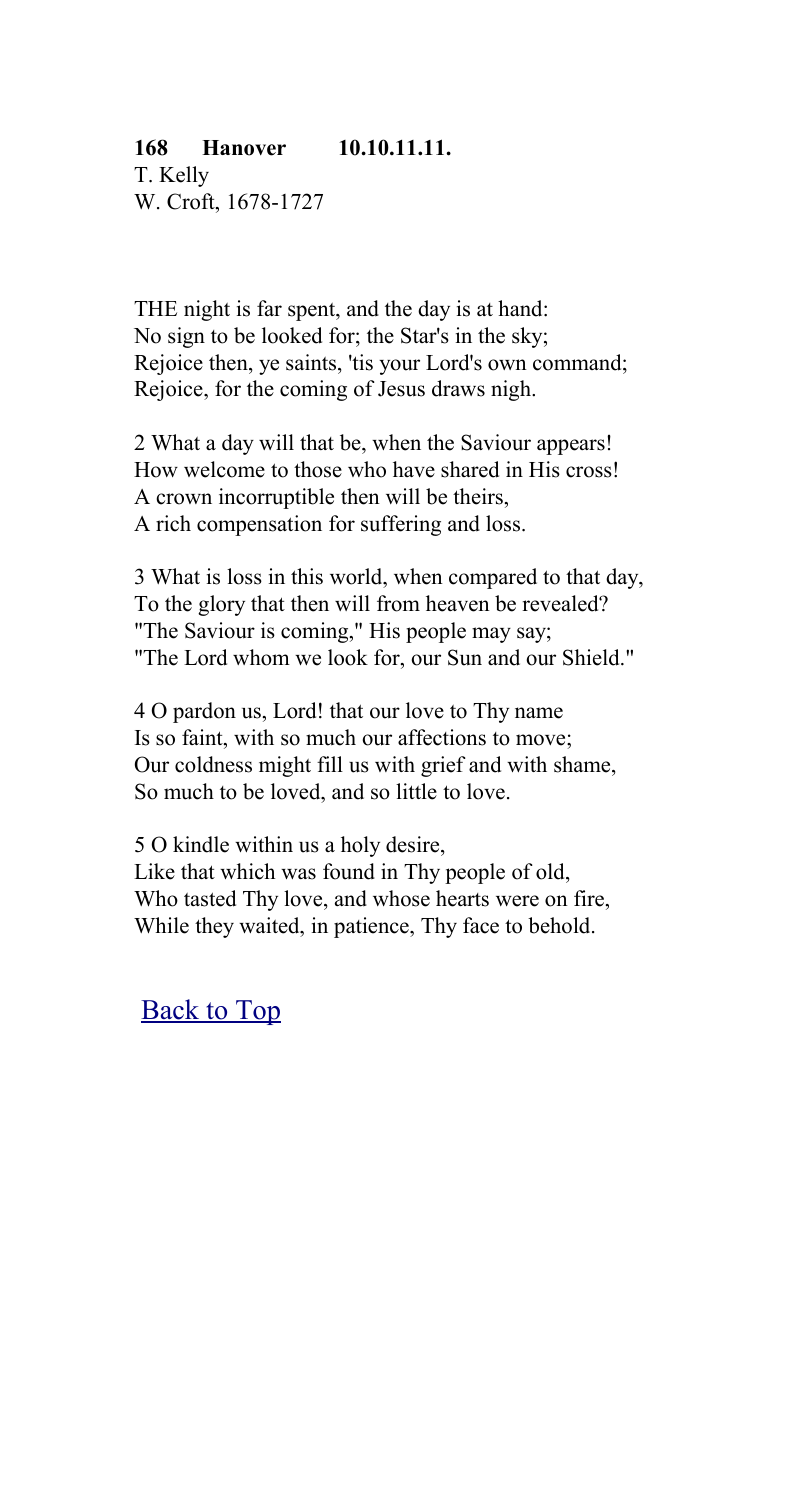### **169 There is Rest 8.8.11.8.**

J. N. Darby C. T. Lambert, 1925

THERE is rest for the weary soul – There is rest in the Saviour's love; There is rest in the grace that has made us whole, And that seeketh out those who rove.

2 There is rest in the tender love That has trodden our path below, That has found us a place in the realms above, But can now all our sorrows know.

3 There is rest in the calming grace That flows out from those realms above; Oh what rest in the thought – we shall see His face, Who has given us to know His love!

4 There is rest in the midst of grief – For His grief was the proof of love; Oh 'tis sweet in that love now to find relief, When the sorrows of earth we prove.

5 There is rest in the Saviour's heart, Who would never turn grief away: But has found, in what sin once had made our part, The domain of His love's display.

6 There is rest in the blessed yoke, And in proving no will but His, While we learn from His path, and the words He spoke, What the patience of Jesus is!

7 So where Jesus has gone before, Is the path which we have to tread; And it leads to the rest where all sorrow's o'er – To the place where His steps have led.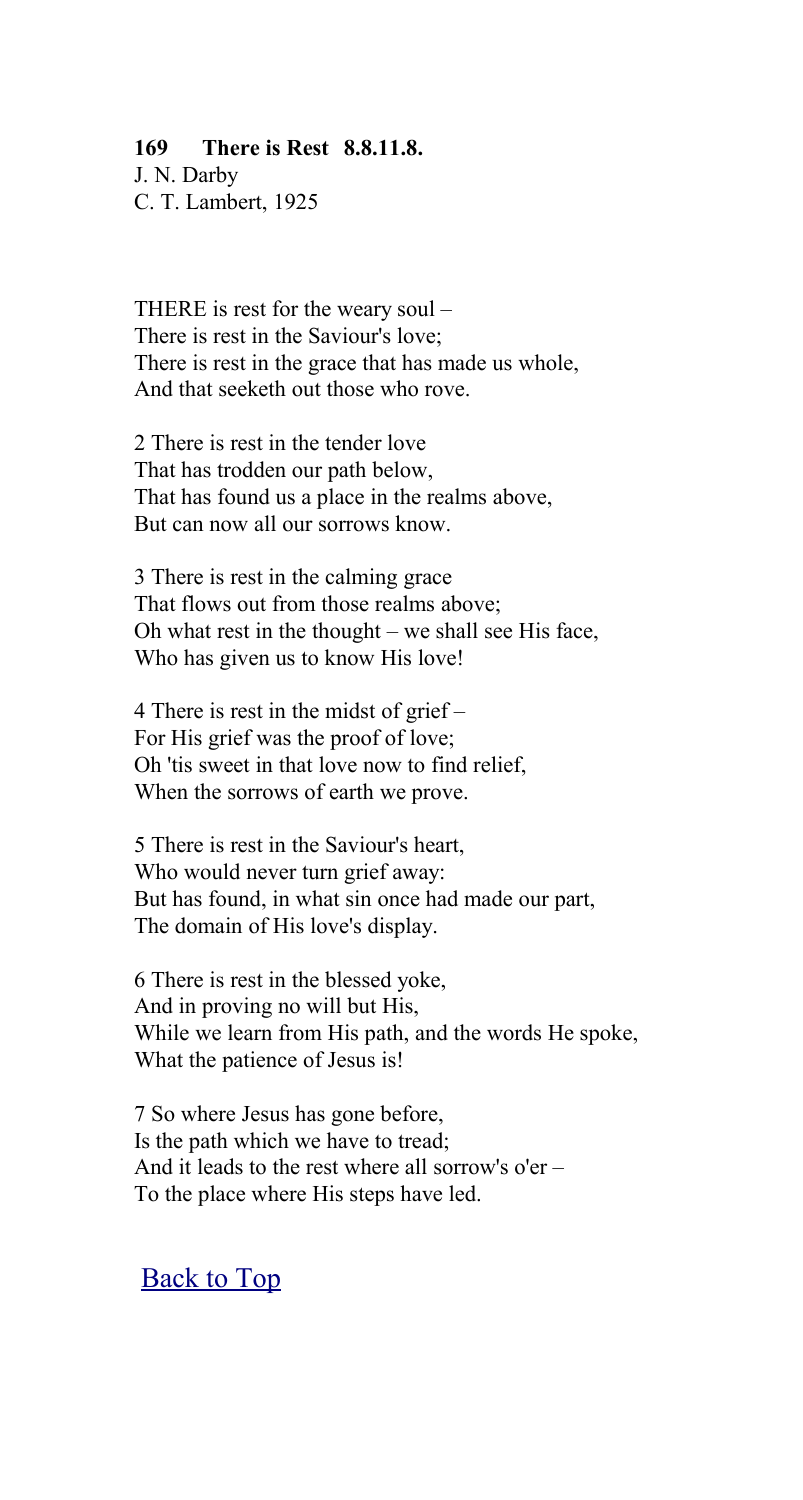### **170 Regent Square 8.7.8.7.8.7.**

C. Wesley vv. 1, 3-6, John Cennick (1718-1755), v. 2. H. T. Smart, 1813-1879

LO, He comes from heaven descending, Once for favoured sinners slain; Thousand thousand saints attending Swell the triumph of His train: Hallelujah! Jesus comes, and comes to reign!

2 See the Saviour, long expected, Now in solemn pomp appear; And His saints, by man rejected, All His heavenly glory share; Hallelujah! See the Son of Man appear!

3 Lo, the tokens of His passion, Though in glory, still He bears, Cause of endless exultation To His ransomed worshippers; Hallelujah! Christ, the Lamb of God appears.

4 'Tis Thy heavenly bride and Spirit, Jesus, Lord, that bids Thee come All the glory to inherit And to take Thy people home: All creation Groans and travails till Thou come.

5 Israel's race shall now behold Thee Full of grace and majesty; Though they set at nought and sold Thee, Pierced and nailed Thee to the tree, They in glory Shall their great Messiah see.

6 Yea, Amen, let all adore Thee High on Thine exalted throne: Saviour, take the power and glory, Claim the kingdoms for Thine own: Come, Lord Jesus, Hallelujah, come, Lord, come.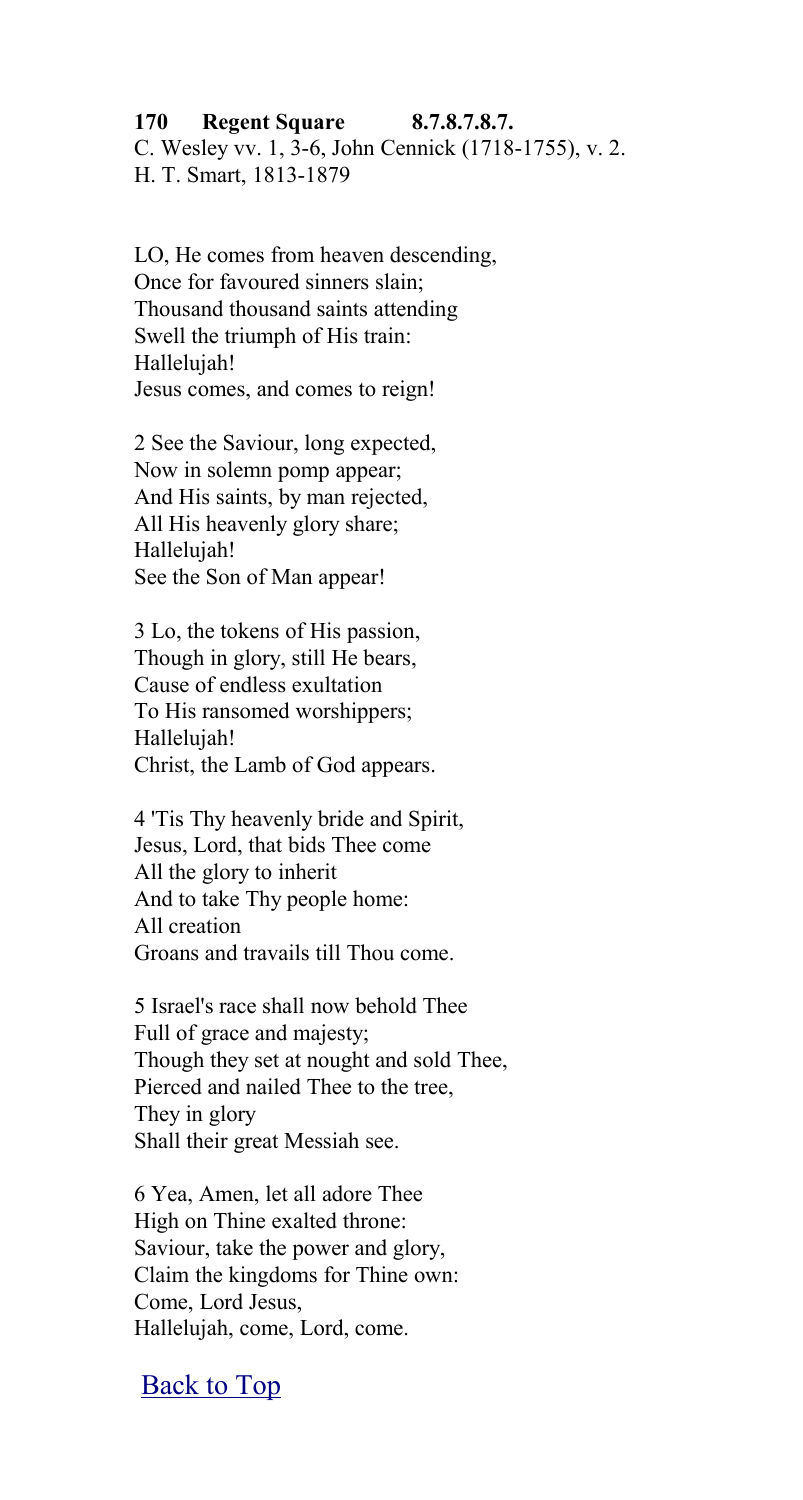## **171 Heidelberg 7 6.7.6.**

G. A. Lucas M. Vulpius, c. 1560-1615

THY suffering love, Lord Jesus, Our hearts delight to trace; The love that sought and claimed us, In strong yet tender grace.

2 We think of Thy devotion, Thy blest obedience rare; Thy holy, deep emotion, Thy grief that none could share.

3 Thus to our hearts Thou speakest; Blest Lord, we hear Thy voice; We know its charm, its sweetness, And in Thy love rejoice.

4 We wait the consummation Of love's own work divine, And now in adoration We joy that we are Thine.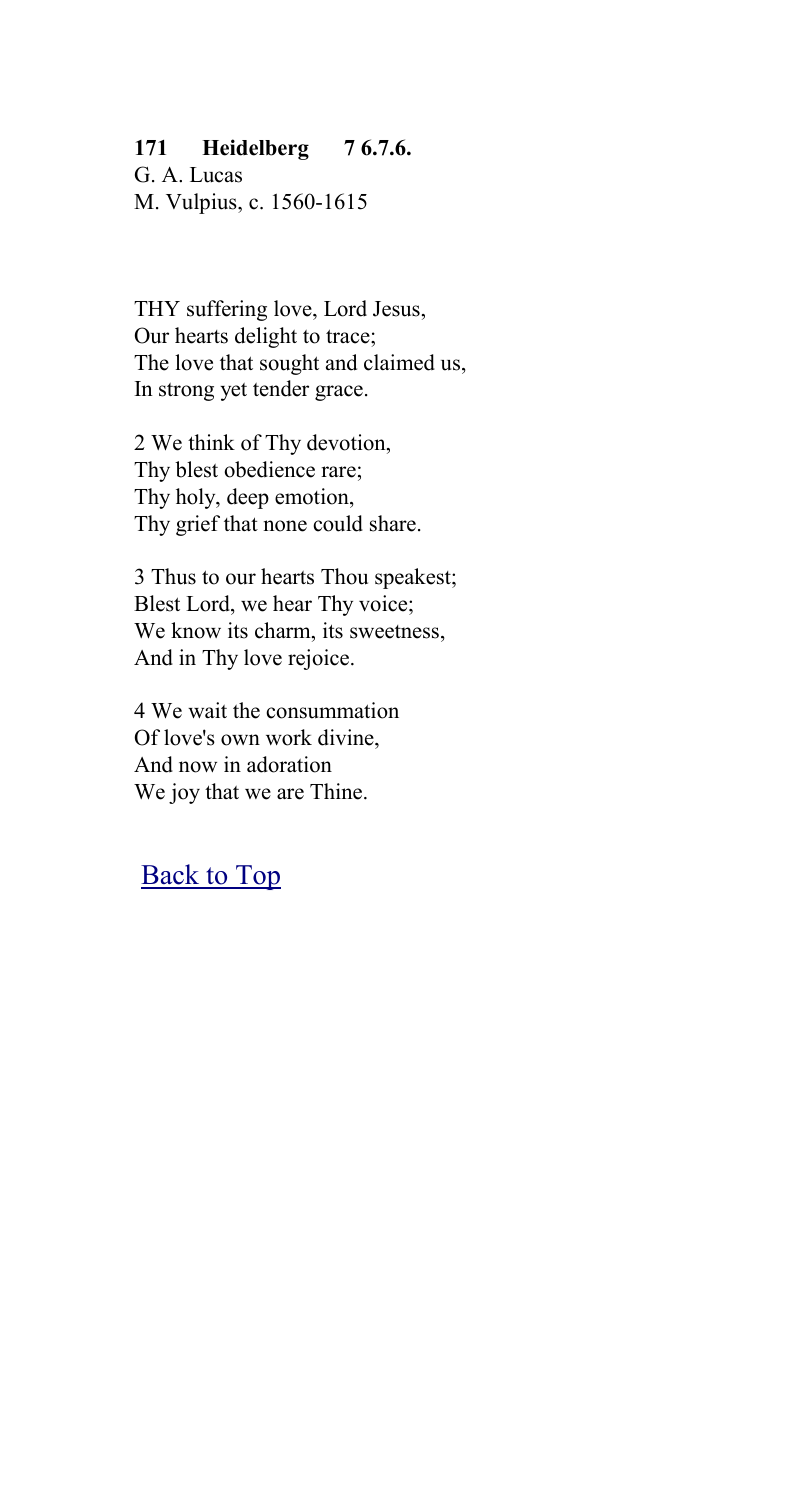## **172 Ignatius C.M.**

James Hutton (1715-1795) J. H. Lester, c. 1850

O TEACH us more of Thy blest ways, Thou Holy Lamb of God, And fix and root us in Thy grace, As those redeemed by blood.

2 O tell us often of Thy love, Of all Thy grief and pain; And let our hearts with joy confess That thence comes all our gain.

3 For this, O may we freely count Whate'er we have but loss; The dearest object of our love, Compared with Thee, but dross.

4 Engrave this deeply on our hearts With an eternal pen, That we may, in some small degree, Return Thy love again.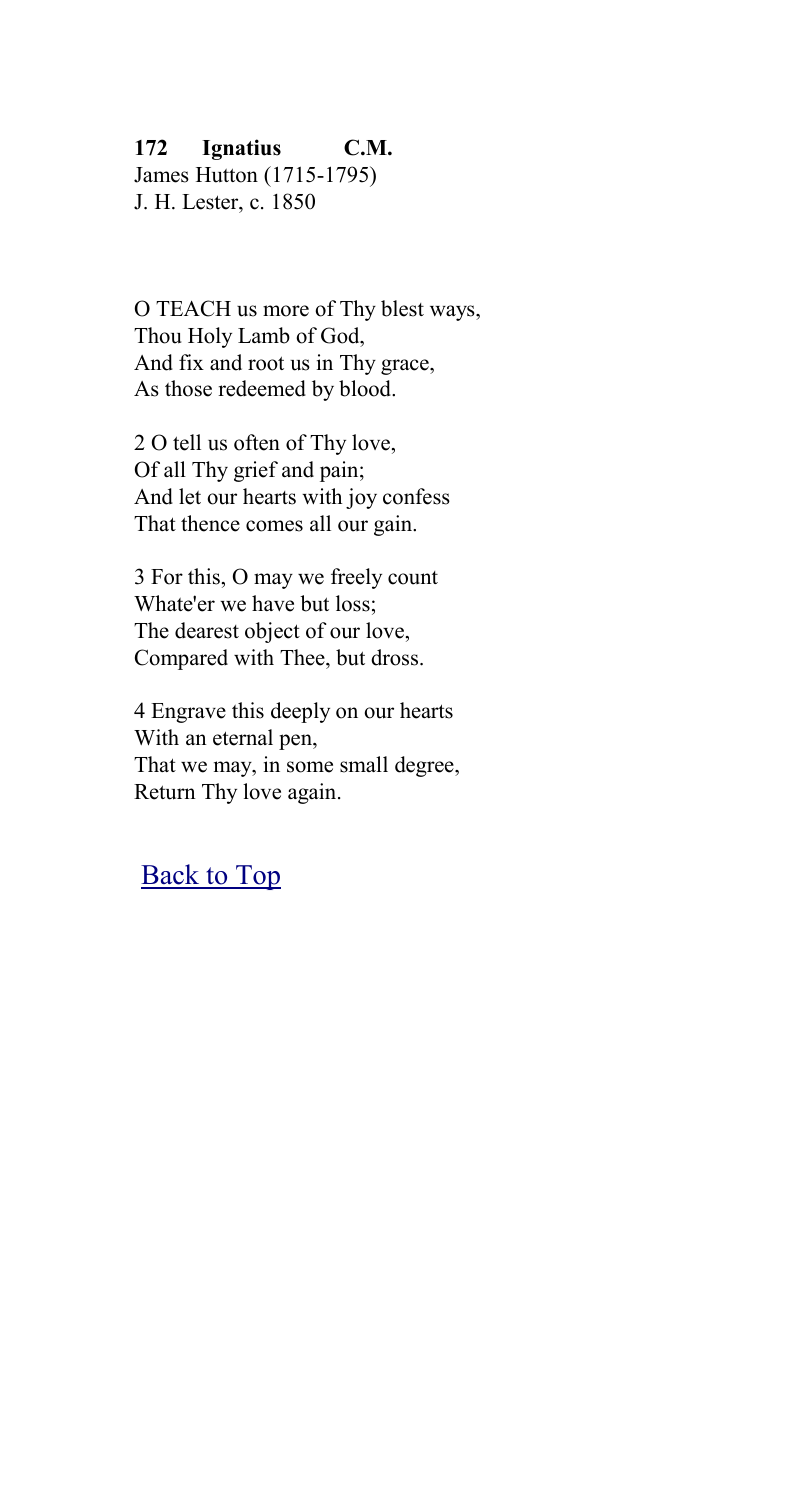### **173 Stella 8.8.8.8.8.8.**

J. G. Deck Old English Air, 1858 adapted

"A LITTLE while" – the Lord shall come, And we shall wander here no more; He'll take us to His Father's home, Where He for us is gone before, To dwell with Him, to see His face, And sing the glories of His grace.

2 "A little while" – He'll come again; Let us the precious hours redeem, Our only grief to give Him pain, Our joy to serve and follow Him. Watching and ready may we be, As those that wait their Lord to see.

3 "A little while" – 'twill soon be past, Why should we shun the promised cross? O let us in His footsteps haste, Counting for Him all else but loss; For how will recompense His smile, The sufferings of this "little while"!

4 "A little while" – come, Saviour, come; For Thee Thy bride has tarried long: Take Thy poor waiting pilgrims home To sing the new eternal song, To see Thy glory, and to be In everything conformed to Thee!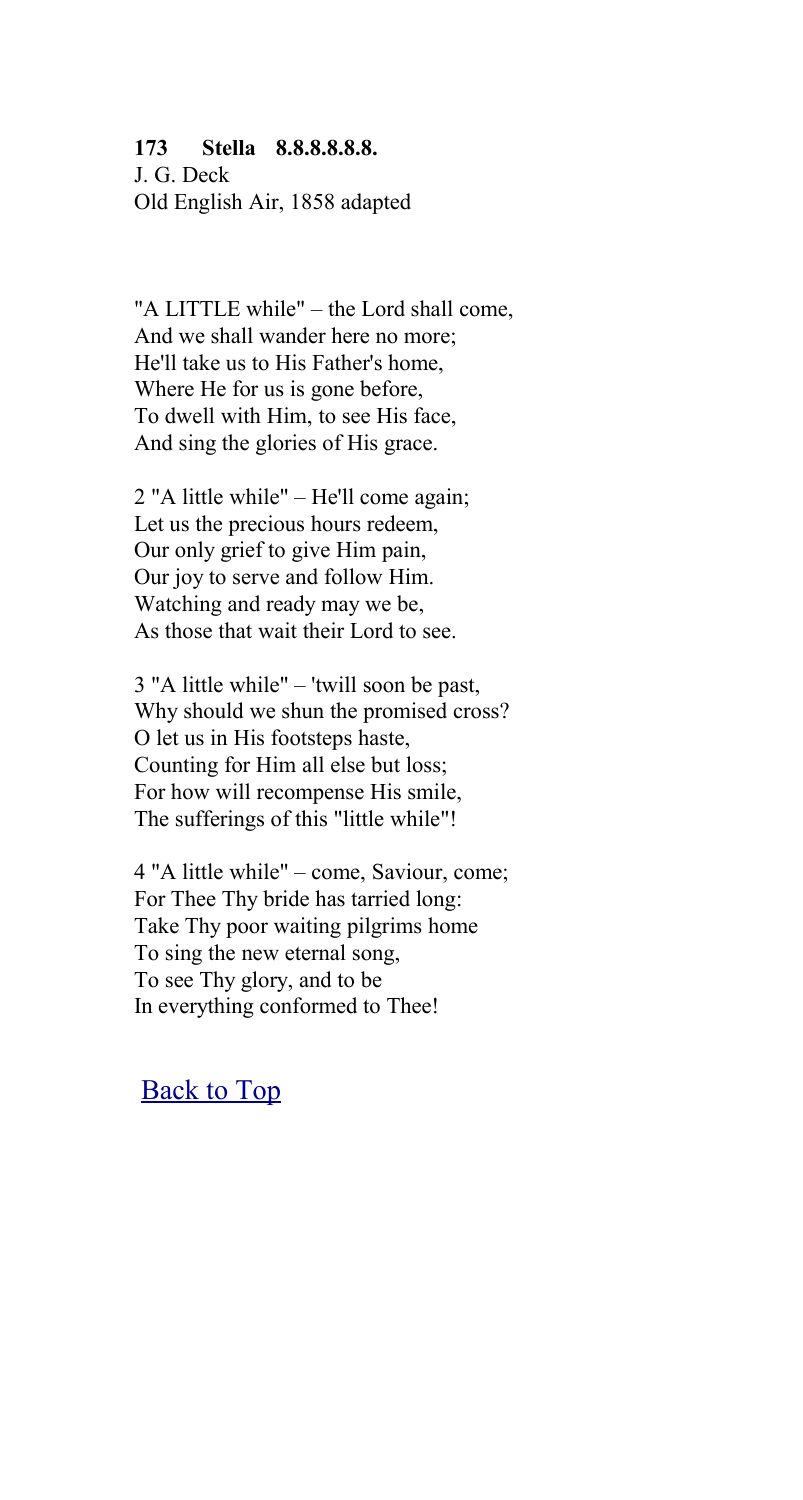### **174 Spotless One S.M.**

Christian Andreas Bernstein (1672-1699) Anon.

O PATIENT, spotless One! Our hearts in meekness train, To bear Thy yoke, and learn of Thee, That we may rest obtain.

2 Jesus, Thou art enough The mind and heart to fill; Thy patient life – to calm the soul; Thy love – its fear dispel.

3 O fix our earnest gaze So wholly, Lord, on Thee, That, with Thy beauty occupied, We elsewhere none may see.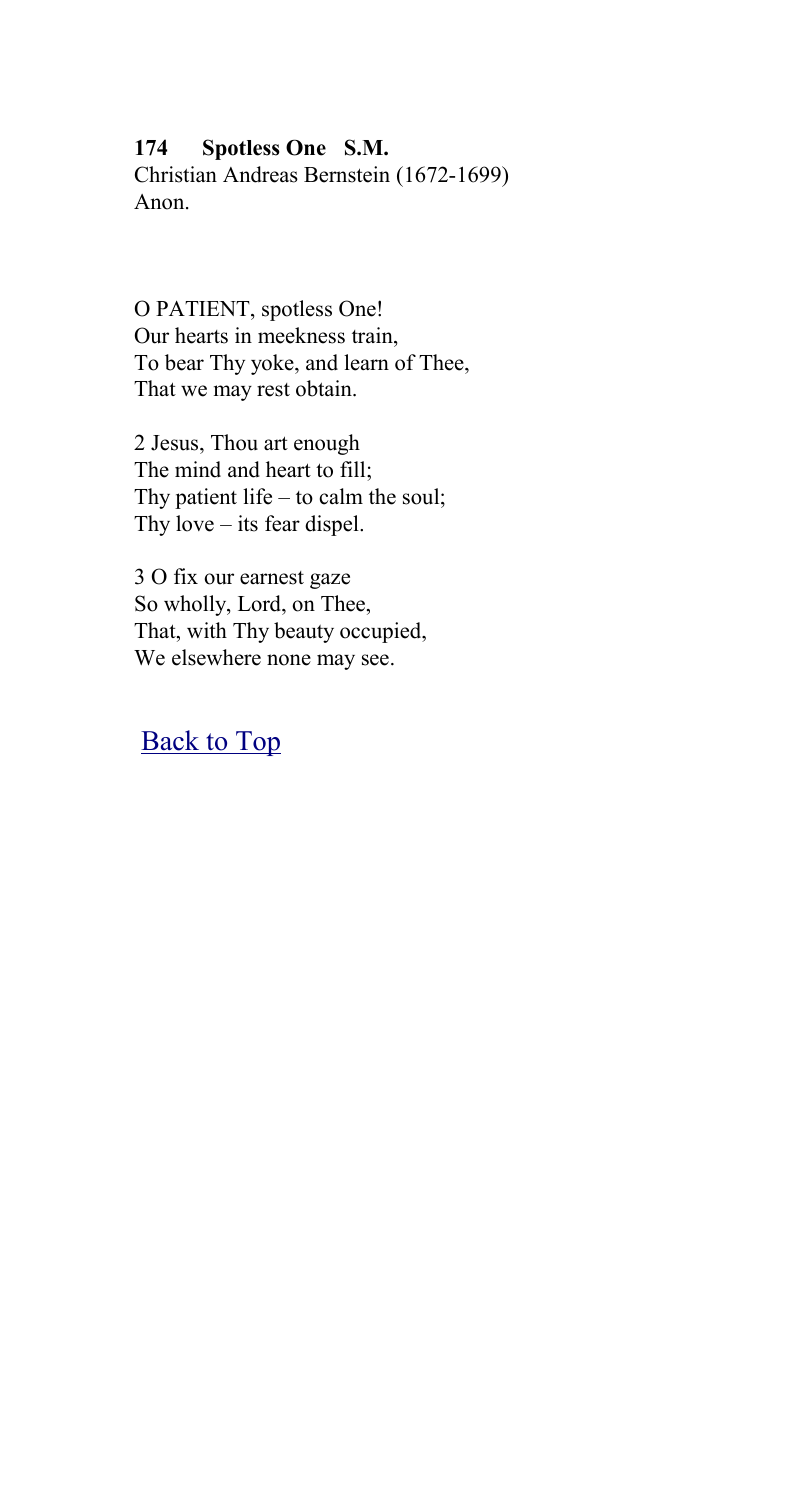## **175 Federal Street L.M.**

T. Kelly H. K. Oliver, 1800-1885

WE sing the praise of Him who died, Of Him who died upon the cross, The sinner's Hope – let men deride; For this we count the world but loss.

2 Inscribed upon the cross we see, In shining letters, God is Love, The Lamb who died upon the tree, Has brought us mercy from above.

3 The Cross – it took our guilt away, It holds the fainting spirit up; It cheers with hope the gloomy day, And sweetens every bitter cup.

4 It makes the coward spirit brave, And nerves the feeble arm for fight; It takes its terror from the grave, And gilds the bed of death with light.

5 The balm of life, the cure of woe, The measure and the pledge of love, The sinner's refuge here below, The theme of praise in heaven above!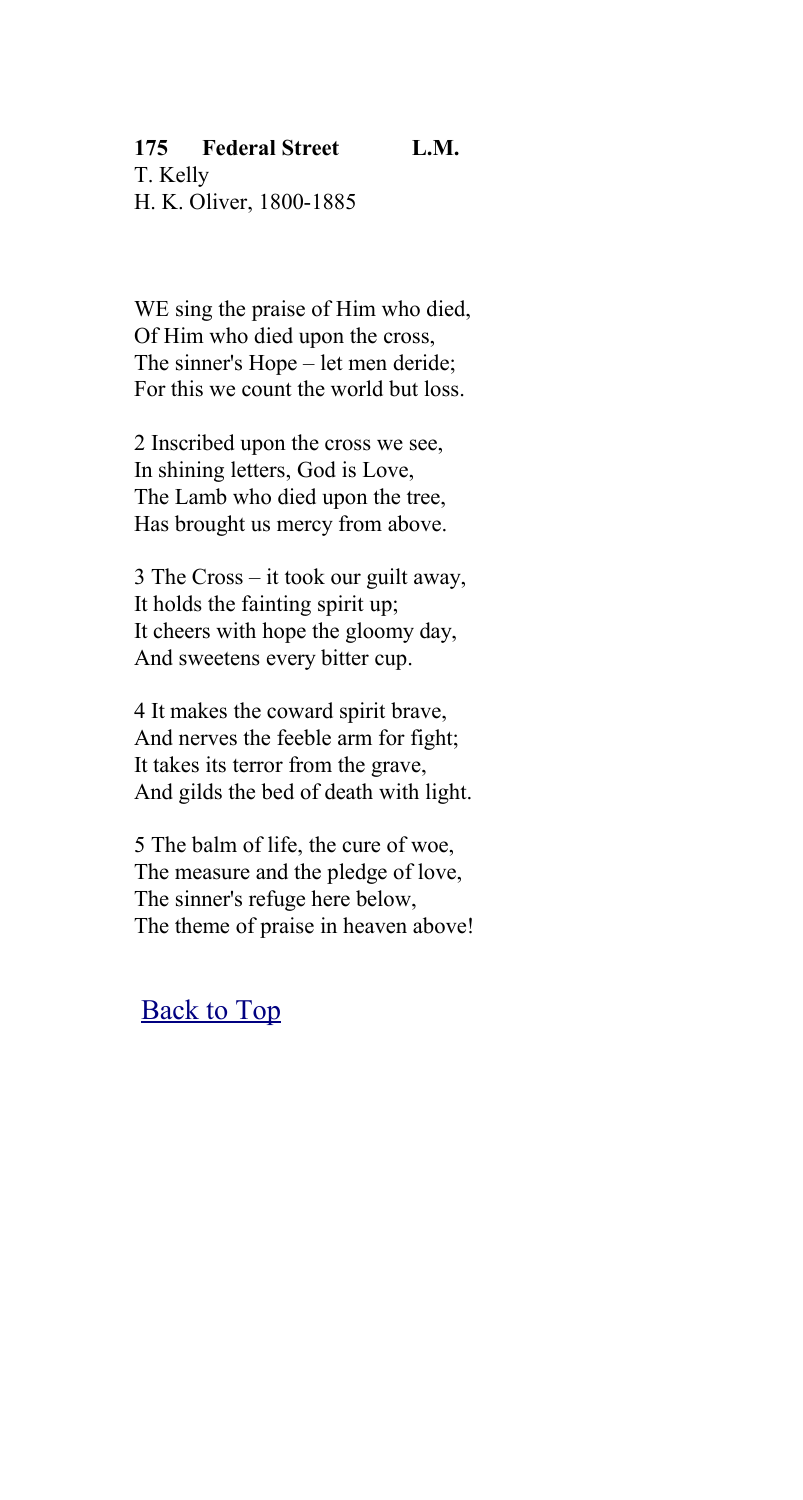## **176 Jackson's C.M.**

Anon. T. Jackson, 1715-1781

LORD, we shall see Thee as Thou art, In all Thy glory there, We shall behold Thee face to face. Thy glorious image bear.

2 With what delight, what wondering love, Each thrilling heart shall swell, When we, as sharers of Thy joy, Are called with Thee to dwell!

3 For ever our still wondering eyes Shall o'er His beauties rove; To endless ages we'll adore The riches of His love!

4 O hasten, hasten on that hour, And call us to Thy seat: For Thou without us ne'er wilt count Thy work, Thy joy complete.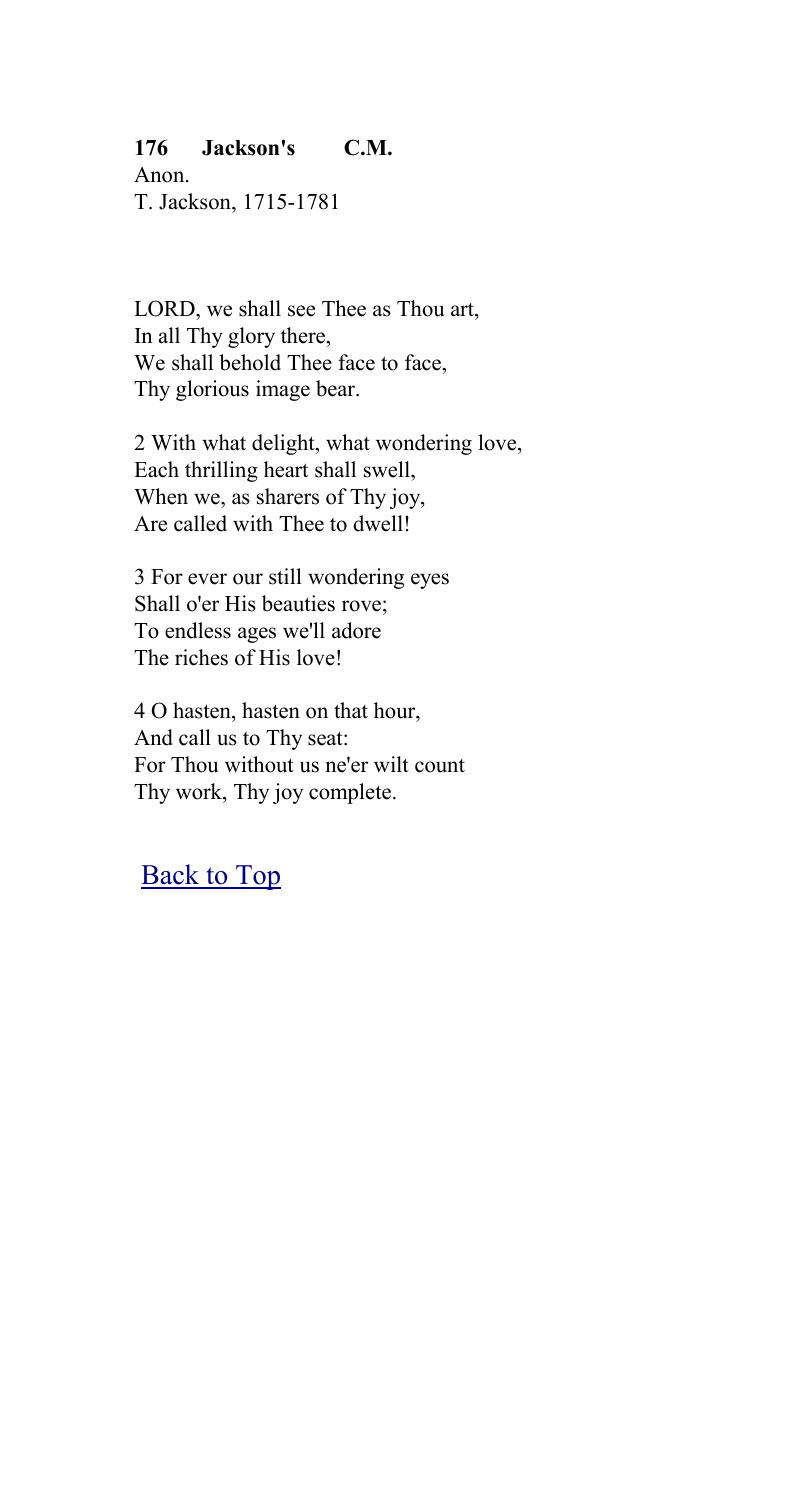## **177 Russian S.M.**

A. M. Toplady H. E. Gebhardt, 1832-1899

THOUGH in a foreign land, We are not far from home; And nearer to our rest above, We every moment come.

2 Secure within the veil, Christ is our anchor strong; While power supreme and love divine Still guide us safe along.

3 And should the surges rise, Should sore afflictions come, Blest is the sorrow, kind the storm, That drives us nearer home.

4 God's grace will to the end Clearer and brighter shine; Nor present things, nor things to come, Can change His love divine.

5 Soon shall our pains and fears For ever pass away; For we shall soon the Saviour see In everlasting day.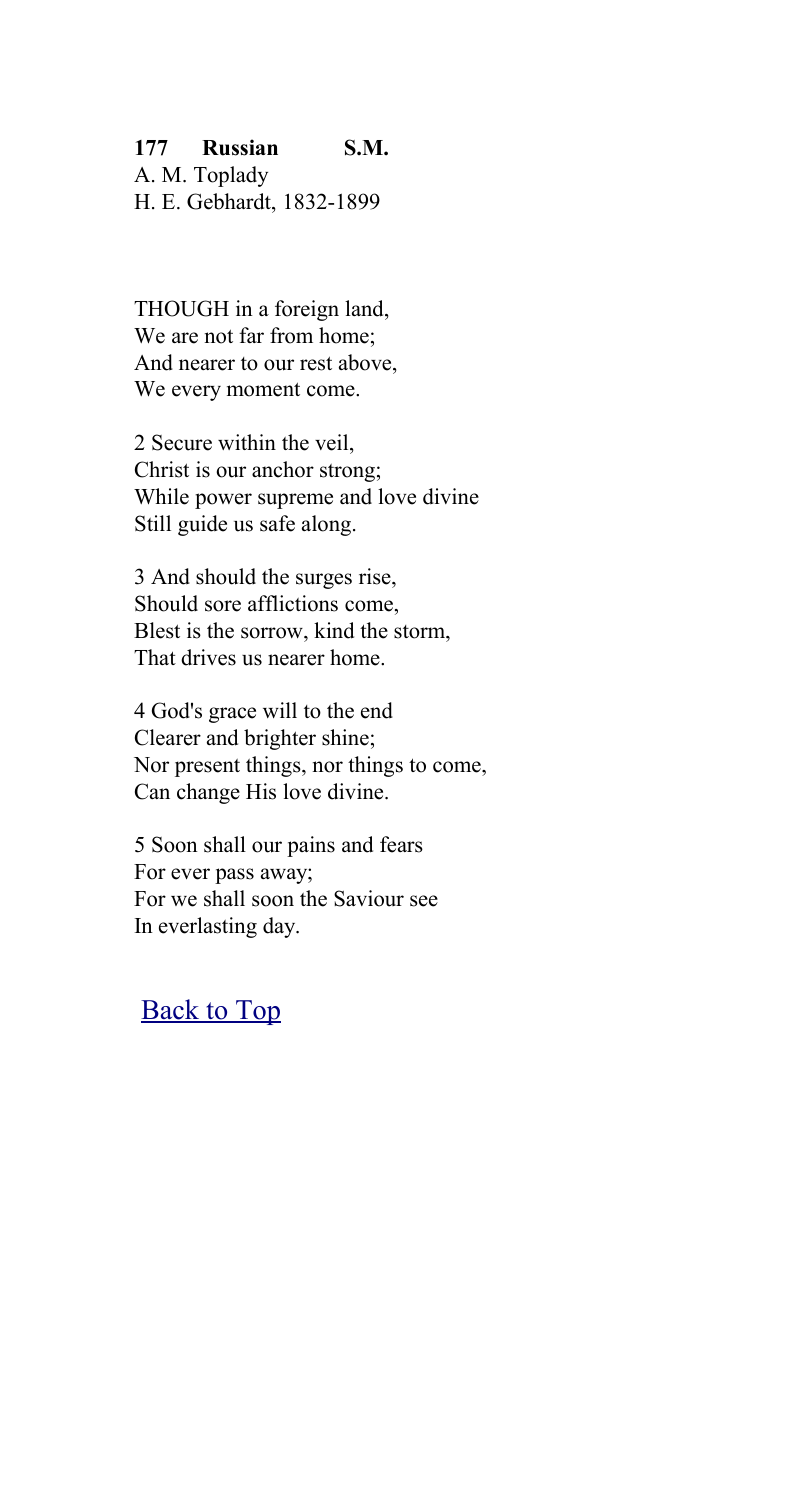#### **178 Deutschland 7.6.7.6.D.**

Lord Adalbert Percy Cecil (1841-1889) W. Brockhaus, 1819-1888

OUR great High Priest is sitting At God's right hand above, For us His hands uplifting, In sympathy and love; Whilst here below, in weakness, We onward speed our way; In sorrow oft and sickness, We sigh and groan and pray.

2 Through manifold temptation, My soul holds on her course, Christ's mighty intercession Alone is her resource; My gracious High Priest's pleadings, Who on the cross did bleed, Bring down God's grace and blessings, Help in each hour of need.

3 O Jesus blessed Saviour, We hope to see Thee soon, Who once on earth didst suffer, Who soon for us wilt come. 'Twas God's most gracious favour Gave Thee, His Son, to die; To live our Intercessor; To plead for us on high.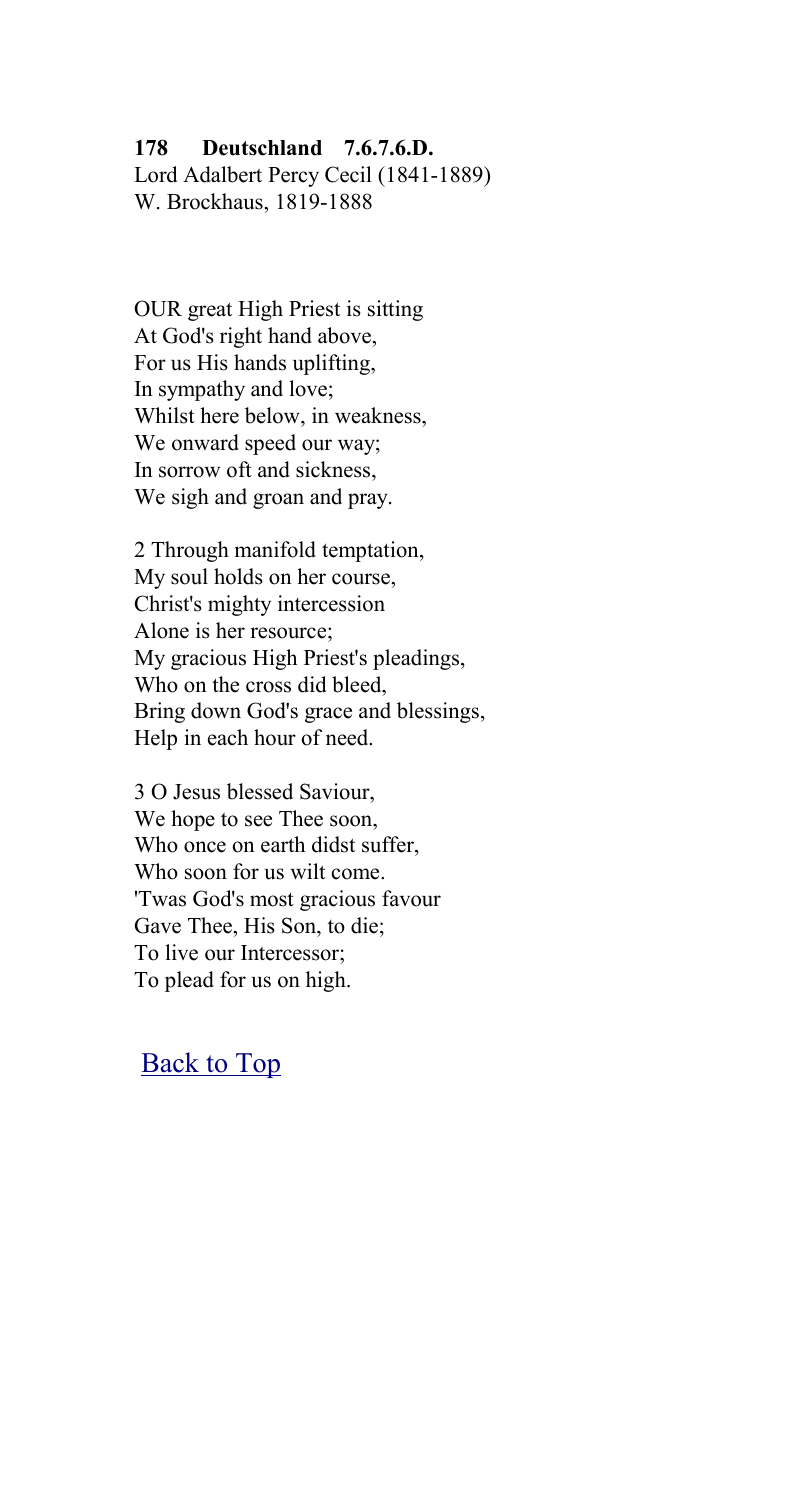**179 Dijon 8.7.8.7.** Robert Robinson (1735-1790) J. C. Bitthauer, 1842

BRIGHTNESS of the eternal glory Shall Thy praise unuttered lie? Who would hush the heaven-sent story Of the Lamb who came to die?

2 Came from Godhead's fullest glory Down to Calvary's depth of woe; Now on high, we bow before Thee; Streams of praises ceaseless flow!

3 Sing His blest triumphant rising; Sing Him on the Father's throne; Sing – till heaven and earth surprising, Reigns the Nazarene alone.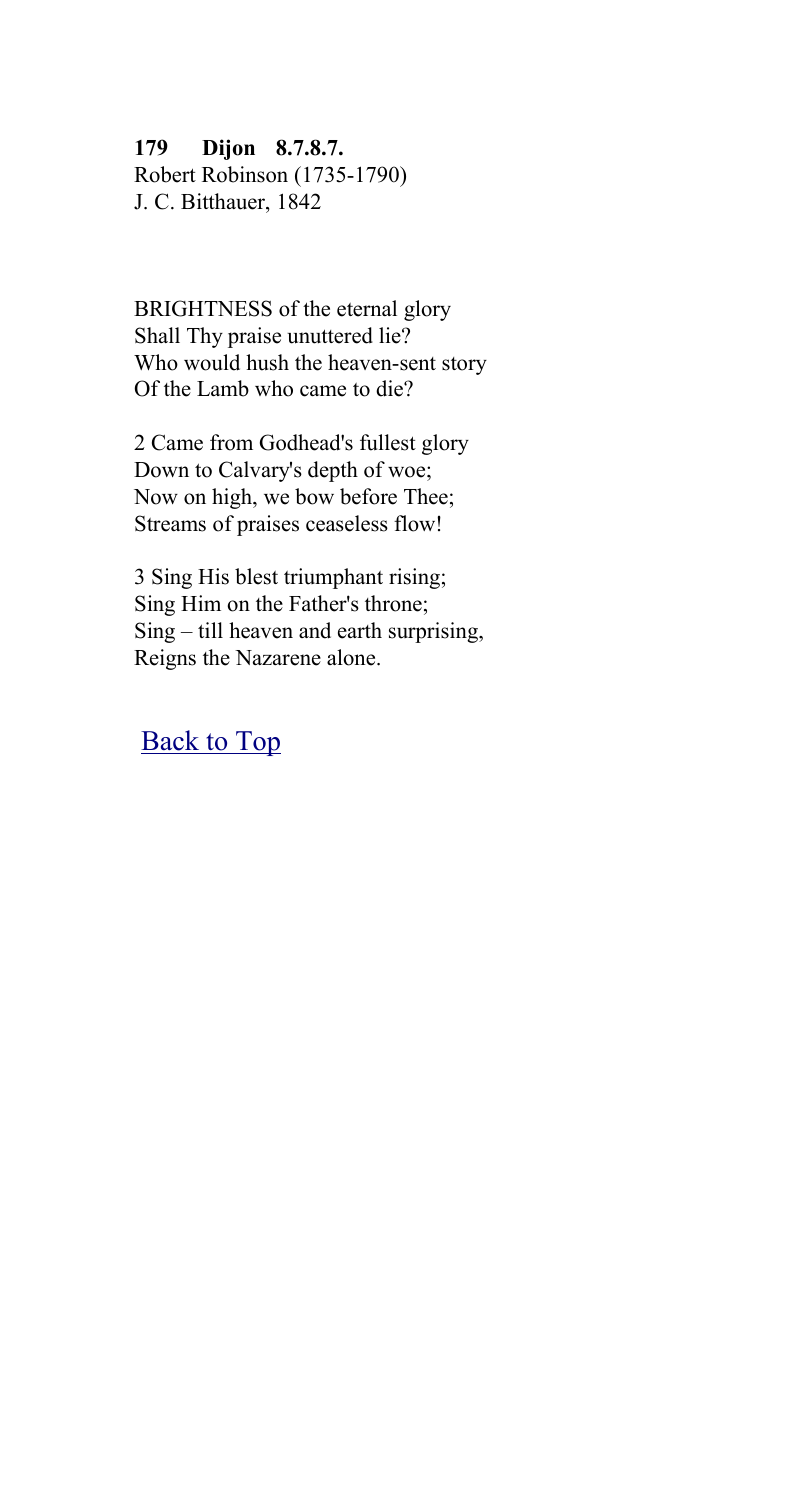#### **180 Oak 6.4.6.4.6.6.6.4.**

T. R. Taylor C. F. Witt, 1660-1716

WE are but strangers here; Heaven is our home; Earth is a desert drear; Heaven is our home. Dangers and sorrows stand Round us on every hand; Heaven is our fatherland, Heaven is our home.

2 What though the tempest rage, Heaven is our home; Short is our pilgrimage, Heaven is our home: This life's wild wintry blast Soon will be overpast; We shall reach home at last; Heaven is our home.

3 There at our Saviour's side, In heaven our home, We shall be glorified; Heaven is our home. There with the good and blest, Those we love most and best, We shall for ever rest. In heaven our home.

4 Therefore we'll murmur not, Heaven is our home; Whate'er our earthly lot, Heaven is our home. We shall yet surely stand There at our Lord's right hand; Heaven is our fatherland, Heaven is our home.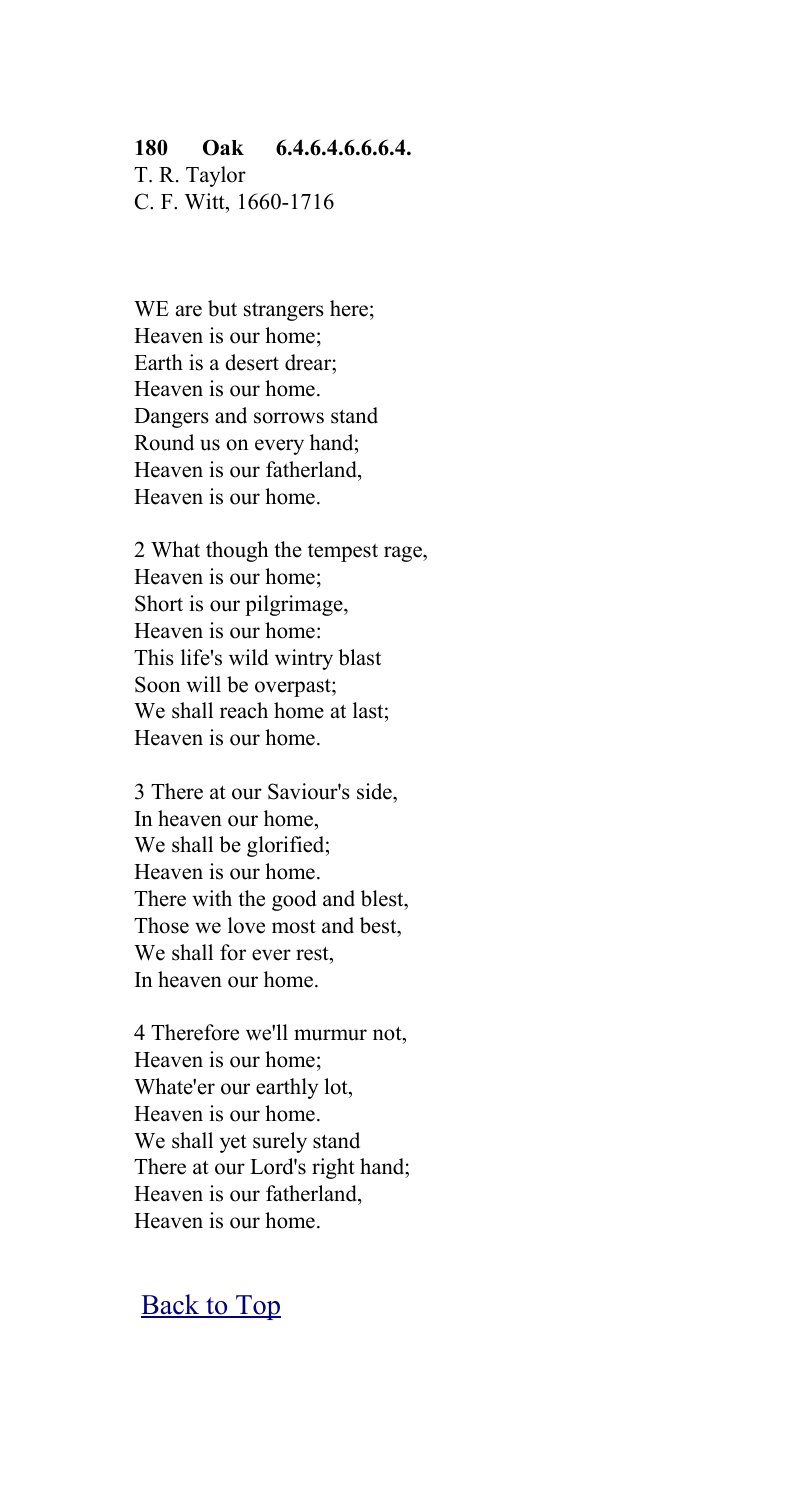#### **181 Blaernwern 8.7.8.7.D.**

E. Williams W. P. Rowlands, 1860-1937

GLORY, Lord, is Thine for ever, Ever Thine – Thou art the Son! Great the glory Thou art given, Great the glory Thou hast won; Great the glory and the splendour Of the holy heavenly place; Greater far the Godhead glory Shining, Saviour, in Thy face!

2 Lord of glory, Thou didst enter This dark world of sin and woe; Veiled Thy glory, yet 'twas witnessed By Thine own while here below. Thou didst die, and now we praise Thee In Thy glory, Lord, above; For in death Thou hast declared All the fulness of God's love.

3 Yes, we see Thee crowned with glory, Highest honour to Thee given; But the glory of Thy Person Is the light that shines in heaven. Thou art greater, glorious Saviour, Than the glory Thou hast won; This the greatness of Thy glory – Ever blest – Thou art the Son!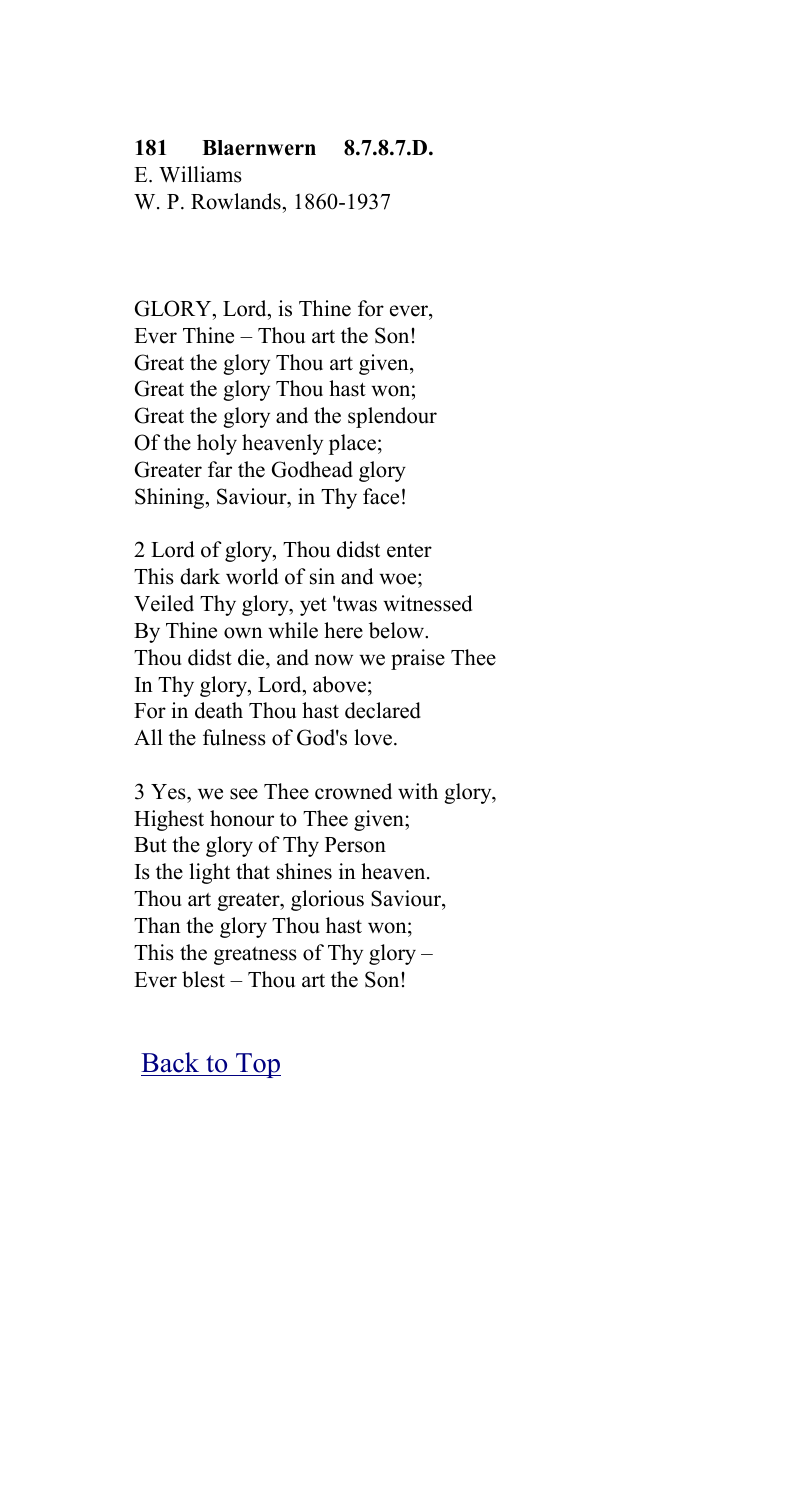#### **182 Hull 8.8.6.8.8.6.**

T. Porter S. Chandler, born 1760

O LORD, how blest – as day by day We pass along our pilgrim way – To know that we are Thine! Thine – through redemption's precious blood, Which cleansed, which brought us nigh to God In righteousness divine.

2 Thine, ever Thine – to be with Thee – For where Thou art Thine own must be, Love will not be alone; Love's resting-place together shared By Thee, by those Thou hast declared Through grace to be Thine own.

3 O Lord, in meek and godly fear, To follow and to serve Thee here, Do Thou our hearts incline: To be for Thee where Thou hast been, Until we reach Thee in that scene Where Thou wilt own us Thine.

4 Lord, may we always own Thy claim, And overcoming in Thy name From earthliness be free. And by the daily manna fed, Renewed in strength, the path we'd tread Which leads us up to Thee.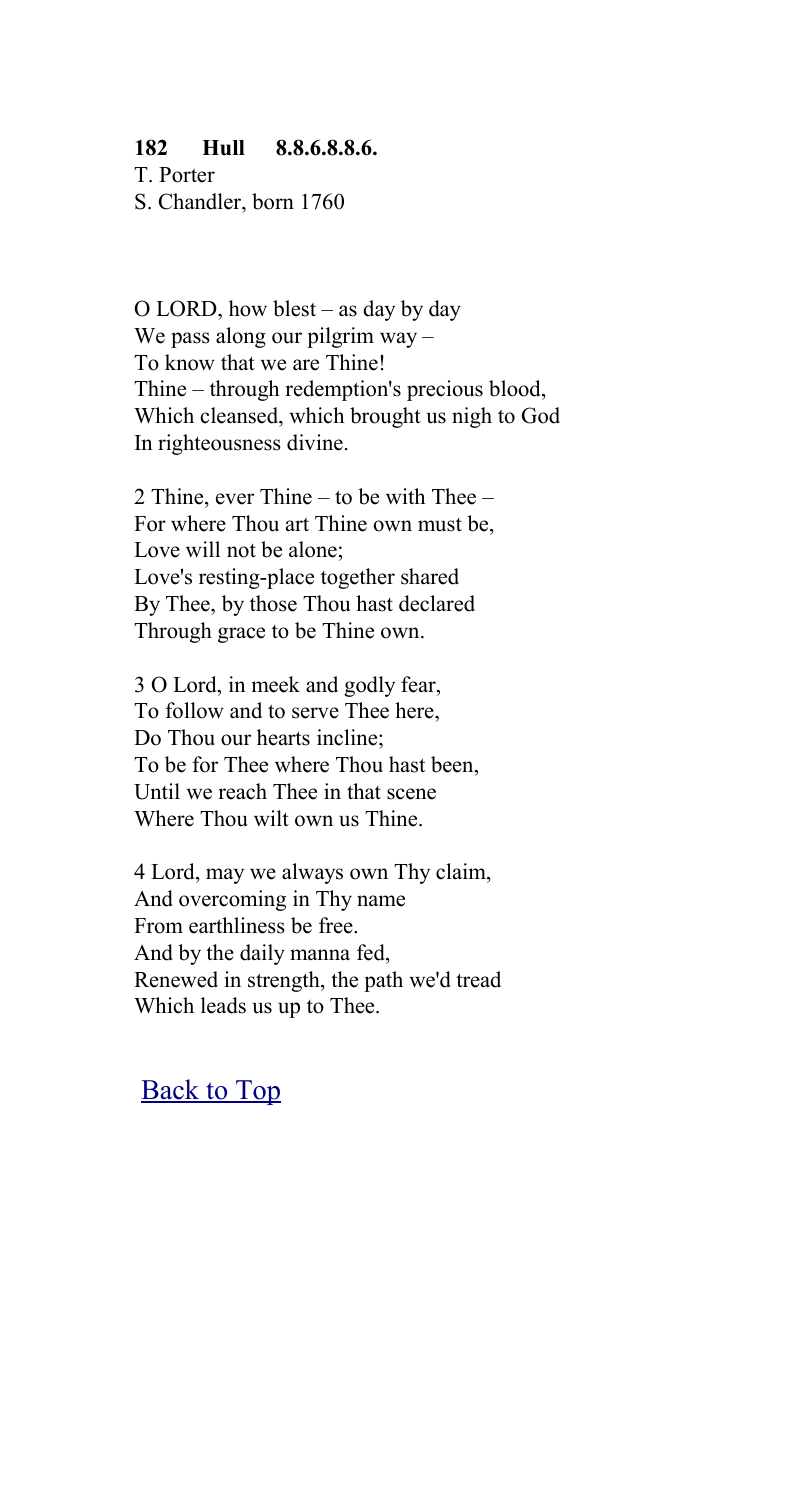# **183 Cwm Rhondda 8.7.8.7.8.7.**

T. Kelly J. Hughes, 1873-1932

SAVIOUR, come, Thy saints are waiting, Waiting for the nuptial day, Thence their promised glory dating; Come and bear Thy saints away. Come, Lord Jesus, Thus Thy waiting people pray.

2 Base the wish, and vain the endeavour, Here on earth to find our rest; Till we see Thy face, we never Shall or can be fully blest; In Thy presence Nothing shall our peace molest.

3 Lord, we wait for Thine appearing; "Quickly come" Thy people say; Bright the prospect is and cheering, Of beholding Thee that day; When our sorrow Shall for ever pass away.

4 Till it comes, O keep us steady, Keep us walking in Thy ways; At Thy call may we be ready, On Thee, Lord, with joy to gaze; And in heaven Sing Thine everlasting praise.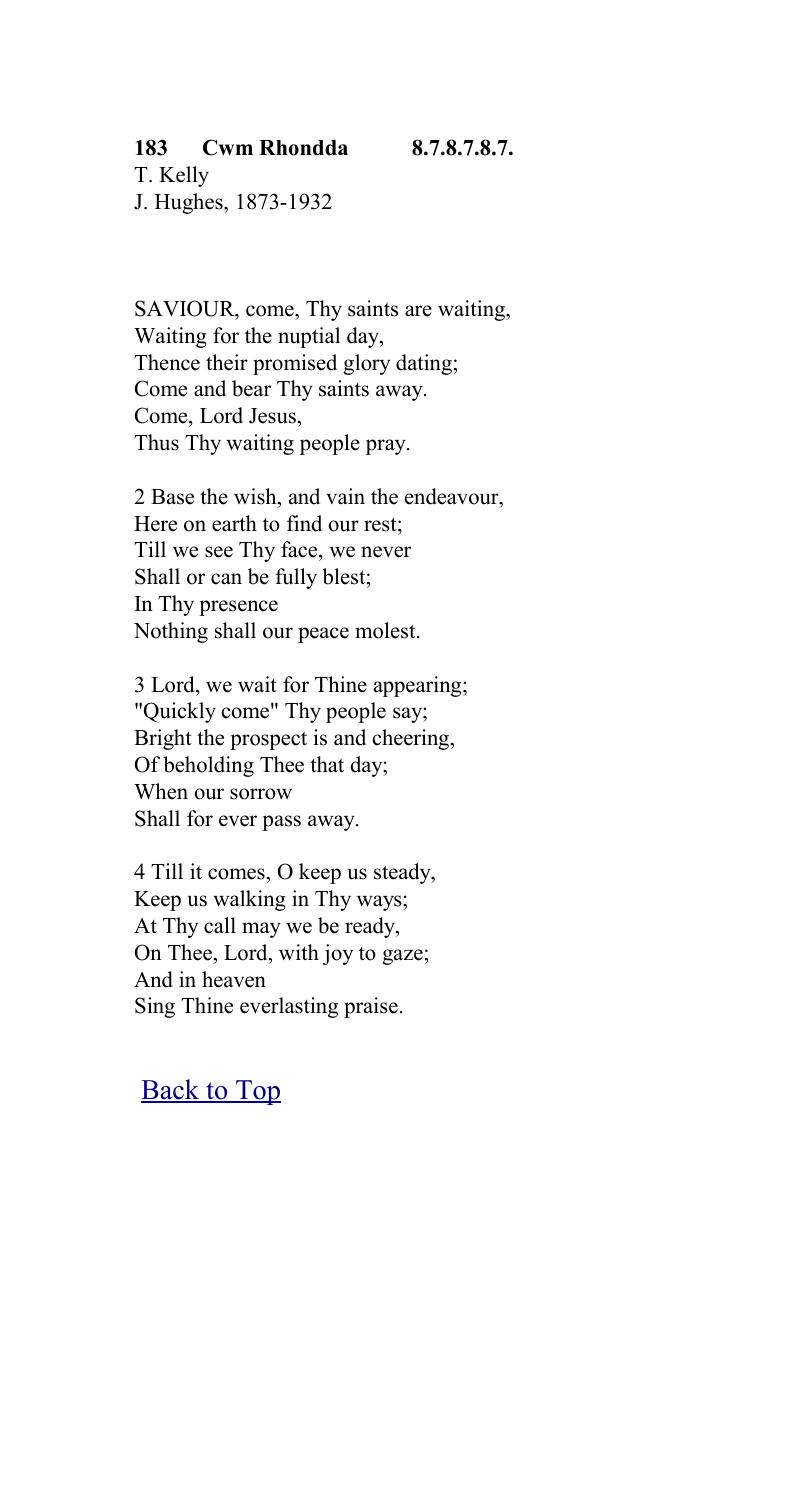### **184 Belmont C.M.**

Frederick Whitfield (1829-1904) S. Webbe, 1740-1816

THERE is a Name we love to hear, We love to sing its worth; It sounds like music in our ear, The sweetest Name on earth.

2 It tells us of a Saviour's love, Who died to set us free; It tells us of His precious blood, The sinner's perfect plea.

3 Jesus! the Name we love so well, The Name we love to hear! No saint on earth its worth can tell, No heart conceive how dear.

4 This Name shall shed its fragrance still Along life's thorny road, Shall sweetly smooth the rugged hill That leads us up to God.

5 And there the whole triumphant throng, Of blood-bought saints on high, Shall sing the new eternal song With Jesus ever nigh.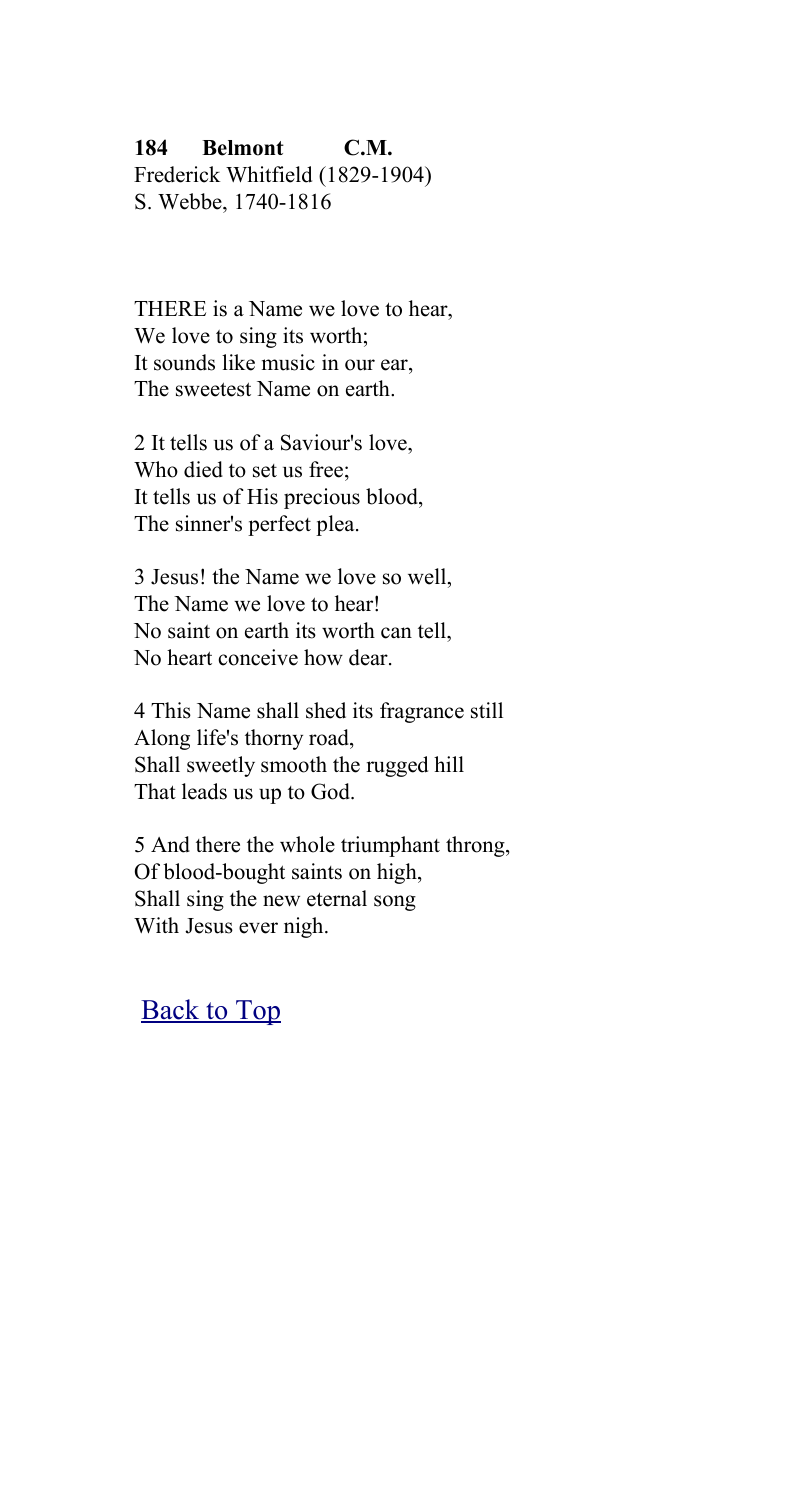### **185 Franconia S.M.**

Henry Bennett (1813-1868) W. H. Havergal, 1793-1870

WE have a home above, From sin and sorrow free; A mansion which eternal love Prepared our rest to be.

2 The Father's gracious hand Has built this blest abode; From everlasting it was planned; The dwelling-place of God.

3 The Saviour's precious blood Has made our title sure; He passed through death's dark raging flood To make our rest secure.

4 The Comforter is come, The Earnest has been given; He leads us onward to the home Reserved for us in heaven.

5 Thy love, most gracious Lord, Our joy and strength shall be, Till Thou shalt speak the gladdening word That bids us rise to Thee.

6 And then through endless days, Where all Thy glories shine, In happier, holier strains we'll praise The grace that made us Thine.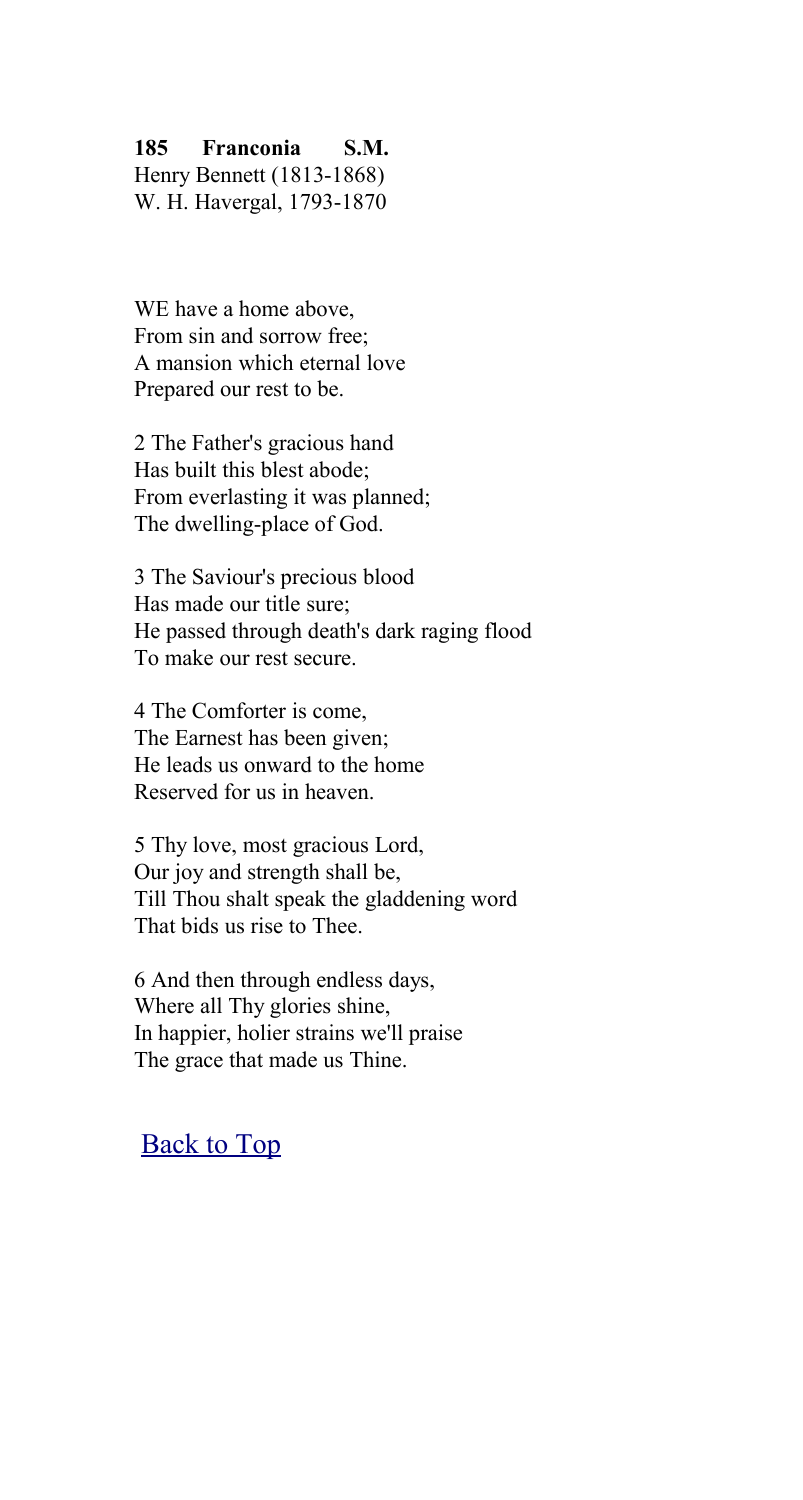### **186 Maryton L.M.**

Mrs. Hazel Dixon H. P. Smith, 1825-1898

SOWER divine, send forth Thy word, Here let each heart the ground prepare; Fulfil Thy glorious purpose, Lord, And give Thy people ears to hear.

2 No wayside heart be here today, Still barren, hard and unforgiven, Lest Satan come and snatch away The seed that bears the life of heaven.

3 Nor, as in dry and stony ground, At once to spring, yet, by and by, Rootless in trial's heat, be found As swift to wither and to die.

4 Lord, from this world our hearts set free, Its riches, cares and pleasures vain; Lest growing strong, they prove to be Like thorns that choke the precious grain.

5 But to Thy wise and gracious ways Patient and meek we would be found; Thy Spirit's streams, Thy love's warm rays, Making that good and fruitful ground.

6 Then shall Thy word, the living seed, Accomplish that for which it came, Spring up a hundredfold indeed, A harvest worthy of Thy Name.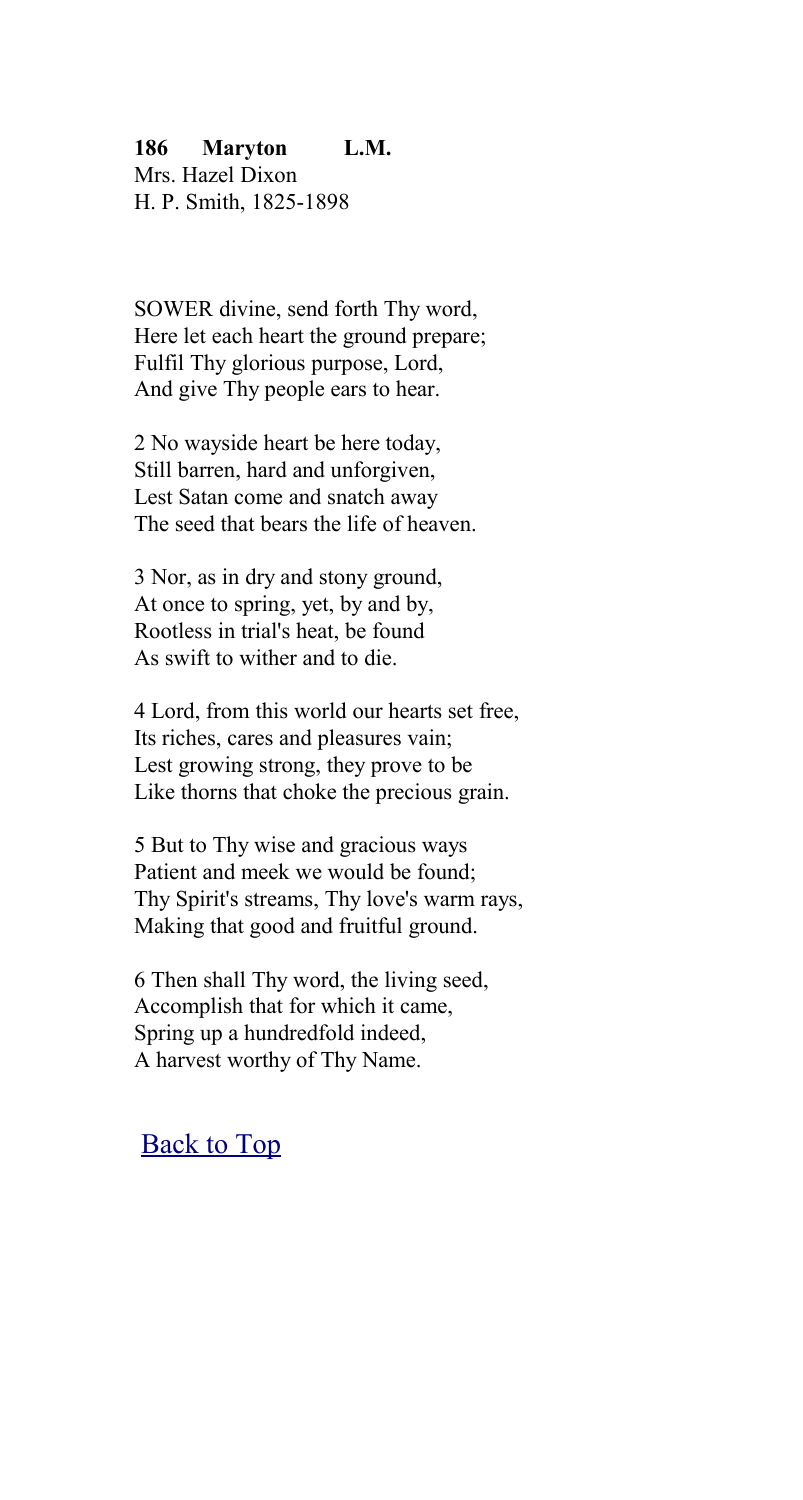#### **187 Missionary 7.6.7.6.D.**

J. G. Deck L. Mason, 1792-1872

O JESUS, gracious Saviour, Upon the Father's throne – Whose wondrous love and favour Have made our cause Thine own; Thy people to Thee ever For grace and help repair, For Thou, they know, wilt never Refuse their griefs to share.

2 O Lord, through tribulation Our pilgrim-journey lies, Through scorn and sore temptation, And watchful enemies; Midst never-ceasing dangers We through the desert roam; As pilgrims here and strangers, We seek the rest to come.

3 O Lord, Thou too once hasted This weary desert through, Once fully tried and tasted Its bitterness and woe; And hence Thy heart is tender In truest sympathy, Though now the heavens render All praise to Thee on high.

4 O by Thy Holy Spirit Reveal in us Thy love, The joy we shall inherit With Thee, our Head above; May all this consolation Our trembling hearts sustain, Sure – though through tribulation – The promised rest to gain.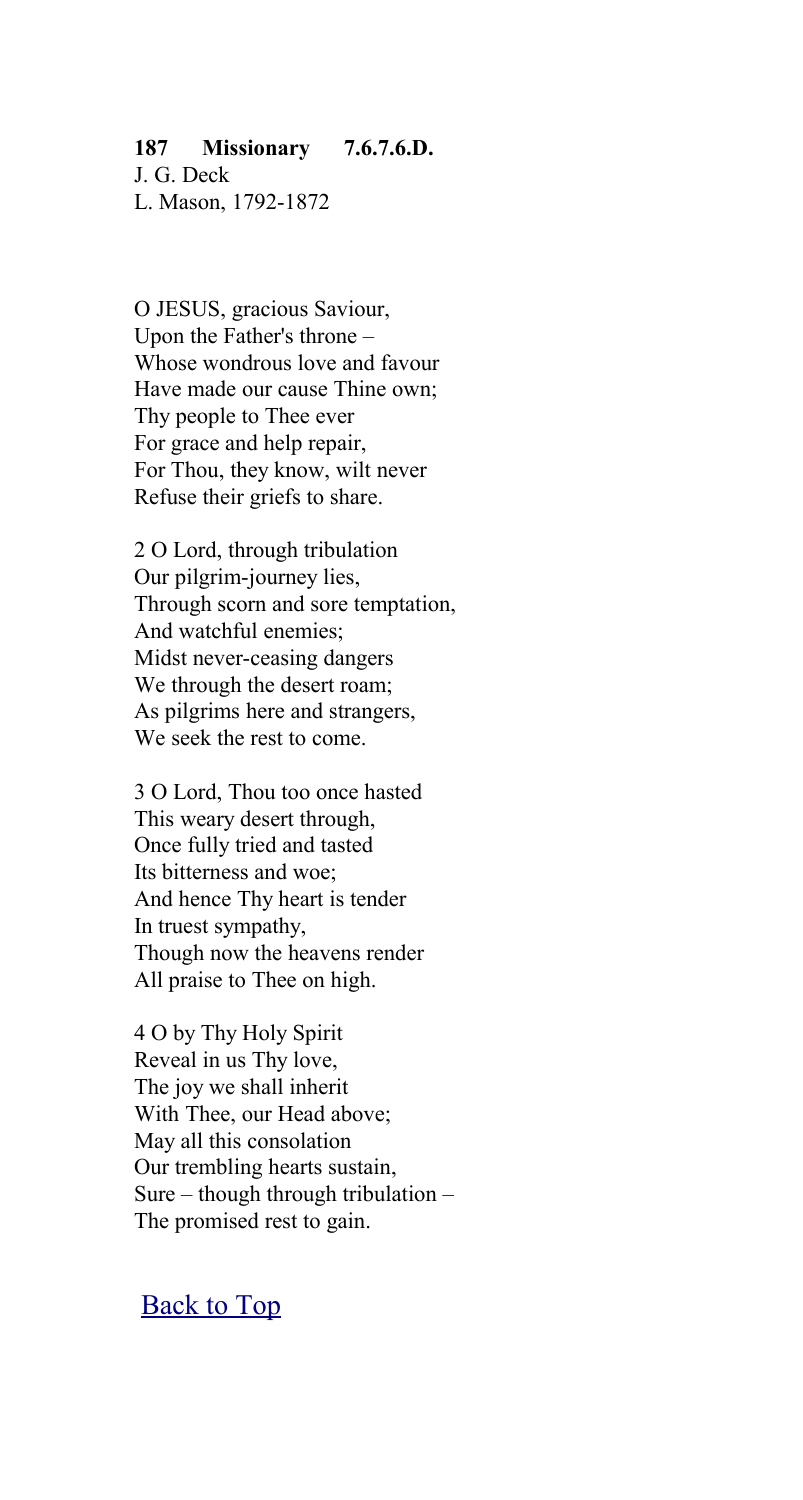#### **188 Arabia 8.6.8.6.8.8. Irregular**

'TWAS on that night of deepest woe, When darkness round did thicken, When through deep waters Thou didst go. And for our sins wast stricken; Thou, Lord, didst seek that we should be With grateful hearts remembering Thee.

2 How deep the sorrow, who can tell, Which was for us endured? O love divine, that broke the spell Which had our hearts allured! With heart and conscience now set free, It is our joy to think of Thee.

3 O Lord, how precious is Thy thought, How wondrous Thy desire, To win our hearts, once worse than nought, Who now by grace aspire To seek Thy glory, bear Thy shame, To keep Thy word, and love Thy name.

4 We know Thee now exalted high, Ourselves in Thee accepted; We wait the hour which now draws nigh, Thy coming long expected; Till Thou dost come we still would be With grateful hearts remembering Thee.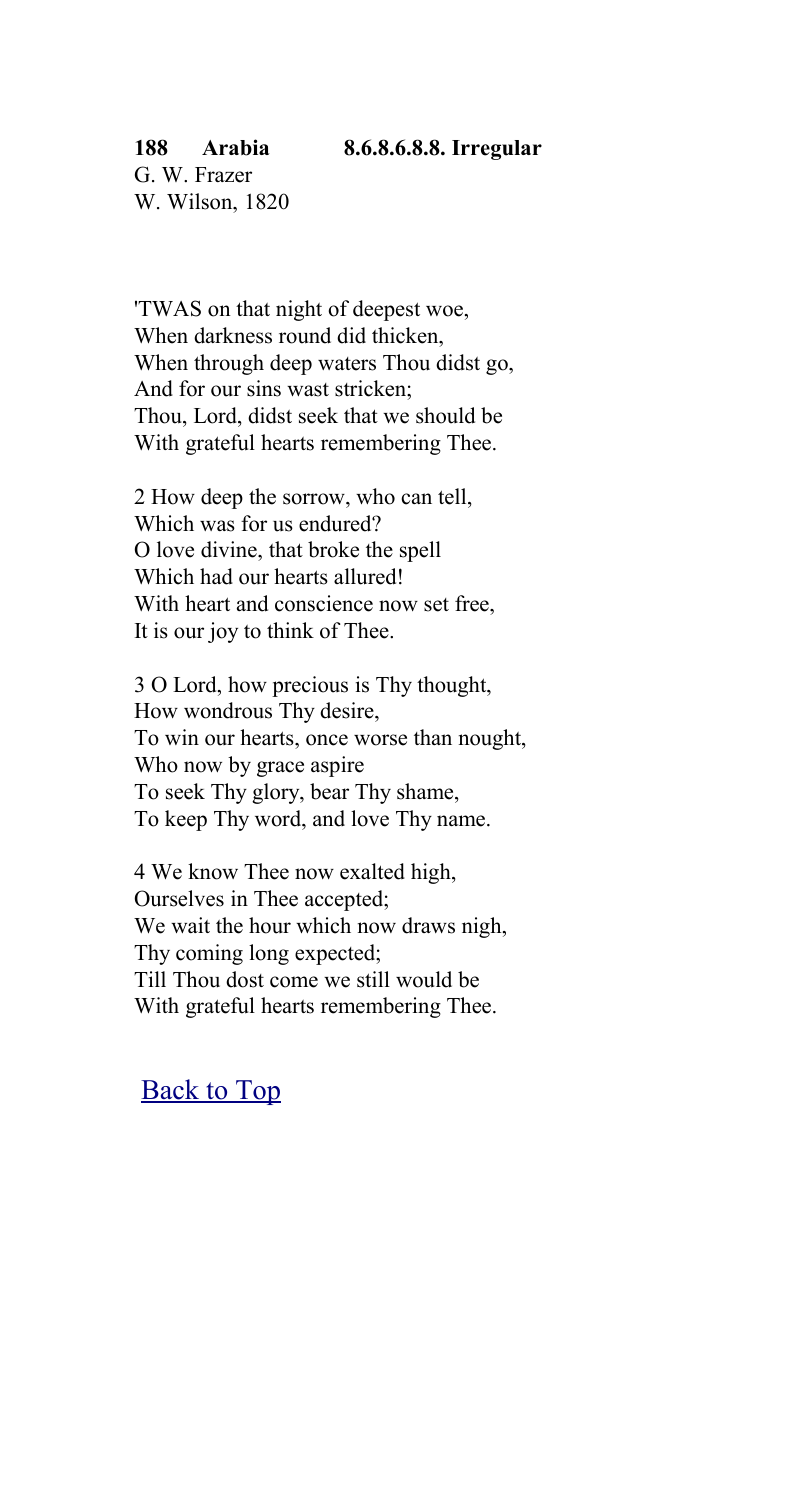## **189 Liege 6.6.8.6.8.8.**

Miss H. K. Burlingham Anon.

O GOD of matchless grace, We sing unto Thy name; We stand accepted in the place That none but Christ could claim; Our willing hearts have heard Thy voice, And in Thy mercy we rejoice.

2 'Tis meet that Thy delight Should centre in the Son, That Thou shouldst place us in Thy sight In Him, Thy Holy One; Thy perfect love has cast out fear; Thy favour shines upon us here.

3 Eternal is our rest, O Christ of God, in Thee; Now of Thy peace, Thy joy, possessed, We wait Thy face to see; Now to the Father's heart received, We know in whom we have believed.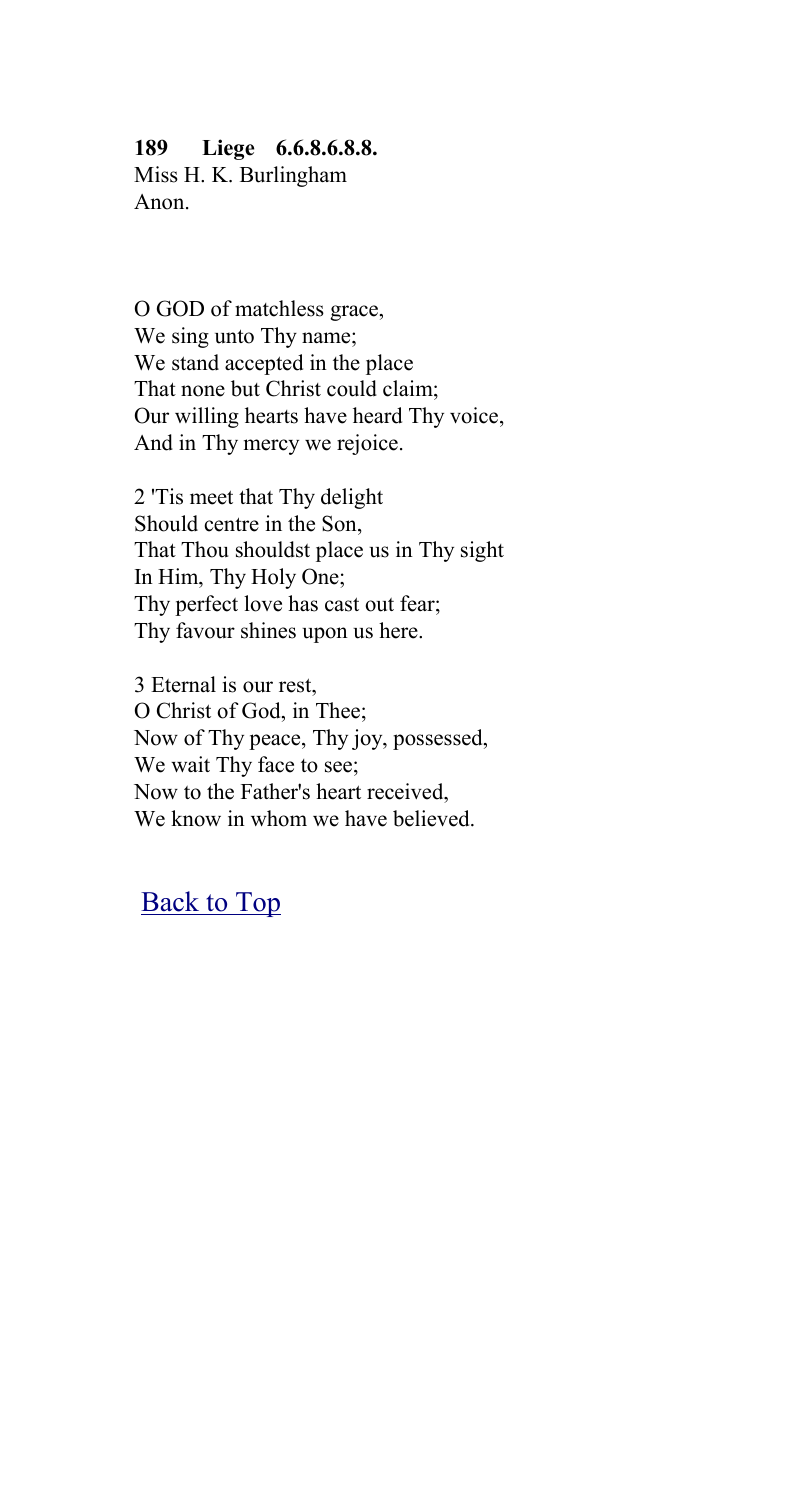#### **190 Lathbury 6.4.6.4.D.**

Mary Artemisia Lathbury (1841-1913) W. F. Sherwin, 1826-1888

BREAK Thou the Bread of Life, Dear Lord, to me, As Thou didst break the bread Beside the sea; Beyond the sacred page I seek Thee, Lord; My spirit longs for Thee, Thou living Word.

2 Thou art the Bread of Life, O Lord, to me, Thy Holy Word the truth That saveth me; Give me to eat and live With Thee above; Teach me to love Thy truth, For Thou art love.

3 Speak by Thy Spirit, Lord, Now unto me, That He may touch my eyes And make me see: Show me the truth concealed Within Thy Word, And in Thy Book revealed, I see Thee, Lord.

4 Bless Thou the Bread of Life To me, to me, As Thou didst bless the loaves By Galilee; Then shall all bondage cease, All fetters fall, And I shall find my peace, My All in all.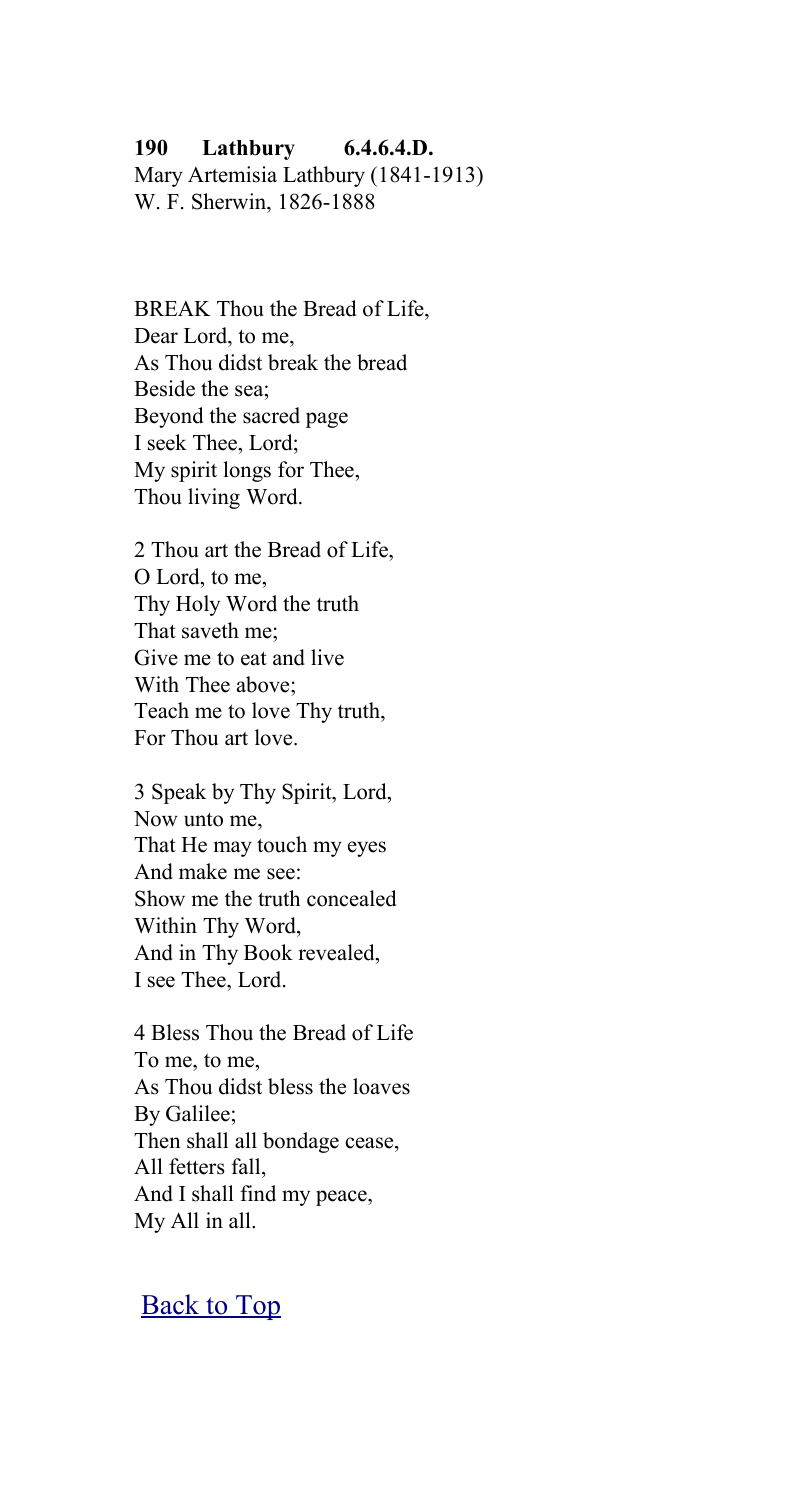### **191 Hymn to Joy 8.7.8.7.D.**

Miss C. H. von Poseck Ludwig Van Beethoven, 1770-1827

ABBA, Father, oh, what wonders Doth that precious name reveal! While in Christ we gaze upon Thee, Songs of joy our spirits fill. Looking back, we can but bless Thee Looking forward, but adore; For Thy present favour give Thee Children's praises evermore.

2 Enemies were we, and rebels, Ruined, wretched, and undone; Thou didst give, from wrath to save us, For Thy foes Thine only Son. Now, oh, joy beyond all telling, Foes no more, but sons are we, Children in a Father's presence, Blest in Him, and loved as He.

3 Stretched before us lies a future Filled with bliss no tongue can tell – Thine own house of many mansions, Where we shall for ever dwell. Yet, O Father, we, Thy children, While we through the desert move, Dwell already in Thy presence, Taste by faith the joys above.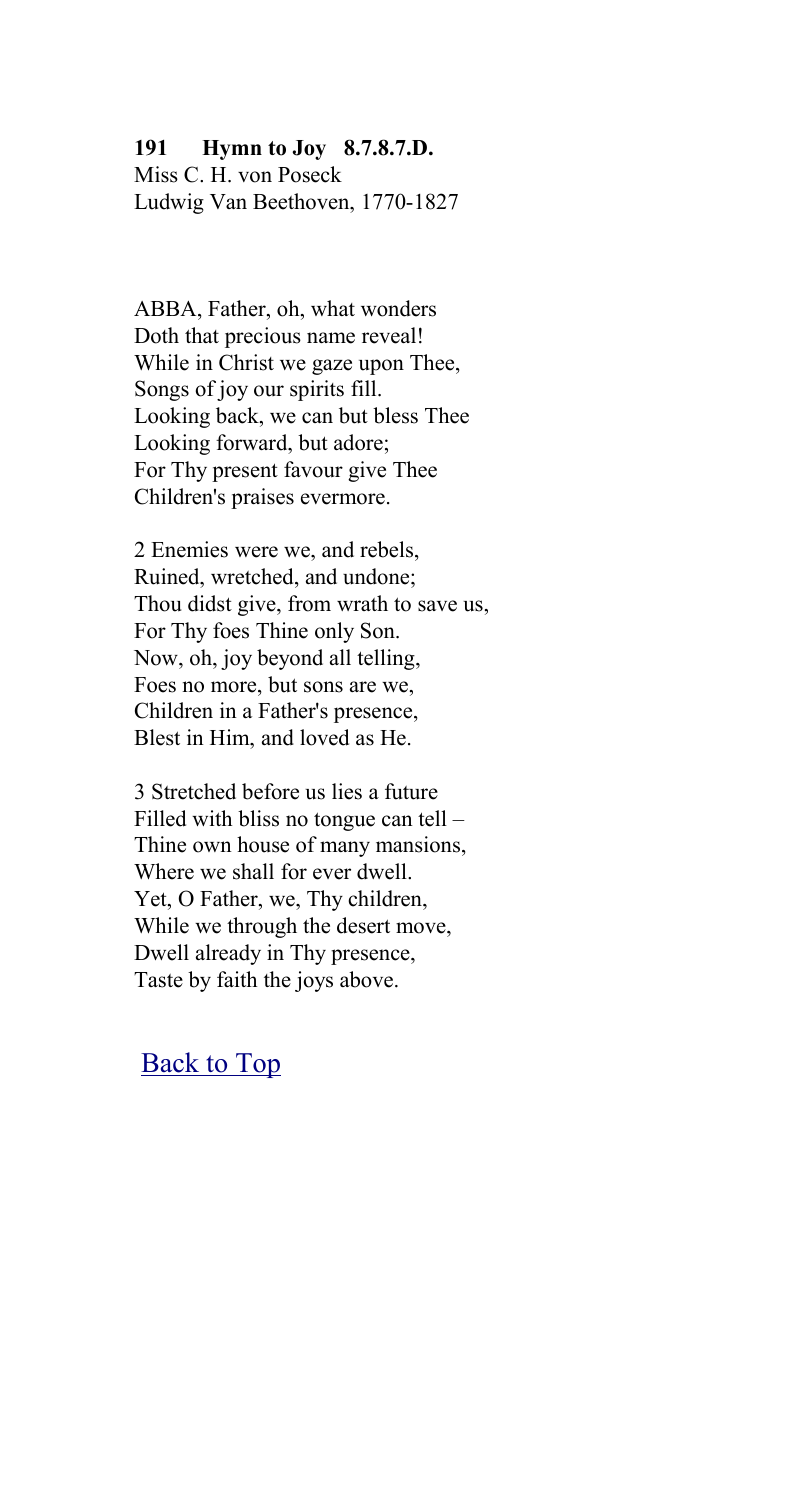#### **192 Bishopgarth 7.7.8.7.D. Iambic**

J. G. Deck A. S. Sullivan, 1842-1900

GREAT Captain of salvation, Now crowned with highest glory, Joyful we raise Our songs of praise, And lowly bow before Thee; We worship and adore Thee, Each heart and tongue confessing Worthy to reign, The Lamb once slain, Of honour, power, and blessing.

2 Thou hast the cross endured In love beyond all measure, The curse, the grave, Thy saints to save, And have us as Thy treasure; We see Thee as the Victim Our sins and sorrows bearing; The Lamb, once slain, Alive again, The crown of glory wearing.

3 Head of the new creation, To God's right hand ascended, Thy saints rejoice With heart and voice Before Thy feet low bended; We own Thee, Lord, exulting In all Thy joy and glory; And long to be On high with Thee, Where all shall bow before Thee.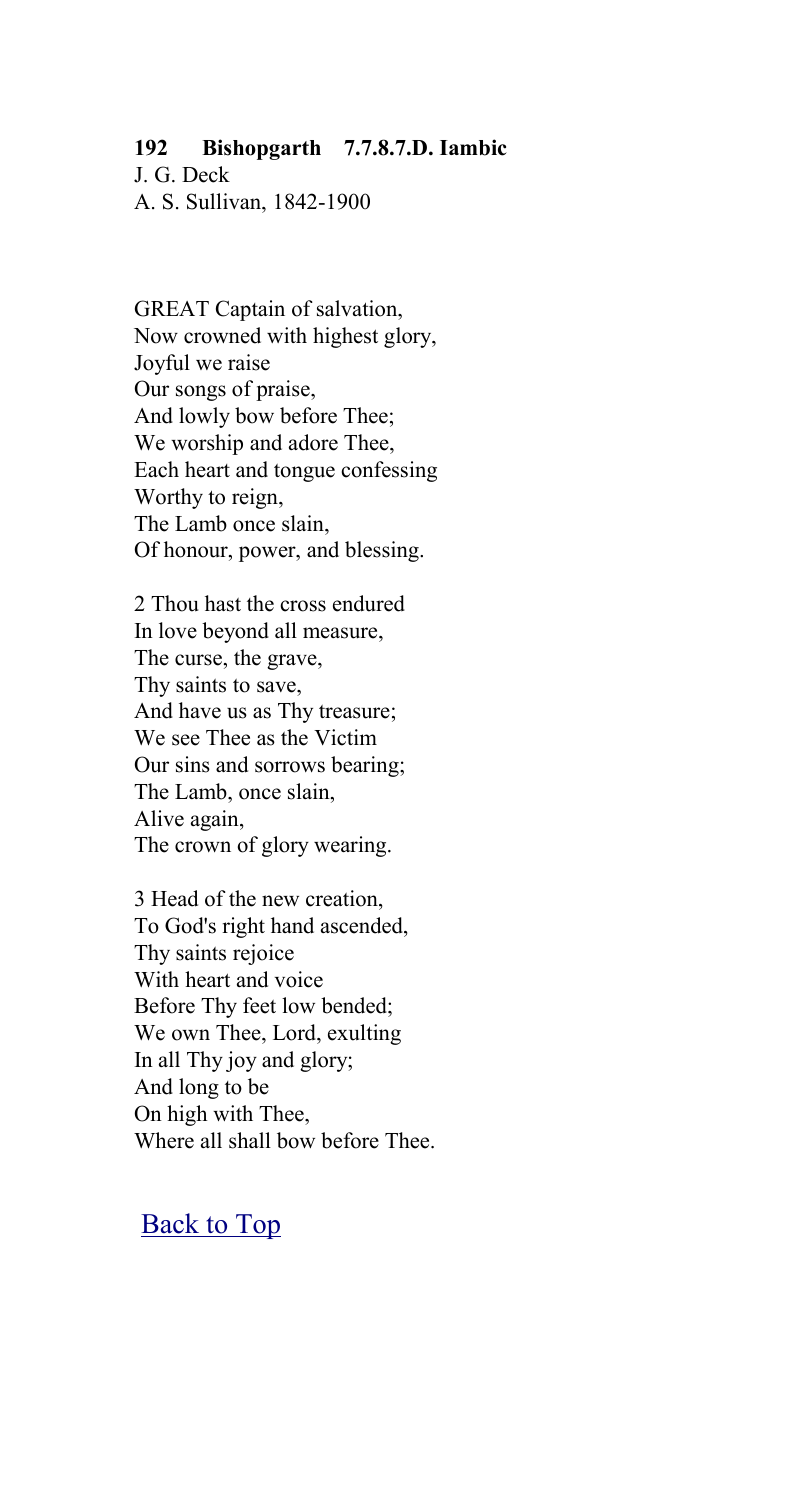#### **193 Holley L.M.**

J. G. Deck G. Hews, 1806-1873

JESUS, my Saviour, Thou art mine, The Father's gift of love divine; All Thou hast done, and all Thou art Are now the portion of my heart.

2 Poor, feeble, wretched, as I am, I now can glory in Thy name; Now cleansed in Thy most precious blood And made the righteousness of God.

3 All that Thou hast, Thou hast for me; All my fresh springs are hid in Thee; In Thee I live; while I confess I nothing am, yet all possess.

4 O Saviour, teach me to abide Close sheltered at Thy wounded side, Each hour receiving "grace on grace" Until I see Thee face to face.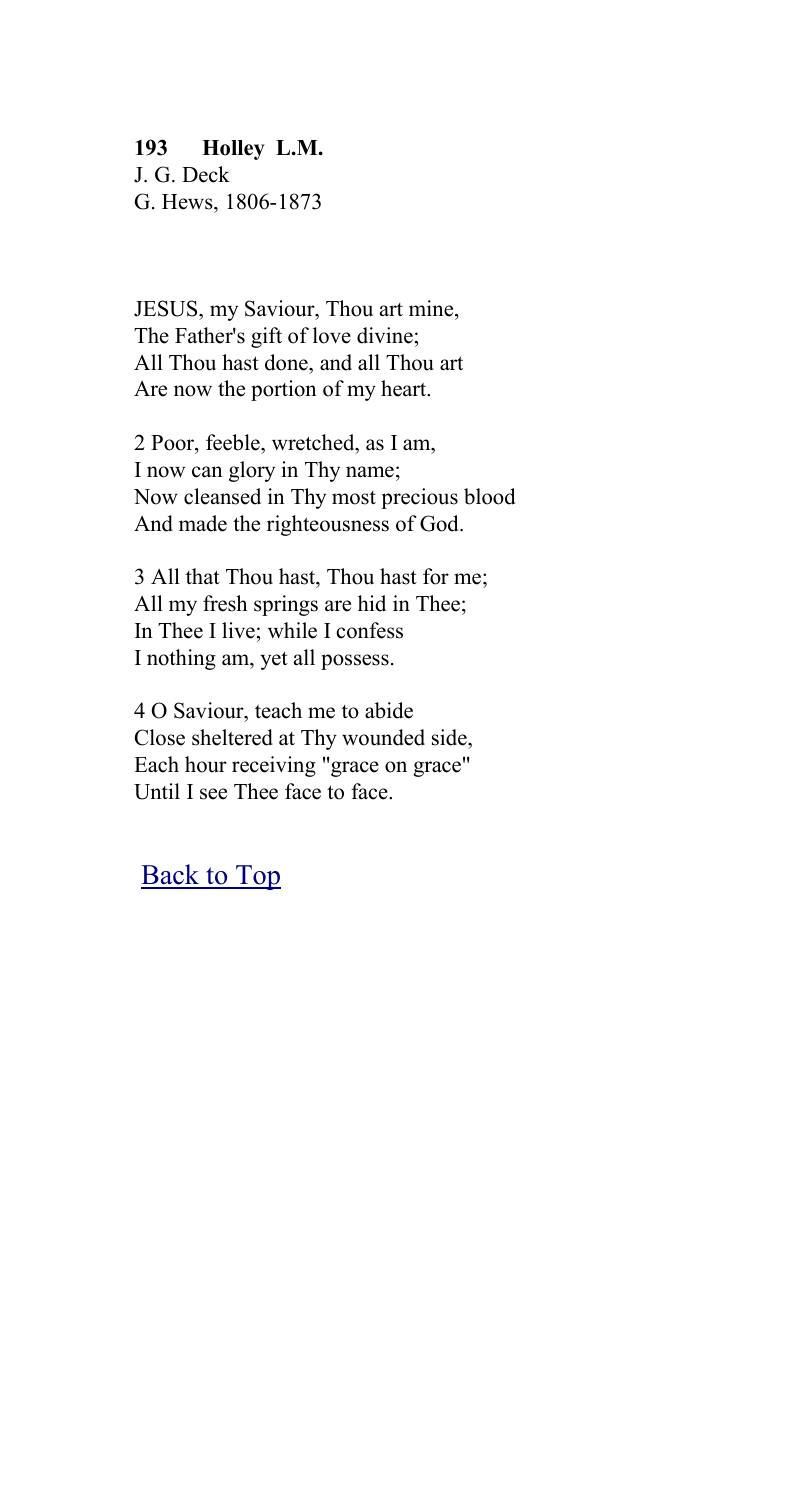#### **194 Bullinger 8.5.8.3.**

William J. Hocking (1864-1953) E. W. Bullinger, 1837-1913

LORD and Saviour, we remember, In that hour of shame, Thou to God Thyself didst render: Praise Thy name.

2 Blessed Saviour, we remember Thou hadst met the foe; Yet the darkness gathered round Thee, And the woe.

3 Holy Saviour, we remember Bitter was Thy cry, When, for sin by God forsaken, Wrath was nigh.

4 Precious Saviour, we remember Thou didst overcome; Through Thy victory we who wandered Are brought home.

5 Lord and Saviour, we remember Somewhat of Thy love; All its fulness do Thou teach us From above.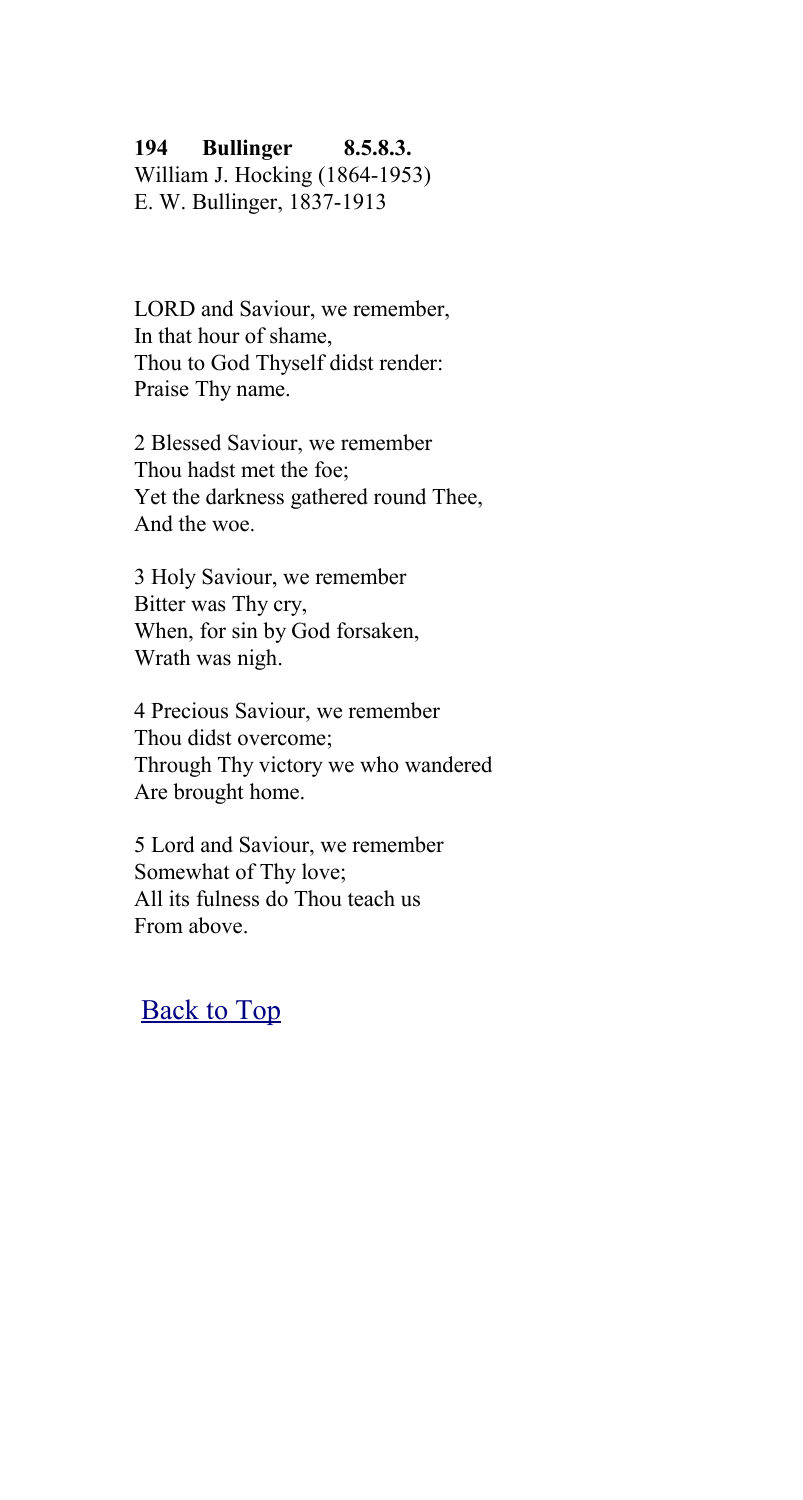#### **195 Talis's Canon L.M.**

Miss F. T. Wigram (19th Century) Thomas Tallis, c. 1505-1585

WORTHY of homage and of praise; Worthy by all to be adored: Exhaustless theme of heavenly lays! Thou, Thou art worthy, Jesus, Lord.

2 To Thee, e'en now, our song we raise, Though sure the tribute mean must prove: No mortal tongue can tell Thy ways, So full of life, and light, and love.

3 Yet, Saviour, Thou shalt have full praise; We soon shall meet Thee on the cloud; We soon shall see Thee face to face, In glory praising as we would.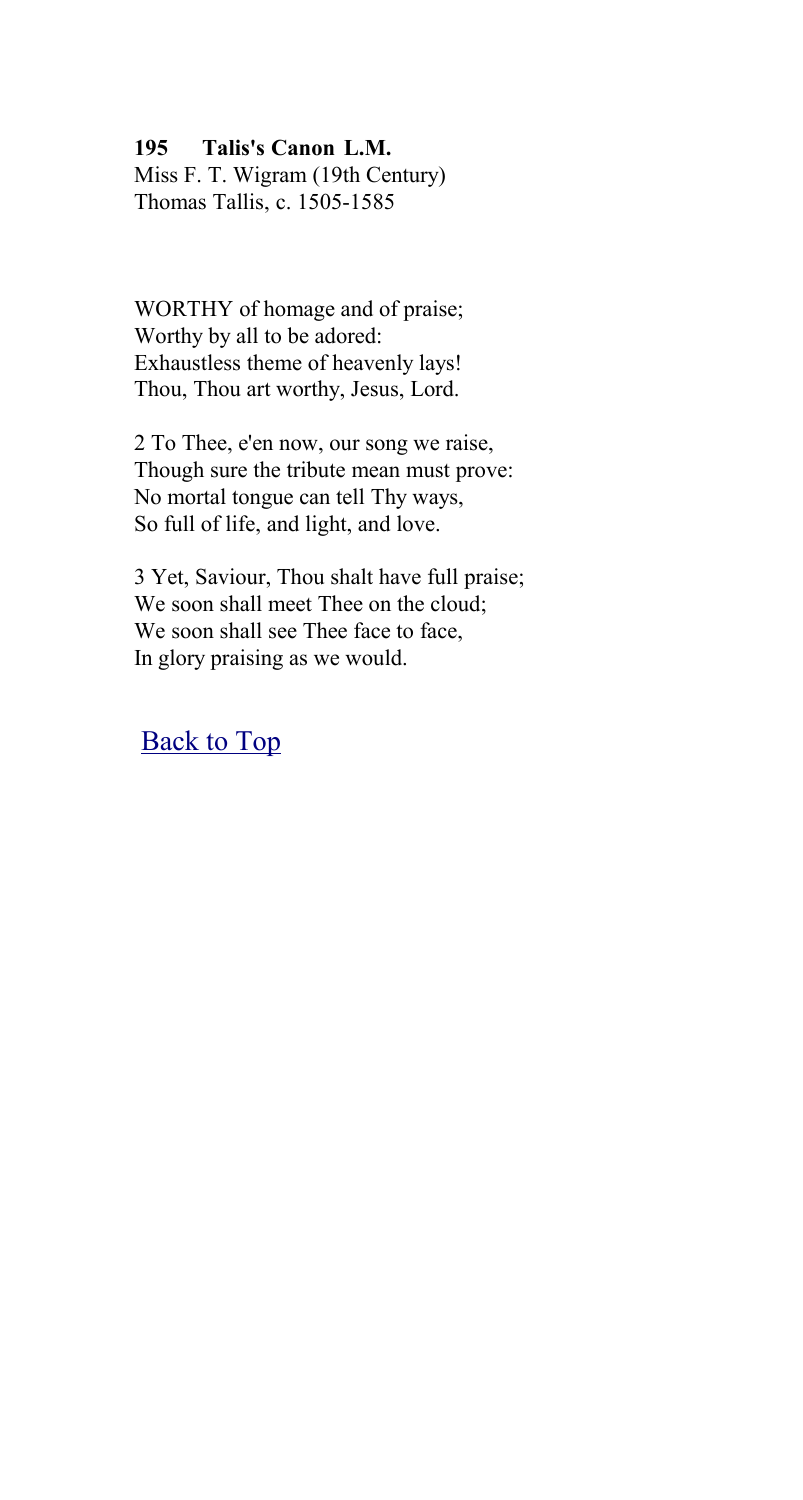#### **196 Ariel 8.8.6.8.8.6.**

S. Medley L. Mason, 1792-1872

COME, let us sing the matchless worth And sweetly sound the glories forth Which in the Saviour shine: To God and Christ our praises bring, The song with which high heaven will ring, Praises for grace divine.

2 How rich the precious blood He spilt, Our ransom from the dreadful guilt Of sin against our God; How perfect is that righteousness, In which unspotted beauteous dress His saints have ever stood!

3 How rich the character He bears, And all the form of love He wears, Exalted on the throne; In songs of sweet untiring praise, We e'er would sing His perfect ways, And make His glories known.

4 And soon the happy day shall come, When we shall reach our destined home, And see Him face to face; Then with our Saviour, Lord and Friend, The one unbroken day we'll spend In singing still His grace.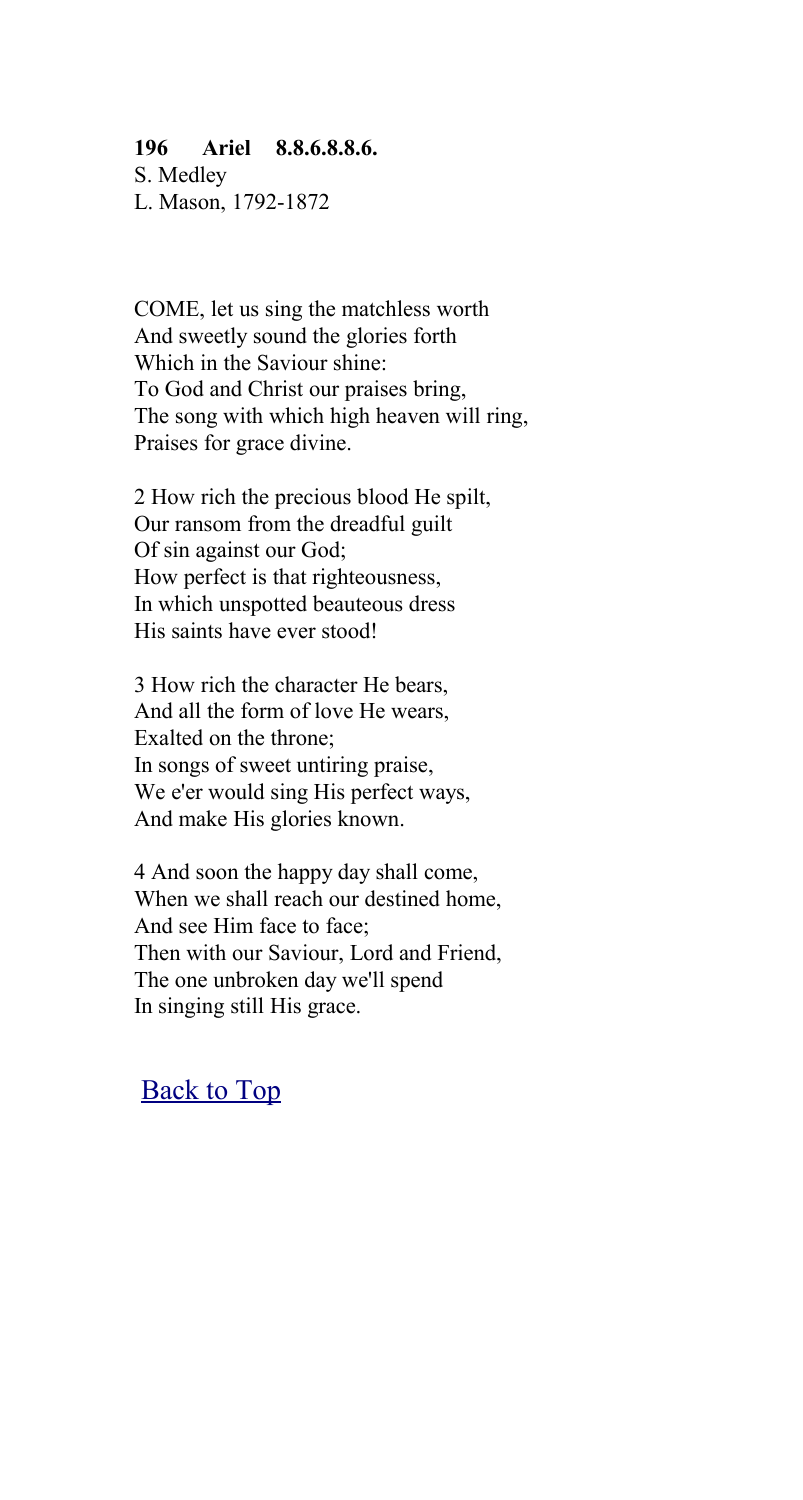## **197 Crimond C.M.**

P. Doddridge J. S. Irvine, 1836-1887

O GOD, what cords of love are Thine, How gentle, yet how strong! Thy truth and grace their strength combine To draw our souls along.

2 The guilt of twice ten thousand sins One moment takes away; And when the fight of faith begins, Our strength is as our day.

3 Comfort, through all this vale of tears, In blest profusion flows; And glory of unnumbered years Eternity bestows.

4 Drawn by such cords we'll onward move, Till round the throne we meet, And, captives in the chains of love, Embrace our Saviour's feet.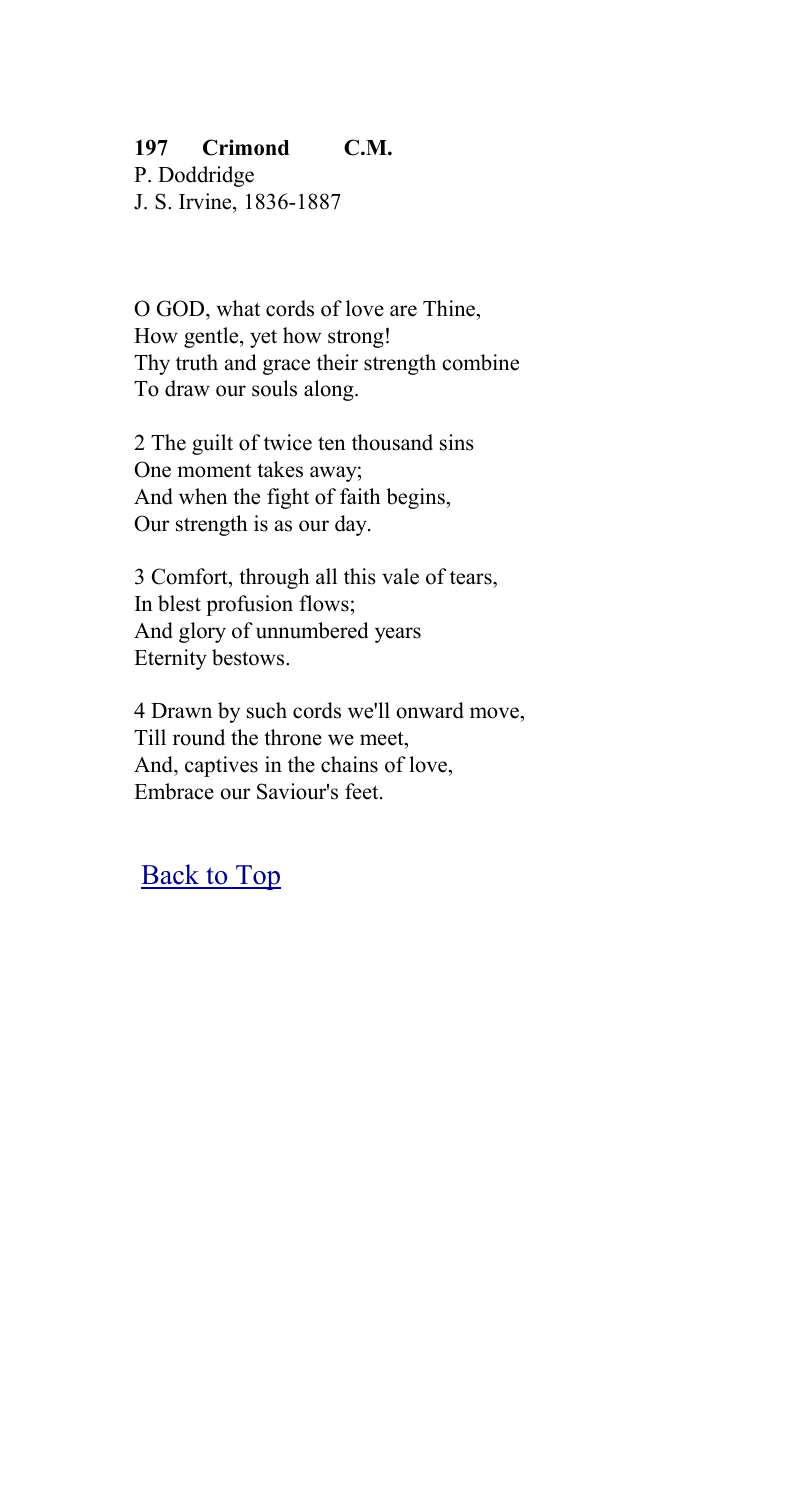## **198 Hendon 7s.**

T. Kelly Henri Abraham Cesar Malan (1787-1864)

LORD, accept our feeble song! Power and praise to Thee belong; We would all Thy grace record. Holy, holy, holy Lord!

2 Rich in glory, Thou didst stoop, Thence is all Thy people's hope; Thou wast poor, that we might be Rich in glory, Lord, with Thee.

3 When we think of love like this, Joy and shame our hearts possess; Joy, that Thou couldst pity thus; Shame, for such returns from us.

4 Yet we hope the day to see When from every hindrance free, When to Thee in glory brought, We shall serve Thee as we ought.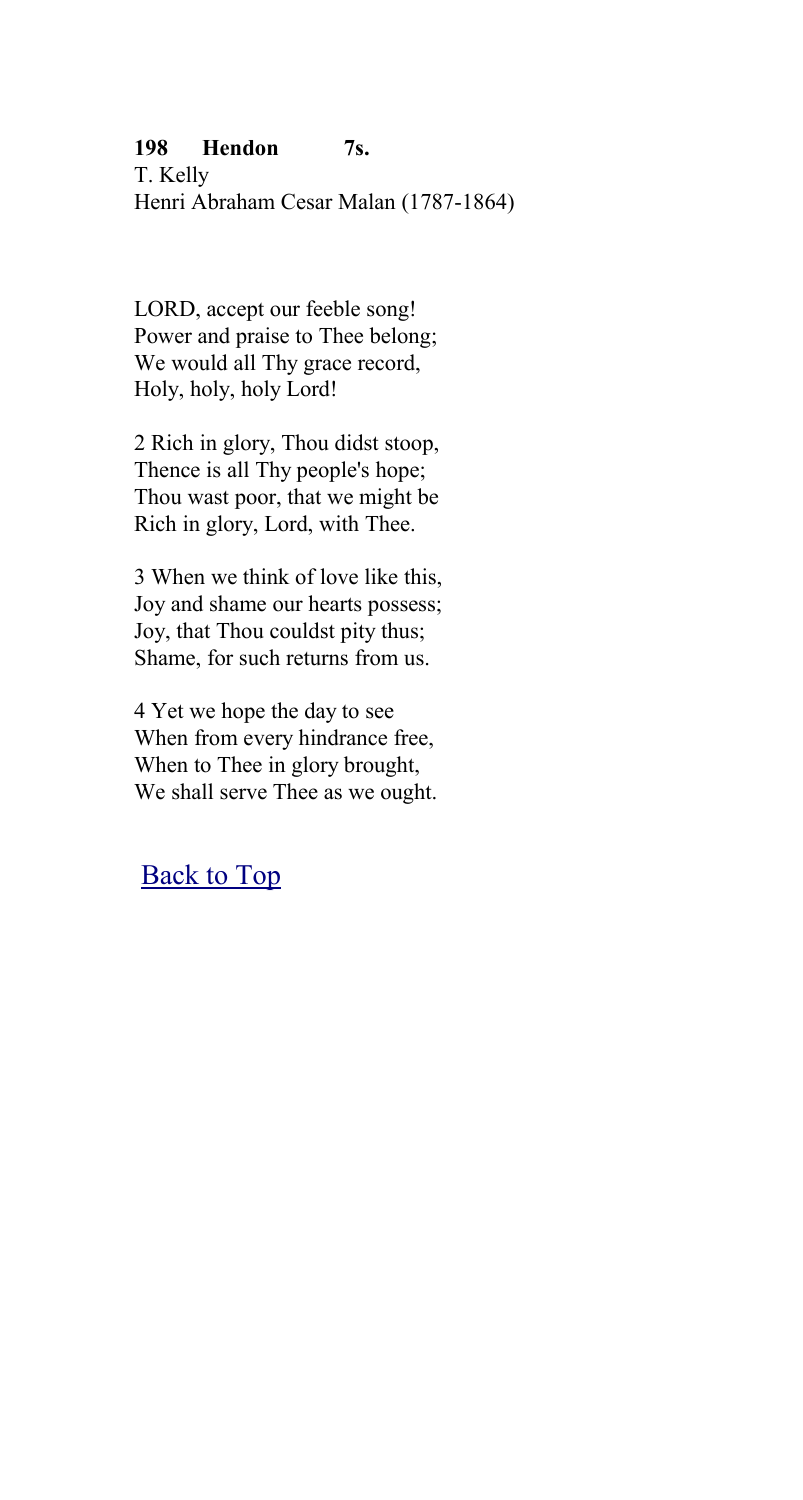#### **199 Hallelujah! What a Saviour P.M. (7.7.7.8.)**

Philip Paul Bliss (1838-1876) Also tune P. P. Bliss

MAN of Sorrows! what a name For the Son of God, who came Ruined sinners to reclaim! Hallelujah! What a Saviour!

2 Bearing shame and scoffing rude, In my place condemned He stood, Sealed my pardon with His blood. Hallelujah! What a Saviour!

3 Guilty, vile, and helpless, we; Spotless Lamb of God was He: Full atonement – can it be? Hallelujah! What a Saviour!

4 Lifted up was He to die, "It is finished" was His cry; Now in heaven, exalted high: Hallelujah! What a Saviour!

5 When He comes, as Lord and King, All His ransomed home to bring, Then anew this song we'll sing – Hallelujah! What a Saviour!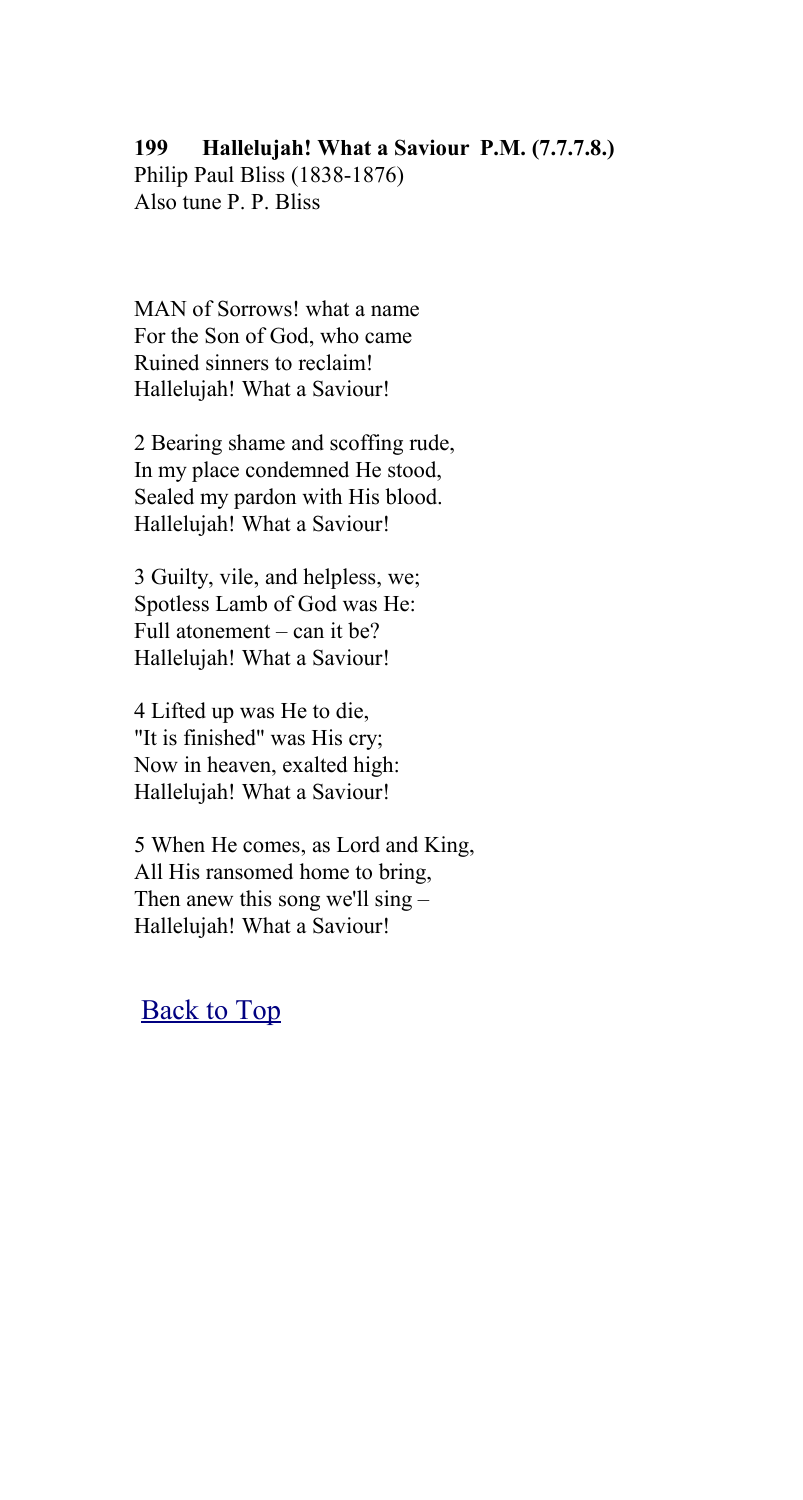#### **200 Jackson's C.M.**

Anon. T. Jackson, 1715-1781

FATHER, how precious unto Thee Is Thy beloved Son, In whom Thou dost perfection see, Thy holy, blessed One!

2 When He in flesh the desert passed, He loved to do Thy will; His food it was, through to the last, Thy pleasure to fulfil.

3 Only-begotten, He revealed Thyself unto Thy praise: The Father, until then concealed, Was seen in all His ways.

4 As in His life, so in His death, He was devoted still; For us in love resigned His breath, Obedient to Thy will.

5 He glorified Thee on the earth: Thy work by Him was done; And Thou, who knewest all His worth, Didst glorify Thy Son.

6 Now crowned and seated on Thy throne, He is Thy joy and rest; And we who are through grace Thine own In Him are fully blest.

7 He, preciousness itself to Thee, To us is precious too; We every beauty in Him see, And Thine own glory view.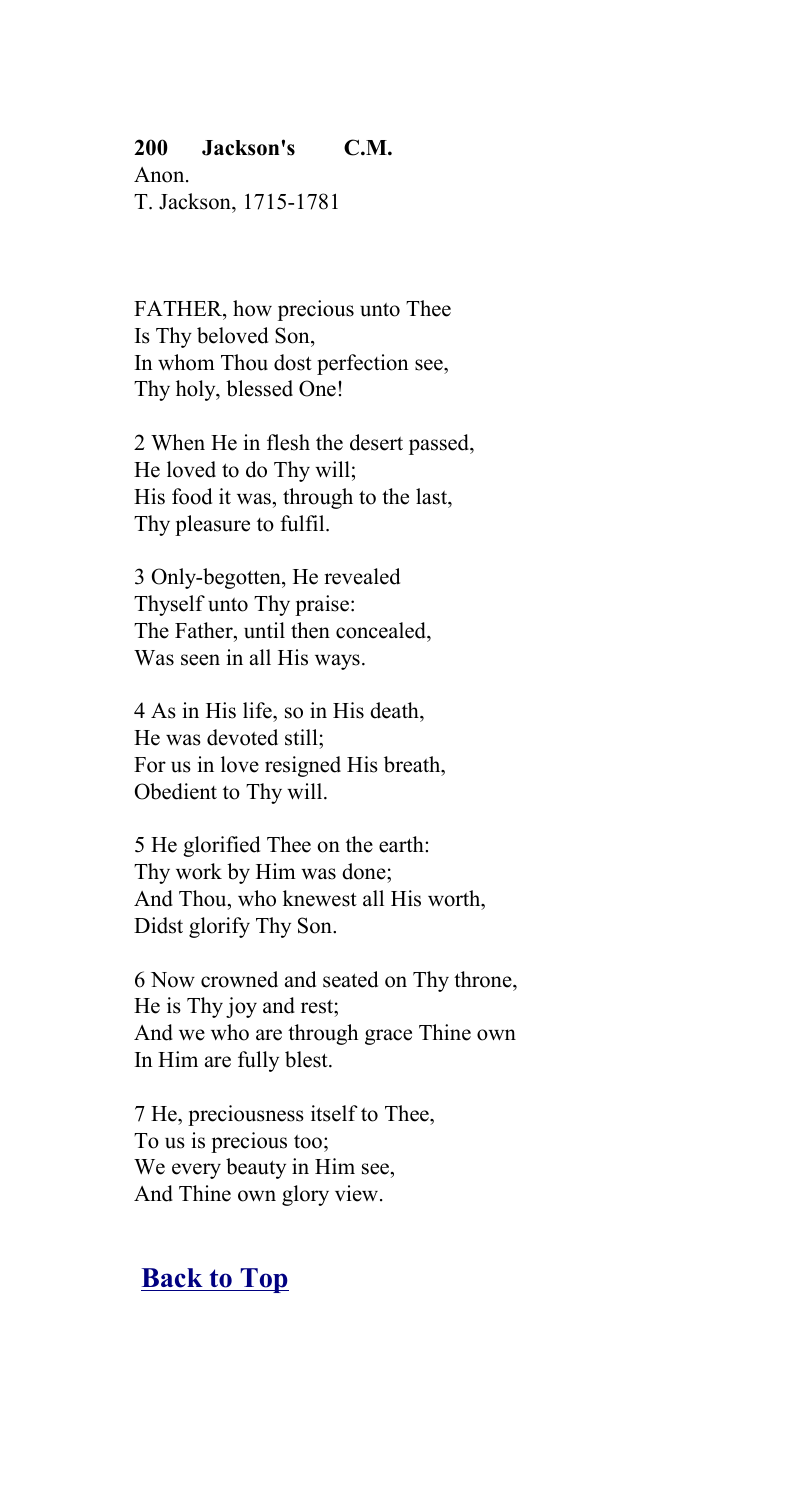## **201 Cambridge or Schumann S.M.**

A. P. Cecil R. Harrison 1748-1810, 2nd tune Mason and Webb's "Cantica Laudis" 1850.

THOU holy One and true, Our hearts in Thee confide, And in the circle of Thy love, As brethren we abide.

2 In Thee the Father rests, His own anointed One; In Thee alone He finds delight, His well-beloved Son.

3 In Thee we find delight, First-born 'mongst brethren Thou; To Thy dear Name alone we cling, To Thy sure word we bow.

4 Teach us that Name to own, Whilst waiting, Lord, for Thee Unholiness and sin to shun, From all untruth to flee.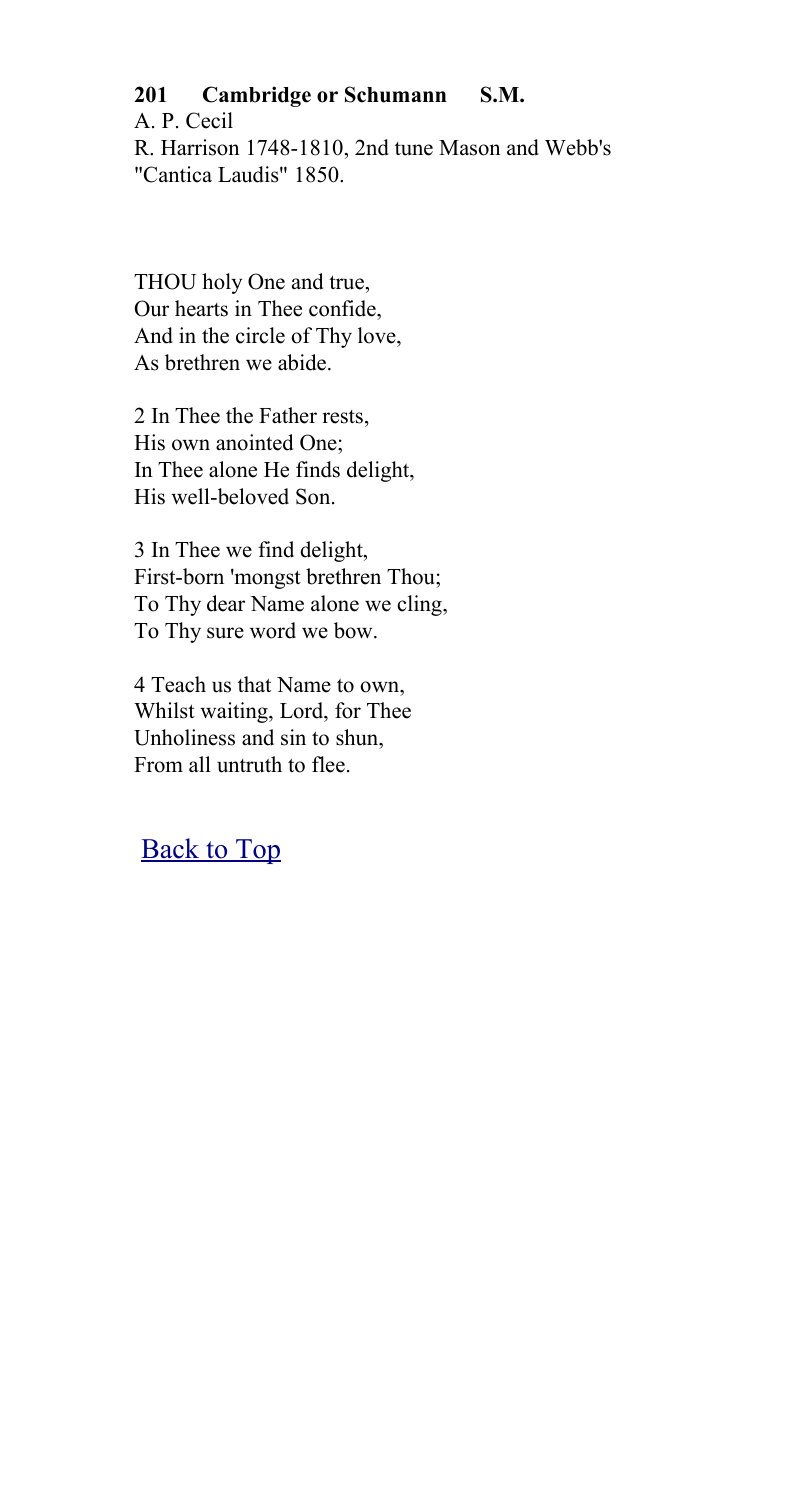#### **202 Sagina L.M.D.**

J. Swain T. Campbell, 1774-1844

WHAT will it be to dwell above. And with the Lord of glory reign, Since the blest knowledge of His love So brightens all this dreary plain? No heart can think, no tongue can tell, What joy 'twill be with Christ to dwell.

2 When sin no more obstructs the sight, And flesh and sense deceive no more, When we shall see the Prince of light, And all His works of grace explore, What heights and depths of love divine Will there through endless ages shine!

3 And God has fixed the happy day, When the last tear shall dim our eyes; When He will wipe these tears away, And fill our hearts with glad surprise; To hear His voice, and see His face, And know the fulness of His grace!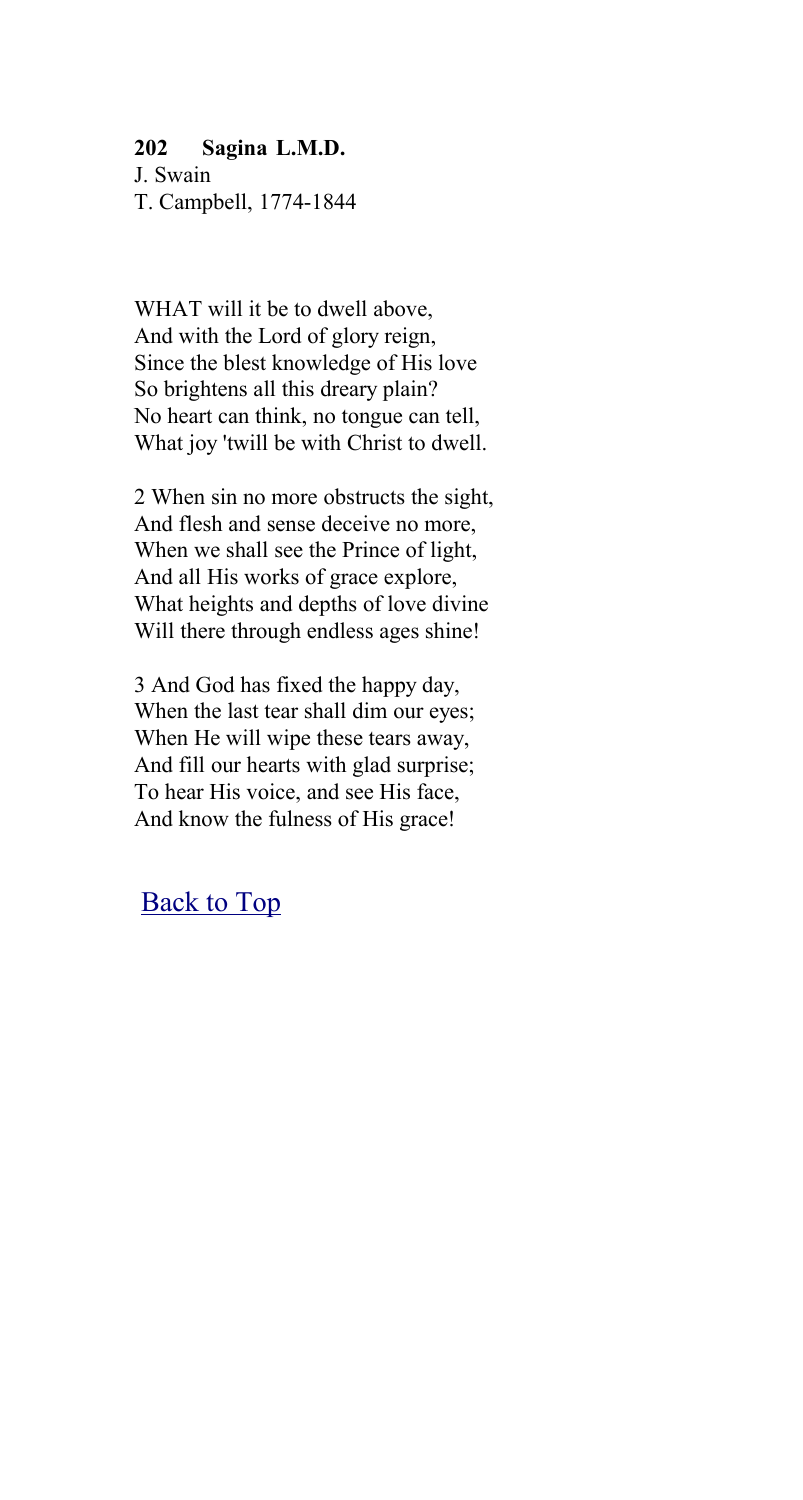#### **203 Easton 6.6.8.4.**

Anon. W. Easton, c. 1870

LORD Jesus, Lamb of God, Who, us to save from loss, Didst taste the bitter cup of death Upon the cross,

2 Most merciful High Priest, Our Saviour, Shepherd, Friend, 'Tis in Thy love alone we trust Until the end.

3 Thou wilt our souls sustain, Our guide and strength wilt be, Until in glory, Lord, above Thy face we see.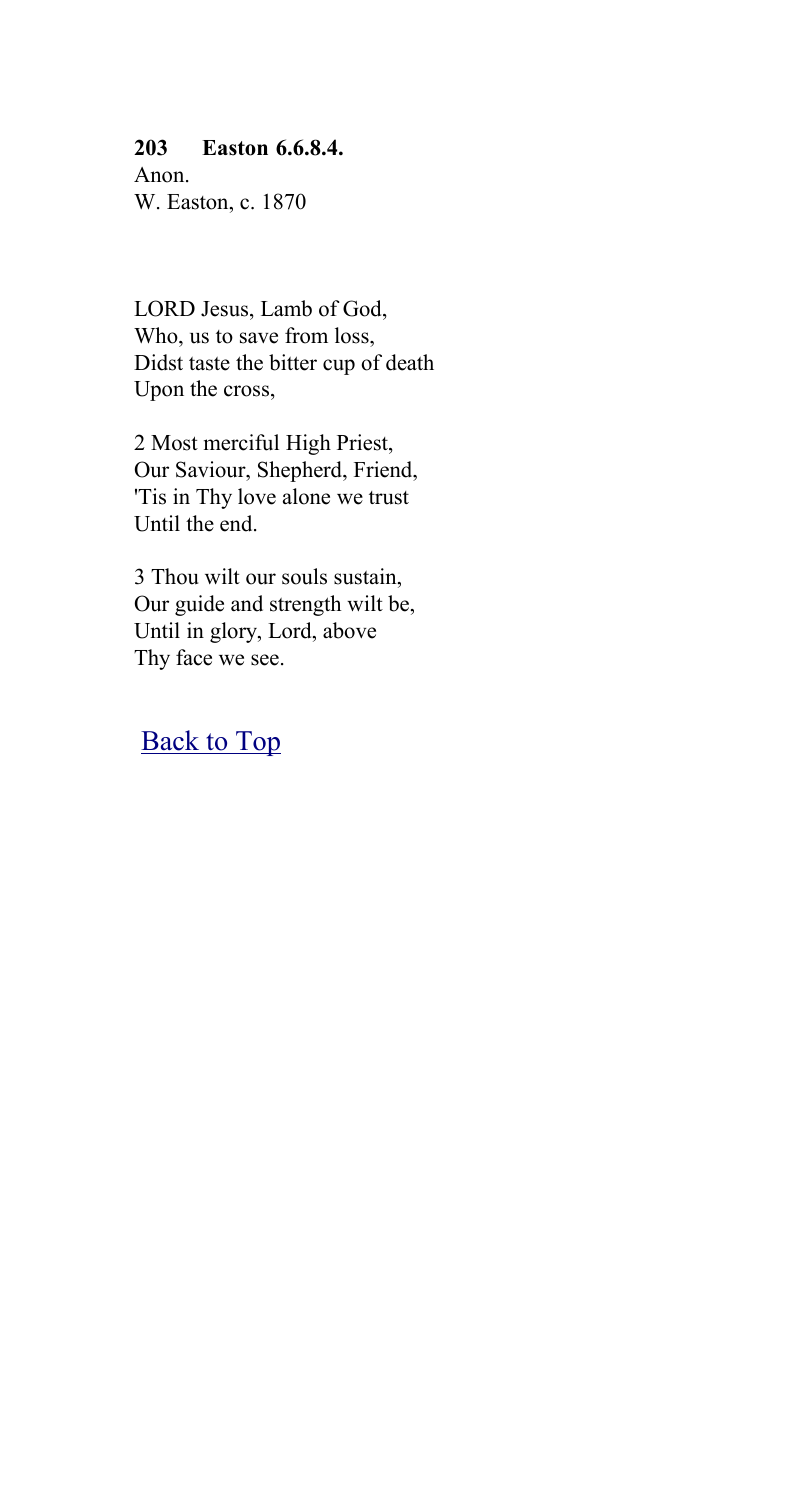### **204 Cross C.M.**

S. P. Tregelles T. Hastings, 1784-1772

'TIS sweet to think of those at rest, Who sleep in Christ the Lord, Whose spirits now with Him are blest According to His word.

2 They once were pilgrims here with us; Through Jesus now they sleep: And we for them, while resting thus, As hopeless cannot weep.

3 How bright the resurrection-morn On all the saints will break! The Lord Himself will then return His ransomed church to take.

4 Or raised or changed His saints will meet, All grief and care removed: What joy 'twill be to us to greet Each saint whom here we loved!

5 Our Lord Himself we then shall see, Whose blood for us was shed; With Him for ever we shall be, Made like our glorious Head.

6 We cannot linger o'er the tomb: The resurrection-day To faith shines bright beyond its gloom, Christ's glory to display.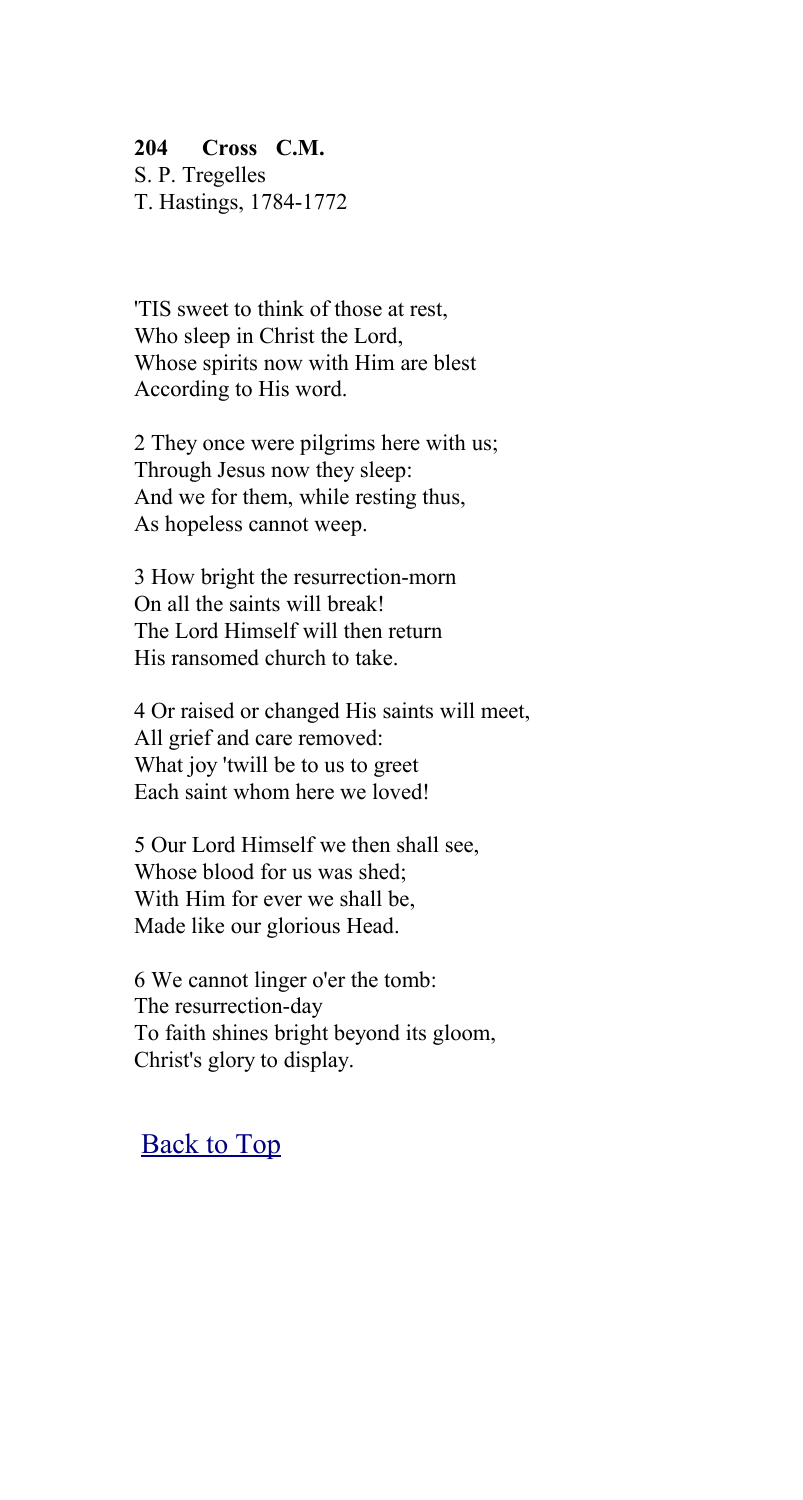## **205 Bishopgarth 8.7.8.7.D. Iambic**

S. P. Tregelles A. S. Sullivan, 1842-1900

THOU God of grace our Father, We now rejoice before Thee; Thy children we, and loved by Thee, 'Tis meet we should adore Thee: As Thine Thou didst foreknow us, For such was Thine election; And Thou hast shown to us, Thine own, Thy fulness of affection.

2 The grace of Thy salvation The Holy Ghost has taught us; By Him we're sealed, for He revealed How Jesus' blood has bought us. Soon all the church in glory In its predestined station Shall bless Thy name, with Christ the Lamb, Thou God of all salvation.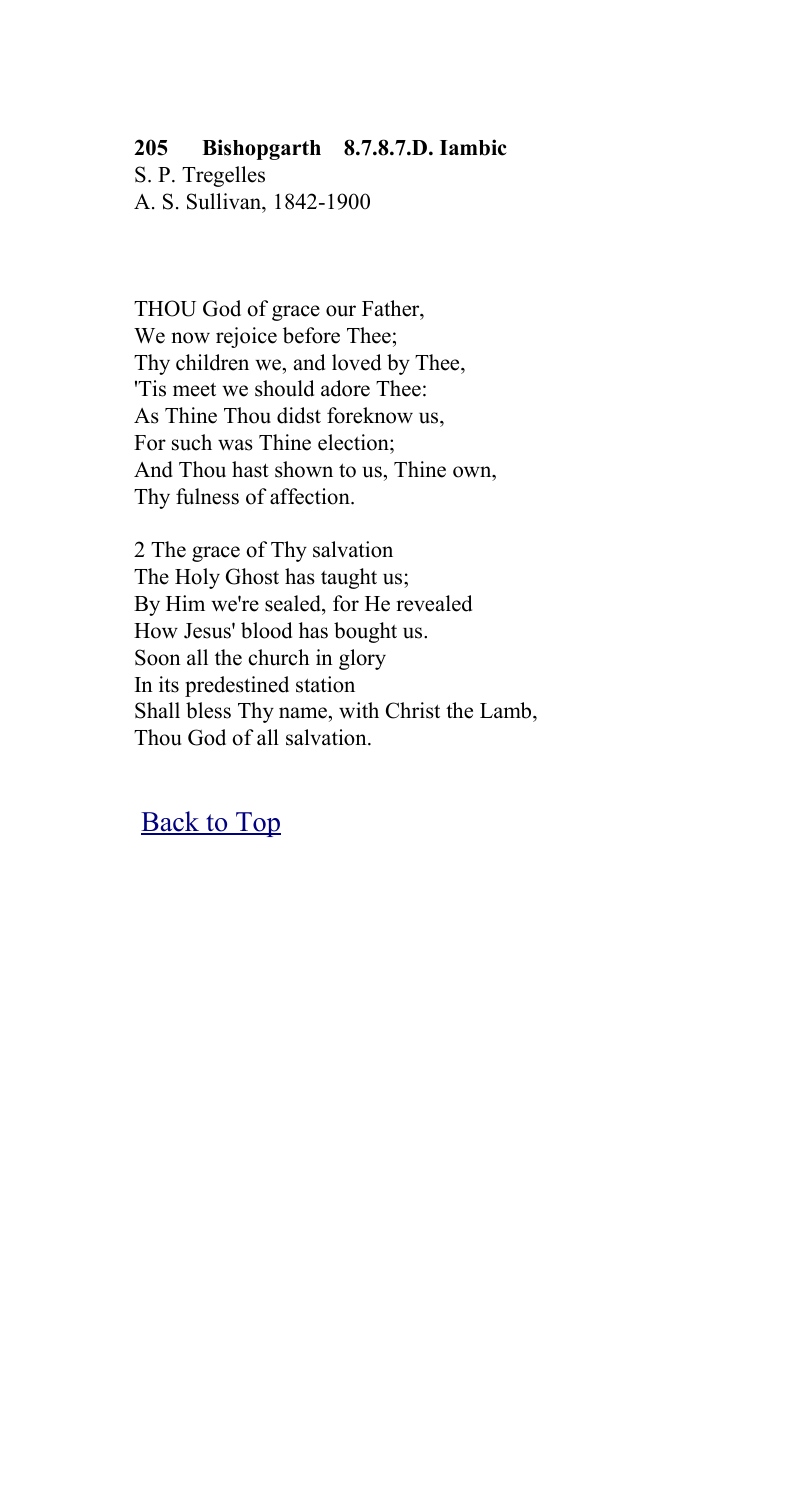#### **206 St. Stephen C.M.**

M. Bowly W. Jones, 1726-1800

O LORD, we know it matters nought, How sweet the song may be, No heart but of the Spirit taught Makes melody to Thee.

2 Then teach Thy gathered saints, O Lord, To worship in Thy fear; And let Thy grace mould every word That meets Thy holy ear.

3 Thou hast by blood made sinners meet, As saints in light, to come And worship at the mercy-seat, Before the eternal throne.

4 Thy precious name is all we show, Our only passport, Lord; And full assurance now we know, Confiding in Thy word.

5 O largely give, 'tis all Thine own, The Spirit's goodly fruit; Praise, issuing forth in life, alone Our living Lord can suit.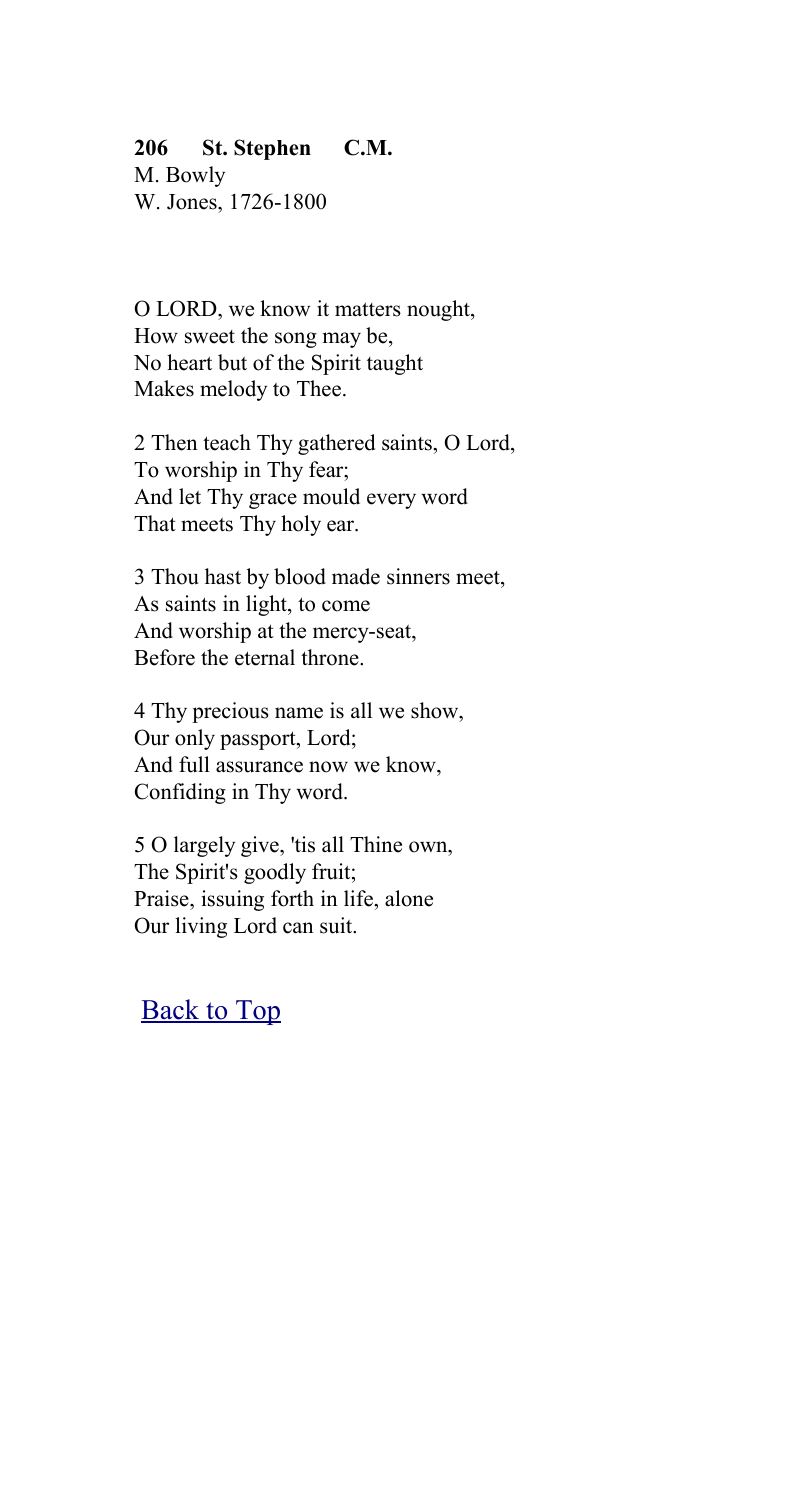### **207 St. Anne C.M.**

Thomas Gibbons (1720-1785) W. Croft, 1678-1727

NOW may the God of peace and love, Who from the silent grave, Brought back the Shepherd of the sheep, Omnipotent to save,

2 Through the rich merits of that blood Which He on Calvary spilt, To make the gracious work secure, On which our hopes are built –

3 Perfect our souls in every grace, To do His blessed will, And all that's pleasing in His sight Inspire us to fulfil.

4 For His, the risen Shepherd's sake, We every blessing pray; With glory let His name be crowned Through heaven's eternal day.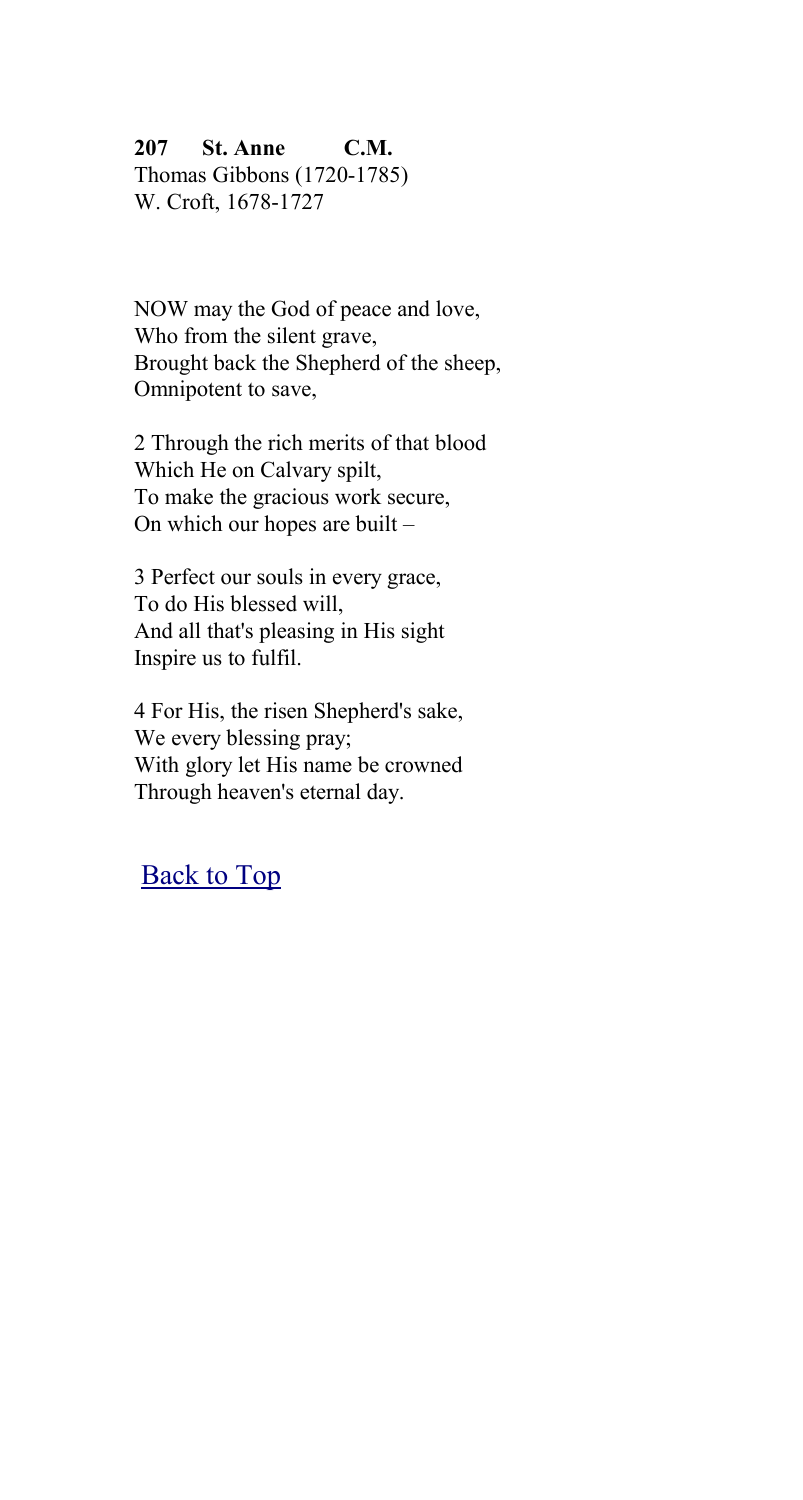## **208 Ellers 10s.**

J. G. Deck E. J. Hopkins, 1818-1901

IN hope we lift our wishful, longing eyes, Waiting to see the Morning Star arise; How bright, how gladsome will His advent be, Before the Sun shines forth in majesty!

2 How will our eyes to see His face delight, Whose love has cheered us through the darksome night! How will our ears drink in His well-known voice, Whose faintest whispers make our soul rejoice!

3 No stain within; no foes or snares around; No jarring notes shall there discordant sound; All pure without, all pure within the breast; No thorns to wound, no toil to mar our rest.

4 If here on earth the thoughts of Jesus' love Lift our poor hearts this weary world above; If even here the taste of heavenly springs So cheers the spirit, that the pilgrim sings:

5 What will the sunshine of His glory prove! What the unmingled fulness of His love! What hallelujahs will His presence raise! What but one loud, eternal burst of praise!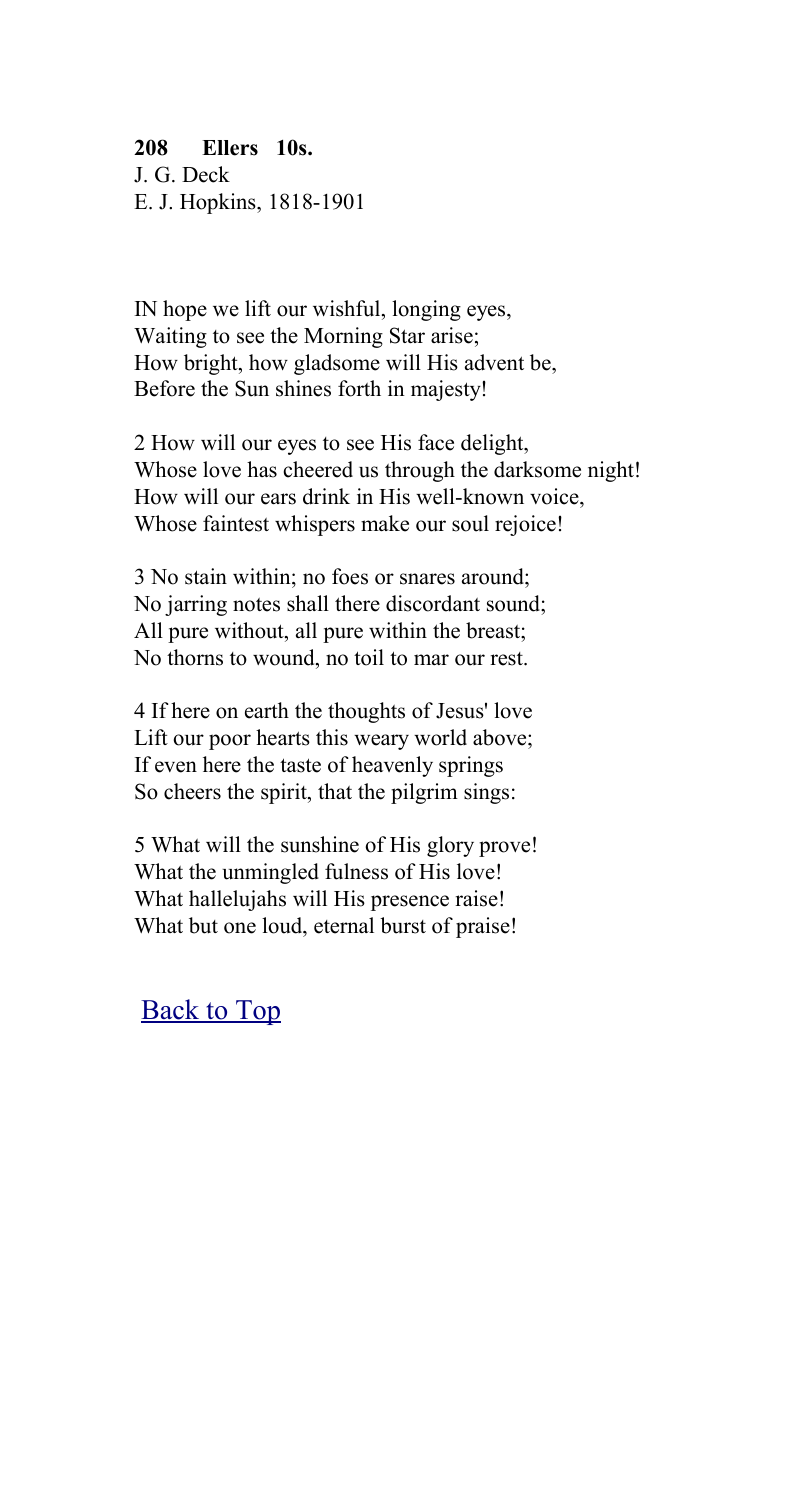#### **209 Rhodes S.M.**

William. F. Lloyd (1791-1853) C. W. Jordan, 1840-1909

OUR times are in Thy hand, Father, we wish them there; Our life, our soul, our all, we leave Entirely to Thy care.

2 Our times are in Thy hand, Whatever they may be, Pleasing or painful, dark or bright, As best may seem to Thee.

3 Our times are in Thy hand; Why should we doubt or fear? A Father's hand will never cause His child a needless tear.

4 Our times are in Thy hand; Jesus once crucified, Now leads His own with tender care, Our Shepherd, Guard and Guide.

5 Our times are in Thy hand; Christ is our Advocate; No creature power from love divine Our souls can separate.

6 Our times are in Thy hand, We'd always trust in Thee, Till we have left this weary land, And all Thy glory see.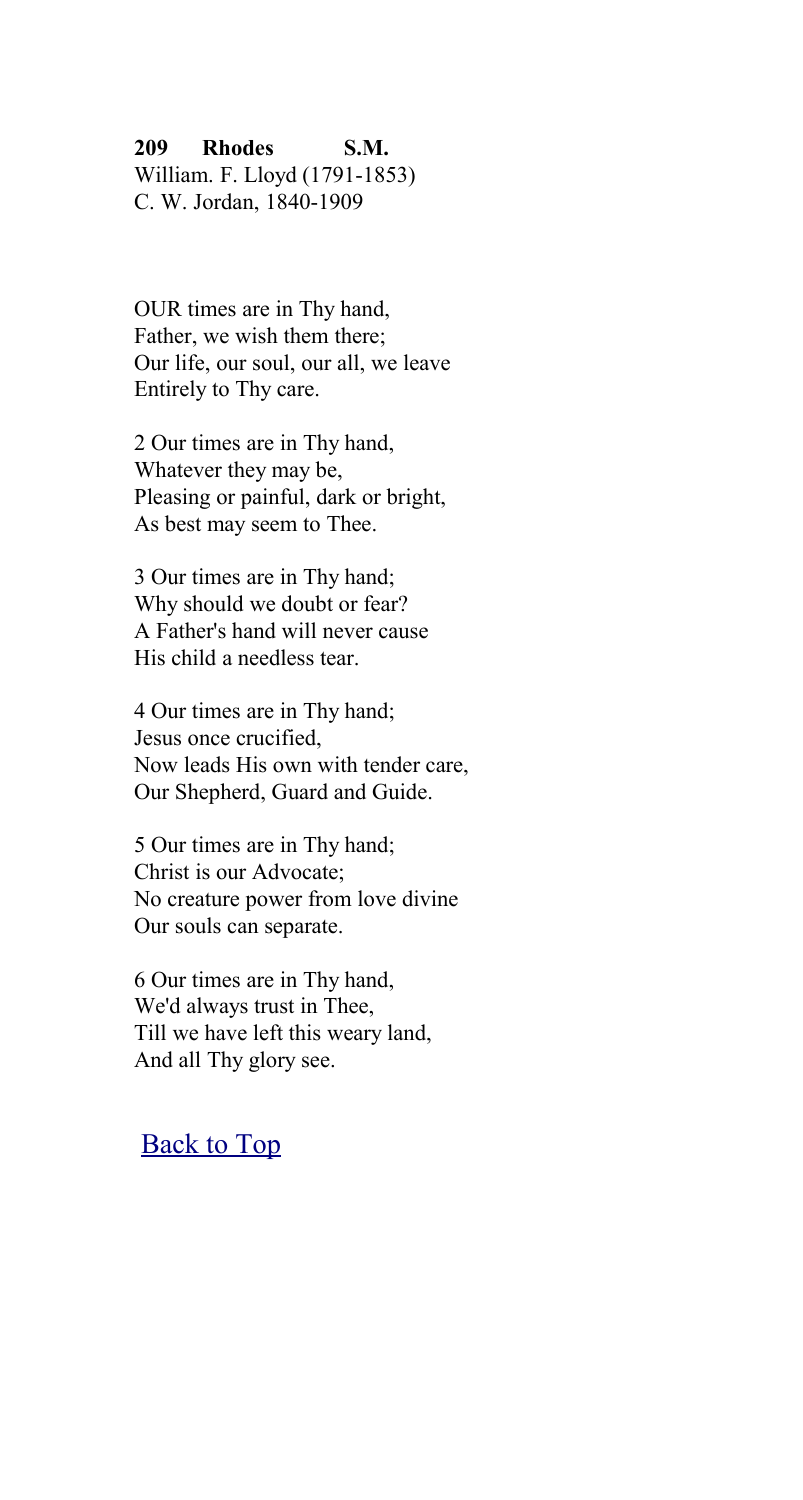### **210 Huddersfield S.M.**

S. P. Tregelles Williams 'Psalmody' 1770

"ONE spirit with the Lord;" Oh, blessed, wondrous word! What heavenly light, what power divine, Doth that sweet word afford!

2 "One spirit with the Lord:" Jesus, the glorified, Esteems the church for which He bled, His body and His bride.

3 And though by storms assailed, And though by trials pressed, Himself our Life, He bears us up Right onward to the rest.

4 There we shall drink the stream Of endless bliss above: There we shall know, without a cloud, His full unbounded love.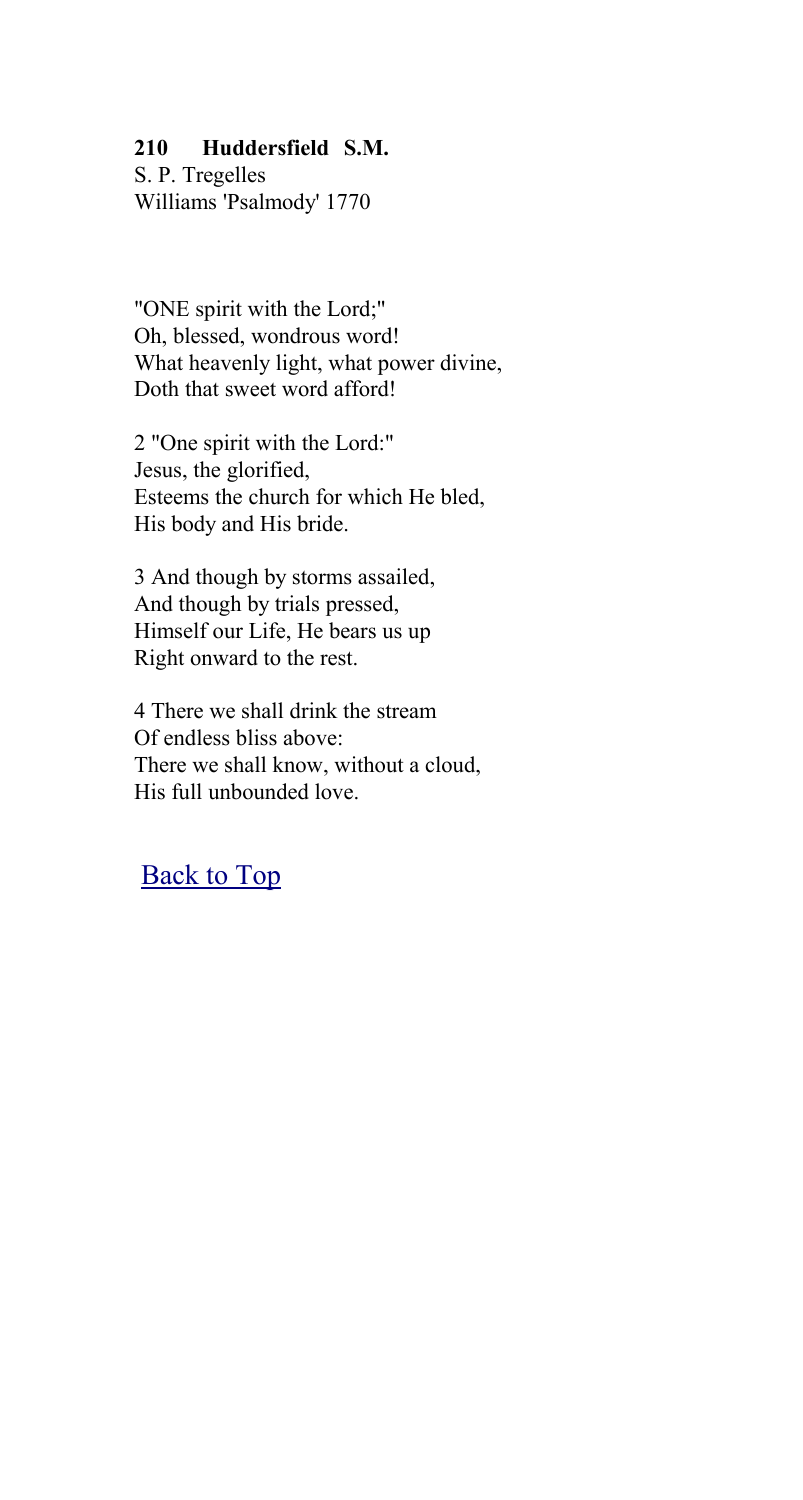#### **211 Lancashire 7.6.7.6.D.**

J. G. Deck H. T. Smart, 1813-1879

O JESUS Christ, the Saviour, We only look to Thee; 'Tis in Thy love and favour Our souls find liberty. While Satan fiercely rages, And shipwreck we might fear, 'Tis this our grief assuages That Thou art always near.

2 Yes, though the tempest round us Seems safety to defy; Though rocks and shoals surround us, And billows swell on high, Thou dost from all protect us, And cheer us by Thy love; Thy counsels still direct us Safe to the rest above.

3 There with what joy reviewing Past conflicts, dangers, fears, Thy hand our foes subduing, And drying all our tears; Our hearts with rapture burning, The path we shall retrace, Where now our souls are learning The riches of Thy grace.

4 Oh, then how loud the chorus Shall to Thy name resound From all at rest before us, From all Thy grace hath found! One joyful song for ever Each heart, each lip shall raise, The praise of our Redeemer, Our God and Father's praise.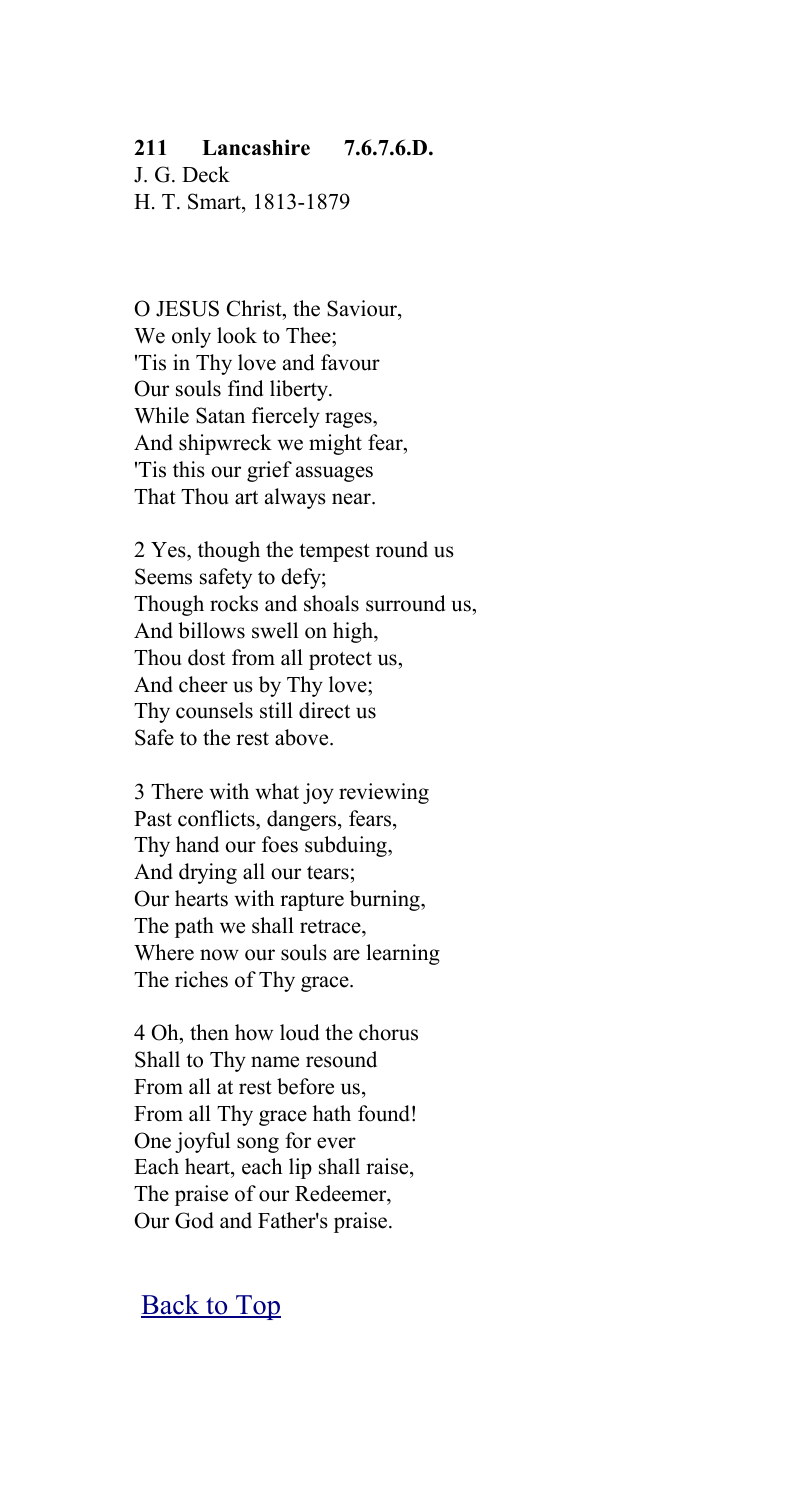#### **212 Eventide 10s.**

J. G. Deck W. H. Monk, 1823-1889

CALLED from above, and heavenly men by birth, (Who once were but the citizens of earth) As pilgrims here, we seek a heavenly home, Our portion in the ages yet to come.

2 Where all the saints of every clime shall meet, And each with all shall all the ransomed greet, But oh, the height of bliss, our Lord, shall be To owe it all, and share it all, with Thee.

3 Thou wast the image in man's lowly guise Of the invisible to mortal eyes; Son of His bosom, come from heaven above, We see in Thee incarnate, "God is love".

4 Thy lips the Father's name to us reveal; What burning power in all Thy words we feel, As with enraptured hearts we hear Thee tell The heavenly glories which Thou know'st so well!

5 No curse of law, in Thee was sovereign grace, And now what glory in Thine unveiled face! Thou didst attract the wretched and the weak, Thy joy the wanderers and the lost to seek.

6 That precious stream of water and of blood Which from Thy pierced side so freely flowed, Has put away our sins of scarlet dye, Washed us from every stain, and brought us nigh.

7 We are but strangers here, we do not crave A home on earth, which gave Thee but a grave: Thy cross has severed ties which bound us here, Thyself our treasure in a brighter sphere.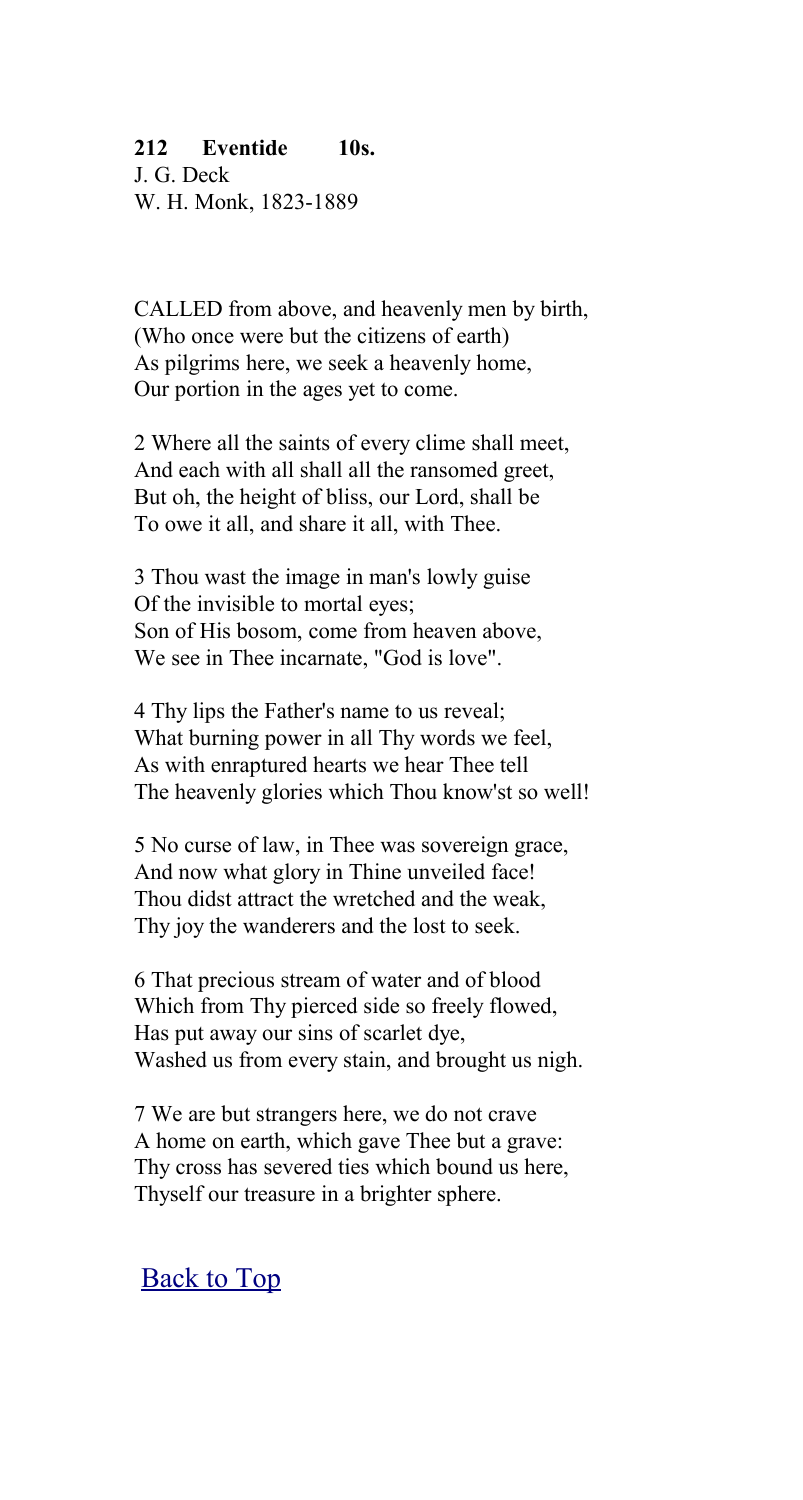#### **213 Collooney P.M.**

J. G. Deck Irish Melody, J. Steven

OUR sins were laid on the Saviour's head, The curse by our Lord was borne; For us a victim our Surety bled, And endured that death of scorn; Himself He gave our poor hearts to win (Lord, never was love like Thine!) From the paths of folly, and shame, and sin, And fill them with joys divine.

2 Now void is the place where our Saviour lay When He entered the gloomy grave; That by death He the power of death might slay And His lambs from the lion save. Oh! glorious time when the Victor arose! He liveth, no more to die; He hath bruised the head of our mighty foes, For us was His victory!

3 The gates of heaven are opened wide, At His name all the angels bow; The Son of man who was crucified Is the King of glory now: We love to look up and behold Him there, The Lamb for His chosen slain; And soon shall His saints all His glories share, With their Head and their Lord shall reign.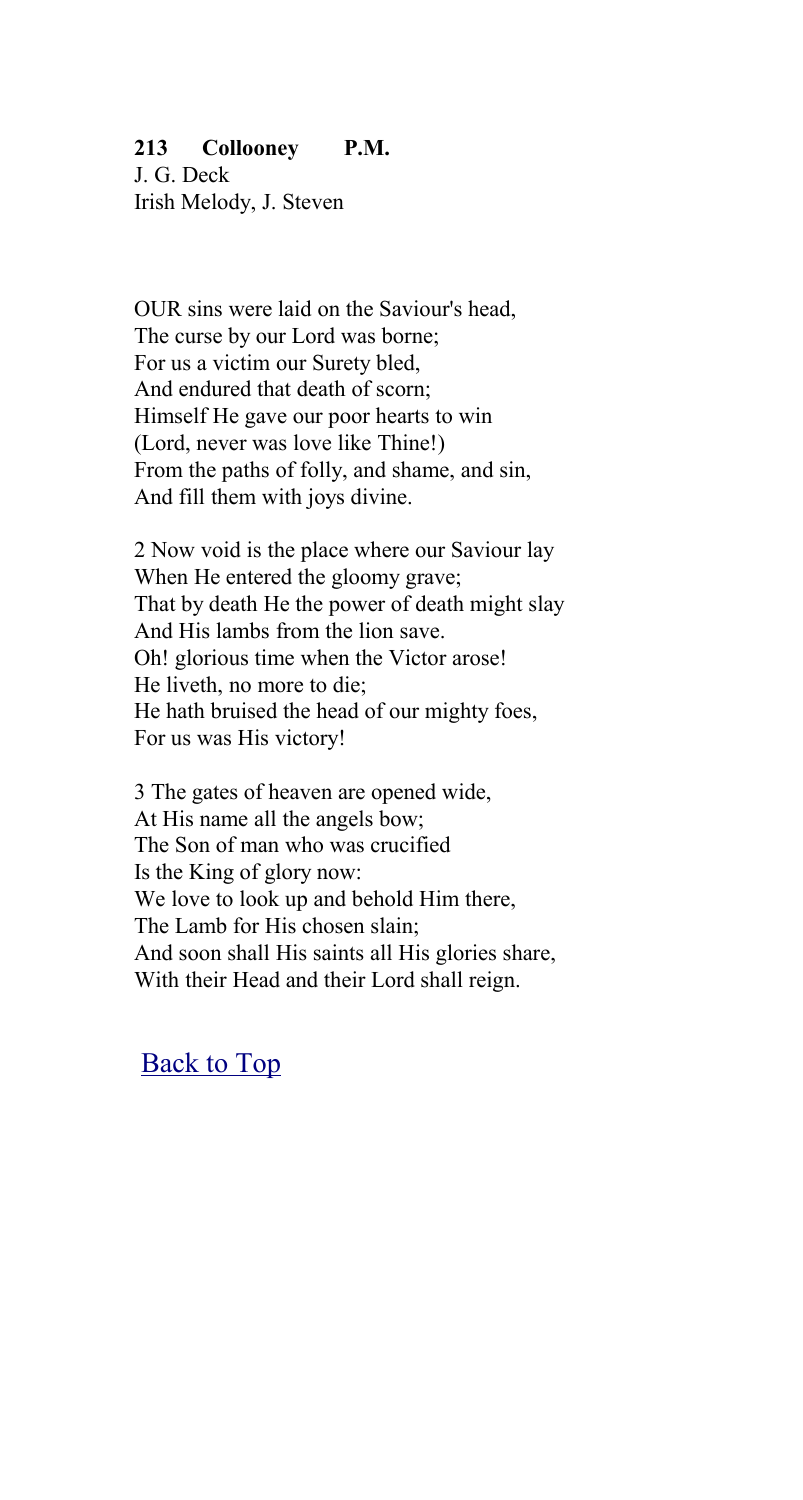### **214 Pilgrims 10.10.10.10.10.12.**

J. G. Deck H. T. Smart, 1813-1879

HOW blessed is our portion! When we look Upward, within the veil, our life is there: Our names are written in the Lamb's own book, For grace hath made us each with Him an heir Of all those glories, which by right belong To Him, whose worthiness is heaven's eternal song.

2 We have a Father in the heavens above, We have a happy home prepared on high; We have a Saviour, whose surpassing love Made Him content e'en for our sins to die; He fought, and has our cruel foes o'ercome, And has engaged to guard, and bring us safely home.

3 Yes, blessed is our portion! blessed He, Who, in His grace before the world began, Did set on us His love sovereign and free, On us the sinful heirs of dying man; And blessed us with all blessings in His Son Whose priceless love our hearts from sin and folly won.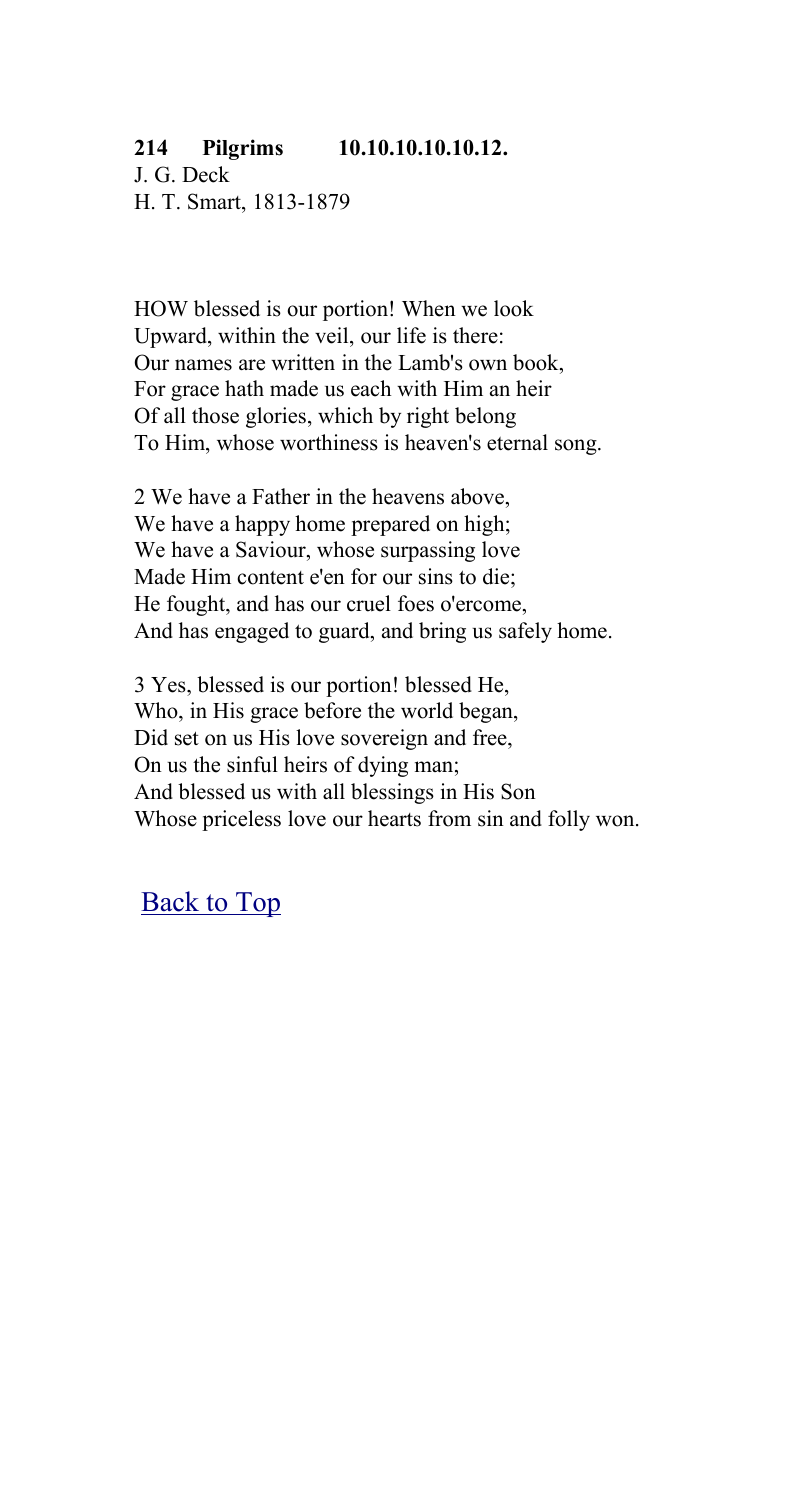### **215 Crucifixion 8.6.8.8.6.8.8.**

J. G. Deck A. Hall, 1785-1827

OH solemn hour! that hour alone In solitary might, When God the Father's only Son, As man for sinners to atone, Expires – amazing sight! The Lord of glory crucified! The Prince of life has bled and died!

2 O mystery of mysteries! Of life and death the tree; Centre of two eternities, Which look, with rapt, adoring eyes, Onward and back to Thee. O cross of Christ, where all His pain And death is our eternal gain.

3 Oh, how our inmost hearts do move While gazing on that cross! The death of the Incarnate Love! What shame, what grief, what joy we prove, That He should die for us! Our hearts were broken by that cry, "Eli, lama sabachthani?"

4 Worthy of death, O God, we were; Thy judgment was our due; In grace Thy spotless Lamb did bear Himself our sins and guilt and shame; Justice our surety slew, With Him our surety we have died, With Him we there were crucified.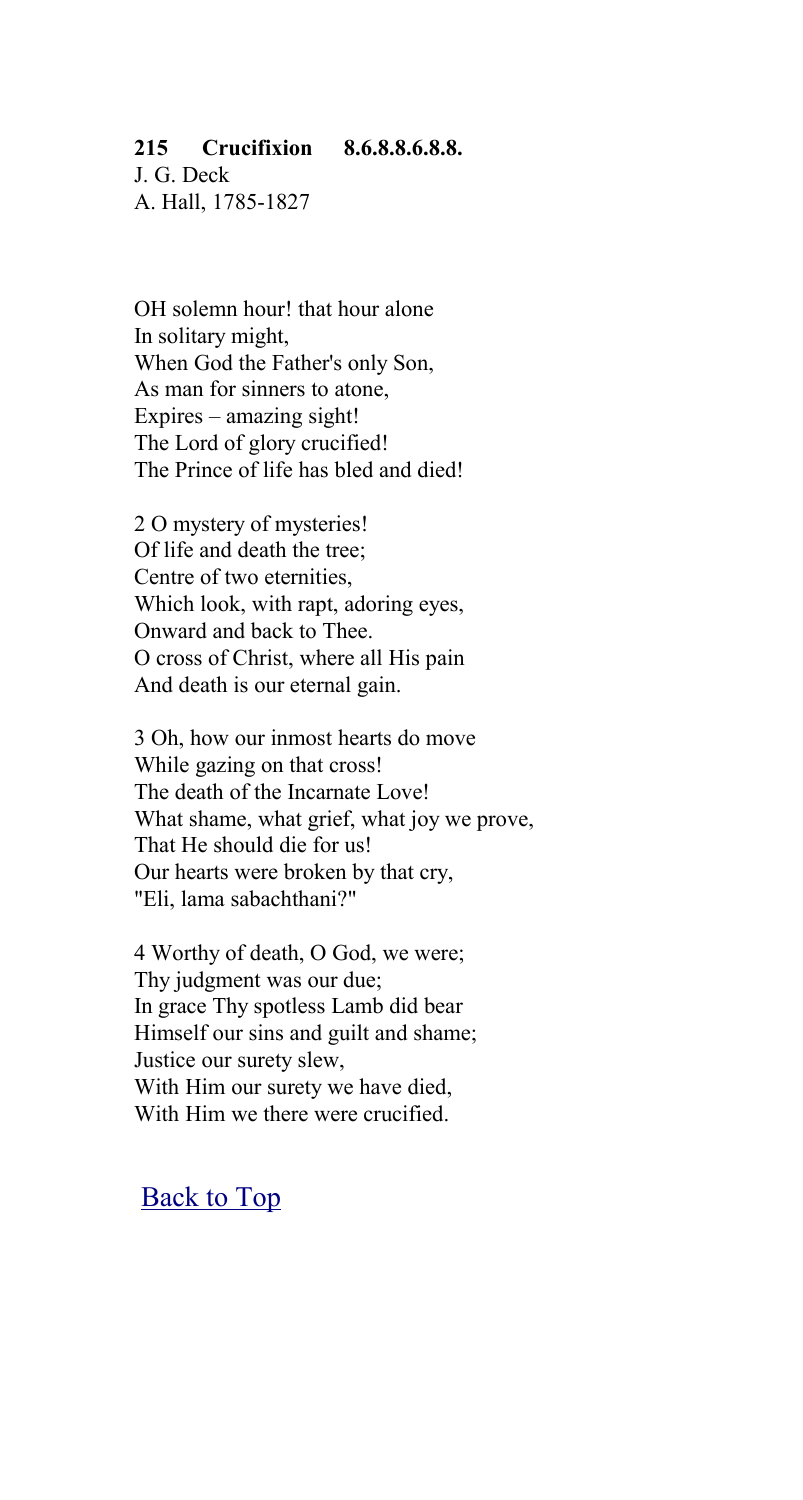### **216 Zephyr L.M.**

J. G. Deck W. B. Bradbury, 1816-1868

LORD, we rejoice, that Thou art gone To sit upon Thy Father's throne; Thy path of shame and suffering o'er, Thy heart shall grieve and mourn no more.

2 With joy our wondering hearts retrace Thy ways on earth of power and grace; We sit as learners at Thy feet, Thy words than honey far more sweet.

3 We gaze with wonder at Thy cross, With all its suffering, shame and loss, Where Thou for us wast crucified, And for our sins a ransom died.

4 We love to look within the tomb, Robbed by Thy death of all its gloom, The stone for ever rolled away; Thy death the power of death did slay.

5 We joy to see Thee, Lord, arise Triumphant through the opening skies; And hear all heaven united own Thee worthy to ascend the throne.

6 Lord, now we wait for Thee to come, And take us to Thy Father's home; What everlasting joy 'twill be To spend eternity with Thee!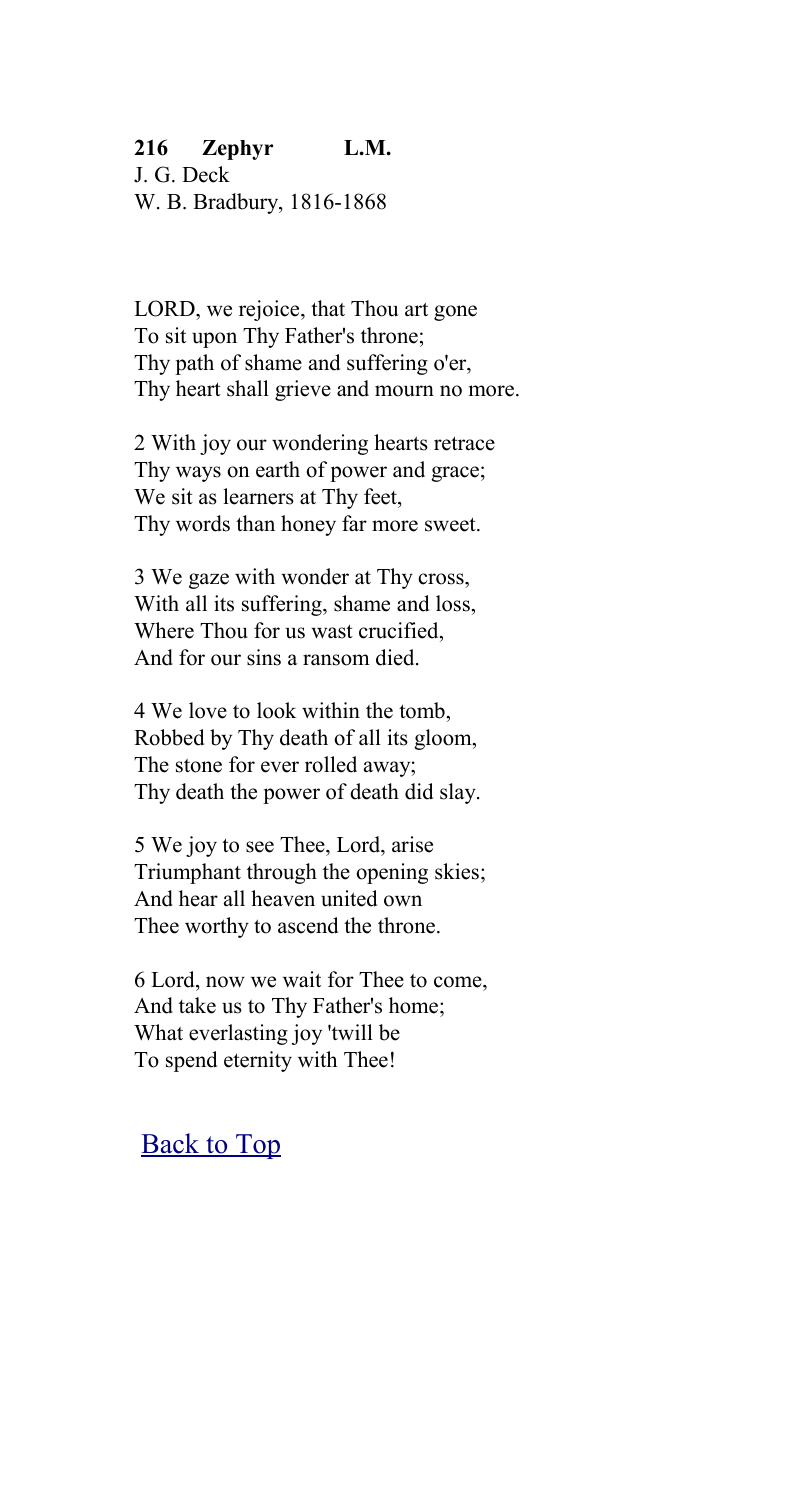### **217 Diademata S.M.D.**

G. J. Elvey, 1816-1893 Also tune G. Elvey

SOLDIERS of Christ, arise, and put your armour on, Strong in the strength which God supplies through His eternal Son:

Strong in the Lord of Hosts, and in His mighty power, Who in the strength of Jesus trusts, is more than conqueror.

2 Your Canaan to possess – this is the Father's will, Though Satan all his powers address to keep you earthbound still;

Christ in that heavenly sphere has conquering gone before. See! your inheritance is there, and there your holy war.

3 Stand then in His great might, with all His strength endued;

But take, to arm you in the fight, the Panoply of God: That having all things done, and all your conflicts passed, Ye may o'ercome, through Christ alone, and stand entire at last.

4 But, above all, lay hold on faith's victorious shield; Armed with that adamant and gold, be sure to win the field:

If faith surround your heart, Satan shall be subdued; Repelled his every fiery dart, and quenched with God's own Word.

5 From strength to strength go on, wrestle, and fight, and pray:

Tread all the powers of darkness down, and win the wellfought day:

Still let the Spirit cry in all His soldiers, "Come";

Till Christ the Lord descend from high, and take the conquerors home.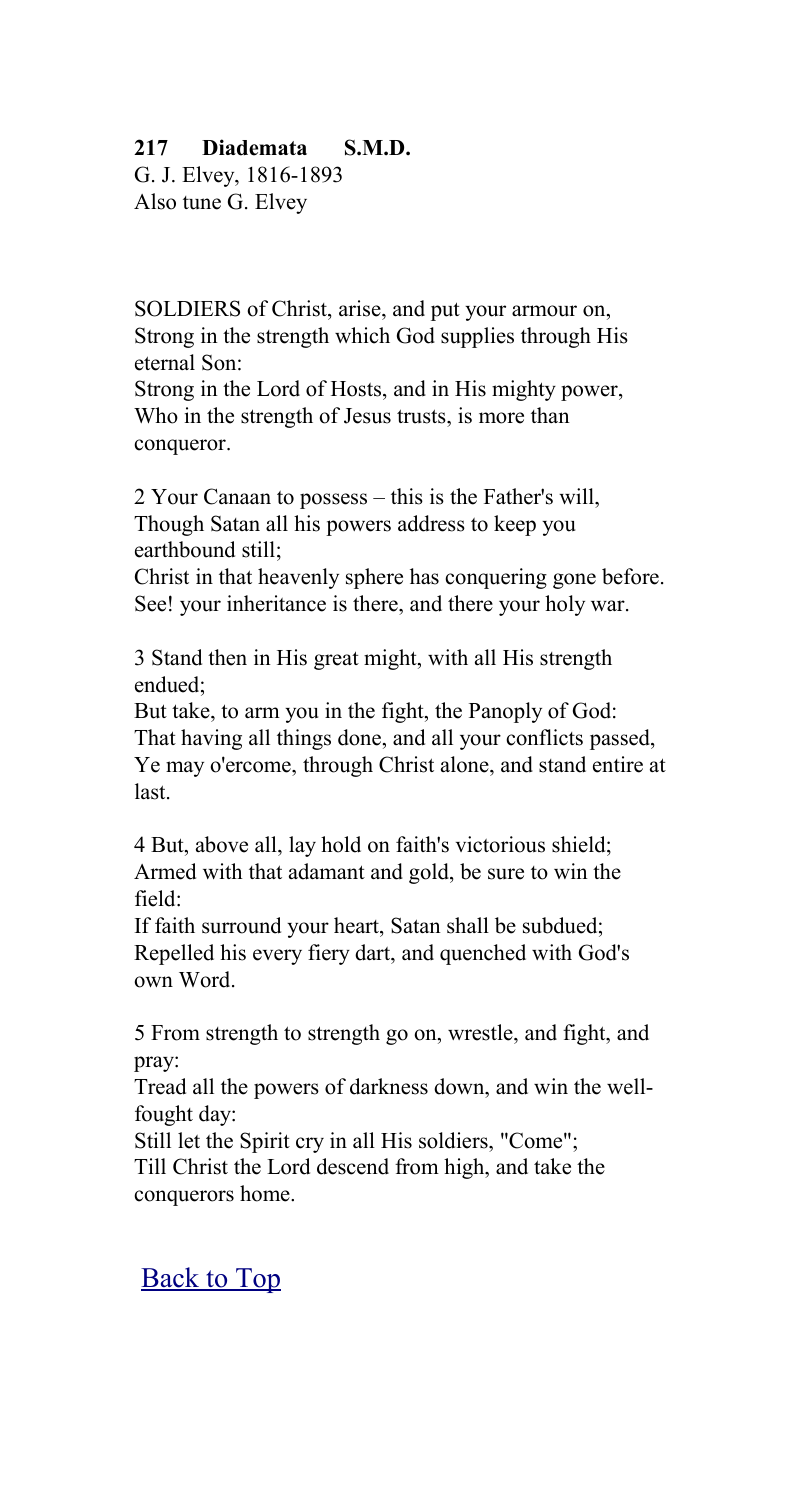#### **218 Yorkshire 10.10.10.10.10.10.**

J. G. Deck J. Wainwright, 1723-1768

SOON will the Master come: soon pass away Our times of conflict, grief, and suffering here; Our night of weeping end in cloudless day, And sorrow's moment like a dream appear: Eternity – with Jesus – in the skies – How soon that Sun of righteousness may rise!

2 We shall behold Him, whom not seen we love; We shall be with Him, whom we long to see; We shall be like Him, fit for realms above, With Him, and like Him, for eternity: Is now to sit at Jesus' feet our choice? How will fruition then our souls rejoice!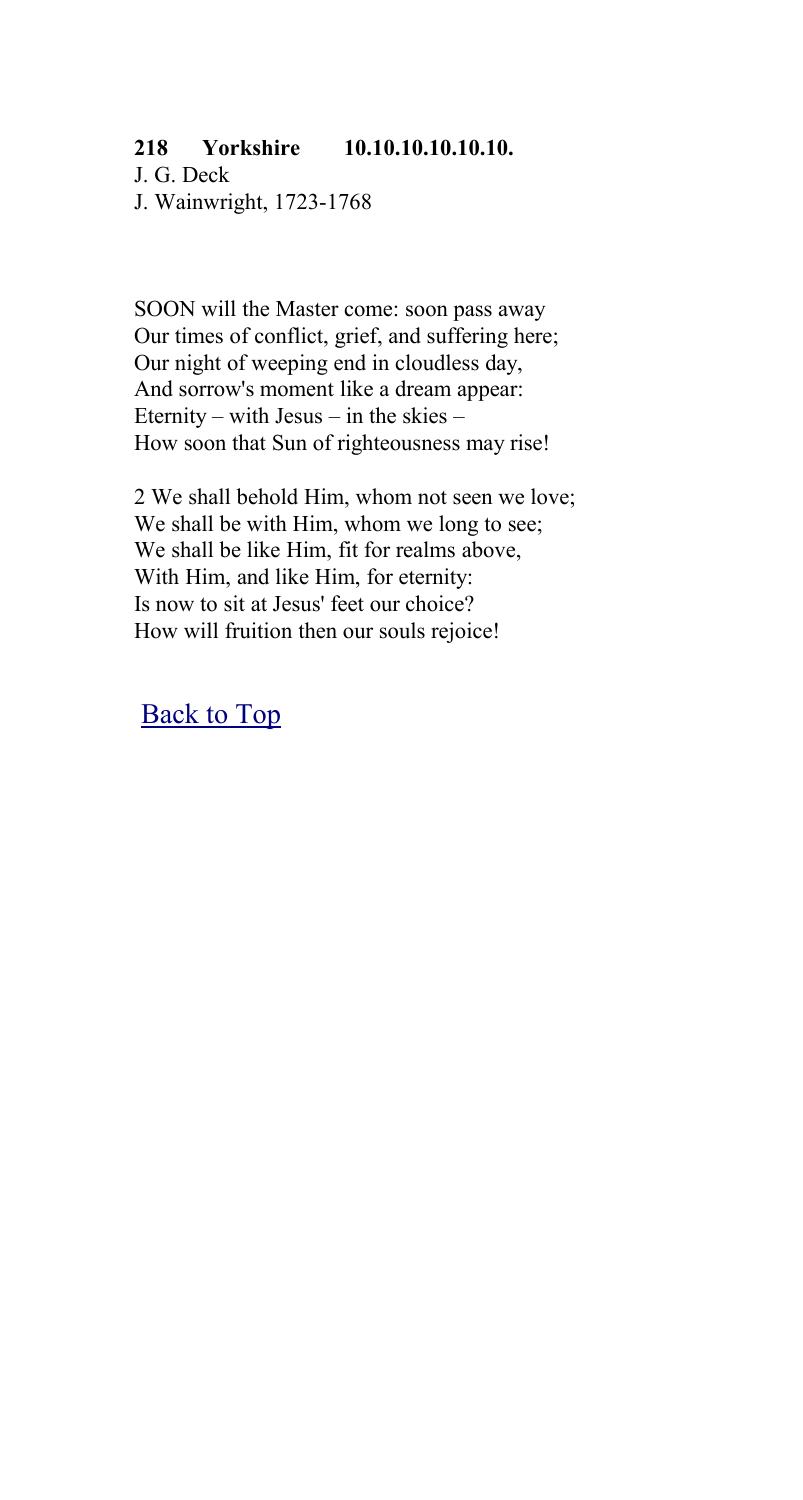#### **219 Melita 8.8.8.8.8.8.**

J. G. Deck J. B. Dykes, 1823-1876

LORD, what is man? 'Tis He who died And all Thy nature glorified, Thy righteousness and grace displayed When He for sin atonement made, Obedient unto death, was slain – Worthy is He o'er all to reign.

2 Thy counsels ere the world began All centred in the Son of man, Him destined to the highest place, Head of His church through sovereign grace. To Him, enthroned in Majesty, Let every creature bend the knee.

3 Worthy, O Son of man, art Thou Of every crown that decks Thy brow; Worthy art Thou to be adored And owned as universal Lord; Oh, hasten that long-promised day When all shall own Thy rightful sway!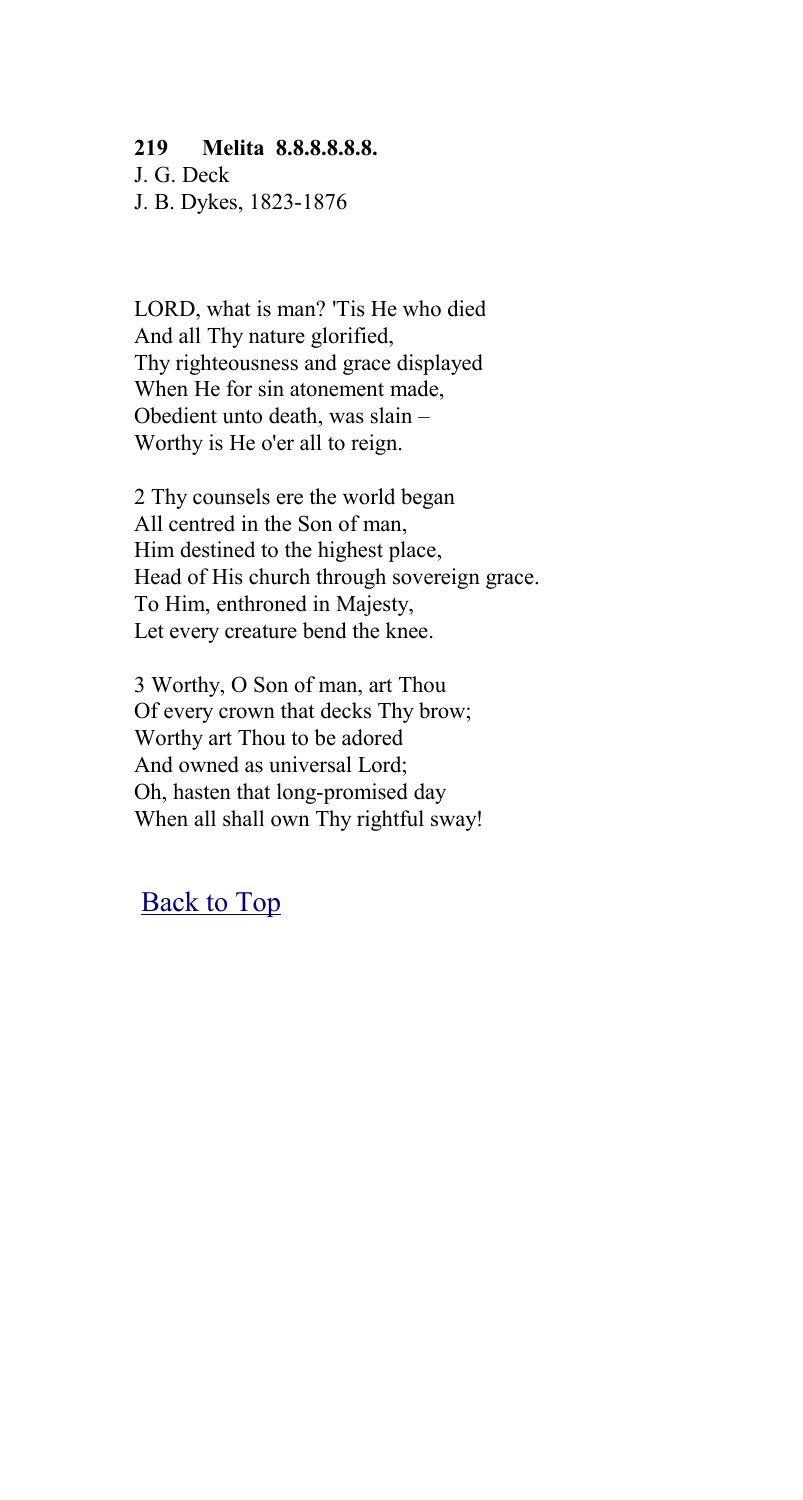#### **220 Carey 8.8.8.8.8.8.**

C. Wesley H. Carey, c. 1690-1743

OUR hearts are full of Christ, and long Their glorious matter to declare! Of Him we make our loftier song – We cannot from His praise forbear: Our ready tongues make haste to sing The glories of the heavenly King.

2 Fairer than all the earth-born race, Perfect in comeliness Thou art; Replenished are Thy lips with grace, And full of love Thy tender heart. God ever blest! we bow the knee, And own all fulness dwells in Thee.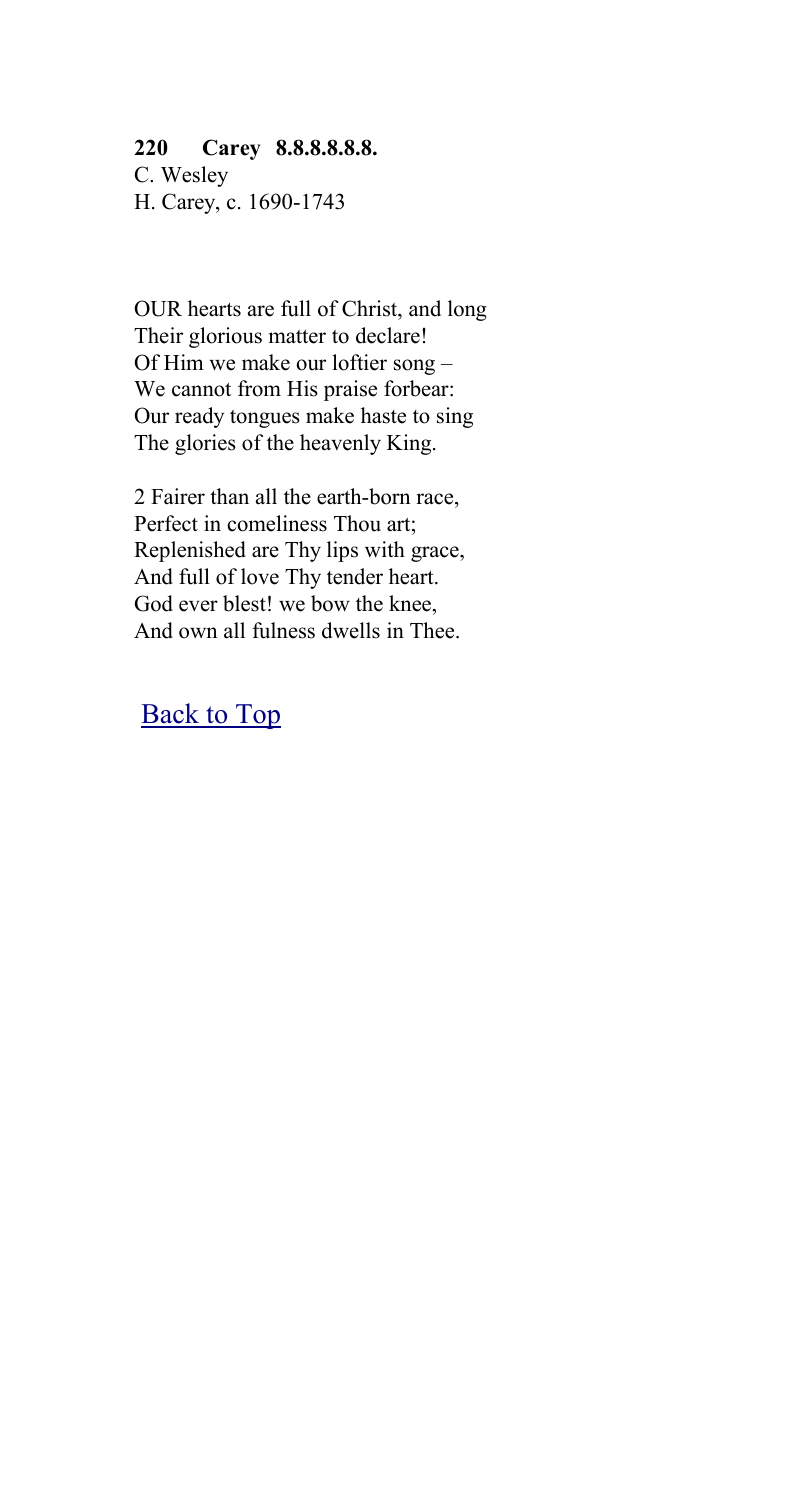#### **221 Cwm Rhondda 8.7.8.7.8.7.**

T. Kelly J. Hughes, 1873-1932

HAPPY they who trust in Jesus; Sweet their portion is and sure; When the foe on others seizes, God will keep His own secure: Happy people! Happy, though despised and poor.

2 Since His love and mercy found us, We are precious in His sight; Thousands now may fall around us, Thousands more be put to flight, But His presence Keeps us safe by day and night.

3 Lo, our Saviour never slumbers, Ever watchful is His care; Though we cannot boast of numbers, In His strength secure we are: Sweet their portion, Who our Saviour's kindness share.

4 As the bird beneath her feathers Guards the objects of her care, So the Lord His people gathers, Spreads His wings, and hides them there: Thus protected, All their foes they boldly dare.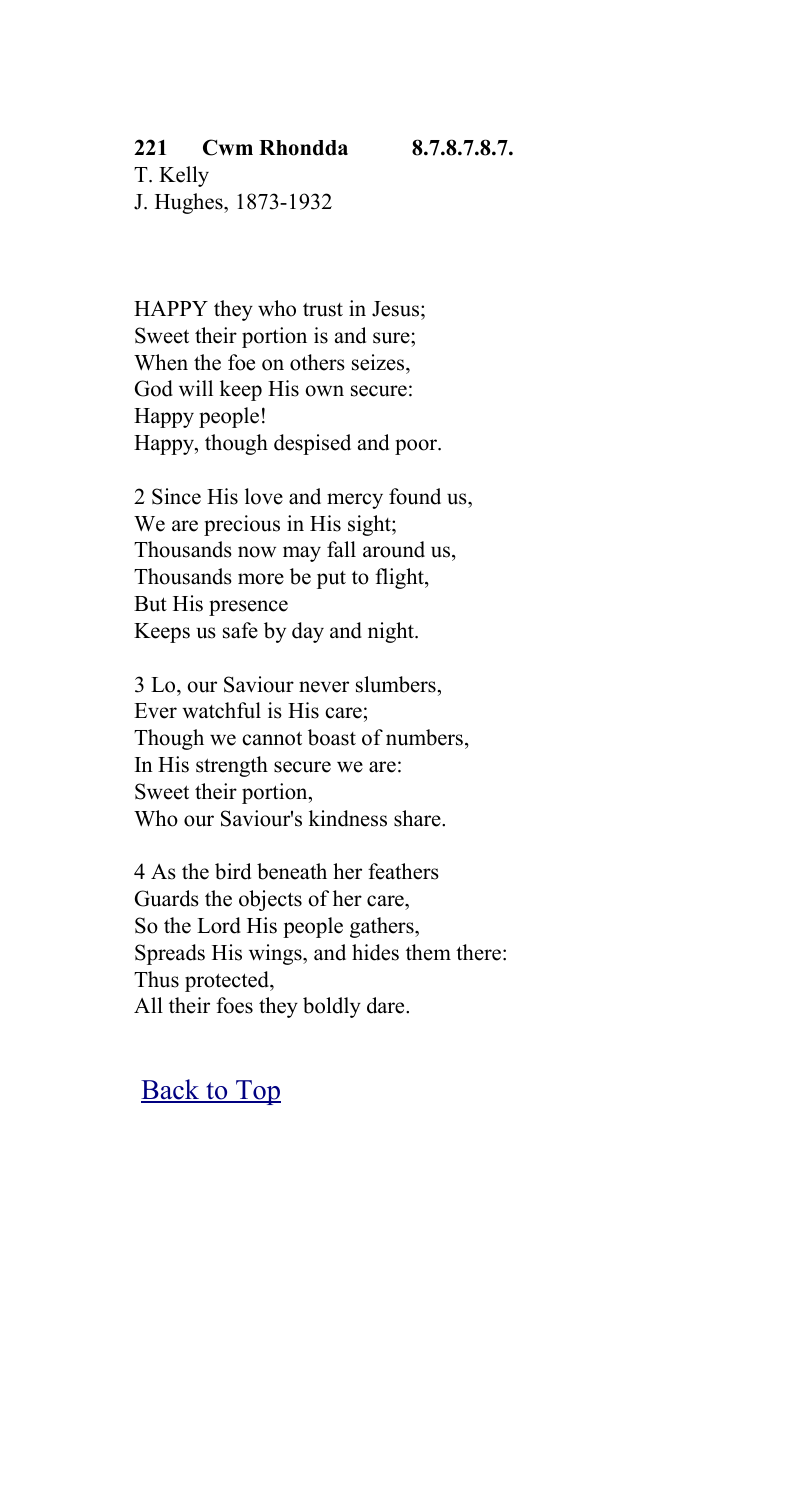### **222 Innocents 7s.**

J. Wilson Smith G. B. Pergolesi, 1710-1736

EVERLASTING glory be, God and Father, unto Thee 'Tis with joy Thy children raise Hearts and voices in Thy praise.

2 Thine the light that showed our sin, Showed how guilty we had been: Thine the love that us to save Thine own Son for sinners gave.

3 Called to share the rest of God In the Father's blest abode, God of love and God of light, In Thy praises we unite.

4 Gladly we Thy grace proclaim, Knowing now the Father's name: God and Father, unto Thee Everlasting glory be!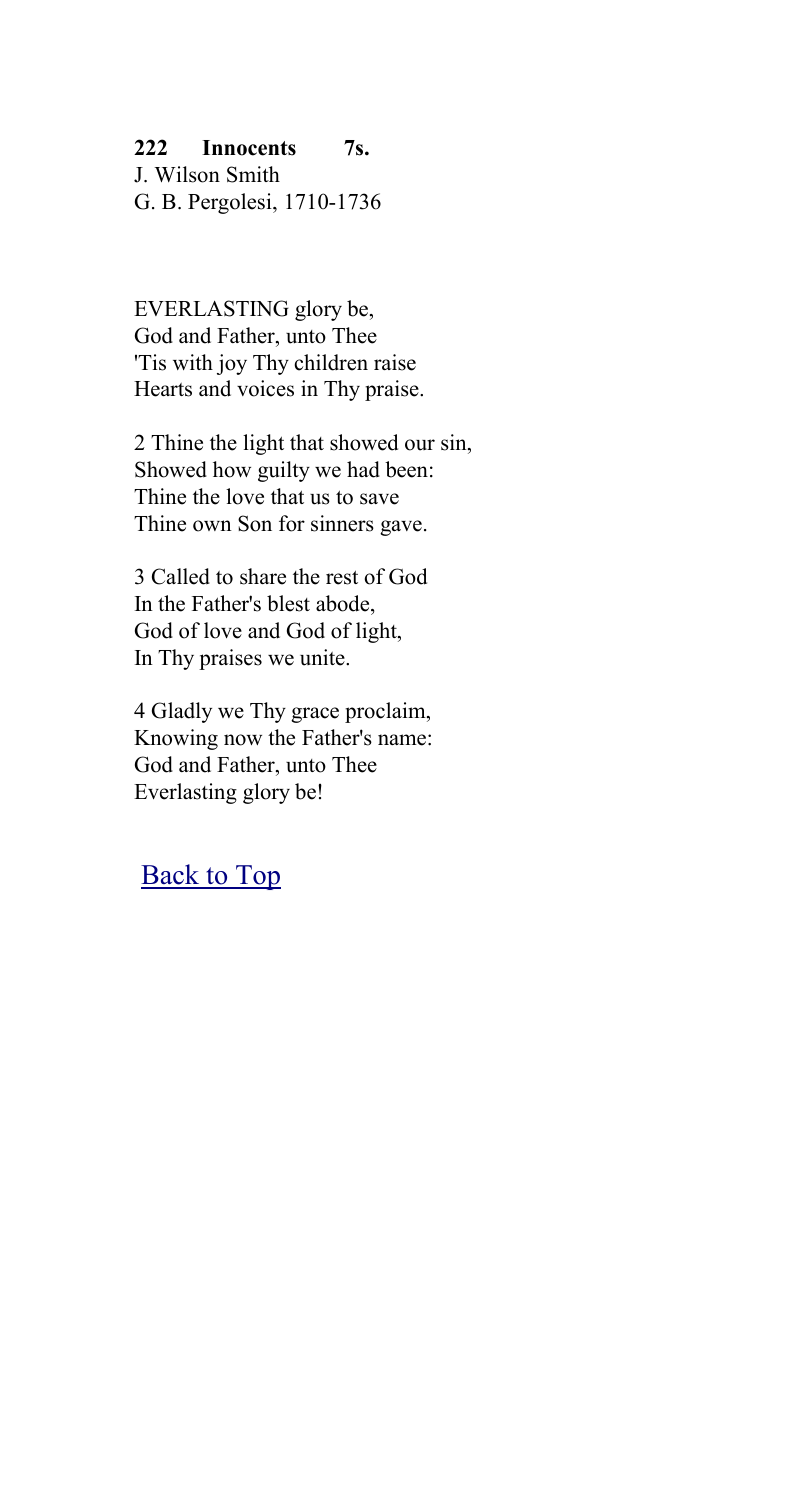#### **223 St. Catherine 8.8.8.8.8.8.**

R. C. Chapman H. F. Hemy, 1818-1888

O GOD, whose wondrous name is Love, Whose grace has fashioned us anew, Before Thy face now stands the Lamb, Whom sinful man once pierced and slew: For us Thy Son Thou didst not spare, For us how canst Thou cease to care?

2 O God our Father, grant us all The little child's simplicity! From us the doubtful mind remove; We boast a God that cannot lie! Taught to repose, through love divine, On truth itself, on truth divine.

3 Thou art the Potter, we the clay, Thy will be ours, Thy truth our light, Thy love the fountain of our joy, Thine arm a safeguard day and night, Till Thou shalt wipe all tears away, And bring forth everlasting day.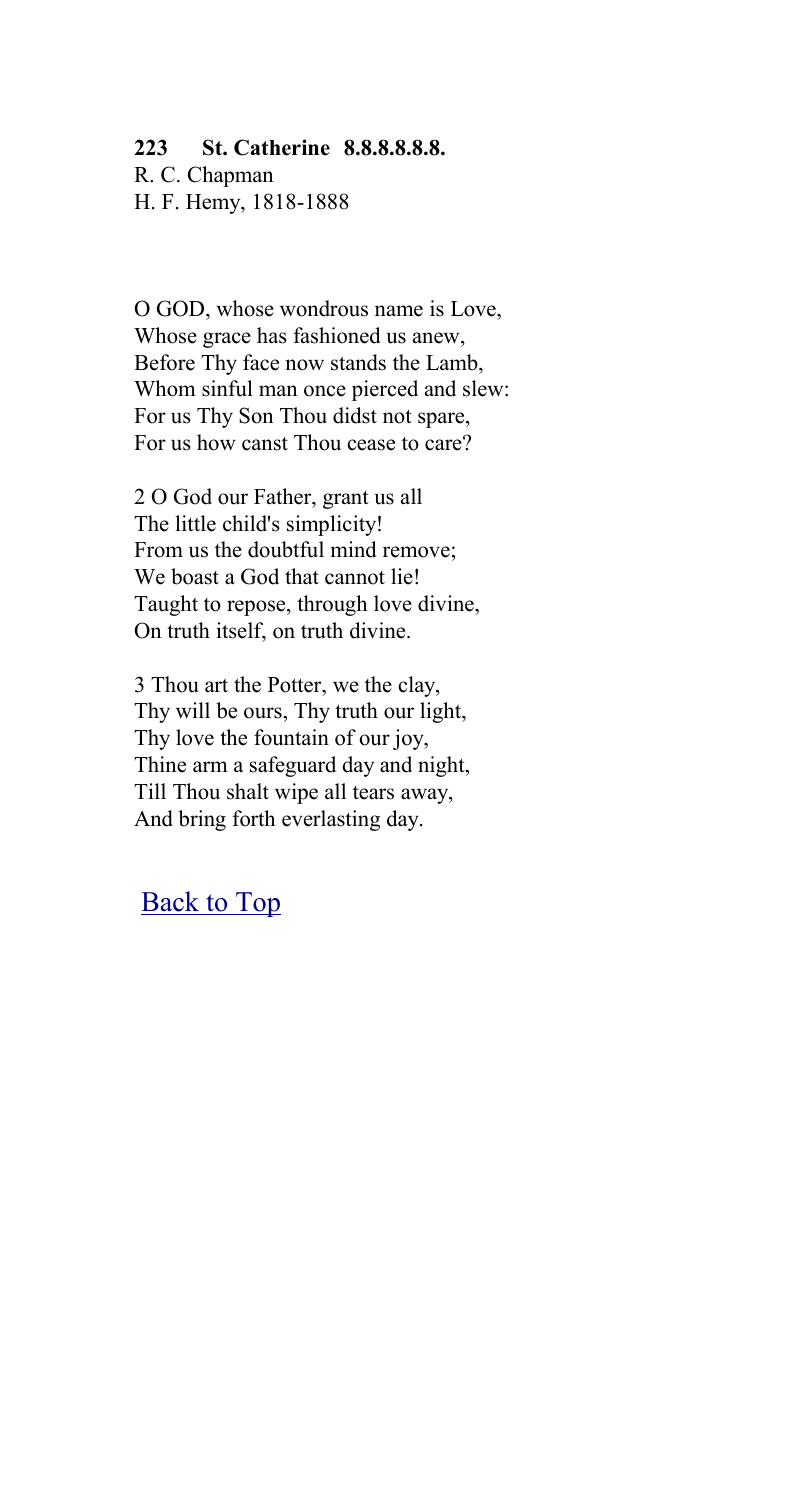### **224 Pater Omnium 8.8.8.8.8.8.**

R. Viney H. J. E. Holmes, 1852-1938

O THAT we never might forget What Christ has suffered for our sake To save our souls and make us meet Of all His glory to partake; But keeping this in mind, press on To glory and the victor's crown!

2 But, gracious Lord, when we reflect How apt to turn the eye from Thee, Forget Thee, too, with sad neglect, And listen to the enemy! And yet to find Thee still the same! 'Tis this that humbles us with shame.

3 Astonished at Thy feet we fall, Thy love exceeds our highest thought, Henceforth be Thou our all in all, Thou who our souls with blood hast bought; May we henceforth more faithful prove, And ne'er forget Thy ceaseless love.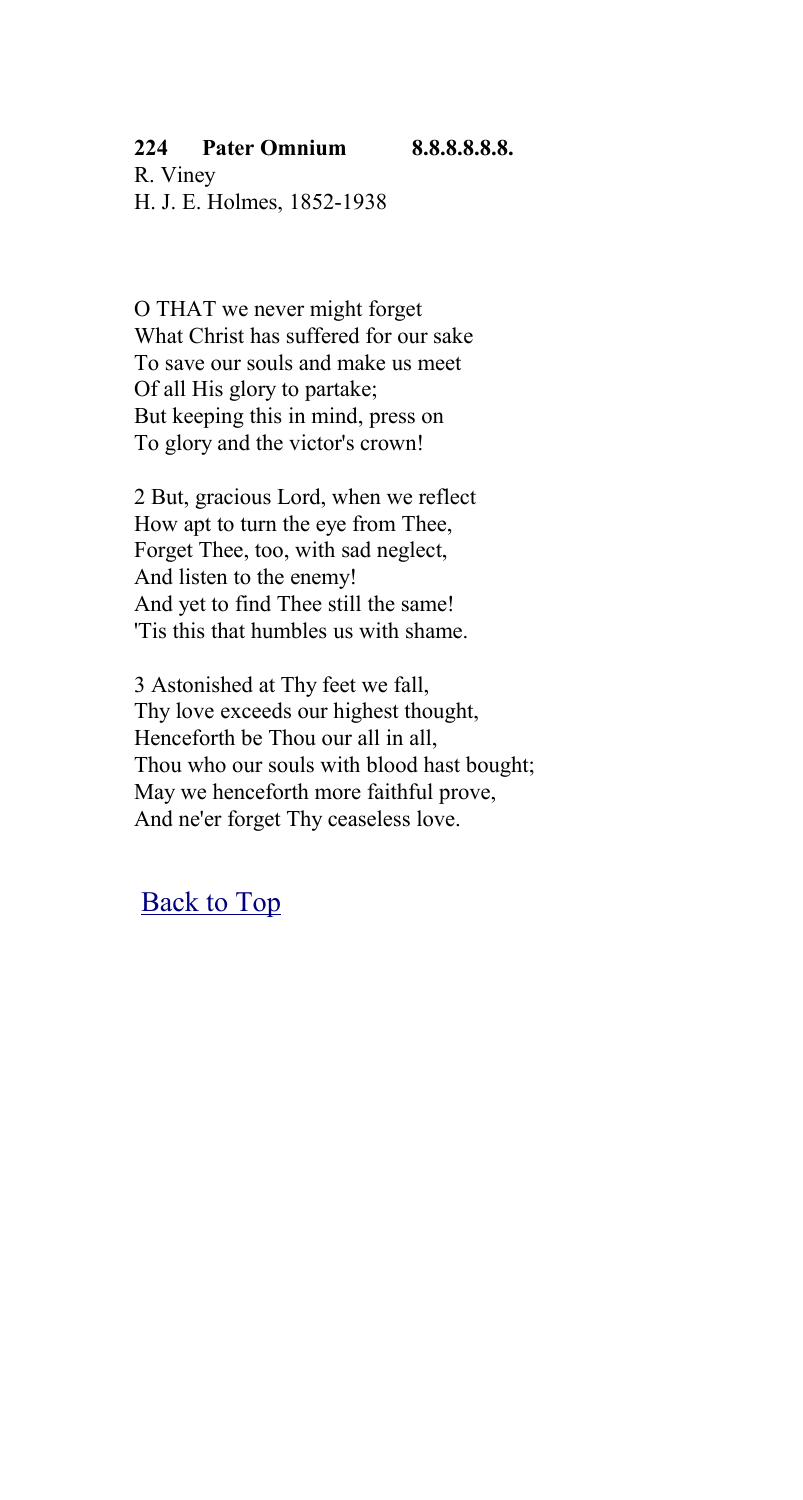### **225 Trentham S.M.**

T. Porter R. Jackson, 1842-1914

OH scenes of heavenly joy! The Father's house above, Where cloudless peace without alloy. Fills all that home of love.

2 There glory bright and fair, Shines with celestial beam; For He who suffered once is there, Its centre and its theme.

3 The Father's full delight Is centred in the Son, And countless tongues in heaven unite To tell what He hath done.

4 The Lamb enthroned shall there Engage each raptured heart, While myriad saints Christ's likeness bear And have with Him their part.

5 'Tis He who made us meet With saints in light to dwell; And now we chant His praises sweet, Whose love we know so well.

6 E'en now we taste the love, And know the mighty power, By which we'll rise to realms above When waiting time is o'er.

7 Praise Him again, again – For us the cross He bore; Now all is Yea, and all Amen, In Him for evermore.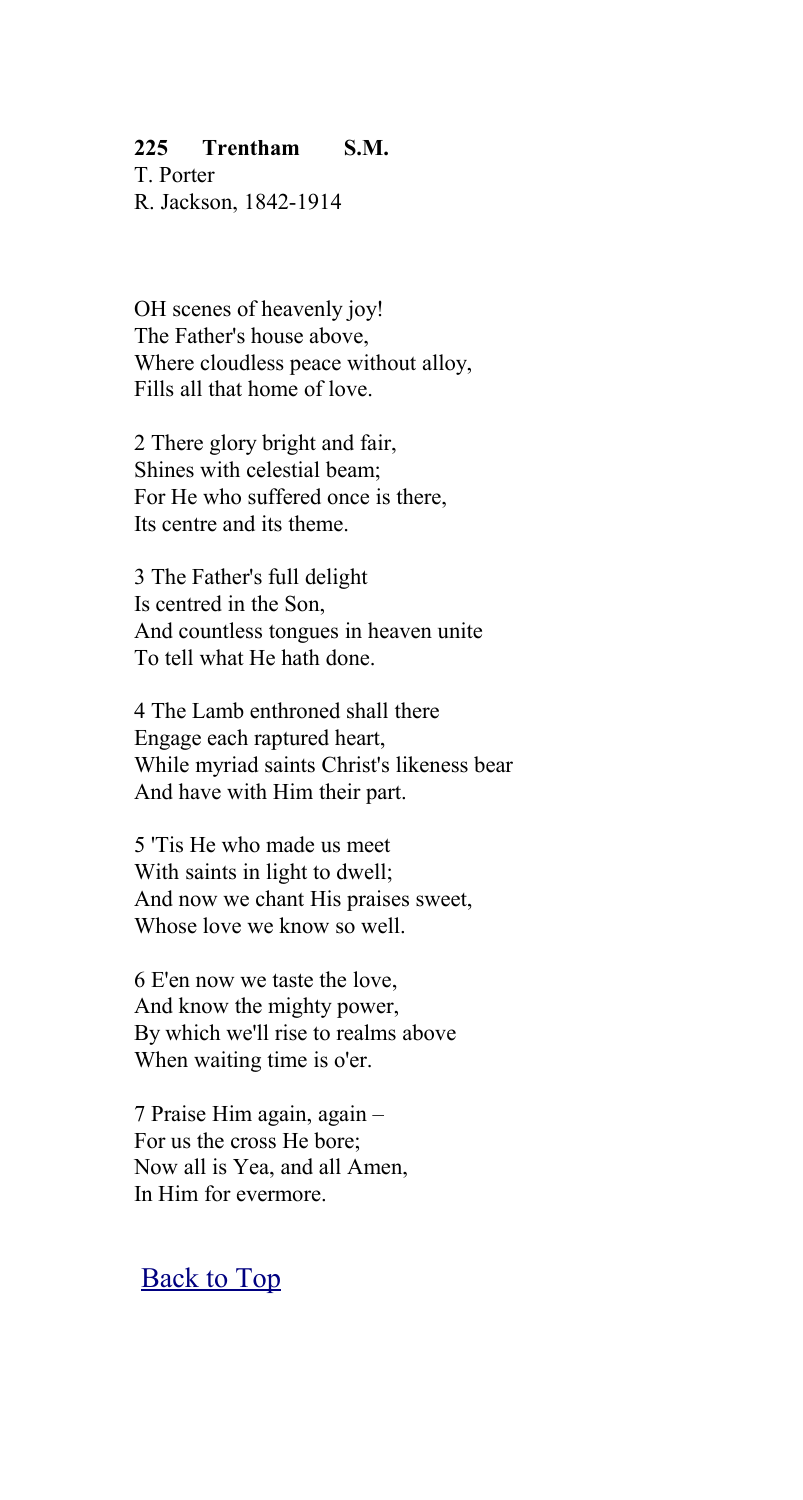#### **226 St. Petersburg 8.8.8.8.8.8.**

T. Kelly D. S. Bortniansky, 1752-1825

AND art Thou, gracious Master, gone For us a mansion to prepare? Shall we behold Thee on Thy throne, And sit for ever with Thee there? Then let the world approve or blame, We'll triumph in Thy glorious name.

2 Should we to gain the world's applause, Or to escape its harmless frown, Refuse to countenance Thy cause, And make Thy people's lot our own, What shame would fill us in that day, When Thou Thy glory wilt display!

3 Yea, let the world cast out our name, And vile account us if it will; If to confess our Lord be shame, Oh, then we would be viler still; For Thee, O Lord, we all resign, Content that Thou dost call us Thine.

4 What transports then will fill our heart When Thou Thyself our names wilt own, When we shall see Thee as Thou art And know as we ourselves are known, And then from sin and sorrow free Find our eternal rest with Thee.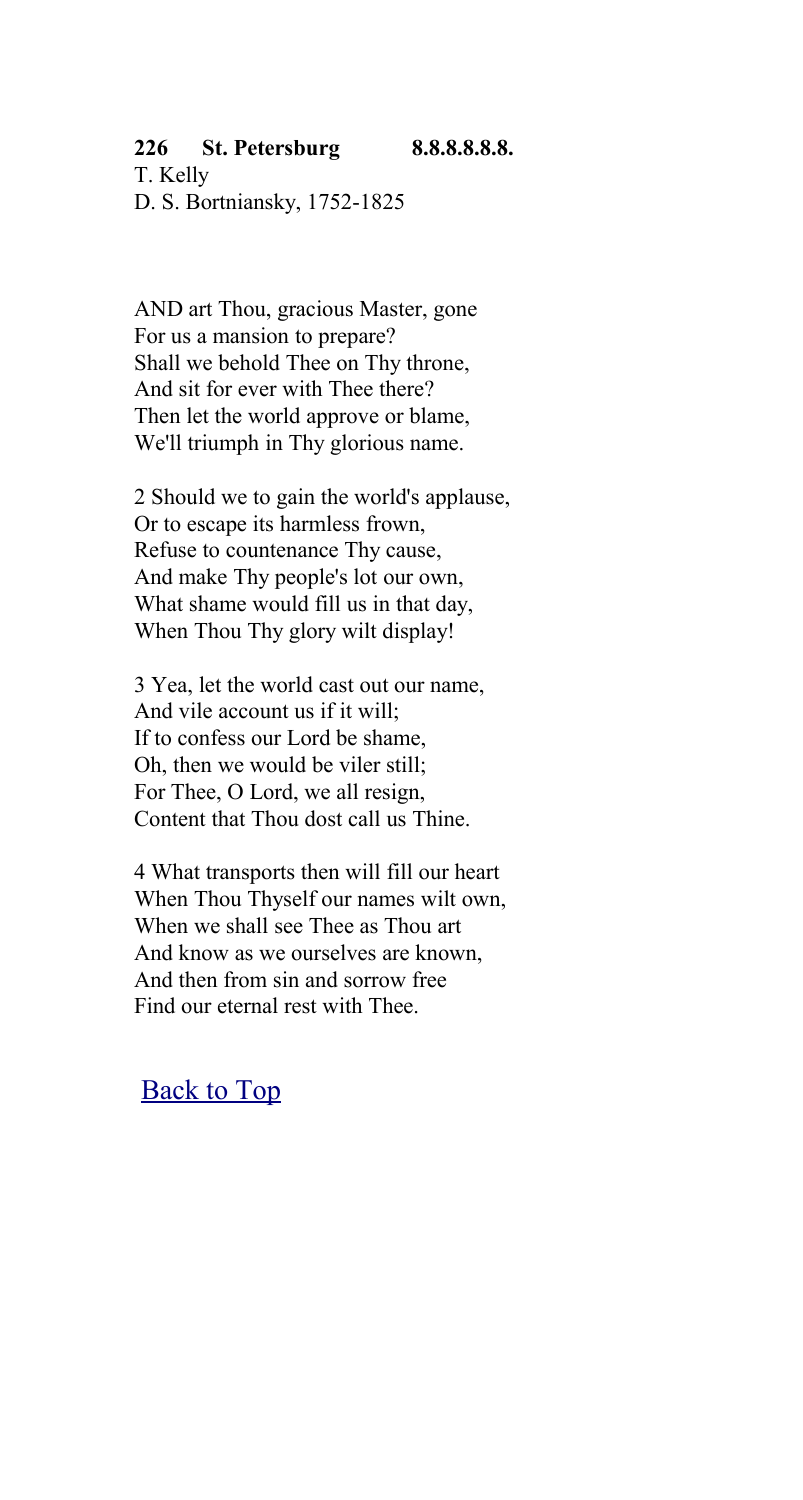#### **227 Sympathy C.M.**

H. L. Rossier (1834-1928), tr. Miss C.A.Wellesley. Miss S. M. Walker, 1848-1918

LORD, e'en to death Thy love could go, A death of shame and loss, To vanquish for us every foe, And break the strong man's force.

2 Oh! what a load was Thine to bear Alone in that dark hour, Our sins in all their terror there, God's wrath and Satan's power!

3 The storm that bowed Thy blessed head Is hushed for ever now, And rest divine is ours instead, Whilst glory crowns Thy brow.

4 Within the Father's house on high, We soon shall sing Thy praise; But here, where Thou didst bleed and die, We learn that song to raise.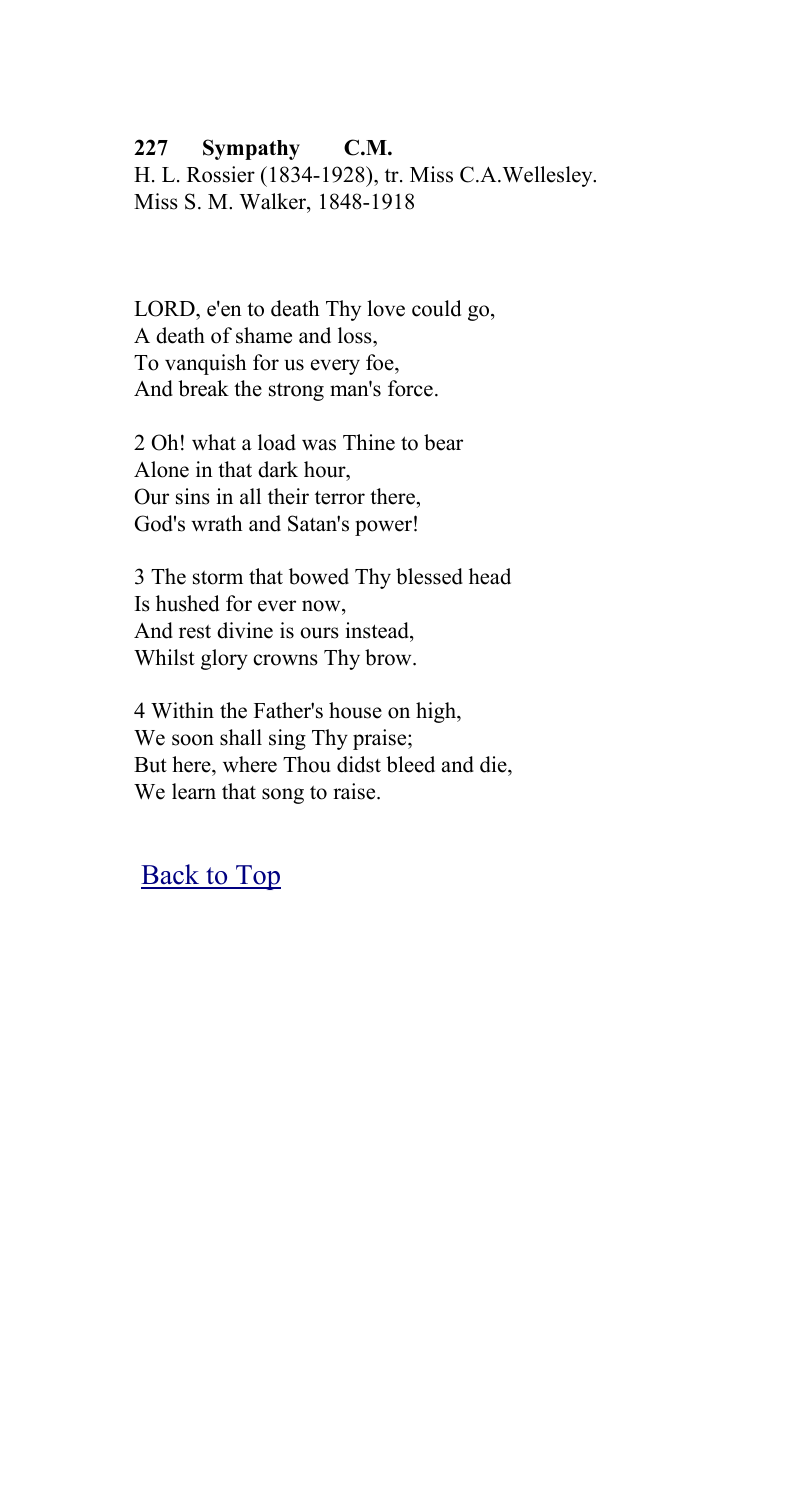#### **228 Darwall 6.6.6.6.8.8.**

I. Watts J. Darwall, 1731-1789

JOIN all the glorious names Of wisdom, love, and power, That mortals ever knew, That angels ever bore; All are too mean to speak His worth, Too mean to set the Saviour forth.

2 Great Prophet of our God, Our tongues must bless Thy name, By whom the joyful news Of free salvation came; The joyful news of sins forgiven, Of hell subdued, of peace with heaven.

3 Thou art our Counsellor, Our Pattern and our Guide, And Thou our Shepherd art, Ah, keep us near Thy side; Nor let our feet e'er turn astray To wander in the crooked way.

4 We love the Shepherd's voice; His watchful eye shall keep Our pilgrim souls among The thousands of God's sheep; He feeds His flock, He calls their names, And gently leads the tender lambs.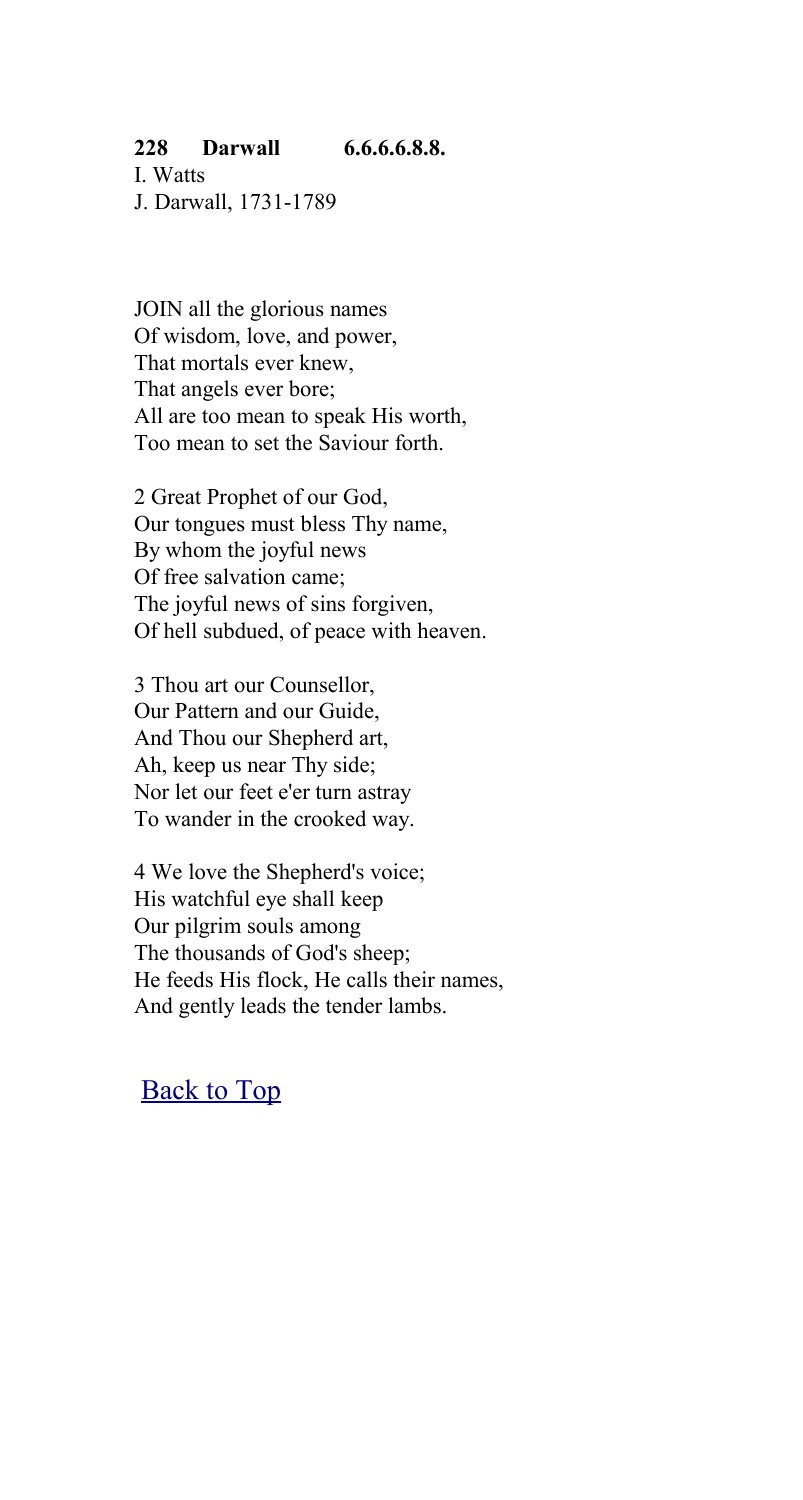#### **229 Praise 8.8.6.8.8.8.6.**

R. C. Chapman A. Radiger, 1790

O HAPPY morn! the Lord will come And take His waiting people home Beyond the reach of care, Where guilt and sin are all unknown. The Lord will come and claim His own, And place them with Him on His throne, The glory bright to share.

2 The resurrection-morn will break, And every sleeping saint awake, Brought forth in light again; O morn, too bright for mortal eyes! When all the ransomed saints shall rise And wing their way to yonder skies – Called up with Christ to reign.

3 O Lord! our pilgrim-spirits long To sing the everlasting song Of glory, honour, power; Till then when Thou all power shalt wield, Blest Saviour, Thou wilt be our shield, For Thou hast to our souls revealed Thyself our strength and tower.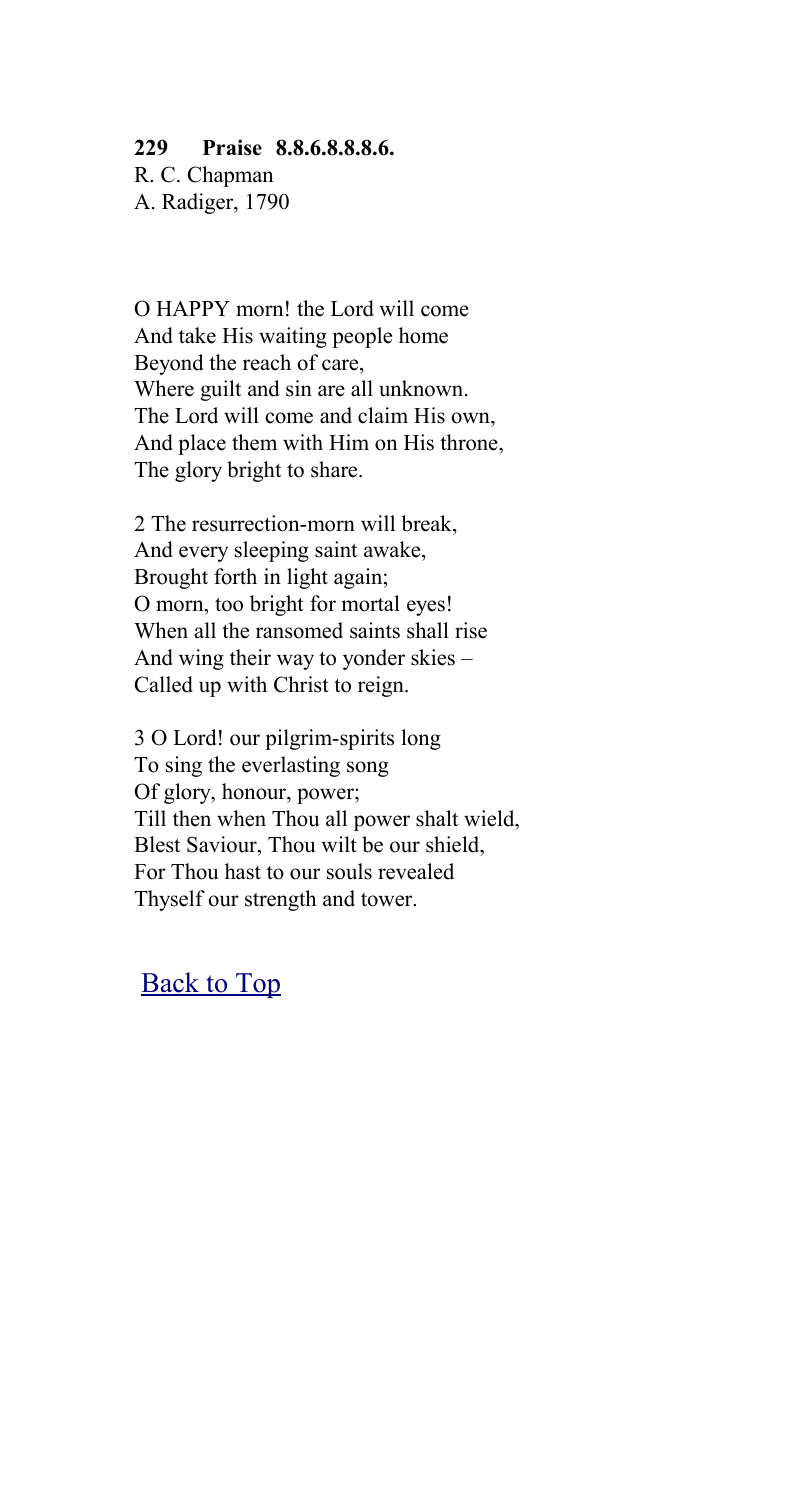### **230 Sawley C.M.**

J. G. Deck J. J. Walch, 1837-1901

O LORD, when we the path retrace Which Thou on earth hast trod, To man Thy wondrous love and grace, Thy faithfulness to God;

2 Thy love, by man so sorely tried, Proved stronger than the grave; The very spear that pierced Thy side Drew forth the blood to save;

3 Faithful amidst unfaithfulness, 'Mid darkness only light, Thou didst Thy Father's name confess, And in His will delight;

4 Unmoved by Satan's subtle wiles, Or suffering, shame and loss, Thy path, uncheered by earthly smiles, Led only to the cross: –

5 We wonder at Thy lowly mind, And fain would like Thee be, And all our rest and pleasure find In learning, Lord, of Thee.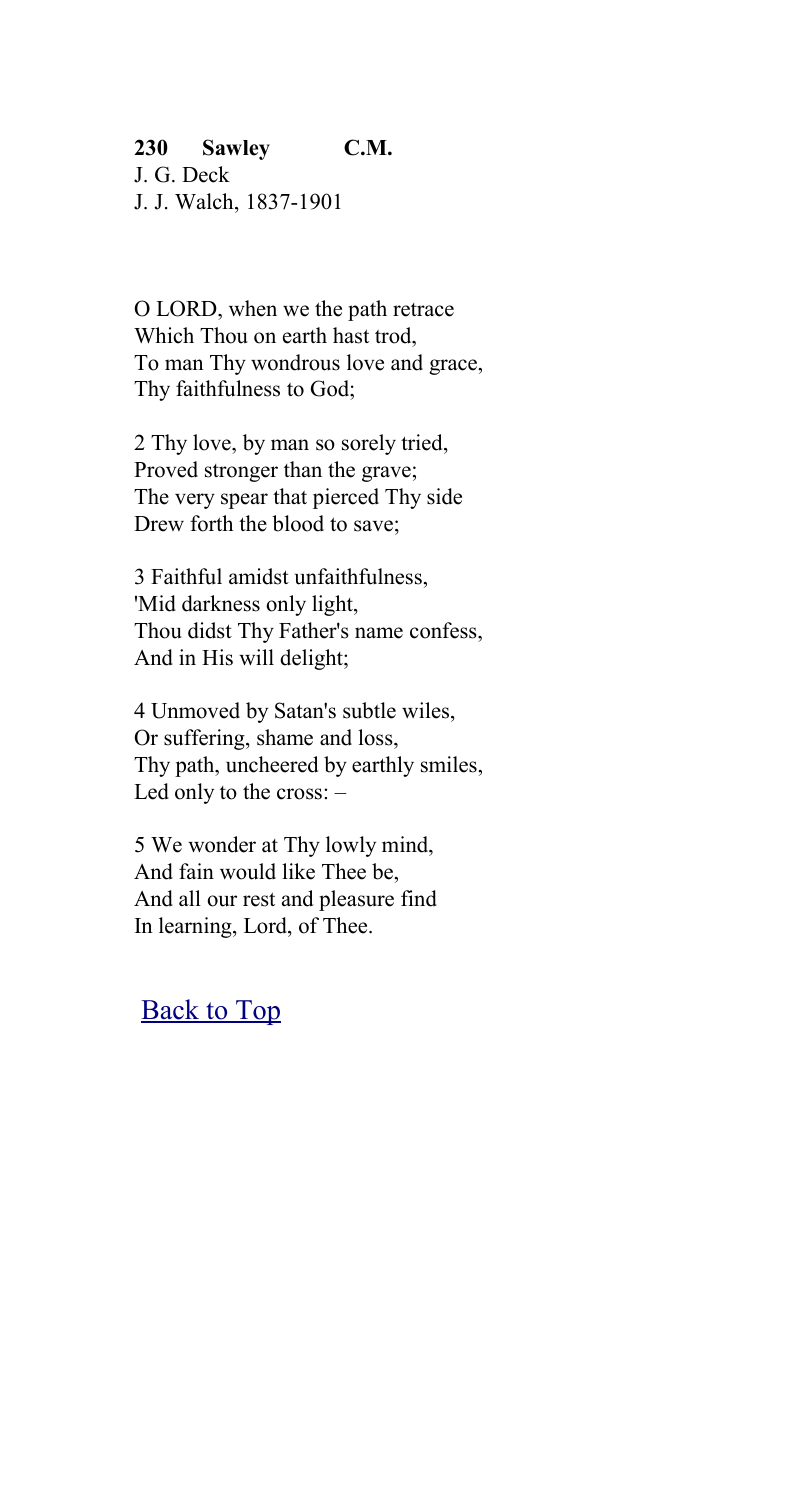#### **231 Abridge C.M.**

Anon. I. Smith, 1725-1800

TO Thee our God, with joy we sing Of Jesus' walk and ways; A pure "meal-offering" thus we bring, All fragrant to His praise.

2 In all His perfect path from birth We see Thy glory shine; In every step He took on earth Was grace and truth divine.

3 Thy faithful Witness, holy, true, He was indeed the light; Though only those His glory knew To whom Thou gavest sight.

4 Here was He come – 'twas meet for Him Thy Servant Just to be; Though sorrow's cup o'erflowed its brim, The joy He gave to Thee.

5 'Tis little we to Thee can show Of all that He hath done; But Thou dost all the virtues know Of Thy beloved One.

6 His praises we would fain proclaim, And, in His name divine, Upraise to Thee pure worship's flame – The "frankincense" is Thine.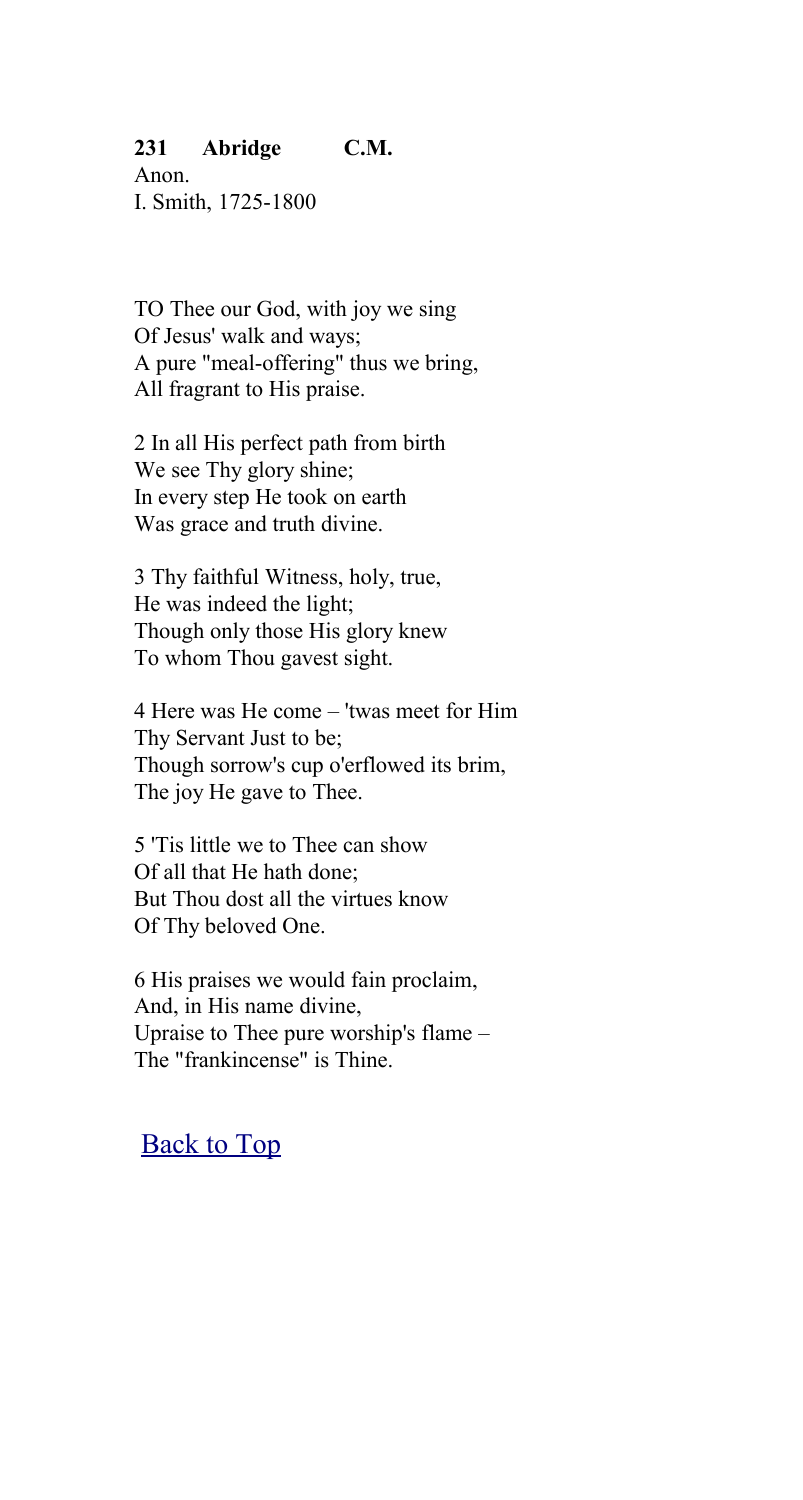### **232 Hope 8.7.8.7.D.**

W. J. Hocking R. Davies

GATHERED to Thy name, Lord Jesus, Gathered here with one accord, Thine own self we own among us, Faithful to Thy promised word; May our eyes on Thee, blest Saviour, Rest with one unceasing gaze, And our hearts, with Thee enraptured, Overflow with songs of praise.

2 As we wait in Thine own presence, Brought by Thee to God so nigh, As we solemnly remember, Thou for us didst deign to die, May our souls bow down before Thee Who didst bear our every sin, And in hallowed sweet communion Here below Thy praise begin.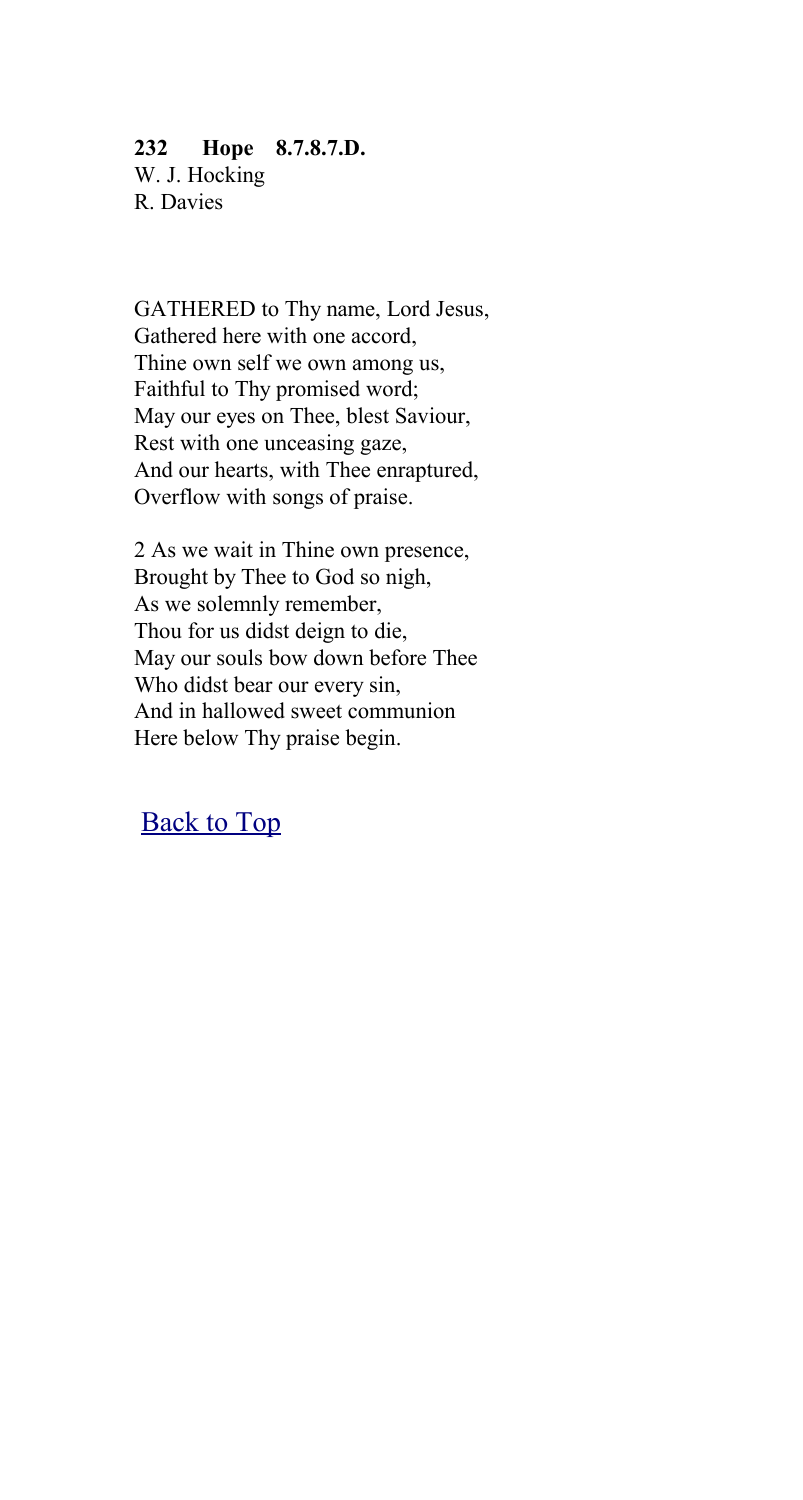#### **233 Gotha 8.7.8.7.**

T. H. Reynolds Albert, Prince Consort of England, 1819-1861

JESUS, Lord, we come together In the bonds of Thine own love; Thou hast drawn our footsteps hither, Its deep meaning now to prove.

2 Closed the door – we leave behind us Toil and conflict, foes and strife; And within, Thy love doth bind us In one fellowship of life.

3 Here together we recall Thee, In Thy presence break the bread; Never more can grief befall Thee, Thou art risen from the dead.

4 But Thy love remains, that entered Into death to make us Thine; In that death all love was centred – Thankful now we drink the wine.

5 Thou dost make us taste the blessing, Soon to fill a world of bliss; And we bless Thy name confessing Thine own love our portion is.

6 Sweet it is to sit before Thee, Sweet to hear Thy blessed voice, Sweet to worship and adore Thee, While our hearts in Thee rejoice.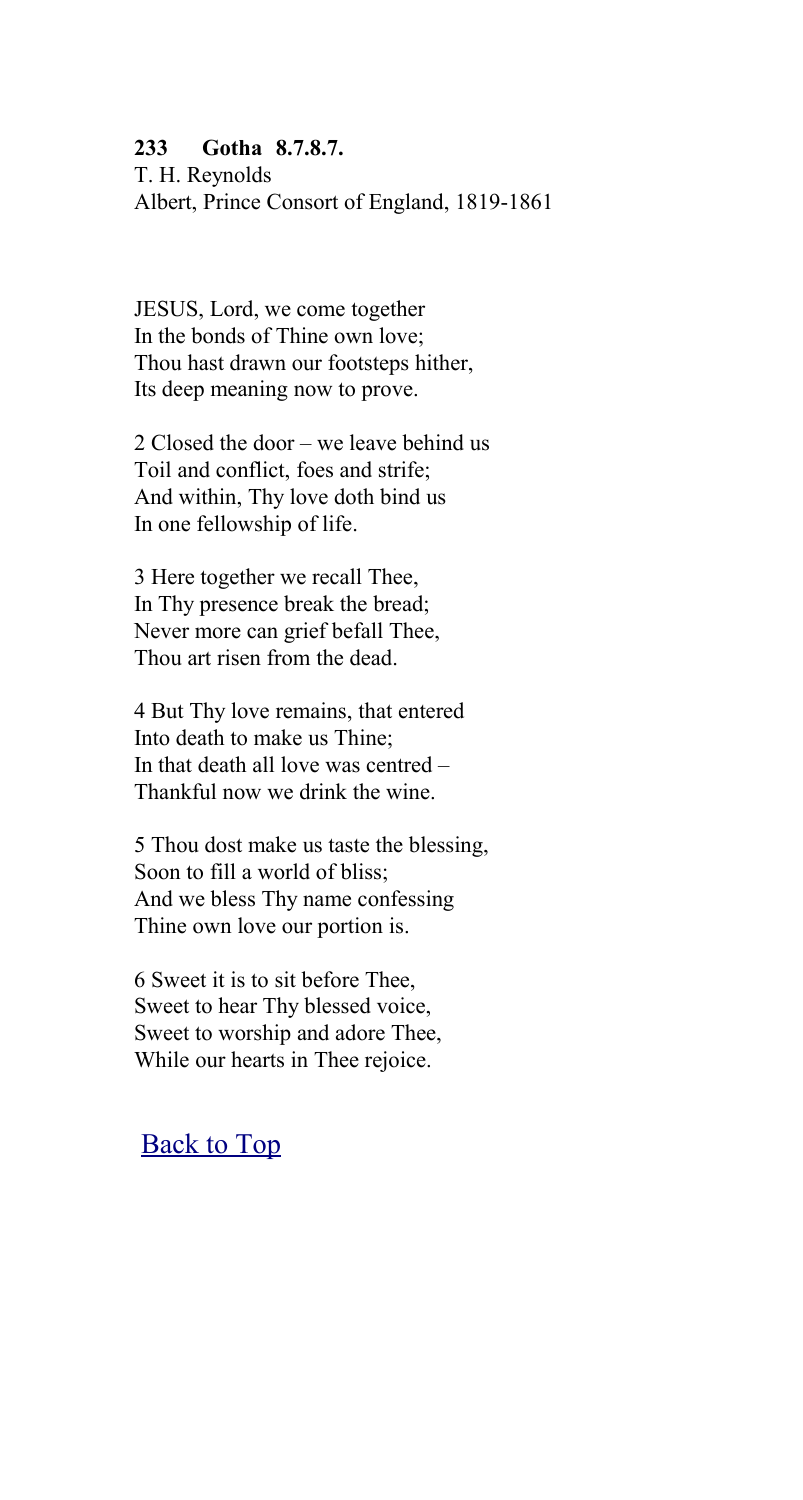### **234 Lion of Juda 11.11.11.11.**

J. G. Deck Anon.

WE'RE not of the world which fadeth away, We're not of the night, but children of day; The chains that once bound us by Jesus are riven, We're strangers on earth, and our home is in heaven.

2 Our path is most rugged, and dangerous too, A wide trackless waste our journey lies through; But the pillar of cloud that shows us our way Is our sure light by night, and shades us by day.

3 Our Shepherd is still our Guardian and Guide; Before us He goes to help and provide; The springs that refresh us by Him have been given, Our bread is the Manna that came down from heaven.

4 'Mid mightiest foes most feeble are we, Yet trembling before our great Leader they flee; The Lord is our banner, the battle is His, The weakest of saints more than conqueror is.

5 And soon shall we enter our own promised land, Before His bright throne in glory shall stand; Our song then for ever and ever shall be, All glory and blessing, Lord Jesus, to Thee!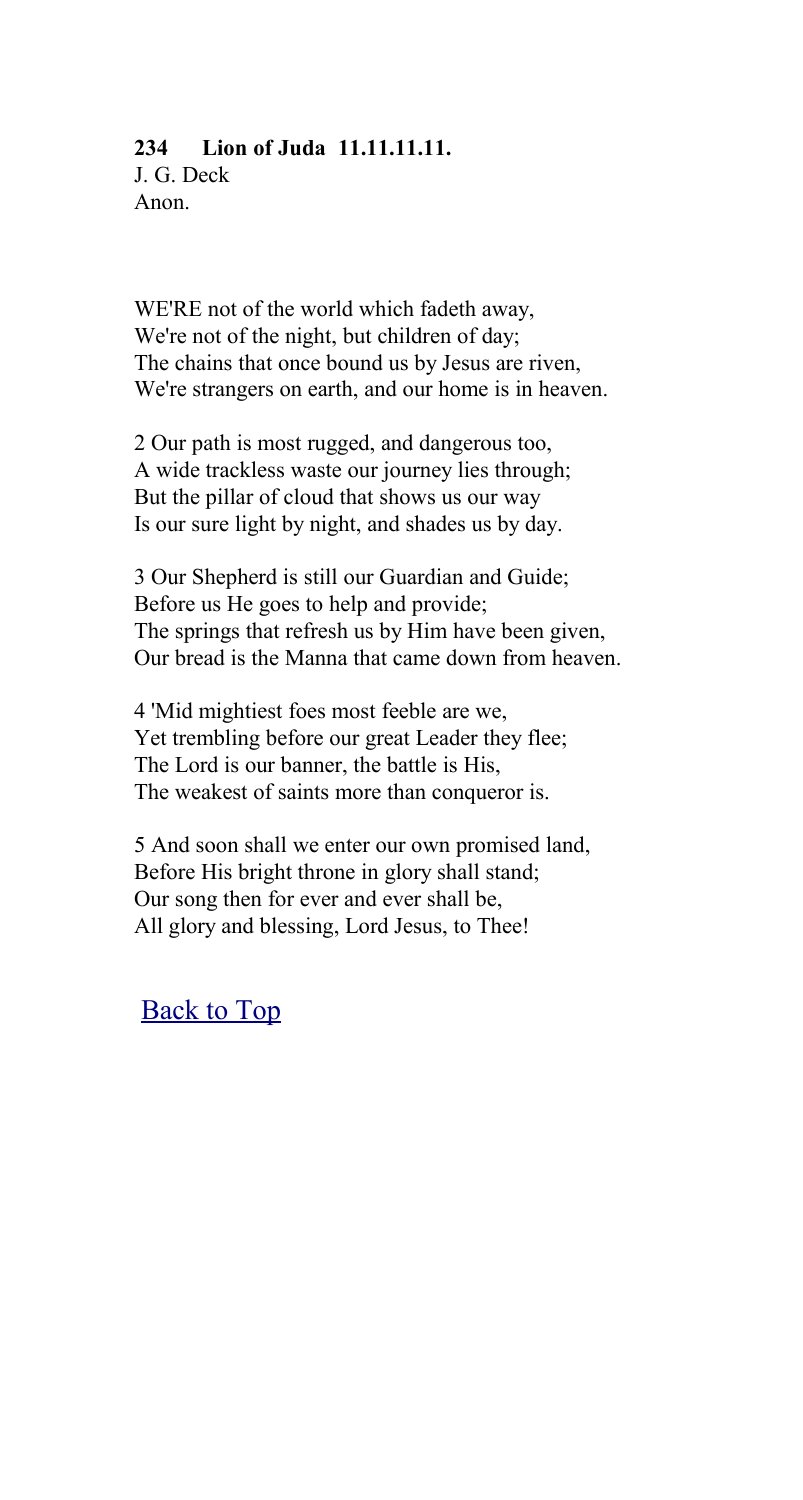#### **235 St. Michael S.M.**

J. N. Darby L. Bourgeois, c. 1510- c. 1561

WE'LL praise Thee, glorious Lord, Who died to set us free, No earthly songs can joy afford Like heavenly melody.

2 Love that no suffering stayed, We'll praise true love divine; Love that for us atonement made, Love that has made us Thine.

3 Love in Thy lonely life Of sorrow here below; Thy words of grace, with mercy rife, Make grateful praises flow.

4 Love that on death's dark vale Its sweetest odours spread, Where sin o'er all seemed to prevail, Redemption's glory shed.

5 And now we see Thee risen, Who once for us hast died, Seated above the highest heaven, The Father's glorified.

6 Soon wilt Thou take Thy throne, Thy foes Thy footstool made, And take us with Thee for Thine own, In glory love displayed.

7 Jesus, we wait for Thee, With Thee to have our part; What can full joy and blessing be But being where Thou art?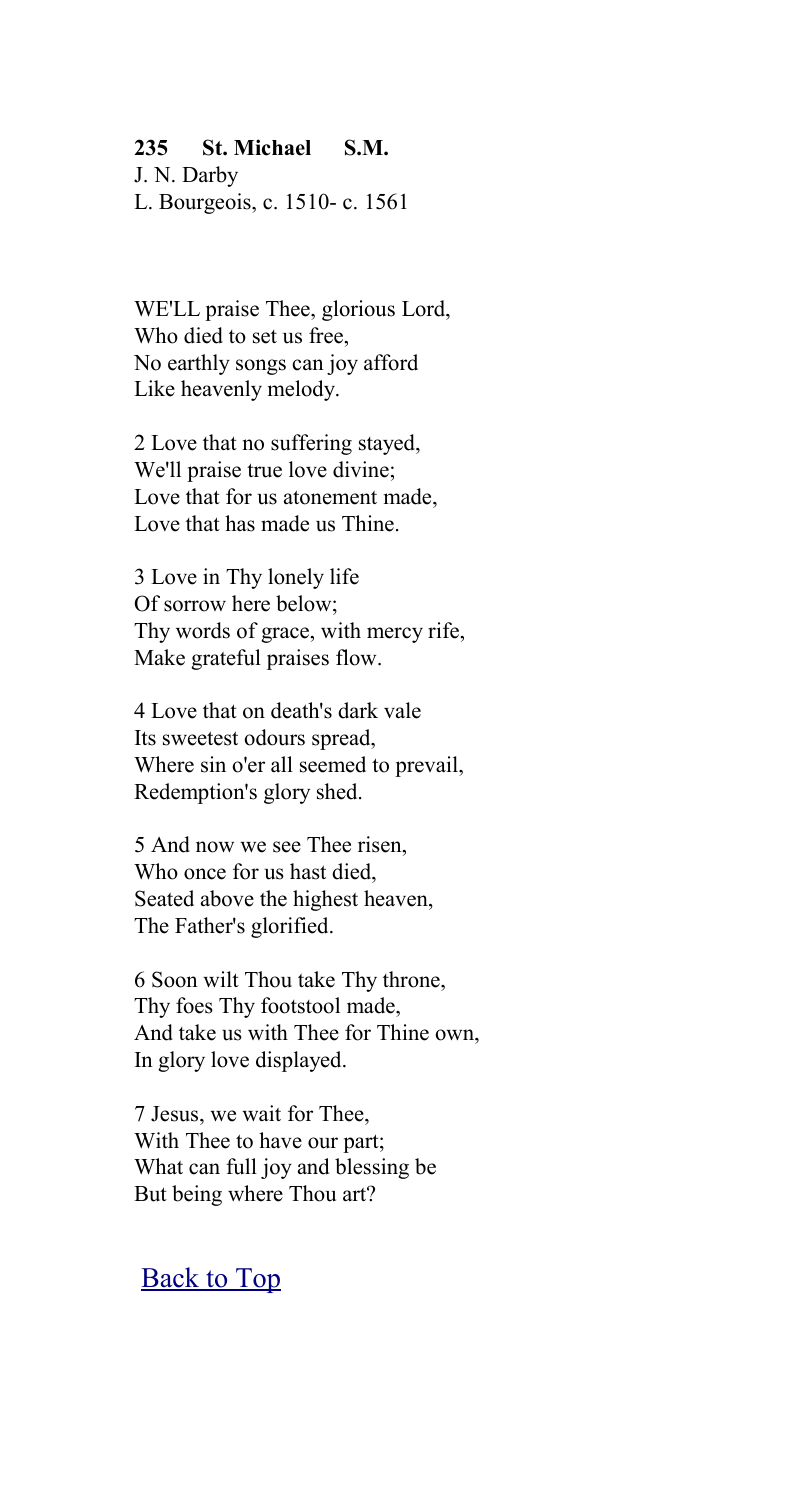#### **236 Los Angeles C.M.**

P. Doddridge Anon.

O GRACIOUS Father, God of love, We own Thy power to save, That power by which the Shepherd rose Victorious o'er the grave.

2 Him from the dead Thou brought'st again, When, by His precious blood Confirmed and sealed for evermore, The eternal covenant stood.

3 O may Thy Spirit guide our souls, And mould them to Thy will, That from Thy paths we ne'er may stray, But keep Thy precepts still!

4 That to the Saviour's stature full We nearer still may rise, And all we think, or say, or do, Be pleasing in Thine eyes.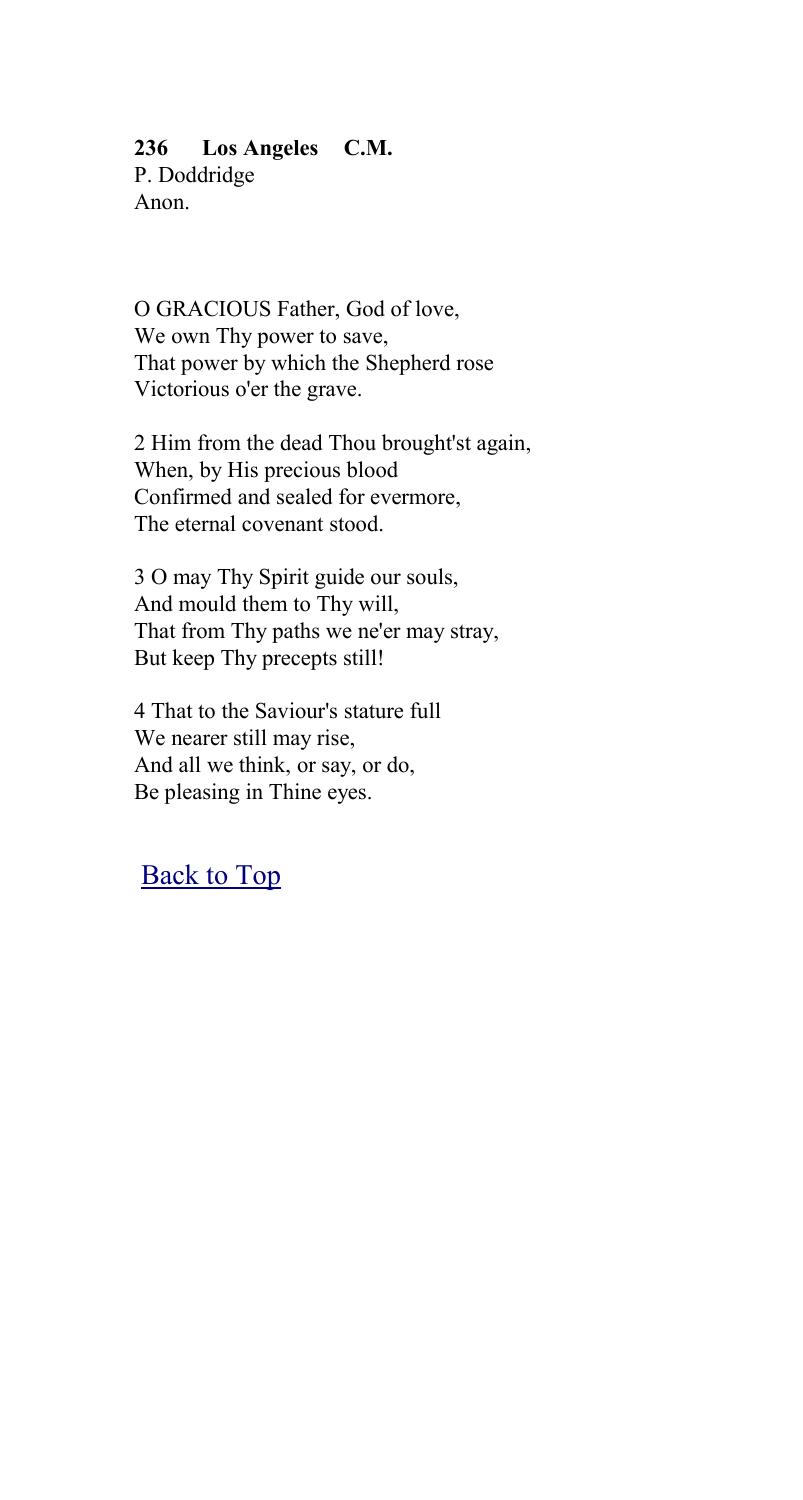### **237 Walton L.M.**

J. H. Evans Ludwig Van Beethoven, 1770-1827

REJOICE, ye saints, rejoice and praise The blessings of redeeming grace; Jesus, our everlasting tower, Mocks at the angry tempest's roar.

2 His love's a refuge ever nigh, His watchfulness, a mountain high; His name's a rock, which winds above Or waves below can never move.

3 His faithfulness, for ever sure, For endless ages will endure; His perfect work will ever prove The depths of His unchanging love.

4 While all things change, He changes not, Nor e'er forgets, though oft forgot; His love's unchangeably the same, And as enduring as His name.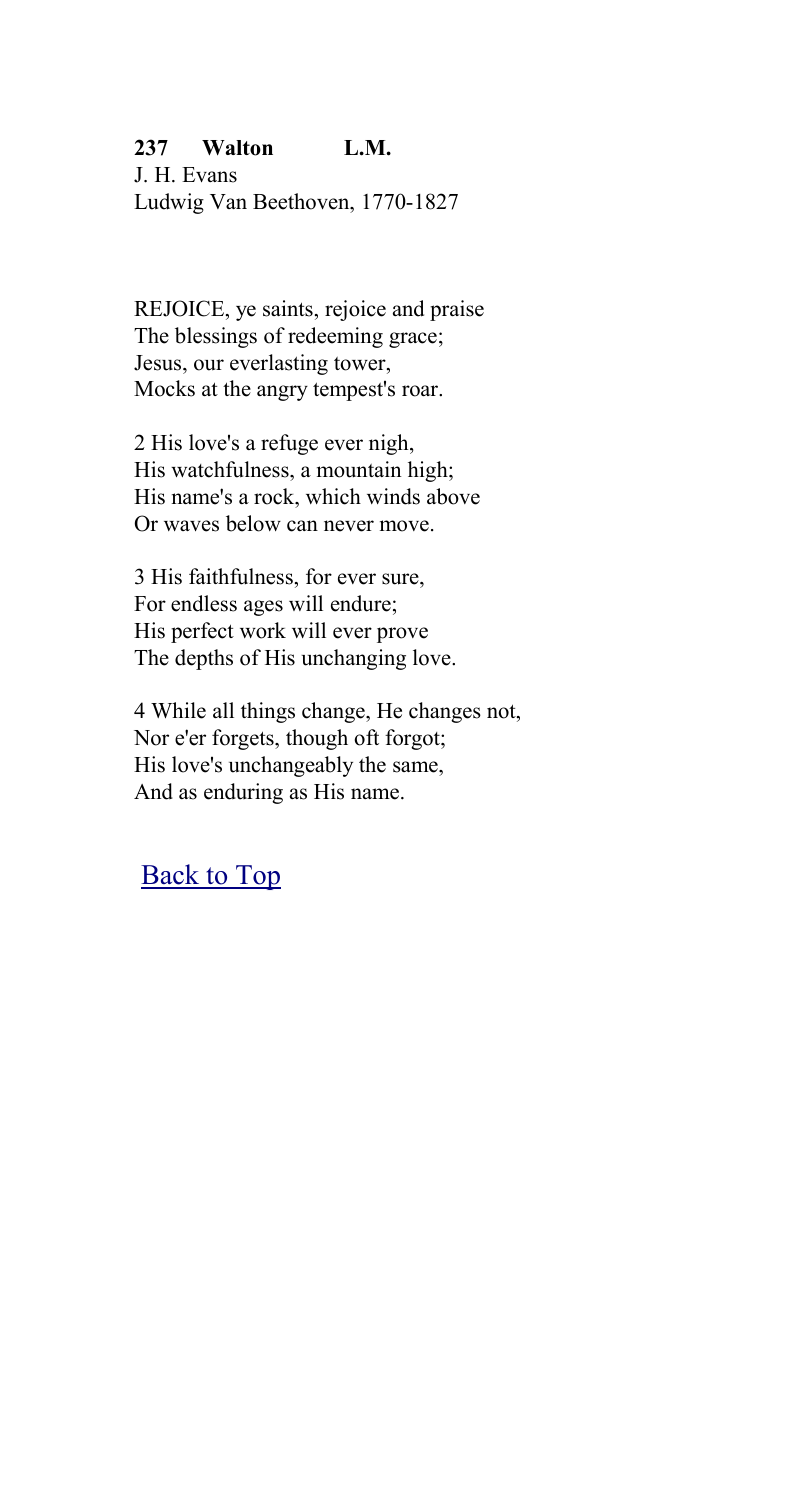#### **238 Priory 6.6.8.4.D.**

J. Beaumont Anon.

OUR Shepherd is the Lord, The living Lord who died: With all His fulness can afford We are supplied. He richly feeds our souls With blessings from above; And leads us where the river rolls Of endless love.

2 Our souls He doth restore, And keeps us in His way; He makes our cup of joy run o'er, From day to day; Through love so full, so deep, Anointed is our head; Mercy and goodness us shall keep, Where'er we tread.

3 When faith and hope shall cease, And love abide alone, Then shall we see Him face to face, And know as known: Still shall we lift our voice, His praise our song shall be; And we shall in His love rejoice Who set us free.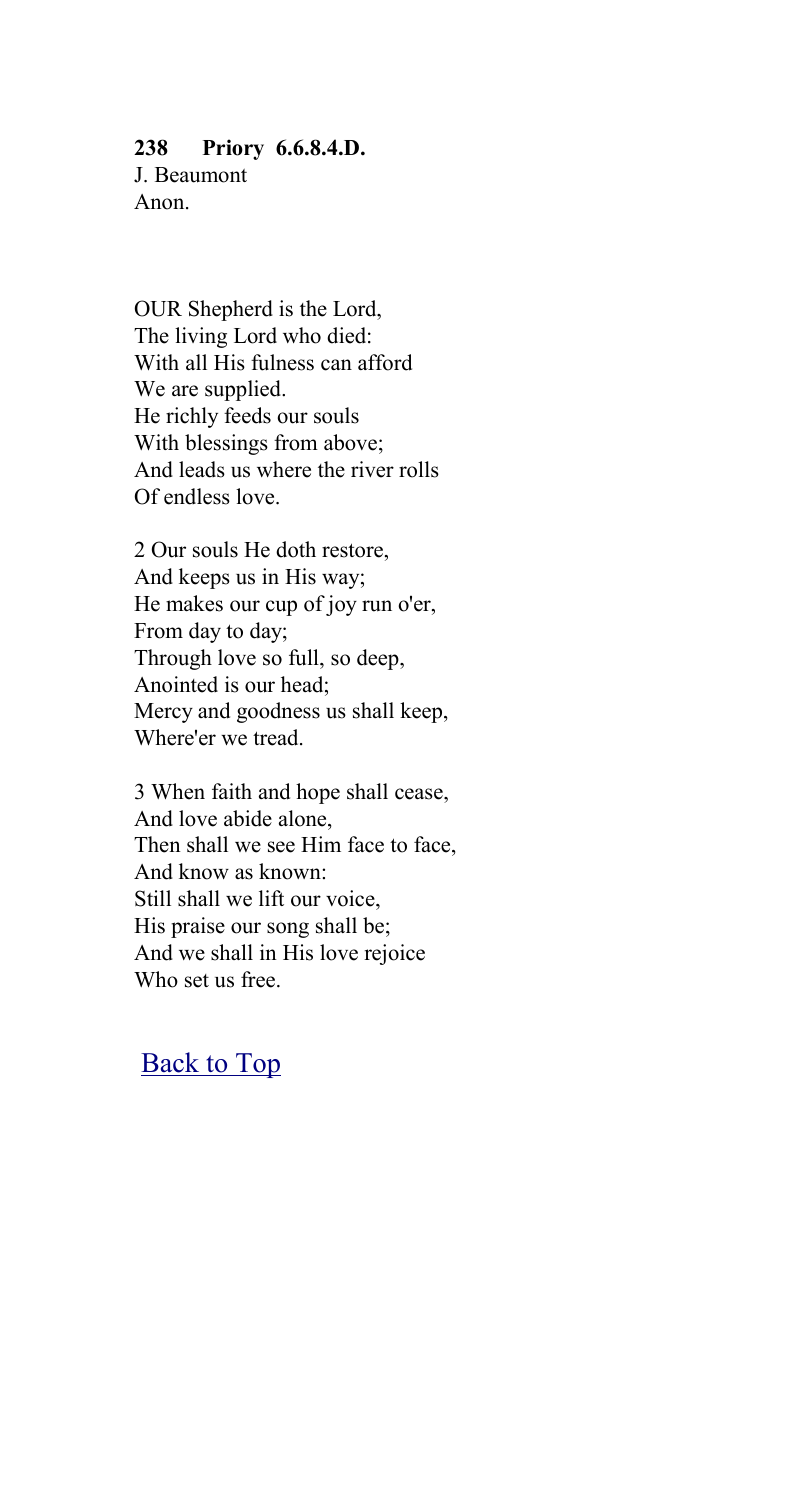#### **239 Solid Rock 8.8.8.8.8.8.**

C. Wesley W. B. Bradbury, 1816-1868

SALVATION'S Captain, and the Guide Of all that seek the rest above, Beneath Thy shadow we abide, The cloud of Thy protecting love; Our strength, Thy grace; our rule, Thy word; Our end, the glory of our Lord.

2 Lord, by Thy Word and Spirit led, We shall not in the desert stray, Or light for our direction need, Or lose, if dark and drear, our way; Still kept from danger and from fear, Since Thy almighty love is near.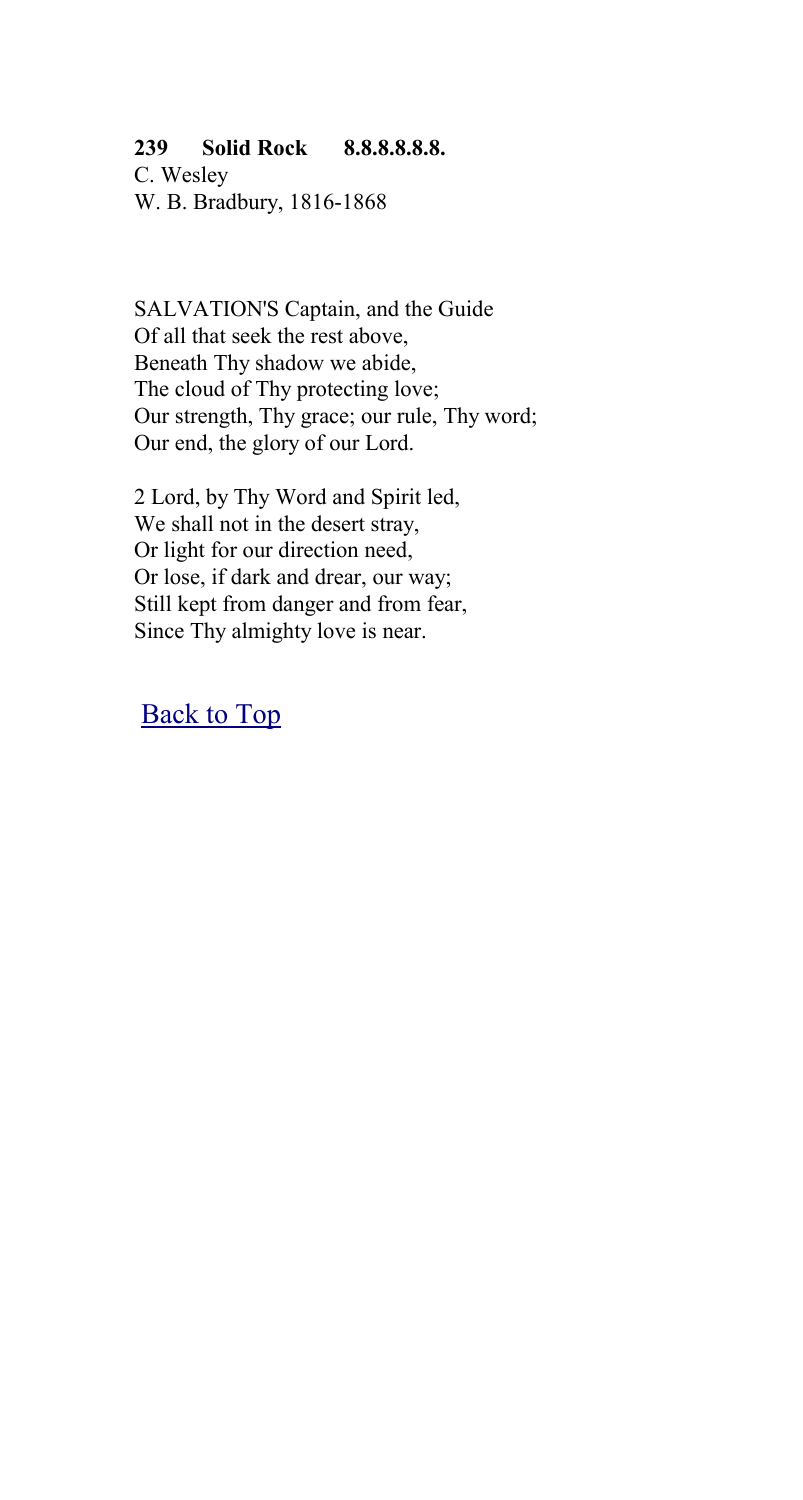### **240 Melbourne Hall 8.7.8.7.**

P. Doddridge Adapted

MAY the Saviour's love and merit Fill our hearts both night and day, And the unction of His Spirit All our thoughts and actions sway.

2 May we thus, in God confiding, And from self-dependence free, Find our rest – in Christ abiding – Till with joy Himself we see.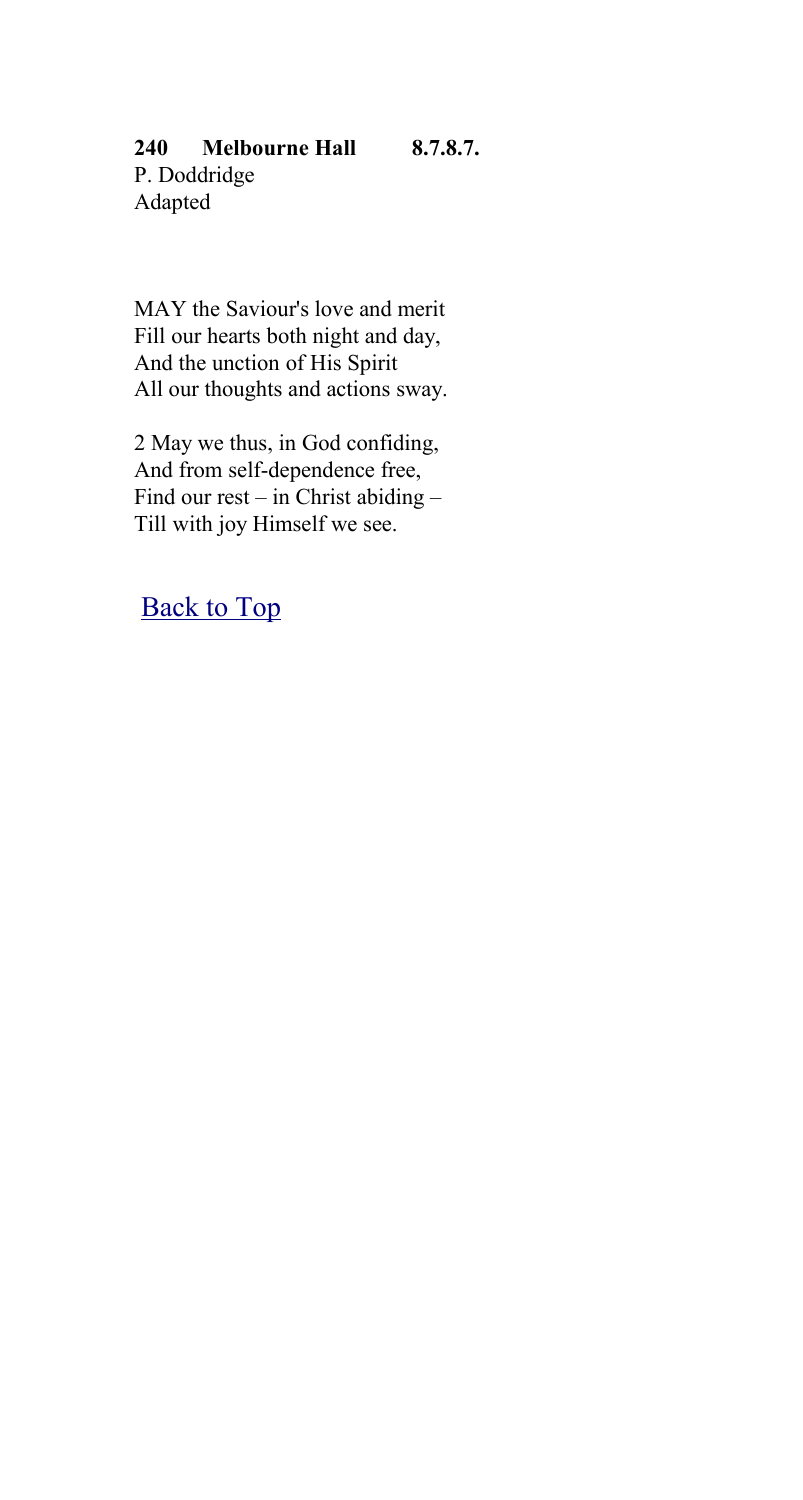### **241 Bradbury 8.7.8.7.D.**

T. Kelly W. B. Bradbury, 1816-1868

SAVIOUR, through the desert lead us, Without Thee we cannot go; Thou from cruel chains hast freed us, And hast laid the tyrant low: Let Thy presence Cheer us all our journey through.

2 Through a desert waste and cheerless, Though our destined journey lie, Rendered by Thy presence fearless, We may every foe defy: Nought shall move us, While we see Thee, Saviour, nigh.

3 With a price Thy love has bought us, (Saviour, what a love is Thine!) Hitherto Thy power has brought us, (Power and love in Thee combine): Lord of glory, Ever on Thy loved ones shine!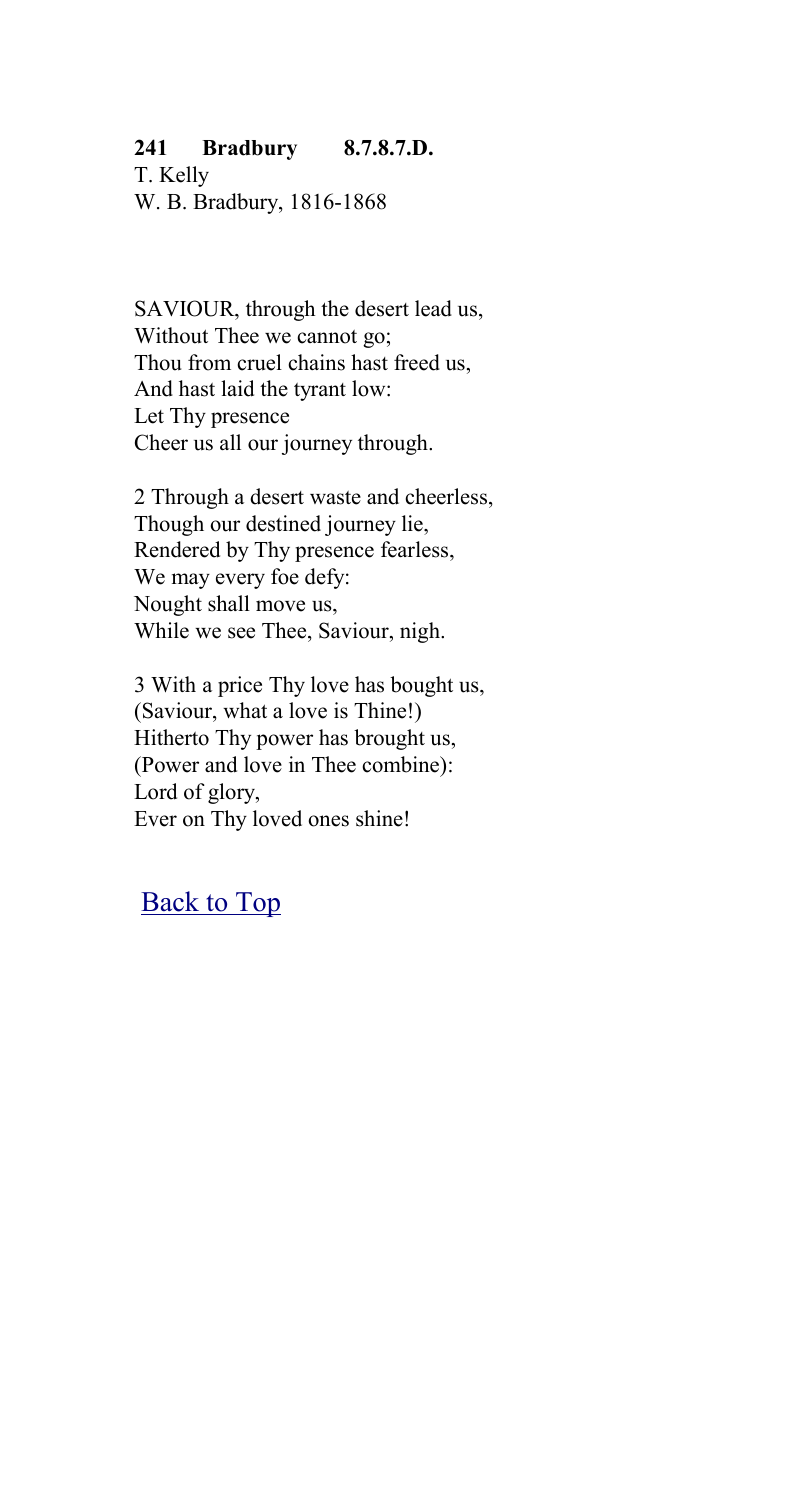### **242 Berry Head 7.7.7.7.8.8.**

T. Kelly C. T. Lambert, 1953?

SING aloud to God our strength; He has brought us hitherto: He will bring us home at length; This the Lord our God will do: Doubt not, for His word is stable; Fear not, for His arm is able.

2 Sing aloud to God our strength; Sing with wonder of His love; Who can tell its breadth or length, Who below, or who above? Who its depth and height can measure? 'Tis a rich unbounded treasure!

3 Sing aloud to God our strength; He is with us where we go; Fear we not the journey's length, Fear we not the mighty foe: All our foes shall be defeated, And our journey safe completed.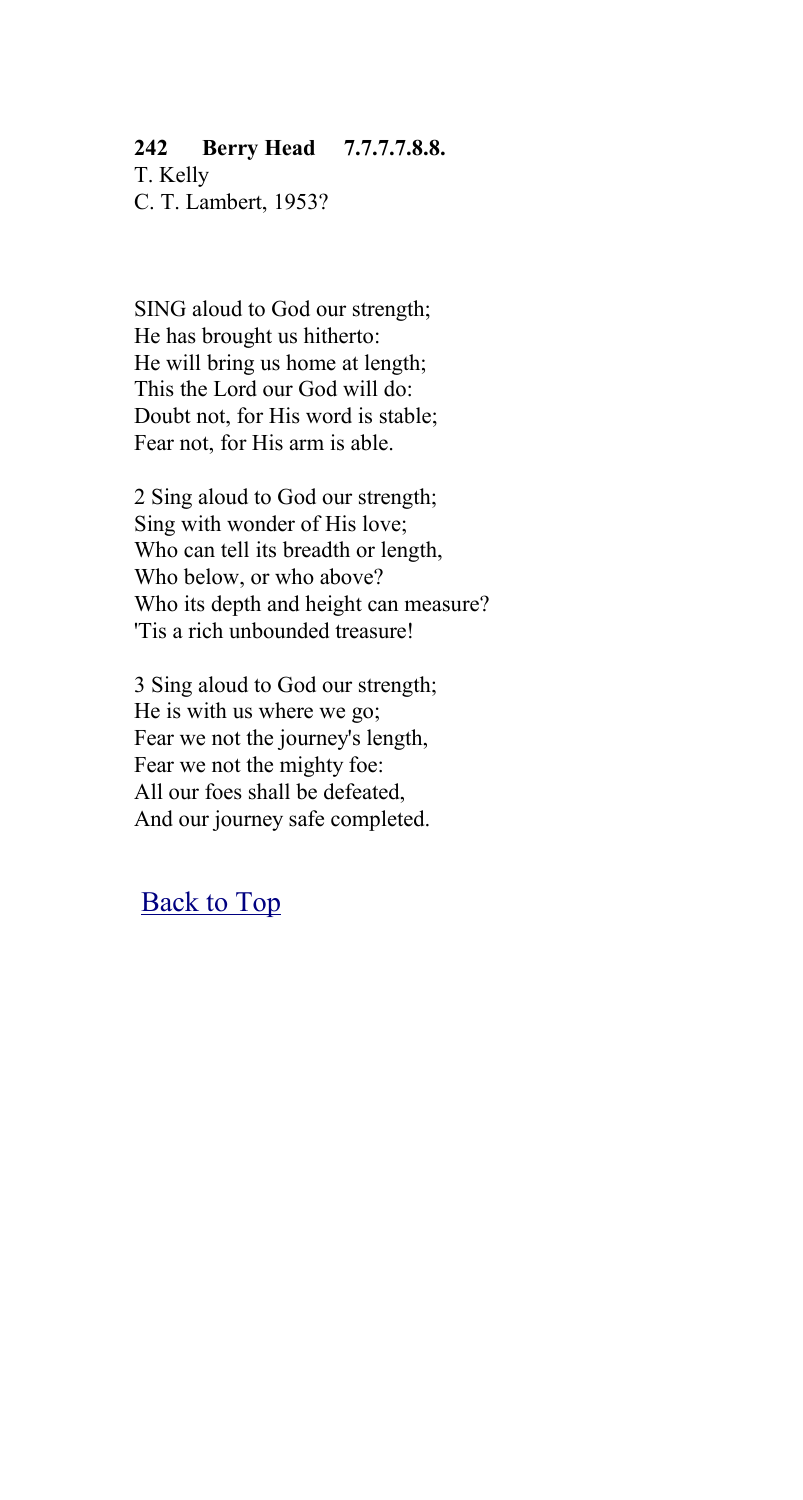### **243 Merton C.M.**

John Ryland (1753-1825) H. K. Oliver, 1800-1885

O LORD, we would delight in Thee, And on Thy care depend; To Thee in every trouble flee, Our safe, unfailing Friend.

2 When human cisterns all are dried, Thy fulness is the same; May we with this be satisfied, And glory in Thy name.

3 Why should we thirst for ought below, While there's a fountain near, A fountain which doth ever flow The fainting heart to cheer?

4 No good in creatures can be found; All, all is found in Thee: We must have all things and abound Through Thy sufficiency.

5 Thou that hast made our heaven secure Wilt here all good provide; While Thou art rich, can we be poor – Thou who for us hast died?

6 O Lord, we cast each care on Thee, And triumph and adore; O that our great concern may be To love and praise Thee more.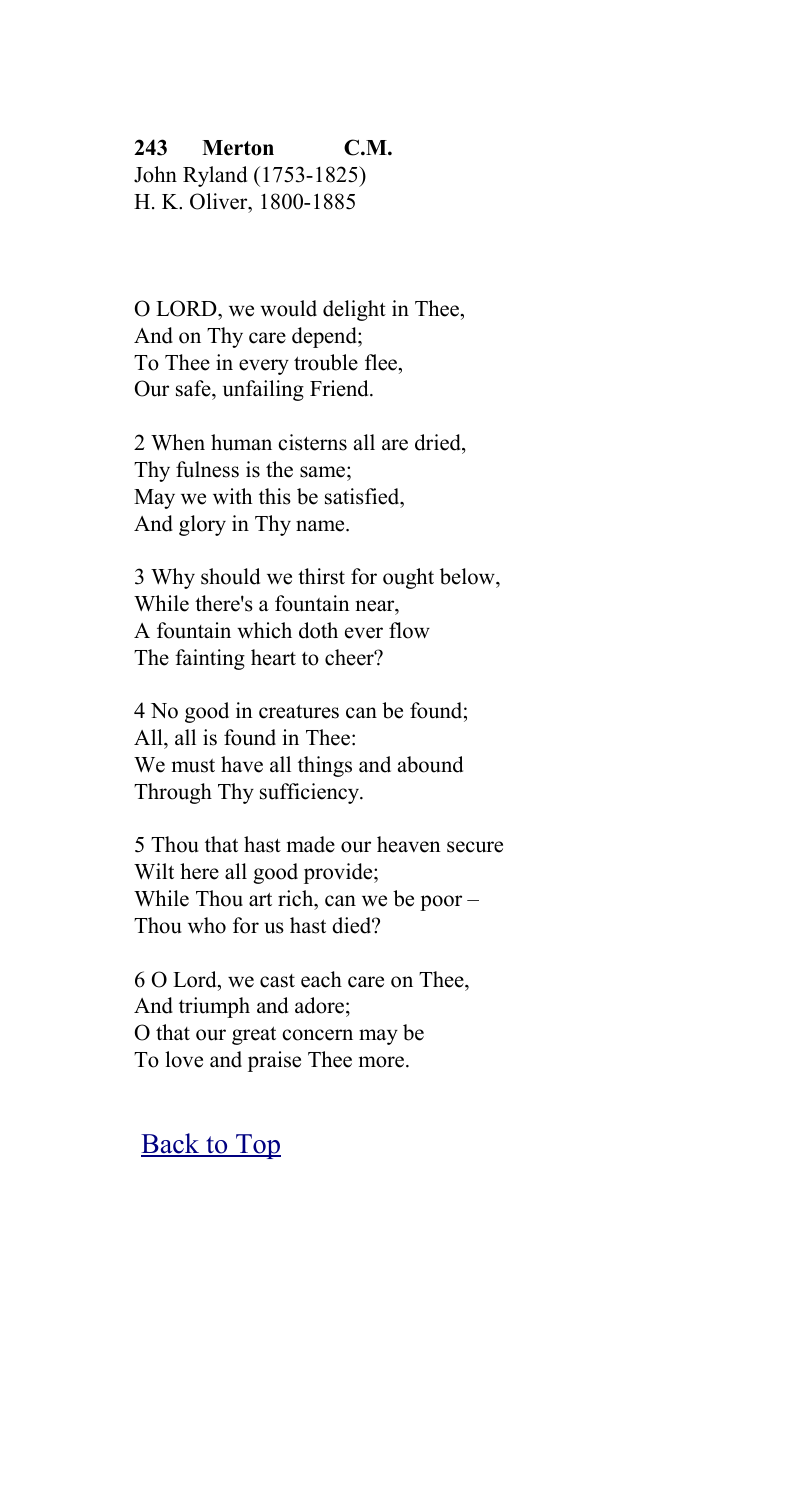#### **244 Meribah 8.8.6.8.8.6.**

G. W. Frazer L. Mason, 1792-1872

THAT bright and blessed morn is near When He, the Bridegroom, shall appear, And call His bride away. Her blessing then shall be complete, When with her Lord she takes her seat In everlasting day.

2 The days and months are gliding past, Soon shall be heard the trumpet's blast Which wakes the sleeping saints. The dead in Christ in glory rise, When we with them shall reach the skies, Where Jesus for us waits.

3 What wonder, joy, and glad surprise Shall fill our hearts as thus we rise To meet Him in the air; To see His face, to hear His voice, And in His perfect love rejoice, Whose glory then we'll share!

4 No more deferred our hope shall be, No longer through a glass we'll see, But clearly, face to face. We'll dwell with Jesus then above, Whom absent we have learned to love, Blest objects of His grace.

5 O may this hope our spirits cheer, While waiting for our Saviour here! He'll quickly come again. O may our hearts look for that day, And to His word responsive say, "Come, Jesus Lord, Amen".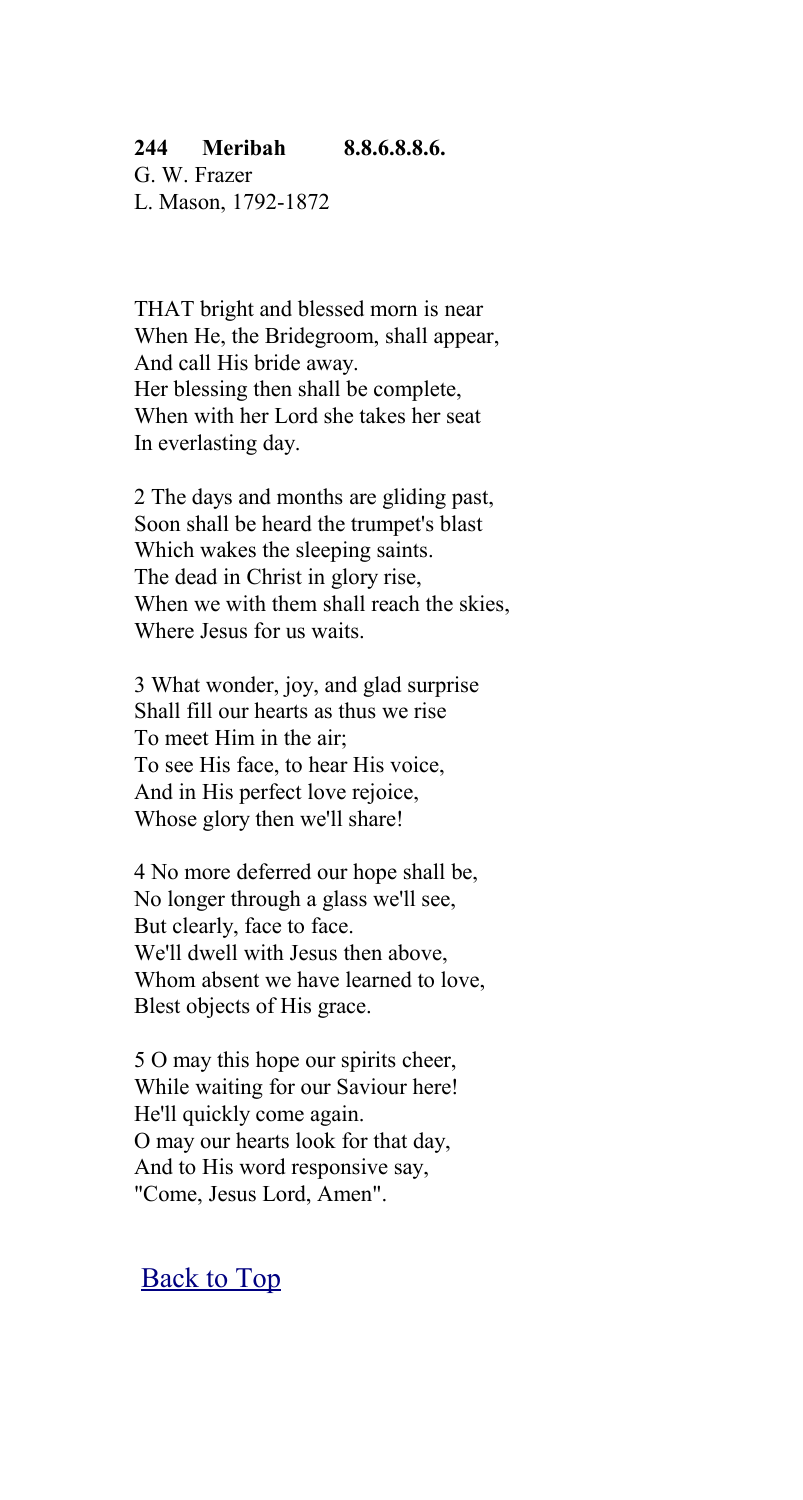#### **245 Aurelia 7.6.7.6.D.** G. W. Frazer S. S. Wesley, 1810-1876

ON that same night, Lord Jesus, When all around combined To cast its darkest shadow Across Thy holy mind, We hear Thy voice, blest Saviour, "This do, remember Me:" With joyful hearts responding, We do remember Thee.

2 The depth of all Thy suffering No heart could e'er conceive, The cup of wrath unmingled For us Thou didst receive; Thou wast of God forsaken On the accursed tree; With grateful hearts, Lord Jesus, We now remember Thee.

3 We think of all the darkness Which round Thy spirit pressed, Of all those waves and billows, Which rolled across Thy breast. Oh, there Thy grace unbounded And perfect love we see; With joy and sorrow mingling, We would remember Thee.

4 We know Thee now as risen, The Firstborn from the dead; We see Thee now ascended, The church's glorious Head. In Thee by grace accepted, The heart and mind set free To think of all Thy sorrow, And thus remember Thee.

Next page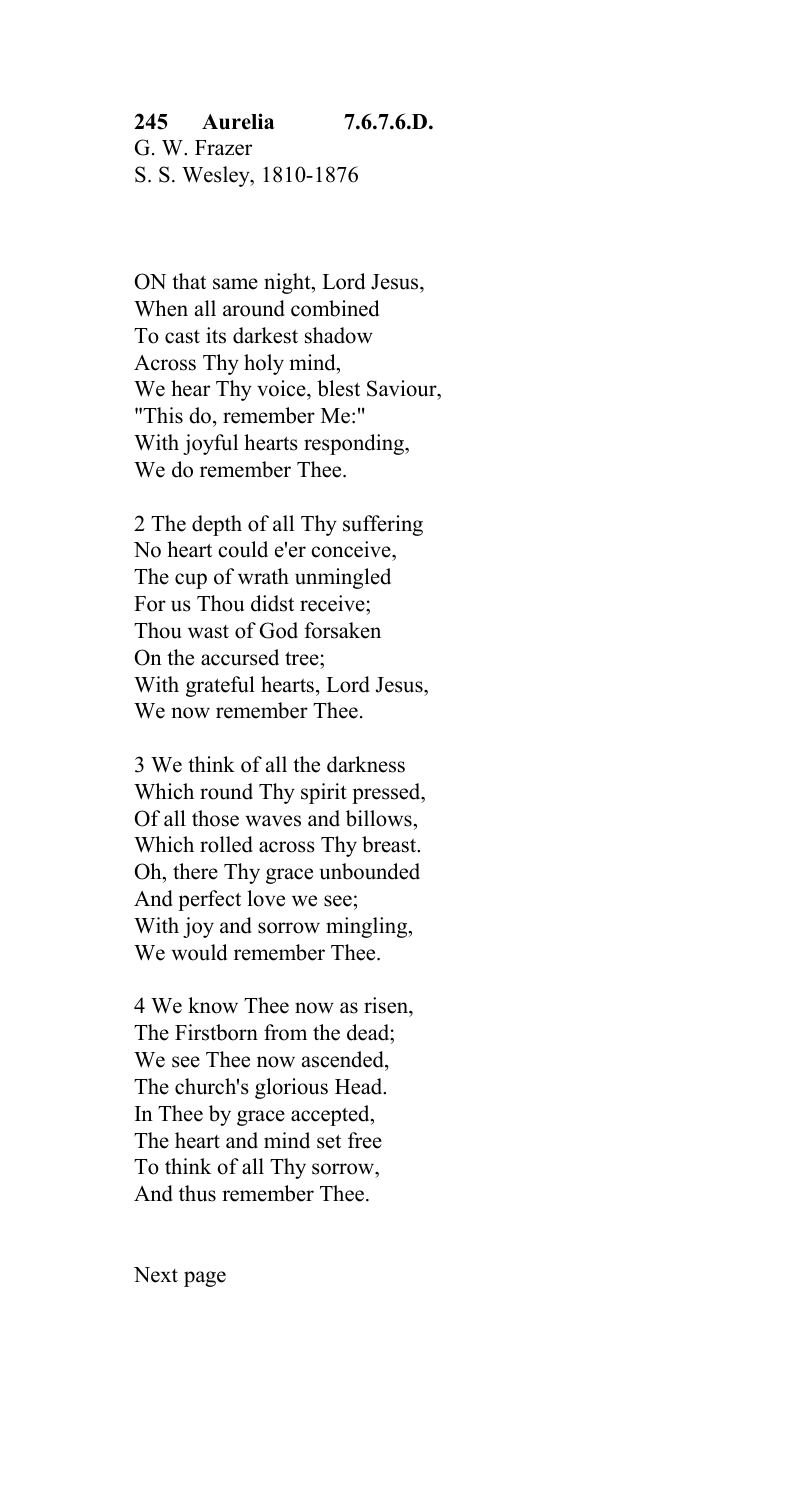5 Till Thou shalt come in glory And call us hence away, To rest in all the brightness Of that unclouded day, We show Thy death, Lord Jesus, And here would seek to be More to Thy death conformed, Whilst we remember Thee.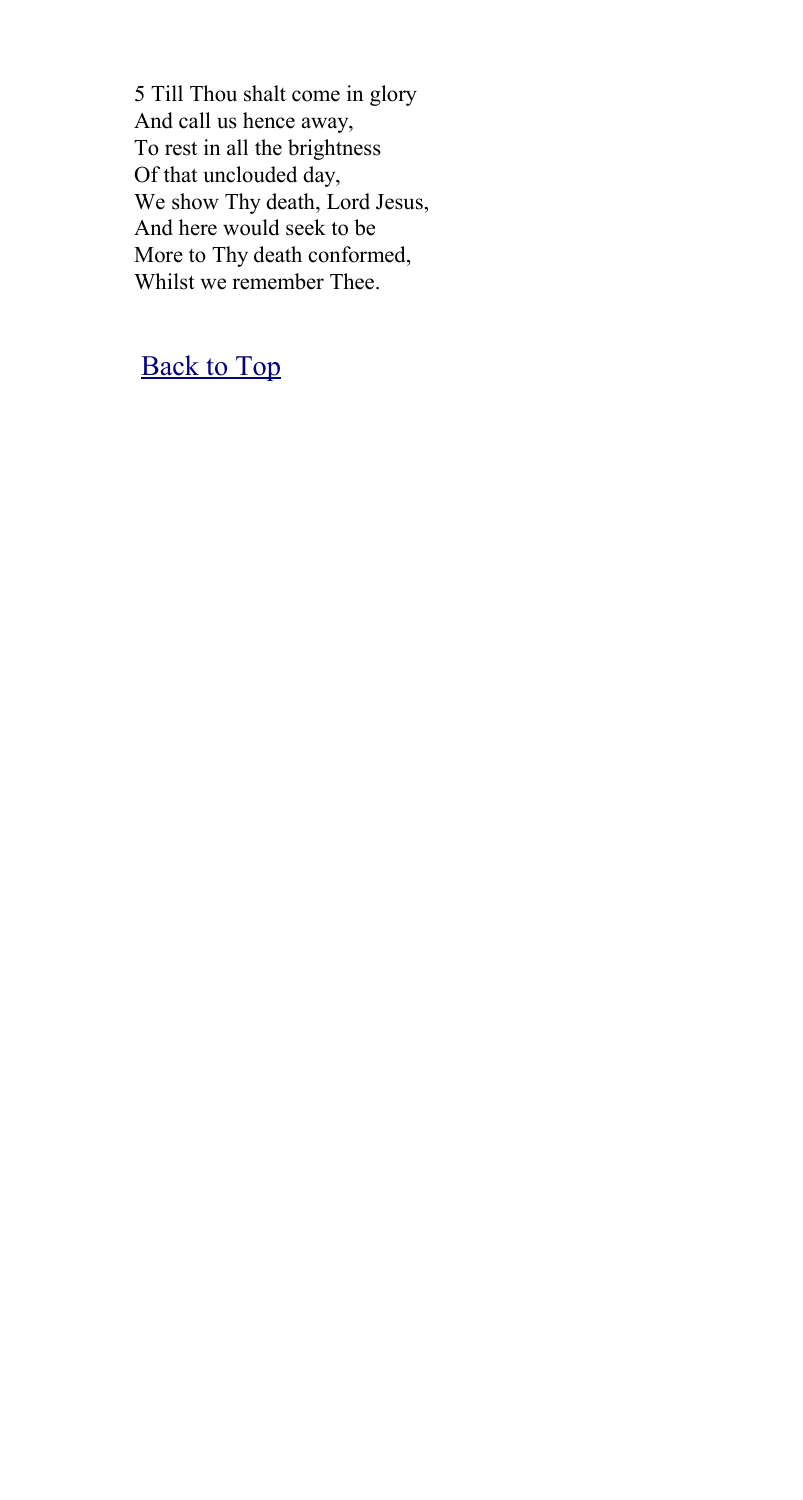## **246 Retreat L.M.**

Hugh Stowell (1799-1865) T Hastings, 1784-1872

FROM every stormy wind that blows, From every swelling tide of woes, There is a calm, a sweet retreat; 'Tis found before the mercy-seat.

2 There is a place where mercy sheds The oil of gladness on our heads, A place than all beside more sweet: It is the heavenly mercy-seat.

3 There is a spot where souls unite, And saint meets saint in heavenly light; Though sundered far, by faith they meet Before the common mercy-seat.

4 Ah, whither could we flee for aid When tempted, desolate, dismayed? Or how the hosts of hell defeat, Had suffering saints no mercy-seat?

5 Thither by faith we'd upward soar, Let time and sense seem all no more; For freely God our souls can greet Where glory crowns the mercy-seat.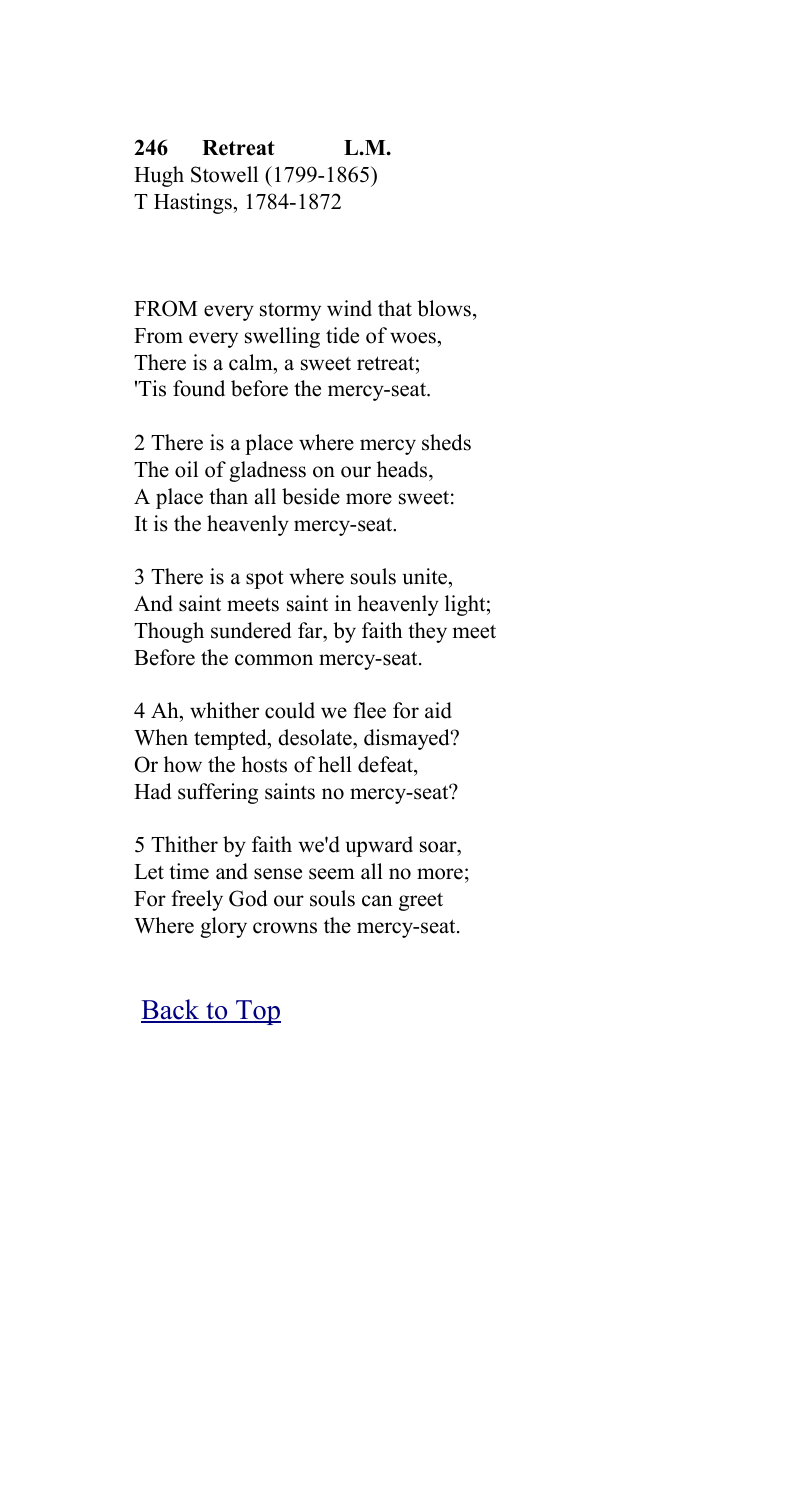## **247 Eventide 10s.**

J. N. Darby W. H. Monk, 1823-1889

AND is it so? we shall be like Thy Son! Is this the grace which He for us has won? Father of glory, thought beyond all thought, In glory, to His own blest likeness brought.

2 O Jesus Lord, who loved us like to Thee? Fruit of Thy work, with Thee, too, there to see Thy glory, Lord, while endless ages roll, Thy saints the prize and travail of Thy soul.

3 Yet it must be, Thy love had not its rest Were Thy redeemed not with Thee fully blest; That love that gives not as the world, but shares All it possesses with its loved co-heirs.

4 Nor we alone, Thy loved ones all, complete In glory round Thee there with joy shall meet, All like Thee, for Thy glory like Thee, Lord, Object supreme of all, by all adored.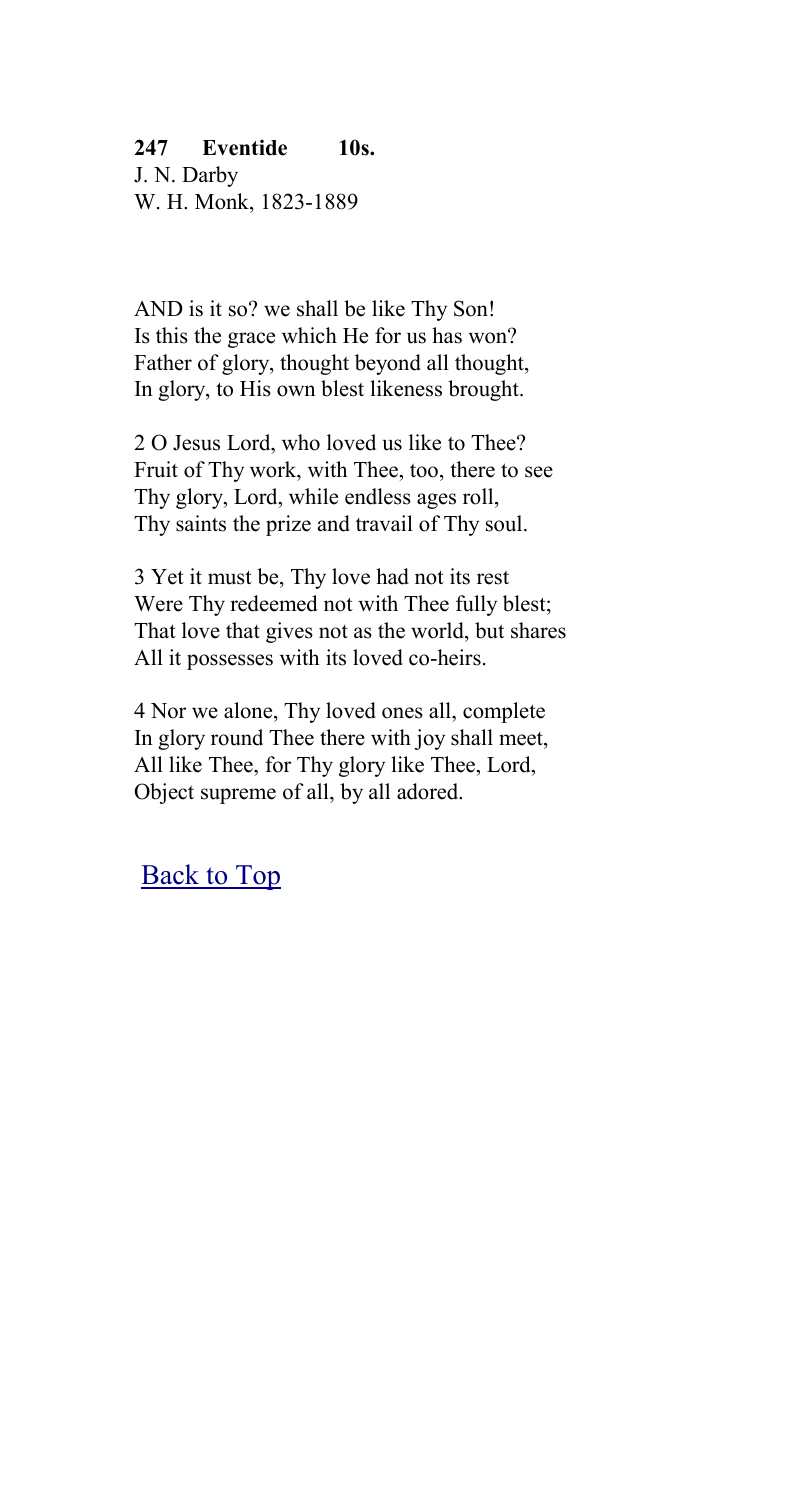#### **248 Ferguson S.M.**

Miss C. H. von Poseck G. Kingsley, 1811-1884

THOU, Thou art worthy, Lord, Of most untiring praise; The Lamb once slain shall be adored Through everlasting days.

2 Heaven's vault with praise shall ring Louder and yet more loud; Millions of saints Thy worth shall sing Each heart in worship bowed.

3 Worthy! again, again – Angels with saints combine, Ascribing to the Lamb once slain Wisdom and power divine.

4 The tide shall still roll on, That tide of endless praise, Till every creature to Thy throne Its voice in blessing raise.

5 O Lord, the glad new song Is ours e'en here to sing; With loyal heart and joyful tongue We now our homage bring.

6 "Worthy!" we cry again, "Worthy for evermore!" And at Thy feet, O Lamb once slain, We worship, we adore.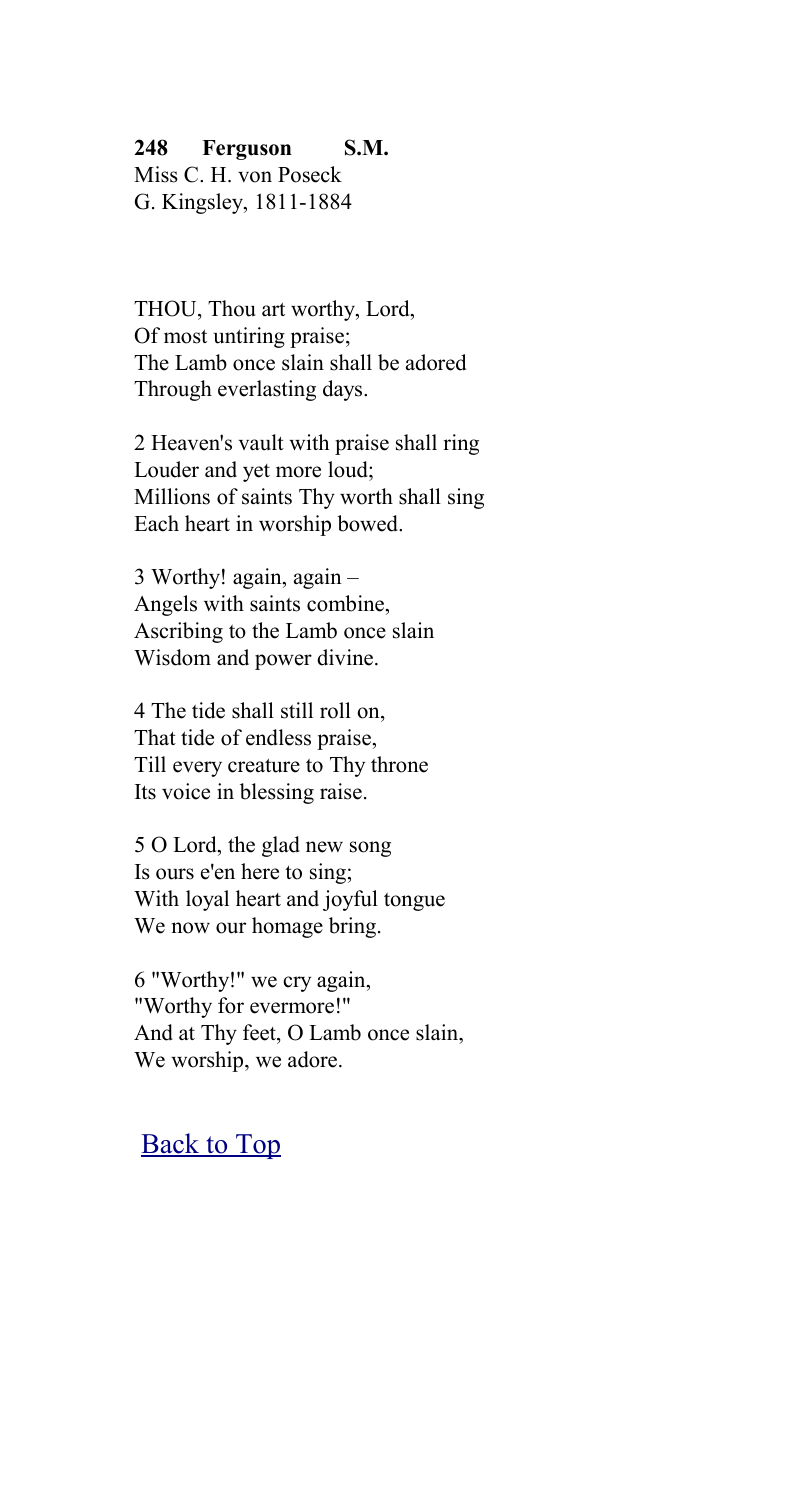## **249 Baptisma 7.6.7.6.D.**

S. P. Tregelles, or J. G. Deck C. Jouard 1858-1927 and F. Jouard 1884-1941.

O LORD, in Thee believing, Our souls have peace with God, Eternal life receiving, The purchase of Thy blood.

2 Our curse and condemnation Thou barest in our stead; Secure is our salvation, In Thee our risen Head.

3 The Holy Ghost revealing Thy grace hath given us rest, Thy stripes have been our healing, Thy love doth make us blest;

4 In Thee the Father sees us Accepted and complete: Grace which from evil frees us For glory makes us meet.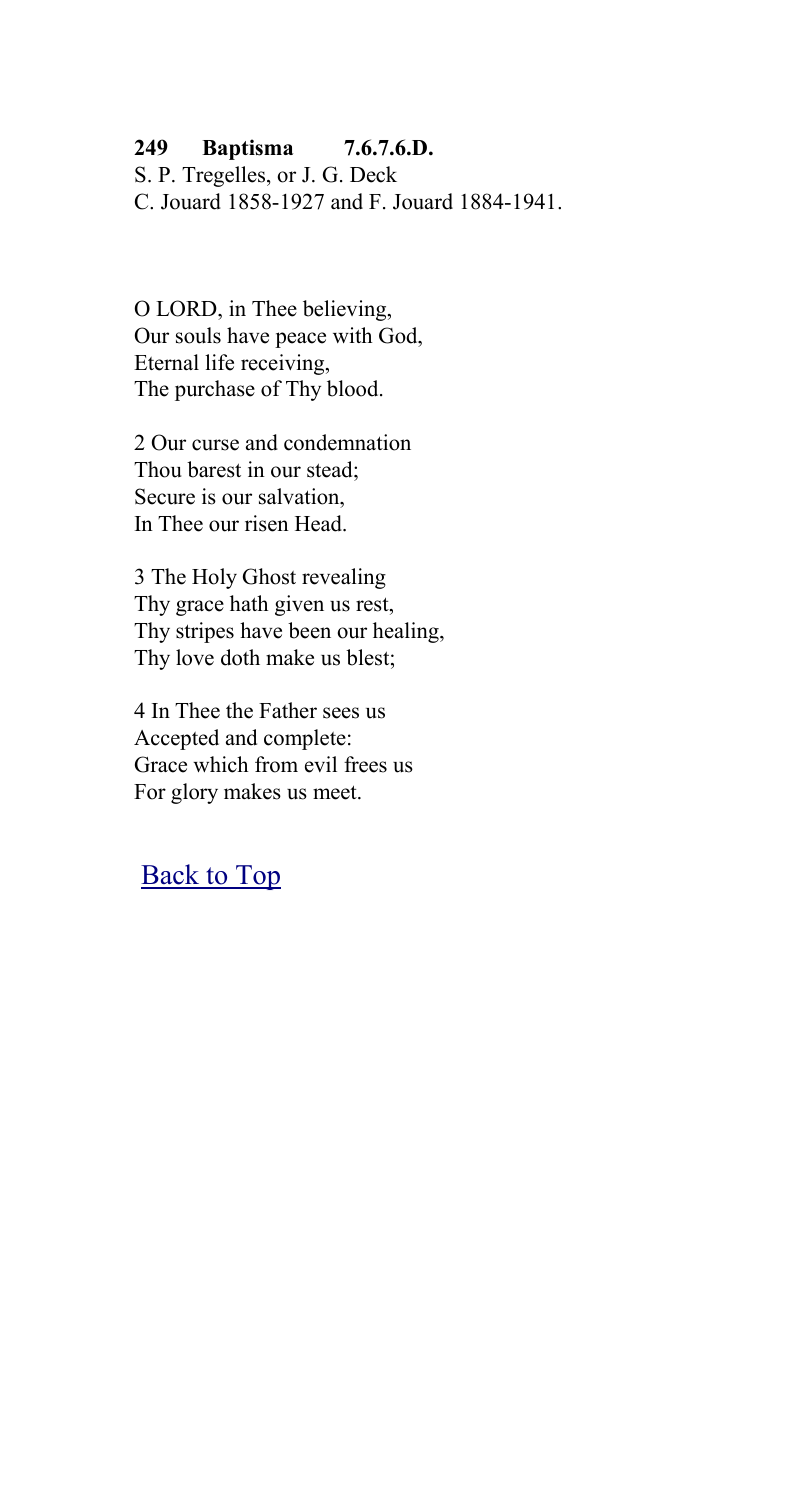#### **250 Kingston 8.8.6.8.8.6.**

J. Gambold (1711-1771) W. Hayes, 1706-1777

FROM various cares our hearts retire, Though deep and boundless their desire, We've now to please but One, Him, before whom each knee shall bow, With Him is all our business now, And those that are His own.

2 With these our happy lot is cast, Through the world's deserts rude and waste, Or through its gardens fair; Whether the storms of trouble sweep, Or all in dead supineness sleep, To advance be all our care.

3 O Lord, the way, the truth, the life, Henceforth let sorrow, doubt and strife Drop off like autumn leaves; Henceforth, as privileged by Thee, Simple and undistracted be The soul which to Thee cleaves.

4 Let us our feebleness recline On that eternal love of Thine, And human thoughts forget; Childlike attend what Thou wilt say, Go forth and serve Thee while 'tis day, Nor leave our sweet retreat.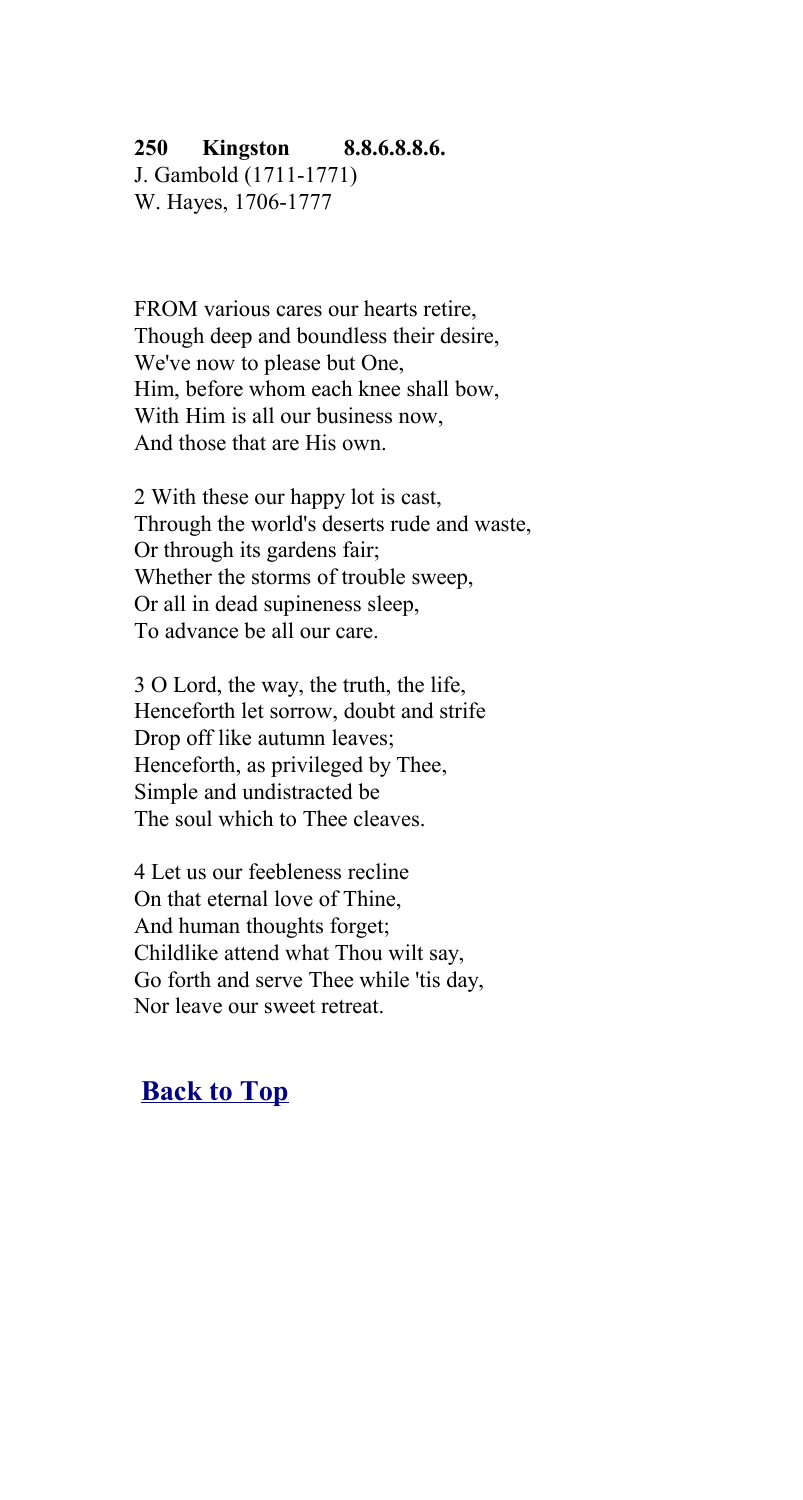#### **251 Crimond C.M.**

T. E. Purdom (c.1852-1942) J. S. Irvine, 1836-1887

LORD Jesus Christ, our Saviour Thou, With joy we worship Thee, We know Thou hast redeemed us. By dying on the tree.

2 We know the love that brought Thee down, Down from that bliss on high; To meet our ruined souls in need, On Calvary's cross to die.

3 Our Saviour Jesus – Lord Thou art, Eternal is Thy love; Eternal, too, our songs of praise, When with Thee, Lord, above.

4 E'en now we praise the grace divine, The love that shines in Thee; The rich One Thou – for us made poor, By death to set us free.

5 We praise, we worship, we adore, As round Thyself we meet; Thy beauty, Lord, our souls transports, While bowing at Thy feet.

6 Our theme of praise art Thou alone, Thy cross, Thy work, Thy word; Oh! who can fathom all Thy love, Thou living blessed Lord?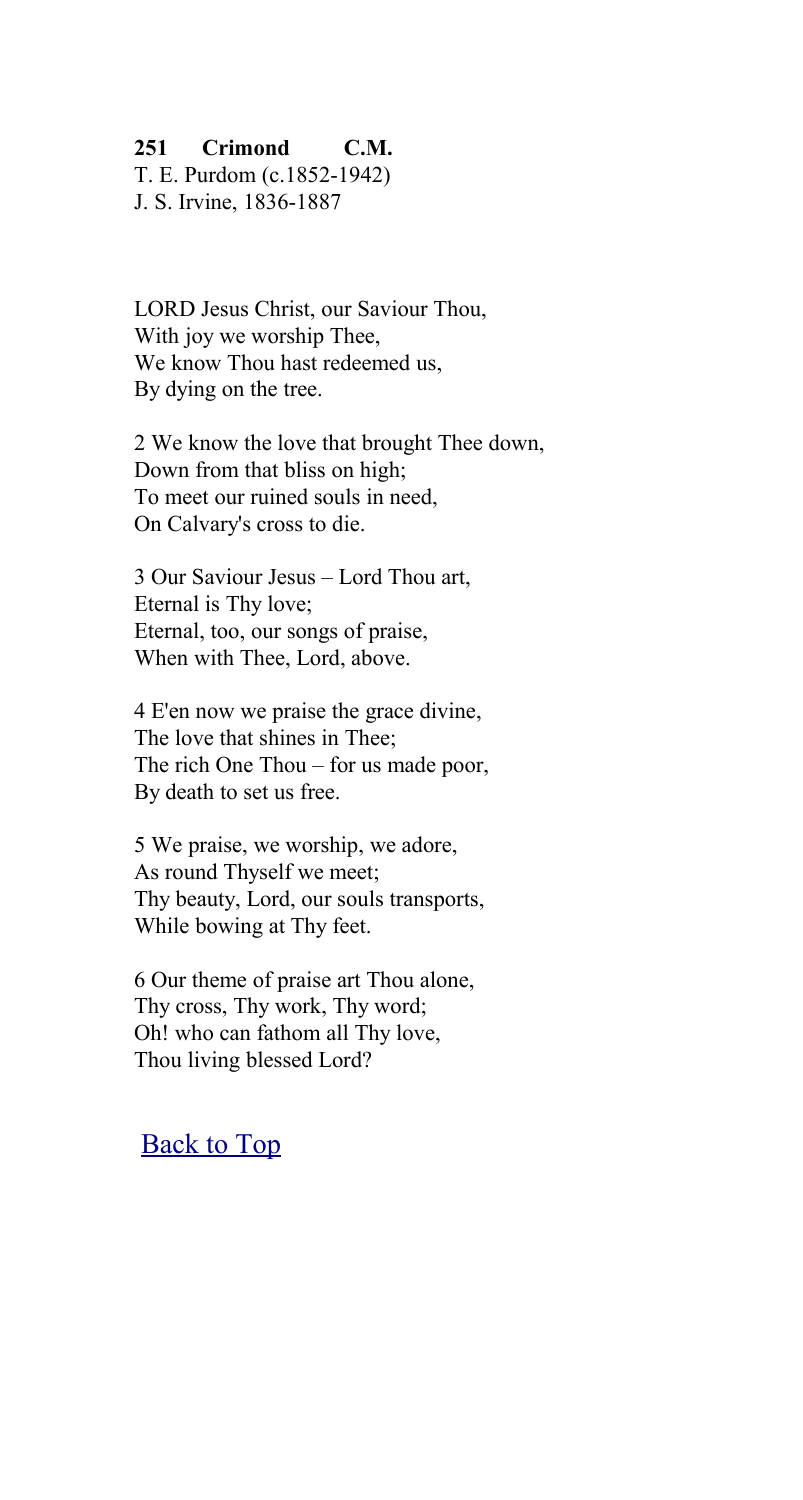#### **252 Halle 8.7.8.7.**

James Allen (1734-1804), and W. W. Shirley (1725-1786) K. Muller, 1815-1898

SWEET the moments, rich in blessing, Musing o'er the cross we spend; Life, and health, and peace possessing From the dying sinners' Friend.

2 Here we rest – in wonder viewing All our guilt on Jesus laid, And a full redemption flowing From the sacrifice He made.

3 Here we find the dawn of heaven, While upon the Lamb we gaze, See our trespasses forgiven, And our songs of triumph raise.

4 O that strong in faith abiding, We may to the Saviour cleave, Nought with Him our hearts dividing, All for Him content to leave!

5 May we still, God's mind discerning, To the Lamb for wisdom go; There new wonders daily learning, All the depths of mercy know.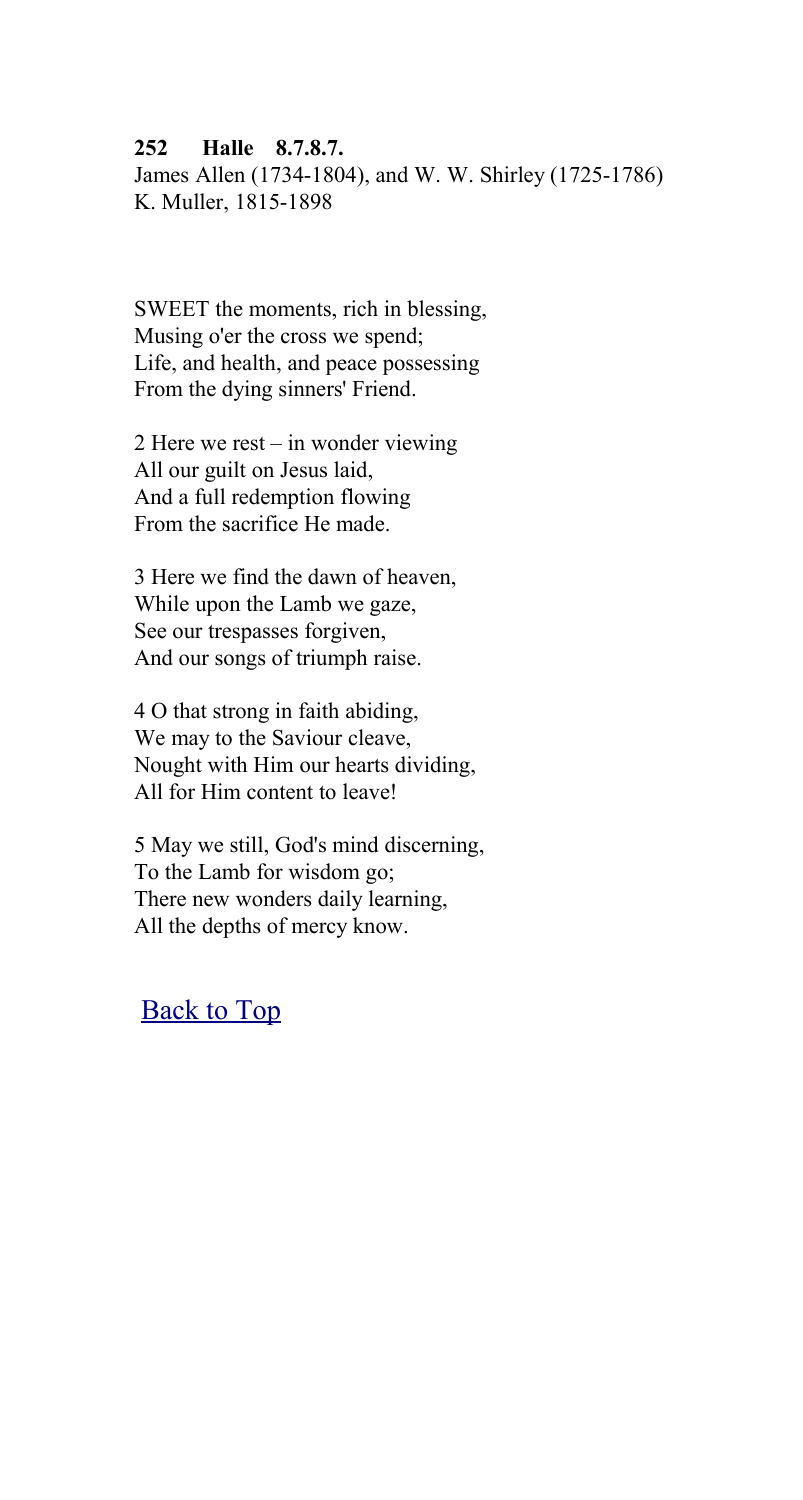#### **253 Austin S.M.** P. Doddridge A. E. Lord

SINCE Christ and we are one, What room for doubt or fear? He sits upon the Father's throne, And we are in Him there.

2 The Spirit doth unite Our souls to Him our Head, And forms us to His image bright, While in His steps we tread.

3 And grace it is, free grace, Which keeps us on the road, Till we behold the Saviour's face, And city of our God.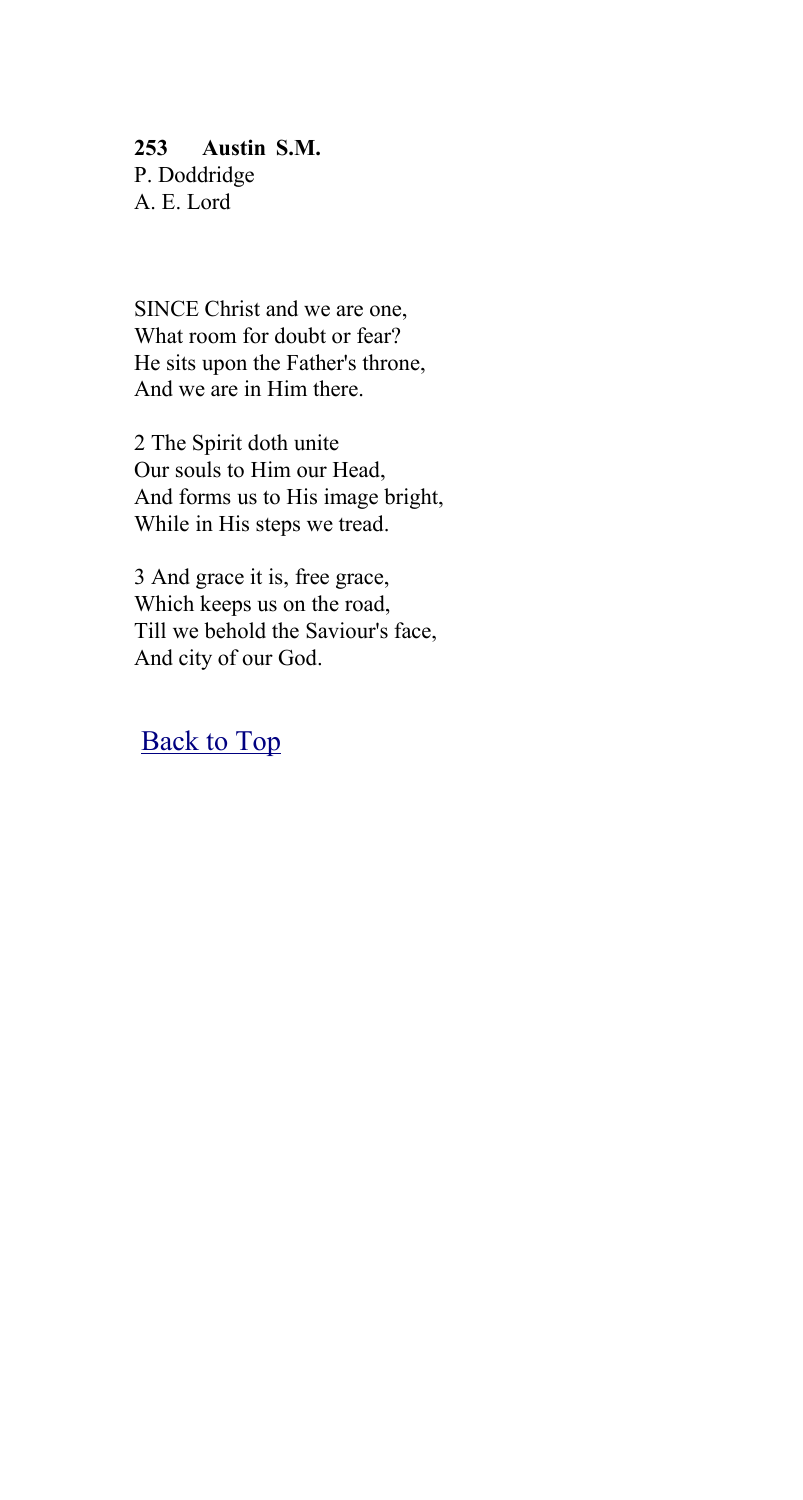## **254 Batavia 8.7.8.7.**

Mrs. J. A. Trench J. C. Kuehnau, 1735-1805

DEATH and judgment are behind us, Grace and glory are before; All the billows rolled o'er Jesus, There they spent their utmost power.

2 First-fruits of the resurrection, He is risen from the tomb; Now we stand in new creation, Free; because beyond our doom.

3 Jesus died, and we died with Him, Buried in His grave we lay, One with Him in resurrection, Now in Him in heaven's bright day.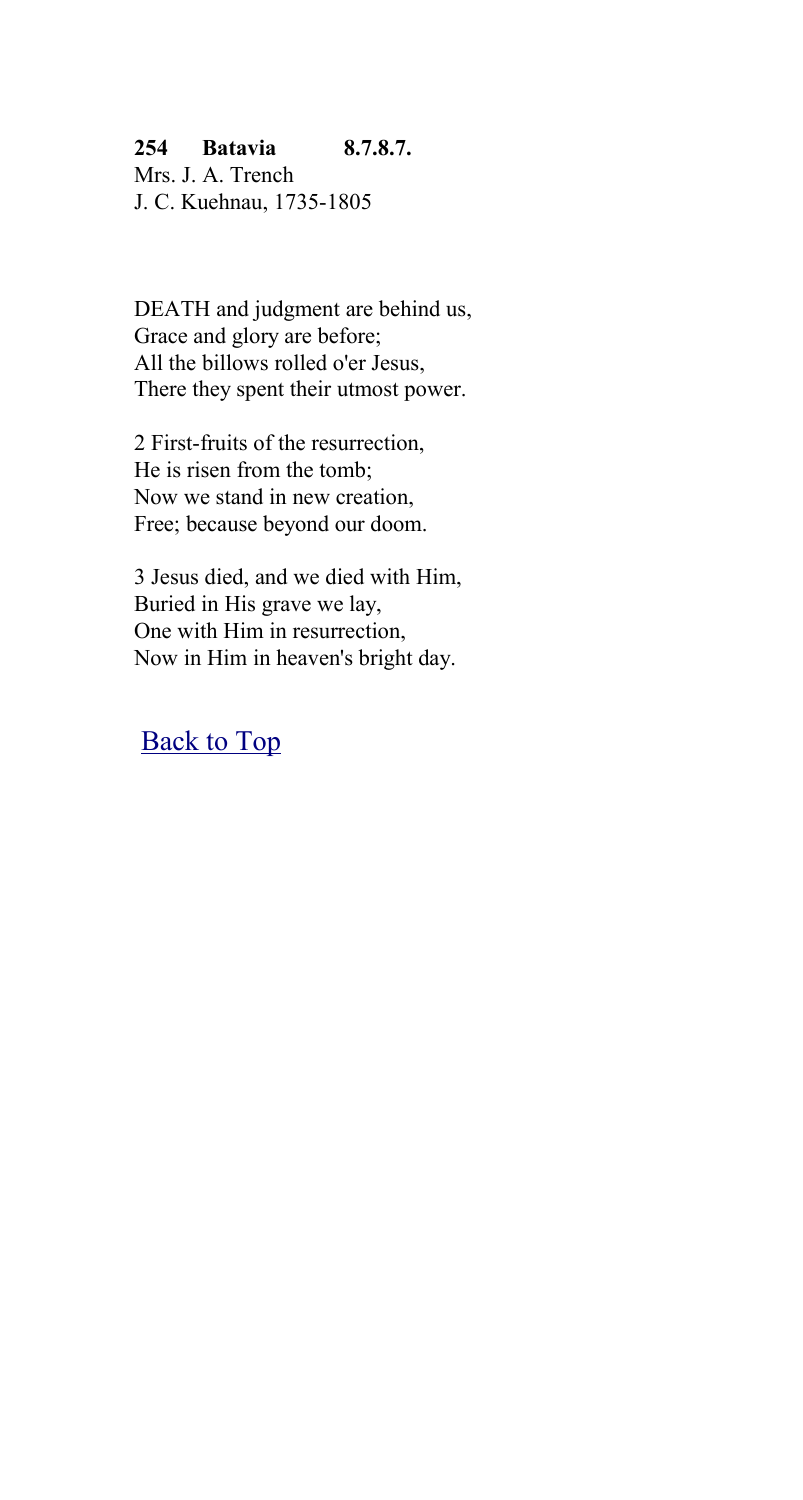## **255 Azmon C.M.**

R. C. Chapman C. G. Glaeser, 1784-1829

THE Prince of life, once slain for us, Is now gone up on high; Captivity is captive led, And Christ no more can die.

2 His word is faithfulness and truth, "Behold, I quickly come"; And faith, that counts the promise sure, Can pierce the midnight gloom.

3 Far spent already is the night, In hope we hail the day Of our beloved Lord's return To wipe all tears away.

4 Jesus, at the appointed hour, In glory shall appear; Then, fashioned by His mighty hand, We shall His image bear.

5 Soon shall the saints with glory crowned Dwell in that cloudless light, And see their Lord in glory owned, Heaven's constant sweet delight.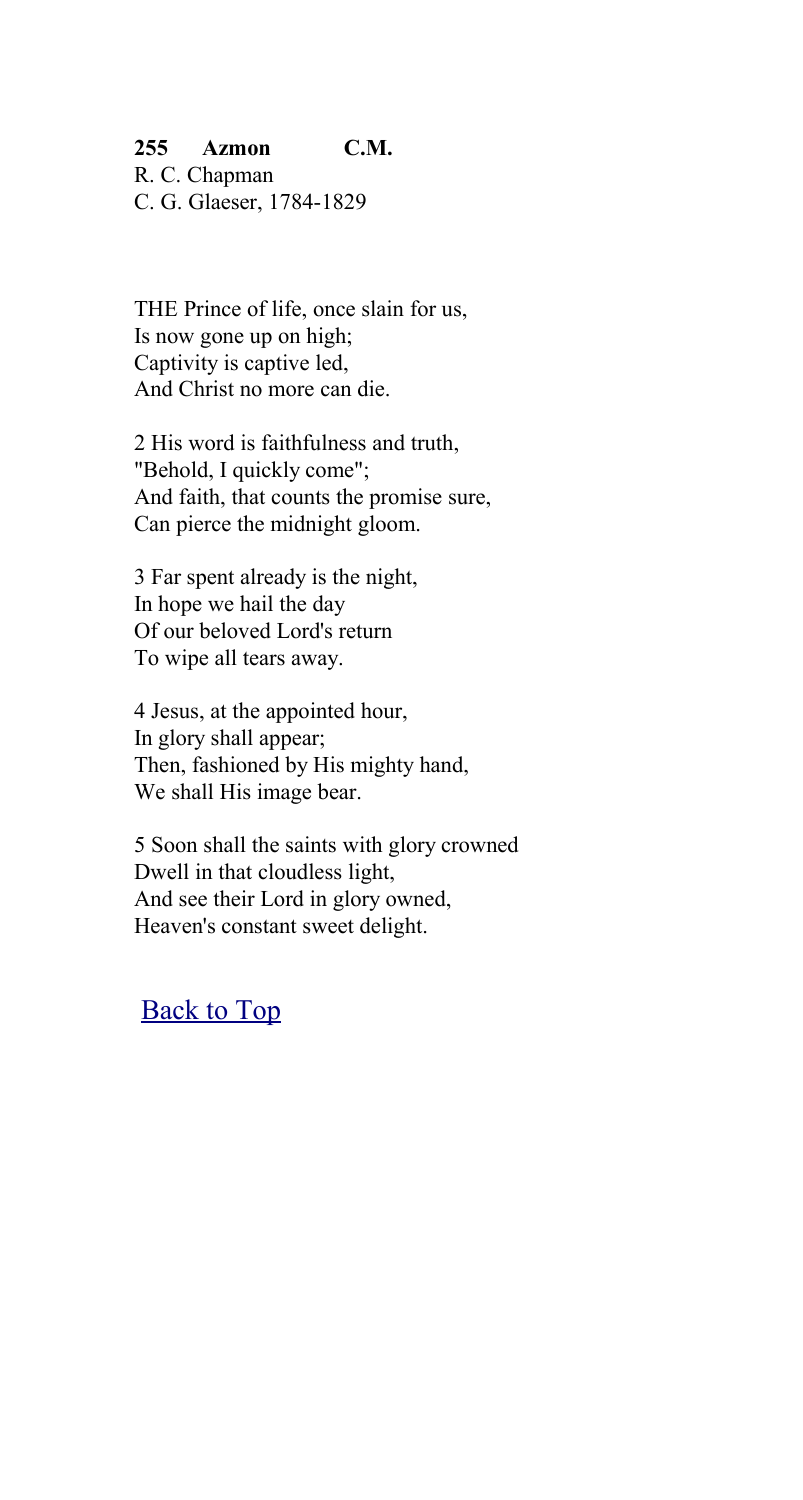## **256 Petition 7.6.7.6.D.**

J. Montgomery Franz Joseph Haydn, 1732-1809

HAIL to the Lord's Anointed, Great David's greater Son, When to the time appointed The rolling years have run: He comes to break oppression, To set the captive free, To take away transgression, And rule in equity!

2 The heavens, which now conceal Him In counsels deep and wise, In glory shall reveal Him To our rejoicing eyes; He, who with hands uplifted Went from this earth below, Shall come again, all gifted, His blessing to bestow.

3 He shall come down like showers Upon the new-mown grass, And joy and hope like flowers Spring up where He doth pass; Before Him on the mountains Shall peace, the herald, go; And righteousness in fountains From hill to valley flow.

4 Kings shall fall down before Him, And gold and incense bring; All nations shall adore Him, His praise all peoples sing, Outstretched His wide dominion O'er river, sea and shore, Far as the eagle's pinion, Or dove's light wing can soar.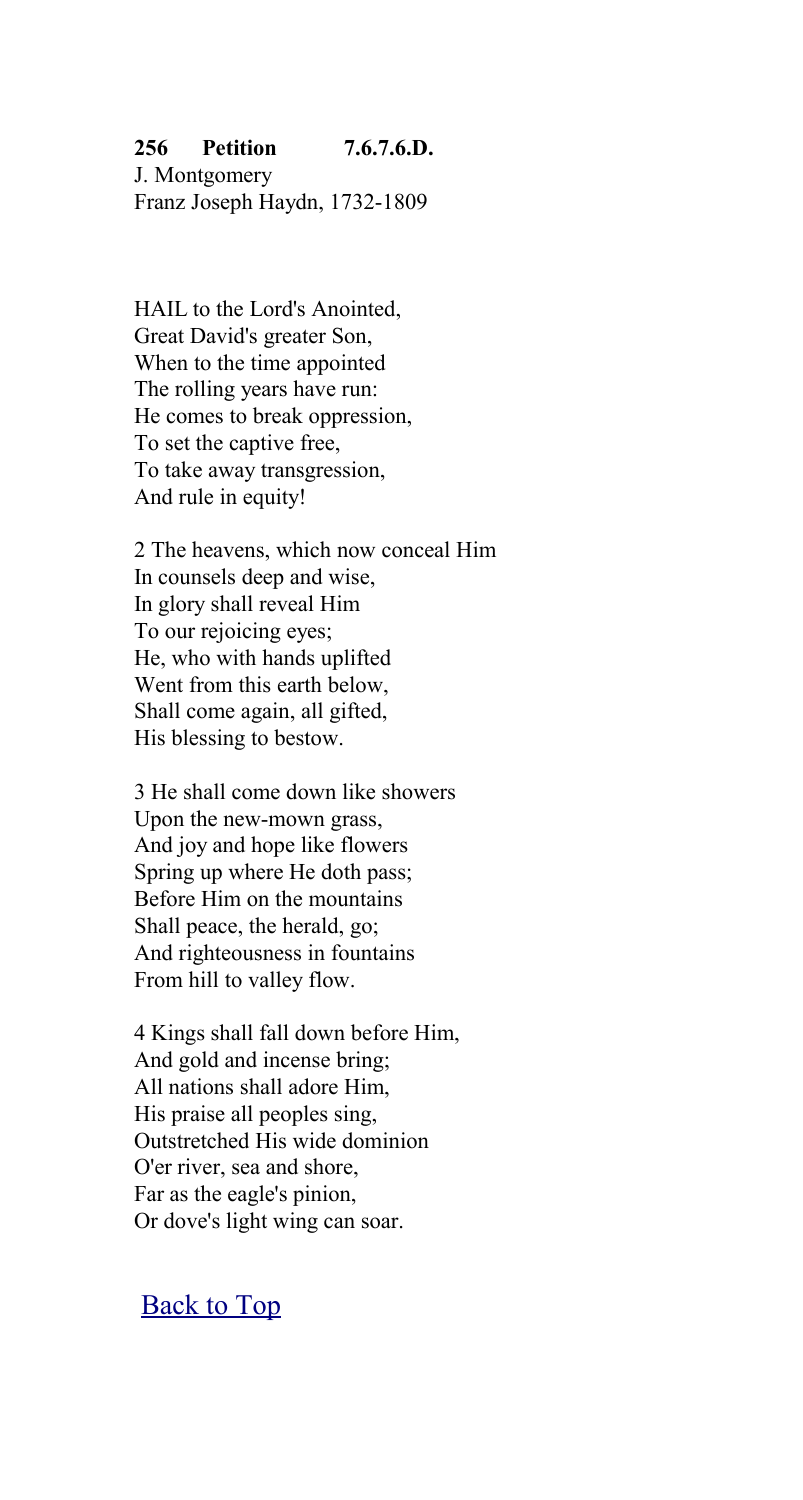#### **257 Lenox 6.6.6.6.8.8.**

A. Midlane L. Edson, 1748-1820

HIMSELF He could not save, He on the cross must die, Or mercy could not come To ruined sinners nigh; Yes, Christ, the Son of God, must bleed That sinners might from sin be freed.

2 Himself He could not save, For justice must be done; Our sins' full weight must fall Upon the sinless One; For nothing less could God accept In payment of that fearful debt.

3 Himself He could not save, For He the Surety stood For all who now rely Upon His precious blood; He bore the penalty of guilt When on the cross His blood was spilt.

4 Himself He could not save, Love's stream too deeply flowed, In love Himself He gave, To pay the debt we owed. Obedience to His Father's will, And love to Him did all fulfil.

5 And now exalted high: – A Prince and Saviour He, That sinners might draw nigh And drink of mercy free, Of mercy now so richly shed, For Jesus liveth who was dead.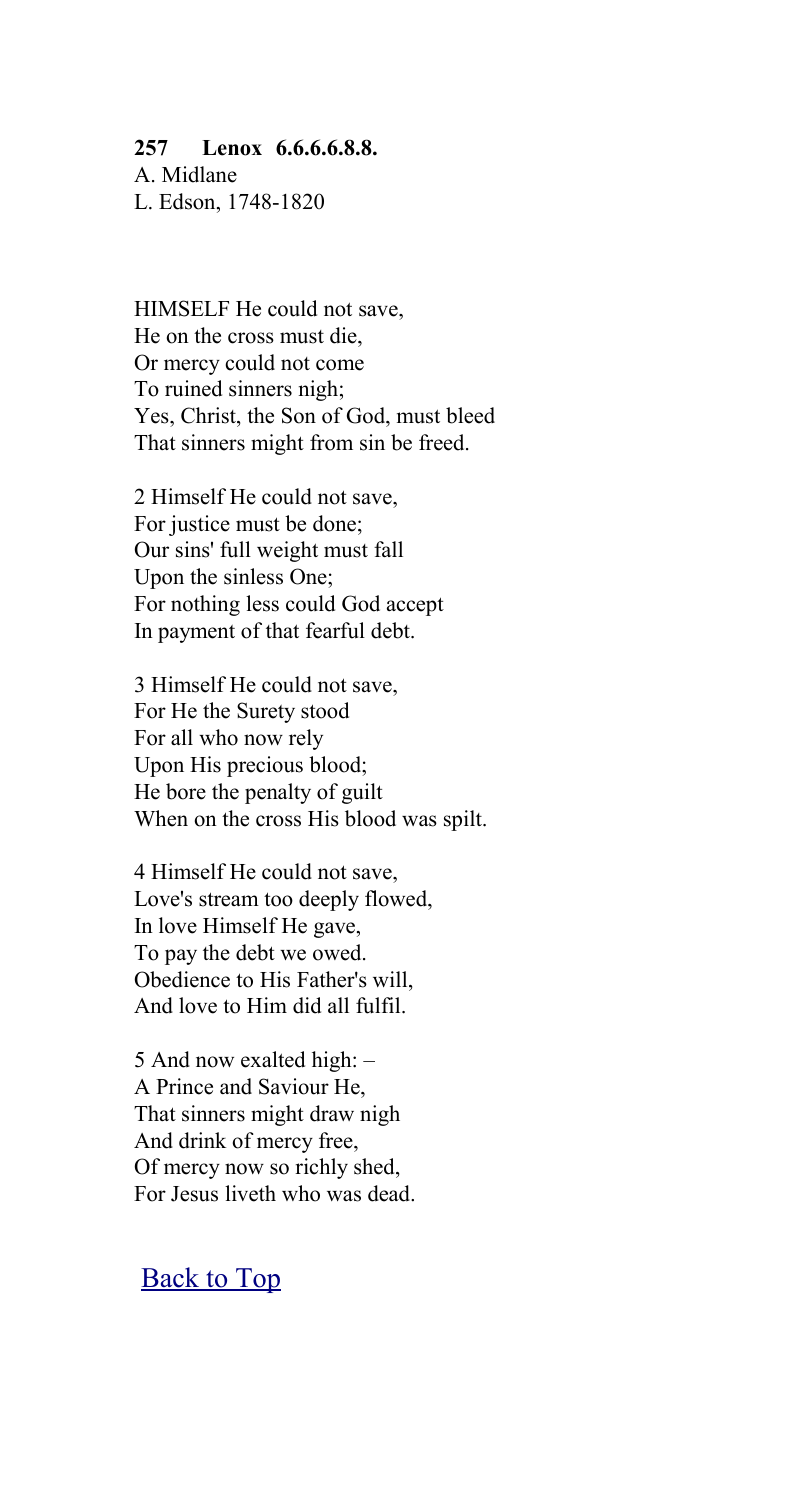#### **258 Angel's Story 7.6.7.6.D.**

John Ernest Bode (1816-1874) A. H. Mann, 1850-1929

O JESUS, Thou hast promised To all who follow Thee That where Thou art in glory There shall Thy servant be; And Jesus, I have promised To serve Thee to the end; Oh, give me grace to follow My Master and my Friend.

2 Oh, let me feel Thee near me; The world is ever near; I see the sights that dazzle, The tempting sounds I hear; My foes are ever near me, Around me and within; But, Jesus, draw Thou nearer, And shield my soul from sin.

3 Oh, let me hear Thee speaking, In accents clear and still, Above the storms of passion, The murmurs of self-will. Oh, speak to reassure me, To hasten, or control; Oh, speak, and make me listen, Thou Guardian of my soul.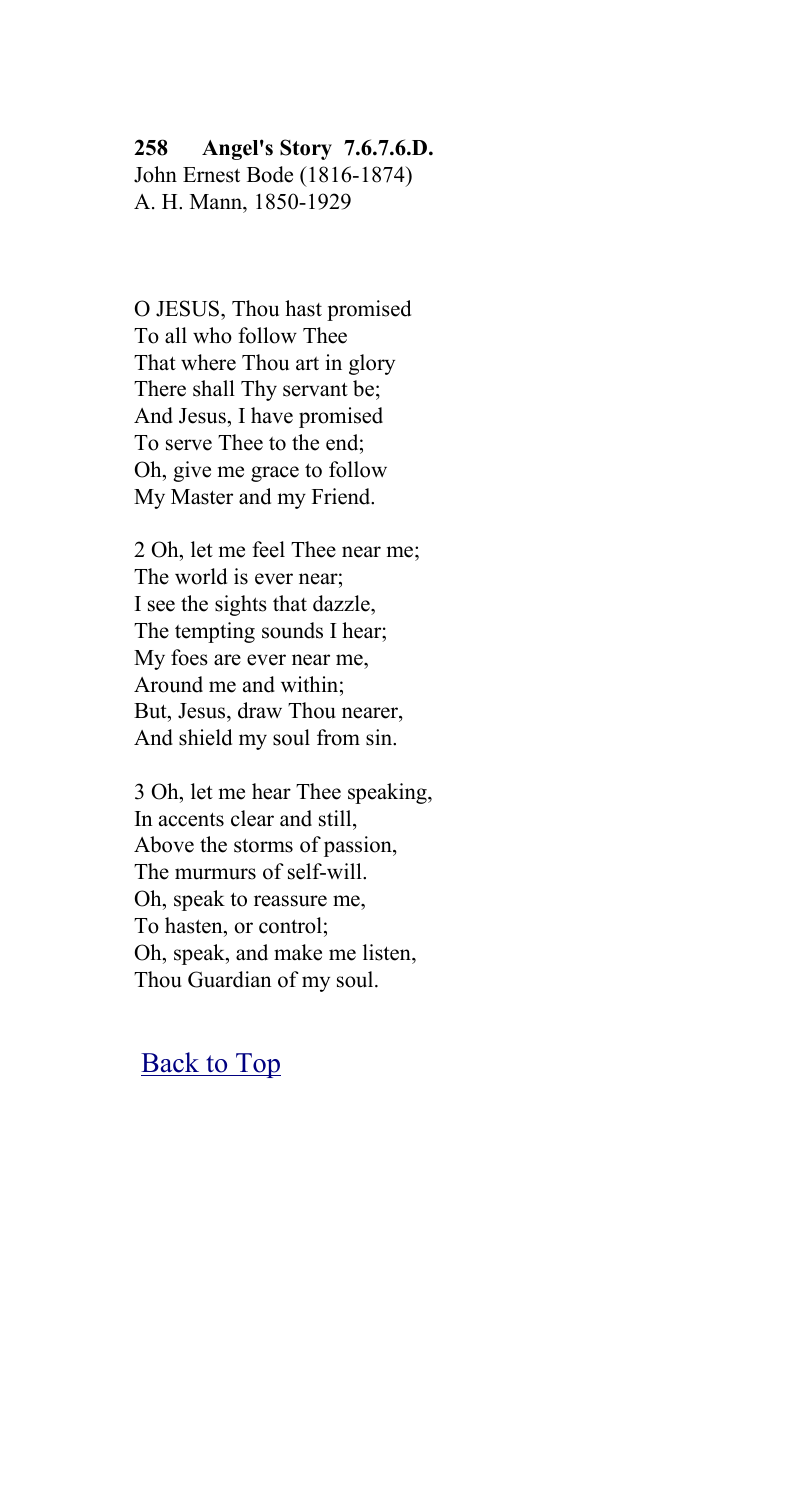#### **259 Spohr C.M.**

S. P. Tregelles L. Spohr, 1785-1859

THE gloomy night will soon be past, The morning will appear, The harbinger of day at last Each waiting eye will cheer.

2 Thou Bright and Morning Star, Thy light Will to our joy be seen; Thou, Lord, wilt meet our longing sight Without a cloud between.

3 Ah, yes, Lord Jesus (Thou whose heart Still for Thy saints doth care), We shall behold Thee as Thou art, And Thy full image bear.

4 Thy love sustains us by the way, While pilgrims here below; Thou dost, O Saviour, day by day, Thy suited grace bestow.

5 But oh! the more we learn of Thee, And Thy rich mercy prove, The more we long Thy face to see, And fully prove Thy love.

6 Then, shine, Thou Bright and Morning Star, We wait for Thee to come And take, from sin and grief afar, Thy blood-bought people home.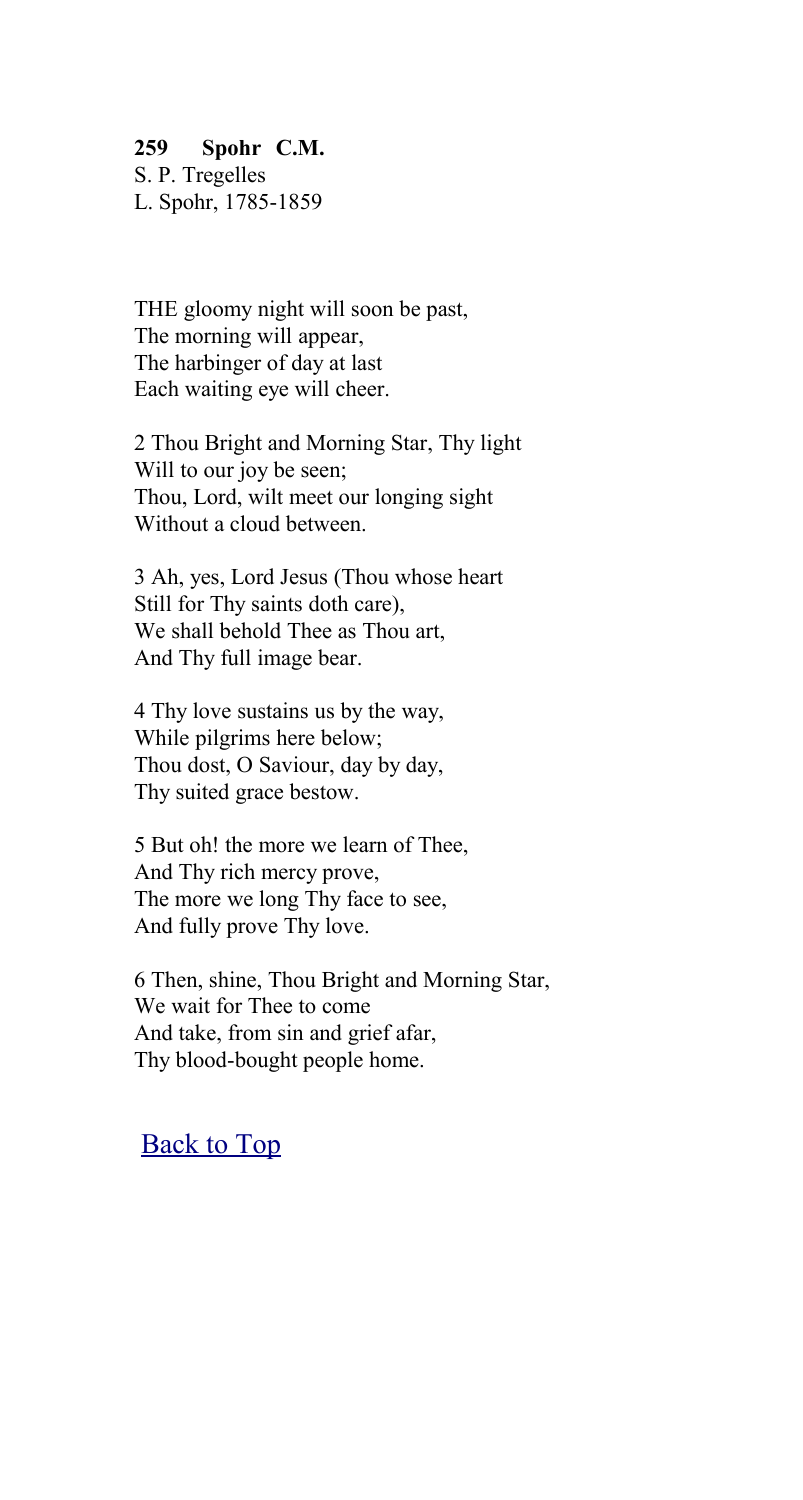#### **260 Wellesley 8.7.8.7.**

L. M. Grant L. S. Tourjée, 1858-1913

FATHER, Oh, what boundless glory In Thy name of love we know, No more sweet, more wondrous story, Than Thy heart revealed below.

2 Thou whose blessed name is Holy – Majesty supreme is Thine; Yet in One so meek and lowly We behold Thy brightness shine!

3 He in whom Thy heart delighted, Sent to earth, to grief and shame: Here, where all before had slighted, He alone declared Thy Name.

4 'Mid the darkness, Light resplendent, Purest, gentlest Stranger, He; While the world, in bitter ferment, Hated both Himself and Thee.

5 Then the cup, from Thy hand given, E'en to Thy beloved Son! Perfume sweet ascends to heaven: His most glorious work is done.

6 Blessed, beauteous contemplation – Theme more full than all beside – Cause of deepest adoration – Thou, through Christ, art glorified!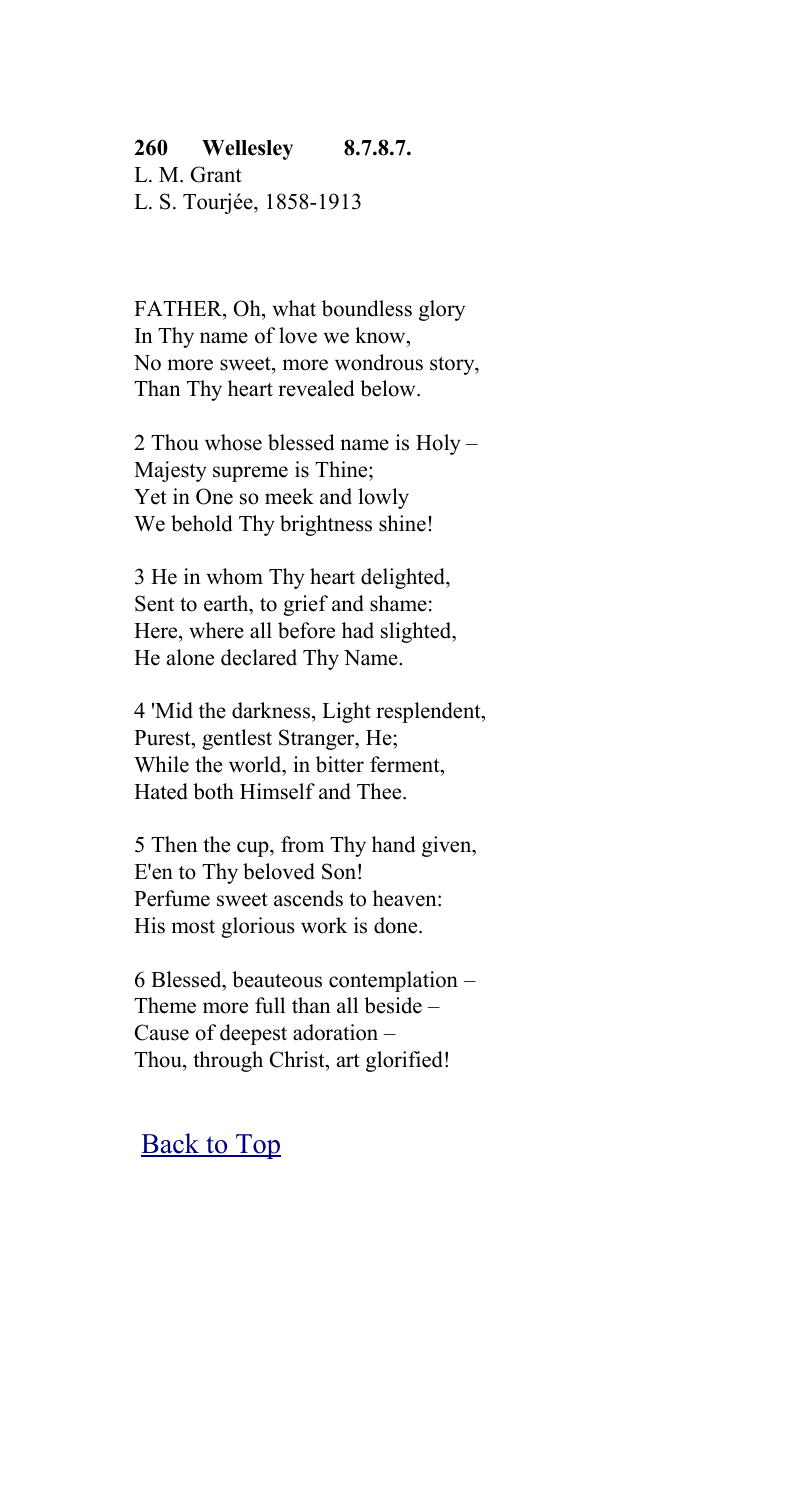## **261 No Other Plea C.M.D.**

Miss H. K. Burlingham Norwegian Melody arr. by W. J. Kirkpatrick, 1838-1921

THE Holy One who knew no sin, God made Him sin for us; The Saviour died our souls to win, Upon the shameful cross. His precious blood alone availed To wash our sins away; Through weakness He o'er hell prevailed, Through death He won the day.

2 His beauty shineth far above Our feeble power of praise; And we shall live and learn His love Through everlasting days. The knowing this, that us He loves, Hath made our cup run o'er; Jesus, Thy name our spirit moves, Today and evermore.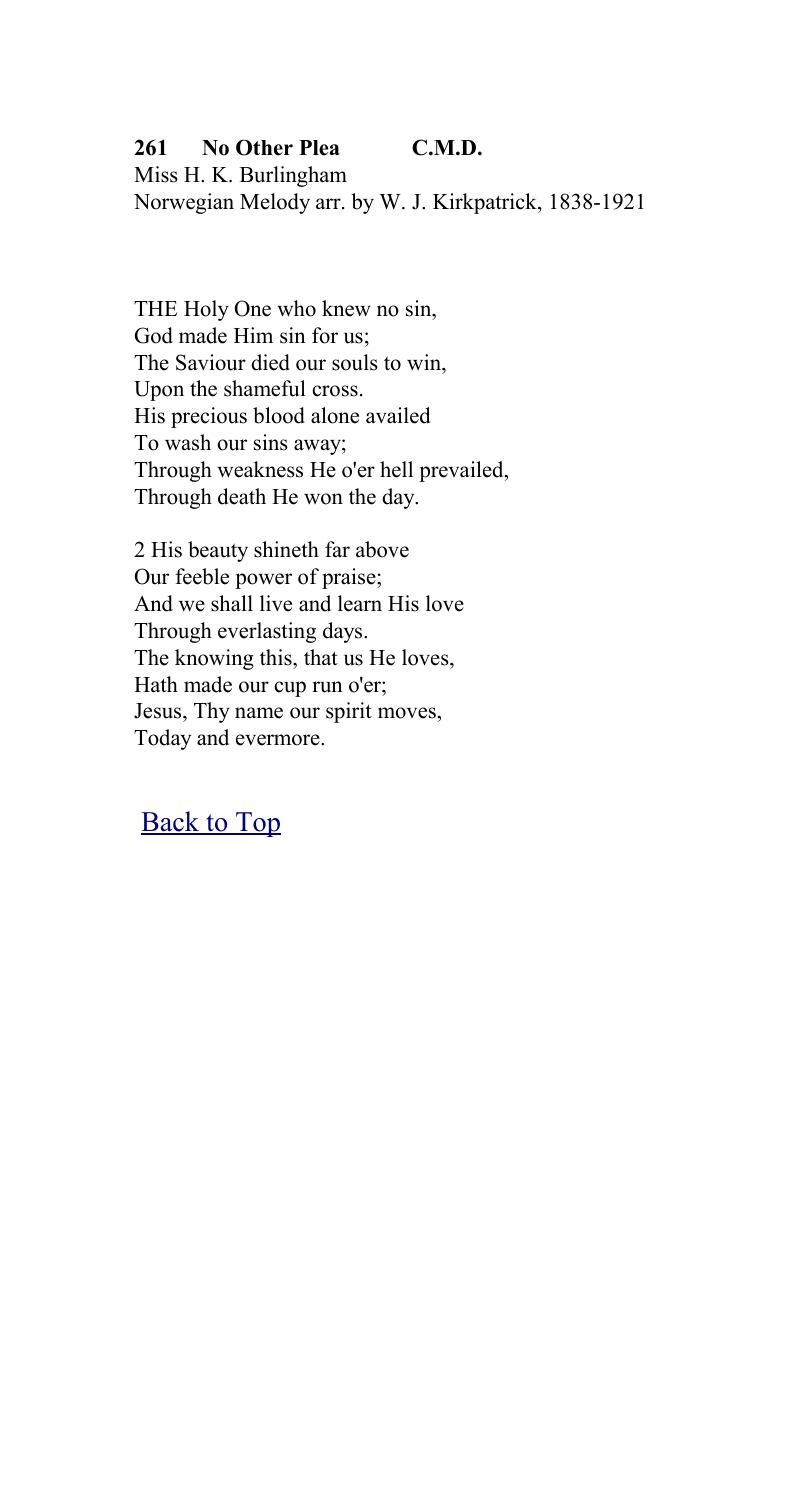#### **262 Lux Benigna 10.4.10.4.10.10.**

William Easton (1850-1926) J. B. Dykes, 1823-1876

O JESUS, Lord, Great Shepherd of Thy sheep, Lead Thou us on: Foolish and weak, we need Thee still to keep And lead us on: Dangers abound, and we are not yet home, O keep us near, nor let us from Thee roam.

2 Thy blood was shed that we might with Thee be At home on high, Amid that scene of light and radiancy Beyond the sky. Yet even here we know Thee near, and hear Thy voice, and follow, Saviour, without fear.

3 Dark though the path may be, we follow Thee Along the way, Which leads us on, Thy glory soon to see In cloudless day: Thus led by Thee, Thy tender shepherd care Will keep, and guard, and guide us safely there.

4 What will it be when dangers all are past, And led by Thee, We reach our home – the Father's house, at last, To dwell with Thee? How loud the chorus which we then shall raise, And sing for ever to Thee, in Thy praise!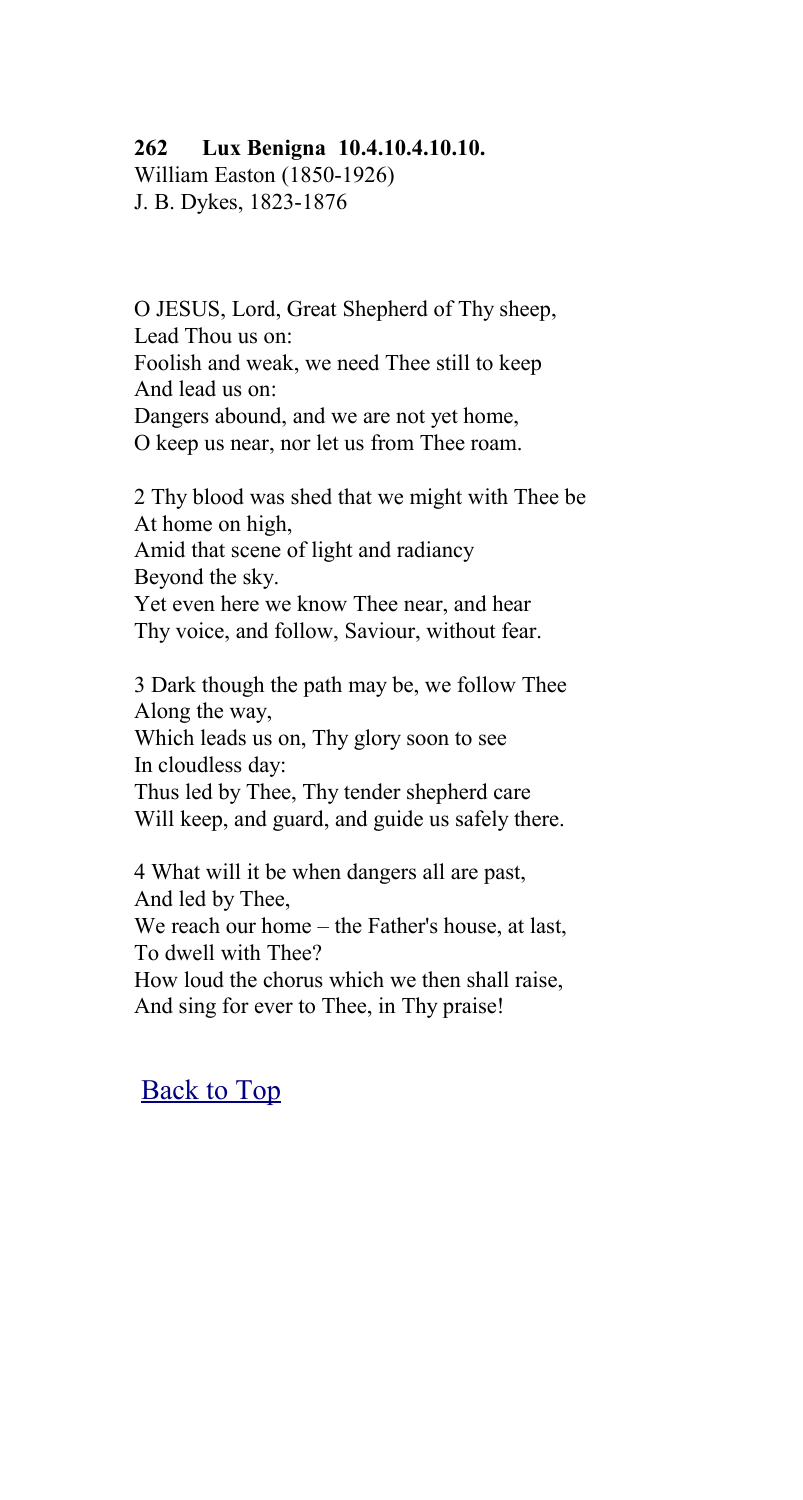## **263 Alban's 6.6.6.6.8.8.**

T. Kelly W. H. Havergal, 1793-1870

THE night is now far spent, The day is drawing nigh, Soon will the morning break In radiance through the sky; O let the thought our spirits cheer, The Lord Himself will soon appear.

2 Though men our hope deride, Nor will the truth believe, We in His word confide, And it will ne'er deceive, Soon all that grieves shall pass away, And saints shall see a glorious day.

3 For us the Lord intends A bright abode on high, The place where sorrow ends, And nought is known but joy: With such a hope let us rejoice, We soon shall hear the Saviour's voice.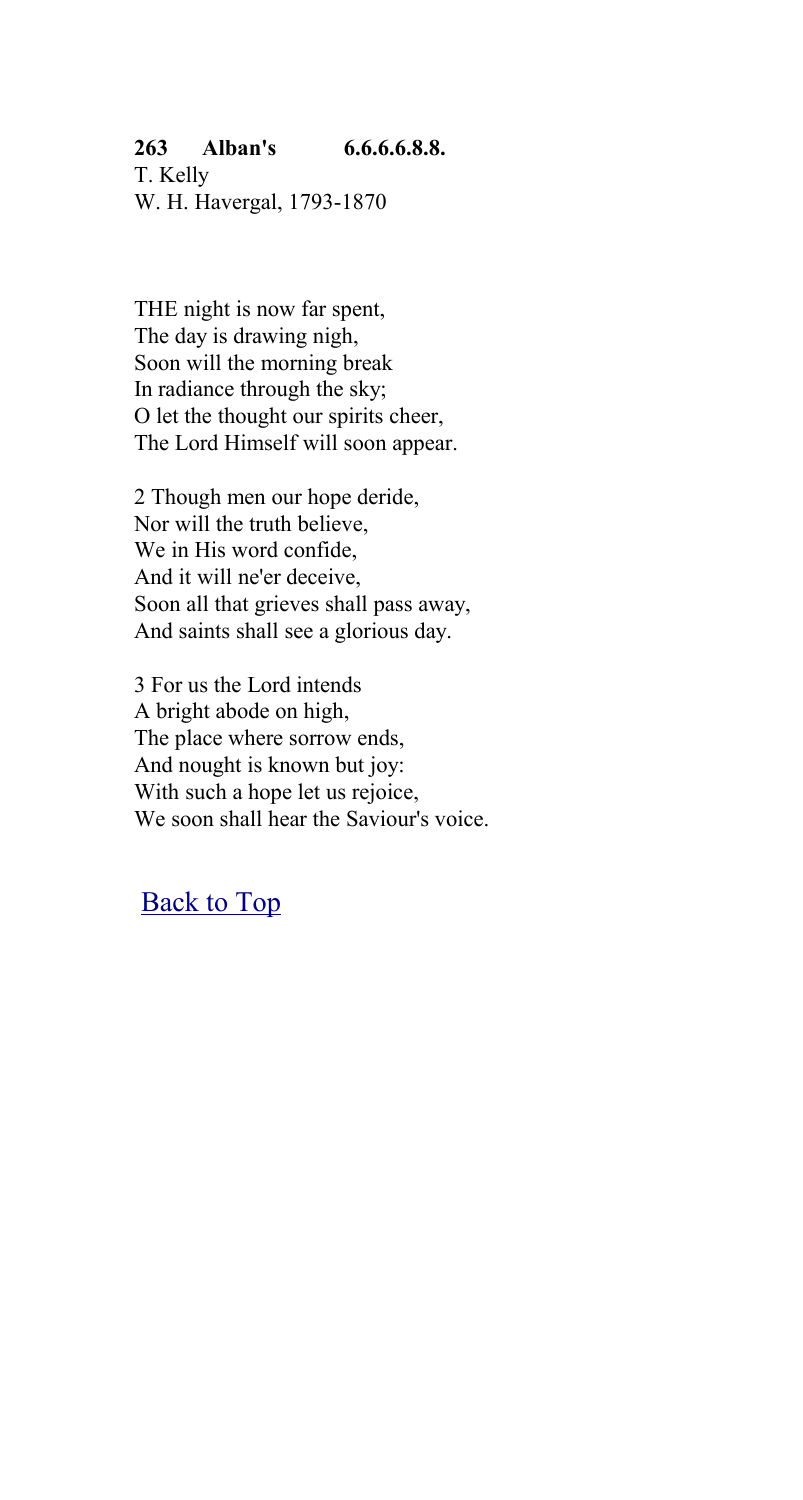## **264 Deep Harmony L.M.**

R. Morshead H. Parker

ENTHRONED on high, eternal Word, As Son of man, as sovereign Lord, 'Tis now by faith on Thee we rest, Till all Thy title have confessed.

2 Thou hast our souls from sins made clean, Thy Spirit gives us strength within; Whilst Thou for us in all our need, At God's right hand dost ever plead.

3 O keep us in the narrow way, That ne'er from Thee our footsteps stray; Sustain our weakness, calm our fear, And to Thy presence keep us near.

4 O be it thus till that blest day When God shall wipe all tears away; Quickly, 'tis promised in the word, E'en so, Amen. Come, Jesus, Lord.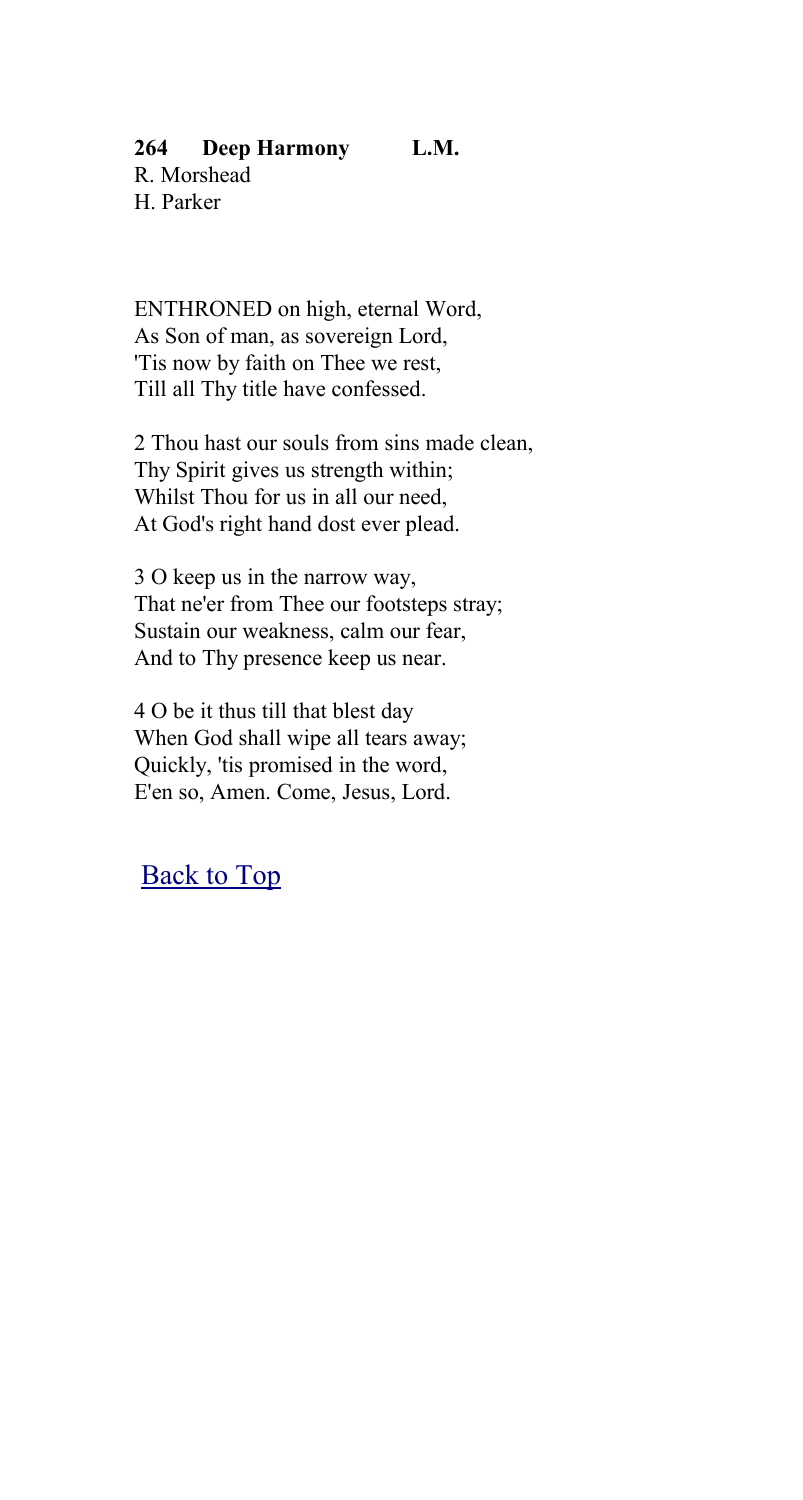## **265 Munich 7.6.7.6.D.**

G. W. Frazer "Neuvermehrtes Gesangbuch", Meiningen, 1693

O GOD of grace, our Father, We bless Thy holy name, We who enjoy Thy favour. Made holy, without blame; In love, which sought and found us, And brought us nigh to Thee, And won the rest of glory, Our heavenly home shall be.

2 Thy deep eternal counsel Chose us in Christ the Son Before the earth's foundation, Or time had yet begun; That we might all the nearness Of the Beloved know, And brought to Thee as children Our children's praises flow.

3 We worship Thee, our Father, Soon shall Thy children be At home in heavenly glory, Thy house their home shall be; We worship Thee, our Father, And praise Thy perfect love, Soon shall we chant Thy glory In better strains above.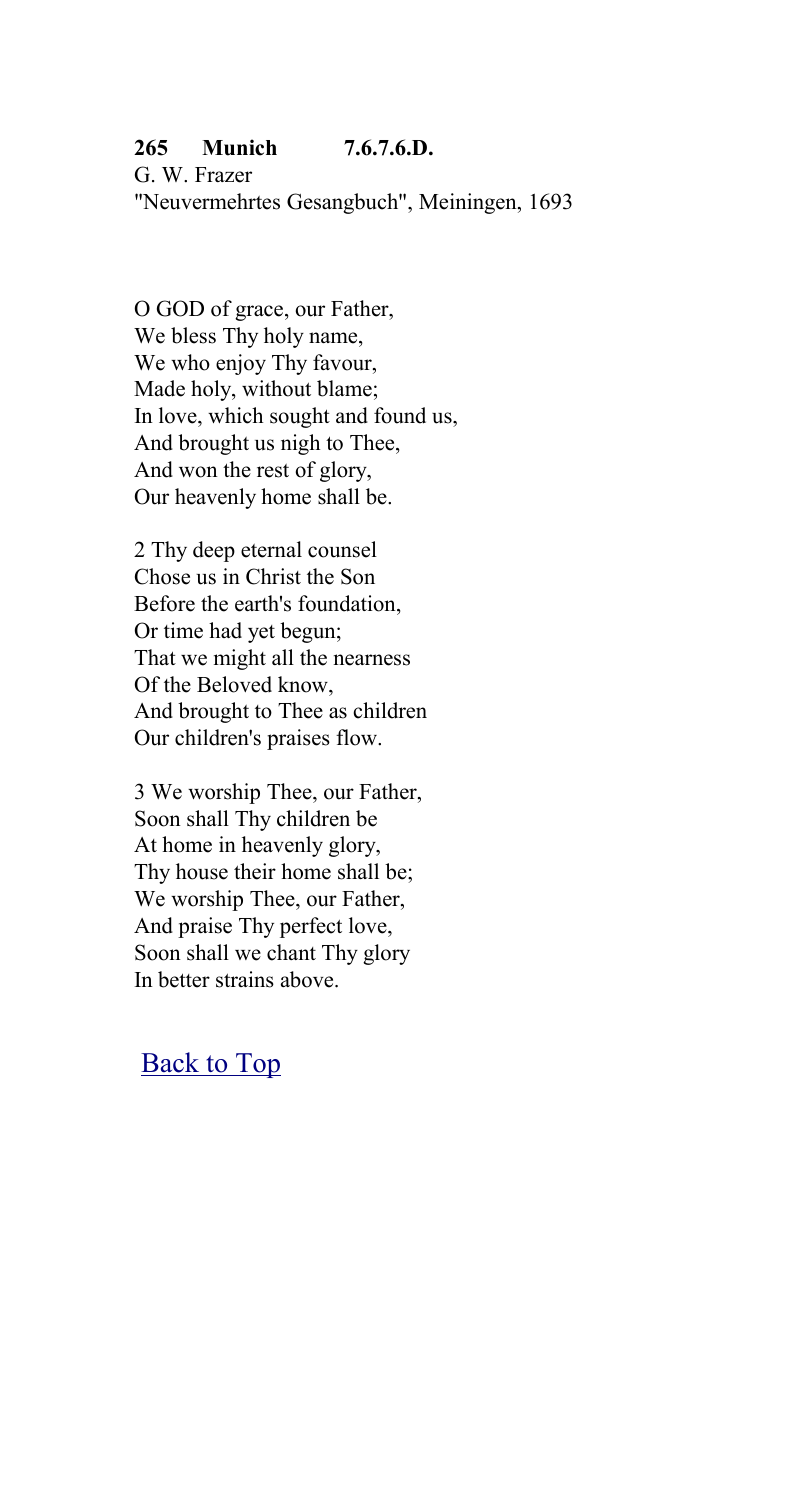#### **266 Brandenburg 7s.**

J. Swain German Melody

CHRIST the Lord will come again, None shall wait for Him in vain; We shall then His glory see. His, who died to set us free.

2 Then, when the Redeemer's voice Calls the sleeping saints to rise, Rising millions shall proclaim Blessings on the Saviour's name.

3 "This is our redeeming God", Ransomed hosts will shout aloud: Praise, eternal praise, be given To the Lord of earth and heaven.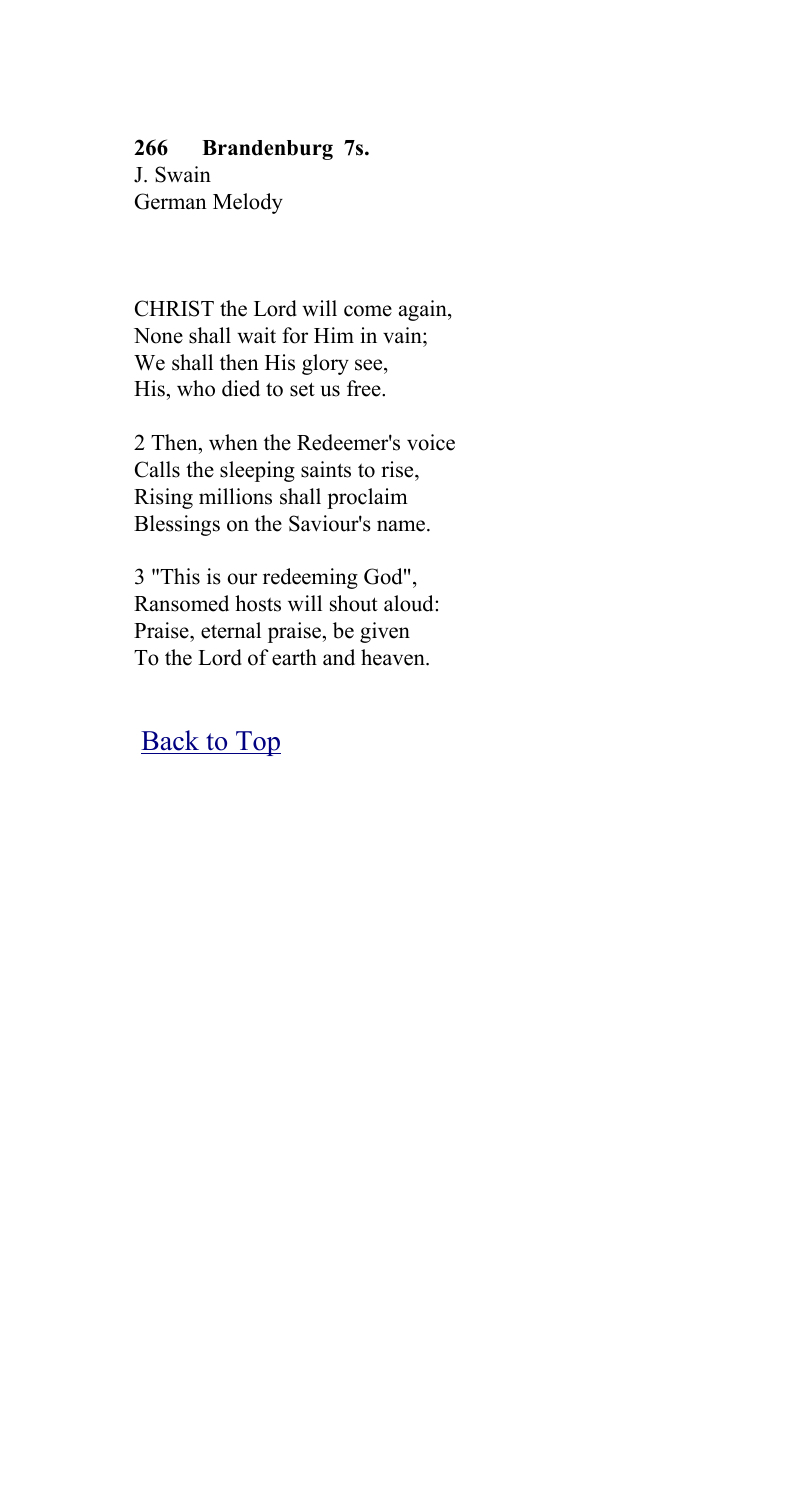## **267 Comfort 11.11.11.11.**

John Fawcett (1739-1817) E. L. White

ALL fulness resides in Jesus our Head, And ever abides to answer all need: The Father's good pleasure has laid up a store, A plentiful treasure, to give to the poor.

2 Whatever distress awaits us below, Such plentiful grace the Lord will bestow As still shall support us and silence our fear, And nothing can hurt us while Jesus is near.

3 When sorrows assail us, or terrors draw nigh, His love will not fail us, He'll guide with His eye; And when we are fainting, and ready to fail, He'll give what is wanting, and make us prevail.

4 We trust His protection; we'll lean on His might; We're sure His direction will guide us aright; We know who surrounds us, almighty to save, And no one confounds us the Saviour who have.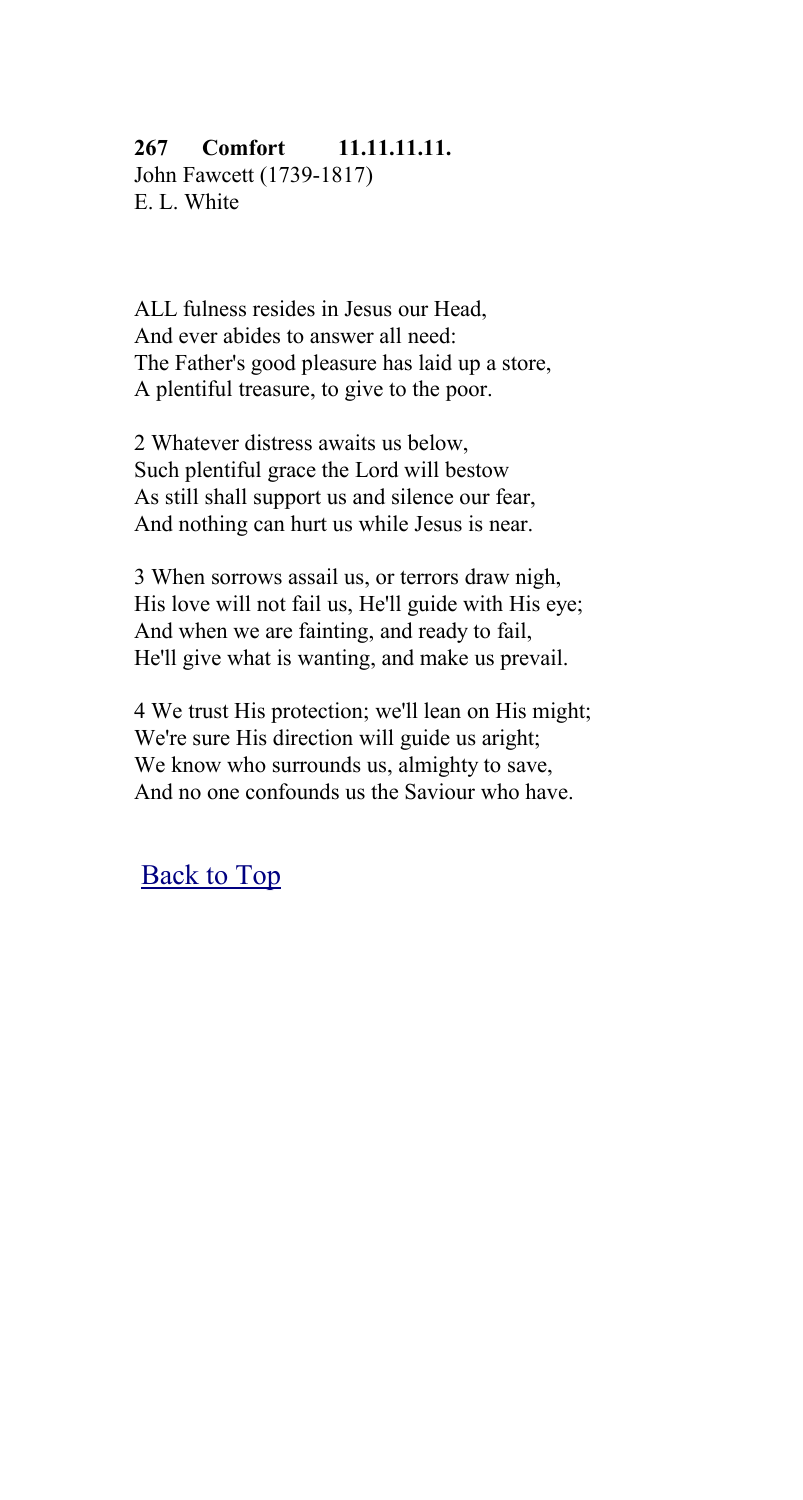# **268 Worship 7.7.7.6.**

William Wooldridge Fereday (1863-1959) S. T. Francis, 1834-1925

HOLY Lord, we think of Thee, Of Thy woe and agony, Of Thy suffering on the tree; Saviour, we adore Thee.

2 Wondrous grace to ruined man In that vast eternal plan; Far too vast for thought to scan; Saviour, we adore Thee.

3 Ponder we Thy lowly bed, Son of God in manger laid, Born to Calvary to be led; Saviour, we adore Thee.

4 Saviour, we Thy path retrace, Patient love and lowly grace, Matchless, holy, all Thy ways; Saviour, we adore Thee.

5 To Thy cross we turn our eyes, Slain that guilty worms might rise; Precious, perfect sacrifice! Saviour, we adore Thee.

6 Gaze we at the empty tomb; Gone our sins, dispelled our gloom, We are free – beyond sin's doom; Saviour, we adore Thee.

7 Look we to the throne of God; There in glory's blest abode, We behold Thee, risen Lord; Saviour, we adore Thee.

8 Soon for us Thou wilt return; Lord, for Thee our spirits yearn; Haste we to that blissful morn; Saviour, we adore Thee.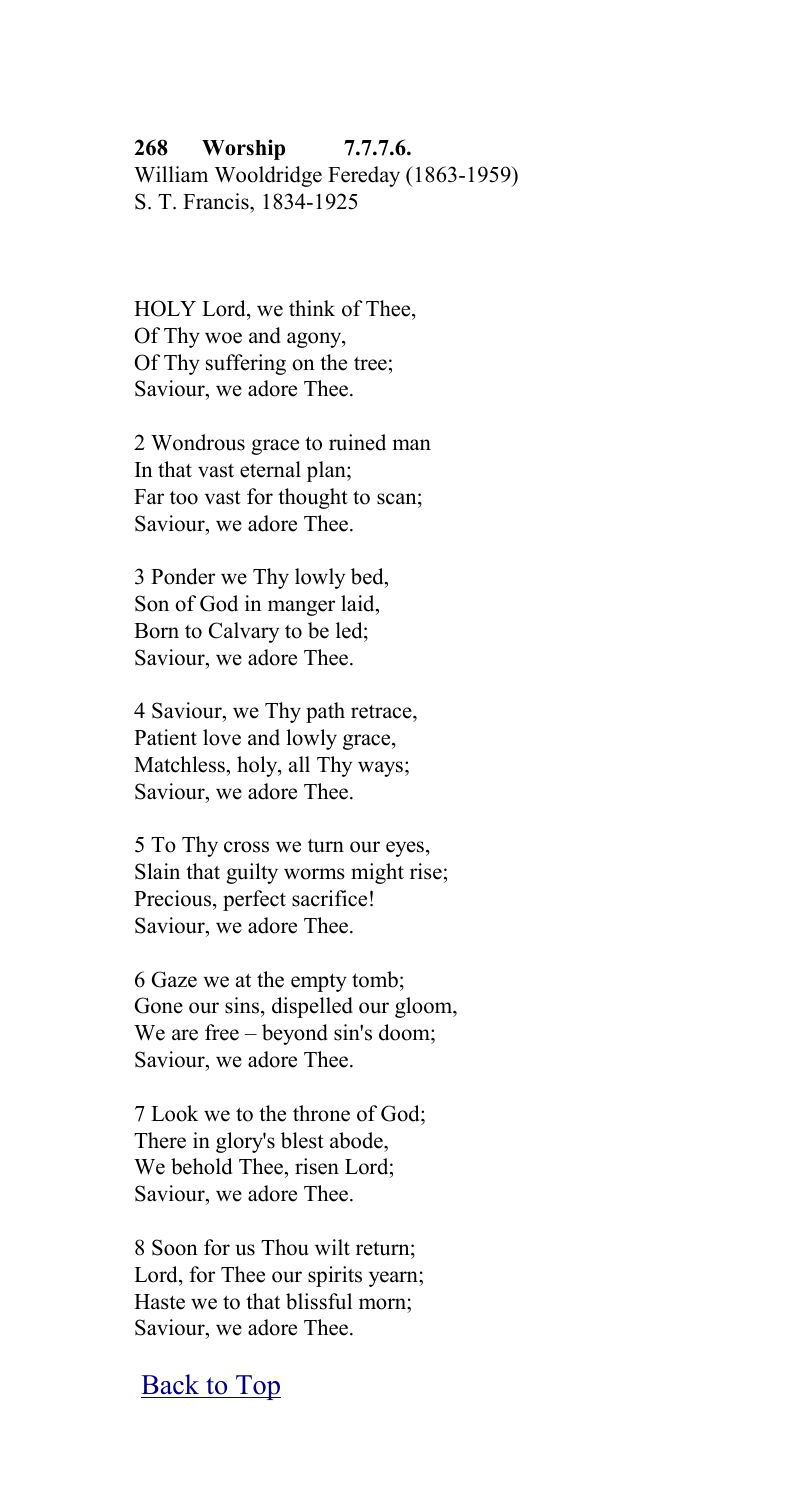## **269 Llanelly 7.6.7.6.D.**

Anon. Welsh Melody adapted

WE love to sing Thy praises, O Jesus Christ the Lord; It is our new-born gladness Thy goodness to record: The one absorbing treasure That fills our heart and eye Is love that came to suffer, For enemies to die.

2 Oh, love beyond all telling, Beyond all ken or thought, Which Thou, O blessed Saviour, To us from heaven hast brought! In Thee we see united Both God and man in One; Hence power and love unmeasured Combined in Thee are shown.

3 The power of the Creator Gives glory to Thy name; The love of the Redeemer Enhances all Thy fame: Creator and Redeemer, Almighty Saviour Lord, The power and love that saved us For ever be adored.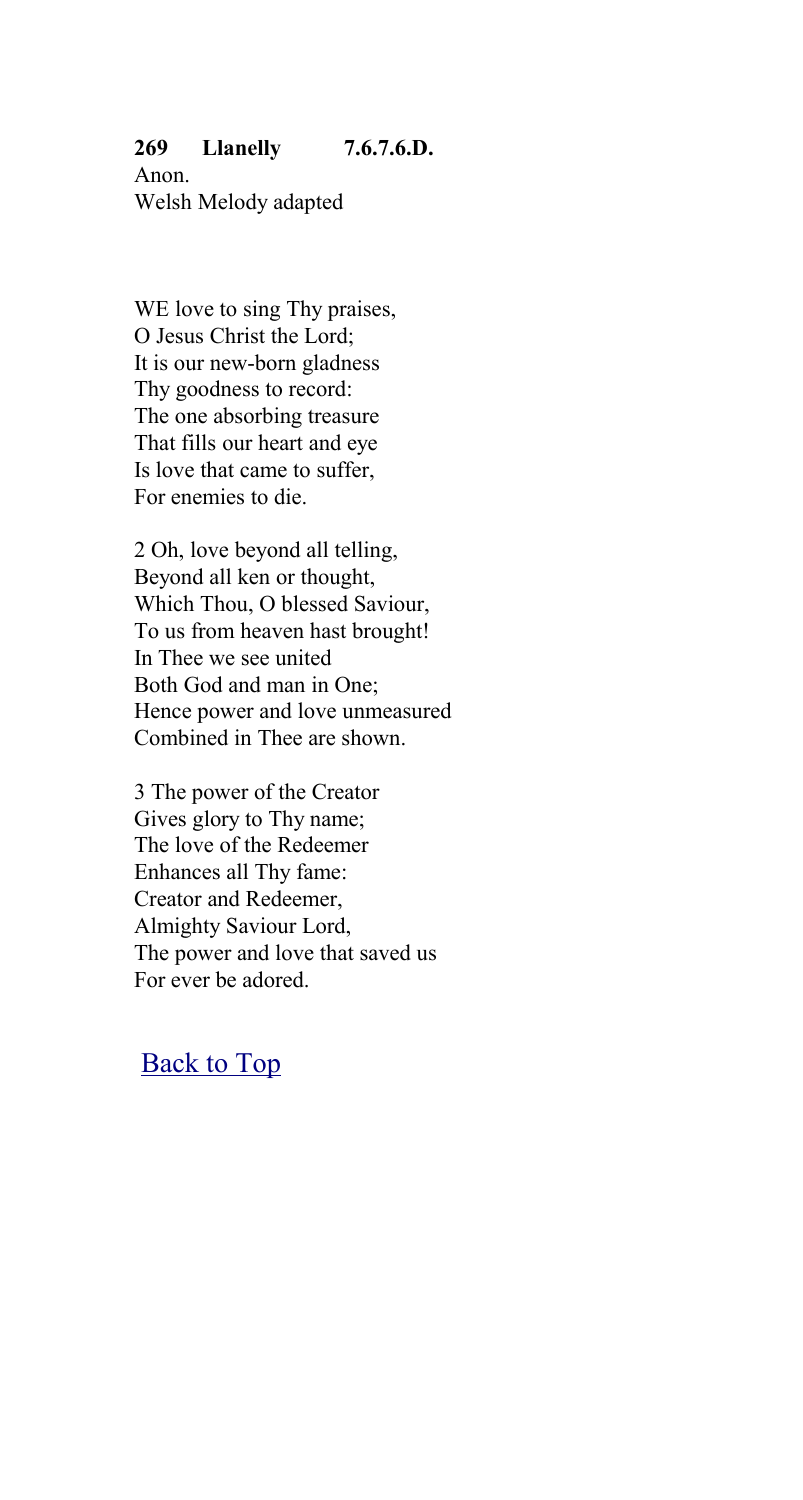#### **270 Silchester S.M.**

J. N. Darby Henri Abraham Cesar Malan (1787-1864)

AND shall we see Thy face, And hear Thy heavenly voice, Well known to us in present grace? Well may our hearts rejoice.

2 With Thee in garments white, Lord Jesus, we shall walk; And spotless in that heavenly light, Of all Thy sufferings talk.

3 Close to Thy trusted side, In fellowship divine; No cloud, no distance, e'er shall hide Glories that then shall shine.

4 Fruit of Thy boundless love, That gave Thyself for us; For ever we shall with Thee prove That Thou still lov'st us thus.

5 And we love Thee, blest Lord, E'en now, though feeble here, Thy sorrow and Thy cross record What makes us know Thee near.

6 We wait to see Thee, Lord, Yet now within our hearts Thou dwell'st in love that doth afford The joy that love imparts.

7 Yet still we wait for Thee, To see Thee as Thou art; Be with Thee, like Thee, Lord, and free To love with all our heart.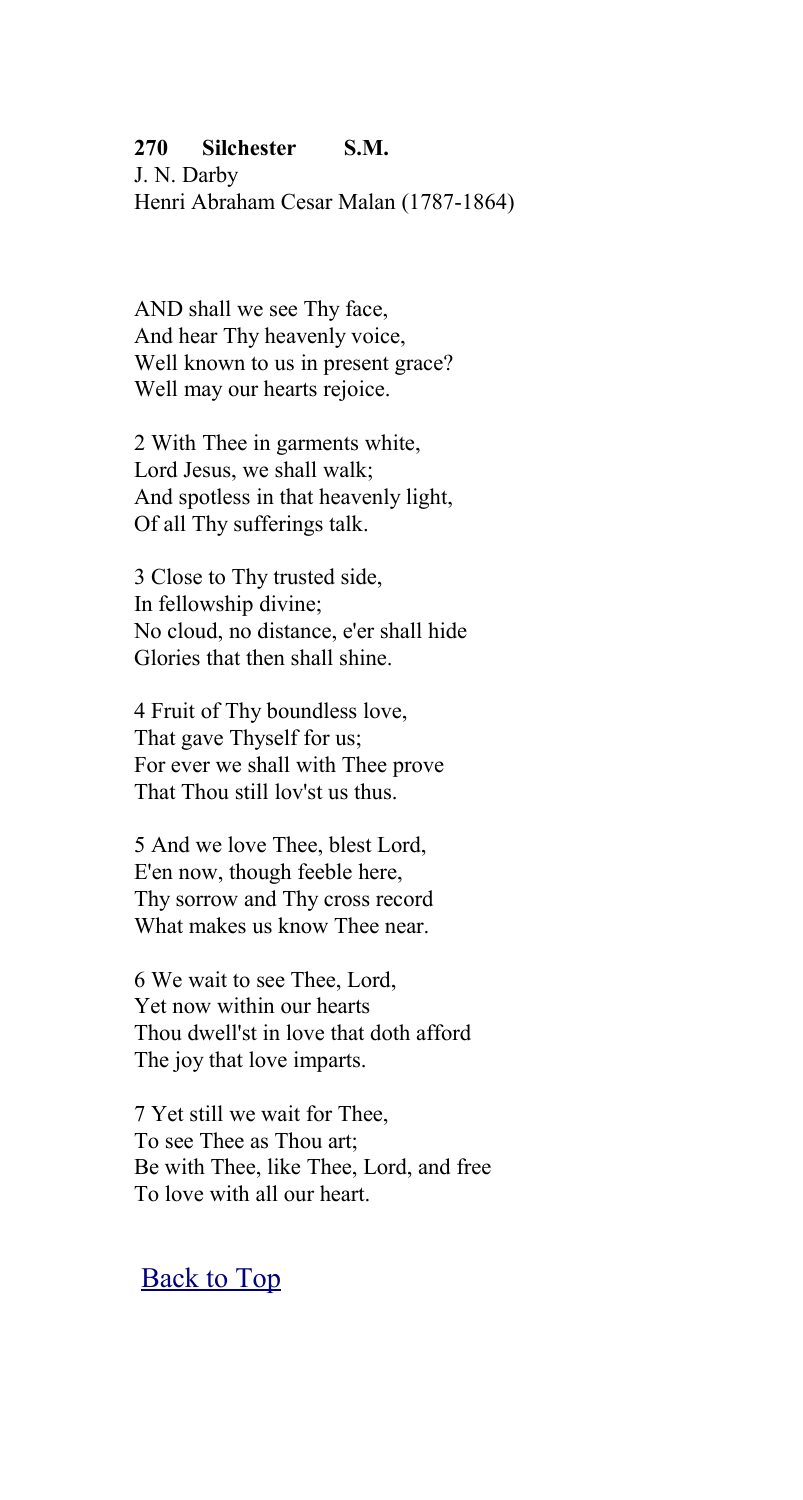#### **271 Lowry 6.4.6.4.6.6.6.4.**

Anon. Robert Lowry (1826-1899)

O GOD, through Christ we sing Glory to Thee; In His blest name we bring Glory to Thee. His heavenly face displays All Thy refulgent rays, And wakes our hymn of praise, Glory to Thee.

2 He gave, when here on earth, Glory to Thee; Angels had hailed His birth, Glory to Thee. The wondrous works He wrought, The precious truths He taught, His holy footsteps brought Glory to Thee.

3 On Calvary's cross He gave Glory to Thee; Won from the vanquished grave Glory to Thee: Exalted now, and crowned, Him countless hosts surround, And swell the lofty sound, Glory to Thee.

4 With joy we strike the chord, Glory to Thee! Ascribe, through Christ the Lord, Glory to Thee: In Jesus' name shalt Thou Constrain all knees to bow; Through Him we worship now; Glory to Thee!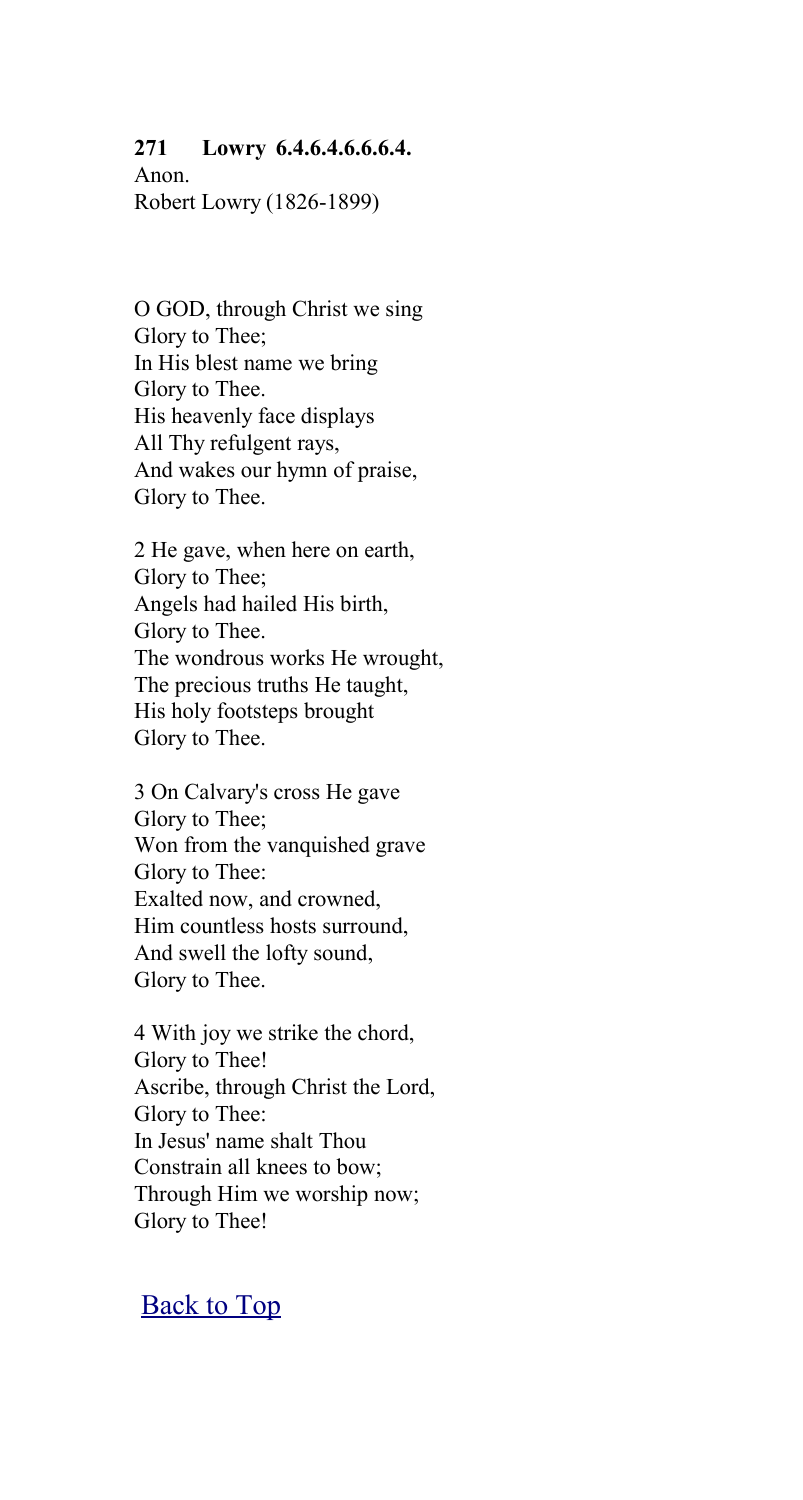#### **272 Festal Song S.M.**

A. Midlane W. H. Walter, 1825-1893

REVIVE Thy work, O Lord; Exalt Thy precious Name; And may Thy love in every heart Be kindled to a flame.

2 Revive Thy work, O Lord; Create soul-thirst for Thee, And hungering for the bread of life, Oh, may our spirits be.

3 Revive Thy work, O Lord; Give power unto Thy Word; Grant that Thy blessed Gospel may In living faith be heard.

4 Revive Thy work, O Lord; And give refreshing showers: The glory shall be all Thine own; The blessing, Lord, be ours!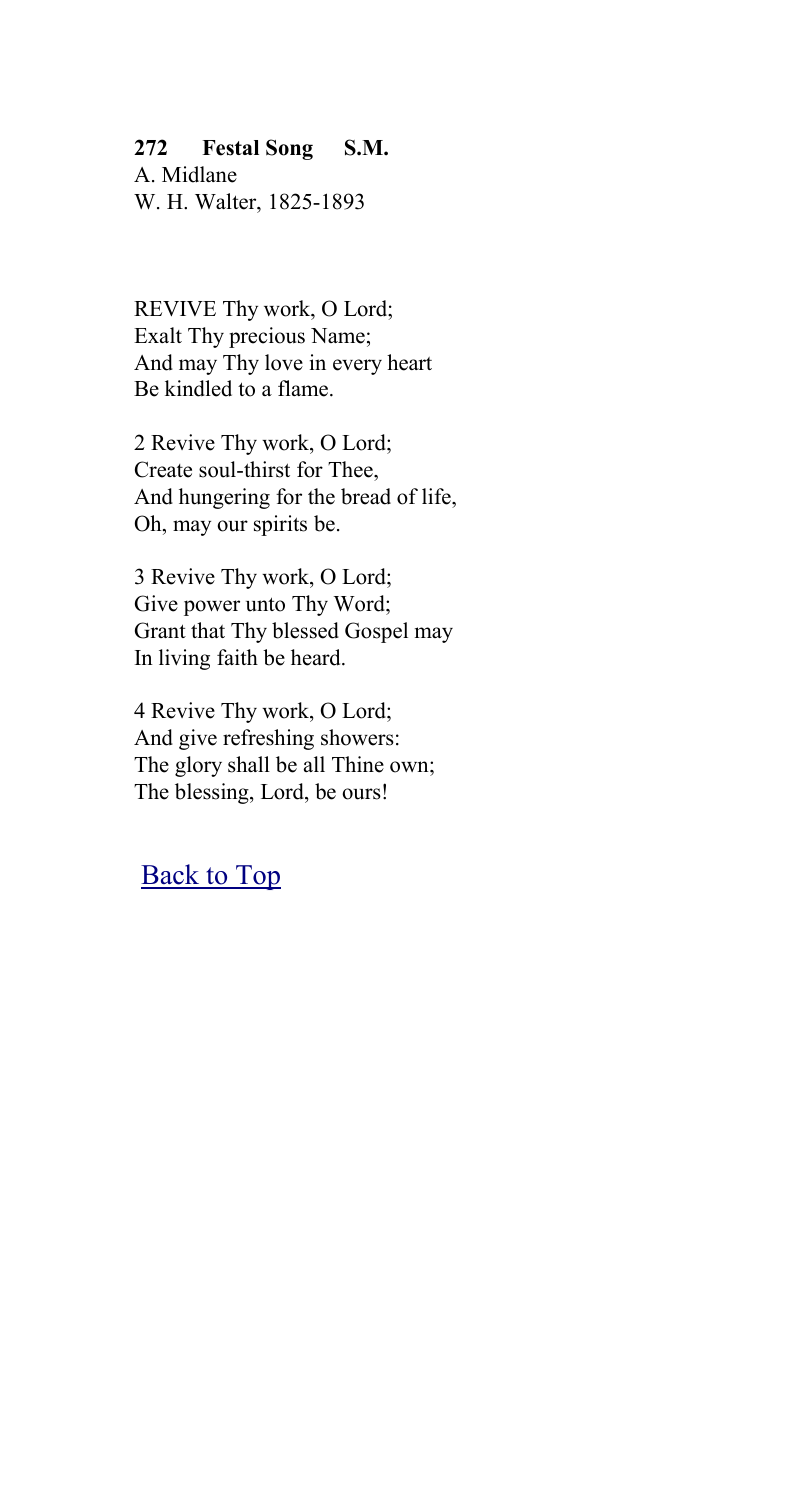## **273 Dominus Regit Me 8.7.8.7. Iambic**

Bagstaff or Littlewood J. B. Dykes, 1823-1876

O LORD, how does Thy mercy throw Its guardian shadow o'er us, Preserving while we're here below, Safe to the rest before us.

2 As weaker than a bruised reed, We cannot do without Thee; We want Thee here each hour of need, Shall want Thee too in glory.

3 And though our efforts now to praise Are often cold and lowly, A nobler, sweeter song we'll raise With all Thy saints in glory.

4 We'll lay our trophies at Thy feet, We'll worship and adore Thee, Whose precious blood has made us meet To dwell with Thee in glory.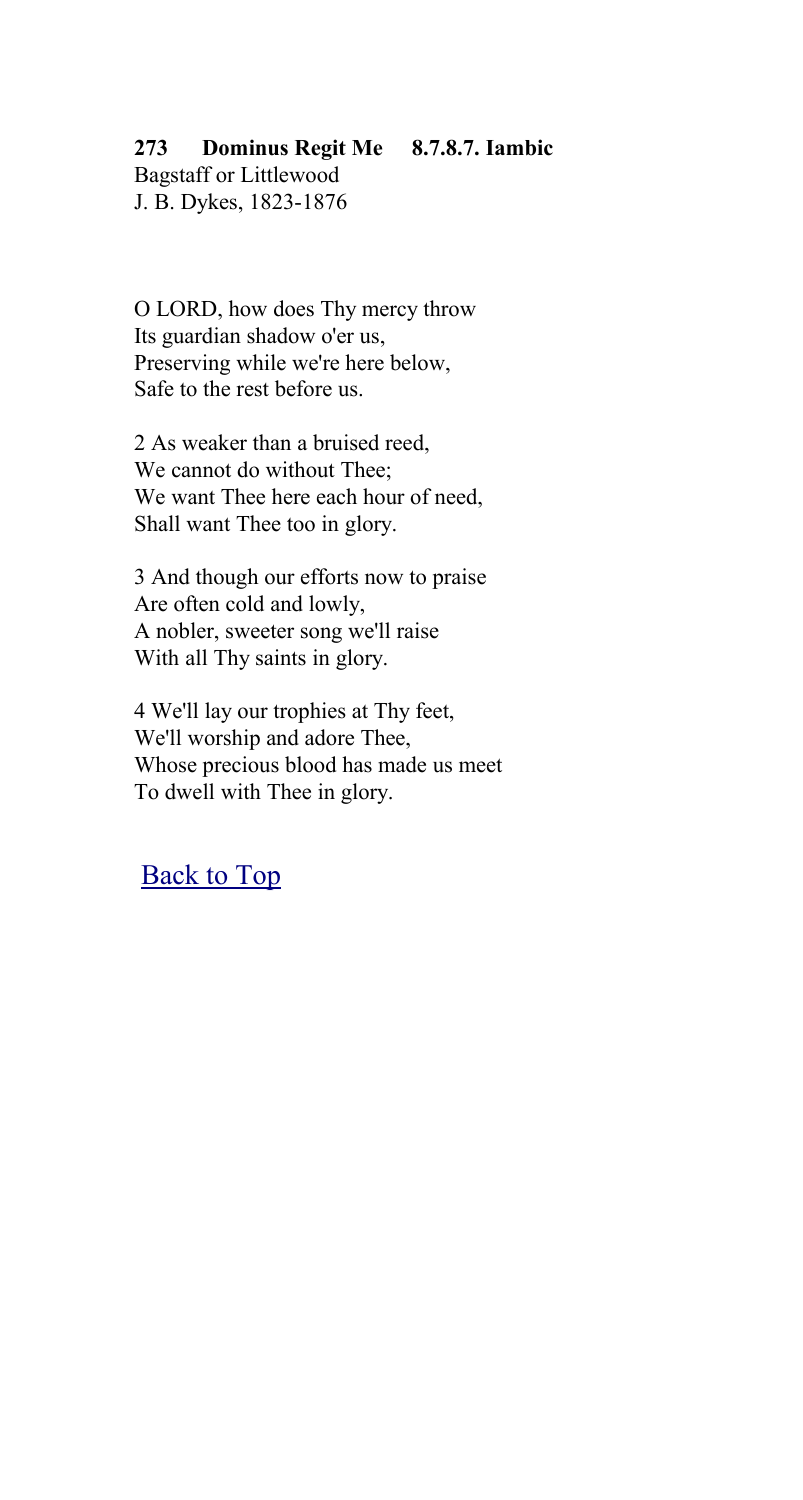#### **274 Stella 8.8.8.8.8.8.**

P. Gerhardt (tr. J. Wesley) Old English Air, 1858 adapted

O LORD, Thy rich, Thy boundless love No thought can reach, no tongue declare; O give our hearts its depths to prove, And reign without a rival there! From Thee, O Lord, we all receive, Thine, wholly Thine, alone we'd live.

2 O Lord, how cheering is Thy way! How blest, how gracious in our eyes! Care, anguish, sorrow, pass away, And fear before Thy presence flies. Lord Jesus! nothing would we see, Nothing desire, apart from Thee!

3 In conflict be Thy love our peace! In weakness be Thy love our strength! And when the storms of life shall cease, And Thou to meet us com'st at length, Lord Jesus, then these hearts shall be For ever satisfied with Thee.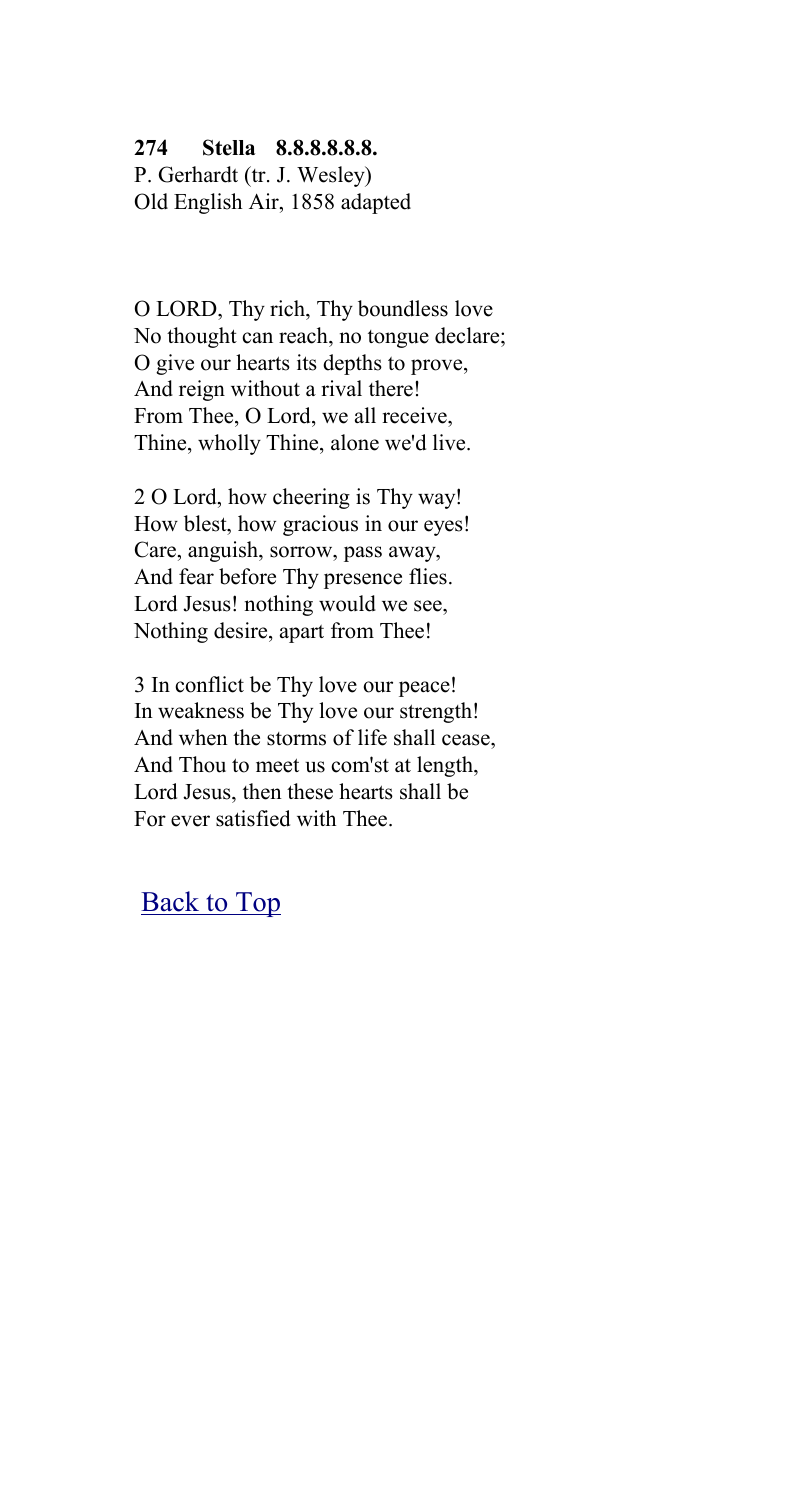#### **275 Martyrdom C.M.**

M. Bowly H. Wilson, 1766-1824

OUR God is light: and though we go Across a trackless wild, Our Saviour's footsteps ever show The path for every child.

2 At every step afresh we prove How sure our heavenly Guide; The faithful and forbearing love That never turns aside.

3 Thou weariest not, most gracious Lord, Though we may weary grow; In season, the sustaining word Thou giv'st our hearts to know.

4 Death's bitter waters met our thirst, Thy cross has made them sweet; Then on our gladdened vision burst God's shady, cool retreat.

5 The manna and the springing well Suffice for every need; And Eshcol's grapes the story tell Of where Thy path doth lead.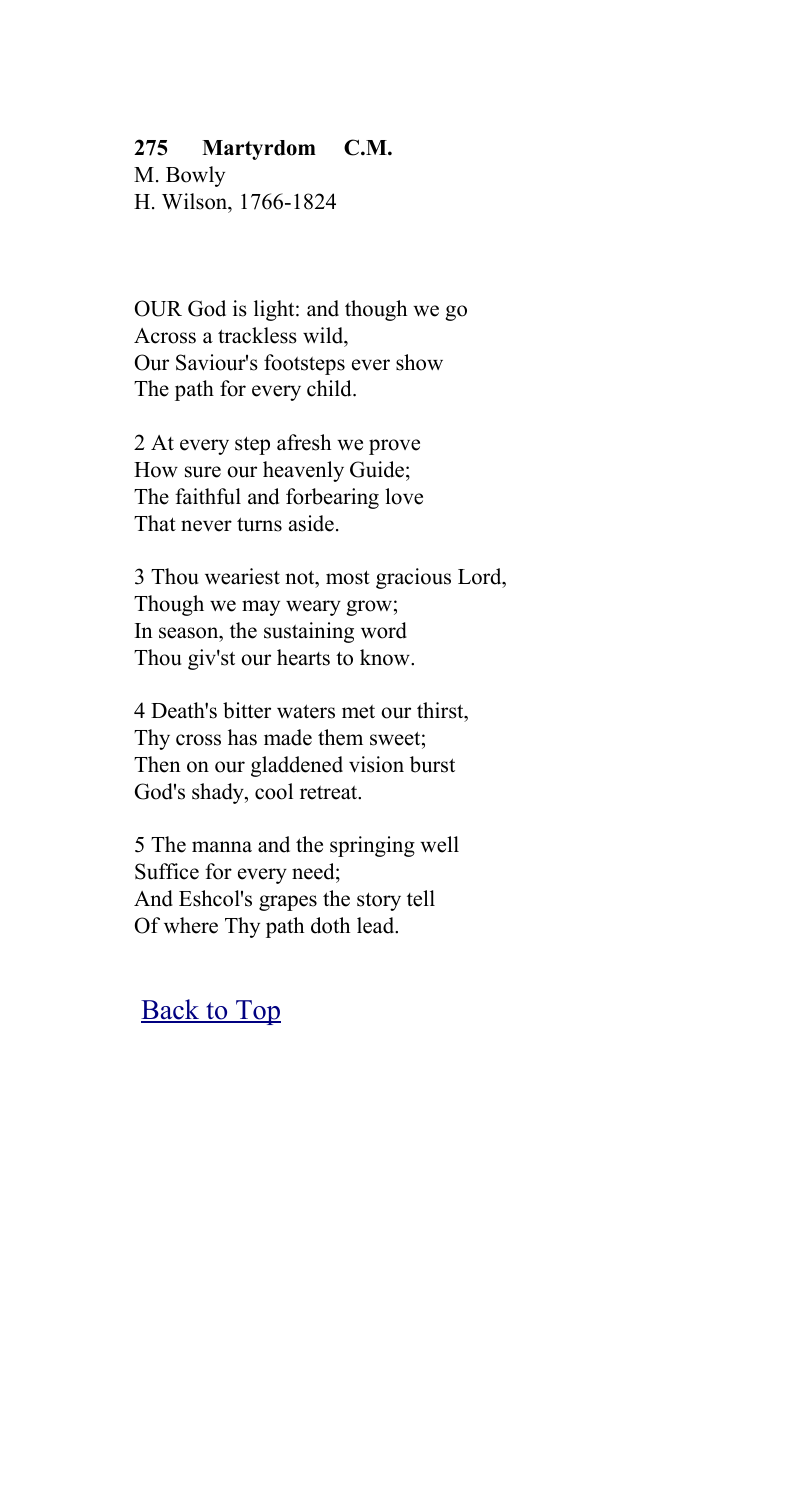#### **276 Cwm Rhonnda 8.7.8.7.8.7.**

William Williams (1717-1791) J. Hughes, 1873-1932

GUIDE us, O Thou gracious Saviour, Pilgrims through this barren land; We are weak, but Thou art mighty; Hold us with Thy powerful hand; Bread of heaven, Feed us now and evermore.

2 While we tread this vale of sorrow, May we in Thy love abide: Keep us ever, gracious Saviour, Cleaving closely to Thy side, Still relying On the Father's changeless love.

3 Saviour, come, we long to see Thee, Long to dwell with Thee above, And to know in full communion All the sweetness of Thy love; Come, Lord Jesus, Take Thy waiting people home.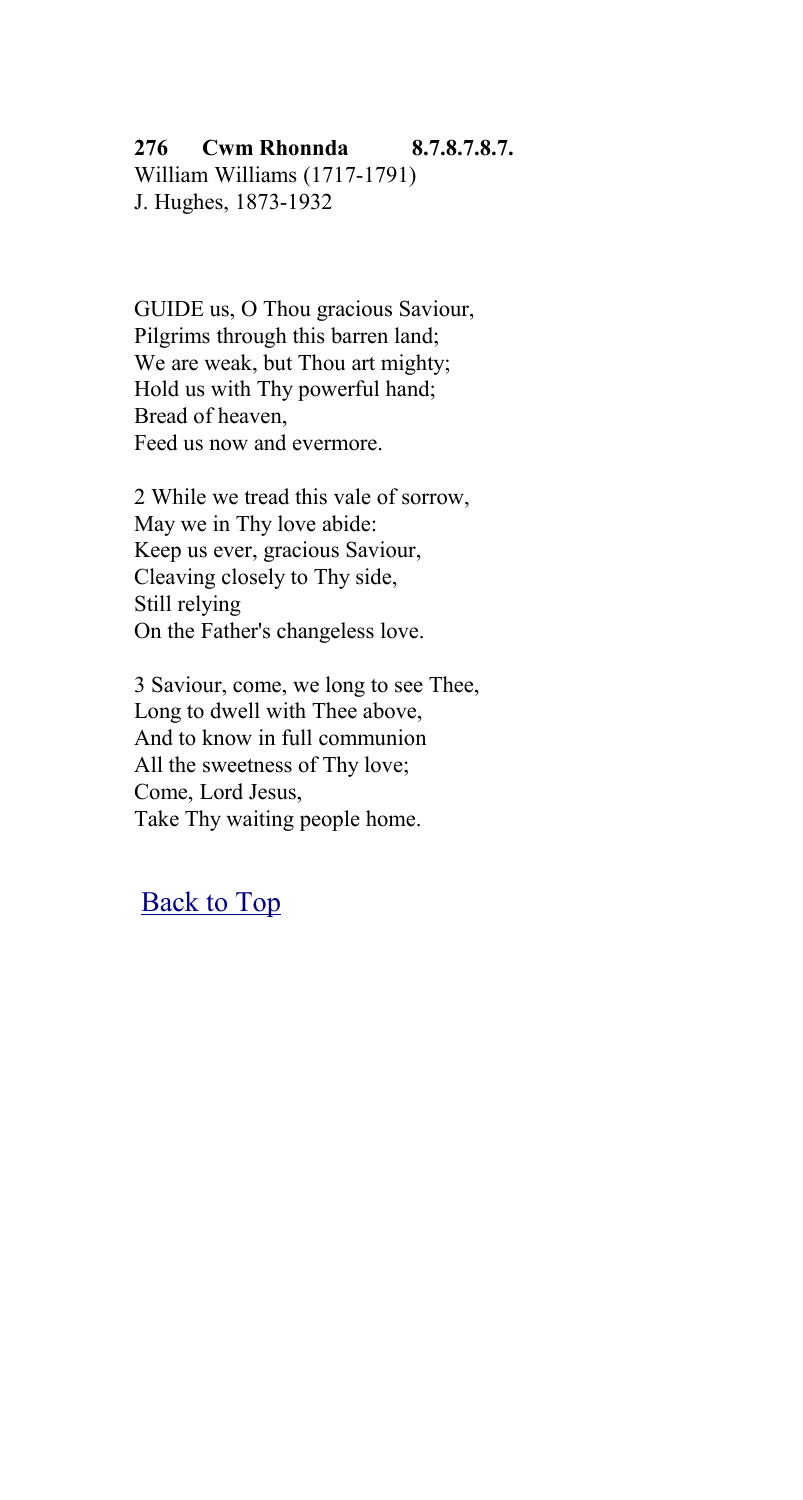#### **277 Creation 8.8.8.8.8.8.**

J. Swain Franz Joseph Haydn, 1732-1809

CHRIST'S glory fills eternity, Eternity which was and is; And all eternity to be Will shine with His undying praise; To Him who lives but once was slain Be honour, power, and praise, Amen.

2 To Him who shines before our eyes In robes of uncreated light; Whose glories ever on us rise And fill us with supreme delight; To Him who lives but once was slain Be honour, power, and praise, Amen.

3 To Him whose everlasting love Sent forth those precious streams of grace, Which made us long to dwell above, And led us to this blissful place; To Him who lives but once was slain Be honour, power, and praise, Amen.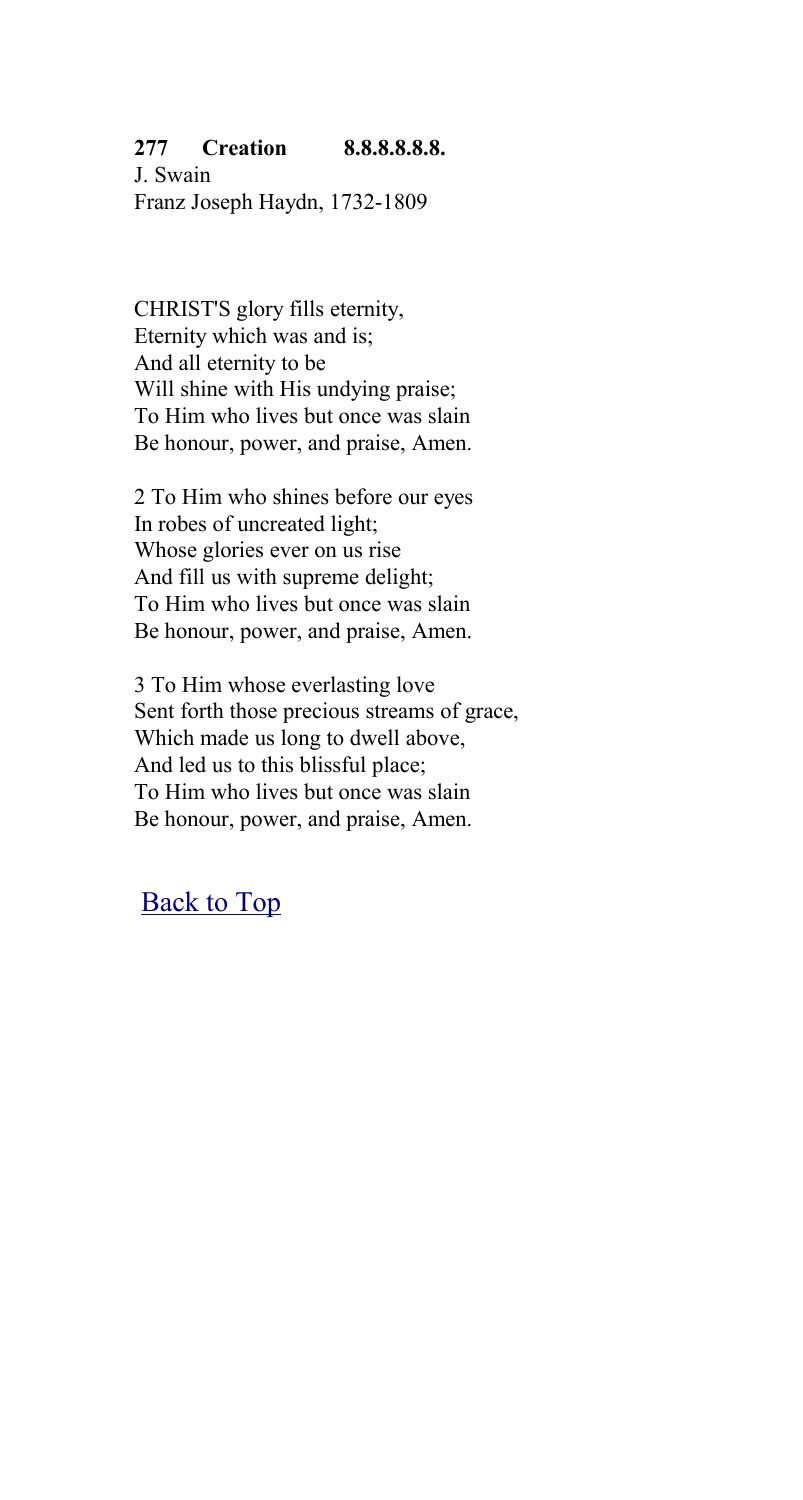#### **278 Spohr C.M.**

J. G. Deck L. Spohr, 1785-1859

SAVIOUR, we long to follow Thee, Daily Thy cross to bear, And count all else, whate'er it be, Unworthy of our care.

2 We are not now our own, but Thine, The purchase of Thy blood, And made, by grace and love divine, The sons and heirs of God.

3 Thy Spirit, too, the present seal Of all the Father's love, Dwells in our souls and does reveal, The glorious rest above.

4 Thy life is now beyond the grave; Our souls Thou hast set free; Life, strength, and grace in Thee we have, For we are one with Thee.

5 O teach us so the power to know Of risen life with Thee; Not we may live while here below, But Christ our life may be.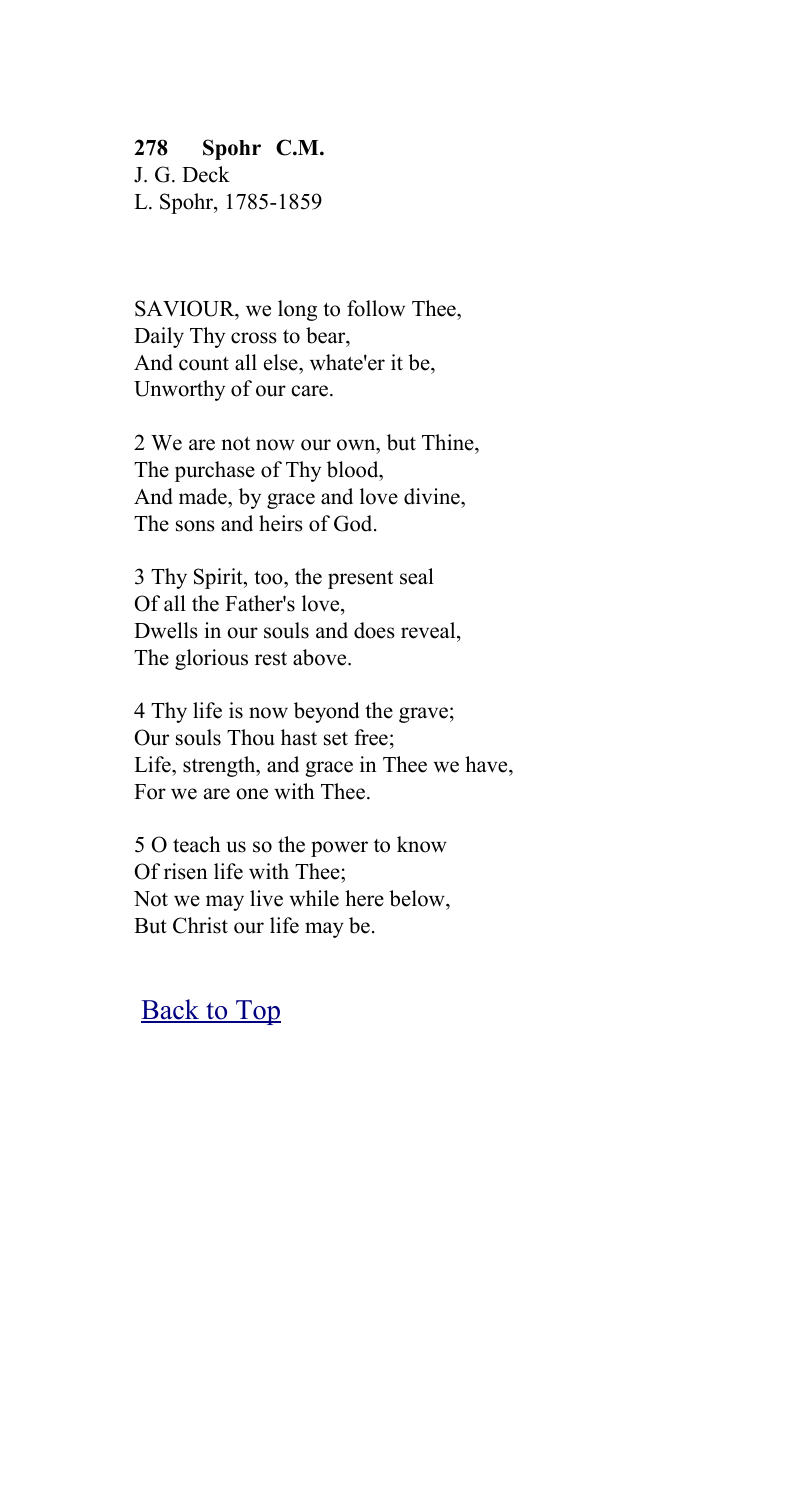**279 Ellers 10s.** Miss C. H. von Poseck E. J. Hopkins, 1818-1901

THOU, Lord, Thyself, the Bright, the Morning Star Wilt soon arise and chase our woes afar: What gladness then, what bliss without a cloud, Shall fill these hearts so oft with sorrow bowed!

2 Lord Jesus, shall we gaze upon Thy face – That face of perfect beauty, love and grace? That blessed form, once nailed upon the tree, Lord, shall these very eyes in glory see?

3 We shall, we shall! for Thou hast said it, Lord, And faith rests ever on Thy changeless word: "Behold, I come," "surely I quickly come;" E'en so, Amen: oh, take Thy loved ones home!

4 Lord Jesus, come: the Spirit calls for Thee, The bride desireth sore Thy face to see; Lord Jesus, come: our hearts within us burn, We hasten forth to greet Thy glad return.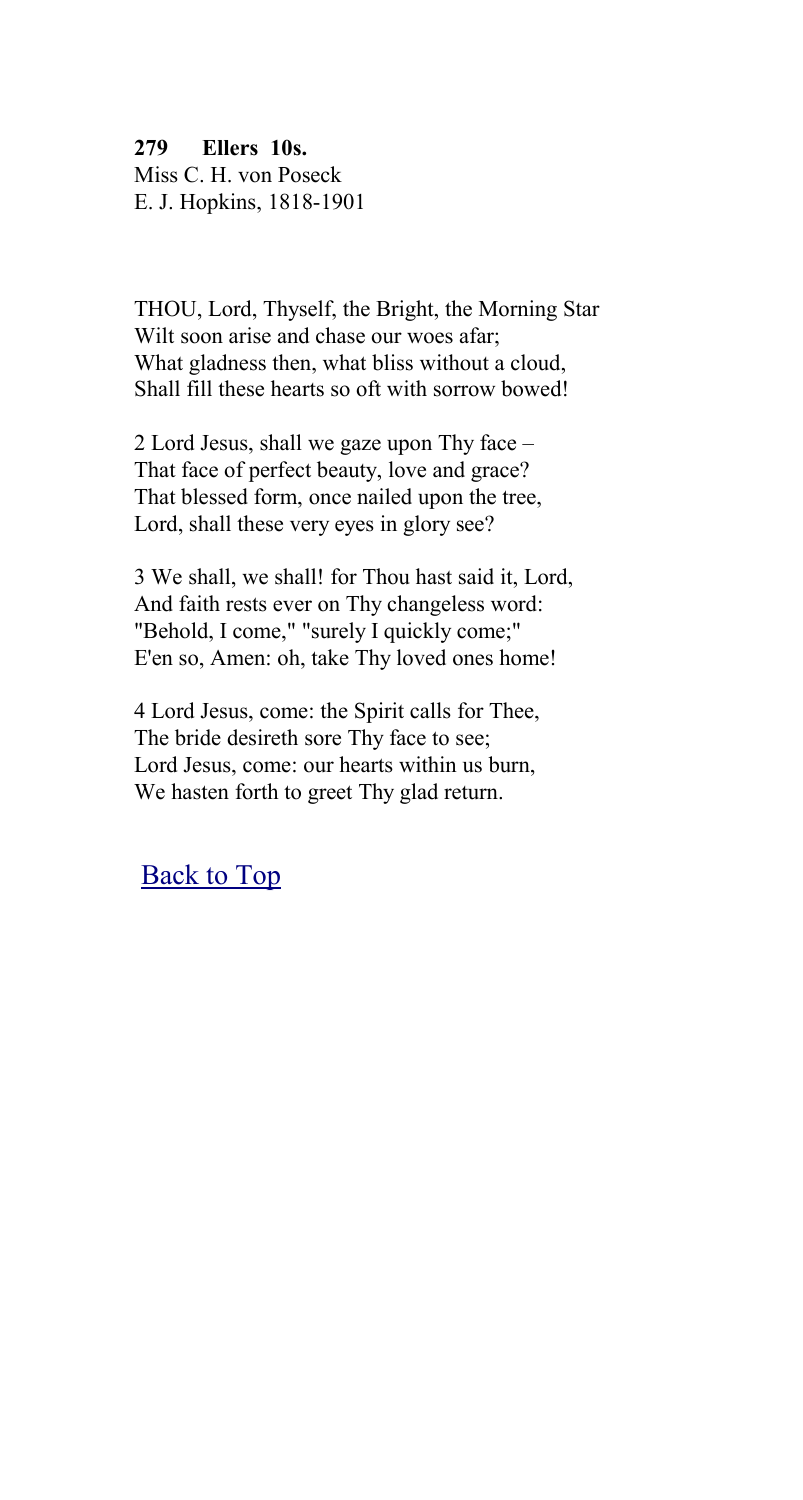#### **280 Hull 8.8.6.8.8.6.**

T. Kelly S. Chandler, born 1760

O JOYFUL day! O glorious hour! When Jesus, by almighty power, Revived and left the grave; In all His works behold Him great, Before, almighty to create, Almighty now to save.

2 The First-begotten from the dead, He's risen now, His people's Head, And thus their life's secure; And if, like Him, they yield their breath, Like Him they'll burst the bonds of death, Their resurrection sure.

3 Why should His people, then, be sad? None have such reason to be glad As those redeemed to God: Jesus, the mighty Saviour, lives, To them eternal life He gives, The purchase of His blood.

4 Then let our gladsome praise resound, And let us in His work abound, Whose blessed name is Love; We're sure our labour's not in vain, For we with Him ere long shall reign, With Jesus dwell above.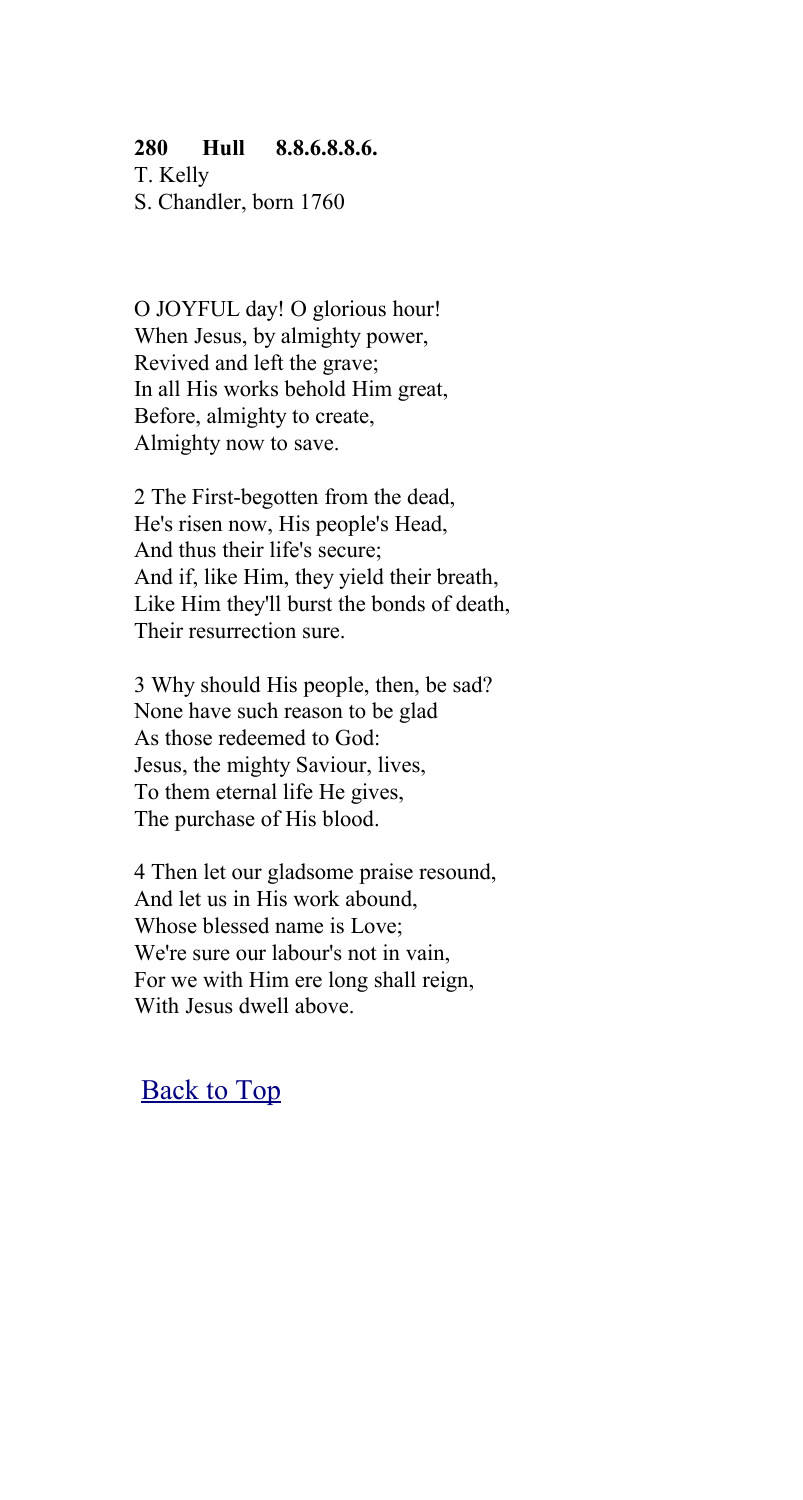### **281 Friedrich C.M.**

I. Watts George Frederick Handel, 1685-1759

WITH joy we meditate the grace Of God's High Priest above; His heart is filled with tenderness, His very name is Love.

2 Touched with a sympathy within, He knows our feeble frame; He knows what sore temptations mean For He has felt the same.

3 But spotless, undefiled and pure, The great Redeemer stood; While Satan's fiery darts He bore And did resist to blood.

4 He, in the days of sorrowing flesh, Poured out His cries and tears, And, though ascended, feels afresh What every member bears.

5 Then boldly let our faith address The throne of grace and power: We shall obtain delivering grace In every needed hour.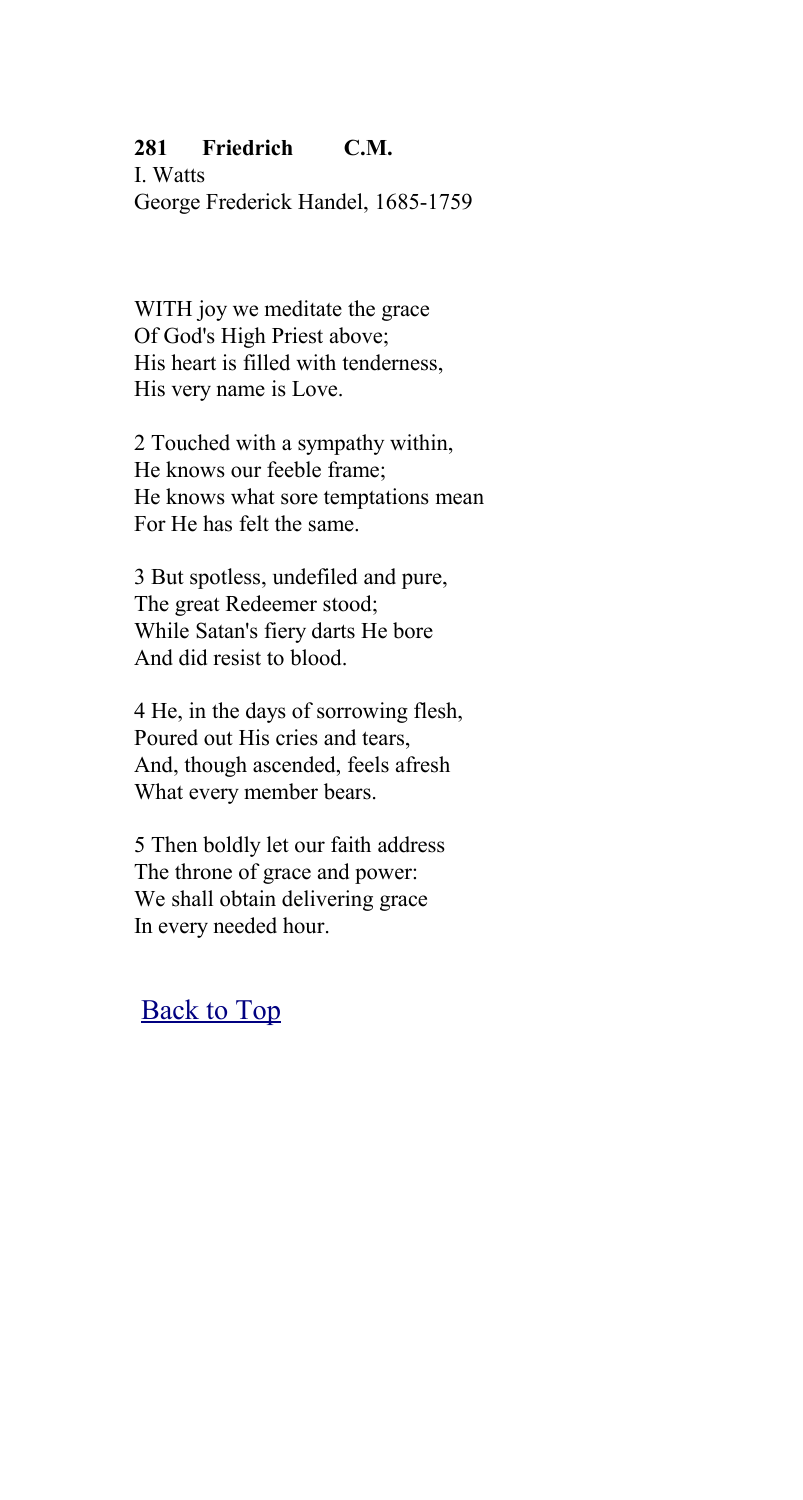### **282 Panoply 7.7.7.3.**

Miss Charlotte Elliott (1789-1871) vv. 1, 2, 5, 6; Mrs. Hazel Dixon vv. 3, 4) Hazel Dixon, 1976

CHRISTIAN, seek not yet repose, Cast thy dreams of ease away; Thou art in the midst of foes: Watch and pray.

2 Canaan has for thee been won, Christ triumphant led the way; In His might possess thine own! Watch and pray.

3 In the heavenlies see that land, Satan would thine entrance stay; Thou against his wiles must stand: Watch and pray.

4 Principalities and powers, Mustering their unseen array, Wait for thy unguarded hours: Watch and pray.

5 Gird thy heavenly armour on, Wear it ever, night and day; Ambushed lies the evil one: Watch and pray.

6 Watch, as if on that alone Hung the issue of the day; Pray that help may be sent down: Watch and pray.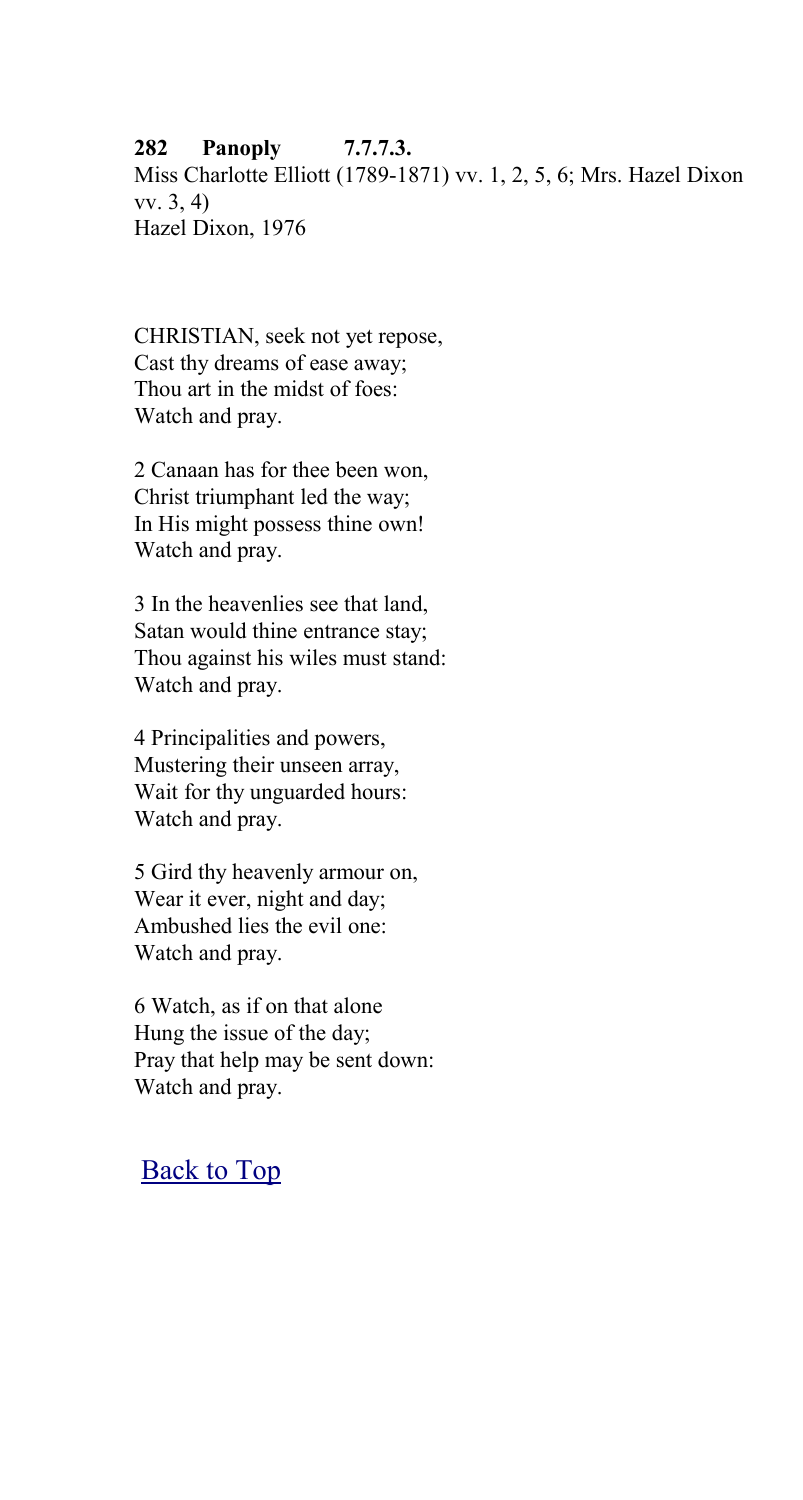#### **283 Rockingham L.M.**

I. Watts E. Miller, 1731-1807

WHEN I survey the wondrous cross On which the Prince of glory died, My richest gain I count but loss, And pour contempt on all my pride.

2 Forbid it, Lord, that I should boast, Save in the cross of Christ my God: All the vain things that charm me most, I sacrifice them to His blood.

3 See from His head, His hands, His feet, Sorrow and love flow mingled down: Did e'er such love and sorrow meet, Or thorns compose so rich a crown?

4 Were the whole realm of nature mine, That were an offering far too small; Love so amazing, so divine, Demands my soul, my life, my all.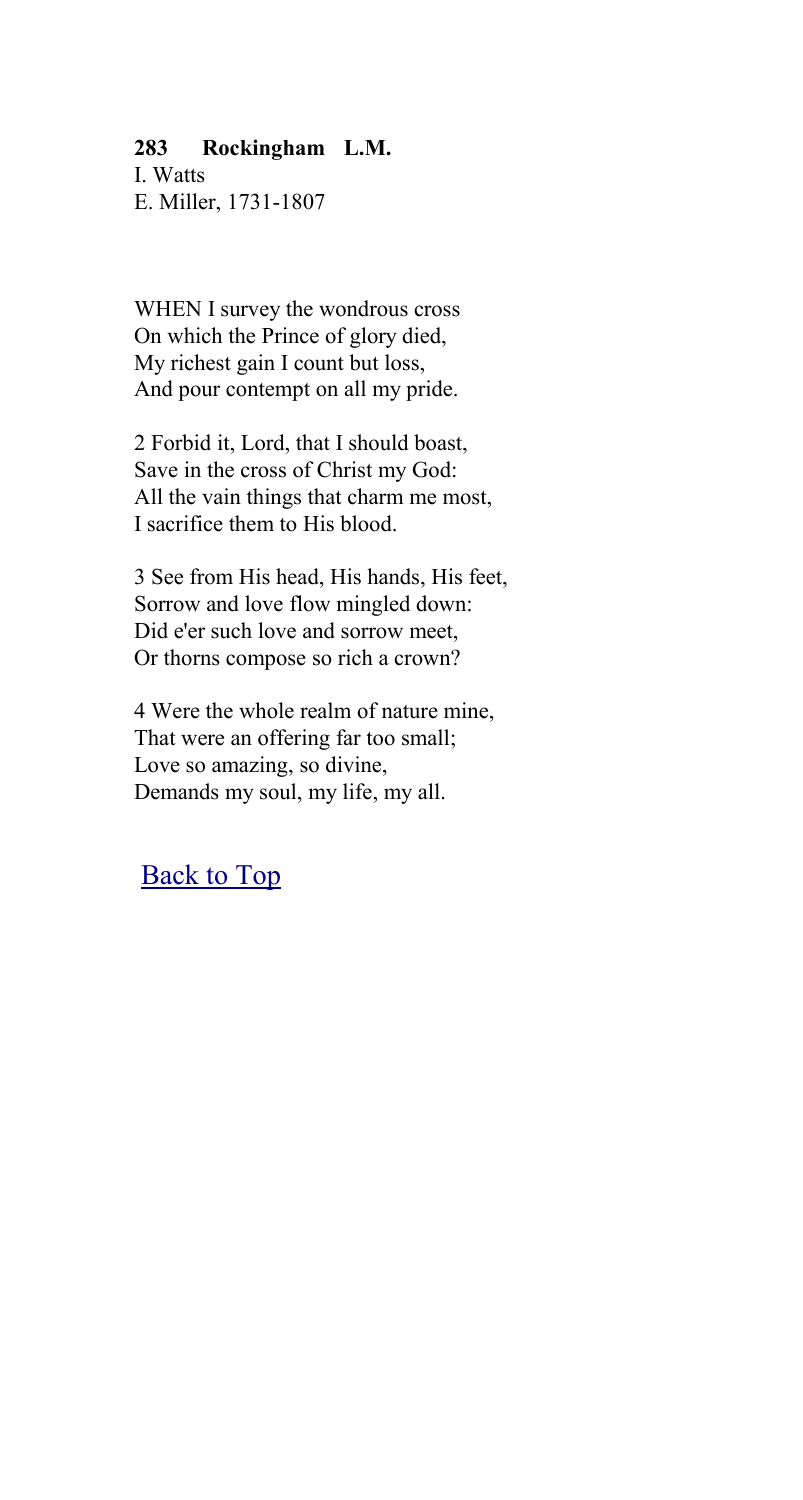#### **284 St. Catherine 8.8.8.8.8.8.**

C. Wesley H. F. Hemy, 1818-1888

THOU hidden Source of calm repose! Thou all-sufficient Love divine! Our help and refuge from our foes, Secure we are, for we are Thine; And, lo! from guilt and grief and shame We're hidden, Saviour, by Thy name.

2 Thy mighty name Salvation is, And keeps our happy souls above; Comfort it brings, and power and peace And joy and everlasting love; To us, with Thy dear name, are given Pardon and holiness and heaven.

3 O Lord, our All in all Thou art, Our rest in toil, our ease in pain; The medicine of a broken heart; 'Mid storms, our peace; in loss, our gain; Our smile beneath the tyrant's frown; In shame, our glory and our crown.

4 In want, our plentiful supply; In weakness, our almighty power; In bonds, our perfect liberty; Our refuge in temptation's hour; Our comfort 'midst all grief and thrall, Our life in death, our All in all.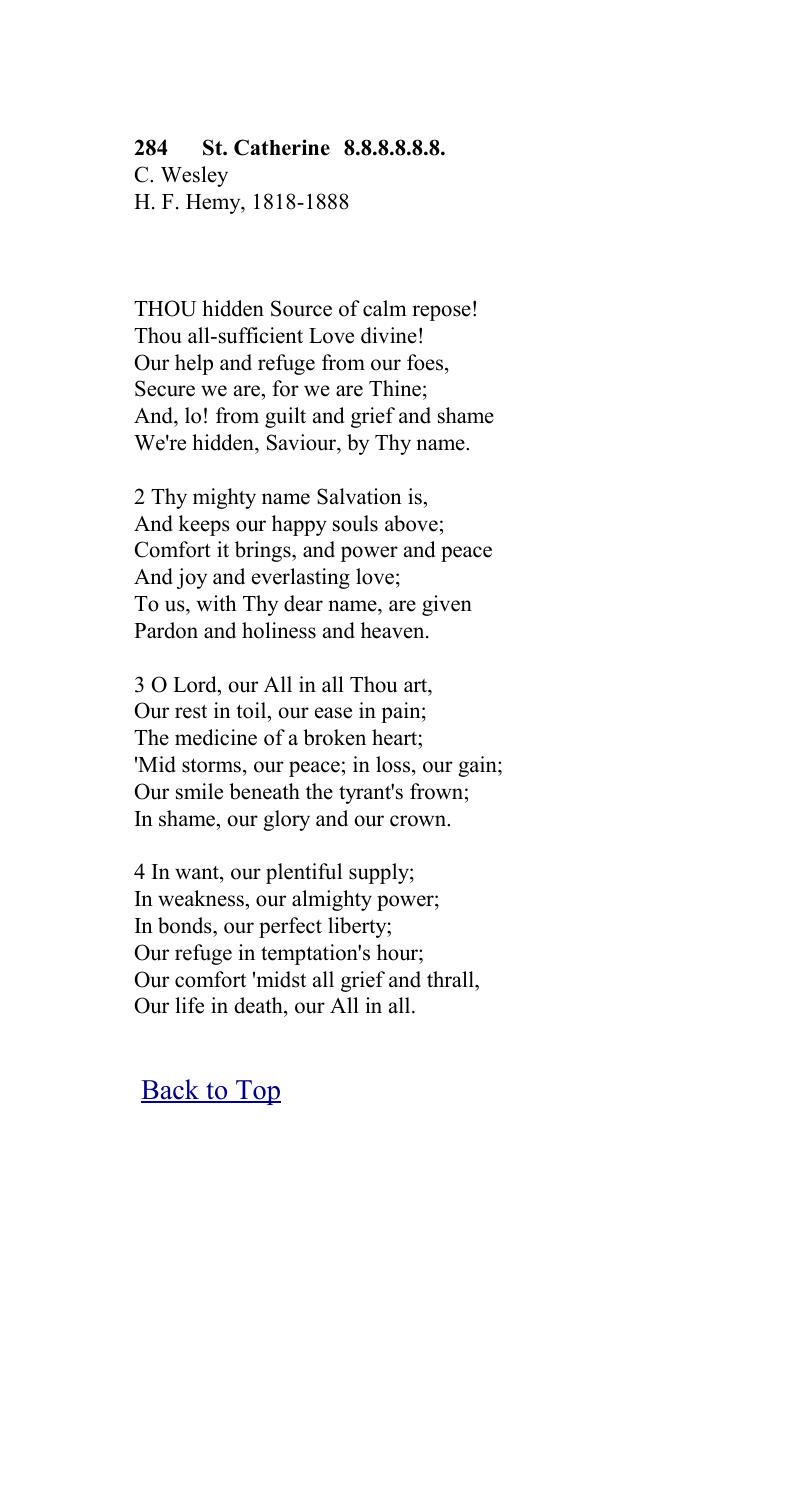### **285 Barrow C.M.**

T. Kelly American Melody 1850

THE head that once was crowned with thorns, Is crowned with glory now; Heaven's royal diadem adorns The mighty Victor's brow.

2 Thou glorious light of courts above, Joy of the saints below, To us still manifest Thy love, That we its depths may know.

3 To us Thy cross with all its shame, With all its grace be given; Though earth disowns Thy lowly name. God honours it in heaven.

4 Who suffer with Thee, Lord, below, Shall reign with Thee above: Then let it be our joy to know This way of peace and love.

5 To us Thy cross is life and health; 'Twas shame and death to Thee; Our present glory, joy and wealth, Our everlasting stay.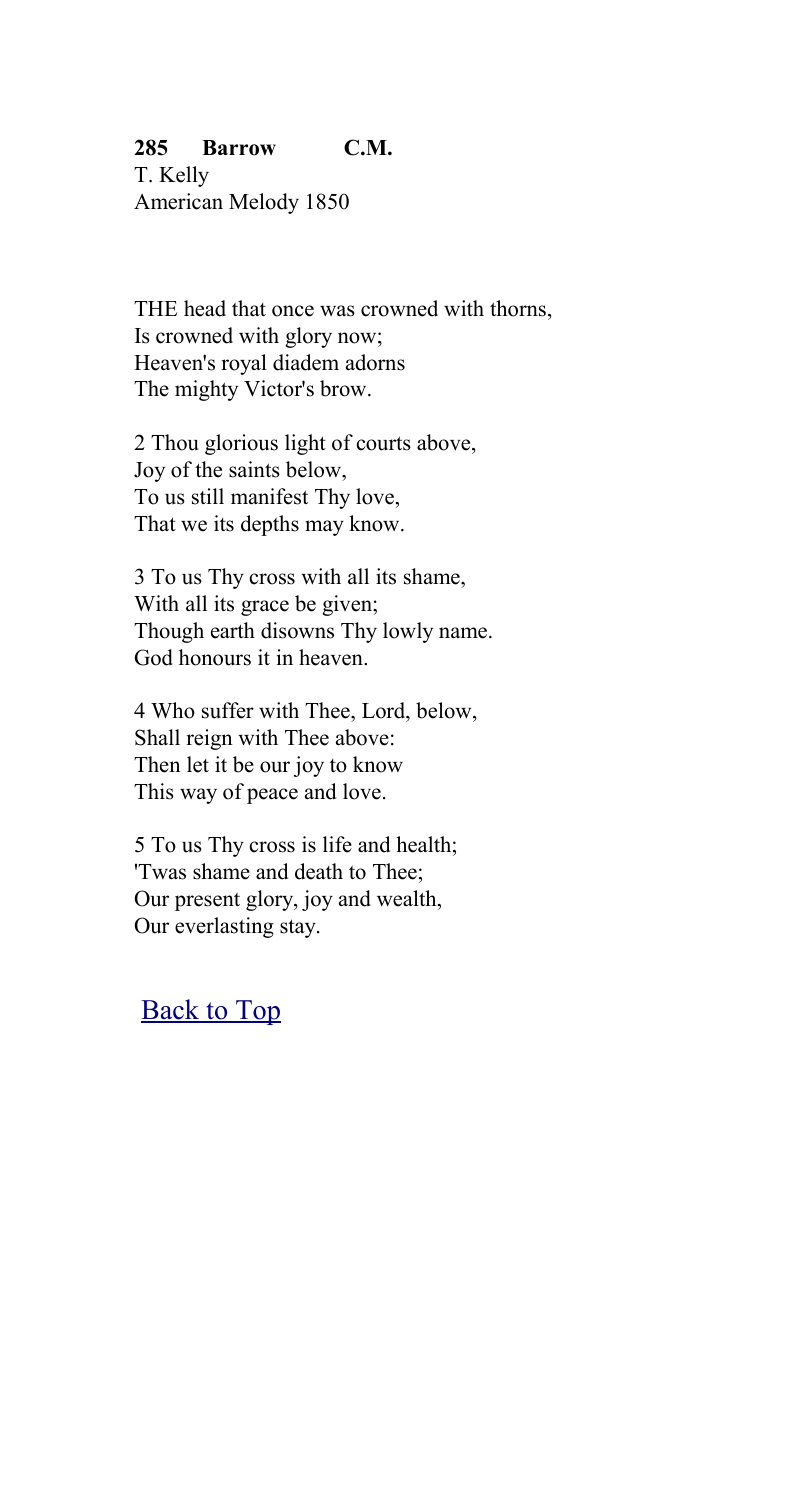### **286 Grebe 8.7.8.7.D.**

T Kelly J. G. Ebeling, 1637-1676

"STRICKEN, smitten, and afflicted," See Him dying on the tree; 'Tis the Christ by man rejected; Yes, my soul, 'tis He, 'tis He. Mark the sacrifice appointed, See who bears the awful load; 'Tis the Word, the Lord's Anointed, Son of man and Son of God.

2 Here we have a firm foundation, Here's the refuge of the lost; Christ's the rock of our salvation; His the name of which we boast. Lamb of God, for sinners wounded, Sacrifice to cancel guilt, None shall ever be confounded Who on Thee their hope have built.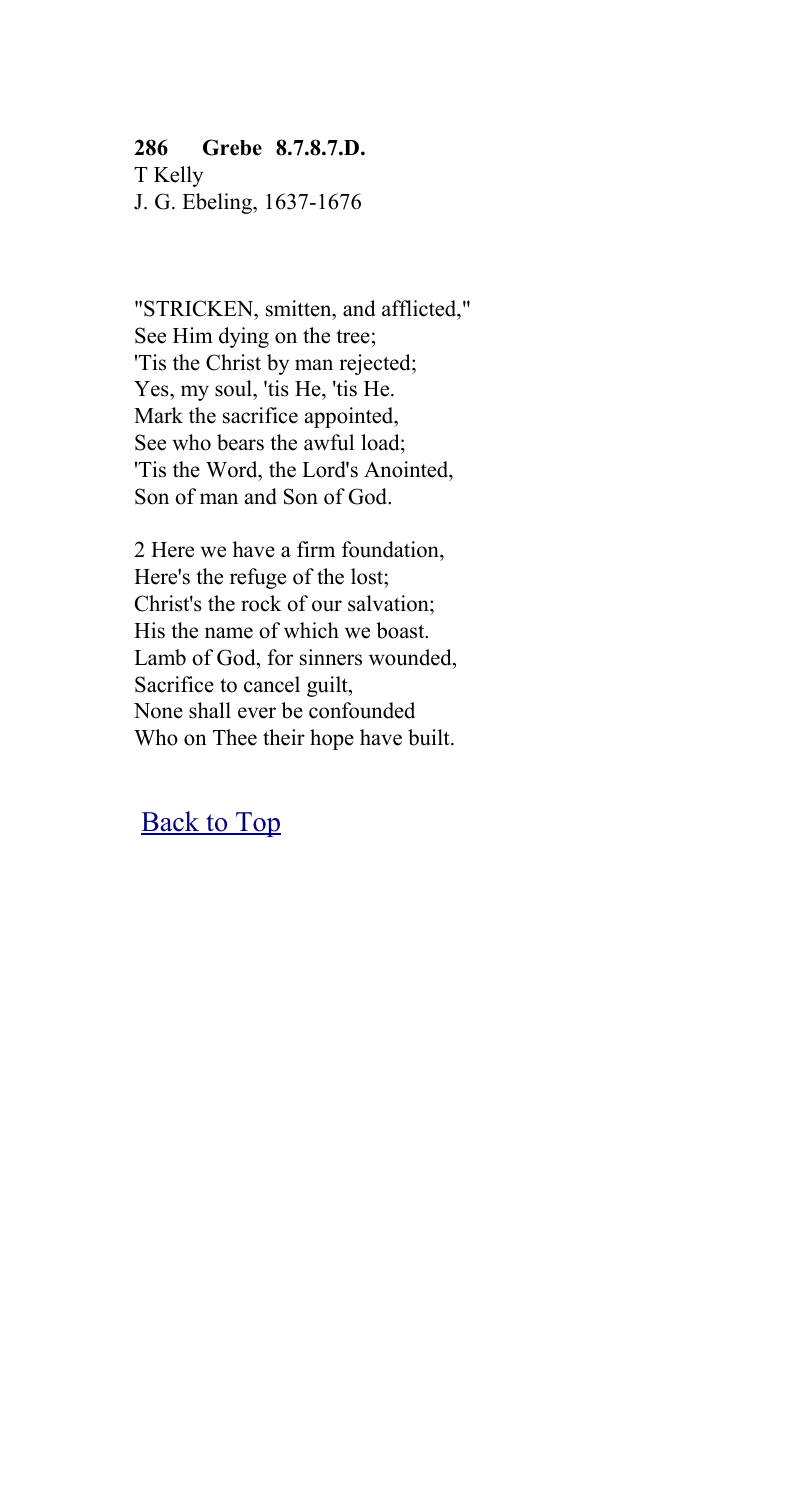#### **287 Prospect C.M.D.**

Miss C. H. von Poseck English Melody, 19th C.

FATHER divine, in grateful love We bow before Thy face, While for Thy gift unspeakable Our souls o'erflow with praise; Thine only Son, Thy heart's delight Far back, ere time began, Thou in Thy boundless love didst give To die for ruined man.

2 Thou gavest Him, well knowing all That lay before Him here – The thorny crown, the purple robe, The gall, the cruel spear; And in that hour of woe supreme Did Jesus bear our sin – The patient, holy, suffering Lamb, Of God forsaken then.

3 Father, this mystery of love Must all our praise excel: No human, no angelic tongue Its wondrous depths can tell; For what were we that Thou on us Such love shouldst ever pour? We bow, and, filled with joy and awe, Father and Son adore.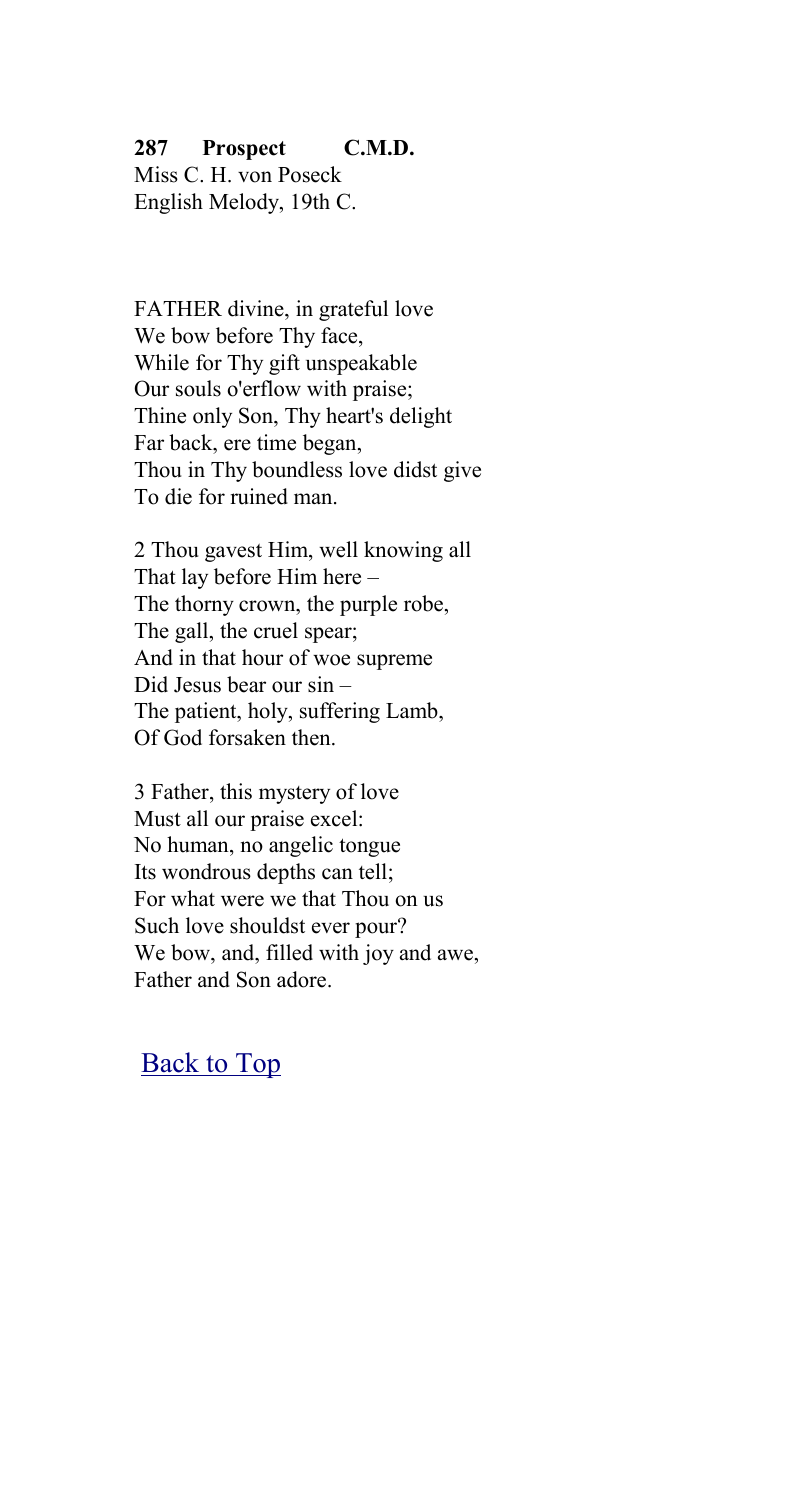#### **288 Prospect C.M.D.**

Anon. English Melody, 19th C.

O THOU, whose mercies far exceed All we can do or say, As in Thy people Thou indeed Dost daily more display; Let, for our happiness, O God, On us while here below, By virtue of Christ's death and blood, Thy richest blessings flow.

2 Preserve Thy flock most graciously, By Thine all-powerful hand; Move them from every harm away, 'Twixt them and danger stand; Till Thou shalt fully have obtained In us the fruits of grace, And we, in joys that never end, Shall see Thee, face to face.

3 Do Thou, the very God of peace, Us wholly sanctify, And grant us such a rich increase Of power from on high, That spirit, soul and body may, Preserved free from stain, Be blameless until that great day; Lord Jesus Christ, Amen!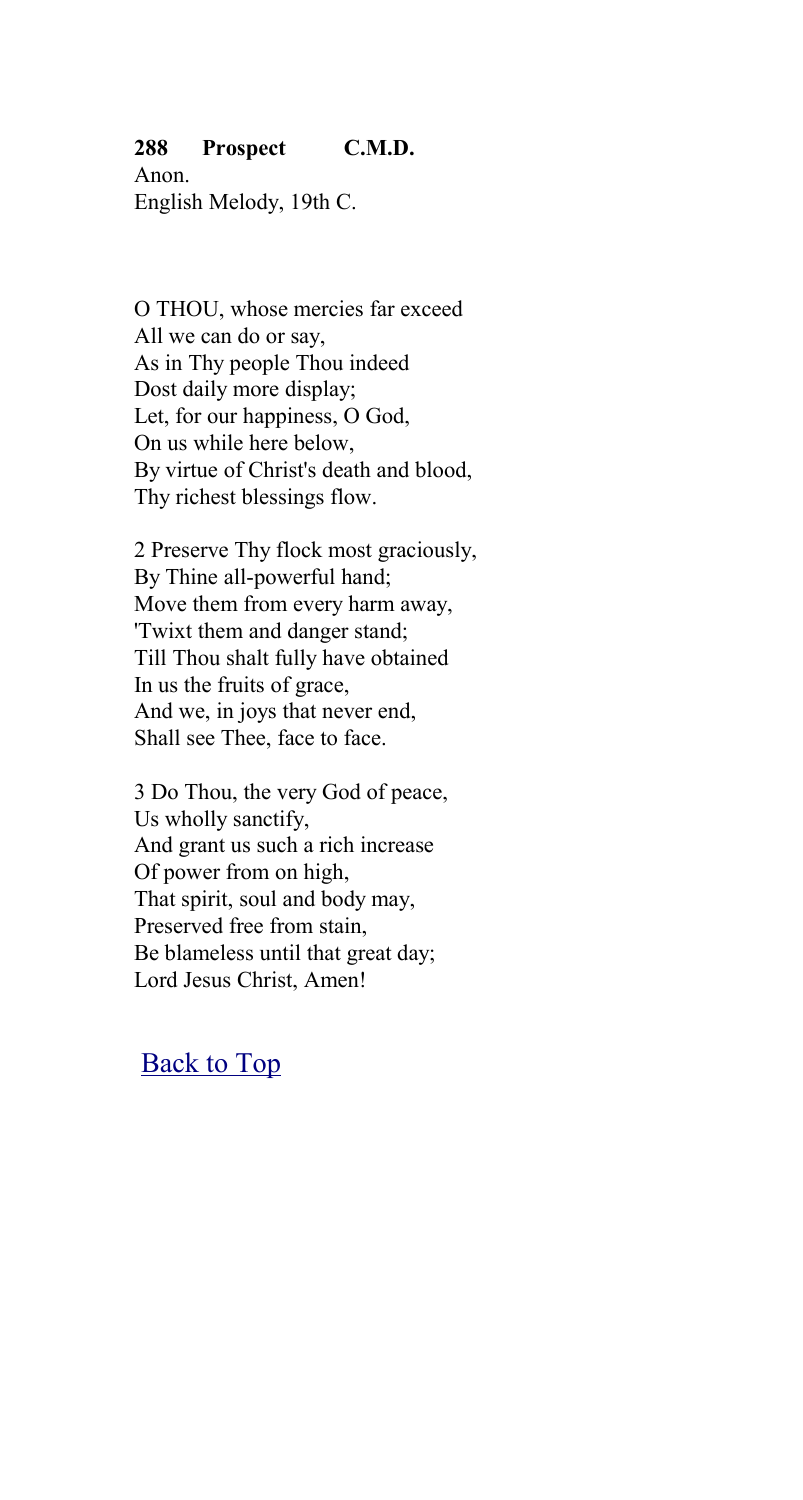#### **289 Yorkshire 10.10.10.10.10.10.** Katharina Amalia Dorothea von Schlegel (b. 1697), (tr. J. L. Borthwick) J. Wainwright, 1723-1768

BE still, my soul: the Lord is on thy side; Bear patiently the cross of grief or pain; Leave to Thy God to order and provide; In every change He faithful will remain. Be still, my soul: thy best, thy heavenly Friend Through thorny ways leads to a joyful end.

2 Be still, my soul: thy God doth undertake To guide the future as He has the past. Thy hope, thy confidence let nothing shake; All now mysterious shall be bright at last. Be still, my soul: the waves and winds still know His voice who ruled them while He dwelt below.

3 Be still, my soul: the hour is hastening on When we shall be for ever with the Lord, When disappointment, grief and fear are gone, Sorrow forgot, love's purest joys restored. Be still, my soul: when change and tears are past, All safe and blessed we shall meet at last.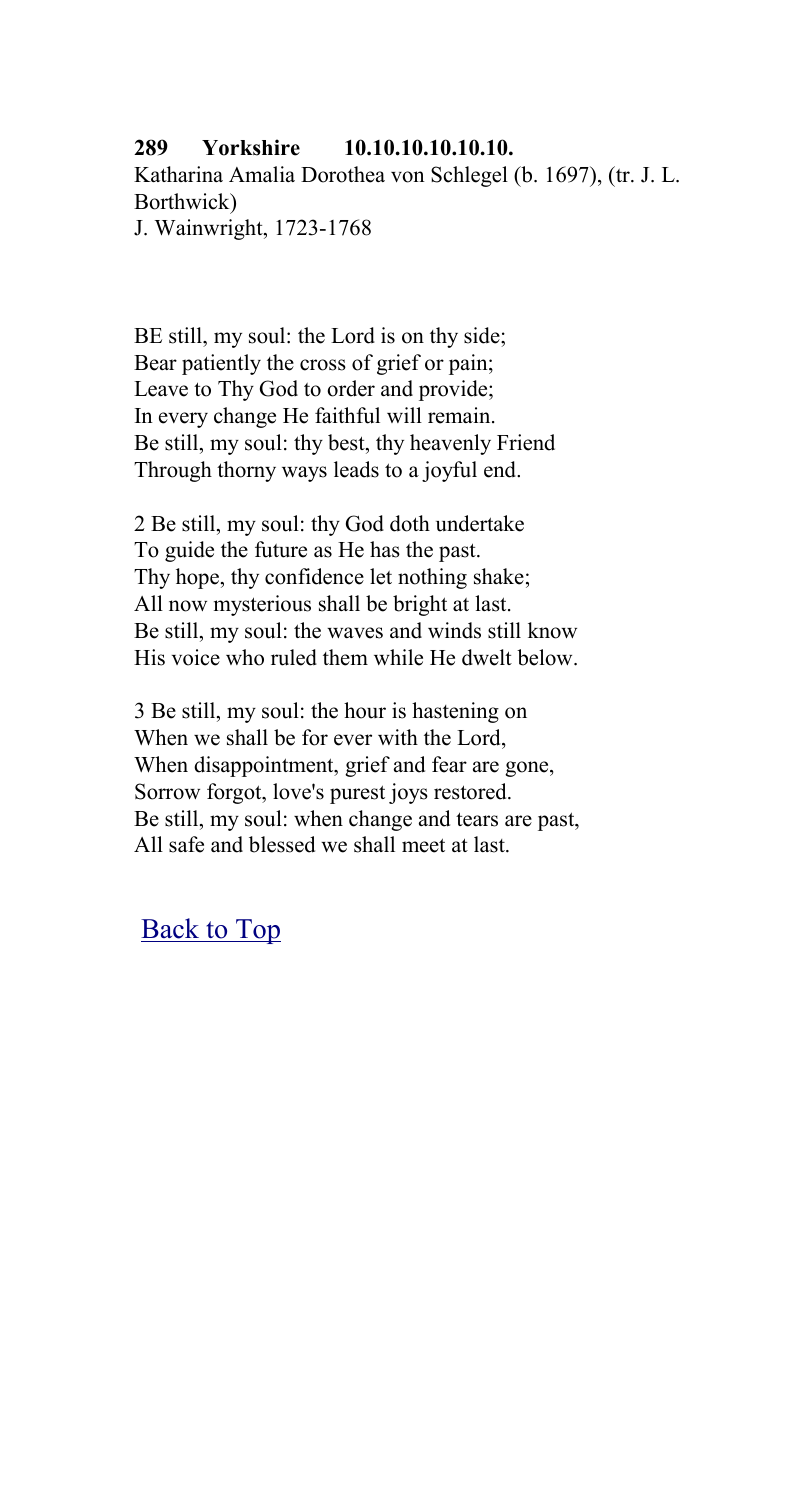WHY those fears! Behold 'tis Jesus Holds the helm, and guides the ship; Spread the sails, and catch the breezes Sent to waft us through the deep, To the regions Where the mourners cease to weep.

2 Though the shore we hope to land on, Only by report is known, Yet we freely all abandon, Led by that report alone, And with Jesus, Through the trackless deep move on.

3 Led by faith, we brave the ocean; Led by faith, the storm defy; Calm amidst tumultuous motion, Knowing that the Lord is nigh: Waves obey Him, And the storms before Him fly.

4 Rendered safe by His protection, We shall pass the watery waste, Trusting to His wise direction We shall gain the port at last; And with wonder Think on toils and dangers past.

5 Oh, what pleasures there await us! There the tempests cease to roar: There it is that those who hate us Can molest our peace no more: Trouble ceases On that tranquil, happy shore.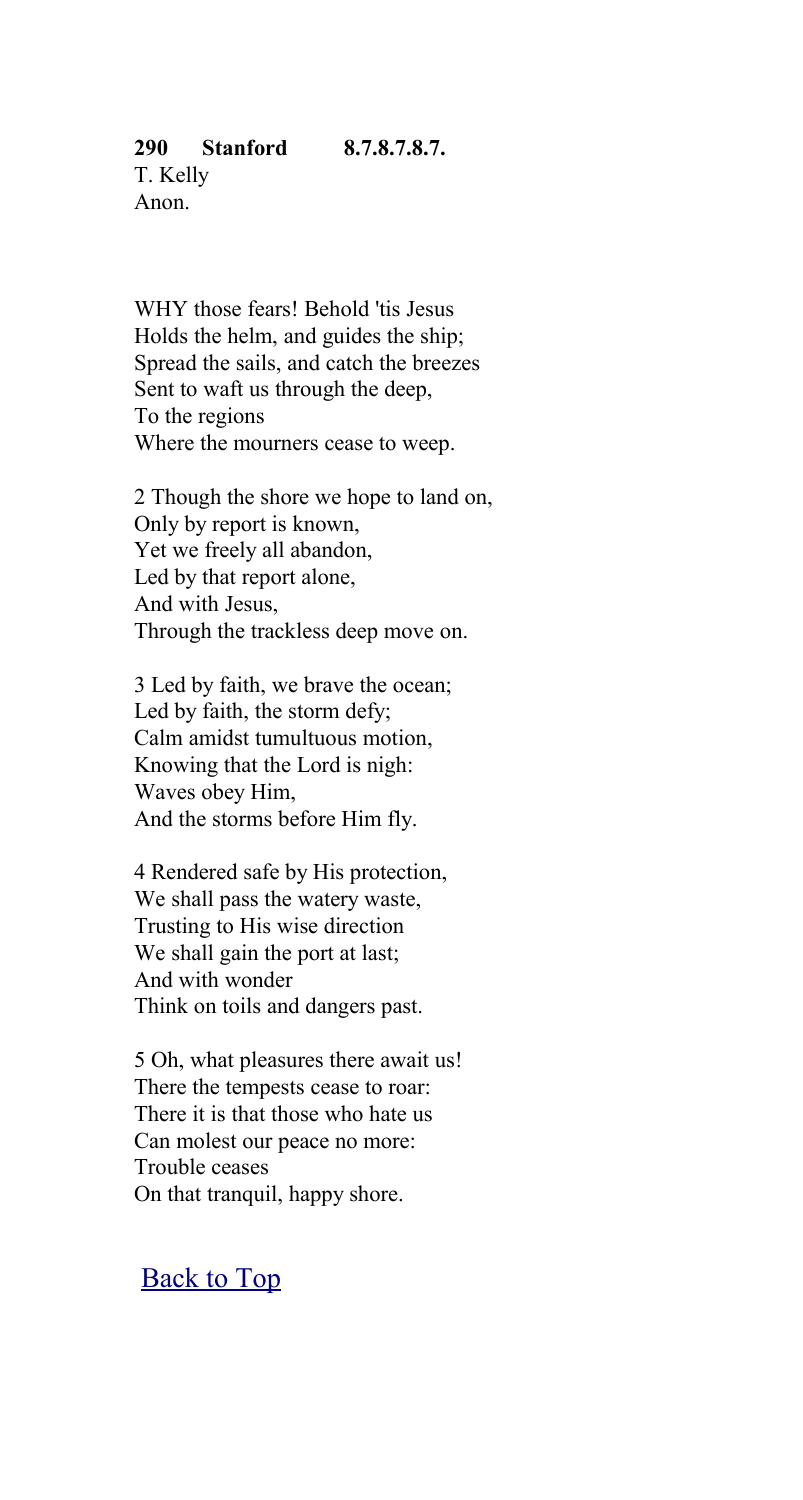#### **291 Shepherd 8s.**

W. Cowper C. Jouard 1858-1927 and F. Jouard 1884-1941.

O SAVIOUR, whom absent we love, Whom not having seen we adore, Whose name is exalted above All glory, dominion, and power;

2 O come and display us as Thine, And leave us no longer to roam. Let the light of Thy presence, Lord, shine, Let the trumpet soon summon us home.

3 Oh, then shall the mists be removed, And round us Thy brightness be poured. We shall meet Thee whom absent we loved, We shall see whom unseen we adored.

4 Oh, then never more shall the fears, The trials, temptations, and woes, Which darken this valley of tears, Intrude on our blissful repose.

5 Or, if yet remembered above, Remembrance no sadness shall raise; They will bring us fresh thoughts of Thy love, New themes for our wonder and praise.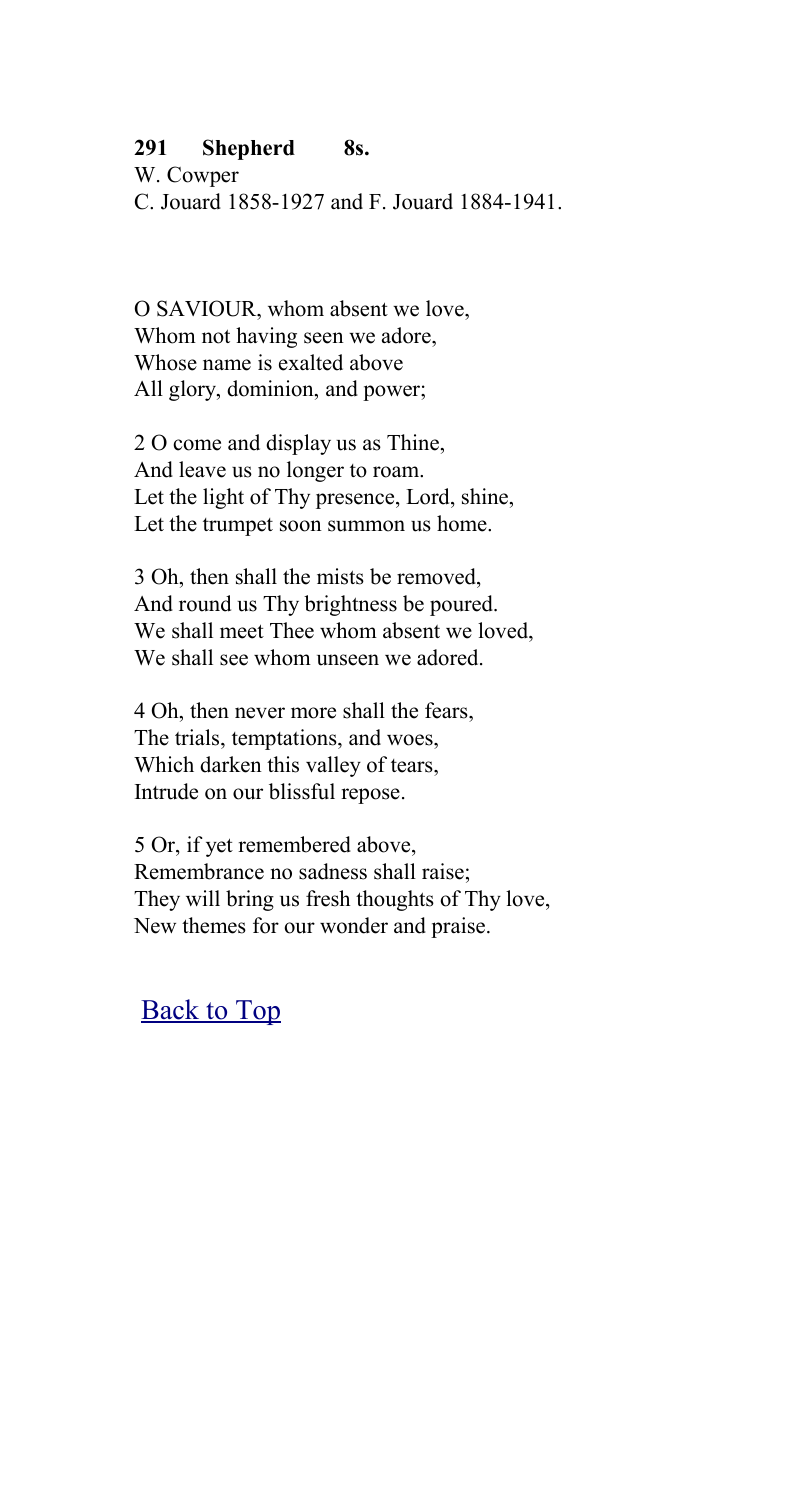# **292 Calvary 8.7.8.7.8.7.**

Miss C. H. von Poseck S. Stanley, 1767-1822

HALLELUJAH! Christ hath conquered – Conquered sin and death and hell: Sing aloud His mighty triumphs, Gladly now His praises tell; Hallelujah! Jesus hath done all things well.

2 Him, who once as Man of sorrows Bore for us our sins and shame, Glad we hail as King of glory  $-$ His a never-ending fame; Hallelujah! Praise, for ever praise, His name.

3 Son of God, in adoration Low we bow before Thy face, And with loving hearts, Lord Jesus, Sing the marvels of Thy grace; Hallelujah! Thee we worship, Thee we praise.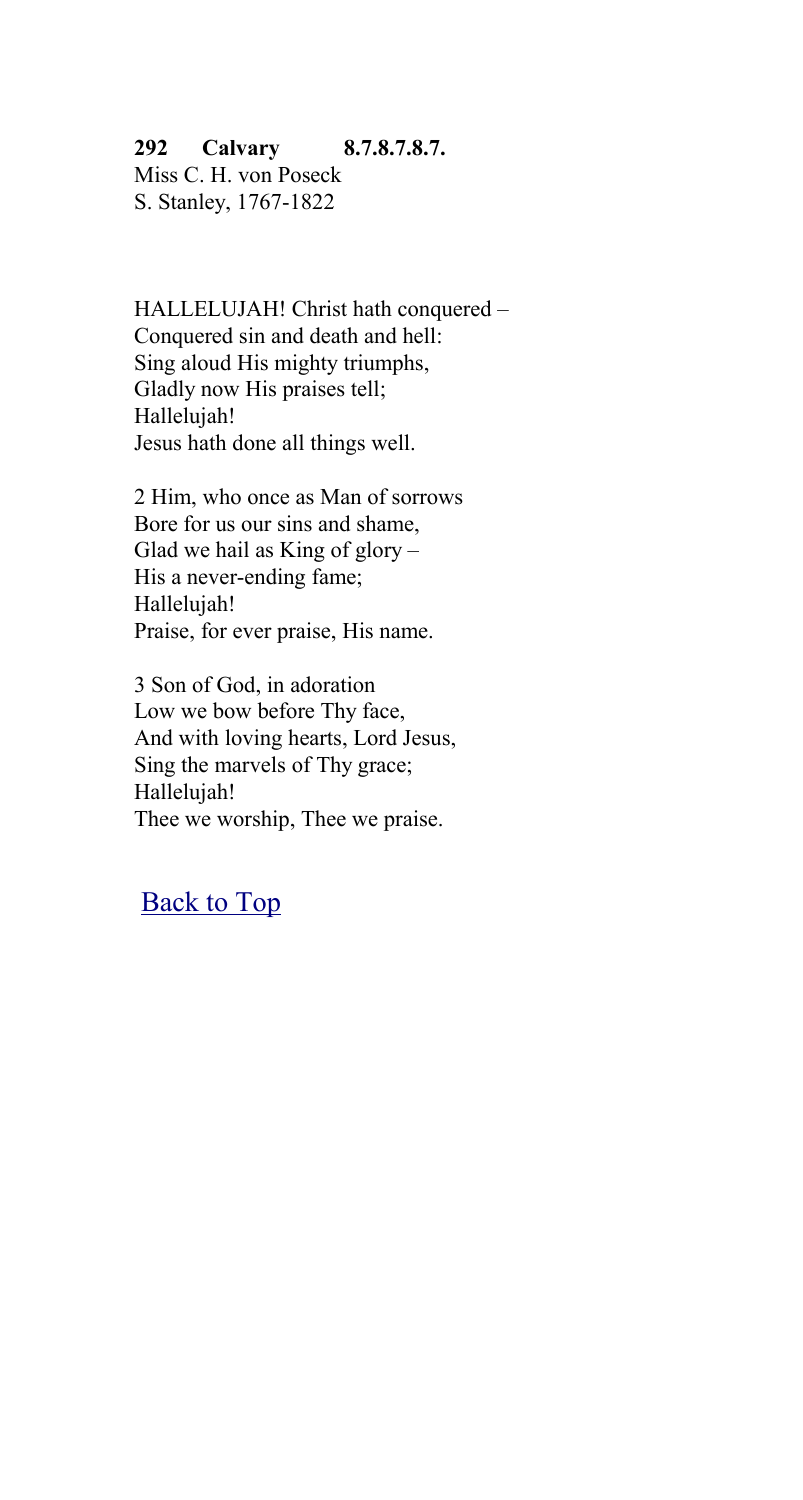#### **293 Galilee 8.7.8.7.**

Mrs. Cecil F. Alexander (1823-1895) W. H. Jude, 1851-1922

JESUS calls us; o'er the tumult Of our life's wild, restless sea, Day by day His sweet voice soundeth, Saying, "Christian, follow Me."

2 As of old apostles heard it By the Galilean lake, Turned from home and toil and kindred, Leaving all for His dear sake.

3 Jesus calls us from the worship Of the vain world's golden store: From each idol that would keep us, Saying, "Christian, love Me more."

4 In our joys, and in our sorrows, Days of toil, and hours of ease, Still He calls, in cares and pleasures, "Christian, love Me more than these."

5 Jesus calls us – by Thy mercies, Saviour, may we hear Thy call; Give our hearts to Thy obedience, Serve and love Thee best of all.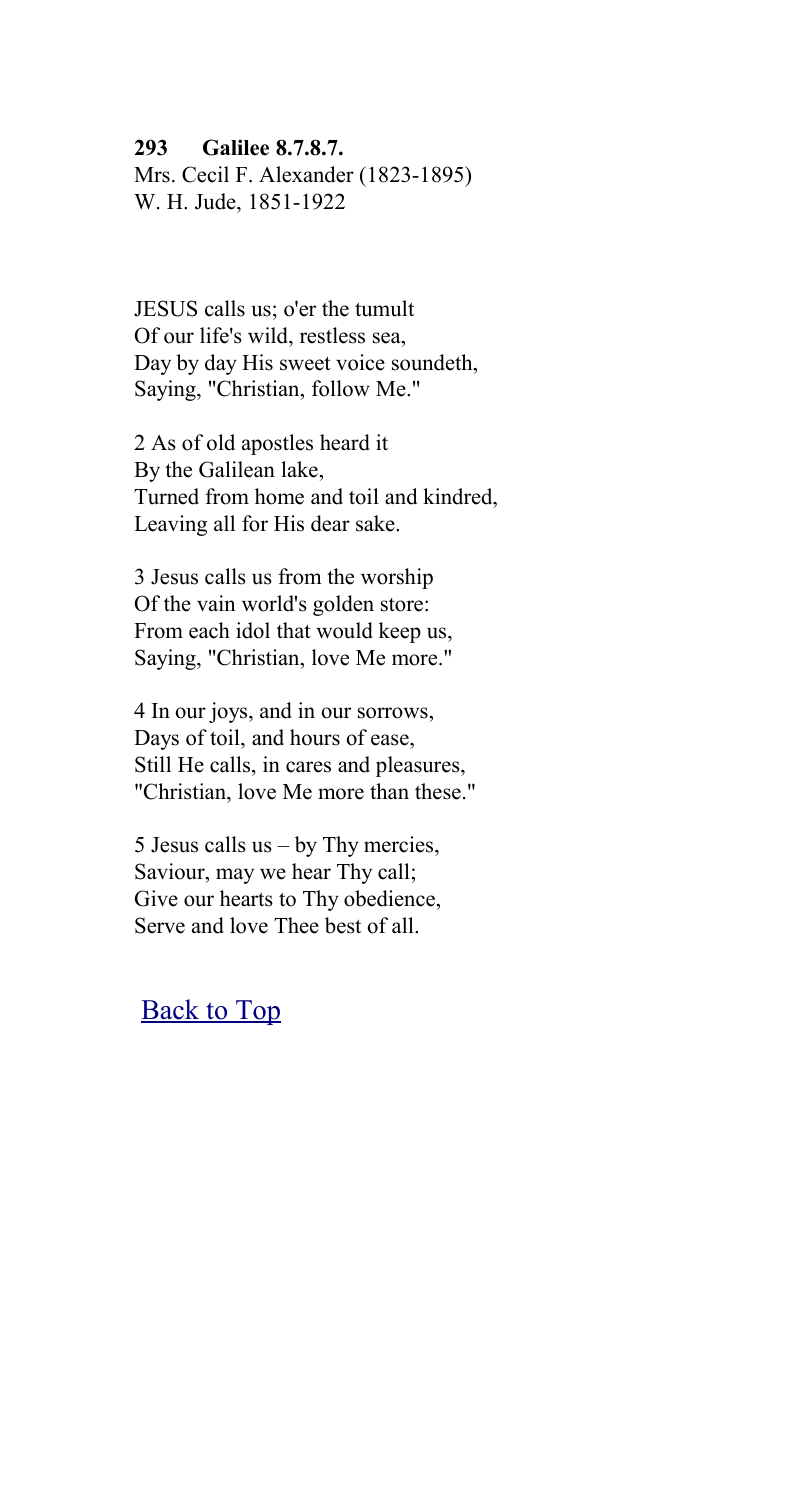#### **294 Pentecost L.M.**

Count N. L. von Zinzendorf W. Boyd, 1847-1928

O COME, Thou stricken Lamb of God! Who shed'st for us Thine own life-blood And teach us all Thy love – then pain In life were sweet and death were gain.

2 Take Thou our hearts, and let them be For ever closed to all but Thee; Thy willing servants, let us wear The seal of love for ever there.

3 How blest are they who still abide Close sheltered by Thy watchful side; Who life and strength from Thee receive, And with Thee move, and in Thee live.

4 Ah, Lord! enlarge our scanty thought, To know the wonders Thou hast wrought; Unloose our stammering tongues to tell Thy love, immense, unsearchable.

5 Firstborn of many brethren, Thou! To whom both heaven and earth must bow; Heirs of Thy shame and of Thy throne, We bear the cross, and seek the crown.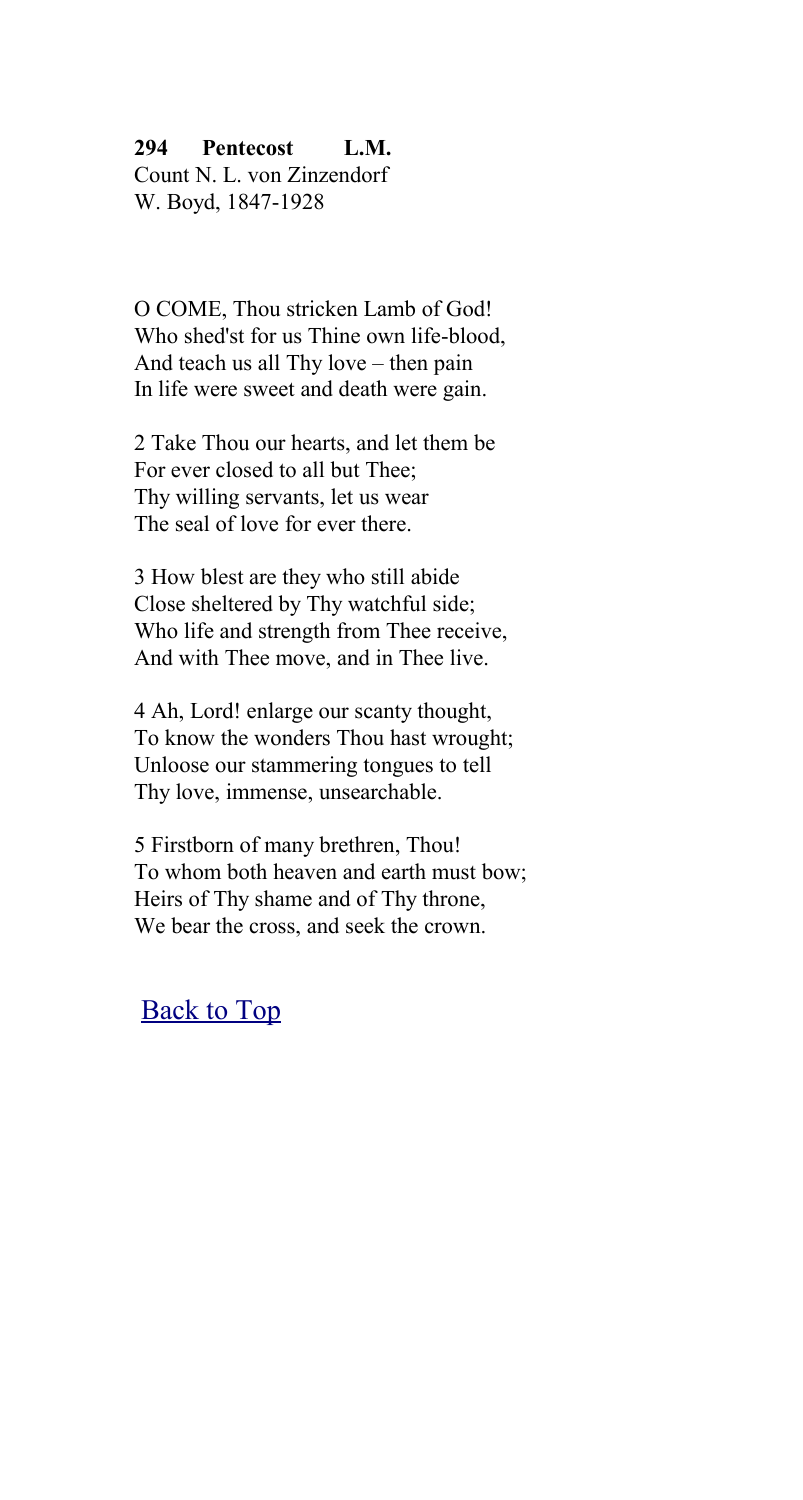#### **295 Regent Square 8.7.8.7.8.7.**

S. P. Tregelles H. T. Smart, 1813-1879

HOLY Saviour, we adore Thee Seated on the throne of God; Soon in glory all before Thee Shall proclaim Thy praise abroad; Thou art worthy, We were ransomed by Thy blood.

2 Saviour, though the world despised Thee, Though Thou here wast crucified, Yet the Father's glory raised Thee, Lord of all creation wide; Thou art worthy, We shall live, for Thou hast died.

3 And though here on earth rejected, 'Tis but fellowship with Thee; Should we not with joy expect it Here like Thee, our Lord, to be? Thou art worthy, Thou from earth hast set us free.

4 Haste the day of Thy returning With Thy ransomed saints to reign; Then shall end all days of mourning, We shall sing with triumph then; Thou art worthy, Come, Lord Jesus, come, Amen.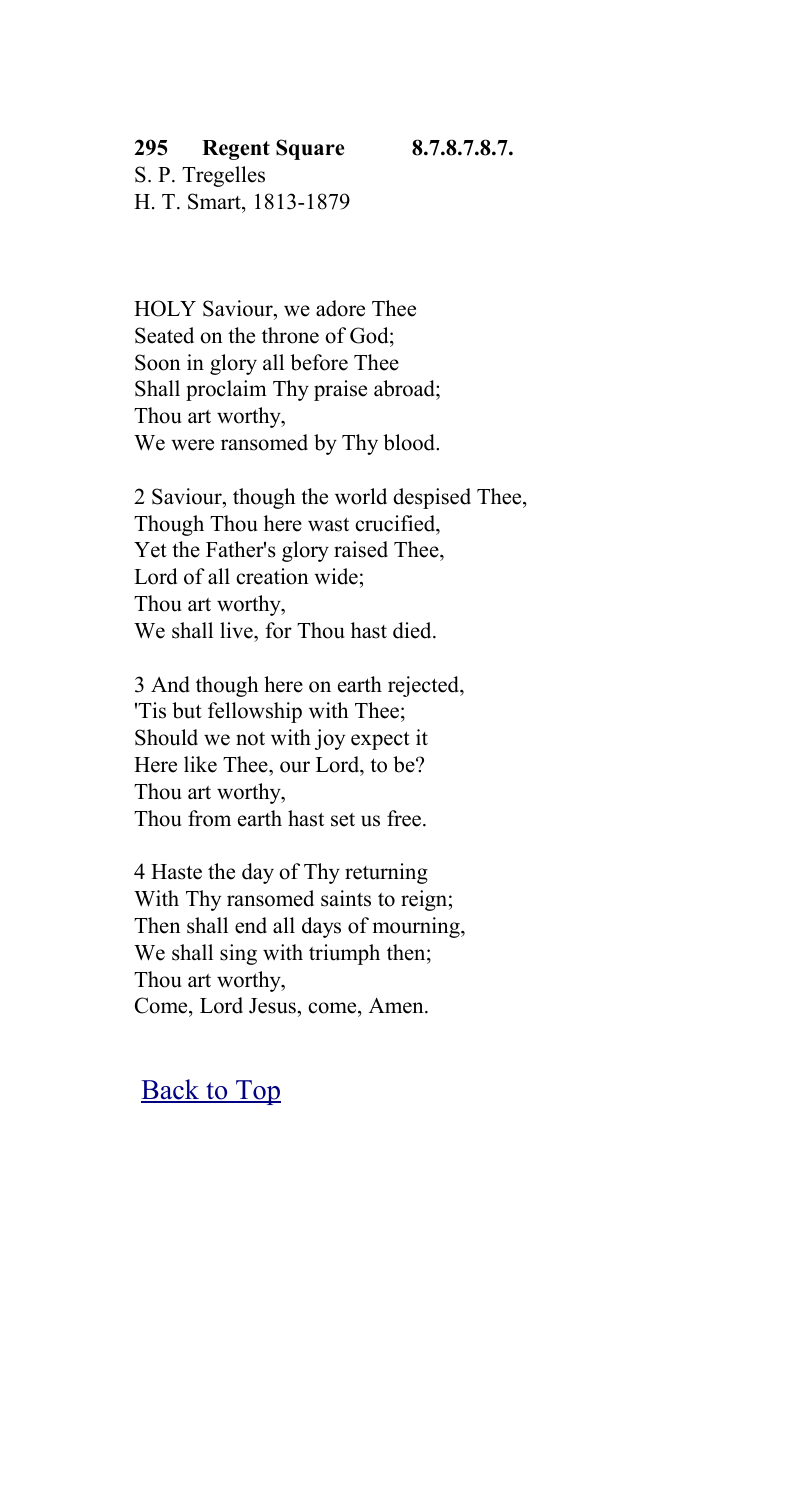### **296 Beecher 8.7.8.7.D.**

C. Wesley J. Zundel, 1815-1882

LOVE divine, all praise excelling, Joy of heaven, to earth come down, Bless us with Thy rich indwelling, All Thy faithful mercies crown. Saviour, Thee we'd still be blessing, Serve Thee here, as soon above, Praise Thee, Saviour, without ceasing, Glory in Thy dying love.

2 Firstfruits of Thy new creation, Faithful, holy, may we be, Joyful in Thy full salvation, More and more conformed to Thee, Changed from glory into glory, Till in heaven we take our place, Then to worship and adore Thee, Lost in wonder, love and praise.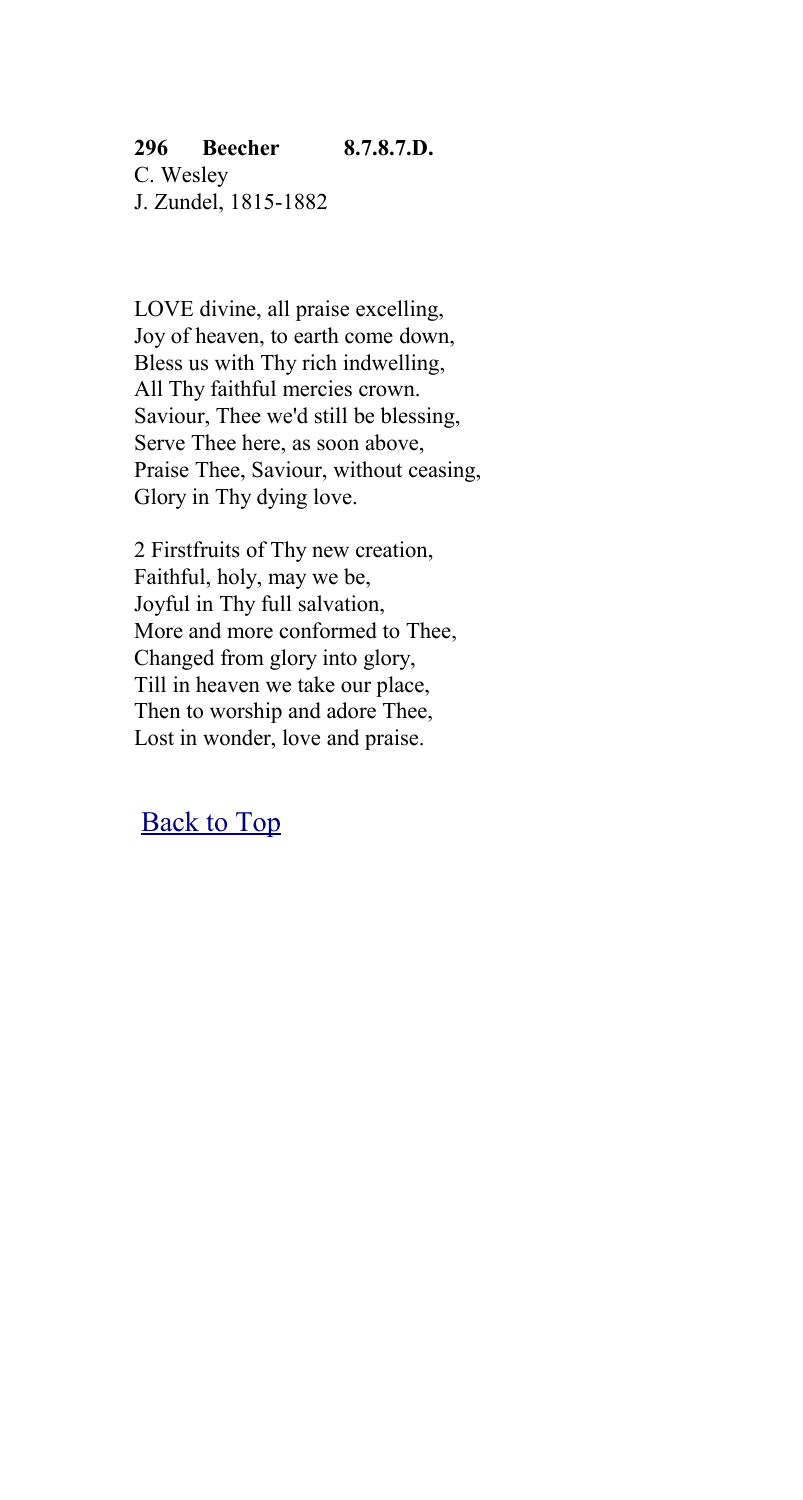#### **297 Contemplation C.M.** Joseph Addison (1672-1719) F. A. G. Ouseley, 1825-1889

WHEN all Thy mercies, O my God, My rising soul surveys, Transported with the view, I'm lost In wonder, love and praise.

2 Unnumbered comforts to my soul Thy tender care bestowed, Before my infant heart conceived From whom those comforts flowed.

3 Ten thousand thousand precious gifts My daily thanks employ; Nor is the least a cheerful heart To taste those gifts with joy.

4 Through every period of my life Thy goodness I'll pursue; The desert past, in glory bright, The precious theme renew.

5 Through all eternity to Thee A joyful song I'll raise; But, oh, eternity's too short To utter all Thy praise!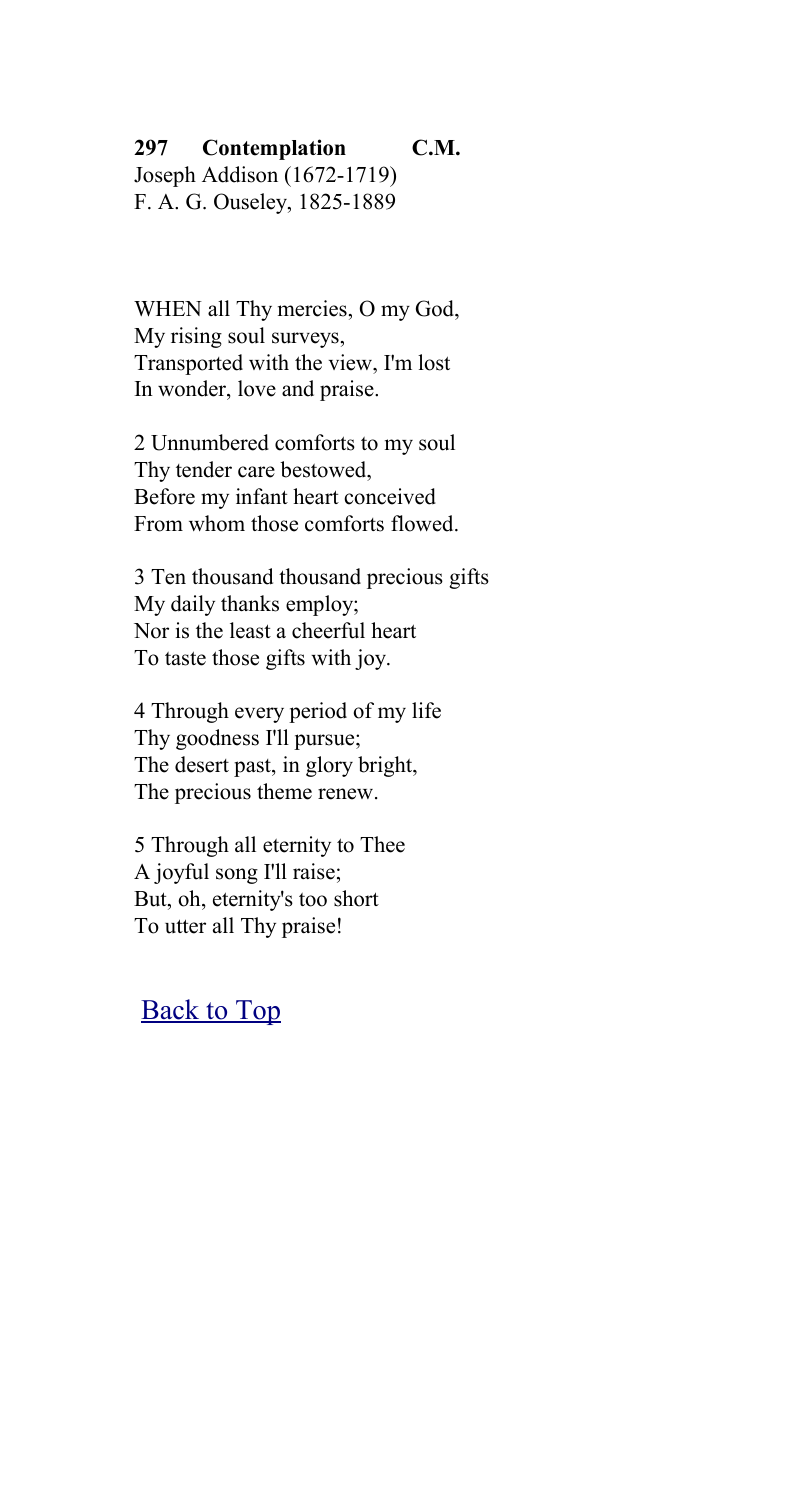### **298 Bartimeus 8.7.8.7.**

G. de Mattos S. Jenks

TO Thy name, Lord Jesus, gathered, In Thy presence we rejoice, And in songs of adoration Gladly join with heart and voice.

2 Thou hast loved us, gracious Saviour, With an everlasting love, Tasted death from all to save us, Seated us in Thee above.

3 We rejoice in Thy salvation, Boasting in our Saviour God, While we gratefully remember All the path which Thou hast trod.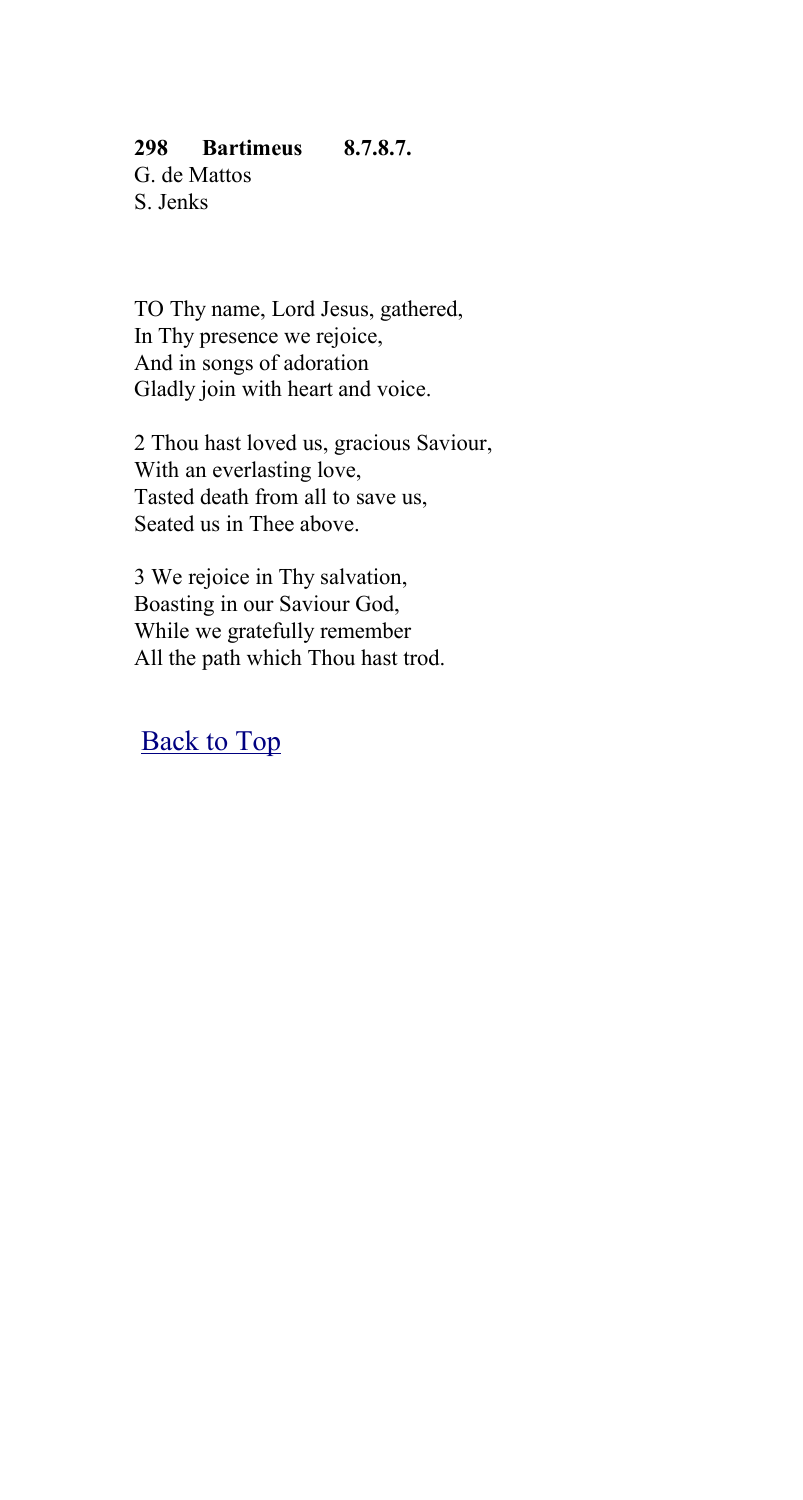#### **299 Crimond C.M.**

F. Rous (Scottish Psalter 1650) J. S. Irvine, 1836-1887

THE Lord's my Shepherd, I'll not want: He makes me down to lie In pastures green; He leadeth me The quiet waters by.

2 My soul He doth restore again: And me to walk doth make Within the paths of righteousness, E'en for His own Name's sake.

3 Yea, though I walk in death's dark vale, Yet will I fear none ill: For Thou art with me; and Thy rod And staff me comfort still.

4 My table Thou hast furnished In presence of my foes; My head Thou dost with oil anoint, And my cup overflows.

5 Goodness and mercy all my life Shall surely follow me; And in God's house for evermore My dwelling-place shall be.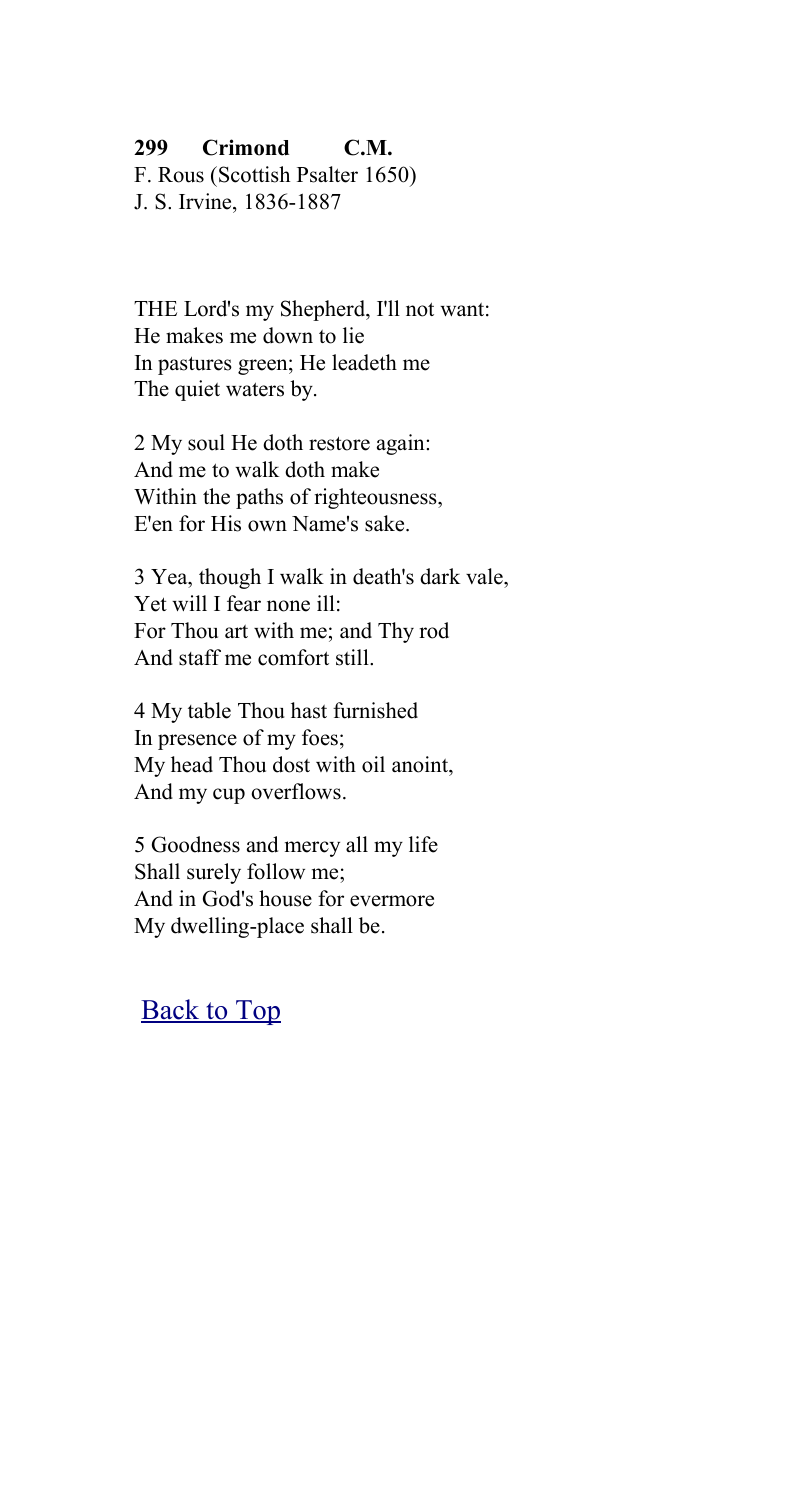### **300 Houghton 10.10.11.11.**

C. Wesley H. J. Gauntlett, 1805-1855

YE servants of God, your Master proclaim, And publish abroad His wonderful name, The name, all victorious, of Jesus extol, His kingdom is glorious – He'll reign over all.

2 God ruleth on high, almighty to save, But still He is nigh, His presence we have; The great congregation His triumph shall sing, Ascribing salvation to Jesus, their King.

3 Salvation to God, who sits on the throne, Let all shout aloud, and honour the Son! The praises of Jesus God's saints will proclaim, And fall on their faces to worship the Lamb.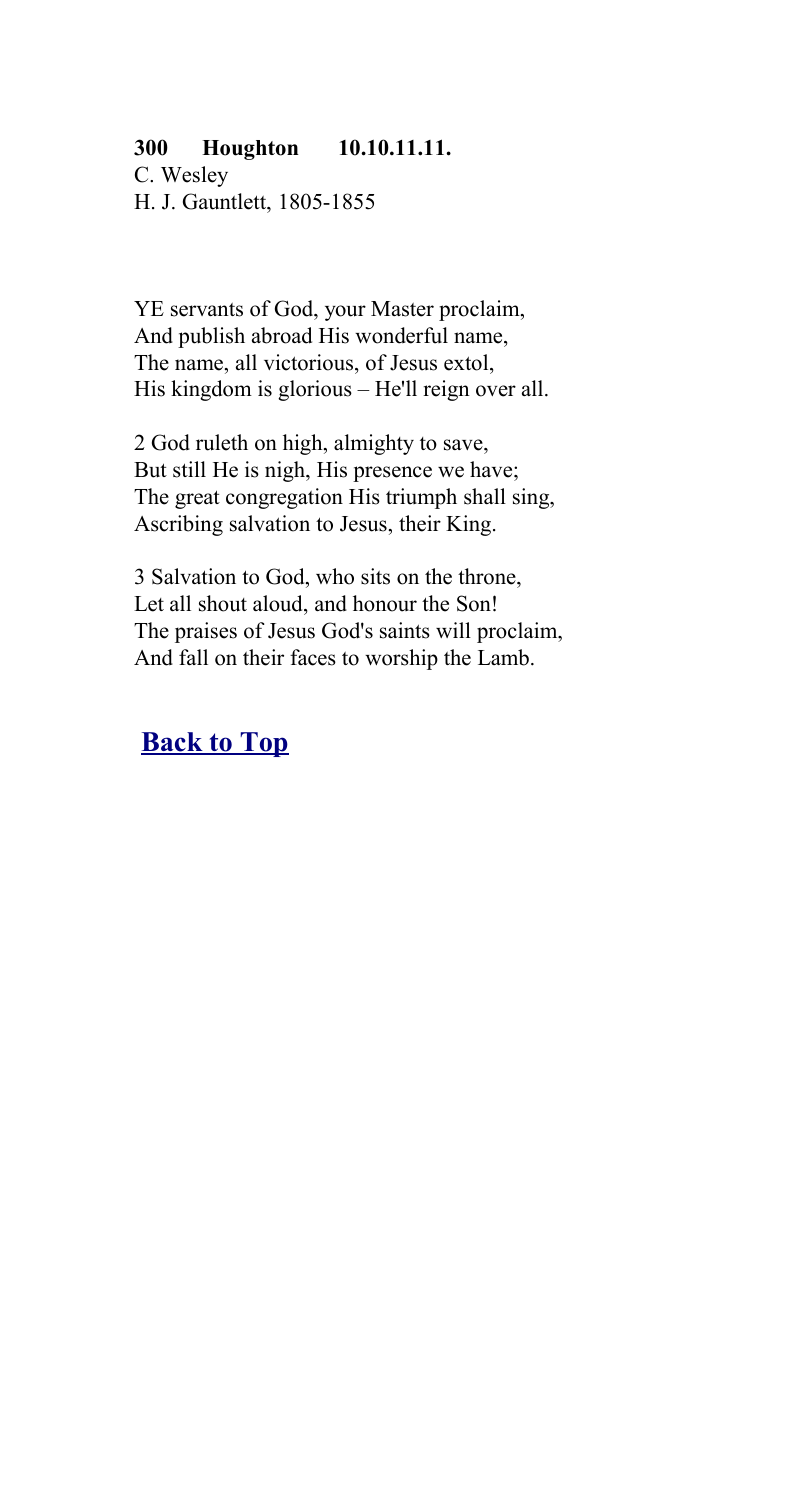# **301 Bury Thy Sorrow 10s or 11s.**

Henry Francis Lyte (1793-1847) P. P. Bliss, 1838-1876

OUR rest is in heaven, our rest is not here: Then why should we tremble when trials are near? Be hushed, our sad spirits, the worst that can come But shortens the journey, and hastens us home.

2 It is not for us to be seeking our bliss, And building our hopes in a region like this: We look for a city which hands have not piled, We long for a country by sin undefiled.

3 The thorn and the thistle around us may grow – We would not lie down, e'en on roses below: We ask not our portion, we seek not a rest, Till in glory for ever with Christ we are blest.

4 Let trial and danger our progress oppose, They'll only make heaven more sweet at the close; Come joy or come sorrow, whate'er may befall, A home with our God will repay us for all.

5 With a scrip on the back, and a staff in the hand, We march on in haste through an enemy's land. The road may be rough, but it cannot be long, Let us smooth it with hope, and cheer it with song.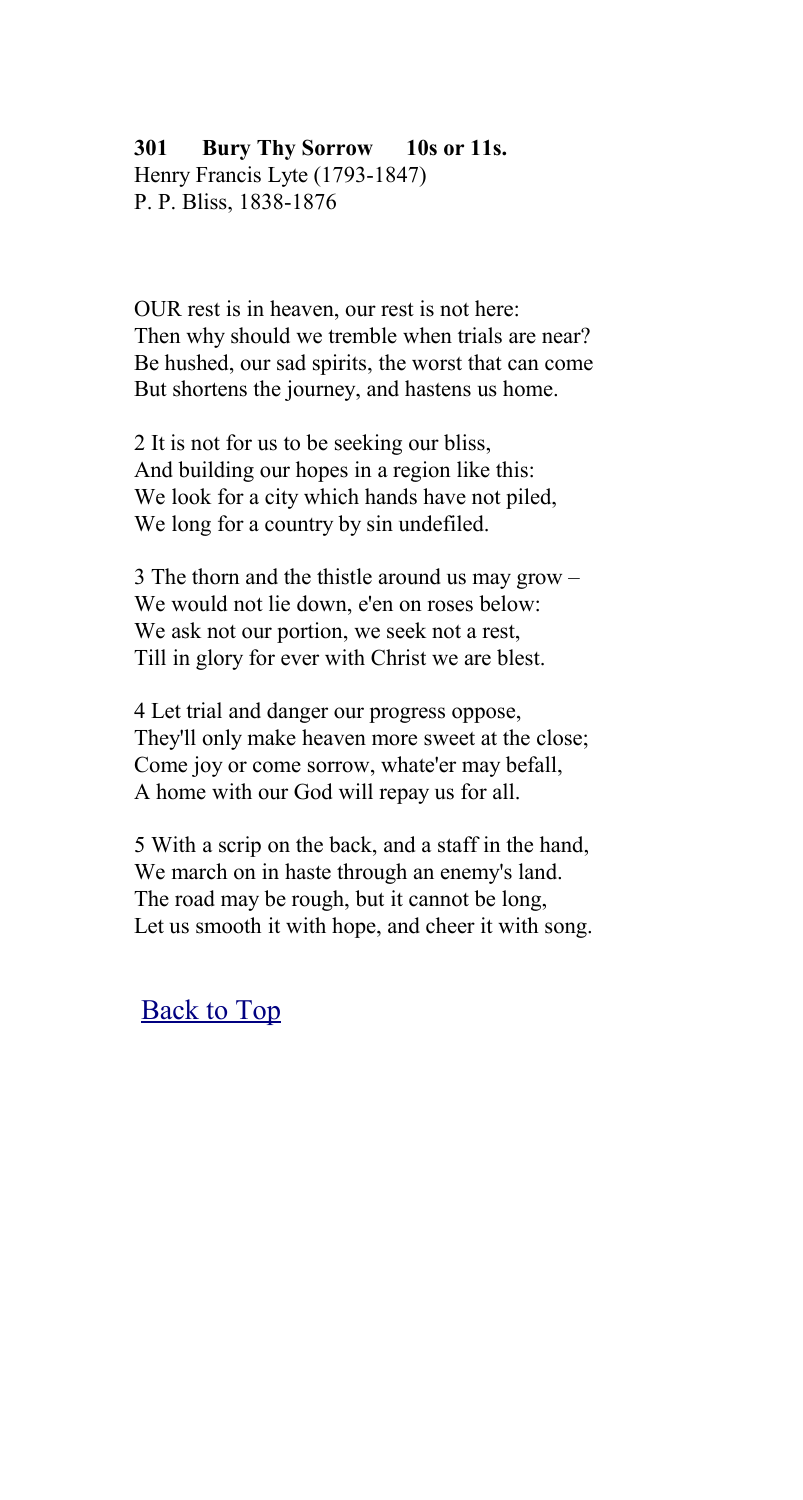#### **302 Manoah C.M.**

M. Bowly G. Rossini, 1792-1868

O BLESSED Lord, what hast Thou done, How vast a ransom given? Thyself of God the eternal Son, The Lord of earth and heaven.

2 Thy Father, in His gracious love, Did spare Thee from His side: And Thou didst stoop to bear above, At such a cost, Thy bride.

3 Lord, while our souls in faith repose Upon Thy precious blood, Peace like an even river flows, And mercy, like a flood.

4 But boundless joy shall fill our hearts, When, gazing on Thy face, We fully see what faith imparts, And glory crowns Thy grace.

5 Unseen, we love Thee; dear Thy name! But when our eyes behold, With joyful wonder we'll exclaim, "The half had not been told."

6 For Thou exceedest all the fame Our ears have ever heard; How happy we who know Thy name, And trust Thy faithful word!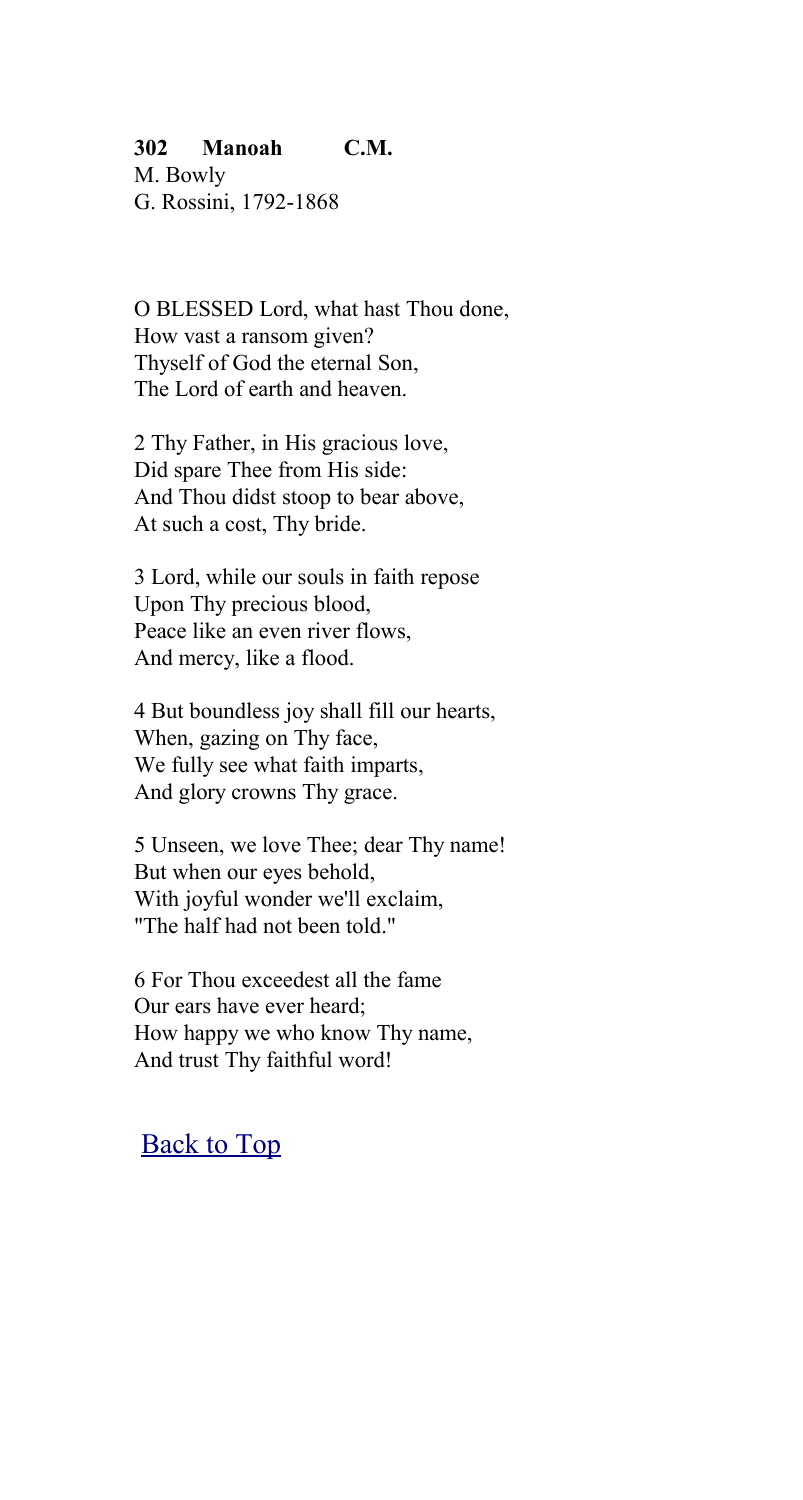#### **303 Martyrdom C.M.**

J. Newton H. Wilson, 1766-1824

WHEN Israel, by divine command, The pathless desert trod, They found, throughout the barren land, A sure resource in God.

2 A cloudy pillar marked the road, And screened them from the heat; From the hard rock the water flowed, And manna was their meat.

3 Like them, we have a rest in view, Secure from hostile powers: Like them, we pass a desert too, But Israel's God is ours.

4 His word a light before us spreads, By which our path we see; His love, a banner o'er our heads, From harm preserves us free.

5 Jesus, the Bread of life, is given To be our daily food; Within us dwells that spring from heaven, The Spirit of our God.

6 Lord, 'tis enough, we ask no more; Thy grace around us pours Its rich and unexhausted store, And all its joy is ours.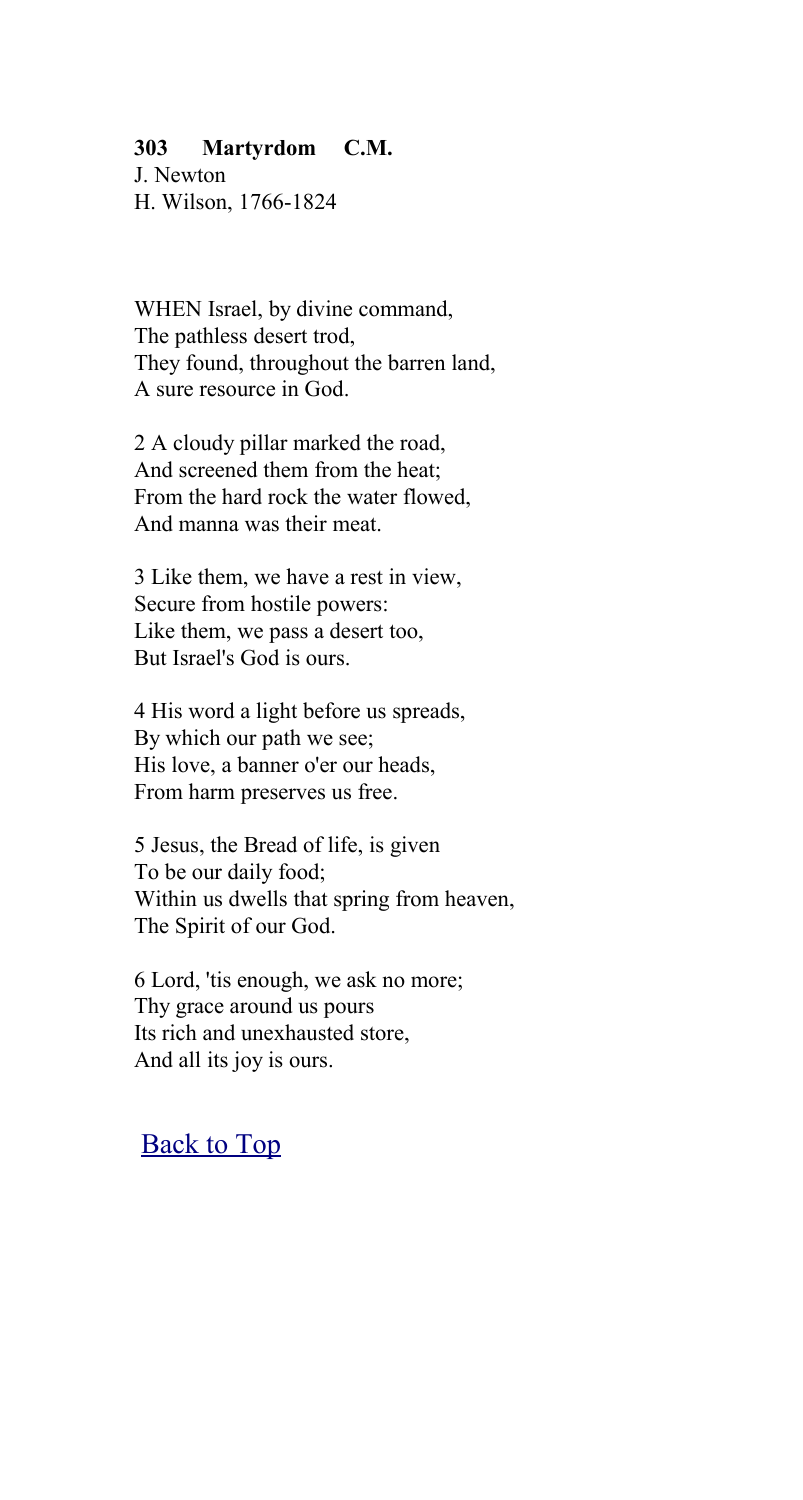### **304 Rathbun 8.7.8.7**

T. Kelly I. Conkey, 1815-1867

SOON the saints in glory singing, Will with joy exalt the Lamb; All in heaven their tribute bringing. Raising high the Saviour's name.

2 To us now the earnest's given; Here by grace these themes belong; Let us sing the song of heaven; 'Tis our everlasting song.

3 See how God has now enthroned Him At His own right hand in heaven; There the heavenly hosts have owned Him Lord, to whom all power is given.

4 Endless life in Him possessing, Let us praise His glorious name: Glory, honour, power, and blessing, Be for ever to the Lamb.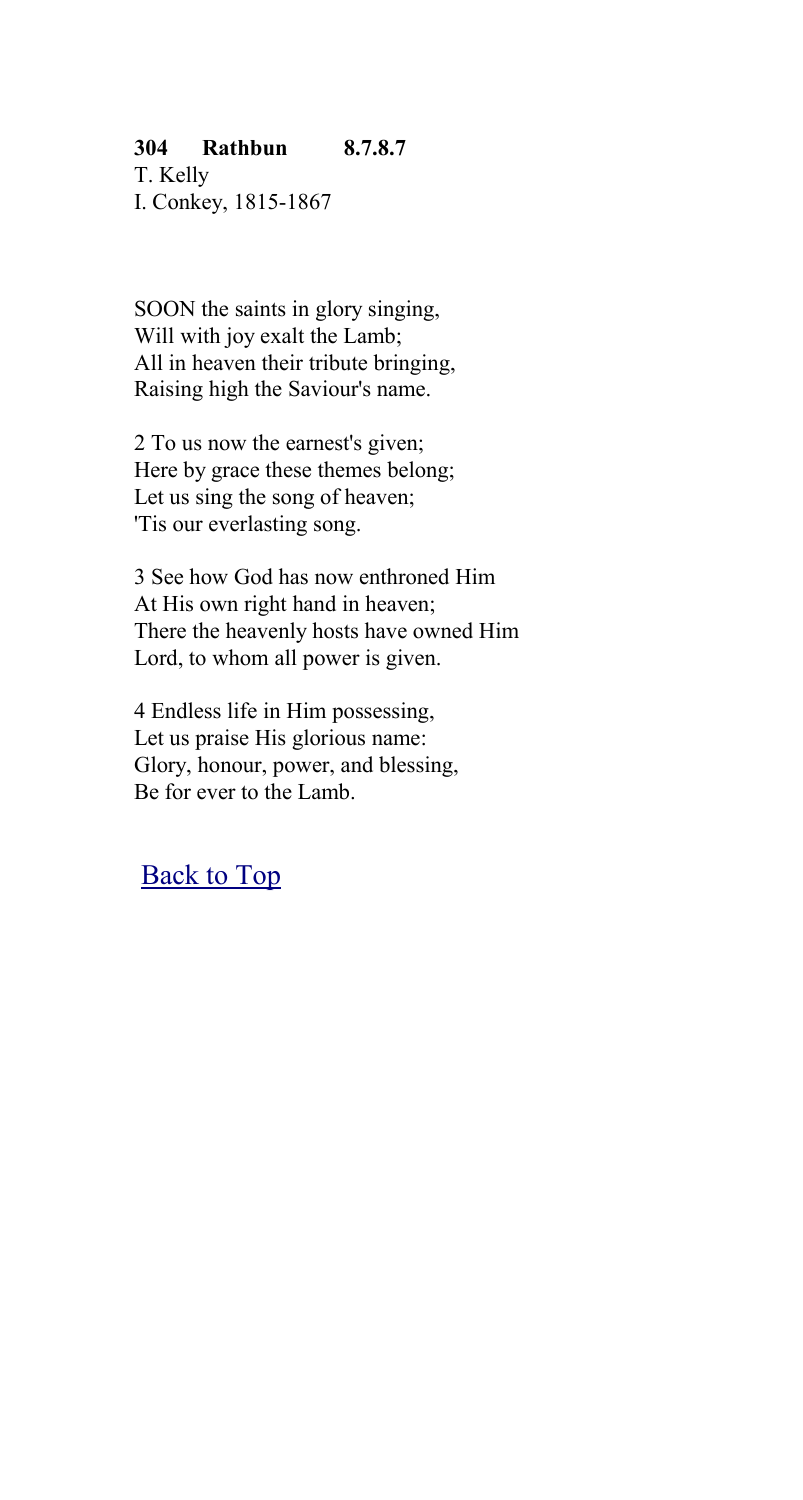**305 Arizona L.M.** W. J. Hocking R. H. Earnshaw

OUR God and Father unto Thee As pilgrims weak we now draw near To breathe our prayers on bended knee, And supplicate Thy gracious ear.

2 In former days Thou oft hast heard And amply answered in Thy grace; By those rich bounties deeply stirred We bless Thy name and seek Thy face.

3 Though granted much, we still need more, For some are weak and some have grief; Supply us all from Thy rich store With grace and strength and glad relief.

4 Our prayers we bring in that great name, The name Thou gavest to Thy Son; In Jesus' name we mercy claim, And humbly say, "Thy will be done."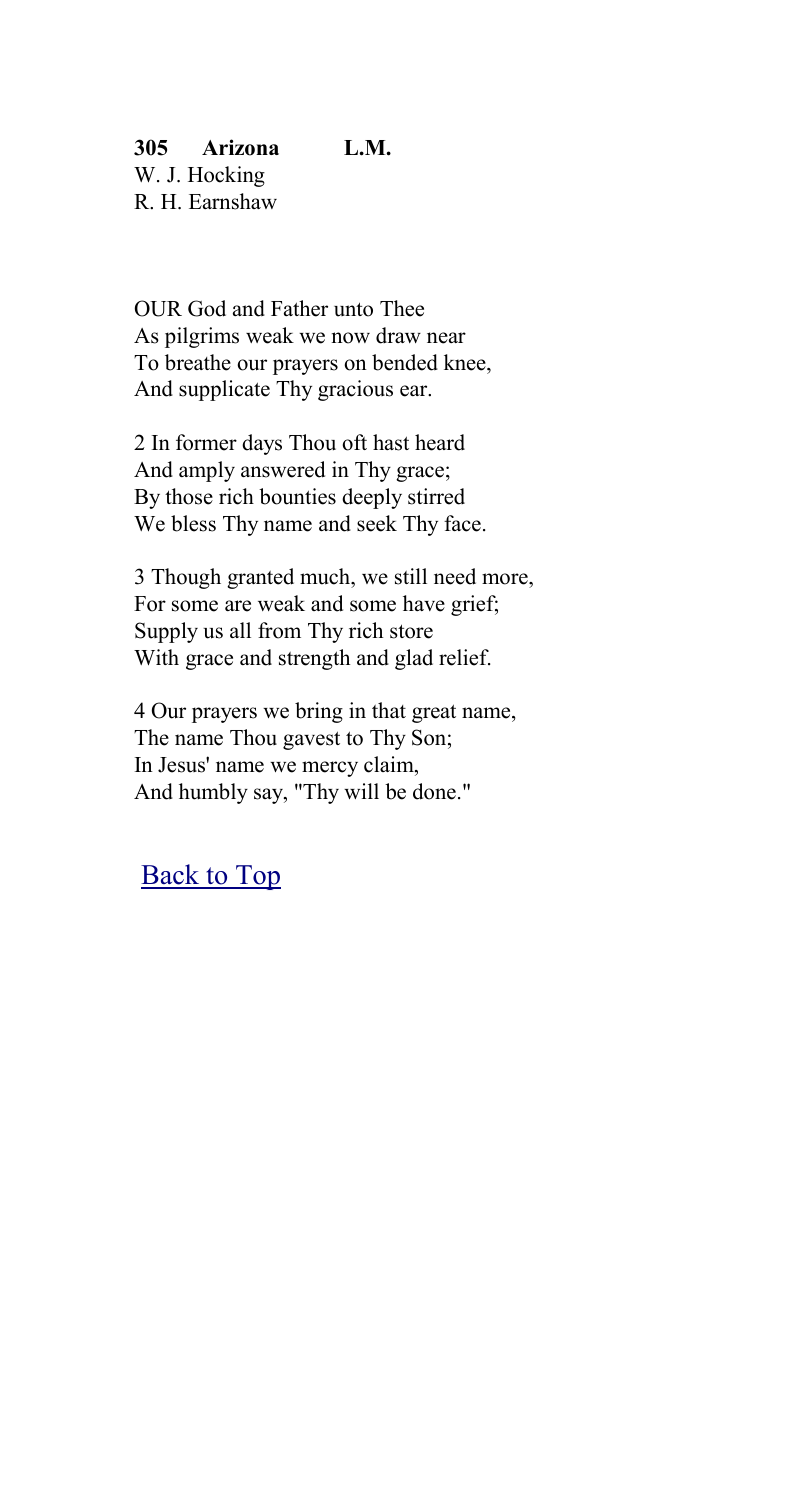### **306 Converse 8.7.8.7.D**

Joseph Medicott Scriven (1819-1886) C. C. Converse, 1832-1918

WHAT a Friend we have in Jesus All our sins and griefs to bear! What a privilege to carry Everything to God in prayer! Oh, what peace we often forfeit! Oh, what needless pain we bear! All because we do not carry Everything to God in prayer.

2 Have we trials and temptations? Is there trouble anywhere? We should never be discouraged; Take it to the Lord in prayer. Can we find a friend so faithful Who will all our sorrows share? Jesus knows our every weakness; Take it to the Lord in prayer.

3 Are we weak and heavy-laden, Cumbered with a load of care? Precious Saviour, still our refuge – Take it to the Lord in prayer; Do thy friends despise, forsake thee? Take it to the Lord in prayer; In His arms He'll take and shield thee, Thou wilt find a solace there.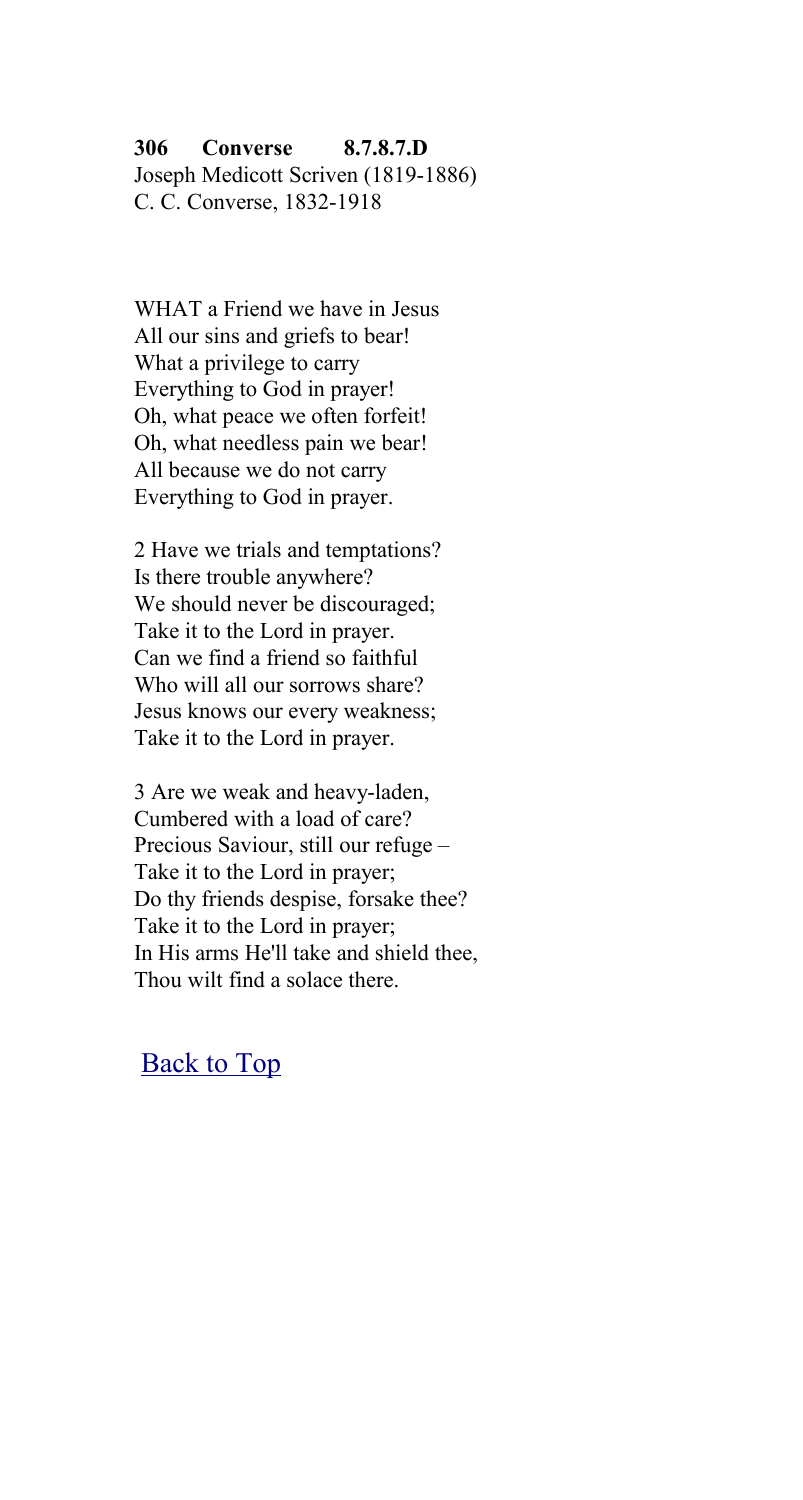### **307 Hendon 7s.**

Anna Dober (1713-1739), tr. J. Wesley. Henri Abraham Cesar Malan (1787-1864)

POOR and feeble though we be, Saviour, we belong to Thee; Thine we are, Thou Son of God, Thine, the purchase of Thy blood.

2 Boundless wisdom, power divine, Love unspeakable, are Thine; Praise by all to Thee be given, Son of God, and Heir of Heaven!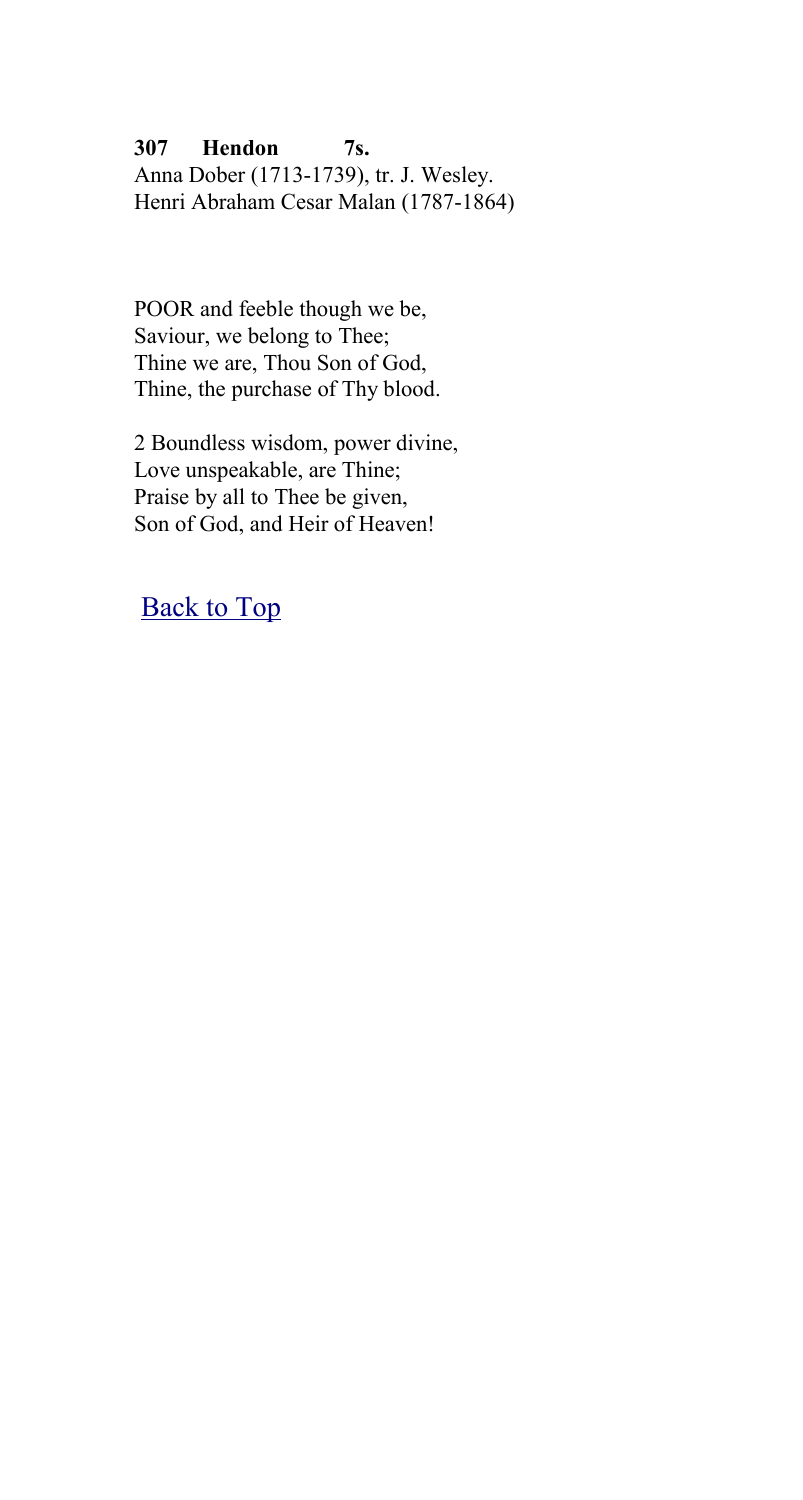**308 Sunset 8.7.8.7.**

Miss Ora Rowan (1834-1879) G. C. Stebbins, 1846-1945

HAST thou heard Him, seen Him, known Him? Is not thine a captured heart? Chief among ten thousand own Him, Joyful choose the better part.

2 Idols once they won thee, charmed thee, Lovely things of time and sense; Gilded thus does sin disarm thee, Honeyed lest thou turn thee thence.

3 What has stripped the seeming beauty From the idols of the earth? Not a sense of right or duty, But the sight of peerless worth.

4 Not the crushing of those idols, With its bitter void and smart; But the beaming of His beauty, The unveiling of His heart.

5 Who extinguishes their taper Till they hail the rising sun? Who discards the garb of winter Till the summer has begun?

6 'Tis the look that melted Peter, 'Tis the face that Stephen saw, 'Tis the heart that wept with Mary, Can alone from idols draw:

7 Draw and win and fill completely, Till the cup o'erflow the brim; What have we to do with idols Who have companied with Him?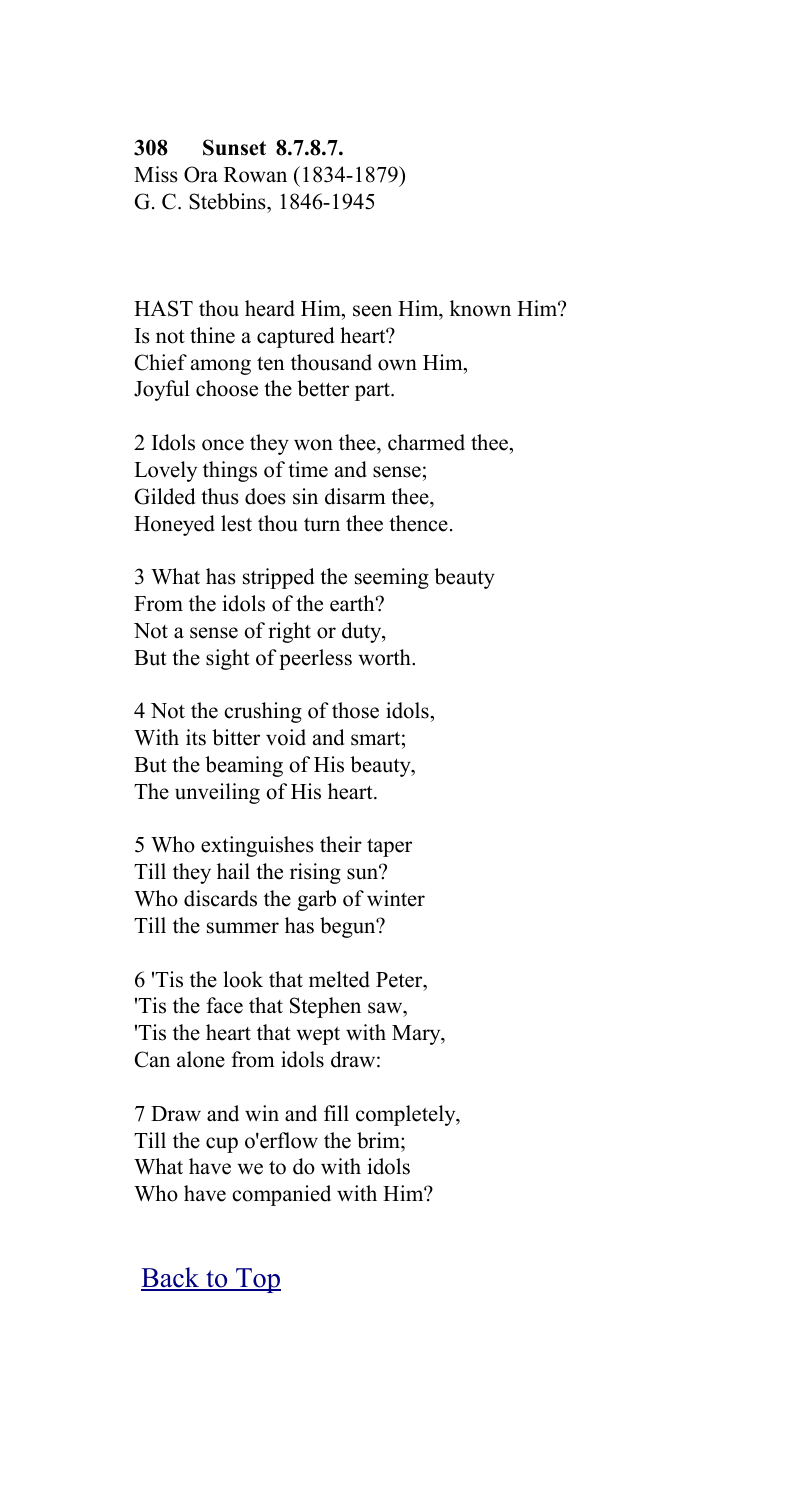### **309 Walton L.M.**

S. Medley Ludwig Van Beethoven, 1770-1827

SAVIOUR, before Thy face we fall, Our Lord, our life, our hope, our all; For we have nowhere else to flee, No sanctuary, Lord, but Thee.

2 In Thee we every glory view Of safety, strength and beauty too; 'Tis all our rest and peace to see Our sanctuary, Lord, in Thee.

3 Whatever foes or fears betide, In Thy blest presence let us hide; And while we rest our souls on Thee, Thou shalt our sanctuary be.

4 Through time, with all its changing scenes And all the grief that intervenes, Let this support each fainting heart, That Thou our sanctuary art.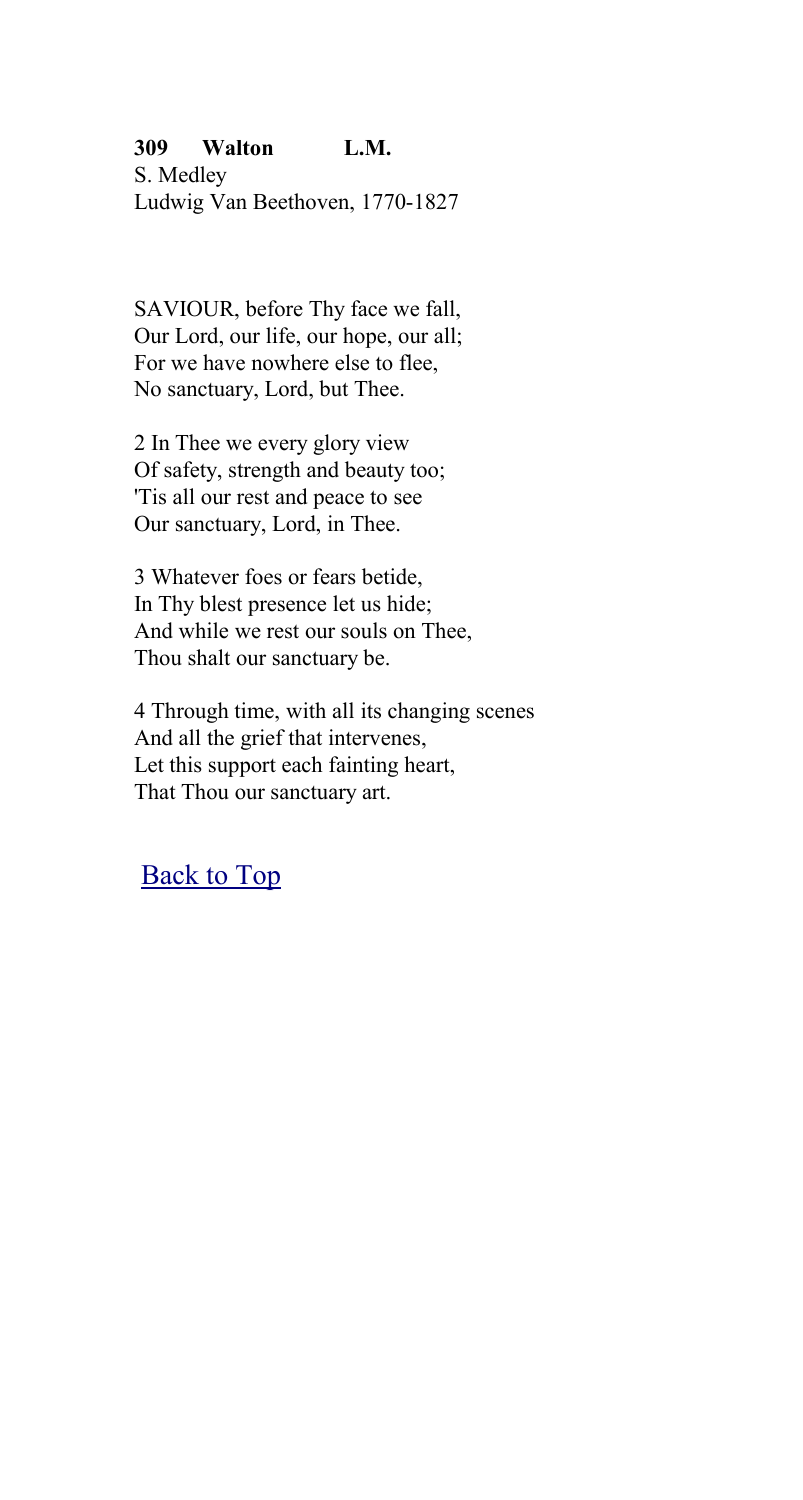### **310 Wycliff 8.7.8.7**

C. A. Coates J. Stainer, 1840-1901

SON of God, in heaven we view Thee Of God's love the Object meet; While, Lord Jesus Christ, 'tis through Thee All our blessing is complete.

2 As Thy brethren we surround Thee, Firstborn of a heavenly race; He who has with glory crowned Thee Called us to this blessed place.

3 From the triumph and the glory Of Thy rest in love divine, Comes to us the wondrous story, How God's purpose made us Thine;

4 How by dying Thou hast freed us From the man of sin and shame, That, unhindered, Thou might'st lead us Now to know Thy Father's name.

5 And responsive to Thy longing, We would now abide in love; Know Thy joy, as those belonging To Thyself in heaven above.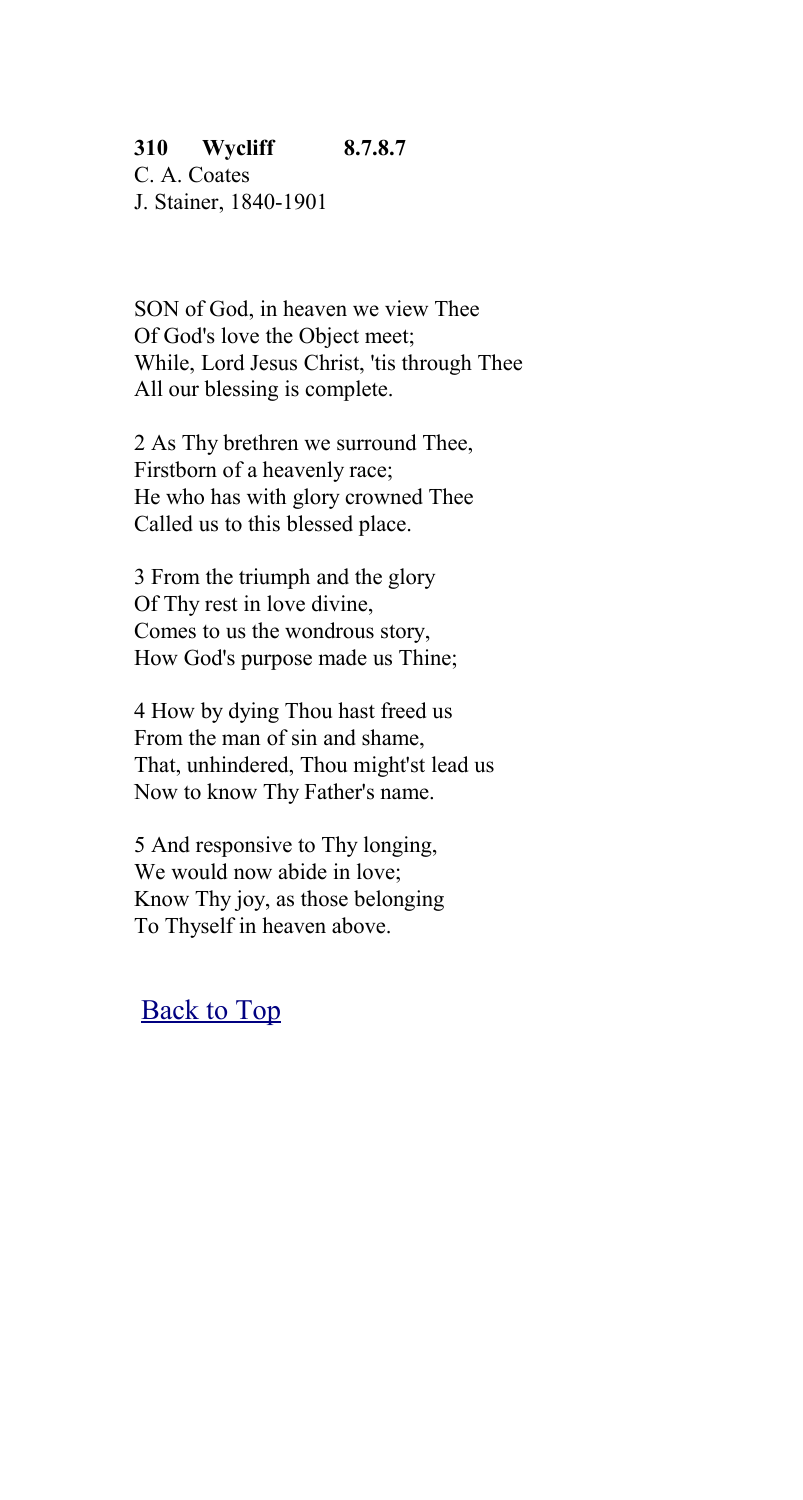#### **311 Stephanos 8.5.8.3.**

I. Fleming H. W. Baker, 1821-1877

THEE we praise, our God and Father, Thou Thy love hast shown; Ere the world was, Thou didst choose us For Thine own.

2 Thou Thine only Son hast given, Thou art glorified, For in love to bring us near Thee, He has died.

3 By the Holy Ghost indwelling We with Christ have part, Father, we Thy children call Thee, From our heart.

4 Love divine, our present portion, Heaven's choicest store, Thee we worship, God and Father, Thee adore.

5 Soon in Thine own house around Thee Still our praise shall swell, Sons before Thee ever joying We shall dwell

6 For His praise who glorified Thee, We like Him shall be, Firstborn among many brethren Praising Thee.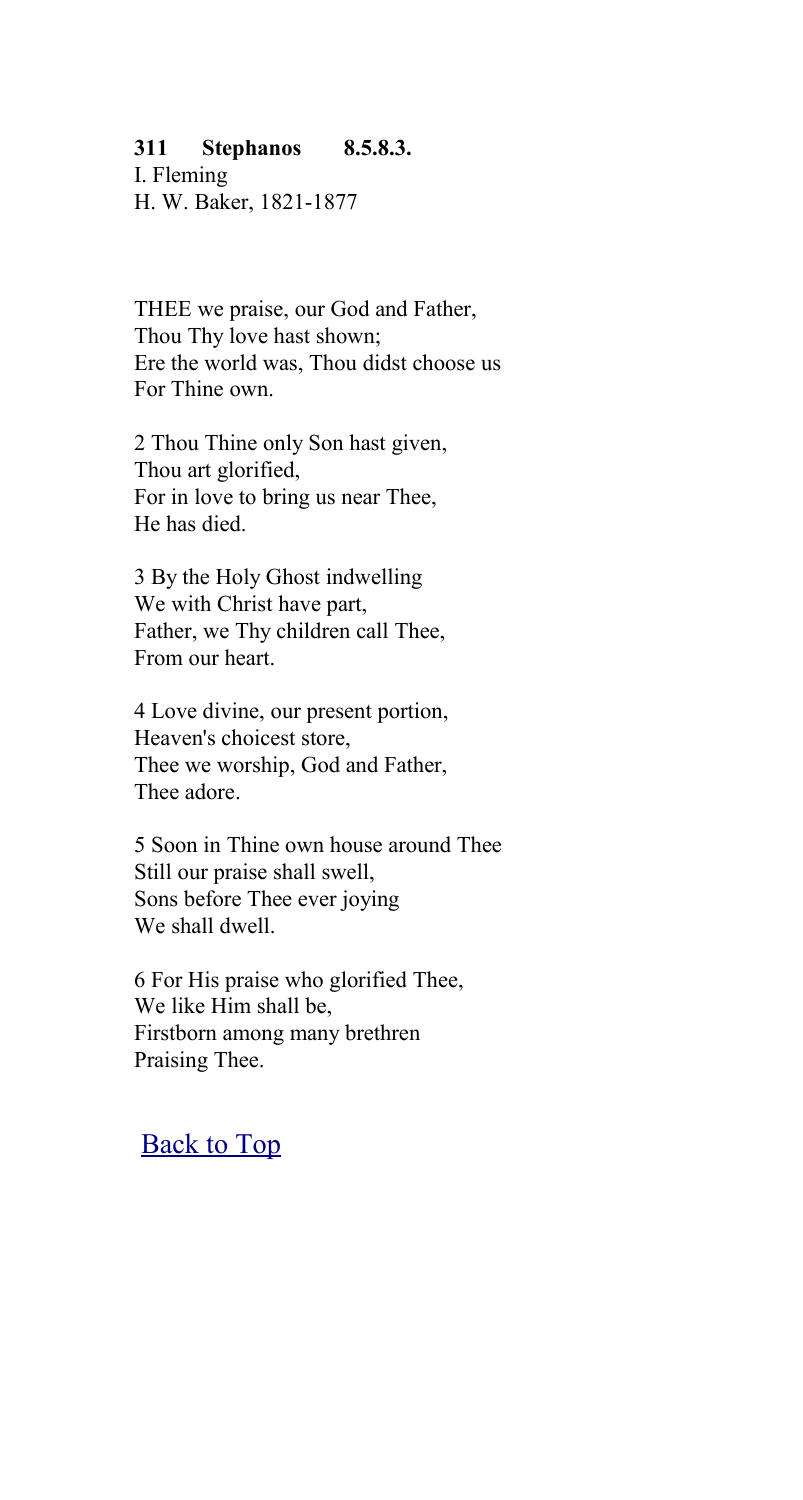### **312 St. Michael S.M.**

T. Kelly L. Bourgeois, c. 1510- c. 1561

LEAD on, Almighty Lord, Lead on to victory: Encouraged by Thy blessed word, With joy we follow Thee.

2 We follow Thee, our Guide, Who didst salvation bring: We follow Thee, through grace supplied From heaven's eternal spring:

3 Till of the prize possessed, We hear of war no more, And, Oh, sweet thought! for ever rest On yonder peaceful shore.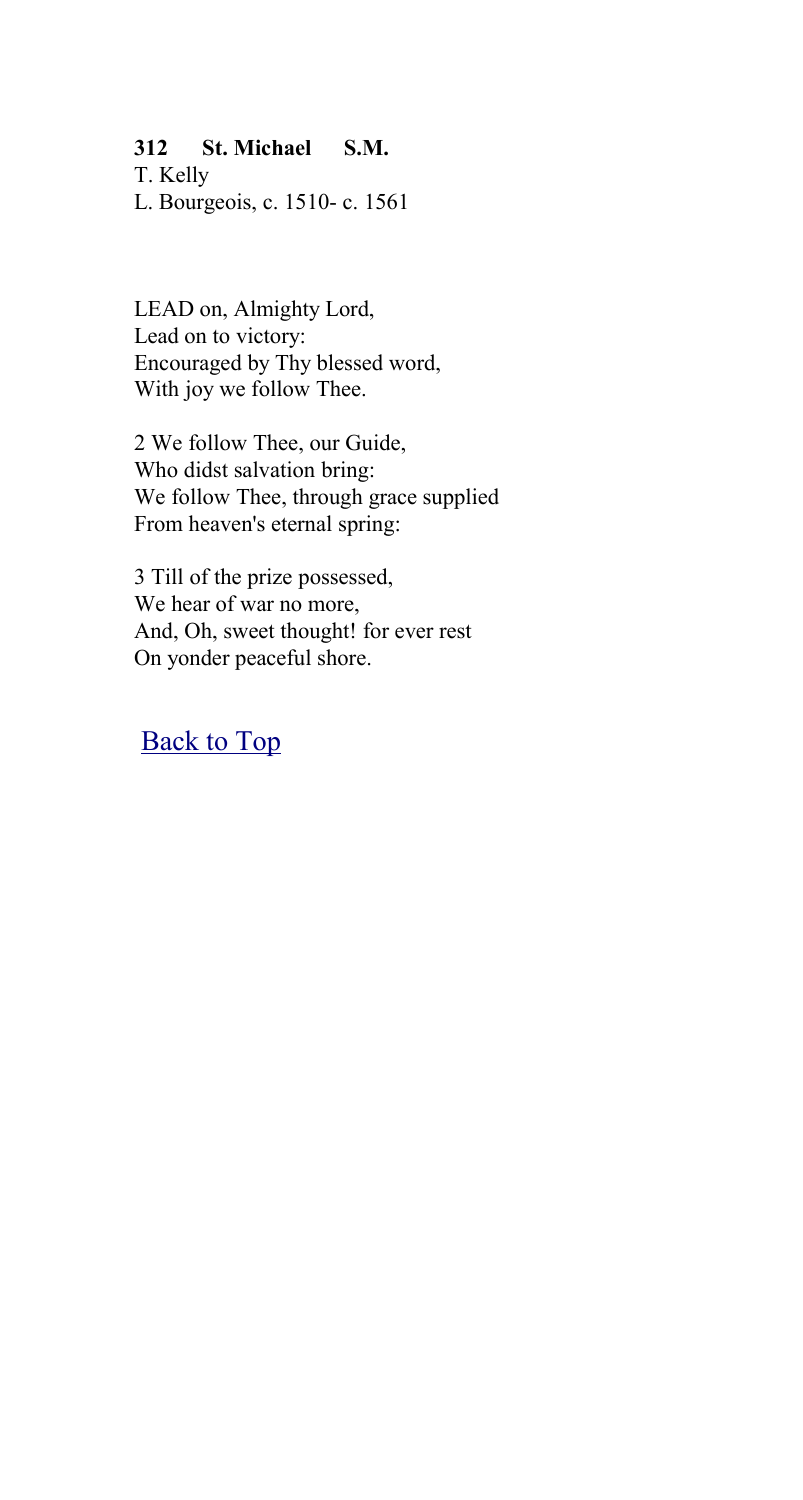#### **313 Friend 8.7.8.7.D. Iambic**

James Grindley Small (1817-1888) G. C. Stebbins, 1846-1945

I'VE found a Friend, oh, such a Friend! He loved me ere I knew Him, He drew me with the cords of love, And thus He bound me to Him; And round my heart still closely twine Those ties which nought can sever, For I am His, and He is mine, For ever and for ever.

2 I've found a Friend, oh, such a Friend! He bled, He died to save me; And not alone the gift of life, But His own self He gave me. Nought that I have my own I call, I hold it for the Giver: My heart, my strength, my life, my all, Are His, and His for ever.

3 I've found a Friend, oh, such a Friend! All power to Him is given To guard me on my onward course, And bring me safe to heaven. Th' eternal glories gleam afar To nerve my faint endeavour: So now to watch! to work! to war! And then – to rest for ever!

4 I've found a Friend, oh, such a Friend! So kind and true and tender, So wise a Counsellor and Guide, So mighty a Defender! From Him, who loves me now so well, What power my soul can sever? Shall life, or death, or earth, or hell? No; I am His for ever.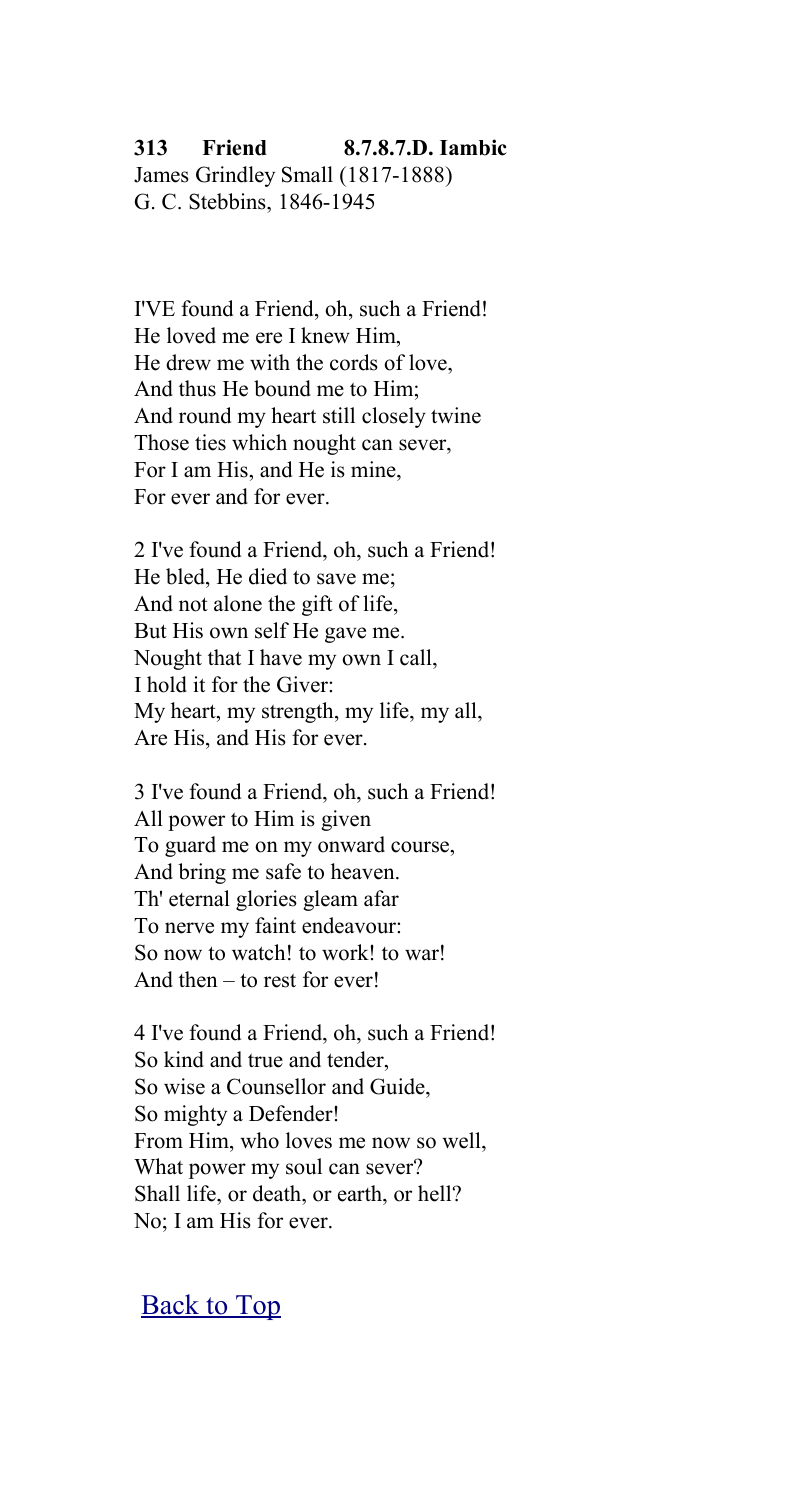# **314 O Perfect Love 10s or 11's**

J. N. Darby J. Barnby, 1838-1896

LORD, to our souls Thy light is ever pure, And brings from heaven what Thou alone canst give; Yea, brings Thyself, the revelation sure Of heaven's eternal bliss: in Thee we live.

2 We bless Thee, Lord! Of Thee our song shall speak – Poor and unworthy strains, yet still of Thee. Come, fill our souls! This only would we seek, To dwell in love, and God our dwelling be.

3 Be Thou with us! Let no distracting thought Intrude to hide from us that heavenly light. Be Thou our strength! Let not what Thou hast brought Be chased by idle nature's poor delight.

4 Be Thou our all! Thy love can fill the soul – That love that soars beyond all creature thought; In spirit bring where endless praises roll, And fill our longing hearts till there we're brought.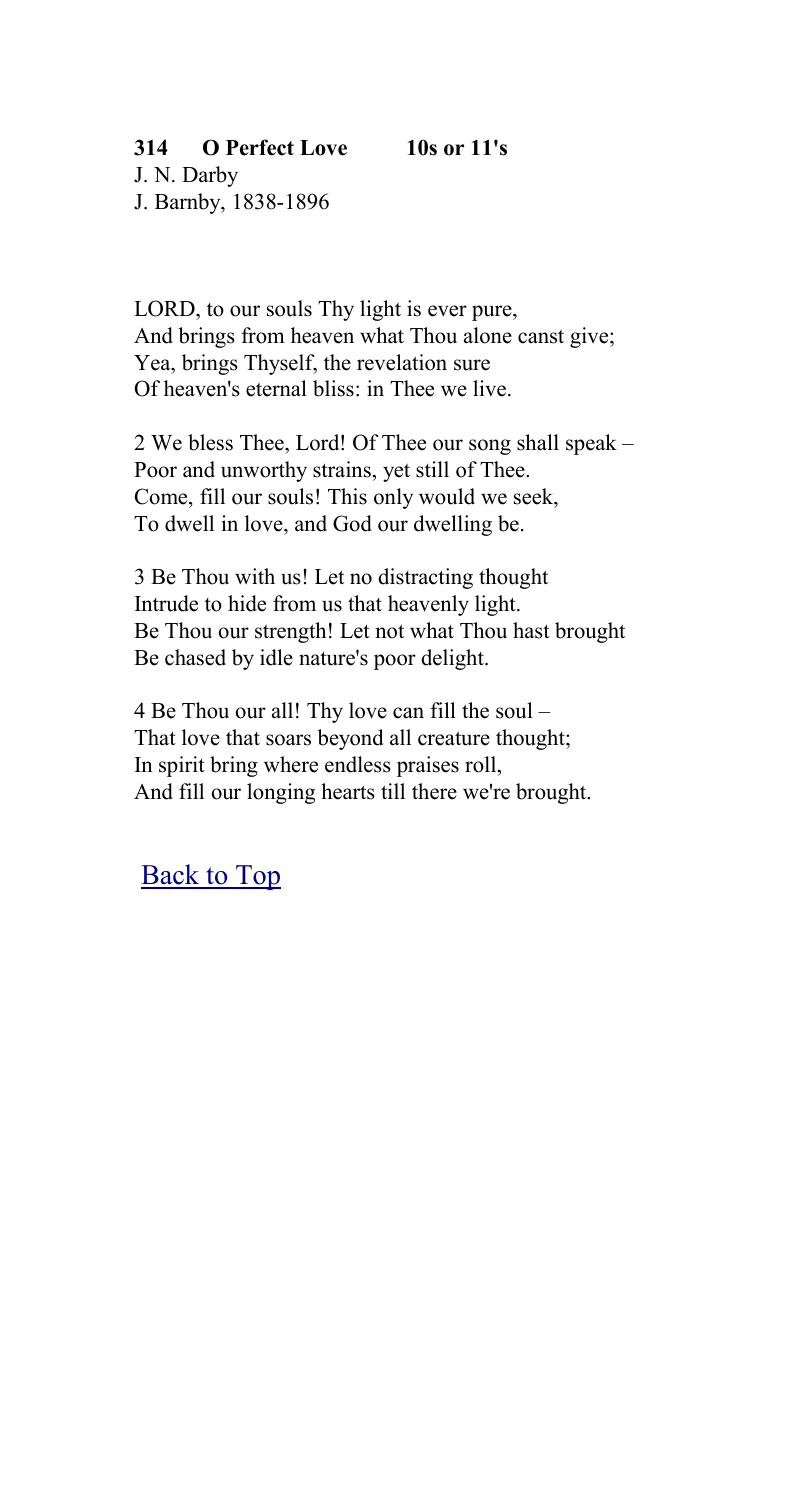### **315 Darwall 6.6.6.6.8.8.**

C. Wesley J. Darwall, 1731-1789

JESUS, life-giving sound, The joy of earth and heaven! No other help is found, No other name is given, In which the sons of men can boast, But His who seeks and saves the lost.

2 His name the sinner hears, And is from guilt set free; 'Tis music in his ears, 'Tis life and victory: His heart o'erflows with sacred joy, And songs of praise his lips employ.

3 Jesus, all praise above! We sing Thy blessed name, We sing Thy dying love, Thy rising power proclaim: But soon to give Thee worthy praise, Both heaven and earth their songs shall raise.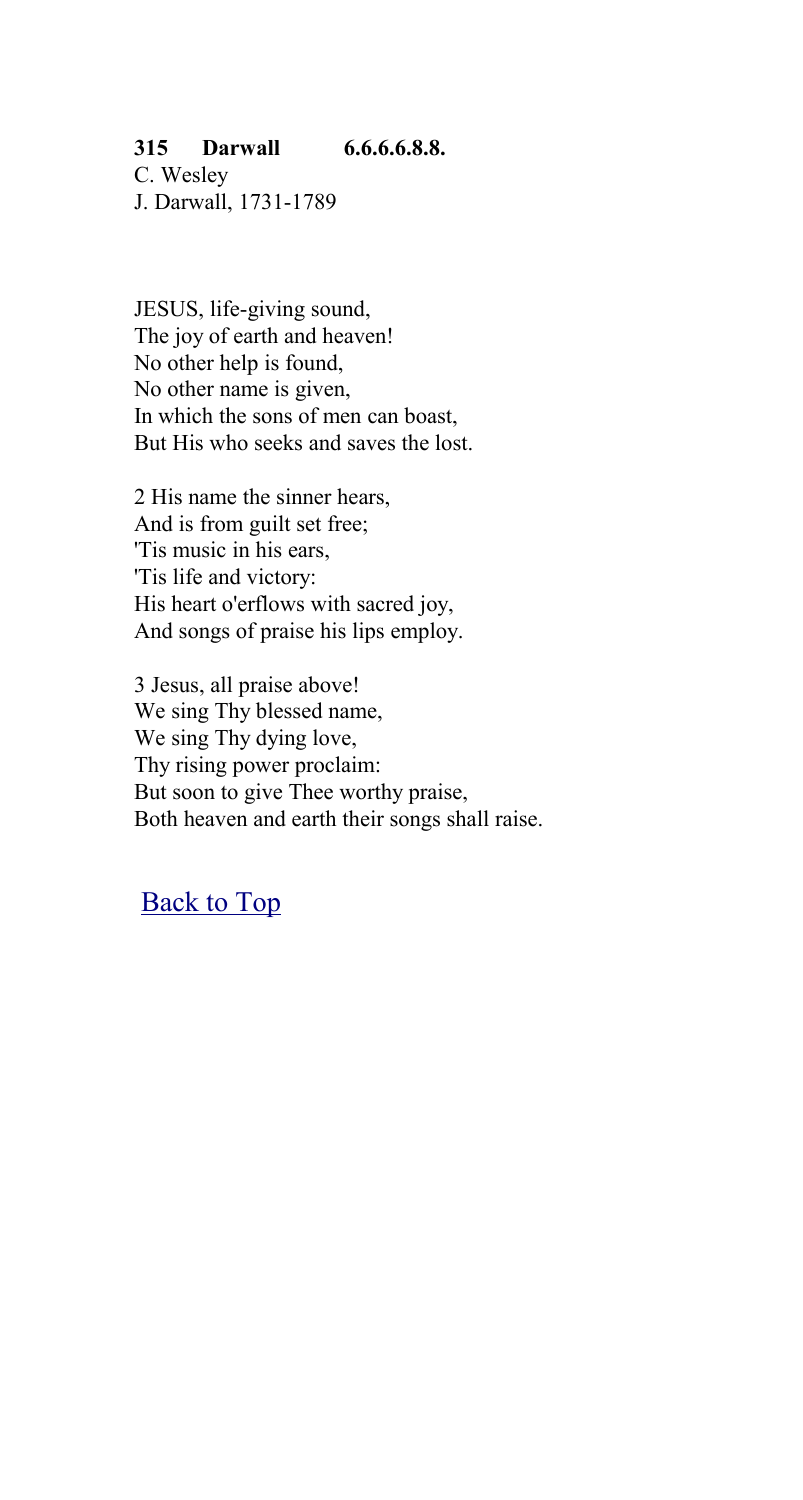#### **316 Priory 6.6.8.4.D.**

M. Bowly Anon.

WE are by Christ redeemed: The cost – His precious blood; Be nothing by our souls esteemed Like this great good. Were the vast world our own, With all its varied store, And Thou, Lord Jesus, wert unknown, We still were poor.

2 Our earthen vessels break; The world itself grows old; But Christ our precious dust will take, And freshly mould: He'll give these bodies vile A fashion like His own; He'll bid the whole creation smile, And hush its groan.

3 Thus far, by grace preserved, Each moment speeds us on; The crown and kingdom are reserved Where Christ is gone. When cloudless morning shines, We shall His glory share; In pleasant places are the lines; The home how fair!

4 To Him our weakness clings Through tribulation sore, And seeks the covert of His wings Till all be o'er. And when we've run the race, And fought the faithful fight, We then shall see Him face to face, With saints in light.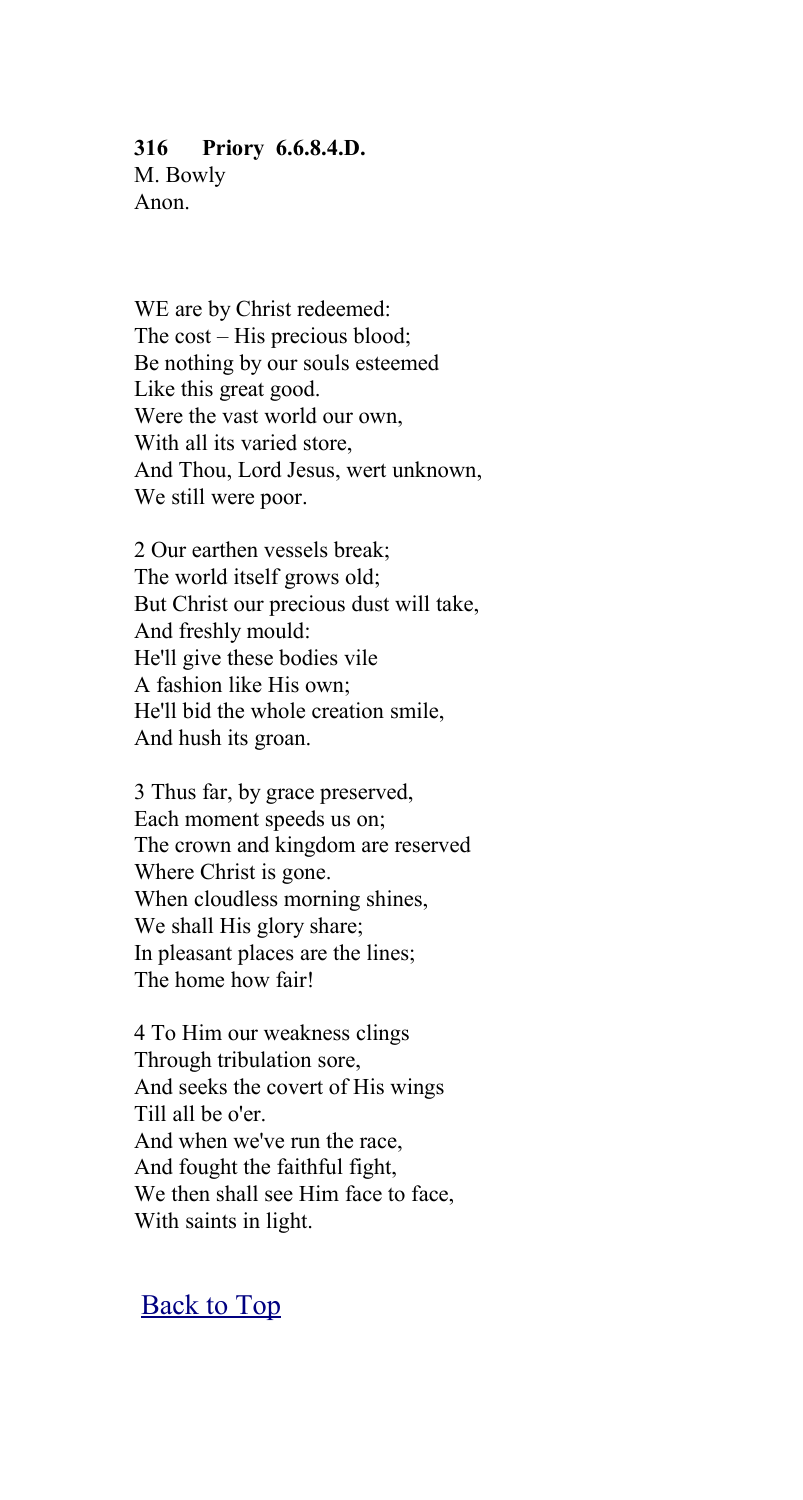### **317 Wareham L.M**.

T. Kelly W. Knapp, 1698-1768

HOW pleasant is the sound of praise! It well becomes the saints of God: Should we refuse our songs to raise, The stones might tell our shame abroad.

2 For Him who washed us in His blood, Let us our sweetest songs prepare; He sought us wandering far from God, And now preserves us by His care.

3 One string there is of sweetest tone, Reserved for sinners saved by grace; 'Tis sacred to one class alone, And touched by one peculiar race.

4 Though angels may with rapture see How mercy flows in Jesus' blood, It is not theirs to prove, as we, The cleansing virtue of this flood.

5 Lord, we adore the wondrous love Which brought Thee here to bleed and die; Soon shall we meet in heaven above, And sing Thy praises in the sky.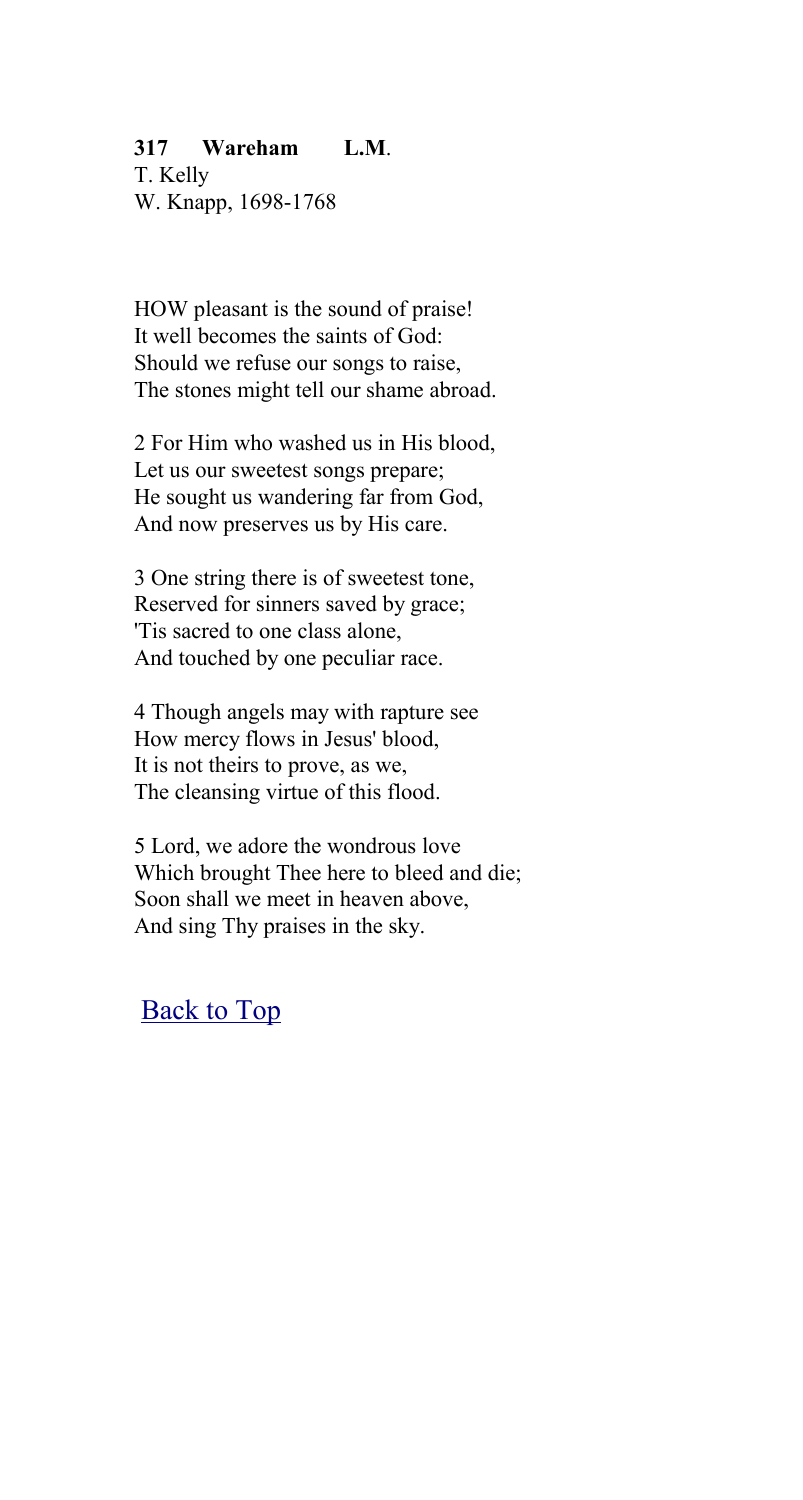### **318 Petition 7.6.7.6.D**

J. G. Deck Franz Joseph Haydn, 1732-1809

O LAMB of God, still keep us Close to Thy pierced side; 'Tis only there in safety And peace we can abide; With foes and snares around us, And lusts and fears within; The grace that sought and found us, Alone can keep us clean.

2 'Tis only in Thee hiding We feel ourselves secure; Only in Thee abiding, The conflict can endure: Thine arm the victory gaineth O'er every hateful foe; Thy love our hearts sustaineth In all their cares and woe.

3 Soon shall our eyes behold Thee With rapture face to face; And, resting there in glory, We'll sing Thy power and grace: Thy beauty, Lord, and glory, The wonders of Thy love, Shall be the endless story Of all Thy saints above.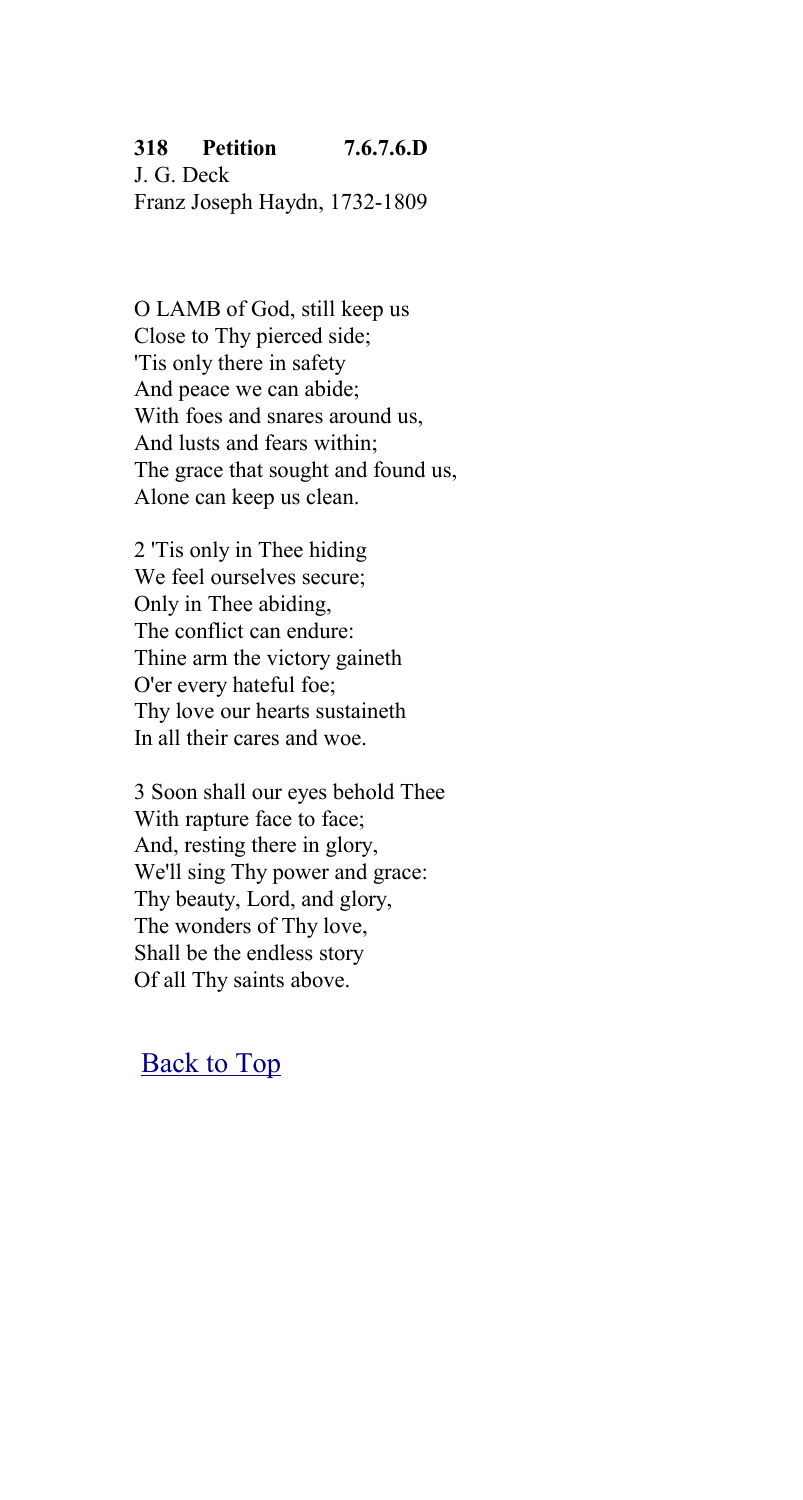### **319 Fulness 7.6.7.6.D**

H. Bonar W. Brockhaus, 1819-1888

OUR sins were borne by Jesus, The holy Lamb of God: He took them all, and freed us From that condemning load. Our guilt was borne by Jesus, Who washed the crimson stains White in His blood most precious, Till not a spot remains.

2 Our wants are known to Jesus; All fulness dwells in Him: He healeth all diseases, Who did our souls redeem. We tell our griefs to Jesus, Our burdens and our cares; He from them all releases, Who all our sorrow shares.

3 We love the name of Jesus, The Christ of God, the Lord; Like fragrance on the breezes, His name is spread abroad. We long to be with Jesus, With all the ransomed throng, For ever sing His praises, The one eternal song.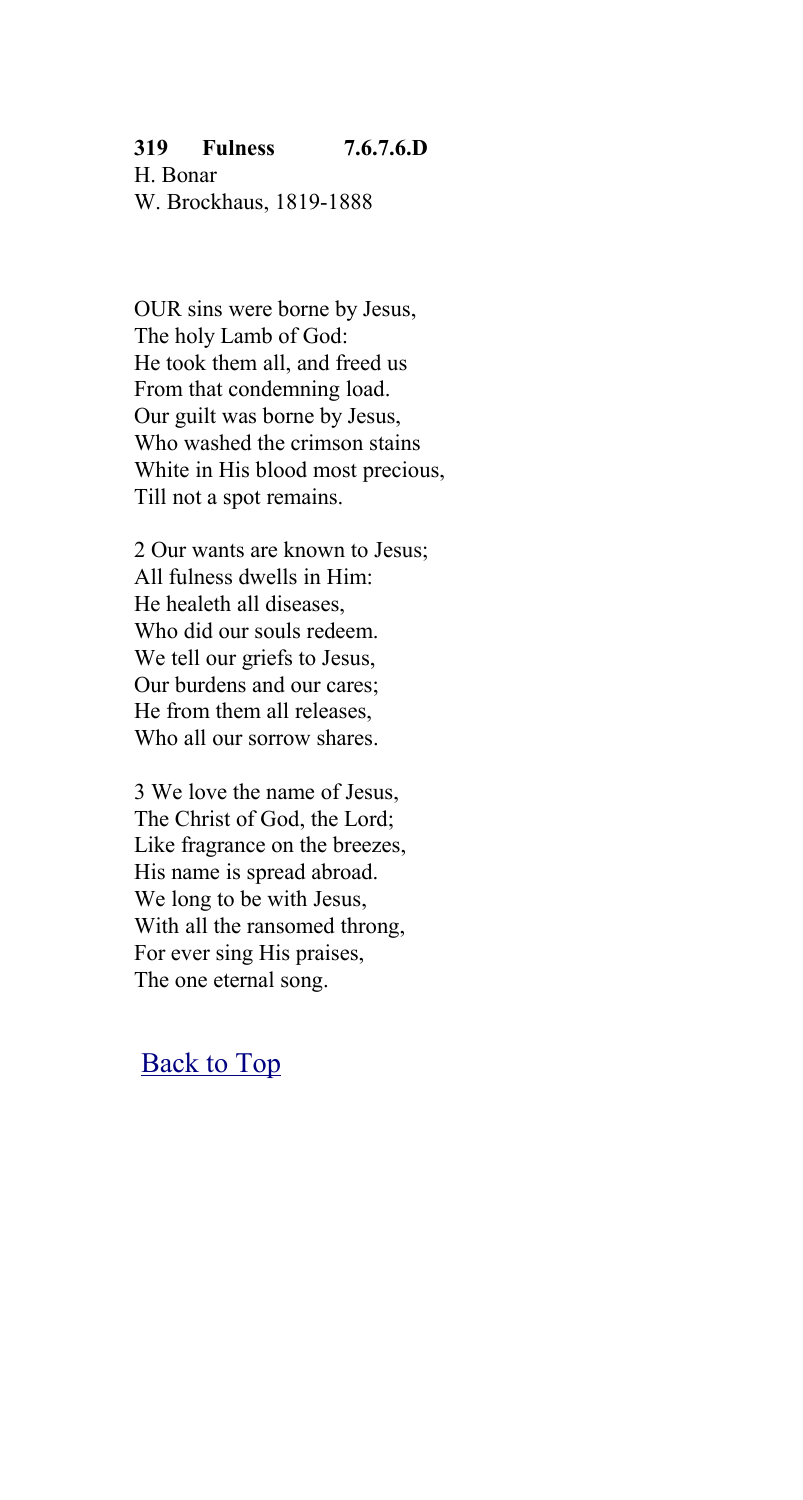### **320 Ignatius C.M.**

William Trotter (1818-1865) J. H. Lester, c. 1850

FAREWELL to this world's fleeting joys, Our home is not below; There was no home for Jesus here, And 'tis to Him we go,

2 To Him in yonder home of love, Where He has gone before, The home He changed for Calvary's cross, Where all our sins He bore.

3 He bore our sins that we might be His partners on the throne, The throne He'll shortly share with those For whom He did atone.

4 Up to our Father's house we go, To that sweet home of love: Many the mansions that are found, Where Jesus dwells above!

5 And He who left that home above, To be a sufferer here, Has left this world again, for us A mansion to prepare.

6 To all His ransomed ones He'll give, (To us amongst the rest) With Him to dwell, with Him to reign, With Him for ever blest.

7 Farewell, farewell, poor faithless world, With all thy boasted store; We'd not have joy where He had woe – Be rich where He was poor.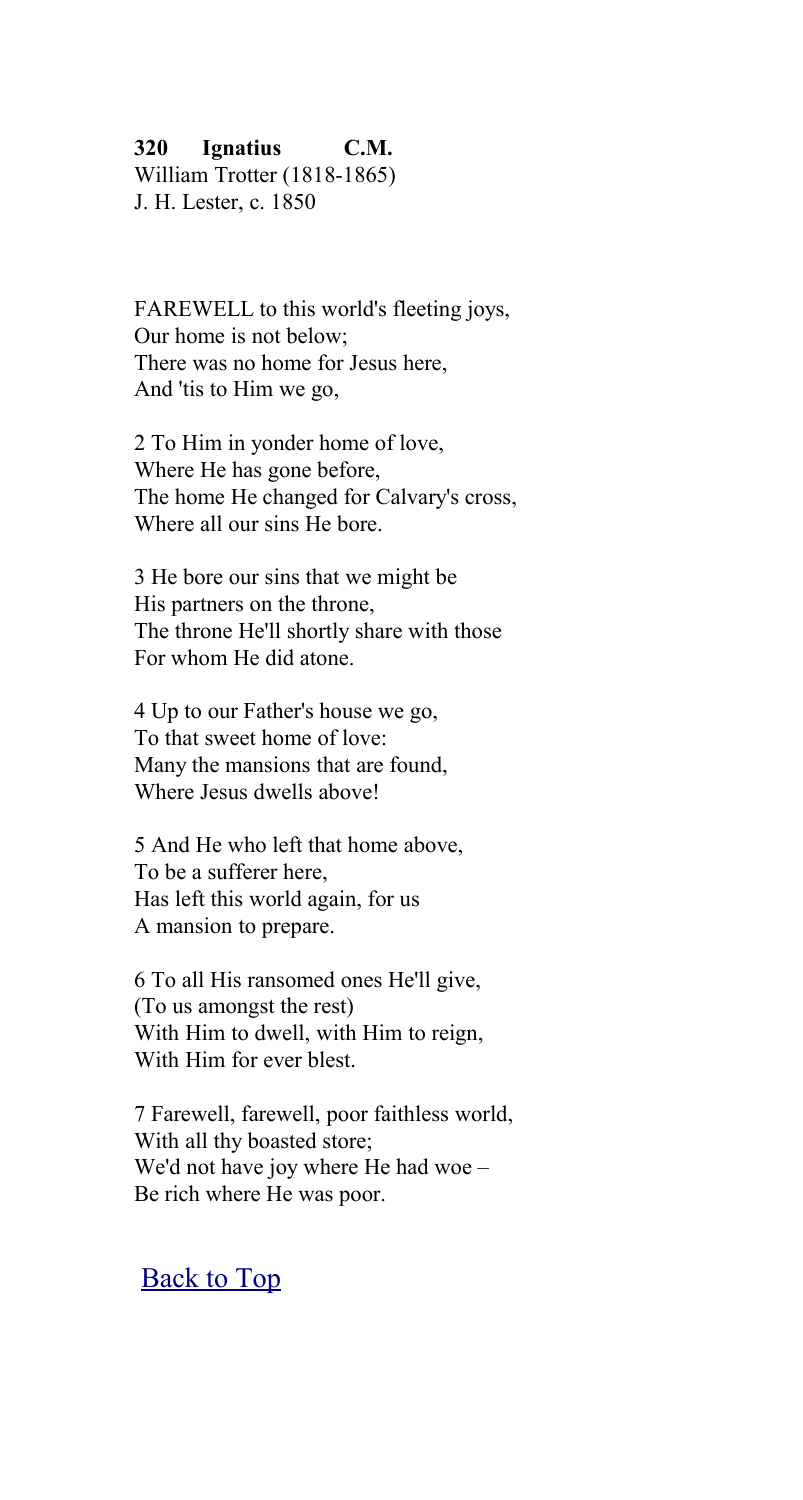### **321 Manoah C.M.**

W. Trotter G. Rossini, 1792-1868

BEHOLD the Lamb, whose precious blood Drawn from His riven side, Had power to make our peace with God, Nor lets one spot abide.

2 The dying thief beheld that Lamb Expiring by his side, And proved the value of the Name Of Jesus crucified.

3 His soul, by virtue of the blood, To paradise received, Redemption's earliest trophy stood, From sin and death retrieved.

4 We, too, the cleansing power have known Of Christ's atoning blood, By grace have learnt His name to own, By which we're brought to God.

5 To Him, then, let our songs ascend, Who stooped in grace so low: To Christ, the Lamb, the sinner's Friend, Let ceaseless praises flow.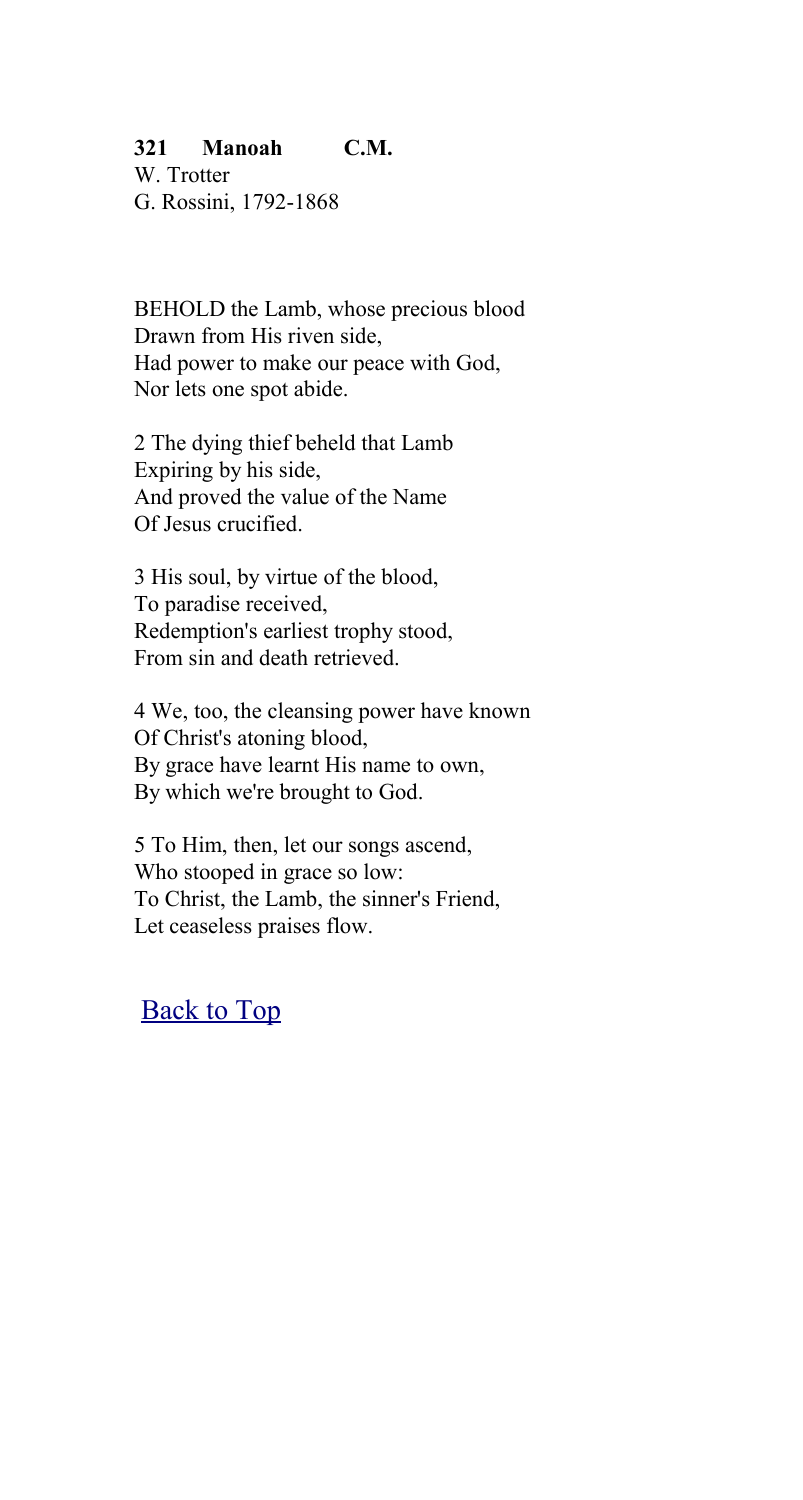### **322 Fountain C.M.**

W. Cowper H. E. Gebhardt, 1832-1899

THERE is a stream of precious blood Which flowed from Jesus' veins: And sinners washed in that blest flood Lose all their guilty stains.

2 The dying thief rejoiced to see That Saviour in his day; And by that blood, though vile as he, My sins are washed away.

3 Blest Lamb of God, Thy precious blood Shall never lose its power, Till every ransomed saint of God Be saved to sin no more.

4 E'er since by faith I saw the stream Thy wounds supplied for me, Redeeming love has been my theme, And shall for ever be.

5 Soon in a nobler, sweeter song, I'll sing Thy power to save; No more with lisping, stammering tongue, But conqueror o'er the grave.

6 Lord, I believe Thou hast prepared, Unworthy though I be, For me a blood-bought free reward, A harp of God for me.

7 'Tis strung and tuned for endless years, And formed by power divine, To sound in God the Father's ears No other name but Thine.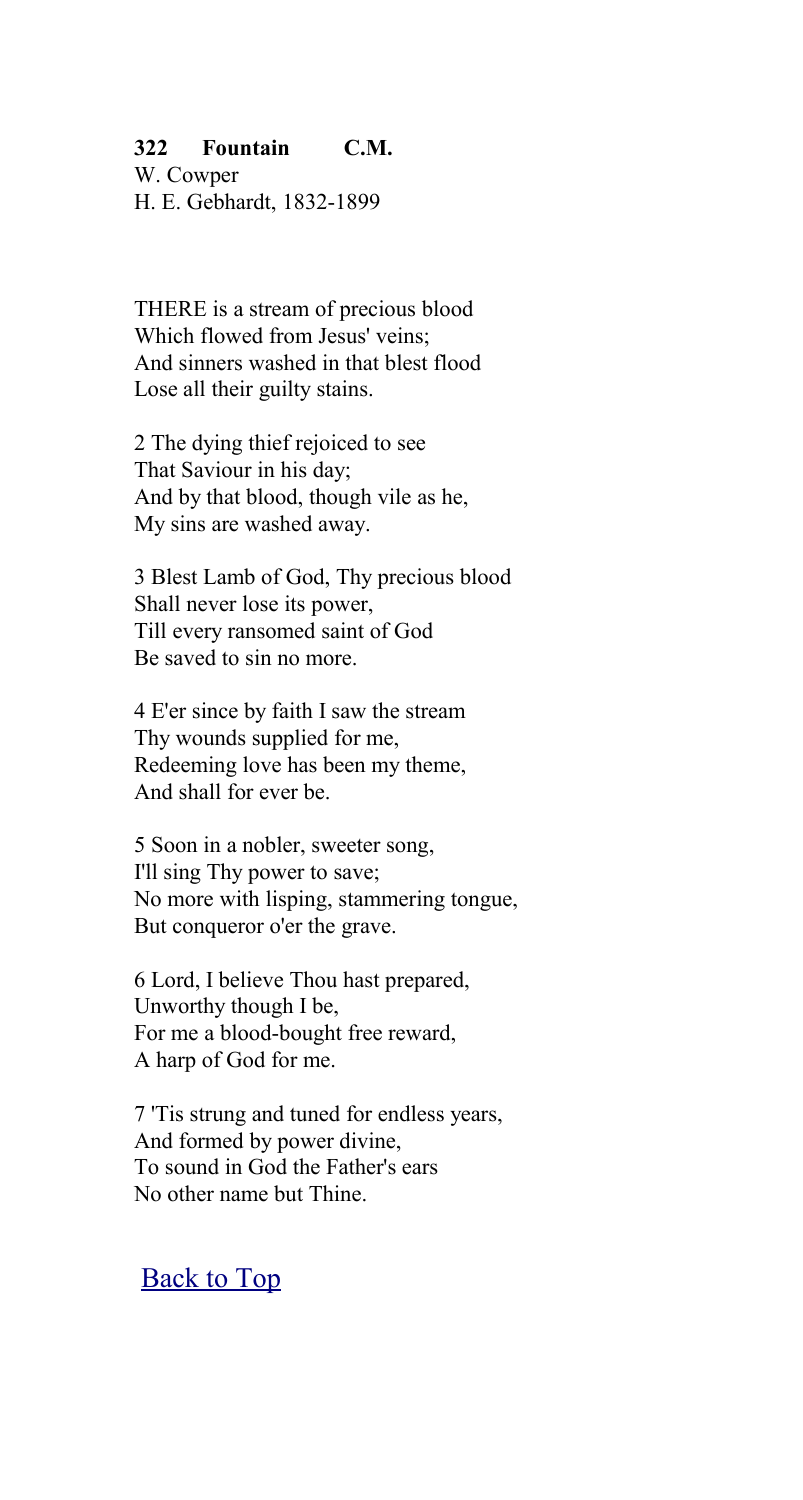#### **323 Festal Song S.M.**

J. Montgomery (vv. 1-3) J. N. Darby (v. 4) W. H. Walter, 1825-1893

THE Lord Himself shall come And shout a quickening word; Thousands shall answer from the tomb; "For ever with the Lord".

2 Then as we upward fly, That resurrection-word Shall be our shout of victory: "For ever with the Lord".

3 How shall we meet those eyes? Ours on Himself we'll cast, And own ourselves the Saviour's prize, Mercy from first to last.

4 There with unwearied gaze Our eyes on Him we'll rest, And satisfy with endless praise Our hearts supremely blest.

5 Knowing as we are known, How shall we love that word! How oft repeat before the throne, "For ever with the Lord!"

6 That resurrection-word, That shout of victory! Once more "For ever with the Lord," Amen, so let it be.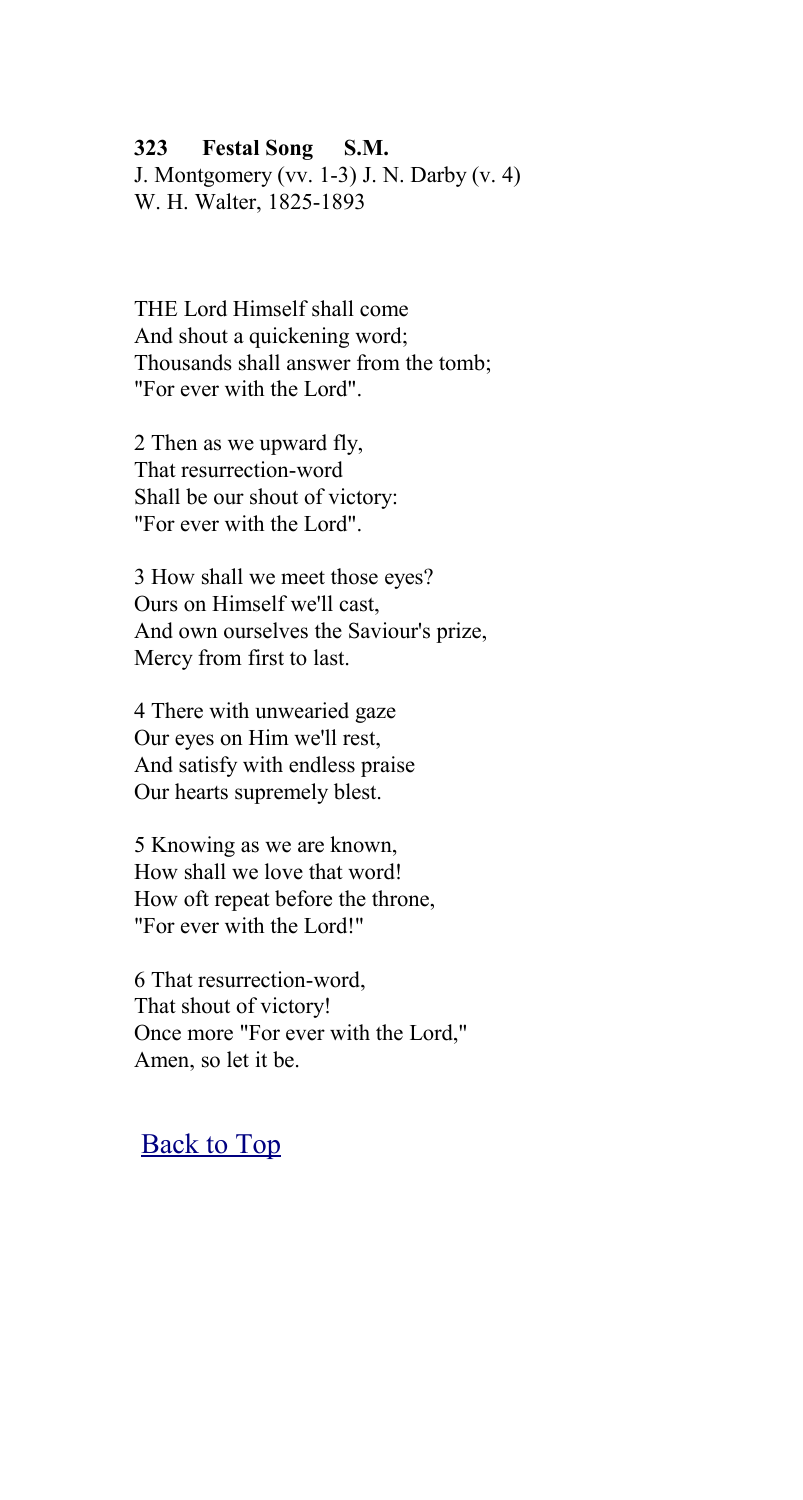#### **324 Come 4.6.8.8.4.**

G. Jeckyll, G. Tremblay

LORD Jesus, come, Nor let us longer roam Afar from Thee, and that bright place Where we shall see Thee face to face; Lord Jesus, come.

2 Lord Jesus, come, Thine absence here we mourn; No joy we know apart from Thee, No sorrow in Thy presence see; Lord Jesus, come.

3 Lord Jesus, come, And claim us as Thine own; With longing hearts the path we tread, Which Thee to heavenly glory led; Come, Saviour, come.

4 Lord Jesus, come, And take Thy people home; That all Thy flock, so scattered here, With Thee in glory may appear; Lord Jesus, come.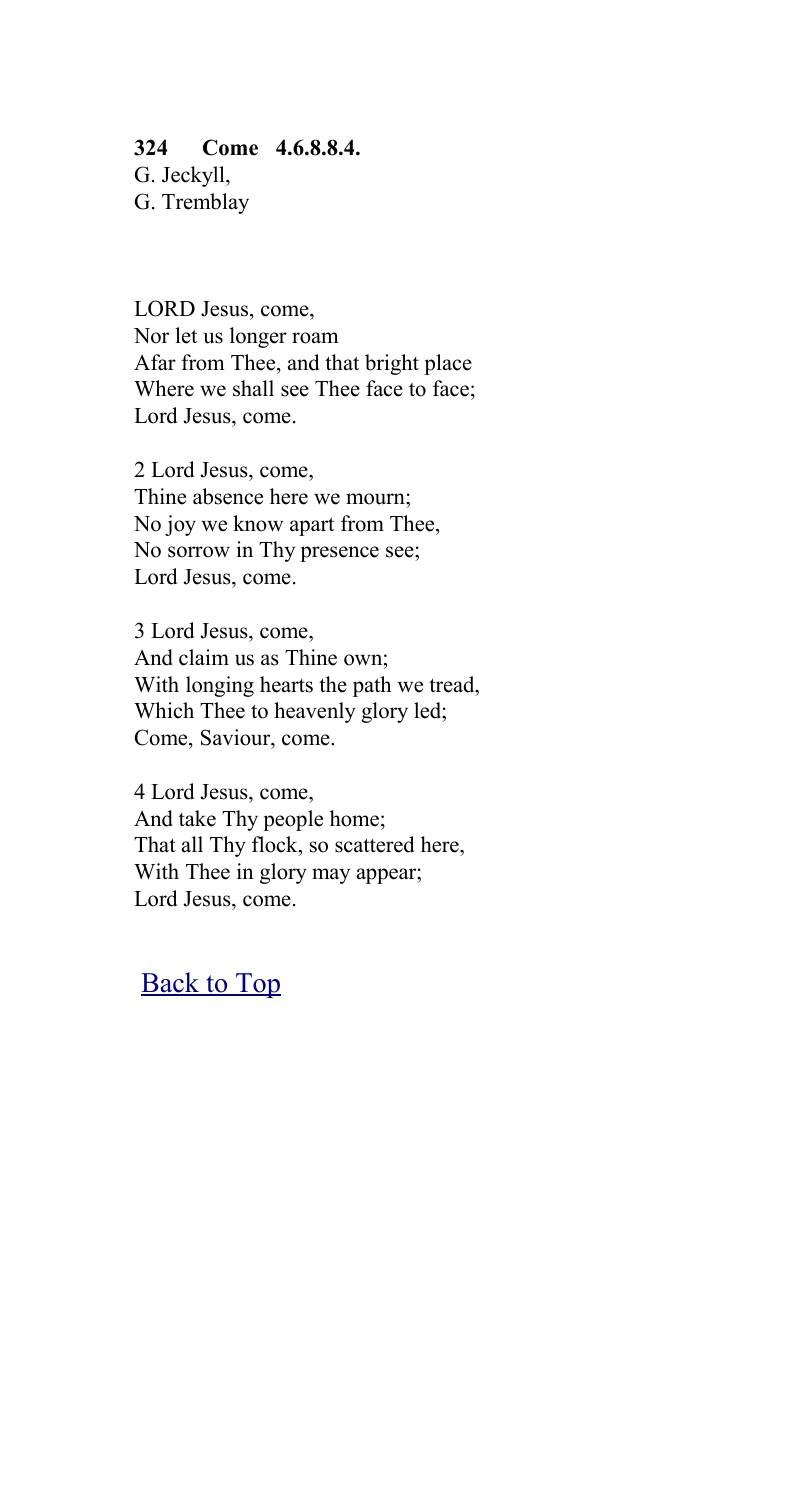#### **325 Jena 8.7.8.7.8.7.7.**

Philip Freidrich Hiller (1699-1769) tr. by Miss H. K. Burlingham. S. Gastorius, 1646-1682

WE wait for Thee, O Son of God, And long for Thine appearing; "A little while" – Thou'lt come, O Lord, Thy waiting people cheering. Thus hast Thou said: we lift the head In joyful expectation, For Thou wilt bring salvation.

2 We wait for Thee, content to share In patience, days of trial; So meekly Thou the cross didst bear, Our sin, reproach, denial. How should not we receive with Thee The cup of shame and sorrow, Until the promised morrow?

3 We wait for Thee, for Thou, e'en here, Hast won our hearts' affection; In spirit still we find Thee near, Our solace and protection. In cloudless light and glory bright We soon with joy shall greet Thee, And in the air shall meet Thee.

4 We wait for Thee; Thou wilt arise Whilst hope her watch is keeping; Forgotten then, in glad surprise, Shall be our years of weeping. Our hearts beat high, the dawn is nigh That ends our pilgrim story In Thine eternal glory.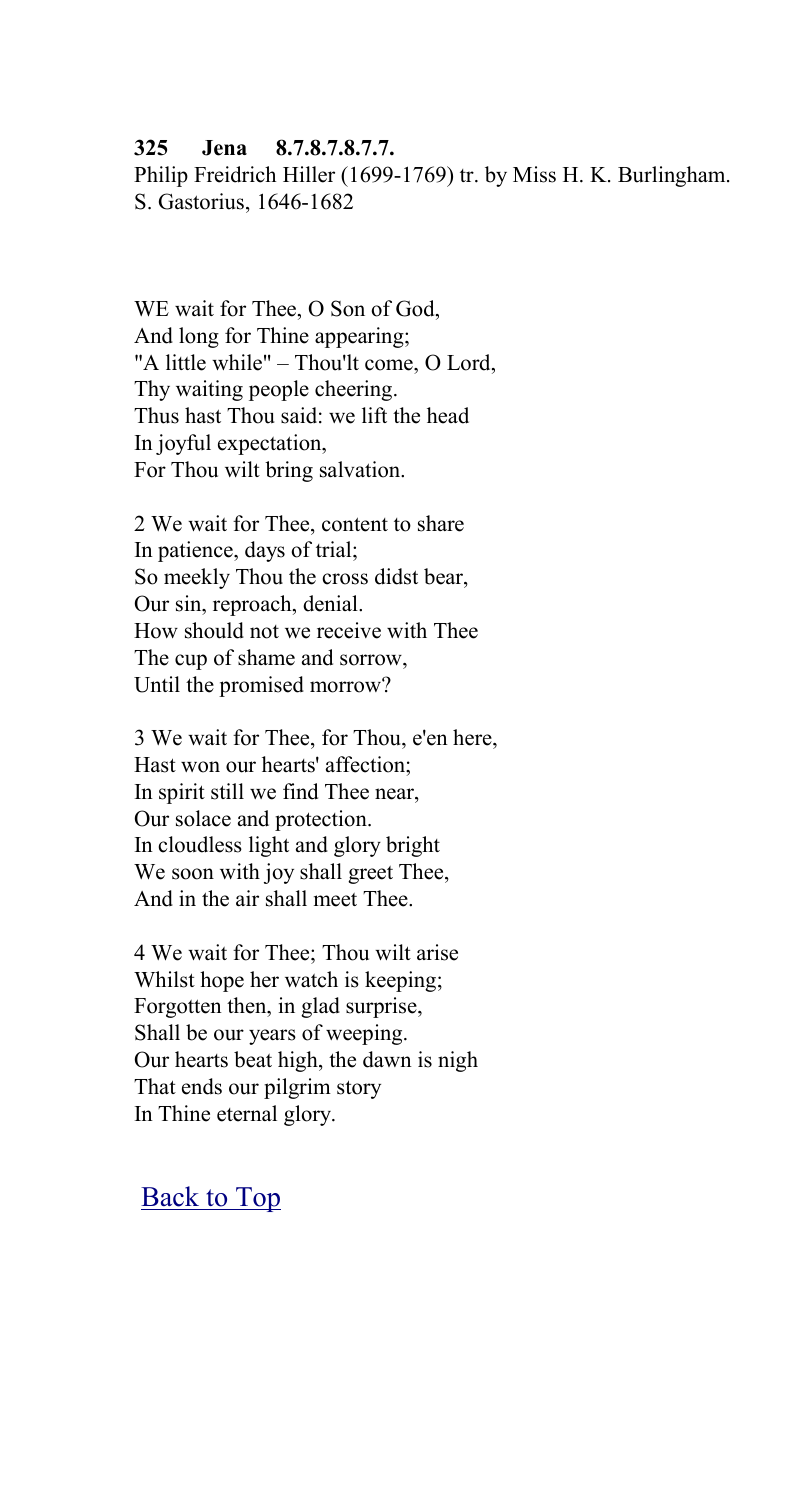### **326 De Fleury 8.8.8.8.D. Dactylic**

A. M. Toplady White's Sacred Melodies

AS debtors to mercy alone, Of heavenly mercy we sing; Nor fear to draw near to the throne, Our praise and our worship to bring: The wrath of a sin-hating God With us can have nothing to do; The Saviour's obedience and blood Hide all our transgressions from view.

2 The work which His goodness began, The arm of His strength will complete: His promise is Yea and Amen, And never was forfeited yet: Things future, nor things that are now, Nor all things below nor above, Can make Him His purpose forgo, Or sever our souls from His love.

3 Our names from the palms of His hands Eternity will not erase: Impressed on His heart they remain In marks of indelible grace: And we to the end shall endure, As sure as the earnest is given; More happy, but not more secure, The spirits departed to heaven.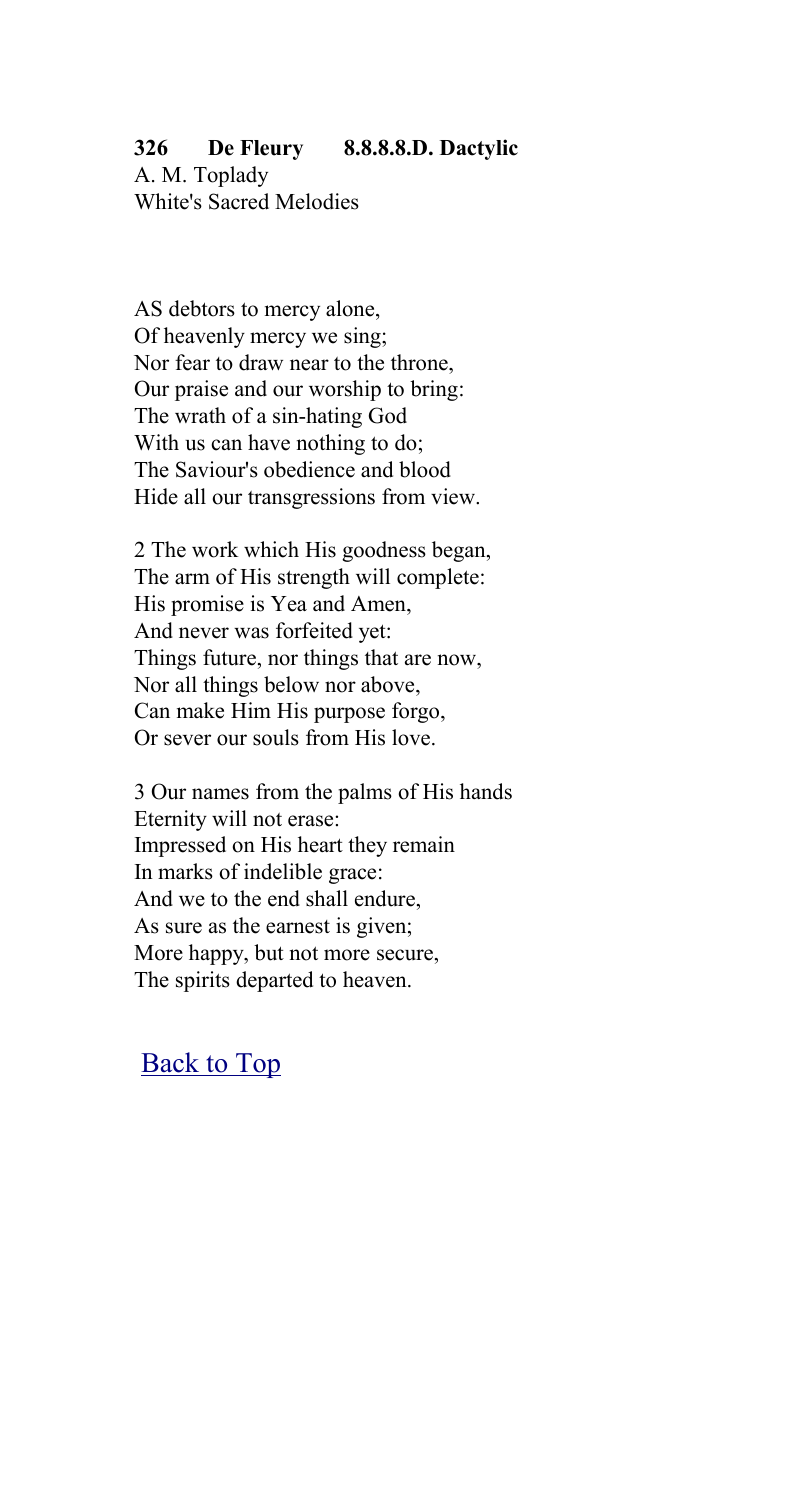### **327 Richmond C.M.**

J. G. Deck Thomas Haweis, 1732-1820

LORD Jesus, are we one with Thee? Oh height, oh depth, of love! Once slain for us upon the tree, We're one with Thee above.

2 Such was Thy grace, that for our sake Thou didst from heaven come down; With us of flesh and blood partake, And make our woes Thine own.

3 Our sins, our guilt, in love divine, Confessed and borne by Thee; The gall, the curse, the wrath were Thine, To set Thy ransomed free.

4 Ascended now in glory bright, Life-giving Head Thou art; Nor life, nor death, nor depth, nor height, Thy saints and Thee can part.

5 Soon, soon shall come that glorious day, When, seated on Thy throne, Thou shalt to wondering worlds display That we with Thee are one.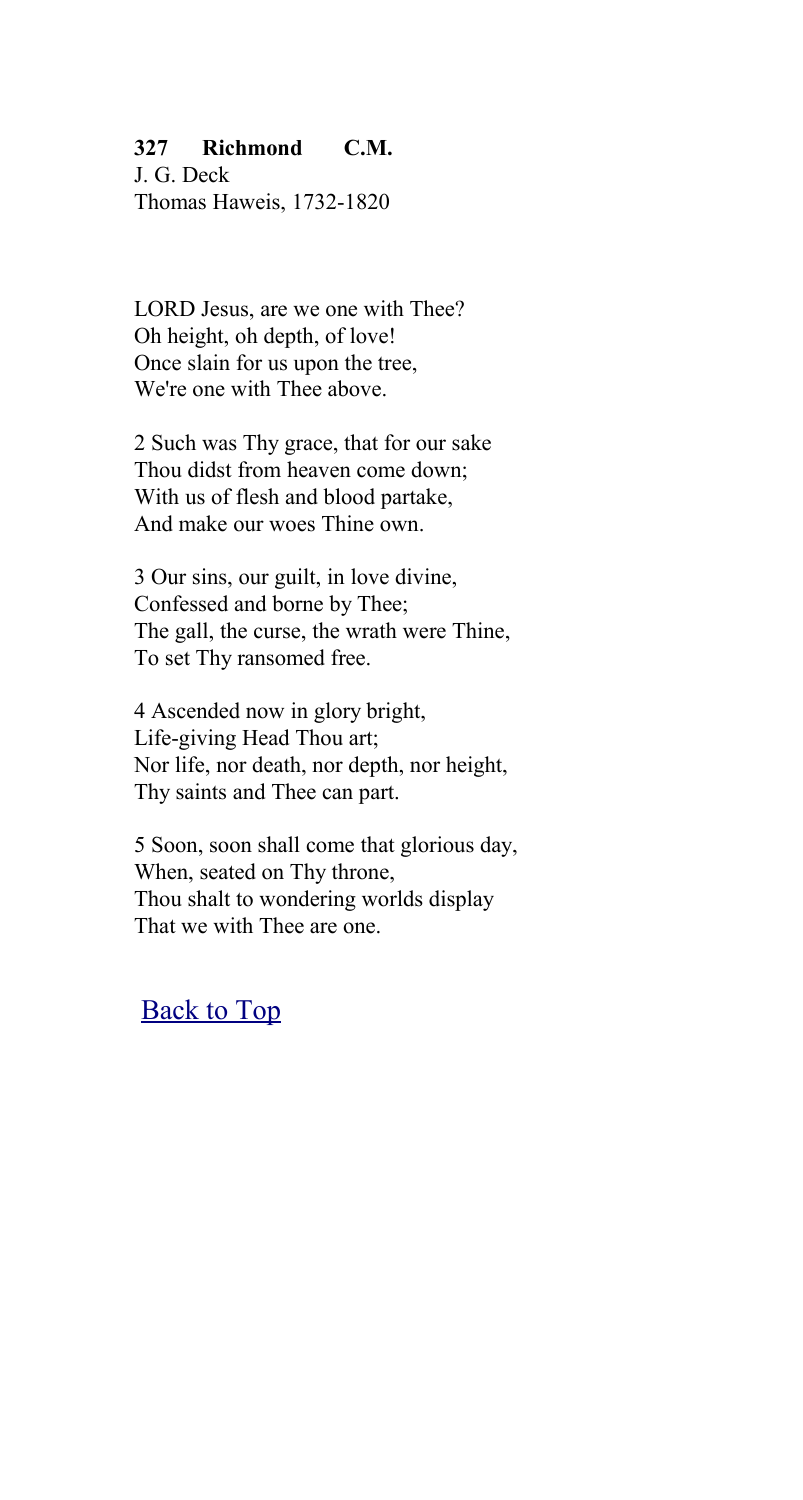### **328 Dedekam 7.6.7.6.D.**

P. W. Dolton Sophie H. Dedekam, 1820-1894

O JESUS, Lord, we love Thee, Exalt Thy Name alone; No other name is worthy, No other Lord we own. For Thou cam'st down from glory God's holy will to do, All righteousness fulfilling – The Holy and the True.

2 As when on earth Thou drewest Thine own around Thee, Lord, To learn Thy love's sweet story, To hear Thy blessed word; So now, O Lord, we gather Unto Thy precious Name; Thy love's appeal and greatness Our hearts' affections claim.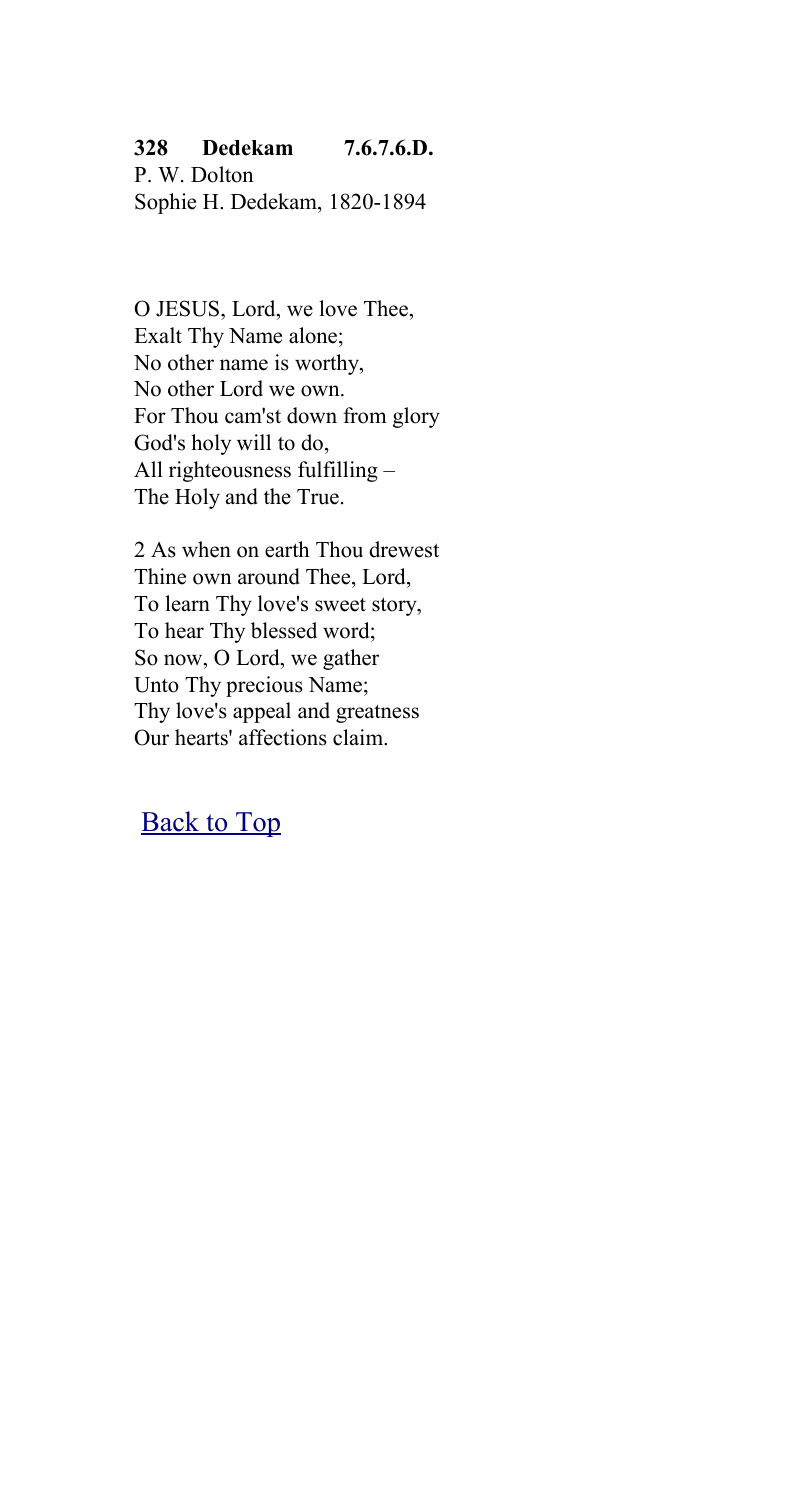#### **329 Eagley C.M.**

Anon. J. J. Walch, 1837-1901

WE thank Thee, Lord, for weary days When desert springs were dry, And first we knew what depth of need Thy love could satisfy.

2 Days when beneath the desert sun, Along the toilsome road, O'er roughest ways we walked with One, That One the Son of God.

3 We thank Thee for that rest in Thee The weary only know, That perfect wondrous sympathy We only learn below.

4 The sweet companionship of One Who once the desert trod: The glorious fellowship with One Upon the throne of God.

5 We know Thee as we could not know Through heaven's golden years; We there shall see Thy glorious face – Here understand Thy tears!

6 And here in peace, with Thee we go Where Thou, our Shepherd, trod, Still, learning through our need below Depths of the heart of God.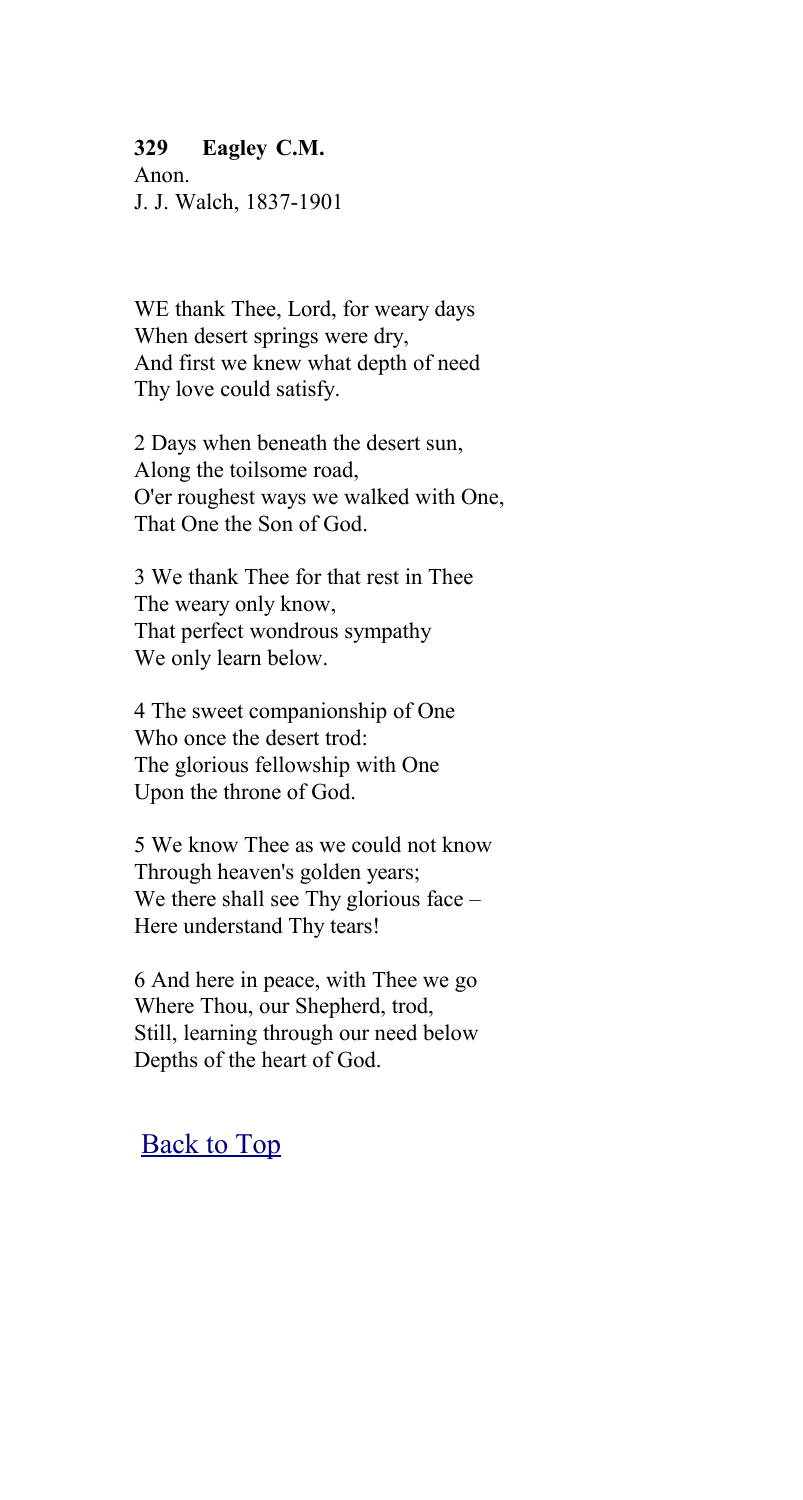#### **330 Silchester, S.M.**

G. V. Wigram Henri Abraham Cesar Malan, 1787-1864

WHAT raised the wondrous thought, Or who did it suggest, That we, the church, to glory brought, Should with the Son be blest?

2 O God! the thought was Thine, (Thine only it could be), Fruit of the wisdom, love divine, Peculiar unto Thee:

3 For, sure, no other mind, For thoughts so bold, so free, Greatness or strength, could ever find; Thine only it could be.

4 The motives, too, Thine own, The plan, the counsel, Thine! Made for Thy Son, bone of His bone, In glory bright to shine.

5 O God, with great delight Thy wondrous thought we see, Upon His throne, in glory bright The bride of Christ shall be.

6 Sealed with the Holy Ghost, We triumph in that love, Thy wondrous thought has made our boast, Glory with Christ above.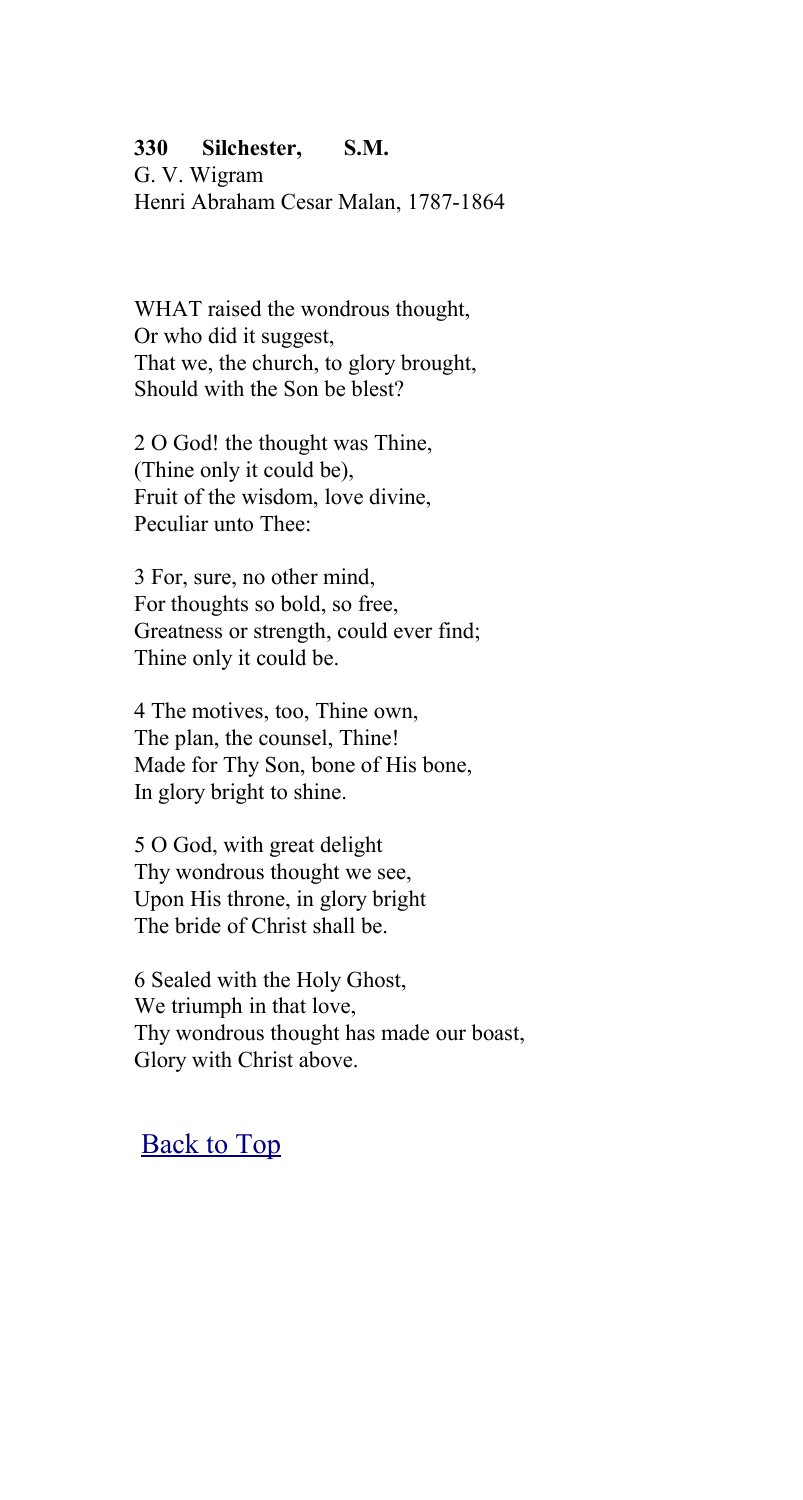#### **331 Saved By Grace L.M.D.**

J. N. Darby G. C. Stebbins, 1846-1945

FATHER, Thy sovereign love has sought Captives to sin, gone far from Thee; The work that Thine own Son hath wrought, Has brought us back in peace and free.

2 And now as sons before Thy face, With joyful steps the path we tread, Which leads us on to that blest place Prepared for us by Christ our Head.

3 Thou gav'st us, in eternal love, To Him to bring us home to Thee, Suited to Thine own thought above, As sons like Him, with Him to be

4 In Thine own house. There love divine Fills the bright courts with cloudless joy; But 'tis the love that made us Thine, Fills all that house without alloy.

5 O boundless grace which fills with joy Unmingled all that enter there! God's nature, love without alloy, Our hearts are given e'en now to share.

6 God's righteousness with glory bright, Which with its radiance fills that sphere, E'en Christ, of God the power and light, Our title is that light to share.

7 O mind divine, so must it be That glory all belongs to God: O love divine, that did decree We should be part, through Jesus' blood.

8 O keep us, love divine near Thee, That we our nothingness may know, And ever to Thy glory be Walking in faith while here below.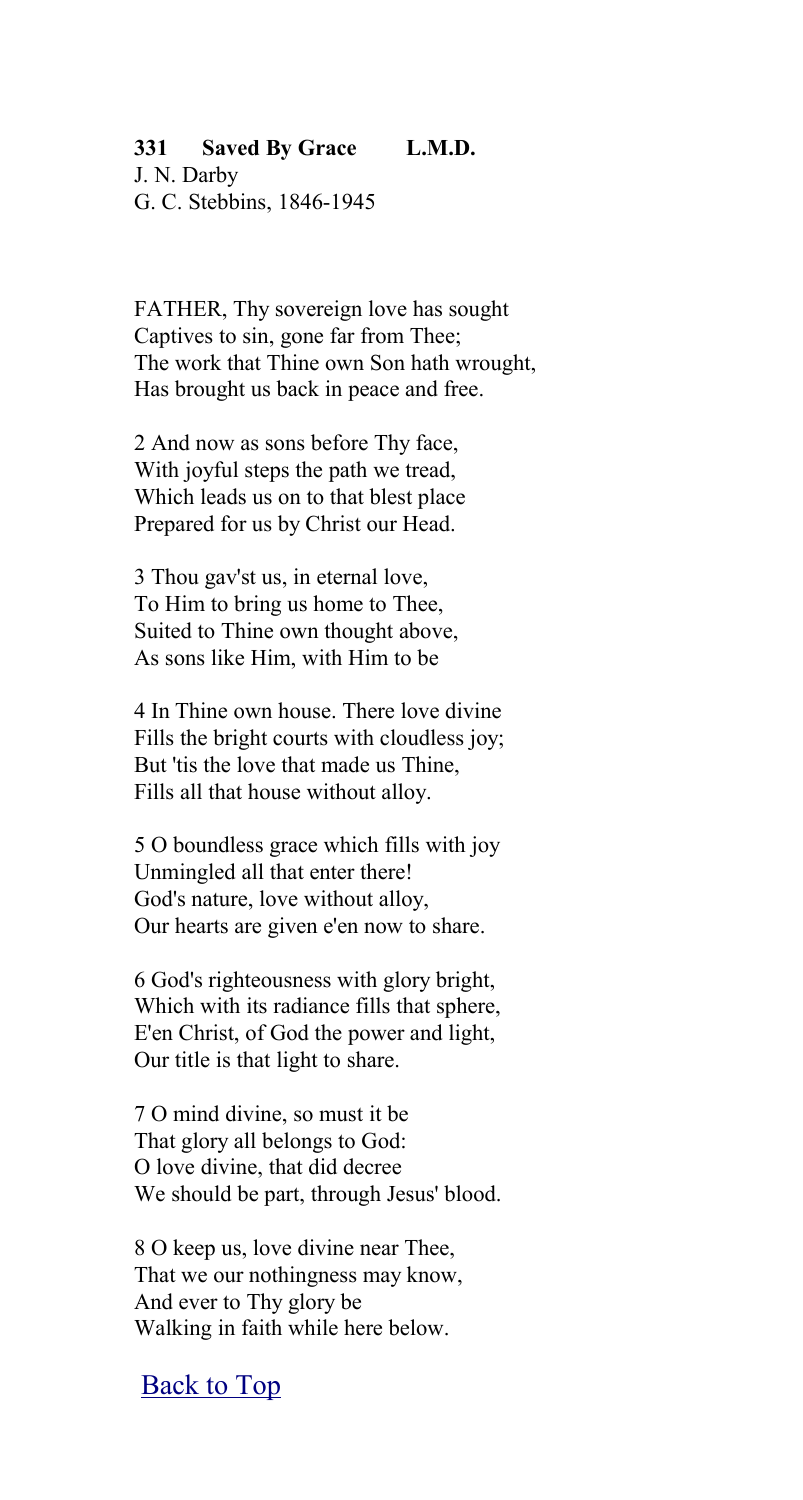### **332 O Perfect Love 11.10.11.10.**

Edith Gilling Cherry (?-1897) J. Barnby, 1838-1896

'WE rest on Thee,' our shield and our defender; We go not forth alone against the foe: Strong in Thy strength, safe in Thy keeping tender, 'We rest on Thee, and in Thy name we go.'

2 Yea, 'in Thy name', O Captain of salvation! In Thy dear name, all other names above; Jesus our righteousness, our sure foundation, Our Prince of glory and our King of love.

3 'We go' in faith, our own great weakness feeling, And needing more each day Thy grace to know: Yet from our hearts a song of triumph pealing; 'We rest on Thee, and in Thy name we go.'

4 'We rest on Thee', our shield and our defender; Thine is the battle; Thine shall be the praise; When passing through the gates of pearly splendour, Victors, we rest, with Thee, through endless days.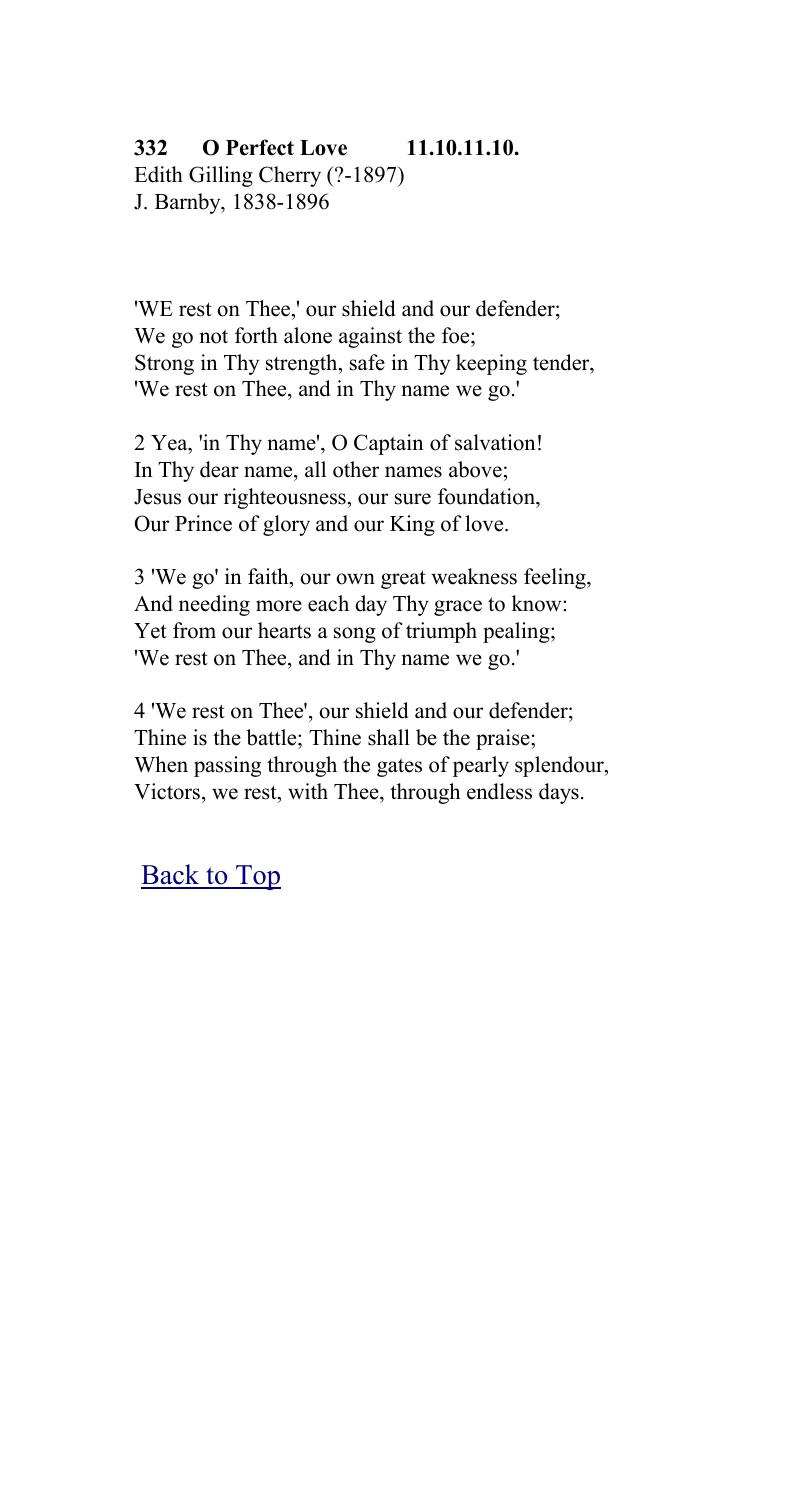### **333 Whitburn L.M.**

Mrs. Margaret Mackay (1802-1887) H. W. Baker, 1821-1877

ASLEEP through Jesus, blessed sleep From which none ever wakes to weep; A calm and undisturbed repose, Where powerless is the last of foes.

2 Asleep through Jesus, oh, how sweet To be for such a slumber meet, With holy confidence to sing That death has lost its venomed sting!

3 Asleep through Jesus, peaceful rest, Whence waking we're supremely blest; No fear, no woe shall dim the hour That manifests the Saviour's power.

4 Asleep through Jesus: Yes, to be From every earthly hindrance free, While, in the consciousness of love The spirit lives with Christ above.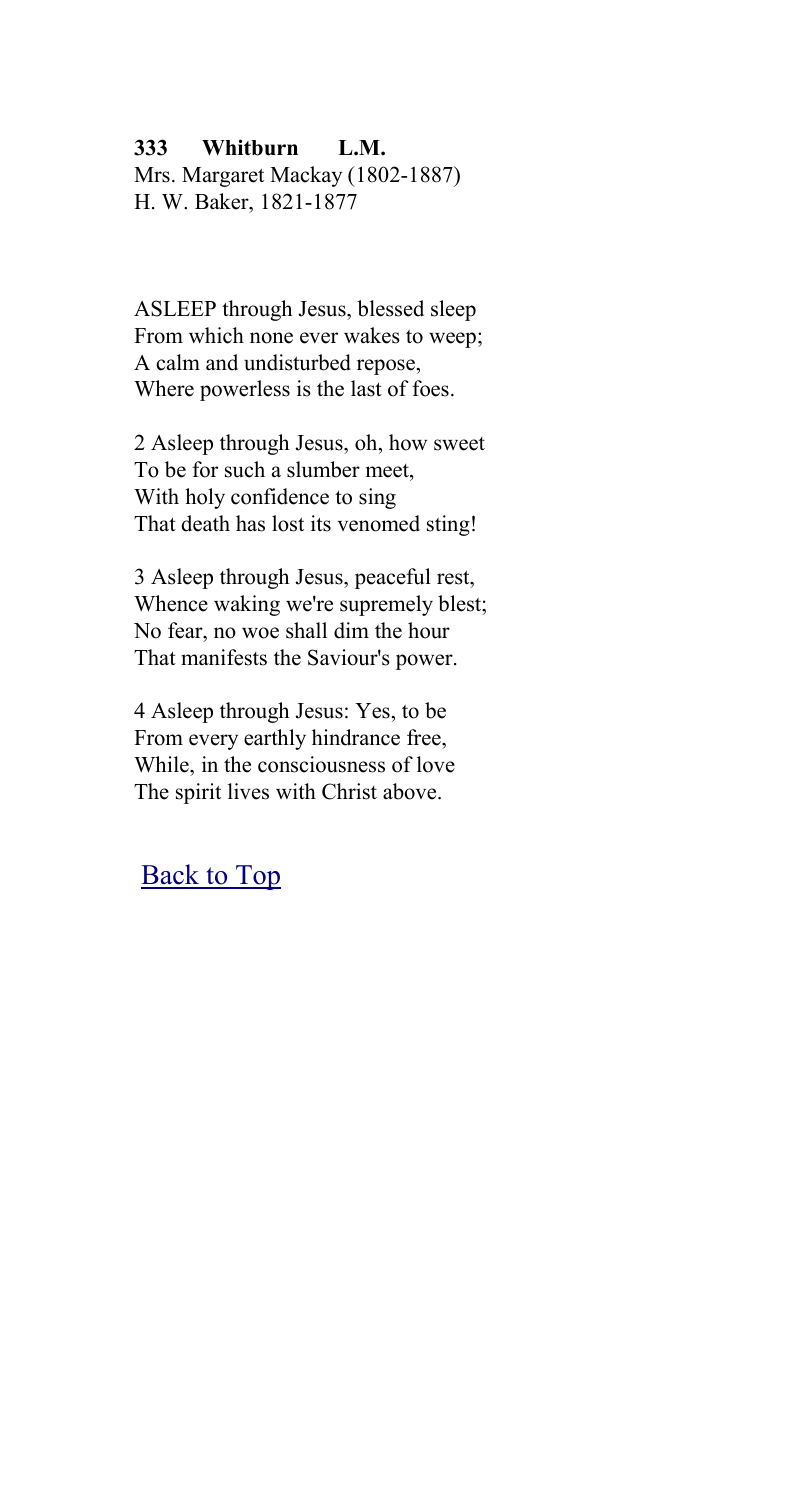#### **334 Ar Hyd Y Nos 8.4.8.4.8.8.8.4.**

M. Bowly Welsh Traditional Melody

THROUGH the love of God our Saviour, All will be well; Free and changeless is His favour, All, all is well. Precious is the blood that healed us, Perfect is the grace that sealed us, Strong the hand stretched forth to shield us, All must be well.

2 Though we pass through tribulation, All will be well. Ours is such a full salvation, All, all is well. Happy still in God confiding; Fruitful if in Christ abiding; Steadfast through the Spirit's guiding: All must be well.

3 We expect a bright tomorrow; All will be well. Faith can sing through days of sorrow, All, all is well. On our Father's love relying, Jesus every need supplying; Or in living or in dying; All must be well.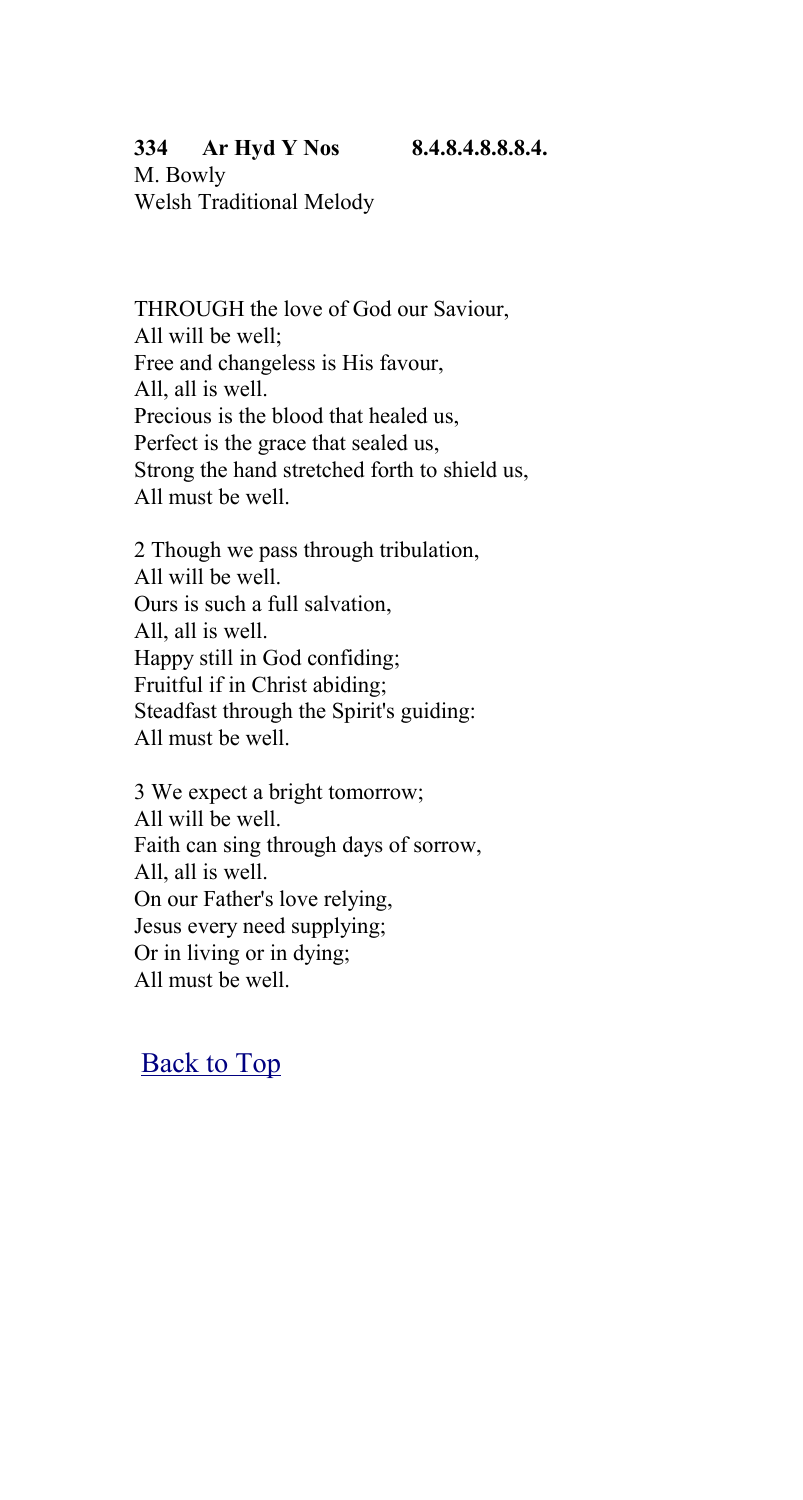### **335 Morecambe 10s.**

T. Willey (1847-1930) F. C. Atkinson, 1841-1897

LORD Jesus, gladly do our lips express Our hearts' deep sense of all Thy worthiness; Thou Risen One, the Holy and the True, We give Thee now the praise so justly due.

2 Thou giv'st us, Lord, once more to taste down here, The joy Thy presence brings, its warmth and cheer; With great delight we 'neath Thy shadow rest, Thy fruit is sweet to those Thy love has blessed.

3 Thou wast alone, till like the precious grain, In death Thou layest, but did'st rise again; And in Thy risen life, a countless host Are "all of one" with Thee, Thy joy and boast.

4 We bless Thee, Lord, Thou lov'st to take Thy place Amongst Thine own, who taste Thy boundless grace 'Tis here we learn Thee, as Thou'rt known above, In heavenly glory – home of perfect love.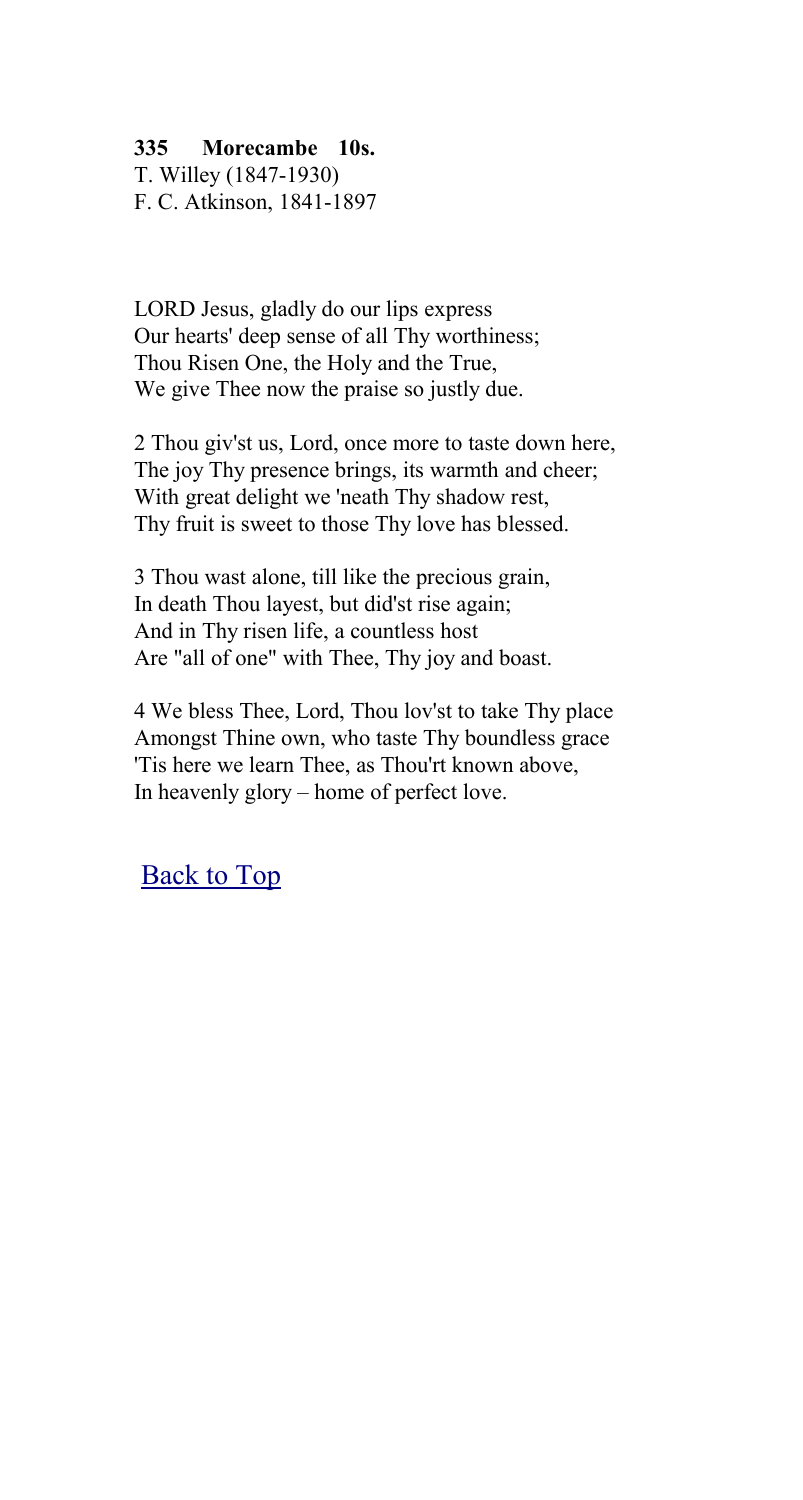### **336 Pater Omnium 8.8.8.8.8.8.**

W. Sanders H. J. E. Holmes, 1852-1938

BEHOLD, what wondrous love and grace! When we were wretched and undone, To save a ruined, helpless race, The Father gave His only Son! Of twice ten thousand gifts divine, No gift like this could ever shine.

2 O gift of love unspeakable! O gift of mercy all divine! We once were slaves of death and hell, But in Christ's image we shall shine: For every gift a song we raise, But this demands eternal praise.

3 Praise shall employ these tongues of ours, Till we with all the saints above, Extol His name with nobler powers, And see the ocean of His love: Then, while we look, and wondering gaze, We'll fill the heavens with endless praise.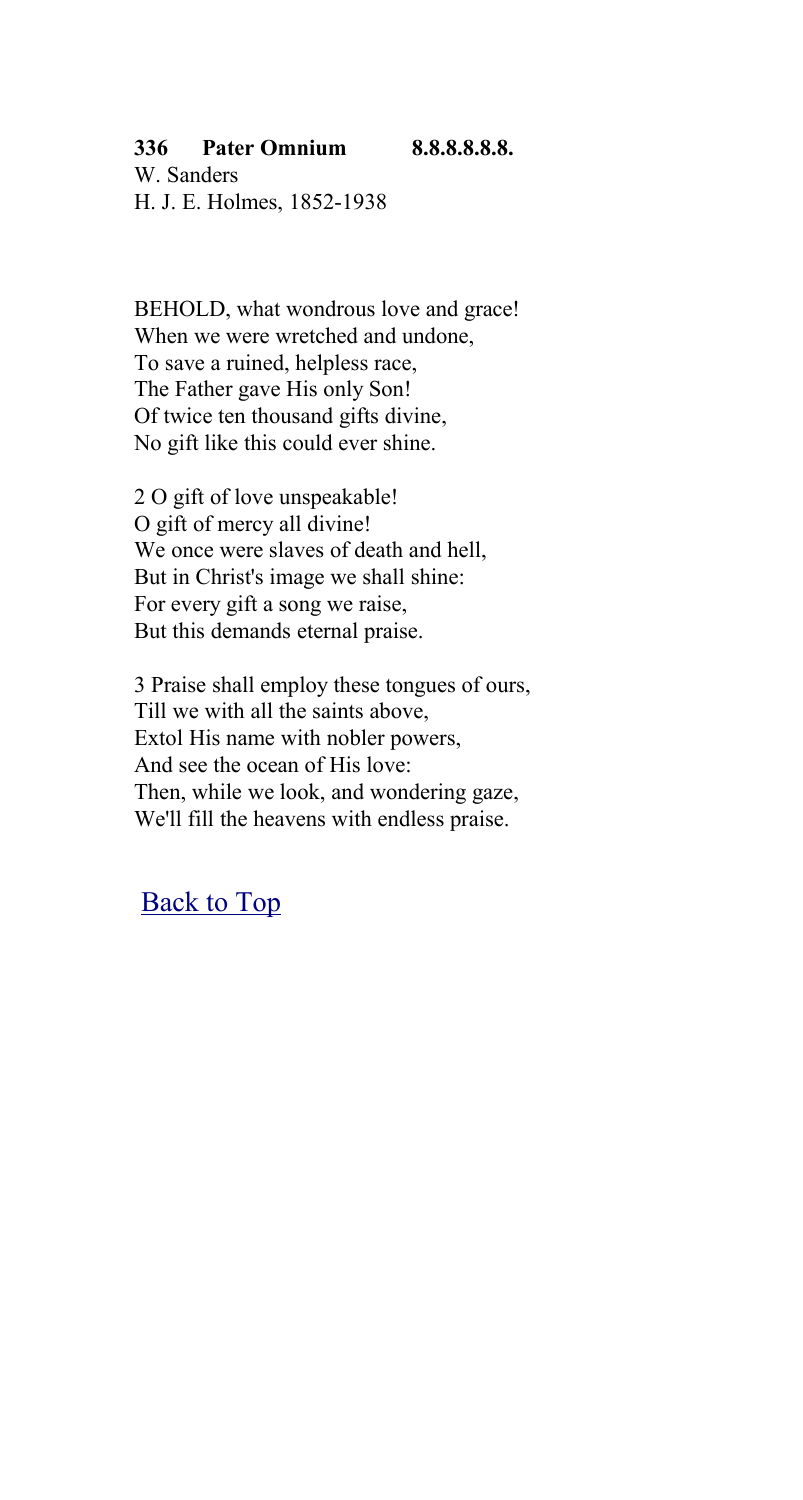# **337 Watcher 7.6.7.6.D.**

S. P. Tregelles E. L. White

O GOD of grace, our Father, All praise we give to Thee, 'Tis in Thy sovereign favour All blessedness we see; There only is the fountain Whence living waters flow, Which like a glorious river Still gladden as they go.

2 As Thine, Thou didst foreknow us From all eternity; Thy chosen loved ones ever, Kept present to Thine eye; And when was come the moment, Thou calling by Thy grace Didst gently, firmly draw us Each from his hiding-place.

3 Thy word, Thyself revealing, Doth sanctify by truth, Still leading on Thy children With gentle heavenly growth: Thus still the work proceedeth, (The work begun by grace), For each is meet, and training, Father, to see Thy face.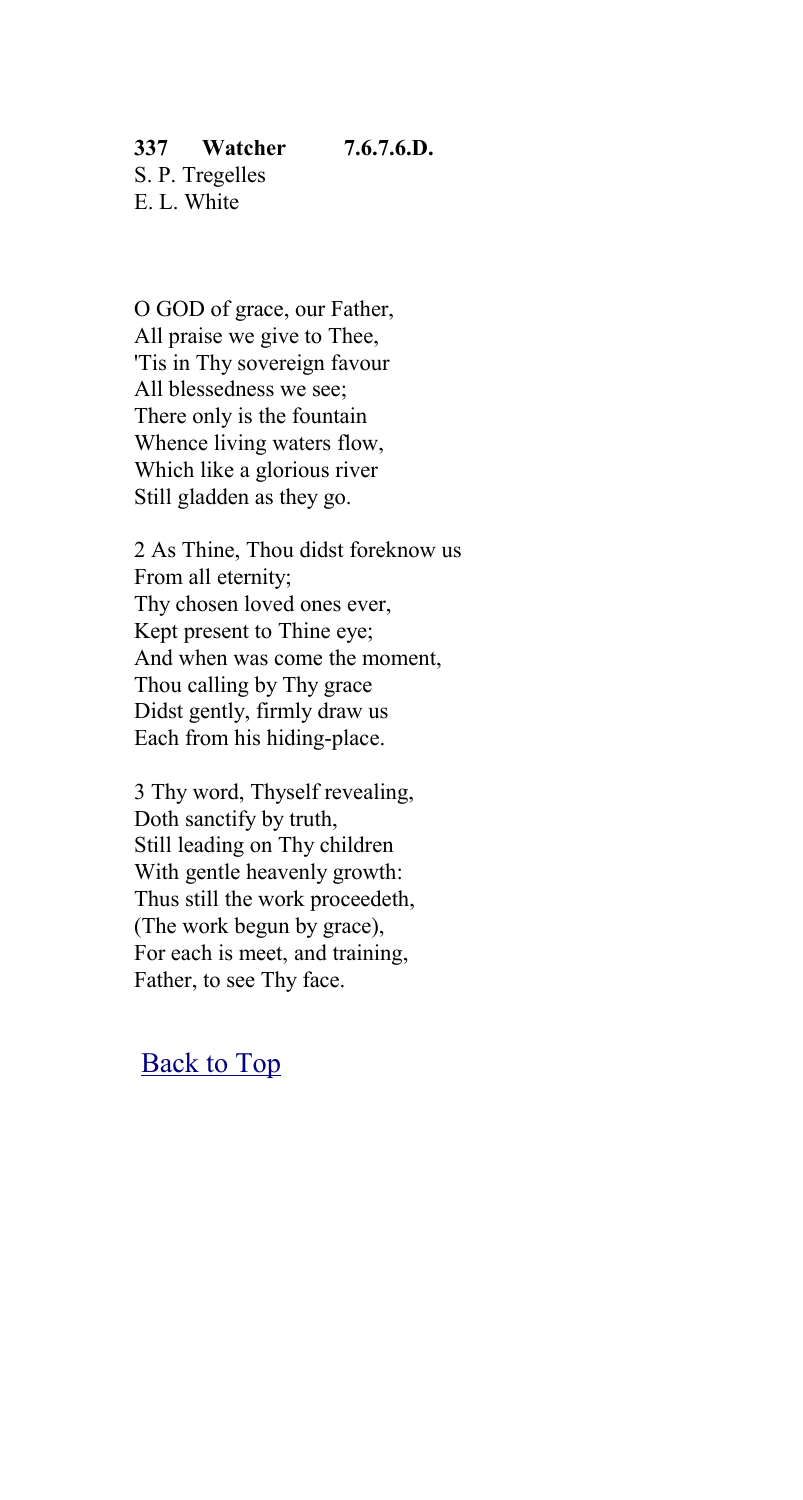### **338 Aurelia 7.6.7.6.D**

O. L. Barnes S. S. Wesley, 1810-1876

THOUGH deep, O Lord, our sorrow When earthly ties are rent, We wait the glorious morrow When life's last day is spent; To see Thee, Lord, in glory With all Thy loved ones there, At home – O wondrous story! – God's endless rest to share.

2 There we shall see the answer To all Thy grief and shame; For ever then in nearness We'll magnify Thy name. But now Thy love sustains us, Sore though the hour of grief; What solace, O Lord Jesus, In Thee to find relief!

3 As resting in Thy will, Lord, We prove Thy wondrous love; The Spirit's power and comfort Lift our poor hearts above, Beyond earth's mortal dwelling, To yonder glory bright, Where endless anthems swelling Shall soon our hearts delight.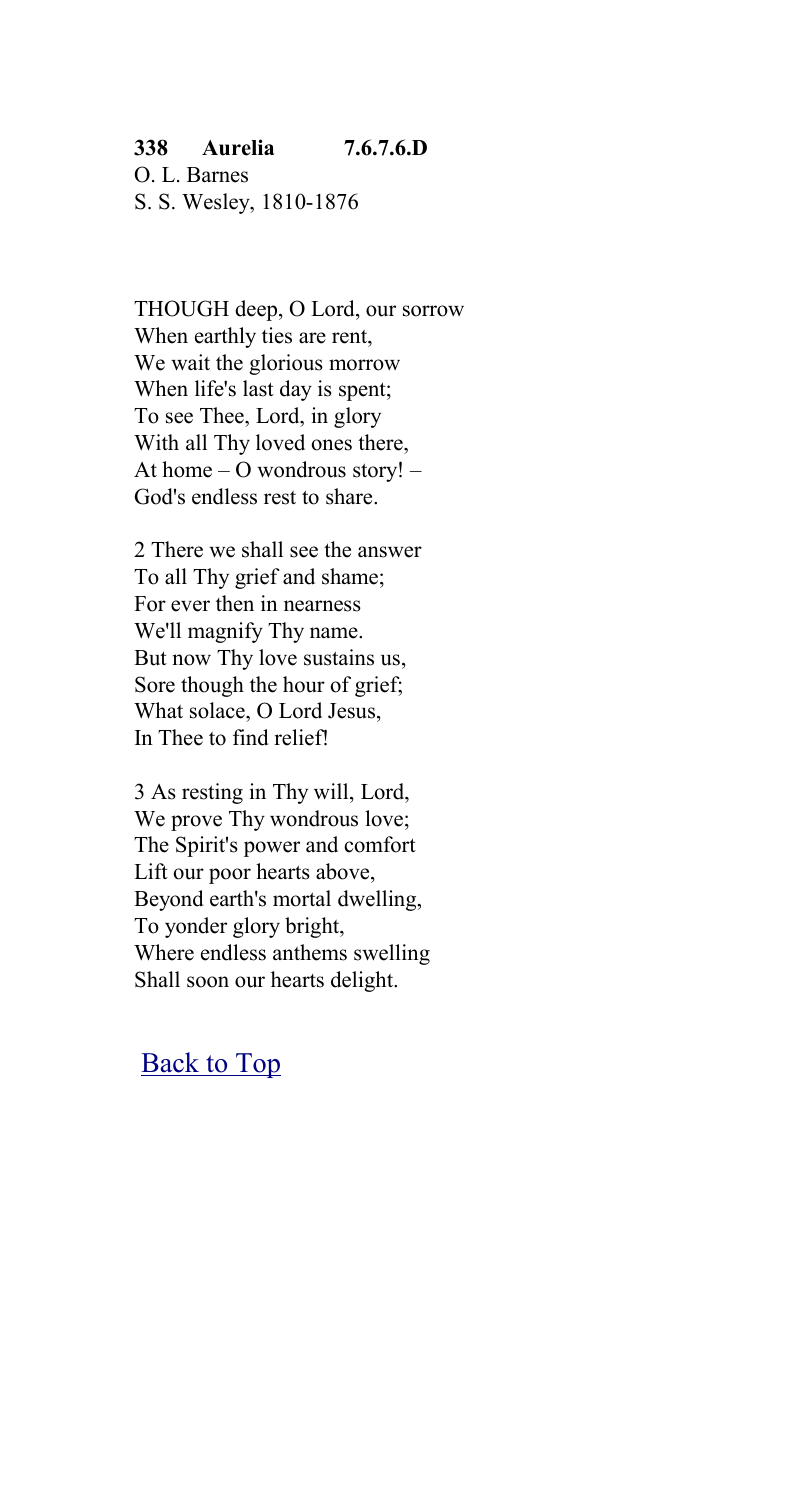### **339 Mannheim 8.7.8.7.8.7.**

T. Kelly F. Filitz, 1804-1876

LORD, dismiss us hence with gladness; Be Thine outcast lot our choice: 'Tis Thy foes have need of sadness, But Thine own may well rejoice; Who shall harm us While we know and hear Thy voice?

2 Saviour, keep us from all evil, Go before us in the way; Till we reach the rest of heaven Be Thy word our guide and stay; Joy and triumph Now are ours and in that day.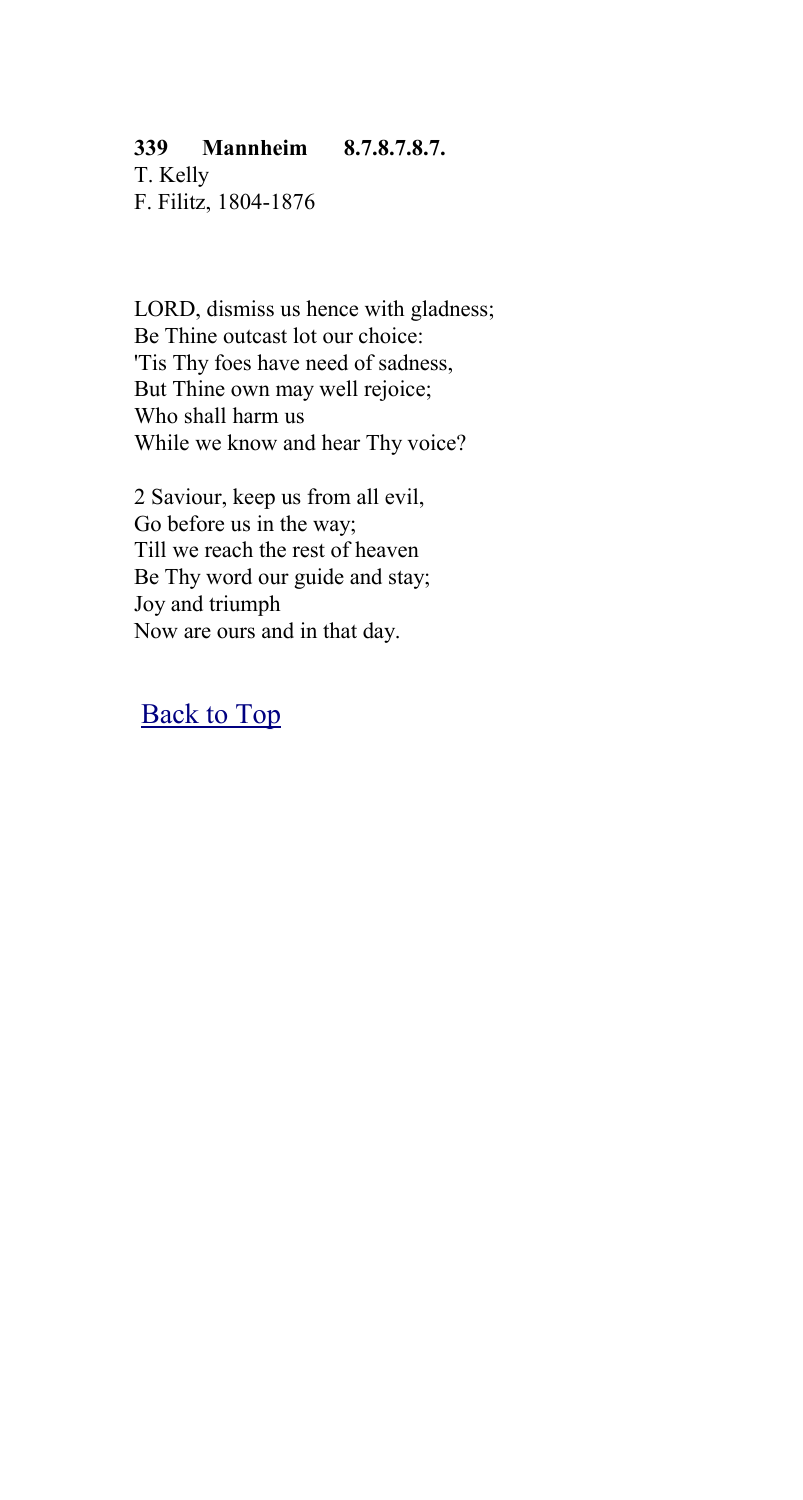### **340 Evening Blessing 8.7.8.7.**

Miss Dorothy Ann Thrupp (1779-1847) G. C. Stebbins, 1846-1945

FATHER, we commend our spirits To Thy love in Jesus' name, Love which His atoning merits Give us confidence to claim.

2 Oh, how sweet, how real a pleasure Flows from love so full and free! 'Tis a vast exhaustless treasure, Saviour, we possess in Thee.

3 From the world and its confusion Here we turn and find our rest; From its care and its delusion Turn to Thee, in whom we're blest.

4 By the Holy Ghost anointed, May we do the Father's will, Walk the path by Him appointed All His pleasure to fulfil.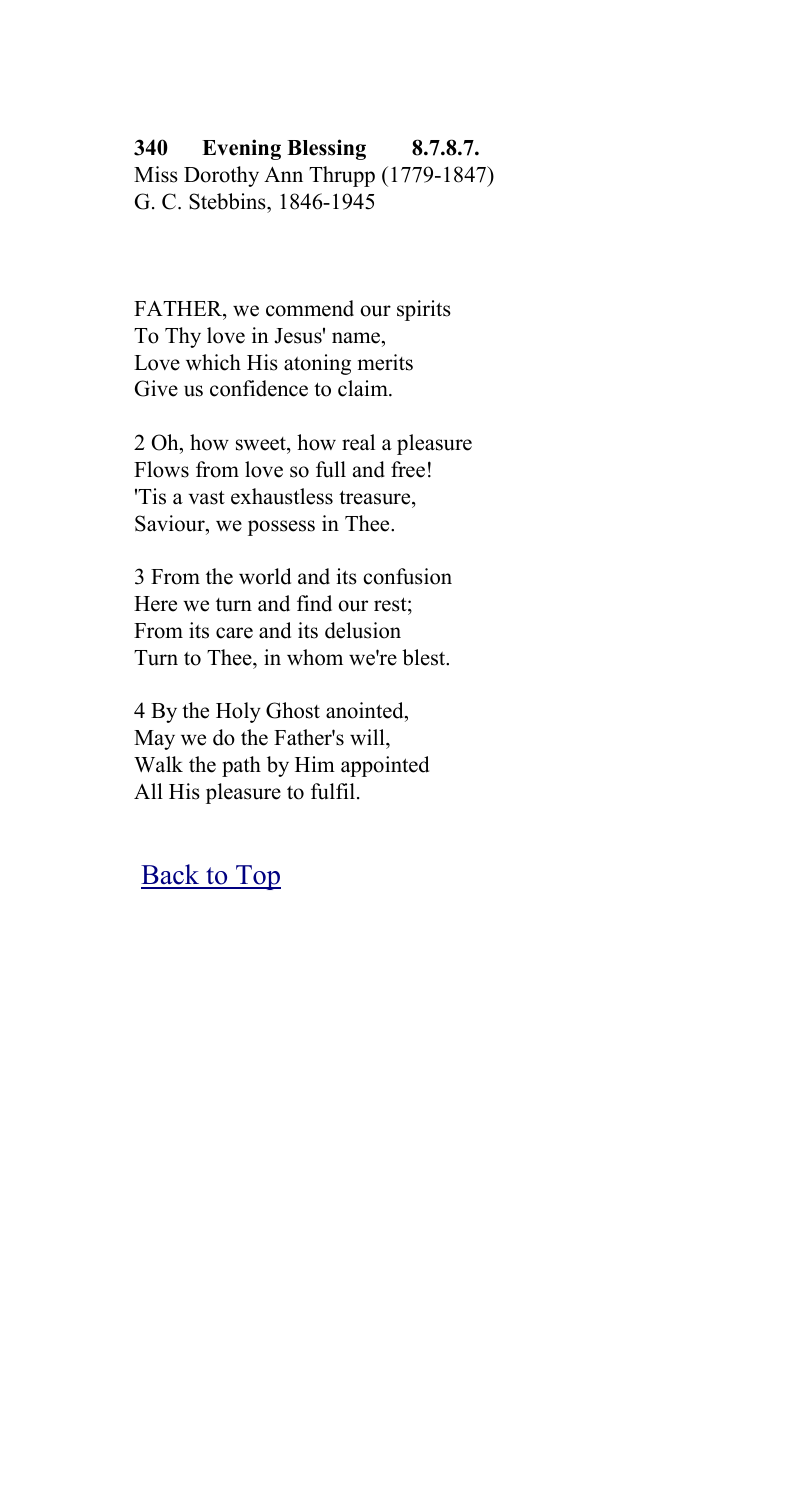#### **341 Day of Rest 7.6.7.6.D.**

Miss C. Thompson J. W. Elliott, 1833-1915

O GRACIOUS God, Thy pleasure Is in Thy Christ made known, And tells the boundless measure Of blessing for Thine own: He has Thy presence entered, As Man in heaven is known; In Him Thy glory's centred, In Him Thy purpose shown.

2 And oh, what love is beaming Refulgent in that face! What blessed light is streaming From that most glorious place! Both love and light proclaiming What Thou, the Father, art, And wondrous grace revealing, With Thine own Son, our part.

3 Thou Source of every blessing; Thou Spring of all delight; Thy name with joy confessing Let all the saints unite. Each heart its praise outpouring To Thee all praise above, Each voice in strains adoring, Re-echoes – "God is love."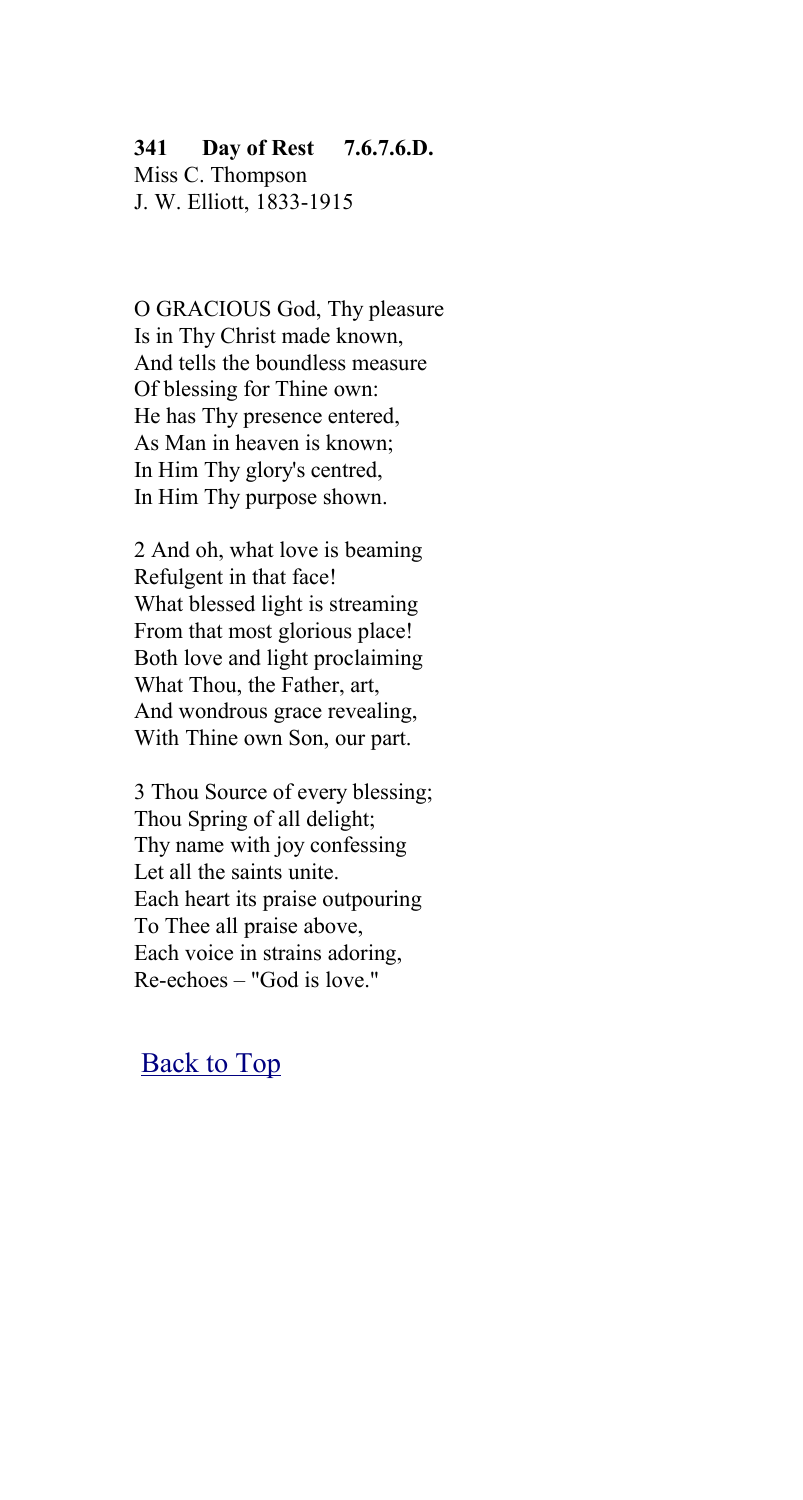#### **342 St Theodulph 7.6.7.6.D**

A. Cutting M. Teschner, 1584-1635

O GOD, our hearts are lifted To Thee in grateful praise; Responsive to Thy Spirit A joyful song we raise; For He Thy gracious purpose In Christ to us has shown, That now as sons before Thee, His favour is our own.

2 In nature's darkness shrouded, And dead in sins we lay, Until Thy Holy Spirit Transformed our night to day, Awakened needs within us, Begetting us anew, And by love's strong compelling, Our souls to Jesus drew.

3 We trusted Him as Saviour, When rest and peace we sought, And now Thy Spirit seals us, As those His love has bought. Made Thine He ne'er will leave us, For He is pledged to stay, As earnest of our portion, Until redemption's day.

4 O may Thy Holy Spirit, Blest unction from on high, With all His rich infilling, Lead us to glorify The risen Christ, our Saviour, By loyal witness true, Constraining us to serve Him In all we say and do.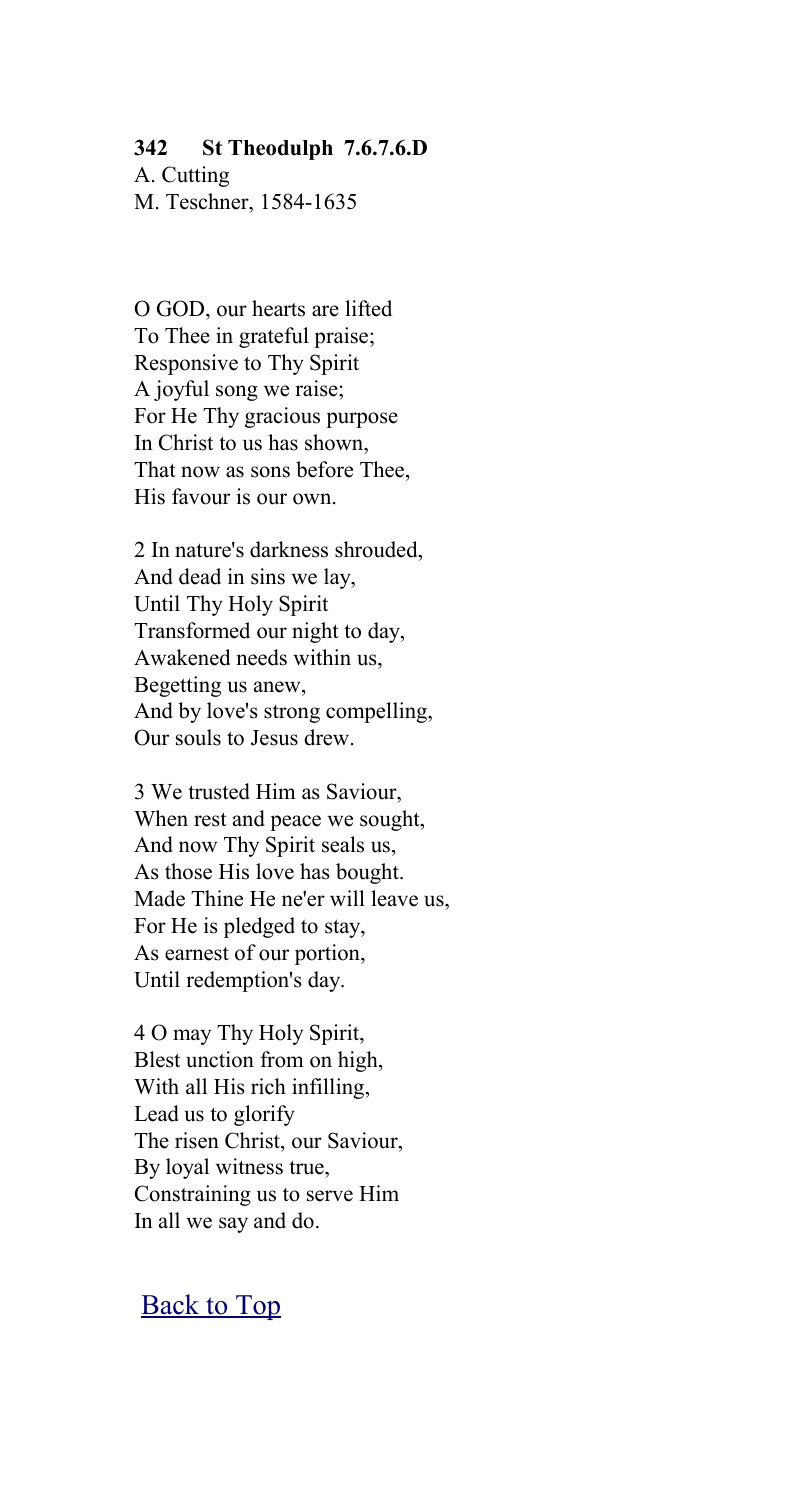### **343 Lancashire 7.6.7.6.D.**

J. N. Darby H. T. Smart, 1813-1879

O LORD, Thy love's unbounded, So sweet, so full, so free; My soul is all transported Whene'er I think on Thee.

2 Yet, Lord, alas, what weakness Within myself I find: No infant's changing pleasure Is like my wandering mind.

3 And yet Thy love's unchanging, And doth recall my heart To joy in all its brightness – The peace its beams impart.

4 Yet sure, if in Thy presence My soul still constant were, Mine eye would, more familiar, Its brighter glories bear.

5 And thus Thy deep perfections Much better should I know, And with adoring fervour In this Thy nature grow.

6 Still sweet 'tis to discover, If clouds have dimmed my sight, When passed, eternal Lover, Towards me, as e'er, Thou'rt bright.

7 O keep my soul, then, Jesus, Abiding still with Thee; And if I wander, teach me Soon back to Thee to flee,

8 That all Thy gracious favour May to my soul be known; And, versed in this Thy goodness, My hopes Thyself shalt crown.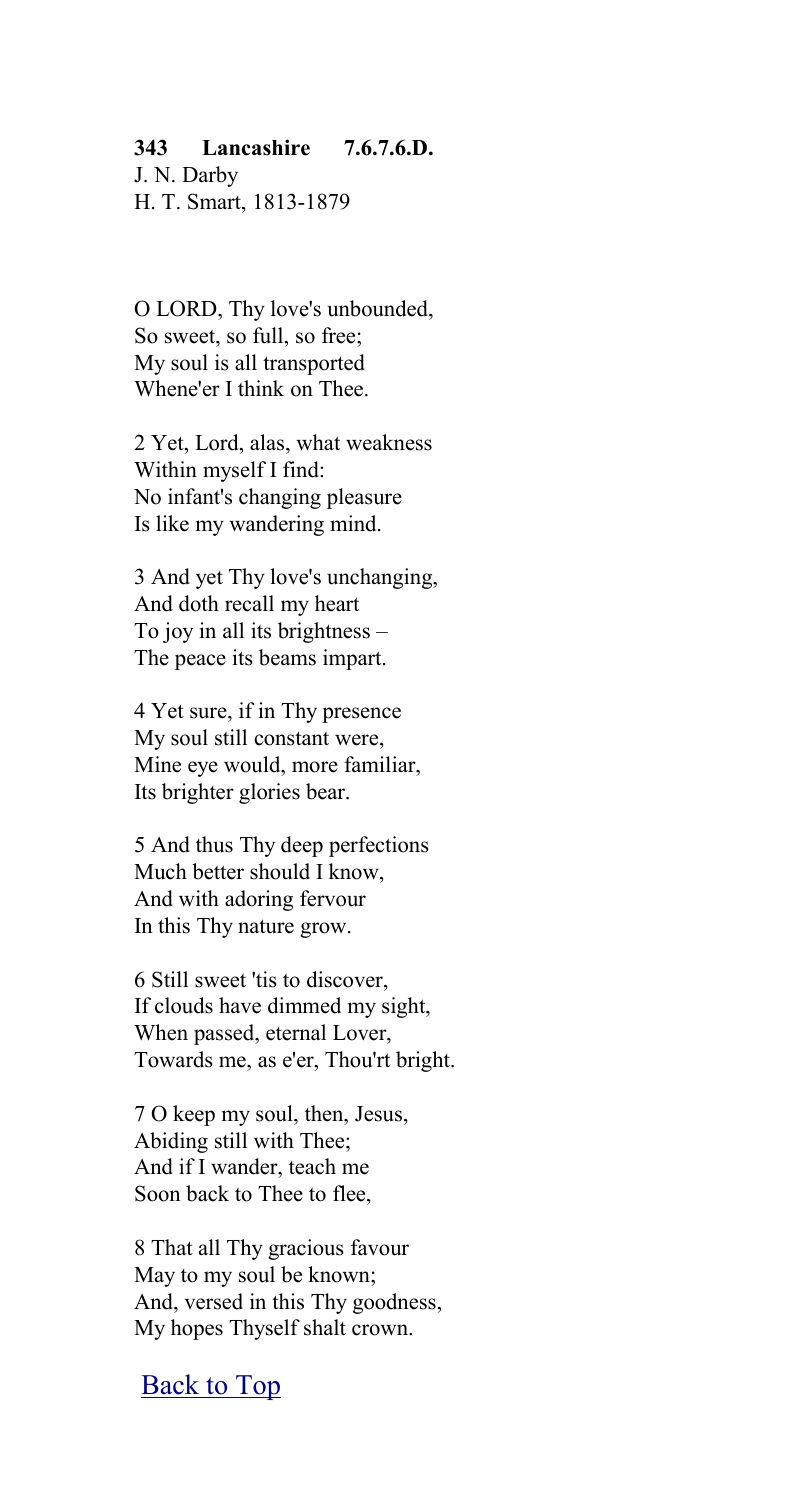#### **344 Exaltation 11.10.11.10.**

Mrs. A. A. Whiddington (19th Century) C. H. Forrest, 19th C.

NOT I, but Christ, be honoured, loved, exalted; Not I, but Christ, be seen, be known, be heard; Not I, but Christ, in every look and action; Not I, but Christ, in every thought and word.

2 Not I, but Christ, to gently soothe in sorrow; Not I, but Christ, to wipe the falling tear; Not I, but Christ, to lift the weary burden; Not I, but Christ, to hush away all fear.

3 Not I, but Christ, in lowly, silent labour; Not I, but Christ, in humble, earnest toil; Christ, only Christ! no show, no ostentation; Christ, none but Christ, the gatherer of the spoil.

4 Christ, only Christ, ere long will fill my vision; Glory excelling, soon, full soon, I'll see – Christ, only Christ, my every wish fulfilling – Christ, only Christ, my All in all to be.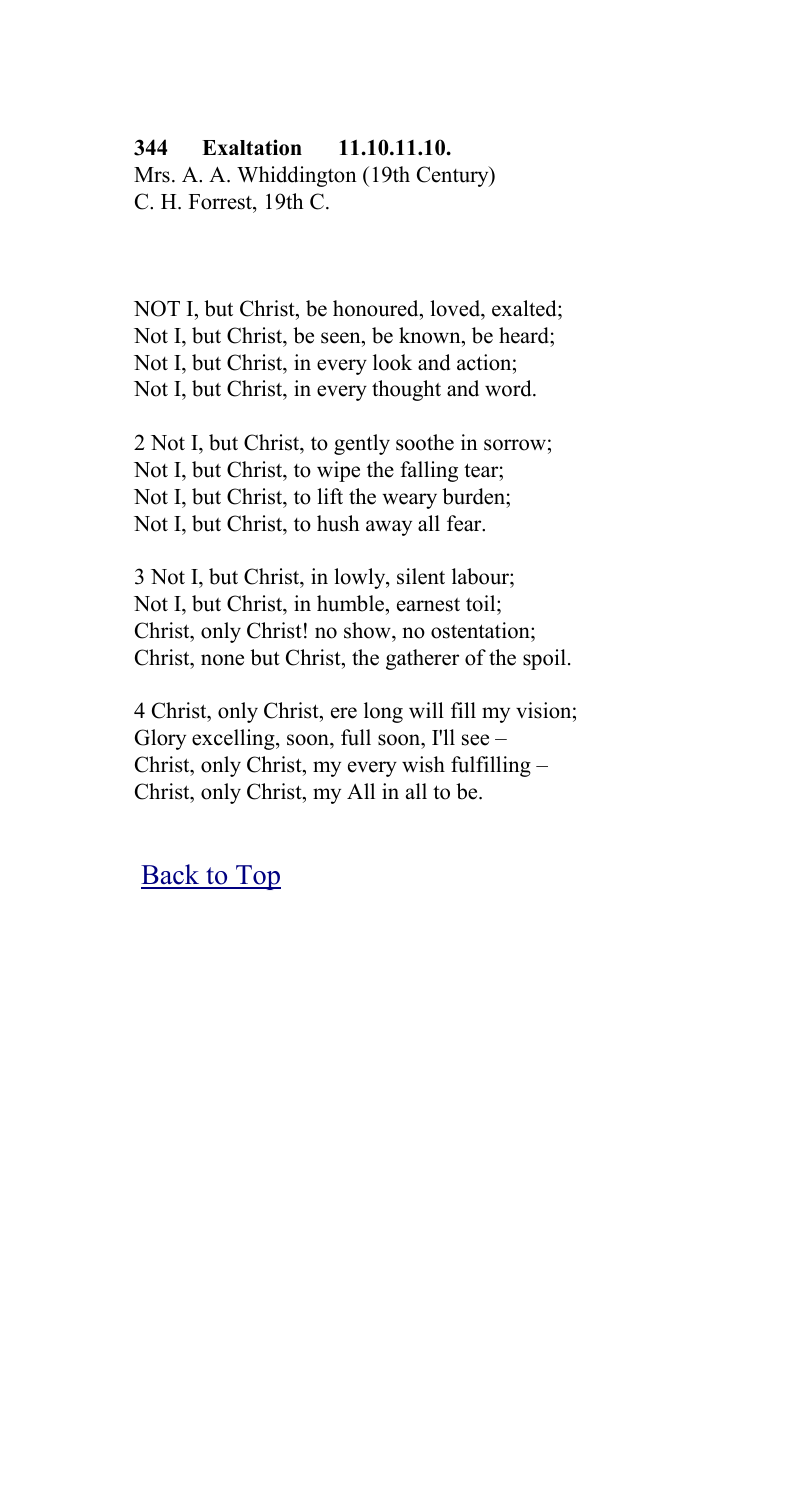**345 Troyte's Chant 6.8.6.4.**

W. J. Blew (from the Latin) A. H. D. Troyte, 1811-1857

A SHAMEFUL death He dies, Uplifted with transgressors twain, The Lamb for sacrifice, By sinners slain.

2 Full was the cup of woe; In death His thorn-crowned head declined; "Tis done," He cried, and then His soul resigned.

3 O come my soul, and gaze On that great grief, that crown of thorn: See there, in deep amaze, Thy sentence borne.

4 To Thee, O Saviour Lord, Who washed in blood our sins away, Our boundless gratitude Its thanks would pay.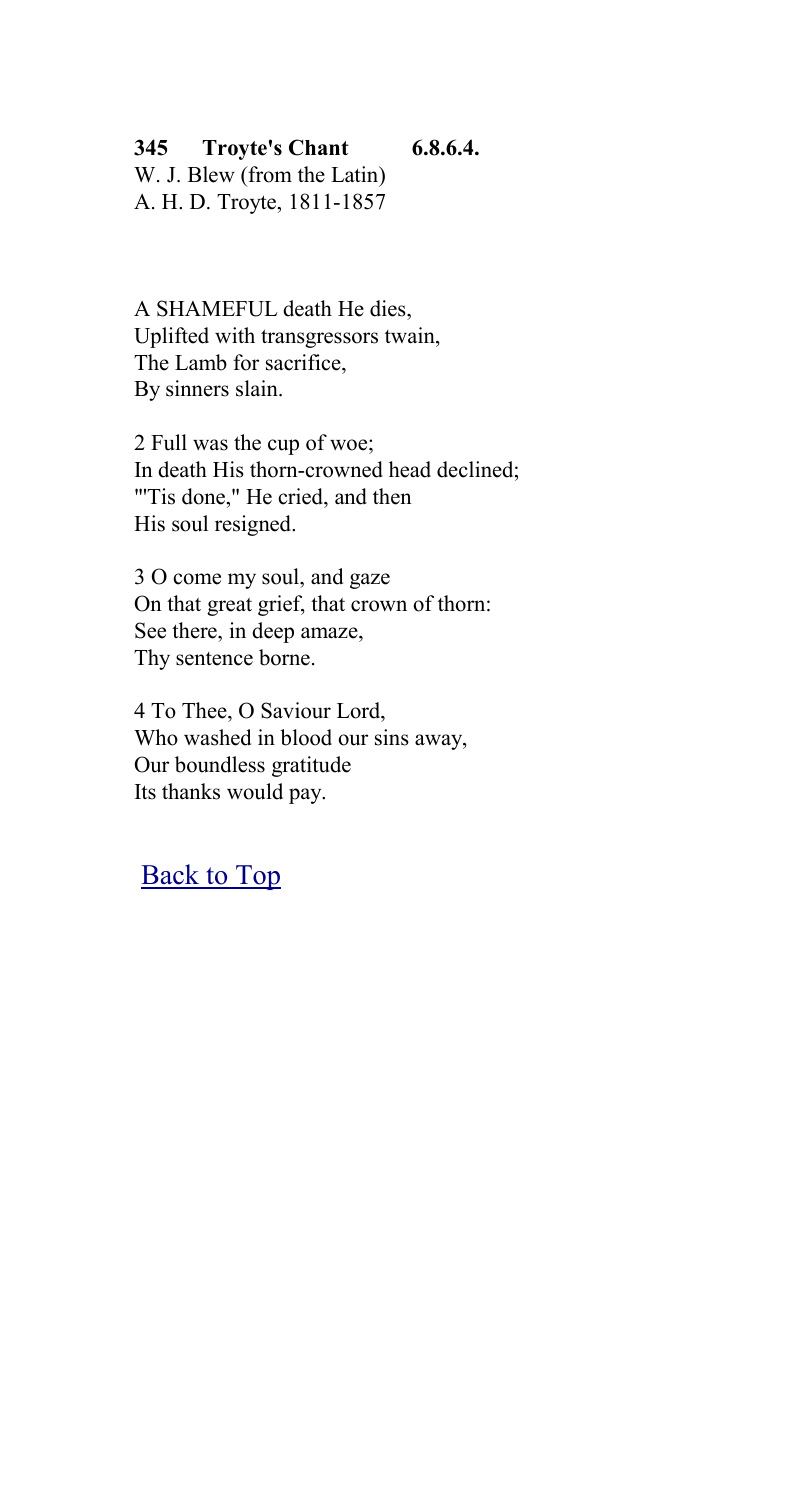### **346 Darwall 6.6.6.6.8.8.**

I. Watts (except v. 2) J. Darwall, 1731-1789

LORD of the worlds above, How pleasant and how fair The dwellings of Thy love, The heavenly mansions are! To Thine abode Our hearts aspire, With warm desire To see our God.

2 There is Thy throne of grace, The virtue of the blood; There lives before Thy face Our great High Priest, O God; His name our plea, We now draw near In holy fear, To worship Thee.

3 We go from strength to strength Through this dark vale of tears, Till each arrives at length, And safe in heaven appears: O glorious seat, Where God the King Shall shortly bring Our willing feet.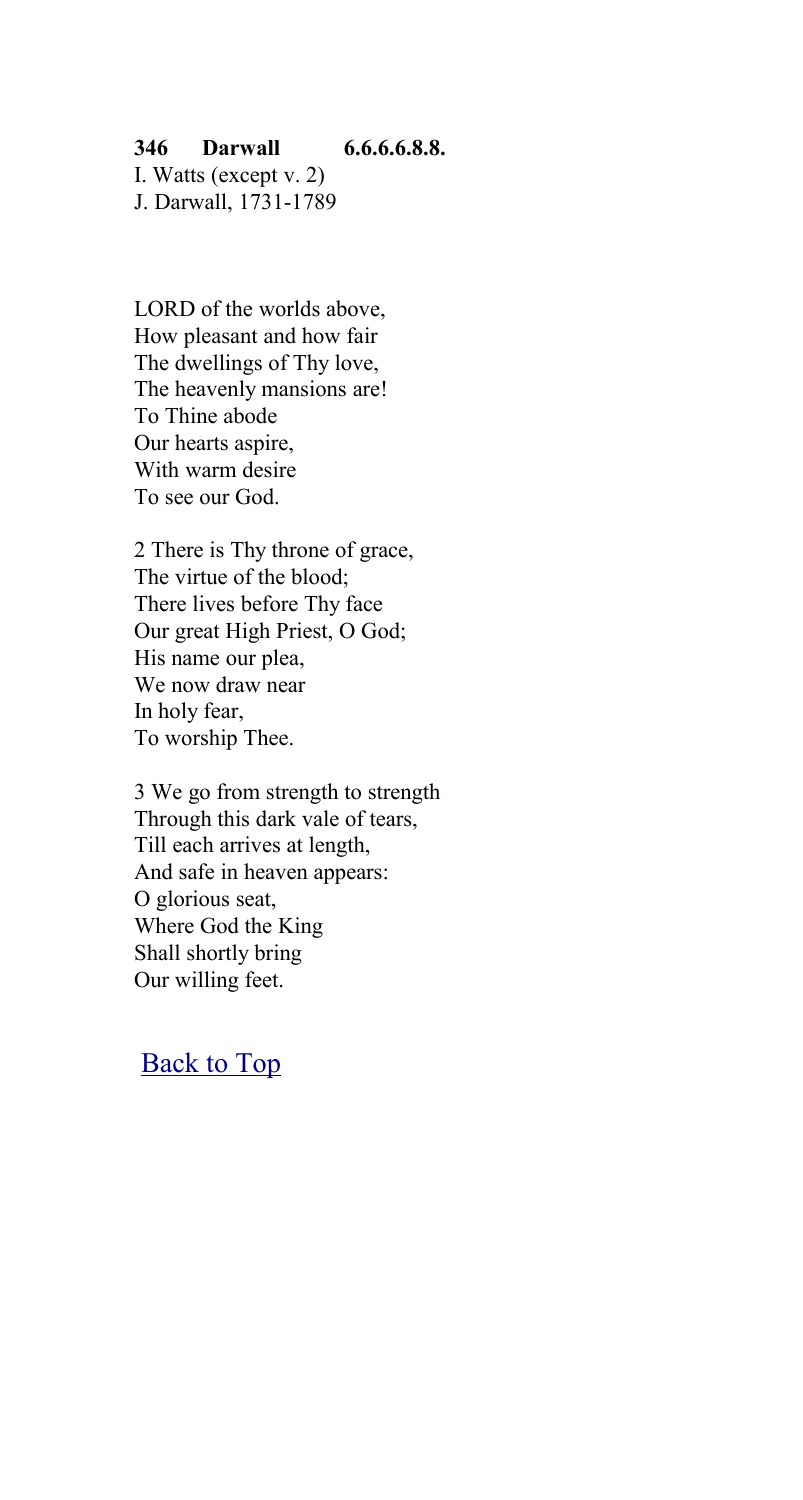# **347 Praise My Soul 8.7.8.7.8.7.**

T. Kelly J. Goss, 1800-1880

GRACIOUS Lord, my heart is fixed; Sing I will, and sing of Thee, Since the cup that justice mixed. Thou hast drunk, and drunk for me; Great Deliverer, Thou hast set the prisoner free.

2 Many were the chains that bound me, But the Lord has loosed them all; Arms of mercy now surround me, Favours these, nor few nor small; Saviour, keep me, Keep Thy servant lest he fall.

3 Fair the scene that lies before me; Life eternal Jesus gives; While He waves His banner o'er me, Peace and joy my soul receives: Sure His promise; I shall live because He lives.

4 When the world would bid me leave Thee, Telling me of shame and loss, Saviour, guard me, lest I grieve Thee, Lest I cease to love Thy cross; This is treasure; All the rest I count but loss.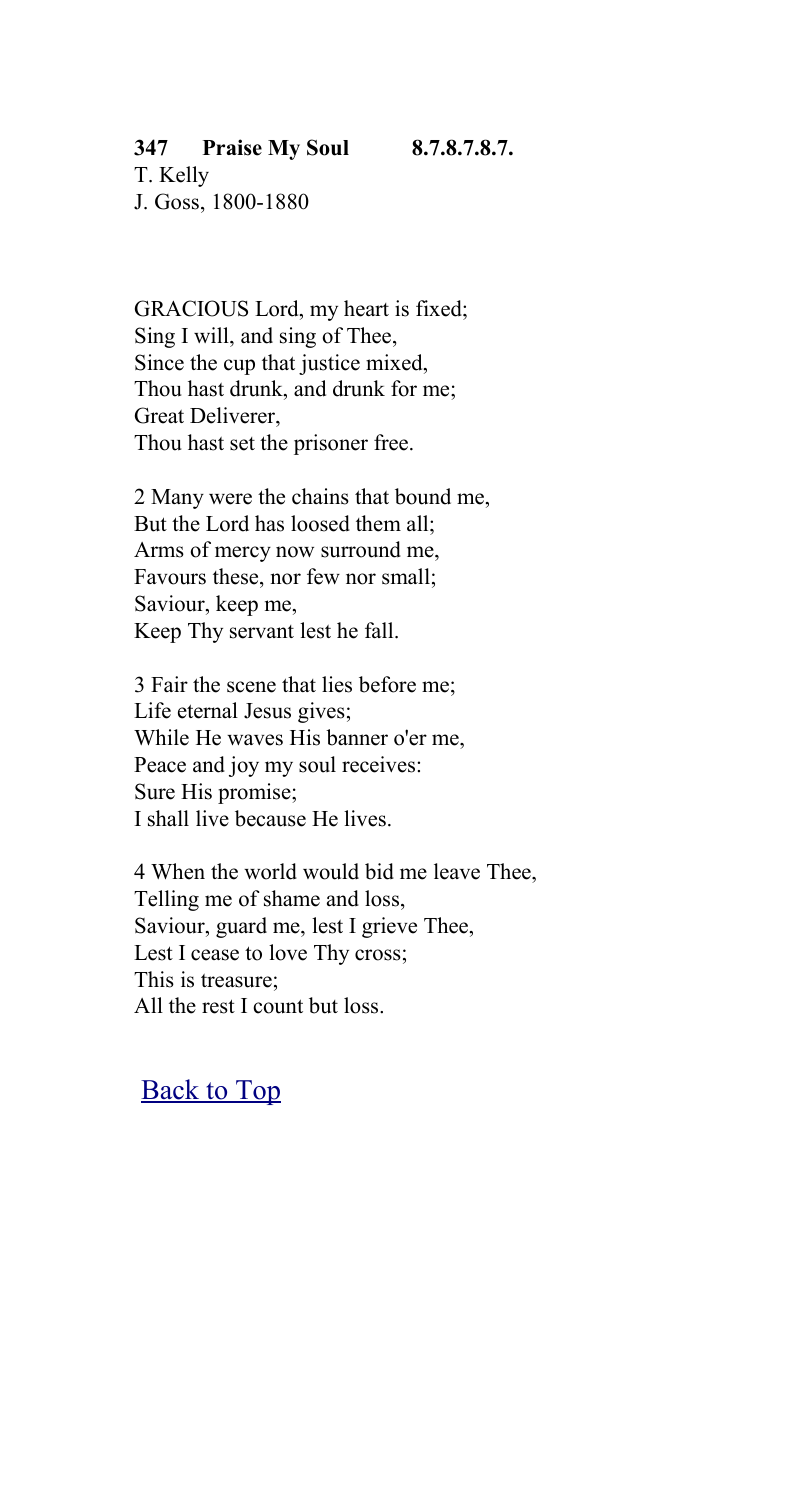### **348 Warwick C.M.**

J. N. Darby S. Stanley, 1767-1822

BLEST Lord, Thou spakest! 'twas Thy voice That led our hearts to Thee; That drew us to that better choice, Where grace has set us free.

2 Thou wouldest that we should rejoice And walk by faith below; Enough, that we have heard Thy voice, And learned Thy love's deep woe –

3 Thy glory, Lord – this living waste To us no rest can give; Our path is on with earnest haste, Lord, in Thy rest to live.

4 Our happiness, O Lord, with Thee Is long laid up in store, For that blest day when Thee we'll see, And conflict will be o'er.

5 Yes, love divine in Thee we know; The Father's glories soon Shall burst upon our ravished view, Thyself our endless crown.

6 Soon shall we see Thee as Thou art, O hope for ever blest! Thou'lt call us, in our heavenly part, The Father's house, to rest.

7 O rest ineffable, divine, The rest of God above, Where we shall ever see Thee shine, Our joy, eternal love!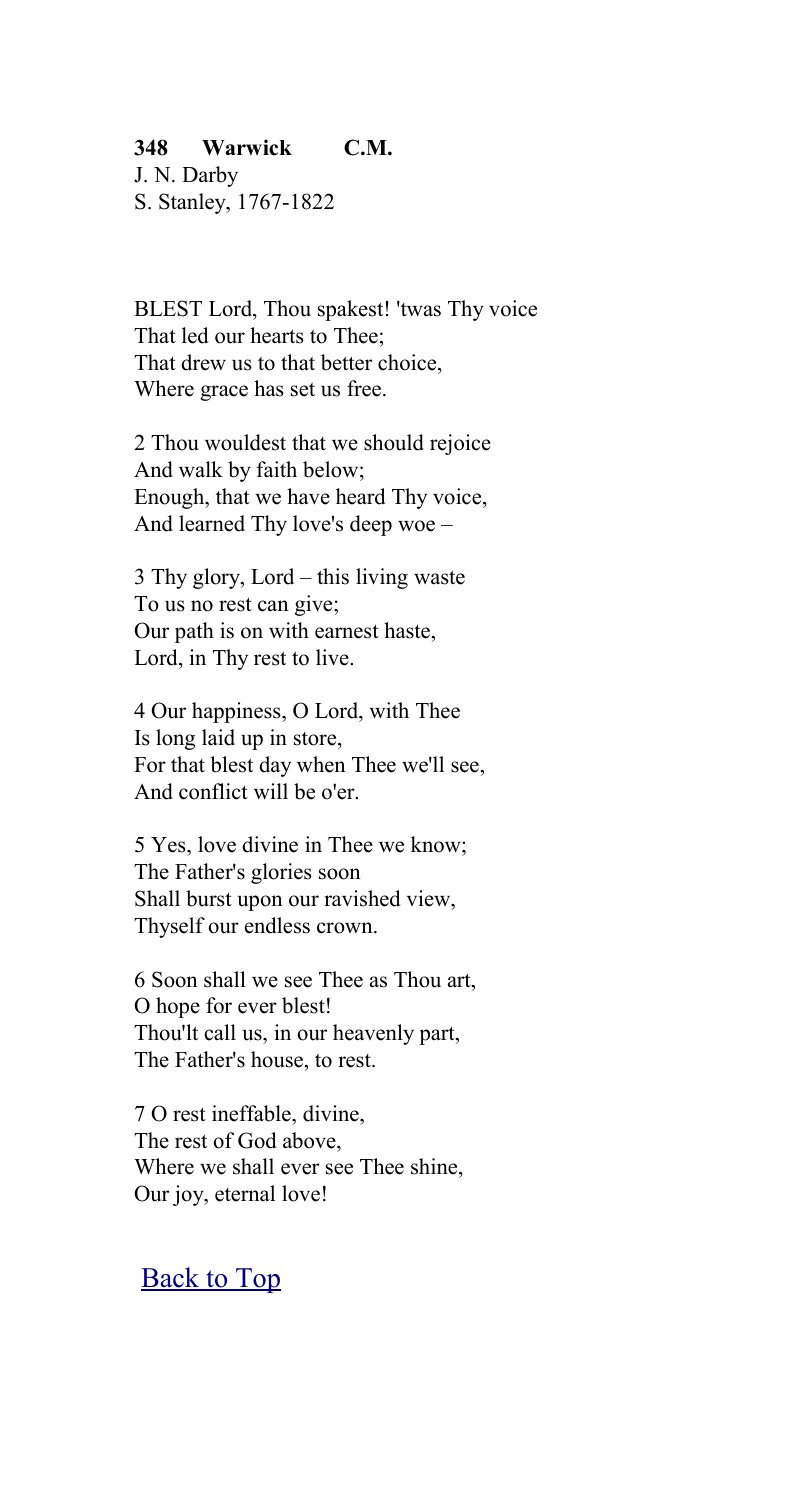### **349 Scott S.M.**

I. Watts J. H. G. Naegeli, 1768-1836

MY soul, repeat His praise Whose mercies are so great; Whose anger is so slow to rise, So ready to abate.

2 High as the heavens are raised Above the earth we tread, So far the riches of God's grace Our highest thoughts exceed.

3 His power subdues our sin; And His forgiving love, Far as the east is from the west, Did all our guilt remove.

4 Man's life is as the grass, Or like the morning flower; If one sharp blast sweep o'er the field, It withers in an hour.

5 But Thy compassions, Lord, To endless years endure; And all Thy people ever find Thy word of promise sure.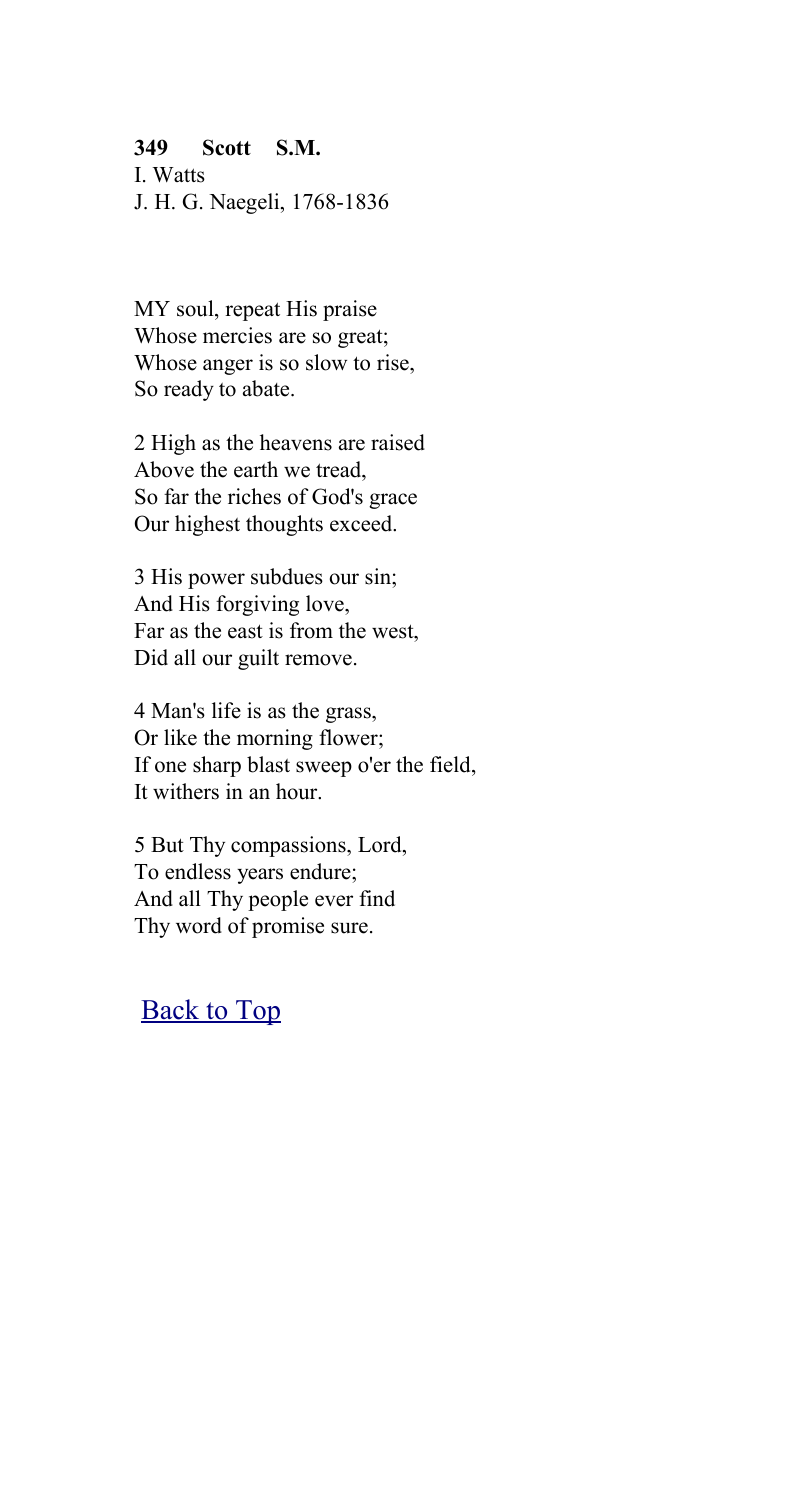### **350 Sandon 10.4.10.4.10.10.**

James Boyd (1851-1936) C. H. Purday, 1799-1885

O TEACH us, Lord, Thy searchless love to know, Thou, who hast died. Before our feeble faith, Lord Jesus, show Thy hands and side; That our glad hearts, responsive unto Thine, May wake with all the power of love divine.

2 Thy death has brought to light the Father's heart, And ours has won; And now we contemplate Thee as Thou art, God's glorious Son! And know that we are loved with that great love, That rests on Thee in those bright courts above.

3 Thy flesh is meat, Thy blood, blest Saviour, shed, Is drink indeed; On Thee, the true, the heavenly, living Bread, Our souls would feed, And live with Thee in life's eternal home, Where sin, nor want, nor woe, nor death can come.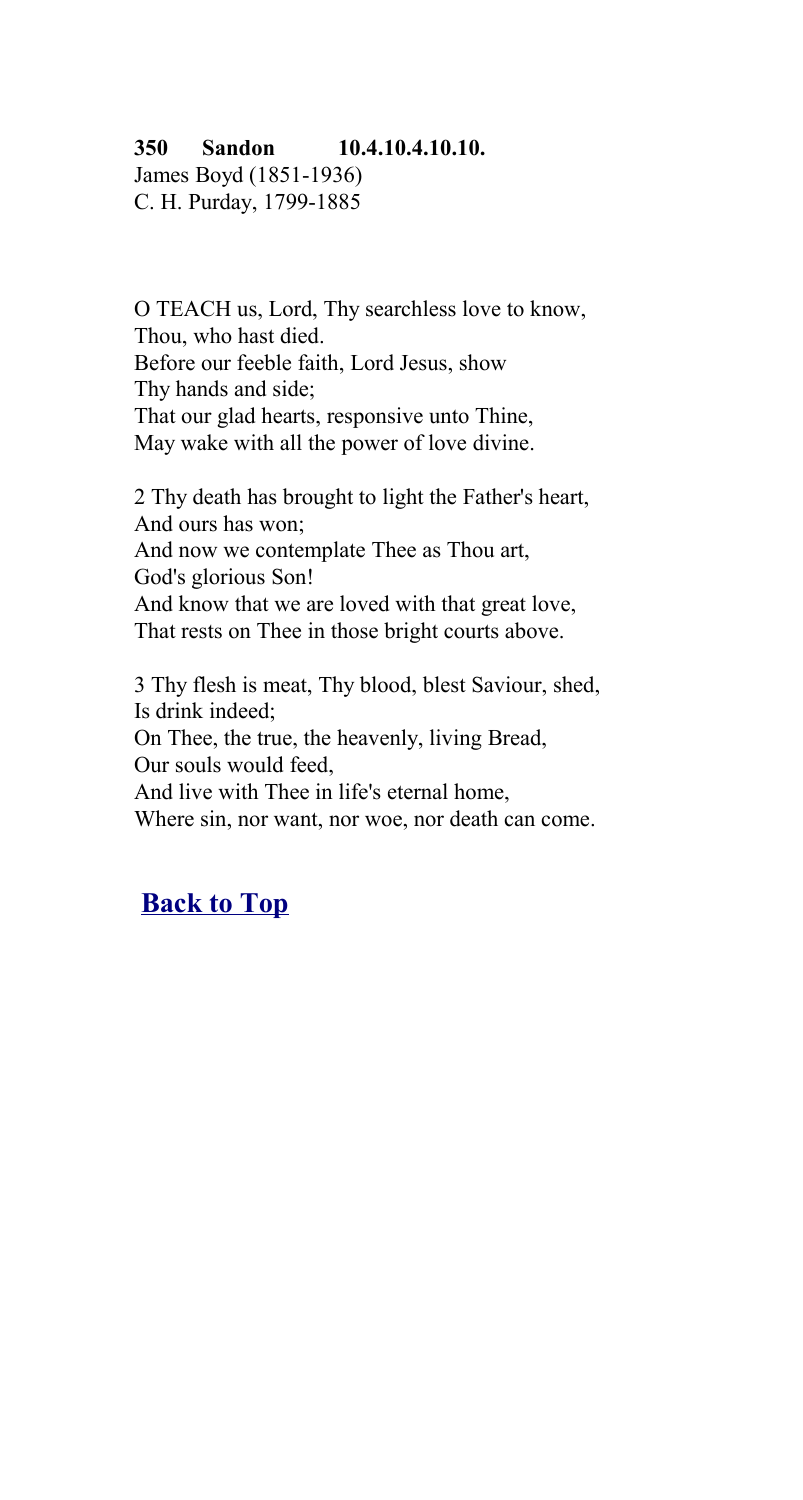**351 Ortonville C.M.** Sir E. Denny T. Hastings, 1784-1872

BRIDE of the Lamb, awake, awake; Why sleep for sorrow now? The hope of glory, Christ, is thine, A child of glory thou.

2 Thy spirit, through the lonely night, From earthly joy apart, Hath sighed for one that's far away, The Bridegroom of thy heart.

3 But see, the night is waning fast, The breaking morn is near; And Jesus comes, with voice of love, Thy drooping heart to cheer.

4 He comes, for, oh! His yearning heart No more can bear delay, To scenes of full unmingled joy To call His bride away.

5 This earth, the scene of all His woe, A homeless wild to thee, Full soon upon His heavenly throne Its rightful King shall see.

6 Thou too shalt reign; He will not wear His crown of joy alone; And earth His royal bride shall see Beside Him on the throne.

7 Then weep no more; 'tis all thine own, His crown, His joy divine; And sweeter far than all beside, He, He Himself, is thine.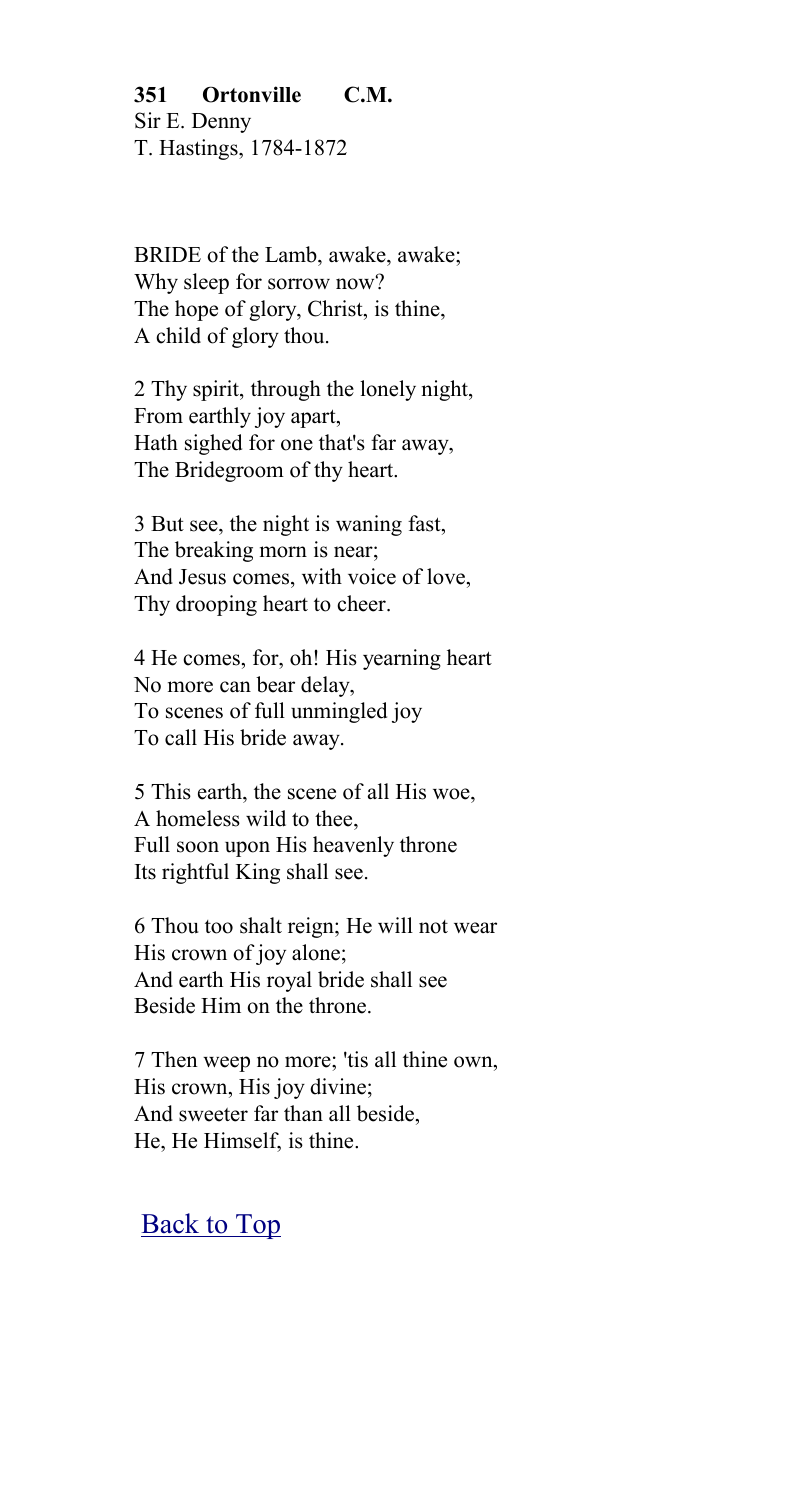### **352 Halle 8.7.8.7.**

Mrs. E. Frances Bevan K. Muller, 1815-1898

FROM the palace of His glory, From the home of joy and love, Came the Lord Himself to seek us; He would have us there above.

2 There from that eternal brightness Have His thoughts flowed forth in love; He in His great love would have us Ever there with Him above.

3 Trembling, we had hoped for mercy – Some lone place within the door; But the crown, the throne, the mansion All were purposed long before.

4 And in past and distant ages, In those courts so bright and fair, Ere we were, was He rejoicing, All He won with us to share.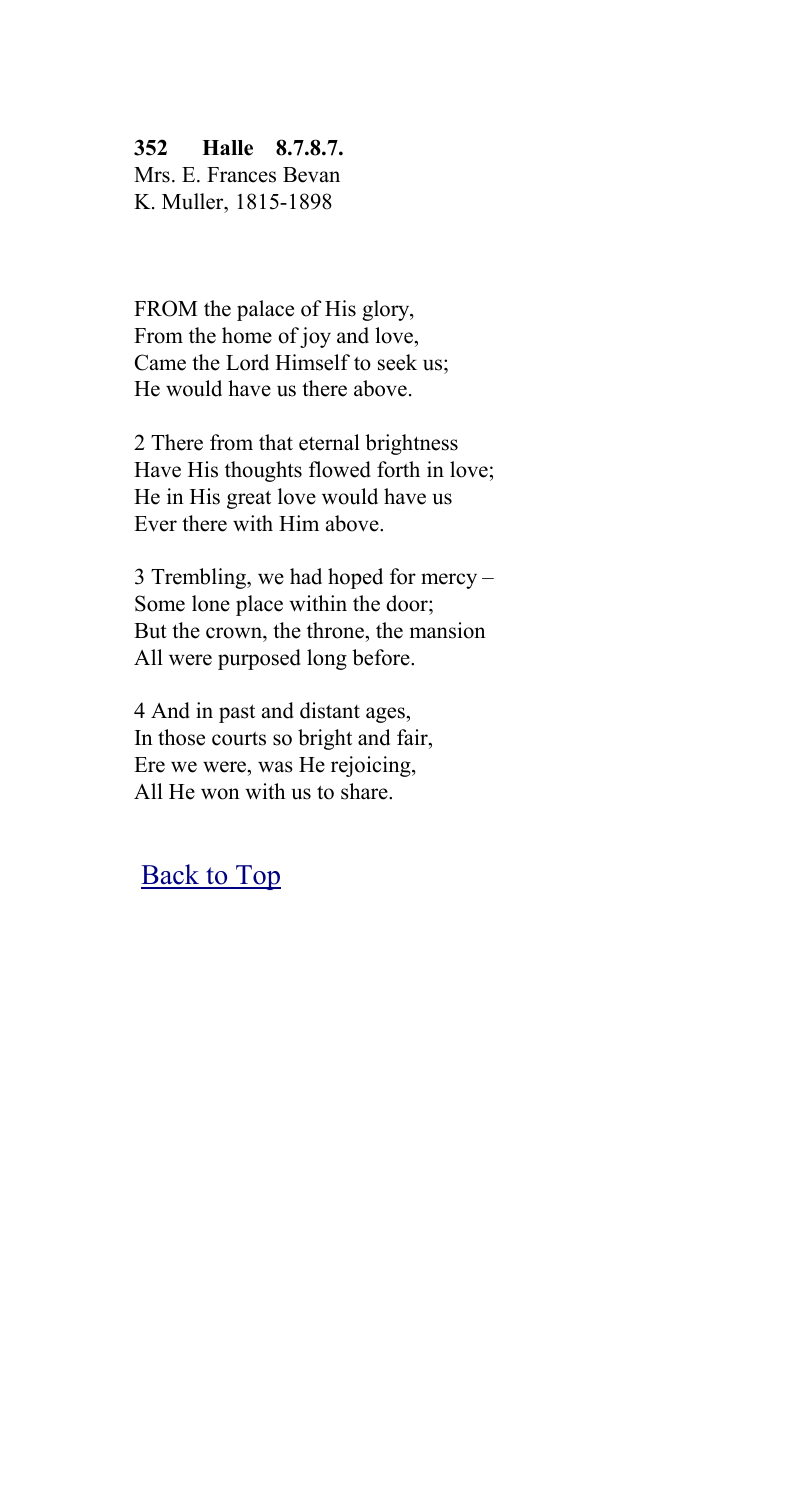#### **353 Pardon 8.8.8.8.8.8.** Samuel Davies (1723-1761)

J. H. Egli ? , 1742-1810

GREAT God of wonders, all Thy ways Are righteous, matchless and divine; But the blest triumphs of Thy grace Most marvellous, unrivalled, shine; Who is a pardoning God like Thee? Or who has grace so rich and free?

2 Crimes of such horror to forgive, Such guilty, daring worms to spare; This is Thy grand prerogative, And none can in that honour share: Pardon, O God, is only Thine; Mercy and grace are all divine.

3 In wonder lost, with trembling joy, We hail the pardon of our God, Pardon for crimes of deepest dye, A pardon traced in Jesus' blood. To pardon thus is Thine alone; Mercy and grace are both Thine own.

4 Soon shall this strange, this wondrous grace, This perfect miracle of love, Fill the wide earth, while sweeter praise Sounds its own note in heaven above: Who is a pardoning God like Thee? Or who has grace so rich, so free?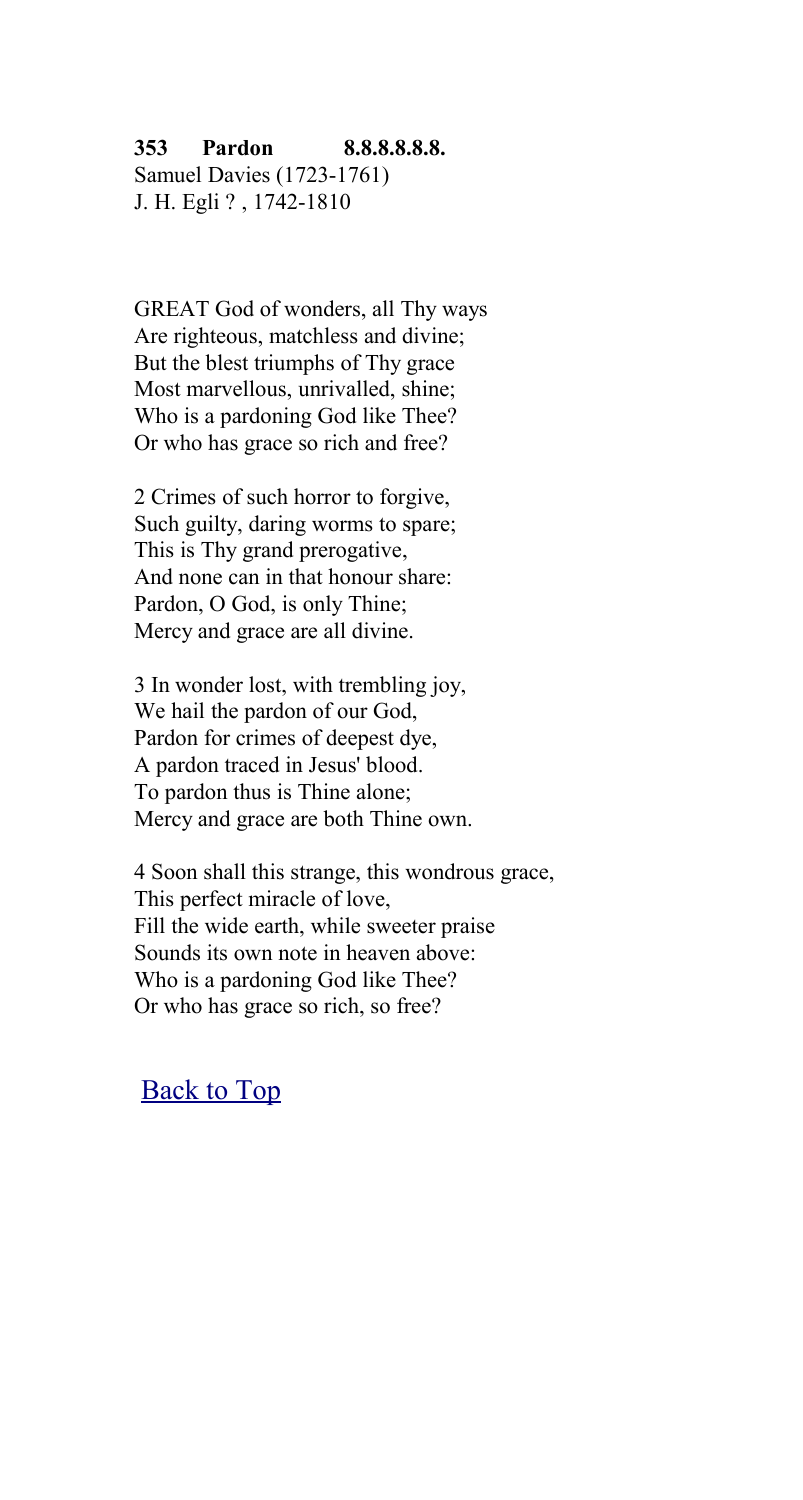## **354 West 8.7.8.7.** R. Robinson

Miss L. C. Wellesley

COME, Thou fount of every blessing, Tune my heart to sing Thy grace; Streams of mercy, never ceasing, Call for ceaseless songs of praise.

2 Jesus sought me when a stranger, Wandering from the ways of God: He, to rescue me from danger, Interposed His precious blood.

3 Oh, to grace how great a debtor Daily I'm constrained to be! Let that grace, Lord, like a fetter, Bind my wandering heart to Thee.

4 Prone to wander, Lord, I feel it, Prone to grieve the One I love: Yet Thou, Lord, hast deigned to seal it, With Thy Spirit from above.

5 Rescued thus from sin and danger, Purchased by the Saviour's blood, May I walk on earth a stranger, As a son and heir of God.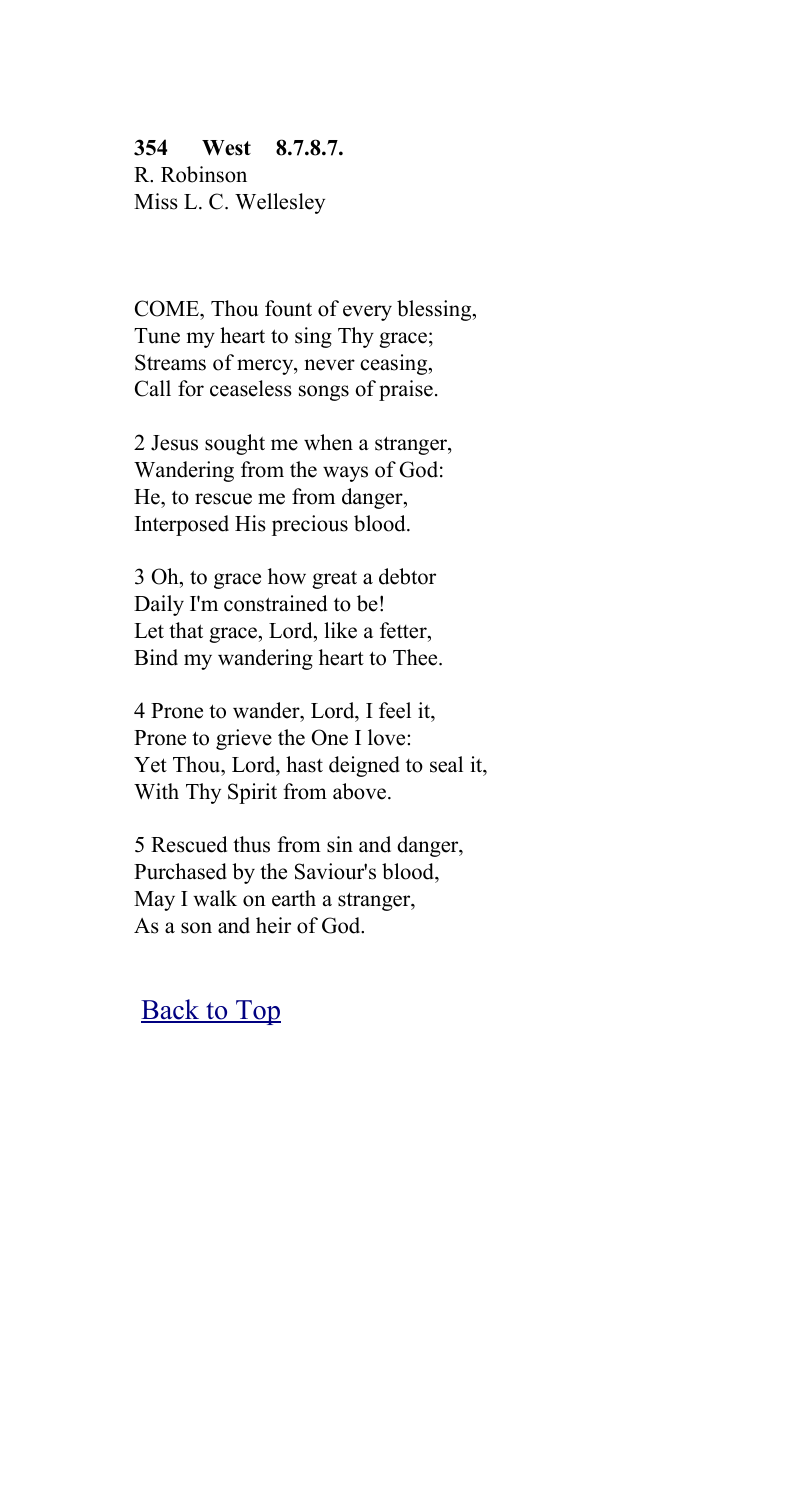### **355 Trentham S.M.**

I. Watts R. Jackson, 1842-1914

COME, ye that love the Lord, And let your joys be known; Join in a song with sweet accord, And thus approach the throne.

2 Let those refuse to sing Who never knew our God; But children should their praises bring And speak their joys abroad.

3 The God who rules on high And all the earth surveys, Who rides upon the stormy sky And calms the roaring seas,

4 This sovereign God is ours, A God of boundless love; Whose faithful grace and mighty powers Shall carry us above.

5 There we shall see His face, And never, never sin; There from the fountain of His grace Drink endless pleasures in.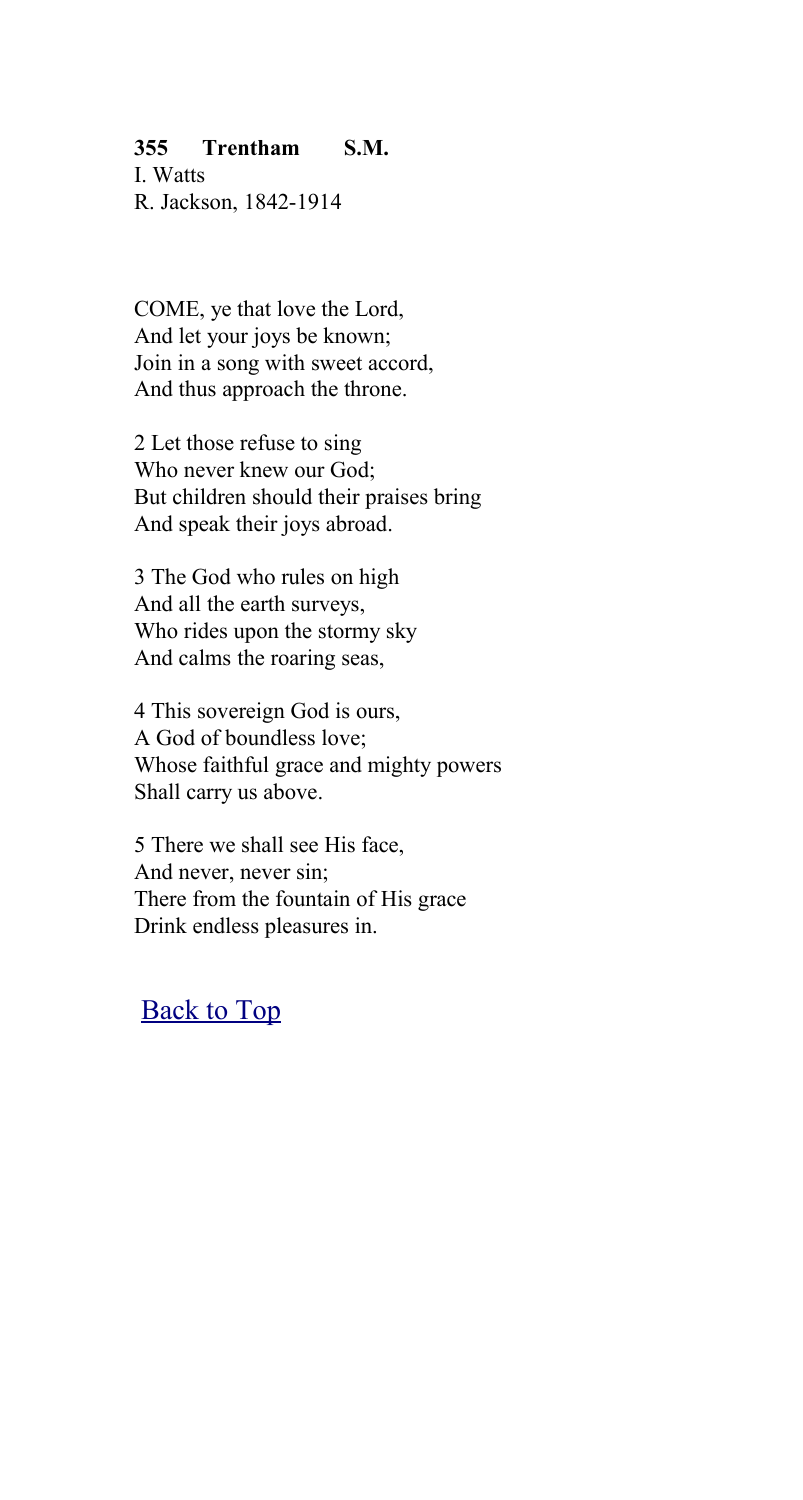### **356 Maryton L.M.**

J. N. Darby H. P. Smith, 1825-1898

A HOLY Father's constant care Keeps watch, with an unwearying eye, To see what fruits His children bear – Fruits that may suit their calling high;

2 Takes ever knowledge of our state, What dims communion with His love, Might check our growth, or separate Our hearts from what's revealed above.

3 O wondrous love! that ne'er forgets The objects of its tender care; May chasten still, while sin besets, To warn and guard them where they are:

4 Yet ne'er forgets, but feeds them still With tokens of His tender love; Will keep till, freed from every ill, They find their rest with Him above.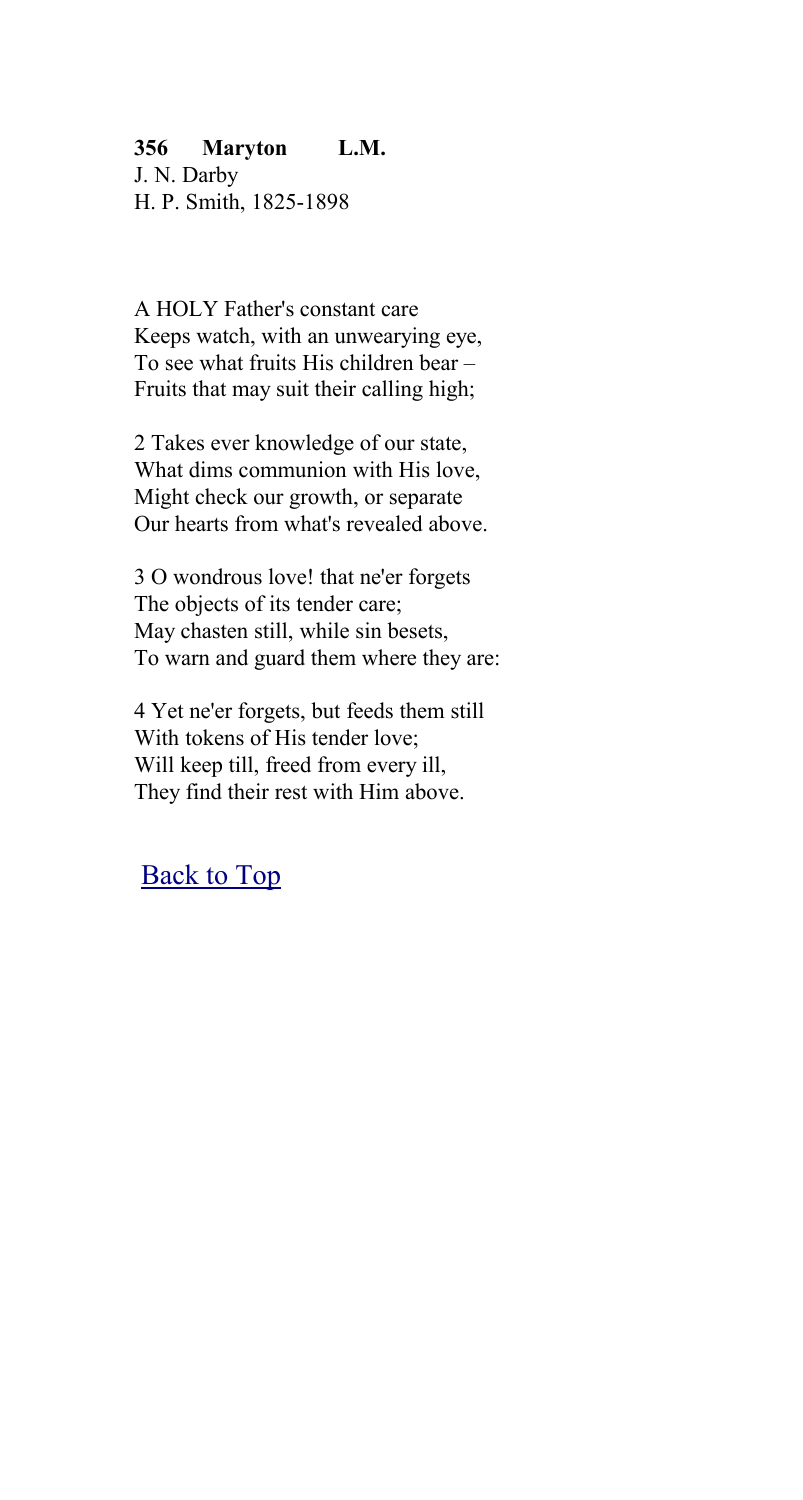## **357 Passion Chorale 7.6.7.6.D**

J. G. Deck H. L. Hassler, 1564-1612

THOU hast stood here, Lord Jesus Beside the still, cold grave, And proved Thy deep compassion, Thy mightiness to save; Thy tears of tender pity, Thy spirit's anguished groan, Teach how for us Thou feelest Now seated on the throne.

2 Thou hast lain here, Lord Jesus, Thyself the Victim then; The Lord of life and glory Once slain for sinful men. From sin and condemnation, When none but Thou could'st save, Thy love than death was stronger, And deeper than the grave.

3 Thou hast been here, Lord Jesus, But Thou art here no more; The terror and the darkness, The night of death are o'er; Great Captain of salvation, Thy triumphs now we sing; O grave, where is thy victory? O death, where is thy sting?

4 We wait for Thine appearing: We weep, but we rejoice; In all our grief and sorrow We still can hear Thy voice: "I am the Resurrection; I live, who once was slain; Fear not, the one thou mournest Shall rise with Me to reign."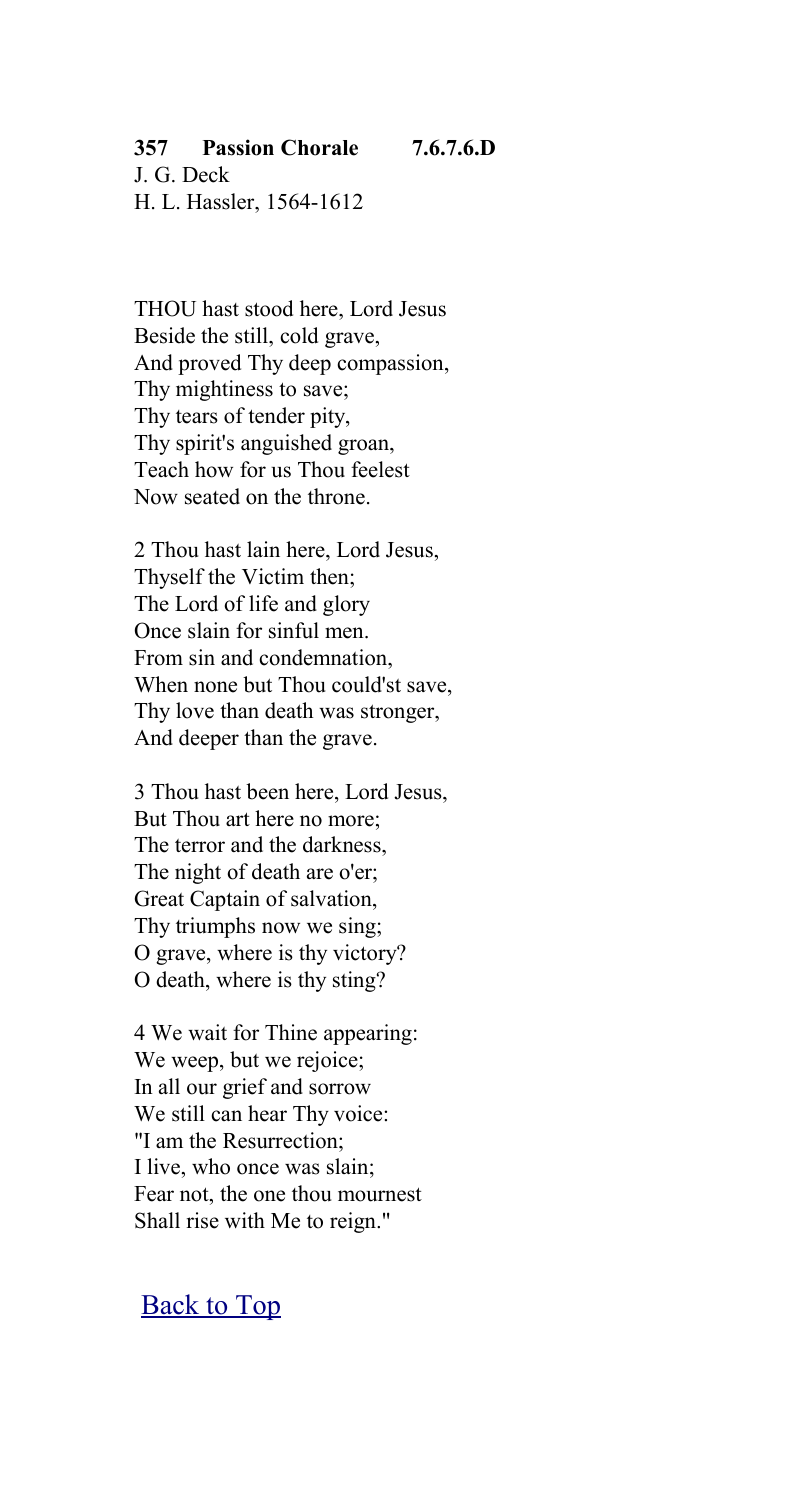## **358 Wiltshire C.M.**

E. C. Rubie (1846-1942) G. T. Smart, 1776-1867

O GOD of love, how measureless Thy thoughts to us are shown! More precious they than tongue can tell. Their fulness none have known!

2 We can but bless Thee for the light Which shines in Christ Thy Son, The favour of Thy countenance, Which He for us has won.

3 Our hearts are more than filled with joy, Our cup indeed runs o'er, And, Father, in Thy presence now We worship and adore.

4 We boast in Thee, Thou Source of good, Thy glory fills our sight, Now reconciled through Jesus' death, We praise with great delight.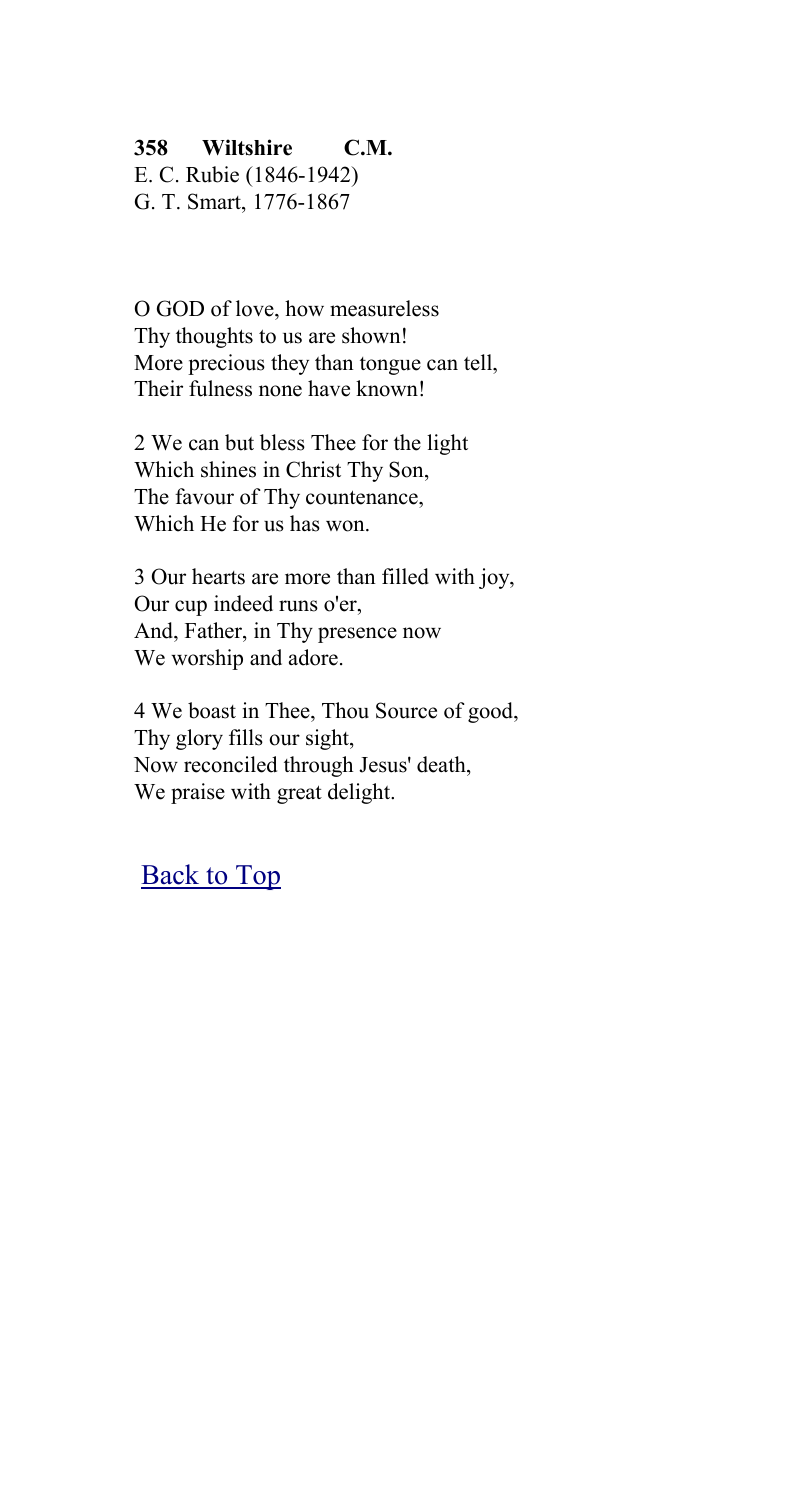## **359 Remember Me C.M.**

C. A. Coates A. Hull

NO act of power could e'er atone, No wonder-working word Could, from the brightness of the throne, Make love's sweet voice be heard.

2 If sinners ever were to know The depths of love divine, All Calvary's weakness and its woe, Blest Saviour, must be Thine.

3 God's righteousness is there proclaimed, His mercy's depths are known, While to the full Thou hast maintained The glory of His throne.

4 God now is glorified in Thee, In Thee, His only Son; His hand, His house, His heart are free, Because Thy work is done.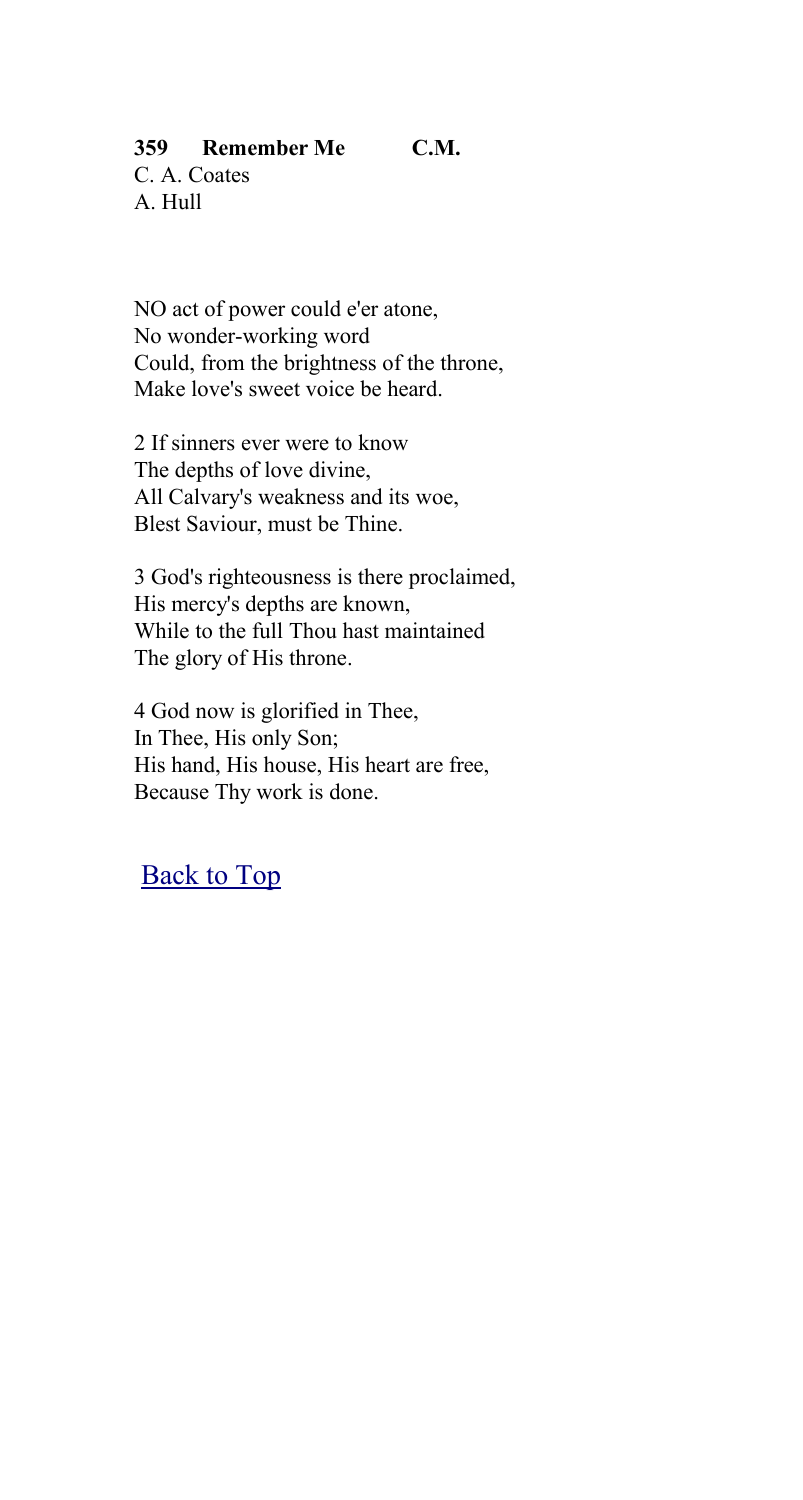# **360 Day of Rest 7.6.7.6.D.** Samuel C. G. Küster, (1762-1838) tr. by Miss H. K. Burlingham.

J. W. Elliott, 1833-1915

O JESUS, Friend unfailing, How dear art Thou to me! Are cares or fears assailing? I find my strength in Thee! Why should my feet grow weary Of this my pilgrim way? Rough though the path and dreary, It ends in perfect day!

2 Nought, nought I count as pleasure, Compared, O Christ, with Thee! Thy sorrow, without measure, Earned peace and joy for me. I love to own, Lord Jesus, Thy claims o'er me divine, Bought with Thy blood most precious, Whose can I be but Thine!

3 What fills my heart with gladness? 'Tis Thine abounding grace! Where can I look in sadness, But, Jesus, on Thy face? My all is Thy providing  $-$ Thy love can ne'er grow cold; In Thee, my Refuge, hiding – No good wilt Thou withhold.

4 Why should I droop in sorrow? Thou'rt ever by my side! Why, trembling, dread the morrow? What ill can e'er betide? If I my cross have taken, 'Tis but to follow Thee; If scorned, despised, forsaken, Nought severs Thee from me.

Next page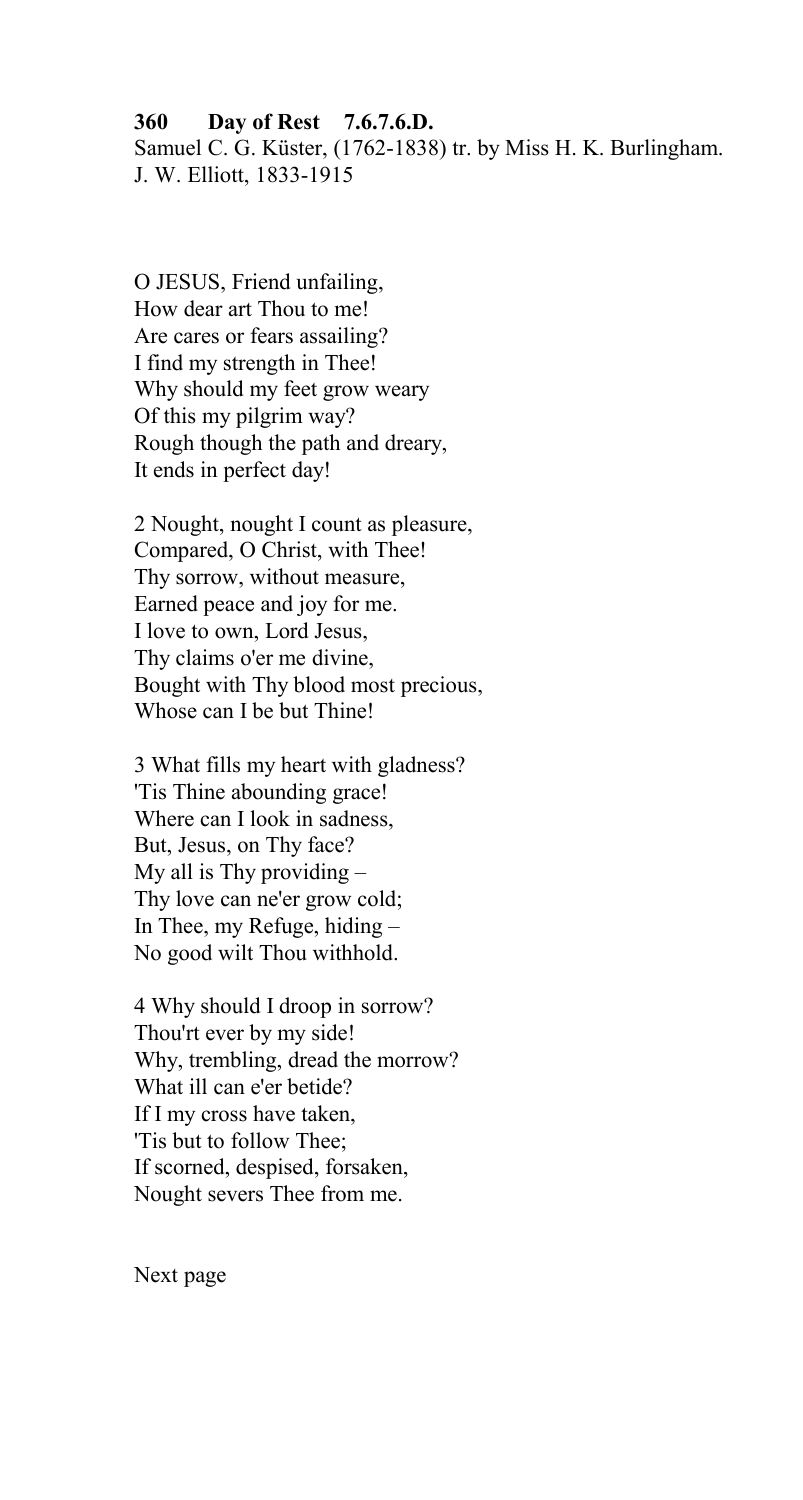5 O worldly pomp and glory, Your charms are spread in vain! I've heard a sweeter story! I've found a truer gain! Where Christ a place prepareth, There is my loved abode; There shall I gaze on Jesus: There shall I dwell with God.

6 For every tribulation, For every sore distress, In Christ I've full salvation, Sure help and quiet rest. No fear of foes prevailing, I triumph, Lord, in Thee! O Jesus, Friend unfailing, How dear art Thou to me!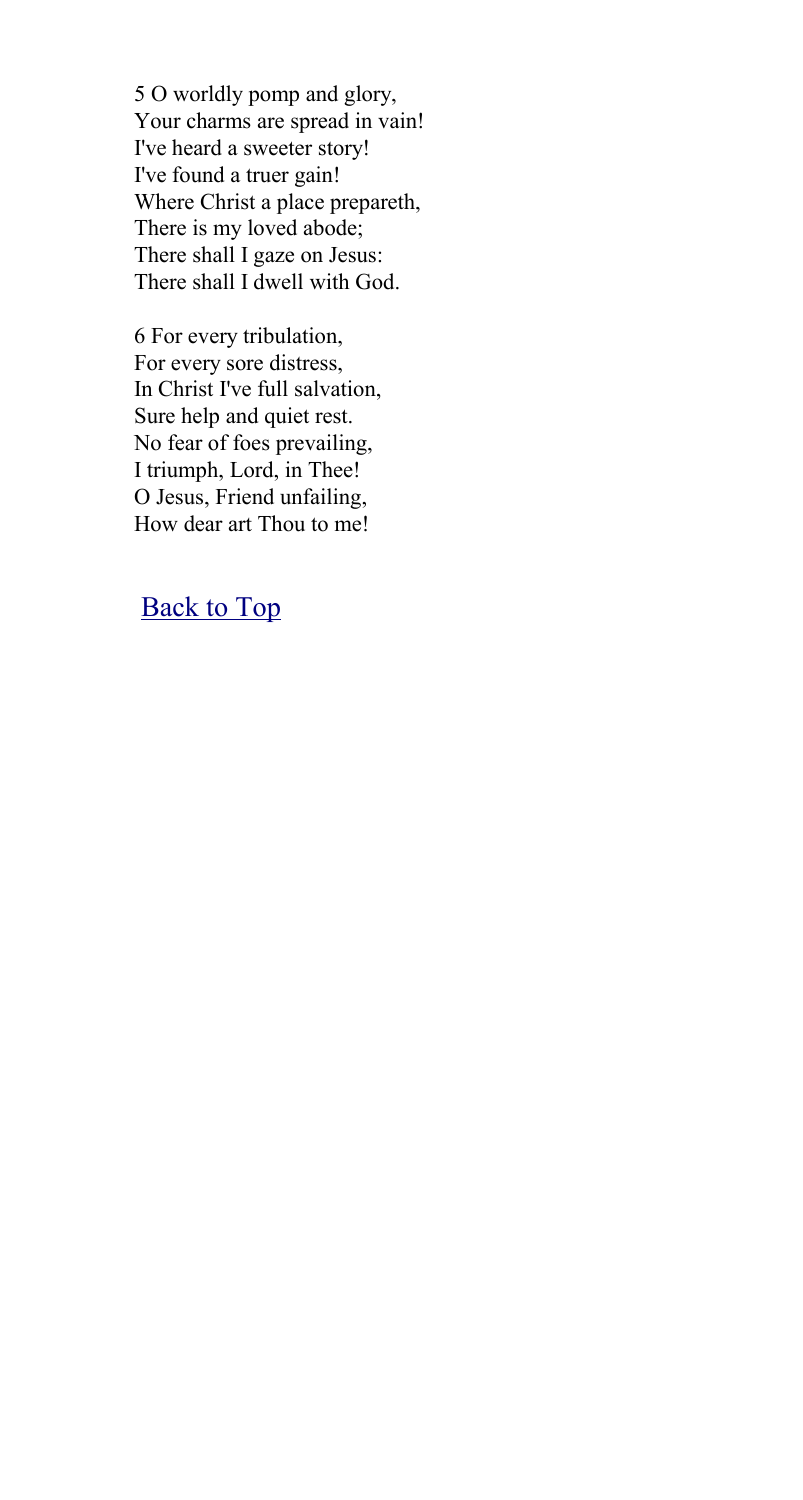#### **361 Confidence 7.6.7.6.D**

Miss Annie L. Waring (1820-1910) vv. 1-3, E. Cronin v. 4. Anon.

IN heavenly love abiding, No change my heart shall fear; And safe is such confiding, For nothing changes here; The storm may roar without me, My heart may low be laid, But God is round about me, And can I be dismayed?

2 Wherever He may guide me, No want shall turn me back; My Shepherd is beside me, And nothing can I lack; His wisdom ever waketh, His sight is never dim; He knows the way He taketh, And I will walk with Him.

3 Green pastures are before me, Which yet I have not seen; Bright skies will soon be o'er me, Where the dark clouds have been: My hope I cannot measure, My path to life is free, My Saviour has my treasure, And He will walk with me.

4 We'll see Thee soon, Lord Jesus, Amid the ransomed throng, Its glory, joy and beauty, Its never-ending song: Oh, day of wondrous promise, The Bridegroom and the bride Are seen in glory ever, For ever satisfied!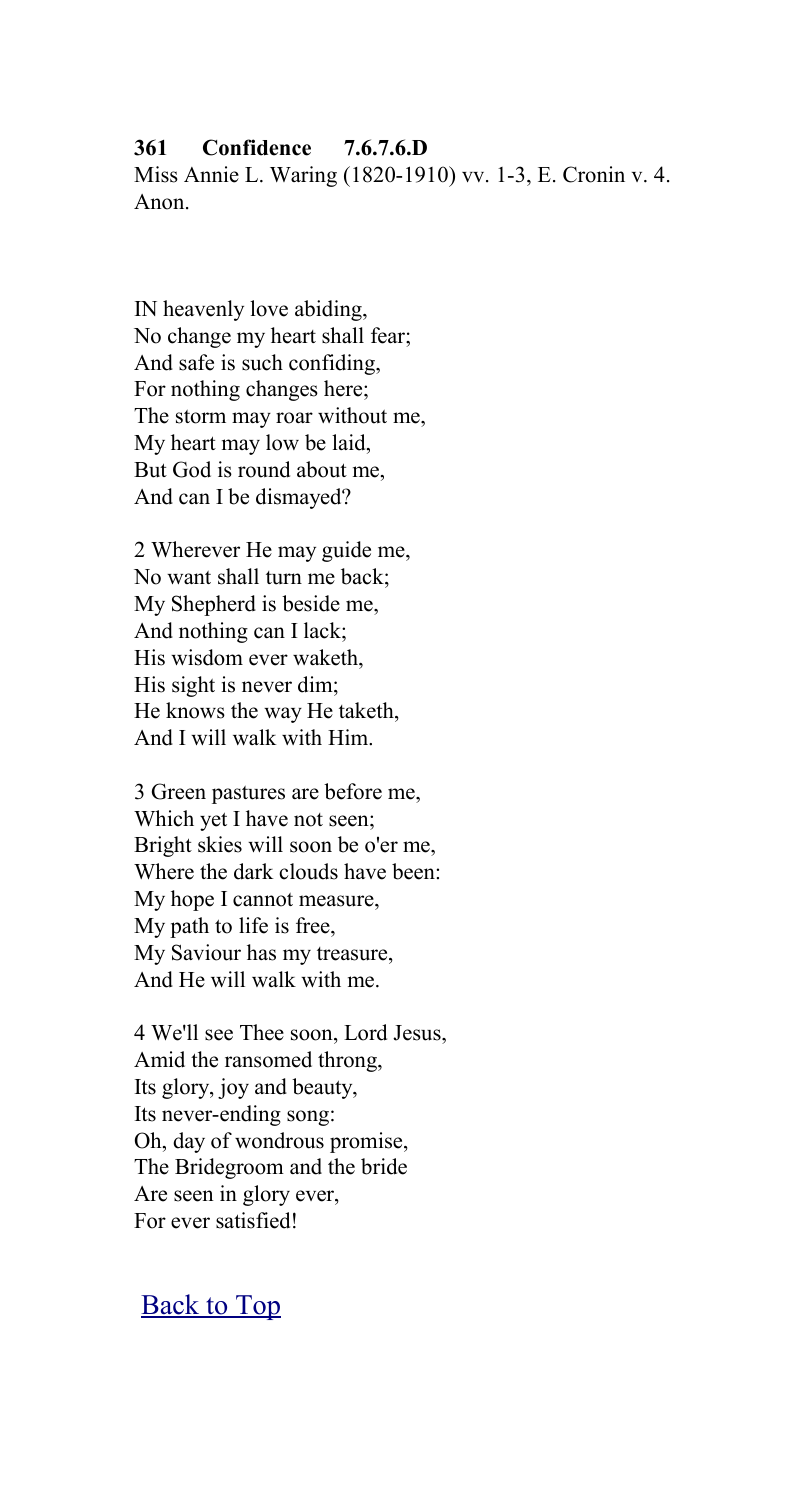## **362 Heiland 10s Dactylic**

Anon. L. Burgmiller, arr. by R. J. Reetzke, 1924-

OH! what a Saviour is Jesus the Lord, Well may His name by His saints be adored! He has redeemed them from hell by His blood, Saved them for ever, and brought them to God.

2 Now in the glory He waits to impart Peace to the conscience and joy to the heart – Waits to be gracious, to pardon and heal All who their sin and their wretchedness feel.

3 Thousands have fled to His spear-pierced side, Welcome they all have been, none are denied; Weary and laden, they all have been blest, Joyfully now in the Saviour they rest.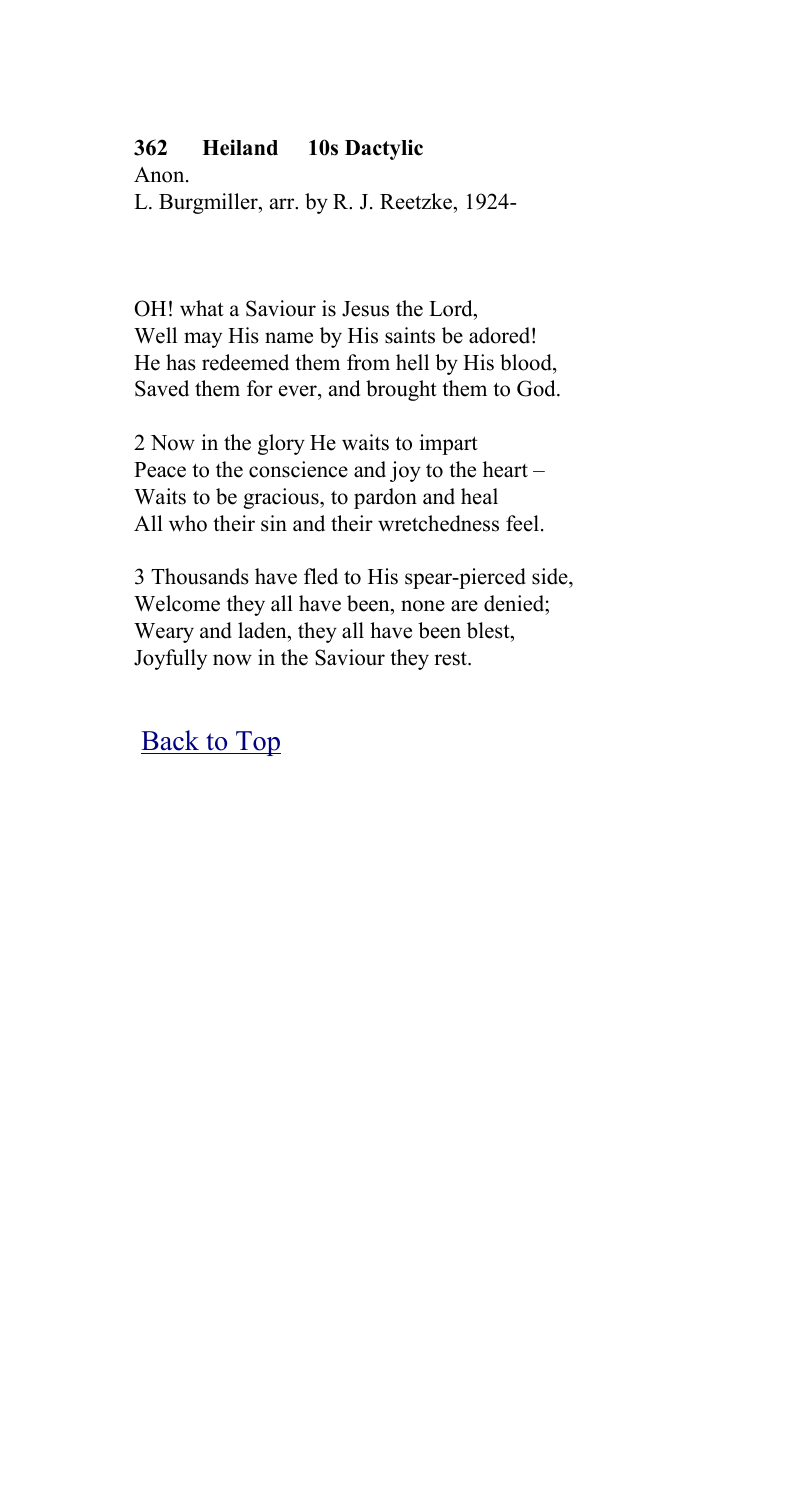### **363 Whitburn L.M.**

Mrs. G. Helyar H. W. Baker, 1821-1877

O LORD and Saviour, we recline On that eternal love of Thine. Thou art our rest, and Thou alone Remainest when all else is gone.

2 Yes! "Thou remainest"; sea and land, E'en heaven shall pass, but Thou shalt stand: Undimmed Thy radiancy appears, Changeless through all the changing years.

3 Lord, on the throne Thy love's the same As once upon Thy cross of shame: In lowliness Thou cam'st to die; Thou livest now for us on high.

4 We see Thee there, the Lamb once slain; Thy loss was our eternal gain; We see Thee crowned with glory now, No shade on Thy victorious brow.

5 The shadow dwelt on Calvary's tree, And now Thine unveiled face we see; Praise be to God for that blest word, That "Thou remainest", blessed Lord.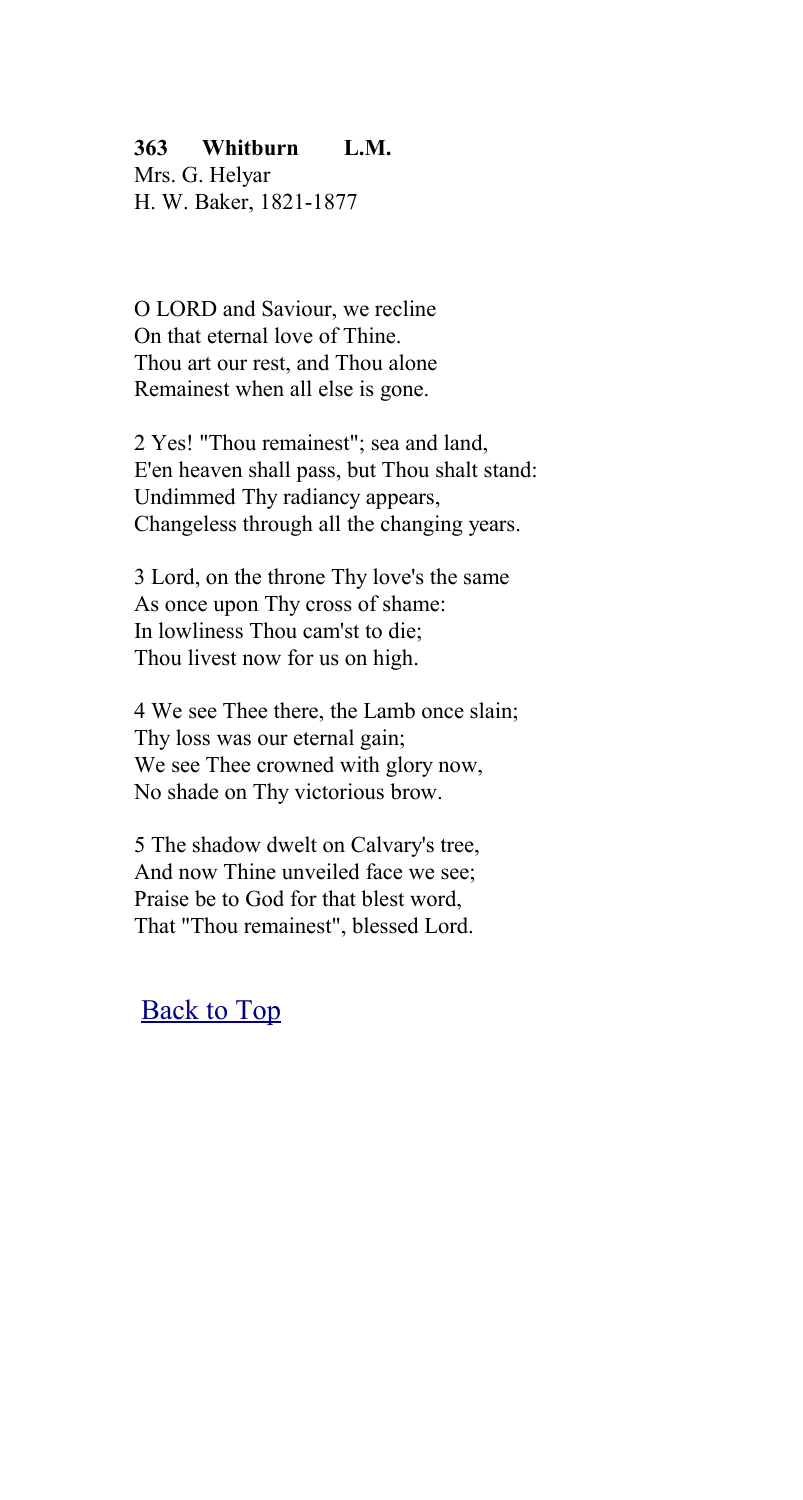## **364 Saved By Grace L.M.D.**

G. W. Frazer G. C. Stebbins, 1846-1945

HAVE I an object, Lord, below, Which would divide my heart from Thee; Which would divert its even flow In answer to Thy constancy? Oh, teach me quickly to return, And cause my heart afresh to burn!

2 Have I a hope, however dear, Which would defer Thy coming, Lord, Which would detain my spirit here, Where nought can lasting joy afford? From it, my Saviour, set me free To look and long and wait for Thee.

3 Be Thou the object bright and fair To fill and satisfy the heart; My hope to meet Thee in the air, And nevermore from Thee to part; That I may undistracted be To follow, serve, and wait for Thee.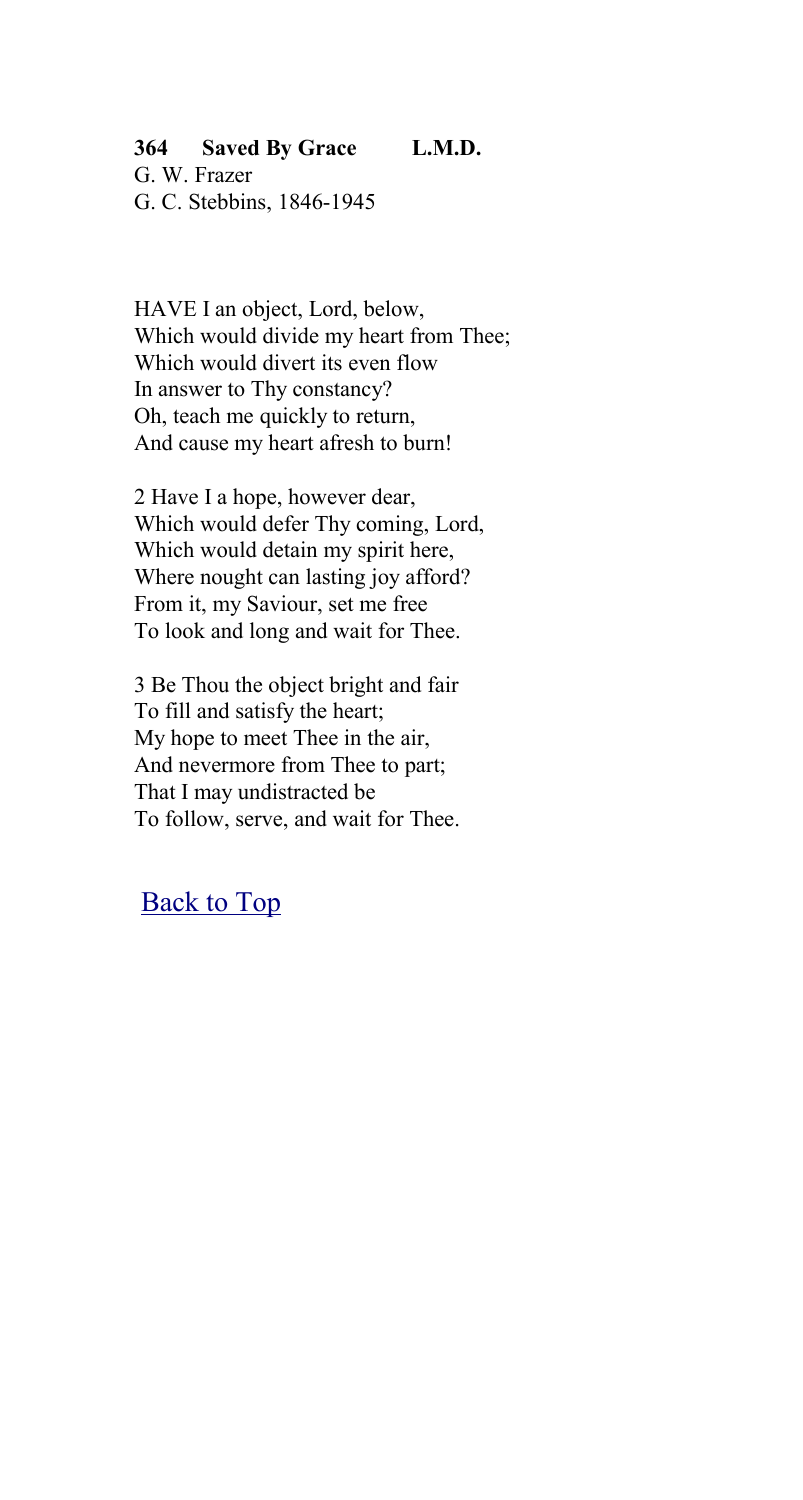### **365 Hyfrydol 8.7.8.7.D.**

Mrs. J. A. Trench R. H. Prichard, 1811-1887

OH, the brightness of the glory Shining in the Saviour's face! Telling all the blessed story Of the ways of God in grace: Lowly, hated, and rejected In the world He came to save, By the glory of the Father Raised triumphant from the grave.

2 Centre of the Father's counsels, He for whom all things were made! Object of the Father's pleasure, Who the Father's name displayed! All the Father's will accomplished, He to death obedient trod; Now in highest glory seated, Centre of the throne of God.

3 There we see Him crowned with glory, Glory in His unveiled face, And in peace and rest before Him In that glory learn of grace: For it shineth in the visage Of the One who for us died, Bore our sins and all their judgment, Jesus Christ the crucified.

4 Called to share the Father's pleasure In His well-beloved Son, Seated on His throne in heaven For the work on earth well done, We adore Him, and are waiting To behold Him face to face, In His presence praise the glory, Learn the riches of His grace.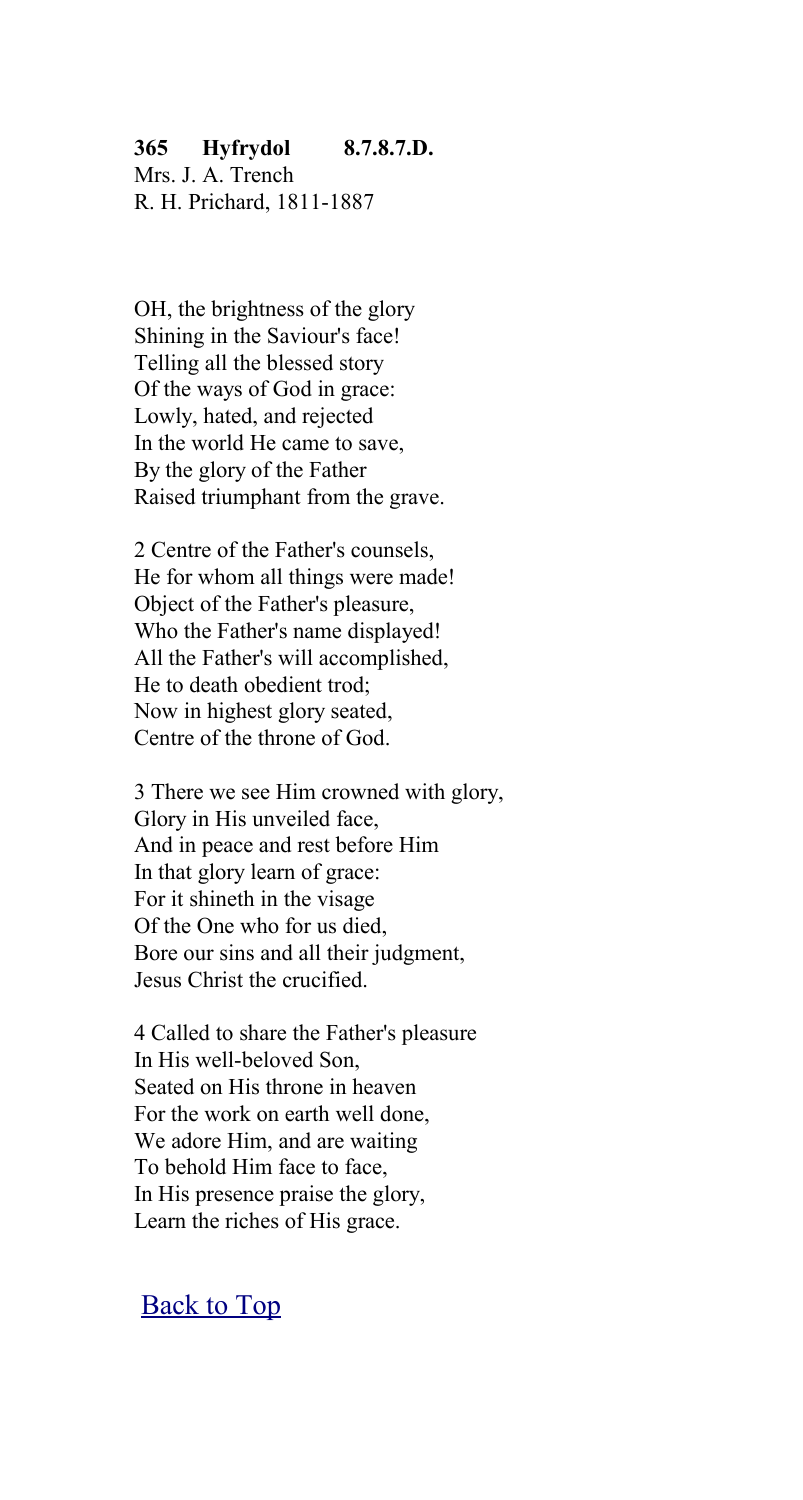## **366 Vox Dilecti C.M.D.**

H. Bonar J. B. Dykes, 1823-1876

I HEARD the voice of Jesus say, "Come unto Me and rest; Lay down, thou weary one, lay down Thy head upon My breast." I came to Jesus as I was, Weary, and worn, and sad; I found in Him a resting-place, And He has made me glad.

2 I heard the voice of Jesus say, "Behold, I freely give The living water – thirsty one, Stoop down, and drink, and live." I came to Jesus and I drank Of that life-giving stream; My thirst was quenched, my soul revived, And now I live in Him.

3 I heard the voice of Jesus say, "I am this dark world's light; Look unto Me: thy morn shall rise And all thy day be bright." I looked to Jesus, and I found In Him my Star, my Sun; And in that light of life I'll walk Till travelling days are done.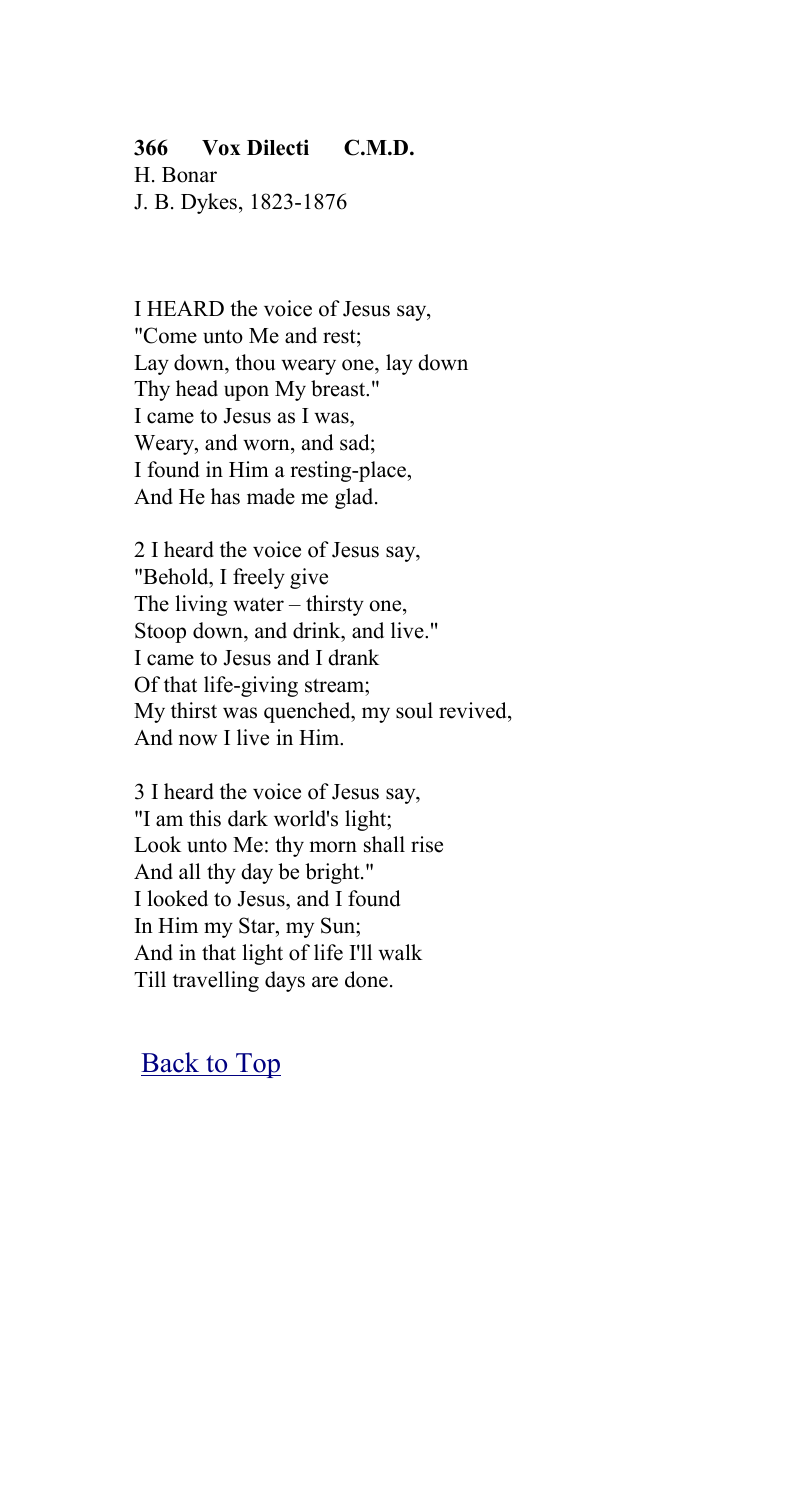## **367 Foundation 10s or 11s.**

Richard Keene (?-1787) Early American Melody

HOW firm a foundation, ye saints of the Lord, Is laid up for faith in God's excellent word! What more can He say, than to you He has said – You who to the Saviour for refuge have fled?

2 In every condition, in sickness, in health; In poverty's vale, or abounding in wealth; At home, or abroad; on the land, on the sea; As need may demand shall our strength ever be.

3 If through the deep waters He cause us to go, The rivers of grief shall not overflow; And He will be with us in troubles to bless, And sanctify to us our deepest distress.

4 If through fiery trials our pathway should lie, His grace all-sufficient shall be our supply; The flame shall not hurt us; His only design Is the dross to consume and the gold to refine.

5 Fear not, He is with us; oh, be not dismayed! For He is our God, and will still be our aid; He'll strengthen us, help us, and cause us to stand, Upheld by His gracious omnipotent hand.

6 The soul that on Jesus hath leaned for repose, He will not (He's said it) give up to its foes; That soul, though all hell should endeavour to shake, He'll never – no, never – no, never forsake.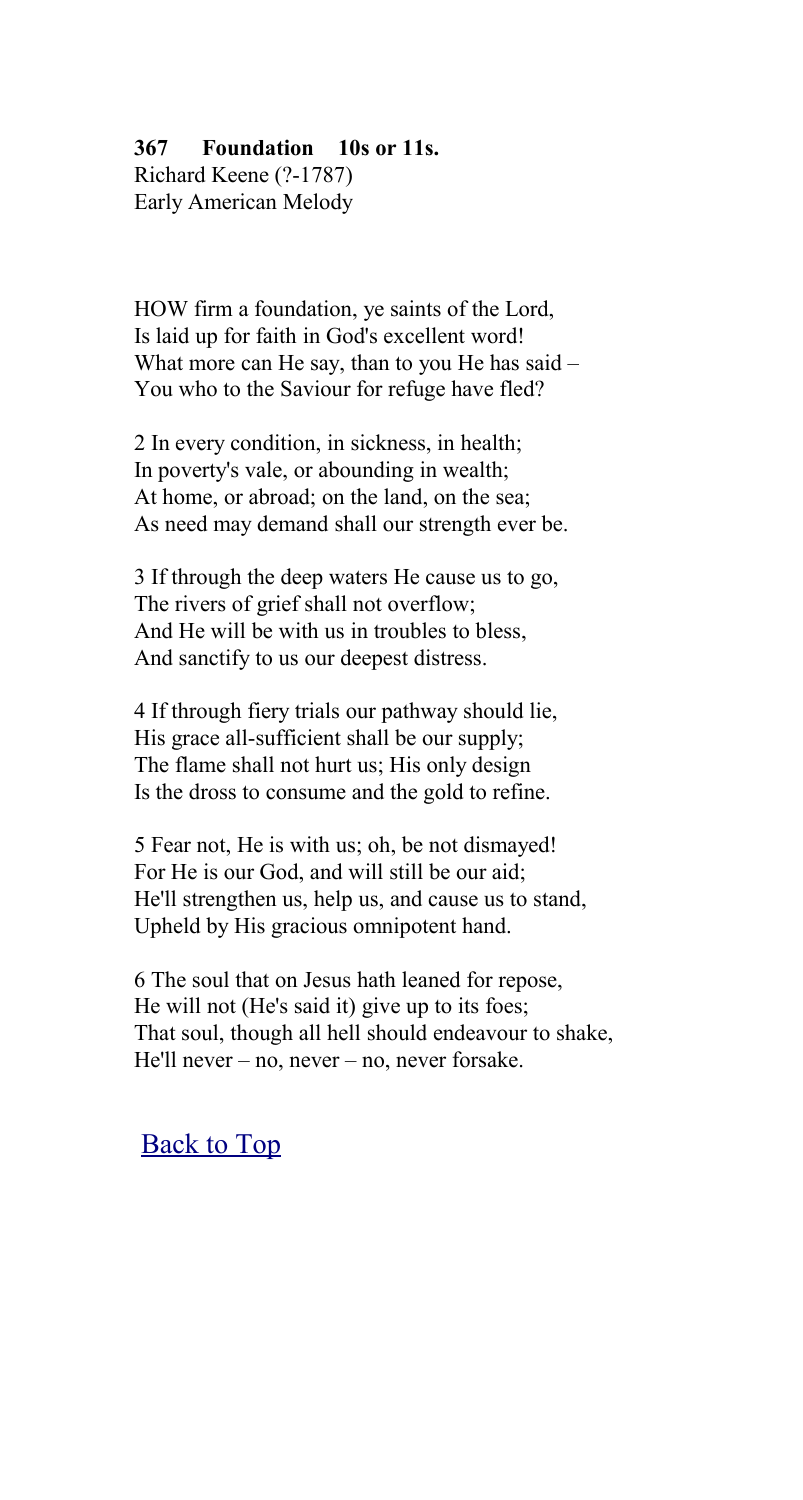# **368 Old Hundredth L.M.**

Anon. "Genevan Psalter", 1551

THERE is no other name than Thine, Jehovah-Jesus, name divine, On which to rest for sins forgiven, For peace with God, for hope of heaven.

2 Name above every name, Thy praise Shall fill yon courts through endless days; Jehovah-Jesus, name divine, Rock of salvation, Thou art mine.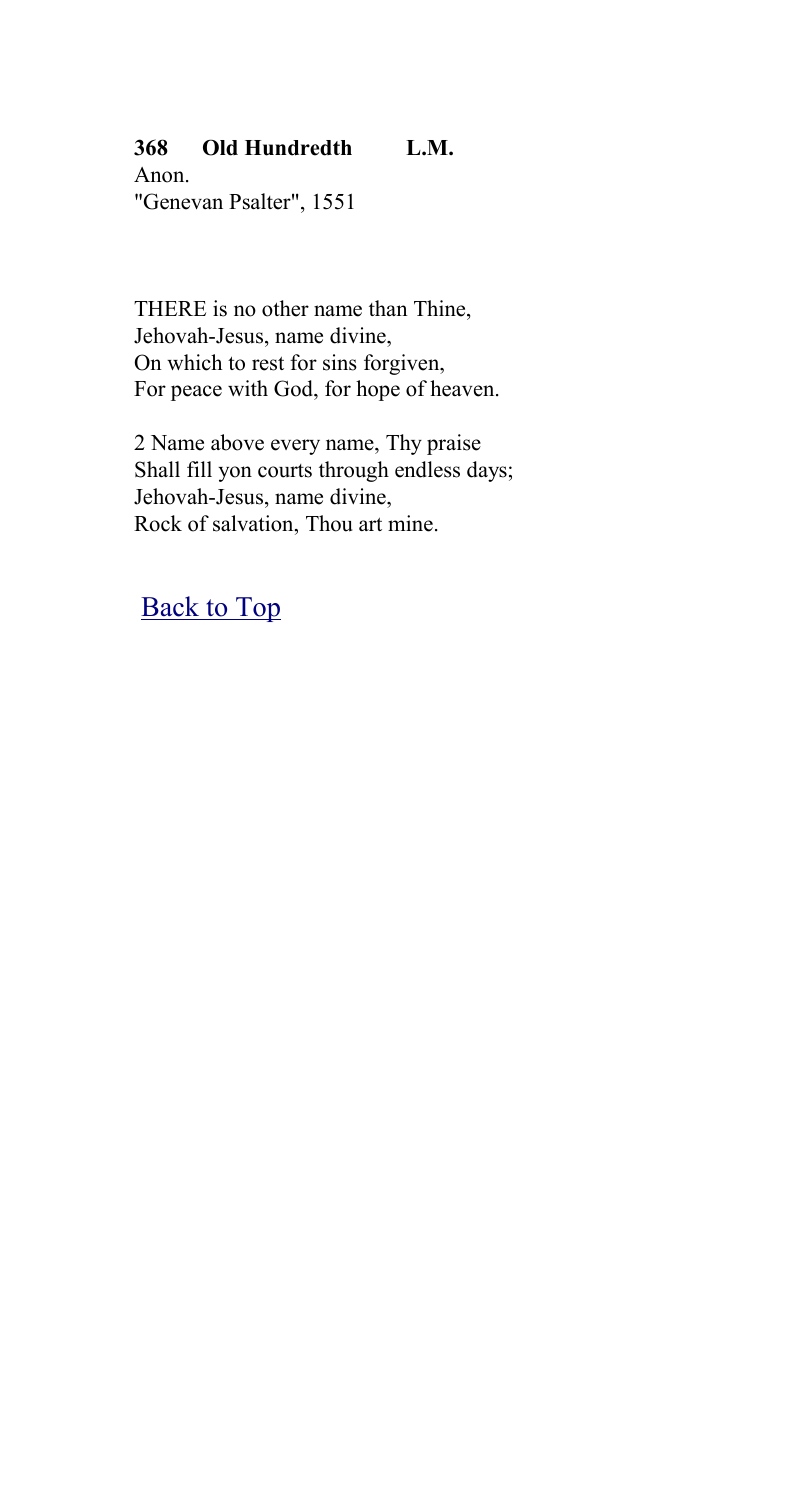#### **369 Stephanos 8.5.8.3.**

Frances Ridley Havergal (1836-1879) H. W. Baker, 1821-1877

PRECIOUS, precious blood of Jesus, Shed on Calvary; Shed for rebels, shed for sinners, Shed for me.

2 Precious, precious blood of Jesus, All the price is paid; Perfect pardon now is offered, Peace is made.

3 Precious, precious blood of Jesus, Jesus, God's own Son, Telling that the work is finished; All is done.

4 Though thy sins are red like crimson, Deep in scarlet glow, Jesus' precious blood can make them White as snow

5 Precious blood, whose full atonement Bringeth us to God! Precious blood, our song and glory, Praise and laud!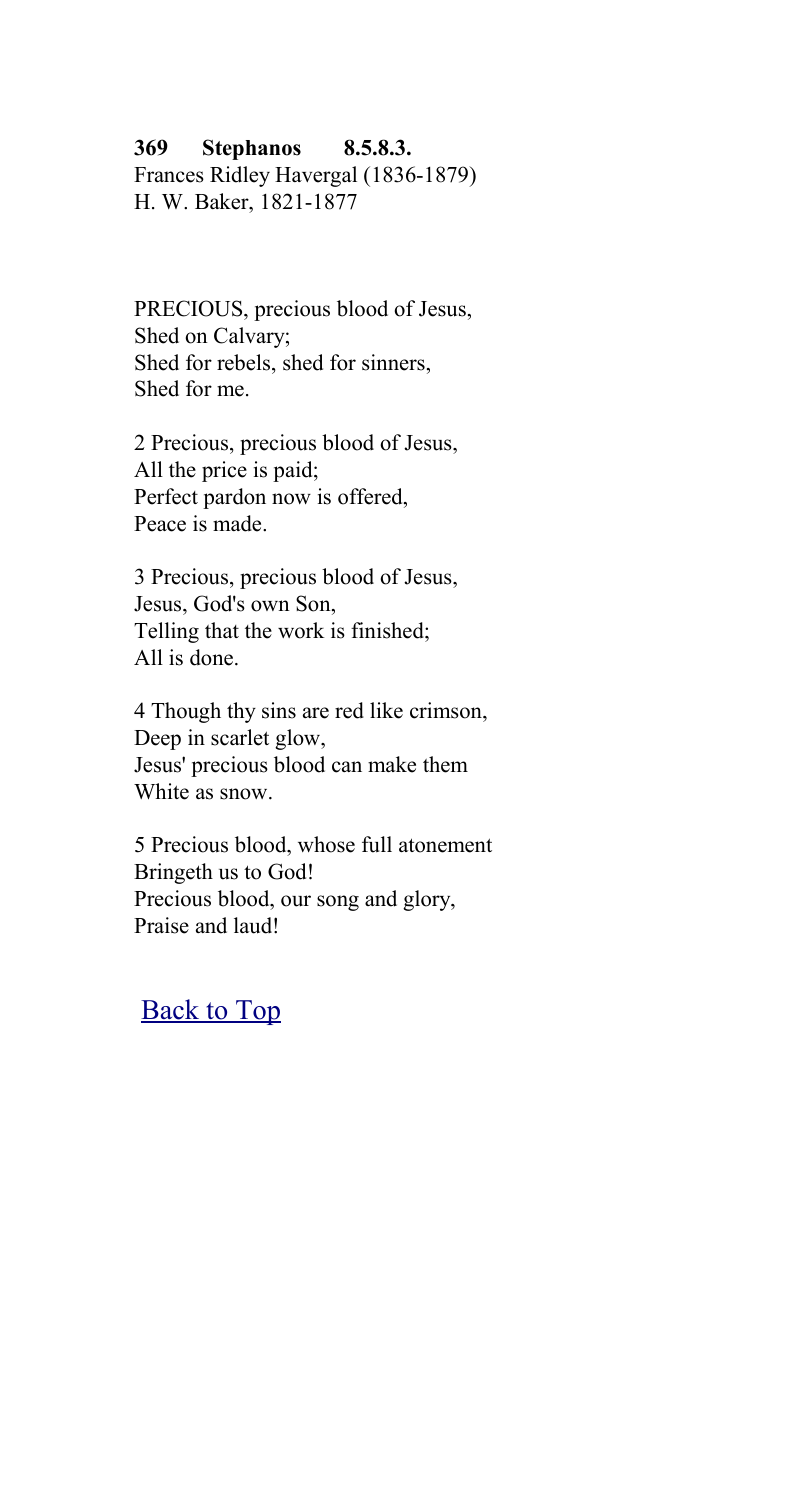#### **370 Till He Come 8.7.8.7.7.7.**

J. J. Hopkins L. Mason, 1792-1872

LORD, Thy love has sought and found us Wandering in this desert wide, Thou hast thrown Thine arms around us, For us suffered, bled and died: Sing my soul! He loved thee, Jesus gave Himself for me.

2 Hark! what sounds of bitter weeping, From yon lonesome garden sweep, 'Tis the Lord His vigil keeping, Whilst His followers sink in sleep. Ah, my soul, He loved thee, Yes, He gave Himself for me.

3 He is speaking to His Father, Tasting deep that bitter cup, Yet He takes it, willing rather For our sakes to drink it up. Oh what love! He loved me! Gave Himself, my soul, for me.

4 Then that closing scene of anguish; All God's waves and billows roll Over Him, there left to languish On the cross, to save my soul. Matchless love! how vast, how free, Jesus gave Himself for me.

5 Hark again! His cries are waking Echoes on dark Calvary's hill; God, my God, art Thou forsaking Him who always did Thy will? Ah! my soul, it was for thee, Yes! He gave Himself for me.

6 Lord, we joy, Thy toils are ended, Glad Thy suffering time is o'er, To Thy Father's throne ascended, There Thou liv'st to die no more. Yes, my soul! He lives for thee, He who gave Himself for me.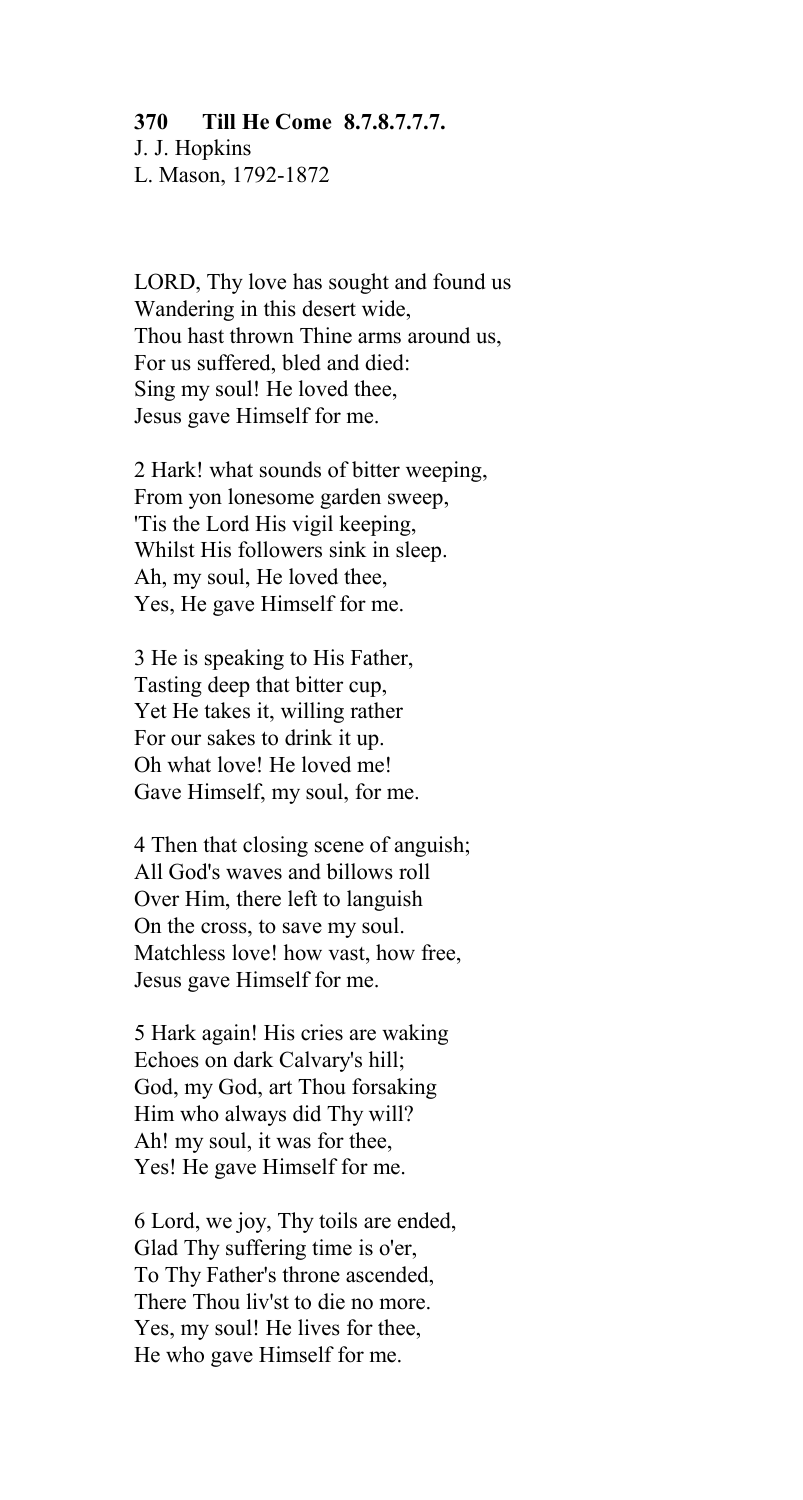7 Lord, we worship and adore Thee For Thy rich, Thy matchless grace; Perfect soon in joy before Thee, We shall see Thee face to face. Yet e'en now our song shall be, Jesus gave Himself for me.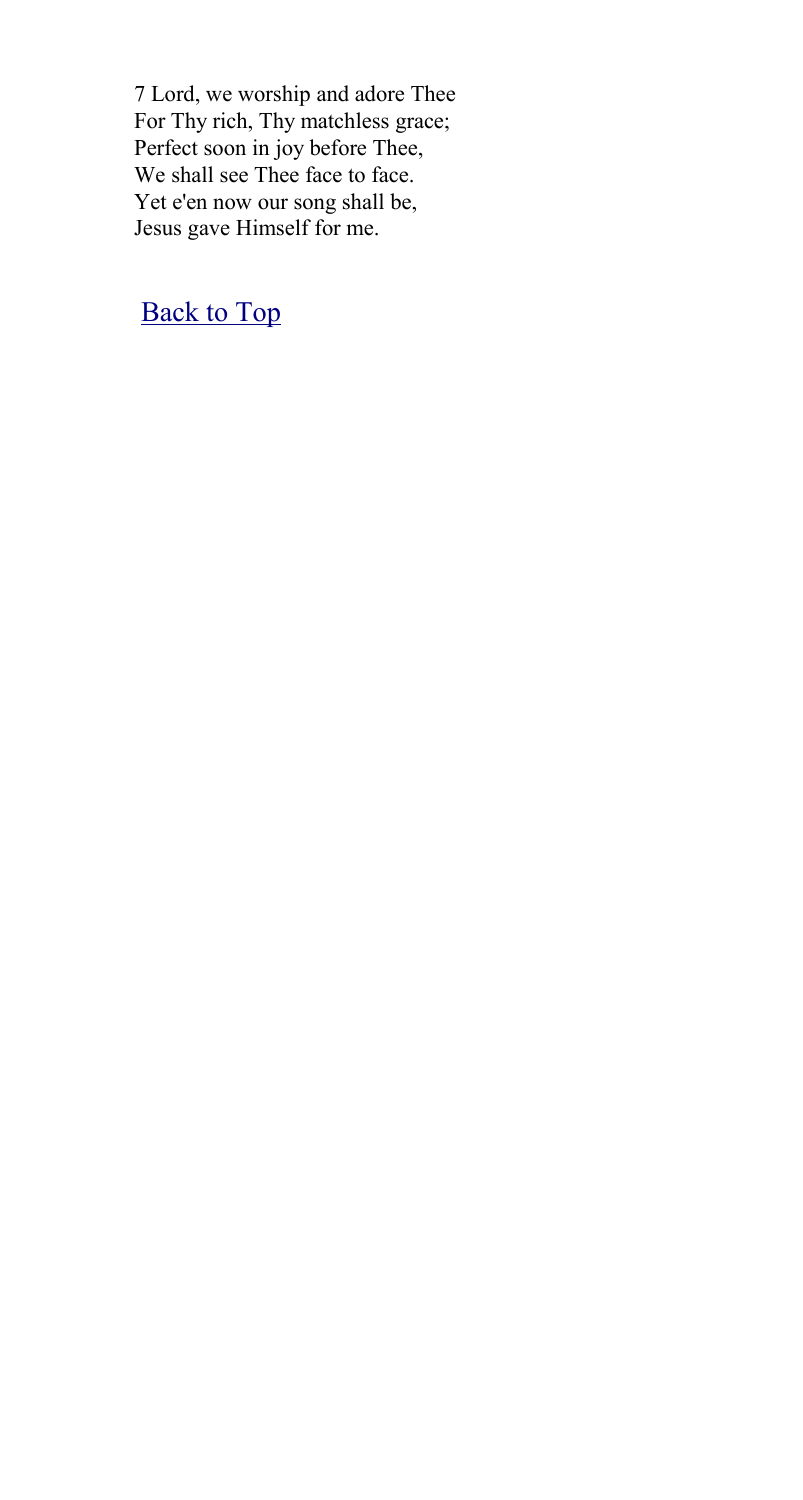## **371 Cwm Rhondda 8.7.8.7.8.7.**

T. Kelly J. Hughes, 1873-1932

LOOK, ye saints, the sight is glorious; See "The Man of Sorrows" now! From the fight returned victorious, Every knee to Him shall bow. Crown Him! Crown Him! Crowns become the Victor's brow!

2 Crown the Saviour! angels own Him, Rich the trophies Jesus brings; In the seat of power enthrone Him, While the vault of heaven rings. Crown Him! Crown Him! Crown the Saviour "King of kings"!

3 Sinners in derision crowned Him, Mocking thus the Saviour's claim; Saints and angels now surround Him, Own His title, praise His name. Crown Him! Crown Him! Spread abroad the Victor's fame!

4 Hark! those bursts of acclamation! Hark! those loud triumphant chords! Jesus takes the highest station; Oh, what joy the sight affords! Crown Him! Crown Him! "King of kings, and Lord of lords"!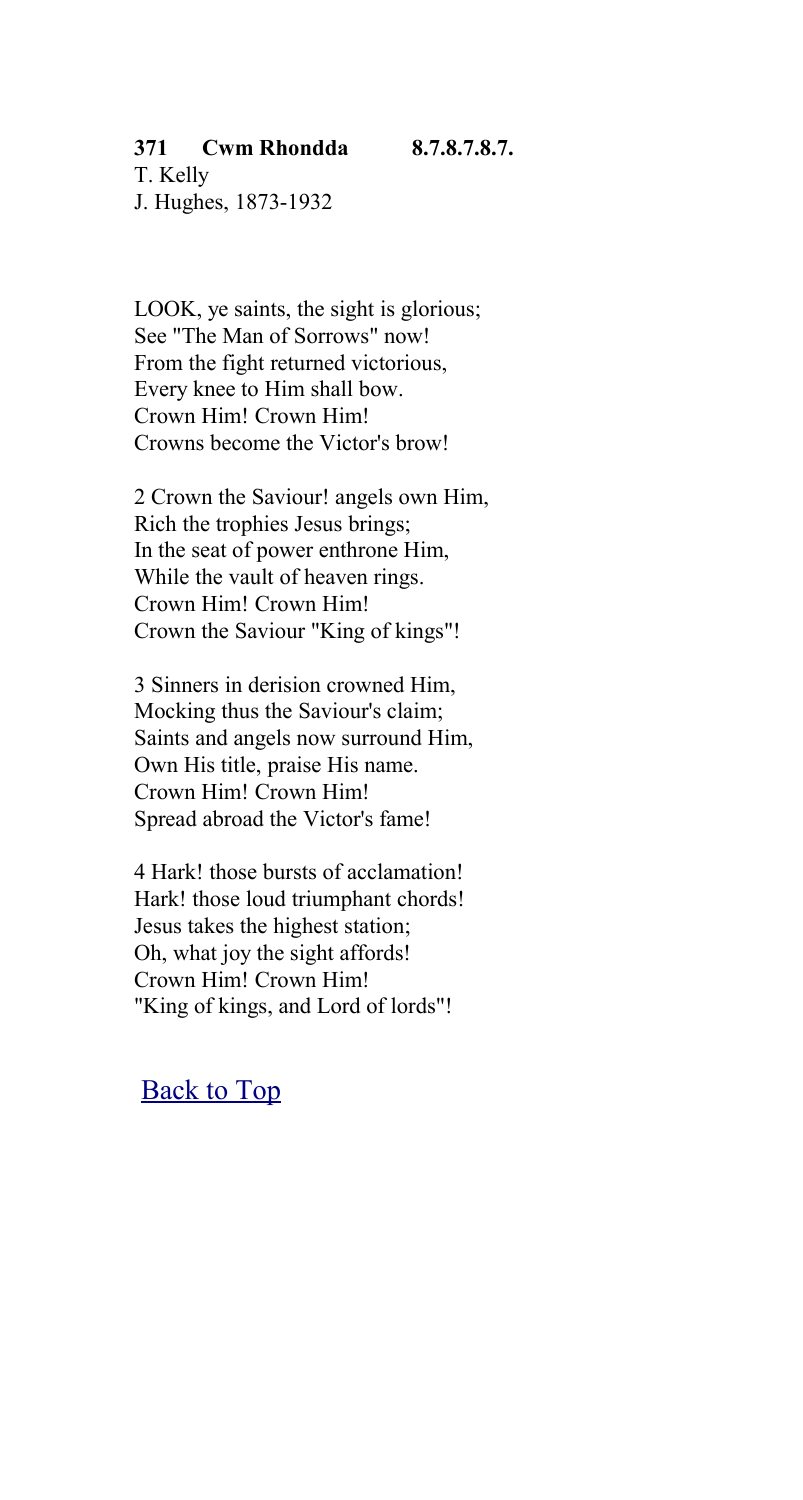#### **372 Blaenwern 8.7.8.7.D.**

T. H. Reynolds W. P. Rowlands, 1860-1937

SAVED for glory! yes, for glory! By the work of God's blest Son; Saved for glory, wondrous story, We believe what Christ has done. Saved for glory, saved by Jesus, All our meetness His alone; Meetness which the Father pleases Ours should be, in Christ the Son.

2 All of grace, yes, grace surpassing, Such a portion to bestow; But the love all knowledge passing, Grace has called us now to know; Love that bore the stripes and sorrow, Love that suffered on the tree, Love that shares the bright to-morrow With the loved ones, you and me.

3 Through that perfect offering, never Can our sins against us rise, Perfected are we for ever By that wondrous sacrifice. Jesus, Saviour! we are graven Ever on Thy heart of love; We shall reach the wished-for haven In Thy Father's house above.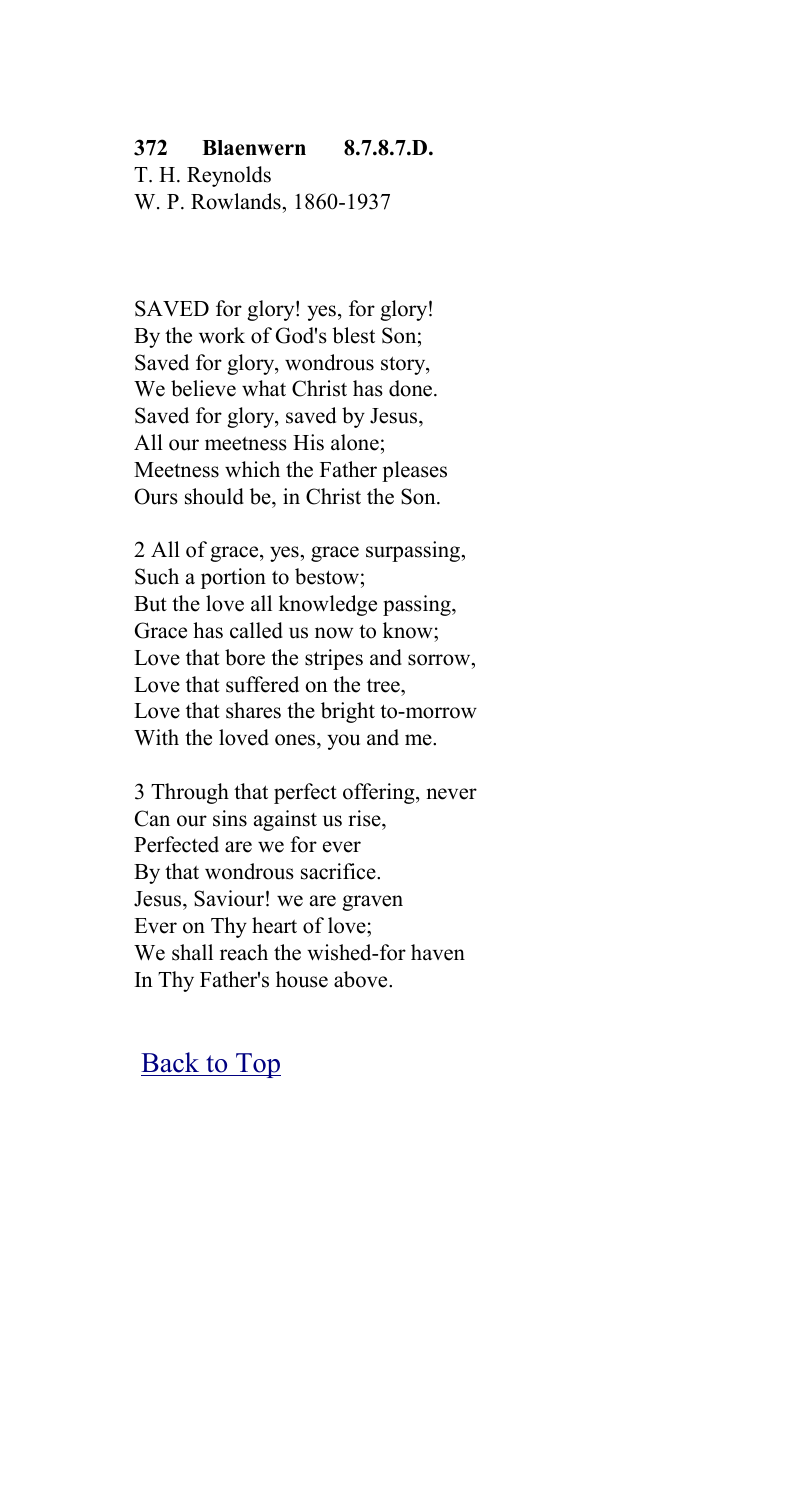**373 Oakham 8.7.8.7.D.** Mrs. J. A. Trench Anon.

ALL the path the saints are treading, Trodden by the Son of God: All the sorrows they are feeling, Felt by Him upon the road: All the darkness and the sorrow From around and from within, All the joy and all the triumph, He passed through apart from sin.

2 Now come forth in resurrection, Passing onward to the throne, Having suffered all the judgment, Borne the storm of wrath alone: He is able thus to succour Those who tread the desert sand, Pressing on to resurrection, Where He sits at God's right hand.

3 Now He praises in the assembly, Now the sorrow all is passed; His the earnest of our portion, We must reach the goal at last. Yes, He praises, grace recounting All the path already trod – We associated with Him – God, our Father and our God.

4 Join the singing that He leadeth, Loud to God our voices raise; Every step of faith yet trodden Is a triumph of His grace: Whether joy, or whether trial, All can only work for good, For He healeth all – who loves us And hath bought us with His blood.

Next page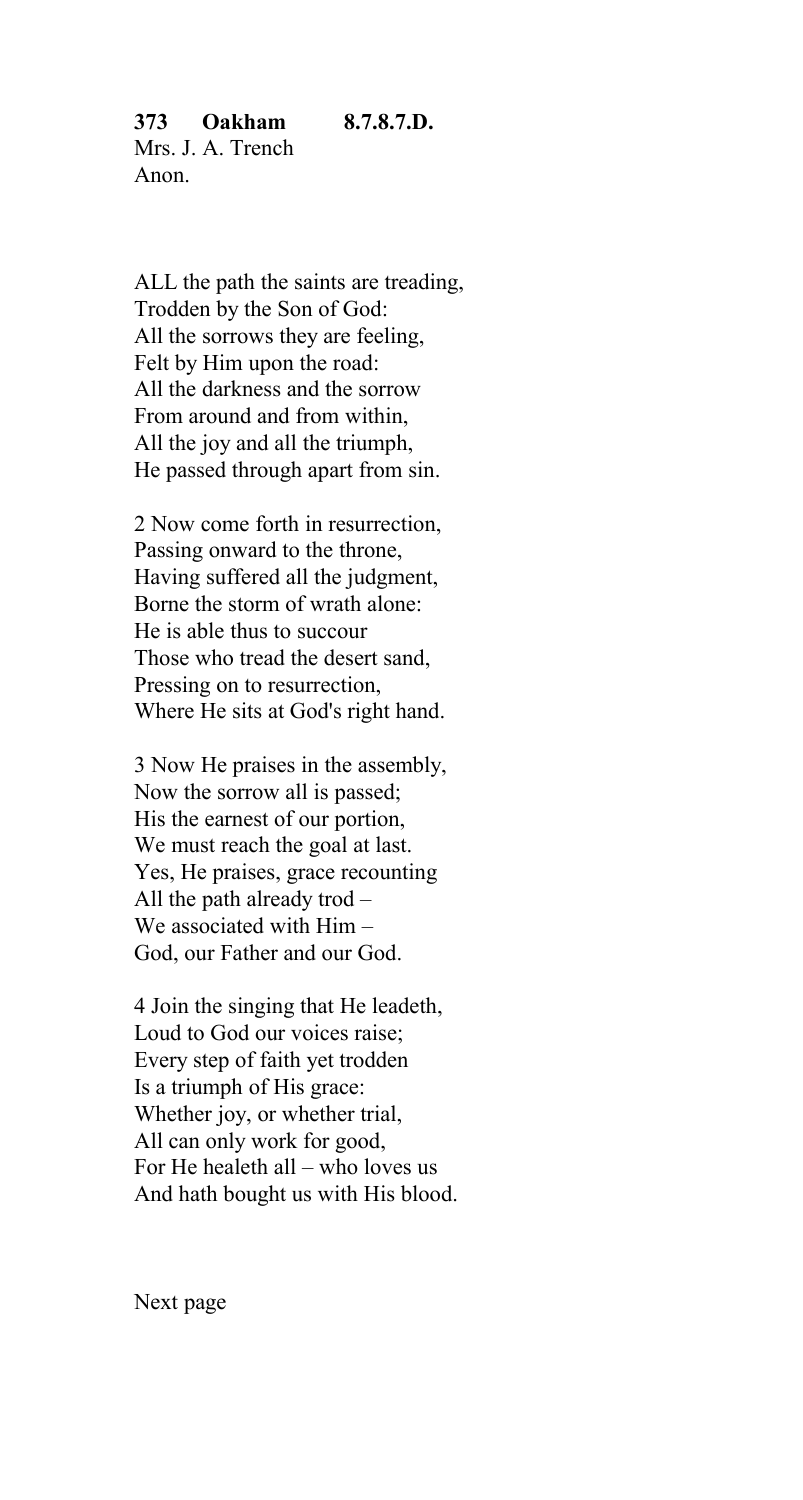5 It is finished! It is finished! Who can tell redemption's worth! He who knows it leads the singing – Full the joy, as fierce the wrath. Taken up in resurrection, Desert ways rehearsed above, Tell the power of God's salvation, And His never-failing love.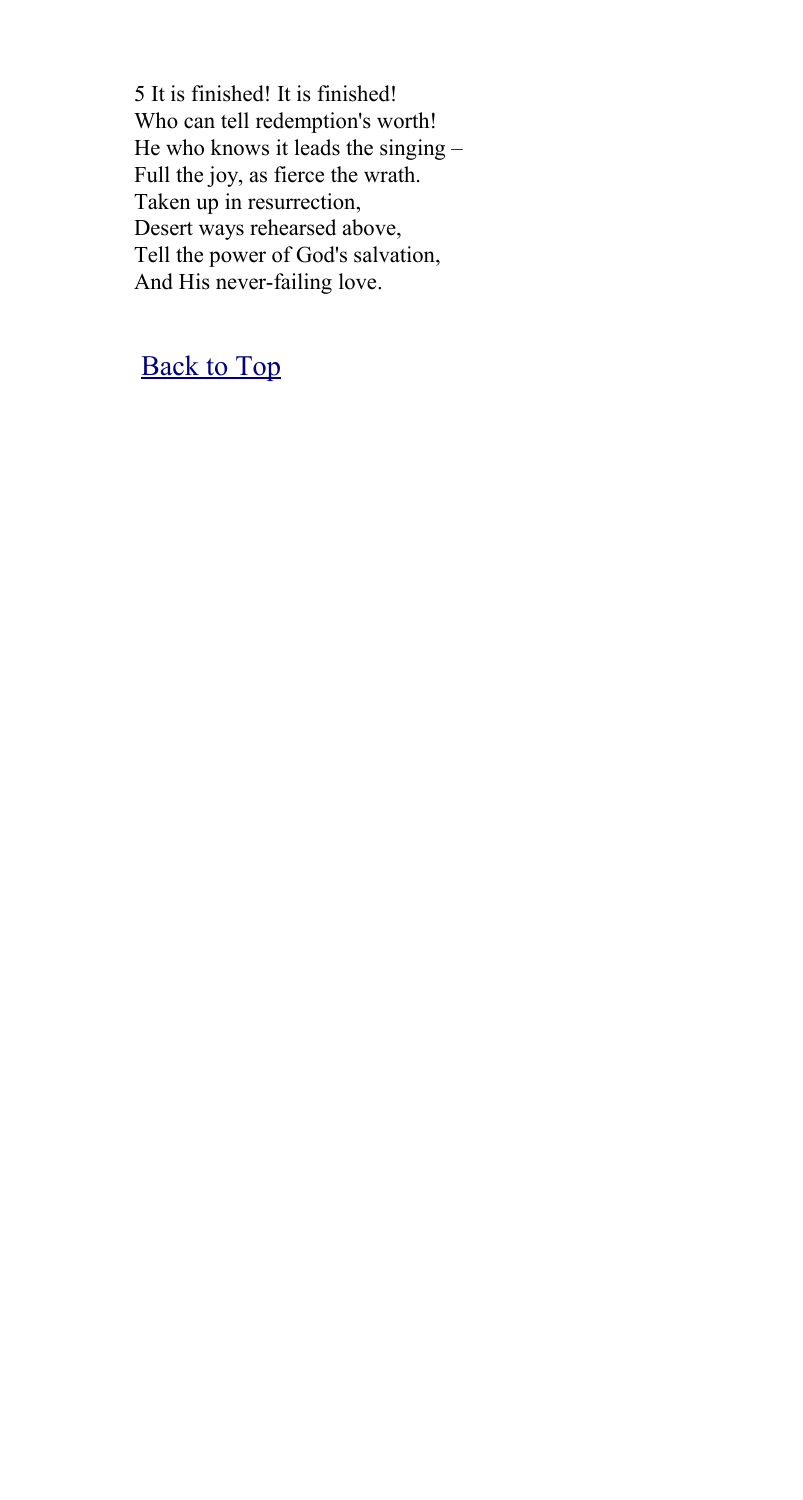#### **374 Whitburn L.M.**

H. Bonar H. W. Baker, 1821-1877

GO labour on; spend, and be spent, Thy joy to do the Father's will; It is the way the Master went; Should not the servant tread it still?

2 Go, labour on; 'tis not for nought; Thy earthly loss is heavenly gain; Men heed thee, love thee, praise thee not; The Master praises – what are men?

3 Go, labour on; your hands are weak, Your knees are faint, your soul cast down; Yet falter not; the prize you seek Is near – a kingdom and a crown.

4 Go, labour on while it is day: The world's dark night is hastening on; Speed, speed thy work; cast sloth away: It is not thus that souls are won.

5 Toil on, faint not, keep watch and pray; Be wise, the erring soul to win; Go forth into the world's highway, Compel the wanderer to come in.

6 Toil on, and in thy toil rejoice; For toil comes rest, for exile home; Soon shalt thou hear the Bridegroom's voice, At daybreak cry "Arise and Come!"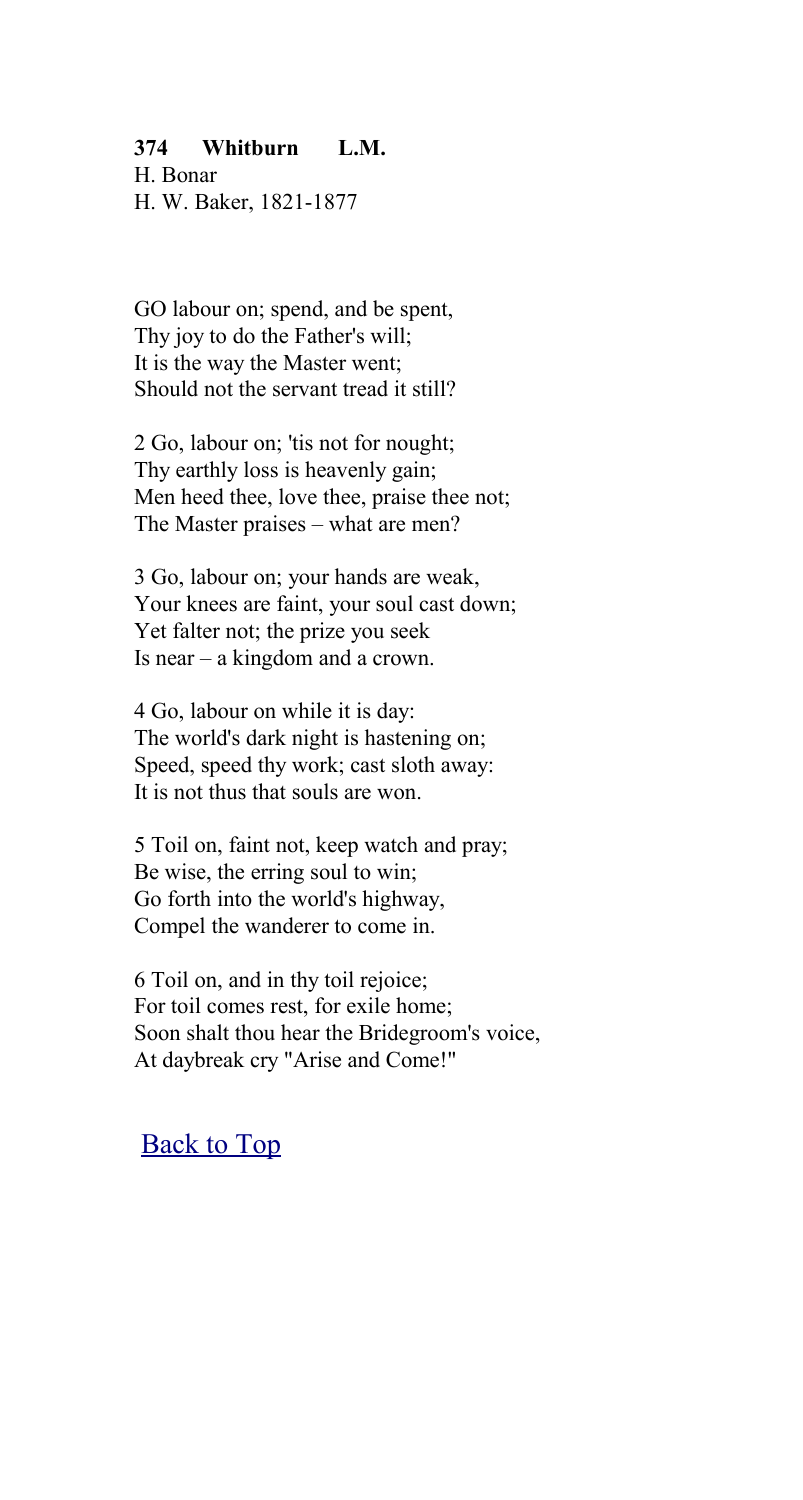## **375 Lynton 8.5.8.5.**

E. Williams T. Willey, 1847-1930

LORD, we do not ask the question, Where abidest Thou? Well we know where Thou art dwelling, Well we know it now.

2 Thou abidest in the bosom Of the Father's love; In that love for ever living, Love – all thought above.

3 And we know that Thou would'st have us Ever dwell with Thee, In that holy, heavenly circle, Home of liberty.

4 Lord, we thank Thee, this our portion While we wait for Thee; Now to live in love unbounded, And eternally.

5 Hold our hearts, O Lord, we pray Thee By and in Thy love, Till we dwell with Thee in glory Evermore above.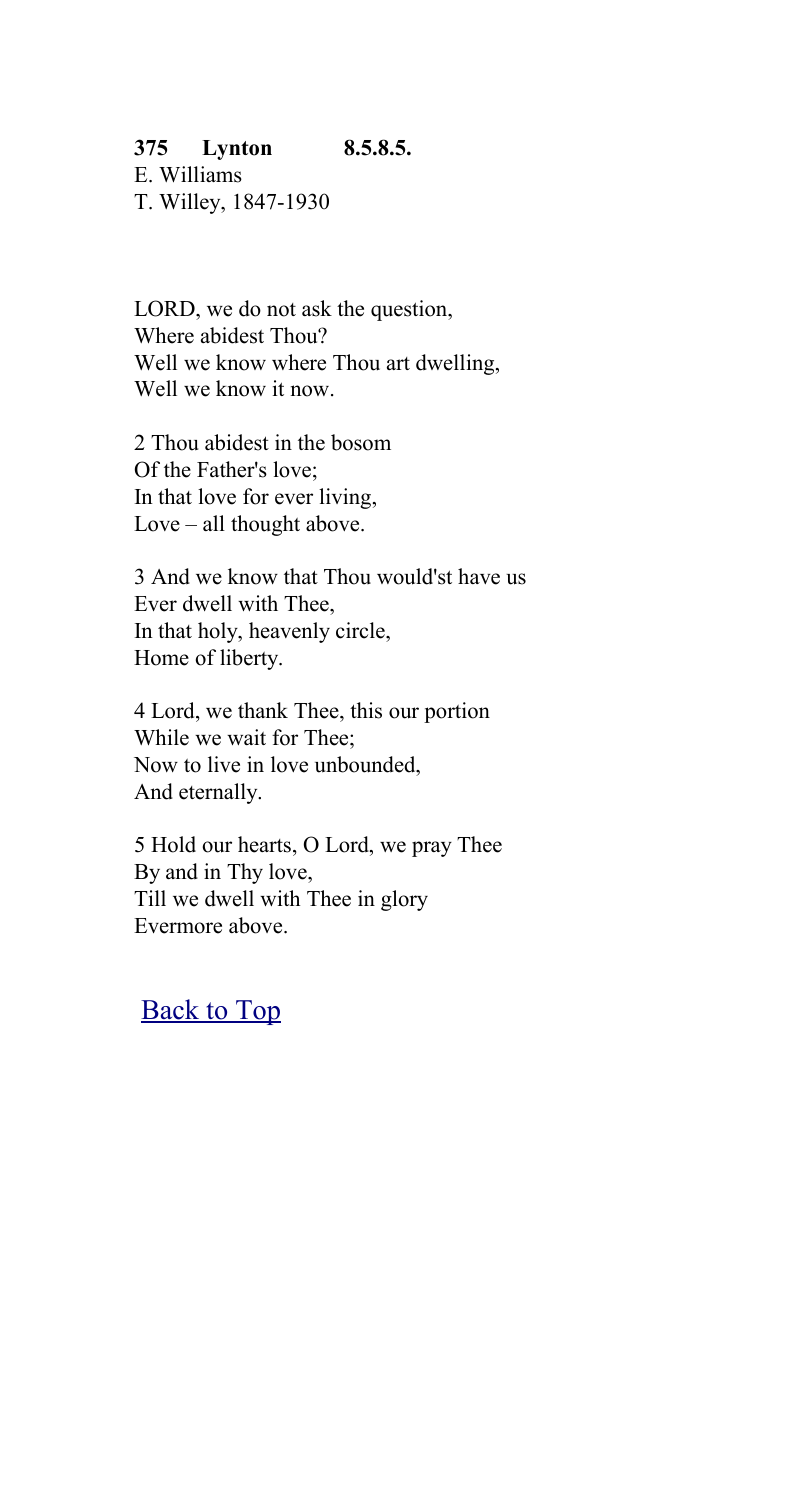### **376 Come Thou Weary 8.5.8.3.**

E. E. Nichols Ira D. Sankey, 1840-1908

PRECIOUS Name! the name of Jesus, Son of God most high, Who in love to guilty sinners. Came to die.

2 Precious Name! the story telling Of His humble birth; Of His lonely pathway, trodden Here on earth.

3 Precious Name of Him the Saviour, Come the lost to save; In His grace, for ruined sinners All He gave.

4 Precious Name of Him who suffered On the shameful tree, Gave Himself, the willing victim, Spotless He.

5 Precious Name! enthroned in heaven, Still that name He bears; On His brow the crown of glory Now He wears.

6 Precious, peerless Name of Jesus, None can tell its worth; Sweetest Name there is in heaven, Or on earth.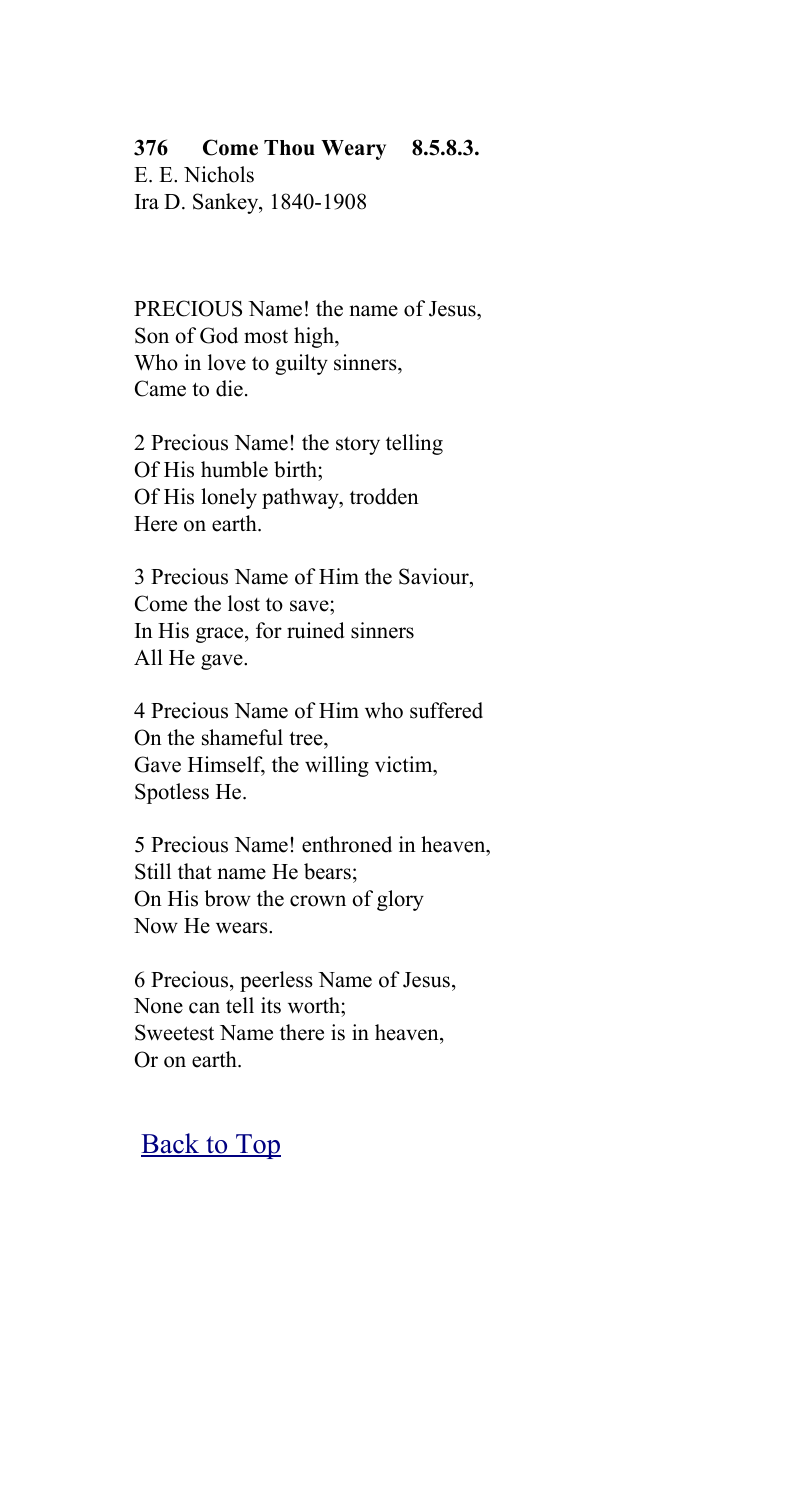#### **377 Austin S.M.**

Miss H. K. Burlingham A. E. Lord

O BLESSED living Lord, Engage our hearts with Thee, And strike within the answering chord To love so rich and free.

2 To know Thy loving heart, And cleave to Thy blest side; And gaze upon Thee where Thou art, And in Thy love abide;

3 Be this our one desire; Thyself our object here; The goal to which our hearts aspire, To meet Thee in the air.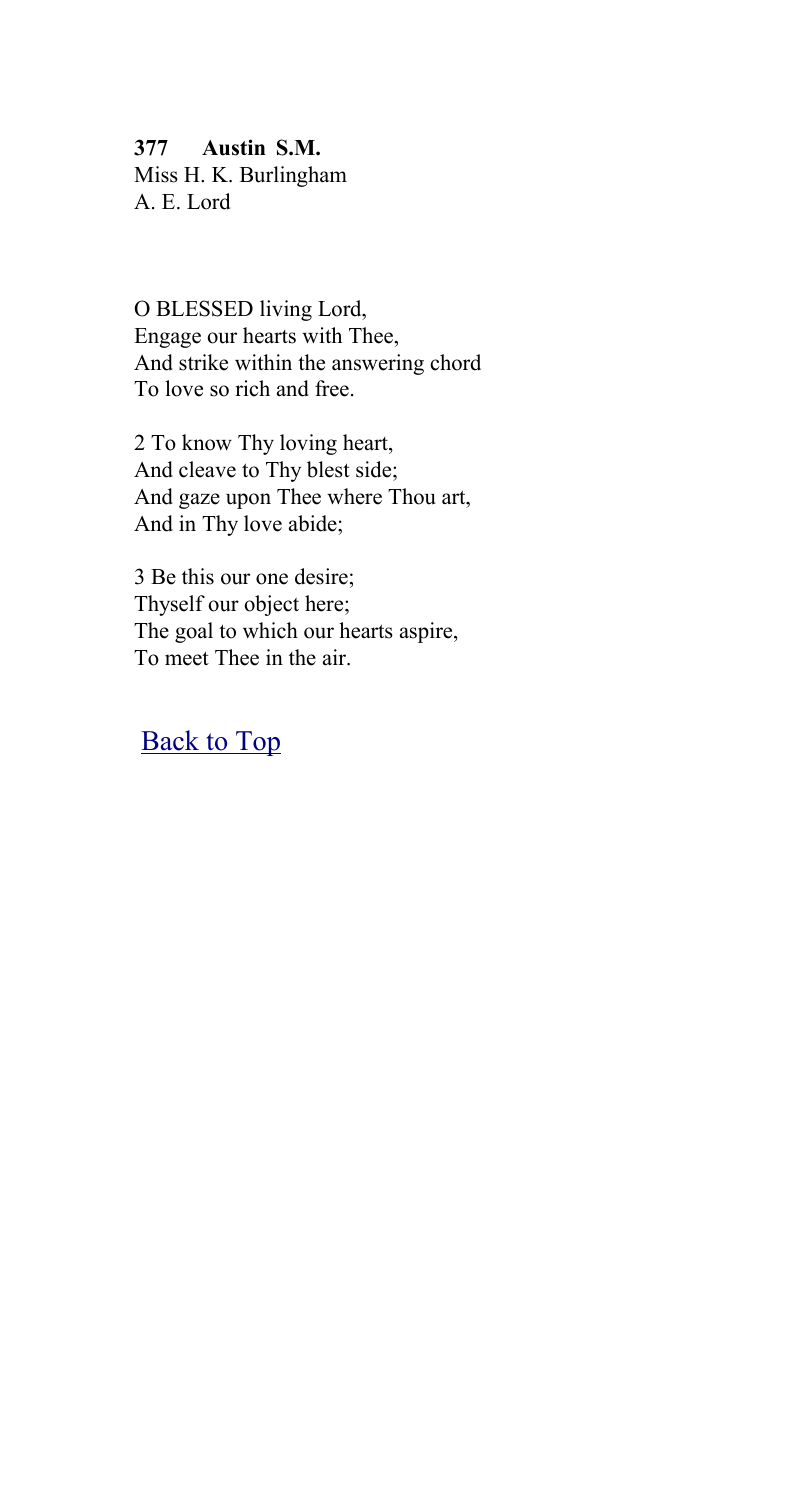## **378 Remembrance 7.6.7.6.D**

Anon. Anon.

LORD Jesus, our Redeemer, What pains, what sufferings sore, Were borne by Thee in patience, To save us evermore! Thy hands, Thy feet, both wounded; Thy soul an offering made; Thy precious blood outpouring, Wherewith our peace was made.

2 For us Thou wast forsaken, For us made sin by God: We think upon Thine anguish, Thy pain beneath the rod; We thank Thee for Thy sorrows, Thy suffering and Thy woe; Though little, O Lord Jesus, Our hearts those depths can know.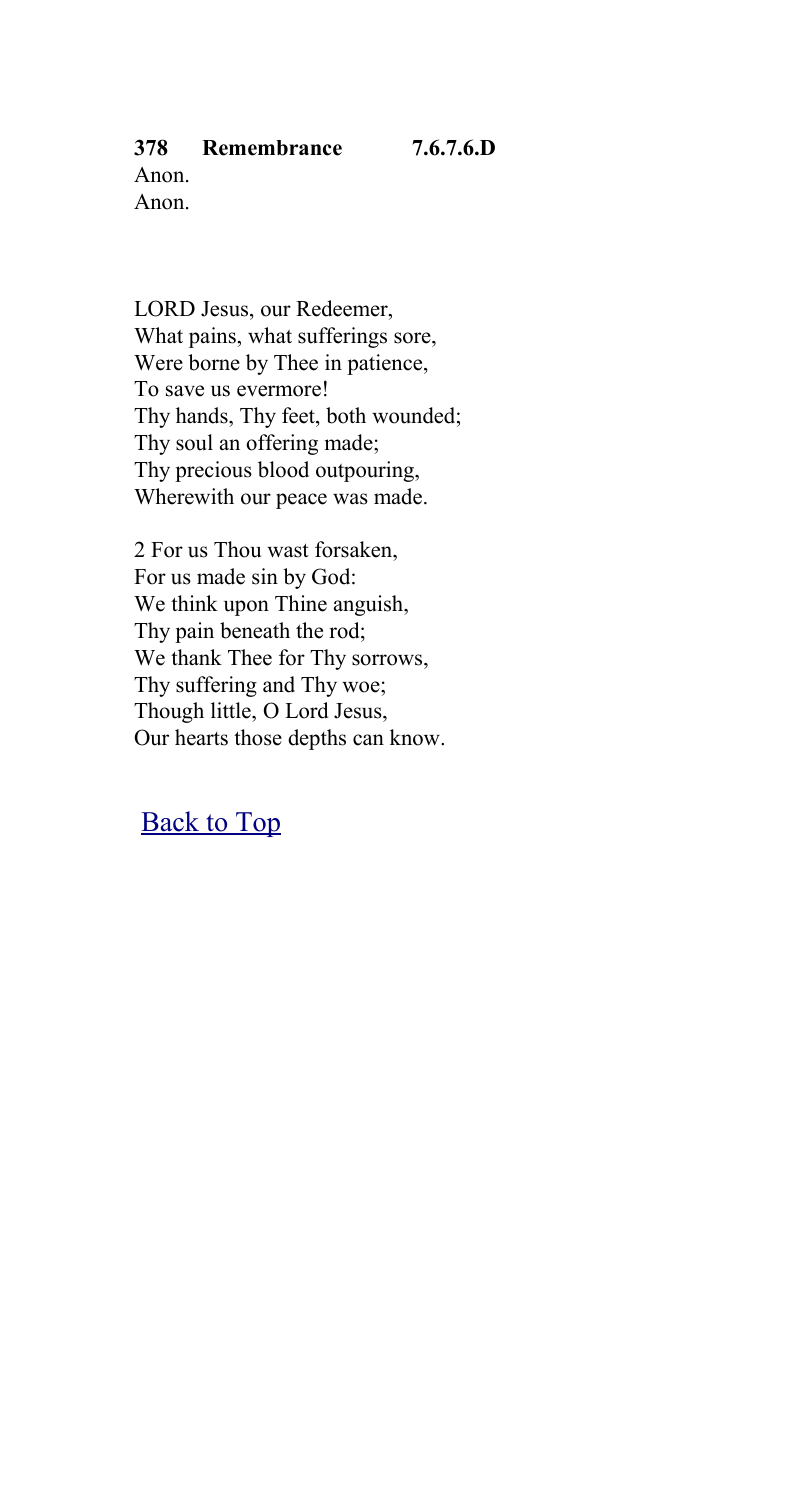#### **379 Innsbruck New 8.8.6.8.8.6.**

Robert S. Hawker (1804-1873) H. Isaak, c. 1450-1517

WE bless Thee, O Thou great Amen! God's glorious pledge to sinful men, Confirming all His word! Doubtful no promises remain, For all are Yea, and all Amen, In Thee, the faithful Lord.

2 How great the grace of God to bless By Thee, the Lord, our righteousness! By Thee, we say again: For to us all things thus are sure, Through life, in death, and evermore, By Thee, the great Amen.

3 O faithful Witness of our God, Who cam'st by water and by blood! In Thee the Holy One, God's record doth for ever stand Of life eternal, from His hand, To all in Thee the Son.

4 Gladly His promises we hear, For God's "Amen" dispels all fear, His faithfulness it proves; And while such grace from God is shown, To His Amen we add our own; For our Amen He loves.

5 Secured in Christ, their Head on high, The saints below may boldly cry – Praise to our God, Amen! To God in Christ all praise be given, For evermore, on earth, in heaven. Amen! Amen! Amen!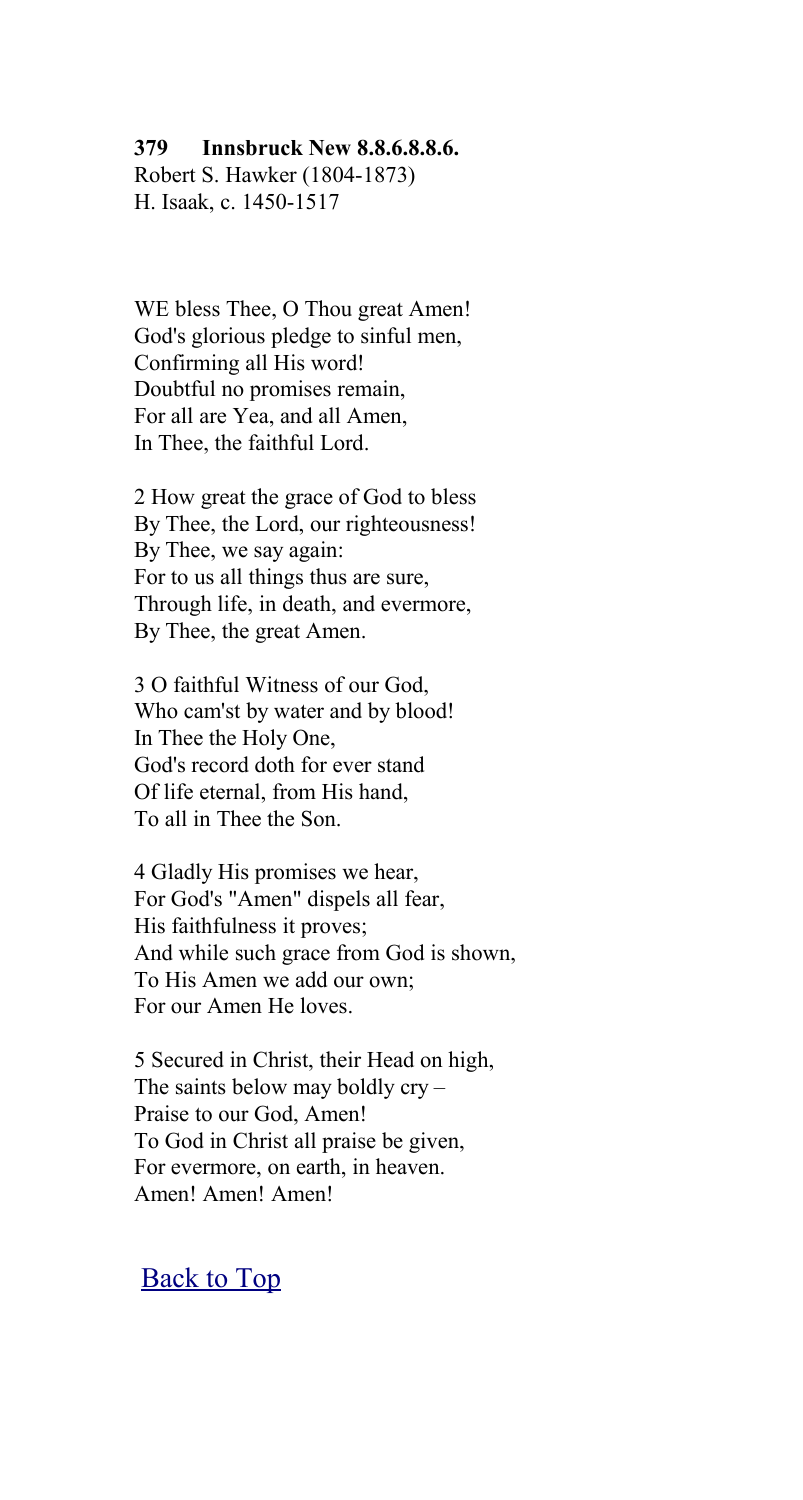#### **380 Melita 8.8.8.8.8.8.**

Anon. J. B. Dykes, 1823-1876

WHAT love it was that brought Thee down, Down to the depths in which I lay, That made Thee leave Thy glory-throne, In Servant's form to tread Thy way; Yet lower still to death to go, That I might never judgment know.

2 My place is now in Thee above, By virtue of Thy precious blood, Before Thy Father's face in love, Made now my Father and my God. Oh! that my feeble voice might swell, The praise of Him who loves so well.

3 'Tis love that cannot be explained, It is too wonderful, too vast; The heart of God alone contained, Such thoughts divine in ages past. But oh! I know it rests on me, And will throughout eternity.

4 O fill me Lord yet more and more, So that my heart e'en here below, From Thy love's rich and boundless store, Be satisfied and overflow. Full with the blessing Thou hast given, The foretaste now of what makes heaven.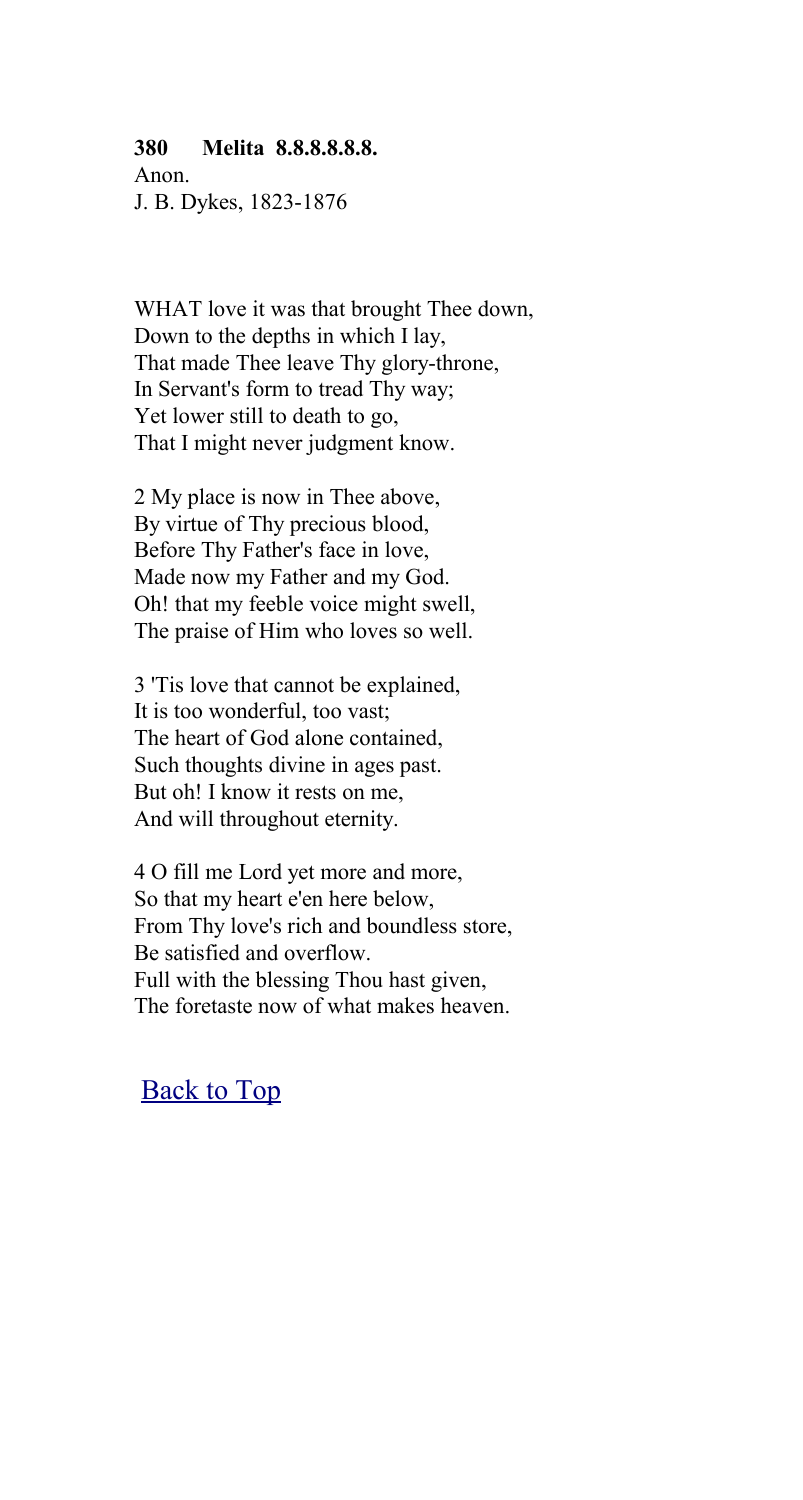SAVIOUR, lead us by Thy power Safe into the promised rest; Choose the path, the way whatever, Seems to Thee, O Lord, the best; Be our guide in every peril, Watch and keep us night and day, Else our foolish hearts will wander From the strait and narrow way.

2 Since in Thee is our redemption And salvation full and free, Nothing need our souls dishearten But forgetfulness of Thee; Nought can stay our steady progress, More than conquerors we shall be, If our eye, whate'er the danger, Looks to Thee, and none but Thee.

3 In Thy presence we are happy, In Thy presence we're secure; In Thy presence all afflictions We can easily endure; In Thy presence we can conquer, We can suffer, we can die; Wandering from Thee, we are feeble; Let Thy love, Lord, keep us nigh.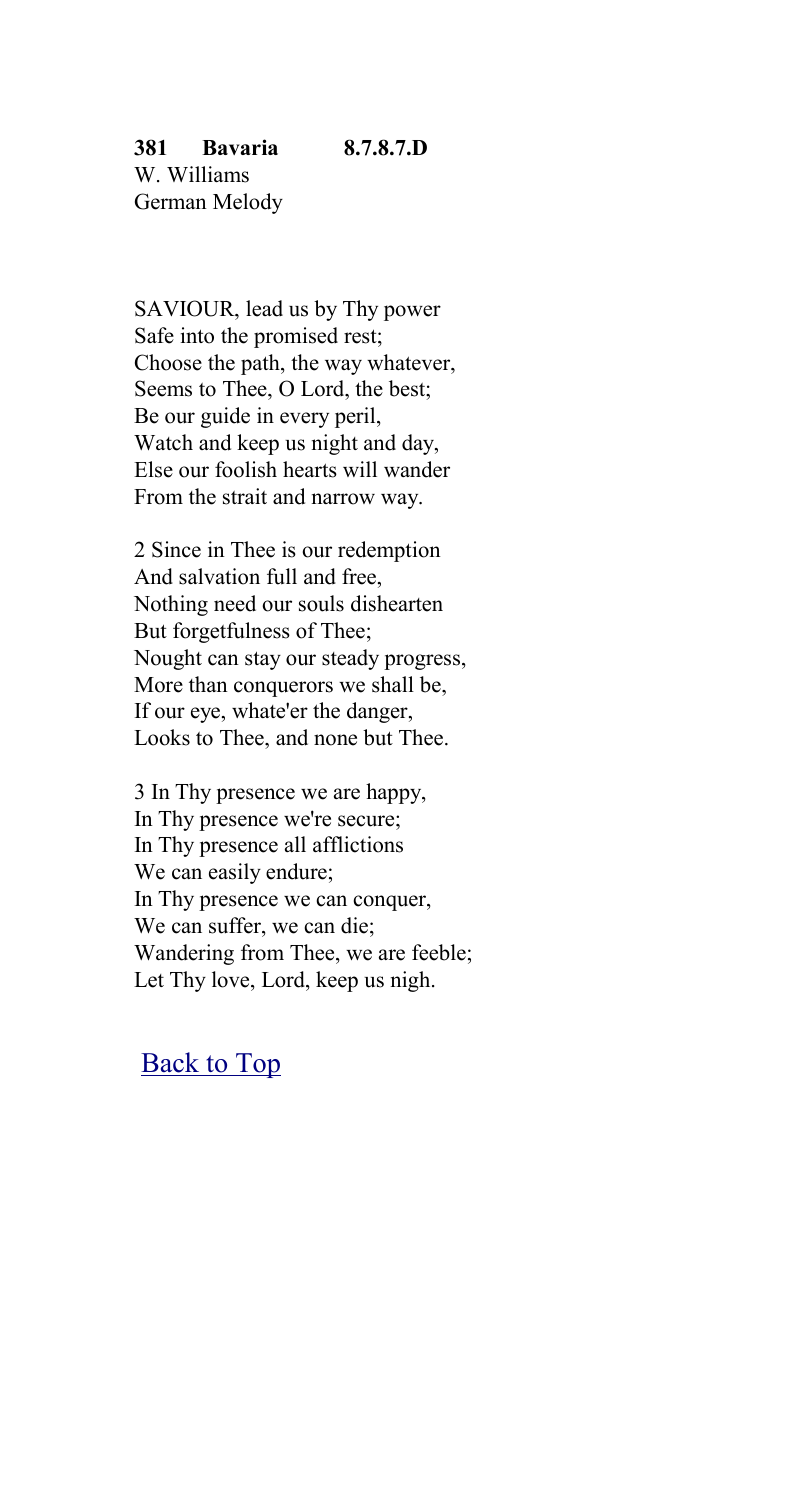## **382 St Christopher 7.6.7.6.D.**

Anon. F. C. Maker, 1844-1927

LOVE bound Thee to the altar, The Father's love and Thine, For us, O peerless Victim, That we with Thee might shine. Thy wealth Thou didst surrender, Thyself didst freely give, Thy life in grace unbounded, That we with Thee might live.

2 In those long hours of anguish, When men passed scoffing by, When Satan sore assailed Thee, When God heard not Thy cry, Then were our sins Thy burden, Our guilt, our grief, Thy bands; And then our names were graven For ever on Thy hands.

3 We praise Thee, Lord most holy, Thou First-born from the dead; Now o'er all powers triumphant, O'er all things Lord and Head; But ever and for ever The memory of Thy pain Shall raise our songs in worship, For Thou for us wast slain.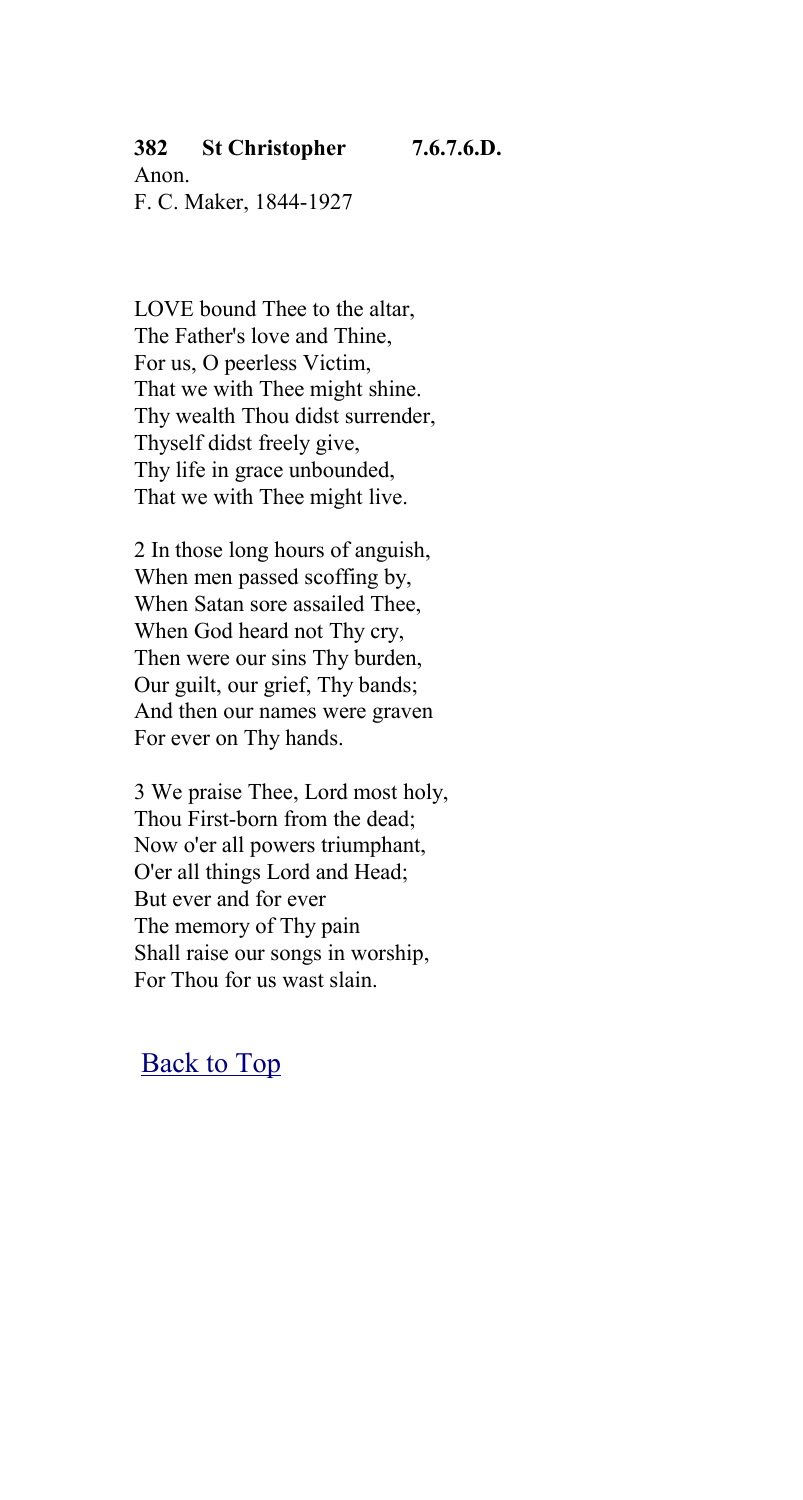## **383 Sweet Home 11s.**

D. Denham (1791-1848) H. R. Bishop

'MID scenes of confusion and creature-complaints, How sweet to the soul is communion with saints! To find at the banquet of mercy there's room, To feel in communion a foretaste of home.

2 Sweet bonds that unite all the children of peace With Thee, blessed Saviour, whose love cannot cease; Though oft amid trials and dangers we roam, With Thine we're united, and hasting toward home.

3 While here in the valley of conflict we stay, O give us submission, and strength as the day; Soon, free from afflictions, to Thee we shall come, For aye dwell with Thee in that glorious home.

4 We wait, blessed Lord, in Thy beauties to shine, To see Thee in glory – the glory divine; With all Thy redeemed, from the earth, from the tomb, To join in Thy praise, blessed Saviour, at home.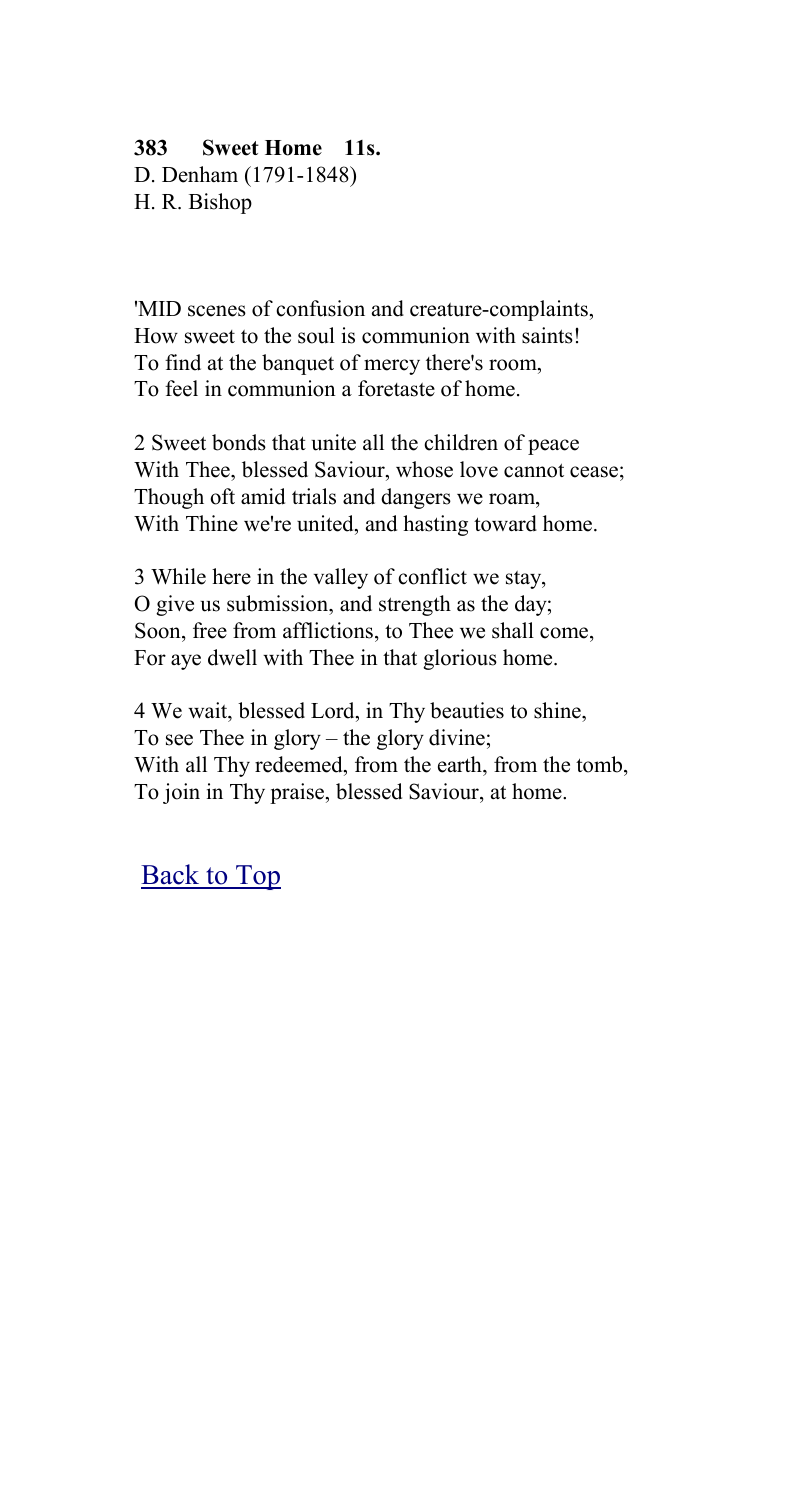#### **384 Rutherford 7.6.7.6.7.6.7.5.**

Mrs. A. R. Cousin (based on Samuel Rutherford) C. Urhan, 1790-1845

THE sands of time are sinking, The dawn of heaven breaks, The summer morn I've sighed for, The fair sweet morn awakes. Dark, dark hath been the midnight, But dayspring is at hand, And glory, glory dwelleth In Immanuel's land.

2 Oh, Christ, He is the fountain, The deep sweet well of love; The streams on earth I've tasted, More deep I'll drink above; There to an ocean fulness, His mercy doth expand, And glory, glory dwelleth In Immanuel's land.

3 With mercy and with judgment My web of time He wove, And aye the dews of sorrow Were lustred with His love. I'll bless the hand that guided, I'll bless the heart that planned, When throned where glory dwelleth In Immanuel's land.

4 Oh, I am my Beloved's, And my Beloved's mine; He brings a poor vile sinner Into His "house of wine." I stand upon His merit; I know no safer stand, Not e'en where glory dwelleth In Immanuel's land.

Next page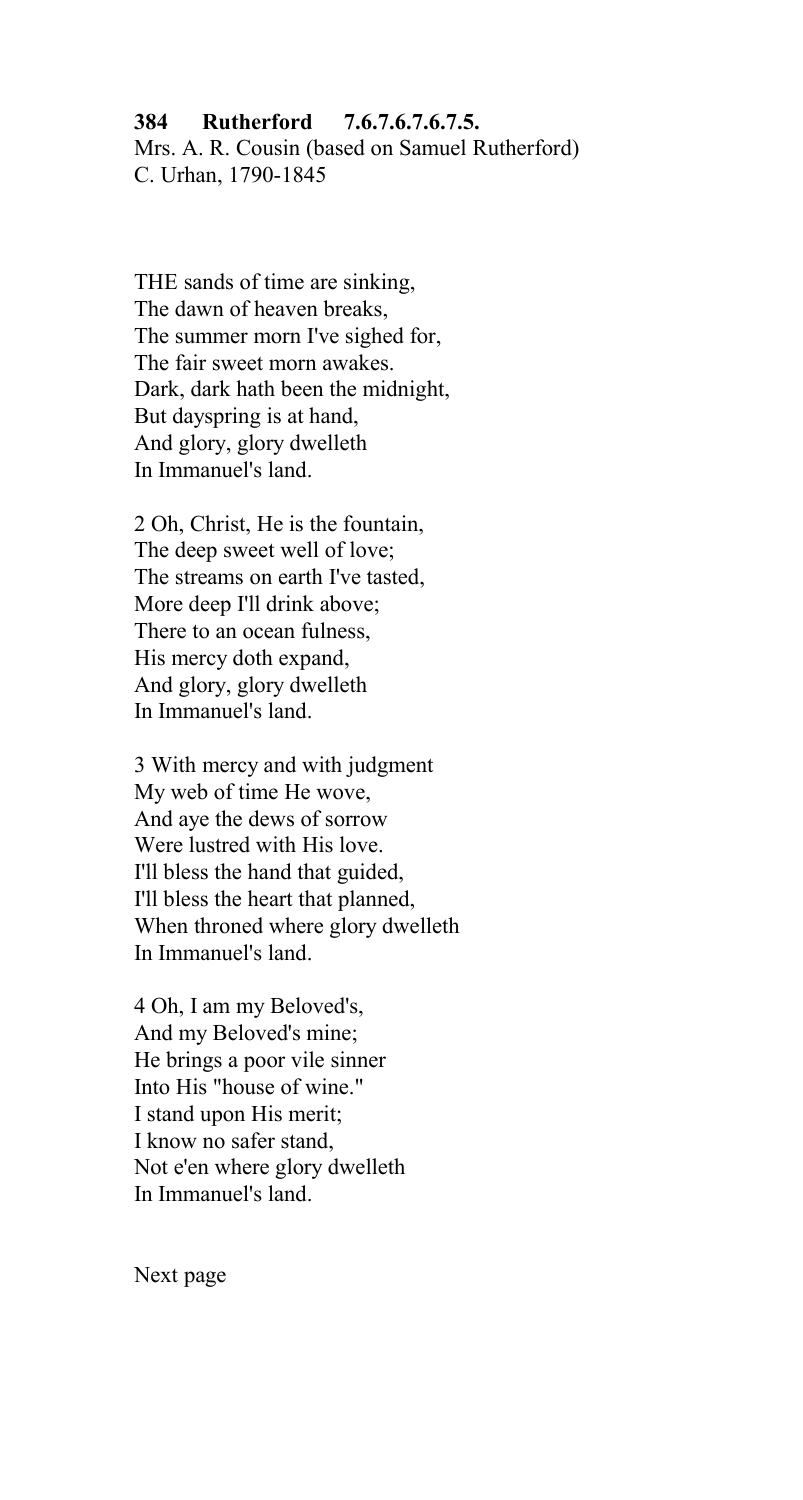5 The bride eyes not her garment, But her dear bridegroom's face; I will not gaze at glory, But on my King of grace; Not at the crown He giveth, But on His pierced hand: The Lamb is all the glory Of Immanuel's land.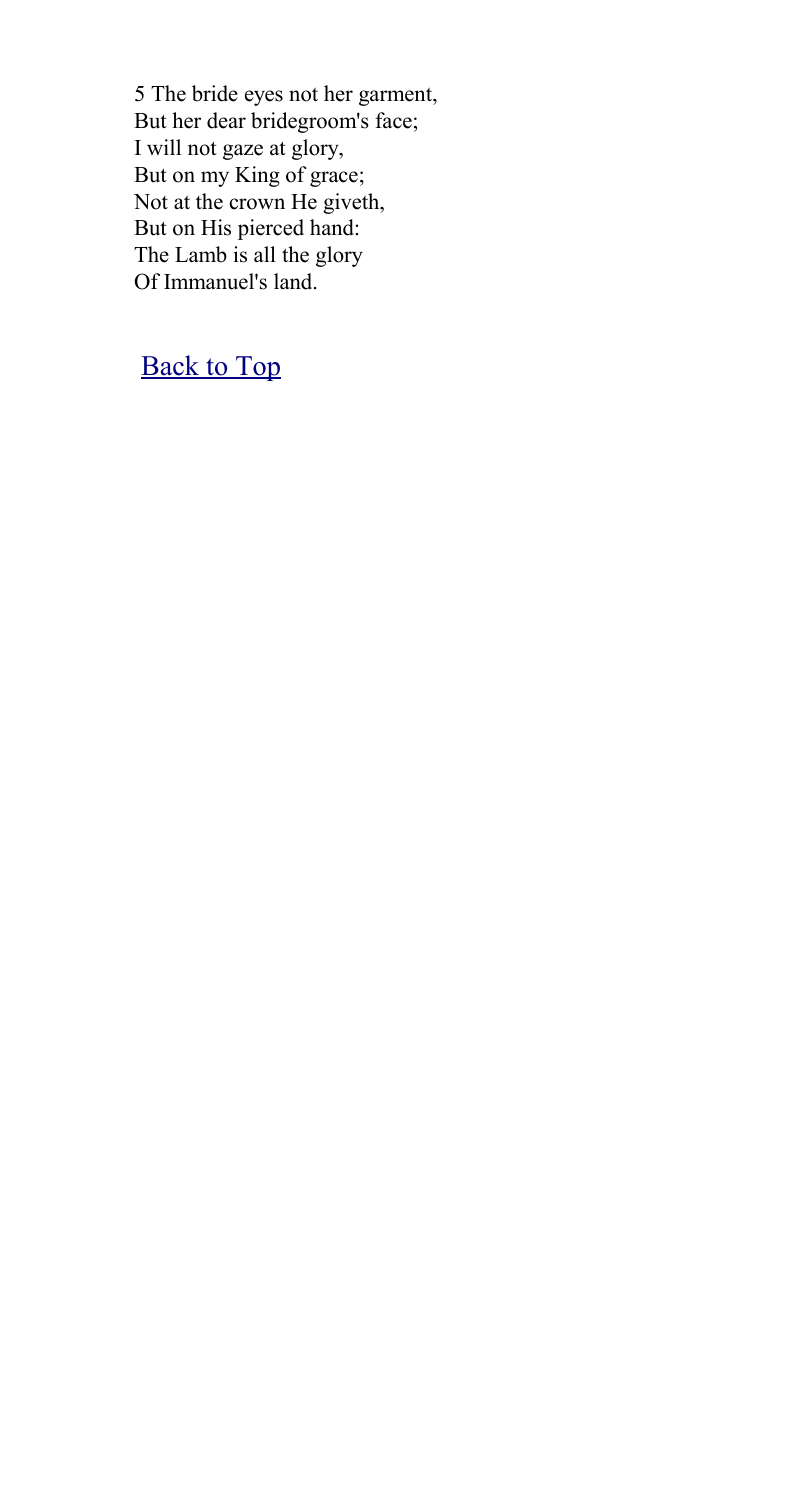## **385 Westland 6.6.8.4.D.**

Miss H. K. Burlingham J. C. Trench

THE Father sent the Son A ruined world to save; Man meted to the Sinless One The cross – the grave: Blest Substitute from God, Wrath's awful cup He drained; Laid down His life, and e'en the tomb's Reproach sustained.

2 The new and living way Stands open now to heaven; Thence, where the blood doth speak alway, God's gift is given. The river of His grace, Through righteousness supplied, Is flowing o'er the barren place Where Jesus died!

3 The Lord shall come again! The Conqueror must reign! No tongue but shall confess Him then, The Lamb once slain: Jesus is worthy now All homage to receive; Oh, let us now before Him bow, And to Him cleave.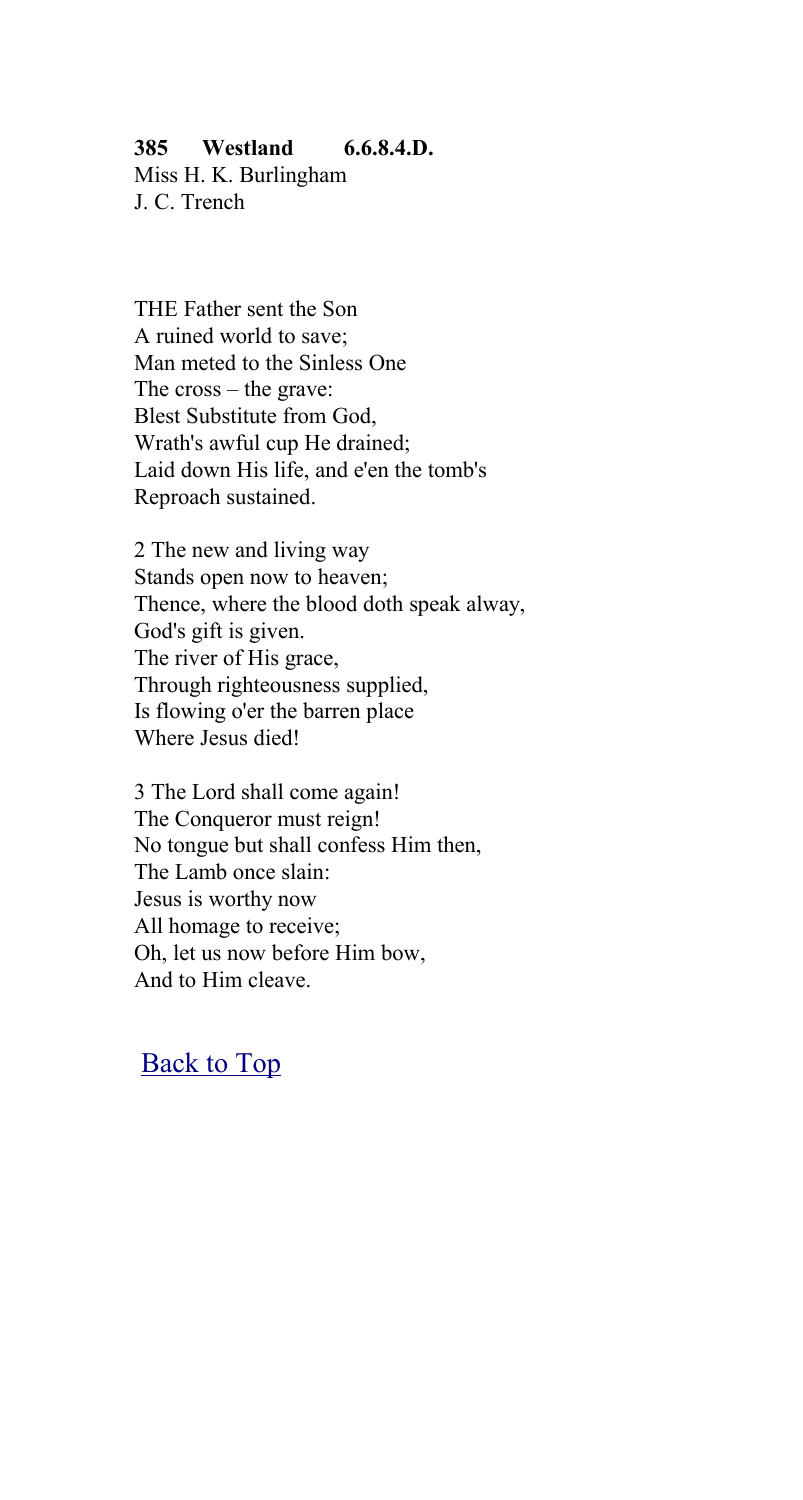## **386 St Anne C.M.**

E. L. Bevir (1847-1922) W. Croft, 1678-1727

WHERE glory lights the courts on high, With highest glory crowned, Thee, Lord of power and majesty, Celestial hosts surround.

2 Oh, who shall sing that path of worth, That led up to the throne? The Corn of wheat upon this earth, Could but abide alone.

3 But Thou art risen from the dead, And we as one with Thee, Now sing Thy name, our Lord, our Head, A heavenly company.

4 Blest Saviour, Thou art waiting yet Till perfect at Thy side, Thy blest companion shall be set, Thy fair and ransomed bride.

5 And, blessed Lord, Thou soon shalt hear That rising shout of praise, When Thou shalt come into the air Thy sleeping saints to raise.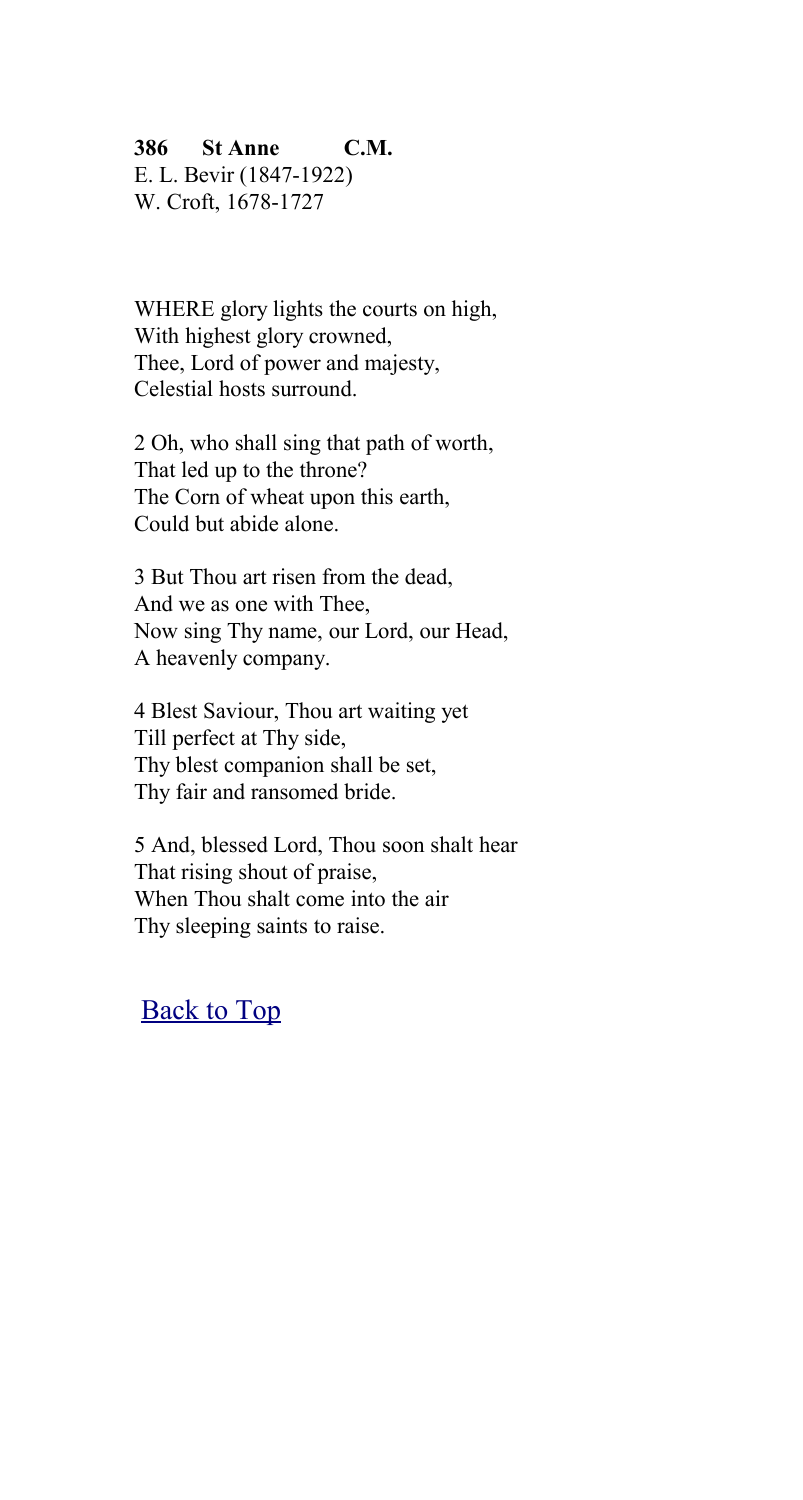#### **387 Beaumaris 8.7.8.7.**

J. N. Darby Anon.

WHERE the saints in glory thronging, Where they feed on life's blest tree – There is stilled each earnest longing, Satisfied our souls shall be.

2 Safety – where no foe approaches; Rest – where toil shall be no more; Joy – whereon no grief encroaches; Peace – where strife shall all be o'er.

3 Where deceiver ne'er can enter, Sin-soiled feet have never trod; Free – our peaceful feet may venture In the paradise of God.

4 Drink of life's perennial river, Feed on life's perennial food, Christ, the fruit of life, and giver – Safe through His redeeming blood.

5 Object of eternal pleasure, Perfect in Thy work divine! Lord of glory! without measure Worship, joy and praise are Thine.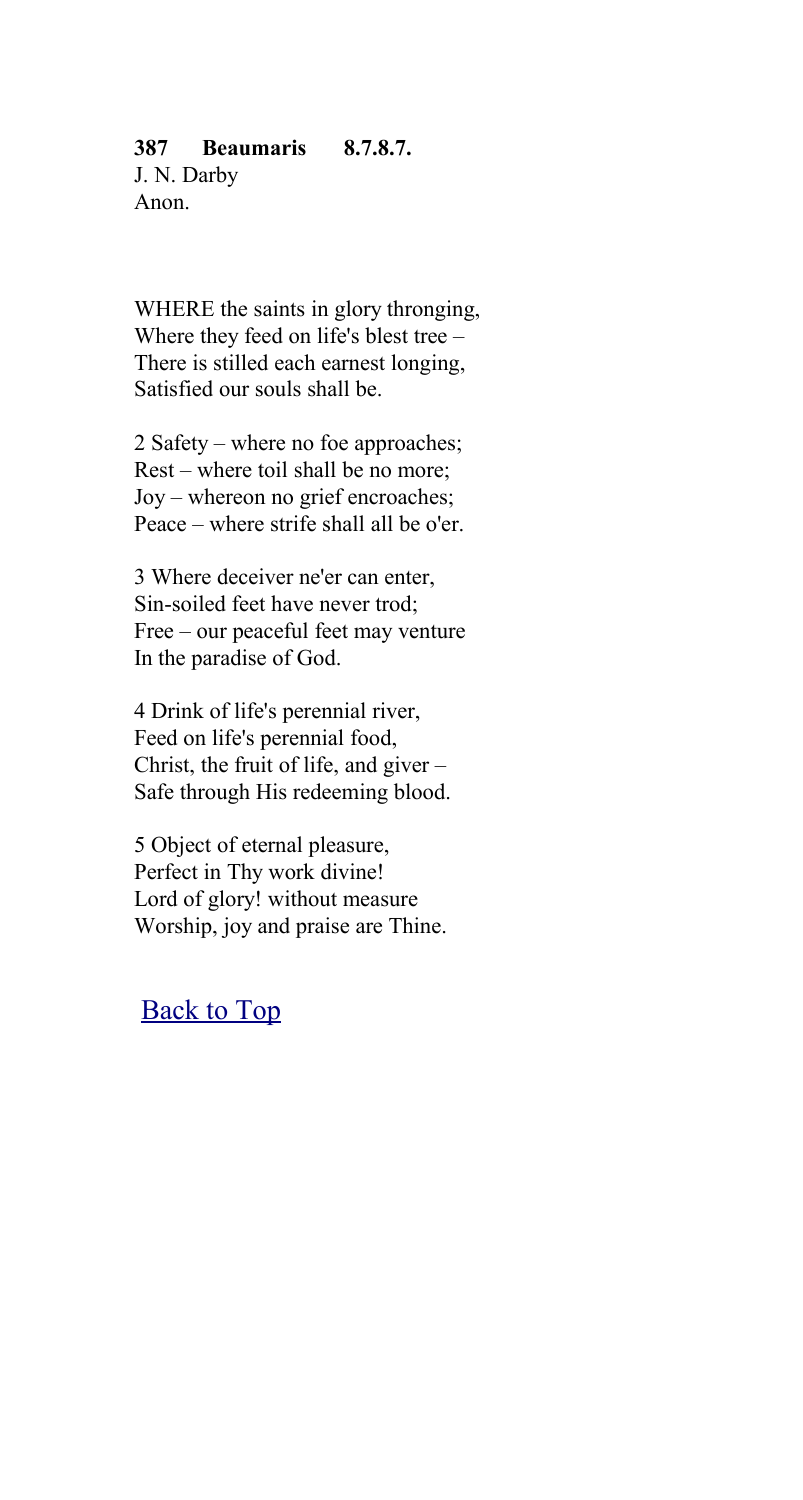**388 Hursley L.M.** Samuel O'Malley Cluff (1837-1910) P. Ritter, 1760-1846

NOTHING but Christ, as on we tread, The Gift unpriced, God's living Bread; With staff in hand and feet well shod, Nothing but Christ – the Christ of God.

2 Everything loss for Him below, Taking the cross where'er we go; Showing to all, where once He trod, Nothing but Christ – the Christ of God.

3 Nothing save Him, in all our ways, Giving the theme for ceaseless praise; Our whole resource along the road, Nothing but Christ – the Christ of God.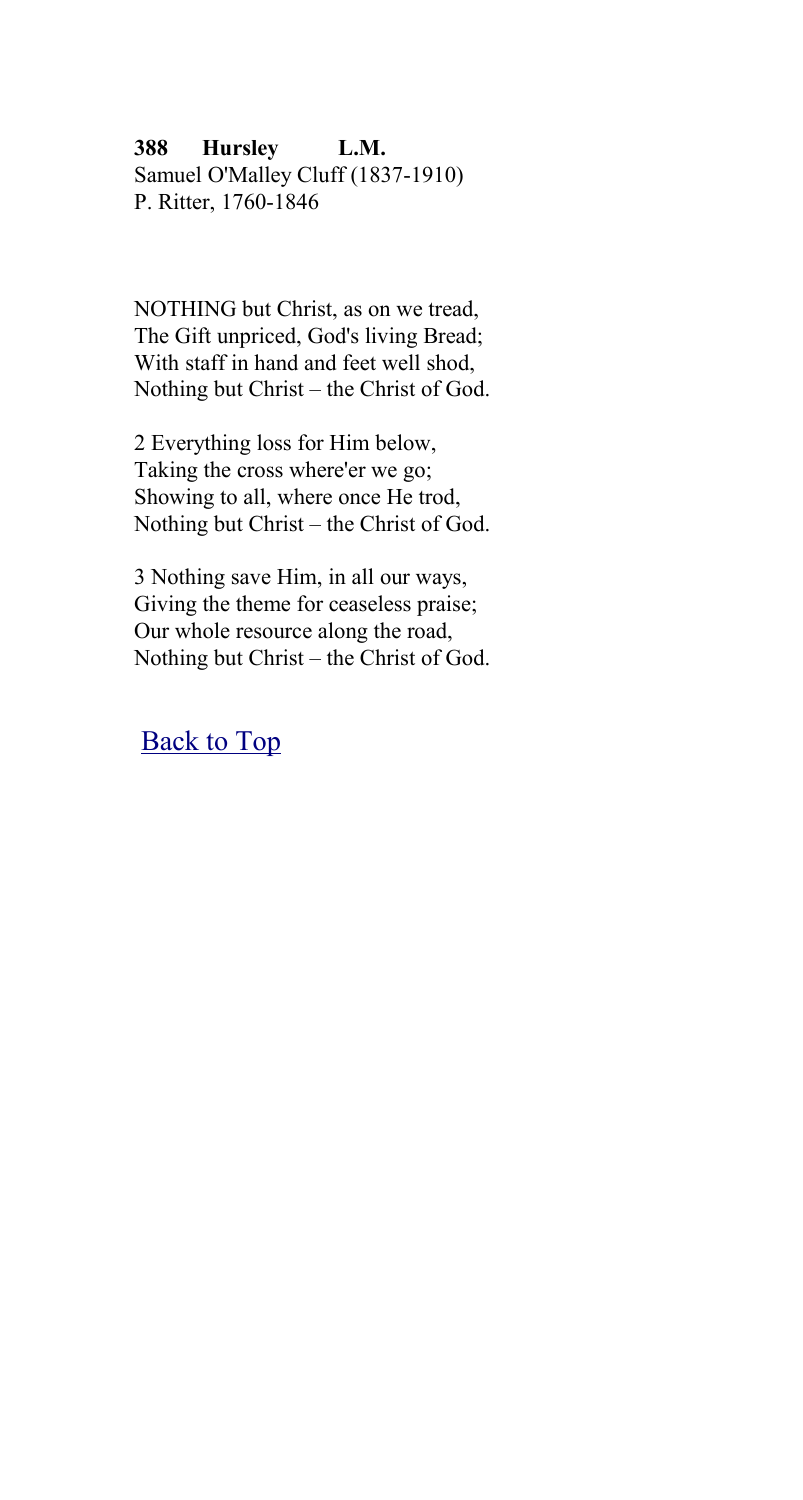## **389 Millennium 6.6.6.6.8.8.**

J. Irons (1785-1852) Anon.

NOW let our hearts unite To praise the Saviour's name; Let ransomed souls delight His triumph to proclaim, Till heaven and earth shall hear our songs: Salvation to our God belongs.

2 He gave for us His Son In everlasting love; And lo, our Lord came down His faithfulness to prove; Obeyed and suffered, died and rose In triumph over all our foes.

3 Now He's exalted high, And from yon glorious throne He hears His people cry, And claims them as His own; He bears them all upon His breast: In Him we are completely blest.

4 For ever justified By His atoning blood, We shall be glorified In presence of our God; Ere long we shall our Saviour see, For where He is His saints must be.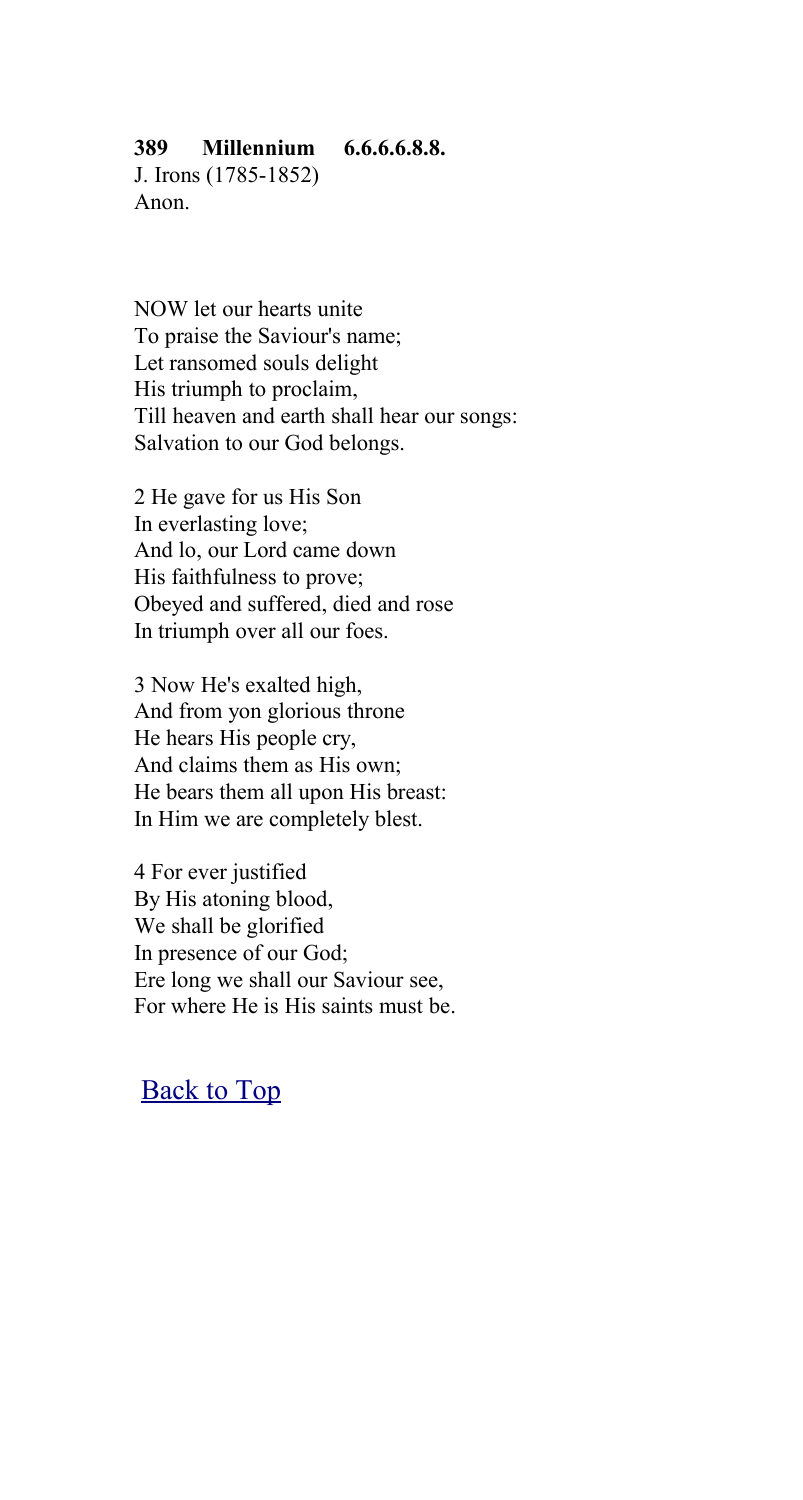## **390 Mendon L.M.**

A. Midlane Traditional German Melody arr. by S. Dyer, 1785-1835

THE perfect righteousness of God Is witnessed in the Saviour's blood; 'Tis in the cross of Christ we trace His righteousness, yet wondrous grace.

2 God could not pass the sinner by, Justice demands that he should die; But in the cross of Christ we see How God can save, yet righteous be.

3 The judgment fell on Jesus' head, 'Twas in His blood sin's debt was paid; Stern Justice can demand no more, And Mercy can dispense her store.

4 The sinner who believes is free, Can say, "The Saviour died for me:" Can point to the atoning blood, And say, "This made my peace with God."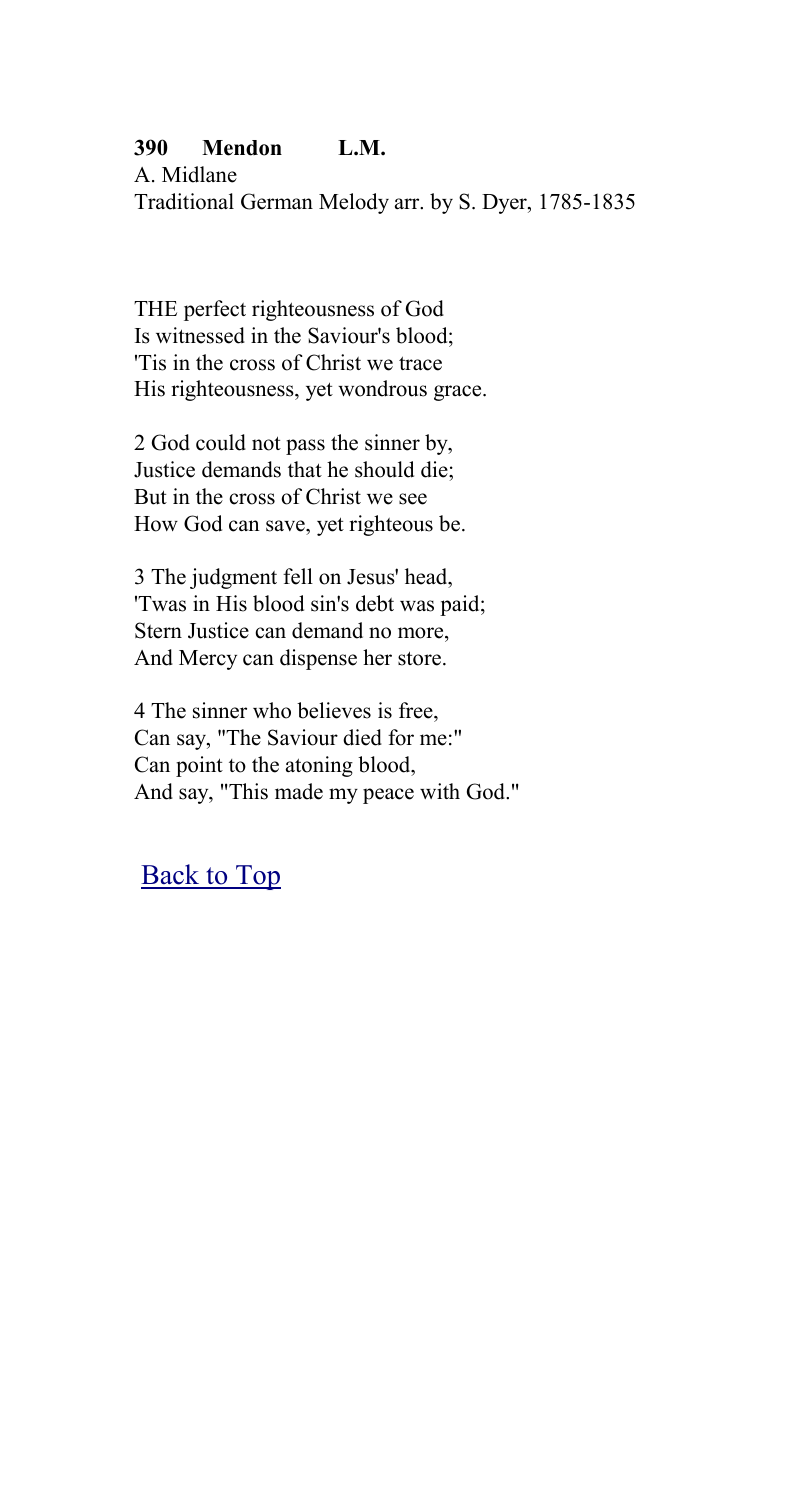## **391 Ovio 8.7.8.7.**

A. P. Cecil L. Mason, 1792-1872

OH! the peace for ever flowing From God's thoughts of His own Son, Oh, the peace of simply knowing, On the cross that all was done.

2 Peace with God, for Christ in heaven Object is of faith to me: Peace with God! the Lord is risen! Righteousness now counts me free.

3 Peace with God – for Christ's in glory, God is just and God is love; Oh! how blessed is the story, That we're brought to God above.

4 Now free access to the Father, Through the Christ of God, we have; By the Spirit here abiding, Promise of the Father's love.

5 Jesus, Saviour, we adore Thee! Christ of God – Anointed Son; We confess Thee, Lord of glory, Fruits of victory Thou hast won!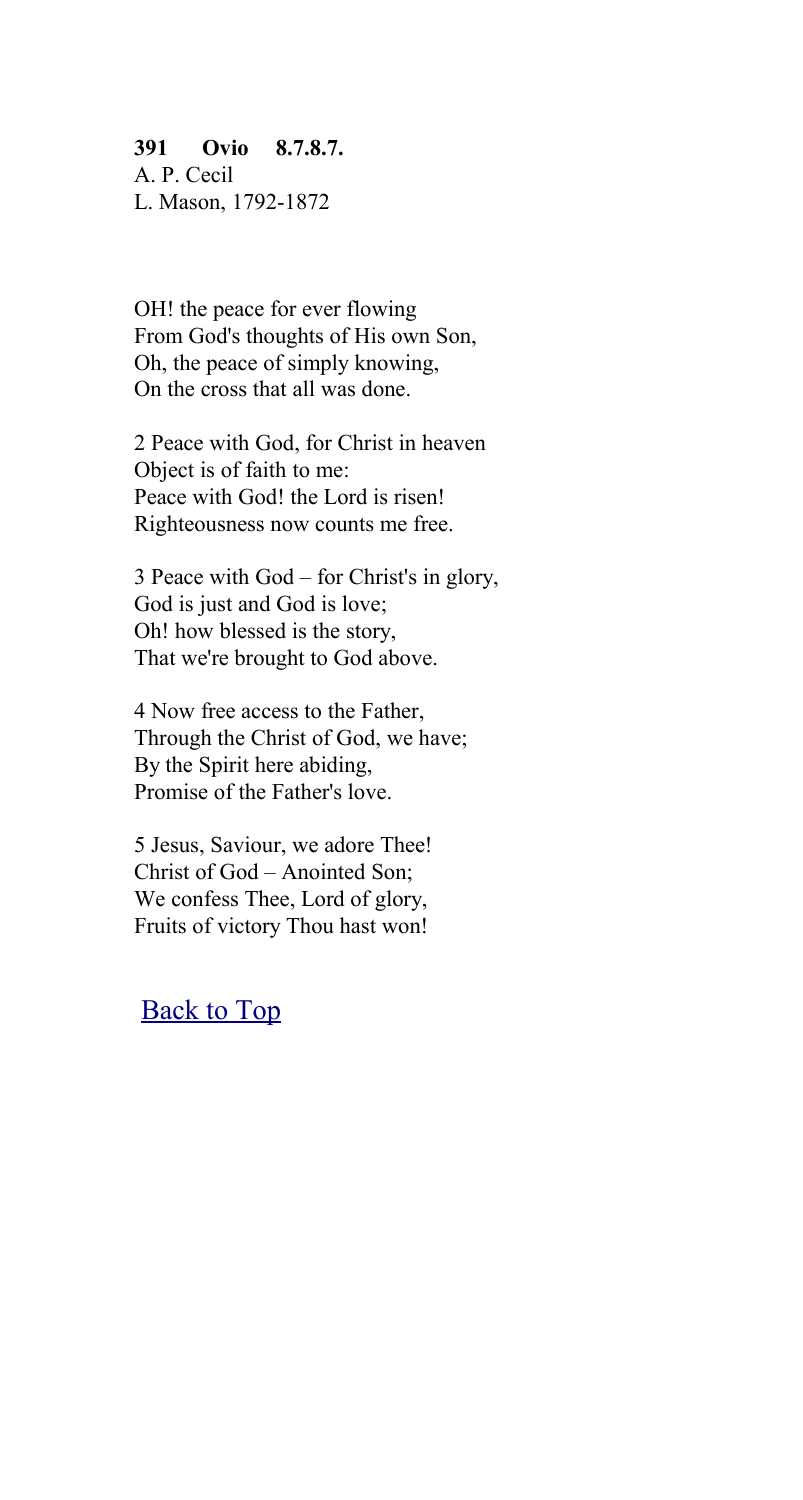## **392 Knowledge 10.10.10.10.4.**

Mary Shekleton (1827-1883) Ira D. Sankey, 1840-1908

IT passeth knowledge, that dear love of Thine, O Jesus, Saviour; yet this soul of mine Would of Thy love, in all its breadth and length, Its height and depth and everlasting strength, Know more and more.

2 It passeth telling, that dear love of Thine, O Jesus, Saviour; yet these lips of mine Would fain proclaim to sinners far and near A love which can remove all guilty fear, And love beget.

3 It passeth praises, that dear love of Thine, O Jesus, Saviour; yet this heart of mine Would sing a love so rich, so full, so free, Which brought a rebel sinner, such as me, Nigh unto God.

4 But though I cannot tell, or sing, or know The fulness of Thy love while here below, My tiny vessel I may freely bring – O Thou, who art of love the living Spring, My vessel fill!

5 O fill me, Jesus, Saviour, with Thy love; Lead, lead me to the living Fount above! Thither may I in simple faith draw nigh, And never to another fountain fly, But unto Thee.

6 Lord Jesus, when Thee face to face I see, When on Thy lofty throne I sit with Thee, Then of Thy love in all its breadth and length, Its height and depth, its everlasting strength, My soul shall sing.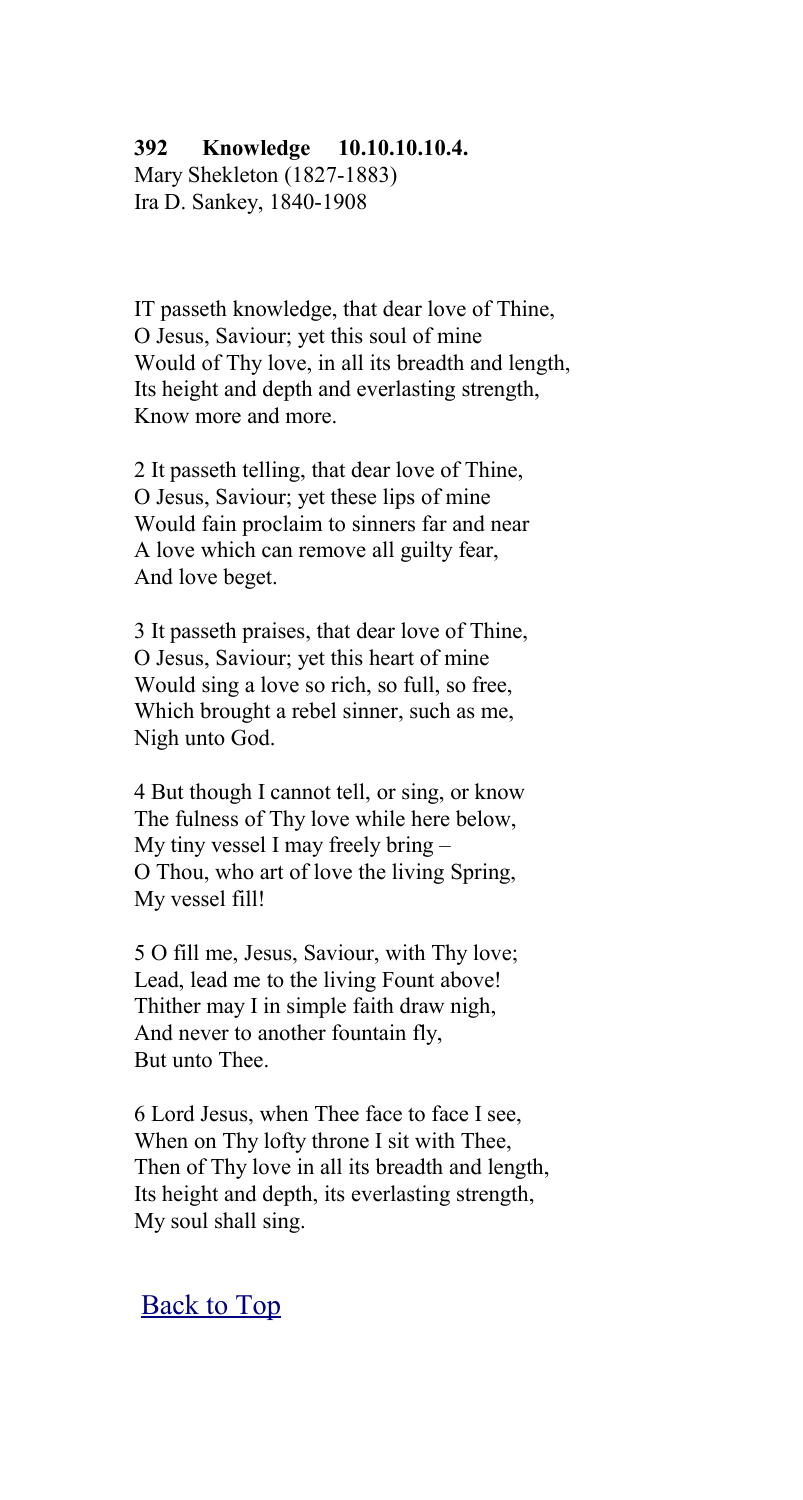## **393 Hamburg L.M.**

W. Yerbury L. Mason, 1792-1872

O LORD, by faith we look above, And crowned with brightest glory see Thyself, by man once crowned with thorns, And hear Thee say, "Remember Me."

2 The cross! 'twas there Thou bowedst Thy head; There deeper pangs than mortals know Did rend Thy heart, and deepest floods Of wrath divine did Thee o'erflow.

3 Thine anguish, Lord, in that dread hour, When God in justice hid His face, And earth and hell conjoined their power, Surpasses human thought to trace.

4 Love brought Thee down, love led Thee on, Nor ought Thy steadfast heart could move, Till all redemption's toil was done; Oh, matchless mystery of love!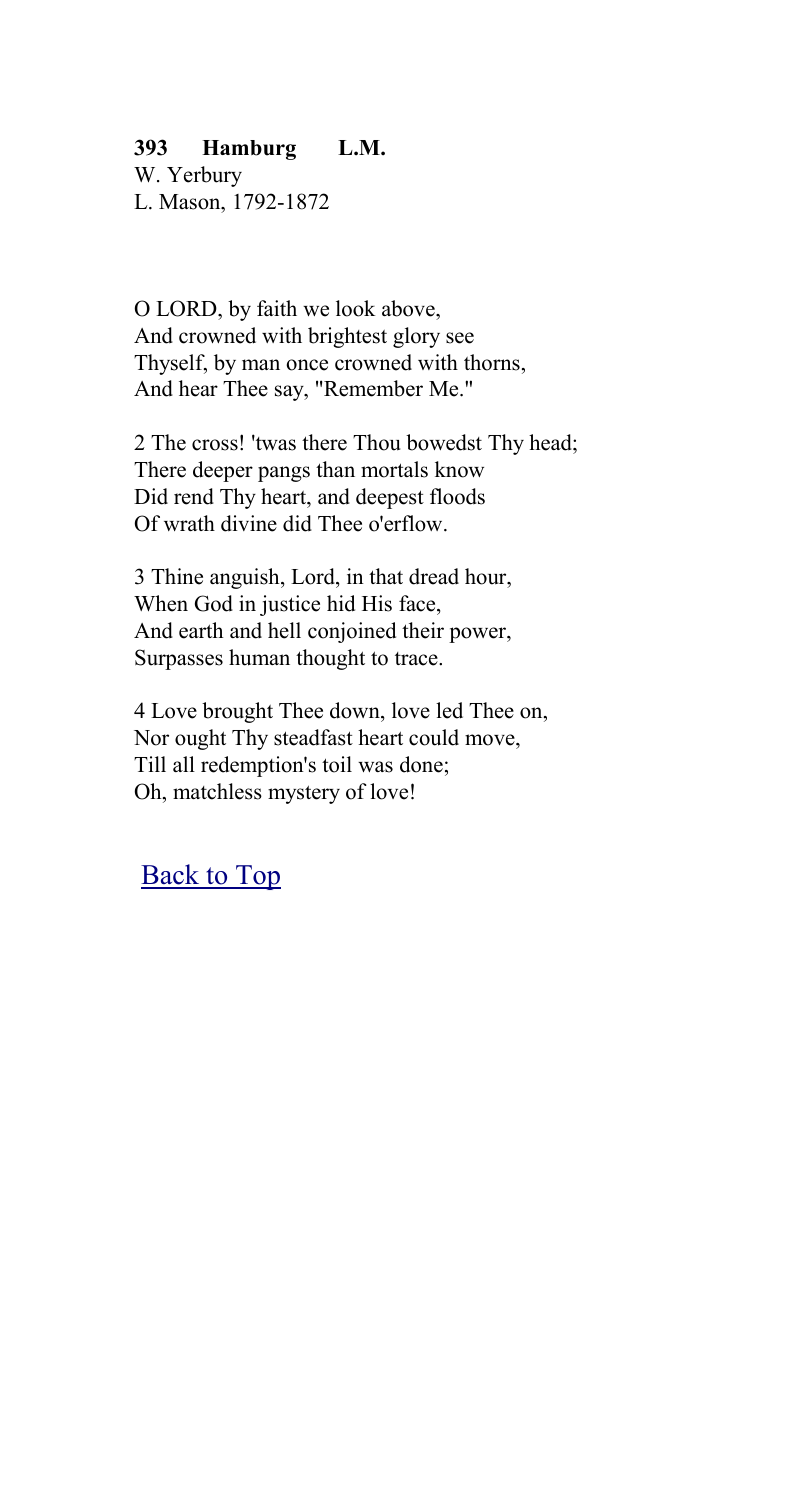**394 Speranza 10s.**

H. F. Nunnerley (1873-1953) C. Leflaive, 1864-1938

O GLORIOUS Lord! what thoughts Thy mind did fill When from Thy God Thou cam'st to do His will! How deep, indeed, the joy that filled Thy heart – That myriad sons with Thee should find their part!

2 Thy brethren, Lord, Thine own and one with Thee, Were in Thy heart when dying on the tree; Thy church complete and in Thy beauty dressed – The day of God and love divine at rest.

3 O blessed Lord, what treasured thoughts unfold In light divine, as we Thy face behold! Now on our view unbounded glories break, That speak Thy fame and songs eternal wake.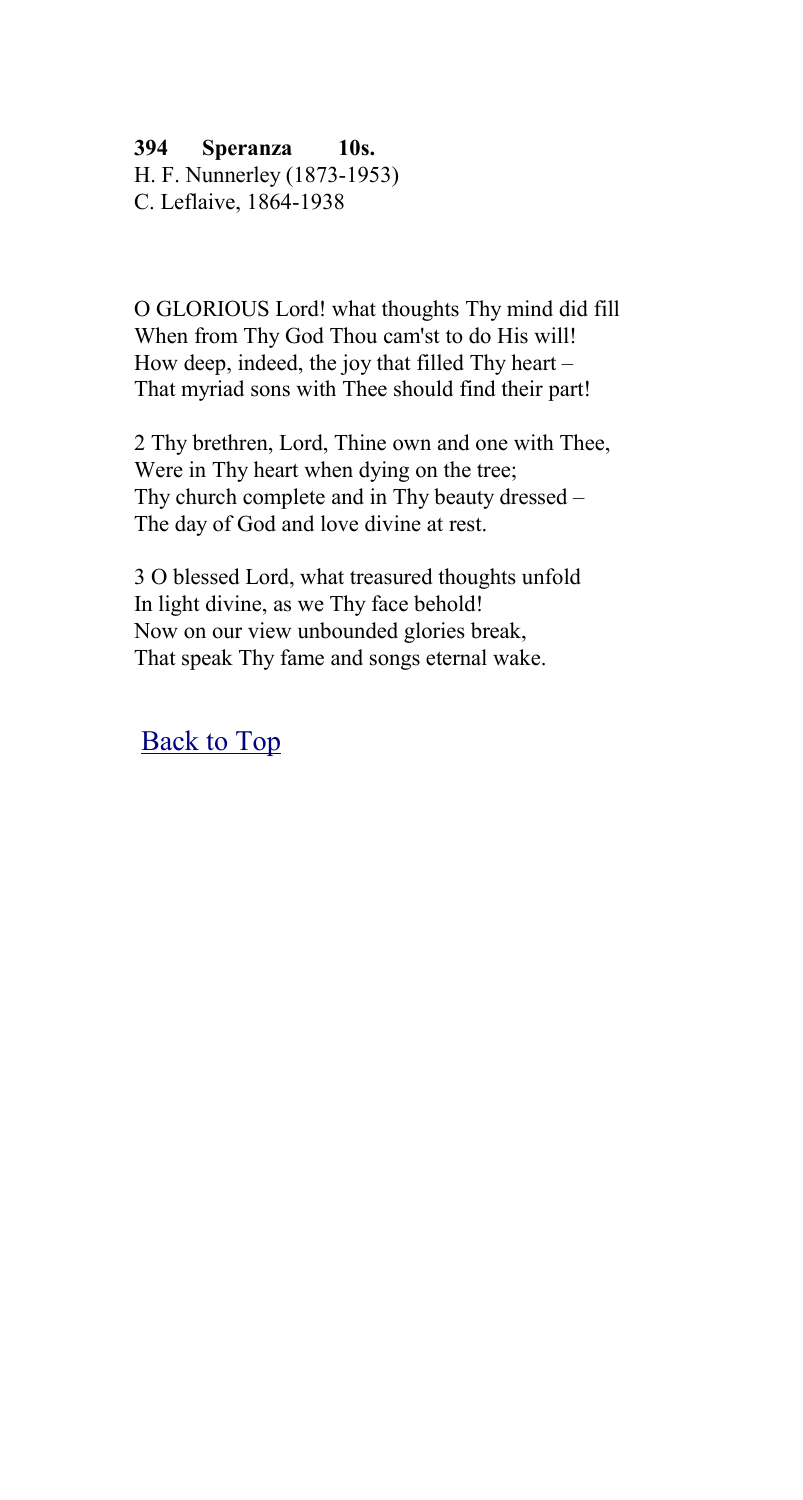## **395 Meditation 9s.**

W. Anglin (1882-1965) E. P. Ellis

O SAVIOUR we would contemplate Thee In all Thy pathway here so lowly, Thy life so pleasing to Thy Father, So perfect, faithful, and so holy.

2 Though Son of God, yet Man of Sorrows, With human grief Thou wast acquainted, Through want and woe Thy pathway leading, Yet ever wast with sin untainted.

3 O Lord, we see Thee in the garden, In agony of intercession, With falling blood-drops, tears and crying, We contemplate Thy holy passion.

4 O Saviour, we Thy cross remember, When Thou, the weight of sin enduring, Becam'st the holy spotless Victim, For us eternal life securing.

5 By faith we see Thee high exalted, The crown of glory ever wearing, Where every heart and voice united, "The Lamb is worthy" are declaring.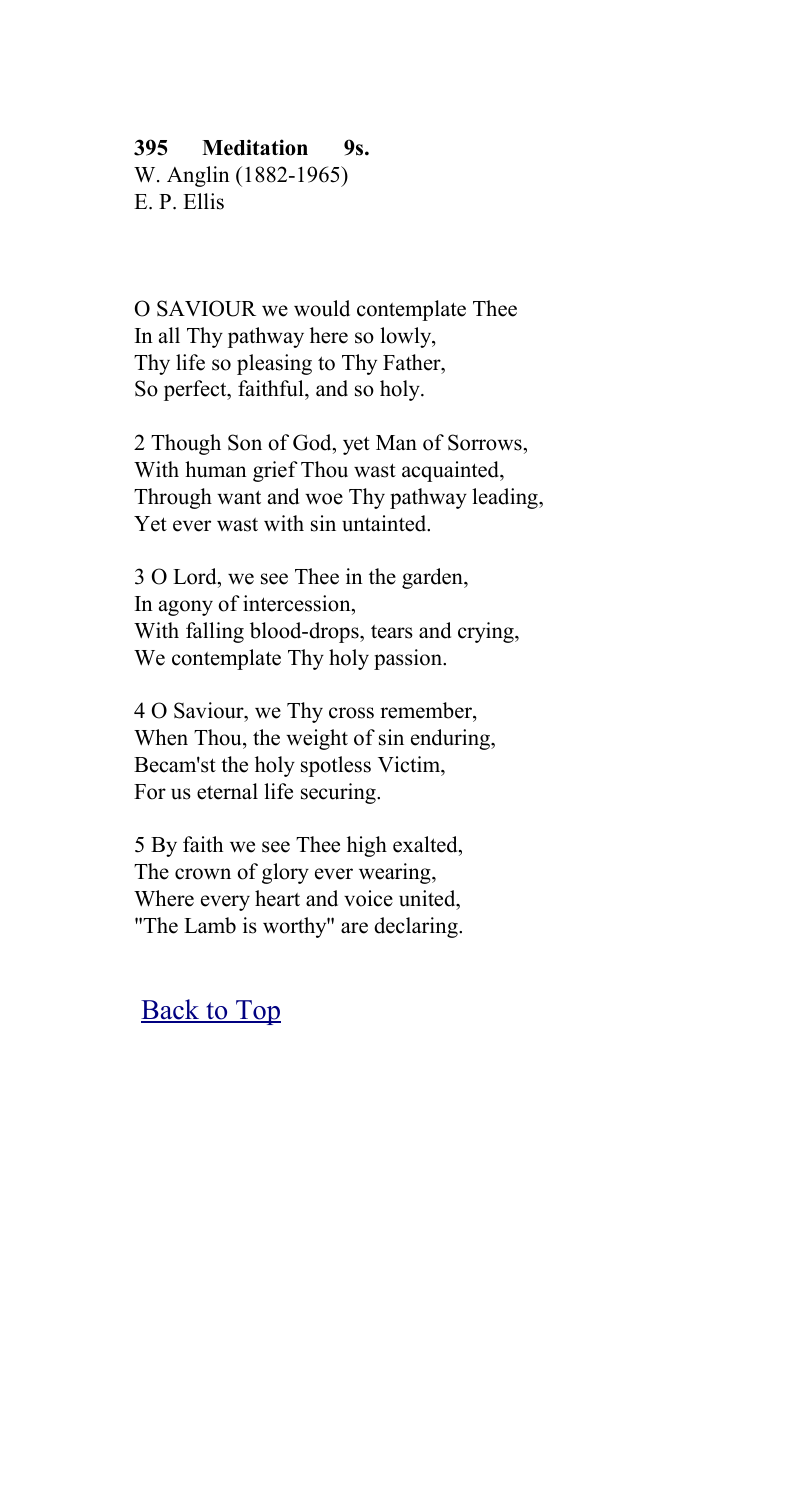#### **396 O How He Loves 8.4.8.4.8.8.8.4.**

Miss M. Nunn (1778-1847) H. P. Main, 1839-1925

ONE there is above all others, Oh, how He loves! His is love beyond a brother's, Oh, how He loves! Earthly friends may fail or leave us, One day soothe, the next day grieve us, But this Friend will ne'er deceive us, Oh, how He loves!

2 'Tis eternal life to know Him, Oh, how He loves! Think, oh, think how much we owe Him, Oh, how He loves! With His precious blood He bought us; In the wilderness He sought us; To His flock He safely brought us, Oh, how He loves!

3 We have found a Friend in Jesus, Oh, how He loves! 'Tis His great delight to bless us, Oh, how He loves! How our hearts delight to hear Him Bid us dwell in safety near Him! Why should we distrust or fear Him? Oh, how He loves!

4 Through His name we are forgiven, Oh, how He loves! Backward shall our foes be driven, Oh, how He loves! Best of blessings He'll provide us; Nought but good shall e'er betide us; Safe to glory He will guide us, Oh, how He loves!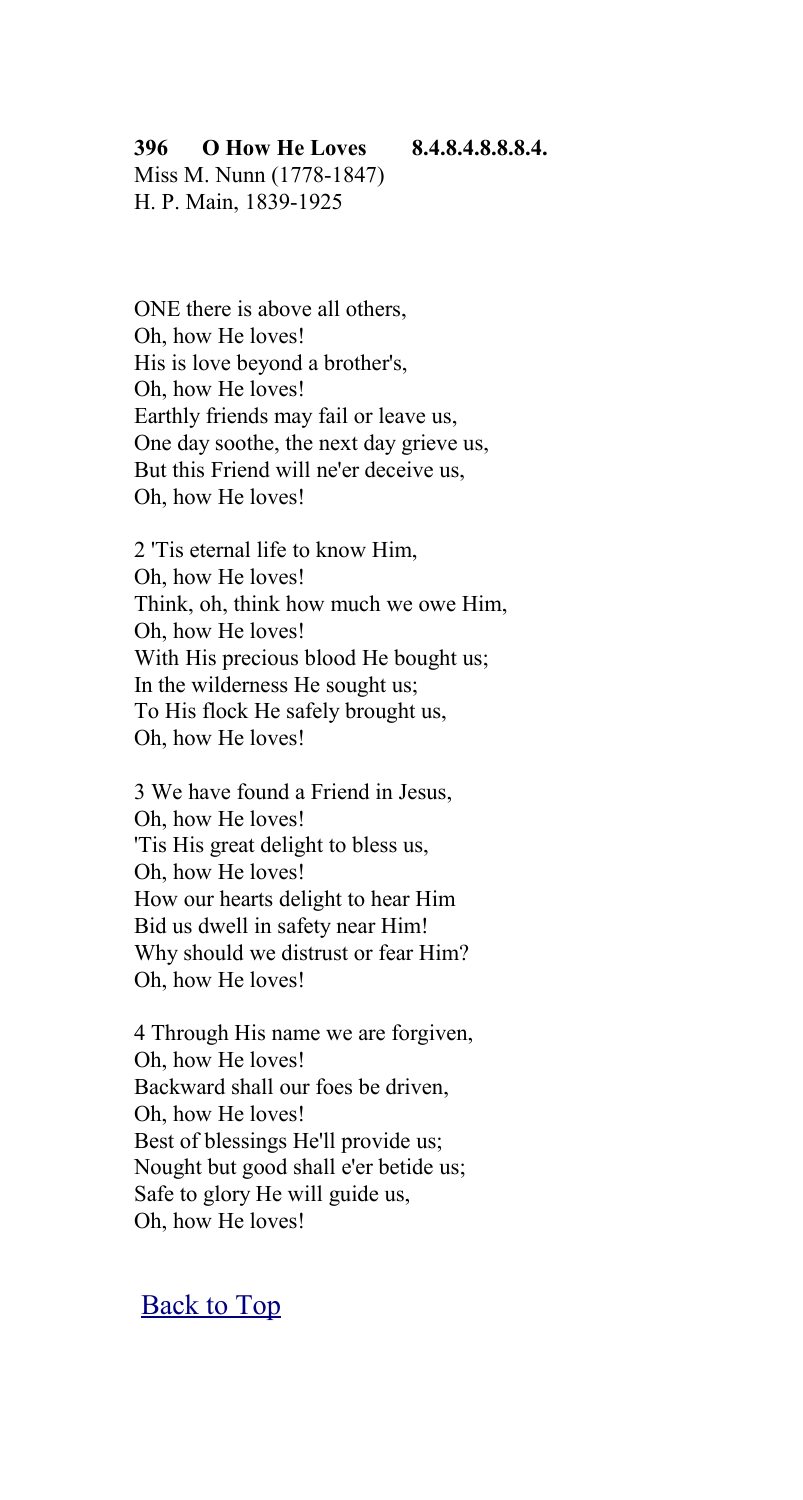# **397 Cliff College 7.6.7.6.D.**

P. Gerhardt C. H. Dale

WE go to meet the Saviour, His glorious face to see; What manner of behaviour Doth with this hope agree? May God's illumination Guide heart and walk aright, That so our preparation Be pleasing in His sight.

2 Throughout the darksome hours, Till night shall pass away, We'll chant with all our powers The blessings of that day; To Thee, the Lord of glory, We raise the happy song, And make Thy love's bright story The theme of every tongue.

3 Love caused Thine incarnation, This brought Thee from on high; Thy thirst for our salvation, This made Thee come to die; Oh, love beyond all measure, Wherewith Thou didst embrace The victims of the pressure Of sin and its disgrace.

4 Not sinful man's endeavour, Nor any mortal's care, Could draw Thy sovereign favour To sinners in despair; Uncalled Thou cam'st with gladness Us from the fall to raise, And change our grief and sadness To songs of joy and praise.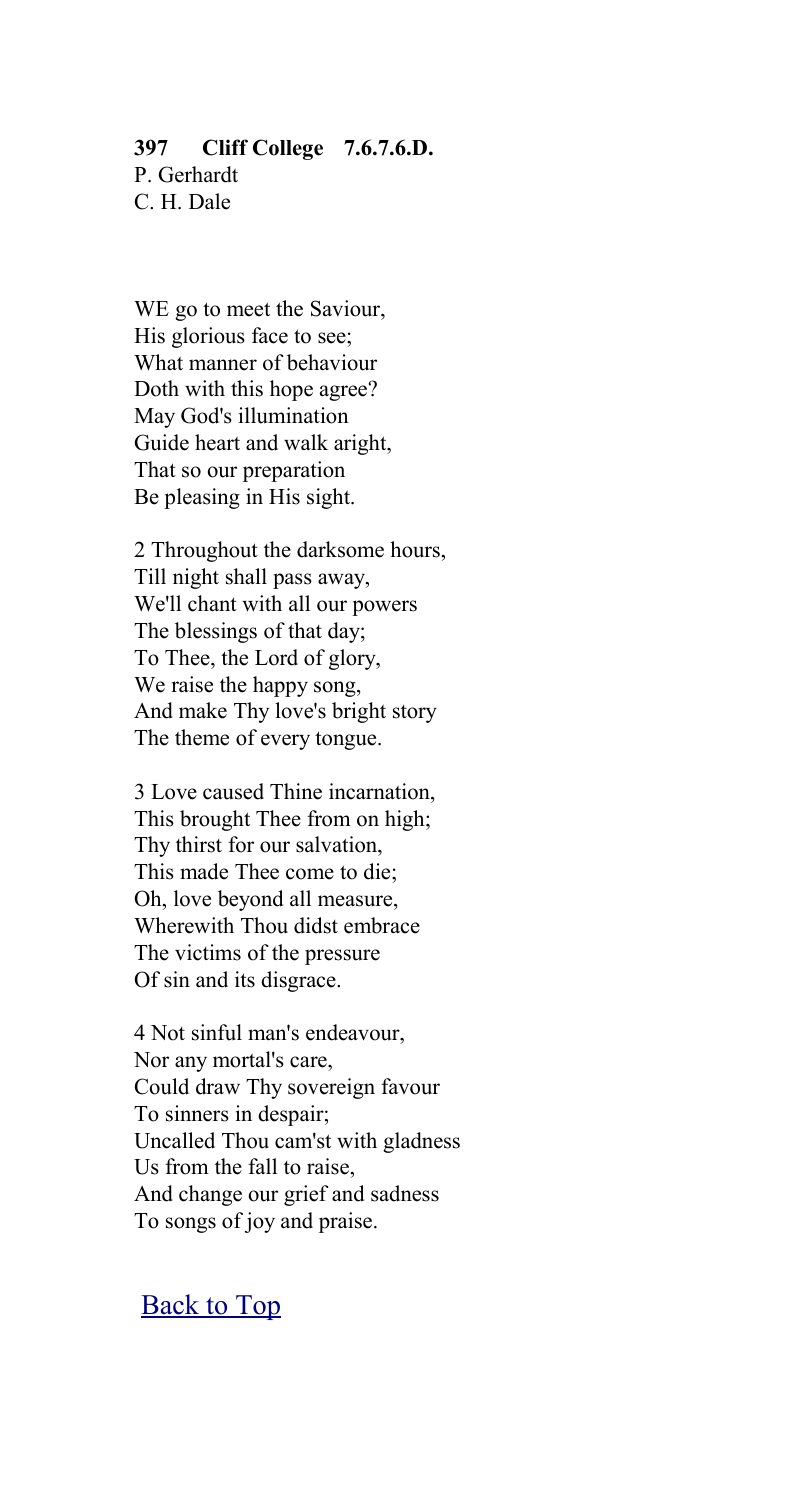#### **398 Plymouth 8.8.6.8.8.6.**

C. Wesley T. Hastings, 1784-1872

O THOU who hast redeemed of old, And made me of Thy grace take hold, And be at peace with Thee, Help me these blessings now to own, And tell aloud what Thou hast done, O holy Lamb, for me.

2 Out of myself for help I go, Thy power alone resolved to know, Thy love's the plea I make; Give me the power – 'tis this I claim – With heart and life to praise Thy name, Give for Thy mercy's sake.

3 Love, only love, Thy heart inclined, And brought Thee, Saviour of mankind, Down from the throne above; Love made Thee here a Man of grief, Distressed Thee sore for our relief, Oh, mystery of love!

4 Lord, I am Thine; Thy love to me Constrains my soul to cleave to Thee, And gladly to resign Whate'er I have, whate'er I am: My life be all with Thine the same, And all Thy shame be mine.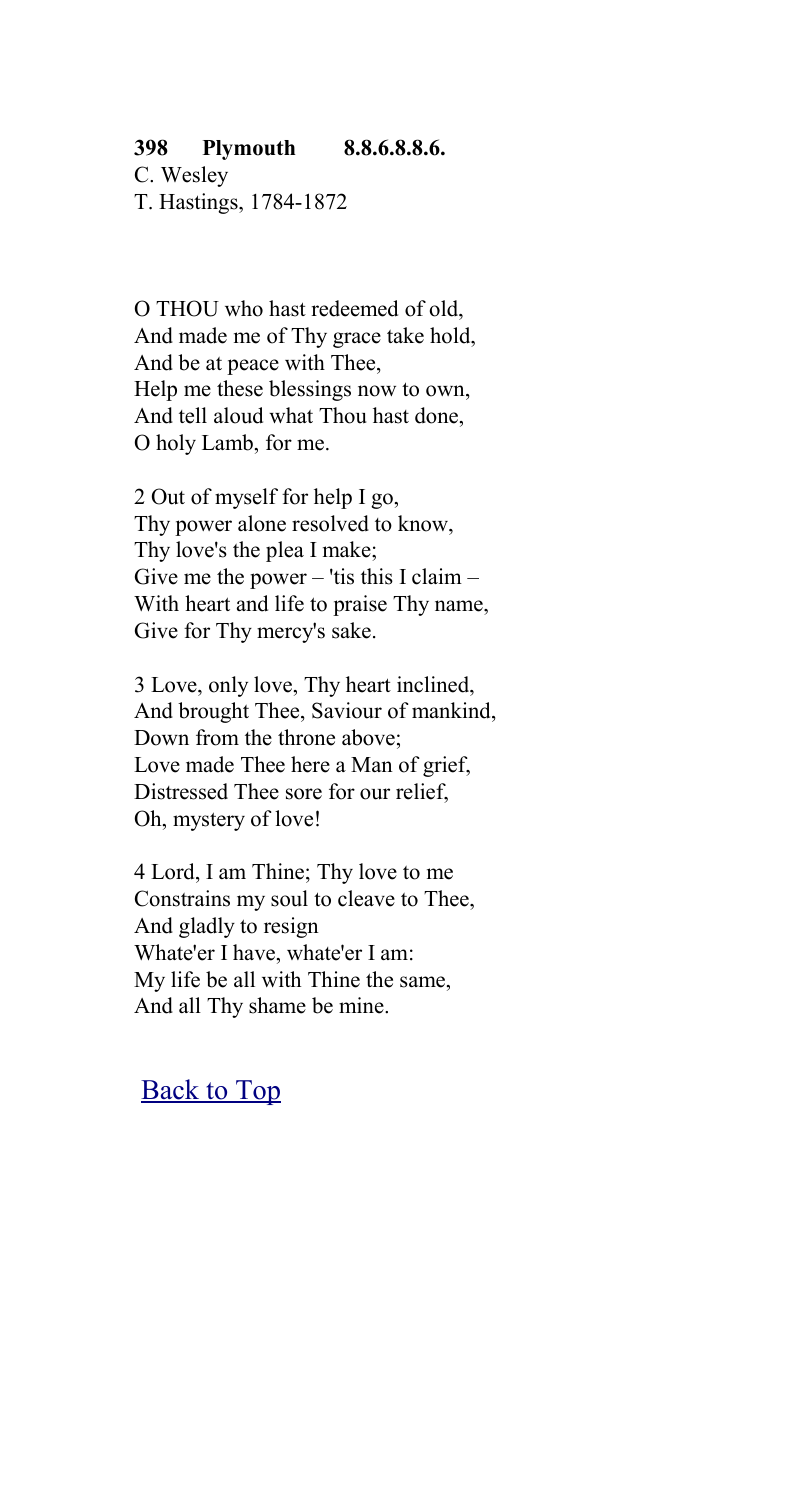#### **399 Dursley 8.8.8.8. Dactylic**

OF Jesus the Saviour we sing, His person, His name, and His love; To Him the glad tribute we bring, For oh, how His goodness we prove.

2 Oh, sing of His beauty divine, For none upon earth is so fair; His glories the heavens outshine, No angel with Him can compare.

3 His brightness eclipses the sun And all the vast orbs of the sky; By dying His conquests He won, And passed to the glory on high.

4 Oh, sing of His wonderful name With ecstasy, rapture, and joy; For aye let His heavenly fame Our loudest hosannas employ.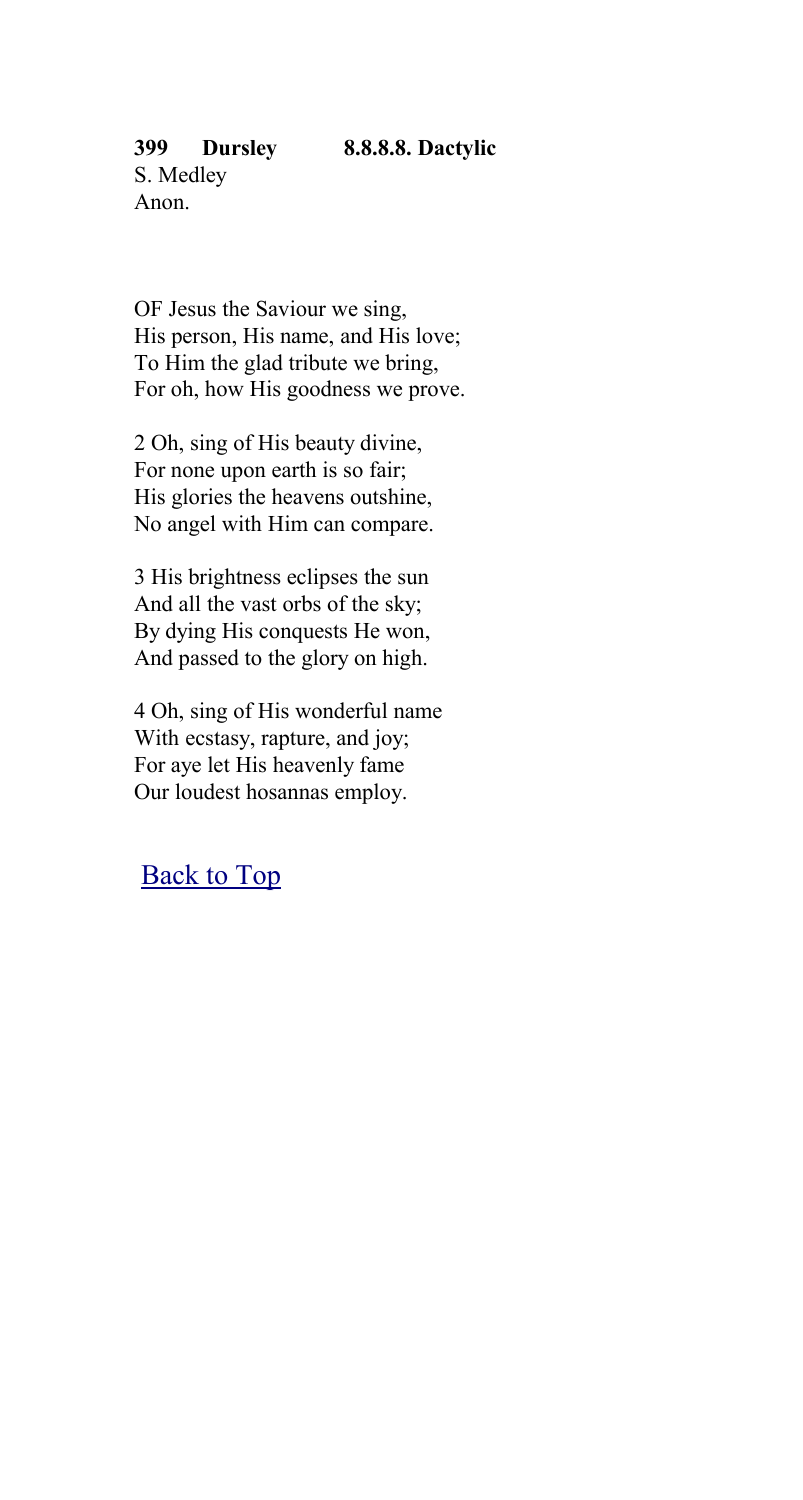## **400 Elberfeld 7.6.7.6.**

J. N. Darby "Geistliche Lieder", Elberfeld, 1853

OH, day of deepest sorrow, Day of unfathomed grief, When Thou didst taste the horror Of wrath without relief.

2 Thou soughtest for compassion, Some heart Thy grief to know, To watch Thine hour of passion – For comforters in woe.

3 No eye was found to pity, No heart to share Thy woe, But shame and scorn and spitting: None cared Thy name to know.

4 Then, finished all, in meekness Thou to Thy Father's hand, Perfect Thy strength in weakness Thy spirit didst commend.

5 O Lord, Thy wondrous story Our inmost soul doth move; We ponder o'er Thy glory – Thy lonely path of love.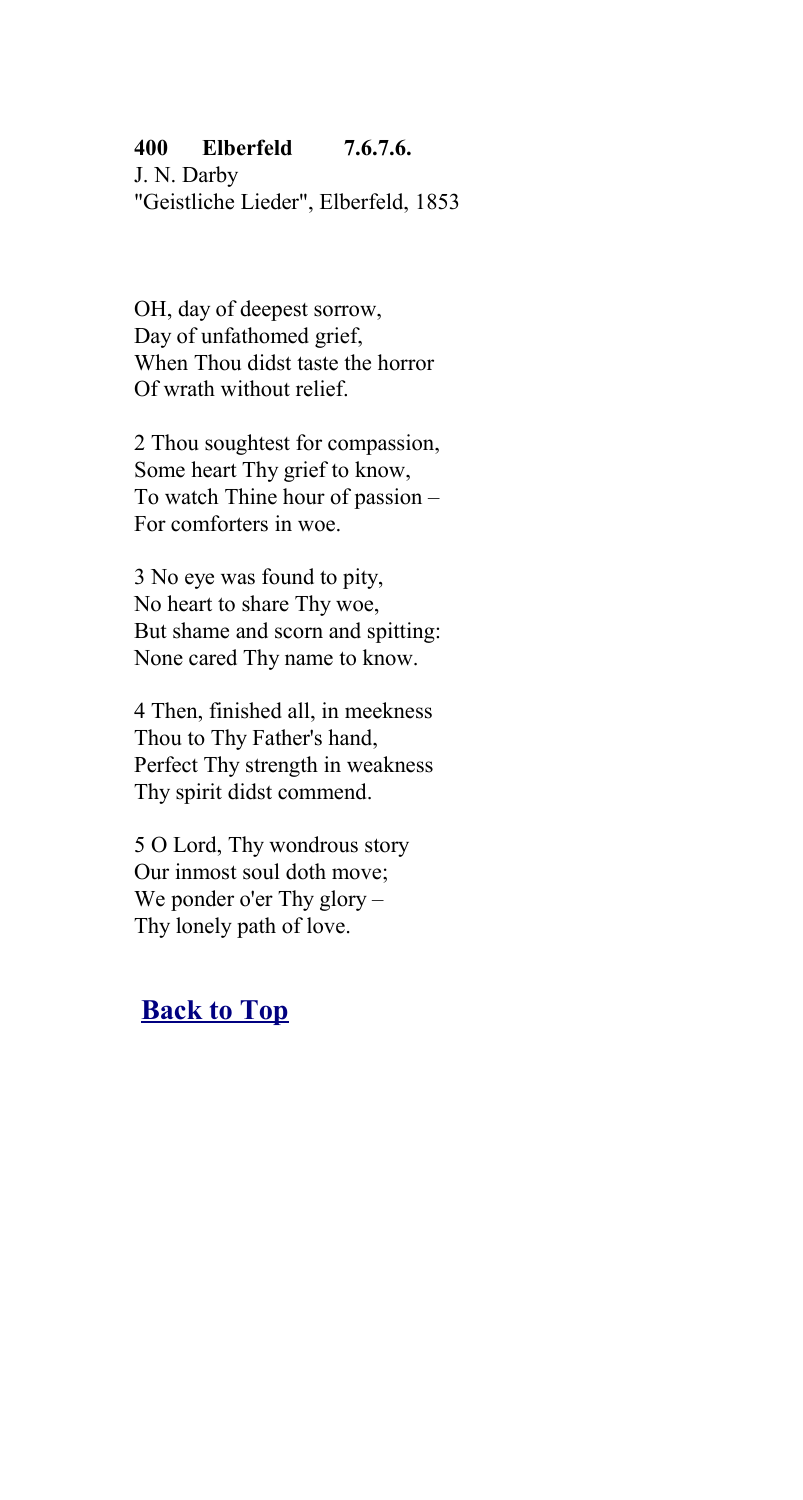## **401 Supremacy 8.6.8.6.8.8.** Adapted from J. Conder N. Tomblin, 1933

THOU art the everlasting Word, The Father's only Son, God manifest, God seen and heard, The heaven's beloved One; The Lamb of God, exalted Lord Worthy art Thou to be adored!

2 In Thee most perfectly expressed, The Father's self doth shine; Fulness of Godhead, too; the Blest, Eternally divine. With Thee before the Father's face, We celebrate His boundless grace.

3 Image of the Infinite Unseen, Whose being none can know; Brightness of light no eye hath seen, God's love revealed below. The light of love has shone in Thee, And in that love our souls are free.

4 The higher mysteries of Thy fame, The creature's grasp transcend; The Father only that blest name Of Son can comprehend. The sweetness of that name of love The Father gives us now to prove.

5 Yet loving Thee, on whom His love Ineffable doth rest, Our hearts are led to Him above, And we with Thee are blest. The Father's name Thou hast declared, The Father's love with Thee is shared.

6 Of the vast universe of bliss, The Centre Thou and Sun; The eternal theme of praise is this, That God's beloved Son Fills all that scene, where God alone In His own rest is fully known.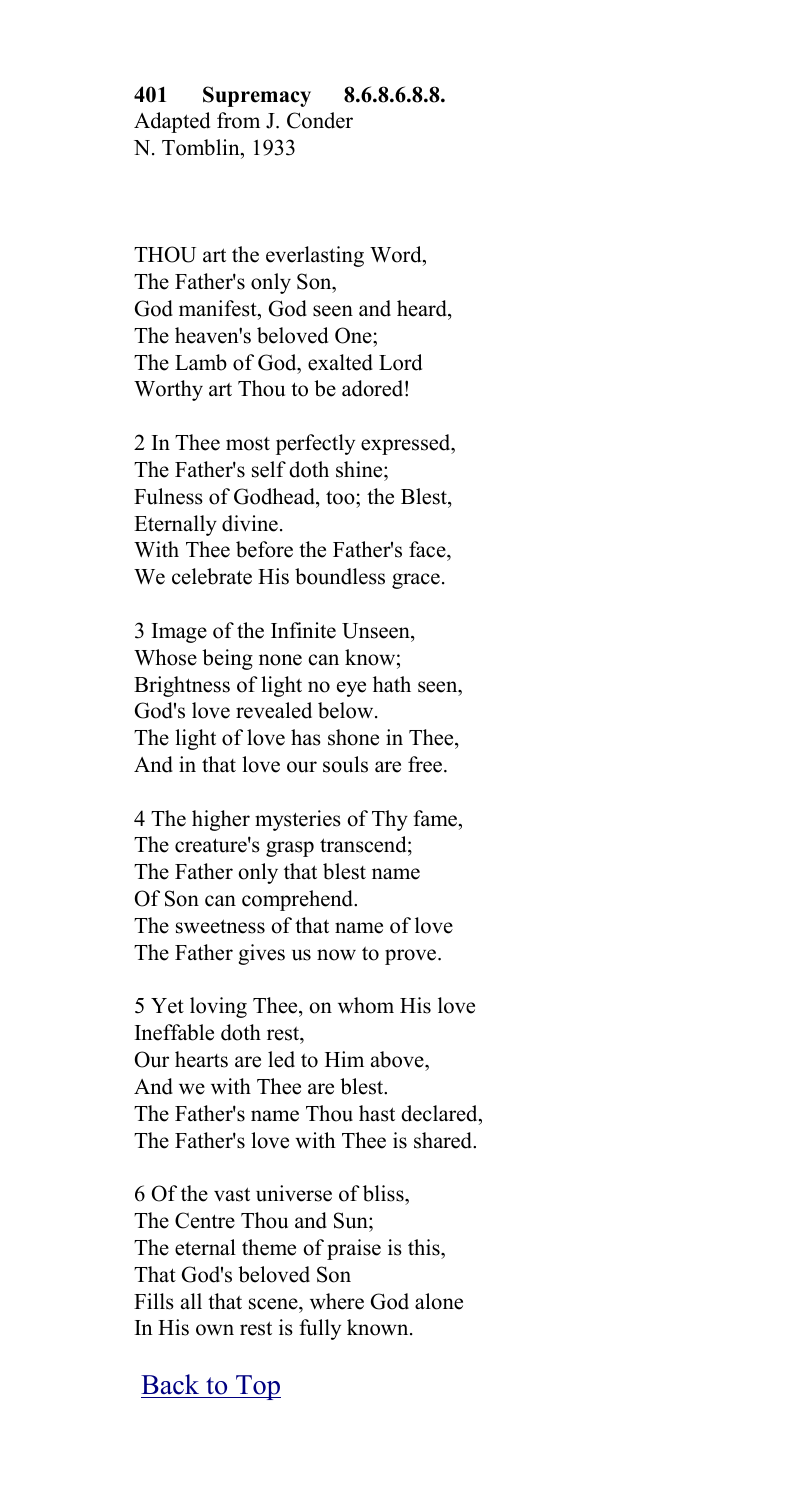## **402 St. Gertrude 11.11.11.11.Trochaic. Ref.** Miss H. K. Burlingham A. S. Sullivan, 1842-1900

EVERLASTING glory unto Jesus be! Sing aloud the story of His victory! How He left the splendour of His home on high, Came in love so tender, on the cross to die.

2 Yes! He came from heaven, suffered in our stead; Praise to Him be given, Firstborn from the dead! Jesus, meek and lowly, came the lost to save; He, the Victim holy, triumphed o'er the grave.

3 Christ is Lord of glory, sing we now today! Tell abroad the story; own His rightful sway! Sing aloud, and never cease to spread His fame; Triumph, now and ever, in the Saviour's Name.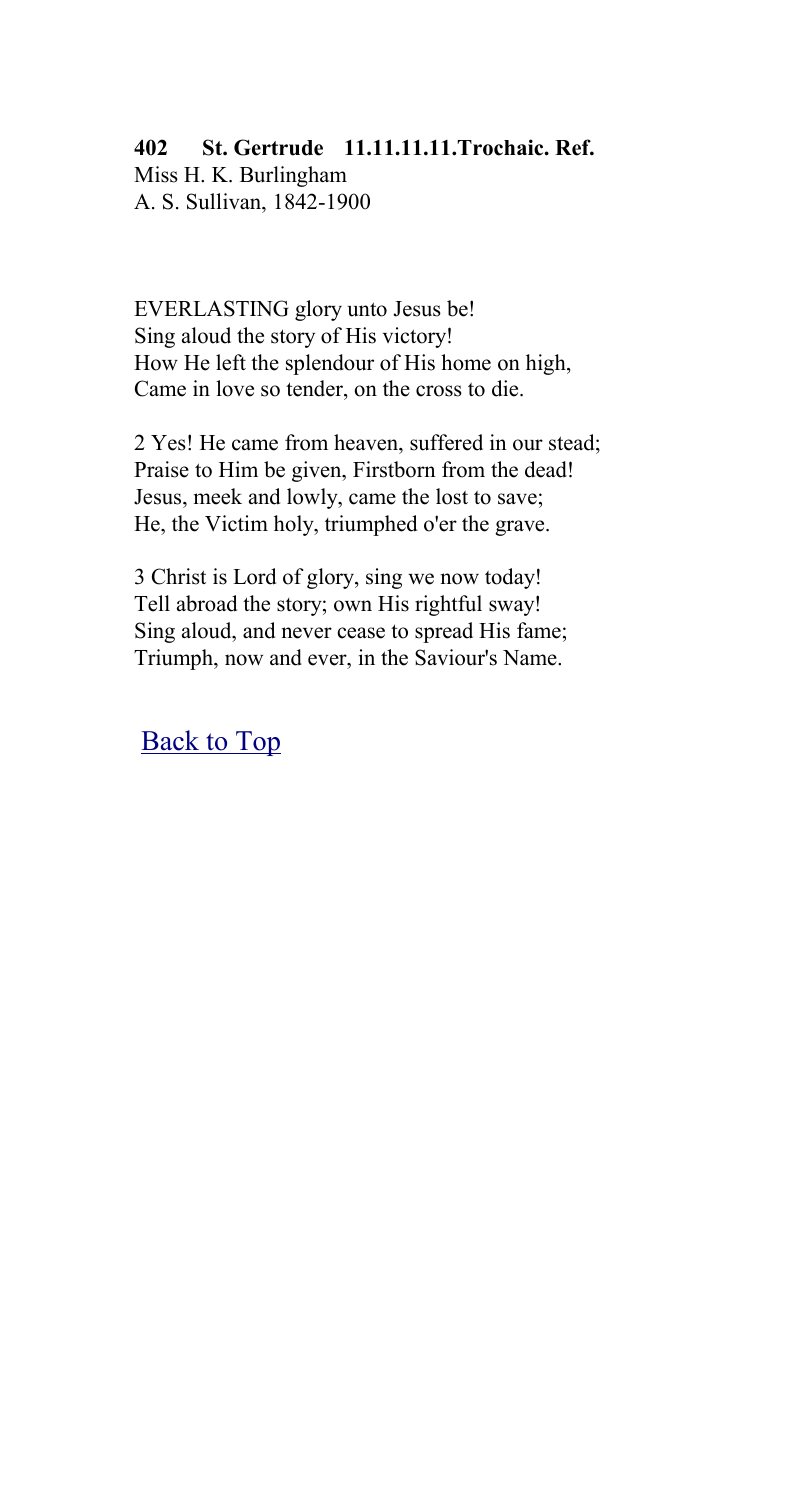## **403 Arlington C.M.**

I. Watts T. A. Arne, 1710-1778

ALAS! and did my Saviour bleed? And did my Saviour die? Would He devote that sacred head, For such a worm as I?

2 Was it for crimes that I have done He groaned upon the tree? Amazing pity! grace unknown! And love beyond degree!

3 Well might the sun in darkness hide, And shut his glories in, When the Incarnate Maker died For man His creature's sin.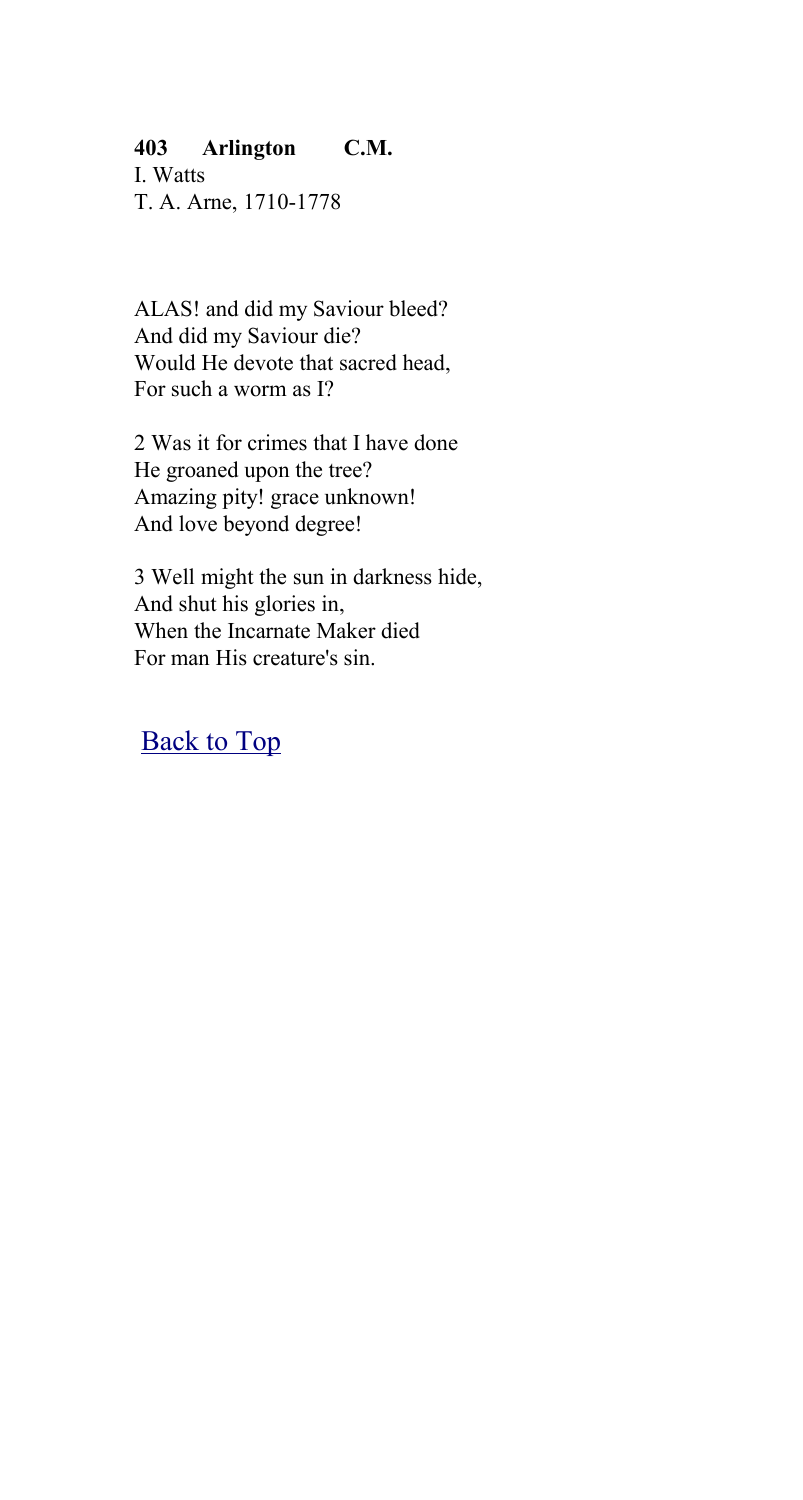## **404 Boardman C.M.**

A. Midlane L. Devereux, 1839, arr. by G. Kingsley, 1811-1884

OH, what a gift the Father gave When He bestowed His Son To save poor ruined, guilty man, By sin defiled, undone!

2 For we were lost and vile indeed, To sin a willing prey, Till God in mercy interposed, And turned our night to day.

3 Now we can call the Saviour ours, Though all unworthy still; We're sheltered by His precious blood Beyond the reach of ill.

4 Come all who trust in Jesus now And tell our joys abroad, Let thankful hymns of praise ascend For Christ, the gift of God.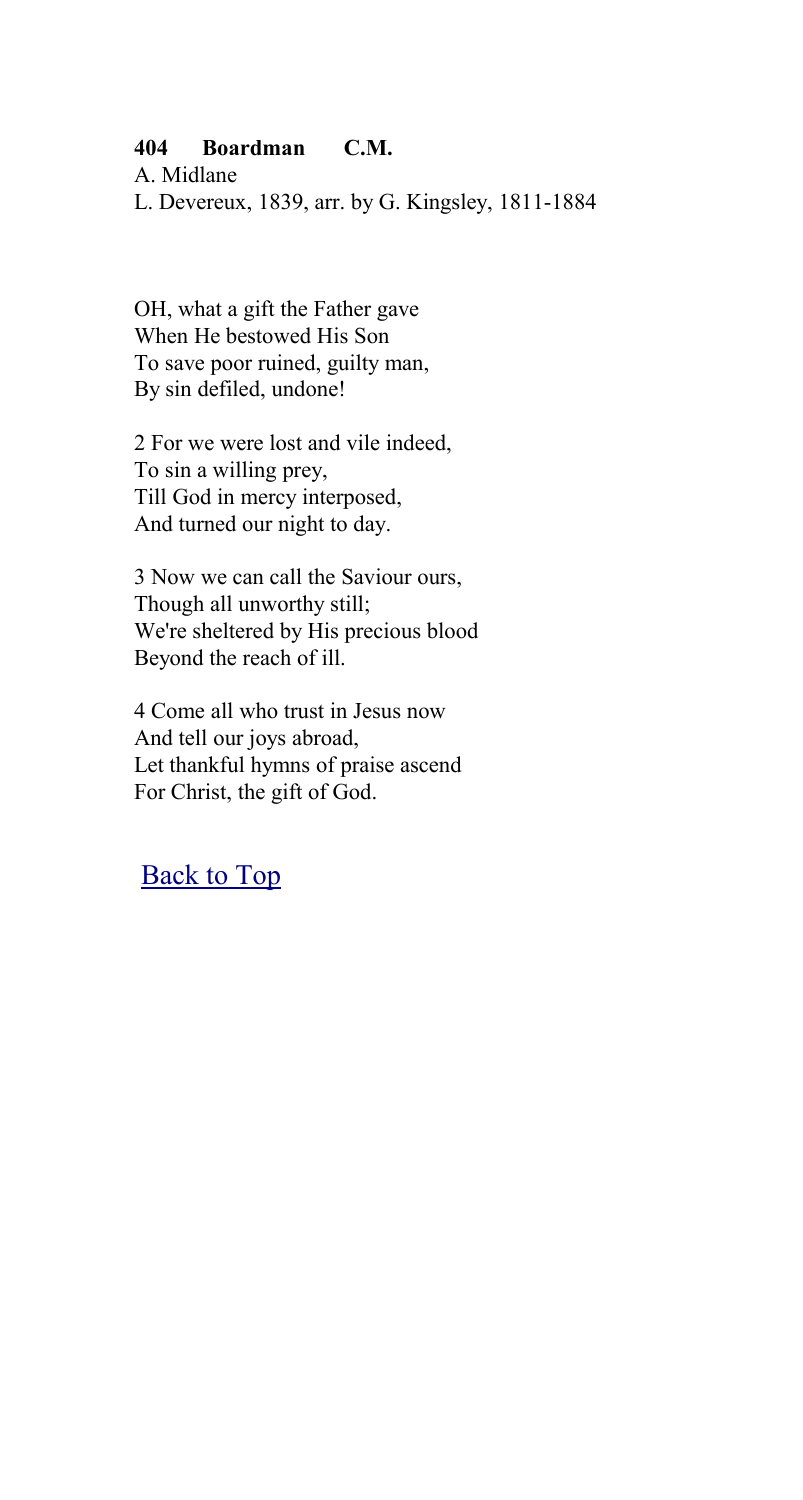## **405 Arlington C.M.**

T. Haweis T. A. Arne, 1710-1778

BEHOLD the Lamb! 'tis He who bore My burden on the tree, And paid in blood the dreadful score, The ransom due for me.

2 I look to Him till sight endear The Saviour to my heart; To Him I look who calms my fear, Nor from Himself depart.

3 I look until His precious love My every thought control, Its vast constraining influence prove O'er body, spirit, soul.

4 To Him I look, while still I run, My never-failing Friend: Finish He will the work begun, And grace in glory end.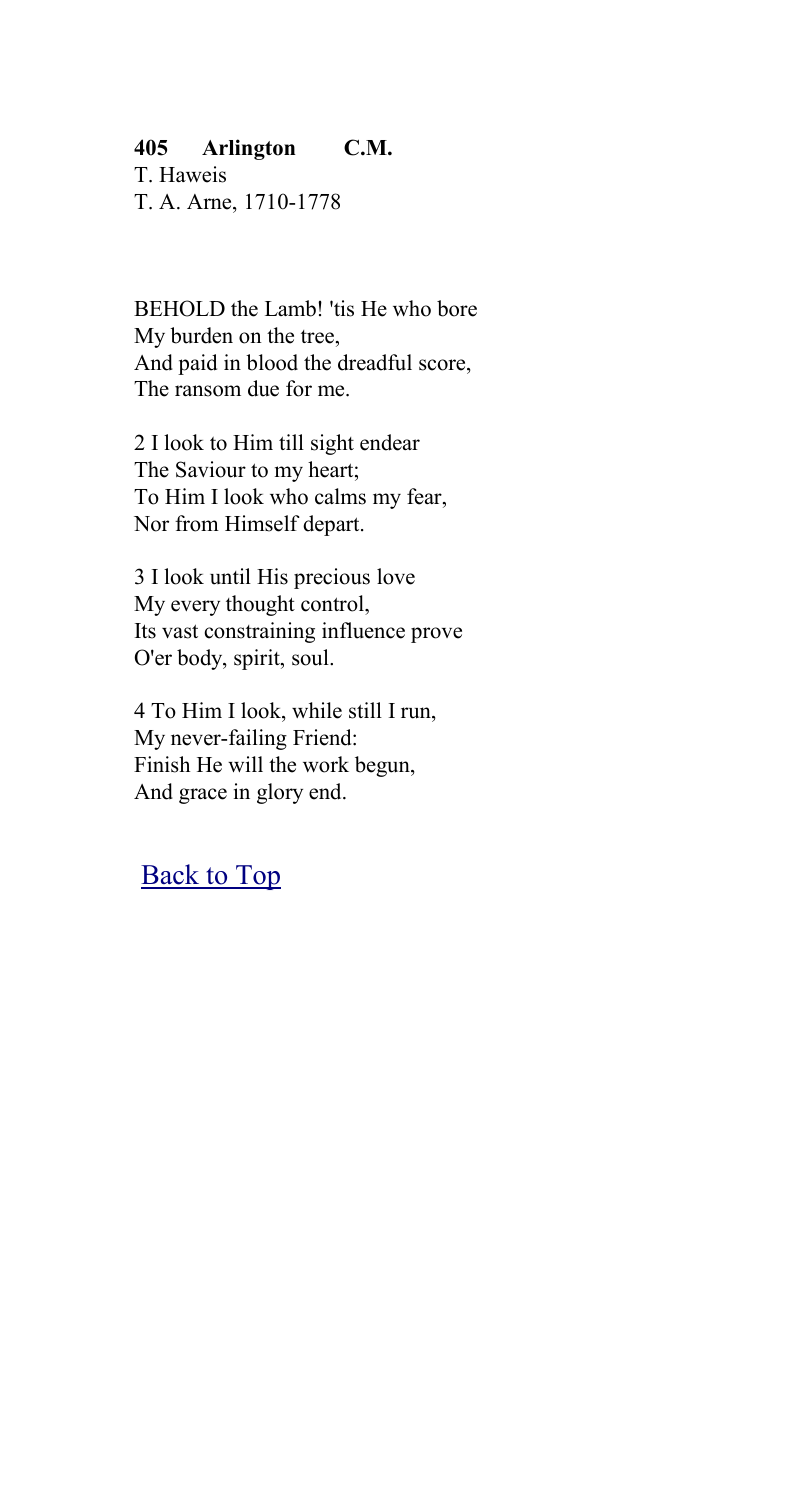## **406 St. Peter C.M.**

J. N. Darby A. R. Reinagle, 1799-1877

BLEST Father, infinite in grace, Source of eternal joy, Thou lead'st our hearts to that blest place, Where rest's without alloy.

2 There will Thy love find perfect rest, Where all around is bliss, Where all in Thee supremely blest, Thy praise their service is.

3 Eternal love their portion is, Where love has found its rest; And, filled with Thee, the constant mind Eternally is blest.

4 There Christ the centre of the throng Shall in His glory shine, But not an eye those hosts among But sees His glory Thine.

5 Thy counsels too in all Thine own, Fulfilled by power divine, Spread wide the glory of Thy throne, Where all in glory shine.

6 Yet deeper, if a calmer, joy The Father's love shall raise, And every heart find sweet employ In His eternal praise.

7 Nor is its sweetness now unknown, Well proved in what it's done; Our Father's love with joy we own, Revealed in Christ the Son.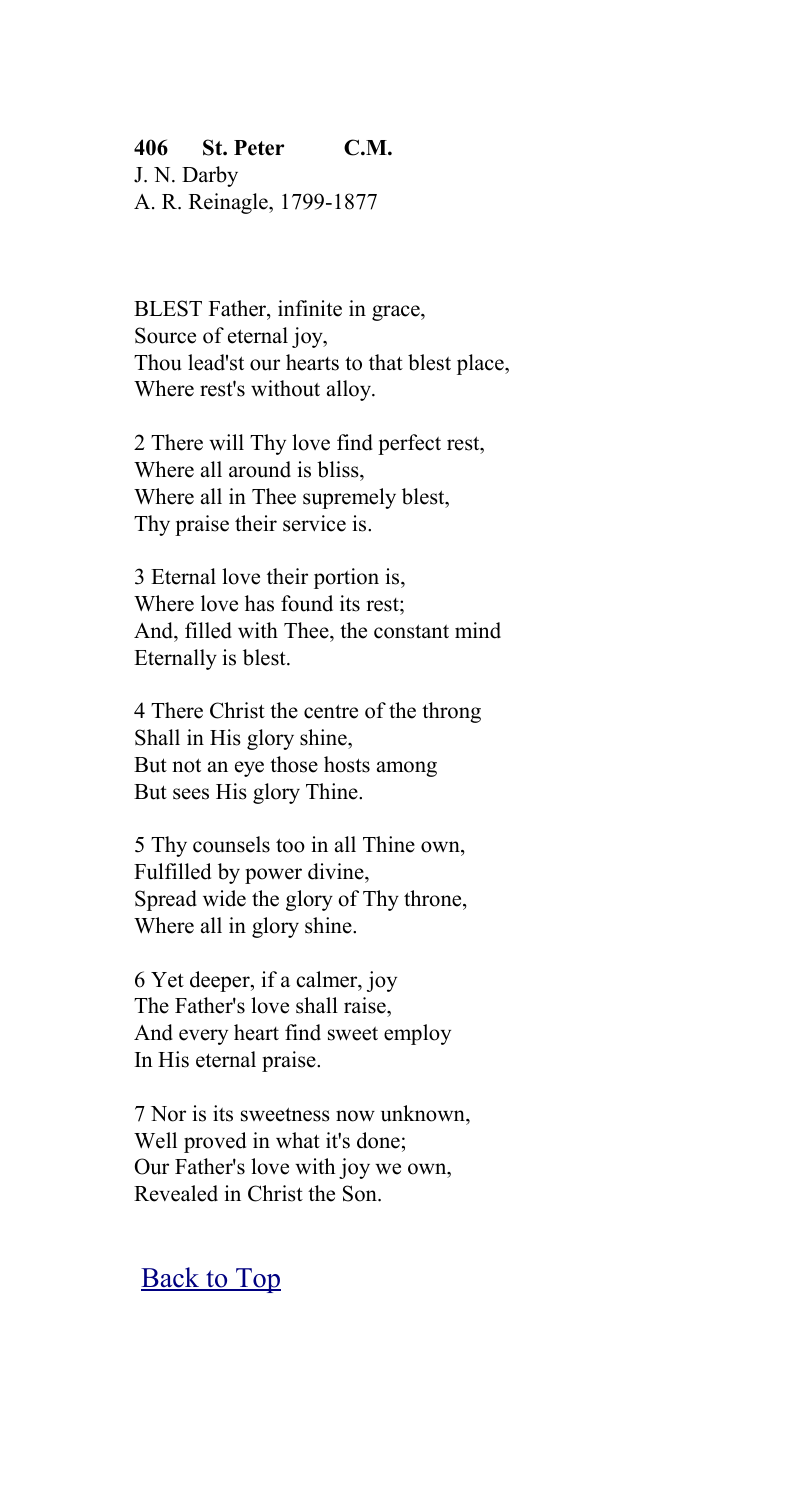## **407 French C.M.** Samuel Tomkins (1841-1926) Thomas Ravenscroft's "Psalmes", 1621

WE worship at Thy holy feet, Thou glorious Lamb of God; Thy blood has washed us from our sins, And brought us nigh to God.

2 We worship at Thy holy feet, Once hated Nazarene; In heaven's unsullied light Thou art, God's glory in Thee seen.

3 We worship at Thy holy feet; Thou'rt evermore the same, The First and Last, the Faithful, True, All glory to Thy name.

4 We worship at Thy holy feet, For we to Thee belong; Our life, our peace, our all-in-all, Our never-ending song.

5 We worship at Thy holy feet, And long to serve Thee still; Take Thou our hearts, our lips, our lives, And mould them to Thy will.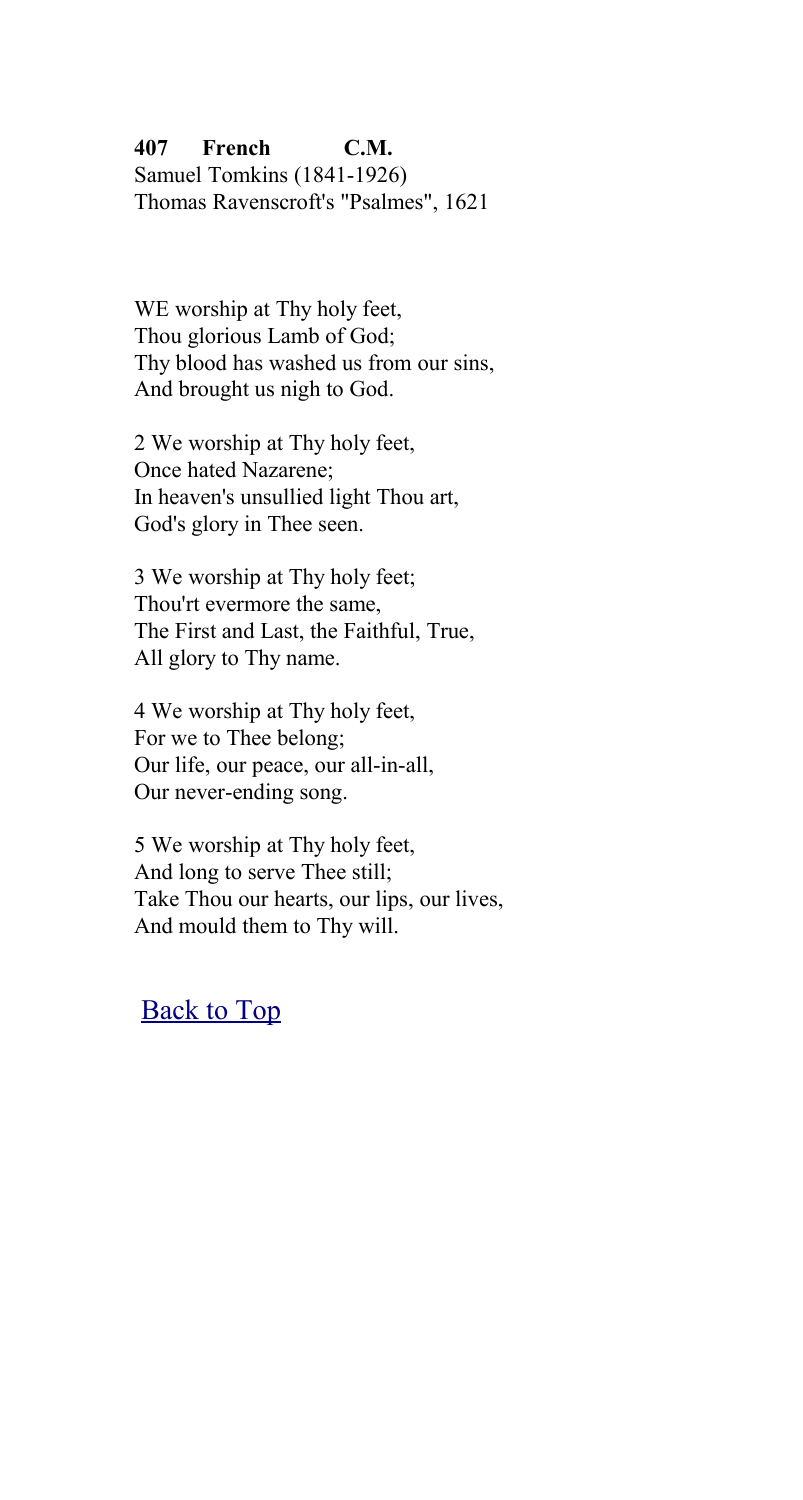## **408 Harts 7s.**

Anon. B. Milgrove, 1731-1810

CHRIST is risen: sound His praise; He the sleeping saints will raise; Grave, boast not of victory, Christ arose and vanquished thee.

2 Christ is risen: come He will, Cease our tears, our sighs be still; Christ those bars of death will break – Bid His own their graves forsake.

3 Christ is risen; His own voice Shall our longing hearts rejoice; We shall see Him face to face; Glory soon shall crown His grace.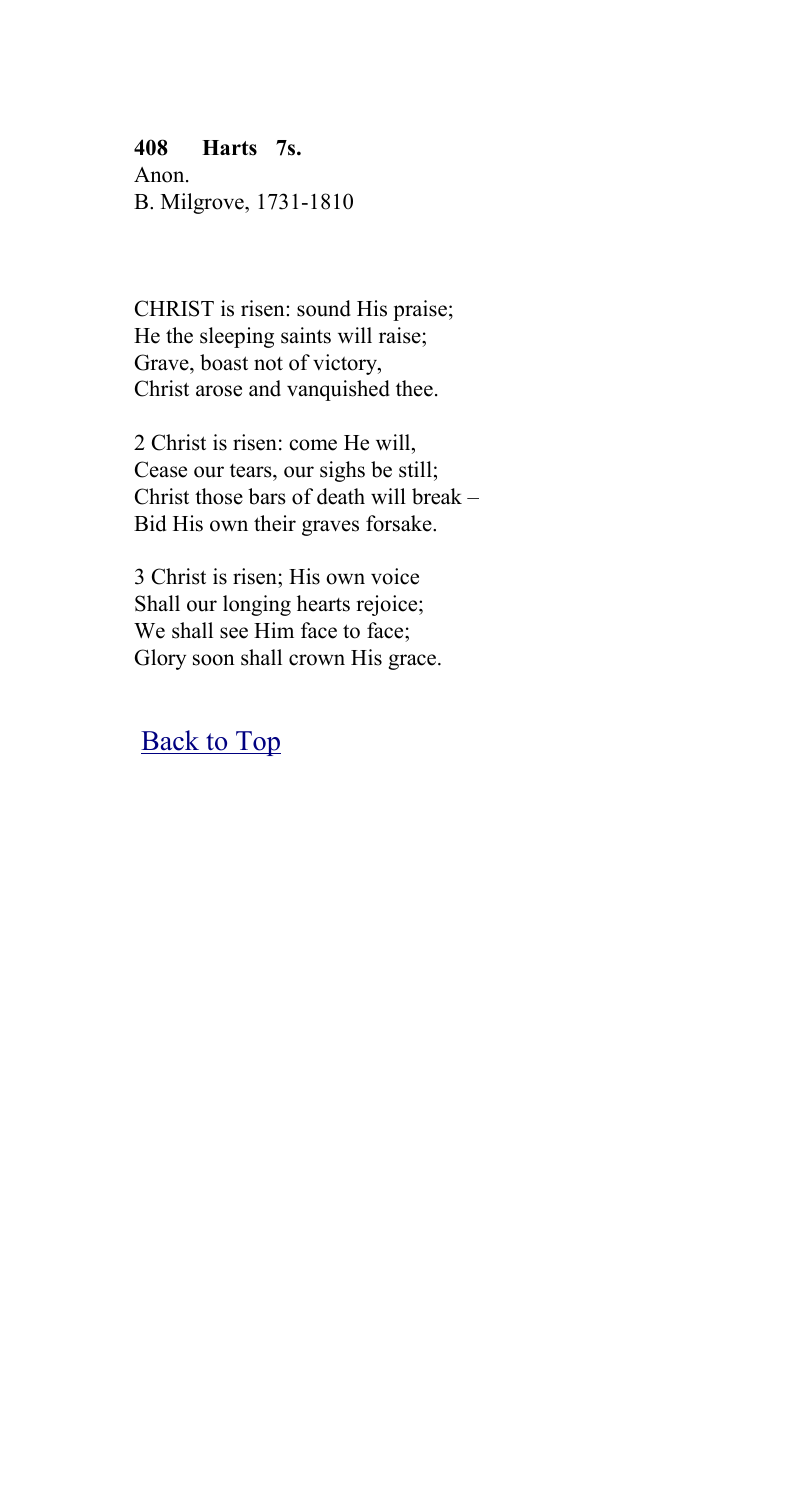#### **409 Kingston 8.8.6.8.8.6.**

S. Davies W. Hayes, 1706-1777

ETERNAL praise, our God, shall rise In mansions fair beyond the skies Thy name to celebrate; But joyful songs e'en here we raise Our God and Father now to praise, While for our Lord we wait.

2 When ruined, guilty and undone, Thou gav'st for us Thine only Son To suffer, bleed and die; Rejoicing in Thy love we sing, Praise for Thy gift of gifts we bring, His name to magnify.

3 We praise Thee in our pathway here; Far off we were, but now brought near Through Jesus Christ our Lord: Fresh grace for every moment here, Fresh manna through the desert drear, The Spirit doth afford.

4 When He shall come, for whom we wait, We then shall see and know how great The gain that faith had stored; But here our joyful songs we raise Our God and Father now to praise, While waiting for our Lord.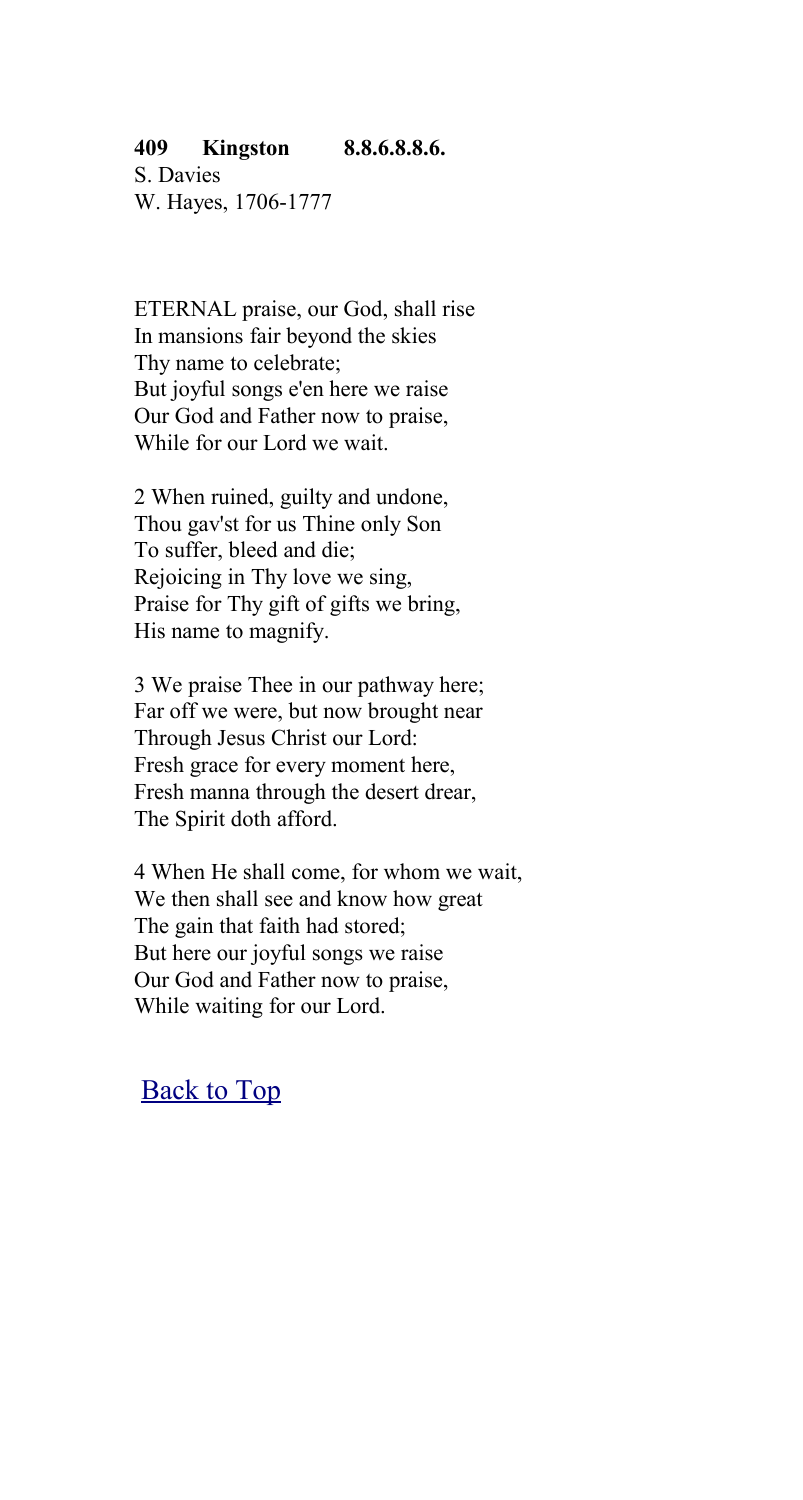#### **410 Waltham 8.6.8.6.8.8.**

Anon. T. Willey, 1847-1930

ETERNAL Word, eternal Son, The Father's constant joy, What Thou hast done and what Thou art Shall all our tongues employ; Our life, our Lord, we Thee adore; Worthy art Thou for evermore.

2 The eternal glory's living light, Of God the image Thou, Creator of the universe, Upholding all things now; Our peace, our strength, we Thee adore; Worthy art Thou for evermore.

3 The Son in whom the fulness dwells, Through whom all glories flow, Thou hast a servant's form assumed That creatures God might know; Our spring, our Head, we Thee adore; Worthy art Thou for evermore.

4 Declarer of the Father's name, Expression of His grace, The Word of life, the light of men, The Lord with unveiled face; Our joy, our hope, we Thee adore; Worthy art Thou for evermore.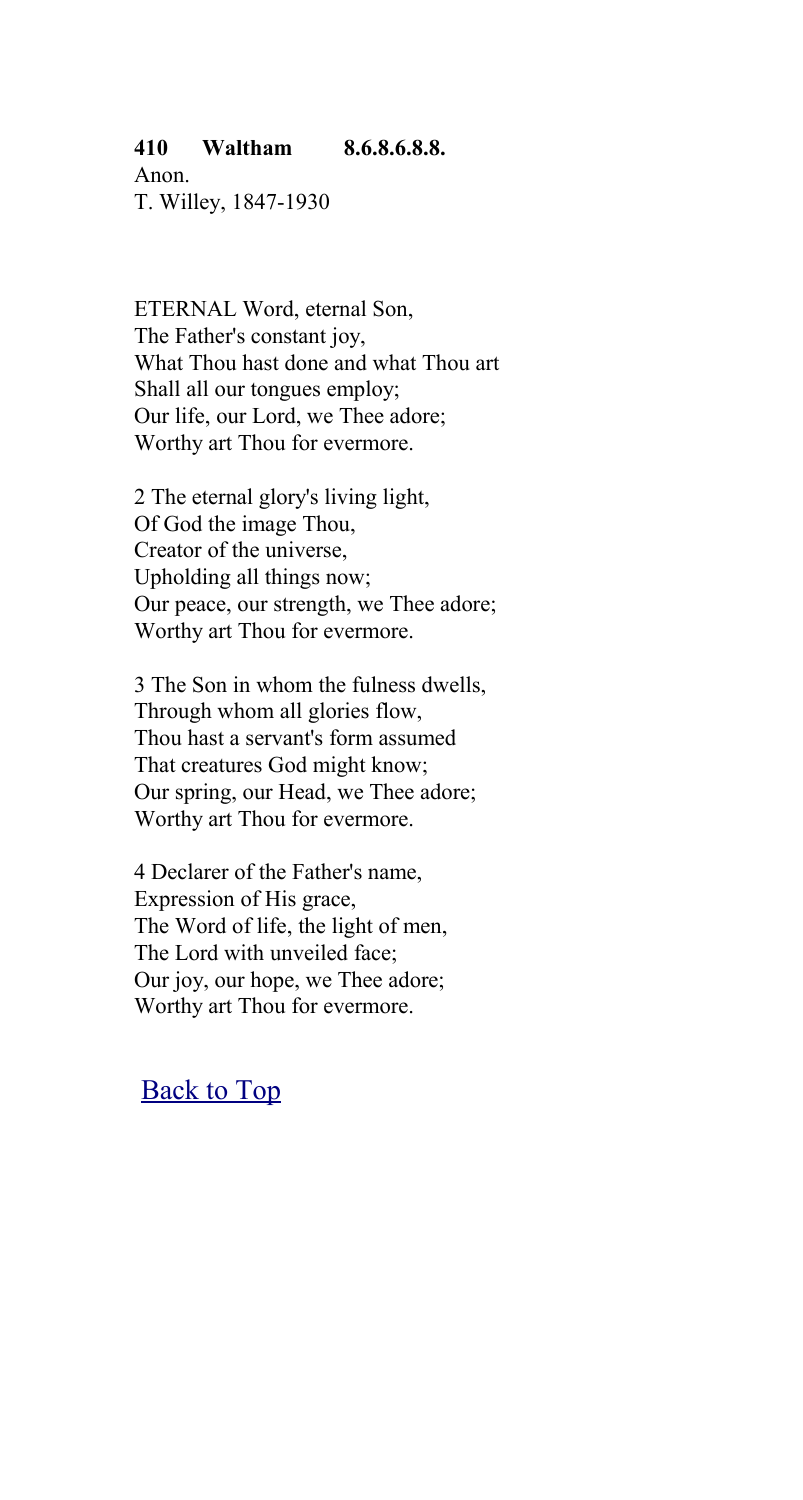#### **411 Mercy 7s.**

M. Bowly L. M. Gottschalk, 1829-1869

REST, my soul, the work is done, Done by God's beloved Son; This to faith is now so clear, There's no place for torturing fear.

2 Not through works of weary toil Comes the sunshine of God's smile; Won by Christ, if found in Him, Brightly falls the glorious beam.

3 With belief in Jesus blest, We are entering into rest; He who God's salvation brought In us all our works hath wrought.

4 Come, my soul, take up the cross, Count the gain, despise the loss; Labour for and with the Lord Brings exceeding great reward.

5 Free from every fear of wrath, Choose the labourer's happy path; Tread the way which Christ hath trod Till the sabbath of thy God.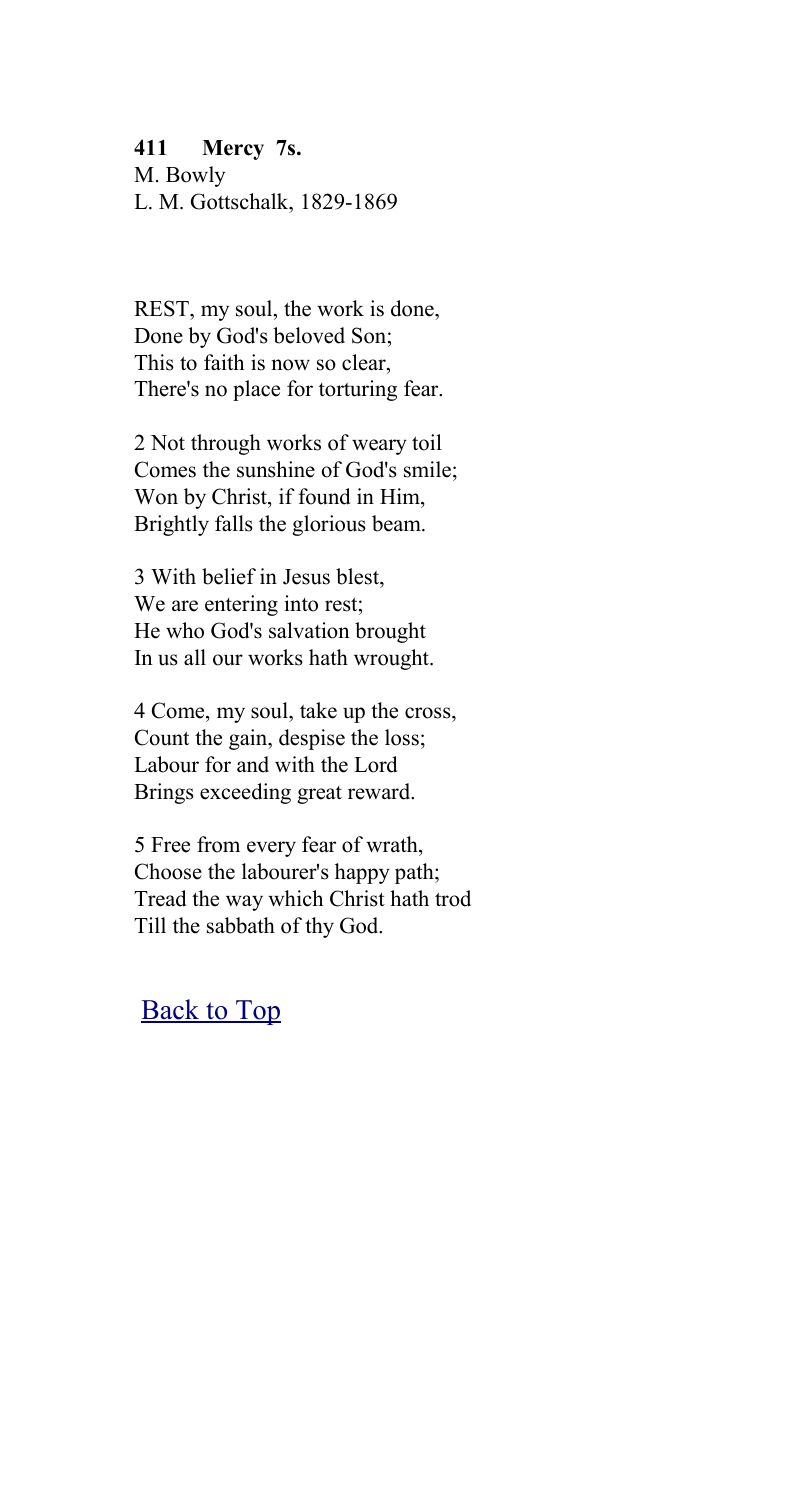## **412 Toplady 7.7.7.7.7.7.**

A. M. Toplady T. Hastings, 1784-1872

ROCK of ages, cleft for me, Grace hath hid me safe in Thee, Where the water and the blood, From Thy riven side which flowed, Are of sin the double cure, Cleansing from its guilt and power.

2 Not the labour of my hands Could fulfil the law's demands: Could my zeal no respite know, Could my tears for ever flow, Nought for sin could e'er atone But Thy blood, and Thine alone.

3 Found by Thee before I sought, Unto Thee in mercy brought, I have Thee for righteousness, From Thy fulness grace for grace: Thou hast washed me in Thy blood, Made me live, and live to God.

4 While I draw this fleeting breath, If mine eyelids close in death, When I soar to worlds unknown, Still of Thee I'll sing alone: Rock of ages, cleft for me, All my boast and joy's in Thee.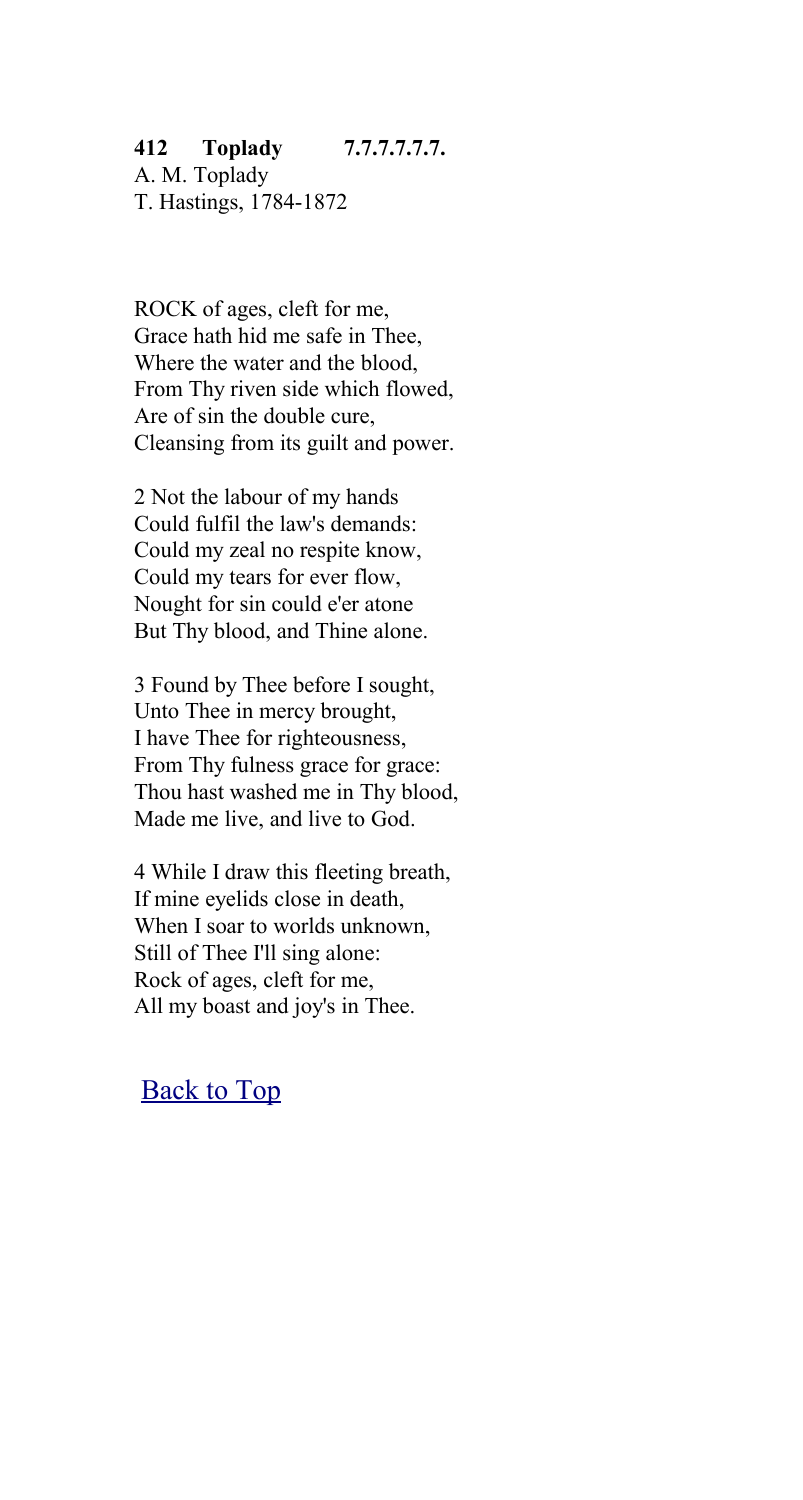## **413 Melita 8.8.8.8.8.8.**

G. W. Frazer J. B. Dykes, 1823-1876

THE Lamb was slain, His precious blood On Calvary's awful tree was shed; He for the guilty sinner stood, And bore the judgment in his stead. He has made peace, And now He lives who once was dead.

2 Proclaimer of that peace to all, He tells of full, unmingled grace, To high and low – who hear the call – To old and young of Adam's race, He preaches peace, And love divine shines in His face.

3 Behold Him now, exalted high; Upon the throne He took His seat; Oh, wondrous grace, that we brought nigh And in Him seated are complete; He is our peace, For light divine He's made us meet.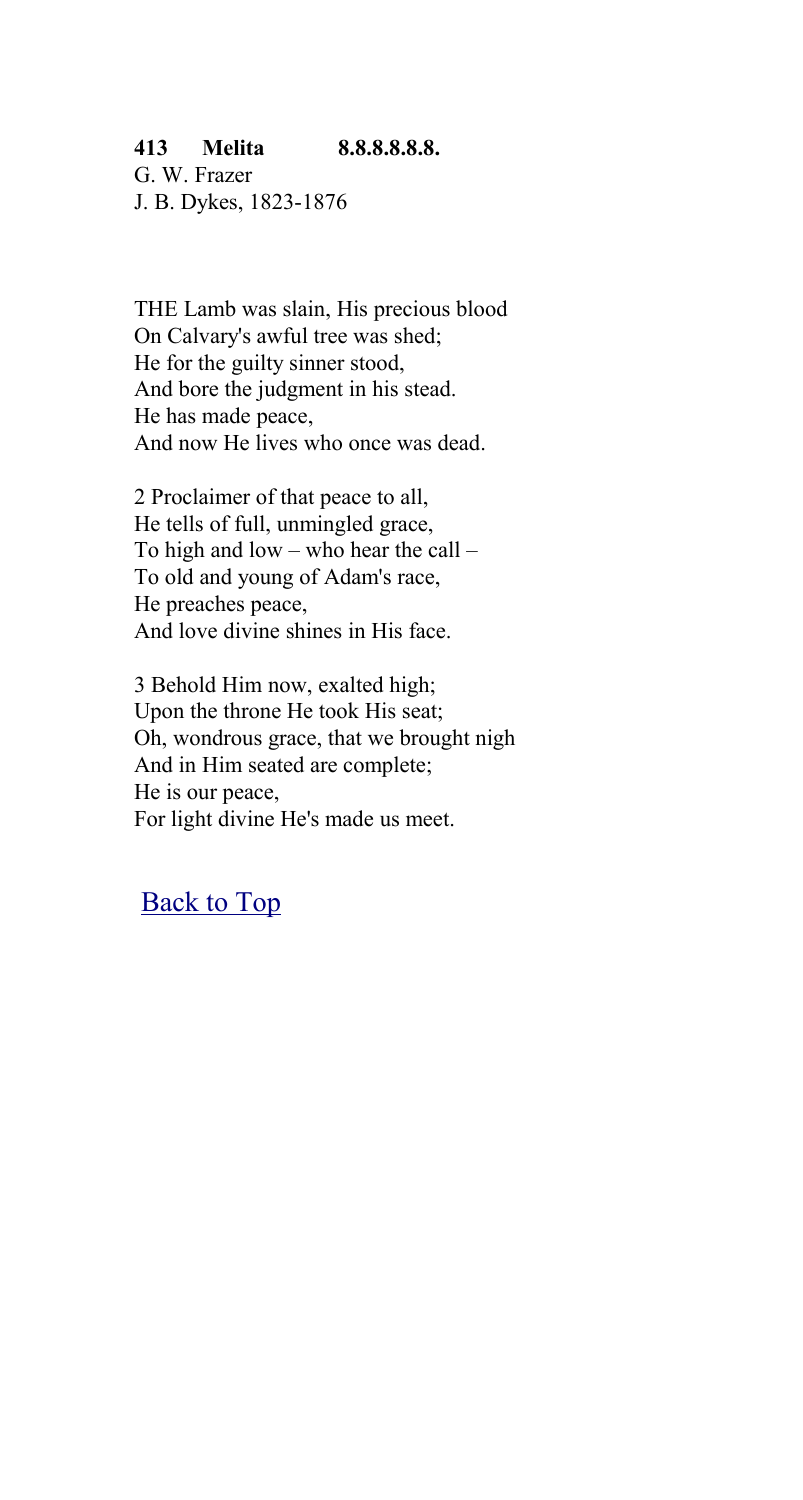#### **414 St. Agnes C.M.**

Based on Bernard of Clairvaux, tr. Edward Caswall (1814-1878) J. B. Dykes, 1823-1876

JESUS, the very thought of Thee With sweetness fills the breast; But sweeter far Thy face to see, And in Thy presence rest.

2 No voice can sing, no heart can frame, Nor can the mind conceive, A sweeter sound than Jesus' name To sinners who believe.

3 O hope of every contrite heart! O joy of all the meek! To those who fall how kind Thou art! How good to those who seek!

4 But what to those who find? Ah, this Nor tongue nor pen can show; The love of Jesus, what it is None but His loved ones know.

5 Jesus, our only joy be Thou, As Thou our prize wilt be; In Thee be all our glory now And through eternity.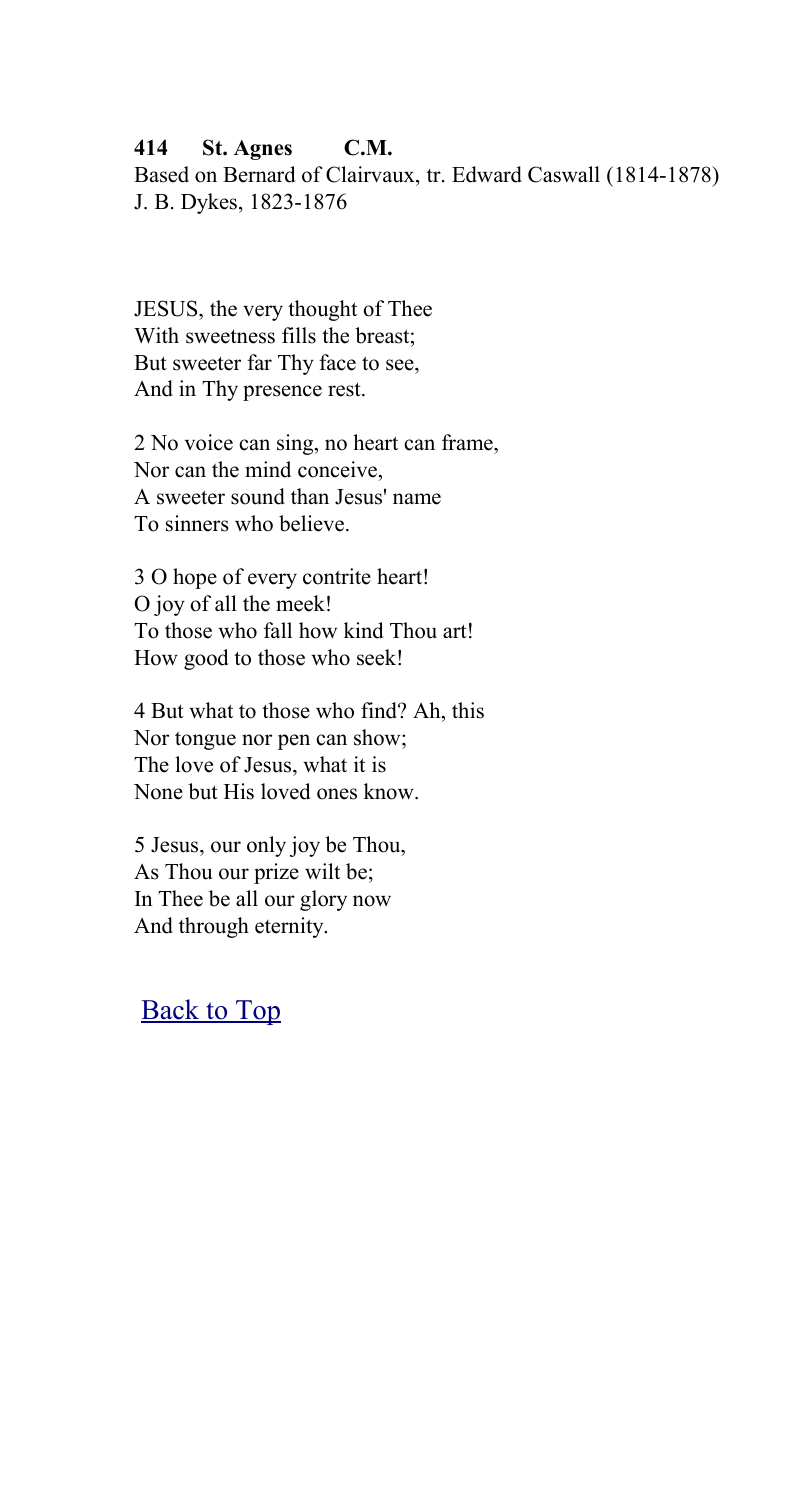#### **415 Queensland 8.7.8.7.D.**

T. Willey Beaudesut

FATHER, Spring and Source of blessing, Grateful praise to Thee we bring; Objects of Thy sovereign favour, Gladly of Thy love we sing – Love that found its full expression In Thy gift unspeakable, Him – who dwelling in Thy bosom, Could alone its secrets tell.

2 Thine eternal, gracious purpose, Now to us in Christ is shown, Purpose fraught with richest blessing, For the sons Thou hadst foreknown. Brought to rest within the circle Where love's treasures are displayed, There we drink the living waters, Taste the joys that never fade.

3 Brought to know Thy Well-Beloved, Drawn to Him in boundless grace, Thy effulgence, love and glory Shining in His blessed face – We adore Thee, God and Father, May Thy name exalted be! Praise and worship we would render Now as in eternity.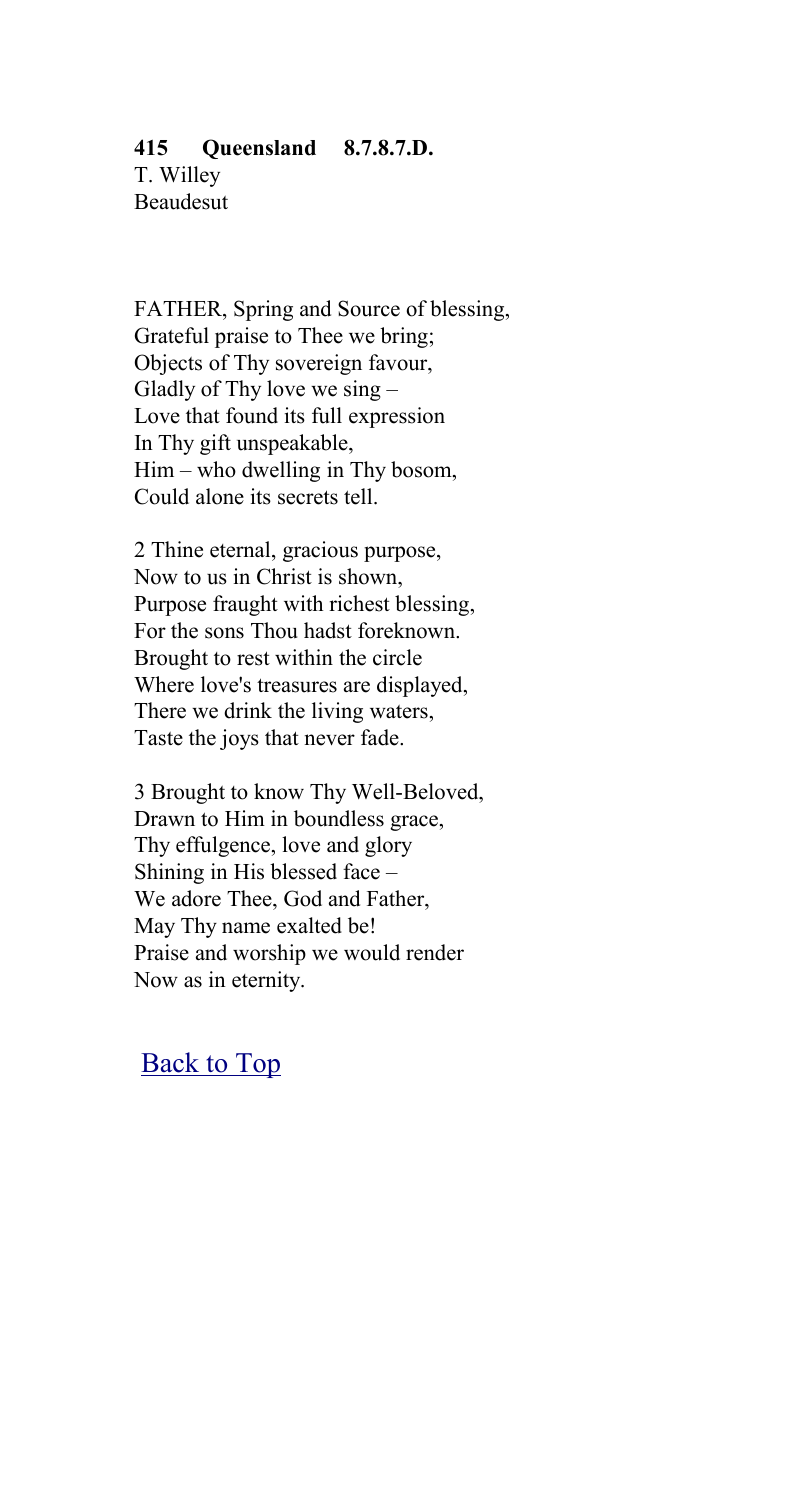## **416 St. Peter's (Mancroft) 7.6.7.6.7.7.7.6.**

R. Seagrave (b. 1693) Harmonised by Dr. Bunnett

SAVIOUR, who can e'er forget Or cease to bless Thy name, Which alone hath power to move, And every heart inflame? Ne'er was love so great as Thine, Ne'er was bounty so divine; Ransomed mortals feel the grace Which angels love to trace.

2 None could think such love but Thou, And none below could ask; None but Thou in heaven or earth Could execute the task. Thou beholding from afar Saw'st no Mediator near; Stooping from above the skies Thou cam'st the Sacrifice.

3 Bowing 'neath Thy God's dread hand – We bless Thy constant name; Rising from the bands of death – We celebrate Thy fame; Worthy then art Thou to reign, Worthy to be loved again, Worthy Thou to be adored, Of heaven and earth the Lord.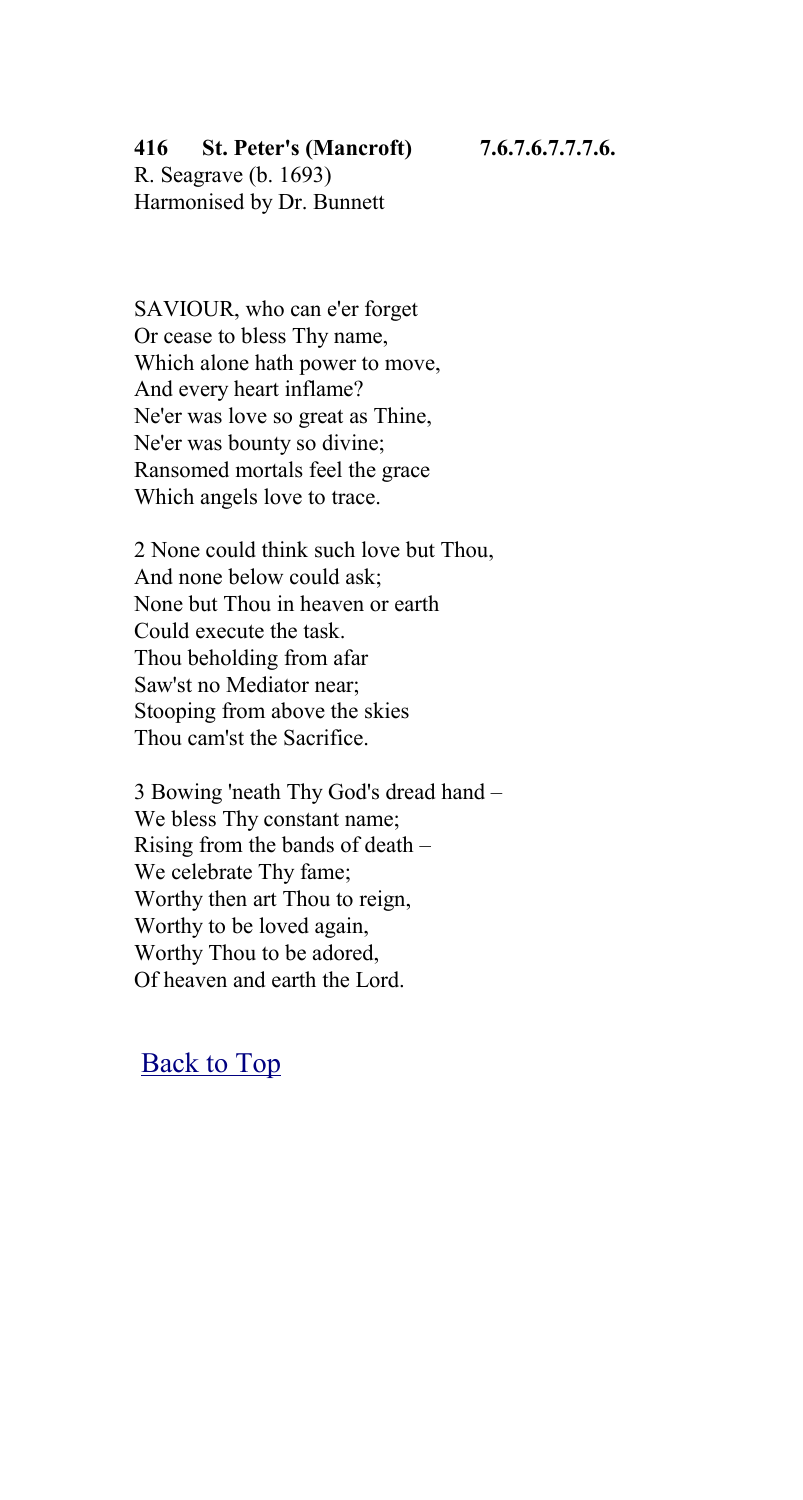#### **417 Jackson's C.M.**

R. Beacon T. Jackson, 1715-1781

FATHER of lights, whose will divine Has by Thy truthful word Begotten us, and made us Thine, For aye be Thou adored.

2 Thine, Father, was the wondrous grace That sent Thine only Son To show Thy glory in the face Of Thy beloved One.

3 He came Thy great and blessed name Of Father to declare, The Just, to meet Thine every claim, The Sinless, sin to bear.

4 Thus only, Father, couldst Thou raise From depths of sin and shame A chosen people for the praise And glory of Thy name.

5 Oh, counsel all divine to find True worshippers in those Who once, estranged by carnal mind, Were Thine and Jesus' foes!

6 Then glory, Father, be to Thee, And to Thine only Son; All glory to the One in Three And to the Three in One.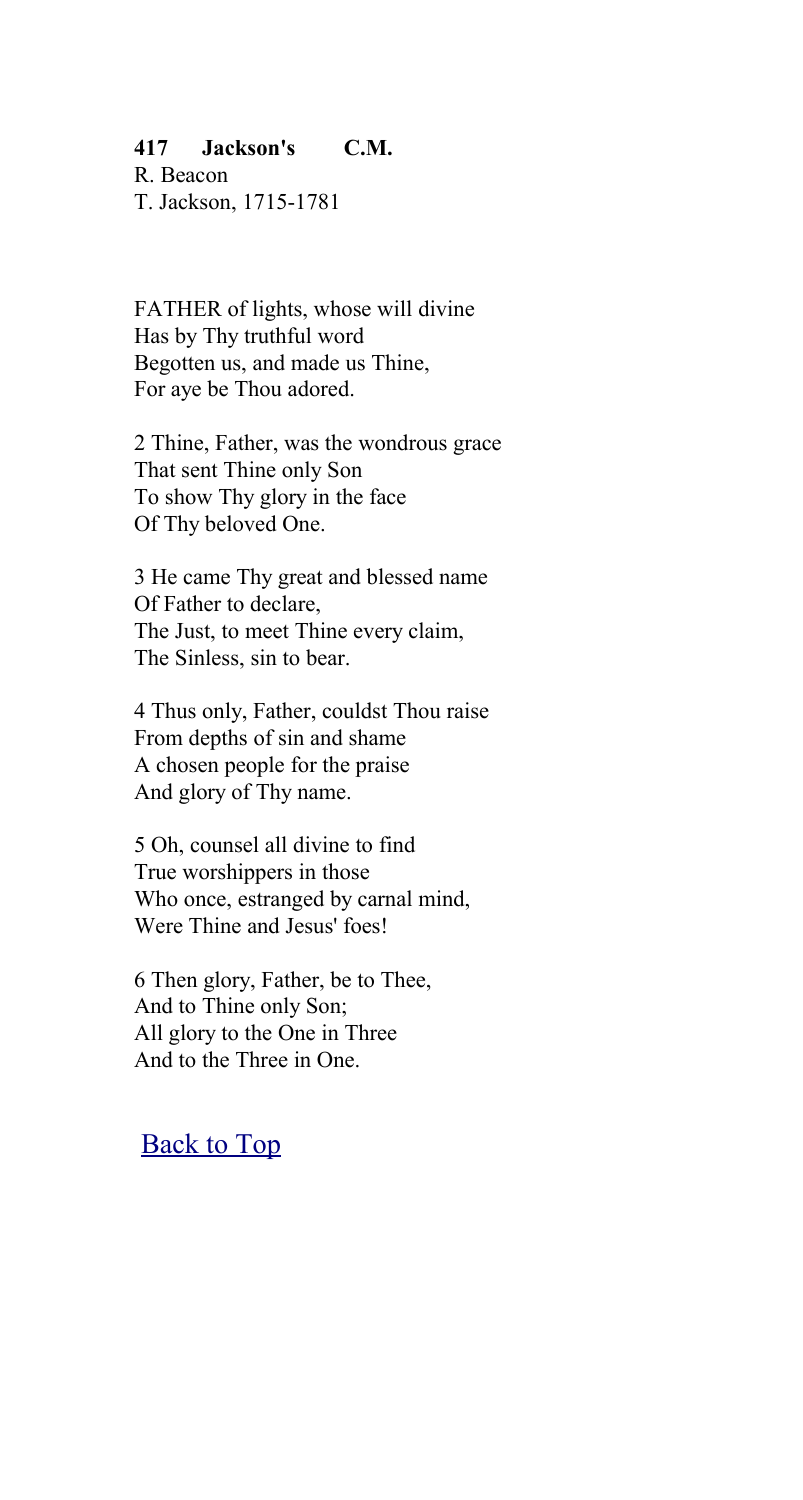## **418 Glasgow C.M.**

H. Allen Moore's "Psalm-Singer Pocket Companion", 1756

FATHER! Thine own unbounded love Has reached us through Thy Son; We now behold Him crowned above. Eternity's begun.

2 Once far from Thee and dead in sin, In Him who lives we live; Our spirits rise to bless Thy name, And holy worship give.

3 The praises led by Thy Beloved, Delight Thy holy ear; And we, with hearts divinely moved, Rejoice that praise to share.

4 Father, Thy love our portion is, Thou gav'st us to Thy Son, For Thine own glory and for His, Made like that blessed One.

5 In that bright scene of cloudless light, Where sons at home shall be, With Him we'll share that glory bright, And all His beauty see.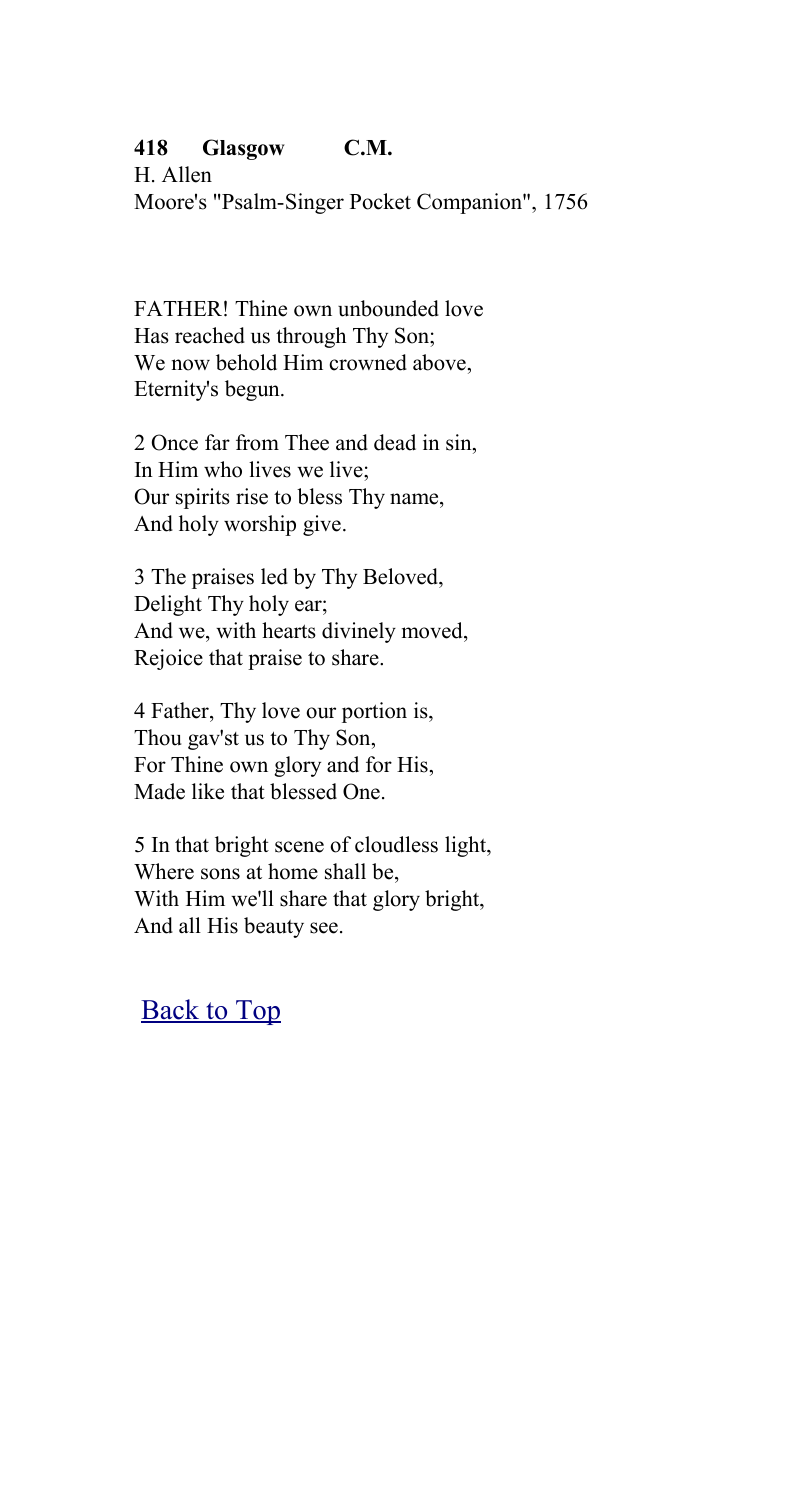## **419 Resting 8.7.8.7.**

Miss C. A. Wellesley C. Jouard 1858-1927 and F. Jouard 1884-1941.

GATHERED to Thy name, Lord Jesus, Losing sight of all but Thee, Oh, what joy Thy presence gives us, Calling up our hearts to Thee!

2 Yet with reverence we would linger In the shadow of Thy cross, Which has closed our hearts for ever To the world and all its dross.

3 Loved with love which knows no measure Save the Father's love to Thee, Blessed Lord, our hearts would treasure All the Father's thoughts of Thee.

4 Blood-bought, reconciled, forgiven, Here Thy death we love to show, Waiting till above in heaven All Thy glory we shall know.

5 Oh, the joy, the wondrous singing When we see Thee as Thou art, Thy blest name, Lord Jesus, bringing Sweetest music to God's heart!

6 Notes of gladness, songs unceasing, Hymns of everlasting praise, Psalms of glory, joy increasing, Through God's endless day of days!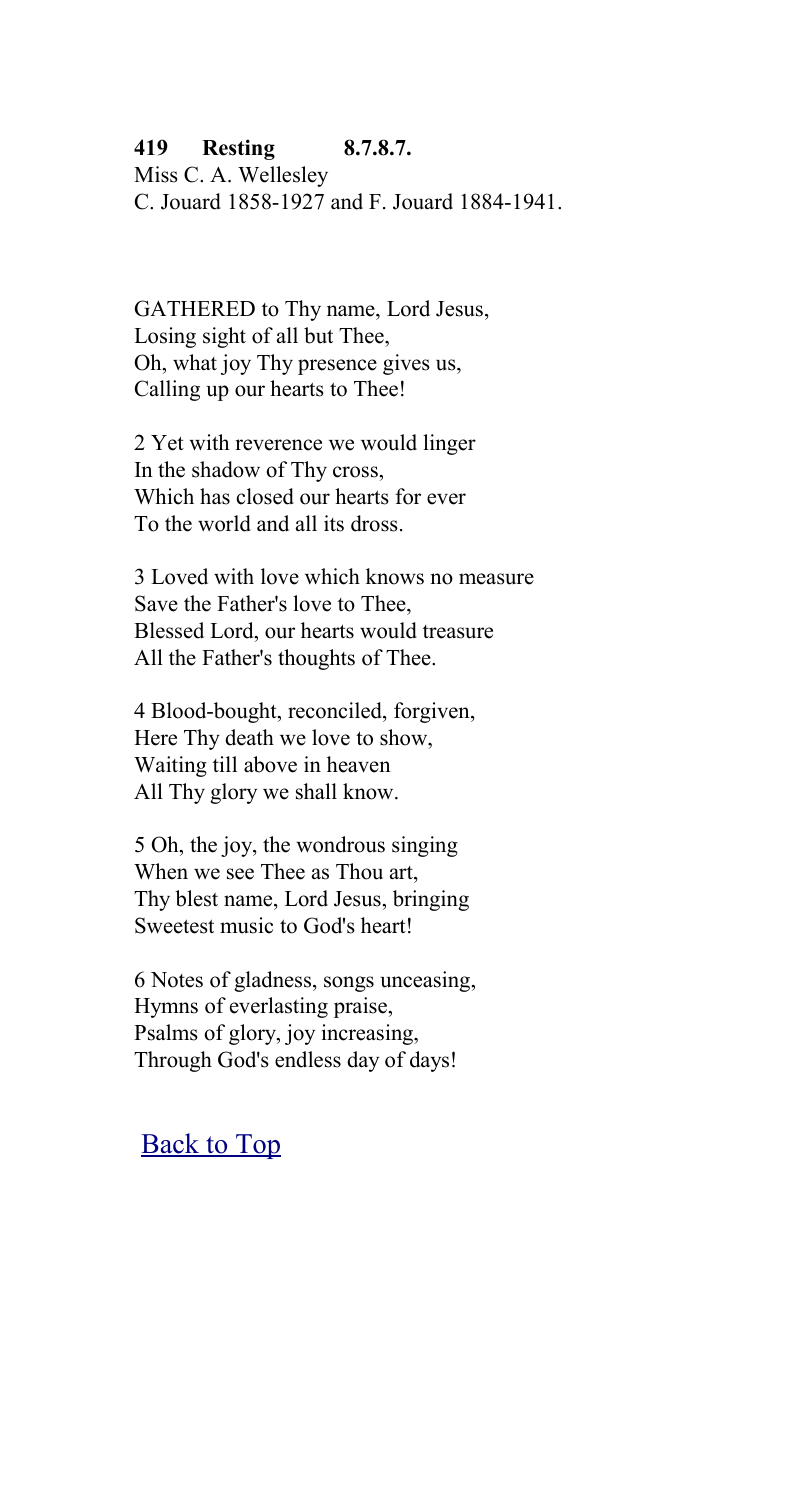## **420 Brandenburg 7s.**

W. J. Hocking German Melody

GLADLY let us join to sing, Heart and lips united bring, In a strain of sweet accord To our Saviour, Christ the Lord.

2 Crowned above in heavenly light, What an all-transcending sight! Worthy Lord, we bow the knee, Power and praise belong to Thee.

3 Chiefest name in earth or heaven To the Son of man is given; Hallelujah! nought shall claim Higher glory than Thy name.

4 Now, O Lord, we sing to Thee, Thou our song eternally; When above on Thee we gaze, Heaven shall swell with perfect praise.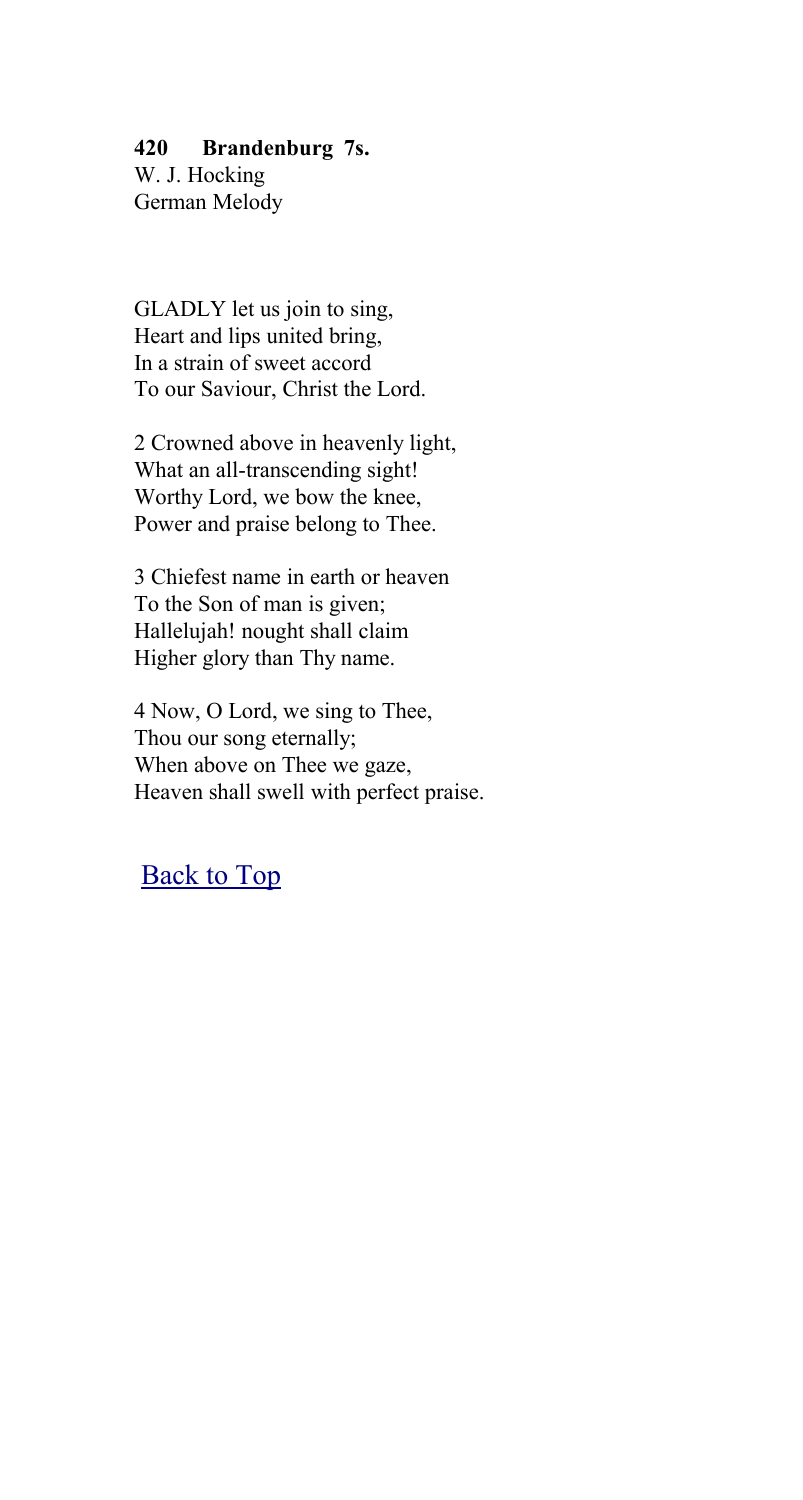## **421 Lubeck 7s.**

G. W. Frazer Freilinghausen's "Gesangbuch", 1704

GLORY unto Him who died, Who for us was crucified; Who in rich abounding grace Took the guilty sinner's place.

2 Glory unto Him who lives, Him who life eternal gives; Quickened from the silent grave, He is mighty now to save.

3 Glory unto Him on high, By whose blood we are made nigh; Seated in Him is our place, Trophies of His matchless grace.

4 Glory unto Him whose voice Shall each waiting heart rejoice; He will call His saints away To His own eternal day.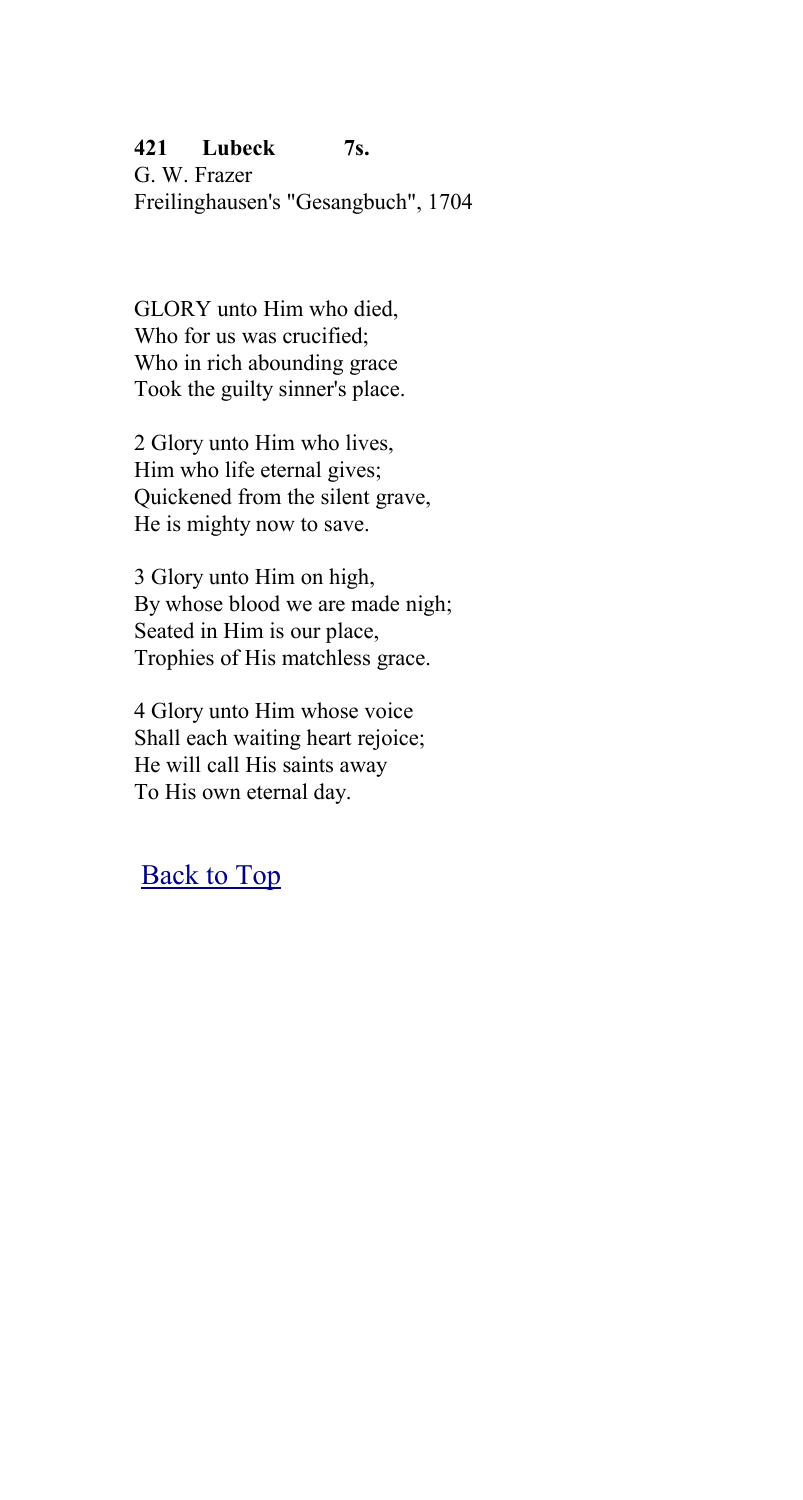#### **422 Placida 8.7.8.7.**

William Kelly (1821-1906) H. E. Gebhardt, 1832-1899

GOD and Father, we adore Thee For the Christ, Thine image bright, In whom all Thy holy nature Dawned on our once hopeless night.

2 Thou didst send Him as the witness Of a life beyond compare; By Thy Spirit we received Him; Now in Christ how blest we are!

3 Fellowship with Thee, the Father, And with Jesus Christ Thy Son – Such Thine own most gracious giving By Thy Spirit to each one.

4 For in Christ was life eternal Once beheld and heard below; And in Him dwelt all the fulness, Though in grace He stooped so low.

5 Now in Him, our God and Father, Sharers of Thy love are we; Now partaking with our Saviour His unceasing rest in Thee.

6 Grace divine is this, transcending All that else the heart employs: 'Tis the Son and Father deigning Us to give of Their own joys.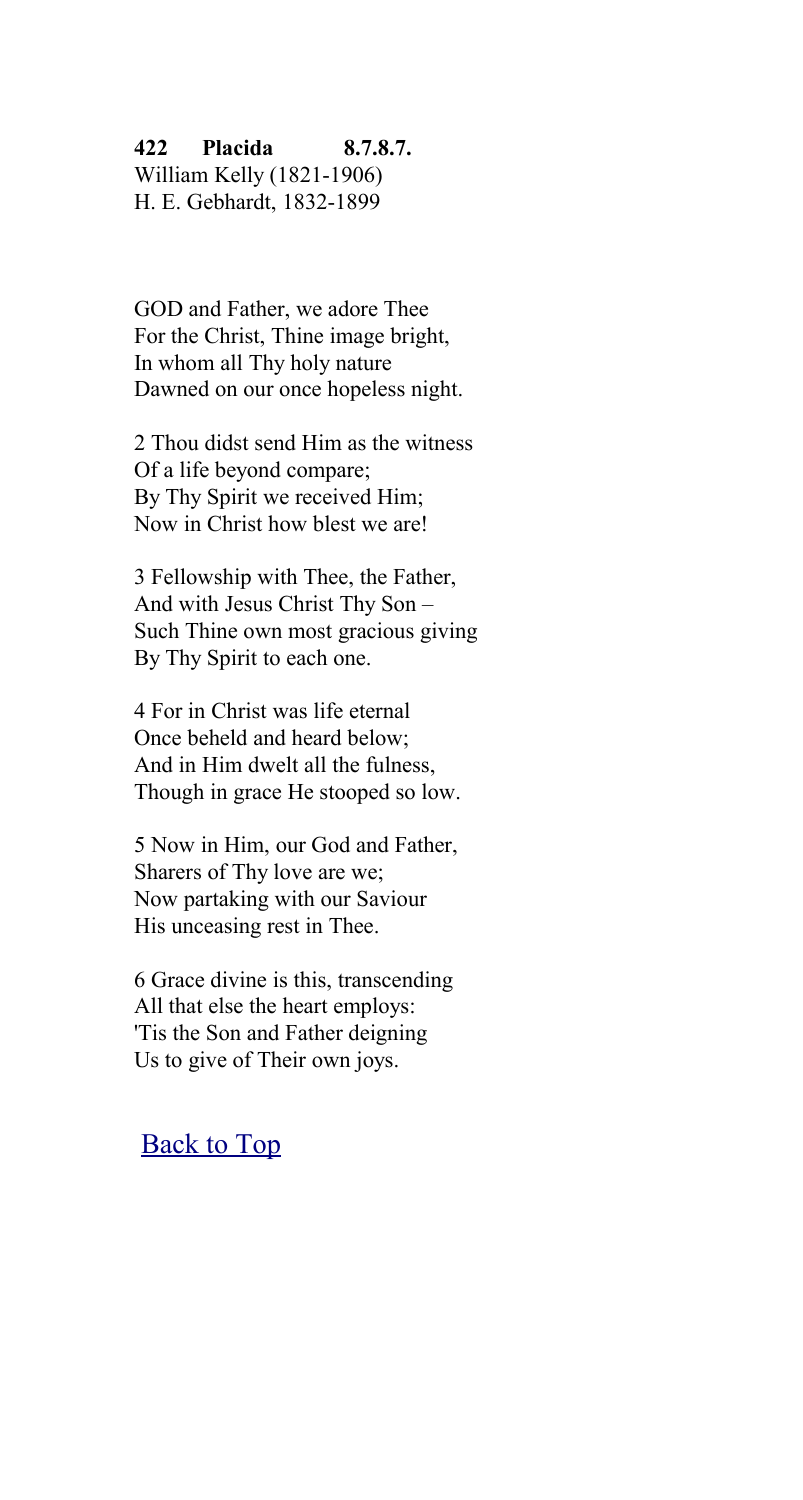**423 Northampton 8.7.8.7.D.**

Gustaffson (tr. from Swedish) Philip Paul Bliss (1838-1876)

GOD and Father, we Thy children Would in meekness hear Thy word, Undistracted, hearts responsive, As Thy Spirit strikes the chord; All Thy mind we would be learning, As the desert path we trace; Thine we are, and would be leaning Ever on Thy boundless grace.

2 Still the Spirit is revealing Heights of glory Thou hast given, And our eyes by faith are seeing Christ at Thy right hand in heaven; As on earth His path was trodden, Ever subject to Thy will, As the Man of all Thy counsels, Who the universe will fill.

3 When our hearts this place accord Him, When, as Isaac, He has come, Cast the bondslave out and ruleth As the Lord upon His throne, Then our hearts bow down before Him, This world's glory waxeth dim, Every hindrance then must vanish, All be subject unto Him.

4 God our Father, Thee we worship, Praise Thee evermore that Thou Leadest us in triumph, telling All Thy boundless love e'en now; May we therefore still be learning, In Thy word Thy counsels trace, Till the day that Thou displayest All the glory of Thy grace.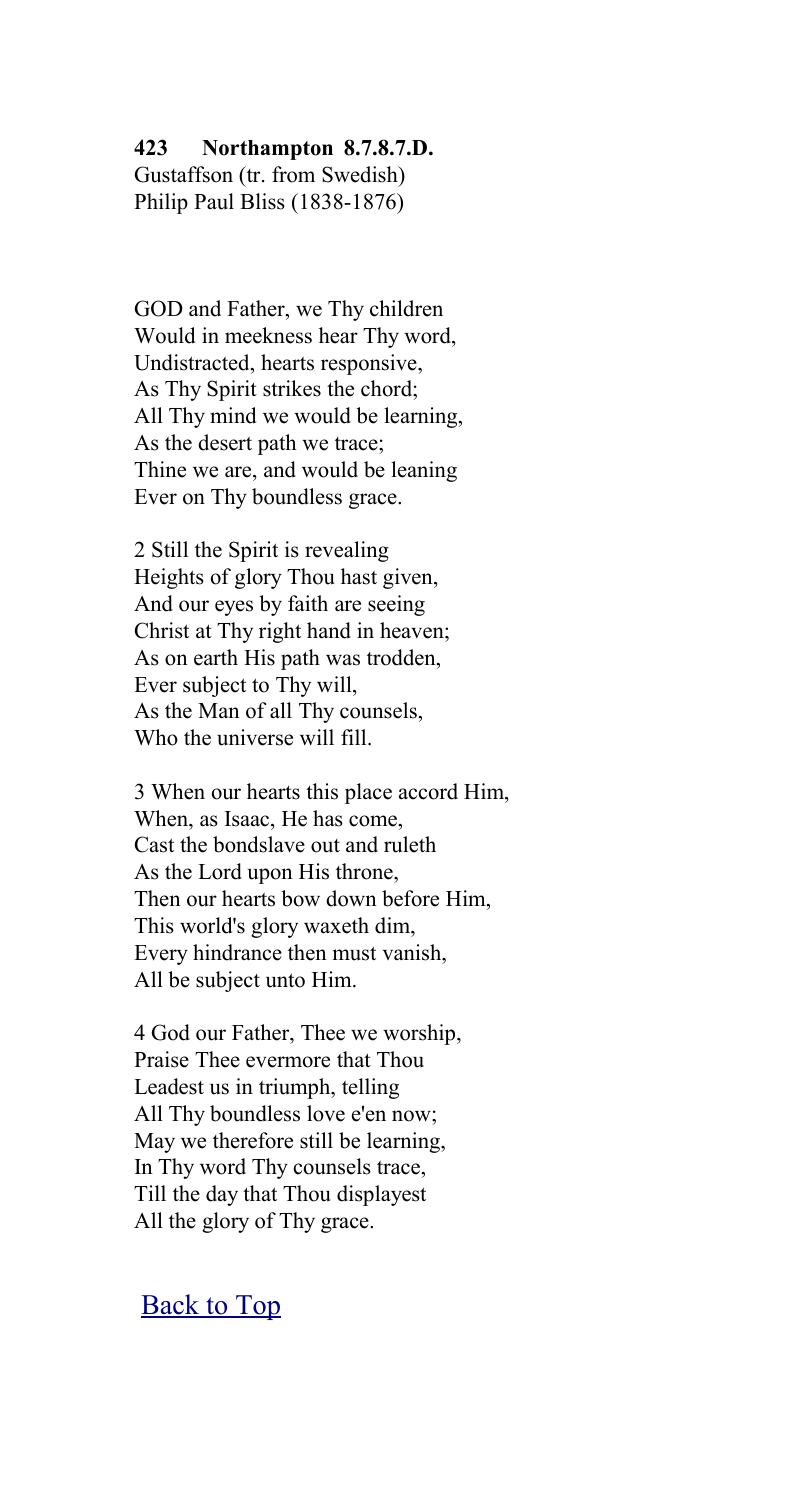#### **424 The Saviour is Coming 11s.** Anon. Anon.

THOUGH faint yet pursuing we go on our way; The Lord is our leader, our stronghold and stay; Though suffering and sorrow and trial we bear, The Lord is our refuge, and whom shall we fear?

2 He raiseth the fallen, He cheereth the faint; If the weak are oppressed, He hears their complaint; The way may be dreary, and thorny the road, But why should we falter? Our help is in God.

3 And to His green pastures our footsteps He leads; His flock in the desert how kindly He feeds! The lambs in His bosom He tenderly bears, And brings back the wanderers safe from the snares.

4 Though clouds may surround us, our God is our light; Though storms rage around us, our God is our might; So faint yet pursuing, still onward we move, The Lord is our leader; our home is above.

5 And there shall His people eternally dwell With Him who has led them so safely and well; The toilsome way over, the wilderness passed, And Canaan the blessed is theirs at the last.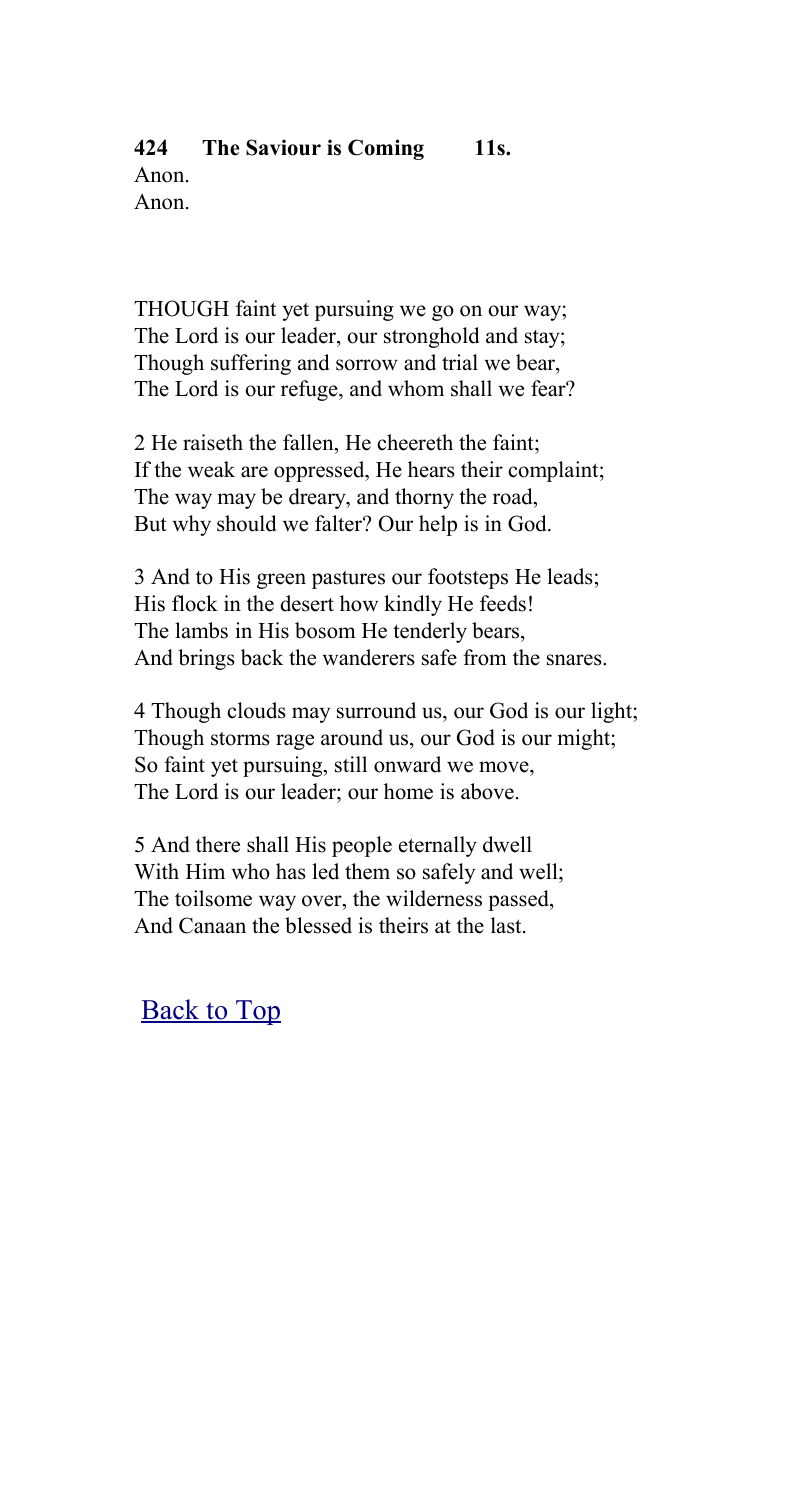### **425 Lyons 10.10.11.11.**

J. Newton Franz Joseph Haydn, 1732-1809

THOUGH troubles assail, and dangers affright, Though friends should all fail, and foes all unite, Yet one thing secures us whatever betide; The scripture assures us the Lord will provide.

2 His call we obey, like Abram of old, Not knowing our way, but faith makes us bold; For though we are strangers, we have a sure guide, And trust in all dangers the Lord will provide.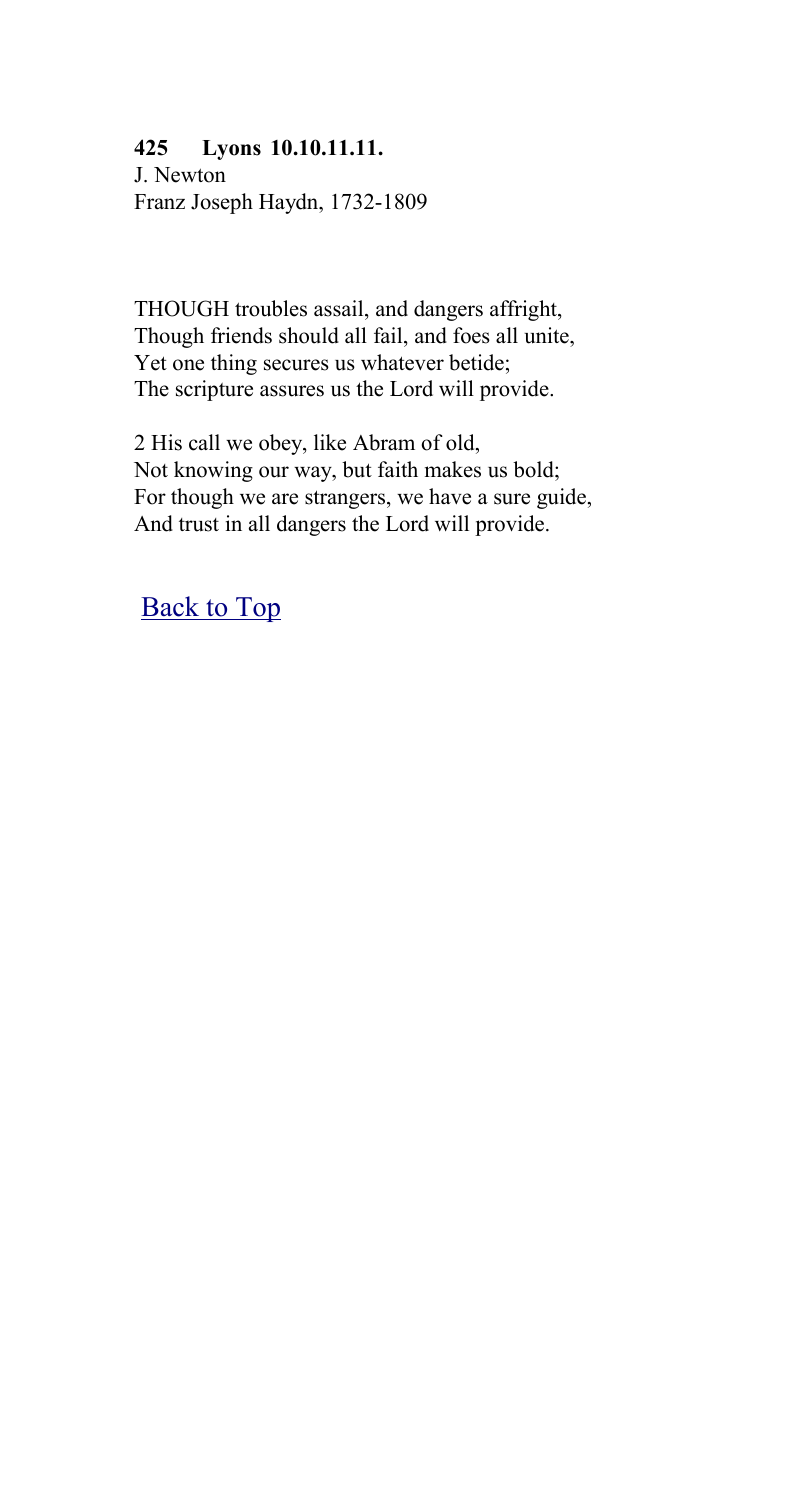### **426 Seine 7.6.7.6.D.**

J. Conder W. Brockhaus, 1819-1888

'TIS not that I did choose Thee, For, Lord, that could not be; This heart would still refuse Thee, But Thou hast chosen me; Thou from the sins that stained me Hast washed and set me free, And to this end ordained me That I should live to Thee.

2 'Twas sovereign mercy called me And taught my opening mind; The world had else enthralled me, To heavenly glories blind; My heart owns none above Thee; For Thine own self I thirst; This knowing, if I love Thee, That Thou didst love me first.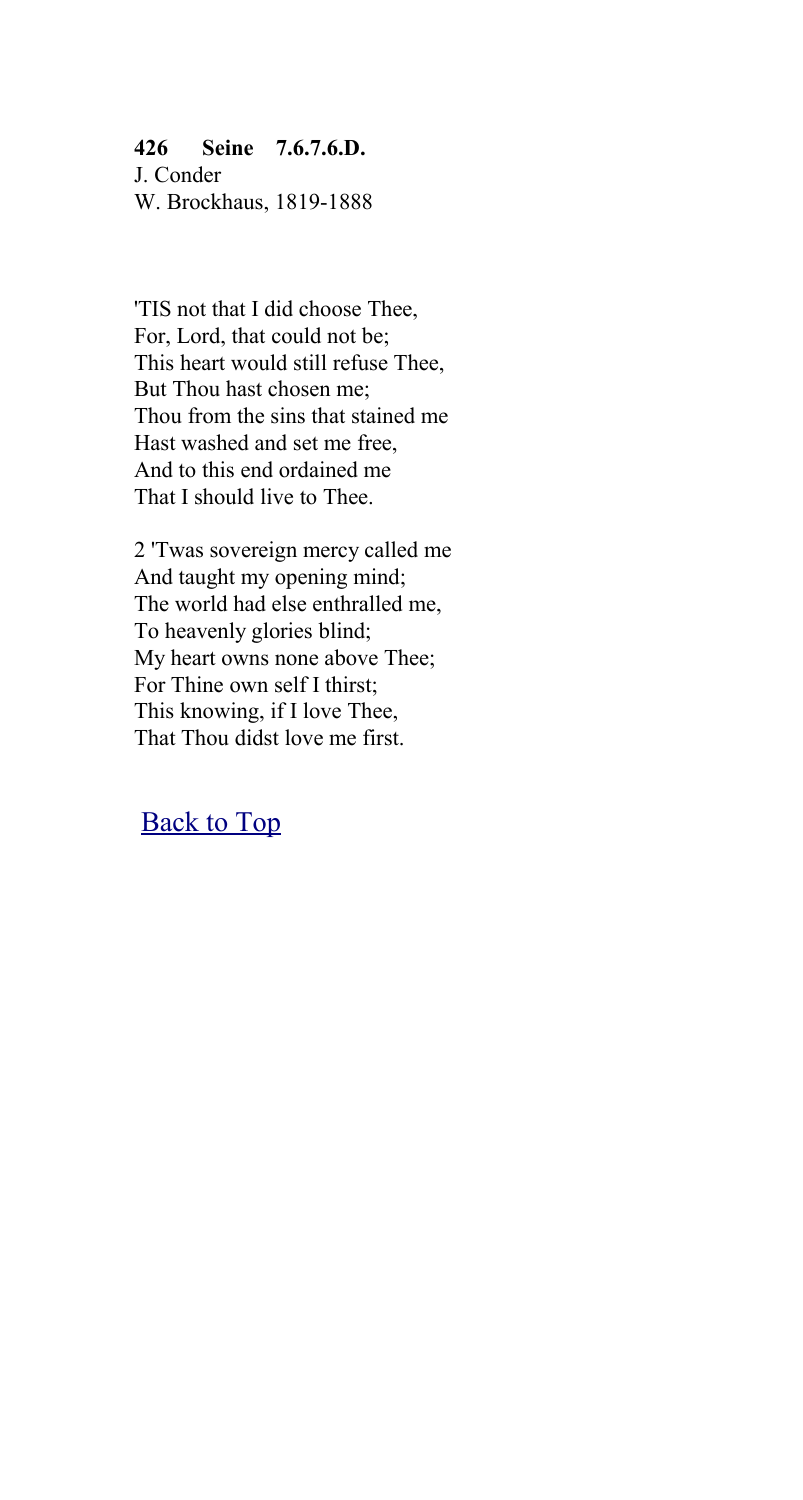#### **427 'Peace, be still' 8.4.8.4.8.8.8.4.**

John Kent (1766-1843) Scottish Melody

'TIS the church triumphant singing, Worthy the Lamb! Heaven throughout with praises ringing, Worthy the Lamb! Thrones and powers before Him bending; Odours sweet, with voice, ascending; Swells the chorus never-ending, Worthy the Lamb!

2 Every kindred, tongue, and nation, Worthy the Lamb! Join to sing the great salvation, Worthy the Lamb! Loud as mighty thunders roaring, Floods of mighty waters pouring, Prostrate at His feet adoring, Worthy the Lamb!

3 Sing with blest anticipation, Worthy the Lamb! Through the vale of tribulation, Worthy the Lamb! Sweetest notes, all notes excelling, On His love for ever dwelling, Still untold, though ever telling, Worthy the Lamb!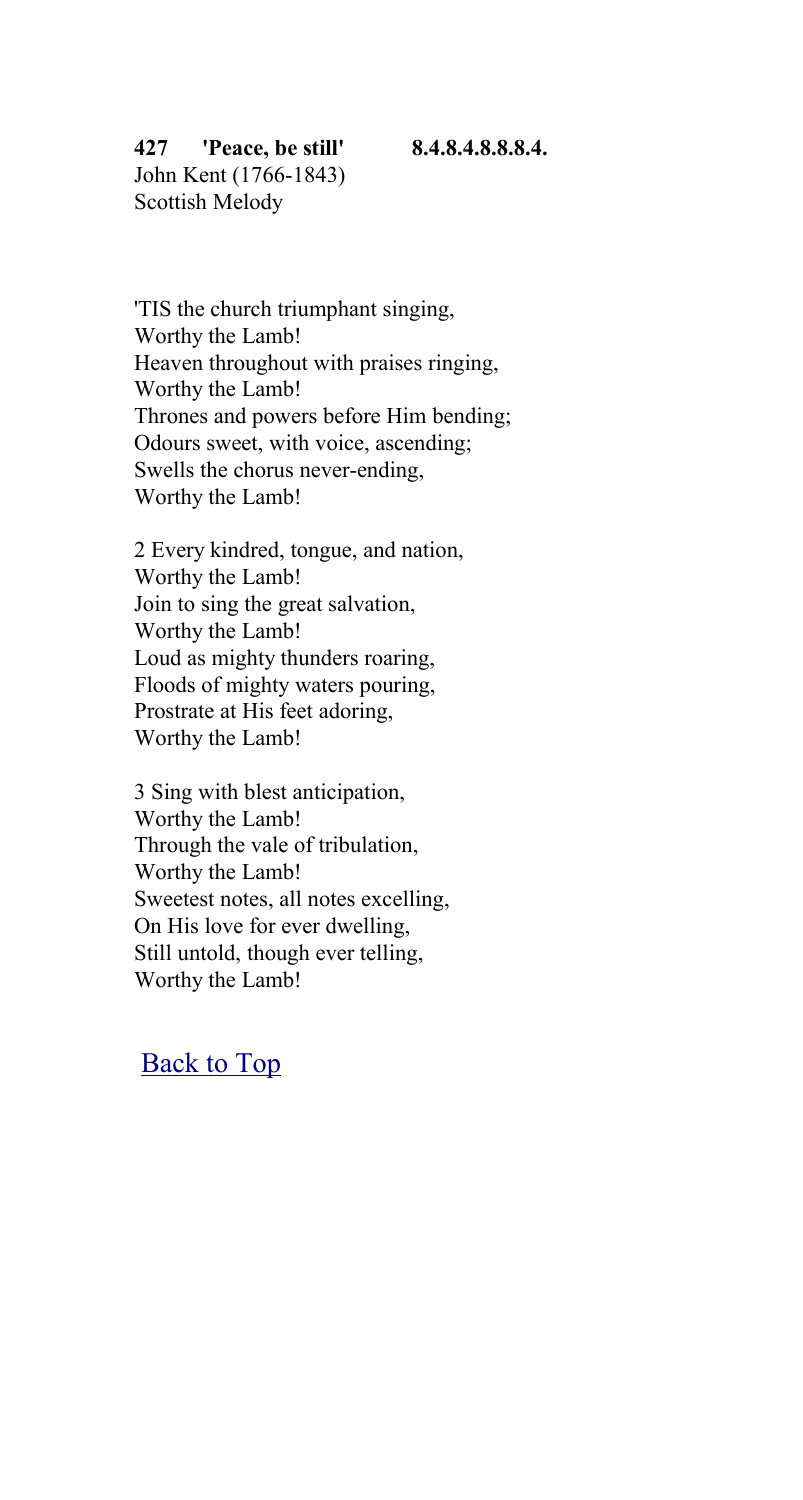#### **428 Evan C.M.**

Catesby Paget (19th Century) W. H. Havergal, 1793-1870

A MIND at perfect peace with God: Oh, what a word is this! A sinner reconciled through blood: This, this indeed is peace.

2 By nature and by practice far, How very far from God! Yet now by grace brought nigh to Him Through faith in Jesus' blood.

3 So nigh, so very nigh to God, I cannot nearer be; For in the person of His Son, I am as near as He.

4 So dear, so very dear to God, More dear I cannot be; The love wherewith He loves the Son, Such is His love to me.

5 Why should I ever anxious be Since such a God is mine? He watches o'er me night and day, And tells me, "Thou art Mine".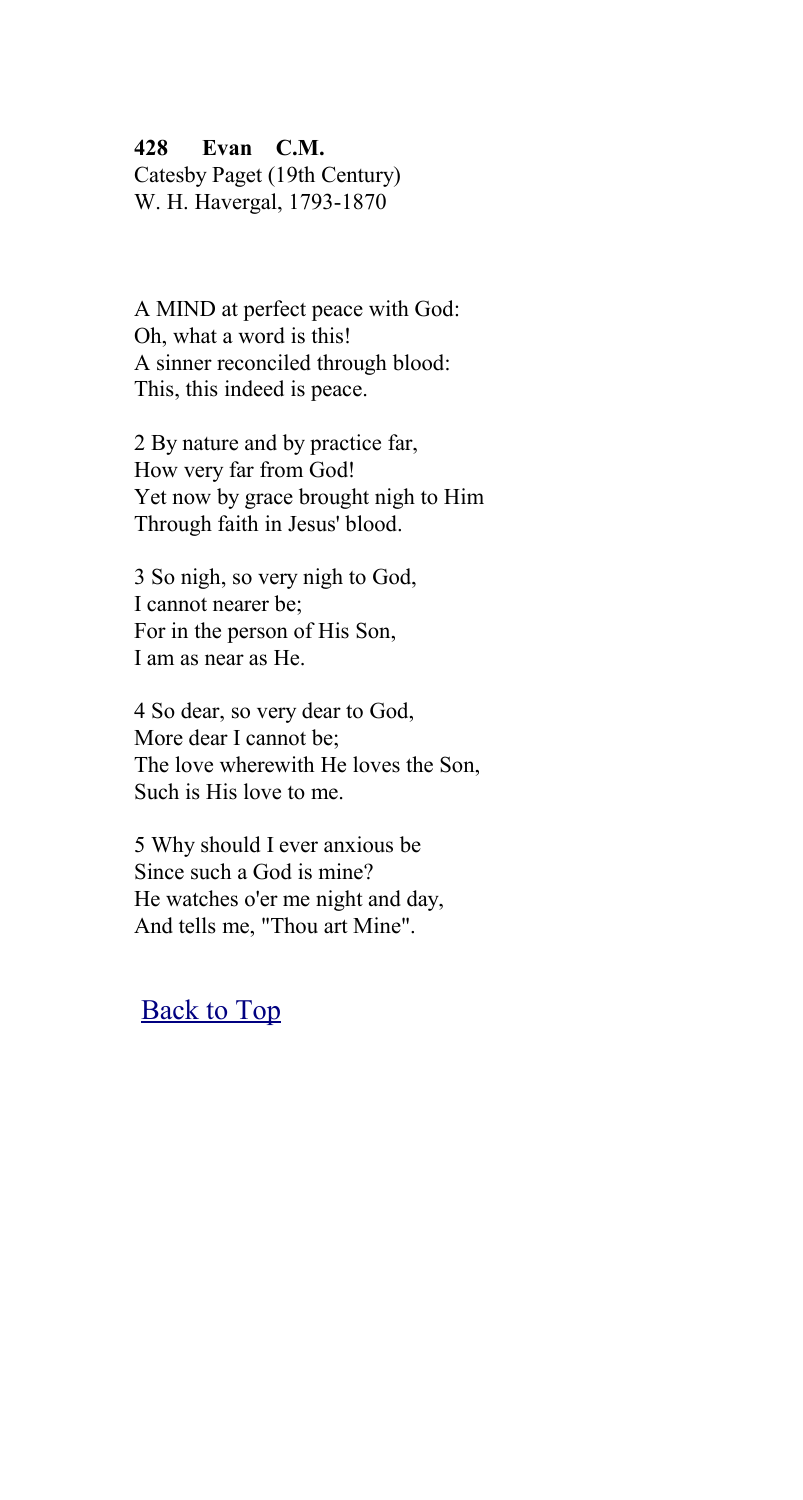#### **429 Warrington L.M.**

J. Montgomery R. Harrison, 1748-1810

TO Him who suffered on the tree Our souls at His soul's price to gain, Blessing, and praise, and glory be: Worthy the Lamb, for He was slain.

2 He hath redeemed us by His blood, Hath cleansed from every sinful stain, And made us kings and priests to God: Worthy the Lamb, for He was slain.

3 To Him, enthroned by every right, All power in heaven and earth proclaim; Honour, and majesty, and might: Worthy the Lamb, for He was slain.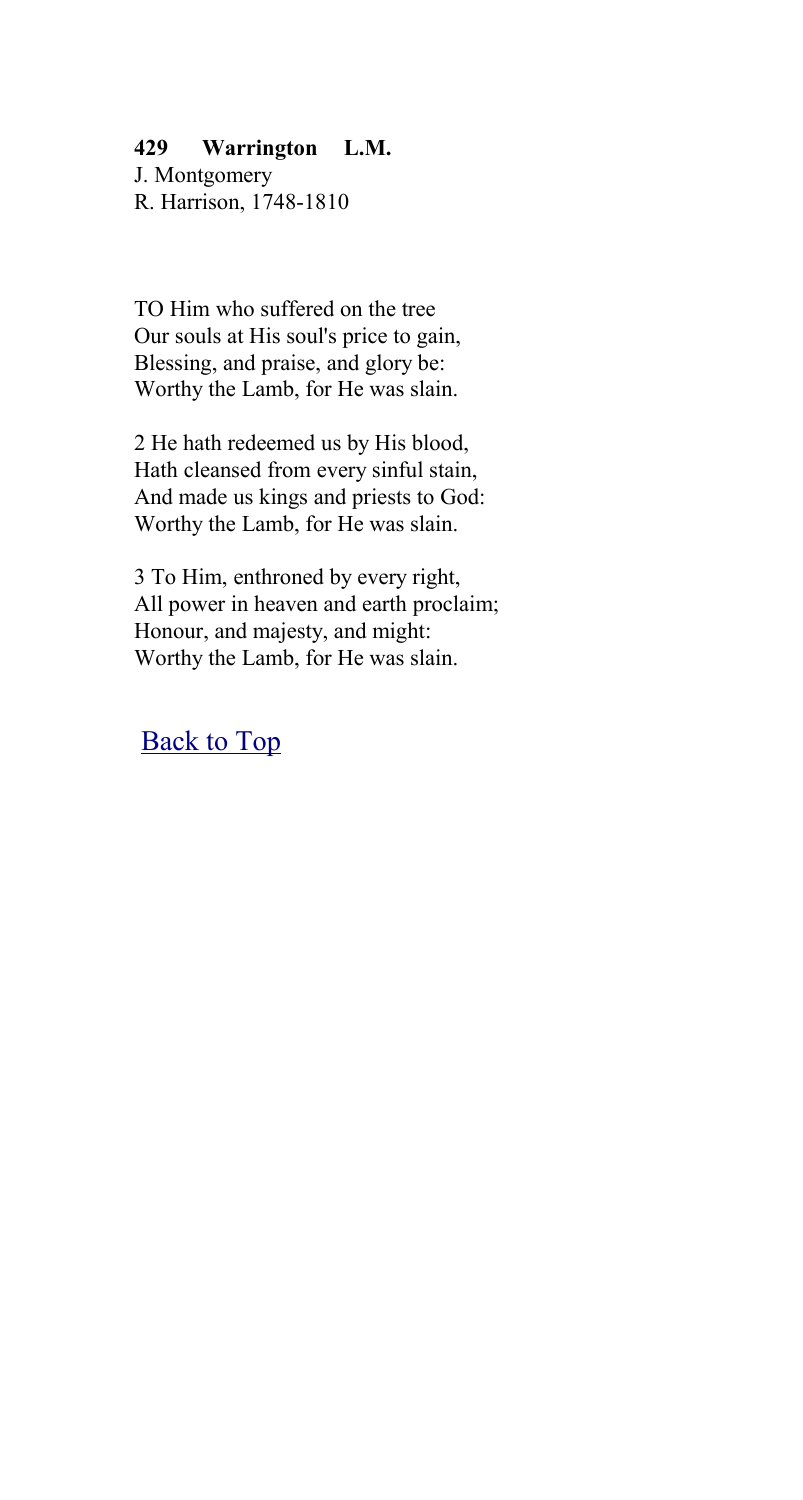#### **430 Hull 8.8.6.8.8.6.**

T. Kelly S. Chandler, born 1760

TO wait for that appointed day, When Christ His glories will display, Be this our one great care: To do His will, our business here; No toil to shun, no danger fear, Resolved the cross to bear.

2 And though He should prolong His stay, And sinners mock at the delay, His people need not fear; The Man who wore the crown of thorns, Whose claim the world rejects and scorns, In glory will appear.

3 In patience then we now may rest, Assured the Father's time is best, And all His word obey; We wait till that blest day shall come; The Lord will first convey us home, And then His power display.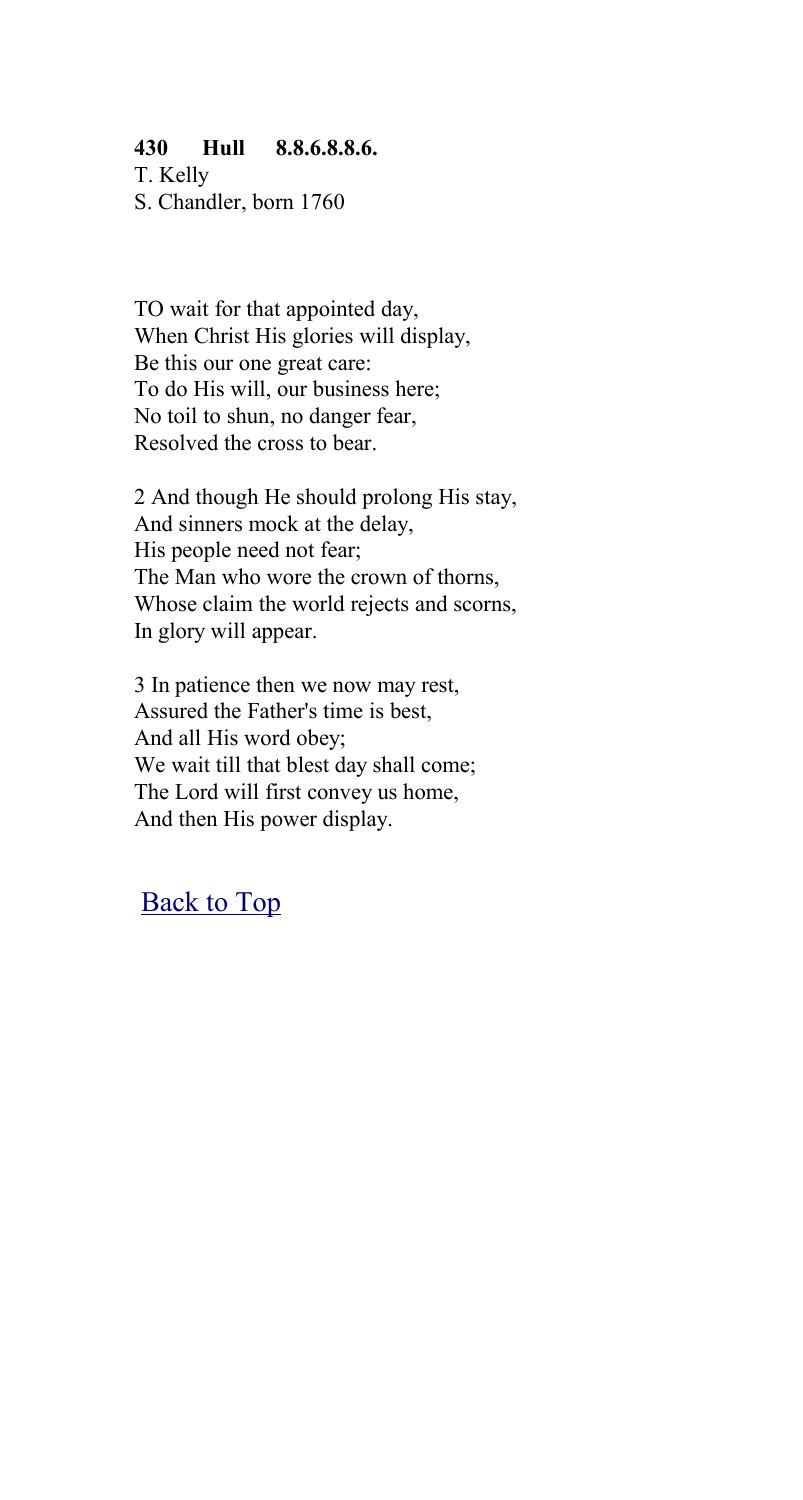### **431 Langran 10s.**

Adapted from J. N. Darby J. Langran, 1835-1909

WE praise Thee, Lord, in strains of deepest joy, Responsive to Thy voice of holy love; We hail Thee, source of bliss without alloy. Bright inlet to the light of heaven above.

2 We praise Thee, Lord, for in Thy blessed face God's glory shines for us without a veil; And now Thou leadest us in righteous grace To that blest place where praises never fail.

3 We live of Thee, we've heard Thy quickening voice Speaking of love beyond all human thought, Thy Father's love, in which we now rejoice, As those in spirit to Thy Father brought.

4 Thou hast made known the Father whom we've seen In Thy blest Person – infinite delight! It more than satisfies, as here we glean The foretaste of His love, till all be light.

5 Father, Thou lovest! favour all divine, A cloudless favour rests upon us here; Thy face shines on us as it still doth shine On Thy blest Son, whose image we shall bear.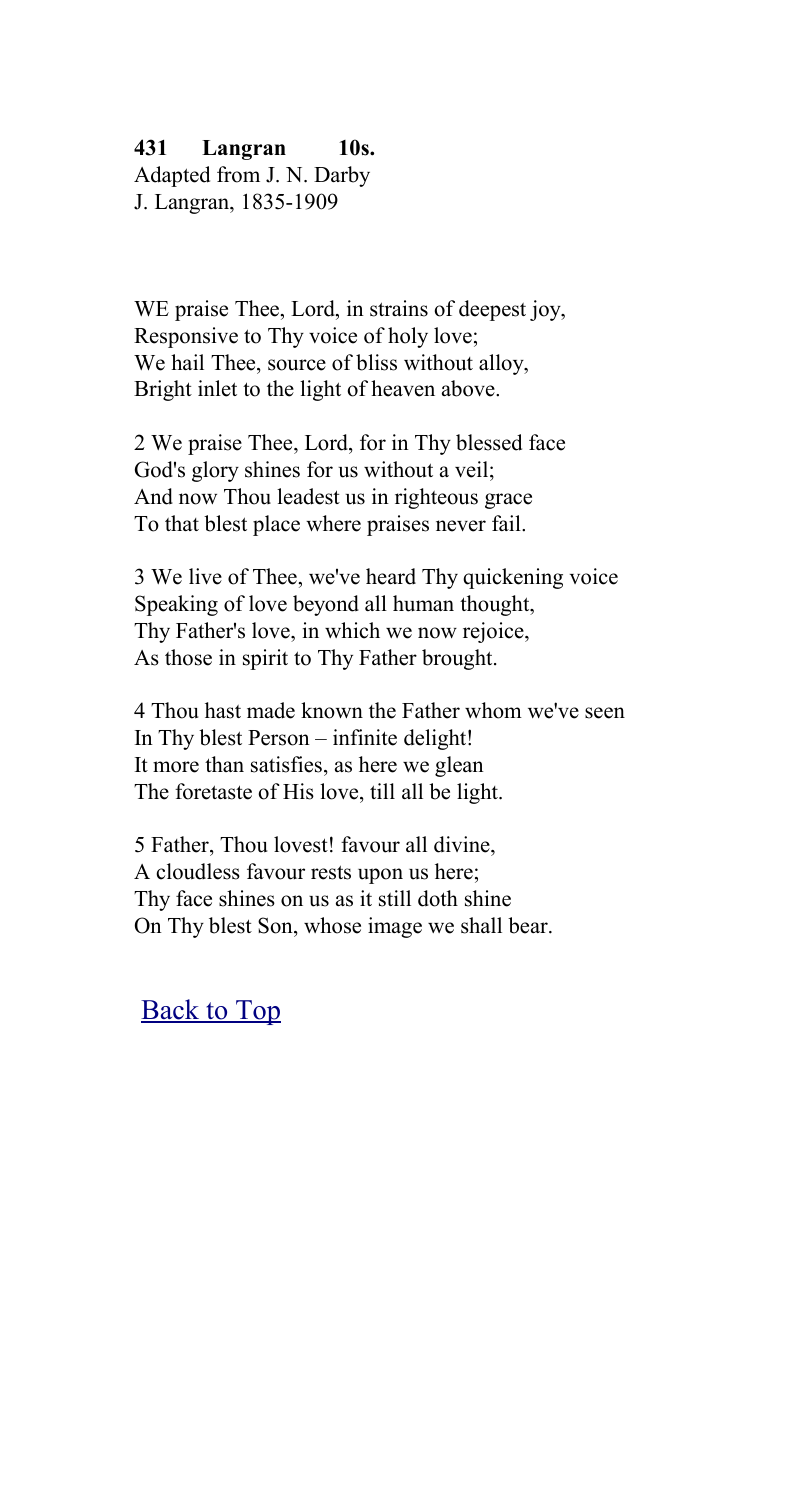#### **432 Mapleton C.M.**

Anne Steele (1716-1778) Anon.

AND did the Holy and the Just, The Sovereign of the skies, Stoop down to man's estate and dust That guilty worms might rise?

2 Yes, the Redeemer left the throne, The radiant throne on high – Surprising mercy, love unknown – To suffer, bleed, and die.

3 He took the guilty culprit's place And suffered in his stead; For man – oh, miracle of grace – For man the Saviour bled.

4 Blest Lord, what heavenly wonders dwell In Thine atoning blood! By this are sinners saved from hell, And rebels brought to God.

5 Jesus, my soul adoring bends To love so full, so free; Thy word declares that love extends In saving power to me.

6 What glad returns can I impart, For favour so divine? Oh, take me, all, and fill my heart, And make me wholly Thine.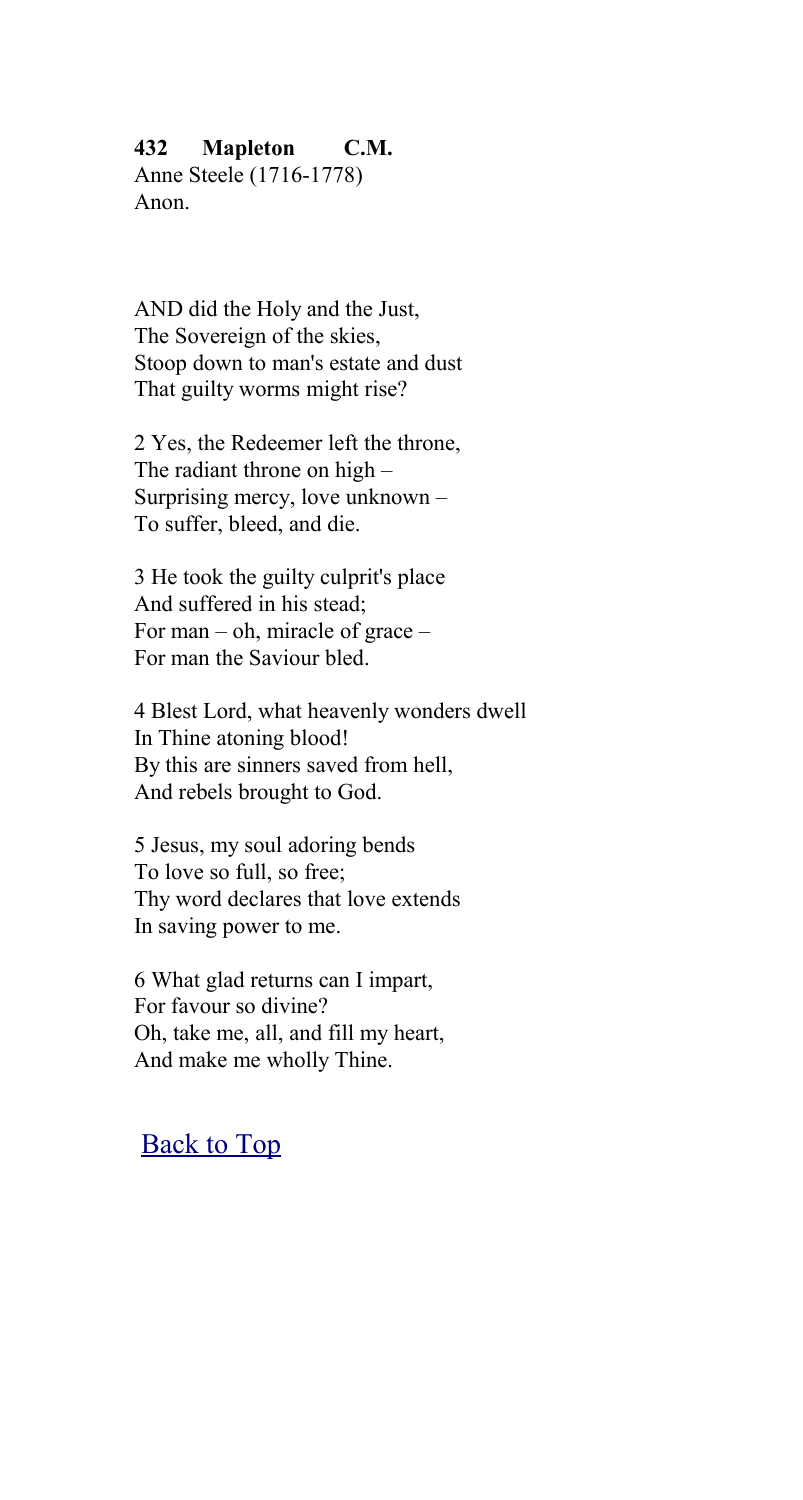#### **433 Celeste 8.8.8.8. Dactylic**

Mrs. E. Mills (1805-1829) "Lancashire Sunday School Songs" 1857

WE sing of the realms of the blest, That country so bright and so fair, The glorious mansions of rest – But what must it be to be there?

2 We tell of its service of love, The robes which the glorified wear, The church of the first-born above – But what must it be to be there?

3 We tell of its freedom from sin, From sorrow, temptation, and care, From trials without and within – But what must it be to be there?

4 Do Thou, Lord, 'midst pleasure and woe, Still for heaven our spirits prepare; And shortly we also shall know And feel what it is to be there.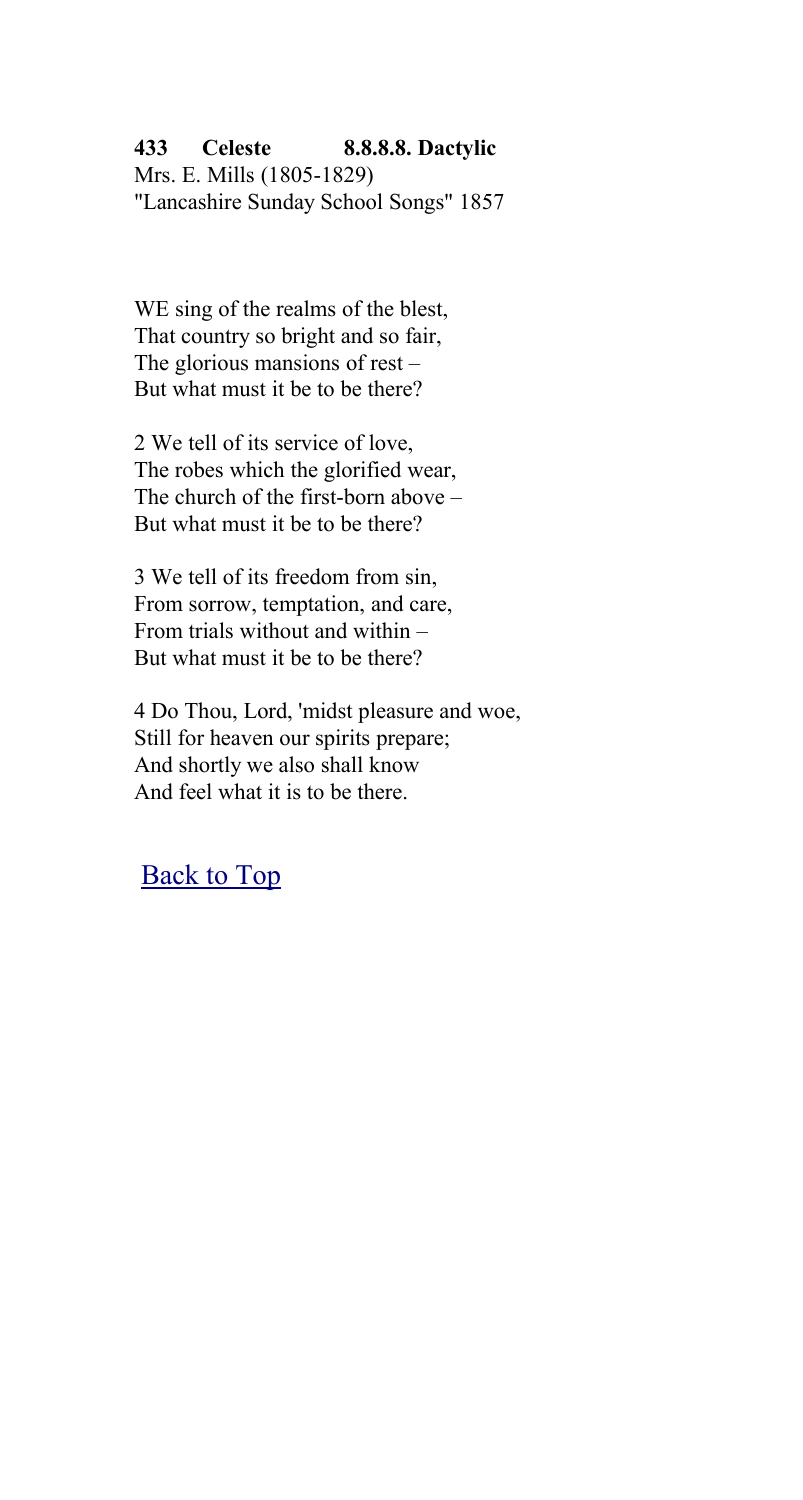#### **434 Ellacombe 7.6.7.6.D.**

M. Bowly "Gesangbuch Der Herzoge", Wurttemberg 1784

WE'RE pilgrims in the wilderness: Our dwelling is a camp; Created things, though pleasant, Now bear to us death's stamp. But onward we are speeding, Though often sorely tried: The Holy Ghost is leading Home to the Lamb, His bride.

2 With fellow-pilgrims meeting, Who seek the rest to come, 'Tis sweet to sing together, "We are not far from home." And when we've learned our lesson, Our work in suffering done, Our ever-loving Father Will welcome every one.

3 We look to meet our brethren, From every distant shore; Not one will seem a stranger, Though never seen before; With angel hosts attending, In myriads through the sky: Yet 'midst them all, Thou only, O Lord, wilt fix the eye.

4 Lord, since we sing as pilgrims, O give us pilgrims' ways, Low thoughts of self, befitting Proclaimers of Thy praise; O make us each more holy, In spirit pure and meek: More like to heavenly citizens, As more of heaven we speak.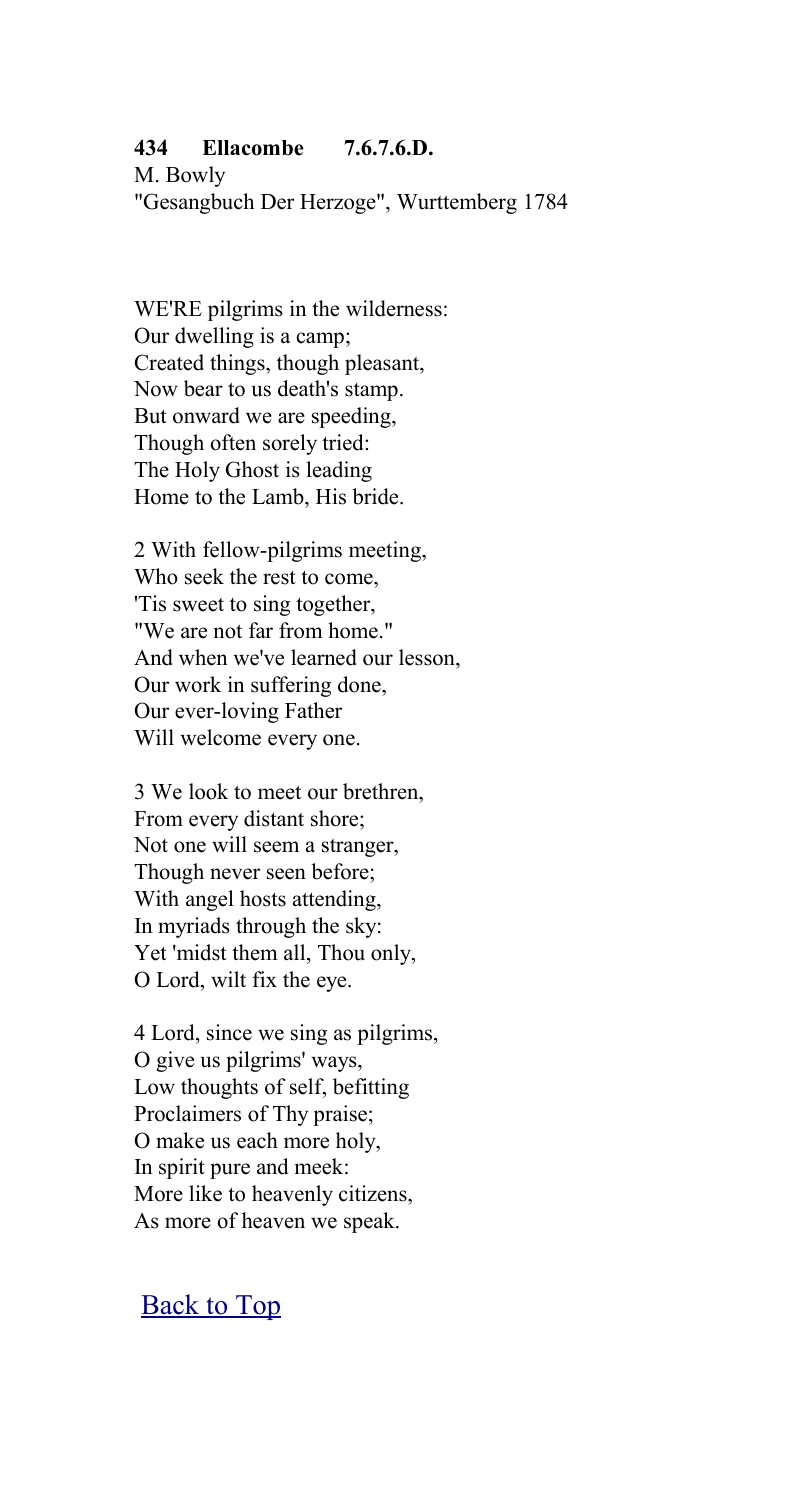#### **435 Clementia 7.7.7.7.D. Ref.**

Miss H. K. Burlingham C. Jouard 1858-1927 and F. Jouard 1884-1941.

GOD in mercy sent His Son To a world by sin undone; Jesus Christ was crucified – 'Twas for sinners Jesus died.

2 Oh! the glory of the grace, Shining in the Saviour's face, Telling sinners from above, "God is Light" and "God is Love."

3 Sin and death no more shall reign, Jesus died and lives again. In the glory's highest height See Him God's supreme delight.

4 All who in His name believe, Everlasting life receive; Lord of all is Jesus now; Every knee to Him must bow.

5 Christ the Lord will come again; He who suffered once will reign; Every tongue at last shall own, "Worthy is the Lamb" alone.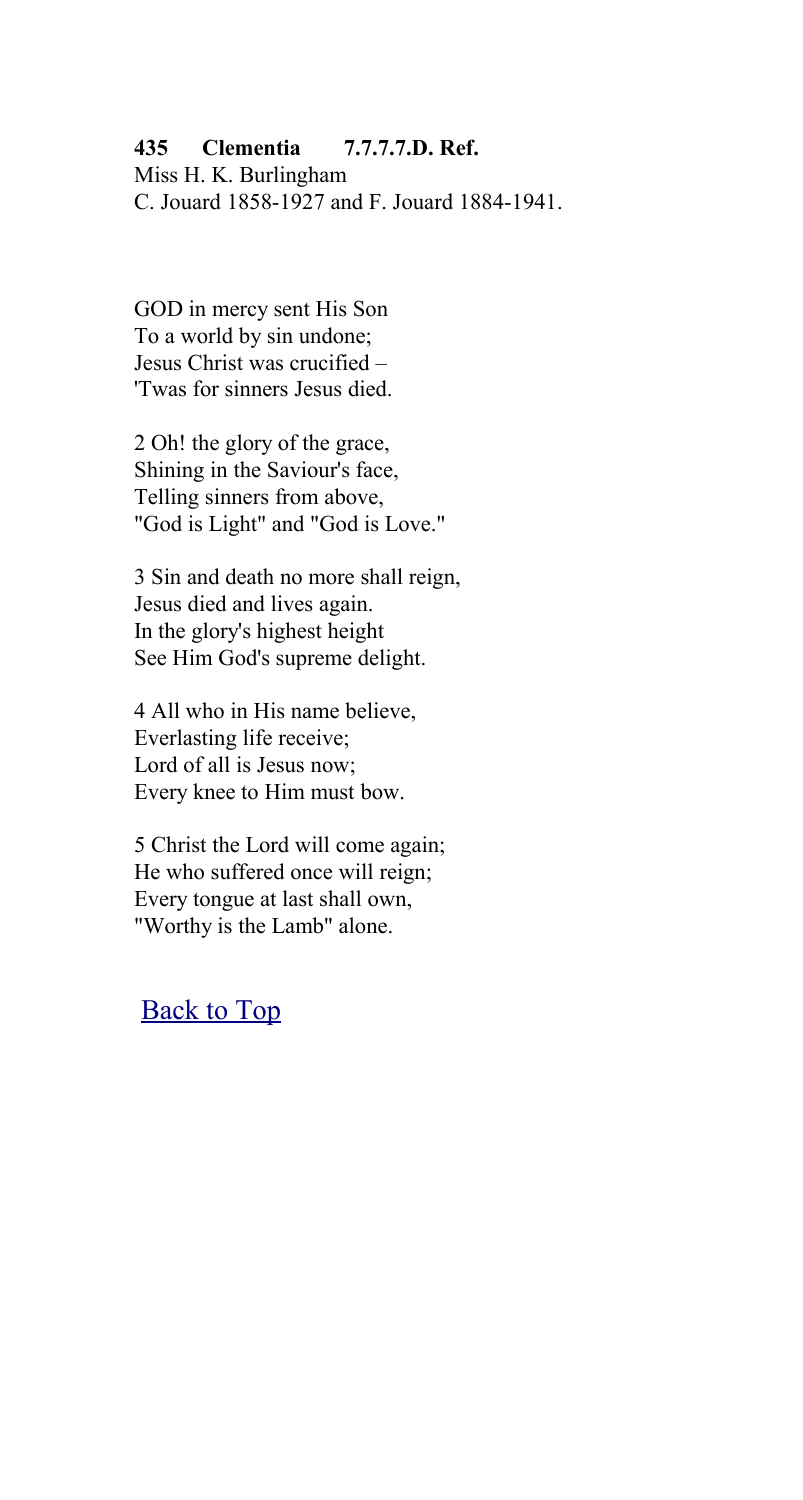#### **436 Blaenwern 8.7.8.7.D.**

Edward Henry Chater (1845-1915) W. P. Rowlands, 1860-1937

GOD and Father, we adore Thee, Now revealed in Christ the Son, Joying in Thy holy presence Through the work that He has done.

2 Filled with praise we bow before Thee; Thou art evermore the same; With adoring hearts we bless Thee, Magnify Thy holy name.

3 Worship, honour, praise and glory, Would we render unto Thee; Heights unsearched and depths unfathomed In Thy wondrous love we see.

4 All Thy glory shines transcendent In the person of the Son, Jesus Christ, Thy Well-beloved, Who redemption's glory won.

5 In Thy presence we behold Him, Object of Thy heart's deep love, Boundless theme of adoration In that scene of joy above.

6 In Thy grace Thou now hast called us Sharers of Thy joy to be, And to know the blessed secret Of His preciousness to Thee.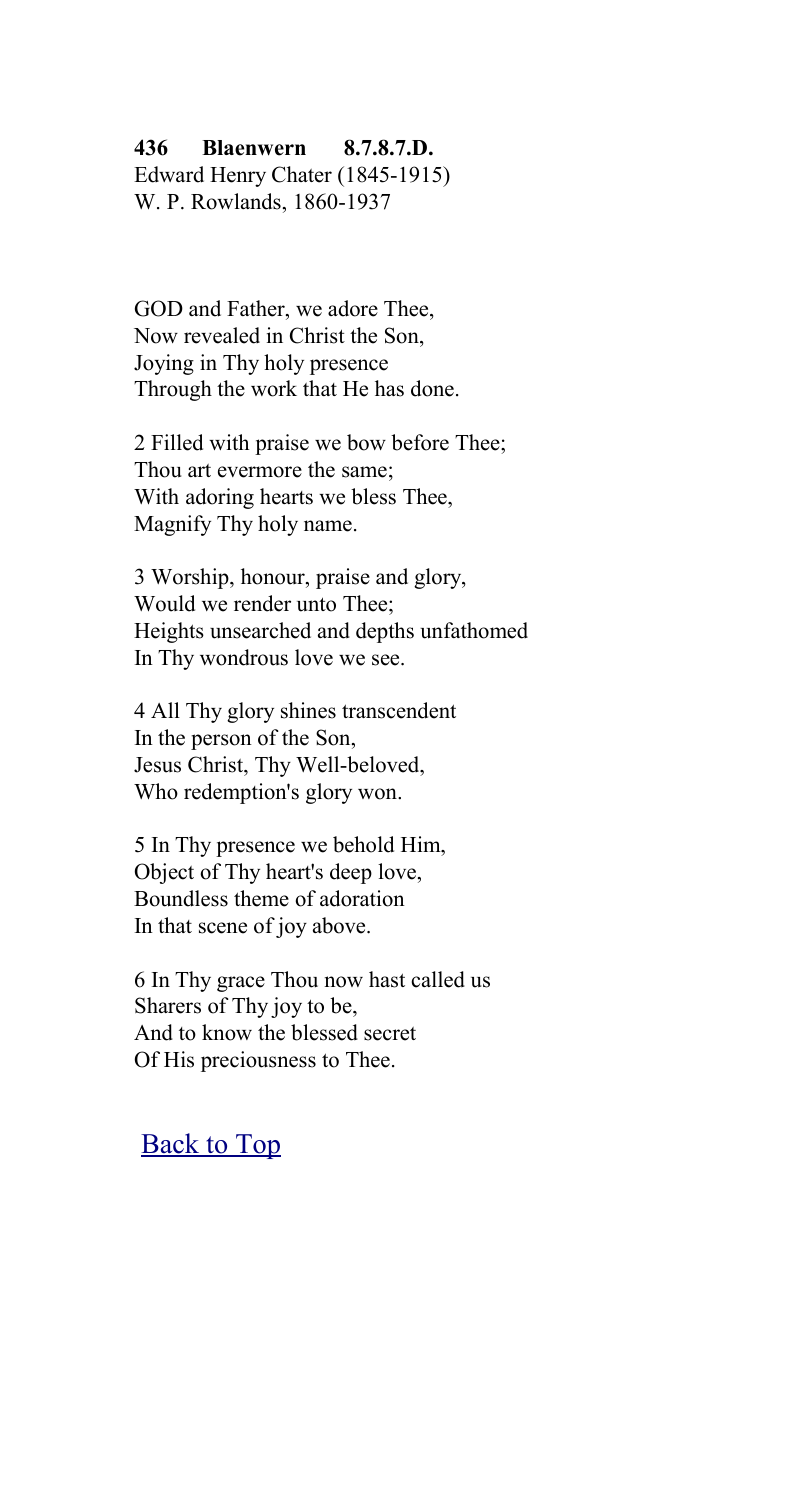## **437 St. Anne C.M.**

W. Cowper W. Croft, 1678-1727

GOD moves in a mysterious way, His wonders to perform; He plants His footsteps in the sea, And rides upon the storm.

2 Deep in unfathomable mines Of never-failing skill, He treasures up His bright designs, And works His sovereign will.

3 Ye fearful saints, fresh courage take, The clouds ye so much dread Are big with mercy, and shall break In blessings on your head.

4 Judge not the Lord by feeble sense, But trust Him for His grace: Behind a frowning providence He hides a smiling face.

5 His purposes will ripen fast, Unfolding every hour; The bud may have a bitter taste, But sweet will be the flower.

6 Blind unbelief is sure to err, And scan His work in vain; God is His own interpreter, And He will make it plain.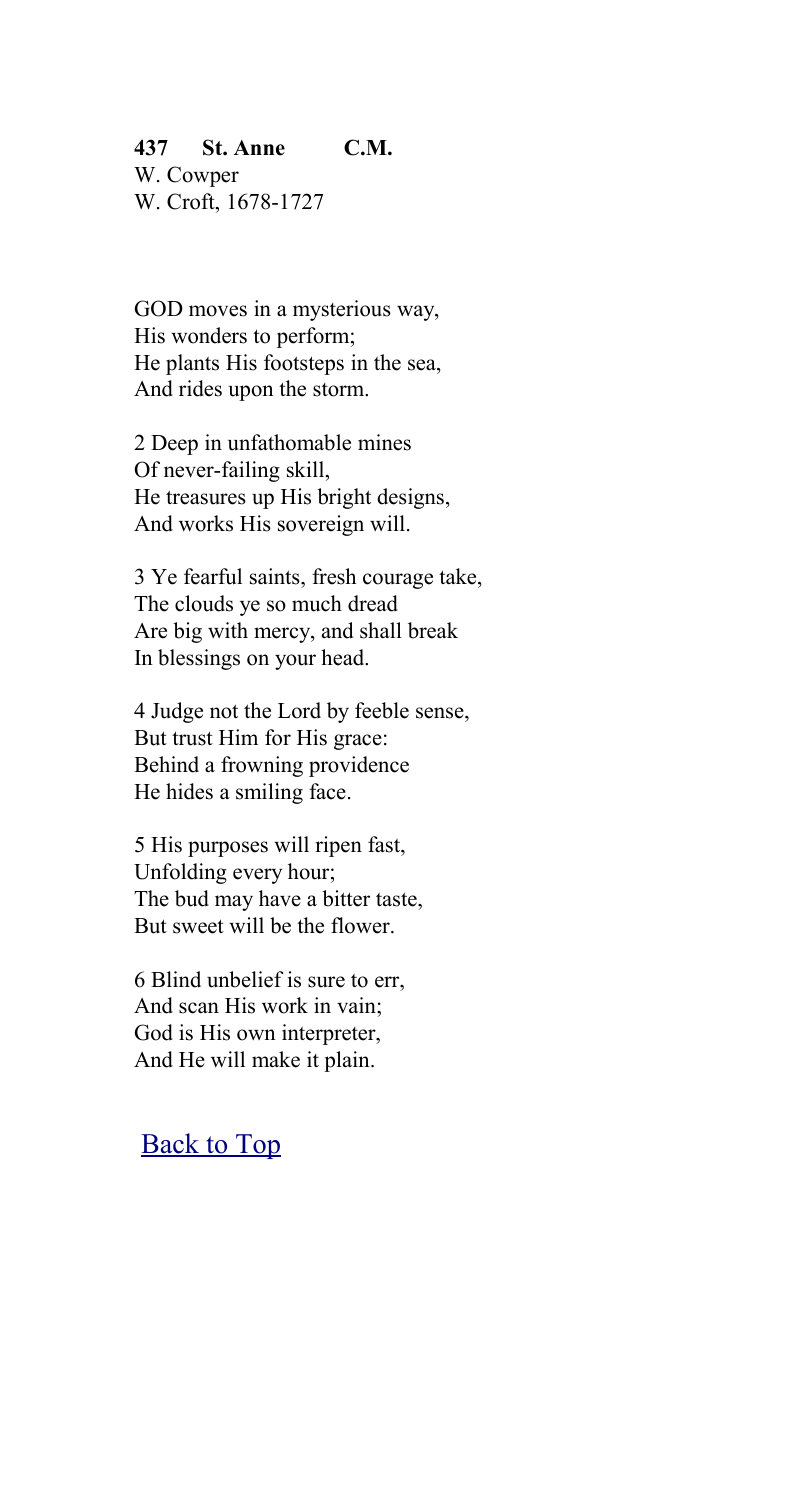### **438 Eventide 10s.**

A. von der Kammer (from German) W. H. Monk, 1823-1889

HOW wonderful! that Thou the Son hast come, And here for us as Son of man hast died; Our sins were laid on Thee, Thou didst become Salvation's Rock, when Thou wast crucified; And faith perceives Thy finished work – the rest Where love well known, yet passing human thought, Has set our feet; as those Thy love has blessed, We praise and worship by Thy Spirit taught.

2 To Thee, O Lord, we bring our note of praise – To Thee who bore for us the cross of shame: What grief Thou knewest on that day of days, When curse and death on Thee, the Victim came! How great Thy grace! no mind of man can grasp The love told out in suffering on the tree; Love that has gathered now within its clasp Those once far off, but now brought home to Thee.

3 How wonderful that love made manifest In Thee – its fulness told! so that the heart, Touched by Thy kindness, finds in Thee its rest, And lost in Thee, adoring, knows its part; There to our hearts Thy rich unmeasured grace, And love's full fountain more and more revealed, Call forth from every mouth Thine endless praise, And willing lips their heart-felt homage yield.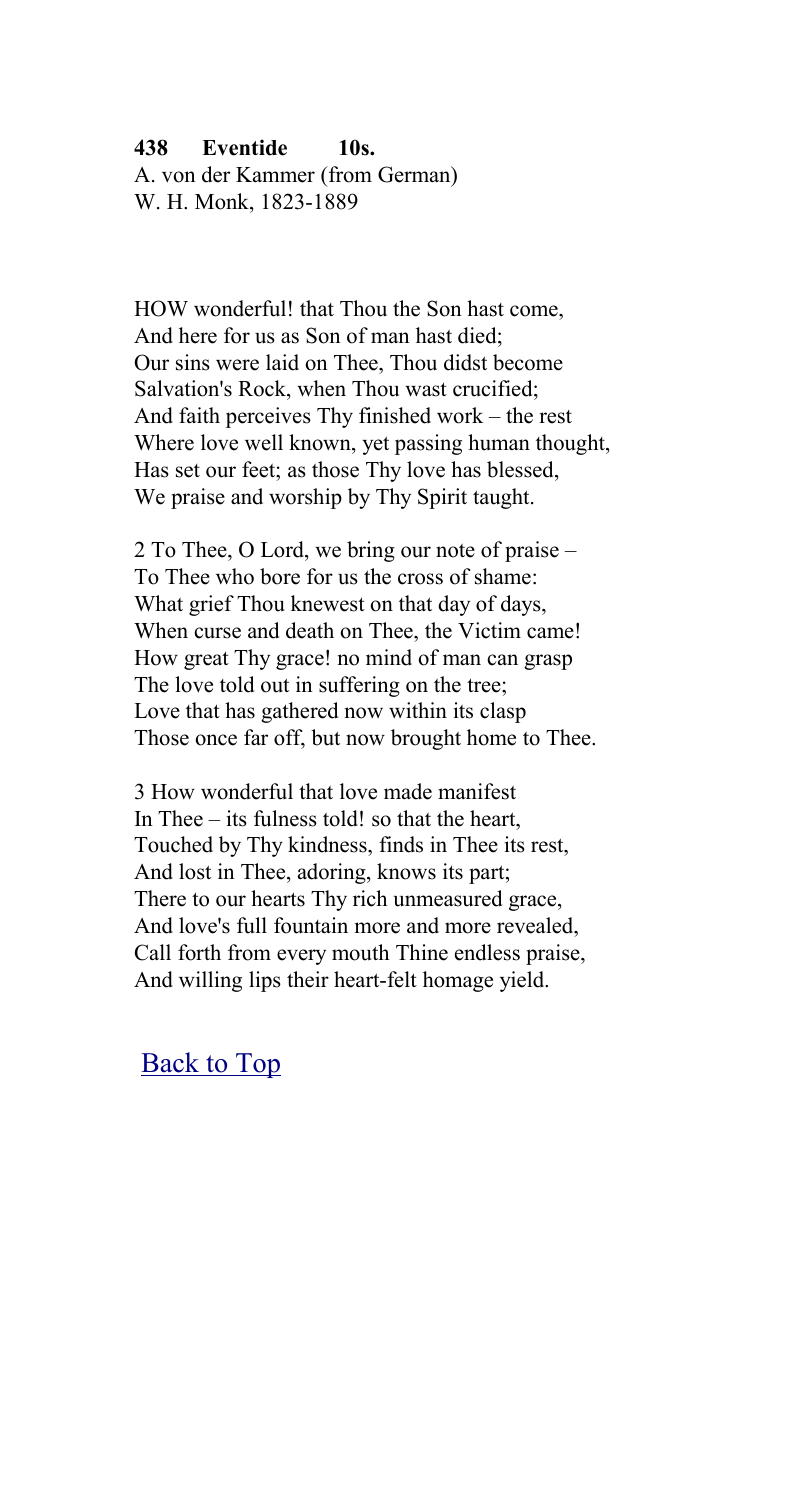#### **439 The Home C.M.D.**

Mrs. J. A. Trench Miss S. M. Walker, 1848-1918

HOW blest a home, the Father's house! There love divine doth rest: What else could satisfy the hearts Of those in Jesus blest? His home made ours: His Father's love Our hearts full portion given, The portion of the First-born Son, The full delight of heaven.

2 O what a home! The Son who knows – He only – all His love; And brings us as His well-beloved To that bright rest above; Dwells in His bosom; knoweth all That in that bosom lies; And came to earth to make it known, That we might share His joys.

3 O what a home! there fullest love Flows through its courts of light; The Son's divine affections flow Throughout its depth and height; And full response the Father gives To fill with joy the heart; No cloud is there to dim the scene, Or shadow to impart.

4 O what a home! But such His love That He must bring us there, To fill that home, to be with Him, And in His glory share. The Father's house, the Father's heart, All that the Son is given, Made ours, the objects of His love, And He, our joy in heaven.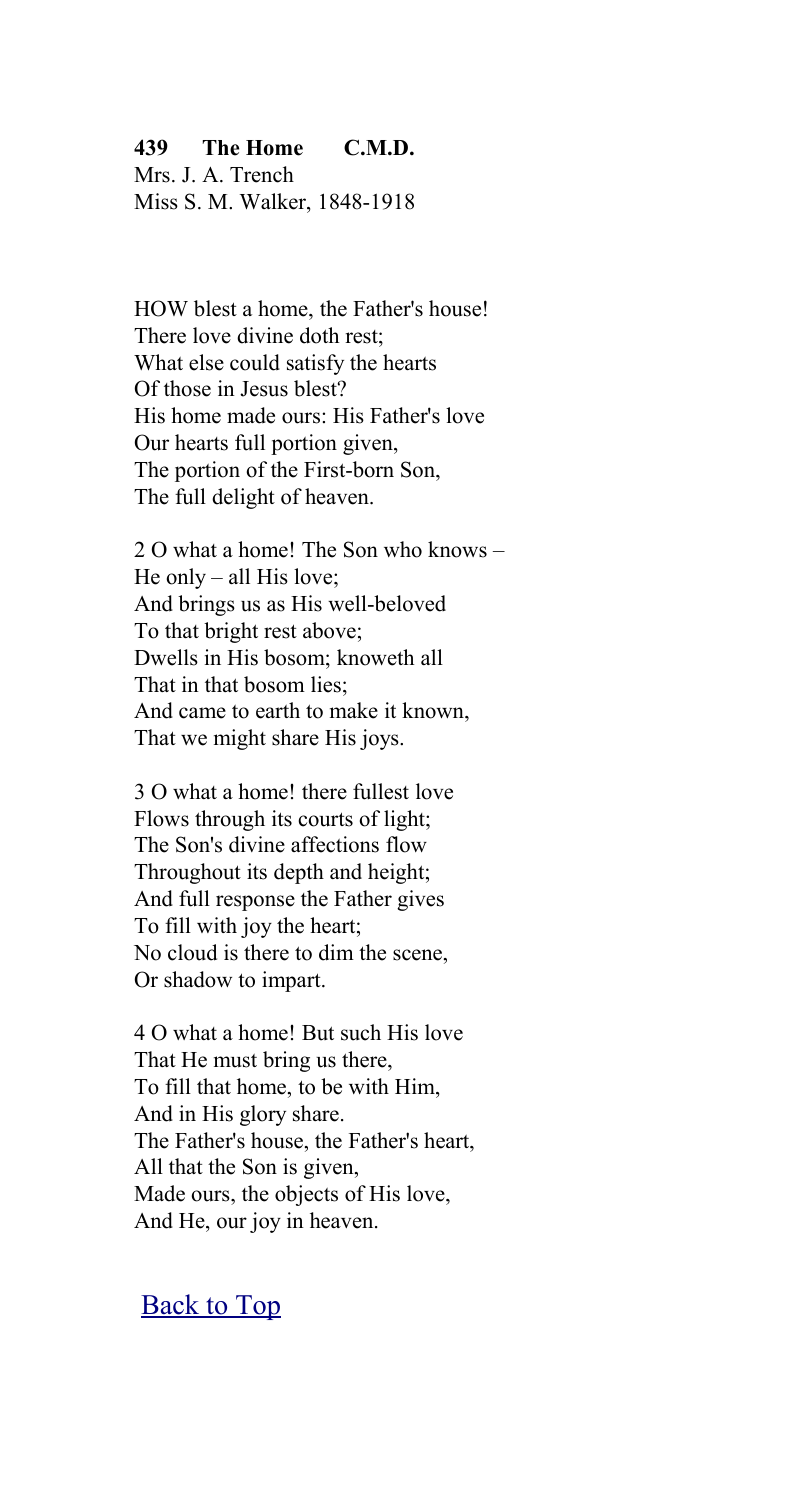#### **440 Waiting 6.6.11.6.6.11.**

Miss H. K. Burlingham Scottish Melody

I'M waiting for Thee, Lord, Thy beauty to see, Lord; I'm waiting for Thee, for Thy coming again. Thou'rt gone over there, Lord, A place to prepare, Lord; Thy home I shall share at Thy coming again.

2 'Mid danger and fear, Lord, I'm oft weary here, Lord; The day must be near of Thy coming again. 'Tis all sunshine there, Lord, No sighing nor care, Lord, But glory so fair, at Thy coming again.

3 Whilst Thou art away, Lord, I stumble and stray, Lord; Oh! hasten the day of Thy coming again. This is not my rest, Lord, A pilgrim confessed, Lord, I wait to be blest, at Thy coming again.

4 E'en now let my ways, Lord, Be bright with Thy praise, Lord; For brief are the days ere Thy coming again. I'm waiting for Thee, Lord, Thy beauty to see, Lord; No triumph for me, like Thy coming again.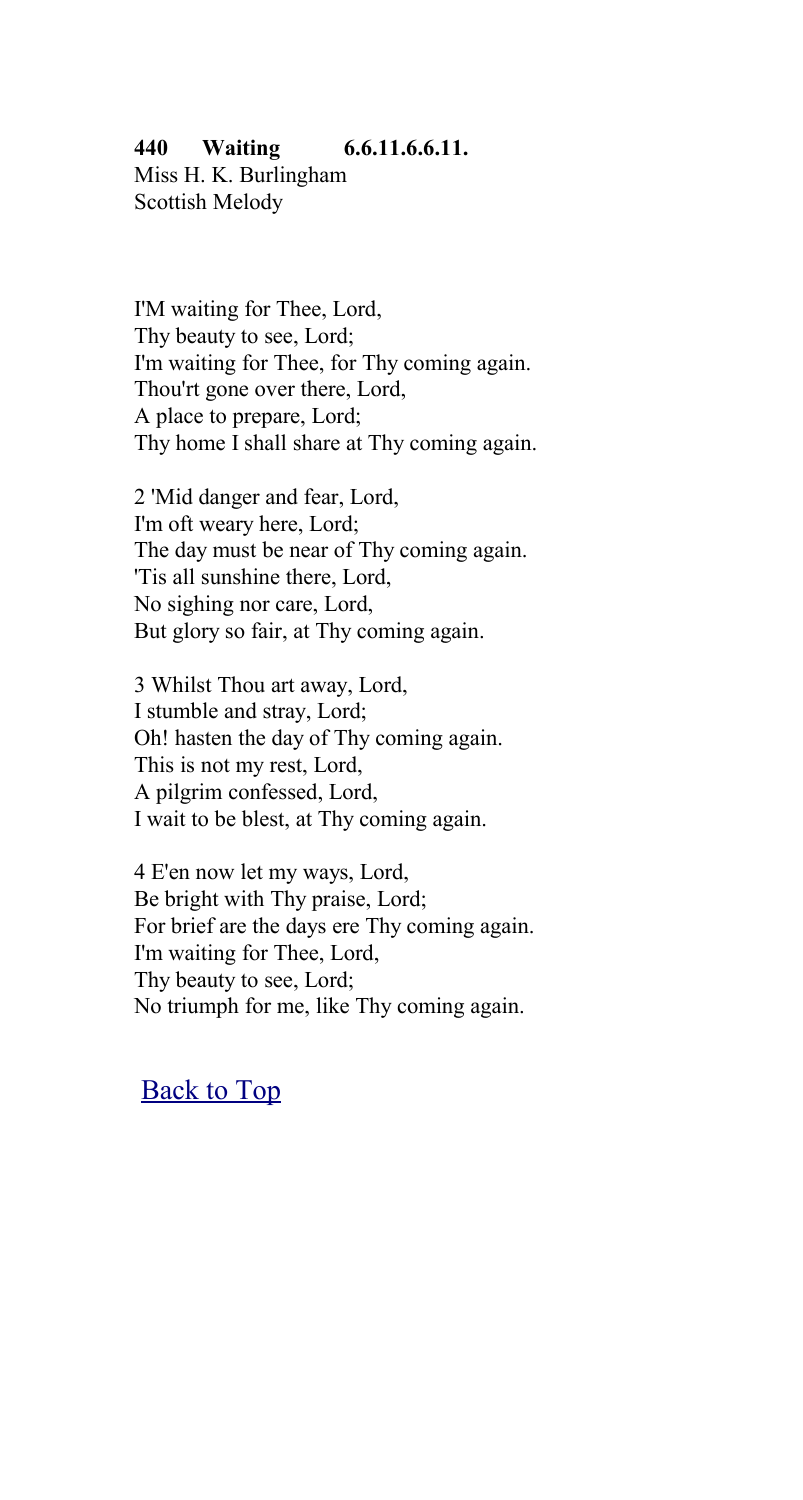#### **441 Merton C.M.**

Sir E. Denny H. K. Oliver, 1800-1885

HOPE of our hearts, O Lord, appear, Thou glorious Star of day; Shine forth and chase the dreary night With all our tears away.

2 Strangers on earth, we wait for Thee; Oh, leave the Father's throne! Come with a shout of victory, Lord, And claim us as Thine own.

3 No resting-place we seek on earth; No loveliness we see; Our eye is on the royal crown Prepared for us with Thee.

4 But blessed Lord, however bright That crown of joy above, What is it to the brighter hope Of dwelling in Thy love?

5 What to the joy, the deeper joy, Unmingled, pure, and free, Of union with our living Head, Of fellowship with Thee?

6 This joy e'en now on earth is ours; But only, Lord, above, Our hearts, without a pang, shall know The fulness of Thy love.

7 There near Thy heart upon the throne, Thy ransomed Bride shall see, What grace was in the suffering Lamb, Who died to make us free.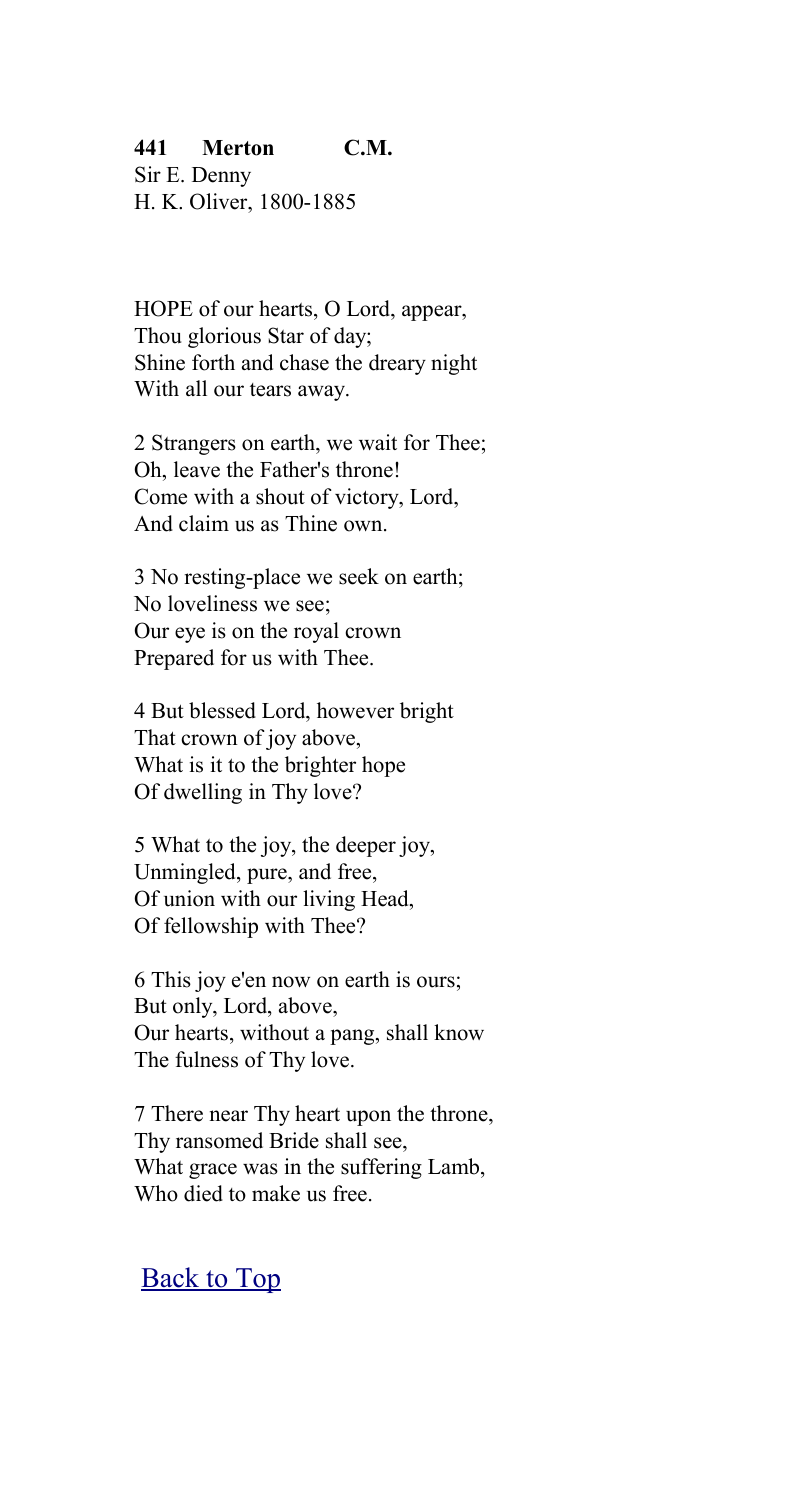# **442 Hiding in Thee 11s.**

Richard de Courcy (1743-1803) Ira D. Sankey, 1840-1908

IN weakness and trial with God we may plead; No fear of denial, we're sure to succeed: For, though we oft grieve Him, His promise is clear, And love will believe Him: our Father will hear.

2 'Gainst the giant-like might of our foes we can bring, As our weapons of fight, but a stone and a sling; Should this have dismayed us, our souls it may cheer That, called on to aid us, our Father will hear.

3 Our calls may be weak as the voice of a child; And much that we speak may by sin be defiled; Yet, Christ for us pleading, we may persevere; Through Him interceding, our Father will hear.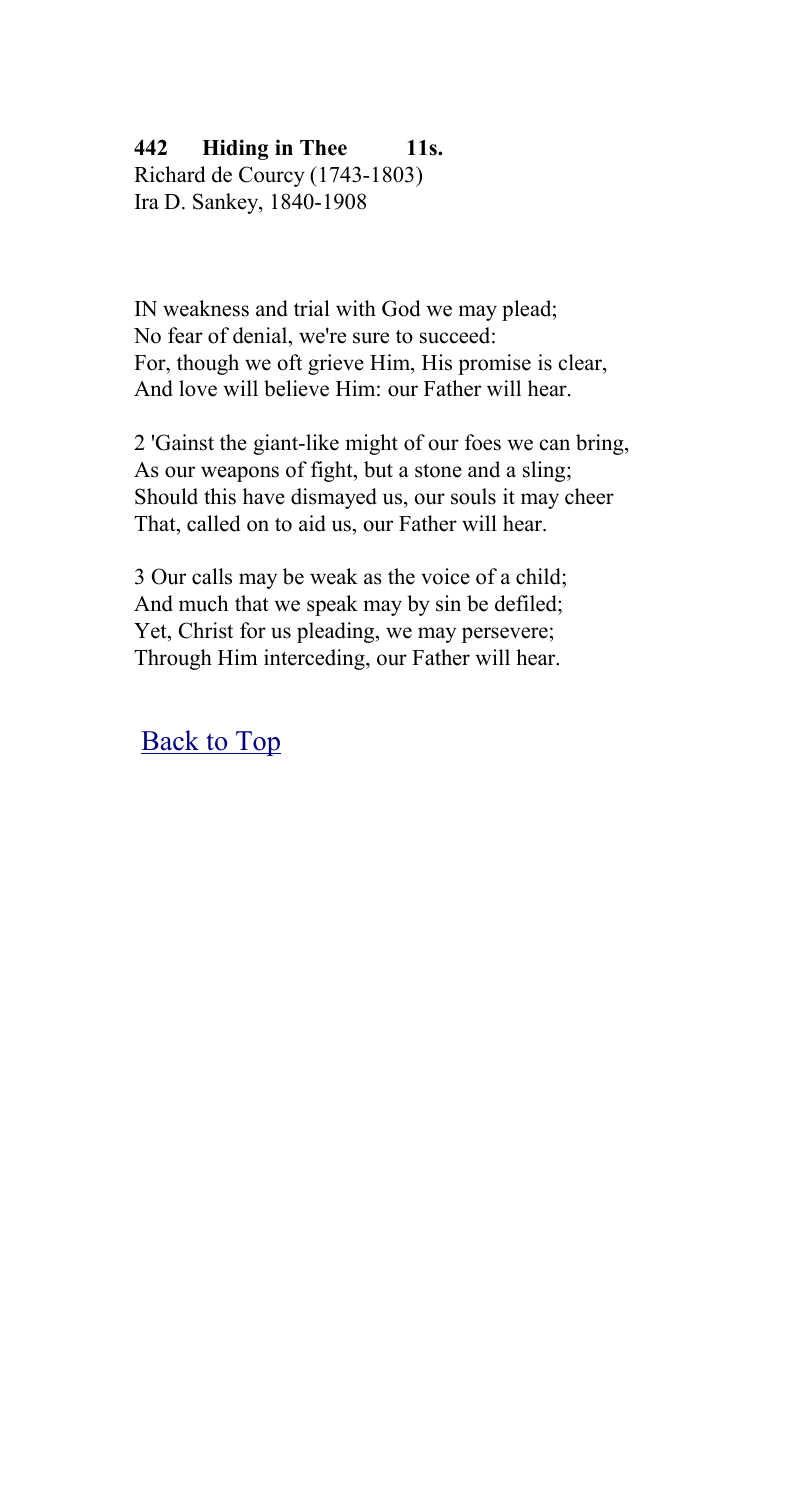#### **443 Lebanon S.M.D.**

H. Bonar J. Zundel, 1815-1882

I WAS a wandering sheep, I did not love the fold, I did not love my Shepherd's voice, I would not be controlled. I was a wayward child, I did not love my home, I did not love my Father's voice, I loved afar to roam.

2 The Shepherd sought His sheep, The Father sought His child, He followed me o'er vale and hill, O'er deserts waste and wild; He found me nigh to death, Famished, and faint, and lone; He bound me with the chains of love, He saved the wandering one.

3 Jesus my Shepherd is, 'Twas He that loved my soul, 'Twas He that washed me in His blood, 'Twas He that made me whole; 'Twas He that sought the lost, That found the wandering sheep; 'Twas He that brought me to the flock, 'Tis He that still doth keep.

4 No more a wandering sheep, I love to be controlled; I love my tender Shepherd's voice, I love the peaceful fold: No more a wayward child, I seek no more to roam; I love my heavenly Father's voice; I love, I love His home.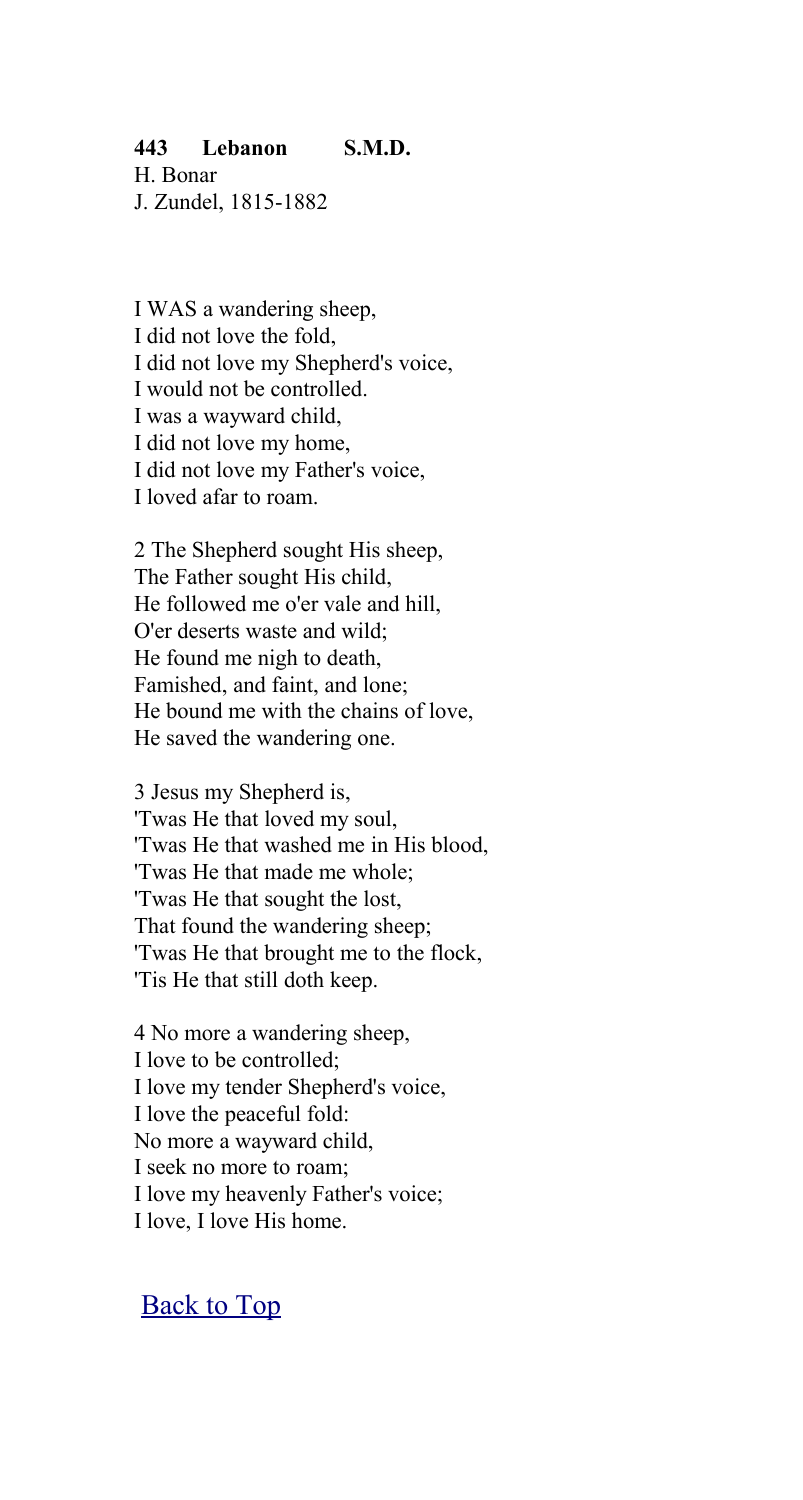#### **444 Lobe den Herren P.M.**

Emil Donges (1853-1923) "Stralsund Gesangbuch", 1665

JESUS, God's Lamb, in the midst Of the throne Thou art crowned<sup>.</sup> Thou once on Calvary sufferedst, Of man the disowned; Worthy art Thou, Glory encircles Thy brow, Son of the Father enthroned.

2 We Thy beloved assembled Remember Thy dying; Unto the death of our Lord Our full hearts are replying; Thou hast loved us, Jesus, who gav'st Thyself thus; We on Thy love are relying.

3 Here upon earth till Thy coming Thy death we are showing; But unto Thee in the glory Our hearts are outgoing; To Thee above, Centre of glory and love, Gladly our worship is flowing.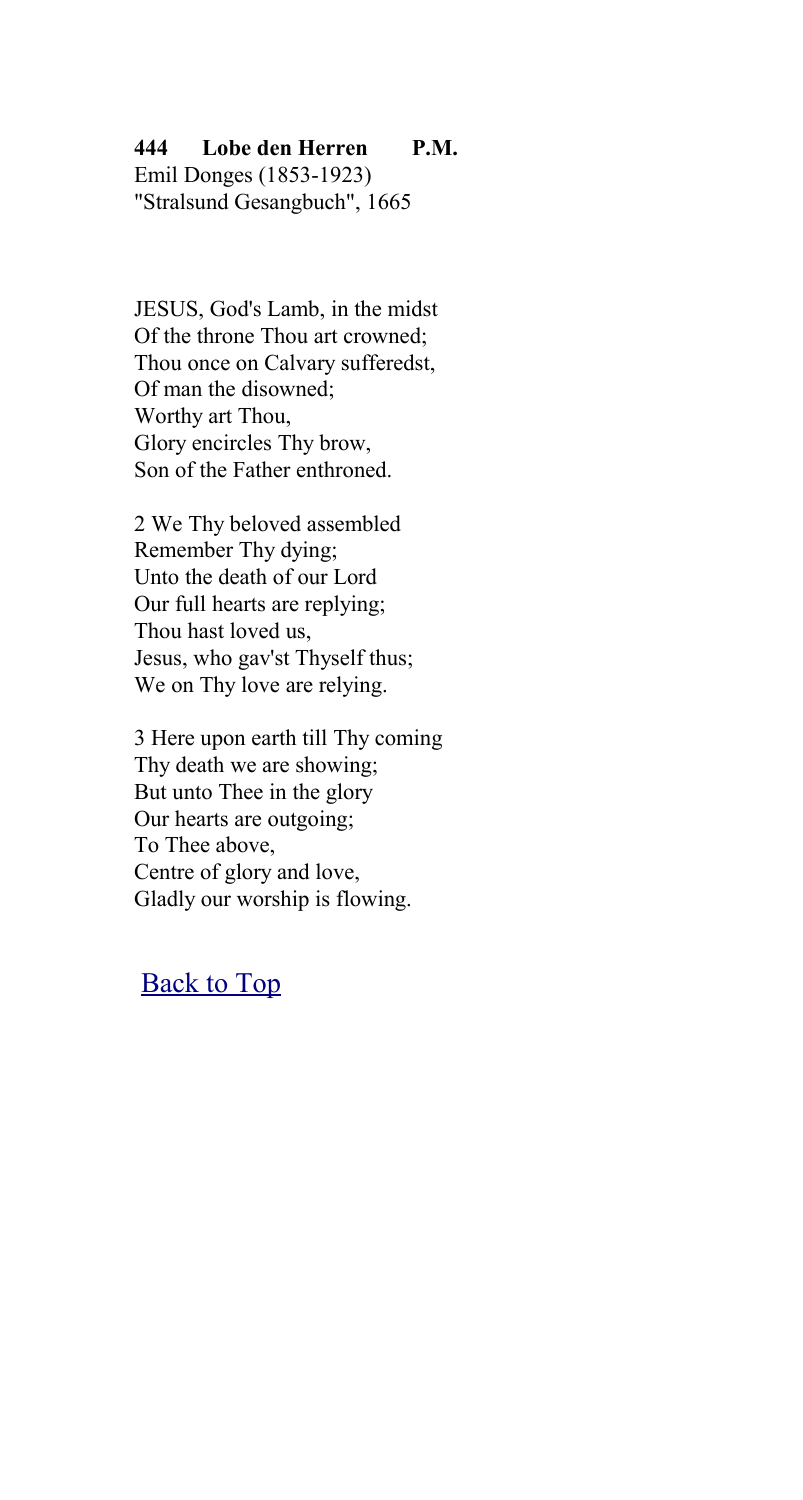#### **445 Melbourne 8.7.8.7.8.7.**

G. de Mattos W L Viner, 1790-1867

JESUS Lord, Almighty Saviour, Bowed in death on Calvary's tree! Darkest hour of bitter judgment Borne to set Thy people free! Sweet our portion, As we thus remember Thee.

2 From the highest height of glory To the cross of deepest shame, Thus accomplishing redemption Jesus in His pity came; Precious Saviour, We adore Thy matchless name.

3 From the darkness and the distance, From the crushing sense of sin, Blessed Lord, Thou now hast freed us, By Thy blood hast made us clean; In Thy beauty Now Thy ransomed ones are seen.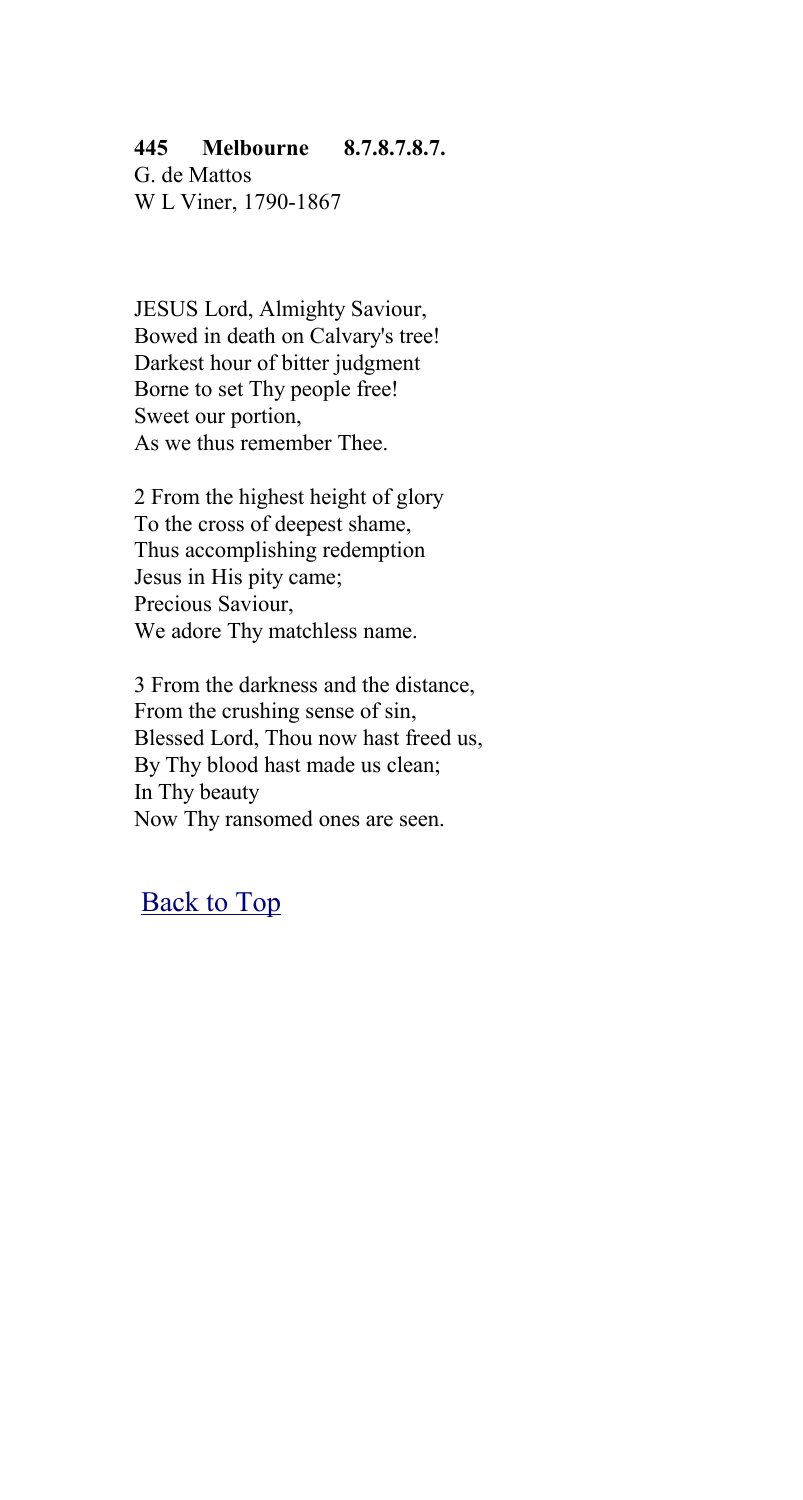# **446 Epiphany Hymn 11.10.11.10. Dactylic**

H. D'A. Champney J. F. Thrupp, 1827-1867

JESUS, our Lord, with what joy we adore Thee; Chanting our praise to Thyself on the throne, Blest in Thy presence we worship before Thee, Own Thou art worthy, and worthy alone.

2 How hast Thou triumphed, and triumphed with glory, Battled death's forces, rolled back every wave! Can we refrain then from telling the story, How Thou art victor o'er death and the grave?

3 "Lord, what is man?" we would break forth exclaiming; Jesus, the crowned One, the Lamb that was slain! Joyful we own Thee, Thy praises proclaiming; Death Thou hast vanquished by rising again!

4 "Lord, what is man?" Yes, with deep adoration, Gladly prolong we this wonderful theme; Jesus, divine One, Thou Head of creation, Head of Thy church, which Thou cam'st to redeem!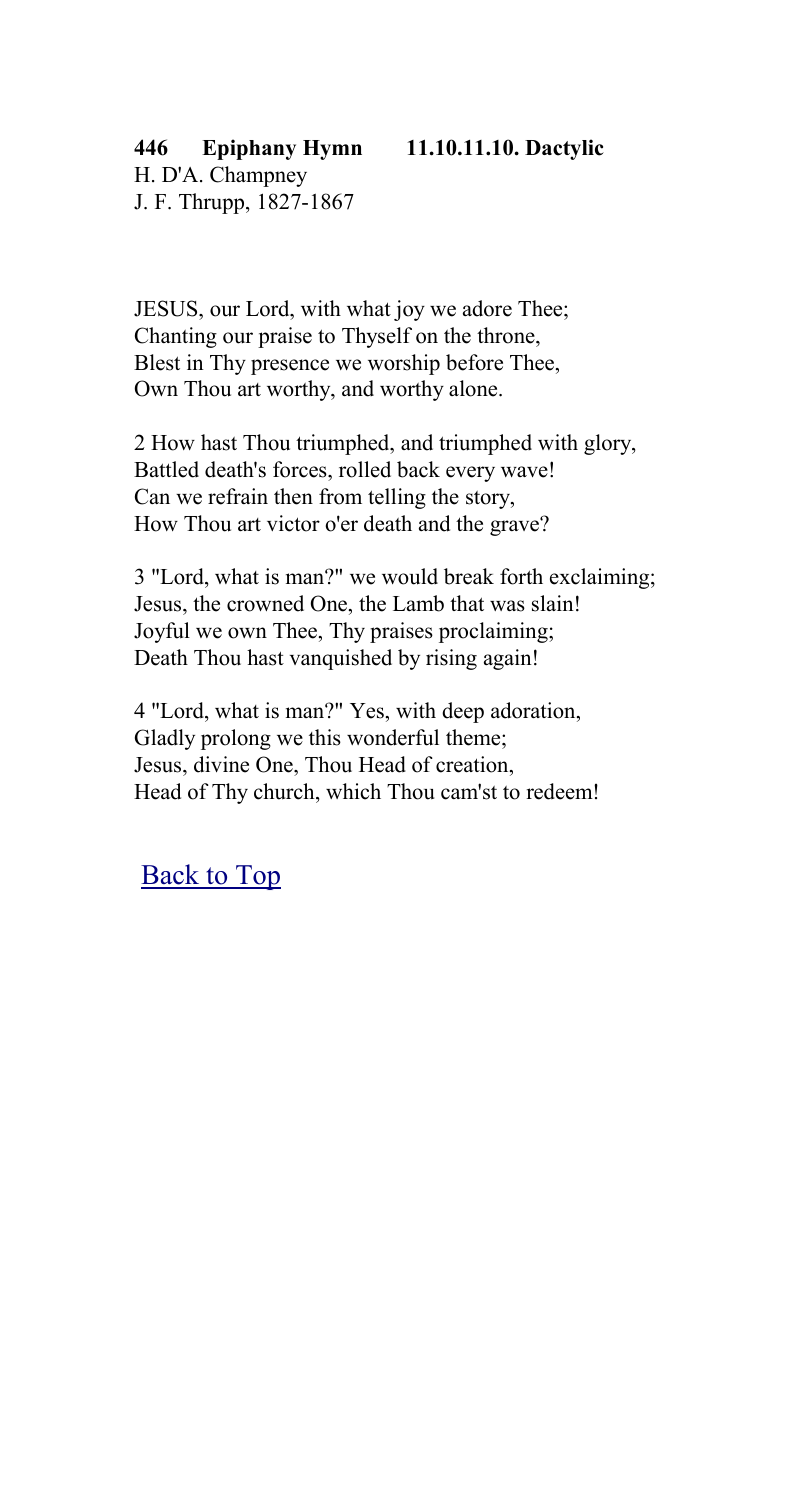#### **447 St. Agnes C.M.**

Sir E. Denny J. B. Dykes, 1823-1876

LIGHT of the lonely pilgrim's heart, Star of the coming day! Arise, and, with Thy morning beams, Chase all our griefs away.

2 Come, blessed Lord, bid every shore And answering island sing The praises of Thy royal name, And own Thee as their King.

3 Bid the whole earth, responsive now To the bright world above, Break forth in rapturous strains of joy In memory of Thy love.

4 Lord, Lord, Thy fair creation groans, The air, the earth, the sea, In unison with all our hearts, And calls aloud for Thee.

5 Come, then, with all Thy quickening power, With one awakening smile, And bid the serpent's trail no more Thy beauteous realms defile.

6 Thine was the cross, with all its fruits Of grace and peace divine; Be Thine the crown of glory now, The palm of victory Thine!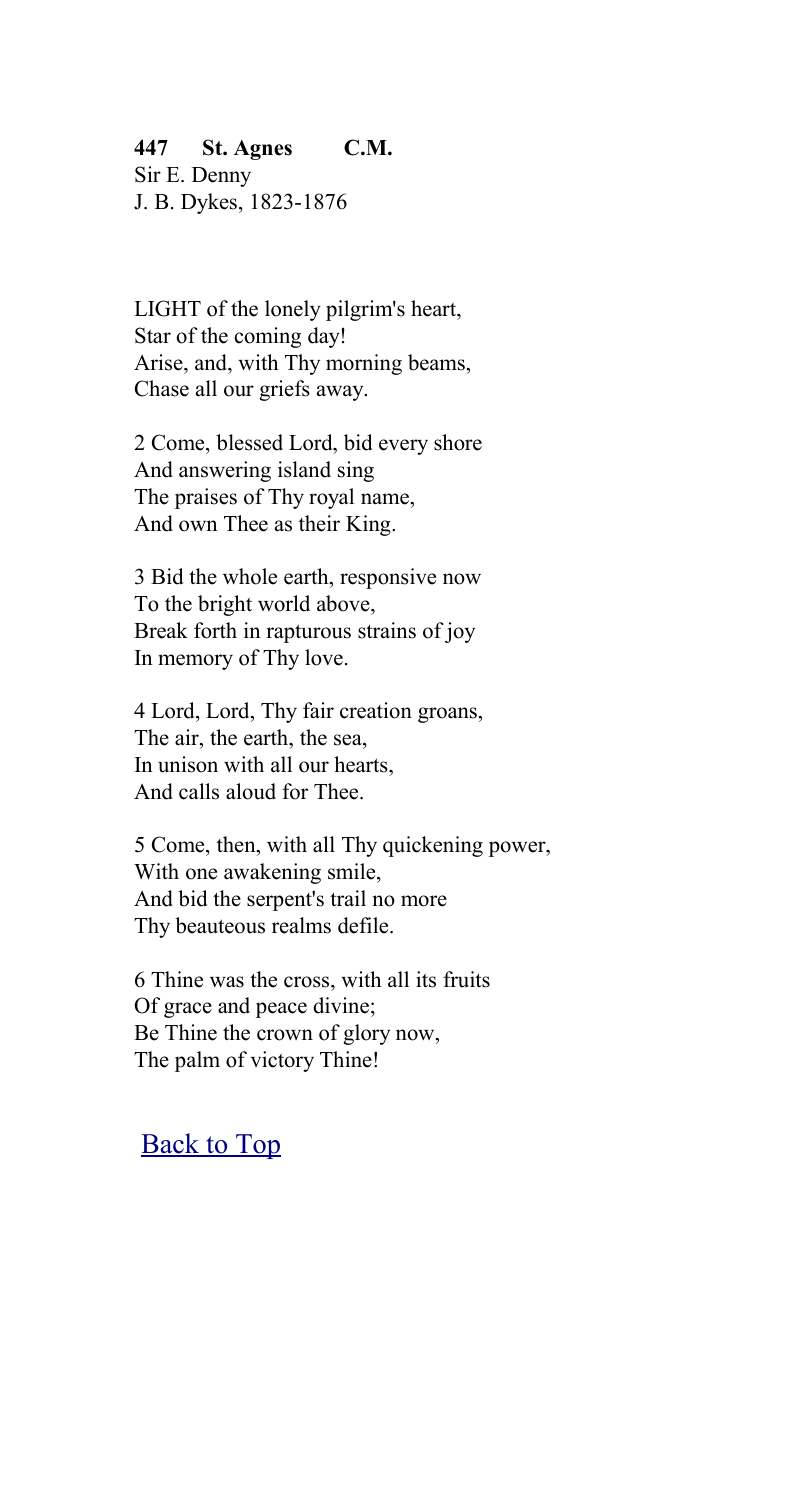#### **448 Richmond C.M.**

Susannah Harrison (1752-1784) Thomas Haweis, 1732-1820

LOOK, look, ye saints, within the veil, And raise your happy song; Your joys can never, never fail, For you to Christ belong.

2 O happy saints, for ever freed From guilt and every care, Dwell, dwell, with your exalted Head, And let your life be there,

3 And glory in your Lord and God; See, see Him as He is; Your robes are spotless through His blood, Your happiness is His.

4 O think not of this world of woe, Though subject still to grief; But seek your portion there to know, For this will give relief.

5 Aye trust, for ever trust in God, For every promise given; And dwell with Him through Jesus' blood, Within the veil of heaven.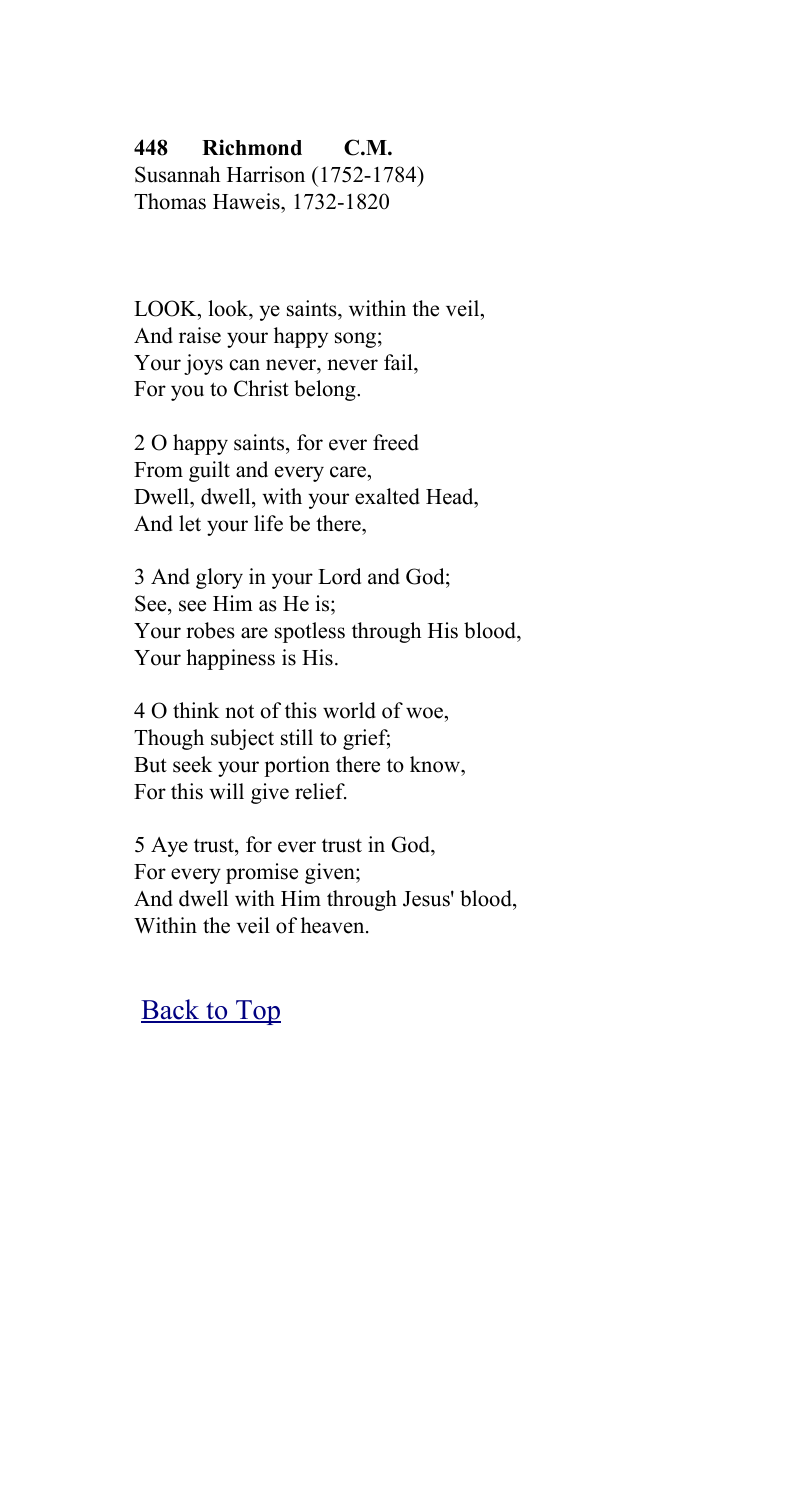**449 Venio 4.6.8.8.4.** Mrs. A. Dent Anon.

LORD Jesus, come, And take Thy rightful place As Son of man, of all the theme; Come, Lord, to reign o'er all supreme; Lord Jesus, come.

2 Lord Jesus, come, The Man of sorrows once, The Man of patience waiting now – The Man of joy, for ever, Thou; Come, Saviour, come.

3 Lord Jesus, come, Crowned with Thy many crowns – The Crucified, the Lamb once slain, To wash away sin's crimson stain; Lord Jesus, come.

4 Lord Jesus, come, And take Thy Father's gift, The people by Thy cross made Thine, The trophy of Thy love divine; Lord Jesus, come.

5 Lord Jesus, come, That, lost in Thee, our souls, May bow and worship and adore, In Thy blest presence evermore; Lord Jesus, come.

6 Lord Jesus, come, And let Thy glory shine, That quickly these changed bodies may Each one reflect a living ray; Lord Jesus, come.

7 Lord Jesus, come, Let every knee bow down, And every tongue to Thee confess, The Lord of all come forth to bless; Lord Jesus, come.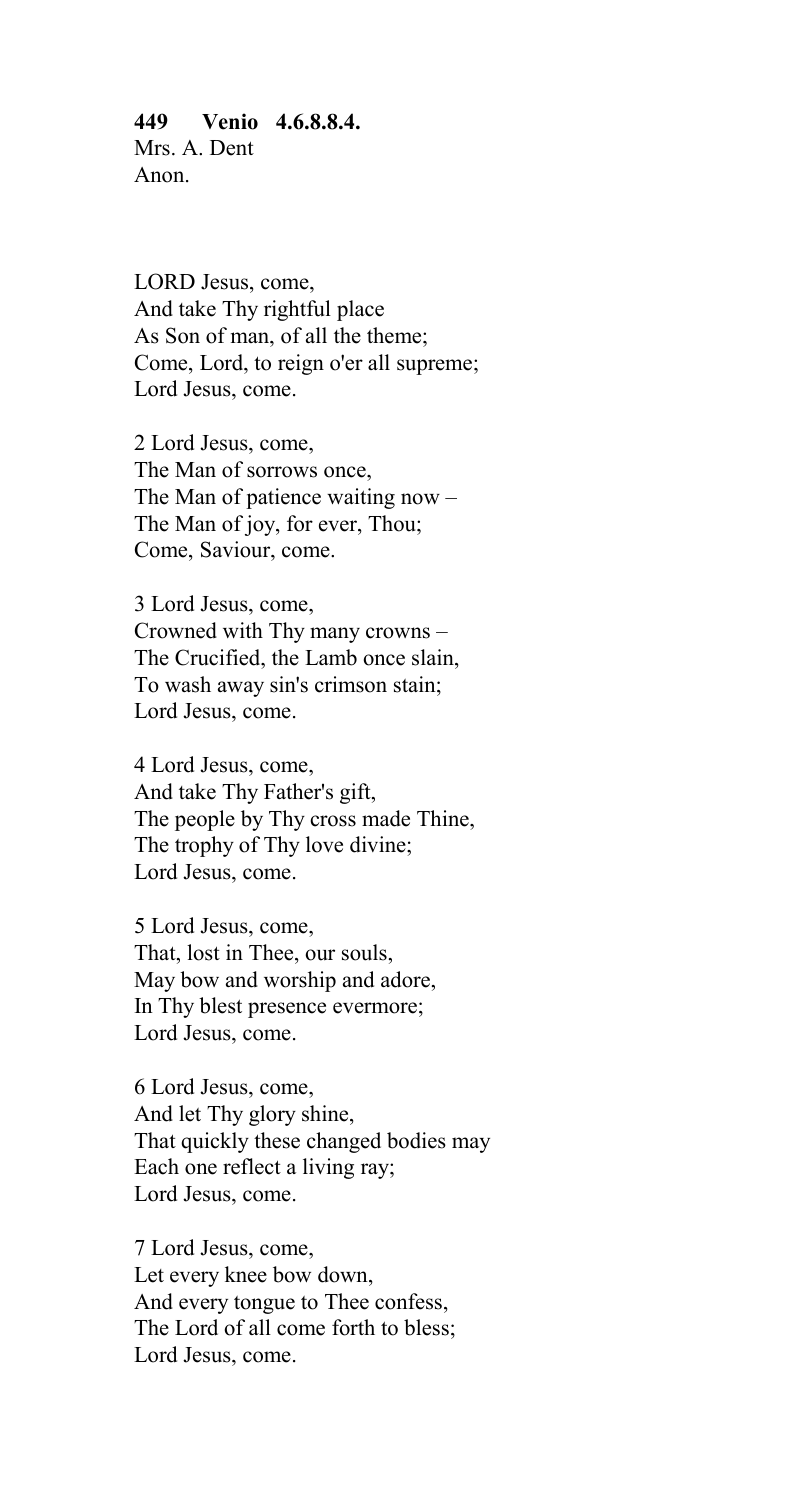8 Spirit and Bride With longing voice say, Come; Yea, Lord, Thy word from that bright home, Is, "Surely, I will quickly come"; E'en so, Lord, come.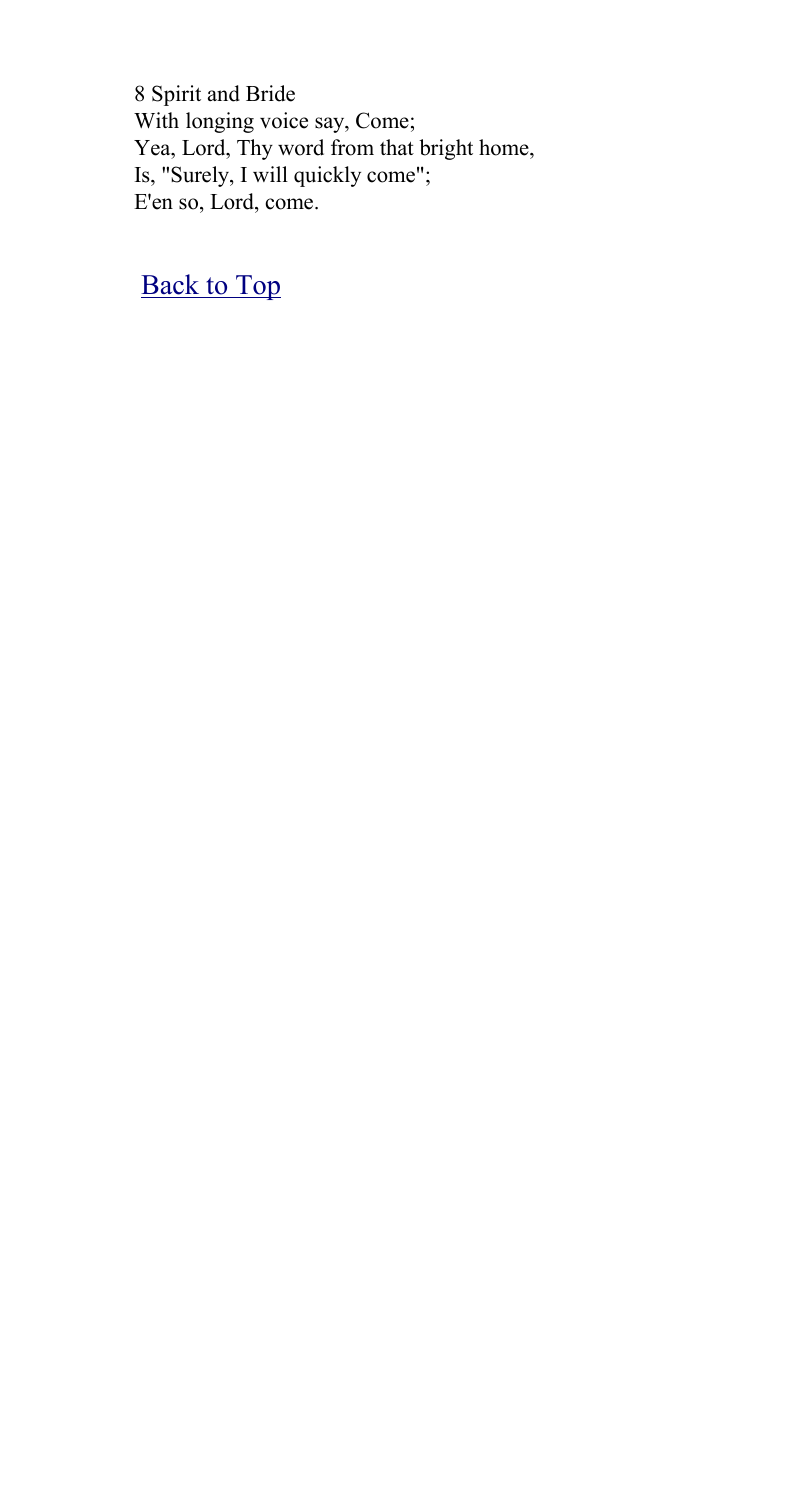#### **450 St. Hilda 7.6.7.6.D.**

J. N. Darby

J. H. Knecht, 1752-1817 and E. Husband, 1843-1908

LORD Jesus, precious Saviour, Oh, when wilt Thou return? Our hearts with woe familiar To Thee our Master turn.

2 Our woe is Thine, Lord Jesus, Our joy is in Thy love; But woe and joy all lead us To Thee in heaven above.

3 To Thee we look, Lord Jesus To Thee whose love we know; We wait the power that frees us From bondage, sin, and woe.

4 We look for Thine appearing, Thy presence here to bless; We greet the day that's nearing, When all this woe shall cease.

5 But oh, for us, blest Saviour, How brighter far the lot To be with Thee for ever, Where evil enters not! -

6 To see Thee who so loved us Then face to face above, Whose grace at first had moved us To taste and know Thy love.

7 With Thee, O Lord, for ever Our souls shall be content: Nor act nor thought shall ever Full joy with Thee prevent.

8 O come then soon, Lord Jesus, In patience still we wait (Await the power that frees us) Our longed-for heavenly seat.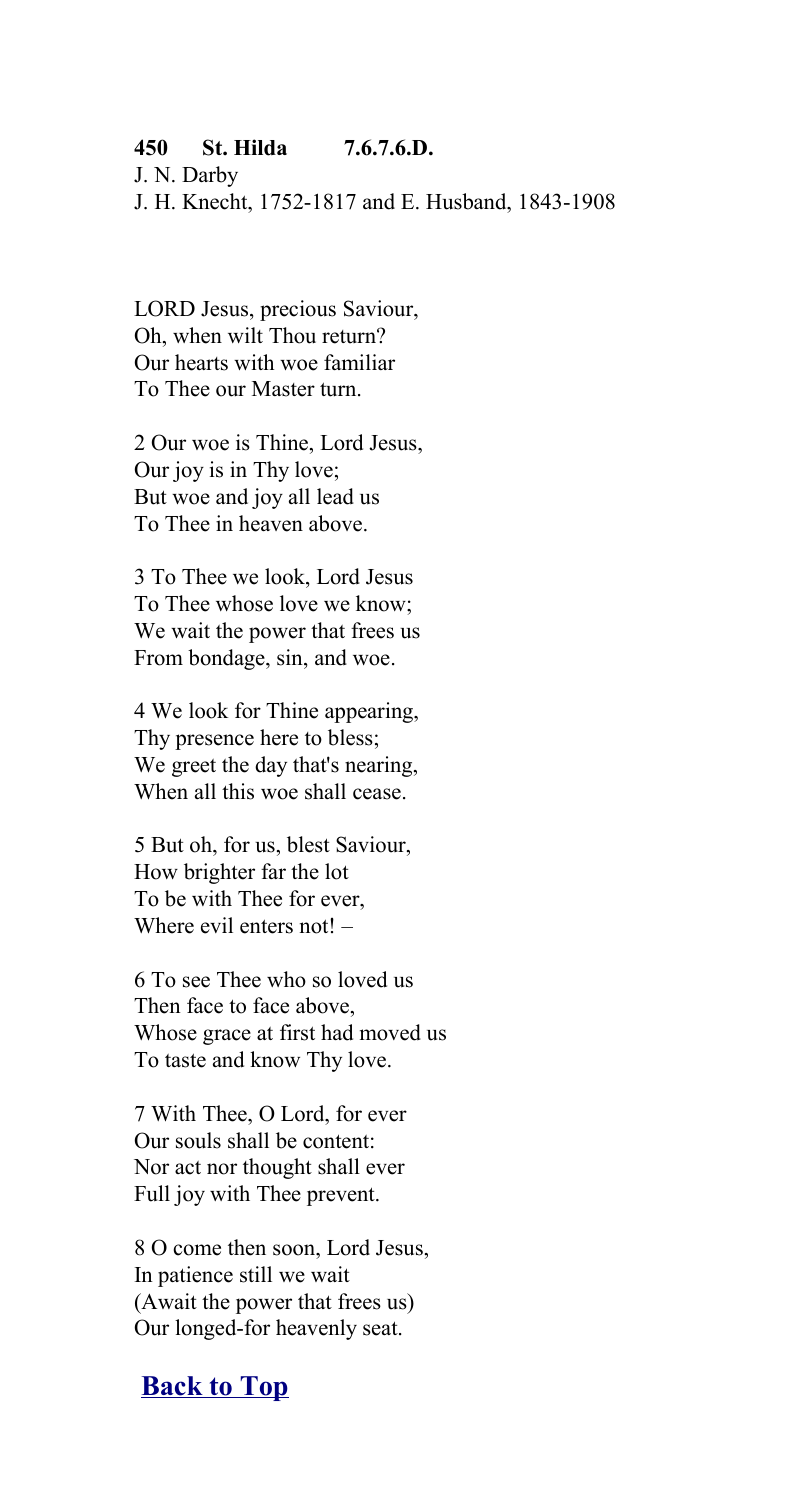**451 De Fleury 8.8.8.8.D. Dactylic** T. Haweis White's Sacred Melodies

LORD Jesus, to tell of Thy love Our souls shall for ever delight, And sing of Thy glory above, In praises by day and by night. Wherever we follow Thee, Lord, Admiring, adoring, we see That love which was stronger than death, Flow out without limit, and free.

2 Descending from glory on high, With men Thy delight was to dwell, Contented, our Surety to die, By dying to save us from hell. Enduring the grief and the shame, Thou barest our sins on the cross, Oh! who would not boast of this love, And count the world's glory but loss?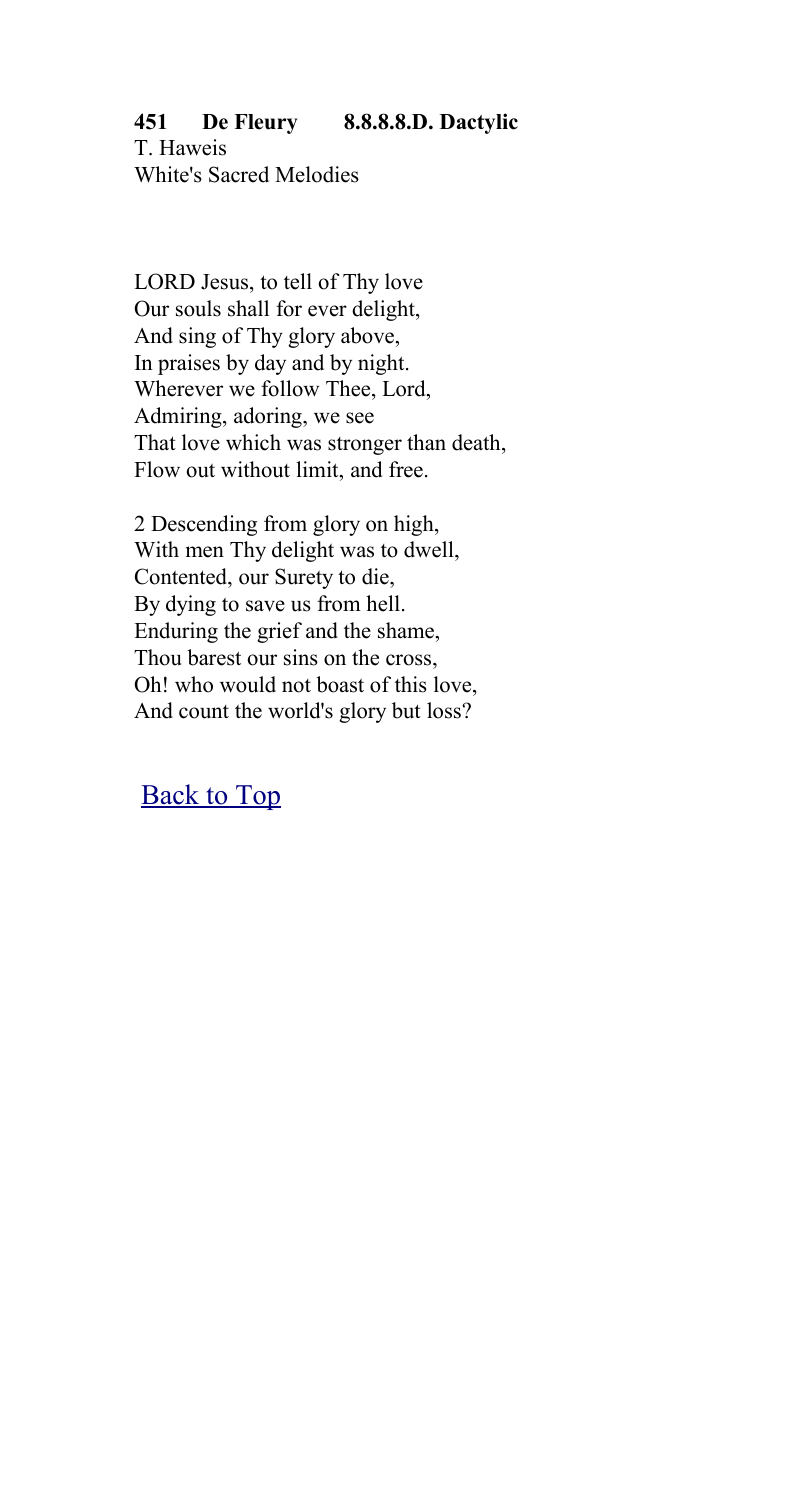#### **452 St. Alphege 7.6.7.6.**

J. N. Darby H. J. Gauntlett, 1805-1876

LORD Jesus, homeless Stranger, Thou dearest Friend to me, An outcast in a manger, That Thou might'st with us be;

2 We gaze upon Thy meekness, The manger and the cross; We cling to Thee in weakness Through suffering, pain, and loss.

3 We see the Godhead-glory Shine through that human veil; And, willing, hear the story Of love come here to heal.

4 But who Thy path of service, Thy steps removed from ill, Thy patient love to serve us, With human tongue can tell?

5 'Mid sin, and all corruption, Where hatred did abound, Thy path of true perfection Shed light on all around.

6 O'er all, Thy perfect goodness Rose blessedly divine; Poor hearts oppressed with sadness Found ever rest in Thine.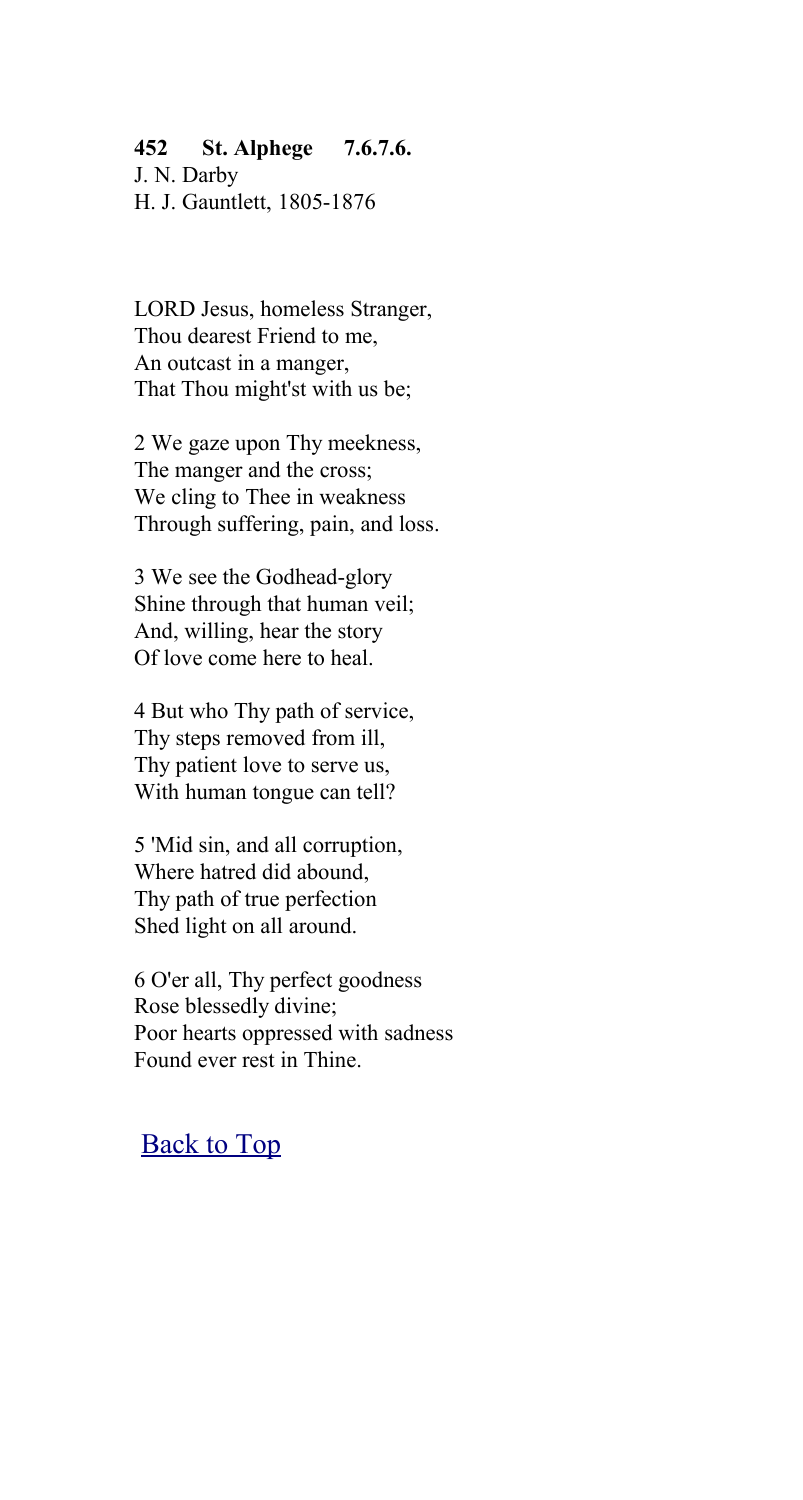#### **453 Orlington C.M.**

J. N. Darby J. Campbell, 1807-1860

LORD Jesus! source of every grace, Glorious in light divine, Soon shall we see Thee face to face. And in that glory shine,

2 Be ever with Thee, hear Thy voice, Unhindered then shall taste The love which doth our hearts rejoice, Though absent in this waste.

3 In peaceful wonder we adore The thoughts of love divine, Which in that world, for evermore, Unite our lot with Thine.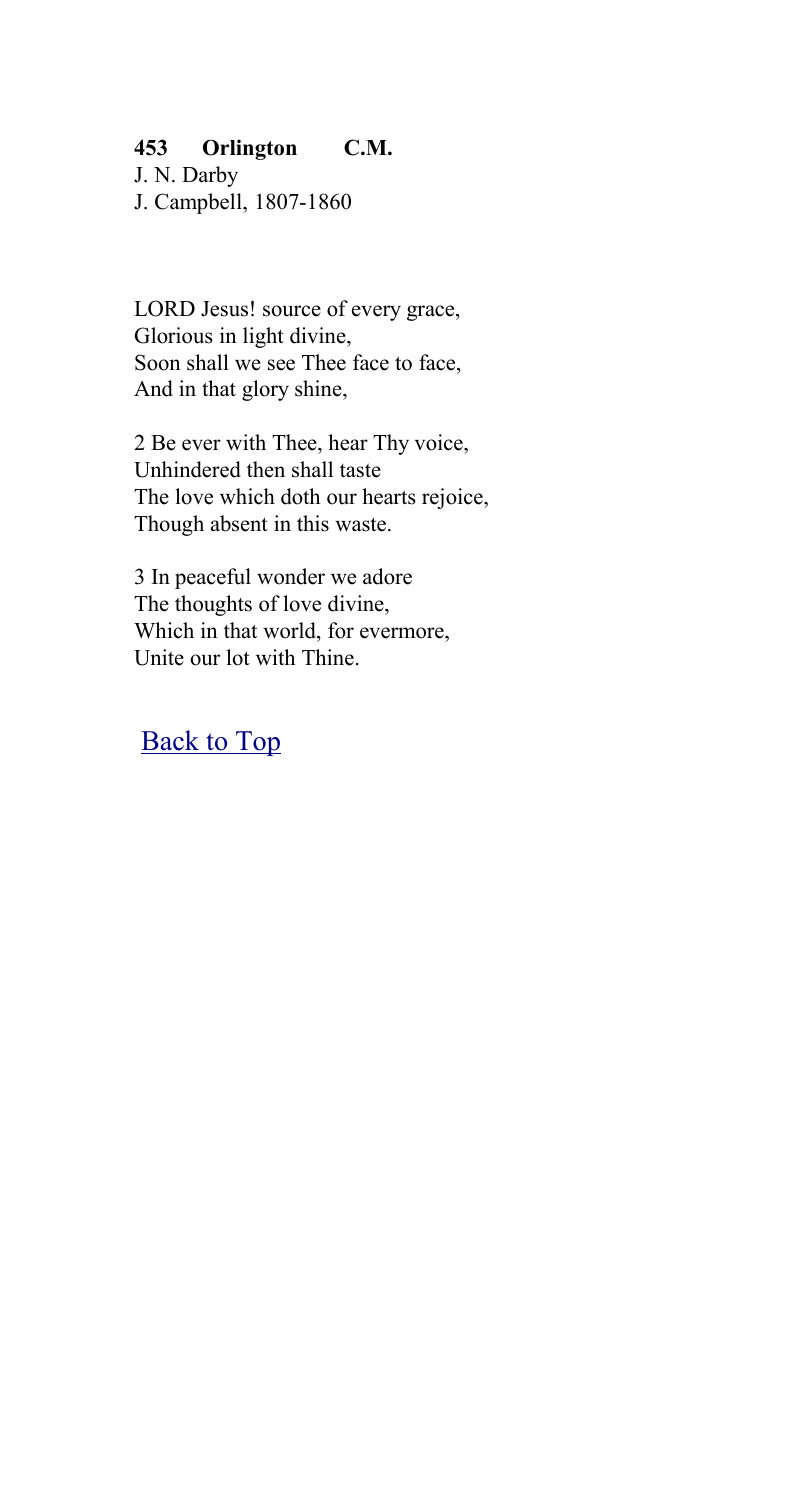# **454 Clarendon Street 11s.**

Miss C. H. von Poseck A. J. Gordon, 1836-1895

LORD Jesus, we love Thee, and joyfully pour The praises of worshipping hearts at Thy feet; Lord Jesus, we love Thee; we love and adore The name that to God and to us is so sweet.

2 Thy name, blessed Lord, is as ointment poured forth; And, e'en as we utter it, fragrance doth rise To the Father, who only its excellent worth, Its matchless perfection, in fulness can prize.

3 Oh, name of sweet savour, a savour of rest, The name of the Victim, the Lamb that was slain! Oh, name of God's loved One in whom we are blest! Oh, name ever worthy all homage to gain!

4 Blest Lord, in Thy name would we boast all day long, And praise till we reach Thee on heaven's bright shore; Thou shalt be for ever our joy and our song; Lord Jesus, we love Thee, we love and adore.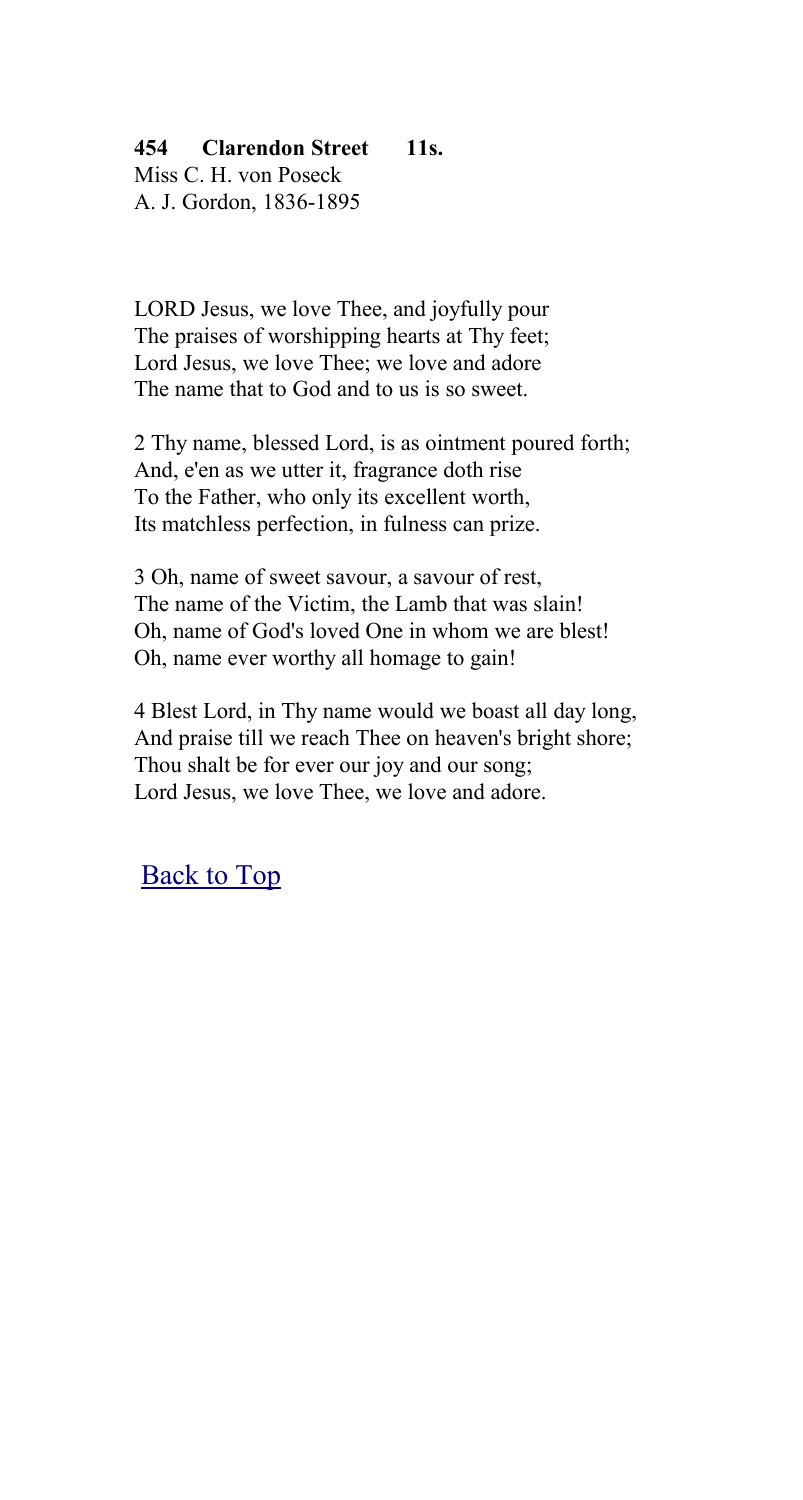#### **455 Friend 8.7.8.7. Iambic**

E. O'Shaughnessy G. C. Stebbins, 1846-1945

LORD, we can see, by faith in Thee, A prospect bright, unfailing, Where God shall shine, in light divine, In glory never fading.

2 A home above, of peace and love, Close to Thy holy person! Thy saints shall there see glory fair, And shine as Thy reflection.

3 Oh! how we thirst the chains to burst, That weigh our spirits downward, And there to flow, in love's full glow, With hearts like Thine surrounded.

4 No more as here, 'mid snares to fear A thought or wish unholy! No more to pain the Lamb once slain, But live to love Thee wholly!

5 No more to view Thy chosen few In selfish strife divided! But drink in peace the living grace That gave them hearts united!

6 Lord, haste that day of cloudless ray, That prospect bright, unfailing, Where God shall shine in light divine, In glory never fading.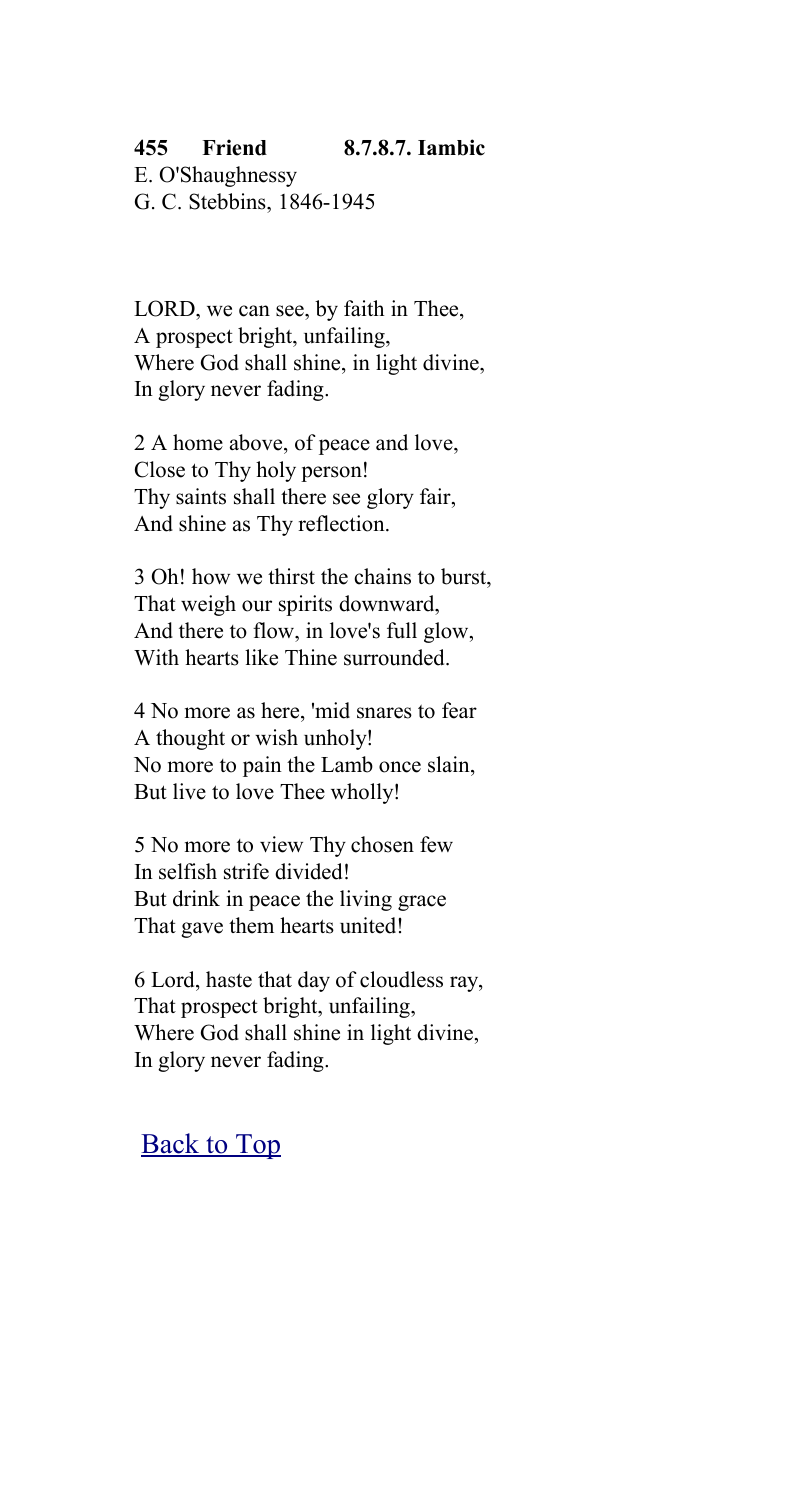# **456 Yorkshire 10.10.10.10.10.10.**

Miss H. K. Burlingham J. Wainwright, 1723-1768

LORD, Thou hast left us to prepare the place, Where Thy redeemed ones soon with Thee shall dwell Now, whilst we wait and long to see Thy face, Teach us, by loving much, to serve Thee well. Attune our hearts below to songs of praise, Our sweet employ above through endless days.

2 Lord Jesus, every thought is read by Thee – Those heart-desires that cannot be expressed; Hasten the day when like Thee we shall be, And in Thy glorious presence fully blessed. Then evermore will be our joyful part, To know as known – to see Thee as Thou art.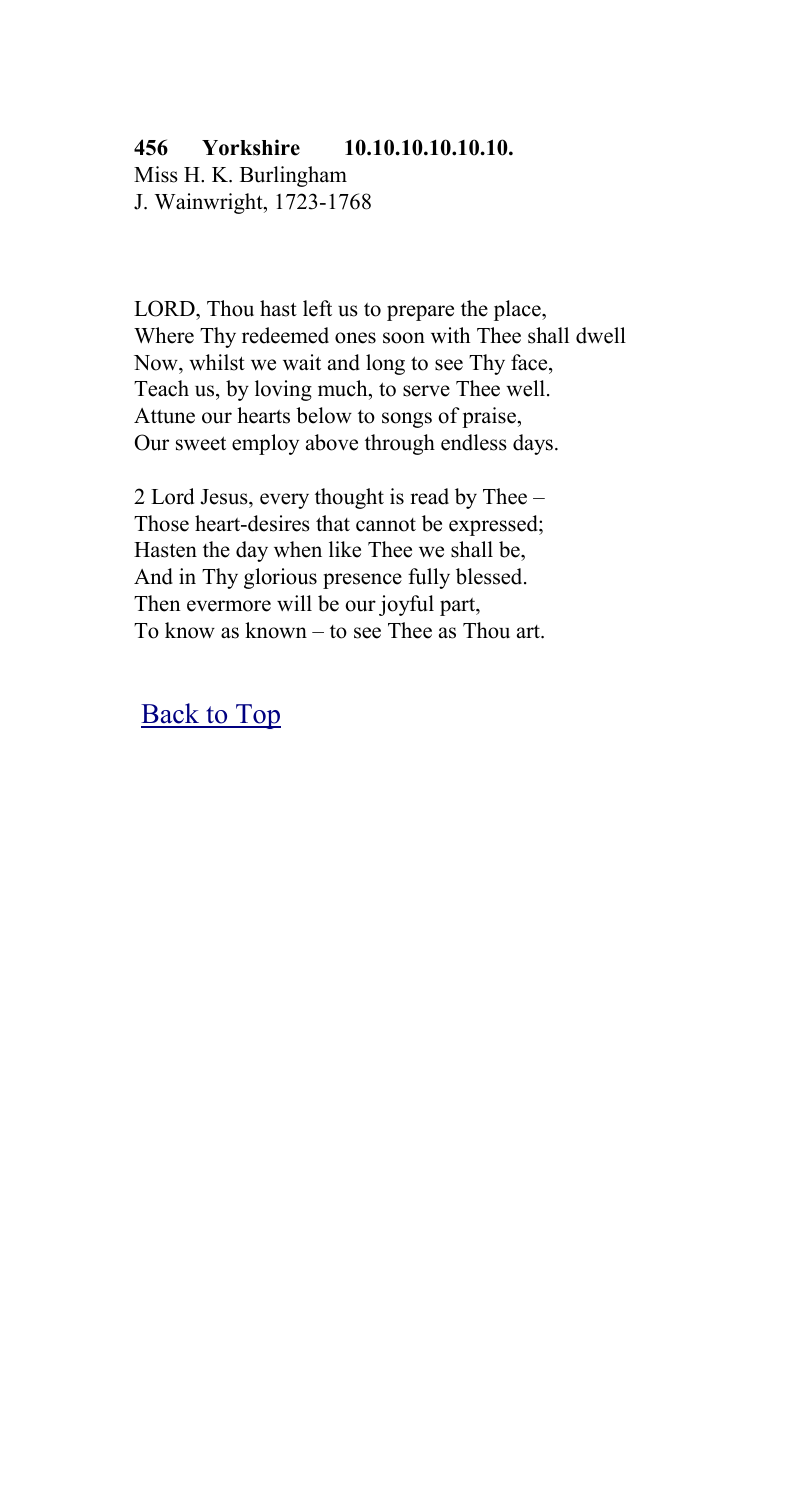**457 Sweet Hour of Prayer L.M.D.**

Anon. W. B. Bradbury, 1816-1868

MASTER, we would no longer be Loved by the world that hated Thee, But patient in Thy footsteps go, Thy sorrow as Thy joy to know. We would – and O confirm the power – With meekness meet the darkest hour, By shame, contempt, however tried, For Thou wast scorned and crucified.

2 We welcome still Thy faithful word, The cross shall meet its sure reward; For soon must pass the little while, Then joy shall crown Thy servants' toil; And we shall hear Thee, Saviour, say, "Arise, my love, and come away; Look up, for thou shalt weep no more, But rest on heaven's eternal shore."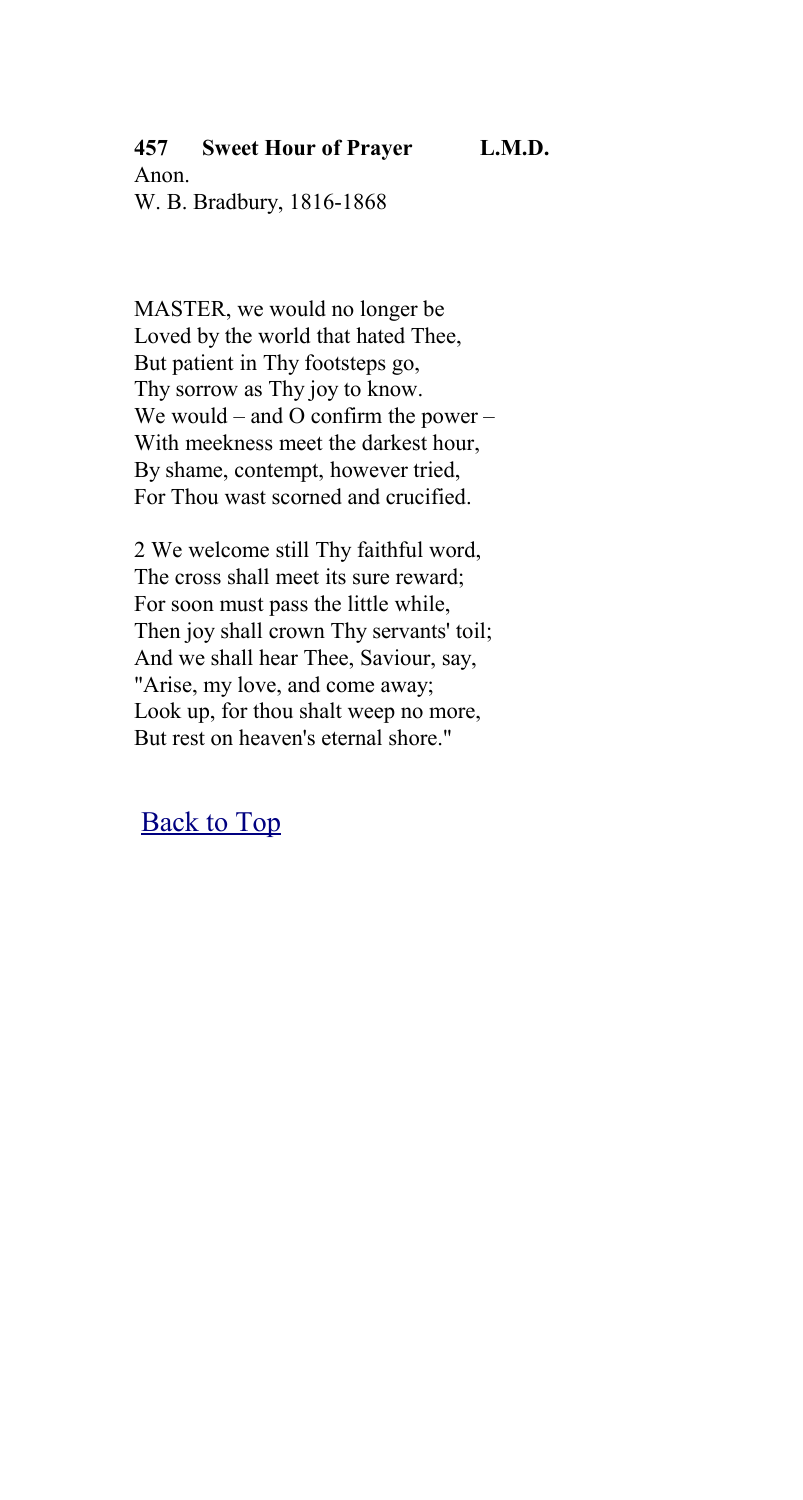### **458 Bennett Park 7.7.7.6.**

Samuel Trevor Francis (1835-1927) F. E. Race

NOW around Thee, Lord, we meet, Sitting lowly at Thy feet; Sacred fellowship, how sweet! Saviour, we adore Thee.

2 Blessed Saviour, glorious Head, From Thyself we take the bread, Token of Thyself once dead, Saviour, we adore Thee.

3 From love's hand – O Lord, 'tis Thine – We would take this cup, this wine, Symbol of Thy grace divine: Saviour, we adore Thee.

4 Precious ointment we outpour, Praise Thy name for evermore, Spread Thy fame from shore to shore: Saviour, we adore Thee.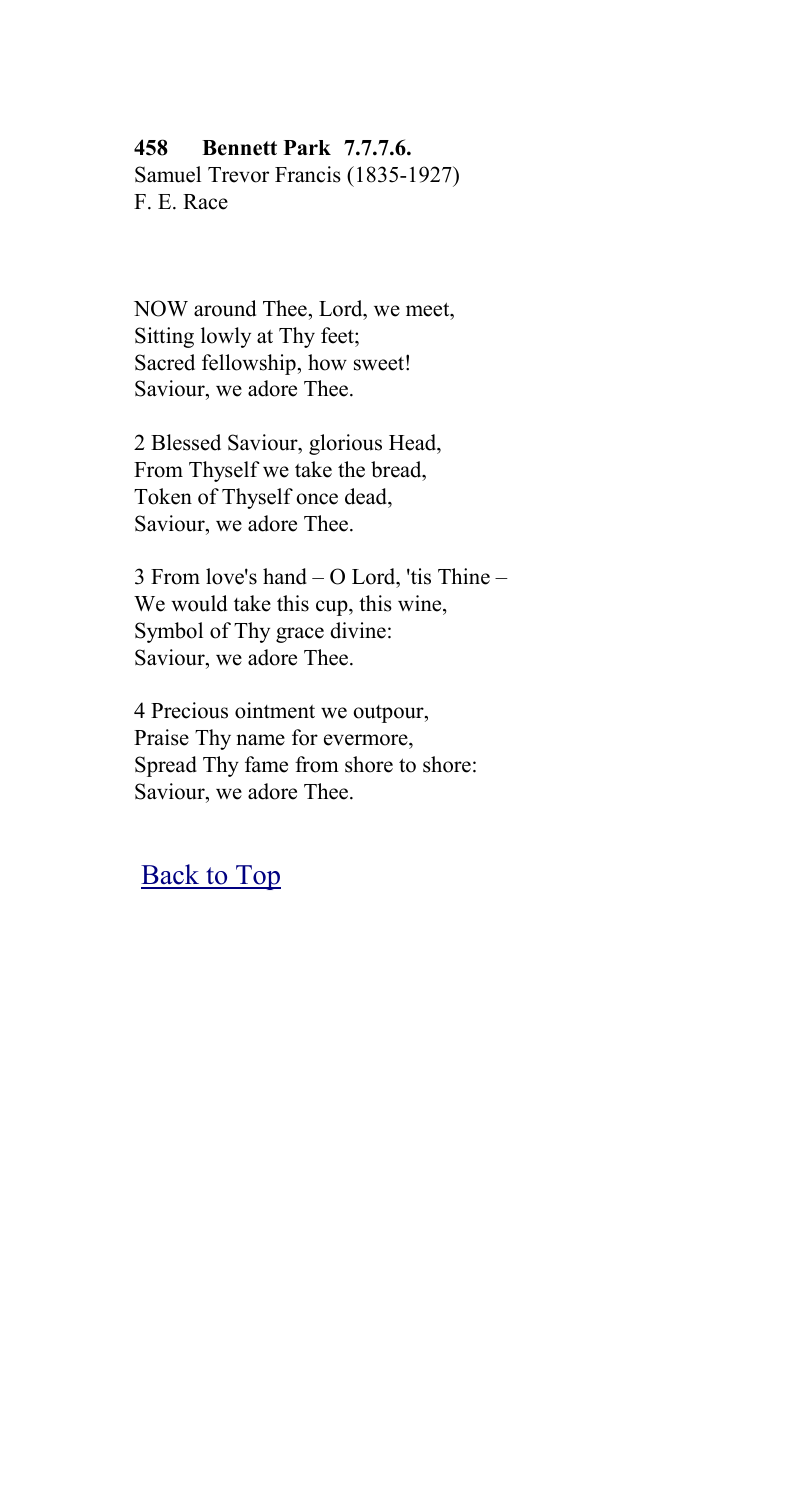### **459 Winchester Old C.M.**

Mrs. J. A. Trench Arr. by C. Tye, 1497-1572

O BLESSED Lord, we praise Thee now For all that Thou hast done, Thine acts of untold grace and love, The victory Thou hast won.

2 We praise Thee for the bitter cross, The judgment Thou didst bear, When, standing in the sinner's place, Our sins were on Thee there.

3 But, more than all that Thou hast done, We praise for what Thou art, The Son of God, the Son of man, With loving, tender heart.

4 We praise Thee that Thou art our Lord, Whose ever gracious ways Transport our souls, and teach our hearts To yield Thee fervent praise.

5 It is our greatest joy on earth That Thou art with us here; Our greatest joy in heaven will be That we are with Thee there.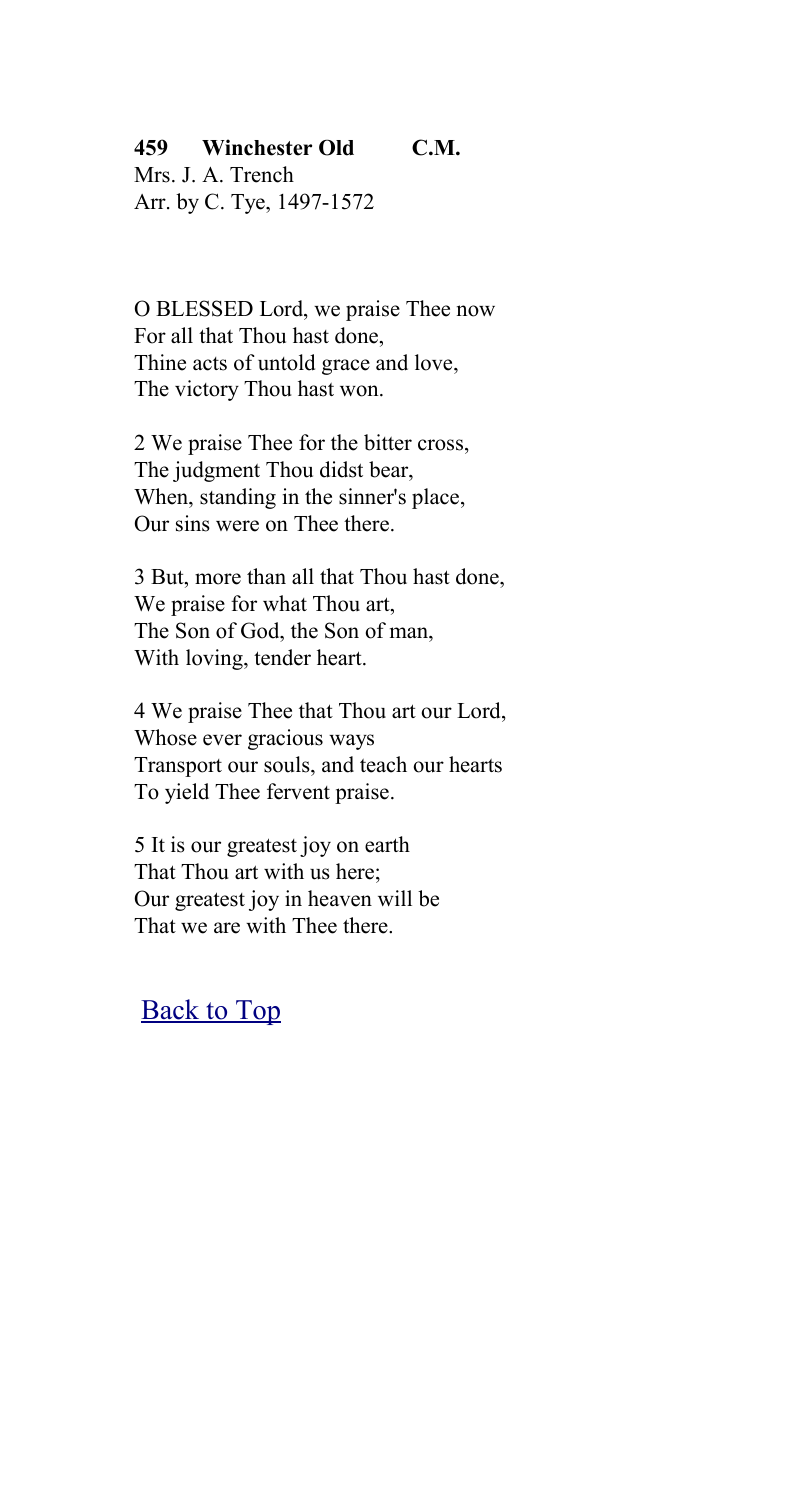#### **460 Work 7.6.7.6.D.**

C. L. Smith (Mrs. Bancroft) L. Mason, 1792-1872

O FOR the robe of whiteness, To walk with Christ in light! O for the glorious brightness Of day without a night!

2 We would a name of favour, Graved on the stone of white; We'd taste that manna's flavour, Reserved for heaven's delight.

3 'Tis sweet, the thought of rising The risen Lord to meet; Or changed, ourselves surprising, Like Him for whom we wait.

4 What joy supreme in seeing The Saviour face to face, The peaceful joy of being For ever in that place!

5 Jesus, Thou King of glory, We soon shall dwell with Thee, And sing Thy love's bright story, When we Thy glory see.

6 E'en now our souls would enter The holiest on high, That all our love might centre In Thee who cam'st to die.

7 At God's right hand in glory Thou art, Thy work complete, Till perfected the story That gives us too our seat.

8 Then o'er the wide creation Thy power will stretch its arm – Secure from all temptation, Free from all human harm.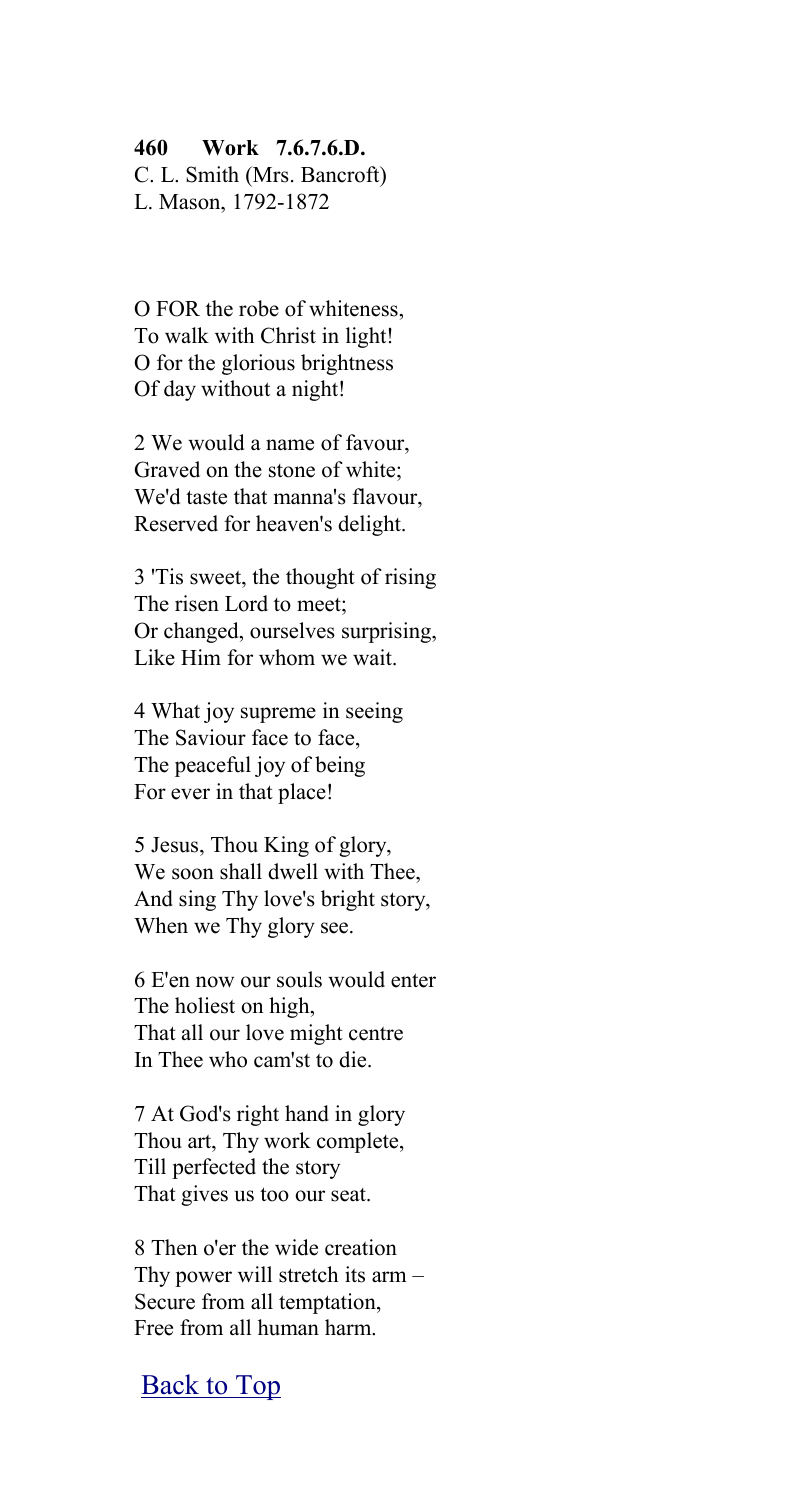**461 St. Denio P.M.** E. C. Rubie Welsh Hymn Melody

O LORD, we adore Thee, Blest Son of the Father, Whose love without measure Surpasses all praise. Thyself Thou hast given, We know Thee now – risen, Ascended – in heaven, Where on Thee we gaze.

2 Our Father, we praise Thee, Thou source of all blessing; The Son has revealed Thee In fulness of light. We joy in Thy presence; We worship before Thee, In love, and all blameless, In holiness bright.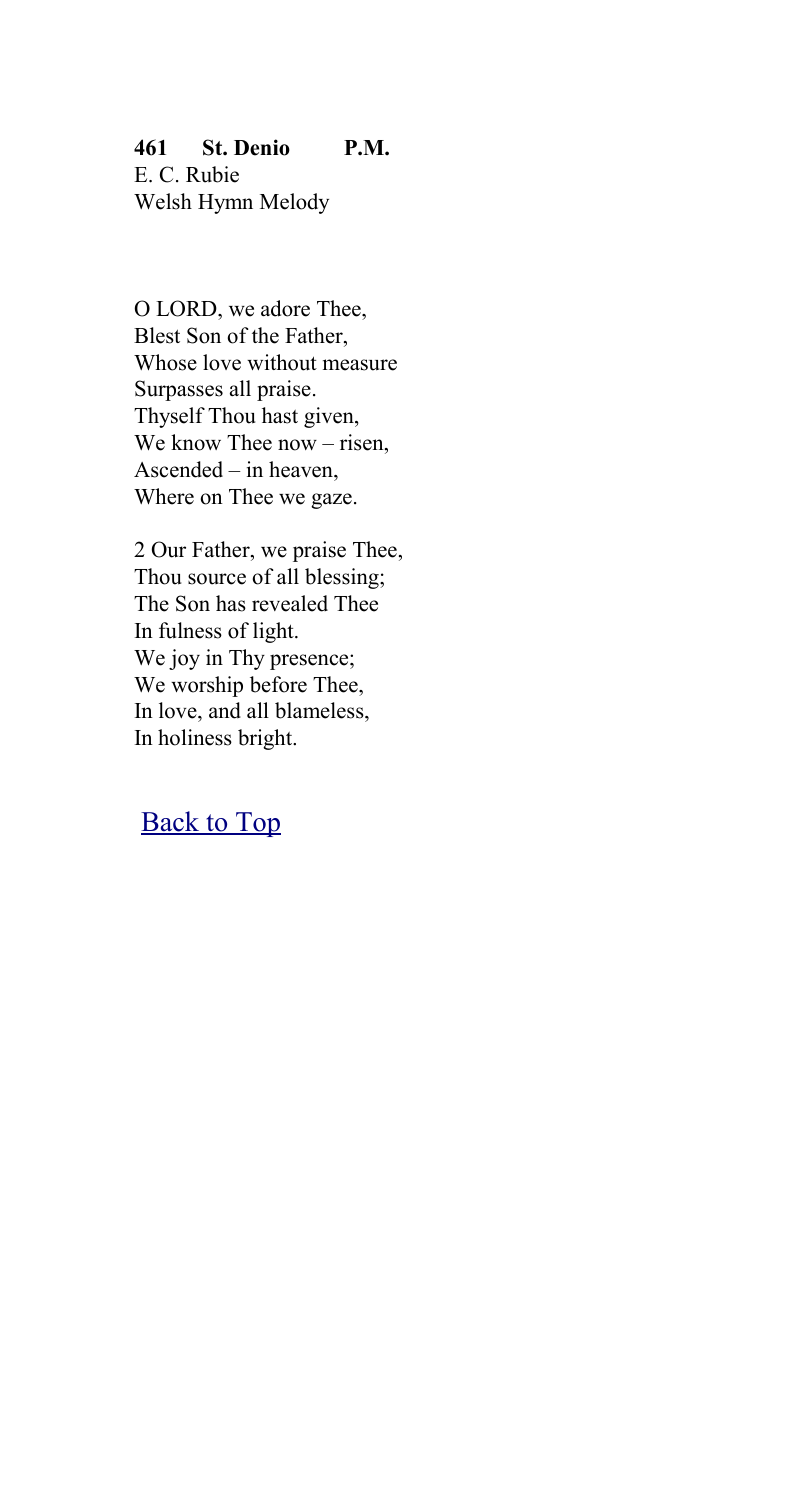### **462 Thankfulness 7.6.7.6.D.**

W. J. Hocking "Geistliche Lieder", Elberfeld, 1853

O GRACIOUS God, our Father, We thank Thee for Thy word, To every saint so precious, That speaks of Christ the Lord; We thank Thee for Thy Spirit That moved those men of old Who in the holy record Thy truth and love unfold.

2 For that same One we thank Thee, The earnest and the seal, Who doth to Thine own children Thy mind and will reveal; As none but He who knew it, Thy truth could e'er impart, So none but those He teacheth Receive it in the heart.

3 O may we then, blest Father, Thy gracious word believe, That we may by Thy Spirit The truth in love receive; For we would thus be girded To serve our faithful Lord, And in this day of conflict Cleave to His name and word.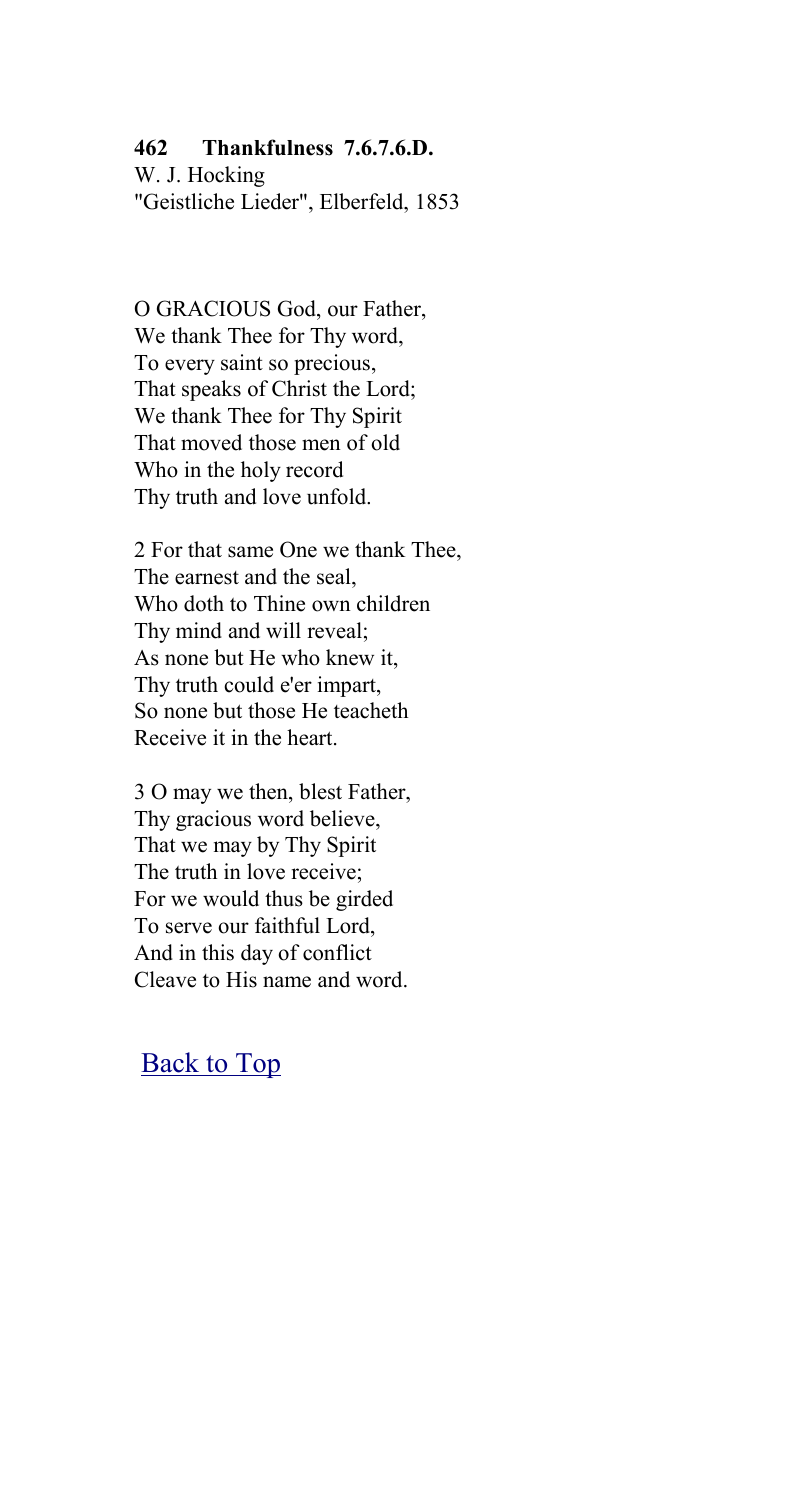## **463 Angel's Story 7.6.7.6.D.** J. Hutton

A. H. Mann, 1850-1929

O GRACIOUS Shepherd, bind us With cords of love to Thee, And evermore remind us How mercy set us free. O may the Holy Spirit Keep this before our eyes, That we Thy death and merit Above all else may prize.

2 We are of God's salvation Assured through Thy love, Yet oft, on slight occasion, How faithless do we prove! Thou hast our sins forgiven: Then leaving all behind, We would press on to heaven, Bearing the prize in mind.

3 O may we then, Lord, ever, While in this vale of tears, Look up to Thee, and never Give way to anxious fears: For Thou wilt not forsake us Though we are oft to blame; O let Thy love then make us True to Thy faith and name.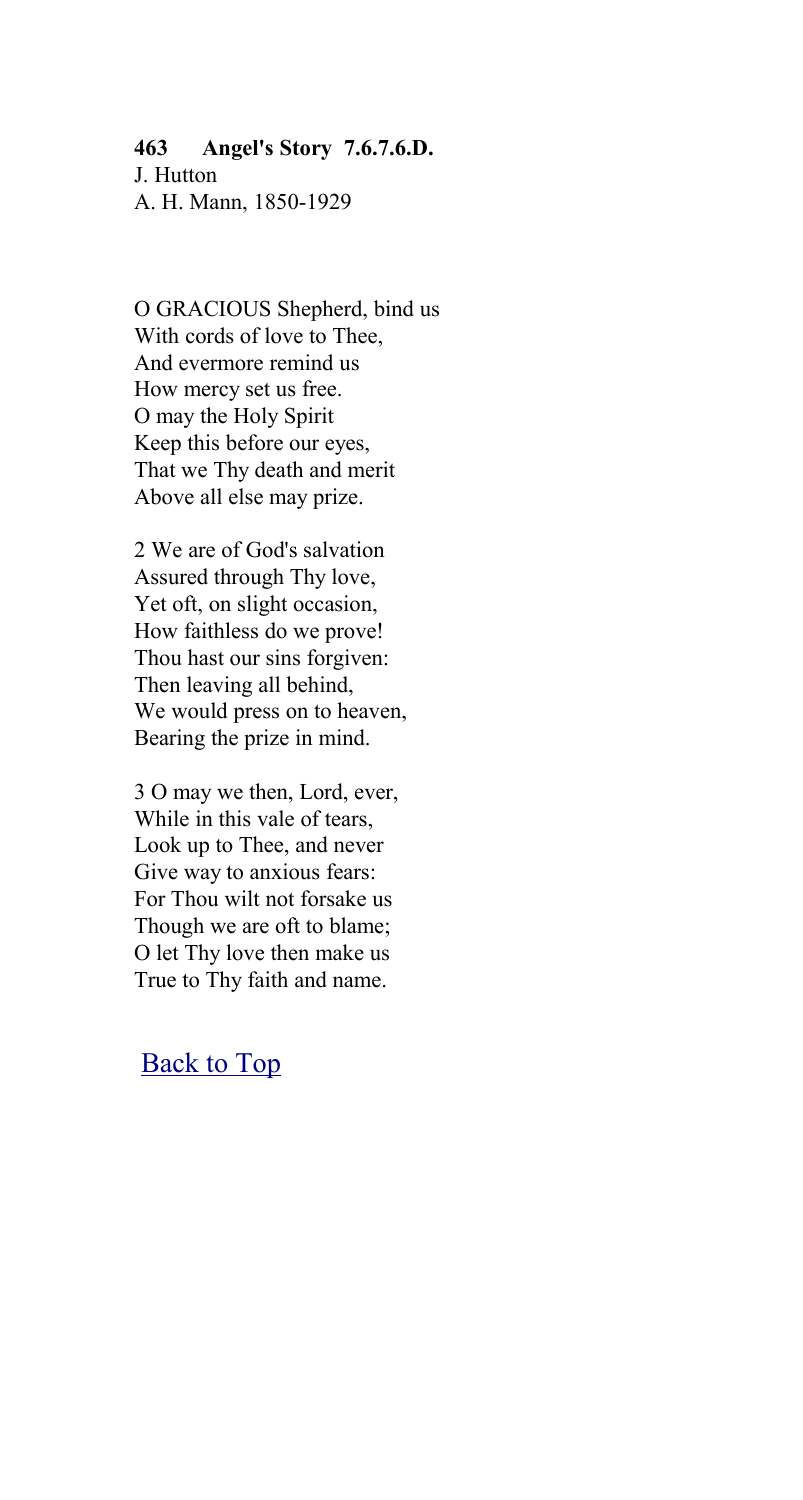## **464 St. Anne C.M.**

I. Watts W. Croft, 1678-1727

O GOD, how wide Thy glory shines, How high Thy wonders rise! Known through the earth by thousand signs, By thousands through the skies.

2 But when we view Thy love's design To save rebellious worms, Where vengeance and compassion join In their divinest forms;

3 Here Thy full character is shown, Nor dares a creature guess Which of the glories brighter shone – The justice or the grace.

4 Now the full glories of the Lamb Adorn the heavenly throne, While saints on earth that know His name Their Lord and Saviour own.

5 How blest are we who have a part In that immortal song! Wonder and joy become our heart, And praise and thanks our tongue.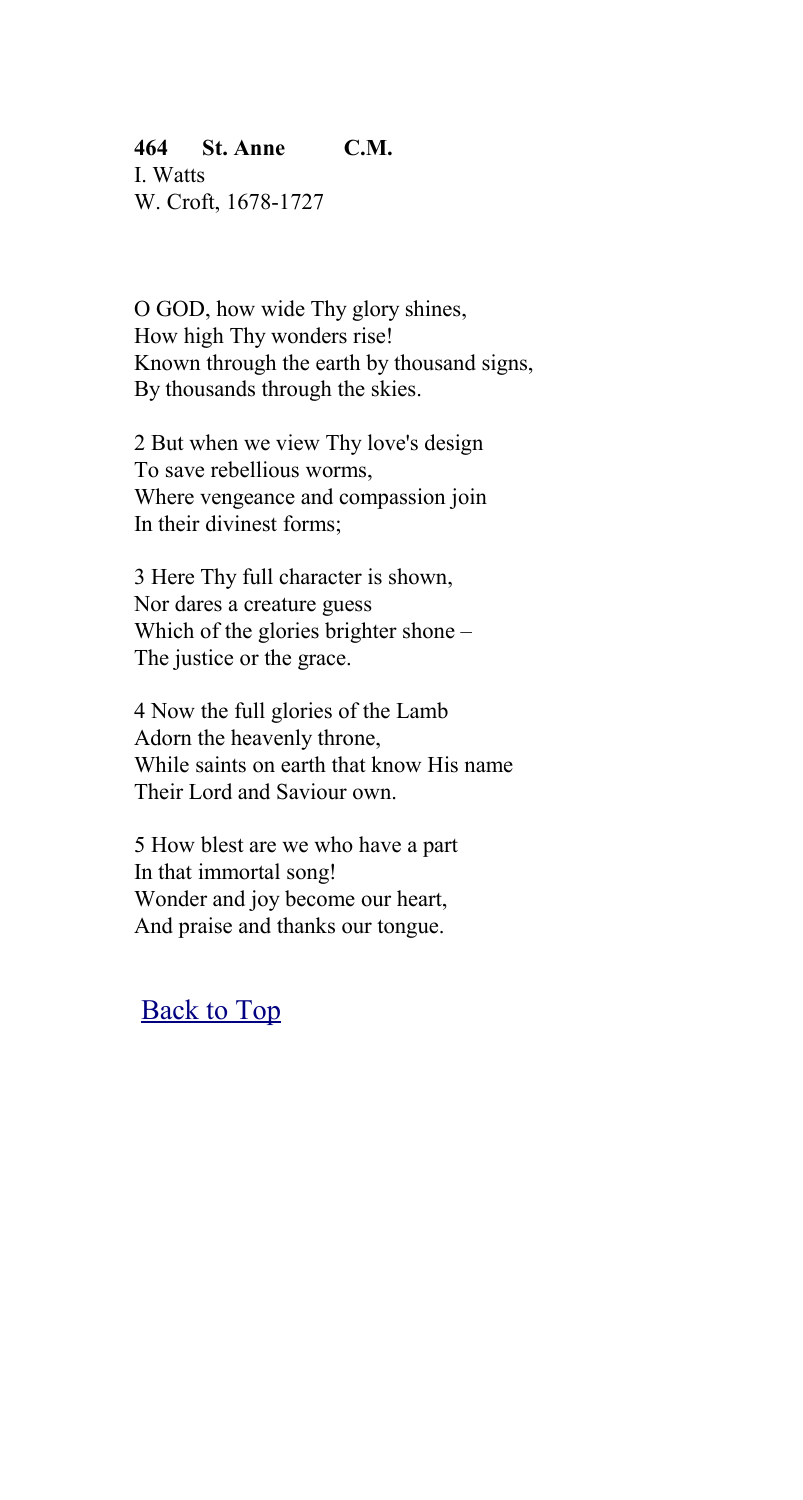### **465 Flemming 8.8.8.6.**

Miss Charlotte Elliott F. F. Flemming, 1778-1813

O HOLY Saviour, Friend unseen, Since on Thine arm Thou bid'st us lean, Help us throughout life's changing scene By faith to cling to Thee.

2 When far from home, fatigued, oppressed, In Thee we found our place of rest; As exiles still, yet richly blest, We cling, O Lord, to Thee.

3 What though the world deceitful prove, And earthly friends and hopes remove! With patient, uncomplaining love, Still would we cling to Thee.

4 Though faith and hope are often tried, We ask not, need not, ought beside; So safe, so calm, so satisfied, The soul that clings to Thee.

5 Blest is our lot, whate'er befall; What can disturb or who appal? Thou art our strength, our rock, our all, Saviour, we cling to Thee.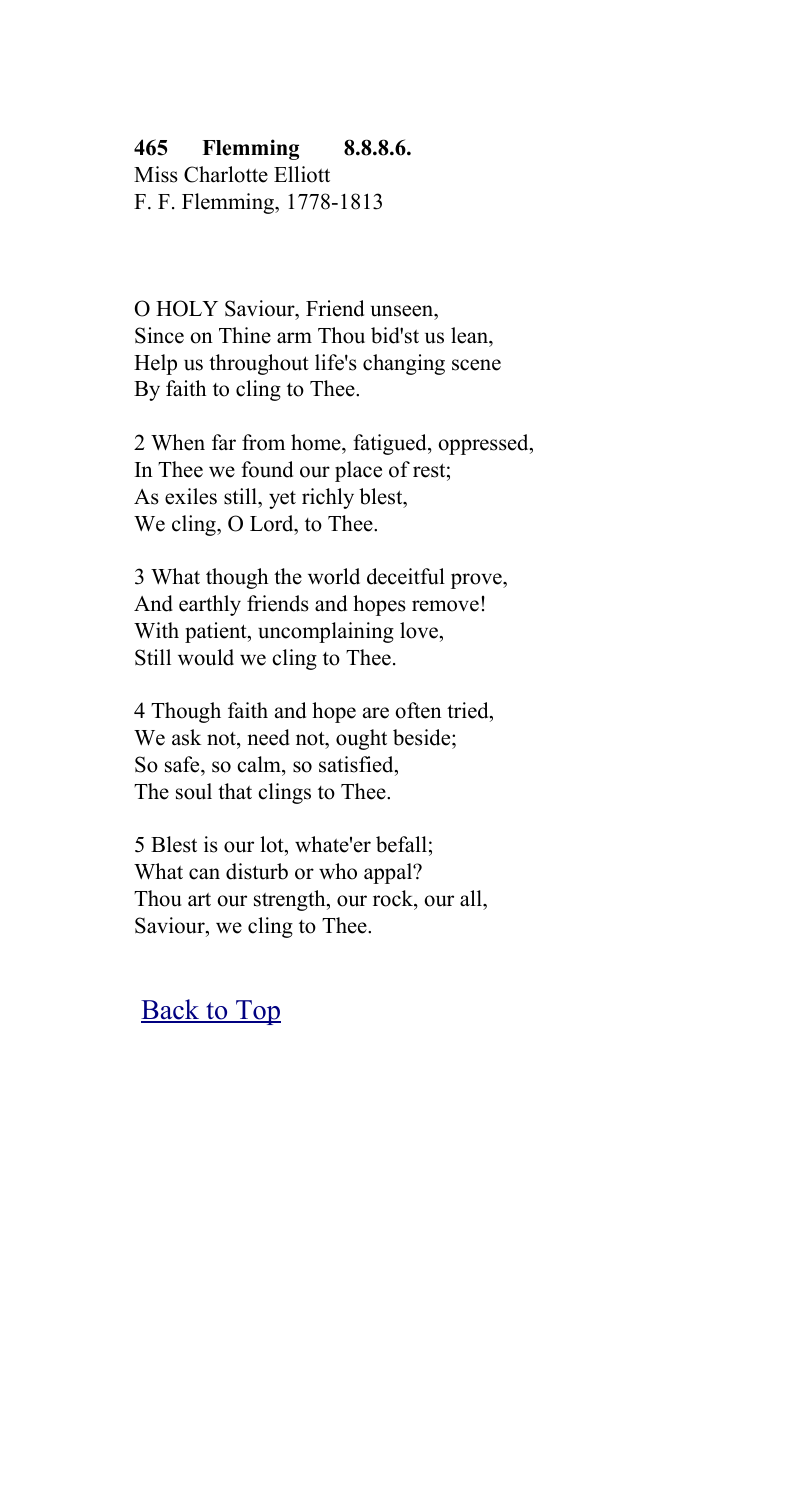### **466 Belmont C.M.**

M. Bowly S. Webbe, 1740-1816

O LORD, of Thee we ne'er would tire; The new and living food Can satisfy our heart's desire; And life is in Thy blood.

2 If such the happy midnight song Our prisoned spirits raise, What are the joys that cause, ere long, Eternal bursts of praise?

3 To look within and see no stain, Abroad no curse to trace; To shed no tears, to feel no pain, But see Thee face to face.

4 To find each hope of glory gained, Fulfilled each precious word; And fully all to have attained The image of our Lord.

5 For this we're pressing onward still; And in this hope would be More subject to the Father's will, E'en now much more like Thee.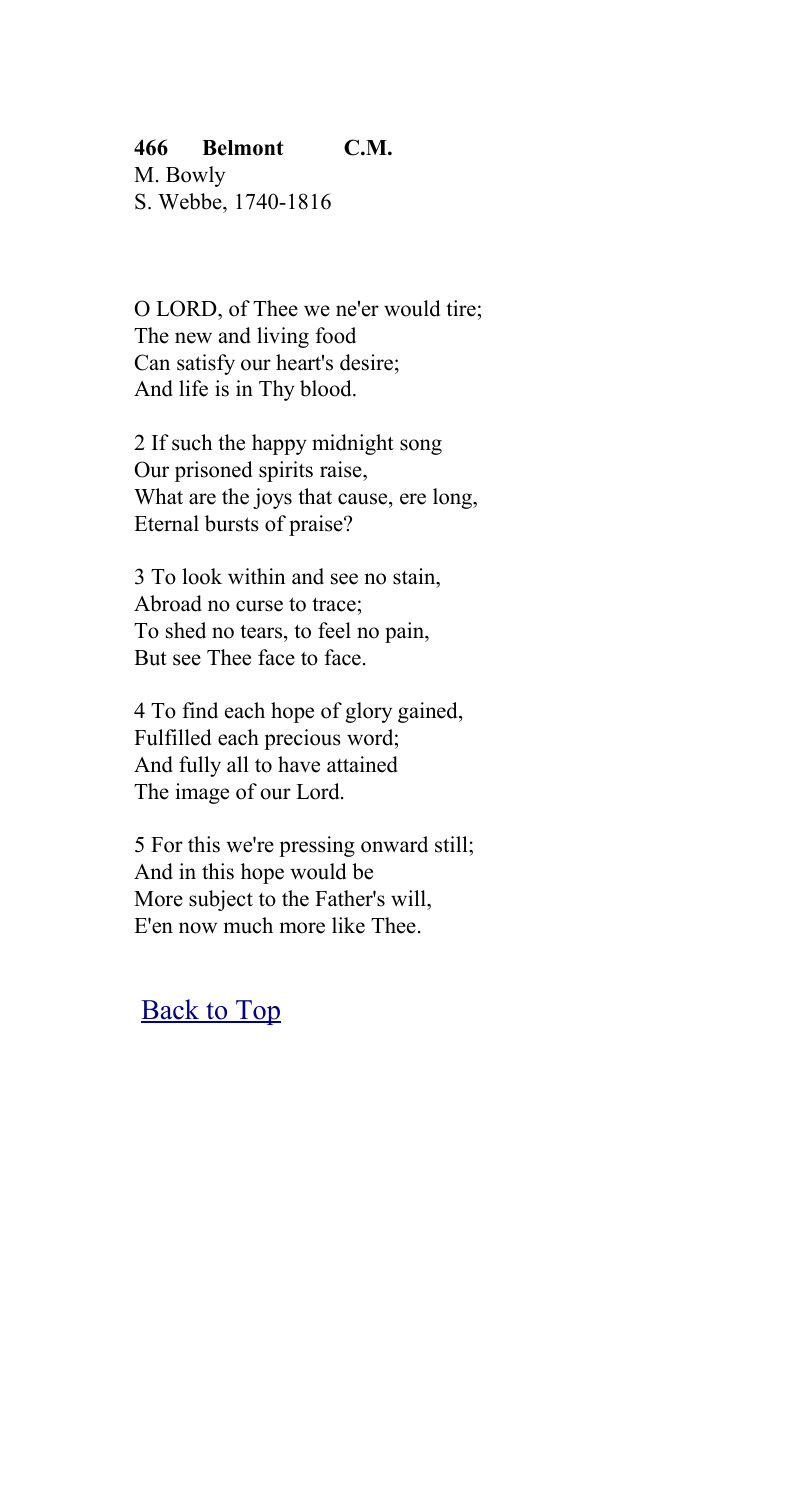### **467 Dunfermline C.M.**

I. Watts "Scottish Psalter", 1615

O LORD, in Thee our eyes behold A thousand glories more Than the rich gems and polished gold The sons of Aaron wore.

2 They first their own sin-offering brought To purge themselves from sin; Thy life was pure without a spot, And all Thy nature clean.

3 Fresh blood, as constant as the day, Was on their altars spilt; But Thy one offering took away For ever all our guilt.

4 Their priesthood ran through several hands, For mortal was their race; Thy never-changing office stands Firm as the throne of grace.

5 Their range was earth, nor higher soared; The heaven of heavens is Thine; Thy majesty and priesthood, Lord, In peerless glory shine.

6 Immortal honours crown Thy name, Thou blessed Priest and King: May heaven and earth resound Thy fame, Each day fresh praises bring!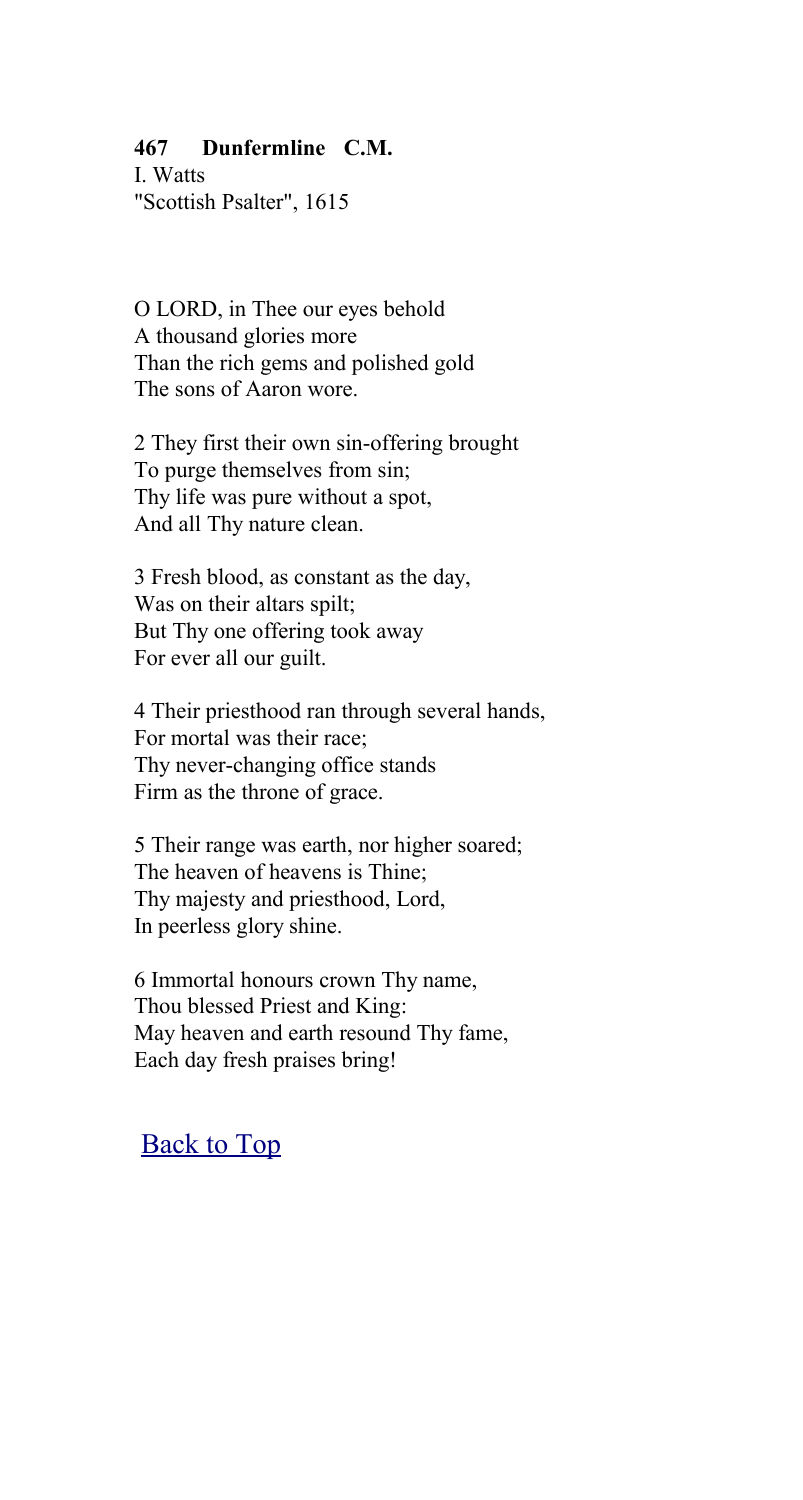#### **468 St Catherine 8.8.8.8.8.8.**

E. L. Bevir H. F. Hemy, 1818-1888

O LORD of glory! who couldst leave The height supreme in death to lie, What tongue shall sing, what heart conceive The love divine that made Thee die? Bought with a price, for ever Thine, We break this bread, and drink this wine.

2 When here on earth, Thou wast alone, Proclaimer of this love to men; Upon the cross 'twas fully known, For God came forth to meet us then; Rent from above, the parted veil Announced to all that wondrous tale.

3 But risen, the First-born from the dead, Triumphant hast Thou entered in, The glorious Man, the living Head, Thrice worthy Thou our hearts to win; In Thy blest face all glories shine, And there we gaze on love divine.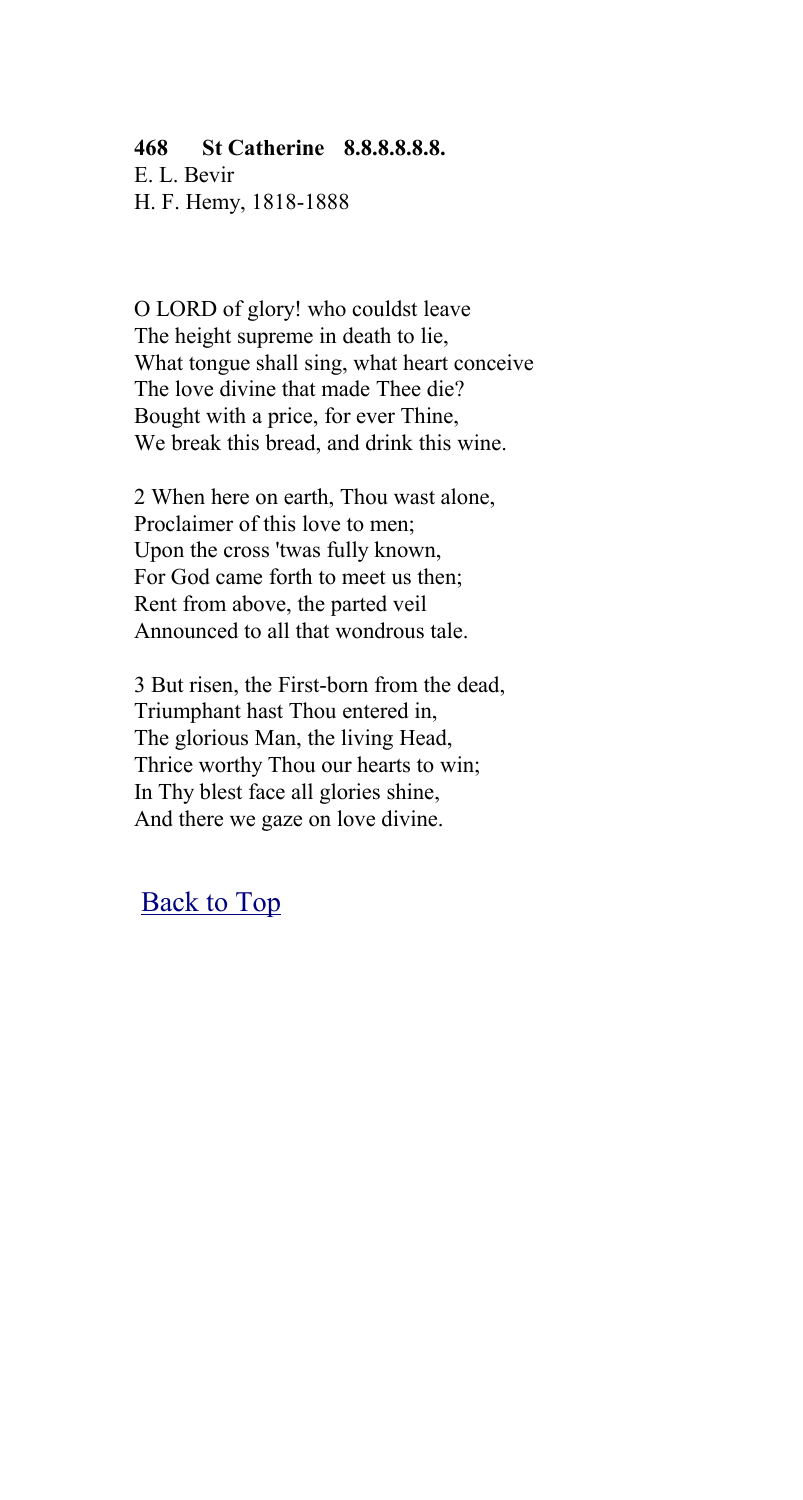### **469 St. Clement L.M.**

G. de Mattos C. C. Scholefield, 1839-1904

O LORD, Thou never-changing One, Our hearts delight to think of Thee; Thy love, eternally the same, Our theme of endless praise shall be.

2 From every earthly reed we turn, Leaning on Thee to find our rest; And in the knowledge of Thy love Are fully and for ever blest.

3 Oh, guard meanwhile these hearts of ours, And fill them, All-sufficient One; Be it our constant rest to know That Thou art ours, and we Thine own.

4 Thou soon our raptured gaze shalt meet, Thy praise in heaven our tongues employ; With Thee, and like Thee, then to be – Our perfect everlasting joy.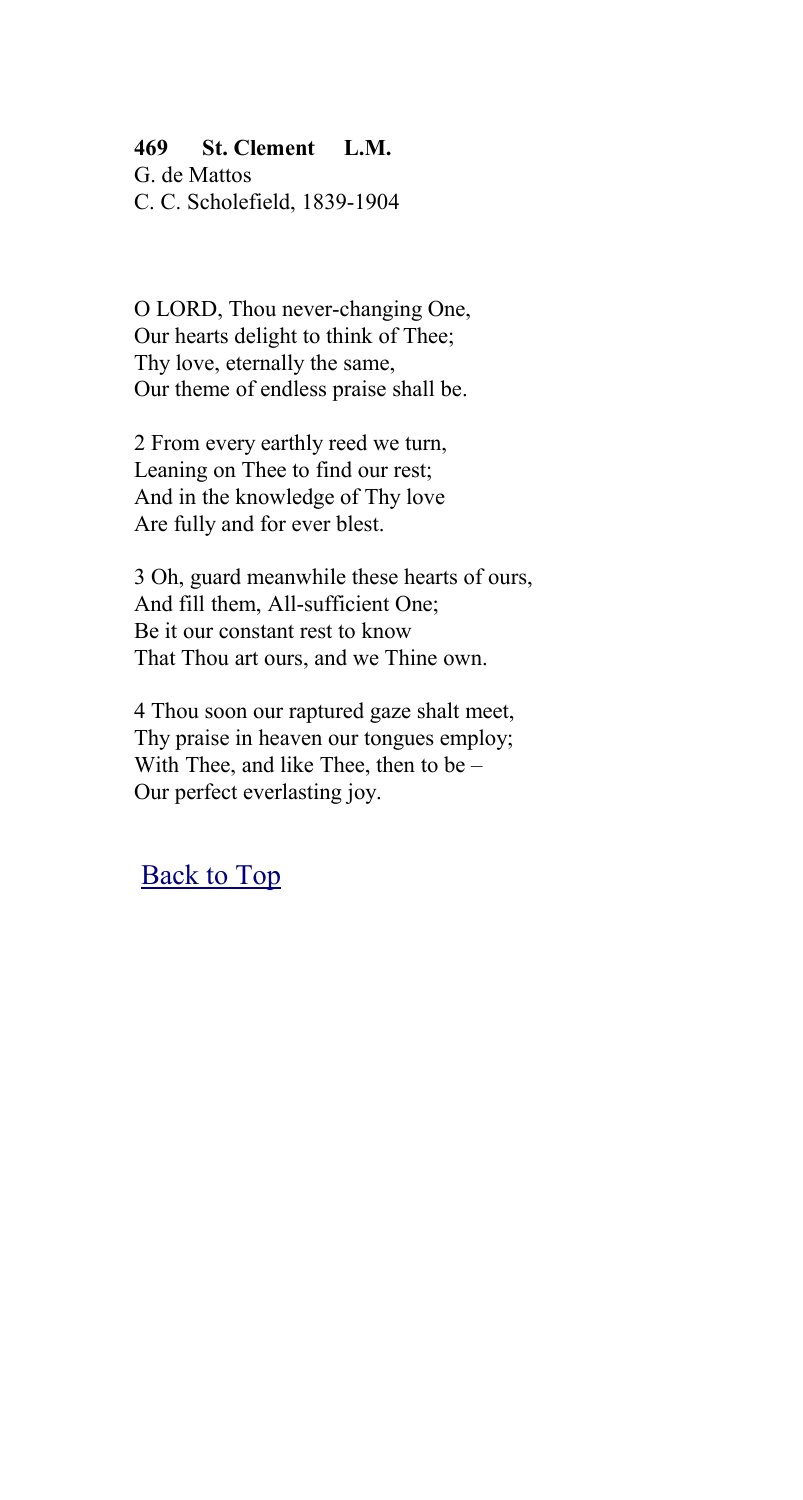## **470 Munich 7.6.7.6.D.**

Miss C. H. von Poseck "Neuvermehrtes Gesangbuch", Meiningen, 1693

O SAVIOUR, great and glorious Beyond all power to tell, We hail Thee now victorious O'er all the hosts of hell: Though crucified in weakness, In power Thou livest now; Though suffering once in meekness, Glory adorns Thy brow.

2 A life and death of sorrow Were here Thy portion, Lord; But on the glorious morrow Thy name shall be adored: Oh, come then in Thy glory! We long to see Thee reign, Thy foes subdued before Thee: Lord Jesus, come again.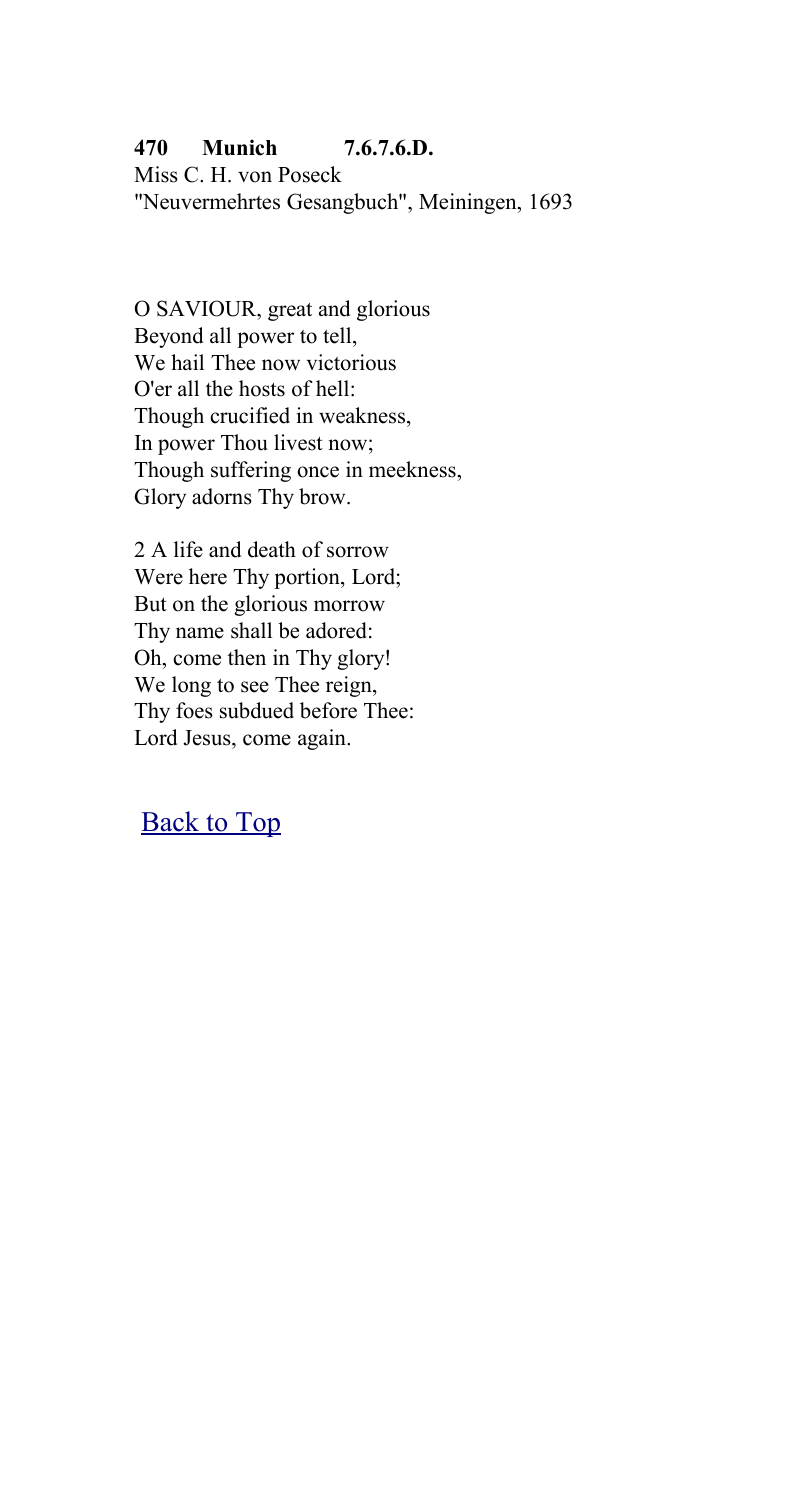### **471 Woodworth L.M.**

Miss C. H. von Poseck W. B. Bradbury, 1816-1868

ONCE more around Thy table, Lord, Obedient to Thy parting word, Our hearts from earthly care set free Have in Thy death remembered Thee.

2 Thyself Thou gavest, Son of God: In love to us didst shed Thy blood; Thyself Thou gavest to fulfil The Father's own eternal will.

3 Thyself Thou gavest: may that word Rest with us now in parting, Lord, And lead us in devotion meet To lay our lives at Thy blest feet.

4 Thyself Thou gavest, Lord: and we Would wholly give ourselves to Thee, In simple faith and fervent love To serve Thee till we meet above.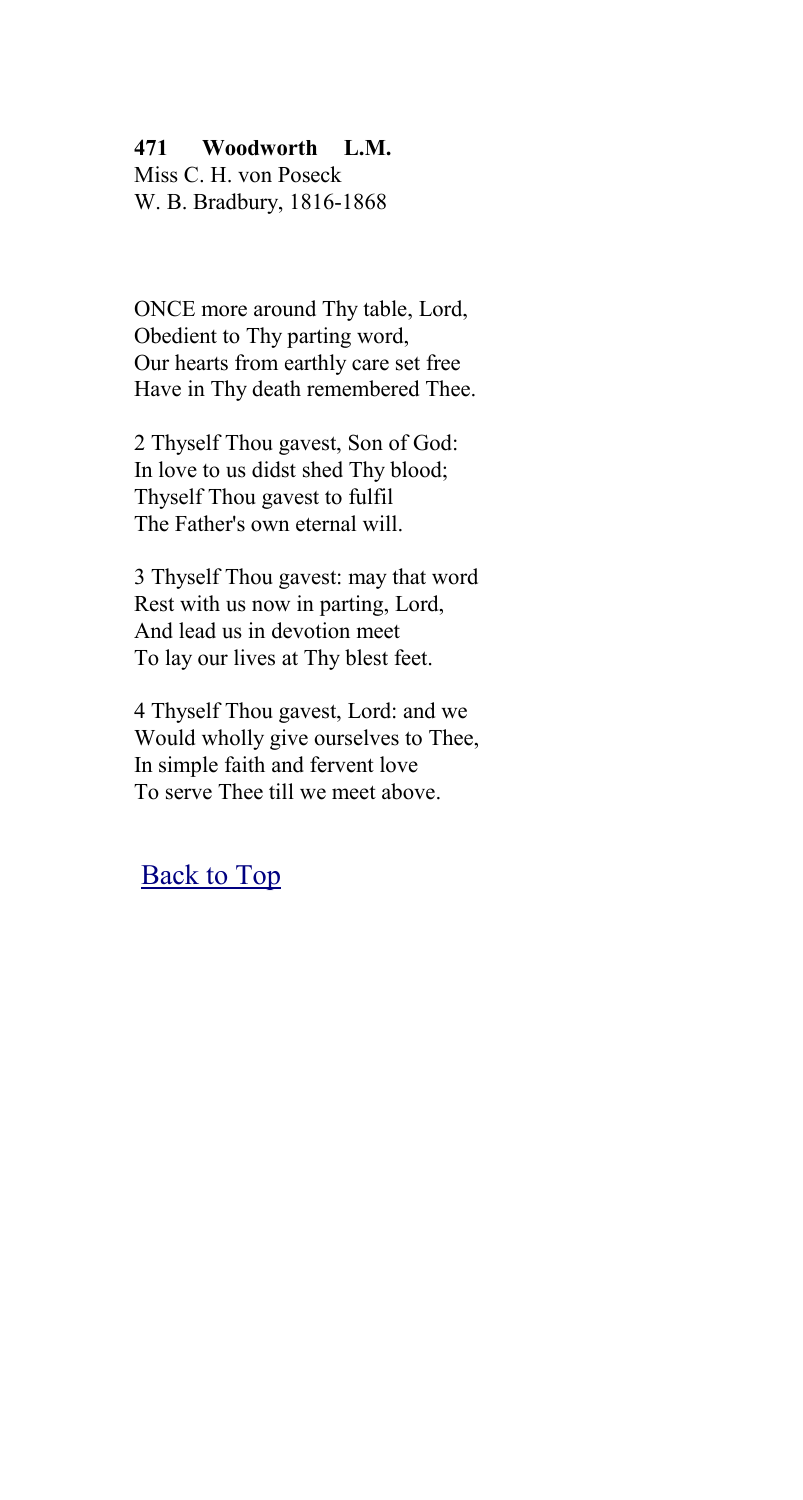G. W. Frazer Anon.

ONCE we stood in condemnation Waiting thus the sinner's doom, Christ in death hath wrought salvation, God has raised Him from the tomb.

2 Strangers then to God we lived, Filled with enmity and fear; Souls from death He has reprieved, Love revealed and brought us near.

3 Now we see in Christ's acceptance But the measure of our own; Him who lay beneath our sentence, Seated high upon the throne.

4 Quickened, raised, and in Him seated; We a full deliverance know; Every foe has been defeated, Every enemy laid low.

5 Now we have a life in union With the risen life above; Now we drink in sweet communion Some rich foretaste of His love.

6 Soon, O Lord, in brightest glory, All its vastness we'll explore; Soon we'll cast our crowns before Thee, Whilst we worship and adore.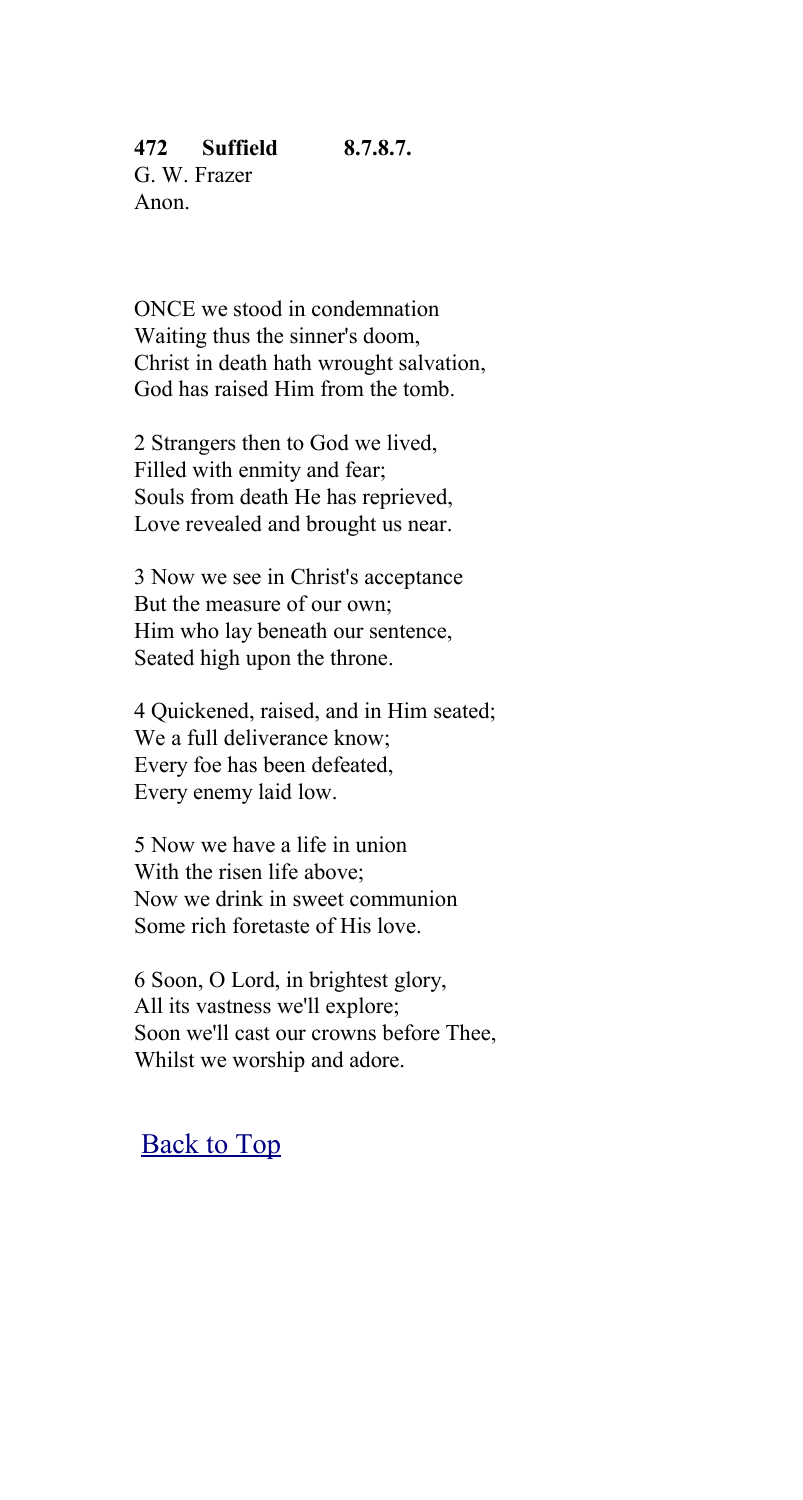#### **473 St. Petersburg 8.8.8.8.8.8.**

Anon. D. S. Bortniansky, 1752-1825

OUR God and Father, Thou hast made In grace our fellowship with Thee, And with Thy Son, our holy Lord, Who bled for us upon the tree: This privilege is all divine, This way of love is wholly Thine.

2 By Thine own Spirit Thou hast given Thy children in Thy Son to find Their lasting joy, their heart's delight, Their satisfaction for the mind: We love to speak His praises forth And tell to Thee His matchless worth.

3 The Blessed One is Thine own Son, His life on earth an offering sweet, His death rich sacrifice to Thee, His present service – how complete! God and the Lamb we now adore; To both be glory evermore.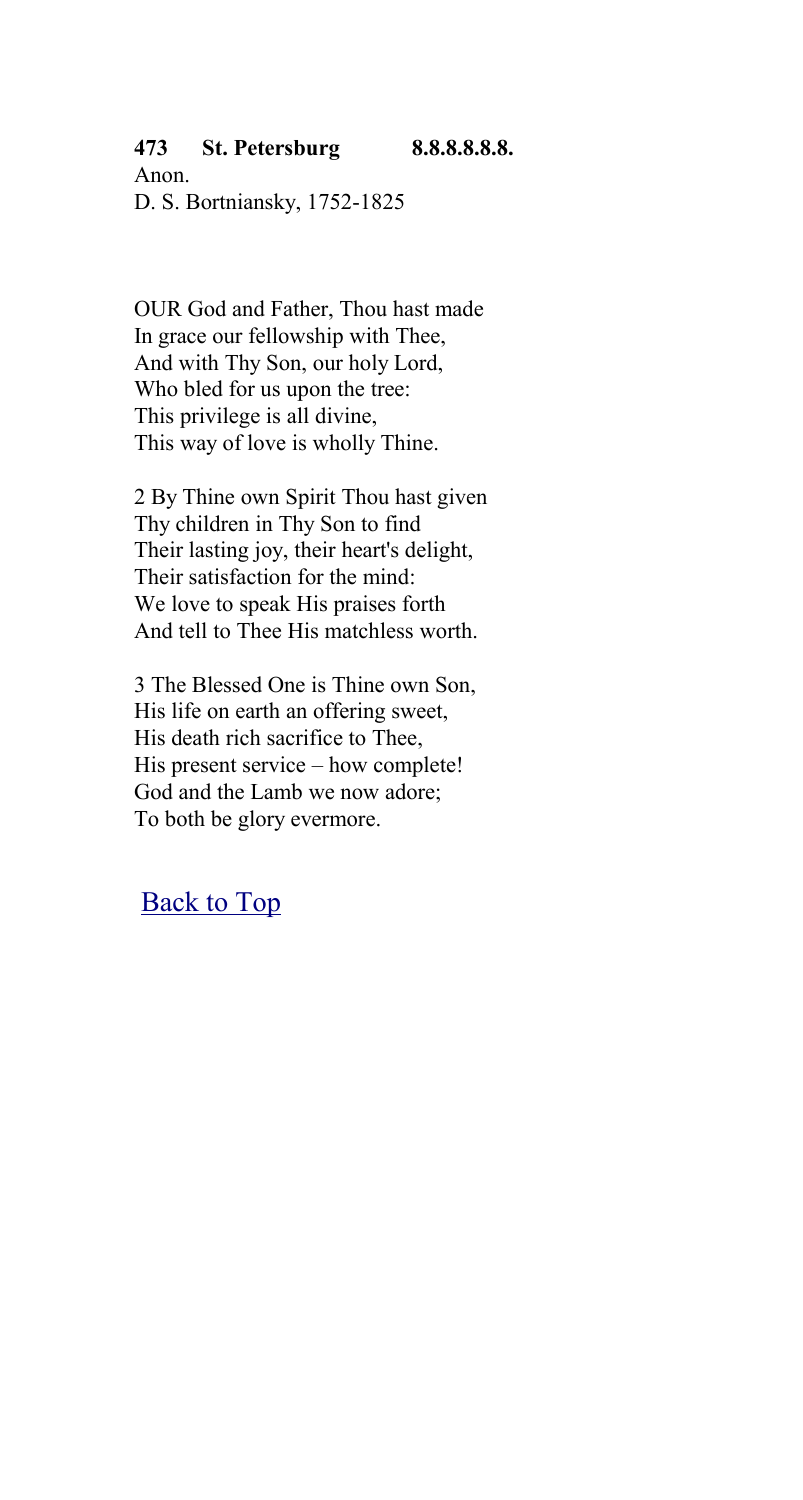### **474 West View 7.6.7.6.** P. Gerhardt Anon.

OUR God is our salvation, Our refuge in distress; What earthly tribulation Can shake our steadfast peace?

2 The ground of our profession Is Jesus and His blood: He gives us the possession Of everlasting good.

3 We know no condemnation, No law that speaks despair: And Satan's accusation, With Christ, we need not fear.

4 For us there is provided A city fair in view, To it we shall be guided, Jerusalem the new.

5 Our portion there is lying, A destined heavenly lot; And though we're daily dying, Our portion withers not.

6 The heart within us leapeth, And cannot down be cast, Since with our God it keepeth Its never-ending feast.

7 The sun which, smiling, lights us, Is Jesus Christ alone: And what to song incites us Is heaven on earth begun.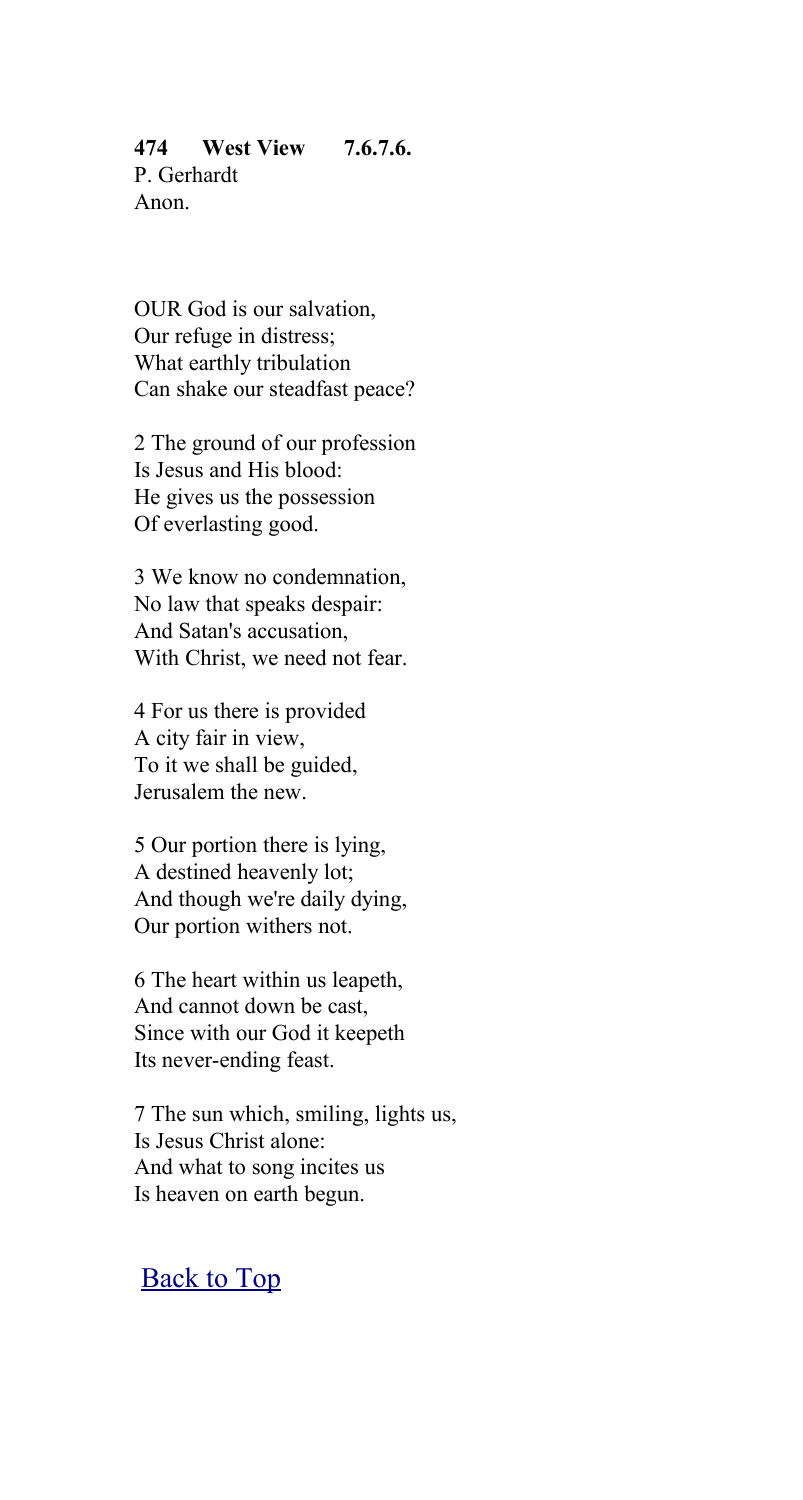#### **475 Lloyd C.M.**

Anon. C. Howard, 1856-1927

OUR tongues must spread the Saviour's fame, Whose grace we daily prove, For since our souls have known His name His banner has been – Love.

2 When walking in the paths of sin, We far from Him did rove, By sweet constraint He drew us in, And waved His banner – Love.

3 He spread the banquet, made us eat, Bid all our fears remove; Yea, o'er our guilty rebel heads He placed His banner – Love.

4 When careless of His rich repast We've sought, alas, to rove, He has recalled His faithless guest, And raised His banner – Love.

5 In every conflict we sustain Our enemies shall prove, Through Him the victory we obtain Beneath His banner – Love.

6 And when He calls us home at length To feast with Him above, Through all eternity we'll sing His never-changing love.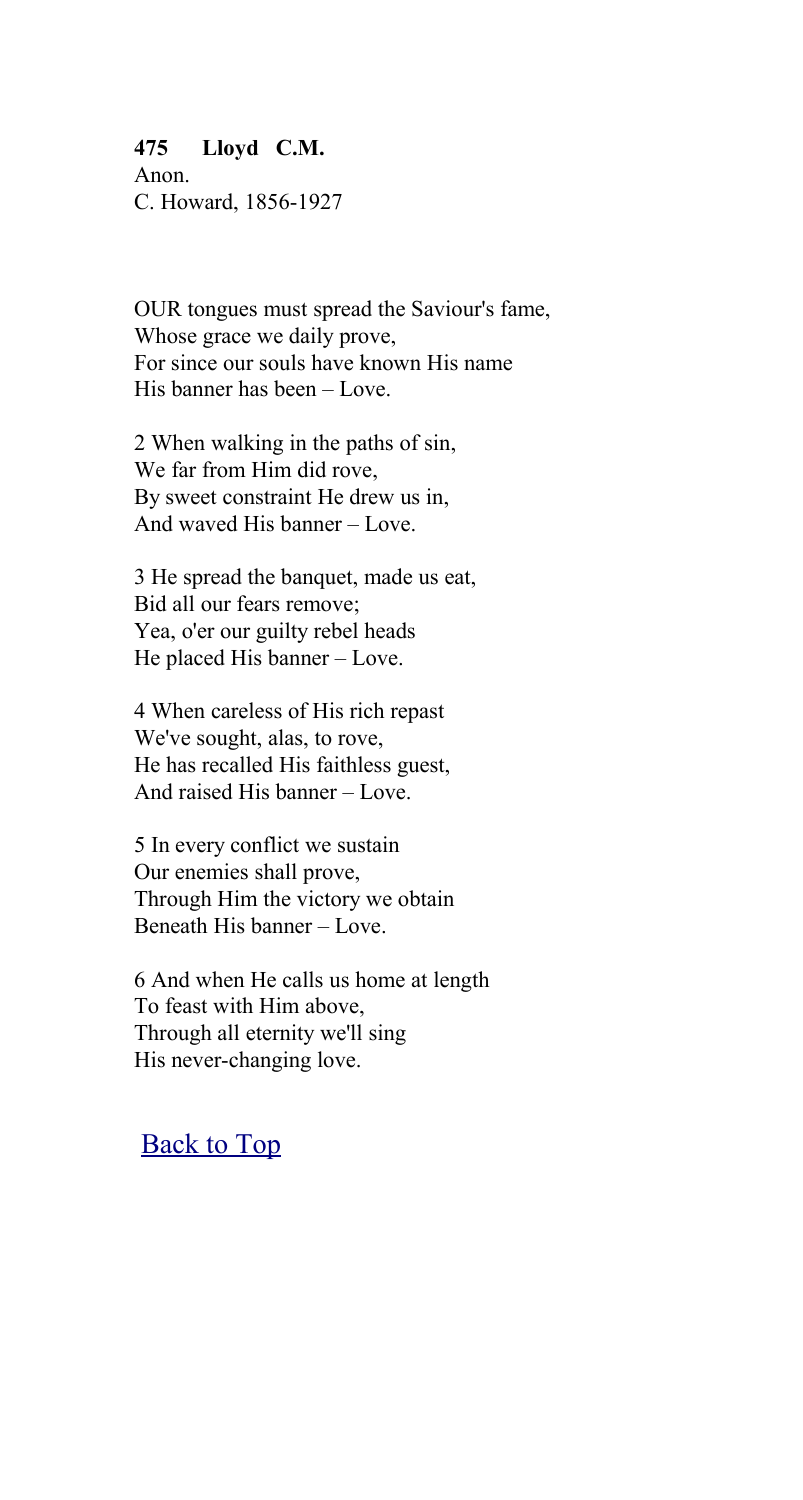### **476 Acclaim 8.8.8.5.**

T. Kelly Traditional German Melody

PRAISE the Saviour, ye who know Him, Who can tell how much we owe Him? Gladly let us render to Him All we have and are.

2 Jesus is the name that charms us; He for conflict fits and arms us; Nothing moves and nothing harms us While we trust in Him.

3 Trust in Him, ye saints, for ever; He is faithful, changing never; Neither force nor guile can sever Those He loves from Him.

4 Keep us, Lord, O keep us cleaving To Thyself and still believing, Till the hour of our receiving Promised joys with Thee!

5 Then we shall be where we would be; Then we shall be what we should be; Things that are not now nor could be Soon shall be our own.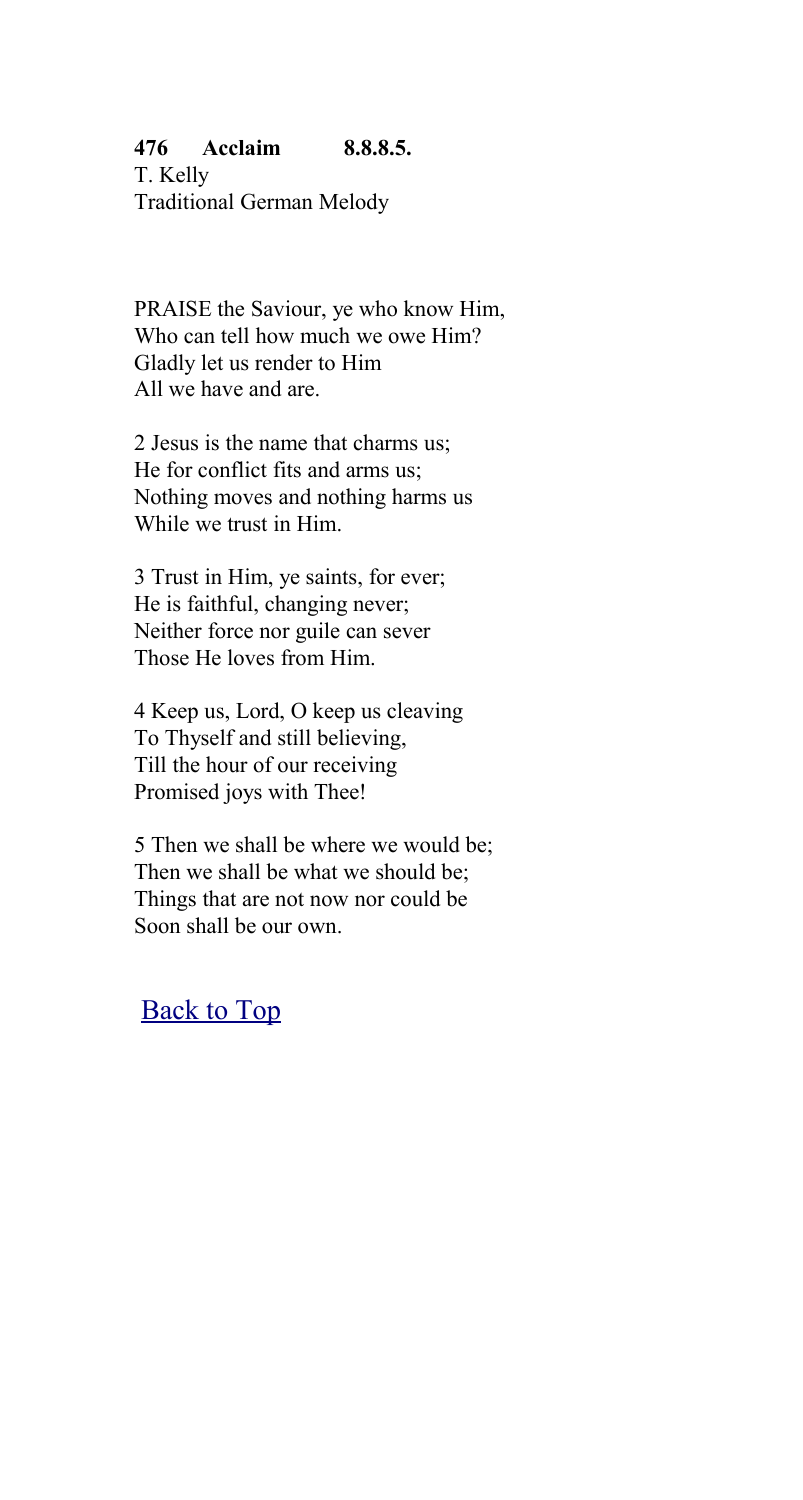## **477 Neander 8.7.8.7.8.7.**

Miss C. H. von Poseck J. Neander, 1650-1680

RISEN Christ, our souls adore Thee: Thou hast left the silent grave; Death and Hades quail before Thee, Thou art mighty now to save: Glory, glory, we adore Thee, And the Victor's banner wave.

2 Risen Lord, Thou now art seated On the Father's throne on high: God the place supreme has meted To the One who came to die: All completed, hell defeated, Glory, glory, Lord, we cry.

3 Risen Saviour, past for ever Is Thine hour of untold woe: We rejoicing in Thy favour Share Thy blissful triumph now: Risen Saviour, now and ever At Thy glorious feet we bow.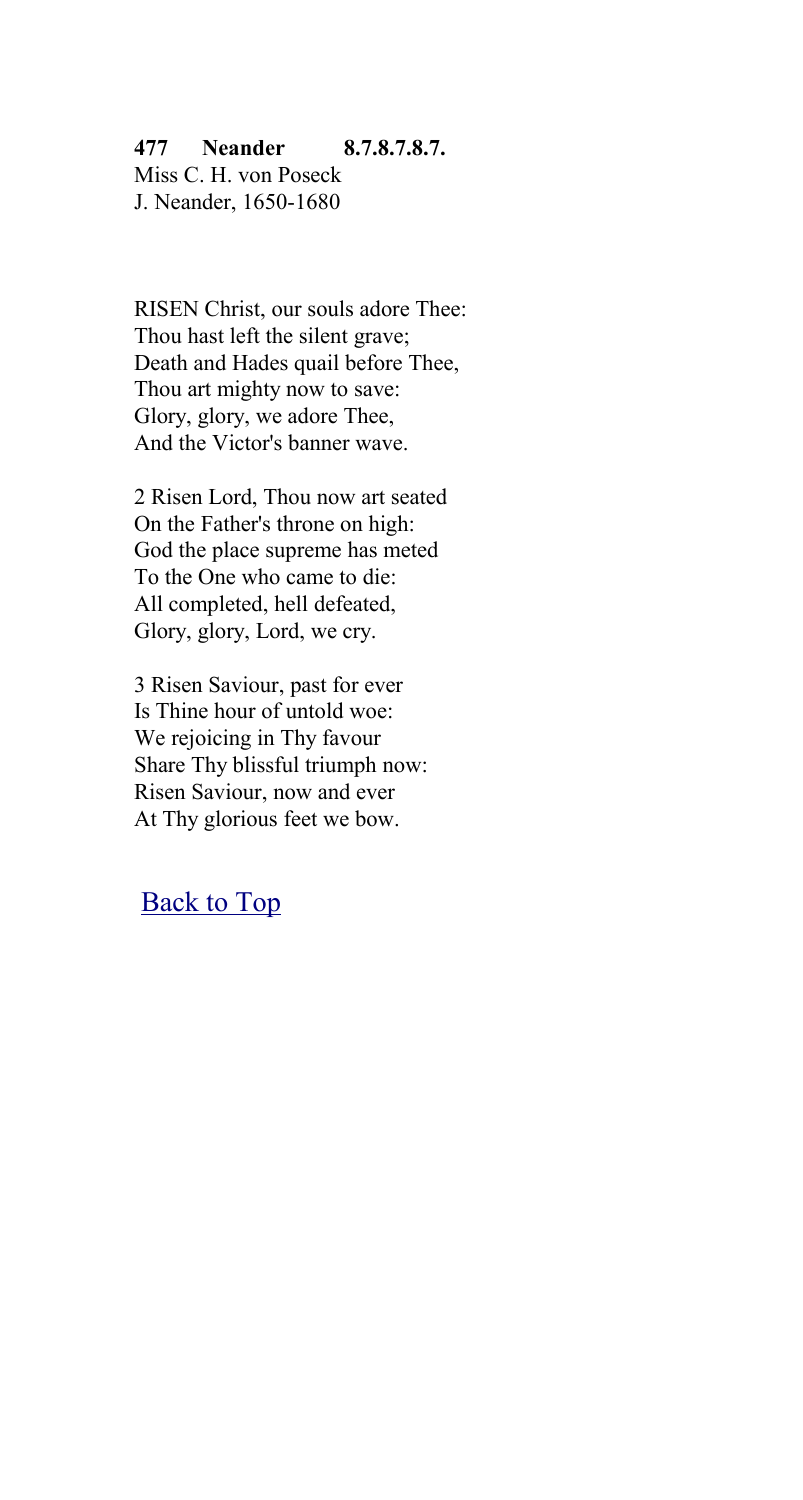## **478 Zion P.M.**

W. Kelly T. Hastings, 1784-1872

SAVIOUR, though the world despised Thee, All God's angels to Thee bow; And the Father's glory raised Thee, When man's hatred laid Thee low; Lord of glory, Blessed evermore art Thou.

2 In that hour of shame unbounded, When Thine own in terror fled, When God's plans seemed all confounded In Thee on the tree seen dead, Then, blest Saviour, Was the great atonement made.

3 Oh, for grace to share Thy sorrow Where Thou, Lord, wast crucified! While we wait the cloudless morrow When Thou reignest glorified; Thy confessors, Now Thy body, then Thy bride.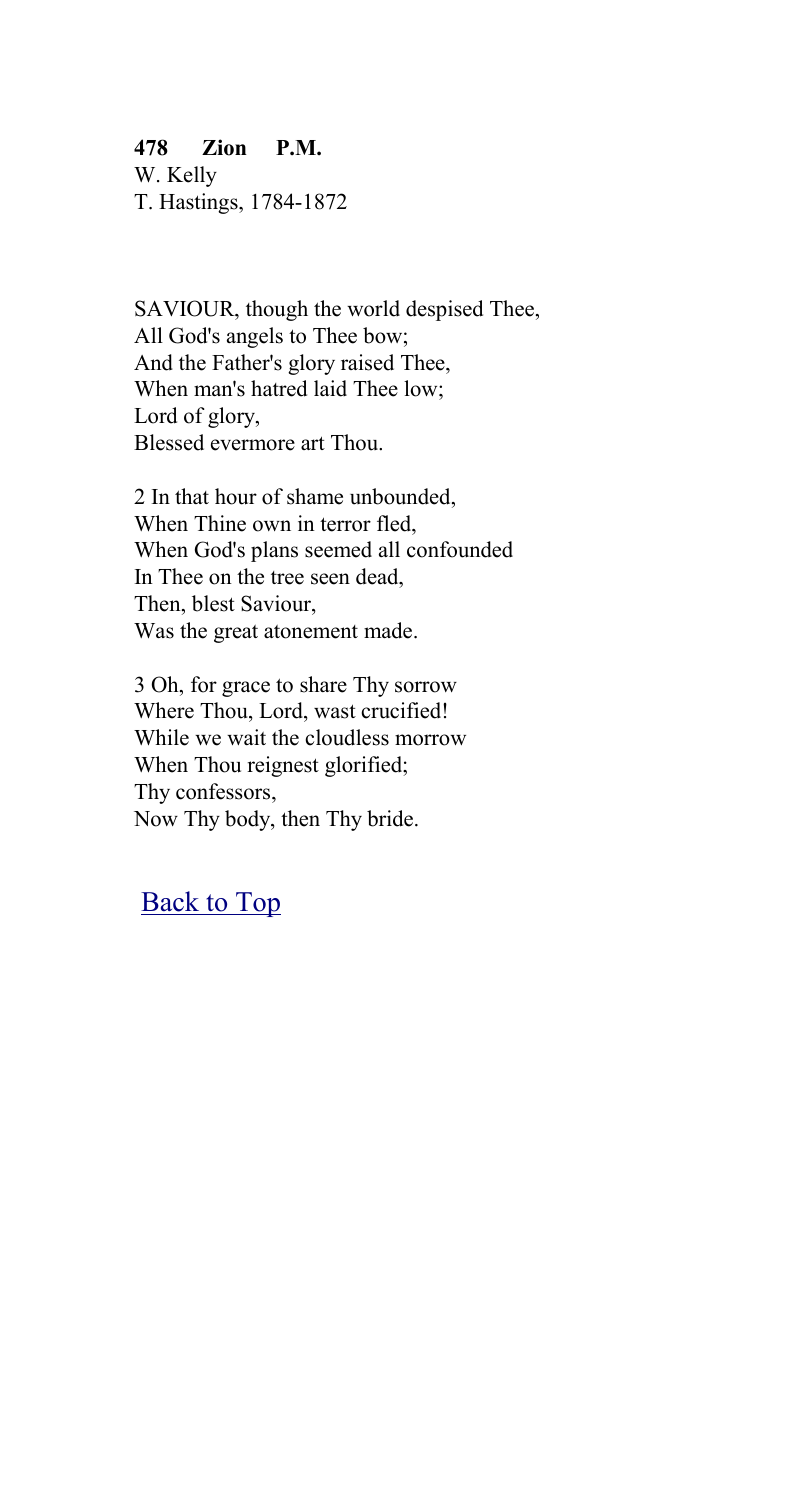### **479 Till He Come 8.7.8.7.7.7.**

T. Kelly L. Mason, 1792-1872

SOFT the voice of mercy sounded, Sweet as music to the ear; Grace abounds where sin abounded, This the word that soothed our fear; Grace, the sweetest sound we know, Grace to sinners here below.

2 Grace we sing, God's grace through Jesus; Grace, the spring of peace to man; Grace, that from each sorrow frees us; Grace, too high for thought to scan; Grace, the theme of God's own love; Grace, the theme all themes above.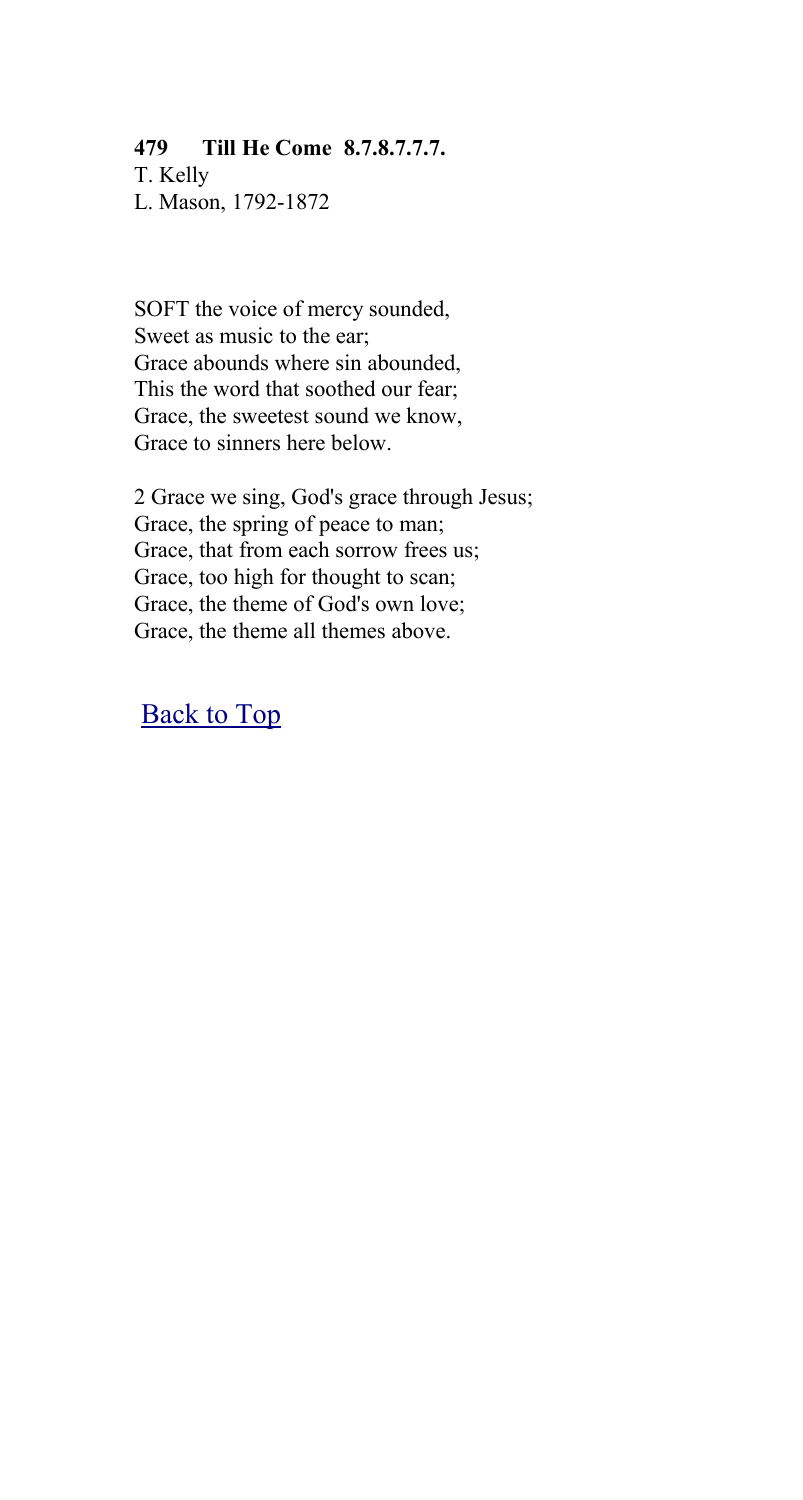### **480 Trentham S.M.**

Miss H. K. Burlingham R. Jackson, 1842-1914

'TIS not far off – the hour When Christ will claim His own! We soon shall hear that voice of power, The Lord Himself shall come.

2 The days are passing by; The years flow on apace; Lord Jesus! Thy return draws nigh; We long to see Thy face.

3 Eternal in the heavens, Is our prepared abode – Radiant and pure, in light divine, The building of our God.

4 Then rest, divinely sweet, Our pilgrim feet shall know; And through that blest eternity What tides of praise shall flow!

5 Come quickly, blessed Lord! Like exiles here we roam; Fulfil to us Thy gracious word, Lord Jesus, take us home.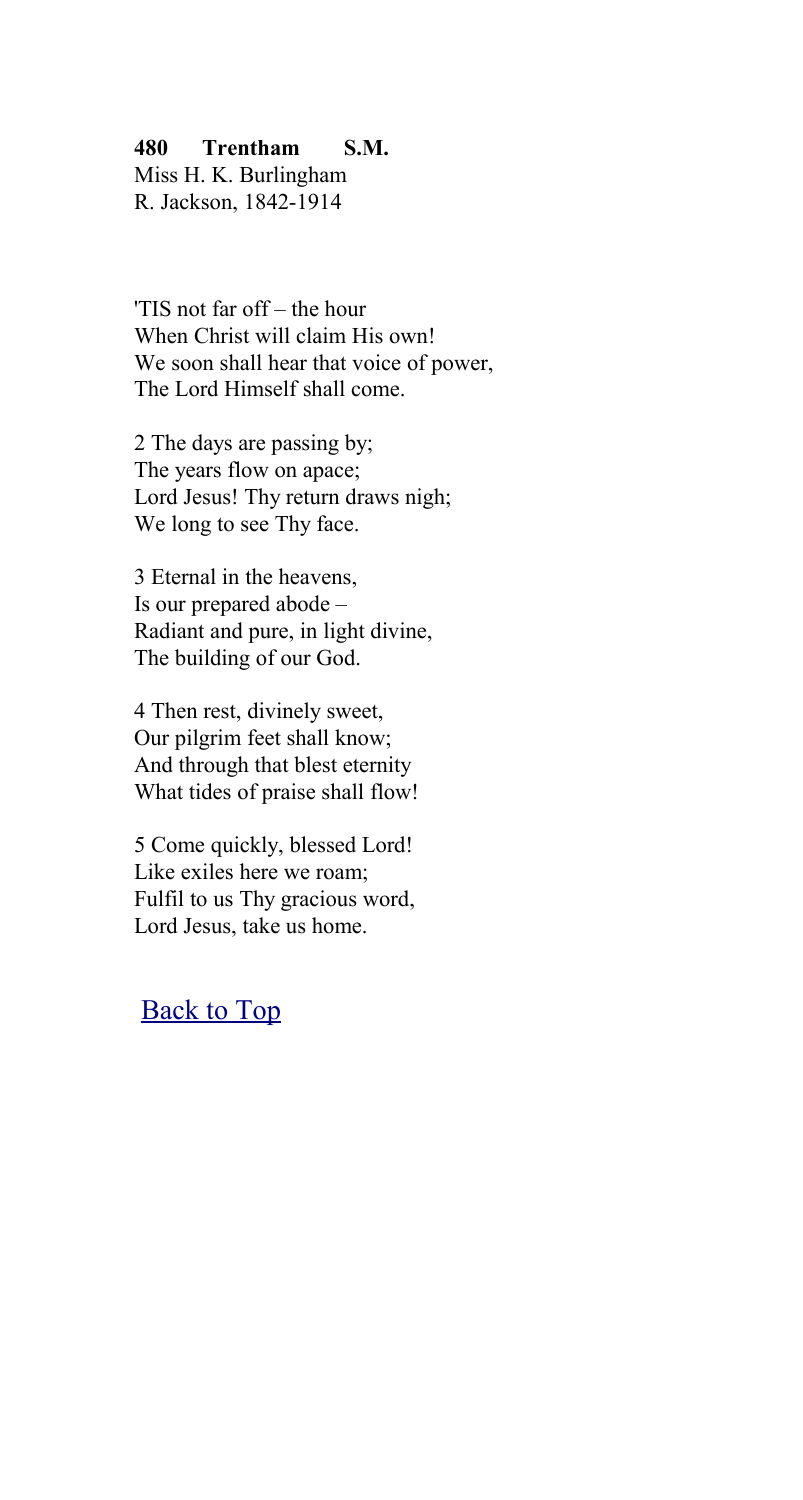### **481 Nottingham C.M.**

Anon. J. Clark, c. 1659-1707

THE light of life we see Thee now, Lord Jesus, where Thou art; Glory and honour crown Thy brow; Our names are on Thy heart.

2 The broken loaf, the cup we share, Thy flesh, Thy blood, express; Thy body, Lord, discerning there, Thy precious name we bless.

3 Our thanks to God, Thy God and ours, With heart and voice we give, Thy Father praise with all our powers, Because through Thee we live.

4 Called in one body to declare Our fellowship with Thee, Lord, Thy rejection we would share Till we Thy glory see.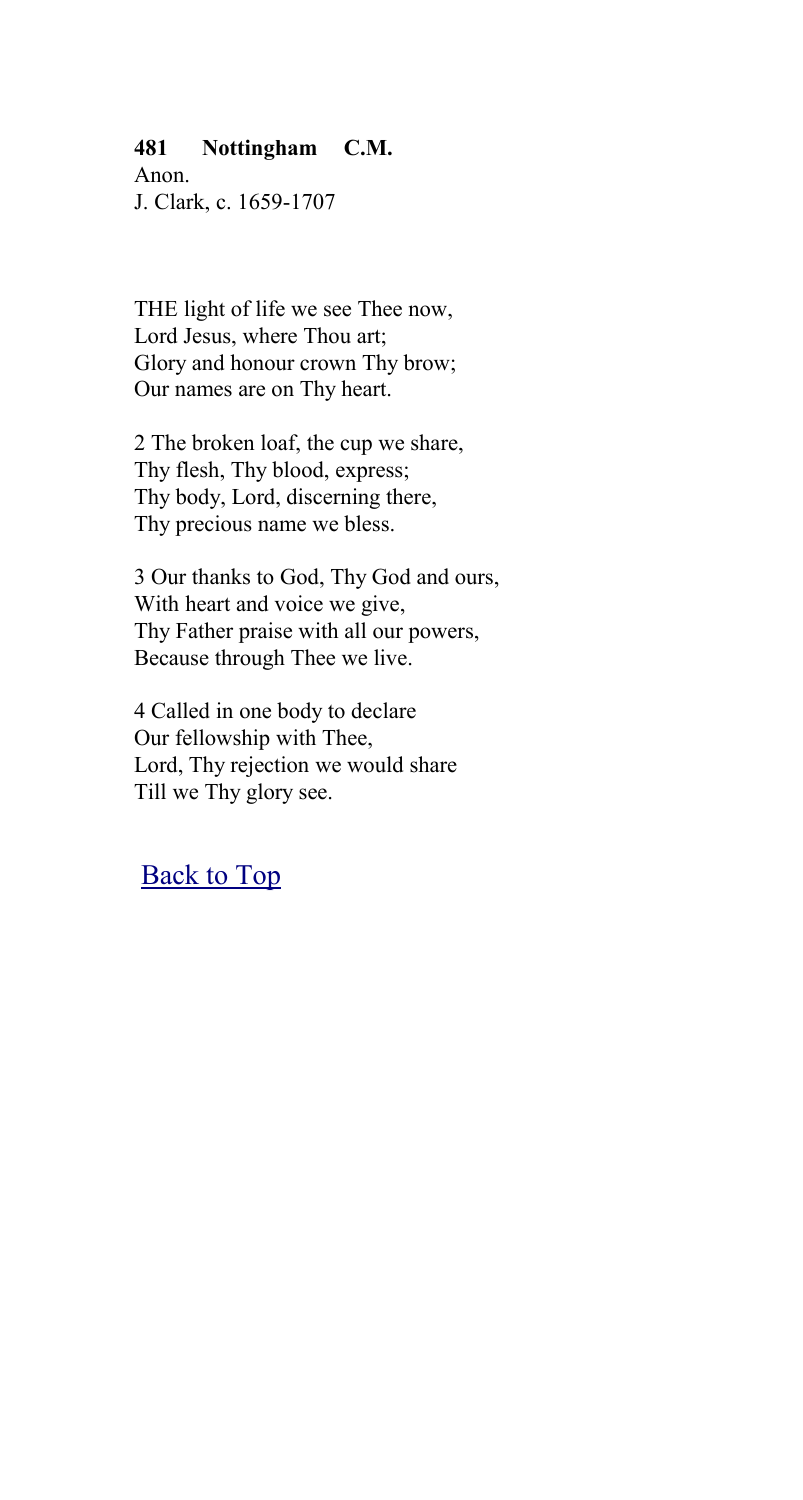## **482 Nicolai P.M.**

Philip Nicolai (1556-1608) Also tune by P. Nicolai.

THE Father, from eternity, Chose us, O Jesus Christ, in Thee, In Thee, His well-beloved; And we, as given to Thee – Thy bride, In Thee, Lord Jesus, can confide: Thy love remains unmoved. From Thee daily Strength receiving – to Thee cleaving, Blessed Jesus! May we all show forth Thy praises.

2 Before the world we'd make our boast, That Thou, in whom is all our trust, Art Lord of life and glory; And soon Thou'lt bring us to that place Where we shall see Thee face to face, And, glorified, adore Thee. Amen! – Be then Praise and blessing – never ceasing To Thee given Here, and when we come to heaven.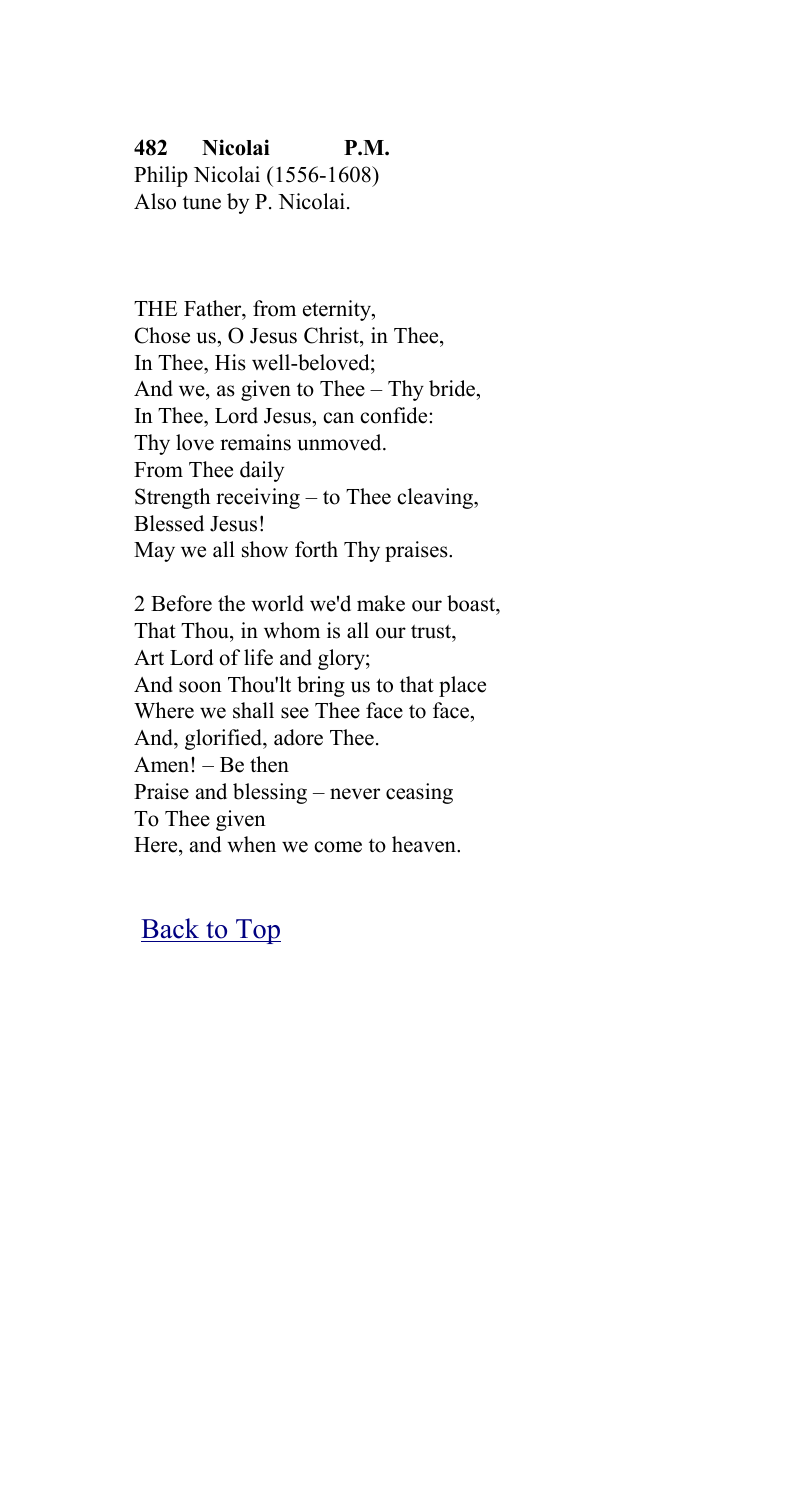### **483 National Hymn 10s.** William Patton Mackay (1839-1885) G. W. Warren, 1828-1902

THE Lord is risen: the Red Sea's judgment flood Is passed in Him, who bought us with His blood. The Lord is risen: we stand beyond the doom Of all our sin, through Jesus' empty tomb.

2 The Lord is risen: with Him we also rose, And in His grave see vanquished all our foes. The Lord is risen: beyond the judgment-land, In Him, in resurrection life we stand.

3 The Lord is risen: redeemed now to God, We tread the desert which His feet have trod. The Lord is risen: the sanctuary's our place, Where now we dwell before the Father's face.

4 The Lord is risen: the Lord is gone before, We long to see Him, and to sin no more. The Lord is risen: our triumph-shout shall be, "Thou hast prevailed. Thy people, Lord, are free".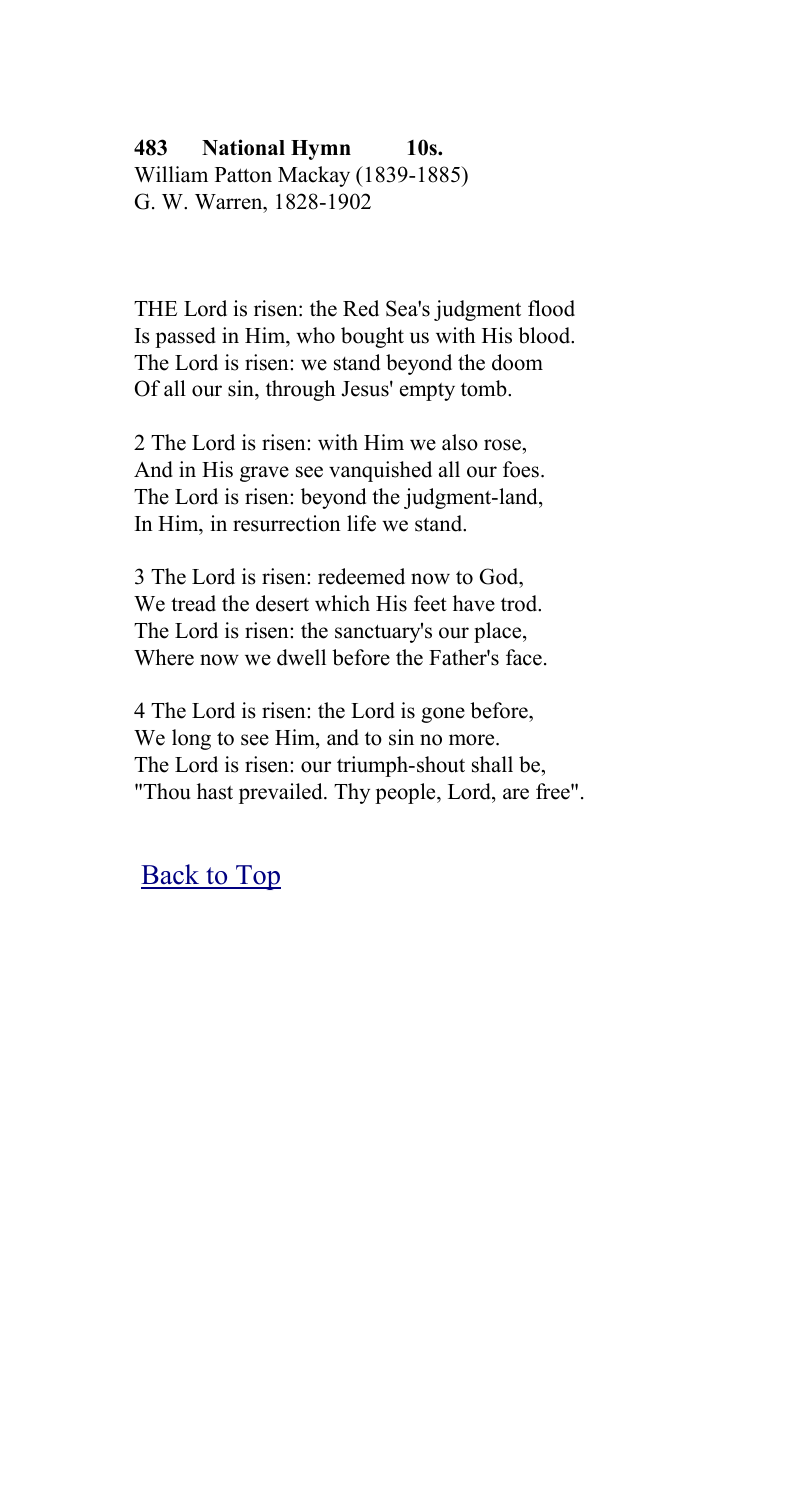### **484 Summerfield S.M.**

G. W. Frazer Anon.

"THIS do, remember Me": O blessed, living Lord, What depths of grace we now can trace In that most precious word!

2 "This do, remember Me": Oh, deep desire of love As round Thy soul those waves did roll Of wrath from God above.

3 "This do, remember Me": Oh, what a savour sweet To God above! to man what love Is in Thy work complete!

4 Now gathered round Thee here With heart and conscience free, O Lord, once dead, whose blood was shed, We do remember Thee.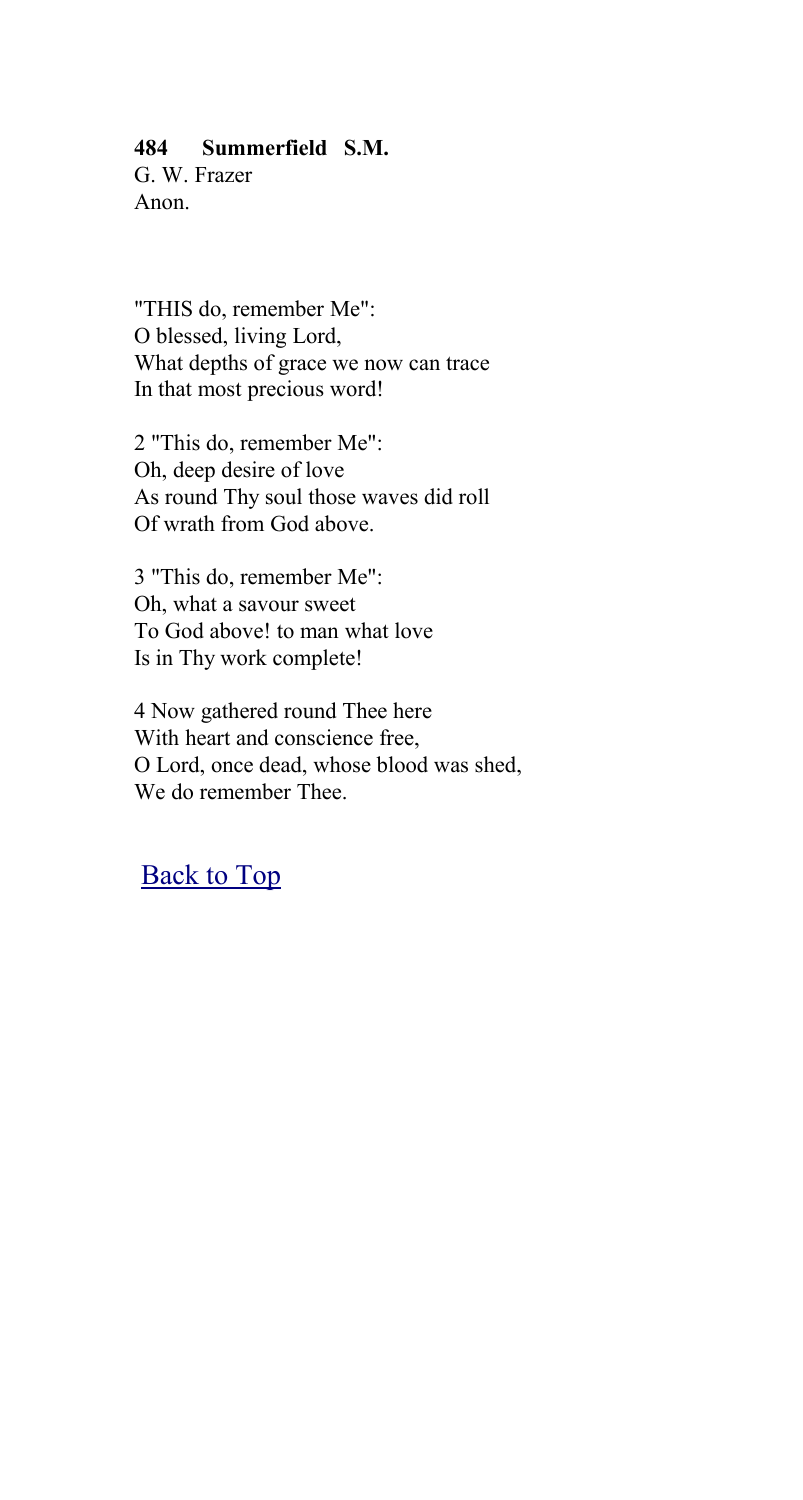### **485 St. Theodulph 7.6.7.6.D.**

G. W. Frazer M. Teschner, 1584-1635

THOU art the First, Lord Jesus, And so Thou art the Last; Thou fillest all the future, The present, and the past; The Alpha, the Beginning, The Omega, the End; Once dead, alive for ever, To whom each knee shall bend.

2 Thou brightness of the glory Which eye hath never seen! Thou never hadst beginning, Eternal Thou hast been; Thou art the perfect Image Of God Invisible, In light which none approacheth, In love which none can tell.

3 First-born of all creation Upon the eternal throne! Pre-eminent in all things, The universe Thine own! Of everything Creator, By whom all things subsist! All praise to Thee, Lord Jesus, From all that doth exist!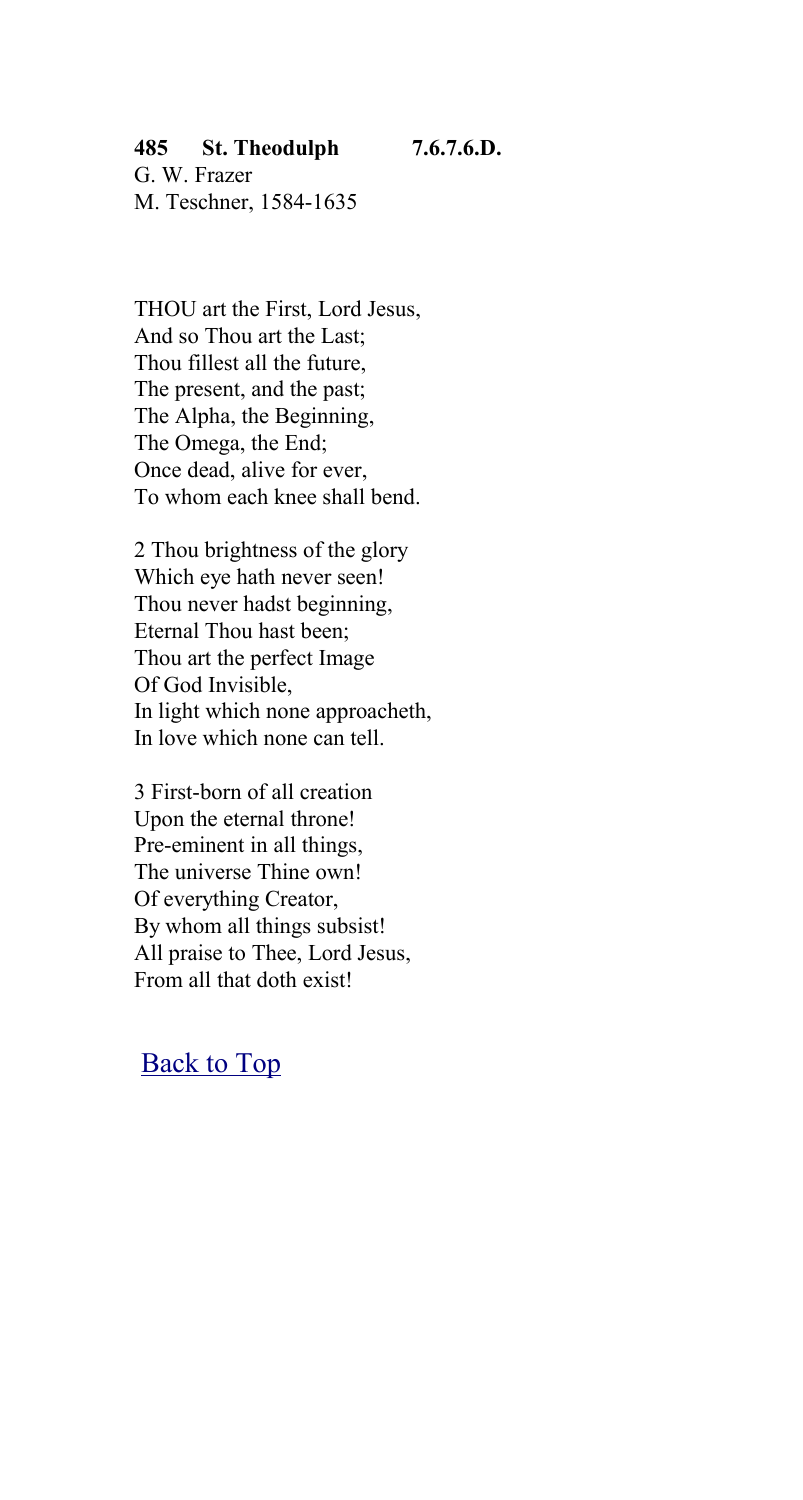### **486 Mendon L.M.**

Sir E. Denny Traditional German Melody arr. by S. Dyer, 1785-1835

'TIS finished all – our souls to win His life the blessed Jesus gave, And having borne our guilt and sin, He rose triumphant from the grave.

2 Past suffering now, the tender heart Of Jesus on His Father's throne Still in our sorrow bears a part, And feels it as He felt His own.

3 Sweet thought! we have a Friend above Our feeble faltering steps to guide, Who follows with the eye of love The little flock for which He died.

4 Lord Jesus, teach us more and more On Thee alone to cast our care, And, gazing on Thy cross, adore The wondrous grace that brought Thee there.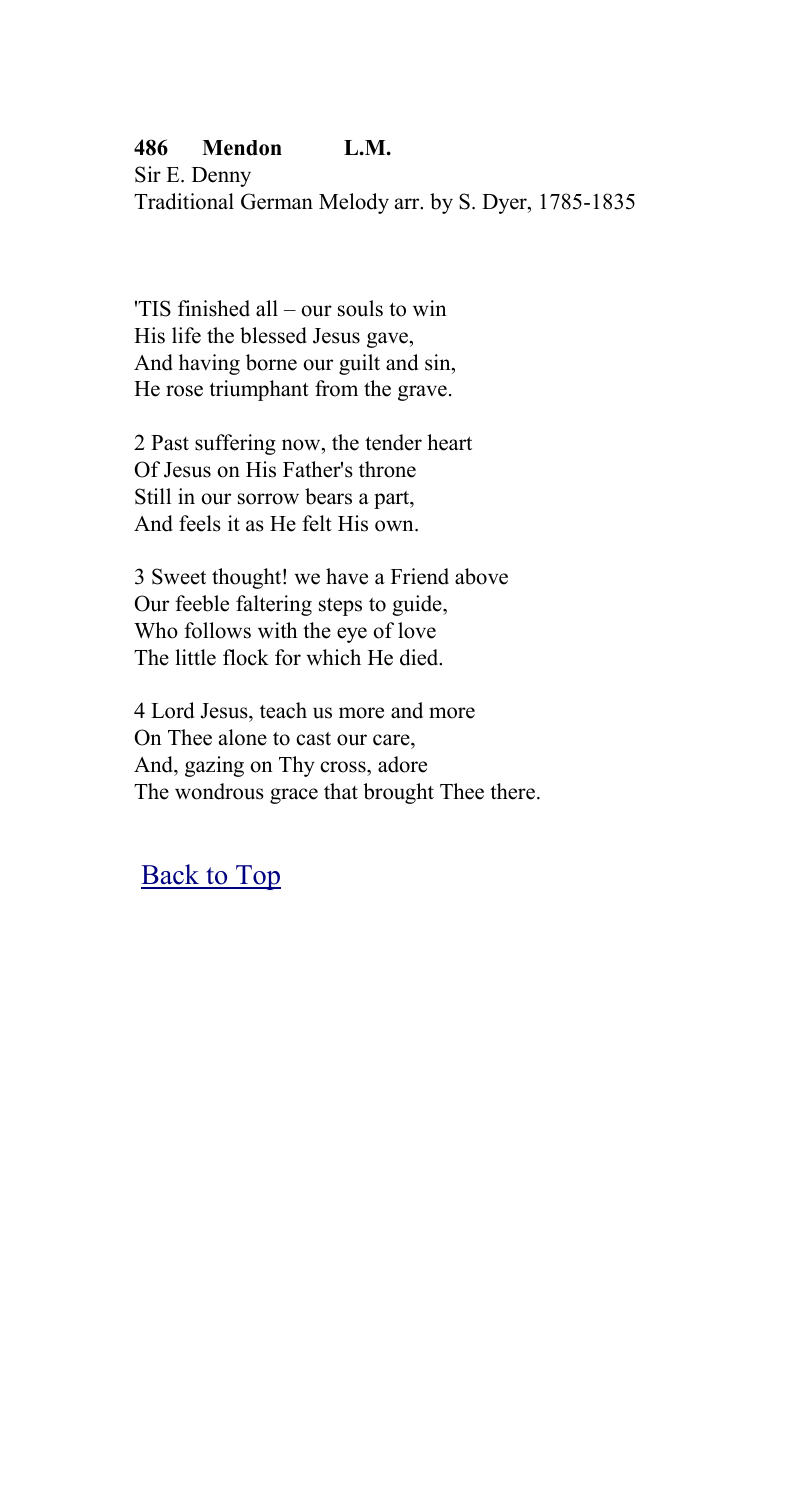#### **487 Clayton West 7s.**

A. Midlane Anon.

SWEET the theme of Jesus' love! Sweet that theme all themes above; Love, unmerited and free, Our triumphant song shall be.

2 Love so vast that nought can bound, Love too deep for thought to sound, Love which brought the Lord of all To the wormwood and the gall.

3 Love which led Him to the cross, Bearing there unmeasured loss; Love which brought Him to the gloom Of the cold and darksome tomb.

4 Love which made Him hence arise Far above the starry skies; There, with tender, loving care, All His people's griefs to share.

5 Jesus, Lord, accept our praise; Now our hearts to Thee we raise, Though we know Thy boundless love Earthly praise is far above.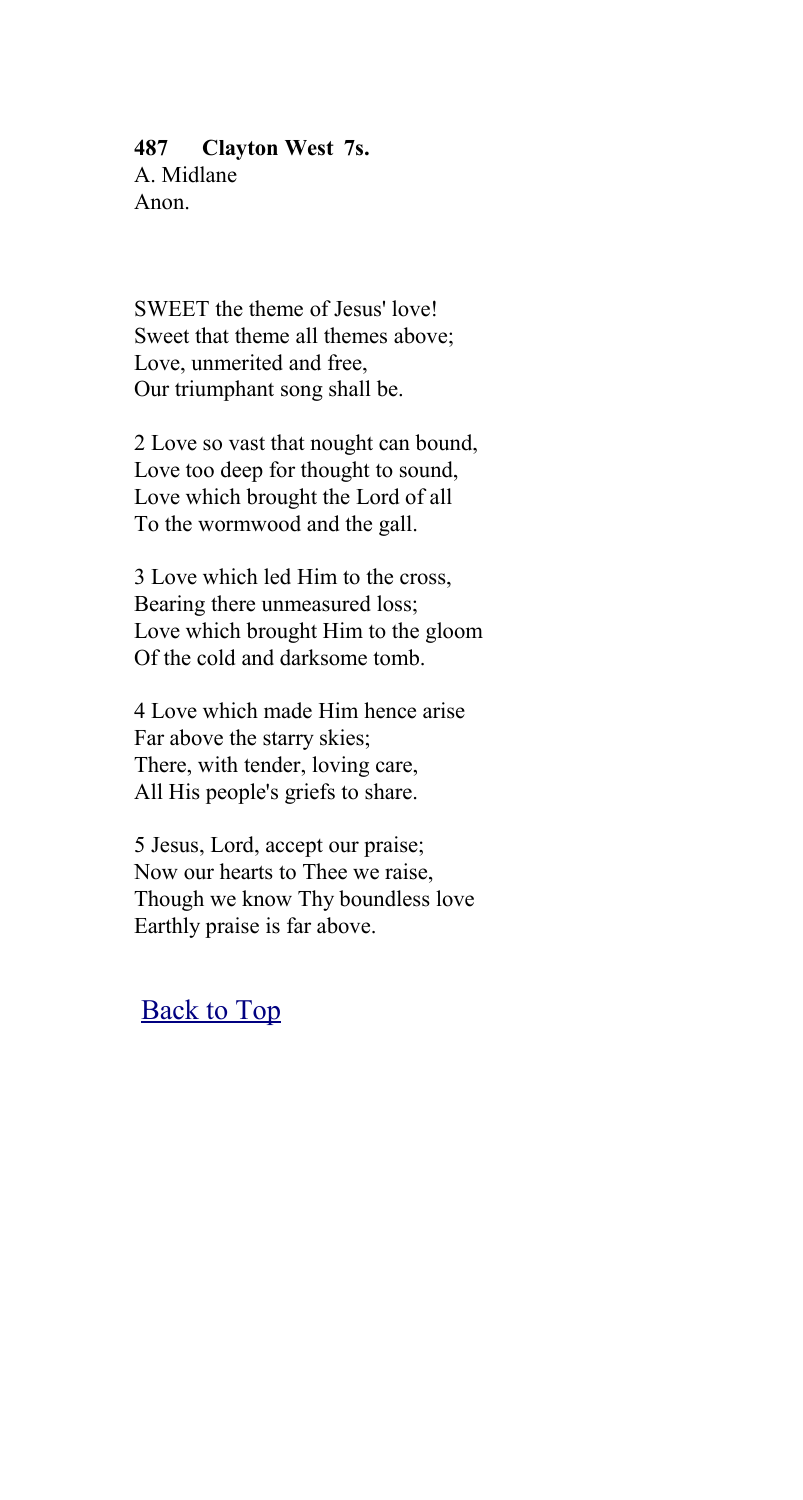### **488 Grafenberg C.M.**

Sir E. Denny J. Cruger, 1598-1662

'TIS past, the dark and dreary night: And, Lord, we hail Thee now, The Morning Star, without a cloud Of sadness on Thy brow.

2 Thy path on earth, the cross, the grave, Thy sorrows all are o'er, And, oh, sweet thought! Thine eye shall weep, Thy heart shall break no more.

3 Deep were those sorrows, deeper still The love that brought Thee low, That bade the streams of life from Thee, A lifeless victim, flow.

4 Drawn from Thy pierced and bleeding side, That pure and cleansing flood Speaks peace to every heart that knows The virtues of Thy blood.

5 Yet 'tis not that we know the joy Of cancelled sin alone, But, happier far, Thy saints are called To share Thy glorious throne.

6 Yes, when the storm of life is calmed, The dreary desert past, Our way-worn hearts shall find in Thee Their full repose at last.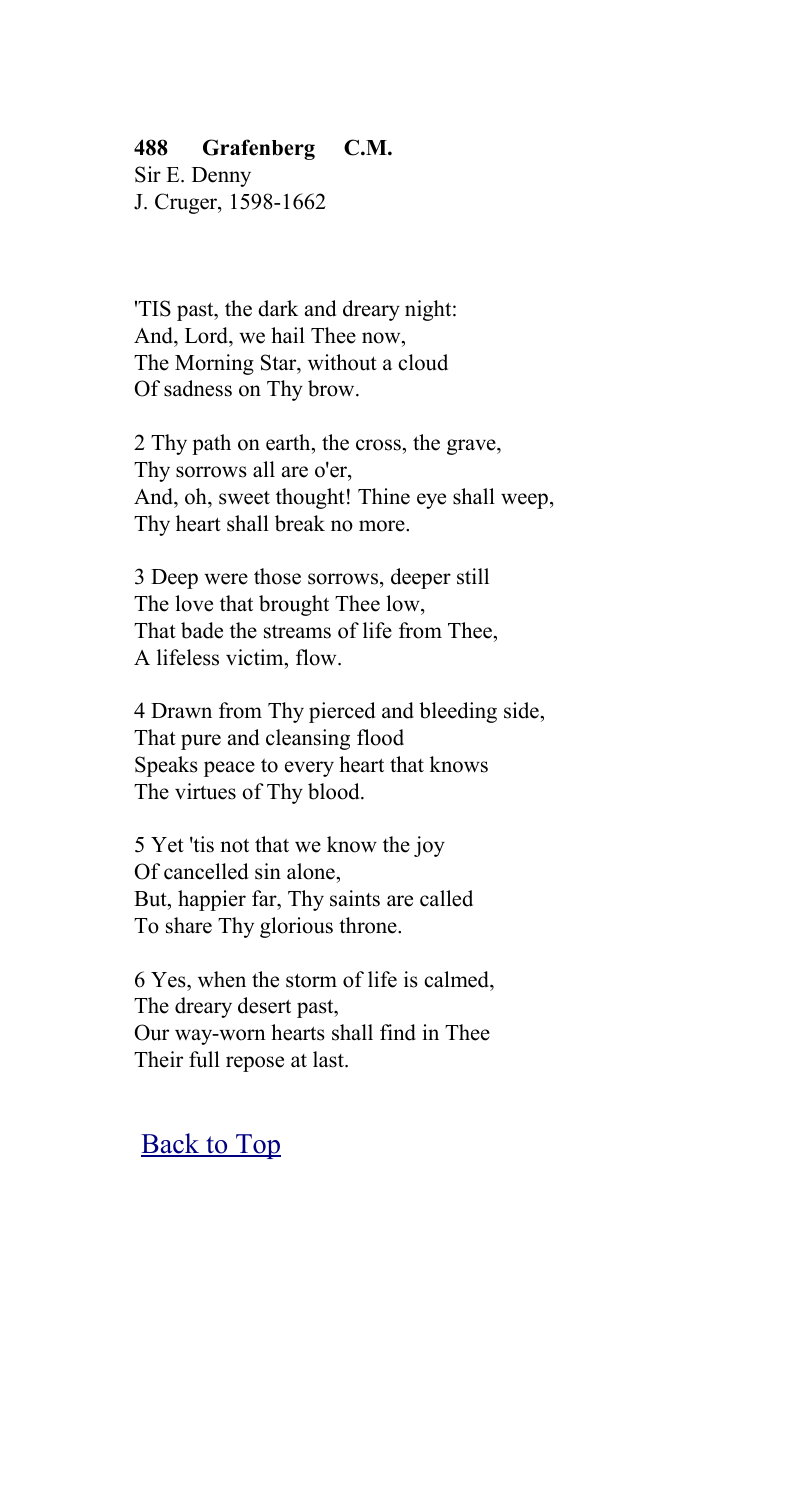## **489 Coventry C.M.**

Sir E. Denny Adapted

TO Calvary, Lord, in spirit now Our grateful souls repair, To dwell upon Thy dying love, And taste its sweetness there.

2 There through Thine hour of deepest woe Thy suffering spirit passed; Grace there its wondrous victory gained, And love endured its last.

3 Our longing eyes would fain behold That bright and blessed brow, Once wrung with bitterest anguish, wear The crown of glory now.

4 O Saviour, linger not but come, Responsive to our call; Come, claim Thy kingly power and reign, The Heir and Lord of all.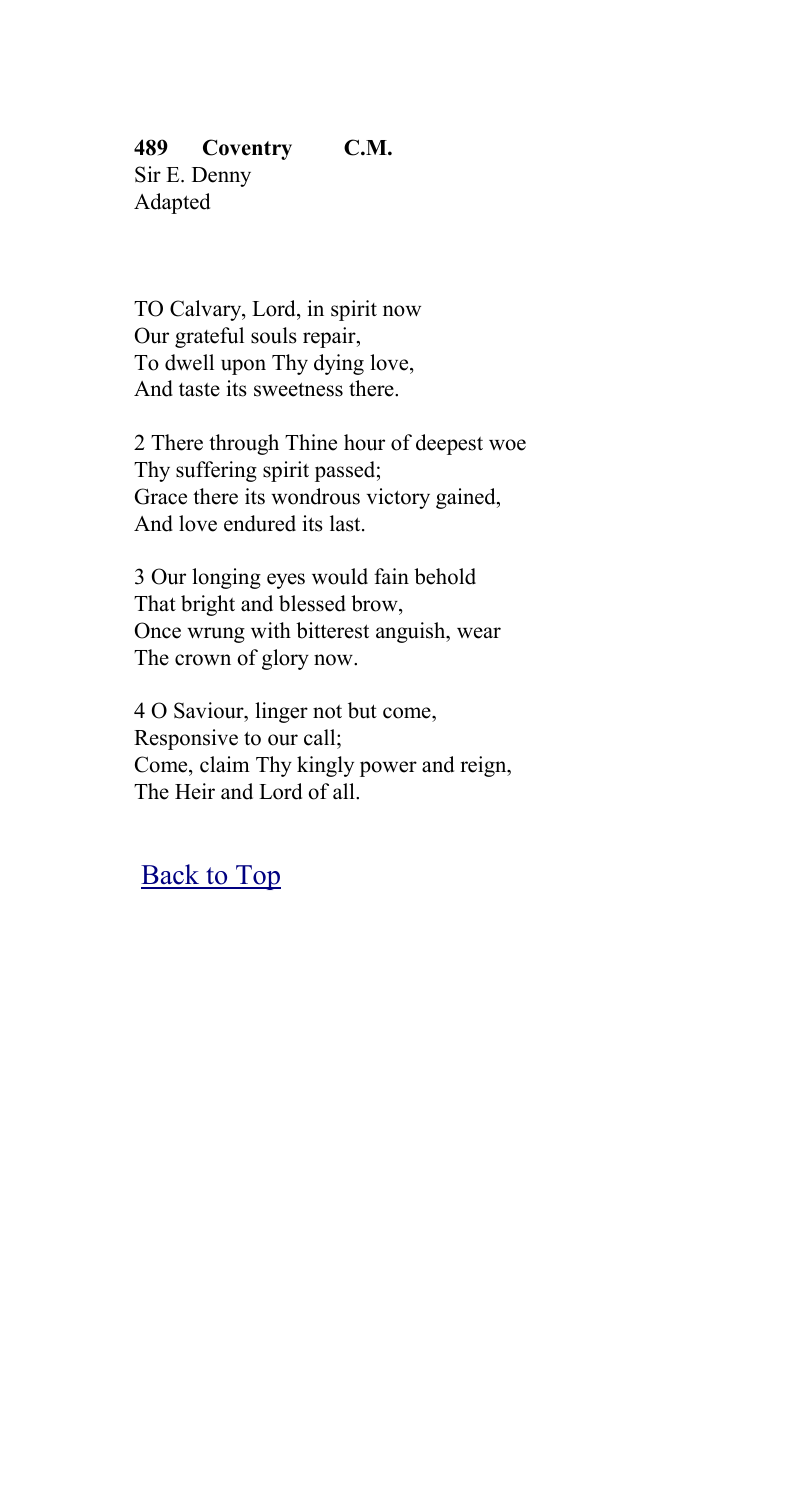### **490 Palestrina 8.8.8.4.**

Sir John Bowring (1792-1872) G. P. Palestrina, arr. by W. H. Monk, 1823-1889

WE cannot always trace the way Where Thou, our gracious Lord, dost move; But we can always surely say, That God is love.

2 If fear its gloomy cloud should fling O'er earth, our souls to heaven above, As to their sanctuary, spring, For God is love.

3 When clouds hang o'er our darkened path, We'll check our dread, each doubt reprove; For here each saint sweet comfort hath, That God is love.

4 Yes, Thou art love: a truth like this Can every gloomy thought remove, And turn our tears and woes to bliss; Our God is love.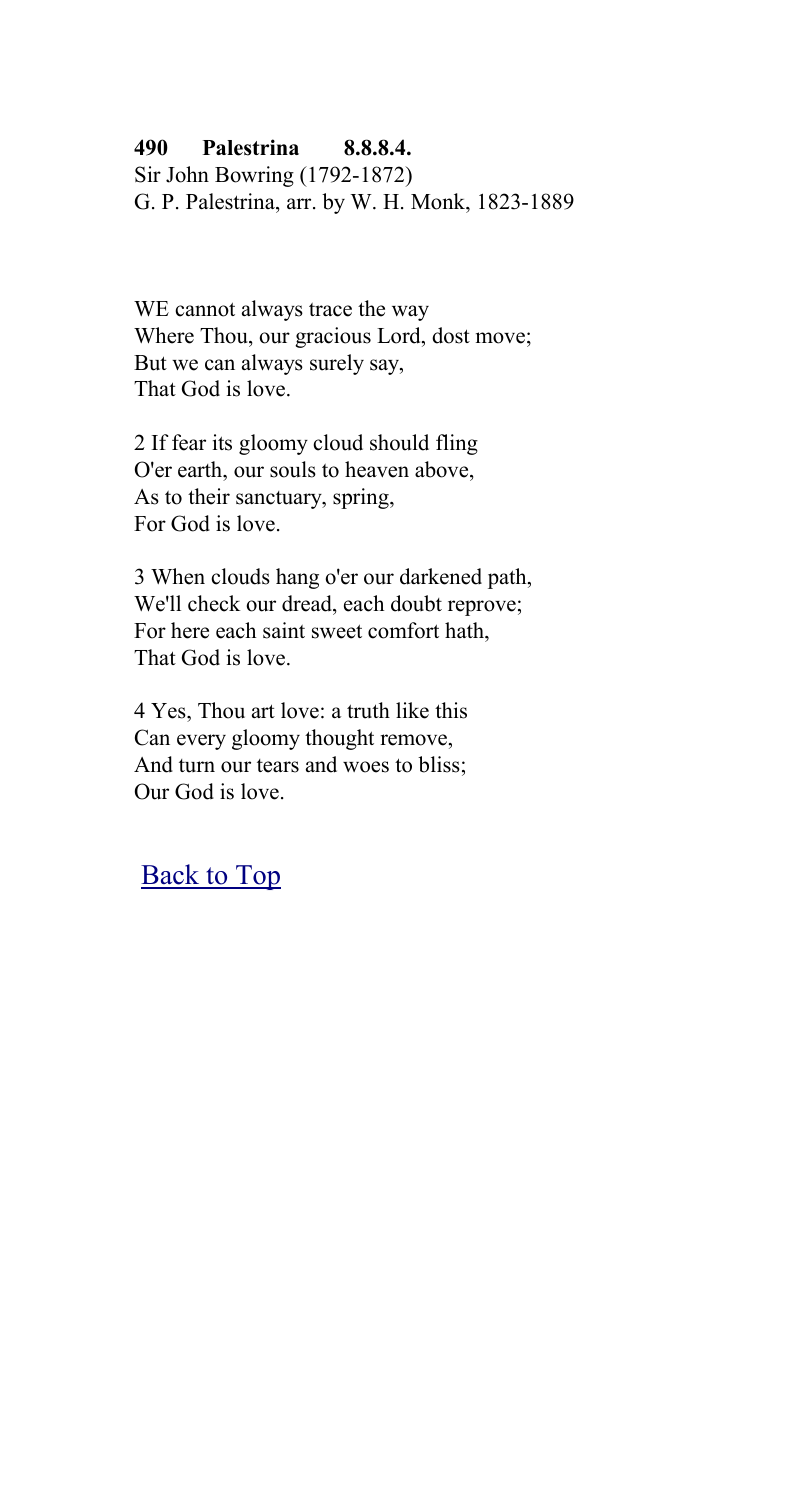## **491 Celeste 8.8.8.8. Dactylic**

Anon. "Lancashire Sunday School Songs" 1857

WE praise Thee, our Father and God, For the Son that came down from the throne, For Thy Spirit that Thou hast bestowed To tell us what Jesus has done.

2 We praise Thee that once He appeared To put sin for ever away By Himself, as the Victim that bled For us who had all gone astray.

3 We praise Thee His work is complete, And He has been raised by Thy hand, While in righteousness Thee we can meet, And accepted before Thee we stand.

4 We praise Thee that now by His blood He has entered for us into heaven To appear in the presence of God, Since the veil by Thy hand has been riven.

5 We praise Thee that Jesus is near, That He in His glory will come; For salvation He soon will appear, His waiting ones all gathered home.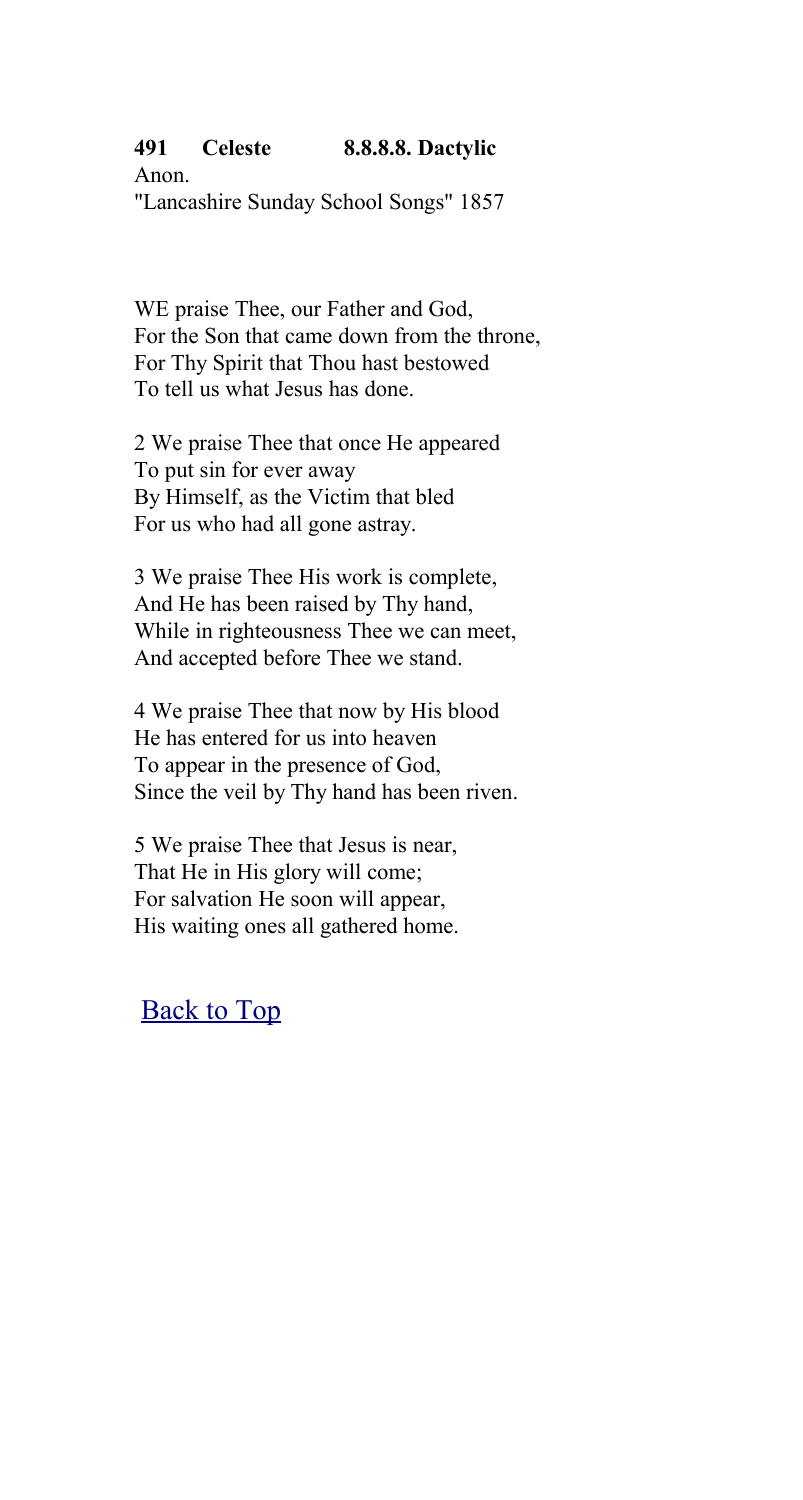## **492 Maitland C.M.**

E. L. Bevir G. N. Allen, 1812-1877

WE seek the things that are above, Beyond this earth and sky, Whence, Lord, Thou lookest down in love From God's right hand on high.

2 In yon refulgent realms of light Our part, our life we see; Thou art the Father's own delight, And we are graced in Thee.

3 Our hidden life in God art Thou, But soon Thou shalt appear, In radiant bliss shall every brow Thy glorious image bear.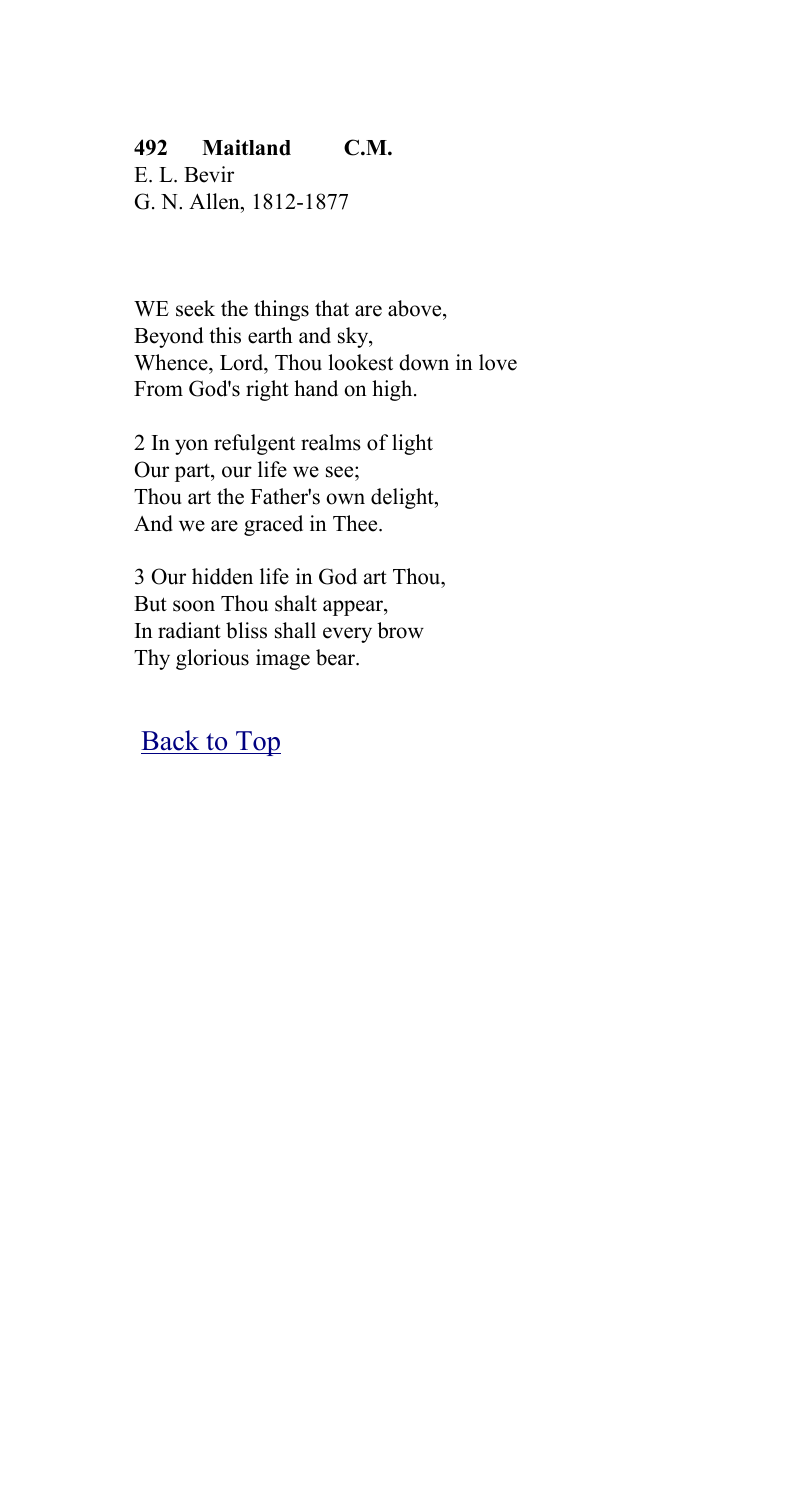#### **493 Hymn to Joy 8.7.8.7.D.**

J. G. Arcus Ludwig Van Beethoven, 1770-1827

HOLY Father, here before Thee, See Thy children humbly bow, Seeking for Thy marriage blessing, That alone can seal the vow: May they know that mystic union, Once, of old, ordained by Thee, Still reserved for Thy redeemed ones, Who have been to Calvary.

2 Saviour, as at Cana's wedding, Thou didst water change to wine, Turn their bridal cup of gladness To an holy draught of Thine; May the sacred ties of marriage In their lives be ever seen, And, their home, Thy love reflecting, Witness Thou art Head supreme.

3 May they know the constant guidance Of Thy Spirit through Thy Word, And, by Thy rich grace sufficient, Both walk worthy of their Lord; And, throughout life's earthly journey, Strong in faith and hope and love, Serve Thee with Thy love constraining, Till they reach that home above.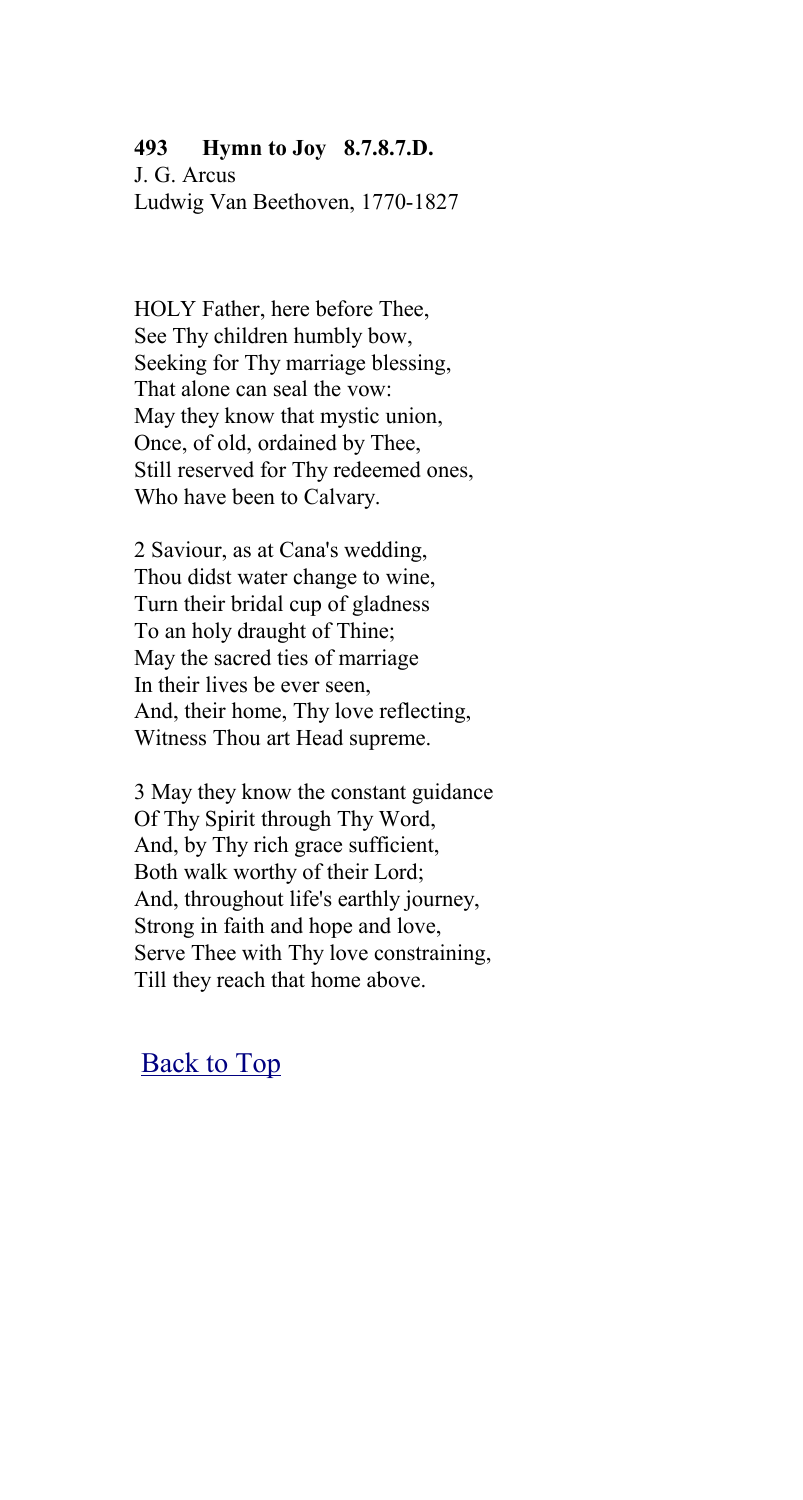#### **494 O Perfect Love 10s.**

Norman Anderson (1907-1986) J. Barnby, 1838-1896

LORD, in Thy grace and truth our souls delight, As here in holy wedlock we unite, Whilst humbly at Thy holy feet we bow, And crave Thy blessing on our marriage vow.

2 Be Thou our constant guide throughout the days, Help us to honour Thee in all our ways, Blessing us ever, Lord, as man and wife, And heirs together of the grace of life.

3 May grace and holiness e'er mark our home, Which we would sanctify before Thy throne, Make it for Thee, a Bethany, O Lord, Witness and worship may it e'er afford.

4 Should trial come and sore oppress our way, Then may we find in Thee our ready stay, Trusting in Thee whate'er may intervene, Proving Thy faithful love – more brightly seen.

5 And when at length the evening shadows fall, Be this the sweetest memory we recall, That from the outset of our nuptial day, Thy love and grace have kept us all the way.

6 That way shall bring us to the "Perfect Day" When over all, Thou shalt have fullest sway, When, clad in garments spotless, by Thy side, We'll share the "lasting portion of Thy bride".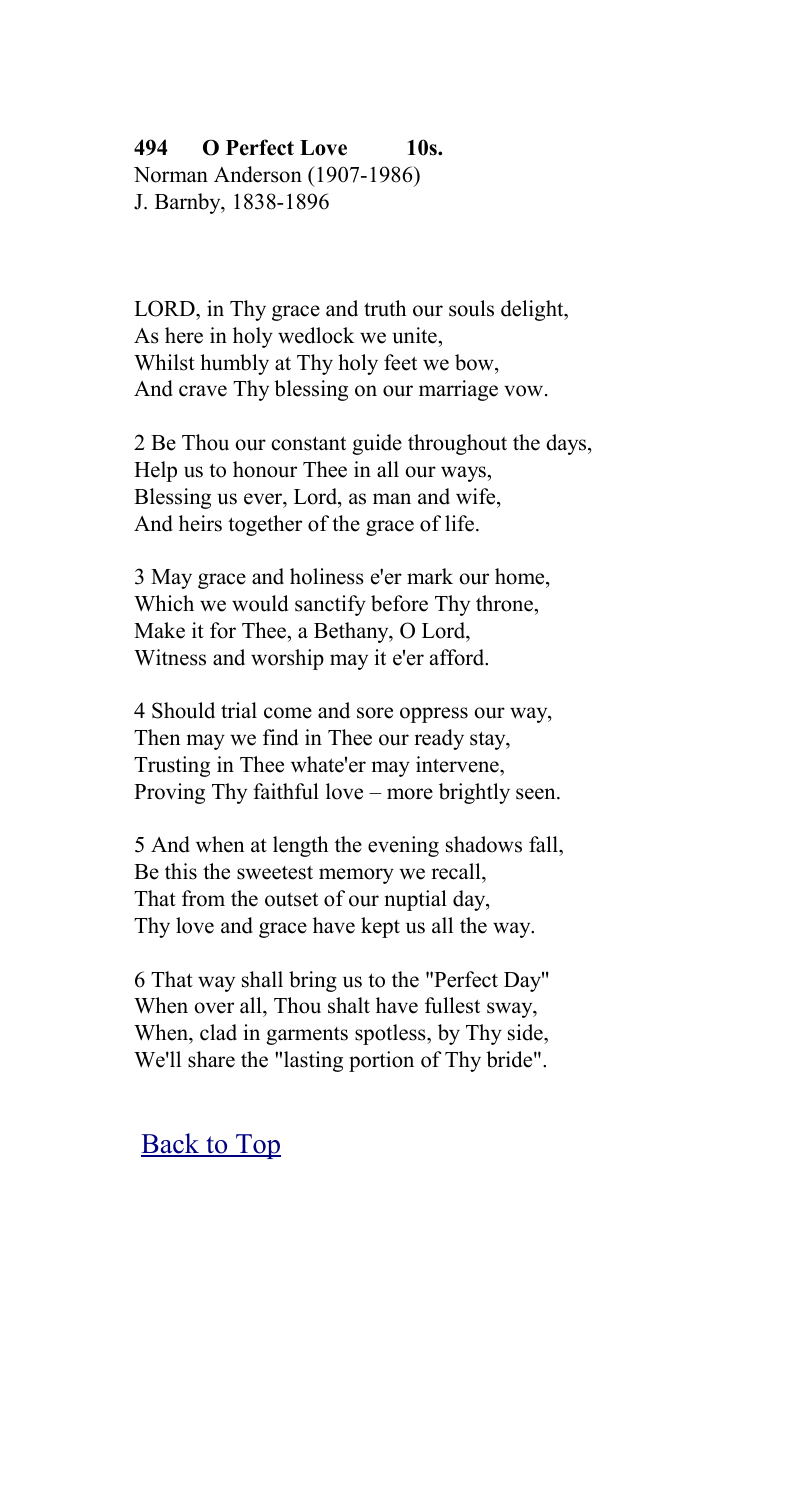## **495 To God be the Glory 11s. Irreg.**

W. A. Lickley W. H. Donnie, 1832-1916

OUR God and our Father, we come to Thee now In the name of our Saviour, most humbly to bow, For Thy servants who've gone forth, to serve far away, And pray for their safety and blessing today.

2 With deep supplication, in the Spirit we ask For Thy guidance and blessing, on their every task, That with boldness of utterance, Thy Word may resound And the gospel go forth, with a glad joyful sound.

3 Help them to be fruitful in service and life, And keep them abiding and free from all strife, That they may be blameless and harmless each day And hold forth the Word of life, brightly alway.

4 Let them fight a good fight, and run a straight course, Keep true to the Faith and proclaim it with force, Let the Word of Christ richly in them always dwell, And give them Thy peace, as the umpire as well.

5 As we strive thus together, in prayer now for them, We ask Thee to keep them from ungodly men. Let their service be always accepted by saints, And Thy Word have free course, without let or restraints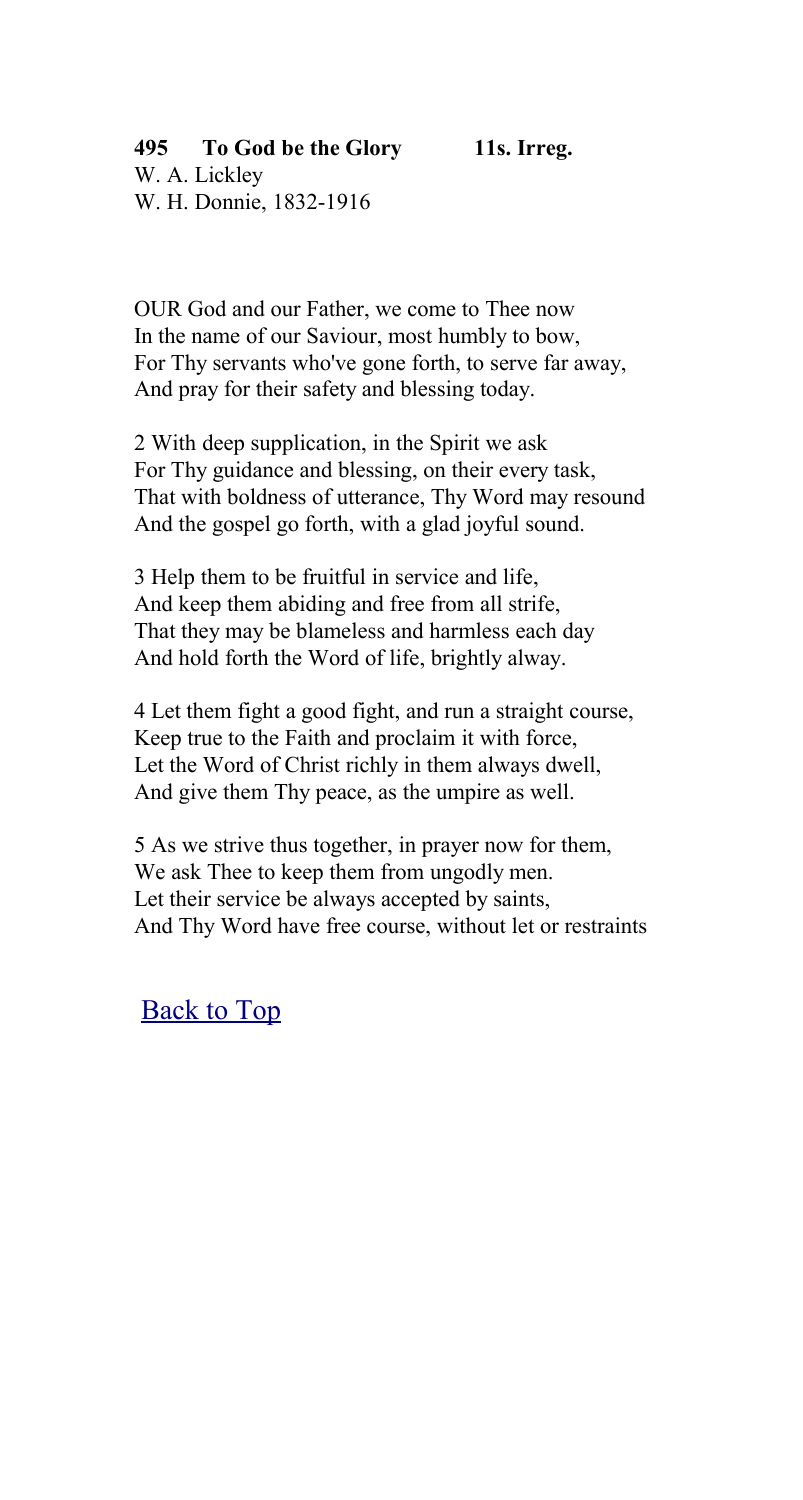**496 Melbourne 8.7.8.7.8.7.** T. Kelly (vv. 1-3 updated) W L Viner, 1790-1867

SPEED Thy servants, Saviour, speed them, Safely through land, sea, and air, Go before them, guide, and lead them, In their journeys everywhere. Be Thou with them; We commit them to Thy care.

2 Friend and home and all forsaking, They have gone at Thy command, As their stay, Thy promise taking; Grant them always from Thy hand, Strength and wisdom; Help them faithfully to stand.

3 Send them forth at Thy direction, To the places of Thy choice, Yielding in complete subjection, Listening only to Thy voice; Bless and use them, In Thy service to rejoice.

4 Should no fruit appear to cheer them, And they seem to toil in vain, Then in mercy, Lord, draw near them, Then their sinking hopes sustain; Thus supported, Let their zeal revive again.

5 In the midst of opposition, Let them trust, O Lord, in Thee; When success attends their mission, Let Thy servants humble be; Never leave them, Till Thy face in heaven they see.

6 There to reap in joy for ever Fruit that grows from seed here sown; There to be with Him who never Ceases to preserve His own, And with gladness Give the praise to Him alone.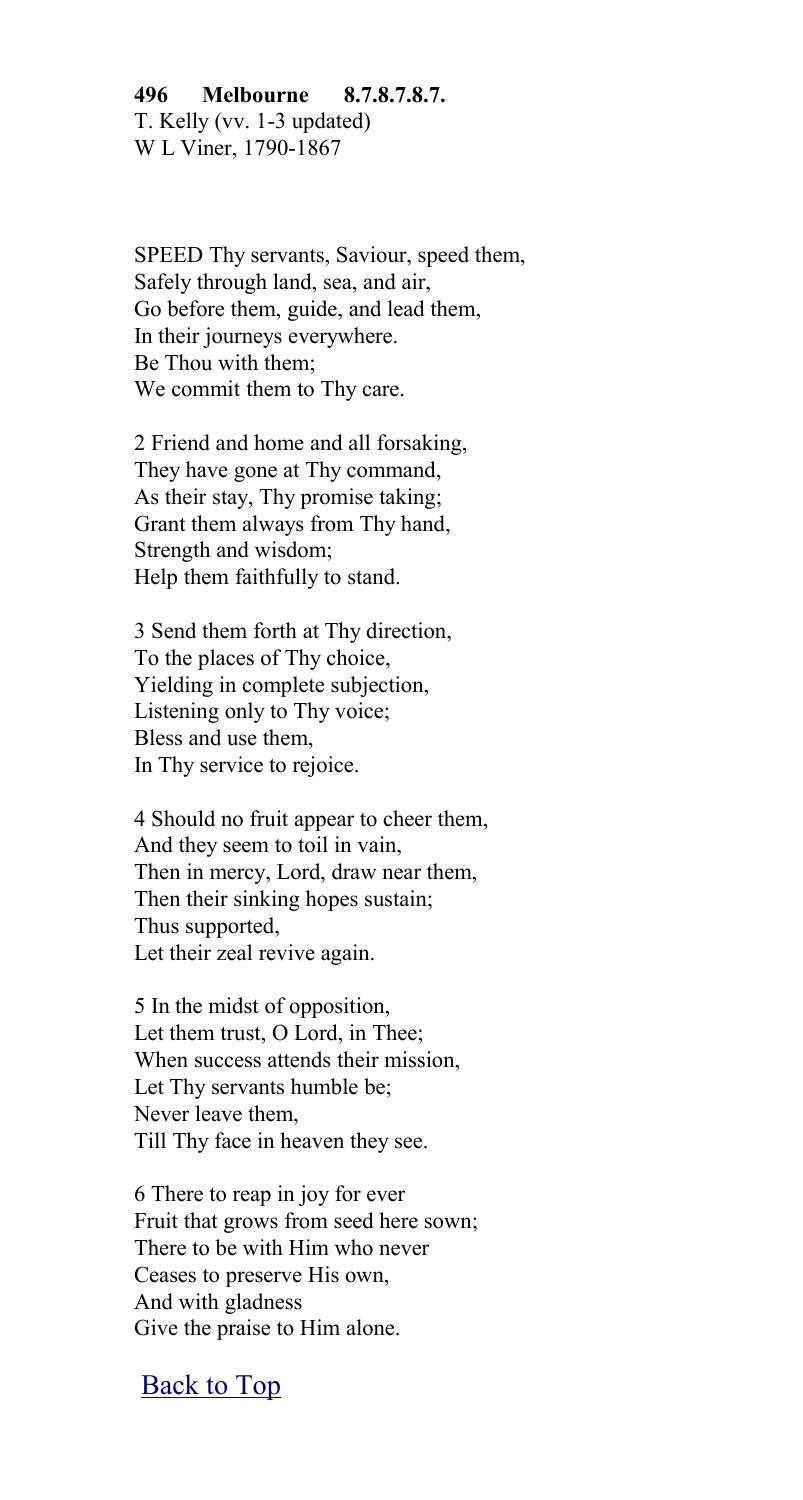#### **497 Rhodes S.M.**

J. Kent C. W. Jordan, 1840-1909

WHAT cheering words are these! Their sweetness who can tell? In time and to eternal days – " 'Tis with believers well!"

2 In every state secure, Watched by the Saviour's eye, 'Tis well with them should life endure, And well if called to die.

3 Well in affliction's ways, Or on the mount with God; Well when they joy, and sing, and praise, Or buffet with the flood.

4 'Tis well when joys arise, 'Tis well when sorrows flow, Or darkness seems to veil the skies, And strong temptations grow.

5 'Tis well when on the mount, They feast and joy in love; And 'tis as well, in God's account, When they the furnace prove.

6 But above all, how well When Jesus speaks the word, And, at the trumpet's sounding swell, They rise to meet their Lord!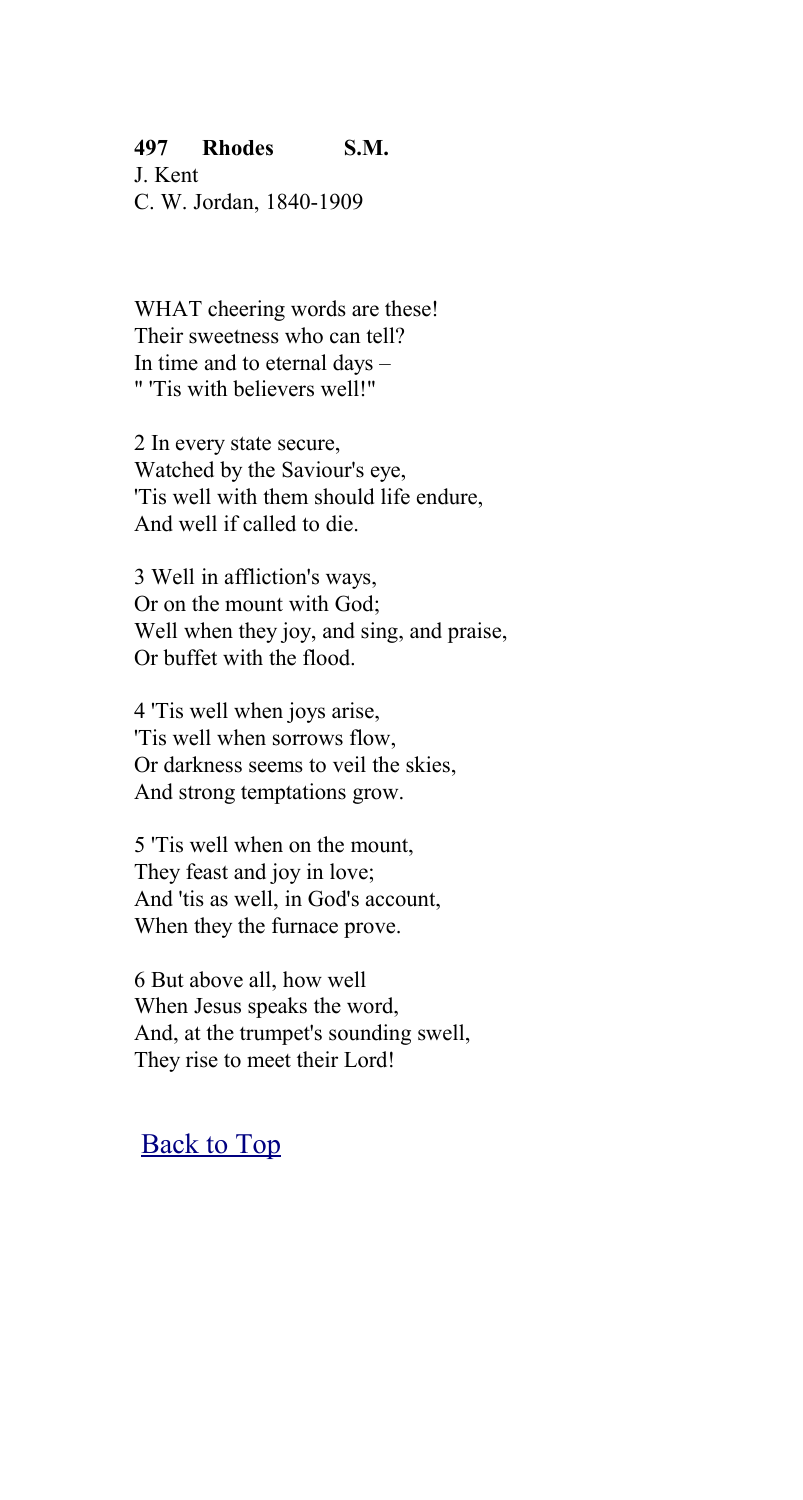#### **498 Repos Eternal P.M. (6.7.6.6.D.)**

H. L. Rossier Arr. by R. L. Haslup

PERFECT eternal rest – Ever to serve, adore Thee! During the endless day, Thee, Lord, Thy saints shall praise; Rapt, in mute ecstasy, Casting their crowns before Thee, Prone at Thy feet they fall, Anthems of joy to raise.

2 Thee shall we contemplate – Gaze on Thy face adoring, Saviour and Bridegroom – Lord, Beauty Supreme above! Sounding the soundless depths, Measureless heights exploring – Heights of Thy peerless grace, Depths of Thy boundless love!

3 Jesus from Thee alone Borrowing light transcendent – Sun, Thou, of Righteousness, Lending Thy lustrous rays – Radiant, Thy bride shall wear, Through the long age resplendent, Glory immaculate – Thine own perfection's blaze.

4 Us wilt Thou contemplate – Pearl of Thy heart's deep longing, Travail of Thy lone soul, Fruit of Thy wondrous cross! Then wilt Thou rest in love! Thou wilt rejoice in singing, – Rest in triumphant love, Singing for joy o'er us.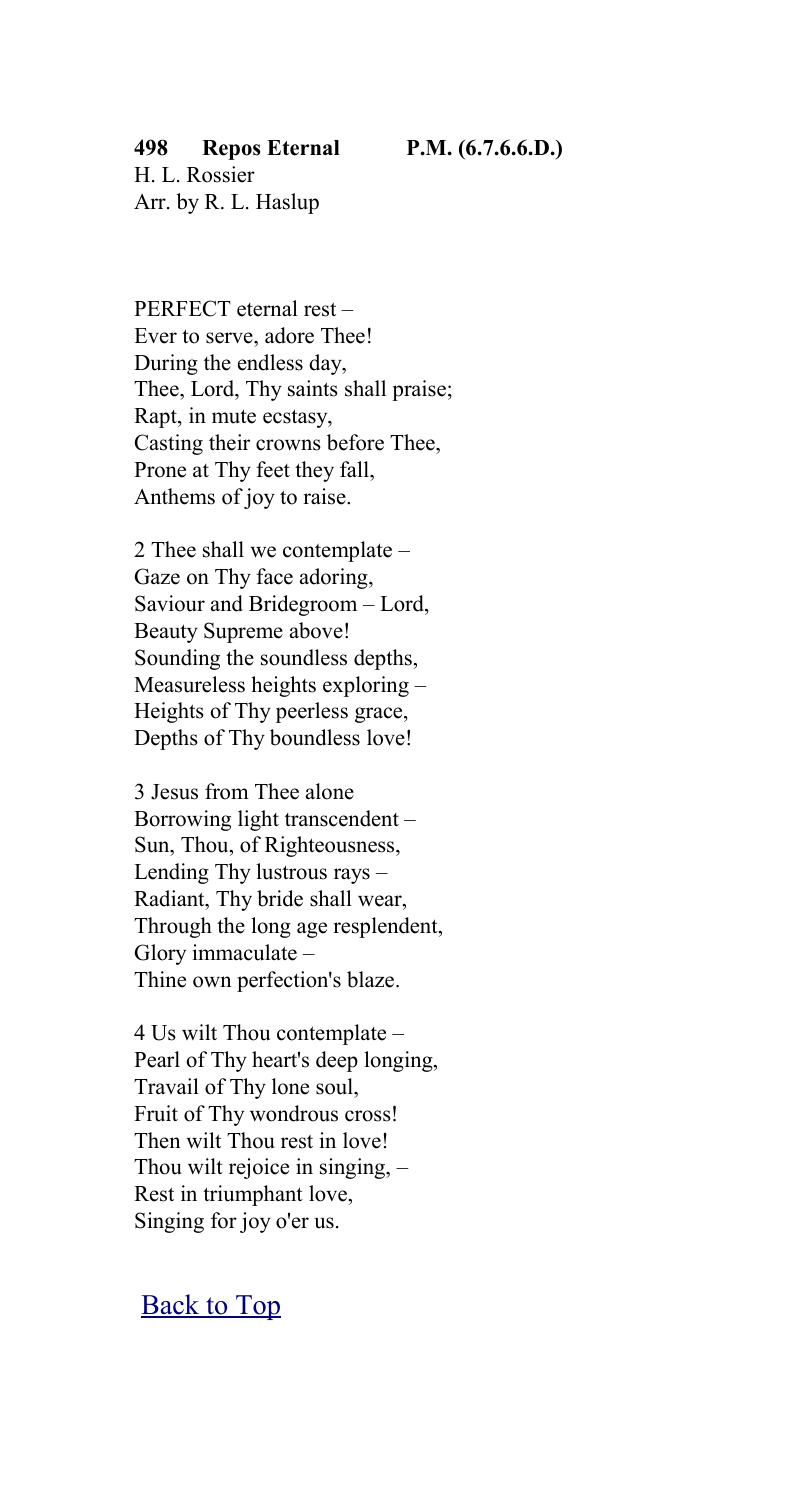#### **499 St. Aidan 8.8.4.8.8.4.**

Miss S. M. Walker (1848-1918) Adapted from "St. Aidan"

O WONDROUS Saviour! Jesus, Lord, Worthy alone to be adored, We worship Thee! Thou holy, spotless Son of God, To Thee the incarnate living Word, All glory be.

2 In Thee all human graces blend, And to Thy Father e'er ascend, As incense rare; Fragrant to Him Thou ever art, Source of rejoicing to His heart, Most sweet and fair.

3 Fairer than all the sons of men, Beyond all praise of tongue or pen, Thou peerless One! In grace, in patient tenderness, In truth, in holy faithfulness, Thine equal – none!

4 Matchless, incomparable, divine! – In Jesus all perfections shine – Oh, blessed Name! How shall we tell its worth abroad, How tell the praises of our Lord, Or spread His fame?

5 This, this shall be our endless theme, When glorified we share with Him The Father's home. And see in blessed wondrous grace Our God revealed in Jesus' face, Lord Jesus, come!